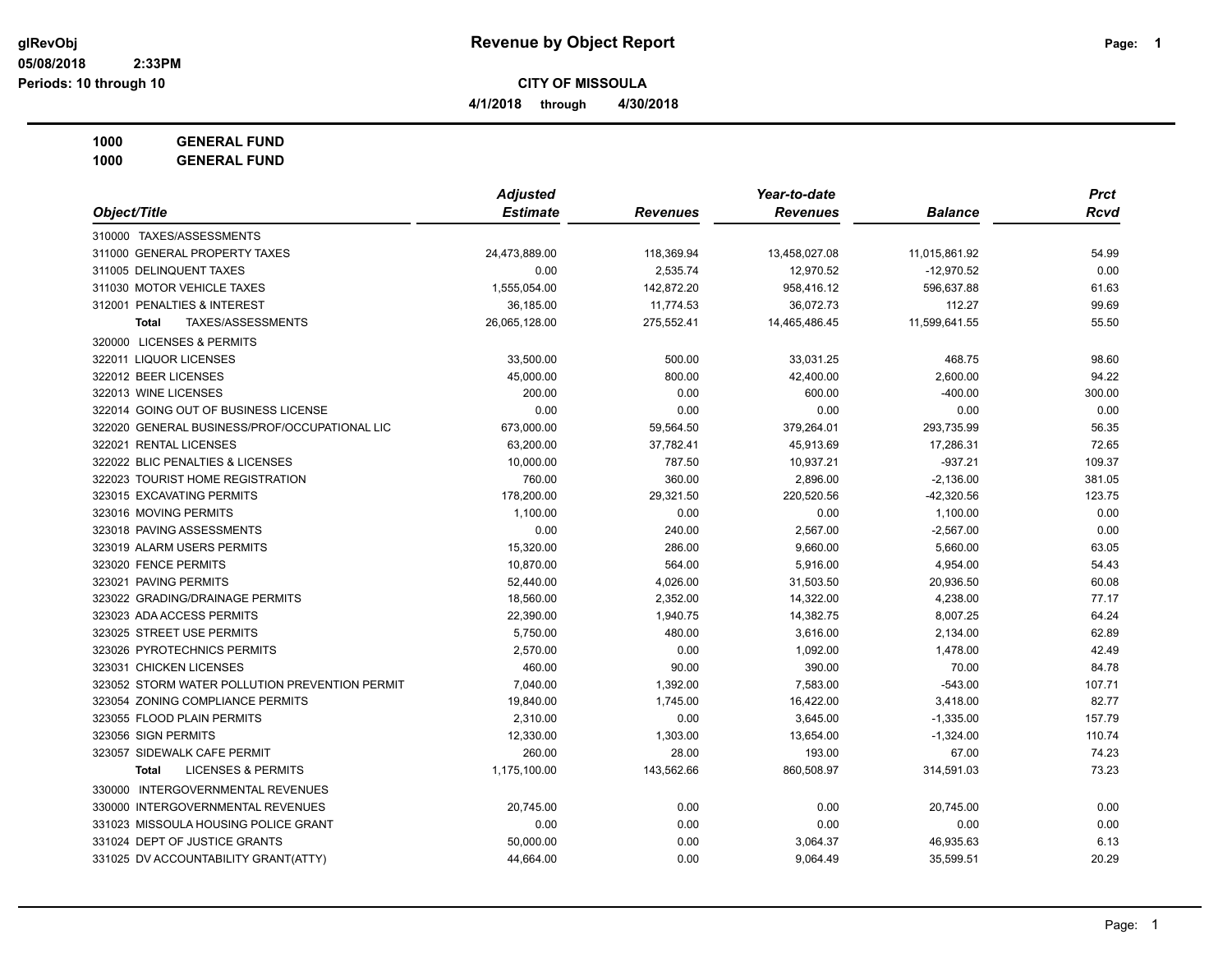**4/1/2018 through 4/30/2018**

## **1000 GENERAL FUND**

|                                                   | <b>Adjusted</b> |                 | Year-to-date    | <b>Prct</b>    |        |
|---------------------------------------------------|-----------------|-----------------|-----------------|----------------|--------|
| Object/Title                                      | <b>Estimate</b> | <b>Revenues</b> | <b>Revenues</b> | <b>Balance</b> | Rcvd   |
| 331091 HMEP [HAZ MATERIAL & EMER PREP] GRANT      | 0.00            | 0.00            | 9,364.09        | $-9,364.09$    | 0.00   |
| 334014 *** Title Not Found ***                    | 0.00            | 0.00            | 0.00            | 0.00           | 0.00   |
| 334017 SCHOOL RESOURCE OFFICER                    | 240,000.00      | 0.00            | 77,515.00       | 162,485.00     | 32.30  |
| 334121 DNRC GRANT                                 | 6,000.00        | 6,000.00        | 6,000.00        | 0.00           | 100.00 |
| 335075 STATE GAMBLING/VIDEO/KENO/BINGO FEES       | 115,000.00      | 900.00          | 121,082.80      | $-6,082.80$    | 105.29 |
| 335210 PERSONAL PROPERTY TAX REIMBURSEMENT        | 435,116.00      | 0.00            | 0.00            | 435,116.00     | 0.00   |
| 335230 HB 124 REVENUE                             | 8,117,602.00    | 0.00            | 6,414,538.38    | 1,703,063.62   | 79.02  |
| 336001 MDT REIMBURSEMENTS                         | 0.00            | 0.00            | 0.00            | 0.00           | 0.00   |
| 336021 STATE CONTRIB - POLICE RETIREMENT          | 2,567,433.00    | 0.00            | 1,846,675.30    | 720,757.70     | 71.93  |
| 336022 STATE CONTRIB. - FIRE RETIREMENT           | 2,535,872.00    | 0.00            | 1,833,763.94    | 702,108.06     | 72.31  |
| 336023 STATE CONTRIB. - PERS                      | 10,835.00       | 0.00            | 10,588.60       | 246.40         | 97.73  |
| 336027 ON JOB TRAINING - REIMBURSEMENT            | 0.00            | 0.00            | 1,926.00        | $-1,926.00$    | 0.00   |
| 337000 LOCAL GRANTS                               | 35,000.00       | 0.00            | 0.00            | 35,000.00      | 0.00   |
| 337009 *** Title Not Found ***                    | 0.00            | 0.00            | 0.00            | 0.00           | 0.00   |
| 337012 LEGAL SERVICES-CONTRACTED/REIMB.           | 6,000.00        | 0.00            | 7,200.00        | $-1,200.00$    | 120.00 |
| 337013 MUTD SIGN MAINTENANCE AGREEMENT            | 3,000.00        | 0.00            | 3,000.00        | 0.00           | 100.00 |
| 338100 PLANNING MILLS PASSED THRU COUNTY          | 0.00            | 0.00            | 0.00            | 0.00           | 0.00   |
| 339000 PAYMENT IN LIEU OF TAXES                   | 306,585.00      | 0.00            | 0.00            | 306,585.00     | 0.00   |
| <b>INTERGOVERNMENTAL REVENUES</b><br><b>Total</b> | 14,493,852.00   | 6,900.00        | 10,343,782.97   | 4,150,069.03   | 71.37  |
| 340000 CHARGES FOR SERVICES                       |                 |                 |                 |                |        |
| 341009 BLDG ADMIN FEES                            | 366,035.00      | 0.00            | 183,017.50      | 183,017.50     | 50.00  |
| 341010 MISCELLANEOUS COLLECTIONS                  | 850.00          | 750.00          | 5,880.50        | $-5,030.50$    | 691.82 |
| 341011 TRANSPORTATION ADMIN FEES                  | 28,947.00       | 0.00            | 14,473.50       | 14,473.50      | 50.00  |
| 341012 MAYORS PROCLAMATION FEES                   | 0.00            | 0.00            | 0.00            | 0.00           | 0.00   |
| 341013 AIR FUND FEES                              | 95.00           | 0.00            | 0.00            | 95.00          | 0.00   |
| 341015 SEWER ADMINISTRATION FEES                  | 1,355,940.00    | 0.00            | 677,970.00      | 677,970.00     | 50.00  |
| 341016 MRA ADMINISTRATION FEES                    | 148,857.00      | 0.00            | 74,428.50       | 74,428.50      | 50.00  |
| 341017 LIGHTING ADMINISTRATION FEES               | 15,250.00       | 0.00            | 7,625.00        | 7,625.00       | 50.00  |
| 341018 PARKING COMM ADMIN FEES                    | 199,699.00      | 0.00            | 99,849.50       | 99,849.50      | 50.00  |
| 341019 *** Title Not Found ***                    | 4.647.00        | 0.00            | 2.323.50        | 2,323.50       | 50.00  |
| 341021 SID ADMINISTRATION FEES                    | 0.00            | 0.00            | 0.00            | 0.00           | 0.00   |
| 341023 PLANNING ADMIN FEES                        | 25,000.00       | 0.00            | 12,500.00       | 12,500.00      | 50.00  |
| 341024 HOUSING GRANT ADMIN FEES                   | 104,000.00      | 0.00            | 0.00            | 104,000.00     | 0.00   |
| 341026 WATER ADMINISTRATION FEES                  | 0.00            | 0.00            | 0.00            | 0.00           | 0.00   |
| 341027 STORMWATER ADMINISTRATION FEES             | 26,988.00       | 0.00            | 13,494.00       | 13,494.00      | 50.00  |
| 341033 TIME PAY COLLECTIONS - MUNI COURT          | 64,482.00       | 0.00            | 0.00            | 64,482.00      | 0.00   |
| 341041 SEWER EXTENSION RECORDING FEES             | 3,500.00        | 426.00          | 5,956.00        | $-2,456.00$    | 170.17 |
| 341052 MUNICIPAL COURT FILING FEES                | 330,000.00      | 19,457.19       | 199,189.68      | 130,810.32     | 60.36  |
| 341055 CRIME VICTIM SURCHARGE                     | 1,500.00        | 134.59          | 1,054.59        | 445.41         | 70.31  |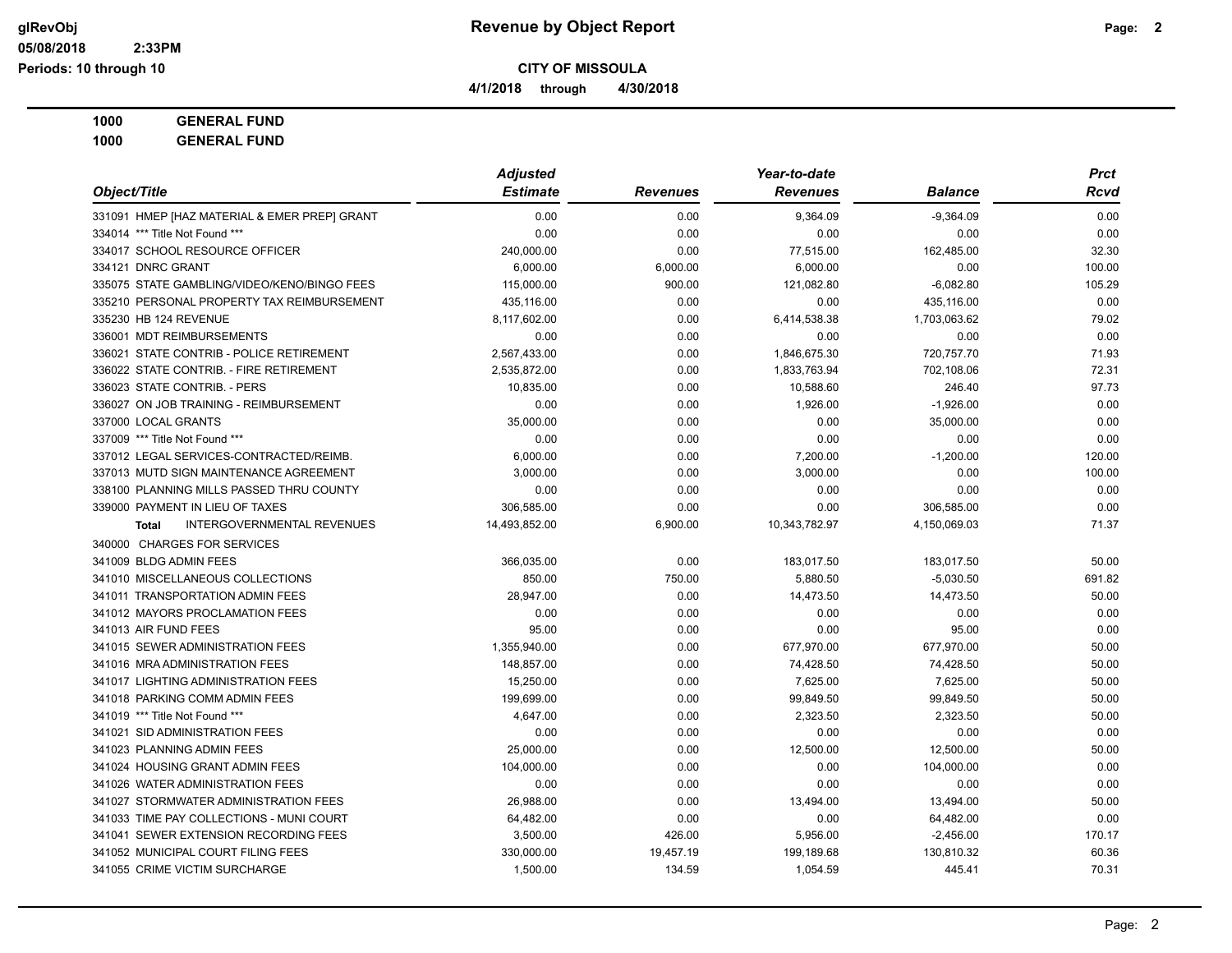**4/1/2018 through 4/30/2018**

### **1000 GENERAL FUND**

|                                           | <b>Adjusted</b> | Year-to-date    |                 |                | <b>Prct</b> |  |
|-------------------------------------------|-----------------|-----------------|-----------------|----------------|-------------|--|
| Object/Title                              | <b>Estimate</b> | <b>Revenues</b> | <b>Revenues</b> | <b>Balance</b> | Rcvd        |  |
| 341067 SUBDIVISION EXEMPTION AFFIDAVITS   | 5,140.00        | 0.00            | 4,800.00        | 340.00         | 93.39       |  |
| 341068 SUBDIVISON FEES                    | 10,280.00       | 0.00            | 4,510.00        | 5,770.00       | 43.87       |  |
| 341069 REZONING FEES                      | 10,280.00       | 0.00            | 16,596.00       | $-6,316.00$    | 161.44      |  |
| 341070 DESIGN REVIEW BOARD                | 33,910.00       | 0.00            | 22,037.16       | 11,872.84      | 64.99       |  |
| 341072 FLOOD PLAIN-0THER FEES             | 0.00            | 0.00            | 0.00            | 0.00           | 0.00        |  |
| 341073 FIRE PLAN CHECK FEES               | 30,830.00       | 2,784.00        | 39,217.00       | $-8,387.00$    | 127.20      |  |
| 341074 FIRE INSPECTION FEES               | 55,000.00       | 4,495.00        | 64,224.00       | $-9,224.00$    | 116.77      |  |
| 341076 ENGINEERING PLAN CHECK FEES        | 44,700.00       | 6,675.00        | 46,061.00       | $-1,361.00$    | 103.04      |  |
| 341078 ENGINEERING MAP FEES               | 210.00          | 0.00            | 70.00           | 140.00         | 33.33       |  |
| 341079 GREASE INTERCEPTOR APPEAL FEES     | 1,130.00        | 0.00            | 484.50          | 645.50         | 42.88       |  |
| 341090 STREET VACATION PETITION FEES      | 0.00            | 0.00            | 0.00            | 0.00           | 0.00        |  |
| 342010 POLICE/BID AGREEMENT               | 45,000.00       | 25,294.25       | 25,294.25       | 19,705.75      | 56.21       |  |
| 342012 PD REIMBURSABLE SERVICES           | 0.00            | 0.00            | 0.00            | 0.00           | 0.00        |  |
| 342013 BLIC BACKGROUND CHECK FEE          | 11,500.00       | 1,266.00        | 9,352.06        | 2,147.94       | 81.32       |  |
| 342014 POLICE DEPARTMENT SERVICE FEES     | 27,568.00       | 1,661.00        | 19,916.00       | 7,652.00       | 72.24       |  |
| 342015 POLICE OVERTIME FEES               | 100,000.00      | 4,713.89        | 109,641.30      | $-9,641.30$    | 109.64      |  |
| 342016 POLICE TRAINING FEES               | 36,000.00       | 0.00            | 12,585.72       | 23,414.28      | 34.96       |  |
| 342017 CATERING FEES                      | 5,000.00        | 735.00          | 5,561.00        | $-561.00$      | 111.22      |  |
| 342018 DESK REPORTS                       | 37,012.00       | 3,321.00        | 29,271.00       | 7,741.00       | 79.09       |  |
| 342019 ABANDONED VEHICLE REVENUE FEES     | 12,000.00       | 475.00          | 29,445.00       | $-17,445.00$   | 245.38      |  |
| 342020 FIRE DEPARTMENT FEES               | 550.00          | 0.00            | 309.50          | 240.50         | 56.27       |  |
| 342021 CPR EDUCATION PROGRAM              | 10,000.00       | 1,775.00        | 7,005.00        | 2,995.00       | 70.05       |  |
| 342022 OUTSIDE HIRES                      | 651,341.00      | 157.00          | 911,278.91      | -259,937.91    | 139.91      |  |
| 342060 BIKE PROGRAM SALES & FEES          | 0.00            | 0.00            | 1,683.67        | $-1,683.67$    | 0.00        |  |
| 343000 PW REIMBURSABLE SERVICES           | 35,000.00       | 51.75           | 7,387.10        | 27,612.90      | 21.11       |  |
| 343001 SIGN FABRICATION & CONTRACTS       | 0.00            | 0.00            | 0.00            | 0.00           | 0.00        |  |
| 343002 OTHER AGENCIES - VEH MAINT         | 55,000.00       | 44.10           | 80,068.96       | $-25,068.96$   | 145.58      |  |
| 343004 SPECIAL STATE CONTRACTS            | 175,000.00      | 0.00            | 55,164.50       | 119,835.50     | 31.52       |  |
| 343006 OTHER GOVT AGENCY-STREET PROJECTS  | 0.00            | 0.00            | 10,000.00       | $-10,000.00$   | 0.00        |  |
| 343010 STREET DEPT SALES & SERVICES       | 0.00            | 0.00            | 0.00            | 0.00           | 0.00        |  |
| 343013 SNOW REMOVAL FEES                  | 1,633.00        | 72.00           | 920.00          | 713.00         | 56.34       |  |
| 343025 *** Title Not Found ***            | 114,100.00      | 26,092.00       | 129,483.00      | $-15,383.00$   | 113.48      |  |
| 343033 *** Title Not Found ***            | 255,800.00      | 34,863.00       | 234,854.00      | 20,946.00      | 91.81       |  |
| 343080 STATE MAINTENANCE CONTRACT         | 550,000.00      | 0.00            | 313,632.06      | 236,367.94     | 57.02       |  |
| 343084 STREET MAINTENANCE MATERIALS REIMB | 50,000.00       | 0.00            | 0.00            | 50,000.00      | 0.00        |  |
| 343097 SIDEWALK AND CURB FEES             | 300,000.00      | 18,503.80       | 326,195.38      | $-26, 195.38$  | 108.73      |  |
| 343311 SALE OF NICHES                     | 0.00            | 0.00            | 0.00            | 0.00           | 0.00        |  |
| 343320 SALE OF GRAVES                     | 12,870.00       | 1,400.00        | 8,700.00        | 4,170.00       | 67.60       |  |
| 343321 FOUNDATIONS                        | 3,500.00        | 358.00          | 3,822.00        | $-322.00$      | 109.20      |  |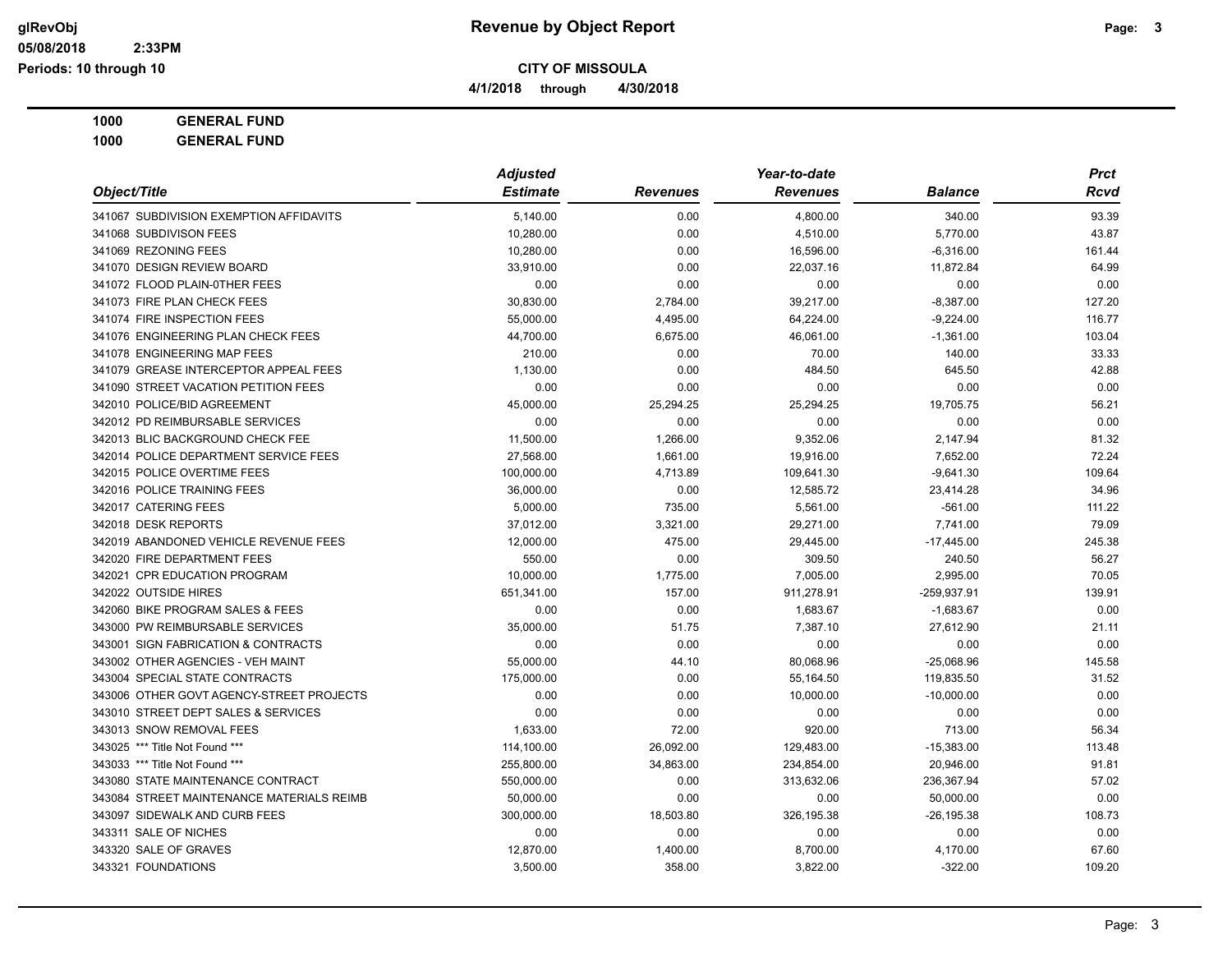**4/1/2018 through 4/30/2018**

**1000 GENERAL FUND**

| Object/Title                                   | <b>Adjusted</b> | Year-to-date    |                 |                | <b>Prct</b> |  |
|------------------------------------------------|-----------------|-----------------|-----------------|----------------|-------------|--|
|                                                | <b>Estimate</b> | <b>Revenues</b> | <b>Revenues</b> | <b>Balance</b> | <b>Rcvd</b> |  |
| 343322 FLOWER CARE                             | 4,500.00        | 1,880.00        | 3,570.00        | 930.00         | 79.33       |  |
| 343323 LINER/ POLYVAULTS/ ACCESS FEES          | 12,000.00       | 1,925.00        | 5,550.00        | 6,450.00       | 46.25       |  |
| 343324 OTHER CEMETERY FEES                     | 1,800.00        | 150.00          | 1,500.00        | 300.00         | 83.33       |  |
| 343325 2ND INTERMENT RIGHT                     | 2,000.00        | 600.00          | 1,800.00        | 200.00         | 90.00       |  |
| 343327 MONUMENT MAINTENANCE                    | 0.00            | 70.00           | 95.00           | $-95.00$       | 0.00        |  |
| 343340 OPENINGS/ CLOSINGS/ DISINTERMENTS       | 13,000.00       | 2,300.00        | 7,812.50        | 5,187.50       | 60.10       |  |
| 343341 CEMETERY MONUMENT PERMIT FEE            | 0.00            | 100.00          | 450.00          | $-450.00$      | 0.00        |  |
| 343343 CEMETERY OVERTIME SERVICES FEE          | 0.00            | 170.00          | 170.00          | $-170.00$      | 0.00        |  |
| 343350 MISCELLANEOUS FEES                      | 29.000.00       | 0.00            | 42.50           | 28,957.50      | 0.15        |  |
| 343360 WEED CONTROL                            | 2.250.00        | 0.00            | 810.00          | 1,440.00       | 36.00       |  |
| 346031 OUTDOOR RECREATION - ADULTS             | 317.307.00      | 47,668.11       | 391,736.90      | $-74,429.90$   | 123.46      |  |
| 346033 OUTDOOR RECREATION - YOUTH              | 102,950.00      | 6,769.91        | 48,703.15       | 54,246.85      | 47.31       |  |
| 346034 GROUNDS MAINTENANCE CONTRACT            | 105,000.00      | 0.00            | 48,368.00       | 56,632.00      | 46.06       |  |
| 346036 VENDOR CONCESSION FEES                  | 1,350.00        | 441.00          | 1,165.50        | 184.50         | 86.33       |  |
| 346051 MONTANA PARKS/REC CONFERENCE 2012       | 2,500.00        | 0.00            | 1,170.45        | 1,329.55       | 46.82       |  |
| 346054 PARKS MISC OVERTIME FEES                | 0.00            | 0.00            | 675.64          | $-675.64$      | 0.00        |  |
| <b>CHARGES FOR SERVICES</b><br>Total           | 5,949,801.00    | 217,578.59      | 4,340,951.98    | 1,608,849.02   | 72.96       |  |
| 350000 FINES & FORFEITURES                     |                 |                 |                 |                |             |  |
| 351022 LAW ENFORCEMENT ACADEMY SURCHARGE #5    | 0.00            | $-8,054.55$     | 14,320.54       | $-14,320.54$   | 0.00        |  |
| 351031 TRAFFIC FINES                           | 1,205,000.00    | 93,143.29       | 791,200.50      | 413,799.50     | 65.66       |  |
| 351032 SURCHARGE ON FINES                      | 102,500.00      | 7,808.52        | 63,539.63       | 38,960.37      | 61.99       |  |
| 351033 PUBLIC DEFENDER FEES                    | 55,000.00       | 7,039.46        | 50,964.57       | 4,035.43       | 92.66       |  |
| 351034 CELLULAR PHONE FINES                    | 80,000.00       | 3,546.50        | 58,664.50       | 21,335.50      | 73.33       |  |
| 351035 CELL PHONE FINES: EDUCATION             | 80,000.00       | 3,546.50        | 58,664.50       | 21,335.50      | 73.33       |  |
| 353601 CANCELLATION FEE                        | 0.00            | 34.00           | 34.00           | $-34.00$       | 0.00        |  |
| 355000 FALSE ALARM PENALTY                     | 10,000.00       | 1,352.00        | 10,816.00       | $-816.00$      | 108.16      |  |
| <b>FINES &amp; FORFEITURES</b><br><b>Total</b> | 1,532,500.00    | 108,415.72      | 1,048,204.24    | 484,295.76     | 68.40       |  |
| 360000 MISCELLANEOUS REVENUES                  |                 |                 |                 |                |             |  |
| 360001 COPIES                                  | 2.000.00        | 129.75          | 1,656.75        | 343.25         | 82.84       |  |
| 360003 MMIA REIMBURSEMENT-ATTORNEY             | 0.00            | 0.00            | 0.00            | 0.00           | 0.00        |  |
| 360010 MISCELLANEOUS                           | 23,000.00       | 350.00          | 4,253.50        | 18,746.50      | 18.49       |  |
| 360050 OVER/SHORT                              | 0.00            | 1.00            | 11.00           | $-11.00$       | 0.00        |  |
| 360100 REFUNDS                                 | 0.00            | 0.00            | 0.00            | 0.00           | 0.00        |  |
| 362000 OTHER MISCELLANEOUS REVENUE             | 8,000.00        | 0.00            | 0.00            | 8,000.00       | 0.00        |  |
| 362002 BAD CHECK CHARGES                       | 250.00          | 15.00           | 165.00          | 85.00          | 66.00       |  |
| 362004 URD III FACADE IMPROVEMENT LOAN REC     | 0.00            | 0.00            | 0.00            | 0.00           | 0.00        |  |
| 362011 SALE OF UNCLAIMED PROPERTY              | 0.00            | 0.00            | 5,611.86        | $-5,611.86$    | 0.00        |  |
| 362012 REC/GREEN TAG PROGRAM                   | 0.00            | 0.00            | 0.00            | 0.00           | 0.00        |  |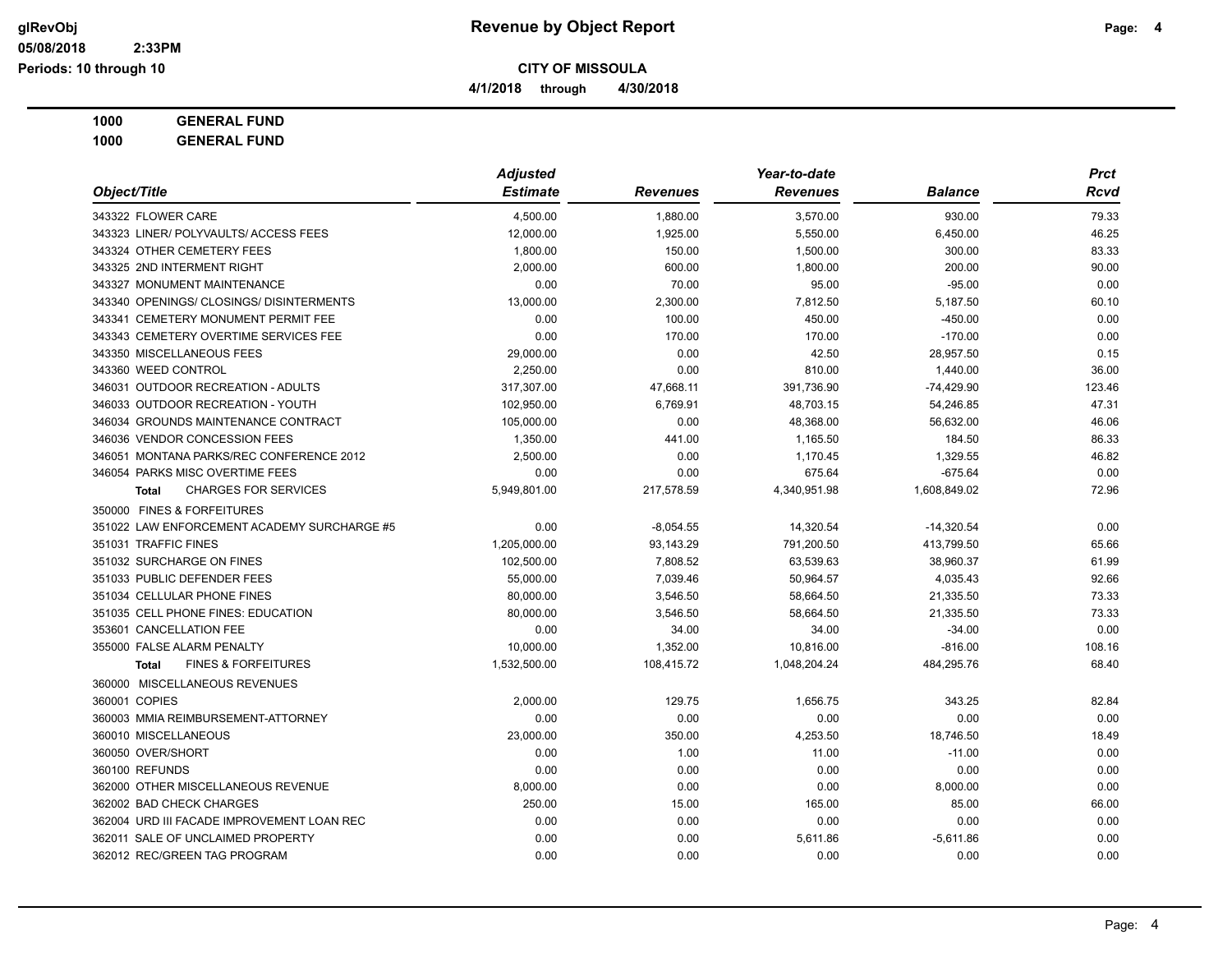**4/1/2018 through 4/30/2018**

**1000 GENERAL FUND**

|                                                           | <b>Adjusted</b> |                 | Year-to-date    |                | <b>Prct</b> |
|-----------------------------------------------------------|-----------------|-----------------|-----------------|----------------|-------------|
| Object/Title                                              | <b>Estimate</b> | <b>Revenues</b> | <b>Revenues</b> | <b>Balance</b> | Rcvd        |
| 364012 SALE OF SURPLUS PROPERTY                           | 25,000.00       | 1,250.00        | 116,753.25      | $-91,753.25$   | 467.01      |
| 364040 INSURANCE AND DAMAGE RECOVERY                      | 25,000.00       | 483.52          | 31,150.40       | $-6, 150.40$   | 124.60      |
| 364041 WORKERS COMPENSATION REIMBURSEMENT                 | 0.00            | 0.00            | 0.00            | 0.00           | 0.00        |
| 364042 EXPENDITURE REIMBURSEMENTS                         | 0.00            | 0.00            | 0.00            | 0.00           | 0.00        |
| 364043 RATTLESNAKE SUNLIGHT REIMBURSEMENT                 | 8,250.00        | 1,144.00        | 7,436.00        | 814.00         | 90.13       |
| 364044 EMERGENCY RESPONSE REIMBURSEMENT                   | 0.00            | 0.00            | 0.00            | 0.00           | 0.00        |
| 365000 DONATIONS                                          | 0.00            | 0.00            | 318.00          | $-318.00$      | 0.00        |
| 365001 *** Title Not Found ***                            | 0.00            | 239.08          | 5,439.44        | $-5,439.44$    | 0.00        |
| 365005 CONTRIBUTIONS - PLANNING                           | 0.00            | 0.00            | 64,560.00       | $-64,560.00$   | 0.00        |
| 365021 PARKS AND RECS GRANTS & CONTRIBUTIONS              | 0.00            | 0.00            | 0.00            | 0.00           | 0.00        |
| 365027 MISCELLANOUS PRIVATE GRANTS                        | 0.00            | 0.00            | 1,000.00        | $-1,000.00$    | 0.00        |
| <b>MISCELLANEOUS REVENUES</b><br><b>Total</b>             | 91,500.00       | 3,612.35        | 238,355.20      | $-146,855.20$  | 260.50      |
| 370000 INVESTMENTS & ROYALTY EARNINGS                     |                 |                 |                 |                |             |
| 371010 INTEREST ON INVESTMENTS                            | 3,000.00        | 135.62          | 550.01          | 2,449.99       | 18.33       |
| 371012 MUNICIPAL COURT BANK INTEREST                      | 16,793.00       | 0.00            | 0.00            | 16,793.00      | 0.00        |
| 371020 GAIN/LOSS IN MARKET VALUE OF INVESTMENTS           | 0.00            | 0.00            | 0.00            | 0.00           | 0.00        |
| <b>INVESTMENTS &amp; ROYALTY EARNINGS</b><br><b>Total</b> | 19,793.00       | 135.62          | 550.01          | 19,242.99      | 2.78        |
| 380000 OTHER FINANCING SOURCES                            |                 |                 |                 |                |             |
| 381090 PROCEEDS FROM CAPITAL LEASE                        | 316,129.00      | 0.00            | 0.00            | 316,129.00     | 0.00        |
| 382010 SALE OF FIXED ASSETS                               | 0.00            | 0.00            | 0.00            | 0.00           | 0.00        |
| 383000 OPERATING TRANSFERS                                | 328.053.00      | 0.00            | 200,791.23      | 127,261.77     | 61.21       |
| 383001 TRANS FR FLUSHING DISTRICT                         | 41.000.00       | 0.00            | 20,500.00       | 20,500.00      | 50.00       |
| 383002 TRANS FR GAS TAX                                   | 564,000.00      | 0.00            | 282,000.00      | 282,000.00     | 50.00       |
| 383004 TRANS FR EMPLOYEE HEALTH INSURANCE LEVY            | 5,101,004.00    | 0.00            | 2,550,502.03    | 2,550,501.97   | 50.00       |
| 383007 TRANS FR CABLE FRANCHISE                           | 301,433.00      | 0.00            | 150,716.50      | 150,716.50     | 50.00       |
| 383011 TRANS FR SID REVOLVING                             | 100,000.00      | 0.00            | 0.00            | 100,000.00     | 0.00        |
| 383065 TRANSFER FROM WWTF                                 | 50.213.00       | 0.00            | 0.00            | 50,213.00      | 0.00        |
| 383066 TRANSFER FROM WATER UTILITY                        | 28,733.00       | 0.00            | 0.00            | 28,733.00      | 0.00        |
| OTHER FINANCING SOURCES<br><b>Total</b>                   | 6,830,565.00    | 0.00            | 3,204,509.76    | 3,626,055.24   | 46.91       |
| 390000 INTERNAL SERVICES                                  |                 |                 |                 |                |             |
| 399999 NEW REQUESTS FUNDING                               | 0.00            | 0.00            | 0.00            | 0.00           | 0.00        |
| <b>INTERNAL SERVICES</b><br><b>Total</b>                  | 0.00            | 0.00            | 0.00            | 0.00           | 0.00        |
| <b>GENERAL FUND</b><br><b>Total</b>                       | 56,158,239.00   | 755,757.35      | 34,502,349.58   | 21,655,889.42  | 61.44       |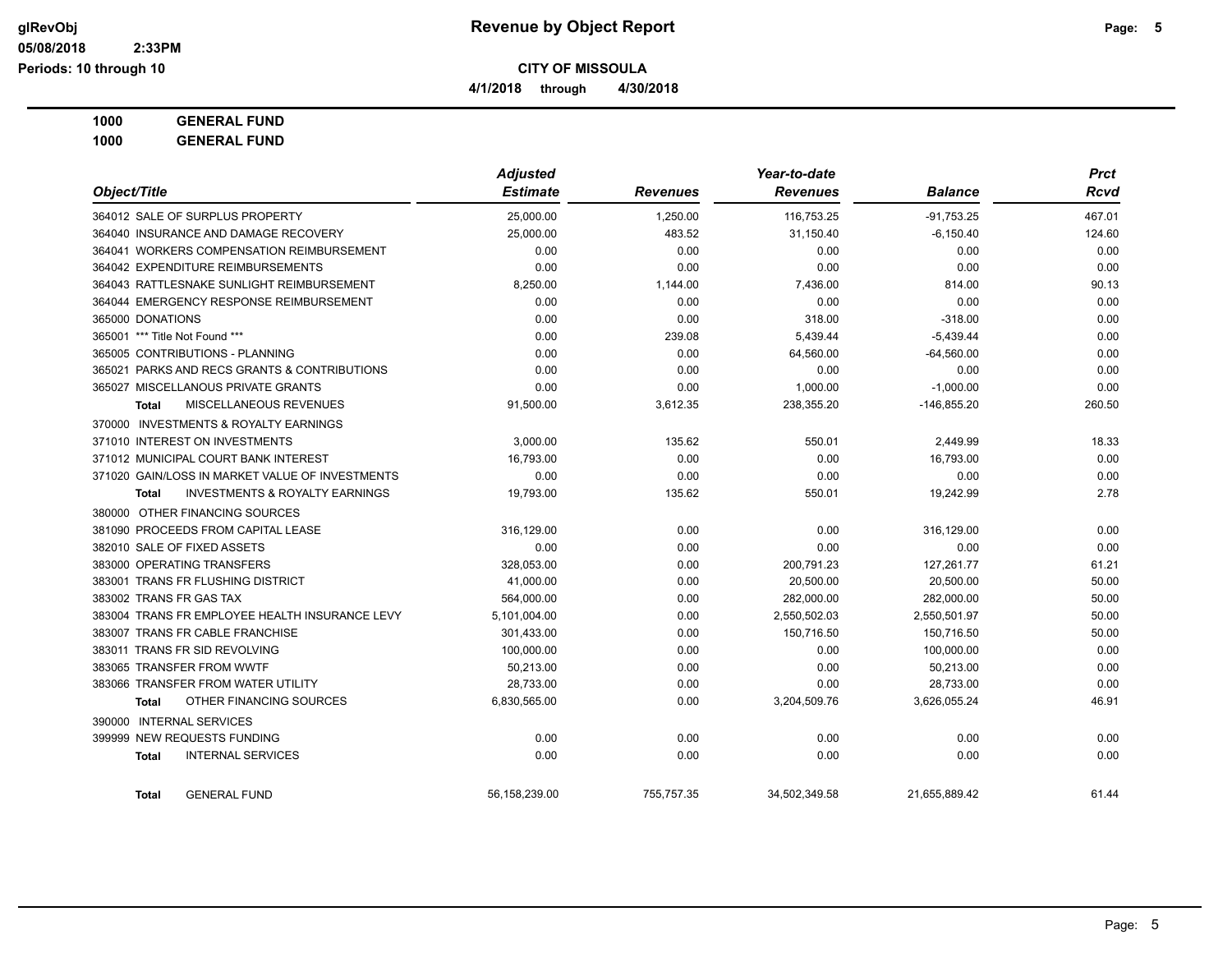**CITY OF MISSOULA**

**4/1/2018 through 4/30/2018**

 **2:33PM**

|                                               | <b>Adjusted</b> |                 | Year-to-date    | <b>Prct</b>    |        |
|-----------------------------------------------|-----------------|-----------------|-----------------|----------------|--------|
| Object/Title                                  | <b>Estimate</b> | <b>Revenues</b> | <b>Revenues</b> | <b>Balance</b> | Rcvd   |
| 310000 TAXES/ASSESSMENTS                      |                 |                 |                 |                |        |
| 311000 GENERAL PROPERTY TAXES                 | 24,473,889.00   | 118,369.94      | 13,458,027.08   | 11,015,861.92  | 54.99  |
| 311005 DELINQUENT TAXES                       | 0.00            | 2,535.74        | 12,970.52       | $-12,970.52$   | 0.00   |
| 311030 MOTOR VEHICLE TAXES                    | 1,555,054.00    | 142,872.20      | 958,416.12      | 596,637.88     | 61.63  |
| 312001 PENALTIES & INTEREST                   | 36,185.00       | 11,774.53       | 36,072.73       | 112.27         | 99.69  |
| TAXES/ASSESSMENTS<br><b>Total</b>             | 26,065,128.00   | 275,552.41      | 14,465,486.45   | 11,599,641.55  | 55.50  |
| 320000 LICENSES & PERMITS                     |                 |                 |                 |                |        |
| 322011 LIQUOR LICENSES                        | 33,500.00       | 500.00          | 33,031.25       | 468.75         | 98.60  |
| 322012 BEER LICENSES                          | 45,000.00       | 800.00          | 42,400.00       | 2,600.00       | 94.22  |
| 322013 WINE LICENSES                          | 200.00          | 0.00            | 600.00          | $-400.00$      | 300.00 |
| 322014 GOING OUT OF BUSINESS LICENSE          | 0.00            | 0.00            | 0.00            | 0.00           | 0.00   |
| 322020 GENERAL BUSINESS/PROF/OCCUPATIONAL LIC | 673,000.00      | 59,564.50       | 379,264.01      | 293,735.99     | 56.35  |
| 322021 RENTAL LICENSES                        | 63,200.00       | 37,782.41       | 45,913.69       | 17,286.31      | 72.65  |
| 322022 BLIC PENALTIES & LICENSES              | 10,000.00       | 787.50          | 10,937.21       | $-937.21$      | 109.37 |
| 322023 TOURIST HOME REGISTRATION              | 760.00          | 360.00          | 2,896.00        | $-2,136.00$    | 381.05 |
| 323015 EXCAVATING PERMITS                     | 178,200.00      | 29,321.50       | 220,520.56      | $-42,320.56$   | 123.75 |
| 323016 MOVING PERMITS                         | 1,100.00        | 0.00            | 0.00            | 1,100.00       | 0.00   |
| 323018 PAVING ASSESSMENTS                     | 0.00            | 240.00          | 2,567.00        | $-2,567.00$    | 0.00   |
| 323019 ALARM USERS PERMITS                    | 15,320.00       | 286.00          | 9,660.00        | 5,660.00       | 63.05  |
| 323020 FENCE PERMITS                          | 10,870.00       | 564.00          | 5,916.00        | 4,954.00       | 54.43  |
| 323021 PAVING PERMITS                         | 52,440.00       | 4,026.00        | 31,503.50       | 20,936.50      | 60.08  |
| 323022 GRADING/DRAINAGE PERMITS               | 18,560.00       | 2,352.00        | 14,322.00       | 4,238.00       | 77.17  |
| 323023 ADA ACCESS PERMITS                     | 22,390.00       | 1,940.75        | 14,382.75       | 8,007.25       | 64.24  |
| 323025 STREET USE PERMITS                     | 5,750.00        | 480.00          | 3,616.00        | 2,134.00       | 62.89  |
| 323026 PYROTECHNICS PERMITS                   | 2,570.00        | 0.00            | 1,092.00        | 1,478.00       | 42.49  |
| 323031 CHICKEN LICENSES                       | 460.00          | 90.00           | 390.00          | 70.00          | 84.78  |
| 323052 STORM WATER POLLUTION PREVENTION PERM  | 7,040.00        | 1,392.00        | 7,583.00        | $-543.00$      | 107.71 |
| 323054 ZONING COMPLIANCE PERMITS              | 19,840.00       | 1,745.00        | 16,422.00       | 3,418.00       | 82.77  |
| 323055 FLOOD PLAIN PERMITS                    | 2,310.00        | 0.00            | 3,645.00        | $-1,335.00$    | 157.79 |
| 323056 SIGN PERMITS                           | 12,330.00       | 1,303.00        | 13,654.00       | $-1,324.00$    | 110.74 |
| 323057 SIDEWALK CAFE PERMIT                   | 260.00          | 28.00           | 193.00          | 67.00          | 74.23  |
| <b>Total</b><br><b>LICENSES &amp; PERMITS</b> | 1,175,100.00    | 143,562.66      | 860,508.97      | 314,591.03     | 73.23  |
| 330000 INTERGOVERNMENTAL REVENUES             |                 |                 |                 |                |        |
| 330000 INTERGOVERNMENTAL REVENUES             | 20,745.00       | 0.00            | 0.00            | 20,745.00      | 0.00   |
| 331023 MISSOULA HOUSING POLICE GRANT          | 0.00            | 0.00            | 0.00            | 0.00           | 0.00   |
| 331024 DEPT OF JUSTICE GRANTS                 | 50,000.00       | 0.00            | 3,064.37        | 46,935.63      | 6.13   |
| 331025 DV ACCOUNTABILITY GRANT(ATTY)          | 44,664.00       | 0.00            | 9,064.49        | 35,599.51      | 20.29  |
| 331091 HMEP [HAZ MATERIAL & EMER PREP] GRANT  | 0.00            | 0.00            | 9,364.09        | $-9,364.09$    | 0.00   |
| 334014 *** Title Not Found ***                | 0.00            | 0.00            | 0.00            | 0.00           | 0.00   |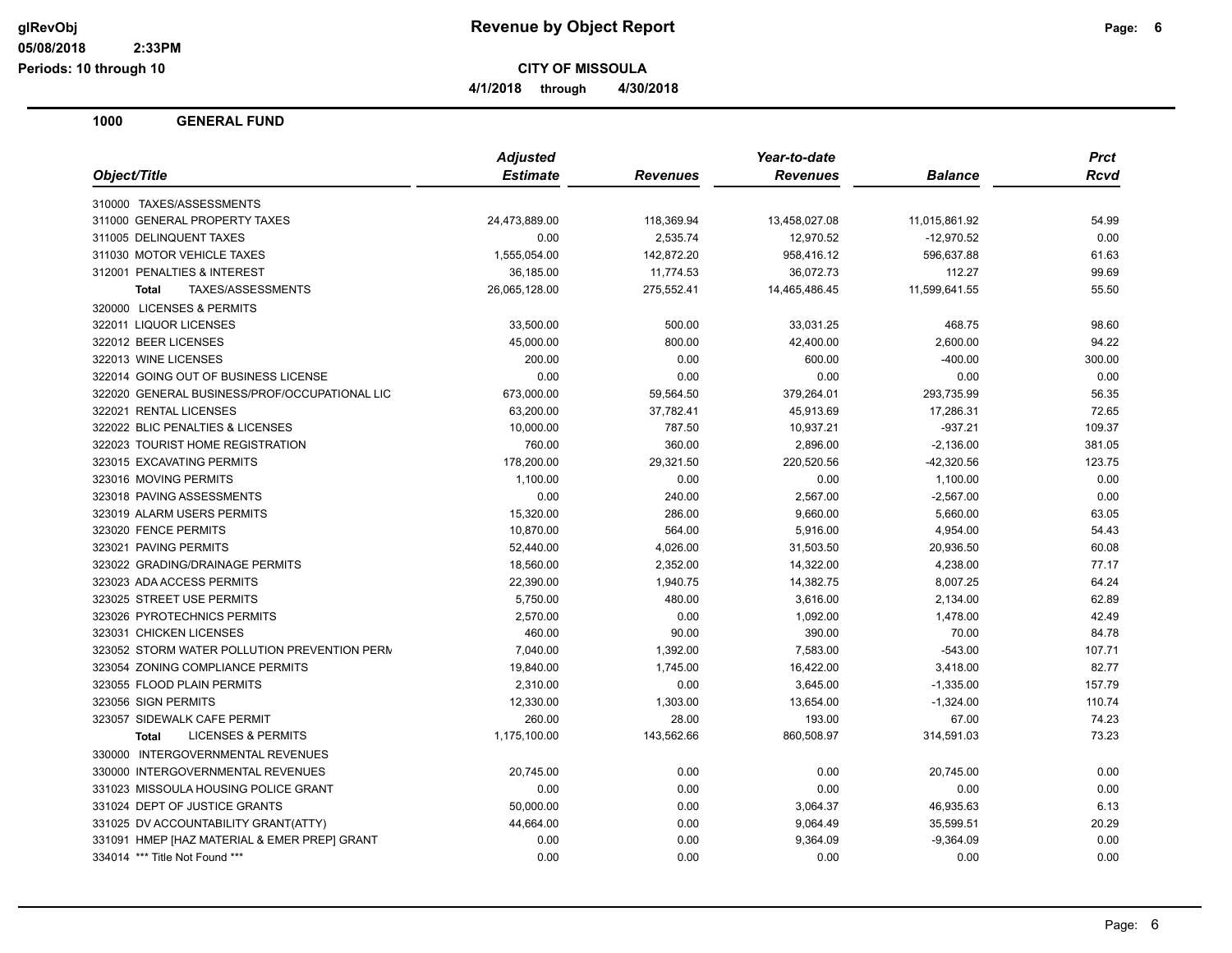**CITY OF MISSOULA**

**4/1/2018 through 4/30/2018**

| Object/Title                                      | <b>Adjusted</b> | Year-to-date    |                 |                | <b>Prct</b> |
|---------------------------------------------------|-----------------|-----------------|-----------------|----------------|-------------|
|                                                   | <b>Estimate</b> | <b>Revenues</b> | <b>Revenues</b> | <b>Balance</b> | <b>Rcvd</b> |
| 334017 SCHOOL RESOURCE OFFICER                    | 240,000.00      | 0.00            | 77,515.00       | 162,485.00     | 32.30       |
| 334121 DNRC GRANT                                 | 6,000.00        | 6,000.00        | 6,000.00        | 0.00           | 100.00      |
| 335075 STATE GAMBLING/VIDEO/KENO/BINGO FEES       | 115,000.00      | 900.00          | 121,082.80      | $-6,082.80$    | 105.29      |
| 335210 PERSONAL PROPERTY TAX REIMBURSEMENT        | 435,116.00      | 0.00            | 0.00            | 435,116.00     | 0.00        |
| 335230 HB 124 REVENUE                             | 8,117,602.00    | 0.00            | 6,414,538.38    | 1,703,063.62   | 79.02       |
| 336001 MDT REIMBURSEMENTS                         | 0.00            | 0.00            | 0.00            | 0.00           | 0.00        |
| 336021 STATE CONTRIB - POLICE RETIREMENT          | 2,567,433.00    | 0.00            | 1,846,675.30    | 720,757.70     | 71.93       |
| 336022 STATE CONTRIB. - FIRE RETIREMENT           | 2,535,872.00    | 0.00            | 1,833,763.94    | 702,108.06     | 72.31       |
| 336023 STATE CONTRIB. - PERS                      | 10,835.00       | 0.00            | 10,588.60       | 246.40         | 97.73       |
| 336027 ON JOB TRAINING - REIMBURSEMENT            | 0.00            | 0.00            | 1,926.00        | $-1,926.00$    | 0.00        |
| 337000 LOCAL GRANTS                               | 35,000.00       | 0.00            | 0.00            | 35,000.00      | 0.00        |
| 337009 *** Title Not Found ***                    | 0.00            | 0.00            | 0.00            | 0.00           | 0.00        |
| 337012 LEGAL SERVICES-CONTRACTED/REIMB.           | 6,000.00        | 0.00            | 7,200.00        | $-1,200.00$    | 120.00      |
| 337013 MUTD SIGN MAINTENANCE AGREEMENT            | 3,000.00        | 0.00            | 3,000.00        | 0.00           | 100.00      |
| 338100 PLANNING MILLS PASSED THRU COUNTY          | 0.00            | 0.00            | 0.00            | 0.00           | 0.00        |
| 339000 PAYMENT IN LIEU OF TAXES                   | 306,585.00      | 0.00            | 0.00            | 306,585.00     | 0.00        |
| <b>INTERGOVERNMENTAL REVENUES</b><br><b>Total</b> | 14,493,852.00   | 6,900.00        | 10,343,782.97   | 4,150,069.03   | 71.37       |
| 340000 CHARGES FOR SERVICES                       |                 |                 |                 |                |             |
| 341009 BLDG ADMIN FEES                            | 366,035.00      | 0.00            | 183,017.50      | 183,017.50     | 50.00       |
| 341010 MISCELLANEOUS COLLECTIONS                  | 850.00          | 750.00          | 5,880.50        | $-5,030.50$    | 691.82      |
| 341011 TRANSPORTATION ADMIN FEES                  | 28,947.00       | 0.00            | 14,473.50       | 14,473.50      | 50.00       |
| 341012 MAYORS PROCLAMATION FEES                   | 0.00            | 0.00            | 0.00            | 0.00           | 0.00        |
| 341013 AIR FUND FEES                              | 95.00           | 0.00            | 0.00            | 95.00          | 0.00        |
| 341015 SEWER ADMINISTRATION FEES                  | 1,355,940.00    | 0.00            | 677,970.00      | 677,970.00     | 50.00       |
| 341016 MRA ADMINISTRATION FEES                    | 148,857.00      | 0.00            | 74,428.50       | 74,428.50      | 50.00       |
| 341017 LIGHTING ADMINISTRATION FEES               | 15,250.00       | 0.00            | 7,625.00        | 7,625.00       | 50.00       |
| 341018 PARKING COMM ADMIN FEES                    | 199,699.00      | 0.00            | 99,849.50       | 99,849.50      | 50.00       |
| 341019 *** Title Not Found ***                    | 4,647.00        | 0.00            | 2,323.50        | 2,323.50       | 50.00       |
| 341021 SID ADMINISTRATION FEES                    | 0.00            | 0.00            | 0.00            | 0.00           | 0.00        |
| 341023 PLANNING ADMIN FEES                        | 25,000.00       | 0.00            | 12,500.00       | 12,500.00      | 50.00       |
| 341024 HOUSING GRANT ADMIN FEES                   | 104,000.00      | 0.00            | 0.00            | 104,000.00     | 0.00        |
| 341026 WATER ADMINISTRATION FEES                  | 0.00            | 0.00            | 0.00            | 0.00           | 0.00        |
| 341027 STORMWATER ADMINISTRATION FEES             | 26,988.00       | 0.00            | 13,494.00       | 13,494.00      | 50.00       |
| 341033 TIME PAY COLLECTIONS - MUNI COURT          | 64,482.00       | 0.00            | 0.00            | 64,482.00      | 0.00        |
| 341041 SEWER EXTENSION RECORDING FEES             | 3,500.00        | 426.00          | 5,956.00        | $-2,456.00$    | 170.17      |
| 341052 MUNICIPAL COURT FILING FEES                | 330,000.00      | 19,457.19       | 199,189.68      | 130,810.32     | 60.36       |
| 341055 CRIME VICTIM SURCHARGE                     | 1,500.00        | 134.59          | 1,054.59        | 445.41         | 70.31       |
| 341067 SUBDIVISION EXEMPTION AFFIDAVITS           | 5,140.00        | 0.00            | 4,800.00        | 340.00         | 93.39       |
| 341068 SUBDIVISON FEES                            | 10,280.00       | 0.00            | 4.510.00        | 5.770.00       | 43.87       |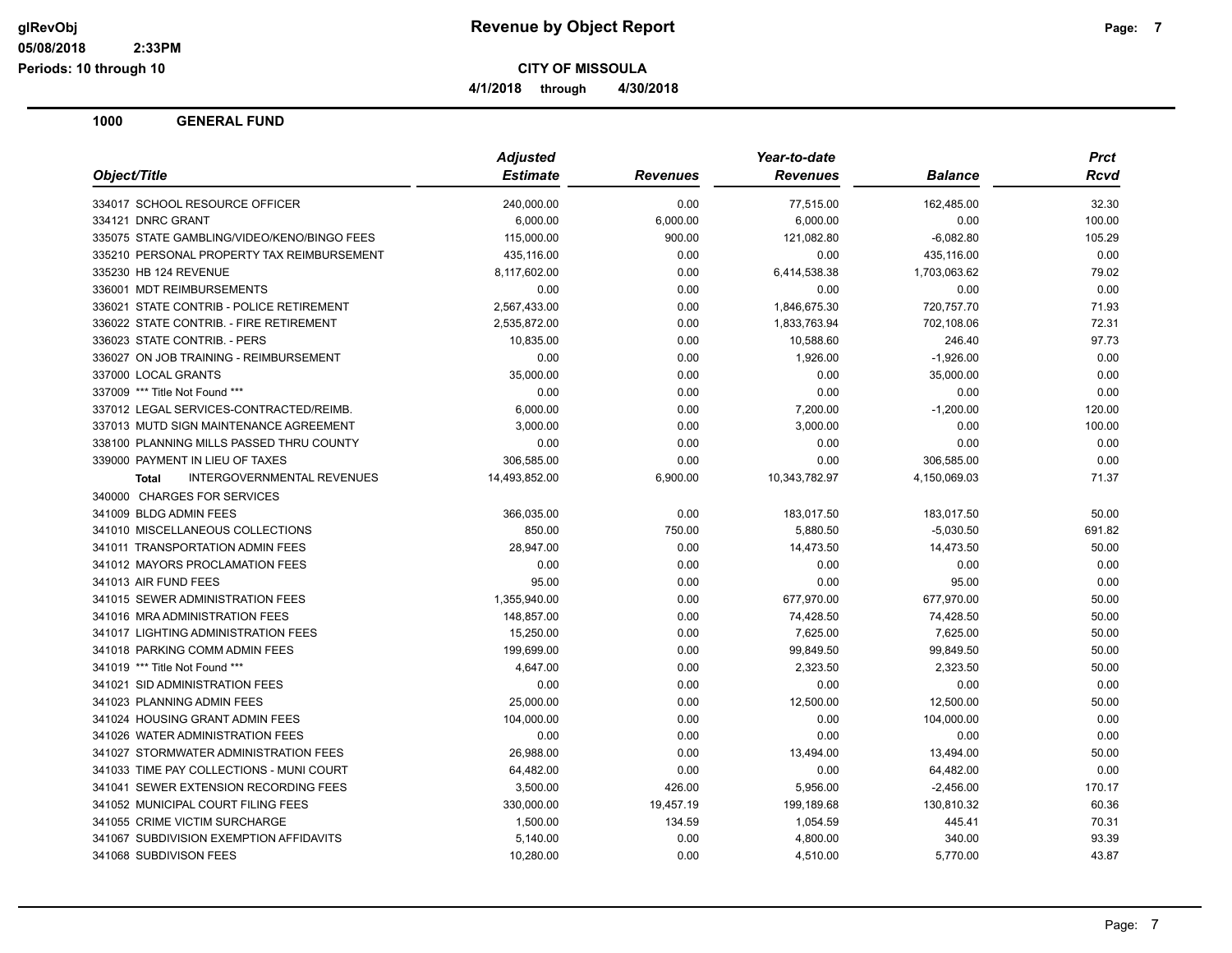**CITY OF MISSOULA**

**4/1/2018 through 4/30/2018**

#### **1000 GENERAL FUND**

 **2:33PM**

|                                           | <b>Adjusted</b> |                 | Year-to-date    |                | <b>Prct</b> |
|-------------------------------------------|-----------------|-----------------|-----------------|----------------|-------------|
| Object/Title                              | <b>Estimate</b> | <b>Revenues</b> | <b>Revenues</b> | <b>Balance</b> | <b>Rcvd</b> |
| 341069 REZONING FEES                      | 10,280.00       | 0.00            | 16,596.00       | $-6,316.00$    | 161.44      |
| 341070 DESIGN REVIEW BOARD                | 33,910.00       | 0.00            | 22,037.16       | 11,872.84      | 64.99       |
| 341072 FLOOD PLAIN-0THER FEES             | 0.00            | 0.00            | 0.00            | 0.00           | 0.00        |
| 341073 FIRE PLAN CHECK FEES               | 30,830.00       | 2,784.00        | 39,217.00       | $-8,387.00$    | 127.20      |
| 341074 FIRE INSPECTION FEES               | 55,000.00       | 4,495.00        | 64,224.00       | $-9,224.00$    | 116.77      |
| 341076 ENGINEERING PLAN CHECK FEES        | 44,700.00       | 6,675.00        | 46,061.00       | $-1,361.00$    | 103.04      |
| 341078 ENGINEERING MAP FEES               | 210.00          | 0.00            | 70.00           | 140.00         | 33.33       |
| 341079 GREASE INTERCEPTOR APPEAL FEES     | 1,130.00        | 0.00            | 484.50          | 645.50         | 42.88       |
| 341090 STREET VACATION PETITION FEES      | 0.00            | 0.00            | 0.00            | 0.00           | 0.00        |
| 342010 POLICE/BID AGREEMENT               | 45,000.00       | 25,294.25       | 25,294.25       | 19,705.75      | 56.21       |
| 342012 PD REIMBURSABLE SERVICES           | 0.00            | 0.00            | 0.00            | 0.00           | 0.00        |
| 342013 BLIC BACKGROUND CHECK FEE          | 11,500.00       | 1,266.00        | 9,352.06        | 2,147.94       | 81.32       |
| 342014 POLICE DEPARTMENT SERVICE FEES     | 27,568.00       | 1,661.00        | 19,916.00       | 7,652.00       | 72.24       |
| 342015 POLICE OVERTIME FEES               | 100,000.00      | 4,713.89        | 109,641.30      | $-9,641.30$    | 109.64      |
| 342016 POLICE TRAINING FEES               | 36,000.00       | 0.00            | 12,585.72       | 23,414.28      | 34.96       |
| 342017 CATERING FEES                      | 5,000.00        | 735.00          | 5,561.00        | $-561.00$      | 111.22      |
| 342018 DESK REPORTS                       | 37,012.00       | 3,321.00        | 29,271.00       | 7,741.00       | 79.09       |
| 342019 ABANDONED VEHICLE REVENUE FEES     | 12,000.00       | 475.00          | 29,445.00       | $-17,445.00$   | 245.38      |
| 342020 FIRE DEPARTMENT FEES               | 550.00          | 0.00            | 309.50          | 240.50         | 56.27       |
| 342021 CPR EDUCATION PROGRAM              | 10,000.00       | 1,775.00        | 7,005.00        | 2,995.00       | 70.05       |
| 342022 OUTSIDE HIRES                      | 651,341.00      | 157.00          | 911,278.91      | $-259,937.91$  | 139.91      |
| 342060 BIKE PROGRAM SALES & FEES          | 0.00            | 0.00            | 1,683.67        | $-1,683.67$    | 0.00        |
| 343000 PW REIMBURSABLE SERVICES           | 35,000.00       | 51.75           | 7,387.10        | 27,612.90      | 21.11       |
| 343001 SIGN FABRICATION & CONTRACTS       | 0.00            | 0.00            | 0.00            | 0.00           | 0.00        |
| 343002 OTHER AGENCIES - VEH MAINT         | 55,000.00       | 44.10           | 80,068.96       | $-25,068.96$   | 145.58      |
| 343004 SPECIAL STATE CONTRACTS            | 175,000.00      | 0.00            | 55,164.50       | 119,835.50     | 31.52       |
| 343006 OTHER GOVT AGENCY-STREET PROJECTS  | 0.00            | 0.00            | 10,000.00       | $-10,000.00$   | 0.00        |
| 343010 STREET DEPT SALES & SERVICES       | 0.00            | 0.00            | 0.00            | 0.00           | 0.00        |
| 343013 SNOW REMOVAL FEES                  | 1,633.00        | 72.00           | 920.00          | 713.00         | 56.34       |
| 343025 *** Title Not Found ***            | 114,100.00      | 26,092.00       | 129,483.00      | $-15,383.00$   | 113.48      |
| 343033 *** Title Not Found ***            | 255,800.00      | 34,863.00       | 234,854.00      | 20,946.00      | 91.81       |
| 343080 STATE MAINTENANCE CONTRACT         | 550,000.00      | 0.00            | 313,632.06      | 236,367.94     | 57.02       |
| 343084 STREET MAINTENANCE MATERIALS REIMB | 50,000.00       | 0.00            | 0.00            | 50,000.00      | 0.00        |
| 343097 SIDEWALK AND CURB FEES             | 300,000.00      | 18,503.80       | 326,195.38      | $-26, 195.38$  | 108.73      |
| 343311 SALE OF NICHES                     | 0.00            | 0.00            | 0.00            | 0.00           | 0.00        |
| 343320 SALE OF GRAVES                     | 12,870.00       | 1,400.00        | 8,700.00        | 4,170.00       | 67.60       |
| 343321 FOUNDATIONS                        | 3,500.00        | 358.00          | 3,822.00        | $-322.00$      | 109.20      |
| 343322 FLOWER CARE                        | 4,500.00        | 1,880.00        | 3,570.00        | 930.00         | 79.33       |
| 343323 LINER/ POLYVAULTS/ ACCESS FEES     | 12,000.00       | 1,925.00        | 5,550.00        | 6,450.00       | 46.25       |
| 343324 OTHER CEMETERY FEES                | 1,800.00        | 150.00          | 1,500.00        | 300.00         | 83.33       |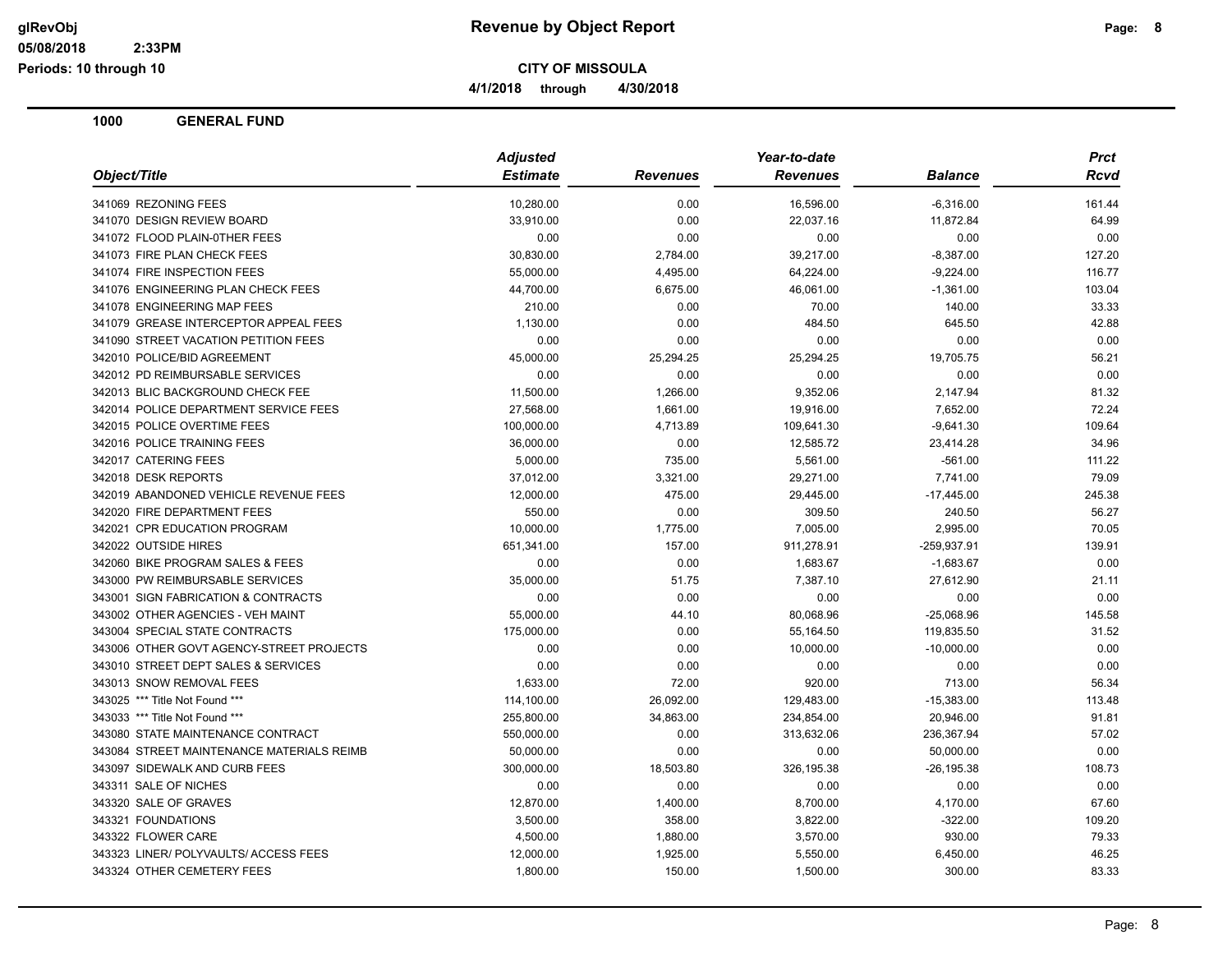**CITY OF MISSOULA**

**4/1/2018 through 4/30/2018**

|                                                | <b>Adjusted</b> |             | Year-to-date    |                | <b>Prct</b> |
|------------------------------------------------|-----------------|-------------|-----------------|----------------|-------------|
| Object/Title                                   | <b>Estimate</b> | Revenues    | <b>Revenues</b> | <b>Balance</b> | <b>Rcvd</b> |
| 343325 2ND INTERMENT RIGHT                     | 2,000.00        | 600.00      | 1,800.00        | 200.00         | 90.00       |
| 343327 MONUMENT MAINTENANCE                    | 0.00            | 70.00       | 95.00           | $-95.00$       | 0.00        |
| 343340 OPENINGS/ CLOSINGS/ DISINTERMENTS       | 13,000.00       | 2,300.00    | 7,812.50        | 5,187.50       | 60.10       |
| 343341 CEMETERY MONUMENT PERMIT FEE            | 0.00            | 100.00      | 450.00          | $-450.00$      | 0.00        |
| 343343 CEMETERY OVERTIME SERVICES FEE          | 0.00            | 170.00      | 170.00          | $-170.00$      | 0.00        |
| 343350 MISCELLANEOUS FEES                      | 29,000.00       | 0.00        | 42.50           | 28,957.50      | 0.15        |
| 343360 WEED CONTROL                            | 2,250.00        | 0.00        | 810.00          | 1,440.00       | 36.00       |
| 346031 OUTDOOR RECREATION - ADULTS             | 317,307.00      | 47,668.11   | 391,736.90      | $-74,429.90$   | 123.46      |
| 346033 OUTDOOR RECREATION - YOUTH              | 102,950.00      | 6,769.91    | 48,703.15       | 54,246.85      | 47.31       |
| 346034 GROUNDS MAINTENANCE CONTRACT            | 105,000.00      | 0.00        | 48,368.00       | 56,632.00      | 46.06       |
| 346036 VENDOR CONCESSION FEES                  | 1,350.00        | 441.00      | 1,165.50        | 184.50         | 86.33       |
| 346051 MONTANA PARKS/REC CONFERENCE 2012       | 2,500.00        | 0.00        | 1,170.45        | 1,329.55       | 46.82       |
| 346054 PARKS MISC OVERTIME FEES                | 0.00            | 0.00        | 675.64          | $-675.64$      | 0.00        |
| <b>CHARGES FOR SERVICES</b><br><b>Total</b>    | 5,949,801.00    | 217,578.59  | 4,340,951.98    | 1,608,849.02   | 72.96       |
| 350000 FINES & FORFEITURES                     |                 |             |                 |                |             |
| 351022 LAW ENFORCEMENT ACADEMY SURCHARGE #!    | 0.00            | $-8,054.55$ | 14,320.54       | $-14,320.54$   | 0.00        |
| 351031 TRAFFIC FINES                           | 1,205,000.00    | 93,143.29   | 791,200.50      | 413,799.50     | 65.66       |
| 351032 SURCHARGE ON FINES                      | 102,500.00      | 7,808.52    | 63,539.63       | 38,960.37      | 61.99       |
| 351033 PUBLIC DEFENDER FEES                    | 55,000.00       | 7,039.46    | 50,964.57       | 4,035.43       | 92.66       |
| 351034 CELLULAR PHONE FINES                    | 80,000.00       | 3,546.50    | 58,664.50       | 21,335.50      | 73.33       |
| 351035 CELL PHONE FINES: EDUCATION             | 80,000.00       | 3,546.50    | 58,664.50       | 21,335.50      | 73.33       |
| 353601 CANCELLATION FEE                        | 0.00            | 34.00       | 34.00           | $-34.00$       | 0.00        |
| 355000 FALSE ALARM PENALTY                     | 10,000.00       | 1,352.00    | 10,816.00       | $-816.00$      | 108.16      |
| <b>FINES &amp; FORFEITURES</b><br><b>Total</b> | 1,532,500.00    | 108,415.72  | 1,048,204.24    | 484,295.76     | 68.40       |
| 360000 MISCELLANEOUS REVENUES                  |                 |             |                 |                |             |
| 360001 COPIES                                  | 2,000.00        | 129.75      | 1,656.75        | 343.25         | 82.84       |
| 360003 MMIA REIMBURSEMENT-ATTORNEY             | 0.00            | 0.00        | 0.00            | 0.00           | 0.00        |
| 360010 MISCELLANEOUS                           | 23,000.00       | 350.00      | 4,253.50        | 18,746.50      | 18.49       |
| 360050 OVER/SHORT                              | 0.00            | 1.00        | 11.00           | $-11.00$       | 0.00        |
| 360100 REFUNDS                                 | 0.00            | 0.00        | 0.00            | 0.00           | 0.00        |
| 362000 OTHER MISCELLANEOUS REVENUE             | 8,000.00        | 0.00        | 0.00            | 8,000.00       | 0.00        |
| 362002 BAD CHECK CHARGES                       | 250.00          | 15.00       | 165.00          | 85.00          | 66.00       |
| 362004 URD III FACADE IMPROVEMENT LOAN REC     | 0.00            | 0.00        | 0.00            | 0.00           | 0.00        |
| 362011 SALE OF UNCLAIMED PROPERTY              | 0.00            | 0.00        | 5,611.86        | $-5,611.86$    | 0.00        |
| 362012 REC/GREEN TAG PROGRAM                   | 0.00            | 0.00        | 0.00            | 0.00           | 0.00        |
| 364012 SALE OF SURPLUS PROPERTY                | 25,000.00       | 1,250.00    | 116,753.25      | $-91,753.25$   | 467.01      |
| 364040 INSURANCE AND DAMAGE RECOVERY           | 25,000.00       | 483.52      | 31,150.40       | $-6, 150.40$   | 124.60      |
| 364041 WORKERS COMPENSATION REIMBURSEMENT      | 0.00            | 0.00        | 0.00            | 0.00           | 0.00        |
| 364042 EXPENDITURE REIMBURSEMENTS              | 0.00            | 0.00        | 0.00            | 0.00           | 0.00        |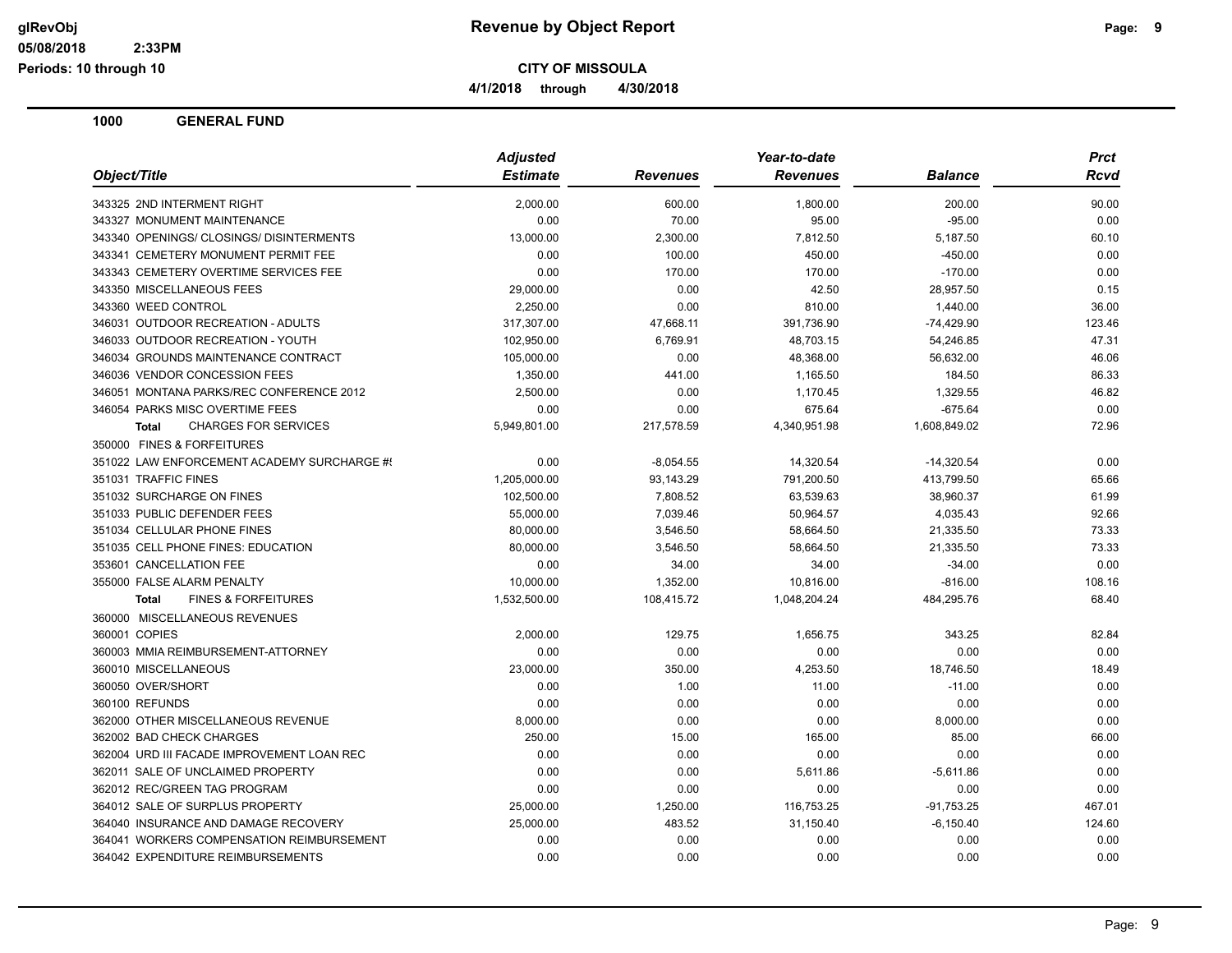**4/1/2018 through 4/30/2018**

|                                                           | <b>Adjusted</b> |                 | Year-to-date    |                | <b>Prct</b> |
|-----------------------------------------------------------|-----------------|-----------------|-----------------|----------------|-------------|
| Object/Title                                              | <b>Estimate</b> | <b>Revenues</b> | <b>Revenues</b> | <b>Balance</b> | <b>Rcvd</b> |
| 364043 RATTLESNAKE SUNLIGHT REIMBURSEMENT                 | 8,250.00        | 1,144.00        | 7,436.00        | 814.00         | 90.13       |
| 364044 EMERGENCY RESPONSE REIMBURSEMENT                   | 0.00            | 0.00            | 0.00            | 0.00           | 0.00        |
| 365000 DONATIONS                                          | 0.00            | 0.00            | 318.00          | $-318.00$      | 0.00        |
| 365001 *** Title Not Found ***                            | 0.00            | 239.08          | 5,439.44        | $-5,439.44$    | 0.00        |
| 365005 CONTRIBUTIONS - PLANNING                           | 0.00            | 0.00            | 64,560.00       | $-64,560.00$   | 0.00        |
| 365021 PARKS AND RECS GRANTS & CONTRIBUTIONS              | 0.00            | 0.00            | 0.00            | 0.00           | 0.00        |
| 365027 MISCELLANOUS PRIVATE GRANTS                        | 0.00            | 0.00            | 1,000.00        | $-1,000.00$    | 0.00        |
| <b>MISCELLANEOUS REVENUES</b><br>Total                    | 91,500.00       | 3,612.35        | 238,355.20      | $-146,855.20$  | 260.50      |
| 370000 INVESTMENTS & ROYALTY EARNINGS                     |                 |                 |                 |                |             |
| 371010 INTEREST ON INVESTMENTS                            | 3.000.00        | 135.62          | 550.01          | 2,449.99       | 18.33       |
| 371012 MUNICIPAL COURT BANK INTEREST                      | 16,793.00       | 0.00            | 0.00            | 16,793.00      | 0.00        |
| 371020 GAIN/LOSS IN MARKET VALUE OF INVESTMENT            | 0.00            | 0.00            | 0.00            | 0.00           | 0.00        |
| <b>INVESTMENTS &amp; ROYALTY EARNINGS</b><br><b>Total</b> | 19,793.00       | 135.62          | 550.01          | 19,242.99      | 2.78        |
| 380000 OTHER FINANCING SOURCES                            |                 |                 |                 |                |             |
| 381090 PROCEEDS FROM CAPITAL LEASE                        | 316,129.00      | 0.00            | 0.00            | 316,129.00     | 0.00        |
| 382010 SALE OF FIXED ASSETS                               | 0.00            | 0.00            | 0.00            | 0.00           | 0.00        |
| 383000 OPERATING TRANSFERS                                | 328,053.00      | 0.00            | 200,791.23      | 127,261.77     | 61.21       |
| 383001 TRANS FR FLUSHING DISTRICT                         | 41,000.00       | 0.00            | 20,500.00       | 20,500.00      | 50.00       |
| 383002 TRANS FR GAS TAX                                   | 564,000.00      | 0.00            | 282,000.00      | 282,000.00     | 50.00       |
| 383004 TRANS FR EMPLOYEE HEALTH INSURANCE LEV             | 5,101,004.00    | 0.00            | 2,550,502.03    | 2,550,501.97   | 50.00       |
| 383007 TRANS FR CABLE FRANCHISE                           | 301,433.00      | 0.00            | 150,716.50      | 150,716.50     | 50.00       |
| 383011 TRANS FR SID REVOLVING                             | 100,000.00      | 0.00            | 0.00            | 100,000.00     | 0.00        |
| 383065 TRANSFER FROM WWTF                                 | 50,213.00       | 0.00            | 0.00            | 50,213.00      | 0.00        |
| 383066 TRANSFER FROM WATER UTILITY                        | 28,733.00       | 0.00            | 0.00            | 28,733.00      | 0.00        |
| OTHER FINANCING SOURCES<br><b>Total</b>                   | 6,830,565.00    | 0.00            | 3,204,509.76    | 3,626,055.24   | 46.91       |
| 390000 INTERNAL SERVICES                                  |                 |                 |                 |                |             |
| 399999 NEW REQUESTS FUNDING                               | 0.00            | 0.00            | 0.00            | 0.00           | 0.00        |
| <b>INTERNAL SERVICES</b><br><b>Total</b>                  | 0.00            | 0.00            | 0.00            | 0.00           | 0.00        |
| <b>GENERAL FUND</b><br><b>Total</b>                       | 56,158,239.00   | 755.757.35      | 34,502,349.58   | 21,655,889.42  | 61.44       |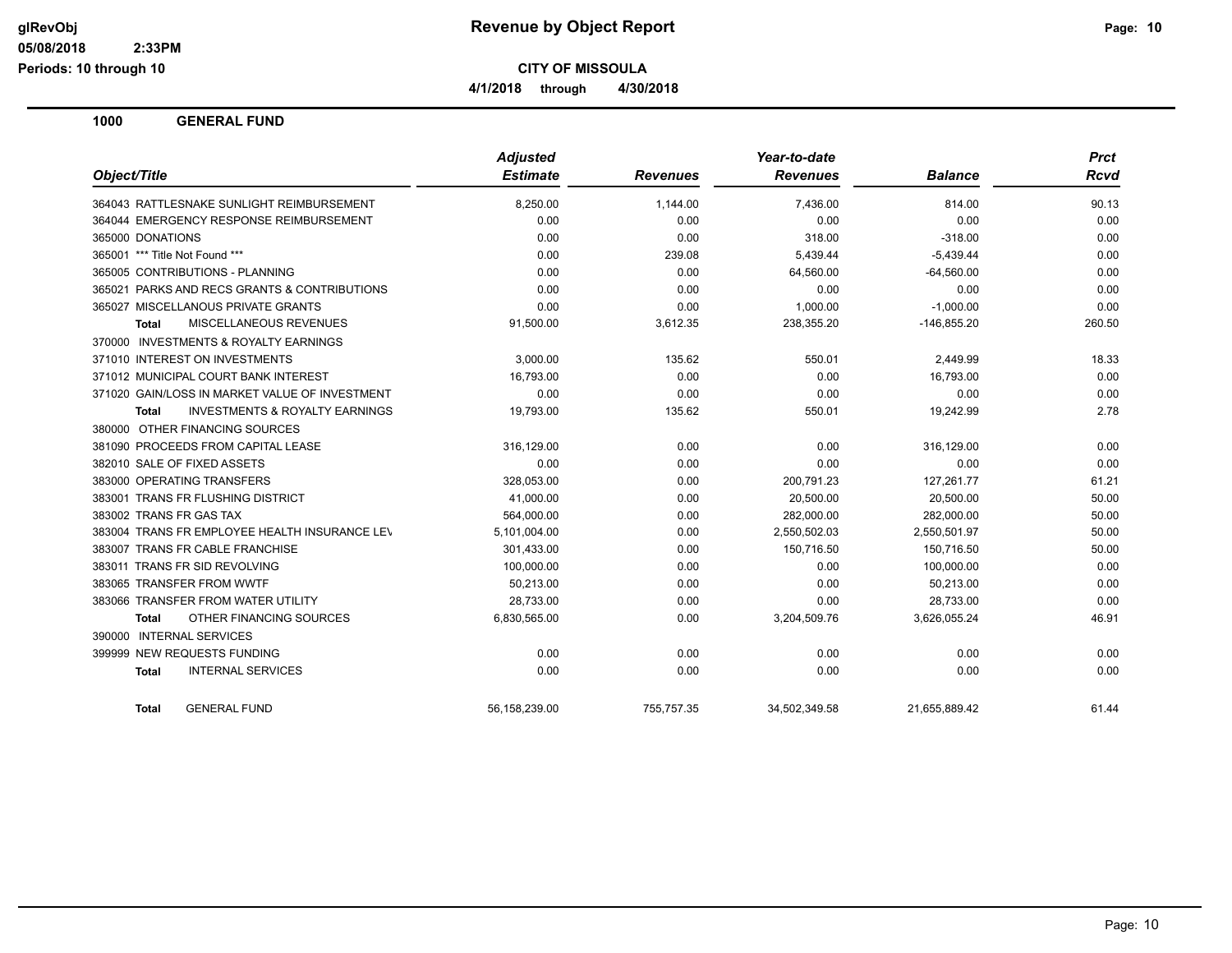**4/1/2018 through 4/30/2018**

# **1211 PARK ACQUISITION & DEVELOPMENT**

#### **1211 PARK ACQUISITION & DEVELOPMENT**

|                                                           | <b>Adjusted</b> |                 | Year-to-date    |                | <b>Prct</b> |
|-----------------------------------------------------------|-----------------|-----------------|-----------------|----------------|-------------|
| Object/Title                                              | <b>Estimate</b> | <b>Revenues</b> | <b>Revenues</b> | <b>Balance</b> | Rcvd        |
| 340000 CHARGES FOR SERVICES                               |                 |                 |                 |                |             |
| 346080 PAYMENT IN LIEU OF PARKS                           | 40,000.00       | 0.00            | 6,902.00        | 33,098.00      | 17.26       |
| 346082 HIGH PARK EASEMENT EXCHANGE                        | 0.00            | 0.00            | 0.00            | 0.00           | 0.00        |
| <b>CHARGES FOR SERVICES</b><br><b>Total</b>               | 40,000.00       | 0.00            | 6,902.00        | 33,098.00      | 17.26       |
| 360000 MISCELLANEOUS REVENUES                             |                 |                 |                 |                |             |
| 360010 MISCELLANEOUS                                      | 0.00            | 0.00            | 0.00            | 0.00           | 0.00        |
| 360016 LAFRAY PARK DONATIONS                              | 0.00            | 0.00            | 0.00            | 0.00           | 0.00        |
| 360017 PARK PLANS FORFEITURE                              | 0.00            | 0.00            | 0.00            | 0.00           | 0.00        |
| 360020 GREENOUGH PARK ENCROACHMENTS                       | 0.00            | 0.00            | 0.00            | 0.00           | 0.00        |
| 365102 RECREATION YOUTH & ADULT SPORTS                    | 0.00            | 0.00            | 0.00            | 0.00           | 0.00        |
| MISCELLANEOUS REVENUES<br><b>Total</b>                    | 0.00            | 0.00            | 0.00            | 0.00           | 0.00        |
| <b>INVESTMENTS &amp; ROYALTY EARNINGS</b><br>370000       |                 |                 |                 |                |             |
| 371010 INTEREST ON INVESTMENTS                            | 0.00            | 0.00            | 0.00            | 0.00           | 0.00        |
| 371020 GAIN/LOSS IN MARKET VALUE OF INVESTMENTS           | 0.00            | 0.00            | 0.00            | 0.00           | 0.00        |
| <b>INVESTMENTS &amp; ROYALTY EARNINGS</b><br><b>Total</b> | 0.00            | 0.00            | 0.00            | 0.00           | 0.00        |
| OTHER FINANCING SOURCES<br>380000                         |                 |                 |                 |                |             |
| 383000 OPERATING TRANSFERS                                | 0.00            | 0.00            | 0.00            | 0.00           | 0.00        |
| 383029 TRANS FR GENERAL                                   | 0.00            | 0.00            | 0.00            | 0.00           | 0.00        |
| OTHER FINANCING SOURCES<br><b>Total</b>                   | 0.00            | 0.00            | 0.00            | 0.00           | 0.00        |
| PARK ACQUISITION & DEVELOPMENT<br>Total                   | 40,000.00       | 0.00            | 6,902.00        | 33,098.00      | 17.26       |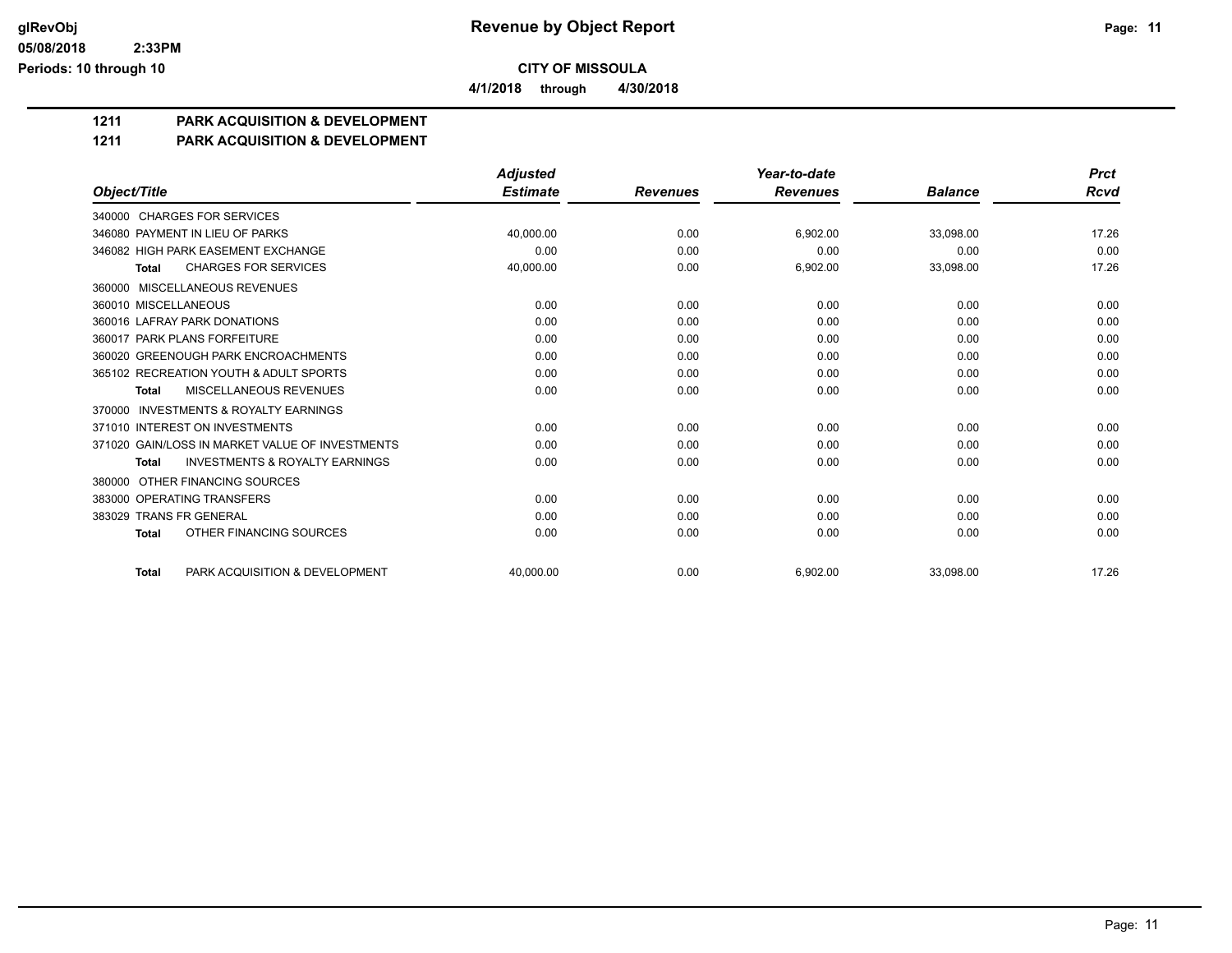**4/1/2018 through 4/30/2018**

### **1211 PARK ACQUISITION & DEVELOPMENT**

|                                                           | <b>Adjusted</b> |                 | Year-to-date    |                | <b>Prct</b> |
|-----------------------------------------------------------|-----------------|-----------------|-----------------|----------------|-------------|
| Object/Title                                              | <b>Estimate</b> | <b>Revenues</b> | <b>Revenues</b> | <b>Balance</b> | Rcvd        |
| 340000 CHARGES FOR SERVICES                               |                 |                 |                 |                |             |
| 346080 PAYMENT IN LIEU OF PARKS                           | 40.000.00       | 0.00            | 6,902.00        | 33,098.00      | 17.26       |
| 346082 HIGH PARK EASEMENT EXCHANGE                        | 0.00            | 0.00            | 0.00            | 0.00           | 0.00        |
| <b>CHARGES FOR SERVICES</b><br><b>Total</b>               | 40,000.00       | 0.00            | 6,902.00        | 33,098.00      | 17.26       |
| 360000 MISCELLANEOUS REVENUES                             |                 |                 |                 |                |             |
| 360010 MISCELLANEOUS                                      | 0.00            | 0.00            | 0.00            | 0.00           | 0.00        |
| 360016 LAFRAY PARK DONATIONS                              | 0.00            | 0.00            | 0.00            | 0.00           | 0.00        |
| 360017 PARK PLANS FORFEITURE                              | 0.00            | 0.00            | 0.00            | 0.00           | 0.00        |
| 360020 GREENOUGH PARK ENCROACHMENTS                       | 0.00            | 0.00            | 0.00            | 0.00           | 0.00        |
| 365102 RECREATION YOUTH & ADULT SPORTS                    | 0.00            | 0.00            | 0.00            | 0.00           | 0.00        |
| <b>MISCELLANEOUS REVENUES</b><br><b>Total</b>             | 0.00            | 0.00            | 0.00            | 0.00           | 0.00        |
| <b>INVESTMENTS &amp; ROYALTY EARNINGS</b><br>370000       |                 |                 |                 |                |             |
| 371010 INTEREST ON INVESTMENTS                            | 0.00            | 0.00            | 0.00            | 0.00           | 0.00        |
| 371020 GAIN/LOSS IN MARKET VALUE OF INVESTMENT            | 0.00            | 0.00            | 0.00            | 0.00           | 0.00        |
| <b>INVESTMENTS &amp; ROYALTY EARNINGS</b><br><b>Total</b> | 0.00            | 0.00            | 0.00            | 0.00           | 0.00        |
| OTHER FINANCING SOURCES<br>380000                         |                 |                 |                 |                |             |
| 383000 OPERATING TRANSFERS                                | 0.00            | 0.00            | 0.00            | 0.00           | 0.00        |
| 383029 TRANS FR GENERAL                                   | 0.00            | 0.00            | 0.00            | 0.00           | 0.00        |
| OTHER FINANCING SOURCES<br><b>Total</b>                   | 0.00            | 0.00            | 0.00            | 0.00           | 0.00        |
| PARK ACQUISITION & DEVELOPMENT<br><b>Total</b>            | 40,000.00       | 0.00            | 6,902.00        | 33,098.00      | 17.26       |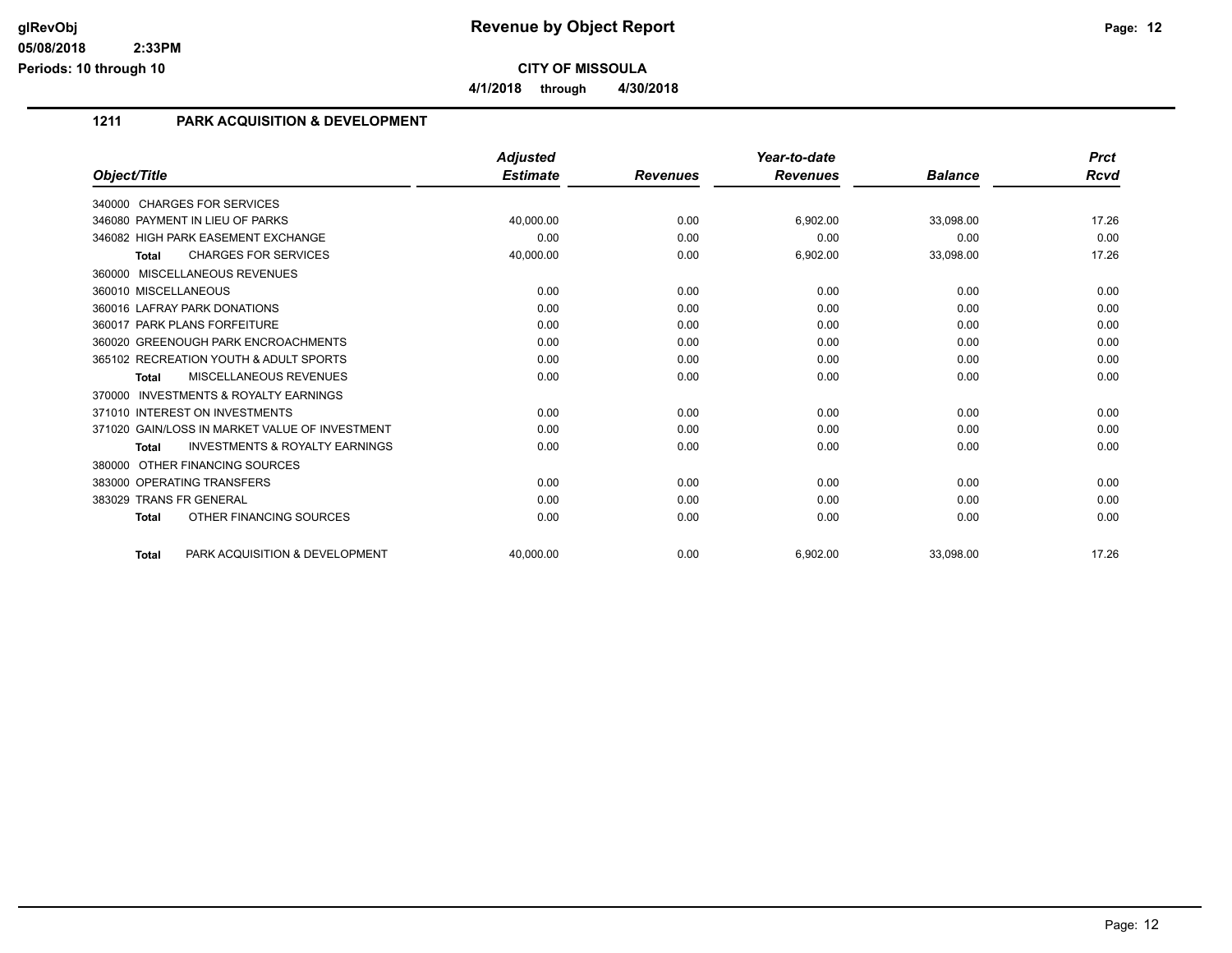**4/1/2018 through 4/30/2018**

**1212 PARK ENTERPRISE FUND**

**1212 PARK ENTERPRISE FUND**

|                                                           | <b>Adjusted</b> |                 | Year-to-date    |                | <b>Prct</b> |
|-----------------------------------------------------------|-----------------|-----------------|-----------------|----------------|-------------|
| Object/Title                                              | <b>Estimate</b> | <b>Revenues</b> | <b>Revenues</b> | <b>Balance</b> | <b>Rcvd</b> |
| 340000 CHARGES FOR SERVICES                               |                 |                 |                 |                |             |
| 346000 FEES                                               | 68,200.00       | 4,617.16        | 43,884.12       | 24,315.88      | 64.35       |
| 346001 TENNIS FEE                                         | 0.00            | 0.00            | 990.00          | $-990.00$      | 0.00        |
| 346030 SWIMMING POOL FEES                                 | 0.00            | 0.00            | 0.00            | 0.00           | 0.00        |
| 346040 MCCORMICK SWIMMING POOL                            | 0.00            | 0.00            | 0.00            | 0.00           | 0.00        |
| 346056 PICNIC SITE FEES                                   | 0.00            | 0.00            | 0.00            | 0.00           | 0.00        |
| 346060 CURRENTS SWIMMING FACILITY                         | 0.00            | 0.00            | 0.00            | 0.00           | 0.00        |
| <b>CHARGES FOR SERVICES</b><br><b>Total</b>               | 68,200.00       | 4,617.16        | 44,874.12       | 23,325.88      | 65.80       |
| MISCELLANEOUS REVENUES<br>360000                          |                 |                 |                 |                |             |
| 360010 MISCELLANEOUS                                      | 0.00            | 0.00            | 0.00            | 0.00           | 0.00        |
| <b>MISCELLANEOUS REVENUES</b><br><b>Total</b>             | 0.00            | 0.00            | 0.00            | 0.00           | 0.00        |
| INVESTMENTS & ROYALTY EARNINGS<br>370000                  |                 |                 |                 |                |             |
| 371010 INTEREST ON INVESTMENTS                            | 0.00            | 0.00            | 0.00            | 0.00           | 0.00        |
| 371020 GAIN/LOSS IN MARKET VALUE OF INVESTMENTS           | 0.00            | 0.00            | 0.00            | 0.00           | 0.00        |
| <b>INVESTMENTS &amp; ROYALTY EARNINGS</b><br><b>Total</b> | 0.00            | 0.00            | 0.00            | 0.00           | 0.00        |
| OTHER FINANCING SOURCES<br>380000                         |                 |                 |                 |                |             |
| 383042 TRANSFERS FROM OTHER FUNDS                         | 0.00            | 0.00            | 19.560.00       | $-19,560.00$   | 0.00        |
| OTHER FINANCING SOURCES<br><b>Total</b>                   | 0.00            | 0.00            | 19,560.00       | $-19,560.00$   | 0.00        |
| PARK ENTERPRISE FUND<br><b>Total</b>                      | 68,200.00       | 4,617.16        | 64,434.12       | 3,765.88       | 94.48       |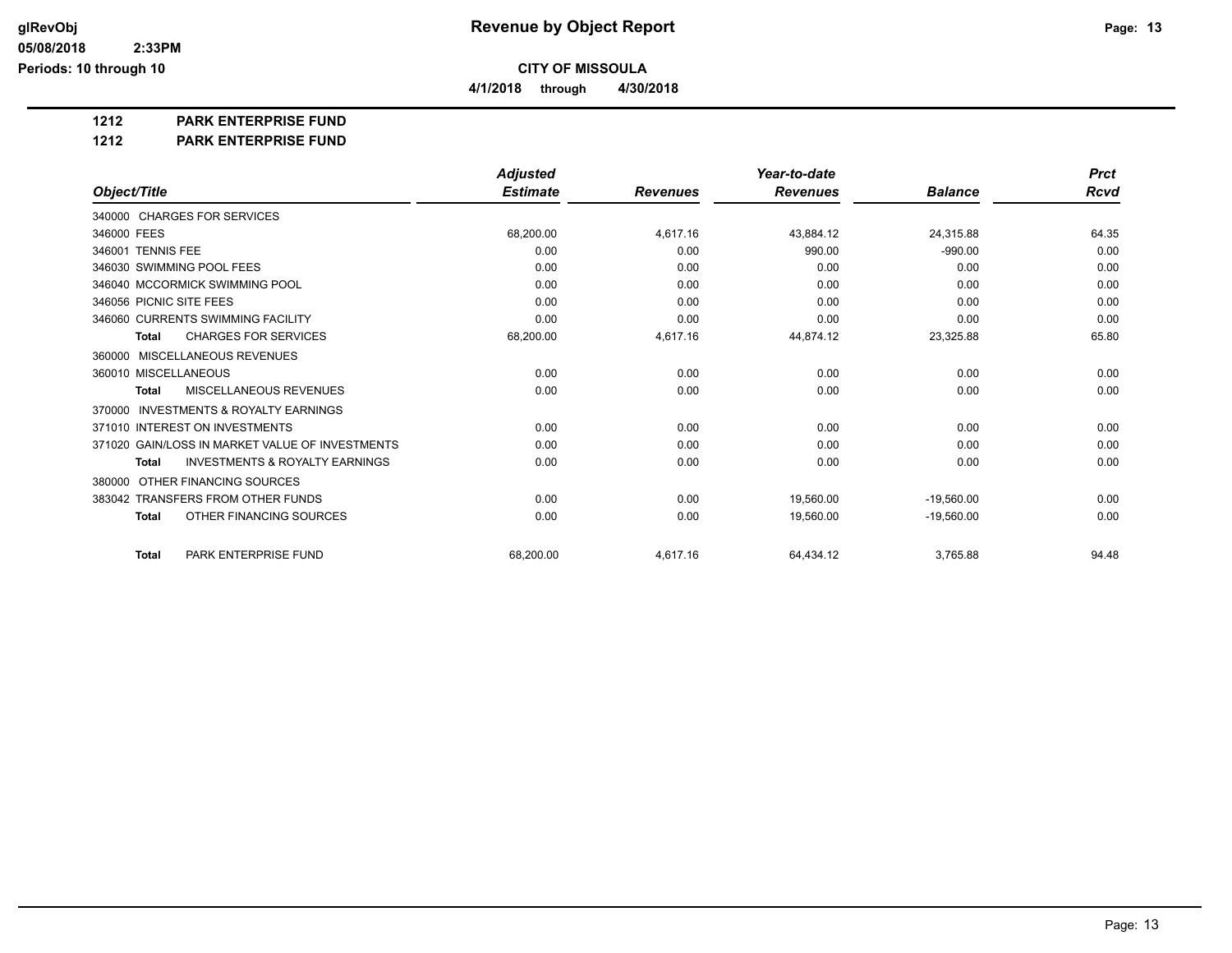**4/1/2018 through 4/30/2018**

#### **1212 PARK ENTERPRISE FUND**

|                                                     | <b>Adjusted</b> |                 | Year-to-date    |                | <b>Prct</b> |
|-----------------------------------------------------|-----------------|-----------------|-----------------|----------------|-------------|
| Object/Title                                        | <b>Estimate</b> | <b>Revenues</b> | <b>Revenues</b> | <b>Balance</b> | Rcvd        |
| 340000 CHARGES FOR SERVICES                         |                 |                 |                 |                |             |
| 346000 FEES                                         | 68,200.00       | 4,617.16        | 43,884.12       | 24,315.88      | 64.35       |
| 346001 TENNIS FEE                                   | 0.00            | 0.00            | 990.00          | $-990.00$      | 0.00        |
| 346030 SWIMMING POOL FEES                           | 0.00            | 0.00            | 0.00            | 0.00           | 0.00        |
| 346040 MCCORMICK SWIMMING POOL                      | 0.00            | 0.00            | 0.00            | 0.00           | 0.00        |
| 346056 PICNIC SITE FEES                             | 0.00            | 0.00            | 0.00            | 0.00           | 0.00        |
| 346060 CURRENTS SWIMMING FACILITY                   | 0.00            | 0.00            | 0.00            | 0.00           | 0.00        |
| <b>CHARGES FOR SERVICES</b><br><b>Total</b>         | 68,200.00       | 4,617.16        | 44,874.12       | 23,325.88      | 65.80       |
| 360000 MISCELLANEOUS REVENUES                       |                 |                 |                 |                |             |
| 360010 MISCELLANEOUS                                | 0.00            | 0.00            | 0.00            | 0.00           | 0.00        |
| MISCELLANEOUS REVENUES<br>Total                     | 0.00            | 0.00            | 0.00            | 0.00           | 0.00        |
| <b>INVESTMENTS &amp; ROYALTY EARNINGS</b><br>370000 |                 |                 |                 |                |             |
| 371010 INTEREST ON INVESTMENTS                      | 0.00            | 0.00            | 0.00            | 0.00           | 0.00        |
| 371020 GAIN/LOSS IN MARKET VALUE OF INVESTMENT      | 0.00            | 0.00            | 0.00            | 0.00           | 0.00        |
| <b>INVESTMENTS &amp; ROYALTY EARNINGS</b><br>Total  | 0.00            | 0.00            | 0.00            | 0.00           | 0.00        |
| OTHER FINANCING SOURCES<br>380000                   |                 |                 |                 |                |             |
| 383042 TRANSFERS FROM OTHER FUNDS                   | 0.00            | 0.00            | 19,560.00       | $-19,560.00$   | 0.00        |
| OTHER FINANCING SOURCES<br><b>Total</b>             | 0.00            | 0.00            | 19,560.00       | $-19,560.00$   | 0.00        |
| PARK ENTERPRISE FUND<br><b>Total</b>                | 68.200.00       | 4,617.16        | 64,434.12       | 3.765.88       | 94.48       |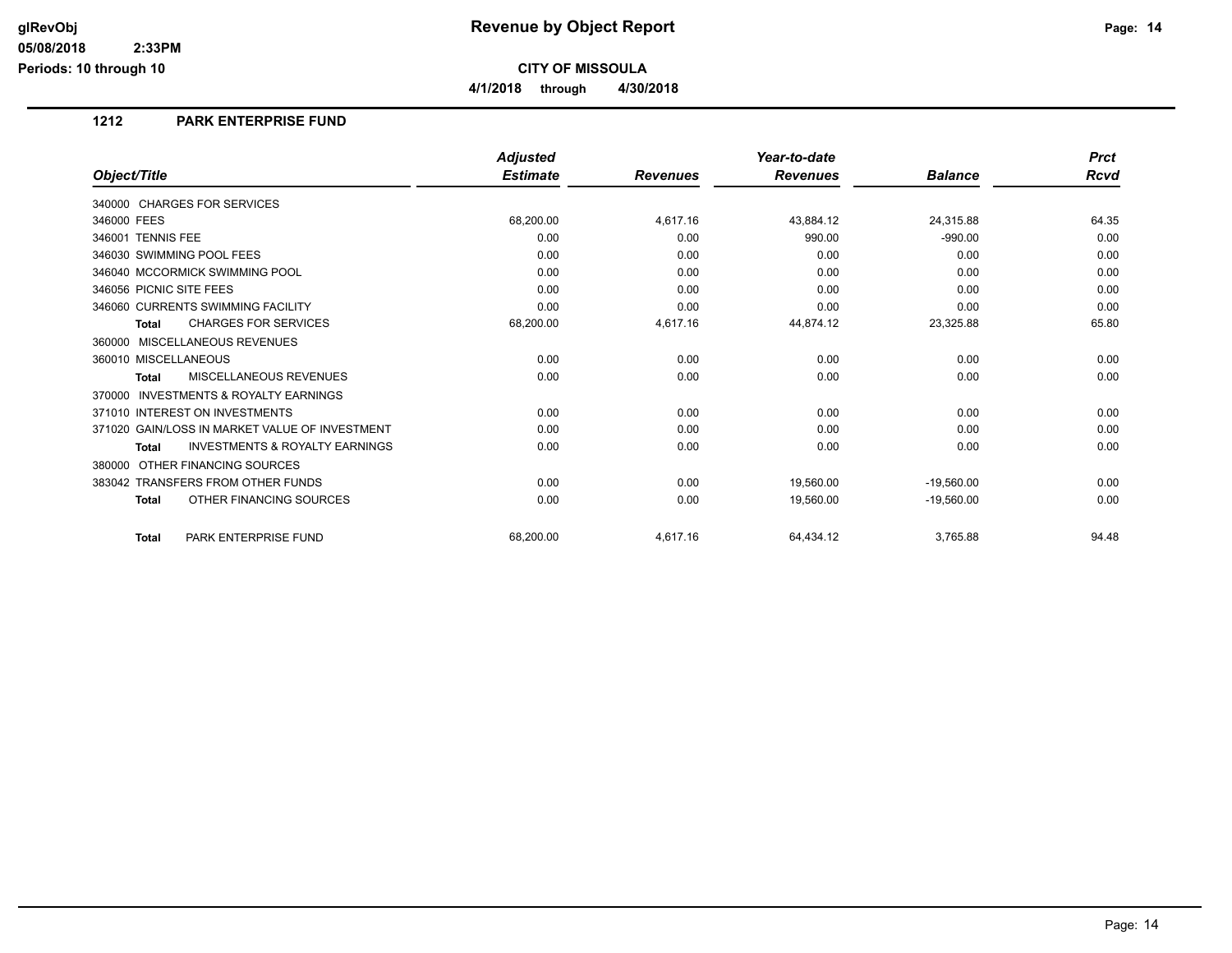**4/1/2018 through 4/30/2018**

**1216 PARKS & REC TRAILS, DEV**

|                                                   | <b>Adjusted</b> |                 | Year-to-date    |                | <b>Prct</b> |
|---------------------------------------------------|-----------------|-----------------|-----------------|----------------|-------------|
| Object/Title                                      | <b>Estimate</b> | <b>Revenues</b> | <b>Revenues</b> | <b>Balance</b> | <b>Rcvd</b> |
| 330000 INTERGOVERNMENTAL REVENUES                 |                 |                 |                 |                |             |
| 331013 NORTHSIDE PED BRIDGE ARRA GRANT            | 0.00            | 0.00            | 0.00            | 0.00           | 0.00        |
| 331014 WHITE PINE PLAYGROUND-CDBG GRANT           | 69,650.00       | 0.00            | 0.00            | 69,650.00      | 0.00        |
| 334025 COUNTY WEED                                | 15.000.00       | 0.00            | 15,525.00       | $-525.00$      | 103.50      |
| 334026 FOREST HEALTH GRANT                        | 0.00            | 0.00            | 0.00            | 0.00           | 0.00        |
| 334028 DEPT OF AG INTERN GRANT                    | 0.00            | 0.00            | 0.00            | 0.00           | 0.00        |
| 334121 DNRC GRANT                                 | 67,450.00       | 0.00            | 0.00            | 67,450.00      | 0.00        |
| 334122 RENEWABLE RESOURCE GRANTS                  | 0.00            | 0.00            | 0.00            | 0.00           | 0.00        |
| 334125 FWP GRANT                                  | 0.00            | 0.00            | 0.00            | 0.00           | 0.00        |
| 334251 RTP/TAP STATE GRANTS                       | 50,000.00       | 0.00            | 2,000.00        | 48,000.00      | 4.00        |
| 336023 STATE CONTRIB. - PERS                      | 0.00            | 0.00            | 0.85            | $-0.85$        | 0.00        |
| 337001 *** Title Not Found ***                    | 0.00            | 0.00            | 5,304.23        | $-5,304.23$    | 0.00        |
| <b>INTERGOVERNMENTAL REVENUES</b><br><b>Total</b> | 202,100.00      | 0.00            | 22,830.08       | 179,269.92     | 11.30       |
| 340000 CHARGES FOR SERVICES                       |                 |                 |                 |                |             |
| 343036 *** Title Not Found ***                    | 0.00            | 0.00            | 0.00            | 0.00           | 0.00        |
| 343302 PARKS SOIL PROJECT                         | 0.00            | 0.00            | 0.00            | 0.00           | 0.00        |
| 346034 GROUNDS MAINTENANCE CONTRACT               | 0.00            | 0.00            | 0.00            | 0.00           | 0.00        |
| 346051 MONTANA PARKS/REC CONFERENCE 2012          | 0.00            | 0.00            | 42.00           | $-42.00$       | 0.00        |
| 346052 PLAYGROUND SAFETY TRAINING                 | 0.00            | 0.00            | 4,080.00        | $-4,080.00$    | 0.00        |
| 346055 COUNTY PARK SUPPORT                        | 0.00            | 0.00            | 0.00            | 0.00           | 0.00        |
| <b>CHARGES FOR SERVICES</b><br>Total              | 0.00            | 0.00            | 4,122.00        | $-4,122.00$    | 0.00        |
| 360000 MISCELLANEOUS REVENUES                     |                 |                 |                 |                |             |
| 360000 MISCELLANEOUS REVENUES                     | 0.00            | 0.00            | 0.00            | 0.00           | 0.00        |
| 360010 MISCELLANEOUS                              | 0.00            | 0.00            | 0.00            | 0.00           | 0.00        |
| 361000 RATTLESNAKE LAND LEASES                    | 0.00            | 0.00            | 100.00          | $-100.00$      | 0.00        |
| 361003 CARAS PARK CONCERT REVENUE                 | 0.00            | 0.00            | 0.00            | 0.00           | 0.00        |
| 364040 INSURANCE AND DAMAGE RECOVERY              | 0.00            | 0.00            | 946.78          | $-946.78$      | 0.00        |
| 365000 DONATIONS                                  | 260,100.00      | 0.00            | 0.00            | 260,100.00     | 0.00        |
| 365001 *** Title Not Found ***                    | 0.00            | 0.00            | 0.00            | 0.00           | 0.00        |
| 365002 OTHER RECREATION DONATIONS                 | 130,000.00      | 0.00            | 3,457.00        | 126,543.00     | 2.66        |
| 365003 DONATIONS - SMOKE ALARMS                   | 0.00            | 0.00            | 0.00            | 0.00           | 0.00        |
| 365004 GRANT CR TRAIL ASSN DONATION               | 0.00            | 0.00            | 0.00            | 0.00           | 0.00        |
| 365005 CONTRIBUTIONS - PLANNING                   | 0.00            | 0.00            | 0.00            | 0.00           | 0.00        |
| 365009 DONATIONS - BASKETBALL/TENNIS COURT        | 45,000.00       | 0.00            | 0.00            | 45,000.00      | 0.00        |
| 365010 FRIENDS OF MISSOULA PARKS DONATION         | 0.00            | 0.00            | 5,408.63        | $-5,408.63$    | 0.00        |
| 365011 *** Title Not Found ***                    | 0.00            | 0.00            | 133,495.00      | $-133,495.00$  | 0.00        |
| 365012 *** Title Not Found ***                    | 0.00            | 1,661.10        | 7,461.10        | $-7,461.10$    | 0.00        |
| 365013 *** Title Not Found ***                    | 0.00            | 4,754.55        | 9,207.26        | $-9,207.26$    | 0.00        |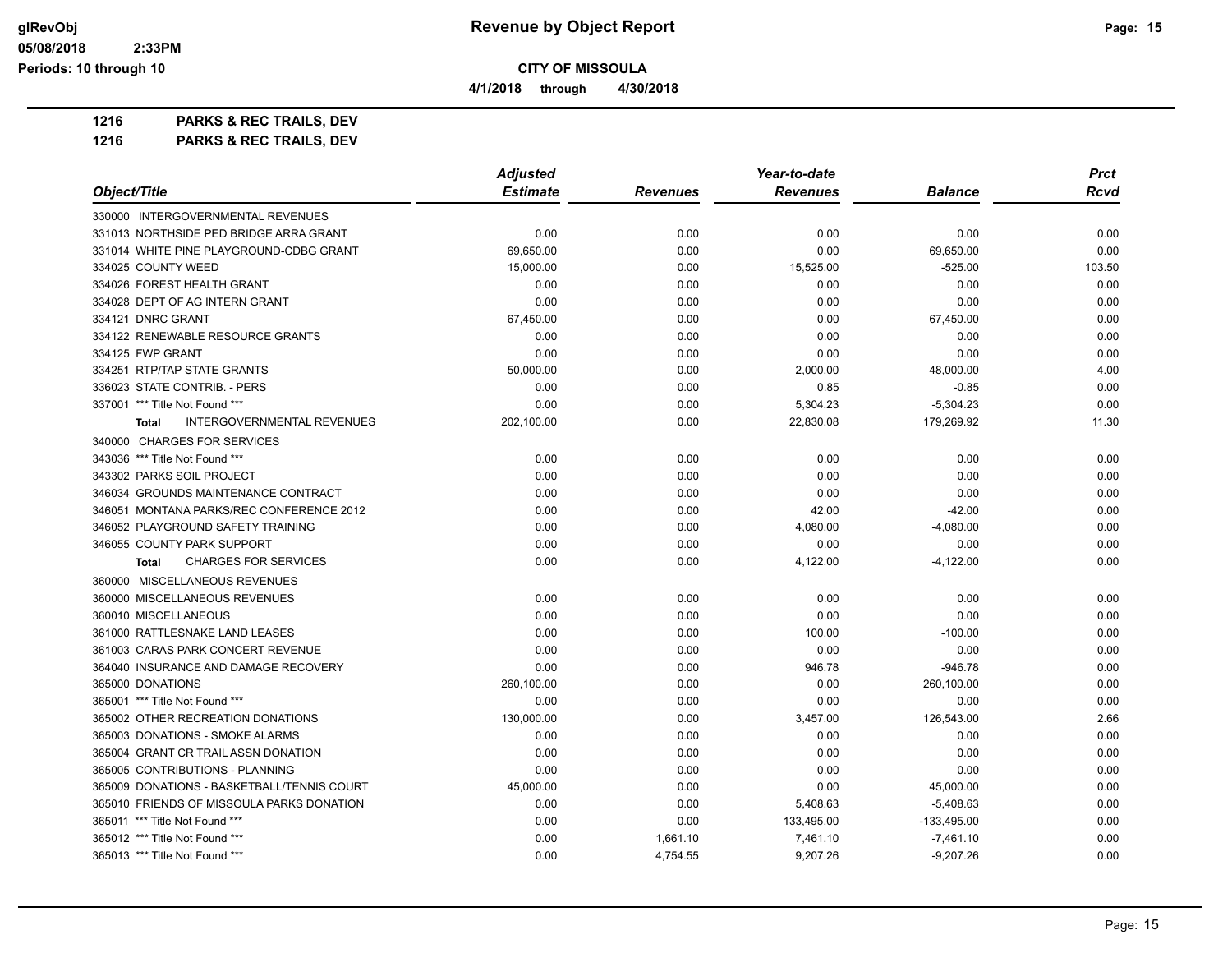**4/1/2018 through 4/30/2018**

**1216 PARKS & REC TRAILS, DEV**

|                                                           | <b>Adjusted</b> |                 | Year-to-date    |                | <b>Prct</b> |
|-----------------------------------------------------------|-----------------|-----------------|-----------------|----------------|-------------|
| Object/Title                                              | <b>Estimate</b> | <b>Revenues</b> | <b>Revenues</b> | <b>Balance</b> | Rcvd        |
| 365014 *** Title Not Found ***                            | 0.00            | 16.00           | 16,991.00       | $-16,991.00$   | 0.00        |
| 365015 *** Title Not Found ***                            | 0.00            | 25.00           | 4,618.49        | $-4,618.49$    | 0.00        |
| 365016 *** Title Not Found ***                            | 0.00            | 650.00          | 1,004.96        | $-1,004.96$    | 0.00        |
| 365017 *** Title Not Found ***                            | 0.00            | 85.00           | 3,355.00        | $-3,355.00$    | 0.00        |
| 365018 *** Title Not Found ***                            | 0.00            | 0.00            | 13,678.00       | $-13,678.00$   | 0.00        |
| 365019 *** Title Not Found ***                            | 0.00            | 1,000.00        | 29,294.08       | $-29,294.08$   | 0.00        |
| 365020 OPEN SPACE DONATIONS                               | 0.00            | 0.00            | 0.00            | 0.00           | 0.00        |
| 365100 RECREATION OUTDOOR                                 | 0.00            | 0.00            | 1,975.00        | $-1,975.00$    | 0.00        |
| 365101 RECREATION SCHOLARSHIP                             | 0.00            | $-1,349.00$     | $-2,308.03$     | 2,308.03       | 0.00        |
| 365102 RECREATION YOUTH & ADULT SPORTS                    | 0.00            | 0.00            | 400.00          | $-400.00$      | 0.00        |
| 365103 URBAN FORESTRY PROGRAMS                            | 75,000.00       | 0.00            | 3,964.35        | 71,035.65      | 5.29        |
| 365109 CONSERVATION LANDS DONATIONS                       | 0.00            | 0.00            | 0.00            | 0.00           | 0.00        |
| MISCELLANEOUS REVENUES<br><b>Total</b>                    | 510,100.00      | 6,842.65        | 233,048.62      | 277,051.38     | 45.69       |
| 370000 INVESTMENTS & ROYALTY EARNINGS                     |                 |                 |                 |                |             |
| 371010 INTEREST ON INVESTMENTS                            | 0.00            | 0.00            | 0.00            | 0.00           | 0.00        |
| 371020 GAIN/LOSS IN MARKET VALUE OF INVESTMENTS           | 0.00            | 0.00            | 0.00            | 0.00           | 0.00        |
| <b>INVESTMENTS &amp; ROYALTY EARNINGS</b><br><b>Total</b> | 0.00            | 0.00            | 0.00            | 0.00           | 0.00        |
| OTHER FINANCING SOURCES<br>380000                         |                 |                 |                 |                |             |
| 383000 OPERATING TRANSFERS                                | 10,000.00       | 0.00            | 0.00            | 10,000.00      | 0.00        |
| 383001 TRANS FR FLUSHING DISTRICT                         | 0.00            | 0.00            | 0.00            | 0.00           | 0.00        |
| 383026 TRANS FR CDBG                                      | 0.00            | 0.00            | 0.00            | 0.00           | 0.00        |
| 383043 TRANSFERS FROM IMPACT FEES                         | 0.00            | 0.00            | 0.00            | 0.00           | 0.00        |
| OTHER FINANCING SOURCES<br><b>Total</b>                   | 10,000.00       | 0.00            | 0.00            | 10,000.00      | 0.00        |
| PARKS & REC TRAILS, DEV<br>Total                          | 722,200.00      | 6,842.65        | 260,000.70      | 462,199.30     | 36.00       |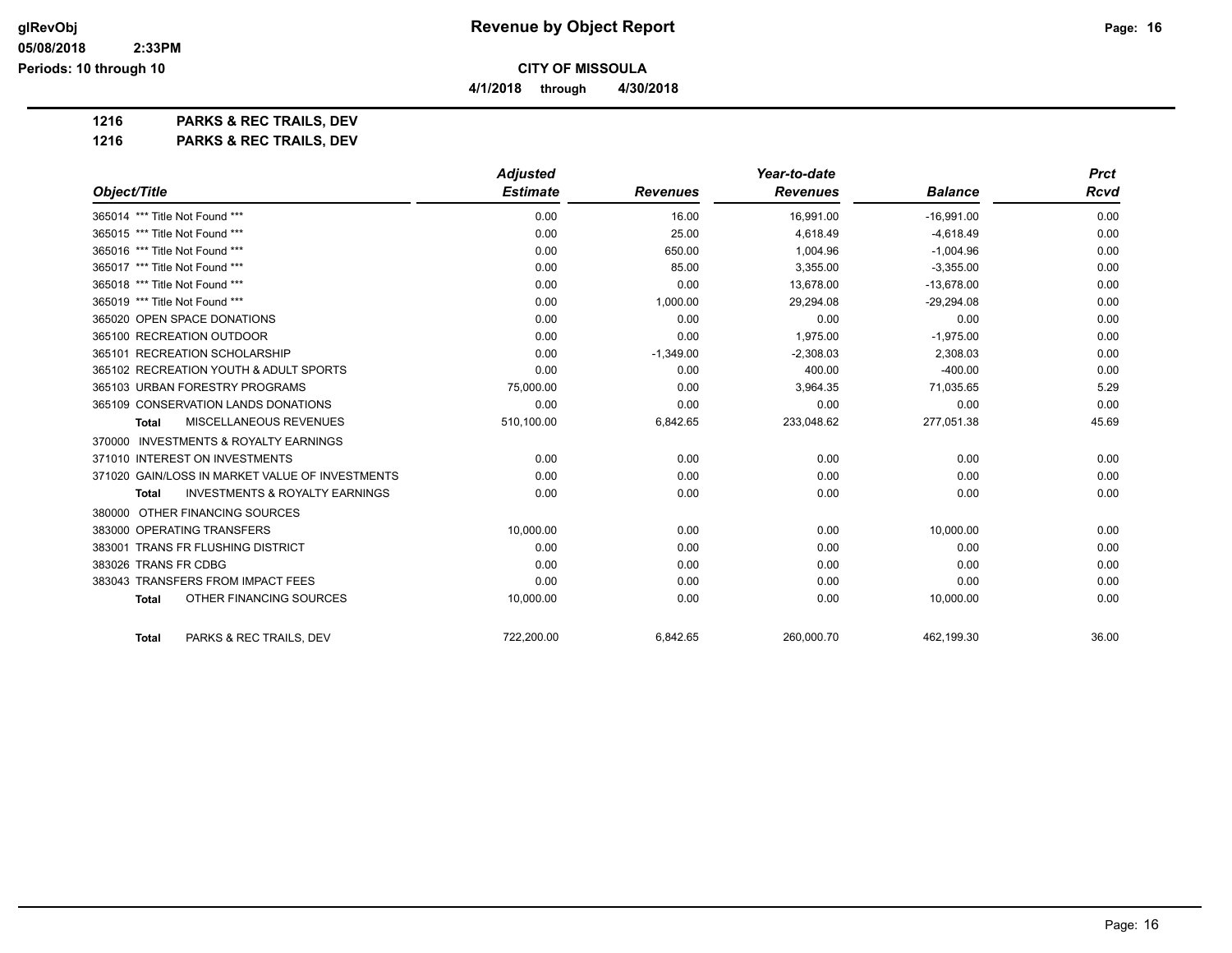**4/1/2018 through 4/30/2018**

|                                                   | <b>Adjusted</b> |          | Year-to-date    |                |        |
|---------------------------------------------------|-----------------|----------|-----------------|----------------|--------|
| Object/Title                                      | <b>Estimate</b> | Revenues | <b>Revenues</b> | <b>Balance</b> | Rcvd   |
| 330000 INTERGOVERNMENTAL REVENUES                 |                 |          |                 |                |        |
| 331013 NORTHSIDE PED BRIDGE ARRA GRANT            | 0.00            | 0.00     | 0.00            | 0.00           | 0.00   |
| 331014 WHITE PINE PLAYGROUND-CDBG GRANT           | 69,650.00       | 0.00     | 0.00            | 69,650.00      | 0.00   |
| 334025 COUNTY WEED                                | 15,000.00       | 0.00     | 15,525.00       | $-525.00$      | 103.50 |
| 334026 FOREST HEALTH GRANT                        | 0.00            | 0.00     | 0.00            | 0.00           | 0.00   |
| 334028 DEPT OF AG INTERN GRANT                    | 0.00            | 0.00     | 0.00            | 0.00           | 0.00   |
| 334121 DNRC GRANT                                 | 67,450.00       | 0.00     | 0.00            | 67,450.00      | 0.00   |
| 334122 RENEWABLE RESOURCE GRANTS                  | 0.00            | 0.00     | 0.00            | 0.00           | 0.00   |
| 334125 FWP GRANT                                  | 0.00            | 0.00     | 0.00            | 0.00           | 0.00   |
| 334251 RTP/TAP STATE GRANTS                       | 50,000.00       | 0.00     | 2,000.00        | 48,000.00      | 4.00   |
| 336023 STATE CONTRIB. - PERS                      | 0.00            | 0.00     | 0.85            | $-0.85$        | 0.00   |
| 337001 *** Title Not Found ***                    | 0.00            | 0.00     | 5,304.23        | $-5,304.23$    | 0.00   |
| <b>INTERGOVERNMENTAL REVENUES</b><br><b>Total</b> | 202,100.00      | 0.00     | 22,830.08       | 179,269.92     | 11.30  |
| 340000 CHARGES FOR SERVICES                       |                 |          |                 |                |        |
| 343036 *** Title Not Found ***                    | 0.00            | 0.00     | 0.00            | 0.00           | 0.00   |
| 343302 PARKS SOIL PROJECT                         | 0.00            | 0.00     | 0.00            | 0.00           | 0.00   |
| 346034 GROUNDS MAINTENANCE CONTRACT               | 0.00            | 0.00     | 0.00            | 0.00           | 0.00   |
| 346051 MONTANA PARKS/REC CONFERENCE 2012          | 0.00            | 0.00     | 42.00           | $-42.00$       | 0.00   |
| 346052 PLAYGROUND SAFETY TRAINING                 | 0.00            | 0.00     | 4,080.00        | $-4,080.00$    | 0.00   |
| 346055 COUNTY PARK SUPPORT                        | 0.00            | 0.00     | 0.00            | 0.00           | 0.00   |
| <b>CHARGES FOR SERVICES</b><br><b>Total</b>       | 0.00            | 0.00     | 4,122.00        | $-4,122.00$    | 0.00   |
| 360000 MISCELLANEOUS REVENUES                     |                 |          |                 |                |        |
| 360000 MISCELLANEOUS REVENUES                     | 0.00            | 0.00     | 0.00            | 0.00           | 0.00   |
| 360010 MISCELLANEOUS                              | 0.00            | 0.00     | 0.00            | 0.00           | 0.00   |
| 361000 RATTLESNAKE LAND LEASES                    | 0.00            | 0.00     | 100.00          | $-100.00$      | 0.00   |
| 361003 CARAS PARK CONCERT REVENUE                 | 0.00            | 0.00     | 0.00            | 0.00           | 0.00   |
| 364040 INSURANCE AND DAMAGE RECOVERY              | 0.00            | 0.00     | 946.78          | $-946.78$      | 0.00   |
| 365000 DONATIONS                                  | 260,100.00      | 0.00     | 0.00            | 260,100.00     | 0.00   |
| 365001 *** Title Not Found ***                    | 0.00            | 0.00     | 0.00            | 0.00           | 0.00   |
| 365002 OTHER RECREATION DONATIONS                 | 130,000.00      | 0.00     | 3,457.00        | 126,543.00     | 2.66   |
| 365003 DONATIONS - SMOKE ALARMS                   | 0.00            | 0.00     | 0.00            | 0.00           | 0.00   |
| 365004 GRANT CR TRAIL ASSN DONATION               | 0.00            | 0.00     | 0.00            | 0.00           | 0.00   |
| 365005 CONTRIBUTIONS - PLANNING                   | 0.00            | 0.00     | 0.00            | 0.00           | 0.00   |
| 365009 DONATIONS - BASKETBALL/TENNIS COURT        | 45,000.00       | 0.00     | 0.00            | 45,000.00      | 0.00   |
| 365010 FRIENDS OF MISSOULA PARKS DONATION         | 0.00            | 0.00     | 5,408.63        | $-5,408.63$    | 0.00   |
| 365011 *** Title Not Found ***                    | 0.00            | 0.00     | 133,495.00      | $-133,495.00$  | 0.00   |
| 365012 *** Title Not Found ***                    | 0.00            | 1,661.10 | 7,461.10        | $-7,461.10$    | 0.00   |
| 365013 *** Title Not Found ***                    | 0.00            | 4,754.55 | 9,207.26        | $-9,207.26$    | 0.00   |
| 365014 *** Title Not Found ***                    | 0.00            | 16.00    | 16,991.00       | $-16.991.00$   | 0.00   |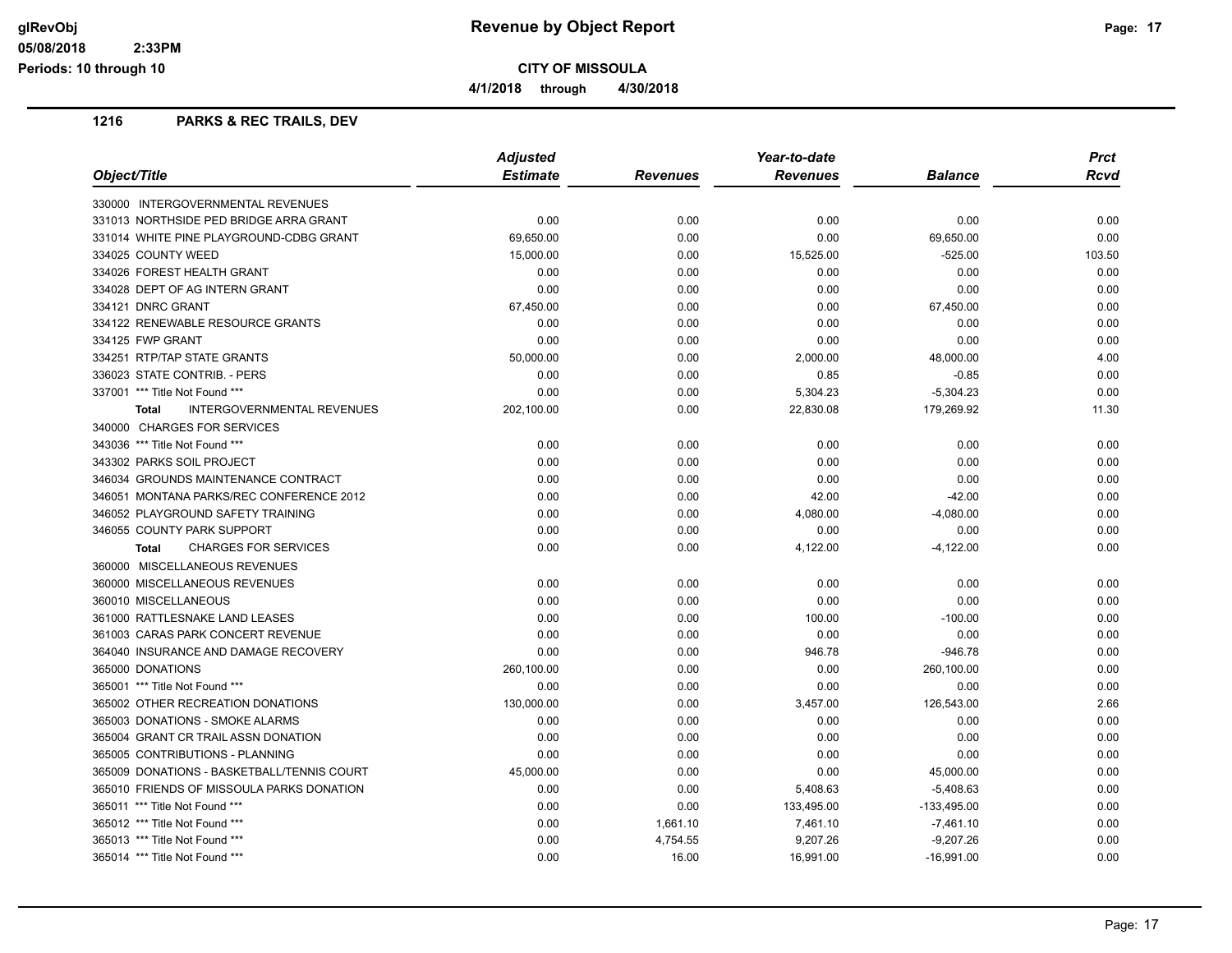**4/1/2018 through 4/30/2018**

|                                                           | <b>Adjusted</b> |                 | Year-to-date    |                | <b>Prct</b> |
|-----------------------------------------------------------|-----------------|-----------------|-----------------|----------------|-------------|
| Object/Title                                              | <b>Estimate</b> | <b>Revenues</b> | <b>Revenues</b> | <b>Balance</b> | <b>Rcvd</b> |
| 365015 *** Title Not Found ***                            | 0.00            | 25.00           | 4,618.49        | $-4,618.49$    | 0.00        |
| 365016 *** Title Not Found ***                            | 0.00            | 650.00          | 1,004.96        | $-1,004.96$    | 0.00        |
| 365017 *** Title Not Found ***                            | 0.00            | 85.00           | 3,355.00        | $-3,355.00$    | 0.00        |
| 365018 *** Title Not Found ***                            | 0.00            | 0.00            | 13,678.00       | $-13,678.00$   | 0.00        |
| 365019 *** Title Not Found ***                            | 0.00            | 1,000.00        | 29,294.08       | $-29,294.08$   | 0.00        |
| 365020 OPEN SPACE DONATIONS                               | 0.00            | 0.00            | 0.00            | 0.00           | 0.00        |
| 365100 RECREATION OUTDOOR                                 | 0.00            | 0.00            | 1.975.00        | $-1,975.00$    | 0.00        |
| 365101 RECREATION SCHOLARSHIP                             | 0.00            | $-1,349.00$     | $-2,308.03$     | 2,308.03       | 0.00        |
| 365102 RECREATION YOUTH & ADULT SPORTS                    | 0.00            | 0.00            | 400.00          | $-400.00$      | 0.00        |
| 365103 URBAN FORESTRY PROGRAMS                            | 75,000.00       | 0.00            | 3,964.35        | 71,035.65      | 5.29        |
| 365109 CONSERVATION LANDS DONATIONS                       | 0.00            | 0.00            | 0.00            | 0.00           | 0.00        |
| <b>MISCELLANEOUS REVENUES</b><br><b>Total</b>             | 510,100.00      | 6,842.65        | 233,048.62      | 277,051.38     | 45.69       |
| 370000 INVESTMENTS & ROYALTY EARNINGS                     |                 |                 |                 |                |             |
| 371010 INTEREST ON INVESTMENTS                            | 0.00            | 0.00            | 0.00            | 0.00           | 0.00        |
| 371020 GAIN/LOSS IN MARKET VALUE OF INVESTMENT            | 0.00            | 0.00            | 0.00            | 0.00           | 0.00        |
| <b>INVESTMENTS &amp; ROYALTY EARNINGS</b><br><b>Total</b> | 0.00            | 0.00            | 0.00            | 0.00           | 0.00        |
| 380000 OTHER FINANCING SOURCES                            |                 |                 |                 |                |             |
| 383000 OPERATING TRANSFERS                                | 10,000.00       | 0.00            | 0.00            | 10,000.00      | 0.00        |
| 383001 TRANS FR FLUSHING DISTRICT                         | 0.00            | 0.00            | 0.00            | 0.00           | 0.00        |
| 383026 TRANS FR CDBG                                      | 0.00            | 0.00            | 0.00            | 0.00           | 0.00        |
| 383043 TRANSFERS FROM IMPACT FEES                         | 0.00            | 0.00            | 0.00            | 0.00           | 0.00        |
| OTHER FINANCING SOURCES<br><b>Total</b>                   | 10,000.00       | 0.00            | 0.00            | 10,000.00      | 0.00        |
| PARKS & REC TRAILS, DEV<br><b>Total</b>                   | 722,200.00      | 6,842.65        | 260,000.70      | 462,199.30     | 36.00       |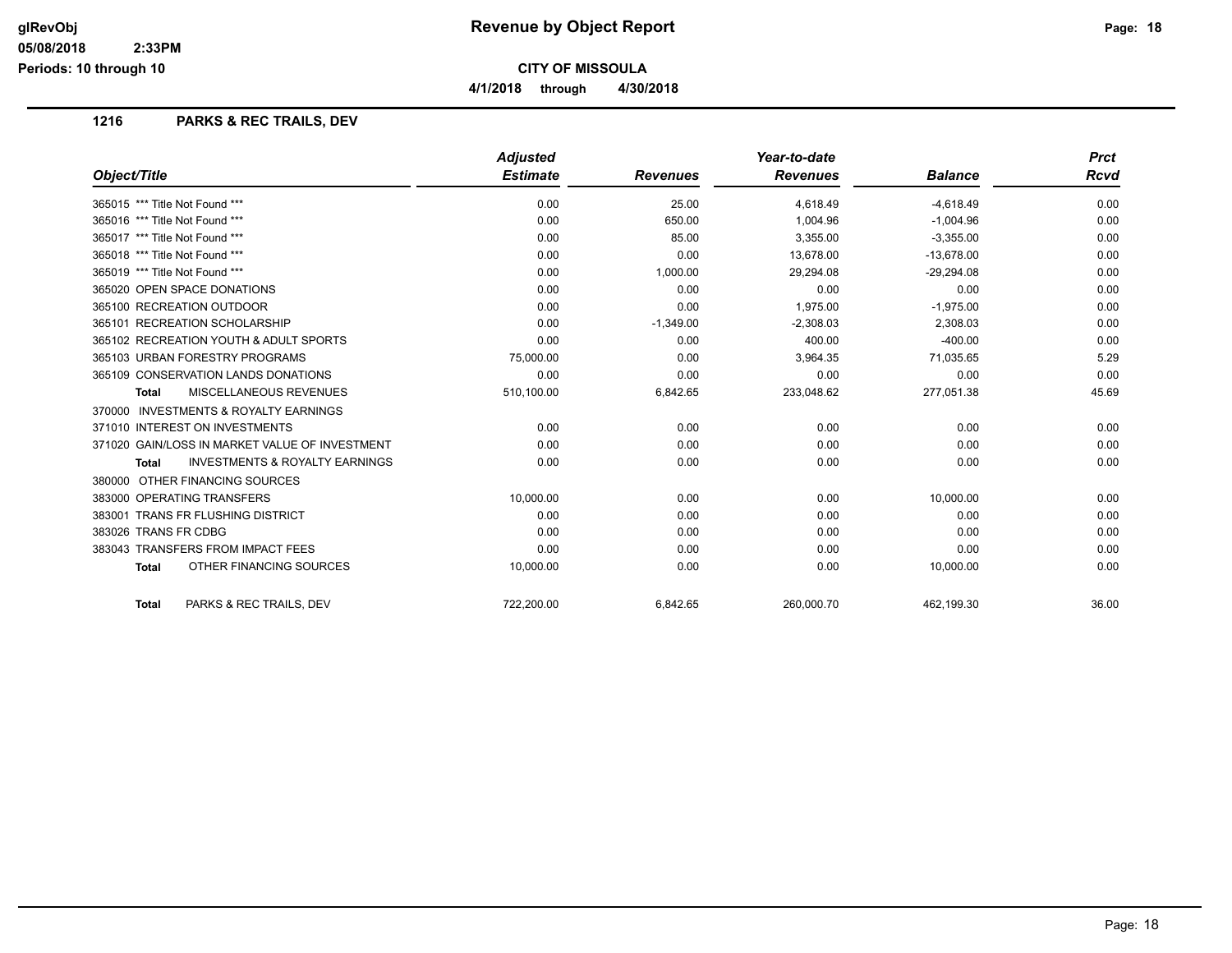**4/1/2018 through 4/30/2018**

#### **1217 PARKS CITY LIFE GYM LEASE**

**1217 PARKS CITY LIFE GYM LEASE**

|                                                   | <b>Adjusted</b> |                 | Year-to-date    |                | <b>Prct</b> |
|---------------------------------------------------|-----------------|-----------------|-----------------|----------------|-------------|
| Object/Title                                      | <b>Estimate</b> | <b>Revenues</b> | <b>Revenues</b> | <b>Balance</b> | <b>Rcvd</b> |
| 330000 INTERGOVERNMENTAL REVENUES                 |                 |                 |                 |                |             |
| 336023 STATE CONTRIB. - PERS                      | 0.00            | 0.00            | 7.03            | $-7.03$        | 0.00        |
| <b>INTERGOVERNMENTAL REVENUES</b><br><b>Total</b> | 0.00            | 0.00            | 7.03            | $-7.03$        | 0.00        |
| 340000 CHARGES FOR SERVICES                       |                 |                 |                 |                |             |
| 346031 OUTDOOR RECREATION - ADULTS                | 2,000.00        | 2,394.00        | 27,645.25       | $-25,645.25$   | 1,382.26    |
| 346032 *** Title Not Found ***                    | 22,000.00       | 0.00            | 645.00          | 21,355.00      | 2.93        |
| 346033 OUTDOOR RECREATION - YOUTH                 | 17.000.00       | 0.00            | 0.00            | 17,000.00      | 0.00        |
| 346038 RECREATION CENTER FEES                     | 500.00          | 0.00            | 0.00            | 500.00         | 0.00        |
| 346053 CITY LIFE PROGRAMS                         | 9,000.00        | 1,055.00        | 12,081.00       | $-3,081.00$    | 134.23      |
| <b>CHARGES FOR SERVICES</b><br><b>Total</b>       | 50,500.00       | 3,449.00        | 40,371.25       | 10,128.75      | 79.94       |
| MISCELLANEOUS REVENUES<br>360000                  |                 |                 |                 |                |             |
| 365019 *** Title Not Found ***                    | 0.00            | 0.00            | 0.00            | 0.00           | 0.00        |
| MISCELLANEOUS REVENUES<br>Total                   | 0.00            | 0.00            | 0.00            | 0.00           | 0.00        |
| PARKS CITY LIFE GYM LEASE<br><b>Total</b>         | 50,500.00       | 3.449.00        | 40.378.28       | 10.121.72      | 79.96       |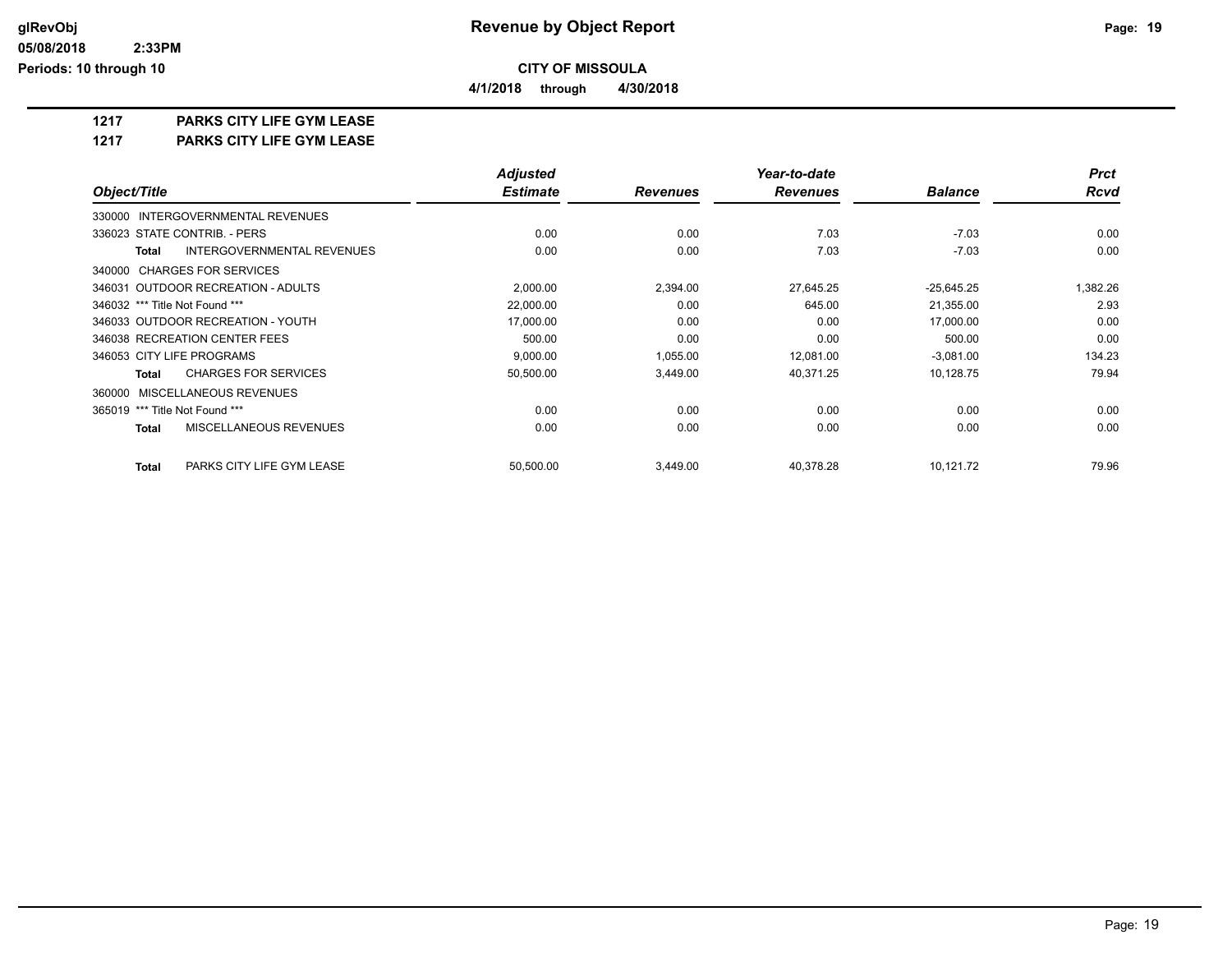**4/1/2018 through 4/30/2018**

## **1217 PARKS CITY LIFE GYM LEASE**

|                                             | <b>Adjusted</b> |                 | Year-to-date    |                | <b>Prct</b> |
|---------------------------------------------|-----------------|-----------------|-----------------|----------------|-------------|
| Object/Title                                | <b>Estimate</b> | <b>Revenues</b> | <b>Revenues</b> | <b>Balance</b> | <b>Rcvd</b> |
| INTERGOVERNMENTAL REVENUES<br>330000        |                 |                 |                 |                |             |
| 336023 STATE CONTRIB. - PERS                | 0.00            | 0.00            | 7.03            | $-7.03$        | 0.00        |
| INTERGOVERNMENTAL REVENUES<br><b>Total</b>  | 0.00            | 0.00            | 7.03            | $-7.03$        | 0.00        |
| 340000 CHARGES FOR SERVICES                 |                 |                 |                 |                |             |
| 346031 OUTDOOR RECREATION - ADULTS          | 2,000.00        | 2,394.00        | 27,645.25       | $-25,645.25$   | 1,382.26    |
| 346032 *** Title Not Found ***              | 22,000.00       | 0.00            | 645.00          | 21,355.00      | 2.93        |
| 346033 OUTDOOR RECREATION - YOUTH           | 17,000.00       | 0.00            | 0.00            | 17,000.00      | 0.00        |
| 346038 RECREATION CENTER FEES               | 500.00          | 0.00            | 0.00            | 500.00         | 0.00        |
| 346053 CITY LIFE PROGRAMS                   | 9,000.00        | 1,055.00        | 12,081.00       | $-3,081.00$    | 134.23      |
| <b>CHARGES FOR SERVICES</b><br><b>Total</b> | 50,500.00       | 3,449.00        | 40,371.25       | 10,128.75      | 79.94       |
| MISCELLANEOUS REVENUES<br>360000            |                 |                 |                 |                |             |
| 365019 *** Title Not Found ***              | 0.00            | 0.00            | 0.00            | 0.00           | 0.00        |
| MISCELLANEOUS REVENUES<br><b>Total</b>      | 0.00            | 0.00            | 0.00            | 0.00           | 0.00        |
| PARKS CITY LIFE GYM LEASE<br><b>Total</b>   | 50,500.00       | 3,449.00        | 40.378.28       | 10,121.72      | 79.96       |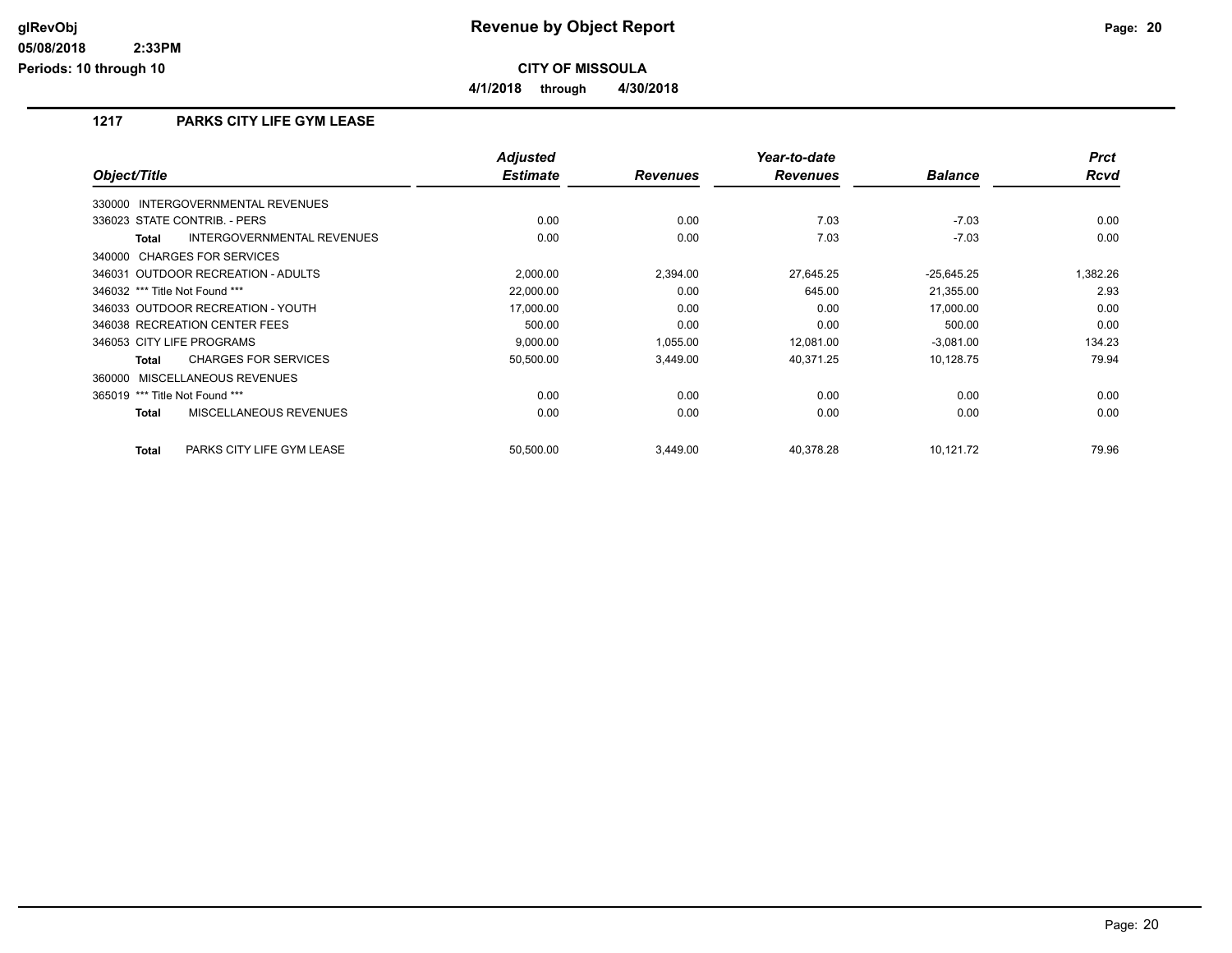**4/1/2018 through 4/30/2018**

**1218 ALL ABILITIES PLAYGROUND**

**1218 ALL ABILITIES PLAYGROUND**

|                                               | <b>Adjusted</b> |                 | Year-to-date    |                | <b>Prct</b> |
|-----------------------------------------------|-----------------|-----------------|-----------------|----------------|-------------|
| Object/Title                                  | <b>Estimate</b> | <b>Revenues</b> | <b>Revenues</b> | <b>Balance</b> | <b>Rcvd</b> |
| 360000 MISCELLANEOUS REVENUES                 |                 |                 |                 |                |             |
| 365019 *** Title Not Found ***                | 0.00            | 0.00            | 3,702.22        | $-3.702.22$    | 0.00        |
| <b>MISCELLANEOUS REVENUES</b><br><b>Total</b> | 0.00            | 0.00            | 3,702.22        | $-3.702.22$    | 0.00        |
| 380000 OTHER FINANCING SOURCES                |                 |                 |                 |                |             |
| 383010 TRANS FR CIP                           | 0.00            | 0.00            | 0.00            | 0.00           | 0.00        |
| OTHER FINANCING SOURCES<br><b>Total</b>       | 0.00            | 0.00            | 0.00            | 0.00           | 0.00        |
|                                               |                 |                 |                 |                |             |
| <b>Total</b><br>ALL ABILITIES PLAYGROUND      | 0.00            | 0.00            | 3.702.22        | $-3.702.22$    | 0.00        |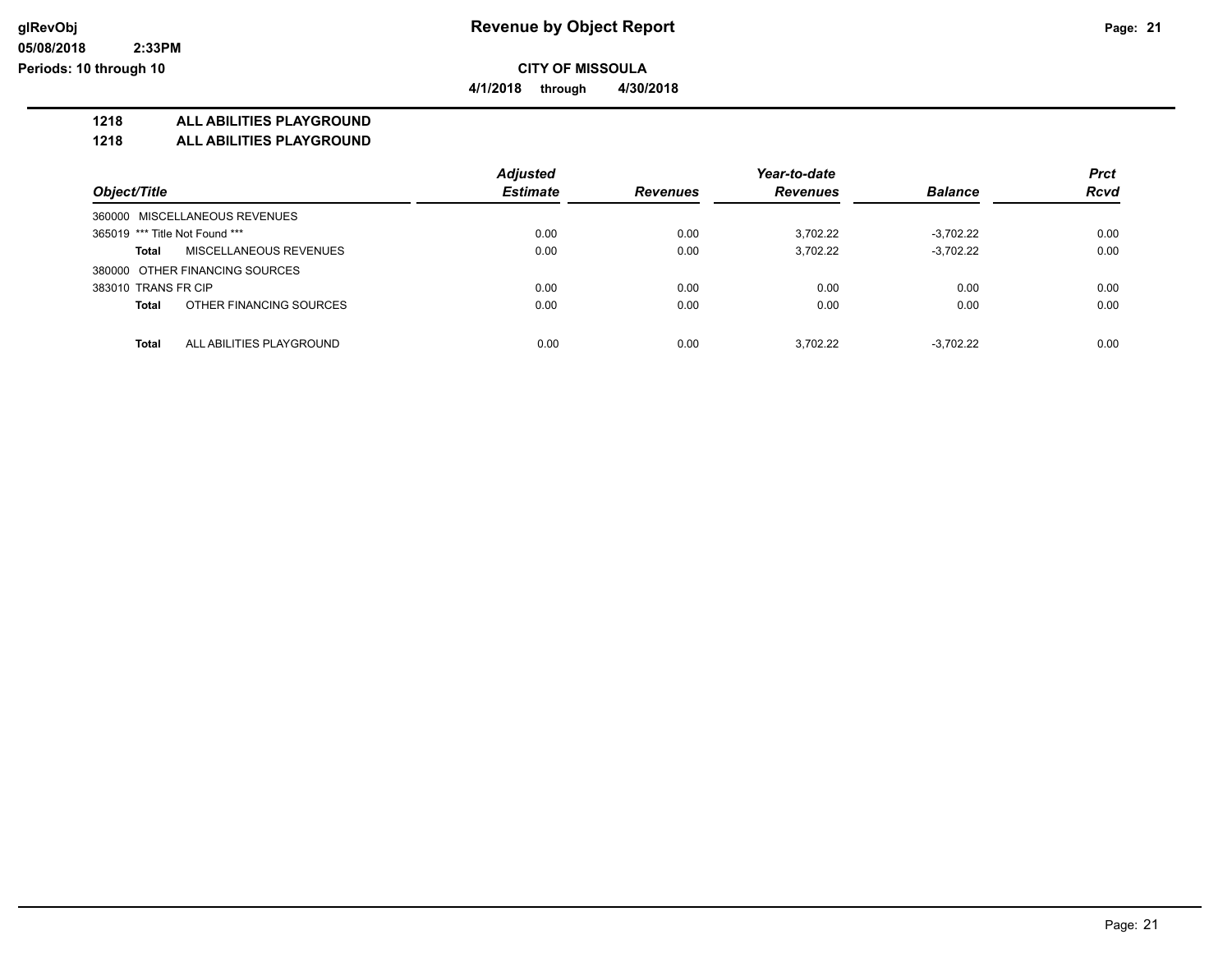**4/1/2018 through 4/30/2018**

### **1218 ALL ABILITIES PLAYGROUND**

| Object/Title                   |                                | <b>Adjusted</b><br><b>Estimate</b> | Revenues | Year-to-date<br><b>Revenues</b> | <b>Balance</b> | <b>Prct</b><br><b>Rcvd</b> |
|--------------------------------|--------------------------------|------------------------------------|----------|---------------------------------|----------------|----------------------------|
|                                | 360000 MISCELLANEOUS REVENUES  |                                    |          |                                 |                |                            |
| 365019 *** Title Not Found *** |                                | 0.00                               | 0.00     | 3.702.22                        | $-3.702.22$    | 0.00                       |
| <b>Total</b>                   | MISCELLANEOUS REVENUES         | 0.00                               | 0.00     | 3,702.22                        | $-3,702.22$    | 0.00                       |
|                                | 380000 OTHER FINANCING SOURCES |                                    |          |                                 |                |                            |
| 383010 TRANS FR CIP            |                                | 0.00                               | 0.00     | 0.00                            | 0.00           | 0.00                       |
| <b>Total</b>                   | OTHER FINANCING SOURCES        | 0.00                               | 0.00     | 0.00                            | 0.00           | 0.00                       |
| <b>Total</b>                   | ALL ABILITIES PLAYGROUND       | 0.00                               | 0.00     | 3.702.22                        | $-3.702.22$    | 0.00                       |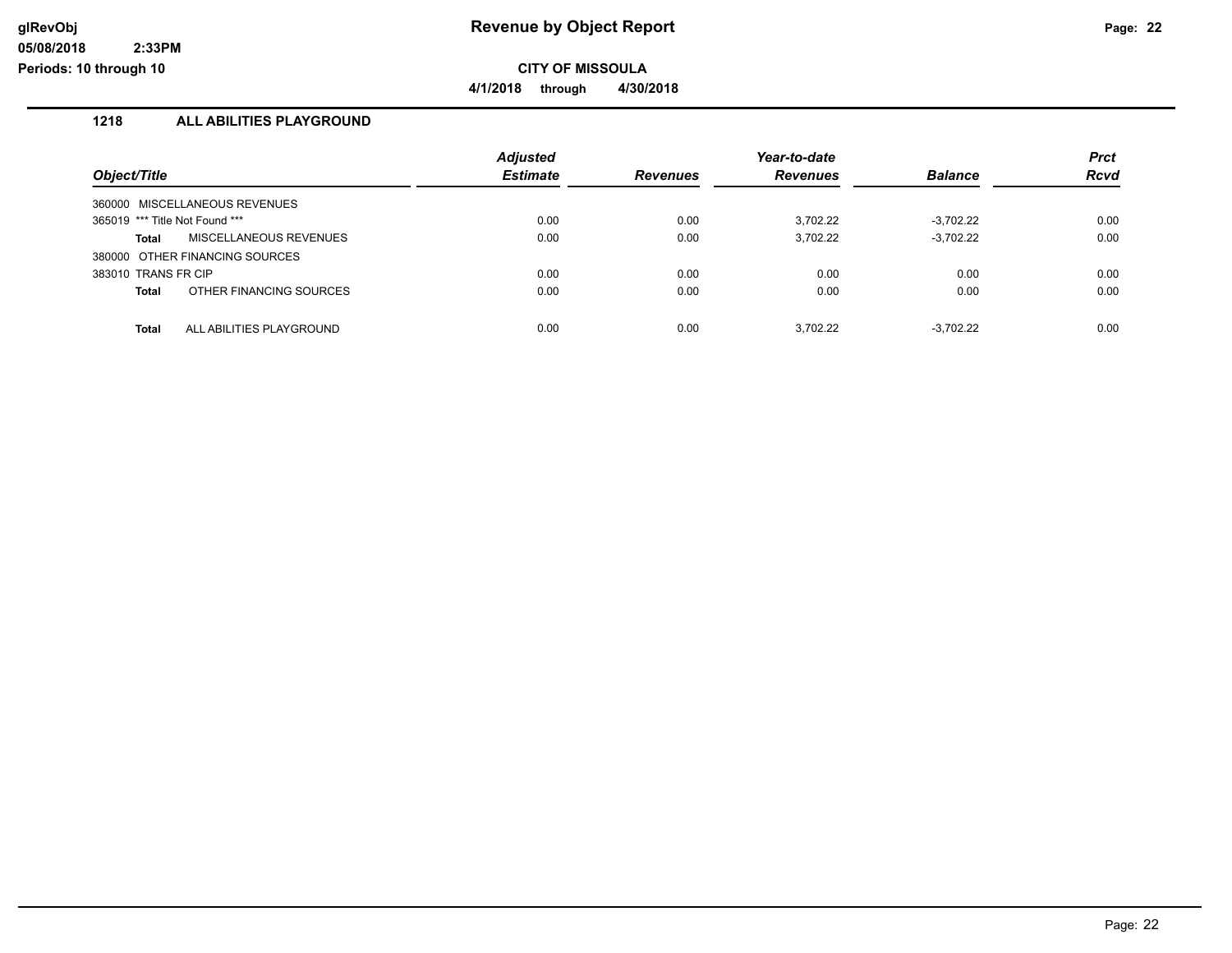**4/1/2018 through 4/30/2018**

**1219 FT MISSOULA REGIONAL PARK**

|                                                   | <b>Adjusted</b> |                 | Year-to-date    |                | <b>Prct</b> |
|---------------------------------------------------|-----------------|-----------------|-----------------|----------------|-------------|
| Object/Title                                      | <b>Estimate</b> | <b>Revenues</b> | <b>Revenues</b> | <b>Balance</b> | Rcvd        |
| 330000 INTERGOVERNMENTAL REVENUES                 |                 |                 |                 |                |             |
| 330000 INTERGOVERNMENTAL REVENUES                 | 162,883.00      | 0.00            | 0.00            | 162,883.00     | 0.00        |
| 336023 STATE CONTRIB. - PERS                      | 0.00            | 0.00            | 170.61          | $-170.61$      | 0.00        |
| 337041 FMRP COUNTY MAINTENANCE AGREEMENT          | 0.00            | 0.00            | 0.00            | 0.00           | 0.00        |
| <b>INTERGOVERNMENTAL REVENUES</b><br><b>Total</b> | 162,883.00      | 0.00            | 170.61          | 162,712.39     | 0.10        |
| 340000 CHARGES FOR SERVICES                       |                 |                 |                 |                |             |
| 346031 OUTDOOR RECREATION - ADULTS                | 101,000.00      | 7,756.95        | 45,994.60       | 55,005.40      | 45.54       |
| 346033 OUTDOOR RECREATION - YOUTH                 | 34,000.00       | 852.00          | 26,723.81       | 7,276.19       | 78.60       |
| 346034 GROUNDS MAINTENANCE CONTRACT               | 0.00            | 0.00            | 48,368.00       | $-48,368.00$   | 0.00        |
| 346035 SPECIAL USE PERMITS                        | 0.00            | 0.00            | 0.00            | 0.00           | 0.00        |
| 346036 VENDOR CONCESSION FEES                     | 93,770.00       | 252.00          | 2,553.50        | 91,216.50      | 2.72        |
| 346037 PARK MERCHANDISE                           | 0.00            | 0.00            | 0.00            | 0.00           | 0.00        |
| 346039 VENDOR CONCESSIONS                         | 0.00            | 0.00            | 0.00            | 0.00           | 0.00        |
| 346050 COUNTY PLAYGROUND CONTRACT                 | 0.00            | 0.00            | 0.00            | 0.00           | 0.00        |
| 346061 RENTAL - COURT SPORTS                      | 0.00            | 2,100.00        | 2,100.00        | $-2,100.00$    | 0.00        |
| 346063 RENTAL - SHELTERS/ PAVILIONS/ PLAZAS       | 0.00            | 906.75          | 971.25          | $-971.25$      | 0.00        |
| 346065 RENTAL - DIAMOND FIELDS                    | 0.00            | 0.00            | 0.00            | 0.00           | 0.00        |
| 346066 RENTAL - RUGBY                             | 0.00            | 0.00            | 0.00            | 0.00           | 0.00        |
| 346067 RENTAL - SYNTHETIC FIELDS                  | 0.00            | 0.00            | 0.00            | 0.00           | 0.00        |
| 346068 RENTAL - MULTI-USE                         | 0.00            | 41.25           | 41.25           | $-41.25$       | 0.00        |
| 346069 RENTAL - MISCELLANEOUS                     | 0.00            | 0.00            | 10.00           | $-10.00$       | 0.00        |
| 346431 ENT - RENTAL - COURT SPORTS                | 0.00            | 27.75           | 73.25           | $-73.25$       | 0.00        |
| 346433 ENT-RENTAL - SHELTERS/ PAVILIONS/ PLAZAS   | 0.00            | 302.25          | 323.75          | $-323.75$      | 0.00        |
| 346531 ENT-RENTAL - MISCELLANEOUS                 | 0.00            | 0.00            | 0.00            | 0.00           | 0.00        |
| 346533 ENT-RENTAL - SYNTHETIC FIELDS              | 0.00            | 85.00           | 347.50          | $-347.50$      | 0.00        |
| 346631 ENT-RENTAL - DIAMOND FIELDS                | 0.00            | 0.00            | 0.00            | 0.00           | 0.00        |
| 346633 ENT-RENTAL - RUGBY                         | 0.00            | 0.00            | 0.00            | 0.00           | 0.00        |
| 346635 ENT-RENTAL - MULTI-USE                     | 0.00            | 276.50          | 416.81          | $-416.81$      | 0.00        |
| <b>CHARGES FOR SERVICES</b><br>Total              | 228,770.00      | 12,600.45       | 127,923.72      | 100,846.28     | 55.92       |
| 360000 MISCELLANEOUS REVENUES                     |                 |                 |                 |                |             |
| 360010 MISCELLANEOUS                              | 0.00            | 0.00            | 0.00            | 0.00           | 0.00        |
| 365000 DONATIONS                                  | 0.00            | 0.00            | 153.00          | $-153.00$      | 0.00        |
| 365011 SPONSORSHIP - SPECIAL EVENTS               | 0.00            | 500.00          | 2,800.00        | $-2,800.00$    | 0.00        |
| 365013 SPONSORSHIP - RECREATION PROGRAMS          | 0.00            | 0.00            | 0.00            | 0.00           | 0.00        |
| 365015 LEAF A LEGACY - DONATIONS                  | 0.00            | 0.00            | 9,000.00        | $-9,000.00$    | 0.00        |
| 365019 MISC FMRP DONATIONS                        | 0.00            | 0.00            | 2,169.91        | $-2,169.91$    | 0.00        |
| 368060 PARKS CAPITAL CONTRIBUTIONS                | 0.00            | 0.00            | 0.00            | 0.00           | 0.00        |
| MISCELLANEOUS REVENUES<br>Total                   | 0.00            | 500.00          | 14,122.91       | -14,122.91     | 0.00        |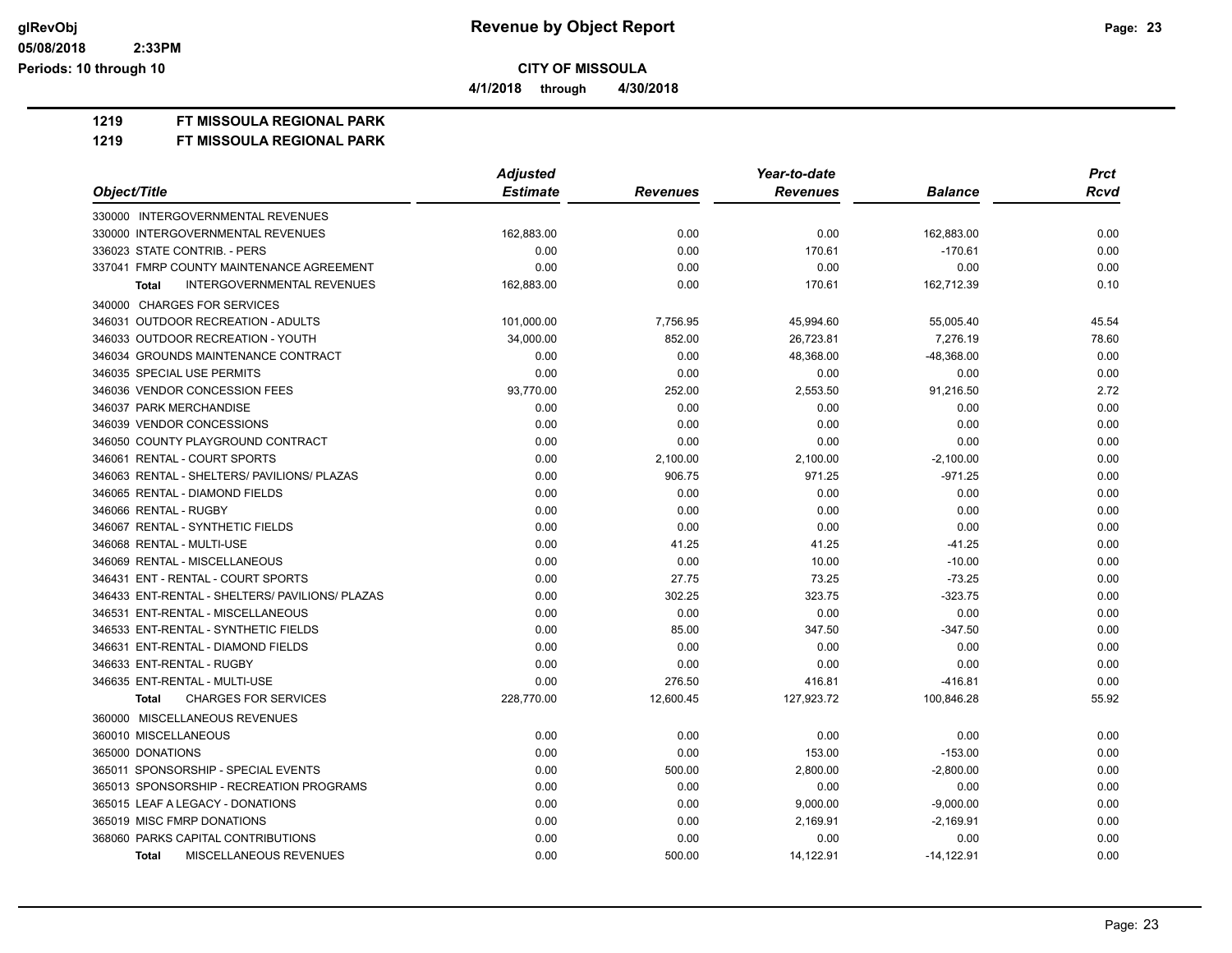**4/1/2018 through 4/30/2018**

#### **1219 FT MISSOULA REGIONAL PARK**

|                                           | <b>Adjusted</b> |                 | Year-to-date    |                | Prct  |
|-------------------------------------------|-----------------|-----------------|-----------------|----------------|-------|
| Object/Title                              | <b>Estimate</b> | <b>Revenues</b> | <b>Revenues</b> | <b>Balance</b> | Rcvd  |
| 380000 OTHER FINANCING SOURCES            |                 |                 |                 |                |       |
| 381010 BOND PROCEEDS                      | 53.064.00       | 0.00            | 0.00            | 53.064.00      | 0.00  |
| 383000 OPERATING TRANSFERS                | 320,695.00      | 0.00            | 172.166.00      | 148.529.00     | 53.69 |
| 383050 TRANSFER FROM IMPACT FEES          | 0.00            | 0.00            | 0.00            | 0.00           | 0.00  |
| OTHER FINANCING SOURCES<br>Total          | 373.759.00      | 0.00            | 172.166.00      | 201.593.00     | 46.06 |
|                                           |                 |                 |                 |                |       |
| FT MISSOULA REGIONAL PARK<br><b>Total</b> | 765.412.00      | 13.100.45       | 314.383.24      | 451.028.76     | 41.07 |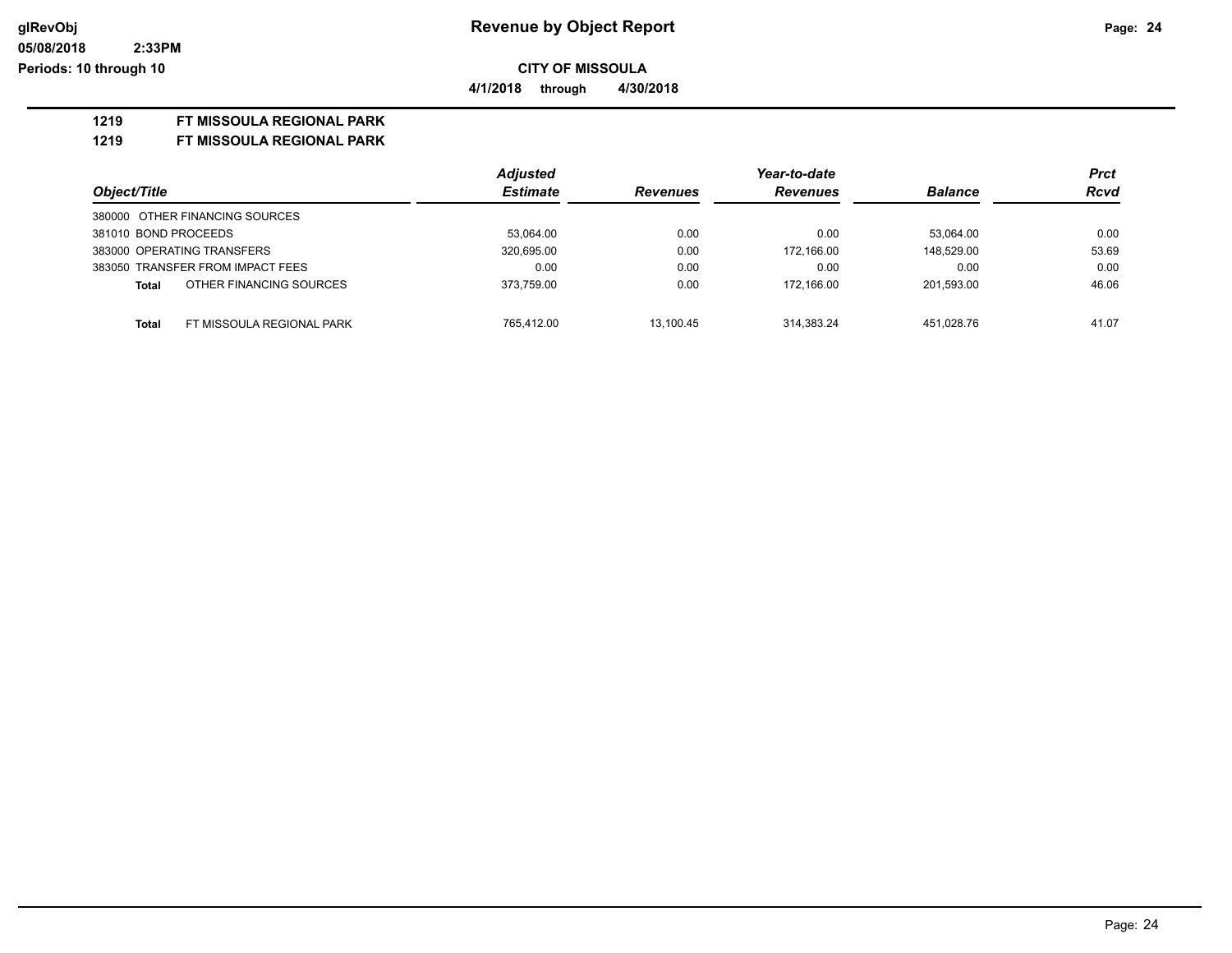**4/1/2018 through 4/30/2018**

|                                                   | <b>Adjusted</b> |                 | Year-to-date    |                | <b>Prct</b> |
|---------------------------------------------------|-----------------|-----------------|-----------------|----------------|-------------|
| Object/Title                                      | <b>Estimate</b> | <b>Revenues</b> | <b>Revenues</b> | <b>Balance</b> | <b>Rcvd</b> |
| 330000 INTERGOVERNMENTAL REVENUES                 |                 |                 |                 |                |             |
| 330000 INTERGOVERNMENTAL REVENUES                 | 162,883.00      | 0.00            | 0.00            | 162,883.00     | 0.00        |
| 336023 STATE CONTRIB. - PERS                      | 0.00            | 0.00            | 170.61          | $-170.61$      | 0.00        |
| 337041 FMRP COUNTY MAINTENANCE AGREEMENT          | 0.00            | 0.00            | 0.00            | 0.00           | 0.00        |
| <b>INTERGOVERNMENTAL REVENUES</b><br><b>Total</b> | 162,883.00      | 0.00            | 170.61          | 162,712.39     | 0.10        |
| 340000 CHARGES FOR SERVICES                       |                 |                 |                 |                |             |
| 346031 OUTDOOR RECREATION - ADULTS                | 101,000.00      | 7,756.95        | 45,994.60       | 55,005.40      | 45.54       |
| 346033 OUTDOOR RECREATION - YOUTH                 | 34.000.00       | 852.00          | 26.723.81       | 7.276.19       | 78.60       |
| 346034 GROUNDS MAINTENANCE CONTRACT               | 0.00            | 0.00            | 48,368.00       | $-48,368.00$   | 0.00        |
| 346035 SPECIAL USE PERMITS                        | 0.00            | 0.00            | 0.00            | 0.00           | 0.00        |
| 346036 VENDOR CONCESSION FEES                     | 93,770.00       | 252.00          | 2,553.50        | 91,216.50      | 2.72        |
| 346037 PARK MERCHANDISE                           | 0.00            | 0.00            | 0.00            | 0.00           | 0.00        |
| 346039 VENDOR CONCESSIONS                         | 0.00            | 0.00            | 0.00            | 0.00           | 0.00        |
| 346050 COUNTY PLAYGROUND CONTRACT                 | 0.00            | 0.00            | 0.00            | 0.00           | 0.00        |
| 346061 RENTAL - COURT SPORTS                      | 0.00            | 2,100.00        | 2,100.00        | $-2,100.00$    | 0.00        |
| 346063 RENTAL - SHELTERS/ PAVILIONS/ PLAZAS       | 0.00            | 906.75          | 971.25          | $-971.25$      | 0.00        |
| 346065 RENTAL - DIAMOND FIELDS                    | 0.00            | 0.00            | 0.00            | 0.00           | 0.00        |
| 346066 RENTAL - RUGBY                             | 0.00            | 0.00            | 0.00            | 0.00           | 0.00        |
| 346067 RENTAL - SYNTHETIC FIELDS                  | 0.00            | 0.00            | 0.00            | 0.00           | 0.00        |
| 346068 RENTAL - MULTI-USE                         | 0.00            | 41.25           | 41.25           | $-41.25$       | 0.00        |
| 346069 RENTAL - MISCELLANEOUS                     | 0.00            | 0.00            | 10.00           | $-10.00$       | 0.00        |
| 346431 ENT - RENTAL - COURT SPORTS                | 0.00            | 27.75           | 73.25           | $-73.25$       | 0.00        |
| 346433 ENT-RENTAL - SHELTERS/ PAVILIONS/ PLAZAS   | 0.00            | 302.25          | 323.75          | $-323.75$      | 0.00        |
| 346531 ENT-RENTAL - MISCELLANEOUS                 | 0.00            | 0.00            | 0.00            | 0.00           | 0.00        |
| 346533 ENT-RENTAL - SYNTHETIC FIELDS              | 0.00            | 85.00           | 347.50          | $-347.50$      | 0.00        |
| 346631 ENT-RENTAL - DIAMOND FIELDS                | 0.00            | 0.00            | 0.00            | 0.00           | 0.00        |
| 346633 ENT-RENTAL - RUGBY                         | 0.00            | 0.00            | 0.00            | 0.00           | 0.00        |
| 346635 ENT-RENTAL - MULTI-USE                     | 0.00            | 276.50          | 416.81          | $-416.81$      | 0.00        |
| <b>CHARGES FOR SERVICES</b><br><b>Total</b>       | 228,770.00      | 12,600.45       | 127,923.72      | 100,846.28     | 55.92       |
| 360000 MISCELLANEOUS REVENUES                     |                 |                 |                 |                |             |
| 360010 MISCELLANEOUS                              | 0.00            | 0.00            | 0.00            | 0.00           | 0.00        |
| 365000 DONATIONS                                  | 0.00            | 0.00            | 153.00          | $-153.00$      | 0.00        |
| 365011 SPONSORSHIP - SPECIAL EVENTS               | 0.00            | 500.00          | 2,800.00        | $-2,800.00$    | 0.00        |
| 365013 SPONSORSHIP - RECREATION PROGRAMS          | 0.00            | 0.00            | 0.00            | 0.00           | 0.00        |
| 365015 LEAF A LEGACY - DONATIONS                  | 0.00            | 0.00            | 9,000.00        | $-9,000.00$    | 0.00        |
| 365019 MISC FMRP DONATIONS                        | 0.00            | 0.00            | 2,169.91        | $-2,169.91$    | 0.00        |
| 368060 PARKS CAPITAL CONTRIBUTIONS                | 0.00            | 0.00            | 0.00            | 0.00           | 0.00        |
| MISCELLANEOUS REVENUES<br><b>Total</b>            | 0.00            | 500.00          | 14,122.91       | $-14, 122.91$  | 0.00        |
| 380000 OTHER FINANCING SOURCES                    |                 |                 |                 |                |             |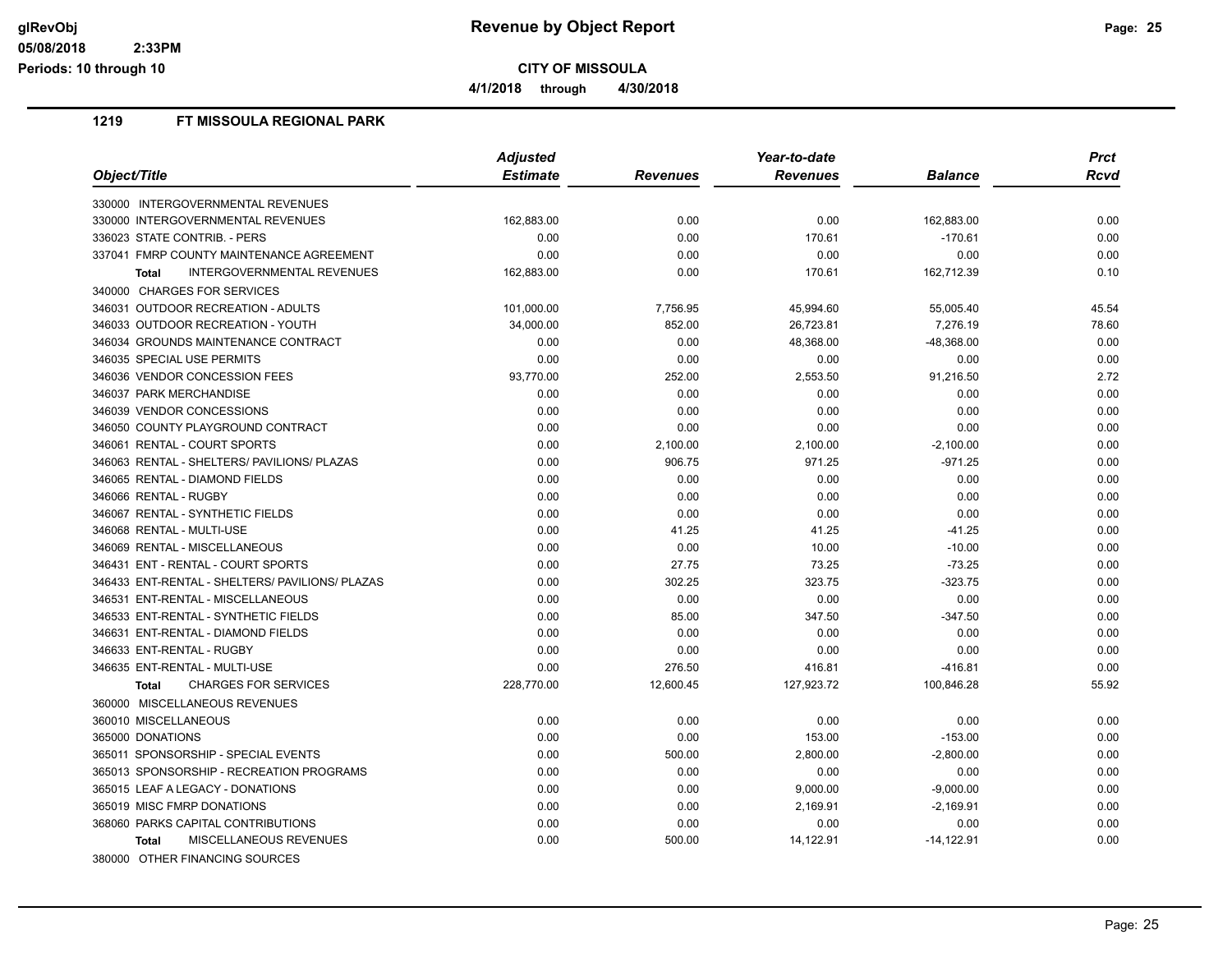**4/1/2018 through 4/30/2018**

| Object/Title                              | <b>Adjusted</b><br><b>Estimate</b> | <b>Revenues</b> | Year-to-date<br><b>Revenues</b> | <b>Balance</b> | <b>Prct</b><br><b>Rcvd</b> |
|-------------------------------------------|------------------------------------|-----------------|---------------------------------|----------------|----------------------------|
| 381010 BOND PROCEEDS                      | 53.064.00                          | 0.00            | 0.00                            | 53.064.00      | 0.00                       |
| 383000 OPERATING TRANSFERS                | 320,695.00                         | 0.00            | 172.166.00                      | 148.529.00     | 53.69                      |
| 383050 TRANSFER FROM IMPACT FEES          | 0.00                               | 0.00            | 0.00                            | 0.00           | 0.00                       |
| OTHER FINANCING SOURCES<br><b>Total</b>   | 373.759.00                         | 0.00            | 172.166.00                      | 201,593.00     | 46.06                      |
| FT MISSOULA REGIONAL PARK<br><b>Total</b> | 765.412.00                         | 13.100.45       | 314.383.24                      | 451.028.76     | 41.07                      |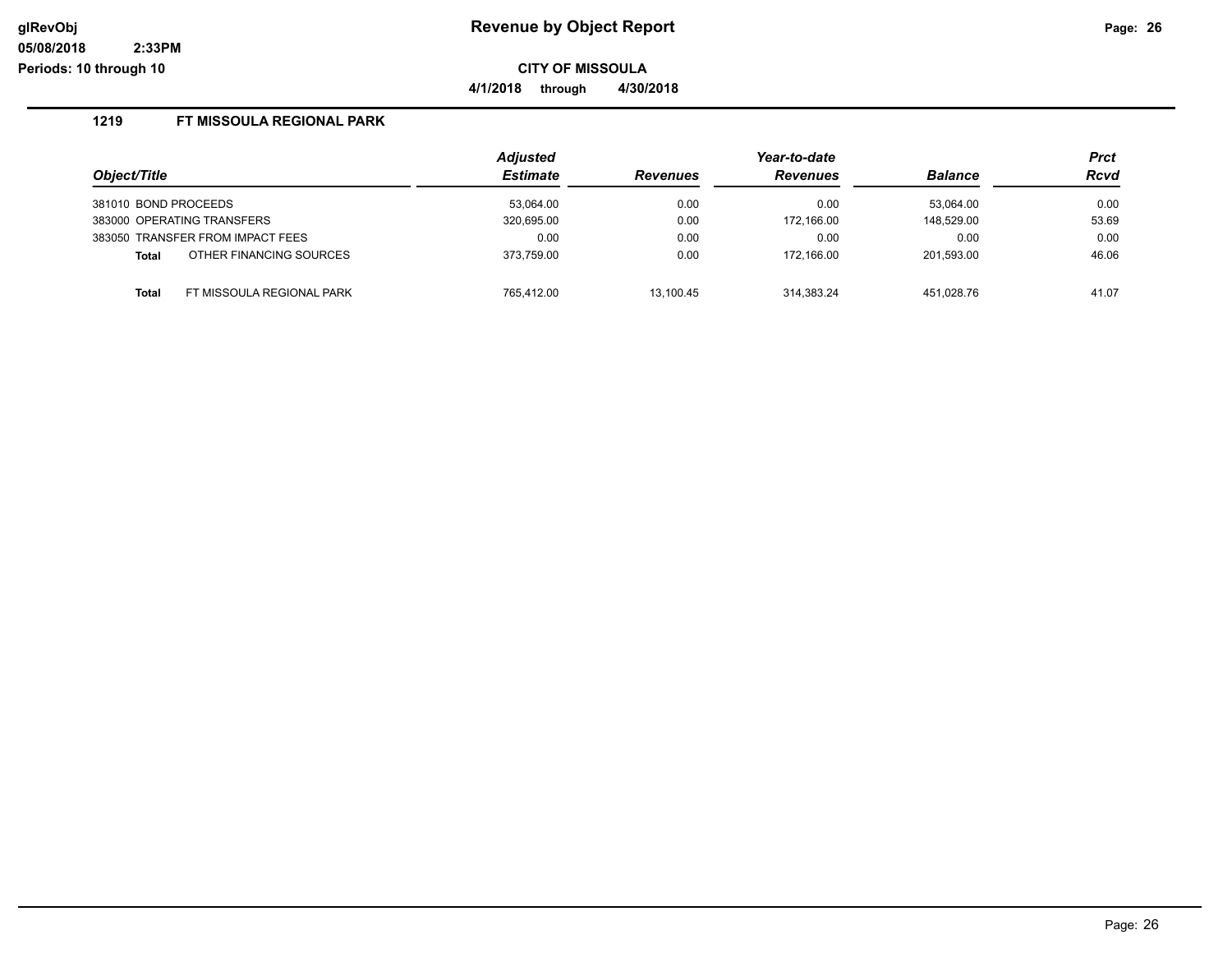**4/1/2018 through 4/30/2018**

**1221 FMRP - MAINTENANCE**

**1221 FMRP - MAINTENANCE**

|                                            | <b>Adjusted</b> |                 | Year-to-date    |                | <b>Prct</b> |
|--------------------------------------------|-----------------|-----------------|-----------------|----------------|-------------|
| Object/Title                               | <b>Estimate</b> | <b>Revenues</b> | <b>Revenues</b> | <b>Balance</b> | <b>Rcvd</b> |
| 330000 INTERGOVERNMENTAL REVENUES          |                 |                 |                 |                |             |
| 330000 INTERGOVERNMENTAL REVENUES          | 0.00            | 0.00            | 0.00            | 0.00           | 0.00        |
| 336023 STATE CONTRIB. - PERS               | 0.00            | 0.00            | 0.00            | 0.00           | 0.00        |
| 337041 *** Title Not Found ***             | 0.00            | 0.00            | 0.00            | 0.00           | 0.00        |
| <b>INTERGOVERNMENTAL REVENUES</b><br>Total | 0.00            | 0.00            | 0.00            | 0.00           | 0.00        |
| 360000 MISCELLANEOUS REVENUES              |                 |                 |                 |                |             |
| 360010 MISCELLANEOUS                       | 0.00            | 0.00            | 0.00            | 0.00           | 0.00        |
| 365000 DONATIONS                           | 0.00            | 0.00            | 0.00            | 0.00           | 0.00        |
| 368060 PARKS CAPITAL CONTRIBUTIONS         | 0.00            | 0.00            | 0.00            | 0.00           | 0.00        |
| MISCELLANEOUS REVENUES<br>Total            | 0.00            | 0.00            | 0.00            | 0.00           | 0.00        |
| 380000 OTHER FINANCING SOURCES             |                 |                 |                 |                |             |
| 381010 BOND PROCEEDS                       | 0.00            | 0.00            | 0.00            | 0.00           | 0.00        |
| 383000 OPERATING TRANSFERS                 | 0.00            | 0.00            | 0.00            | 0.00           | 0.00        |
| 383050 TRANSFER FROM IMPACT FEES           | 0.00            | 0.00            | 0.00            | 0.00           | 0.00        |
| OTHER FINANCING SOURCES<br><b>Total</b>    | 0.00            | 0.00            | 0.00            | 0.00           | 0.00        |
| <b>FMRP - MAINTENANCE</b><br><b>Total</b>  | 0.00            | 0.00            | 0.00            | 0.00           | 0.00        |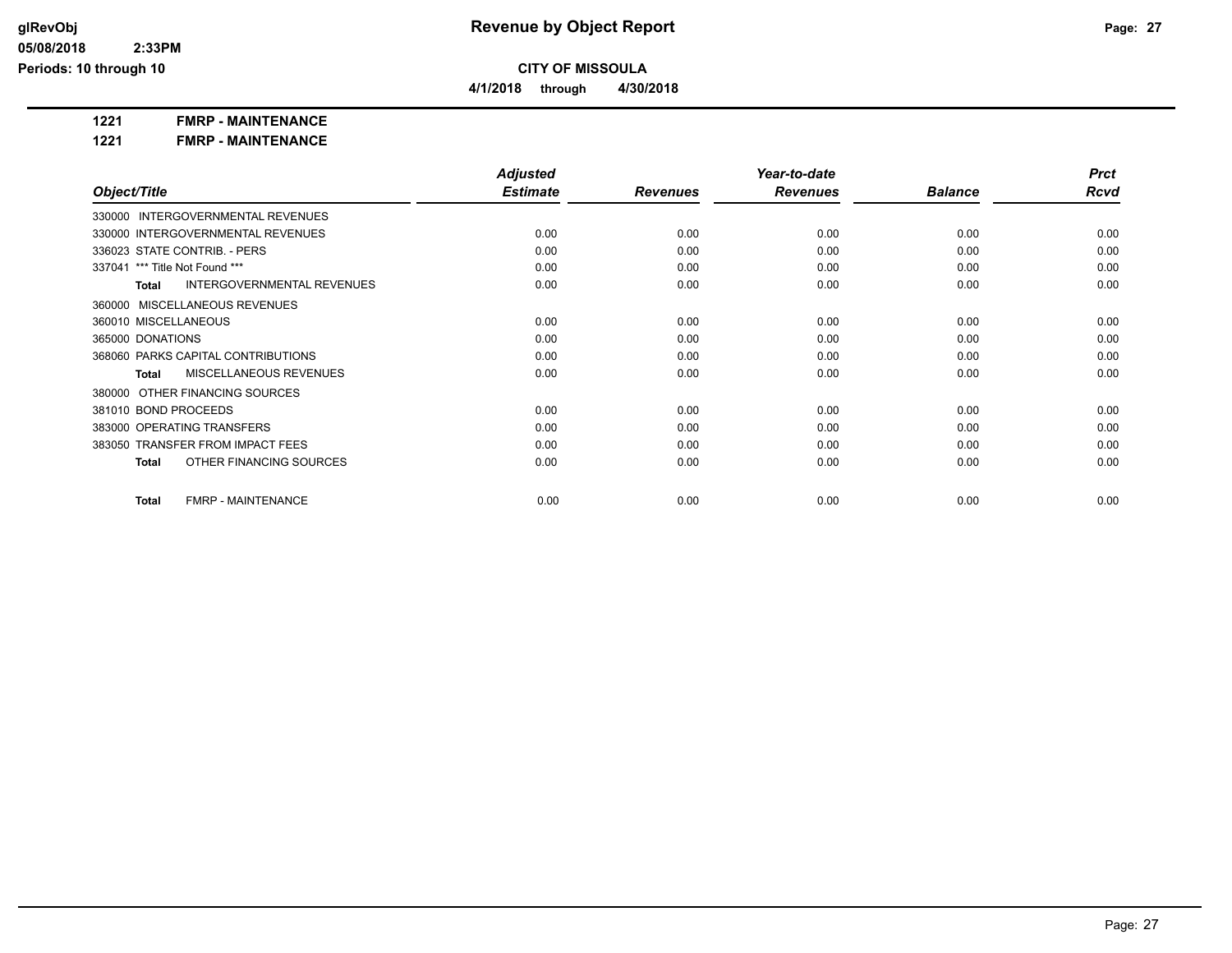**4/1/2018 through 4/30/2018**

#### **1221 FMRP - MAINTENANCE**

|                                               | <b>Adjusted</b> |                 | Year-to-date    |                | <b>Prct</b> |
|-----------------------------------------------|-----------------|-----------------|-----------------|----------------|-------------|
| Object/Title                                  | <b>Estimate</b> | <b>Revenues</b> | <b>Revenues</b> | <b>Balance</b> | Rcvd        |
| 330000 INTERGOVERNMENTAL REVENUES             |                 |                 |                 |                |             |
| 330000 INTERGOVERNMENTAL REVENUES             | 0.00            | 0.00            | 0.00            | 0.00           | 0.00        |
| 336023 STATE CONTRIB. - PERS                  | 0.00            | 0.00            | 0.00            | 0.00           | 0.00        |
| 337041 *** Title Not Found ***                | 0.00            | 0.00            | 0.00            | 0.00           | 0.00        |
| <b>INTERGOVERNMENTAL REVENUES</b><br>Total    | 0.00            | 0.00            | 0.00            | 0.00           | 0.00        |
| 360000 MISCELLANEOUS REVENUES                 |                 |                 |                 |                |             |
| 360010 MISCELLANEOUS                          | 0.00            | 0.00            | 0.00            | 0.00           | 0.00        |
| 365000 DONATIONS                              | 0.00            | 0.00            | 0.00            | 0.00           | 0.00        |
| 368060 PARKS CAPITAL CONTRIBUTIONS            | 0.00            | 0.00            | 0.00            | 0.00           | 0.00        |
| <b>MISCELLANEOUS REVENUES</b><br><b>Total</b> | 0.00            | 0.00            | 0.00            | 0.00           | 0.00        |
| 380000 OTHER FINANCING SOURCES                |                 |                 |                 |                |             |
| 381010 BOND PROCEEDS                          | 0.00            | 0.00            | 0.00            | 0.00           | 0.00        |
| 383000 OPERATING TRANSFERS                    | 0.00            | 0.00            | 0.00            | 0.00           | 0.00        |
| 383050 TRANSFER FROM IMPACT FEES              | 0.00            | 0.00            | 0.00            | 0.00           | 0.00        |
| OTHER FINANCING SOURCES<br><b>Total</b>       | 0.00            | 0.00            | 0.00            | 0.00           | 0.00        |
| <b>FMRP - MAINTENANCE</b><br><b>Total</b>     | 0.00            | 0.00            | 0.00            | 0.00           | 0.00        |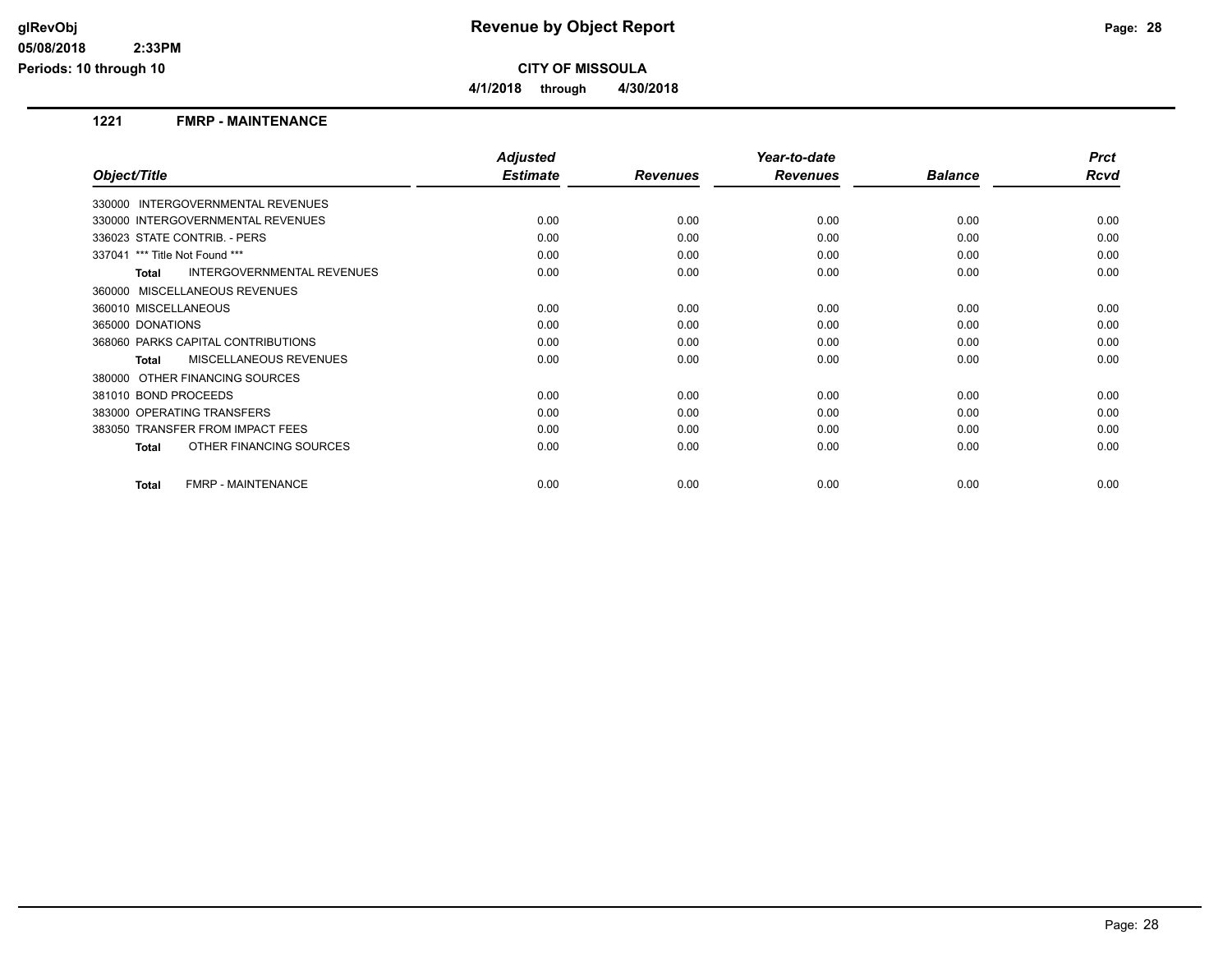**4/1/2018 through 4/30/2018**

# **1241 CEMETERY CREMAIN WALL FUND**

**1241 CEMETERY CREMAIN WALL FUND**

|                    |                                         | <b>Adjusted</b> |                 | Year-to-date    |                | Prct   |
|--------------------|-----------------------------------------|-----------------|-----------------|-----------------|----------------|--------|
| Object/Title       |                                         | <b>Estimate</b> | <b>Revenues</b> | <b>Revenues</b> | <b>Balance</b> | Rcvd   |
|                    | 340000 CHARGES FOR SERVICES             |                 |                 |                 |                |        |
|                    | 343310 SALE OF NICHE NAMEPLATES & VASES | 0.00            | 0.00            | 20.500.00       | $-20.500.00$   | 0.00   |
| 343322 FLOWER CARE |                                         | 10,000.00       | 0.00            | 0.00            | 10.000.00      | 0.00   |
| <b>Total</b>       | <b>CHARGES FOR SERVICES</b>             | 10.000.00       | 0.00            | 20.500.00       | $-10.500.00$   | 205.00 |
| <b>Total</b>       | CEMETERY CREMAIN WALL FUND              | 10.000.00       | 0.00            | 20.500.00       | $-10.500.00$   | 205.00 |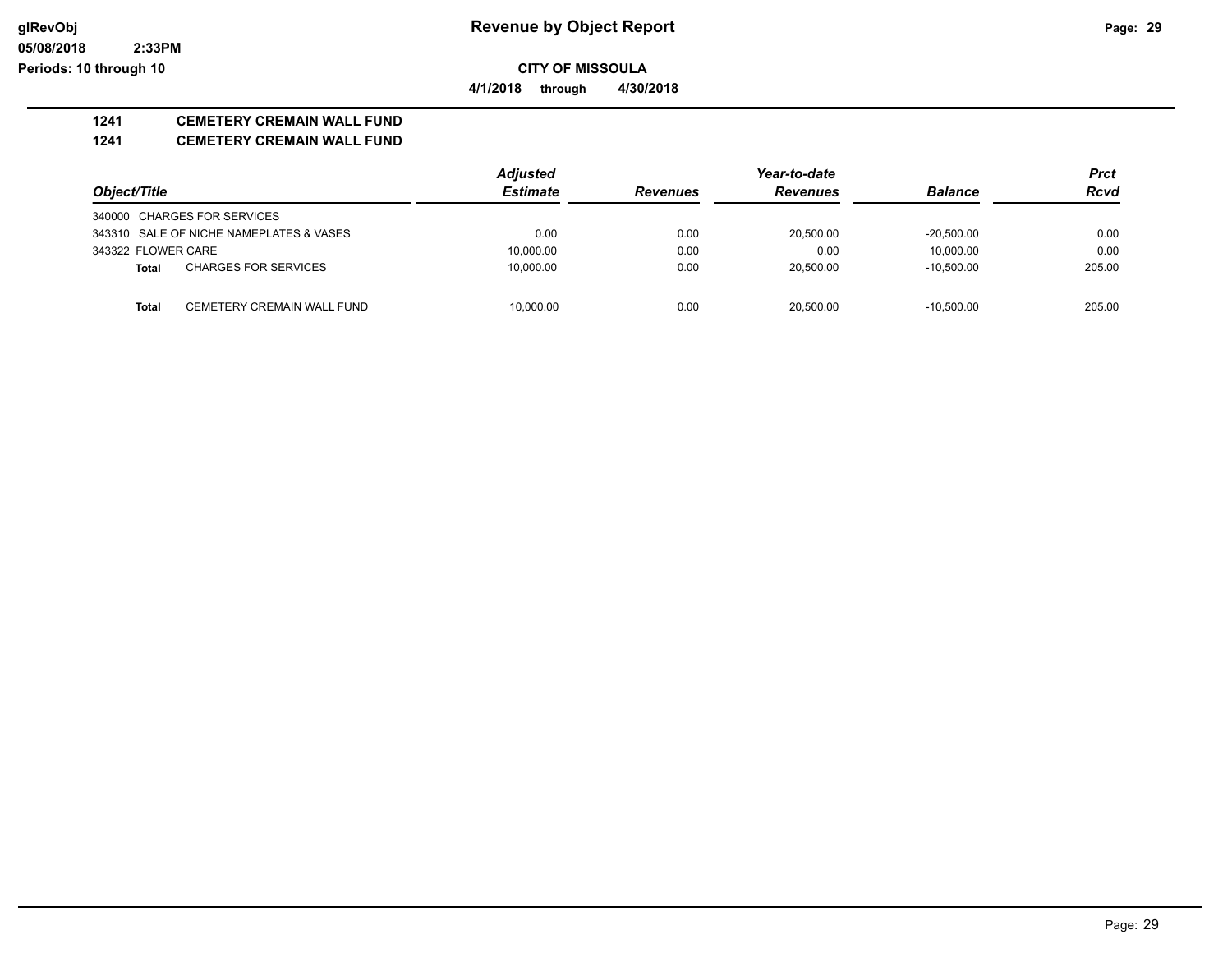**4/1/2018 through 4/30/2018**

#### **1241 CEMETERY CREMAIN WALL FUND**

| Object/Title       |                                         | <b>Adjusted</b><br><b>Estimate</b> | <b>Revenues</b> | Year-to-date<br><b>Revenues</b> | <b>Balance</b> | <b>Prct</b><br><b>Rcvd</b> |
|--------------------|-----------------------------------------|------------------------------------|-----------------|---------------------------------|----------------|----------------------------|
|                    | 340000 CHARGES FOR SERVICES             |                                    |                 |                                 |                |                            |
|                    | 343310 SALE OF NICHE NAMEPLATES & VASES | 0.00                               | 0.00            | 20.500.00                       | $-20.500.00$   | 0.00                       |
| 343322 FLOWER CARE |                                         | 10.000.00                          | 0.00            | 0.00                            | 10.000.00      | 0.00                       |
| <b>Total</b>       | <b>CHARGES FOR SERVICES</b>             | 10.000.00                          | 0.00            | 20.500.00                       | $-10.500.00$   | 205.00                     |
|                    |                                         |                                    |                 |                                 |                |                            |
| <b>Total</b>       | CEMETERY CREMAIN WALL FUND              | 10.000.00                          | 0.00            | 20.500.00                       | $-10.500.00$   | 205.00                     |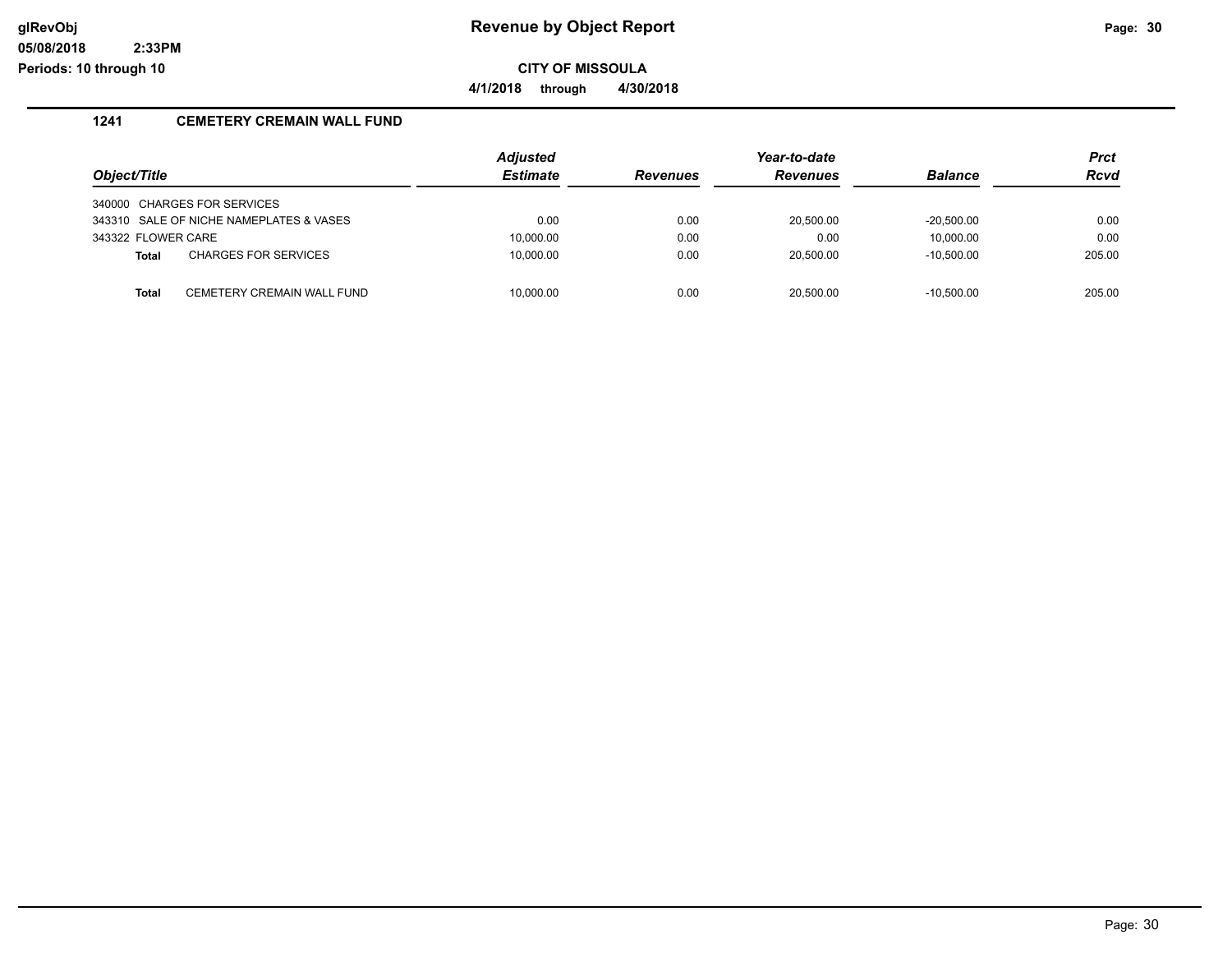**4/1/2018 through 4/30/2018**

## **1242 CEMETERY CAPITAL RESERVE FUND**

**1242 CEMETERY CAPITAL RESERVE FUND**

|                                               | <b>Adjusted</b> |                 | Year-to-date    |                | <b>Prct</b> |
|-----------------------------------------------|-----------------|-----------------|-----------------|----------------|-------------|
| Object/Title                                  | <b>Estimate</b> | <b>Revenues</b> | <b>Revenues</b> | <b>Balance</b> | <b>Rcvd</b> |
| 340000 CHARGES FOR SERVICES                   |                 |                 |                 |                |             |
| 343320 SALE OF GRAVES                         | 14,230.00       | 1,400.00        | 8,700.00        | 5,530.00       | 61.14       |
| 343321 FOUNDATIONS                            | 3.560.00        | 242.00          | 3.533.00        | 27.00          | 99.24       |
| 343322 FLOWER CARE                            | 4,150.00        | 1,880.00        | 3,570.00        | 580.00         | 86.02       |
| 343323 LINER/POLYVAULTS/ACCESS FEES           | 12,530.00       | 1,925.00        | 5,550.00        | 6,980.00       | 44.29       |
| 343324 OTHER CEMETERY FEES                    | 1,920.00        | 150.00          | 1,500.00        | 420.00         | 78.13       |
| 343325 2ND INTERMENT RIGHT                    | 3,840.00        | 600.00          | 1,800.00        | 2,040.00       | 46.88       |
| 343327 MONUMENT MAINTENANCE                   | 0.00            | 70.00           | 95.00           | $-95.00$       | 0.00        |
| 343340 OPENINGS/ CLOSINGS/ DISINTERMENTS      | 14,770.00       | 2,300.00        | 7,812.50        | 6,957.50       | 52.89       |
| 343341 CEMETERY MONUMENT PERMIT FEE           | 0.00            | 100.00          | 450.00          | $-450.00$      | 0.00        |
| 343343 CEMETERY OVERTIME SERVICES FEE         | 0.00            | 170.00          | 170.00          | $-170.00$      | 0.00        |
| 343350 MISCELLANEOUS FEES                     | 0.00            | 0.00            | 42.50           | $-42.50$       | 0.00        |
| <b>CHARGES FOR SERVICES</b><br>Total          | 55,000.00       | 8,837.00        | 33,223.00       | 21,777.00      | 60.41       |
| CEMETERY CAPITAL RESERVE FUND<br><b>Total</b> | 55,000.00       | 8,837.00        | 33,223.00       | 21.777.00      | 60.41       |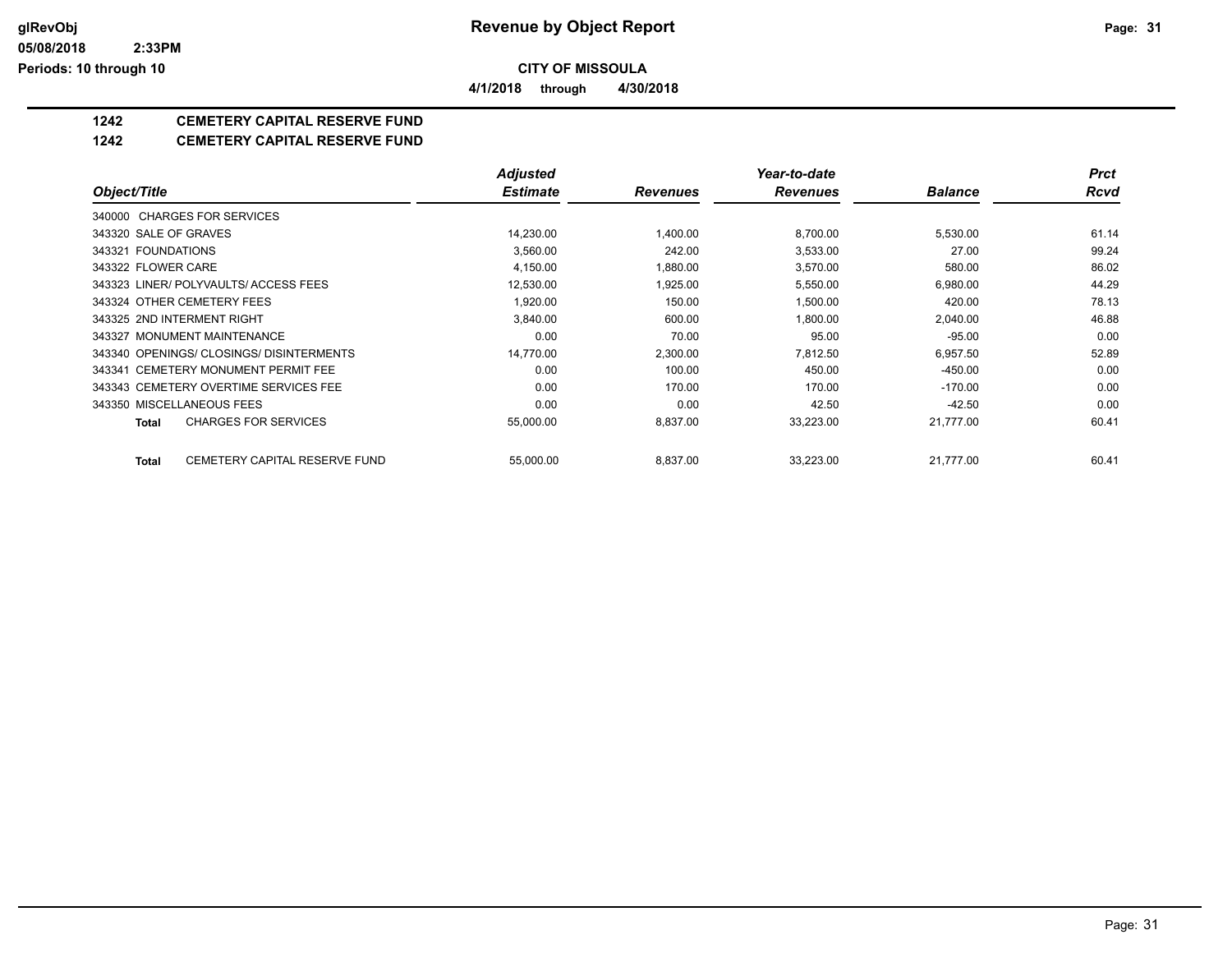**4/1/2018 through 4/30/2018**

#### **1242 CEMETERY CAPITAL RESERVE FUND**

|                                          | <b>Adjusted</b> |                 | Year-to-date    |                | <b>Prct</b> |
|------------------------------------------|-----------------|-----------------|-----------------|----------------|-------------|
| Object/Title                             | <b>Estimate</b> | <b>Revenues</b> | <b>Revenues</b> | <b>Balance</b> | <b>Rcvd</b> |
| 340000 CHARGES FOR SERVICES              |                 |                 |                 |                |             |
| 343320 SALE OF GRAVES                    | 14,230.00       | 1,400.00        | 8,700.00        | 5,530.00       | 61.14       |
| 343321 FOUNDATIONS                       | 3,560.00        | 242.00          | 3,533.00        | 27.00          | 99.24       |
| 343322 FLOWER CARE                       | 4,150.00        | 1,880.00        | 3,570.00        | 580.00         | 86.02       |
| 343323 LINER/ POLYVAULTS/ ACCESS FEES    | 12,530.00       | 1,925.00        | 5,550.00        | 6,980.00       | 44.29       |
| 343324 OTHER CEMETERY FEES               | 1,920.00        | 150.00          | 1,500.00        | 420.00         | 78.13       |
| 343325 2ND INTERMENT RIGHT               | 3,840.00        | 600.00          | 1,800.00        | 2,040.00       | 46.88       |
| 343327 MONUMENT MAINTENANCE              | 0.00            | 70.00           | 95.00           | $-95.00$       | 0.00        |
| 343340 OPENINGS/ CLOSINGS/ DISINTERMENTS | 14,770.00       | 2,300.00        | 7,812.50        | 6,957.50       | 52.89       |
| 343341 CEMETERY MONUMENT PERMIT FEE      | 0.00            | 100.00          | 450.00          | $-450.00$      | 0.00        |
| 343343 CEMETERY OVERTIME SERVICES FEE    | 0.00            | 170.00          | 170.00          | $-170.00$      | 0.00        |
| 343350 MISCELLANEOUS FEES                | 0.00            | 0.00            | 42.50           | $-42.50$       | 0.00        |
| <b>CHARGES FOR SERVICES</b><br>Total     | 55,000.00       | 8,837.00        | 33,223.00       | 21,777.00      | 60.41       |
| CEMETERY CAPITAL RESERVE FUND<br>Total   | 55,000.00       | 8,837.00        | 33,223.00       | 21,777.00      | 60.41       |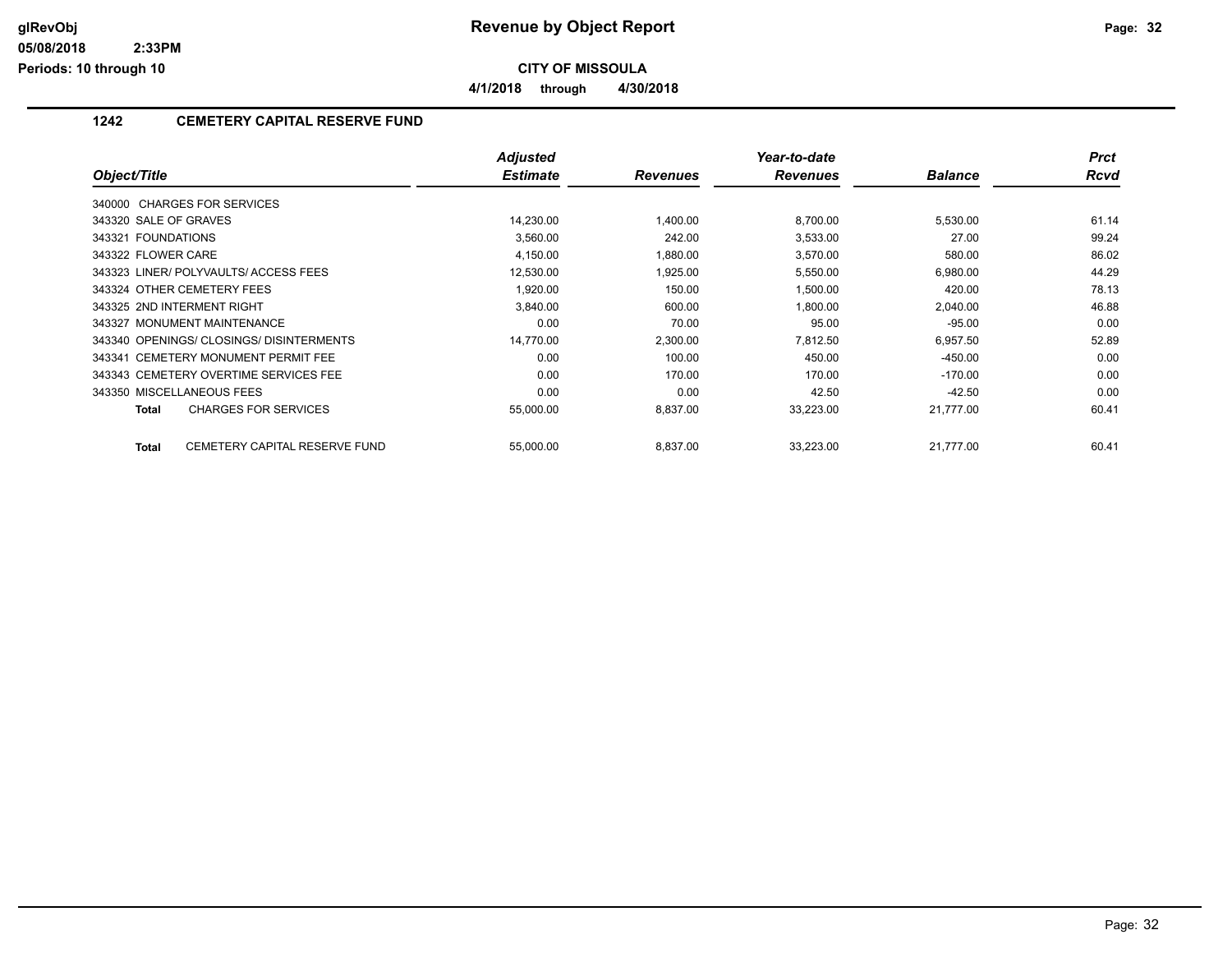**4/1/2018 through 4/30/2018**

## **1243 CEMETERY MEMORIAL FUND**

**1243 CEMETERY MEMORIAL FUND**

|                      |                               | <b>Adjusted</b> |                 | Year-to-date    |                |             |
|----------------------|-------------------------------|-----------------|-----------------|-----------------|----------------|-------------|
| Object/Title         |                               | <b>Estimate</b> | <b>Revenues</b> | <b>Revenues</b> | <b>Balance</b> | <b>Rcvd</b> |
|                      | 360000 MISCELLANEOUS REVENUES |                 |                 |                 |                |             |
| 360010 MISCELLANEOUS |                               | 0.00            | 0.00            | 0.00            | 0.00           | 0.00        |
| 365000 DONATIONS     |                               | 1.500.00        | 0.00            | 2,090.50        | $-590.50$      | 139.37      |
| <b>Total</b>         | MISCELLANEOUS REVENUES        | 1.500.00        | 0.00            | 2,090.50        | $-590.50$      | 139.37      |
|                      |                               |                 |                 |                 |                |             |
| <b>Total</b>         | <b>CEMETERY MEMORIAL FUND</b> | 1.500.00        | 0.00            | 2.090.50        | $-590.50$      | 139.37      |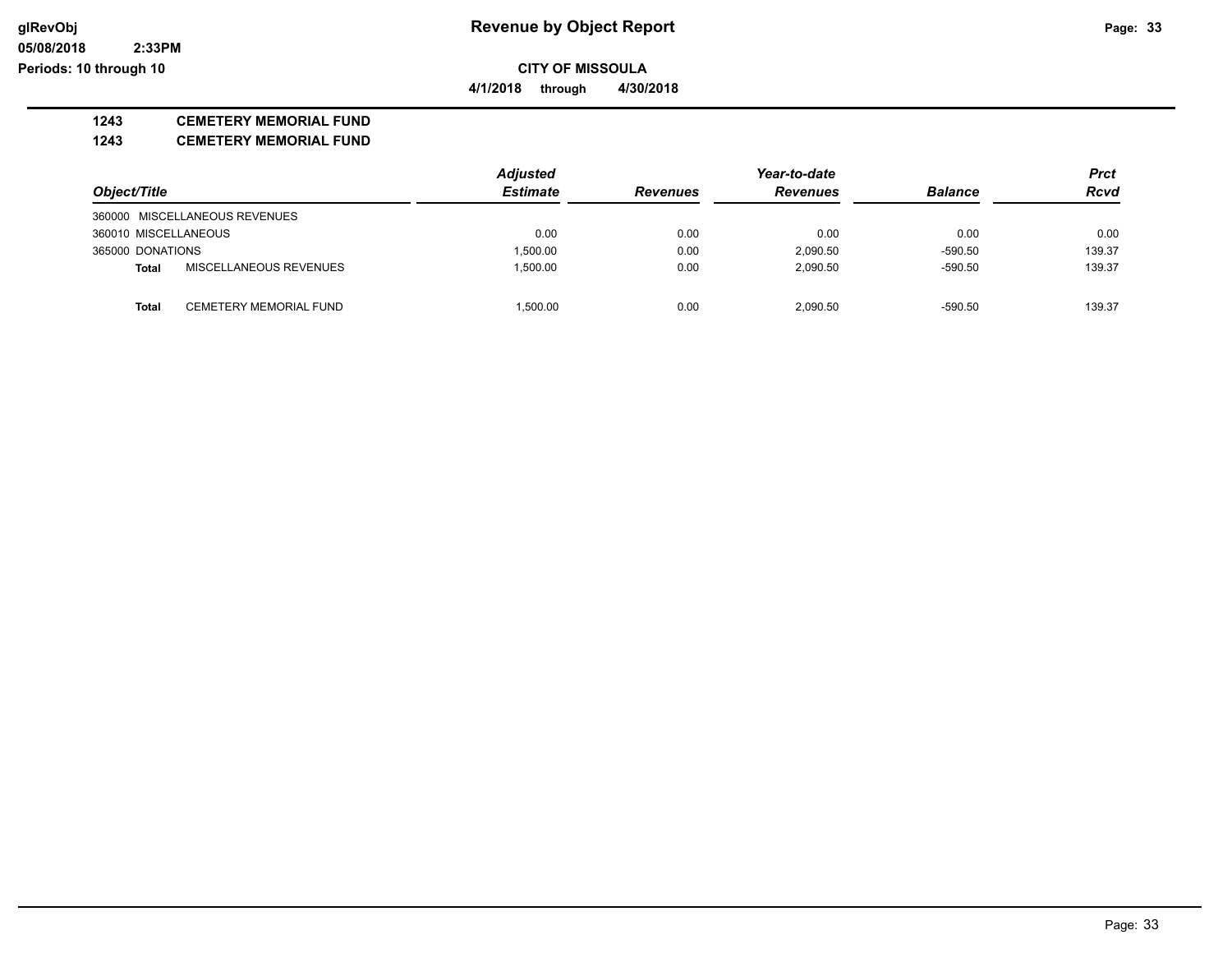**4/1/2018 through 4/30/2018**

#### **1243 CEMETERY MEMORIAL FUND**

| Object/Title         |                               | <b>Adjusted</b><br><b>Estimate</b> | <b>Revenues</b> | Year-to-date<br><b>Revenues</b> | <b>Balance</b> | <b>Prct</b><br><b>Rcvd</b> |
|----------------------|-------------------------------|------------------------------------|-----------------|---------------------------------|----------------|----------------------------|
|                      | 360000 MISCELLANEOUS REVENUES |                                    |                 |                                 |                |                            |
| 360010 MISCELLANEOUS |                               | 0.00                               | 0.00            | 0.00                            | 0.00           | 0.00                       |
| 365000 DONATIONS     |                               | 1.500.00                           | 0.00            | 2.090.50                        | $-590.50$      | 139.37                     |
| <b>Total</b>         | MISCELLANEOUS REVENUES        | 1.500.00                           | 0.00            | 2.090.50                        | $-590.50$      | 139.37                     |
| <b>Total</b>         | CEMETERY MEMORIAL FUND        | 1.500.00                           | 0.00            | 2.090.50                        | $-590.50$      | 139.37                     |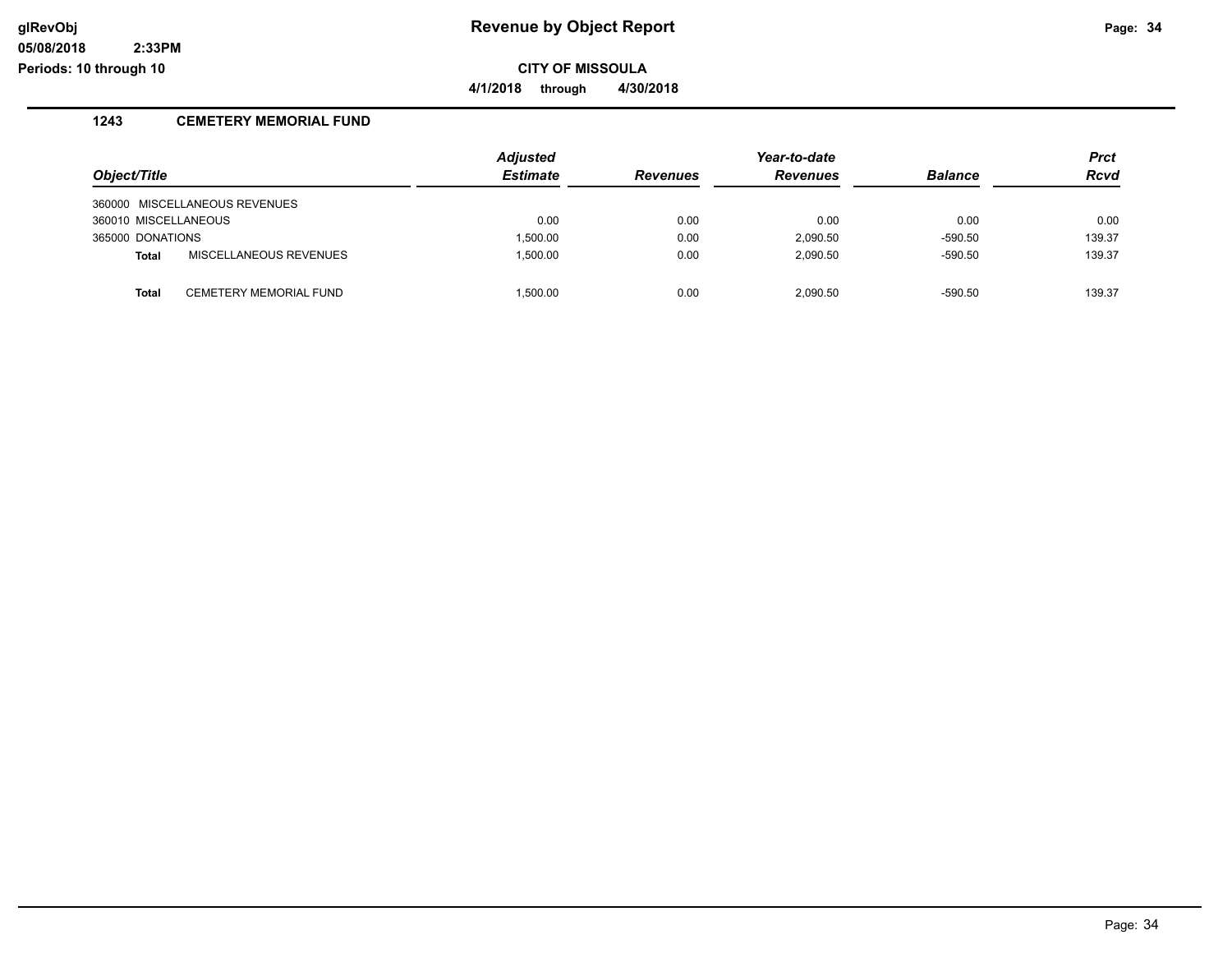**4/1/2018 through 4/30/2018**

## **1251 JOHNSON ST PROPERTY RENTAL**

**1251 JOHNSON ST PROPERTY RENTAL**

|                                                    | <b>Adjusted</b> |                 | Year-to-date    |                | <b>Prct</b> |
|----------------------------------------------------|-----------------|-----------------|-----------------|----------------|-------------|
| Object/Title                                       | <b>Estimate</b> | <b>Revenues</b> | <b>Revenues</b> | <b>Balance</b> | <b>Rcvd</b> |
| 360000 MISCELLANEOUS REVENUES                      |                 |                 |                 |                |             |
| 360010 MISCELLANEOUS                               | 0.00            | 0.00            | 0.00            | 0.00           | 0.00        |
| 361005 JOHNSON ST RENTAL INCOME                    | 109,467.00      | 6,935.52        | 88,632.02       | 20,834.98      | 80.97       |
| MISCELLANEOUS REVENUES<br>Total                    | 109,467.00      | 6,935.52        | 88,632.02       | 20,834.98      | 80.97       |
| 370000 INVESTMENTS & ROYALTY EARNINGS              |                 |                 |                 |                |             |
| 371010 INTEREST ON INVESTMENTS                     | 0.00            | 0.00            | 0.00            | 0.00           | 0.00        |
| 371020 GAIN/LOSS IN MARKET VALUE OF INVESTMENTS    | 0.00            | 0.00            | 0.00            | 0.00           | 0.00        |
| <b>INVESTMENTS &amp; ROYALTY EARNINGS</b><br>Total | 0.00            | 0.00            | 0.00            | 0.00           | 0.00        |
| 380000 OTHER FINANCING SOURCES                     |                 |                 |                 |                |             |
| 383000 OPERATING TRANSFERS                         | 0.00            | 0.00            | 0.00            | 0.00           | 0.00        |
| 383029 TRANS FR GENERAL                            | 0.00            | 0.00            | 0.00            | 0.00           | 0.00        |
| OTHER FINANCING SOURCES<br>Total                   | 0.00            | 0.00            | 0.00            | 0.00           | 0.00        |
| JOHNSON ST PROPERTY RENTAL<br><b>Total</b>         | 109.467.00      | 6,935.52        | 88,632.02       | 20,834.98      | 80.97       |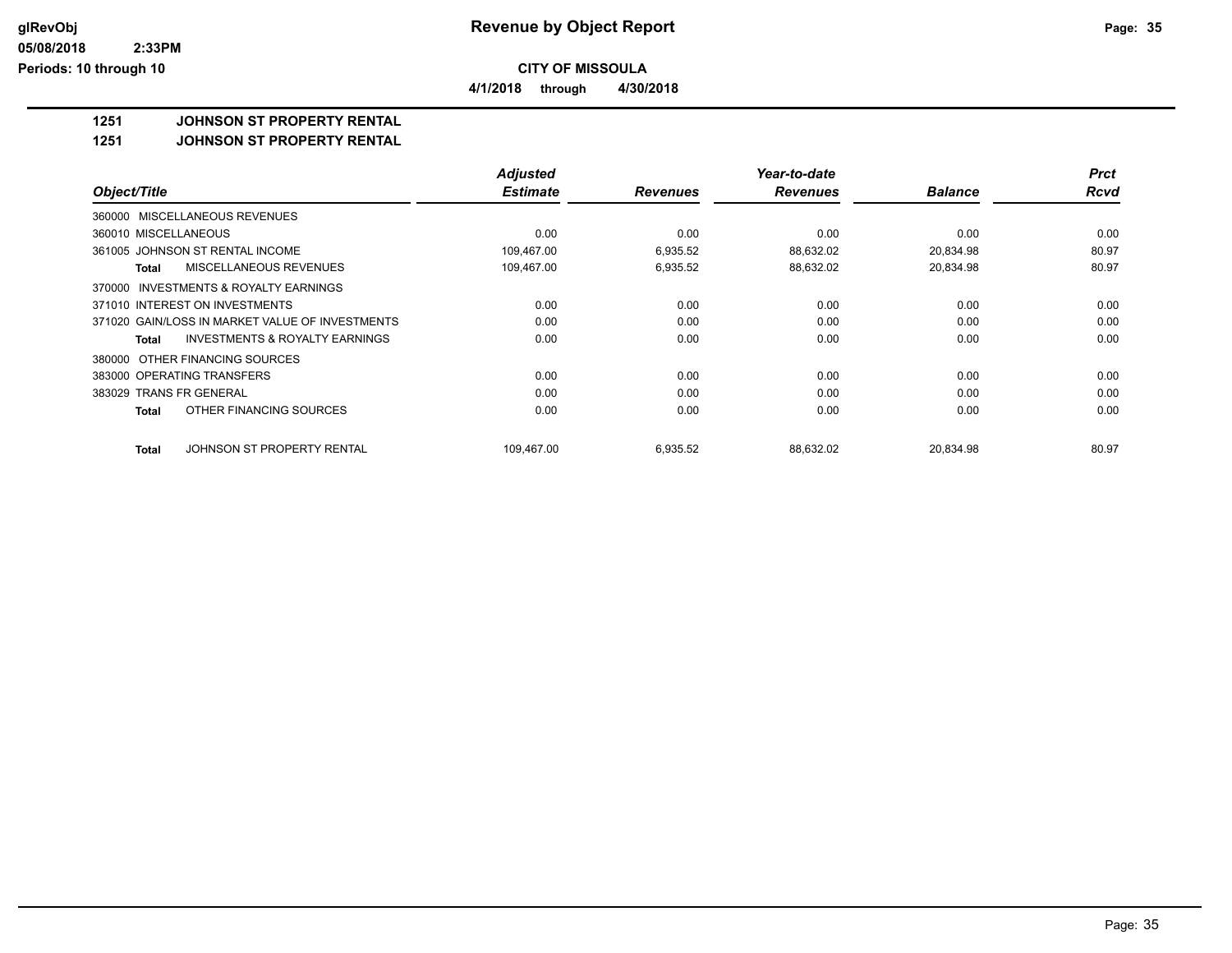**4/1/2018 through 4/30/2018**

### **1251 JOHNSON ST PROPERTY RENTAL**

| Object/Title                                        | <b>Adjusted</b><br><b>Estimate</b> | <b>Revenues</b> | Year-to-date<br><b>Revenues</b> | <b>Balance</b> | <b>Prct</b><br><b>Rcvd</b> |
|-----------------------------------------------------|------------------------------------|-----------------|---------------------------------|----------------|----------------------------|
|                                                     |                                    |                 |                                 |                |                            |
| 360000 MISCELLANEOUS REVENUES                       |                                    |                 |                                 |                |                            |
| 360010 MISCELLANEOUS                                | 0.00                               | 0.00            | 0.00                            | 0.00           | 0.00                       |
| 361005 JOHNSON ST RENTAL INCOME                     | 109,467.00                         | 6,935.52        | 88,632.02                       | 20,834.98      | 80.97                      |
| <b>MISCELLANEOUS REVENUES</b><br>Total              | 109,467.00                         | 6,935.52        | 88,632.02                       | 20,834.98      | 80.97                      |
| <b>INVESTMENTS &amp; ROYALTY EARNINGS</b><br>370000 |                                    |                 |                                 |                |                            |
| 371010 INTEREST ON INVESTMENTS                      | 0.00                               | 0.00            | 0.00                            | 0.00           | 0.00                       |
| 371020 GAIN/LOSS IN MARKET VALUE OF INVESTMENT      | 0.00                               | 0.00            | 0.00                            | 0.00           | 0.00                       |
| <b>INVESTMENTS &amp; ROYALTY EARNINGS</b><br>Total  | 0.00                               | 0.00            | 0.00                            | 0.00           | 0.00                       |
| 380000 OTHER FINANCING SOURCES                      |                                    |                 |                                 |                |                            |
| 383000 OPERATING TRANSFERS                          | 0.00                               | 0.00            | 0.00                            | 0.00           | 0.00                       |
| 383029 TRANS FR GENERAL                             | 0.00                               | 0.00            | 0.00                            | 0.00           | 0.00                       |
| OTHER FINANCING SOURCES<br>Total                    | 0.00                               | 0.00            | 0.00                            | 0.00           | 0.00                       |
|                                                     |                                    |                 |                                 |                |                            |
| JOHNSON ST PROPERTY RENTAL<br>Total                 | 109.467.00                         | 6,935.52        | 88,632.02                       | 20,834.98      | 80.97                      |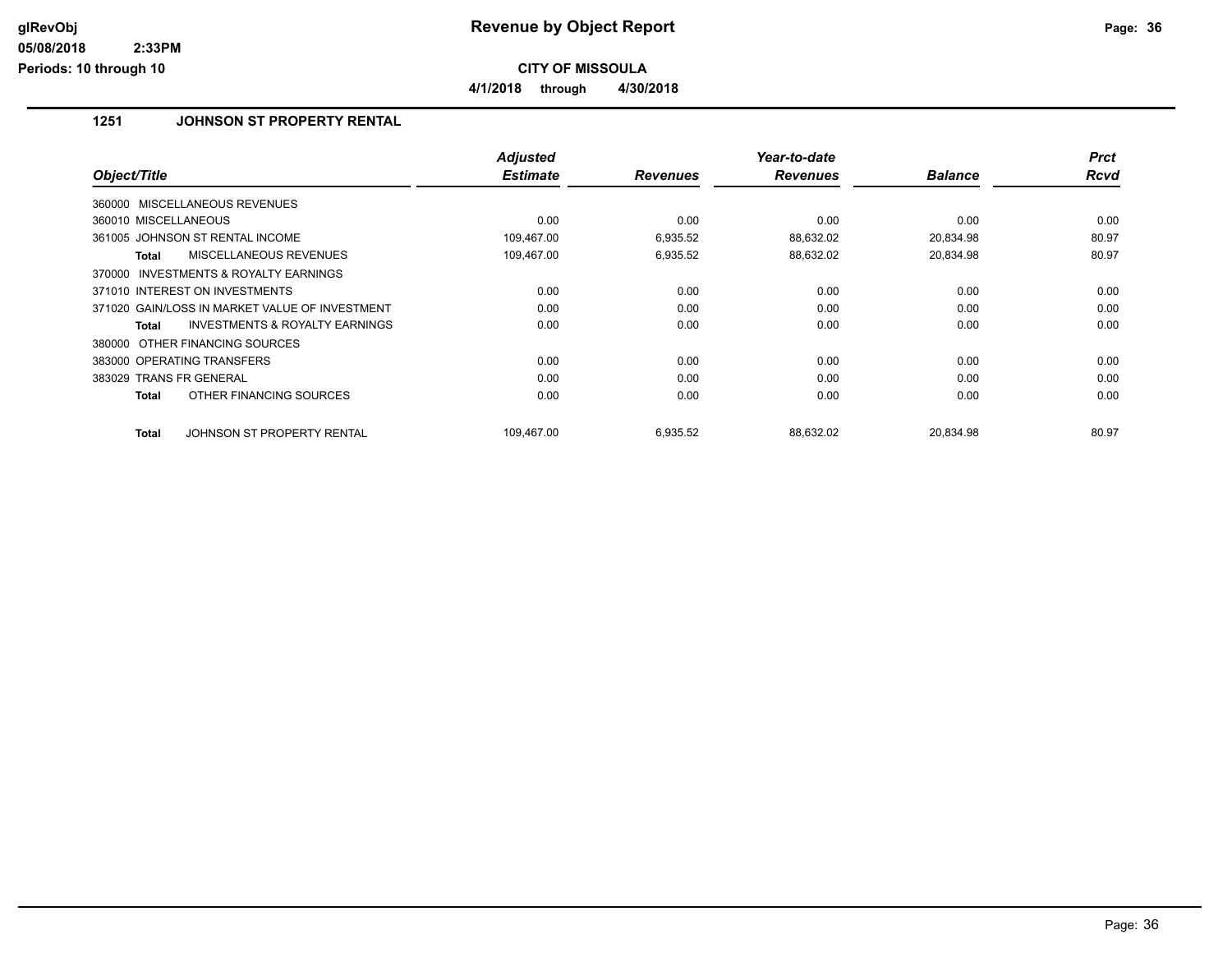**4/1/2018 through 4/30/2018**

**1265 TITLE 1 PROJECTS FUND**

**1265 TITLE 1 PROJECTS FUND**

|                                                    | <b>Adjusted</b> |                 | Year-to-date    |                |      |
|----------------------------------------------------|-----------------|-----------------|-----------------|----------------|------|
| Object/Title                                       | <b>Estimate</b> | <b>Revenues</b> | <b>Revenues</b> | <b>Balance</b> | Rcvd |
| 360000 MISCELLANEOUS REVENUES                      |                 |                 |                 |                |      |
| 360010 MISCELLANEOUS                               | 0.00            | 0.00            | 0.00            | 0.00           | 0.00 |
| MISCELLANEOUS REVENUES<br>Total                    | 0.00            | 0.00            | 0.00            | 0.00           | 0.00 |
| 370000 INVESTMENTS & ROYALTY EARNINGS              |                 |                 |                 |                |      |
| 371010 INTEREST ON INVESTMENTS                     | 0.00            | 0.00            | 0.00            | 0.00           | 0.00 |
| 373002 LOAN REPAYMENT - FAMILY SERVICES            | 146.924.00      | 0.00            | 0.00            | 146.924.00     | 0.00 |
| 373006 BURNS ST COMMONS                            | 0.00            | 0.00            | 0.00            | 0.00           | 0.00 |
| <b>INVESTMENTS &amp; ROYALTY EARNINGS</b><br>Total | 146,924.00      | 0.00            | 0.00            | 146.924.00     | 0.00 |
| TITLE 1 PROJECTS FUND<br>Total                     | 146.924.00      | 0.00            | 0.00            | 146.924.00     | 0.00 |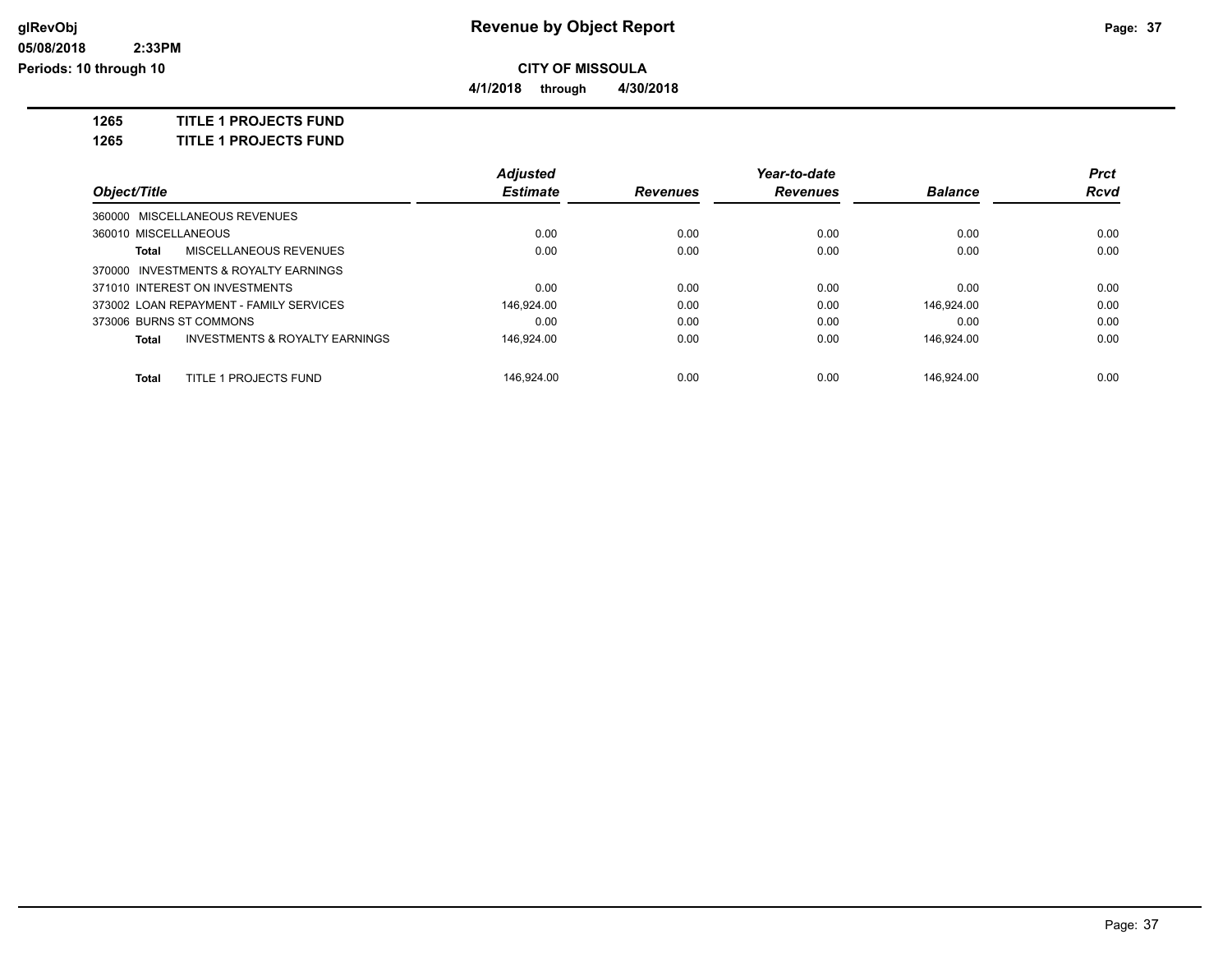**4/1/2018 through 4/30/2018**

## **1265 TITLE 1 PROJECTS FUND**

|                                         |                                | <b>Adjusted</b> |                 | Year-to-date    |                | <b>Prct</b> |
|-----------------------------------------|--------------------------------|-----------------|-----------------|-----------------|----------------|-------------|
| Object/Title                            |                                | <b>Estimate</b> | <b>Revenues</b> | <b>Revenues</b> | <b>Balance</b> | <b>Rcvd</b> |
| 360000 MISCELLANEOUS REVENUES           |                                |                 |                 |                 |                |             |
| 360010 MISCELLANEOUS                    |                                | 0.00            | 0.00            | 0.00            | 0.00           | 0.00        |
| MISCELLANEOUS REVENUES<br>Total         |                                | 0.00            | 0.00            | 0.00            | 0.00           | 0.00        |
| 370000 INVESTMENTS & ROYALTY EARNINGS   |                                |                 |                 |                 |                |             |
| 371010 INTEREST ON INVESTMENTS          |                                | 0.00            | 0.00            | 0.00            | 0.00           | 0.00        |
| 373002 LOAN REPAYMENT - FAMILY SERVICES |                                | 146.924.00      | 0.00            | 0.00            | 146.924.00     | 0.00        |
| 373006 BURNS ST COMMONS                 |                                | 0.00            | 0.00            | 0.00            | 0.00           | 0.00        |
| Total                                   | INVESTMENTS & ROYALTY EARNINGS | 146.924.00      | 0.00            | 0.00            | 146.924.00     | 0.00        |
| TITLE 1 PROJECTS FUND<br><b>Total</b>   |                                | 146.924.00      | 0.00            | 0.00            | 146.924.00     | 0.00        |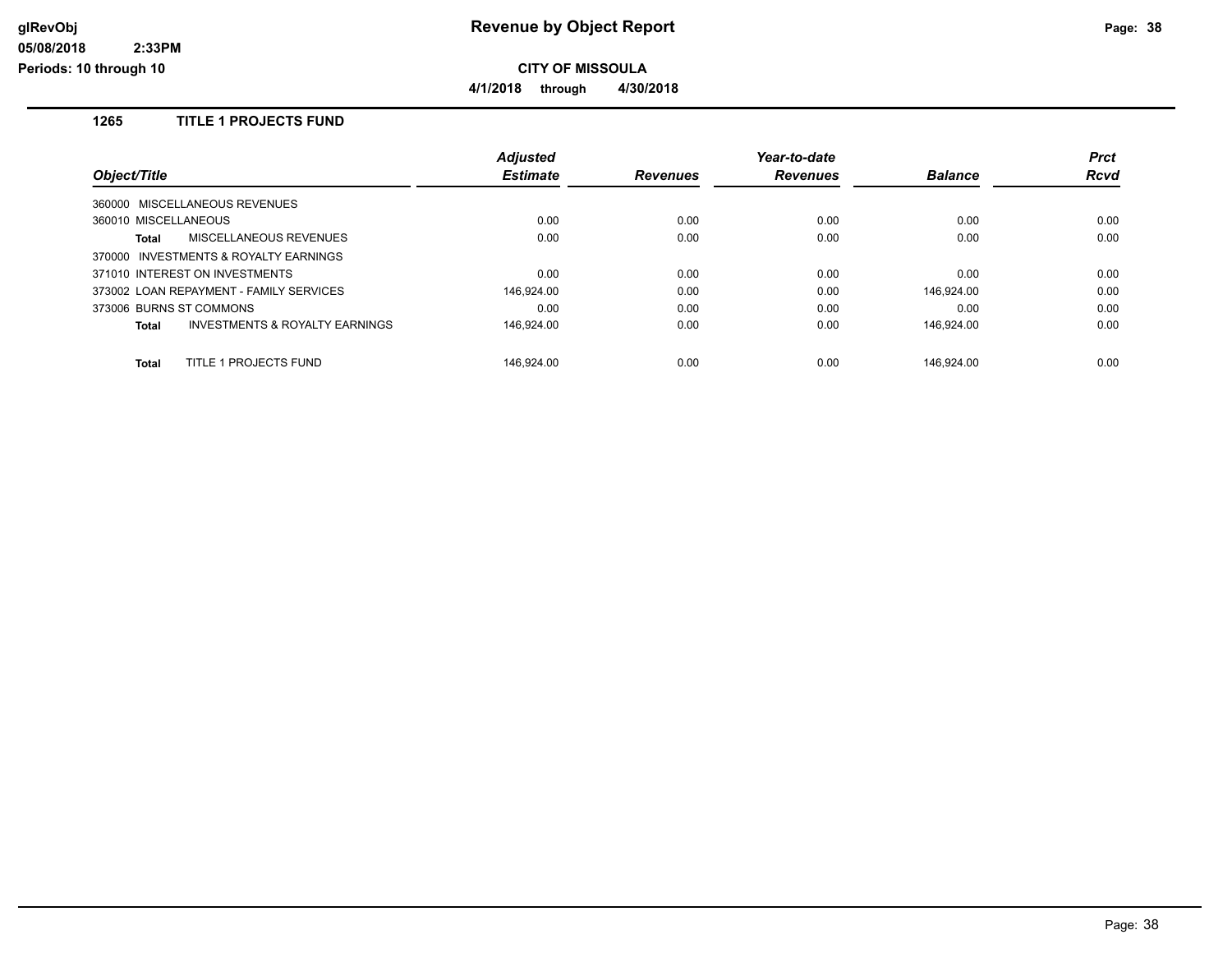**4/1/2018 through 4/30/2018**

# **1396 PROGRAM INCOME REVOLVING LOAN PROGRAM**

| 1396 | <b>PROGRAM INCOME REVOLVING LOAN PROGRAM</b> |  |
|------|----------------------------------------------|--|
|      |                                              |  |

|                                                           | <b>Adjusted</b> |                 | Year-to-date    |                | <b>Prct</b> |
|-----------------------------------------------------------|-----------------|-----------------|-----------------|----------------|-------------|
| Object/Title                                              | <b>Estimate</b> | <b>Revenues</b> | <b>Revenues</b> | <b>Balance</b> | <b>Rcvd</b> |
| 330000 INTERGOVERNMENTAL REVENUES                         |                 |                 |                 |                |             |
| 331010 GRANT - CDBG                                       | 0.00            | 0.00            | 0.00            | 0.00           | 0.00        |
| <b>INTERGOVERNMENTAL REVENUES</b><br><b>Total</b>         | 0.00            | 0.00            | 0.00            | 0.00           | 0.00        |
| MISCELLANEOUS REVENUES<br>360000                          |                 |                 |                 |                |             |
| 360005 LOAN REPAYMENTS                                    | 0.00            | 0.00            | 0.00            | 0.00           | 0.00        |
| 360010 MISCELLANEOUS                                      | 0.00            | 0.00            | 0.00            | 0.00           | 0.00        |
| 360013 REPAYMENT OF SEWER GRANT                           | 7,000.00        | 0.00            | 2,815.00        | 4,185.00       | 40.21       |
| 360014 REPAYMENT OF LOAN/MHA                              | 0.00            | 0.00            | 0.00            | 0.00           | 0.00        |
| 361013 CLOSED GRANT REPAYMENTS                            | 55,439.00       | 0.00            | 0.00            | 55,439.00      | 0.00        |
| MISCELLANEOUS REVENUES<br><b>Total</b>                    | 62,439.00       | 0.00            | 2,815.00        | 59,624.00      | 4.51        |
| INVESTMENTS & ROYALTY EARNINGS<br>370000                  |                 |                 |                 |                |             |
| 371010 INTEREST ON INVESTMENTS                            | 0.00            | 0.00            | 0.00            | 0.00           | 0.00        |
| 371020 GAIN/LOSS IN MARKET VALUE OF INVESTMENTS           | 0.00            | 0.00            | 0.00            | 0.00           | 0.00        |
| <b>INVESTMENTS &amp; ROYALTY EARNINGS</b><br><b>Total</b> | 0.00            | 0.00            | 0.00            | 0.00           | 0.00        |
| OTHER FINANCING SOURCES<br>380000                         |                 |                 |                 |                |             |
| 383026 TRANS FR CDBG                                      | 0.00            | 0.00            | 0.00            | 0.00           | 0.00        |
| OTHER FINANCING SOURCES<br><b>Total</b>                   | 0.00            | 0.00            | 0.00            | 0.00           | 0.00        |
| PROGRAM INCOME REVOLVING LOAN PRO<br><b>Total</b>         | 62,439.00       | 0.00            | 2,815.00        | 59,624.00      | 4.51        |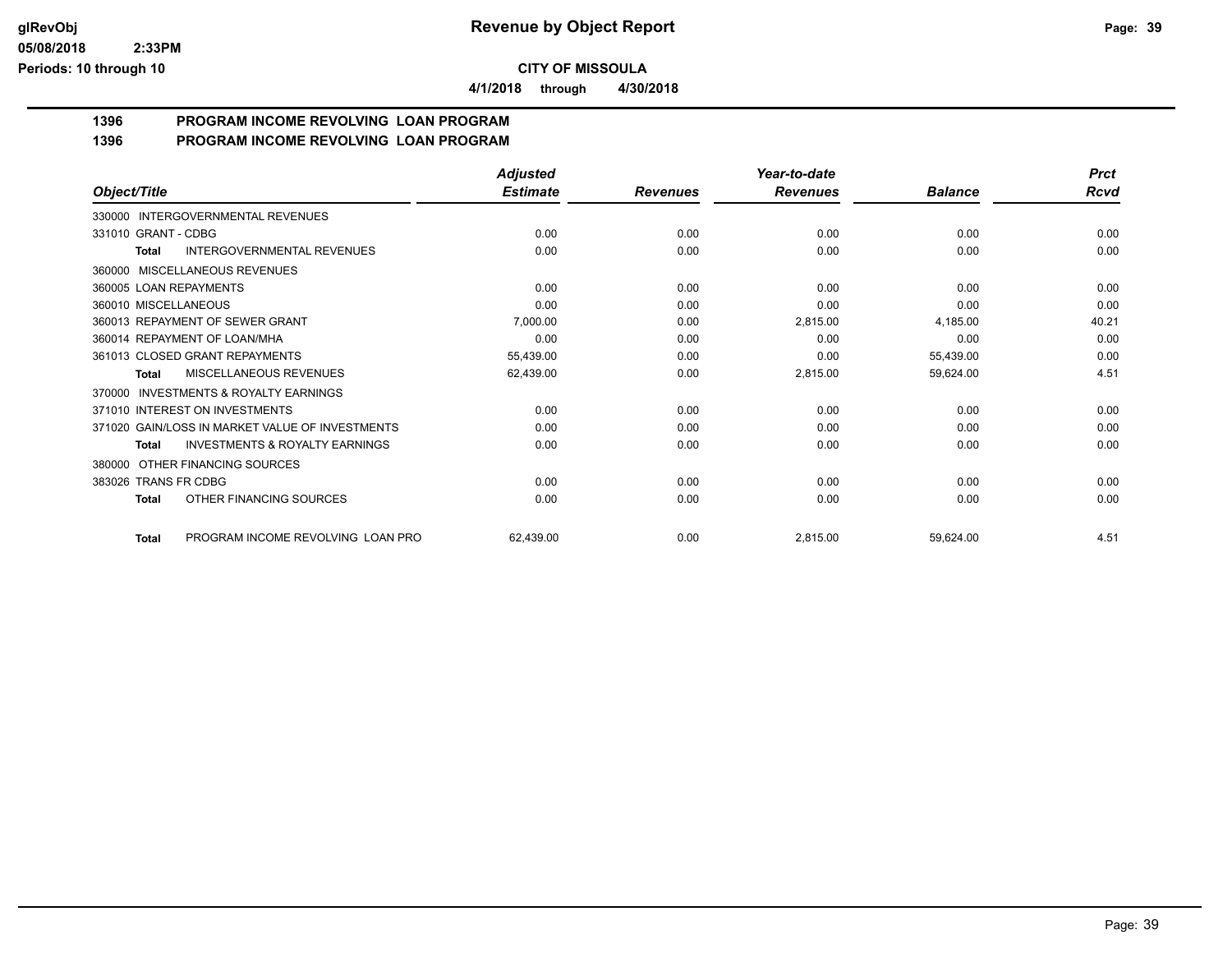**4/1/2018 through 4/30/2018**

## **1396 PROGRAM INCOME REVOLVING LOAN PROGRAM**

|                                                     | <b>Adjusted</b> |                 | Year-to-date    |                | <b>Prct</b> |
|-----------------------------------------------------|-----------------|-----------------|-----------------|----------------|-------------|
| Object/Title                                        | <b>Estimate</b> | <b>Revenues</b> | <b>Revenues</b> | <b>Balance</b> | <b>Rcvd</b> |
| 330000 INTERGOVERNMENTAL REVENUES                   |                 |                 |                 |                |             |
| 331010 GRANT - CDBG                                 | 0.00            | 0.00            | 0.00            | 0.00           | 0.00        |
| <b>INTERGOVERNMENTAL REVENUES</b><br>Total          | 0.00            | 0.00            | 0.00            | 0.00           | 0.00        |
| 360000 MISCELLANEOUS REVENUES                       |                 |                 |                 |                |             |
| 360005 LOAN REPAYMENTS                              | 0.00            | 0.00            | 0.00            | 0.00           | 0.00        |
| 360010 MISCELLANEOUS                                | 0.00            | 0.00            | 0.00            | 0.00           | 0.00        |
| 360013 REPAYMENT OF SEWER GRANT                     | 7,000.00        | 0.00            | 2,815.00        | 4,185.00       | 40.21       |
| 360014 REPAYMENT OF LOAN/MHA                        | 0.00            | 0.00            | 0.00            | 0.00           | 0.00        |
| 361013 CLOSED GRANT REPAYMENTS                      | 55,439.00       | 0.00            | 0.00            | 55,439.00      | 0.00        |
| <b>MISCELLANEOUS REVENUES</b><br><b>Total</b>       | 62,439.00       | 0.00            | 2,815.00        | 59,624.00      | 4.51        |
| <b>INVESTMENTS &amp; ROYALTY EARNINGS</b><br>370000 |                 |                 |                 |                |             |
| 371010 INTEREST ON INVESTMENTS                      | 0.00            | 0.00            | 0.00            | 0.00           | 0.00        |
| 371020 GAIN/LOSS IN MARKET VALUE OF INVESTMENT      | 0.00            | 0.00            | 0.00            | 0.00           | 0.00        |
| <b>INVESTMENTS &amp; ROYALTY EARNINGS</b><br>Total  | 0.00            | 0.00            | 0.00            | 0.00           | 0.00        |
| 380000 OTHER FINANCING SOURCES                      |                 |                 |                 |                |             |
| 383026 TRANS FR CDBG                                | 0.00            | 0.00            | 0.00            | 0.00           | 0.00        |
| OTHER FINANCING SOURCES<br><b>Total</b>             | 0.00            | 0.00            | 0.00            | 0.00           | 0.00        |
| PROGRAM INCOME REVOLVING LOAN PRC<br><b>Total</b>   | 62,439.00       | 0.00            | 2,815.00        | 59,624.00      | 4.51        |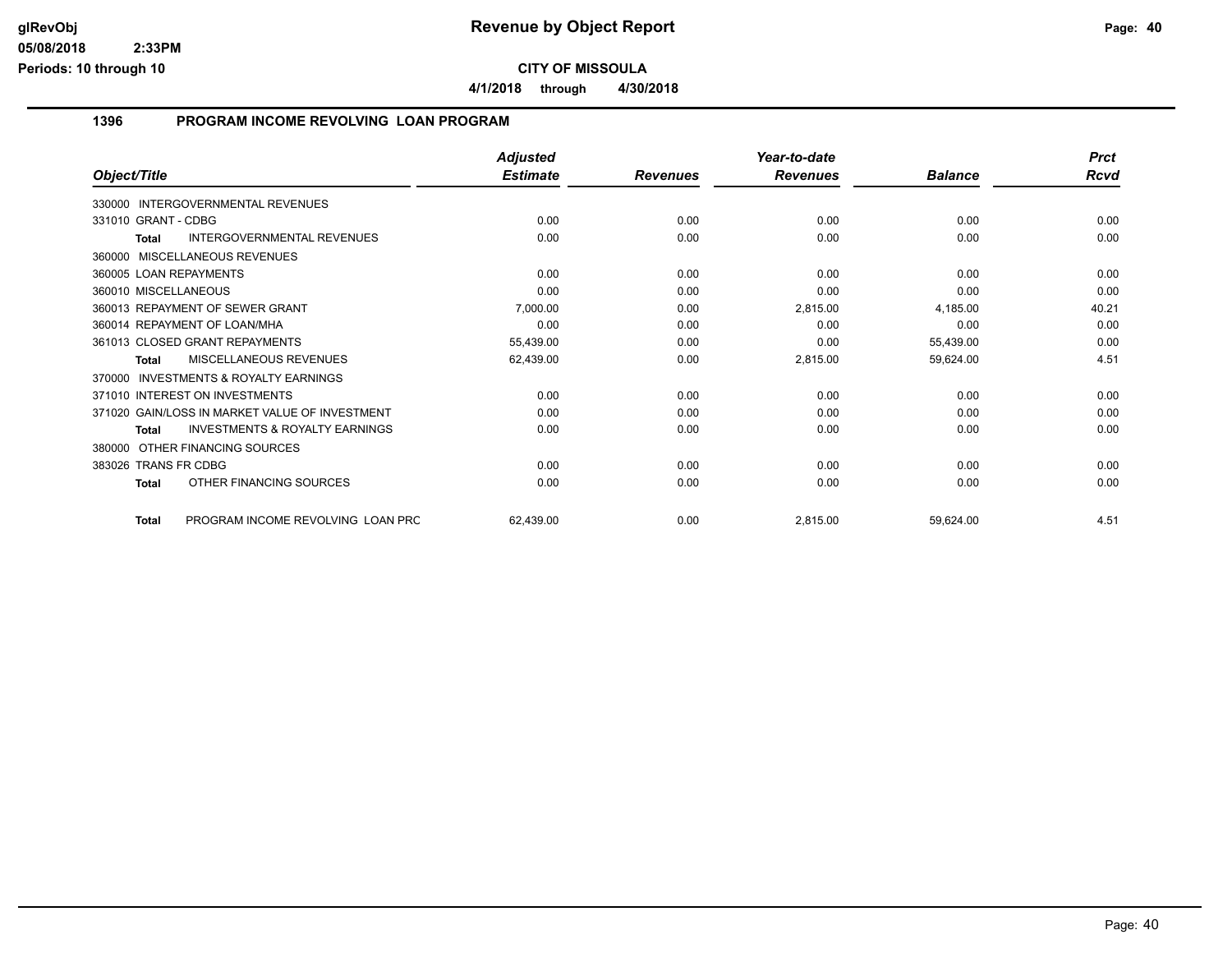**4/1/2018 through 4/30/2018**

## **1397 STATE HOME PROGRAM INCOME**

### **1397 STATE HOME PROGRAM INCOME**

|                                                           | <b>Adjusted</b> |                 | Year-to-date    |                | <b>Prct</b> |
|-----------------------------------------------------------|-----------------|-----------------|-----------------|----------------|-------------|
| Object/Title                                              | <b>Estimate</b> | <b>Revenues</b> | <b>Revenues</b> | <b>Balance</b> | <b>Rcvd</b> |
| 330000 INTERGOVERNMENTAL REVENUES                         |                 |                 |                 |                |             |
| 331003 STATE HOME PROGRAM INCOME                          | 0.00            | 0.00            | 0.00            | 0.00           | 0.00        |
| INTERGOVERNMENTAL REVENUES<br>Total                       | 0.00            | 0.00            | 0.00            | 0.00           | 0.00        |
| 360000 MISCELLANEOUS REVENUES                             |                 |                 |                 |                |             |
| 360005 LOAN REPAYMENTS                                    | 0.00            | 0.00            | 0.00            | 0.00           | 0.00        |
| MISCELLANEOUS REVENUES<br>Total                           | 0.00            | 0.00            | 0.00            | 0.00           | 0.00        |
| 370000 INVESTMENTS & ROYALTY EARNINGS                     |                 |                 |                 |                |             |
| 371010 INTEREST ON INVESTMENTS                            | 0.00            | 0.00            | 0.00            | 0.00           | 0.00        |
| <b>INVESTMENTS &amp; ROYALTY EARNINGS</b><br><b>Total</b> | 0.00            | 0.00            | 0.00            | 0.00           | 0.00        |
| STATE HOME PROGRAM INCOME<br><b>Total</b>                 | 0.00            | 0.00            | 0.00            | 0.00           | 0.00        |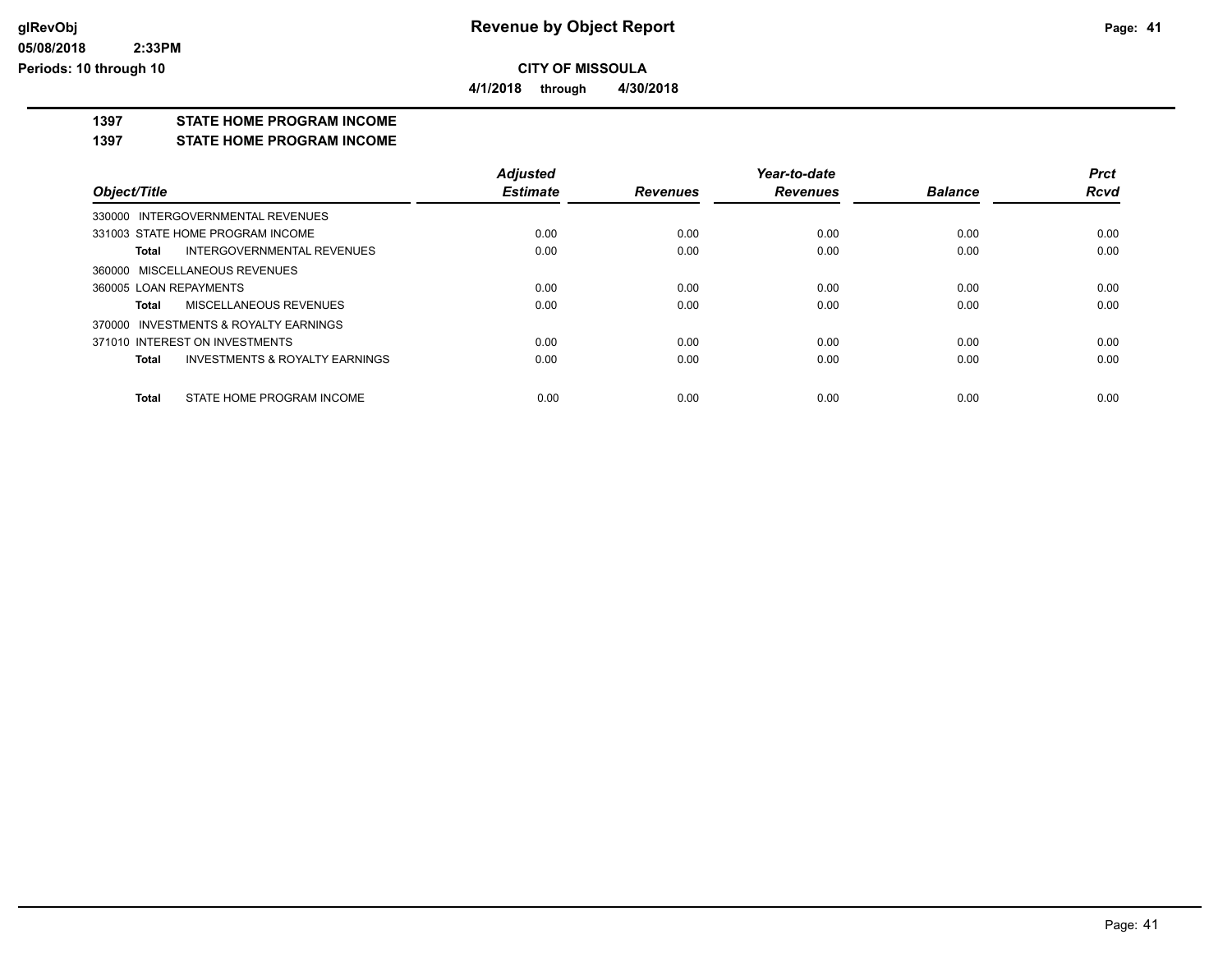**4/1/2018 through 4/30/2018**

## **1397 STATE HOME PROGRAM INCOME**

| Object/Title                                              | <b>Adjusted</b><br><b>Estimate</b> | <b>Revenues</b> | Year-to-date<br><b>Revenues</b> | <b>Balance</b> | <b>Prct</b><br><b>Rcvd</b> |
|-----------------------------------------------------------|------------------------------------|-----------------|---------------------------------|----------------|----------------------------|
| INTERGOVERNMENTAL REVENUES<br>330000                      |                                    |                 |                                 |                |                            |
| 331003 STATE HOME PROGRAM INCOME                          | 0.00                               | 0.00            | 0.00                            | 0.00           | 0.00                       |
| INTERGOVERNMENTAL REVENUES<br>Total                       | 0.00                               | 0.00            | 0.00                            | 0.00           | 0.00                       |
| MISCELLANEOUS REVENUES<br>360000                          |                                    |                 |                                 |                |                            |
| 360005 LOAN REPAYMENTS                                    | 0.00                               | 0.00            | 0.00                            | 0.00           | 0.00                       |
| MISCELLANEOUS REVENUES<br><b>Total</b>                    | 0.00                               | 0.00            | 0.00                            | 0.00           | 0.00                       |
| INVESTMENTS & ROYALTY EARNINGS<br>370000                  |                                    |                 |                                 |                |                            |
| 371010 INTEREST ON INVESTMENTS                            | 0.00                               | 0.00            | 0.00                            | 0.00           | 0.00                       |
| <b>INVESTMENTS &amp; ROYALTY EARNINGS</b><br><b>Total</b> | 0.00                               | 0.00            | 0.00                            | 0.00           | 0.00                       |
| STATE HOME PROGRAM INCOME<br><b>Total</b>                 | 0.00                               | 0.00            | 0.00                            | 0.00           | 0.00                       |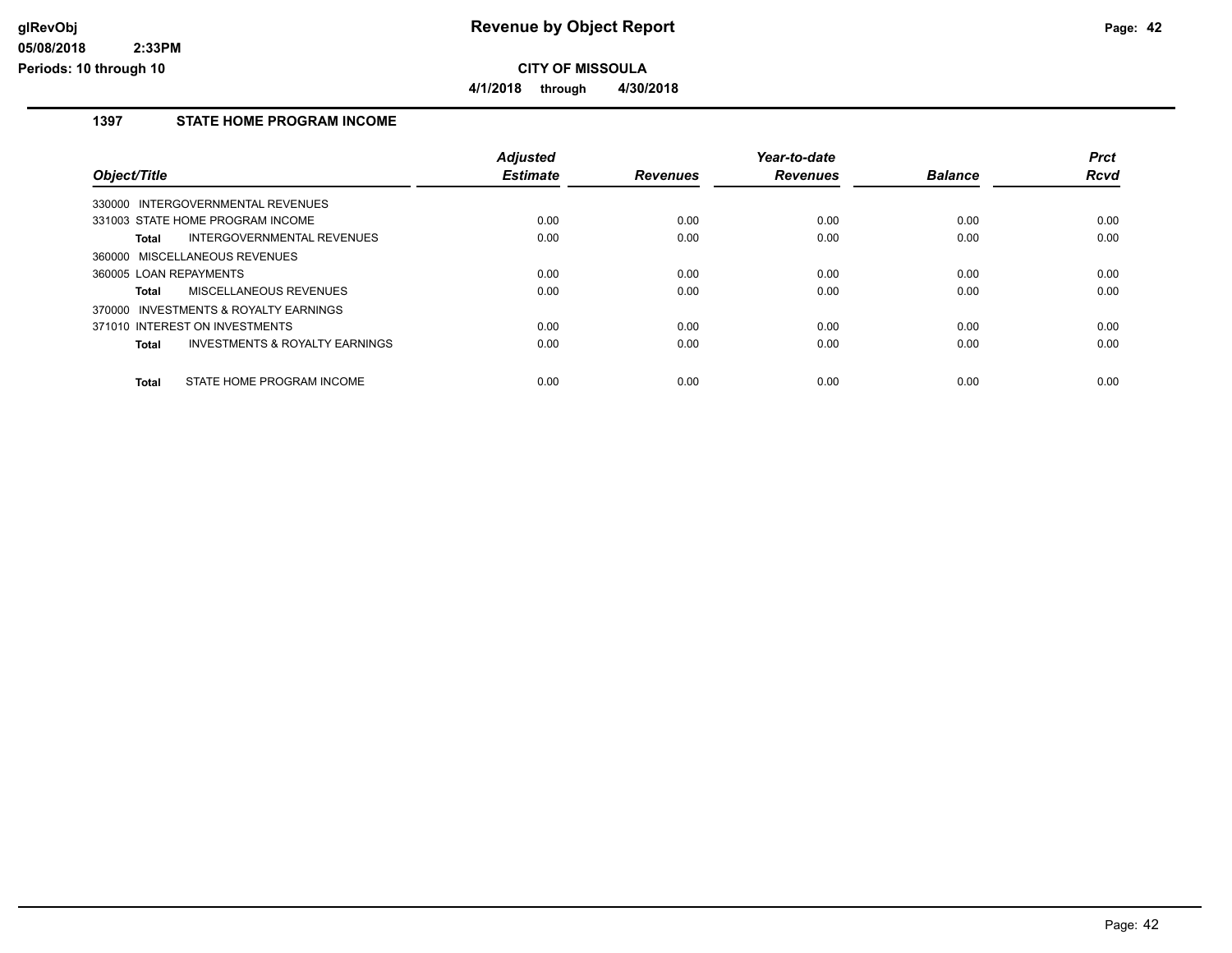**4/1/2018 through 4/30/2018**

## **2250 PLANNING FUND**

**2250 PLANNING FUND**

|                                                           | <b>Adjusted</b> |                 | Year-to-date    |                | <b>Prct</b> |
|-----------------------------------------------------------|-----------------|-----------------|-----------------|----------------|-------------|
| Object/Title                                              | <b>Estimate</b> | <b>Revenues</b> | <b>Revenues</b> | <b>Balance</b> | <b>Rcvd</b> |
| 330000 INTERGOVERNMENTAL REVENUES                         |                 |                 |                 |                |             |
| 331055 FTA GRANT                                          | 0.00            | 0.00            | 0.00            | 0.00           | 0.00        |
| 331056 MDT FEDERAL CMAQ                                   | 0.00            | 0.00            | 0.00            | 0.00           | 0.00        |
| 331170 HISTORICAL PRESERVATION GRANT                      | 5,500.00        | 0.00            | 5,500.00        | 0.00           | 100.00      |
| 336023 STATE CONTRIB. - PERS                              | 0.00            | 0.00            | 246.86          | $-246.86$      | 0.00        |
| 338100 PLANNING MILLS PASSED THRU COUNTY                  | 324,069.00      | 0.00            | 300,000.00      | 24,069.00      | 92.57       |
| <b>INTERGOVERNMENTAL REVENUES</b><br><b>Total</b>         | 329,569.00      | 0.00            | 305,746.86      | 23,822.14      | 92.77       |
| 370000 INVESTMENTS & ROYALTY EARNINGS                     |                 |                 |                 |                |             |
| 371010 INTEREST ON INVESTMENTS                            | 0.00            | 0.00            | 0.00            | 0.00           | 0.00        |
| <b>INVESTMENTS &amp; ROYALTY EARNINGS</b><br><b>Total</b> | 0.00            | 0.00            | 0.00            | 0.00           | 0.00        |
| OTHER FINANCING SOURCES<br>380000                         |                 |                 |                 |                |             |
| 383029 TRANS FR GENERAL                                   | 121,989.00      | 0.00            | 60,994.50       | 60,994.50      | 50.00       |
| OTHER FINANCING SOURCES<br><b>Total</b>                   | 121,989.00      | 0.00            | 60,994.50       | 60,994.50      | 50.00       |
|                                                           |                 |                 |                 |                |             |
| <b>PLANNING FUND</b><br><b>Total</b>                      | 451,558.00      | 0.00            | 366,741.36      | 84,816.64      | 81.22       |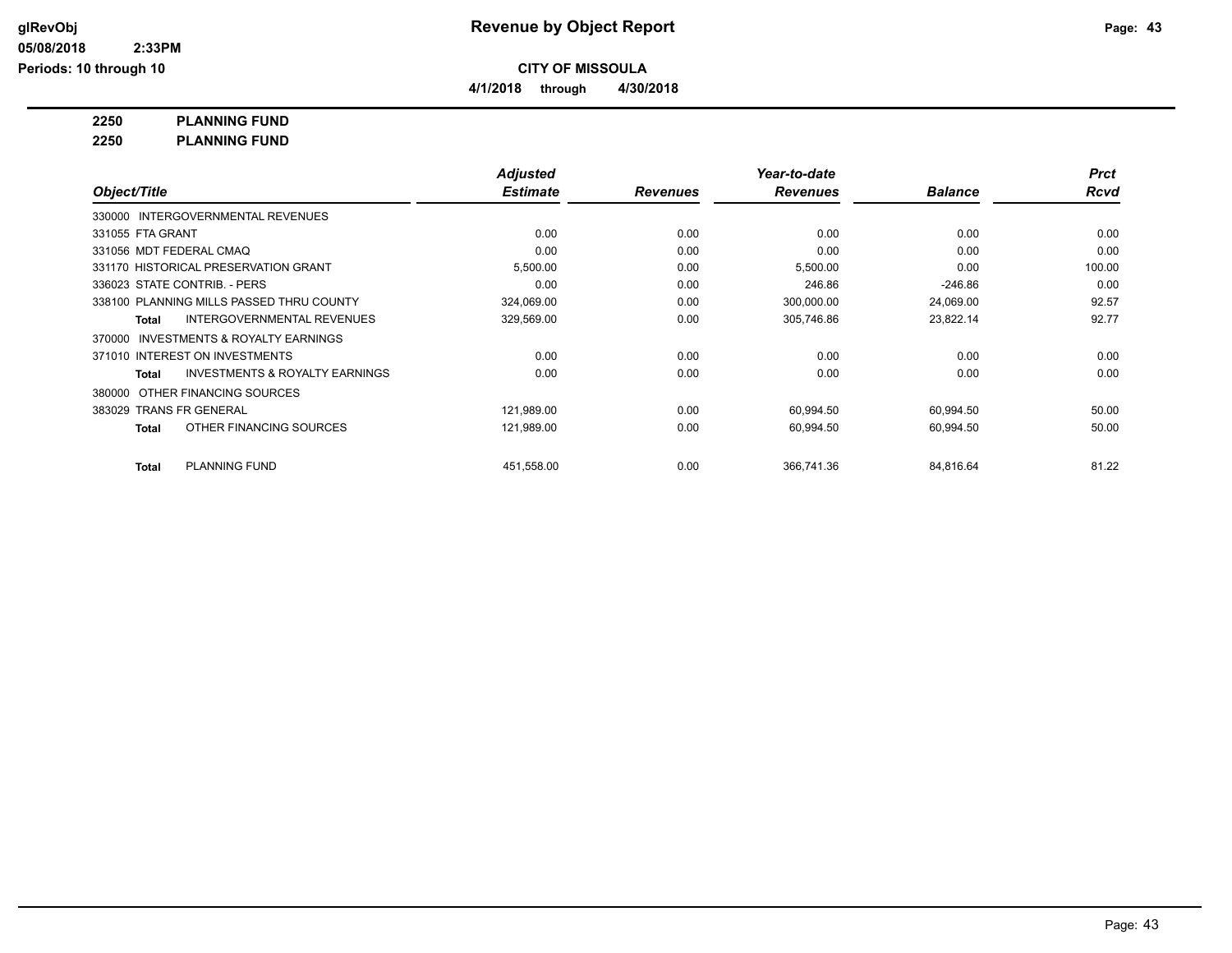**4/1/2018 through 4/30/2018**

### **2250 PLANNING FUND**

| Object/Title                                        | <b>Adjusted</b><br><b>Estimate</b> | <b>Revenues</b> | Year-to-date<br><b>Revenues</b> | <b>Balance</b> | <b>Prct</b><br><b>Rcvd</b> |
|-----------------------------------------------------|------------------------------------|-----------------|---------------------------------|----------------|----------------------------|
| 330000 INTERGOVERNMENTAL REVENUES                   |                                    |                 |                                 |                |                            |
| 331055 FTA GRANT                                    | 0.00                               | 0.00            | 0.00                            | 0.00           | 0.00                       |
| 331056 MDT FEDERAL CMAQ                             | 0.00                               | 0.00            | 0.00                            | 0.00           | 0.00                       |
| 331170 HISTORICAL PRESERVATION GRANT                | 5,500.00                           | 0.00            | 5,500.00                        | 0.00           | 100.00                     |
| 336023 STATE CONTRIB. - PERS                        | 0.00                               | 0.00            | 246.86                          | $-246.86$      | 0.00                       |
| 338100 PLANNING MILLS PASSED THRU COUNTY            | 324,069.00                         | 0.00            | 300,000.00                      | 24,069.00      | 92.57                      |
| <b>INTERGOVERNMENTAL REVENUES</b><br>Total          | 329,569.00                         | 0.00            | 305,746.86                      | 23,822.14      | 92.77                      |
| <b>INVESTMENTS &amp; ROYALTY EARNINGS</b><br>370000 |                                    |                 |                                 |                |                            |
| 371010 INTEREST ON INVESTMENTS                      | 0.00                               | 0.00            | 0.00                            | 0.00           | 0.00                       |
| <b>INVESTMENTS &amp; ROYALTY EARNINGS</b><br>Total  | 0.00                               | 0.00            | 0.00                            | 0.00           | 0.00                       |
| 380000 OTHER FINANCING SOURCES                      |                                    |                 |                                 |                |                            |
| 383029 TRANS FR GENERAL                             | 121,989.00                         | 0.00            | 60,994.50                       | 60,994.50      | 50.00                      |
| OTHER FINANCING SOURCES<br>Total                    | 121,989.00                         | 0.00            | 60,994.50                       | 60,994.50      | 50.00                      |
|                                                     |                                    |                 |                                 |                |                            |
| <b>PLANNING FUND</b><br>Total                       | 451,558.00                         | 0.00            | 366.741.36                      | 84,816.64      | 81.22                      |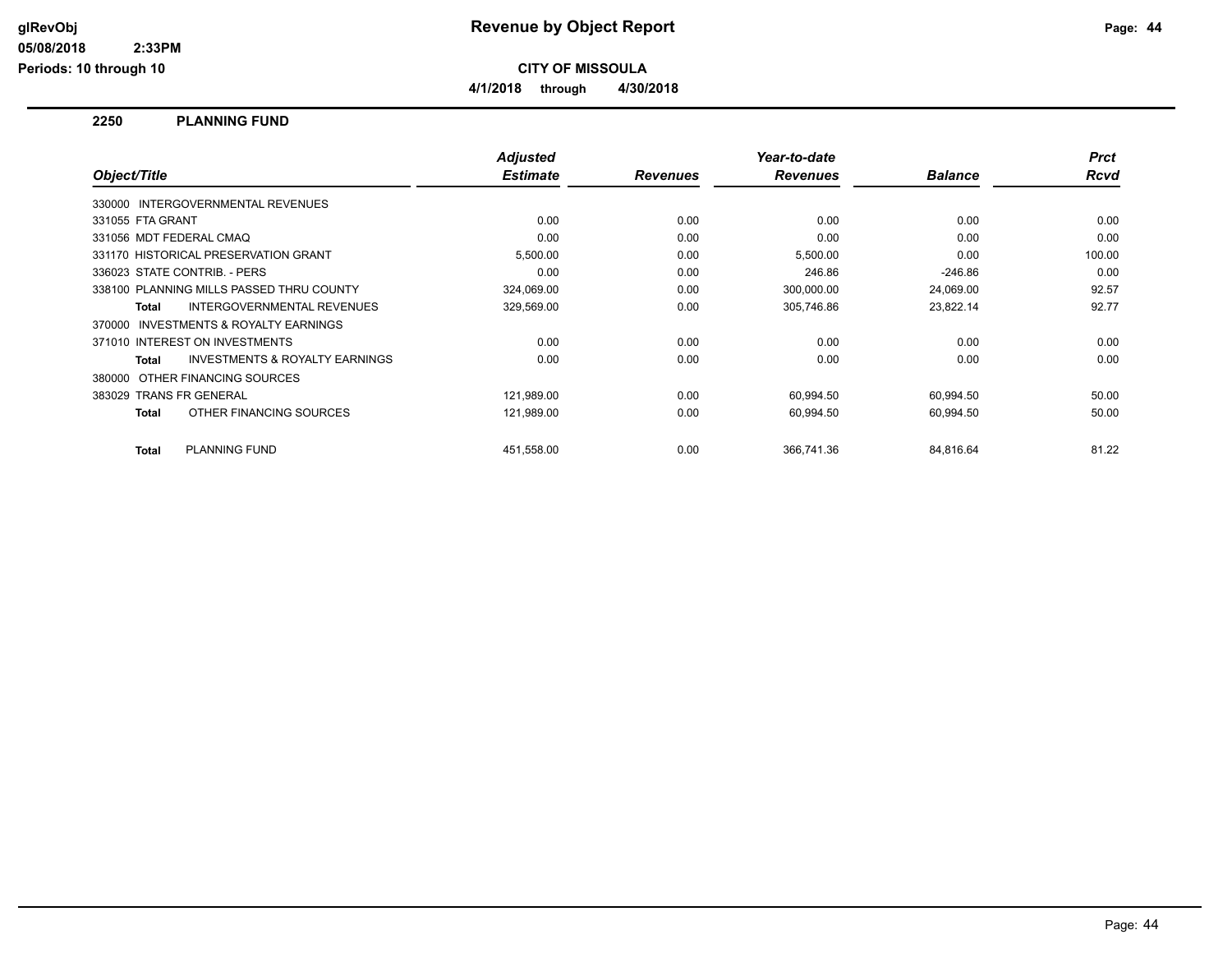**4/1/2018 through 4/30/2018**

## **2310 PUBLIC SAFETY INFORMATION SYSTEMS 2310 PUBLIC SAFETY INFORMATION SYSTEMS**

|                                            | <b>Adjusted</b> |                 | Year-to-date    |                | <b>Prct</b> |
|--------------------------------------------|-----------------|-----------------|-----------------|----------------|-------------|
| Object/Title                               | <b>Estimate</b> | <b>Revenues</b> | <b>Revenues</b> | <b>Balance</b> | <b>Rcvd</b> |
| 330000 INTERGOVERNMENTAL REVENUES          |                 |                 |                 |                |             |
| 330000 INTERGOVERNMENTAL REVENUES          | 18.000.00       | 0.00            | 18.000.00       | 0.00           | 100.00      |
| INTERGOVERNMENTAL REVENUES<br>Total        | 18.000.00       | 0.00            | 18.000.00       | 0.00           | 100.00      |
| 380000 OTHER FINANCING SOURCES             |                 |                 |                 |                |             |
| 383029 TRANS FR GENERAL                    | 6.000.00        | 0.00            | 6,000.00        | 0.00           | 100.00      |
| OTHER FINANCING SOURCES<br>Total           | 6.000.00        | 0.00            | 6.000.00        | 0.00           | 100.00      |
|                                            |                 |                 |                 |                |             |
| PUBLIC SAFETY INFORMATION SYSTEMS<br>Total | 24.000.00       | 0.00            | 24.000.00       | 0.00           | 100.00      |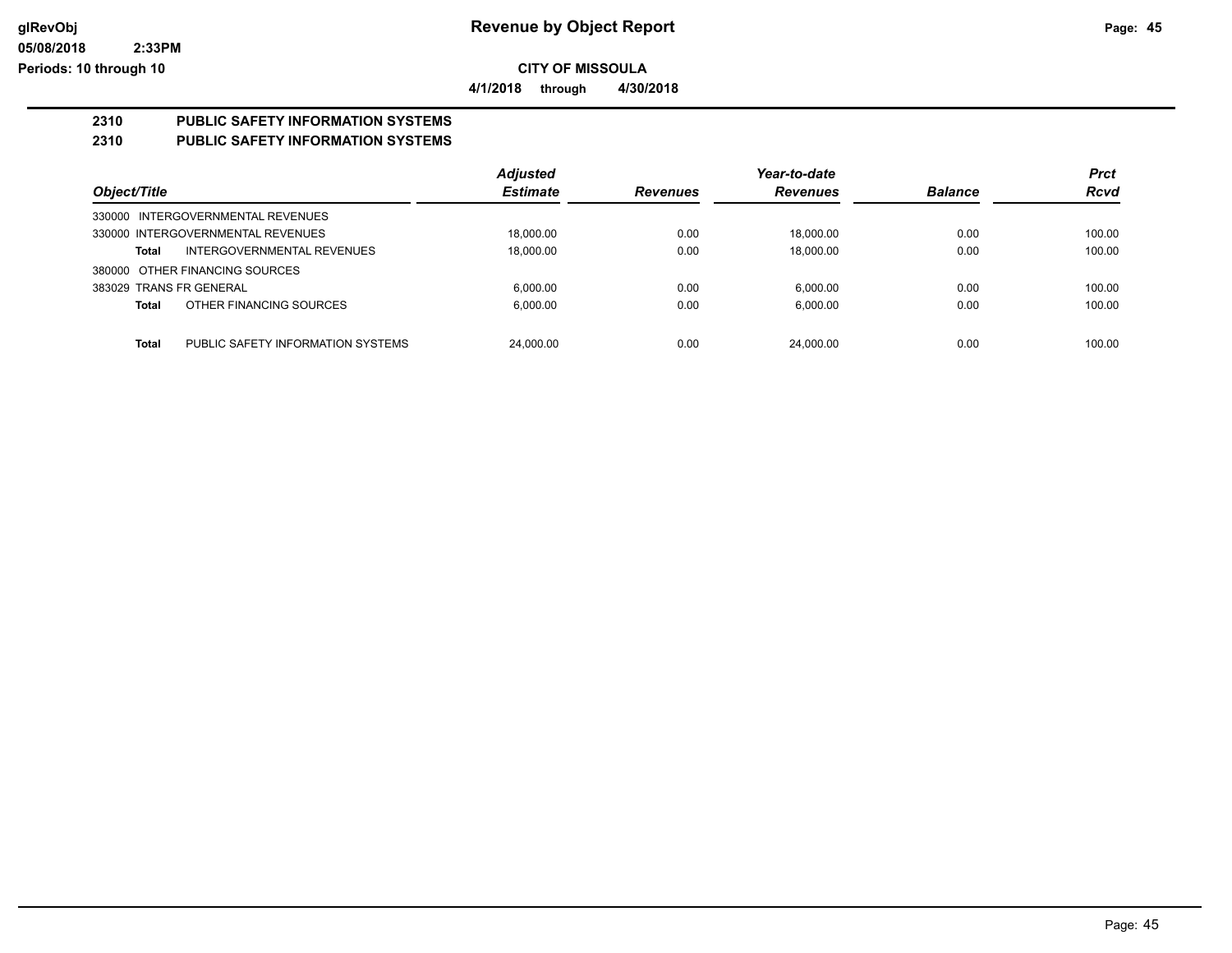**4/1/2018 through 4/30/2018**

## **2310 PUBLIC SAFETY INFORMATION SYSTEMS**

|                         |                                   | <b>Adjusted</b> |                 | Year-to-date    |                | <b>Prct</b> |
|-------------------------|-----------------------------------|-----------------|-----------------|-----------------|----------------|-------------|
| Object/Title            |                                   | <b>Estimate</b> | <b>Revenues</b> | <b>Revenues</b> | <b>Balance</b> | <b>Rcvd</b> |
|                         | 330000 INTERGOVERNMENTAL REVENUES |                 |                 |                 |                |             |
|                         | 330000 INTERGOVERNMENTAL REVENUES | 18,000.00       | 0.00            | 18.000.00       | 0.00           | 100.00      |
| Total                   | INTERGOVERNMENTAL REVENUES        | 18,000.00       | 0.00            | 18.000.00       | 0.00           | 100.00      |
|                         | 380000 OTHER FINANCING SOURCES    |                 |                 |                 |                |             |
| 383029 TRANS FR GENERAL |                                   | 6,000.00        | 0.00            | 6,000.00        | 0.00           | 100.00      |
| Total                   | OTHER FINANCING SOURCES           | 6,000.00        | 0.00            | 6,000.00        | 0.00           | 100.00      |
| <b>Total</b>            | PUBLIC SAFETY INFORMATION SYSTEMS | 24.000.00       | 0.00            | 24.000.00       | 0.00           | 100.00      |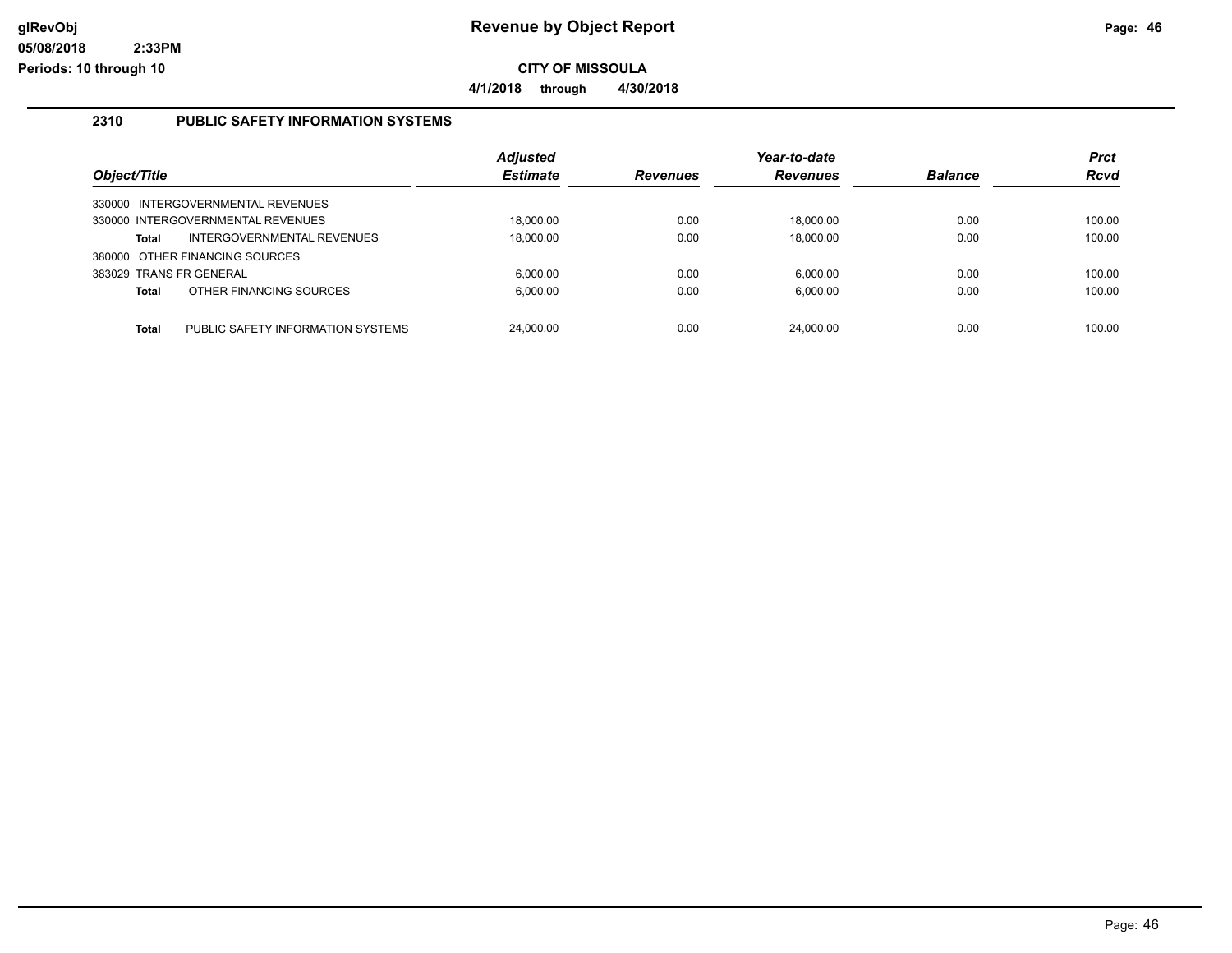**4/1/2018 through 4/30/2018**

**2321 IMPACT FEE FUND**

**2321 IMPACT FEE FUND**

|                                                           | <b>Adjusted</b> |                 | Year-to-date    |                 | <b>Prct</b> |
|-----------------------------------------------------------|-----------------|-----------------|-----------------|-----------------|-------------|
| Object/Title                                              | <b>Estimate</b> | <b>Revenues</b> | <b>Revenues</b> | <b>Balance</b>  | Rcvd        |
| 340000 CHARGES FOR SERVICES                               |                 |                 |                 |                 |             |
| 341032 IMPACT FEE CLEARING ACCOUNT                        | 0.00            | 130.264.92      | 1,490,554.55    | $-1,490,554.55$ | 0.00        |
| 341033 IMPACT FEES-PARKS SHARE                            | 299,000.00      | 0.00            | 0.00            | 299.000.00      | 0.00        |
| 341034 IMPACT FEES-FIRE SHARE                             | 110,000.00      | 0.00            | 0.00            | 110.000.00      | 0.00        |
| 341035 IMPACT FEES-POLICE SHARE                           | 19.000.00       | 0.00            | 0.00            | 19.000.00       | 0.00        |
| 341036 IMPACT FEES-COMMUNITY SERVICE SHARE                | 236,000.00      | 0.00            | 0.00            | 236,000.00      | 0.00        |
| 341037 IMPACT FEE-ROAD SHARE                              | 1,136,000.00    | 0.00            | 0.00            | 1,136,000.00    | 0.00        |
| <b>CHARGES FOR SERVICES</b><br>Total                      | 1,800,000.00    | 130,264.92      | 1,490,554.55    | 309,445.45      | 82.81       |
| 370000 INVESTMENTS & ROYALTY EARNINGS                     |                 |                 |                 |                 |             |
| 371010 INTEREST ON INVESTMENTS                            | 0.00            | 0.00            | 0.00            | 0.00            | 0.00        |
| <b>INVESTMENTS &amp; ROYALTY EARNINGS</b><br><b>Total</b> | 0.00            | 0.00            | 0.00            | 0.00            | 0.00        |
| <b>IMPACT FEE FUND</b><br>Total                           | 1.800.000.00    | 130.264.92      | 1.490.554.55    | 309.445.45      | 82.81       |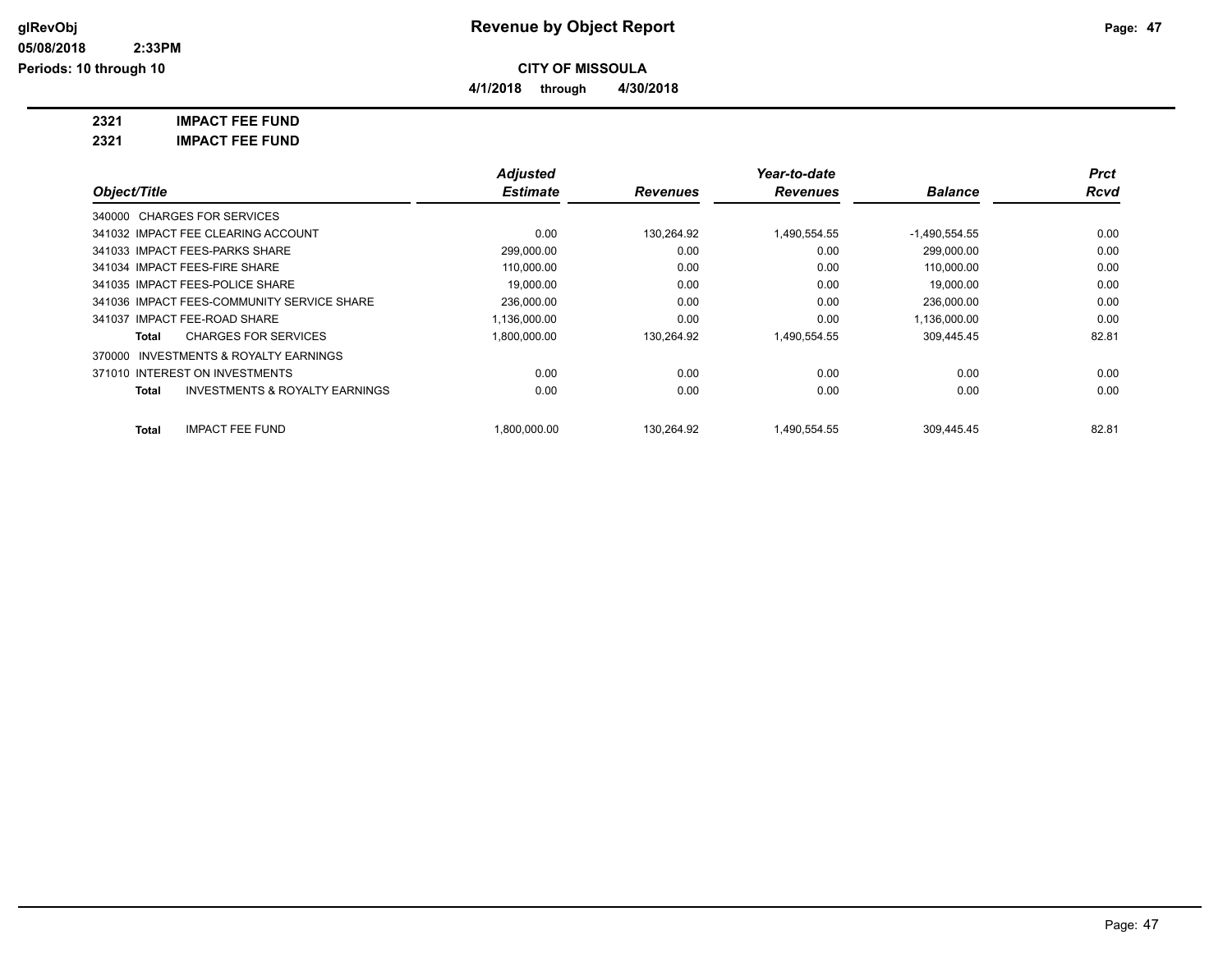**4/1/2018 through 4/30/2018**

## **2321 IMPACT FEE FUND**

|                                                     | <b>Adjusted</b> |                 | Year-to-date    |                 | <b>Prct</b> |
|-----------------------------------------------------|-----------------|-----------------|-----------------|-----------------|-------------|
| Object/Title                                        | <b>Estimate</b> | <b>Revenues</b> | <b>Revenues</b> | <b>Balance</b>  | <b>Rcvd</b> |
| 340000 CHARGES FOR SERVICES                         |                 |                 |                 |                 |             |
| 341032 IMPACT FEE CLEARING ACCOUNT                  | 0.00            | 130,264.92      | 1,490,554.55    | $-1,490,554.55$ | 0.00        |
| 341033 IMPACT FEES-PARKS SHARE                      | 299,000.00      | 0.00            | 0.00            | 299,000.00      | 0.00        |
| 341034 IMPACT FEES-FIRE SHARE                       | 110.000.00      | 0.00            | 0.00            | 110,000.00      | 0.00        |
| 341035 IMPACT FEES-POLICE SHARE                     | 19,000.00       | 0.00            | 0.00            | 19,000.00       | 0.00        |
| 341036 IMPACT FEES-COMMUNITY SERVICE SHARE          | 236,000.00      | 0.00            | 0.00            | 236,000.00      | 0.00        |
| 341037 IMPACT FEE-ROAD SHARE                        | 1,136,000.00    | 0.00            | 0.00            | 1,136,000.00    | 0.00        |
| <b>CHARGES FOR SERVICES</b><br>Total                | 1.800.000.00    | 130,264.92      | 1,490,554.55    | 309.445.45      | 82.81       |
| <b>INVESTMENTS &amp; ROYALTY EARNINGS</b><br>370000 |                 |                 |                 |                 |             |
| 371010 INTEREST ON INVESTMENTS                      | 0.00            | 0.00            | 0.00            | 0.00            | 0.00        |
| <b>INVESTMENTS &amp; ROYALTY EARNINGS</b><br>Total  | 0.00            | 0.00            | 0.00            | 0.00            | 0.00        |
| <b>IMPACT FEE FUND</b><br><b>Total</b>              | 1,800,000.00    | 130,264.92      | 1,490,554.55    | 309,445.45      | 82.81       |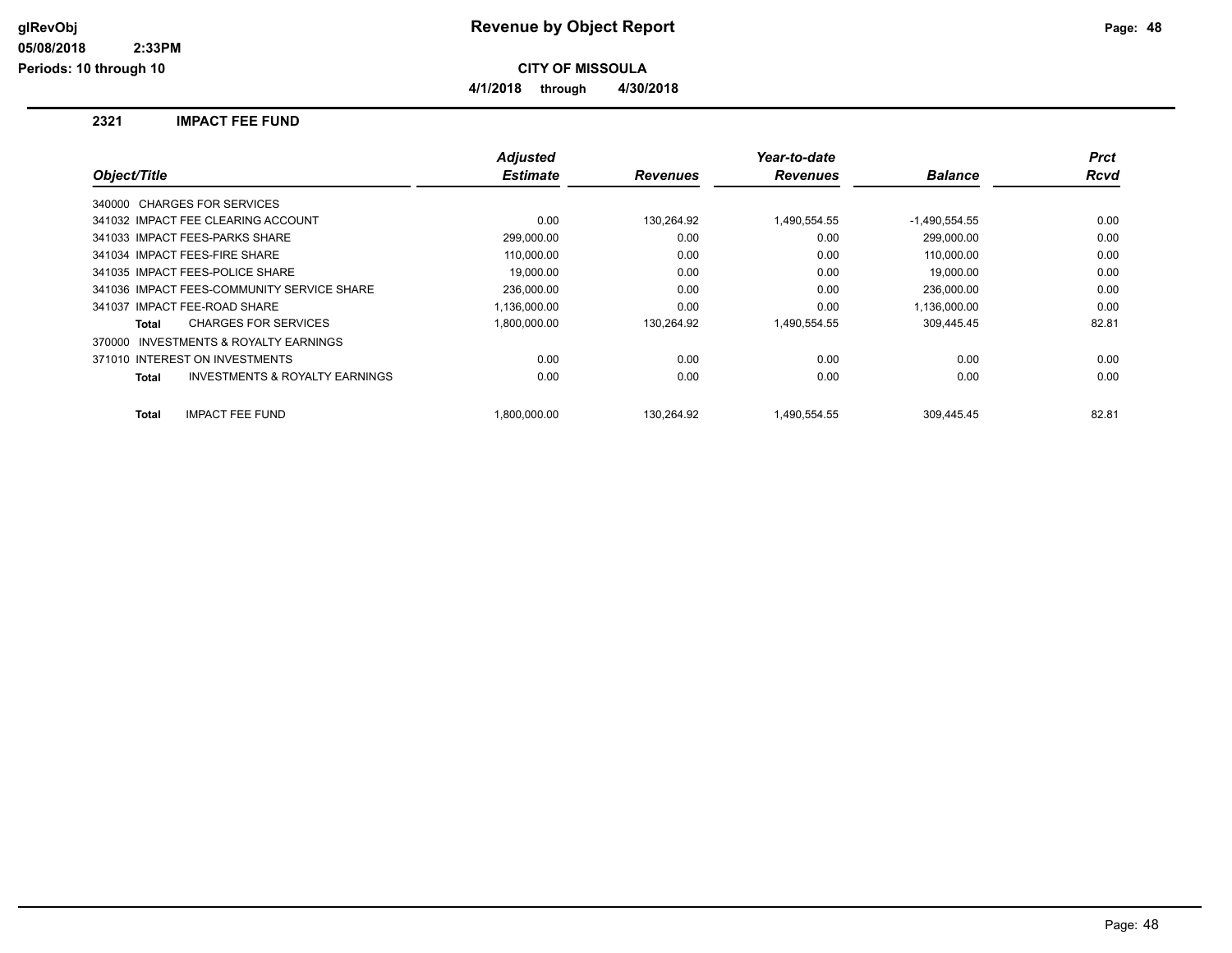**4/1/2018 through 4/30/2018**

## **2322 GEORGE ELMER/CATTLE DR INTERSECTION 2322 GEORGE ELMER/CATTLE DR INTERSECTION**

|              |                                            | <b>Adjusted</b> |                 | Year-to-date    |                | Prct        |
|--------------|--------------------------------------------|-----------------|-----------------|-----------------|----------------|-------------|
| Object/Title |                                            | <b>Estimate</b> | <b>Revenues</b> | <b>Revenues</b> | <b>Balance</b> | <b>Rcvd</b> |
|              | 360000 MISCELLANEOUS REVENUES              |                 |                 |                 |                |             |
|              | 365000 DEVELOPER CONRIBUTIONS              | 15.000.00       | 0.00            | 0.00            | 15,000.00      | 0.00        |
| <b>Total</b> | MISCELLANEOUS REVENUES                     | 15.000.00       | 0.00            | 0.00            | 15,000.00      | 0.00        |
| <b>Total</b> | <b>GEORGE ELMER/CATTLE DR INTERSECTION</b> | 15.000.00       | 0.00            | 0.00            | 15,000.00      | 0.00        |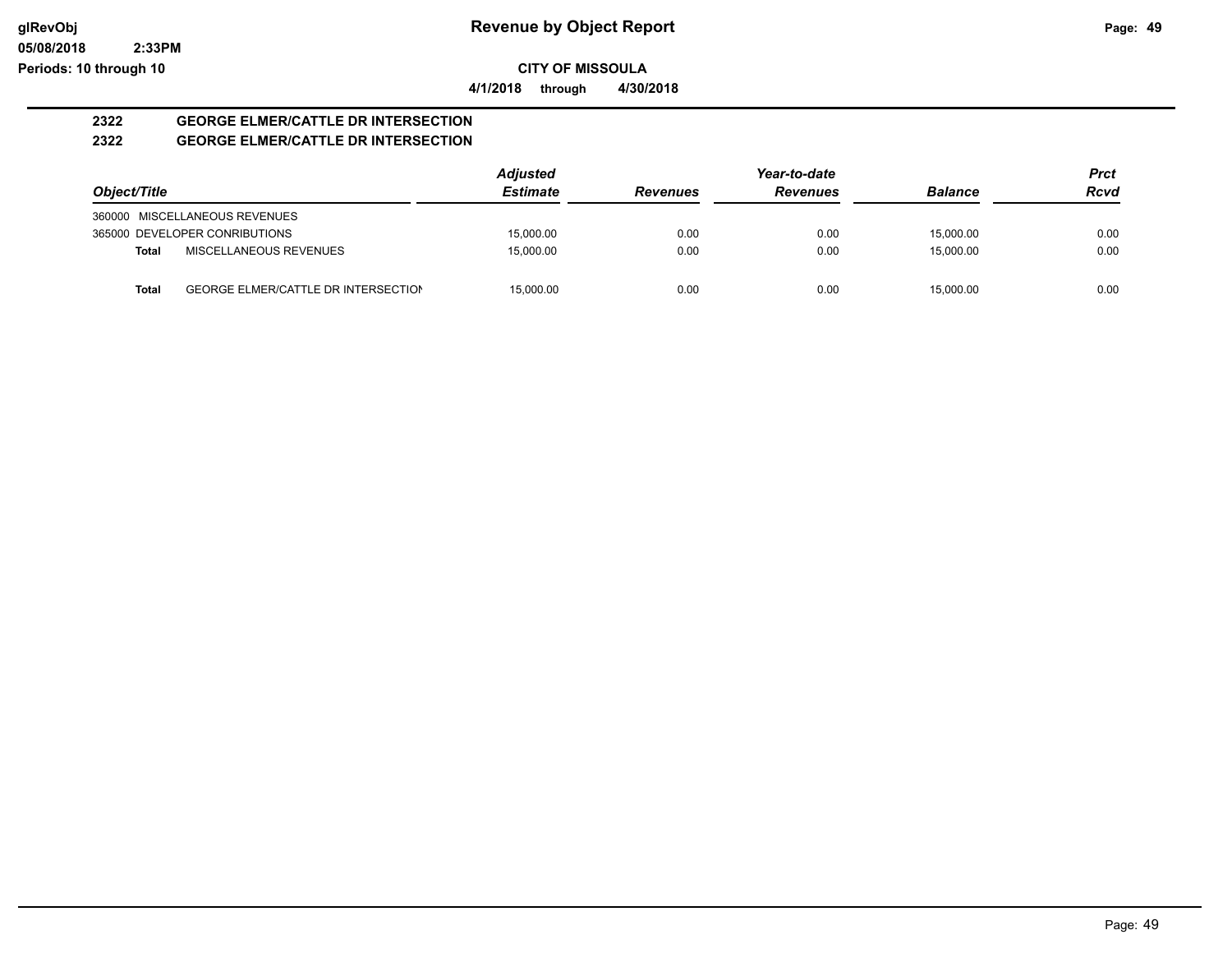**4/1/2018 through 4/30/2018**

## **2322 GEORGE ELMER/CATTLE DR INTERSECTION**

| Object/Title |                                            | <b>Adjusted</b><br><b>Estimate</b> | <b>Revenues</b> | Year-to-date<br><b>Revenues</b> | <b>Balance</b> | <b>Prct</b><br><b>Rcvd</b> |
|--------------|--------------------------------------------|------------------------------------|-----------------|---------------------------------|----------------|----------------------------|
|              | 360000 MISCELLANEOUS REVENUES              |                                    |                 |                                 |                |                            |
|              | 365000 DEVELOPER CONRIBUTIONS              | 15.000.00                          | 0.00            | 0.00                            | 15.000.00      | 0.00                       |
| <b>Total</b> | MISCELLANEOUS REVENUES                     | 15.000.00                          | 0.00            | 0.00                            | 15.000.00      | 0.00                       |
| Total        | <b>GEORGE ELMER/CATTLE DR INTERSECTIOL</b> | 15.000.00                          | 0.00            | 0.00                            | 15.000.00      | 0.00                       |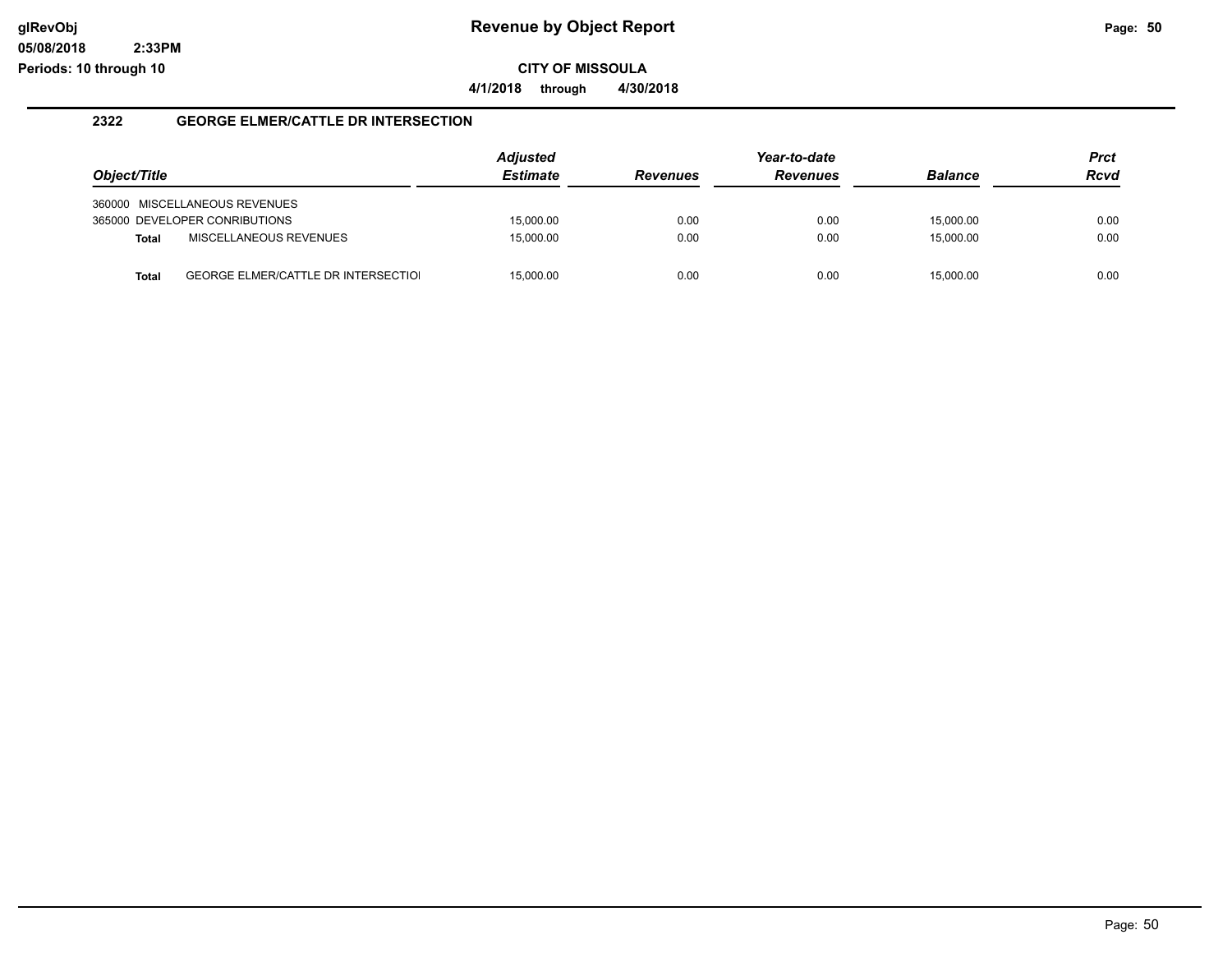**4/1/2018 through 4/30/2018**

**2365 PUBLIC ART FUND**

**2365 PUBLIC ART FUND**

|                                                   | <b>Adjusted</b> |                 | Year-to-date    |                | <b>Prct</b> |
|---------------------------------------------------|-----------------|-----------------|-----------------|----------------|-------------|
| Object/Title                                      | <b>Estimate</b> | <b>Revenues</b> | <b>Revenues</b> | <b>Balance</b> | <b>Rcvd</b> |
| 330000 INTERGOVERNMENTAL REVENUES                 |                 |                 |                 |                |             |
| 337000 LOCAL GRANTS                               | 7,500.00        | 0.00            | 0.00            | 7,500.00       | 0.00        |
| 337001 NEIGHBORHOOD COUNCIL GRANT/DONATION        | 0.00            | 0.00            | 7,500.00        | $-7,500.00$    | 0.00        |
| 337002 MRA GRANT                                  | 0.00            | 0.00            | 0.00            | 0.00           | 0.00        |
| <b>INTERGOVERNMENTAL REVENUES</b><br><b>Total</b> | 7,500.00        | 0.00            | 7,500.00        | 0.00           | 100.00      |
| 360000 MISCELLANEOUS REVENUES                     |                 |                 |                 |                |             |
| 360010 MISCELLANEOUS                              | 0.00            | 0.00            | 0.00            | 0.00           | 0.00        |
| 364040 INSURANCE AND DAMAGE RECOVERY              | 0.00            | 0.00            | 0.00            | 0.00           | 0.00        |
| 365000 DONATIONS                                  | 8,443.00        | 0.00            | 0.00            | 8,443.00       | 0.00        |
| MISCELLANEOUS REVENUES<br><b>Total</b>            | 8,443.00        | 0.00            | 0.00            | 8,443.00       | 0.00        |
| 380000 OTHER FINANCING SOURCES                    |                 |                 |                 |                |             |
| 383000 OPERATING TRANSFERS                        | 0.00            | 0.00            | 0.00            | 0.00           | 0.00        |
| OTHER FINANCING SOURCES<br><b>Total</b>           | 0.00            | 0.00            | 0.00            | 0.00           | 0.00        |
| PUBLIC ART FUND<br><b>Total</b>                   | 15.943.00       | 0.00            | 7,500.00        | 8,443.00       | 47.04       |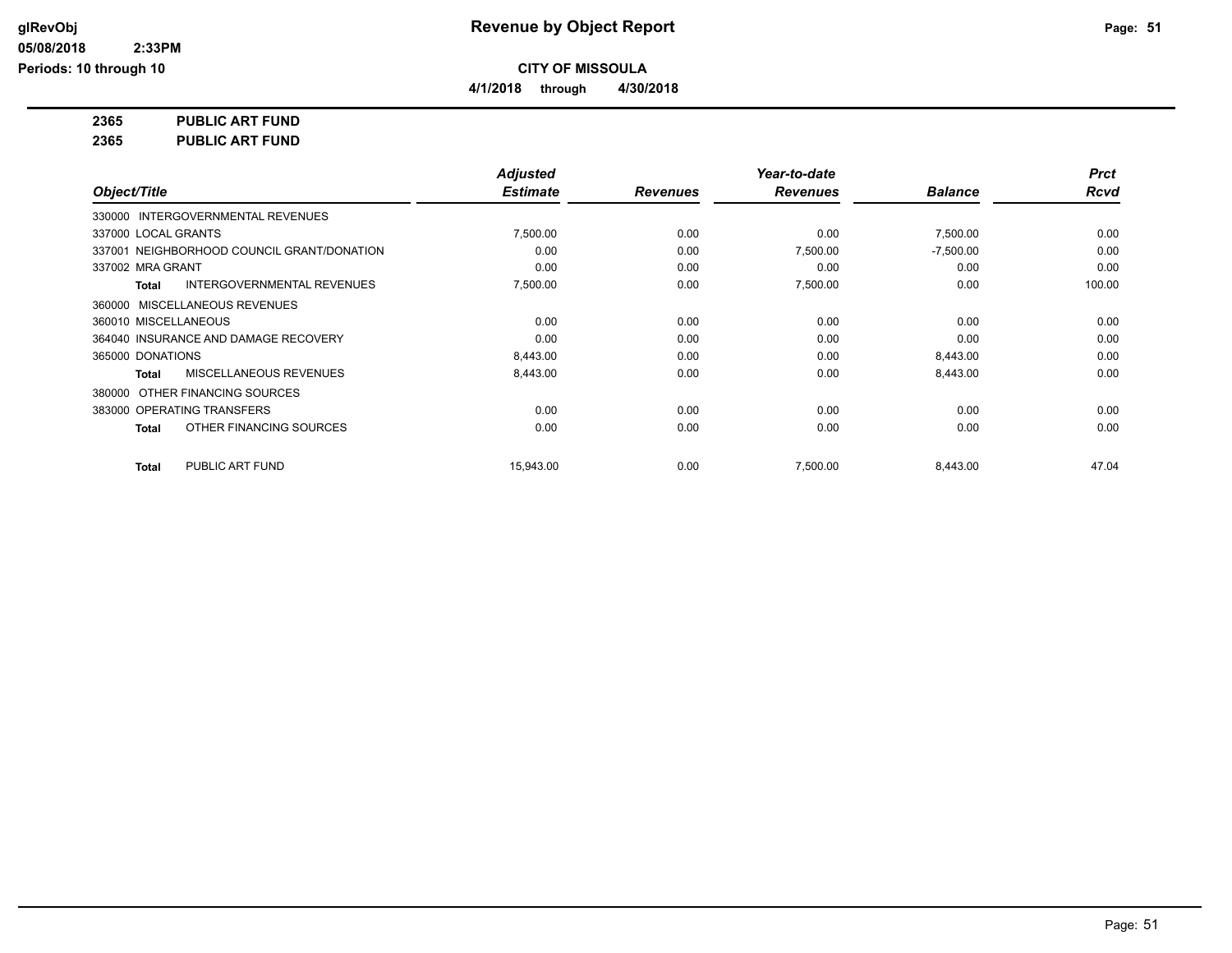**4/1/2018 through 4/30/2018**

### **2365 PUBLIC ART FUND**

|                                            | <b>Adjusted</b> |                 | Year-to-date    |                | <b>Prct</b> |
|--------------------------------------------|-----------------|-----------------|-----------------|----------------|-------------|
| Object/Title                               | <b>Estimate</b> | <b>Revenues</b> | <b>Revenues</b> | <b>Balance</b> | <b>Rcvd</b> |
| 330000 INTERGOVERNMENTAL REVENUES          |                 |                 |                 |                |             |
| 337000 LOCAL GRANTS                        | 7,500.00        | 0.00            | 0.00            | 7,500.00       | 0.00        |
| 337001 NEIGHBORHOOD COUNCIL GRANT/DONATION | 0.00            | 0.00            | 7,500.00        | $-7,500.00$    | 0.00        |
| 337002 MRA GRANT                           | 0.00            | 0.00            | 0.00            | 0.00           | 0.00        |
| INTERGOVERNMENTAL REVENUES<br><b>Total</b> | 7,500.00        | 0.00            | 7,500.00        | 0.00           | 100.00      |
| 360000 MISCELLANEOUS REVENUES              |                 |                 |                 |                |             |
| 360010 MISCELLANEOUS                       | 0.00            | 0.00            | 0.00            | 0.00           | 0.00        |
| 364040 INSURANCE AND DAMAGE RECOVERY       | 0.00            | 0.00            | 0.00            | 0.00           | 0.00        |
| 365000 DONATIONS                           | 8,443.00        | 0.00            | 0.00            | 8,443.00       | 0.00        |
| MISCELLANEOUS REVENUES<br><b>Total</b>     | 8,443.00        | 0.00            | 0.00            | 8,443.00       | 0.00        |
| 380000 OTHER FINANCING SOURCES             |                 |                 |                 |                |             |
| 383000 OPERATING TRANSFERS                 | 0.00            | 0.00            | 0.00            | 0.00           | 0.00        |
| OTHER FINANCING SOURCES<br><b>Total</b>    | 0.00            | 0.00            | 0.00            | 0.00           | 0.00        |
| PUBLIC ART FUND<br><b>Total</b>            | 15.943.00       | 0.00            | 7,500.00        | 8,443.00       | 47.04       |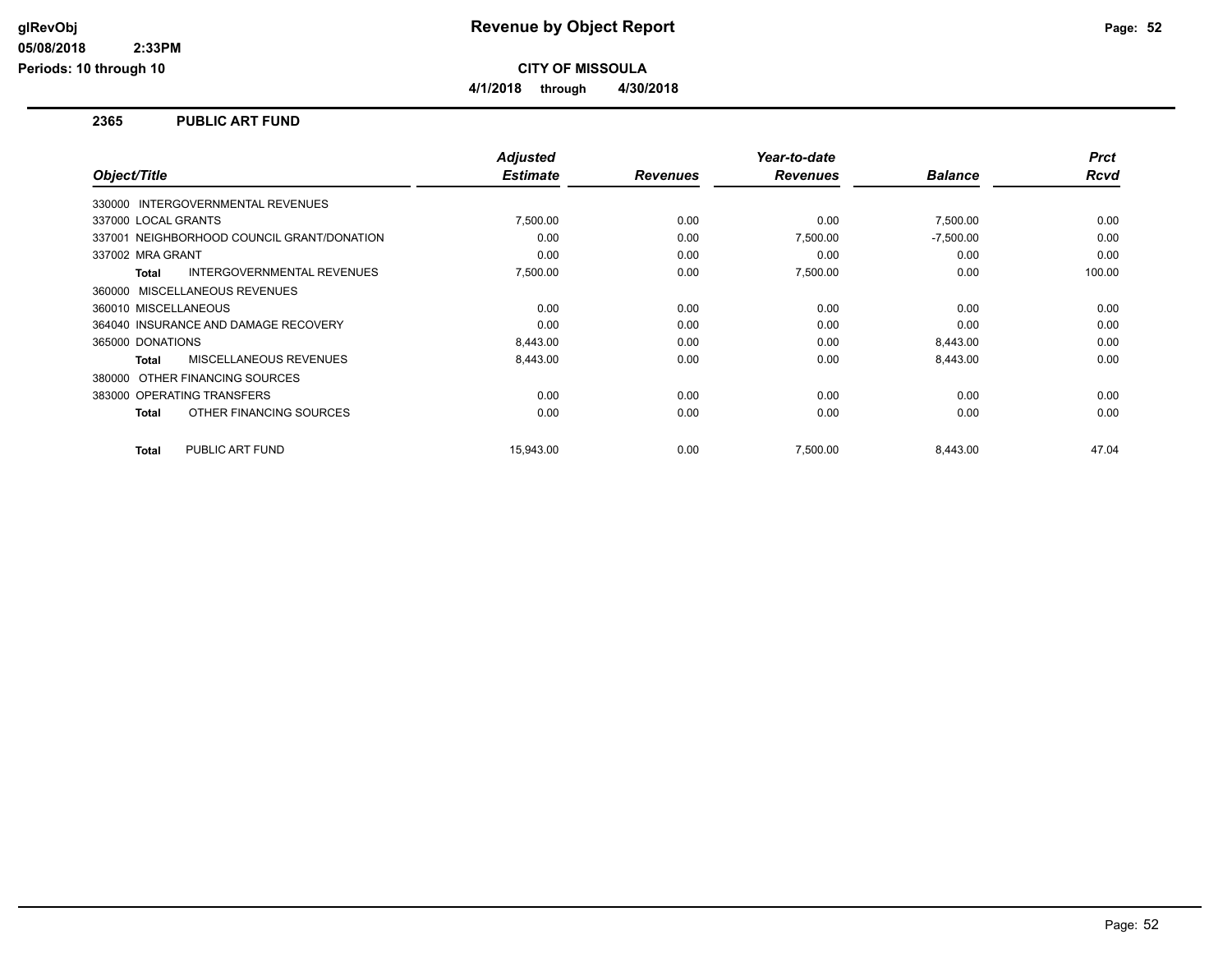**4/1/2018 through 4/30/2018**

## **2371 EMPLOYEE HEALTH INSURANCE LEVY FUND**

## **2371 EMPLOYEE HEALTH INSURANCE LEVY FUND**

|                                                           | Adjusted        |                 | Year-to-date    |                | <b>Prct</b> |
|-----------------------------------------------------------|-----------------|-----------------|-----------------|----------------|-------------|
| Object/Title                                              | <b>Estimate</b> | <b>Revenues</b> | <b>Revenues</b> | <b>Balance</b> | <b>Rcvd</b> |
| 310000 TAXES/ASSESSMENTS                                  |                 |                 |                 |                |             |
| 311000 GENERAL PROPERTY TAXES                             | 0.00            | 24.64           | 2.671.35        | $-2.671.35$    | 0.00        |
| 312001 PENALTIES & INTEREST                               | 0.00            | 0.66            | 69.05           | $-69.05$       | 0.00        |
| TAXES/ASSESSMENTS<br>Total                                | 0.00            | 25.30           | 2.740.40        | $-2.740.40$    | 0.00        |
| 370000 INVESTMENTS & ROYALTY EARNINGS                     |                 |                 |                 |                |             |
| 371010 INTEREST ON INVESTMENTS                            | 0.00            | 0.00            | 0.00            | 0.00           | 0.00        |
| <b>INVESTMENTS &amp; ROYALTY EARNINGS</b><br><b>Total</b> | 0.00            | 0.00            | 0.00            | 0.00           | 0.00        |
| EMPLOYEE HEALTH INSURANCE LEVY FUNI<br><b>Total</b>       | 0.00            | 25.30           | 2.740.40        | $-2.740.40$    | 0.00        |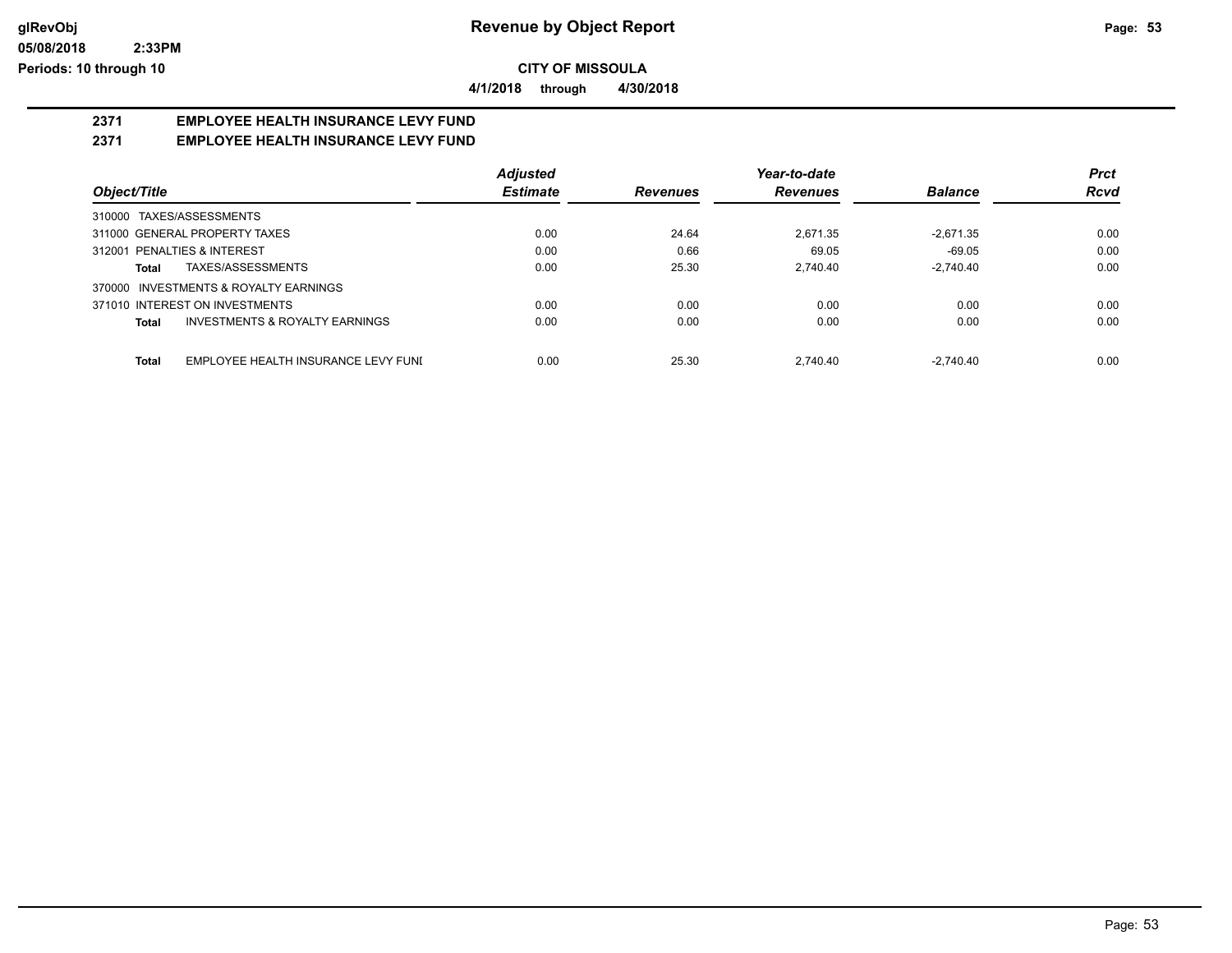**4/1/2018 through 4/30/2018**

## **2371 EMPLOYEE HEALTH INSURANCE LEVY FUND**

|                                                    | <b>Adjusted</b> |                 | Year-to-date    |                | <b>Prct</b> |
|----------------------------------------------------|-----------------|-----------------|-----------------|----------------|-------------|
| Object/Title                                       | <b>Estimate</b> | <b>Revenues</b> | <b>Revenues</b> | <b>Balance</b> | <b>Rcvd</b> |
| 310000 TAXES/ASSESSMENTS                           |                 |                 |                 |                |             |
| 311000 GENERAL PROPERTY TAXES                      | 0.00            | 24.64           | 2.671.35        | $-2.671.35$    | 0.00        |
| 312001 PENALTIES & INTEREST                        | 0.00            | 0.66            | 69.05           | $-69.05$       | 0.00        |
| TAXES/ASSESSMENTS<br><b>Total</b>                  | 0.00            | 25.30           | 2.740.40        | $-2.740.40$    | 0.00        |
| 370000 INVESTMENTS & ROYALTY EARNINGS              |                 |                 |                 |                |             |
| 371010 INTEREST ON INVESTMENTS                     | 0.00            | 0.00            | 0.00            | 0.00           | 0.00        |
| INVESTMENTS & ROYALTY EARNINGS<br><b>Total</b>     | 0.00            | 0.00            | 0.00            | 0.00           | 0.00        |
| <b>Total</b><br>EMPLOYEE HEALTH INSURANCE LEVY FUN | 0.00            | 25.30           | 2.740.40        | $-2.740.40$    | 0.00        |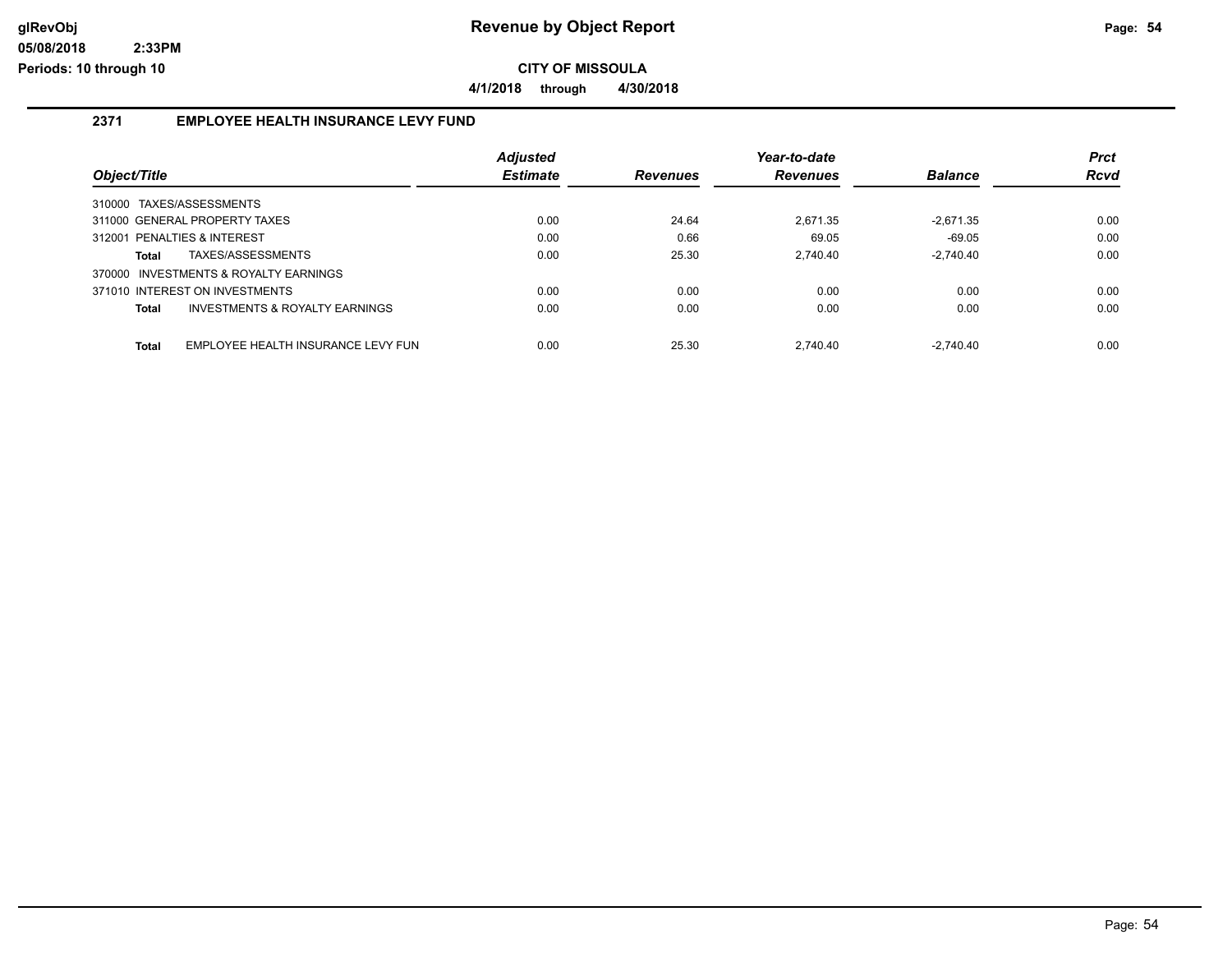**4/1/2018 through 4/30/2018**

**2372 PERMISSIVE MEDICAL LEVY**

**2372 PERMISSIVE MEDICAL LEVY**

|                                                    | <b>Adjusted</b> |                 | Year-to-date    |                | <b>Prct</b> |
|----------------------------------------------------|-----------------|-----------------|-----------------|----------------|-------------|
| Object/Title                                       | <b>Estimate</b> | <b>Revenues</b> | <b>Revenues</b> | <b>Balance</b> | Rcvd        |
| 310000 TAXES/ASSESSMENTS                           |                 |                 |                 |                |             |
| 311000 GENERAL PROPERTY TAXES                      | 5,101,004.00    | 24.687.68       | 2,750,719.02    | 2,350,284.98   | 53.93       |
| 312001 PENALTIES & INTEREST                        | 0.00            | 194.59          | 1.981.11        | $-1.981.11$    | 0.00        |
| TAXES/ASSESSMENTS<br>Total                         | 5.101.004.00    | 24.882.27       | 2.752.700.13    | 2.348.303.87   | 53.96       |
| 370000 INVESTMENTS & ROYALTY EARNINGS              |                 |                 |                 |                |             |
| 371010 INTEREST ON INVESTMENTS                     | 0.00            | 0.00            | 0.00            | 0.00           | 0.00        |
| <b>INVESTMENTS &amp; ROYALTY EARNINGS</b><br>Total | 0.00            | 0.00            | 0.00            | 0.00           | 0.00        |
| Total<br>PERMISSIVE MEDICAL LEVY                   | 5.101.004.00    | 24.882.27       | 2.752.700.13    | 2.348.303.87   | 53.96       |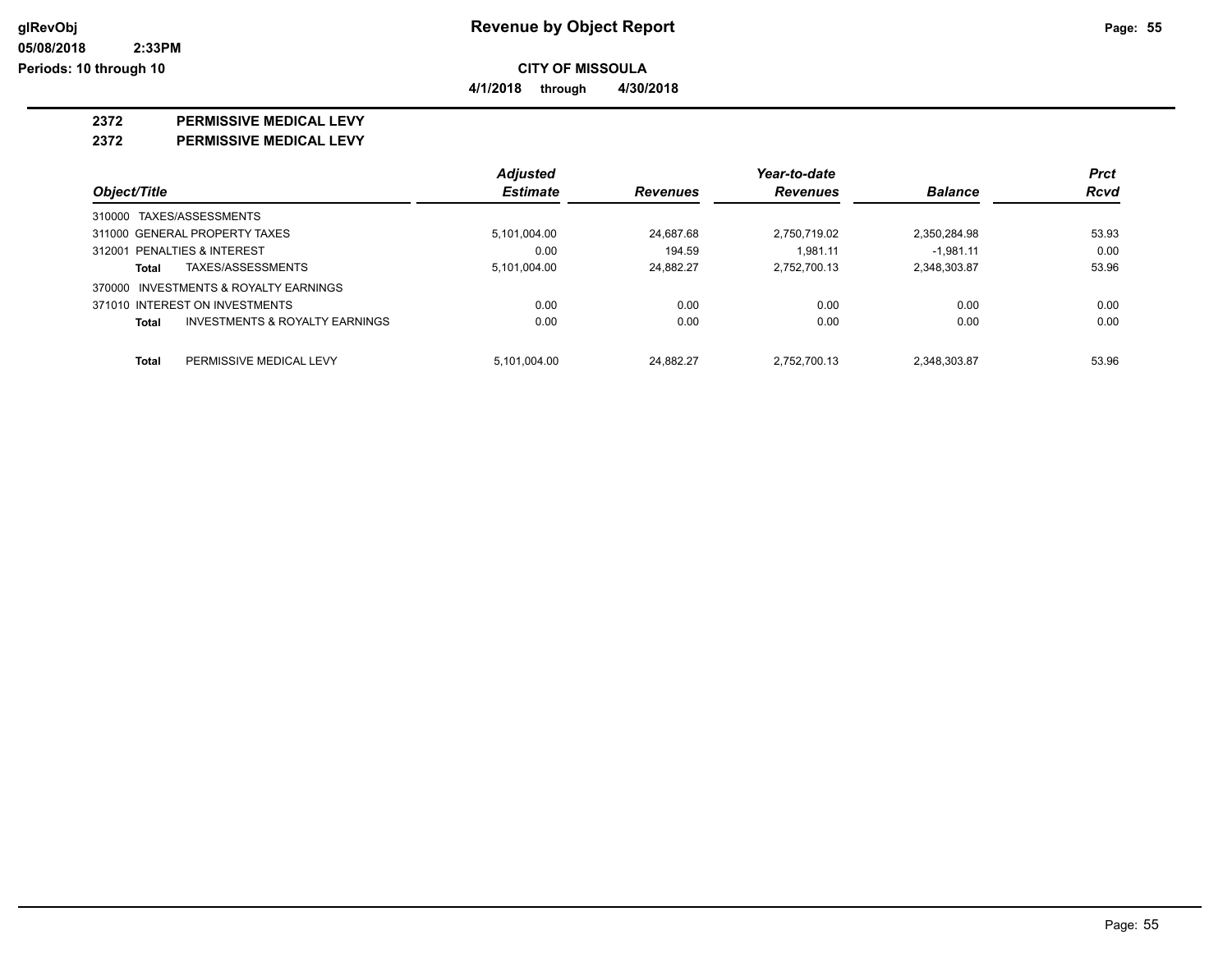**4/1/2018 through 4/30/2018**

## **2372 PERMISSIVE MEDICAL LEVY**

|              |                                           | Adjusted        |                 | Year-to-date    |                | <b>Prct</b> |
|--------------|-------------------------------------------|-----------------|-----------------|-----------------|----------------|-------------|
| Object/Title |                                           | <b>Estimate</b> | <b>Revenues</b> | <b>Revenues</b> | <b>Balance</b> | <b>Rcvd</b> |
|              | 310000 TAXES/ASSESSMENTS                  |                 |                 |                 |                |             |
|              | 311000 GENERAL PROPERTY TAXES             | 5.101.004.00    | 24.687.68       | 2.750.719.02    | 2.350.284.98   | 53.93       |
|              | 312001 PENALTIES & INTEREST               | 0.00            | 194.59          | 1.981.11        | $-1.981.11$    | 0.00        |
| <b>Total</b> | TAXES/ASSESSMENTS                         | 5,101,004.00    | 24.882.27       | 2.752.700.13    | 2,348,303.87   | 53.96       |
|              | 370000 INVESTMENTS & ROYALTY EARNINGS     |                 |                 |                 |                |             |
|              | 371010 INTEREST ON INVESTMENTS            | 0.00            | 0.00            | 0.00            | 0.00           | 0.00        |
| Total        | <b>INVESTMENTS &amp; ROYALTY EARNINGS</b> | 0.00            | 0.00            | 0.00            | 0.00           | 0.00        |
| <b>Total</b> | PERMISSIVE MEDICAL LEVY                   | 5.101.004.00    | 24.882.27       | 2.752.700.13    | 2.348.303.87   | 53.96       |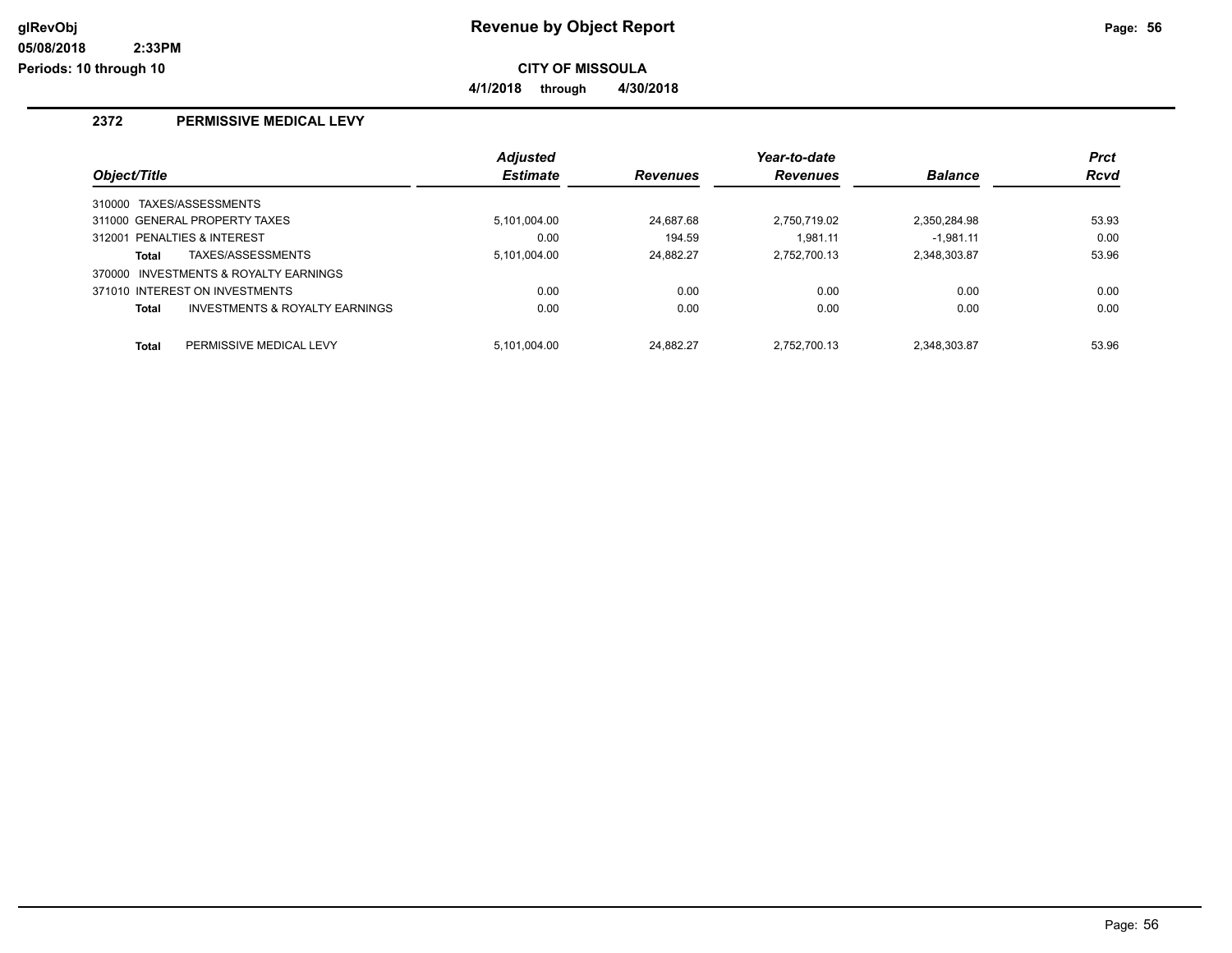**4/1/2018 through 4/30/2018**

# **2389 CABLE TELEVISION FRANCHISE FUND**

## **2389 CABLE TELEVISION FRANCHISE FUND**

|                               |                                 | <b>Adjusted</b> |                 | Year-to-date    |                | <b>Prct</b> |
|-------------------------------|---------------------------------|-----------------|-----------------|-----------------|----------------|-------------|
| Object/Title                  |                                 | <b>Estimate</b> | <b>Revenues</b> | <b>Revenues</b> | <b>Balance</b> | <b>Rcvd</b> |
| 320000 LICENSES & PERMITS     |                                 |                 |                 |                 |                |             |
| 322031 FRANCHISE FEE - AT&T   |                                 | 685.000.00      | $-198.00$       | 330,200.87      | 354.799.13     | 48.20       |
| 322034 PEG ACCESS             |                                 | 41,856.00       | 0.00            | 18.592.77       | 23.263.23      | 44.42       |
| Total                         | <b>LICENSES &amp; PERMITS</b>   | 726.856.00      | $-198.00$       | 348.793.64      | 378.062.36     | 47.99       |
| 360000 MISCELLANEOUS REVENUES |                                 |                 |                 |                 |                |             |
| 365000 DONATIONS              |                                 | 0.00            | 0.00            | 0.00            | 0.00           | 0.00        |
| Total                         | MISCELLANEOUS REVENUES          | 0.00            | 0.00            | 0.00            | 0.00           | 0.00        |
| <b>Total</b>                  | CABLE TELEVISION FRANCHISE FUND | 726.856.00      | $-198.00$       | 348.793.64      | 378.062.36     | 47.99       |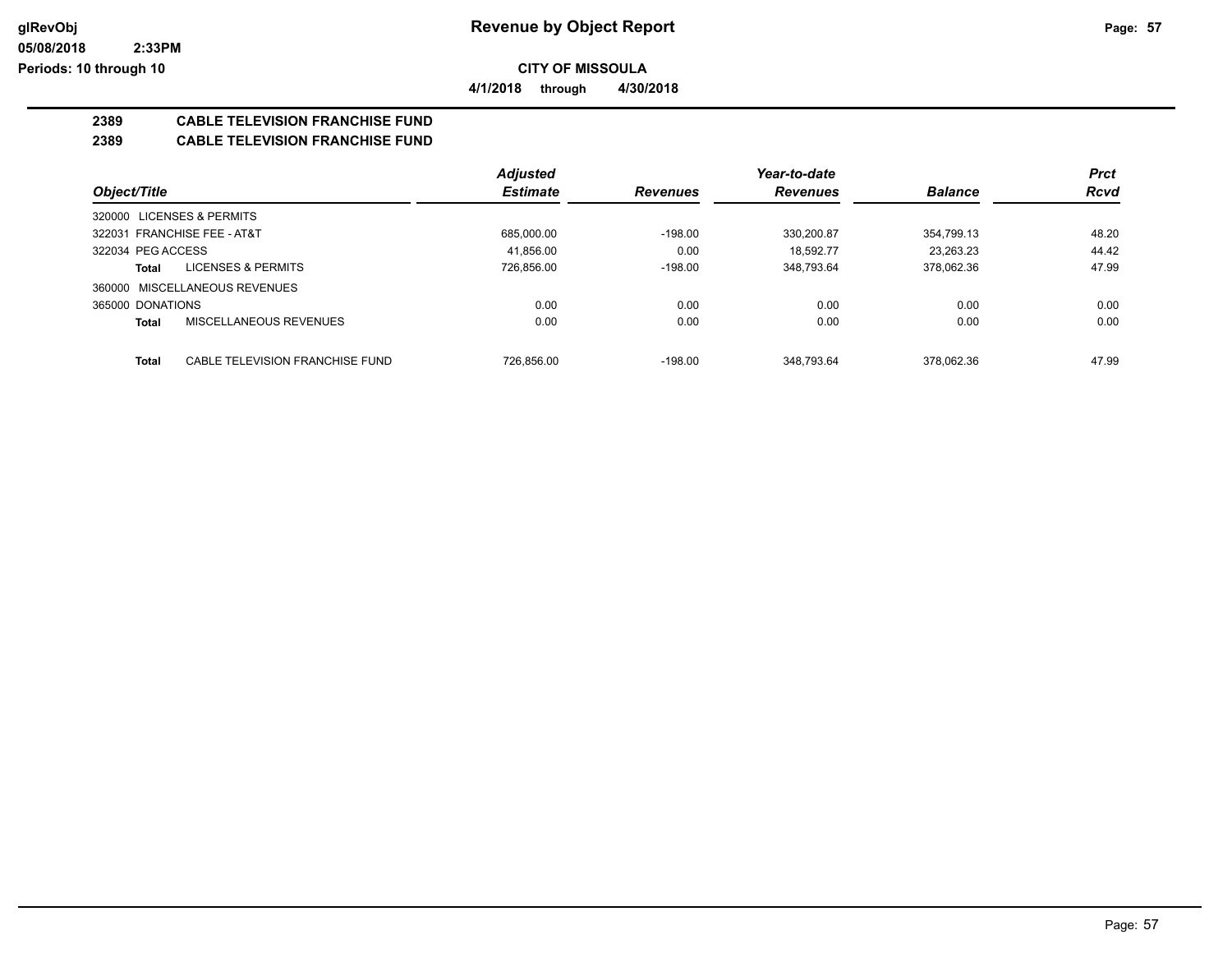**4/1/2018 through 4/30/2018**

## **2389 CABLE TELEVISION FRANCHISE FUND**

|                   |                                 | <b>Adjusted</b> |                 | Year-to-date    |                | <b>Prct</b> |
|-------------------|---------------------------------|-----------------|-----------------|-----------------|----------------|-------------|
| Object/Title      |                                 | <b>Estimate</b> | <b>Revenues</b> | <b>Revenues</b> | <b>Balance</b> | <b>Rcvd</b> |
|                   | 320000 LICENSES & PERMITS       |                 |                 |                 |                |             |
|                   | 322031 FRANCHISE FEE - AT&T     | 685,000.00      | $-198.00$       | 330,200.87      | 354.799.13     | 48.20       |
| 322034 PEG ACCESS |                                 | 41.856.00       | 0.00            | 18.592.77       | 23.263.23      | 44.42       |
| Total             | LICENSES & PERMITS              | 726.856.00      | $-198.00$       | 348,793.64      | 378,062.36     | 47.99       |
|                   | 360000 MISCELLANEOUS REVENUES   |                 |                 |                 |                |             |
| 365000 DONATIONS  |                                 | 0.00            | 0.00            | 0.00            | 0.00           | 0.00        |
| Total             | MISCELLANEOUS REVENUES          | 0.00            | 0.00            | 0.00            | 0.00           | 0.00        |
|                   |                                 |                 |                 |                 |                |             |
| Total             | CABLE TELEVISION FRANCHISE FUND | 726.856.00      | $-198.00$       | 348.793.64      | 378.062.36     | 47.99       |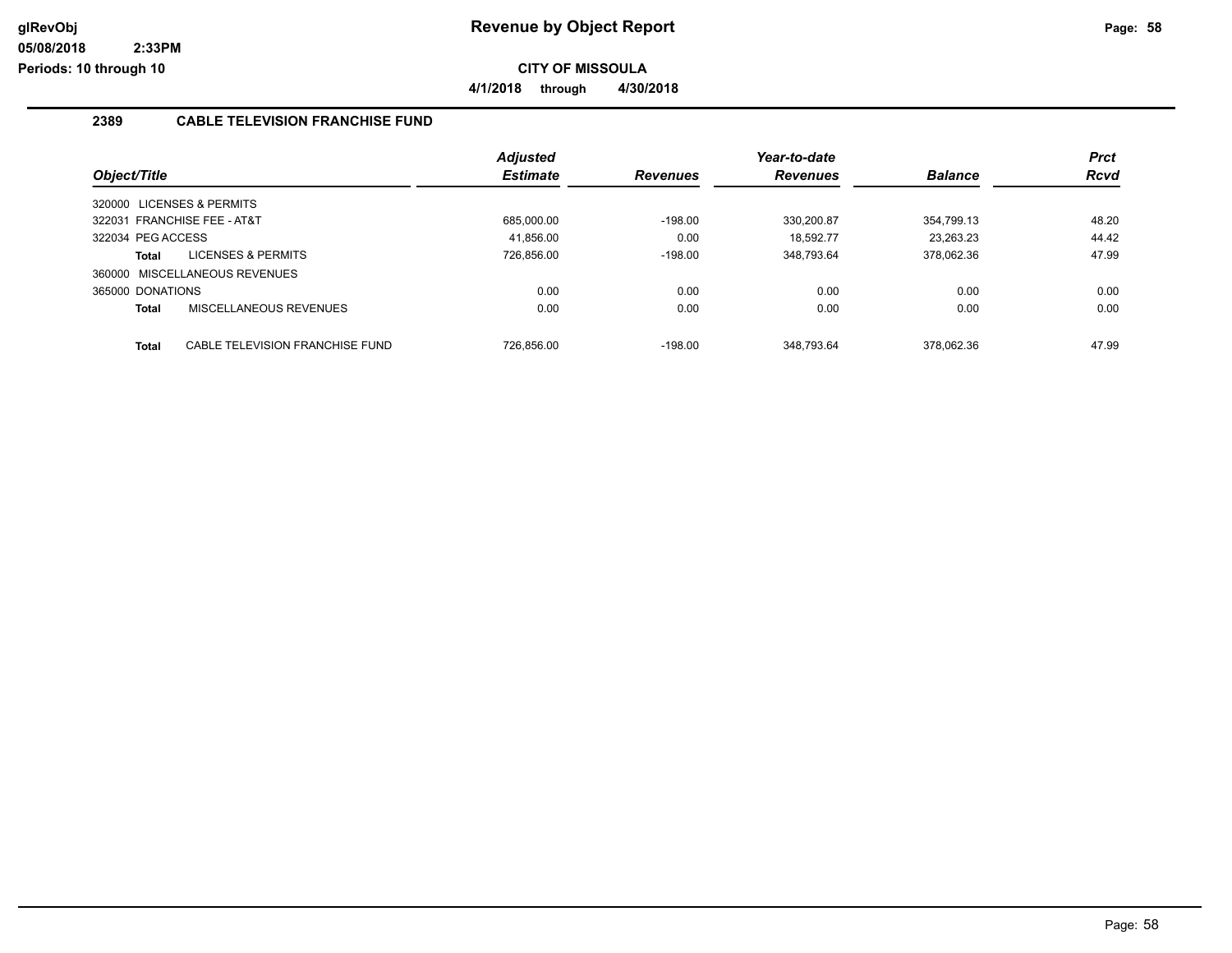**4/1/2018 through 4/30/2018**

**2390 DRUG FORFEITURE FUND**

**2390 DRUG FORFEITURE FUND**

|                                |                                           | <b>Adjusted</b> |                 | Year-to-date    |                | <b>Prct</b> |
|--------------------------------|-------------------------------------------|-----------------|-----------------|-----------------|----------------|-------------|
| Object/Title                   |                                           | <b>Estimate</b> | <b>Revenues</b> | <b>Revenues</b> | <b>Balance</b> | <b>Rcvd</b> |
| 350000 FINES & FORFEITURES     |                                           |                 |                 |                 |                |             |
| 351013 DRUG FORFEITURES        |                                           | 15.000.00       | 1.255.36        | 7.956.01        | 7.043.99       | 53.04       |
| <b>Total</b>                   | <b>FINES &amp; FORFEITURES</b>            | 15,000.00       | 1,255.36        | 7,956.01        | 7,043.99       | 53.04       |
|                                | 370000 INVESTMENTS & ROYALTY EARNINGS     |                 |                 |                 |                |             |
| 371010 INTEREST ON INVESTMENTS |                                           | 0.00            | 0.00            | 0.00            | 0.00           | 0.00        |
| <b>Total</b>                   | <b>INVESTMENTS &amp; ROYALTY EARNINGS</b> | 0.00            | 0.00            | 0.00            | 0.00           | 0.00        |
| <b>Total</b>                   | DRUG FORFEITURE FUND                      | 15.000.00       | 1.255.36        | 7.956.01        | 7.043.99       | 53.04       |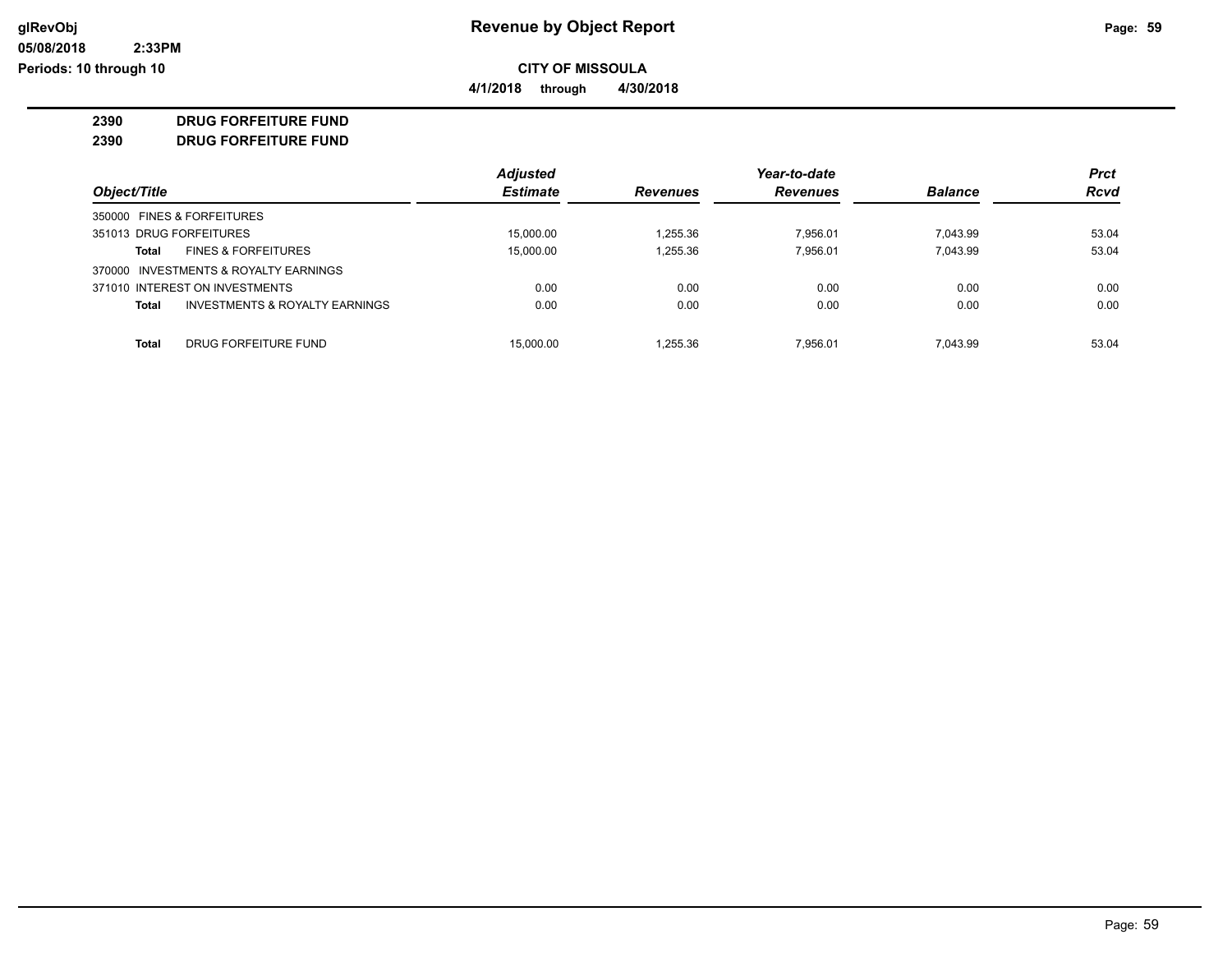**4/1/2018 through 4/30/2018**

## **2390 DRUG FORFEITURE FUND**

|              |                                           | <b>Adjusted</b> |                 | Year-to-date    |                | <b>Prct</b> |
|--------------|-------------------------------------------|-----------------|-----------------|-----------------|----------------|-------------|
| Object/Title |                                           | <b>Estimate</b> | <b>Revenues</b> | <b>Revenues</b> | <b>Balance</b> | <b>Rcvd</b> |
|              | 350000 FINES & FORFEITURES                |                 |                 |                 |                |             |
|              | 351013 DRUG FORFEITURES                   | 15.000.00       | 1.255.36        | 7.956.01        | 7.043.99       | 53.04       |
| Total        | <b>FINES &amp; FORFEITURES</b>            | 15,000.00       | 1,255.36        | 7.956.01        | 7.043.99       | 53.04       |
| 370000       | INVESTMENTS & ROYALTY EARNINGS            |                 |                 |                 |                |             |
|              | 371010 INTEREST ON INVESTMENTS            | 0.00            | 0.00            | 0.00            | 0.00           | 0.00        |
| <b>Total</b> | <b>INVESTMENTS &amp; ROYALTY EARNINGS</b> | 0.00            | 0.00            | 0.00            | 0.00           | 0.00        |
| Total        | DRUG FORFEITURE FUND                      | 15.000.00       | 1.255.36        | 7.956.01        | 7.043.99       | 53.04       |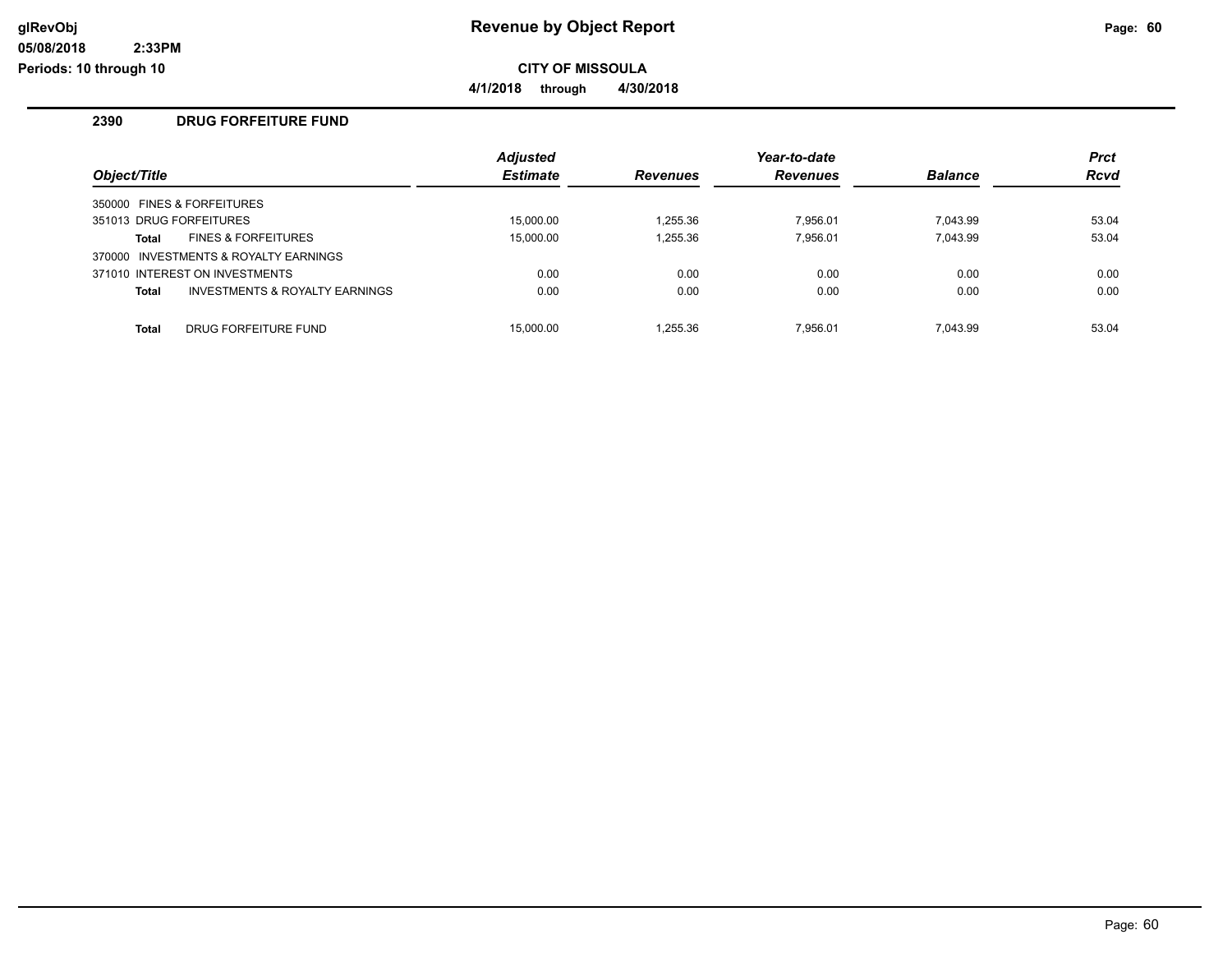**4/1/2018 through 4/30/2018**

## **2394 BUILDING INSPECTION FUND**

### **2394 BUILDING INSPECTION FUND**

|                                                     | <b>Adjusted</b> |                 | Year-to-date    |                | <b>Prct</b> |
|-----------------------------------------------------|-----------------|-----------------|-----------------|----------------|-------------|
| Object/Title                                        | <b>Estimate</b> | <b>Revenues</b> | <b>Revenues</b> | <b>Balance</b> | Rcvd        |
| 320000 LICENSES & PERMITS                           |                 |                 |                 |                |             |
| 323011 BUILDING PERMITS                             | 1,258,000.00    | 203,475.53      | 1,292,722.24    | $-34,722.24$   | 102.76      |
| 323012 ELECTRICAL PERMITS                           | 271,000.00      | 25,636.62       | 242,965.16      | 28,034.84      | 89.66       |
| 323013 PLUMBING PERMITS                             | 155,000.00      | 11,508.50       | 171,395.00      | $-16,395.00$   | 110.58      |
| 323014 BLDG PERMIT REVIEW FEE                       | 0.00            | 0.00            | 0.00            | 0.00           | 0.00        |
| 323017 MECHANICAL PERMITS                           | 114,000.00      | 8,456.00        | 119,528.50      | $-5,528.50$    | 104.85      |
| <b>LICENSES &amp; PERMITS</b><br><b>Total</b>       | 1,798,000.00    | 249,076.65      | 1,826,610.90    | $-28,610.90$   | 101.59      |
| <b>INTERGOVERNMENTAL REVENUES</b><br>330000         |                 |                 |                 |                |             |
| 336023 STATE CONTRIB. - PERS                        | 0.00            | 0.00            | 558.46          | $-558.46$      | 0.00        |
| <b>INTERGOVERNMENTAL REVENUES</b><br><b>Total</b>   | 0.00            | 0.00            | 558.46          | $-558.46$      | 0.00        |
| 340000 CHARGES FOR SERVICES                         |                 |                 |                 |                |             |
| 341091 INSPECTION CODE BOOKS & COPIES               | 2,000.00        | 0.00            | 120.75          | 1.879.25       | 6.04        |
| <b>CHARGES FOR SERVICES</b><br>Total                | 2,000.00        | 0.00            | 120.75          | 1,879.25       | 6.04        |
| 360000 MISCELLANEOUS REVENUES                       |                 |                 |                 |                |             |
| 360010 MISCELLANEOUS                                | 0.00            | 0.00            | 0.00            | 0.00           | 0.00        |
| 360015 CONFERENCE REVENUES - BUILDING               | 0.00            | 0.00            | 0.00            | 0.00           | 0.00        |
| MISCELLANEOUS REVENUES<br>Total                     | 0.00            | 0.00            | 0.00            | 0.00           | 0.00        |
| <b>INVESTMENTS &amp; ROYALTY EARNINGS</b><br>370000 |                 |                 |                 |                |             |
| 371010 INTEREST ON INVESTMENTS                      | 0.00            | 0.00            | 0.00            | 0.00           | 0.00        |
| 371020 GAIN/LOSS IN MARKET VALUE OF INVESTMENTS     | 0.00            | 0.00            | 0.00            | 0.00           | 0.00        |
| <b>INVESTMENTS &amp; ROYALTY EARNINGS</b><br>Total  | 0.00            | 0.00            | 0.00            | 0.00           | 0.00        |
| 380000 OTHER FINANCING SOURCES                      |                 |                 |                 |                |             |
| 381090 PROCEEDS FROM CAPITAL LEASE                  | 0.00            | 0.00            | 0.00            | 0.00           | 0.00        |
| 382010 SALE OF FIXED ASSETS                         | 0.00            | 0.00            | 0.00            | 0.00           | 0.00        |
| 383000 OPERATING TRANSFERS                          | 0.00            | 0.00            | 0.00            | 0.00           | 0.00        |
| OTHER FINANCING SOURCES<br><b>Total</b>             | 0.00            | 0.00            | 0.00            | 0.00           | 0.00        |
| <b>BUILDING INSPECTION FUND</b><br><b>Total</b>     | 1,800,000.00    | 249,076.65      | 1,827,290.11    | $-27,290.11$   | 101.52      |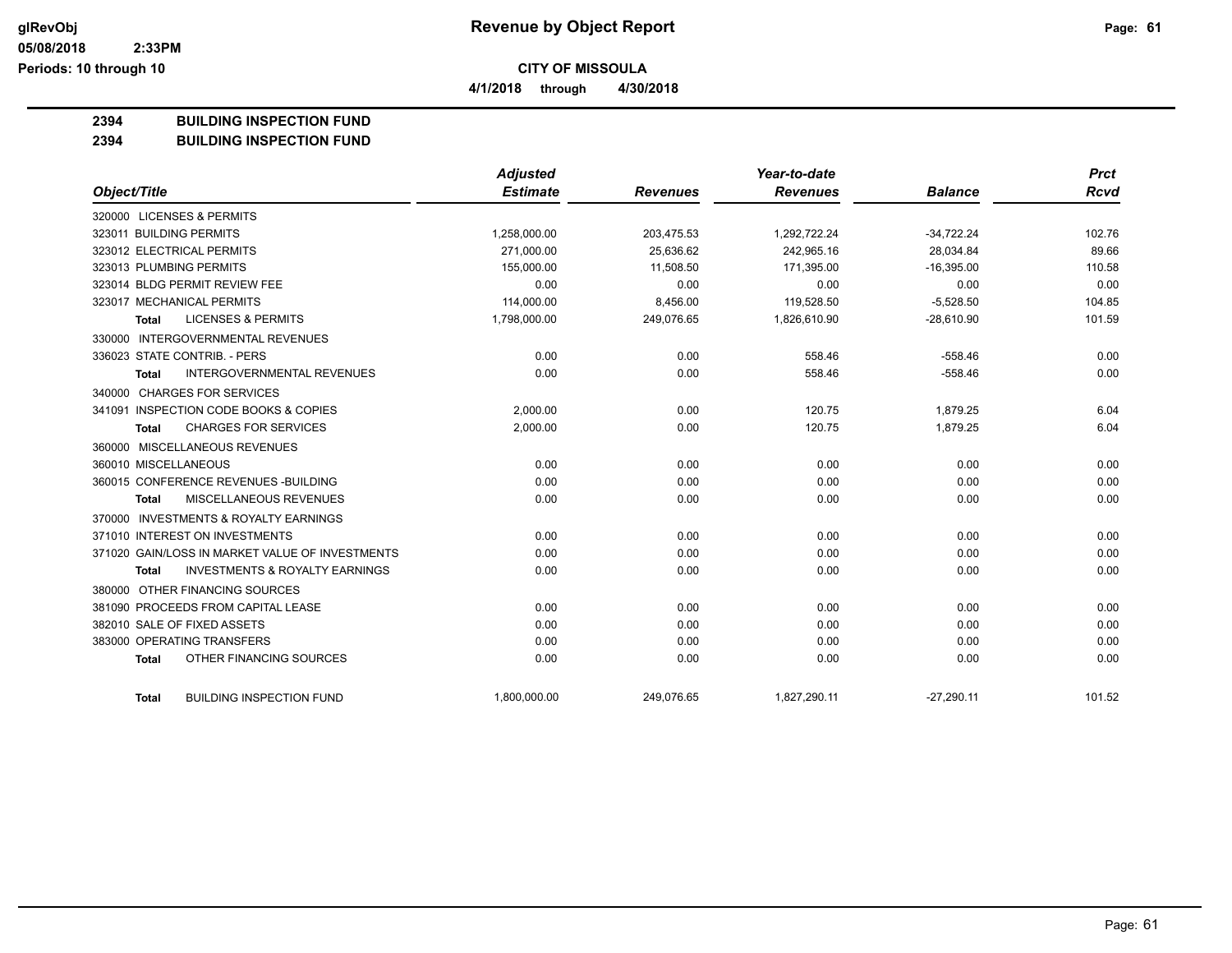**4/1/2018 through 4/30/2018**

## **2394 BUILDING INSPECTION FUND**

|                                                           | <b>Adjusted</b> |                 | Year-to-date    |                | <b>Prct</b> |
|-----------------------------------------------------------|-----------------|-----------------|-----------------|----------------|-------------|
| Object/Title                                              | <b>Estimate</b> | <b>Revenues</b> | <b>Revenues</b> | <b>Balance</b> | <b>Rcvd</b> |
| 320000 LICENSES & PERMITS                                 |                 |                 |                 |                |             |
| 323011 BUILDING PERMITS                                   | 1,258,000.00    | 203,475.53      | 1,292,722.24    | $-34,722.24$   | 102.76      |
| 323012 ELECTRICAL PERMITS                                 | 271.000.00      | 25.636.62       | 242.965.16      | 28,034.84      | 89.66       |
| 323013 PLUMBING PERMITS                                   | 155,000.00      | 11,508.50       | 171,395.00      | $-16,395.00$   | 110.58      |
| 323014 BLDG PERMIT REVIEW FEE                             | 0.00            | 0.00            | 0.00            | 0.00           | 0.00        |
| 323017 MECHANICAL PERMITS                                 | 114,000.00      | 8,456.00        | 119,528.50      | $-5,528.50$    | 104.85      |
| <b>LICENSES &amp; PERMITS</b><br><b>Total</b>             | 1,798,000.00    | 249,076.65      | 1,826,610.90    | $-28,610.90$   | 101.59      |
| 330000 INTERGOVERNMENTAL REVENUES                         |                 |                 |                 |                |             |
| 336023 STATE CONTRIB. - PERS                              | 0.00            | 0.00            | 558.46          | $-558.46$      | 0.00        |
| <b>INTERGOVERNMENTAL REVENUES</b><br><b>Total</b>         | 0.00            | 0.00            | 558.46          | $-558.46$      | 0.00        |
| 340000 CHARGES FOR SERVICES                               |                 |                 |                 |                |             |
| 341091 INSPECTION CODE BOOKS & COPIES                     | 2,000.00        | 0.00            | 120.75          | 1,879.25       | 6.04        |
| <b>CHARGES FOR SERVICES</b><br><b>Total</b>               | 2,000.00        | 0.00            | 120.75          | 1,879.25       | 6.04        |
| 360000 MISCELLANEOUS REVENUES                             |                 |                 |                 |                |             |
| 360010 MISCELLANEOUS                                      | 0.00            | 0.00            | 0.00            | 0.00           | 0.00        |
| 360015 CONFERENCE REVENUES - BUILDING                     | 0.00            | 0.00            | 0.00            | 0.00           | 0.00        |
| MISCELLANEOUS REVENUES<br><b>Total</b>                    | 0.00            | 0.00            | 0.00            | 0.00           | 0.00        |
| 370000 INVESTMENTS & ROYALTY EARNINGS                     |                 |                 |                 |                |             |
| 371010 INTEREST ON INVESTMENTS                            | 0.00            | 0.00            | 0.00            | 0.00           | 0.00        |
| 371020 GAIN/LOSS IN MARKET VALUE OF INVESTMENT            | 0.00            | 0.00            | 0.00            | 0.00           | 0.00        |
| <b>INVESTMENTS &amp; ROYALTY EARNINGS</b><br><b>Total</b> | 0.00            | 0.00            | 0.00            | 0.00           | 0.00        |
| 380000 OTHER FINANCING SOURCES                            |                 |                 |                 |                |             |
| 381090 PROCEEDS FROM CAPITAL LEASE                        | 0.00            | 0.00            | 0.00            | 0.00           | 0.00        |
| 382010 SALE OF FIXED ASSETS                               | 0.00            | 0.00            | 0.00            | 0.00           | 0.00        |
| 383000 OPERATING TRANSFERS                                | 0.00            | 0.00            | 0.00            | 0.00           | 0.00        |
| OTHER FINANCING SOURCES<br><b>Total</b>                   | 0.00            | 0.00            | 0.00            | 0.00           | 0.00        |
| <b>BUILDING INSPECTION FUND</b><br>Total                  | 1.800.000.00    | 249.076.65      | 1,827,290.11    | $-27,290.11$   | 101.52      |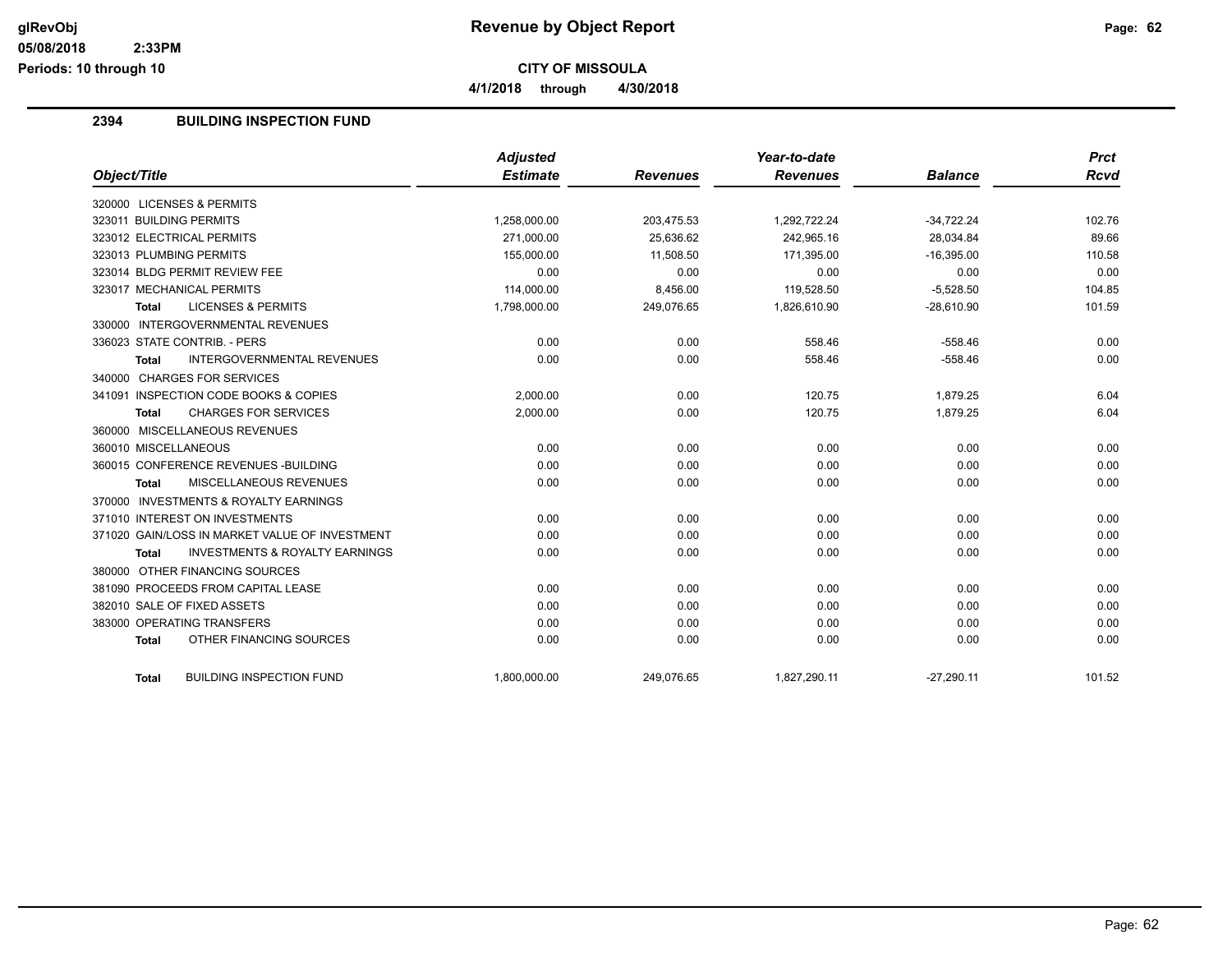**4/1/2018 through 4/30/2018**

## **2395 CITY GRANTS & PROGRAM INCOME FUND**

## **2395 CITY GRANTS & PROGRAM INCOME FUND**

|                                                     | <b>Adjusted</b> |                 | Year-to-date    |                | <b>Prct</b> |
|-----------------------------------------------------|-----------------|-----------------|-----------------|----------------|-------------|
| Object/Title                                        | <b>Estimate</b> | <b>Revenues</b> | <b>Revenues</b> | <b>Balance</b> | Rcvd        |
| 330000 INTERGOVERNMENTAL REVENUES                   |                 |                 |                 |                |             |
| 331010 GRANT - CDBG                                 | 0.00            | 0.00            | 0.00            | 0.00           | 0.00        |
| <b>INTERGOVERNMENTAL REVENUES</b><br><b>Total</b>   | 0.00            | 0.00            | 0.00            | 0.00           | 0.00        |
| 360000 MISCELLANEOUS REVENUES                       |                 |                 |                 |                |             |
| 360005 LOAN REPAYMENTS                              | 0.00            | 0.00            | 0.00            | 0.00           | 0.00        |
| 360010 MISCELLANEOUS                                | 0.00            | 0.00            | 0.00            | 0.00           | 0.00        |
| 360013 REPAYMENT OF SEWER GRANT                     | 0.00            | 0.00            | 0.00            | 0.00           | 0.00        |
| 360014 REPAYMENT OF LOAN/MHA                        | 0.00            | 0.00            | 0.00            | 0.00           | 0.00        |
| 362000 OTHER MISCELLANEOUS REVENUE                  | 0.00            | 0.00            | 0.00            | 0.00           | 0.00        |
| MISCELLANEOUS REVENUES<br>Total                     | 0.00            | 0.00            | 0.00            | 0.00           | 0.00        |
| <b>INVESTMENTS &amp; ROYALTY EARNINGS</b><br>370000 |                 |                 |                 |                |             |
| 371010 INTEREST ON INVESTMENTS                      | 0.00            | 0.00            | 0.00            | 0.00           | 0.00        |
| 371020 GAIN/LOSS IN MARKET VALUE OF INVESTMENTS     | 0.00            | 0.00            | 0.00            | 0.00           | 0.00        |
| <b>INVESTMENTS &amp; ROYALTY EARNINGS</b><br>Total  | 0.00            | 0.00            | 0.00            | 0.00           | 0.00        |
| 380000 OTHER FINANCING SOURCES                      |                 |                 |                 |                |             |
| 383026 TRANS FR CDBG                                | 0.00            | 0.00            | 0.00            | 0.00           | 0.00        |
| OTHER FINANCING SOURCES<br><b>Total</b>             | 0.00            | 0.00            | 0.00            | 0.00           | 0.00        |
| CITY GRANTS & PROGRAM INCOME FUND<br><b>Total</b>   | 0.00            | 0.00            | 0.00            | 0.00           | 0.00        |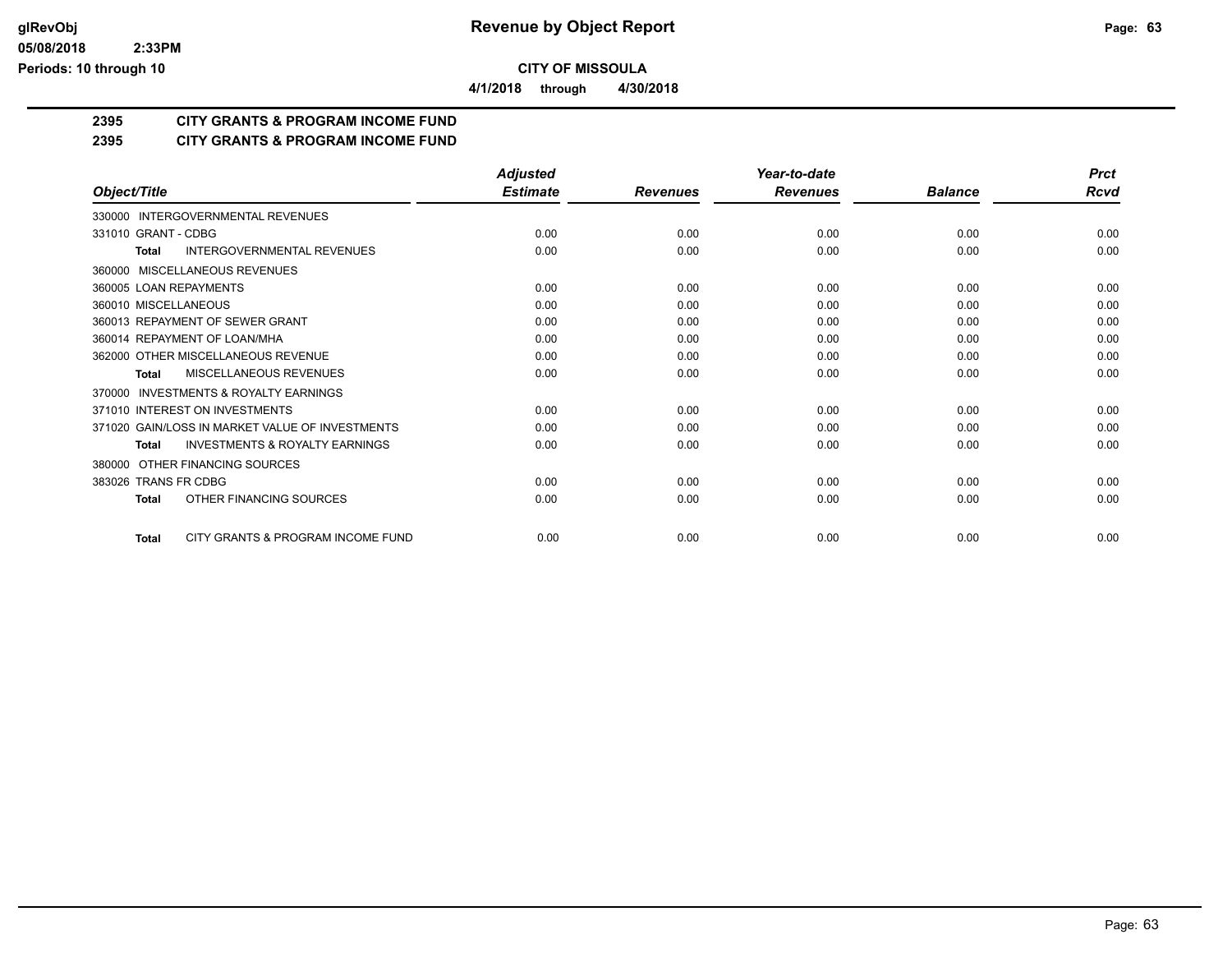**4/1/2018 through 4/30/2018**

## **2395 CITY GRANTS & PROGRAM INCOME FUND**

|                                                           | <b>Adjusted</b> |                 | Year-to-date    |                | <b>Prct</b> |
|-----------------------------------------------------------|-----------------|-----------------|-----------------|----------------|-------------|
| Object/Title                                              | <b>Estimate</b> | <b>Revenues</b> | <b>Revenues</b> | <b>Balance</b> | Rcvd        |
| 330000 INTERGOVERNMENTAL REVENUES                         |                 |                 |                 |                |             |
| 331010 GRANT - CDBG                                       | 0.00            | 0.00            | 0.00            | 0.00           | 0.00        |
| <b>INTERGOVERNMENTAL REVENUES</b><br><b>Total</b>         | 0.00            | 0.00            | 0.00            | 0.00           | 0.00        |
| 360000 MISCELLANEOUS REVENUES                             |                 |                 |                 |                |             |
| 360005 LOAN REPAYMENTS                                    | 0.00            | 0.00            | 0.00            | 0.00           | 0.00        |
| 360010 MISCELLANEOUS                                      | 0.00            | 0.00            | 0.00            | 0.00           | 0.00        |
| 360013 REPAYMENT OF SEWER GRANT                           | 0.00            | 0.00            | 0.00            | 0.00           | 0.00        |
| 360014 REPAYMENT OF LOAN/MHA                              | 0.00            | 0.00            | 0.00            | 0.00           | 0.00        |
| 362000 OTHER MISCELLANEOUS REVENUE                        | 0.00            | 0.00            | 0.00            | 0.00           | 0.00        |
| <b>MISCELLANEOUS REVENUES</b><br><b>Total</b>             | 0.00            | 0.00            | 0.00            | 0.00           | 0.00        |
| INVESTMENTS & ROYALTY EARNINGS<br>370000                  |                 |                 |                 |                |             |
| 371010 INTEREST ON INVESTMENTS                            | 0.00            | 0.00            | 0.00            | 0.00           | 0.00        |
| 371020 GAIN/LOSS IN MARKET VALUE OF INVESTMENT            | 0.00            | 0.00            | 0.00            | 0.00           | 0.00        |
| <b>INVESTMENTS &amp; ROYALTY EARNINGS</b><br><b>Total</b> | 0.00            | 0.00            | 0.00            | 0.00           | 0.00        |
| OTHER FINANCING SOURCES<br>380000                         |                 |                 |                 |                |             |
| 383026 TRANS FR CDBG                                      | 0.00            | 0.00            | 0.00            | 0.00           | 0.00        |
| OTHER FINANCING SOURCES<br><b>Total</b>                   | 0.00            | 0.00            | 0.00            | 0.00           | 0.00        |
| CITY GRANTS & PROGRAM INCOME FUND<br><b>Total</b>         | 0.00            | 0.00            | 0.00            | 0.00           | 0.00        |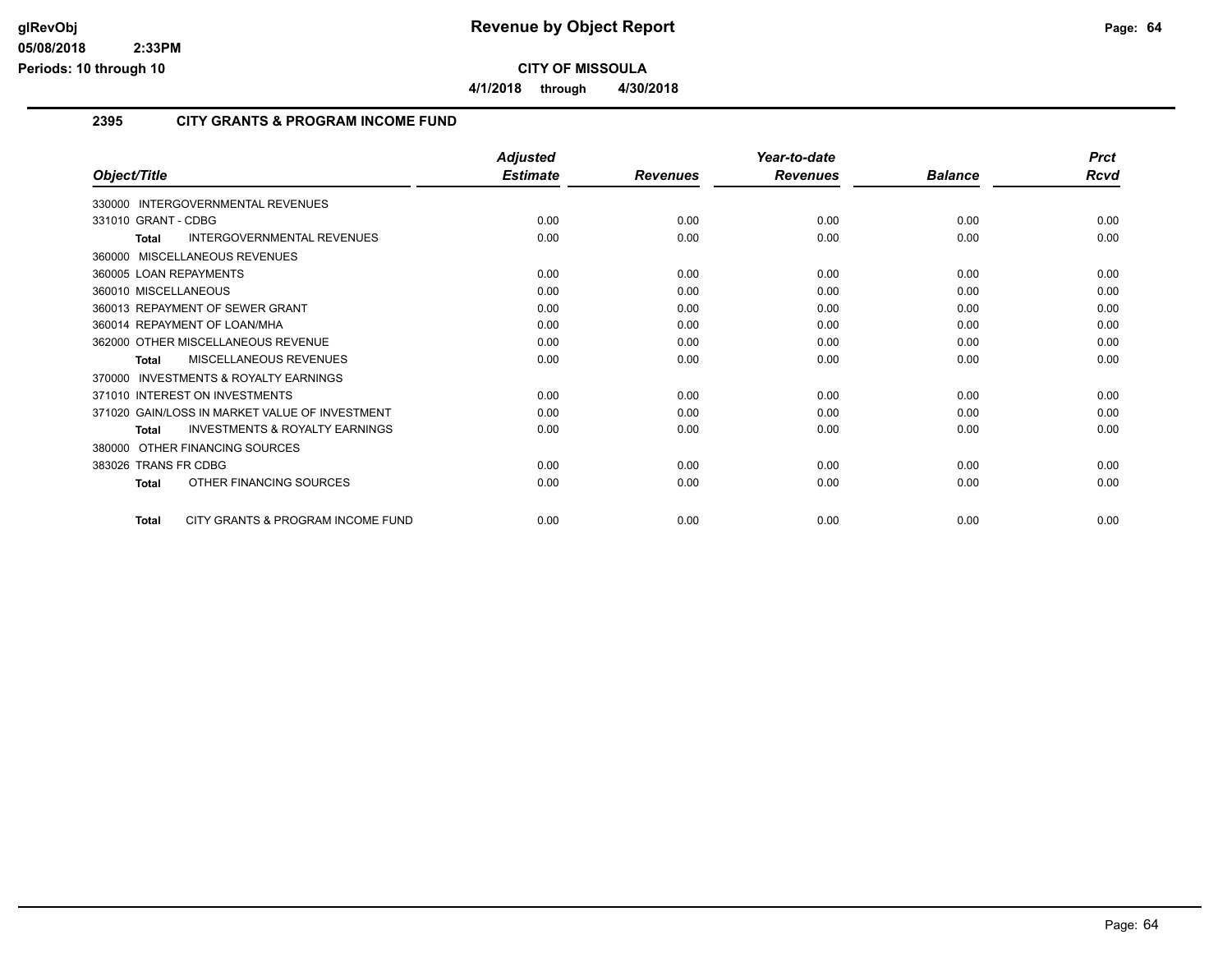**4/1/2018 through 4/30/2018**

## **2399 DANGEROUS BUILDING DEMOLITION & REPAIR F 2399 DANGEROUS BUILDING DEMOLITION & REPAIR F**

|                         |                                      | <b>Adjusted</b> |                 | Year-to-date    |                | Prct |
|-------------------------|--------------------------------------|-----------------|-----------------|-----------------|----------------|------|
| Object/Title            |                                      | <b>Estimate</b> | <b>Revenues</b> | <b>Revenues</b> | <b>Balance</b> | Rcvd |
|                         | 360000 MISCELLANEOUS REVENUES        |                 |                 |                 |                |      |
| 363000 ASSESSMENTS PAID |                                      | 15.000.00       | 0.00            | 0.00            | 15,000.00      | 0.00 |
| Total                   | MISCELLANEOUS REVENUES               | 15.000.00       | 0.00            | 0.00            | 15,000.00      | 0.00 |
| <b>Total</b>            | DANGEROUS BUILDING DEMOLITION & REP. | 15.000.00       | 0.00            | 0.00            | 15,000.00      | 0.00 |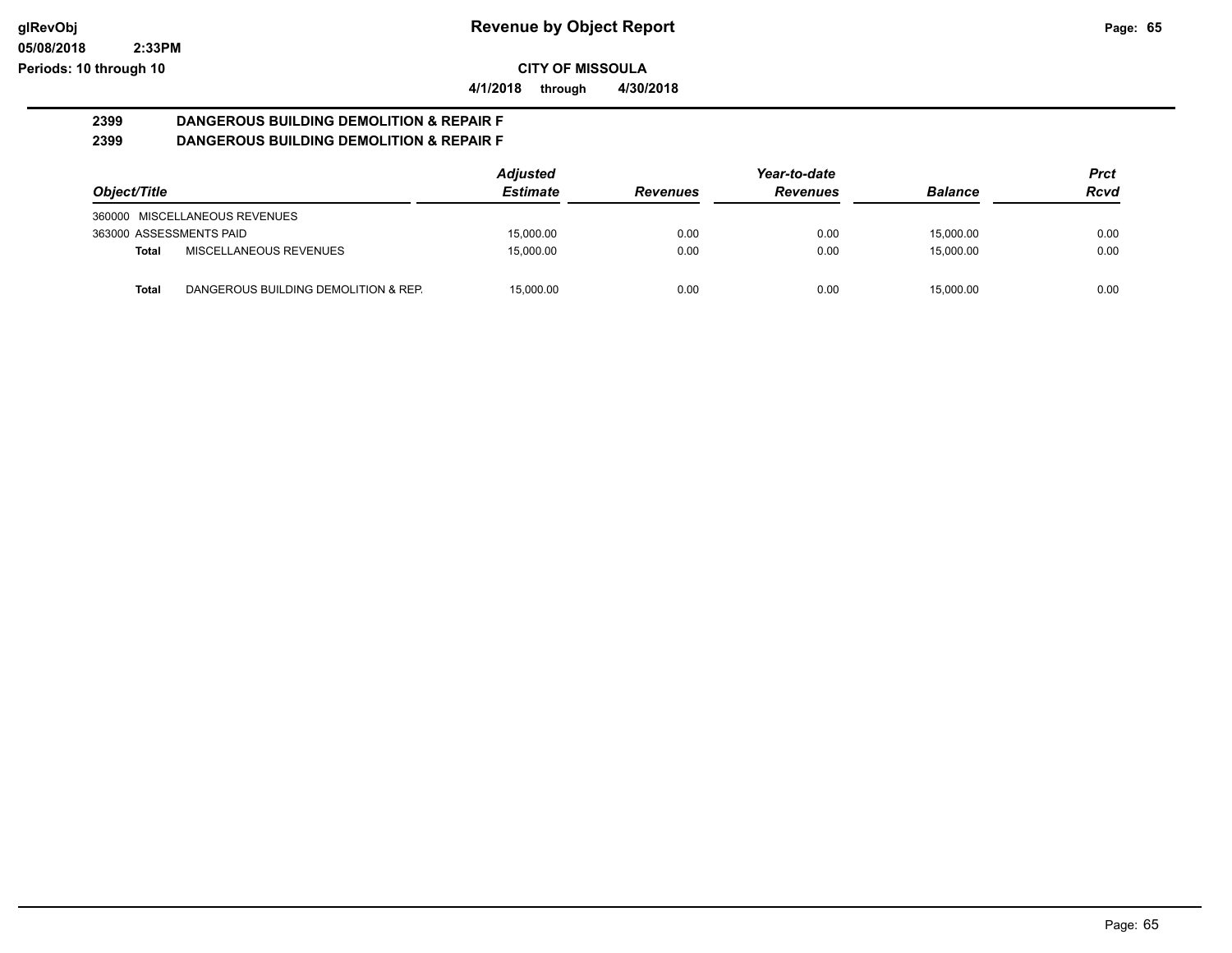**4/1/2018 through 4/30/2018**

### **2399 DANGEROUS BUILDING DEMOLITION & REPAIR F**

|                         |                                     | <b>Adjusted</b> |                 | Year-to-date    |                | <b>Prct</b> |
|-------------------------|-------------------------------------|-----------------|-----------------|-----------------|----------------|-------------|
| Object/Title            |                                     | <b>Estimate</b> | <b>Revenues</b> | <b>Revenues</b> | <b>Balance</b> | <b>Rcvd</b> |
|                         | 360000 MISCELLANEOUS REVENUES       |                 |                 |                 |                |             |
| 363000 ASSESSMENTS PAID |                                     | 15,000.00       | 0.00            | 0.00            | 15,000.00      | 0.00        |
| <b>Total</b>            | <b>MISCELLANEOUS REVENUES</b>       | 15.000.00       | 0.00            | 0.00            | 15.000.00      | 0.00        |
| Total                   | DANGEROUS BUILDING DEMOLITION & REF | 15,000.00       | 0.00            | 0.00            | 15,000.00      | 0.00        |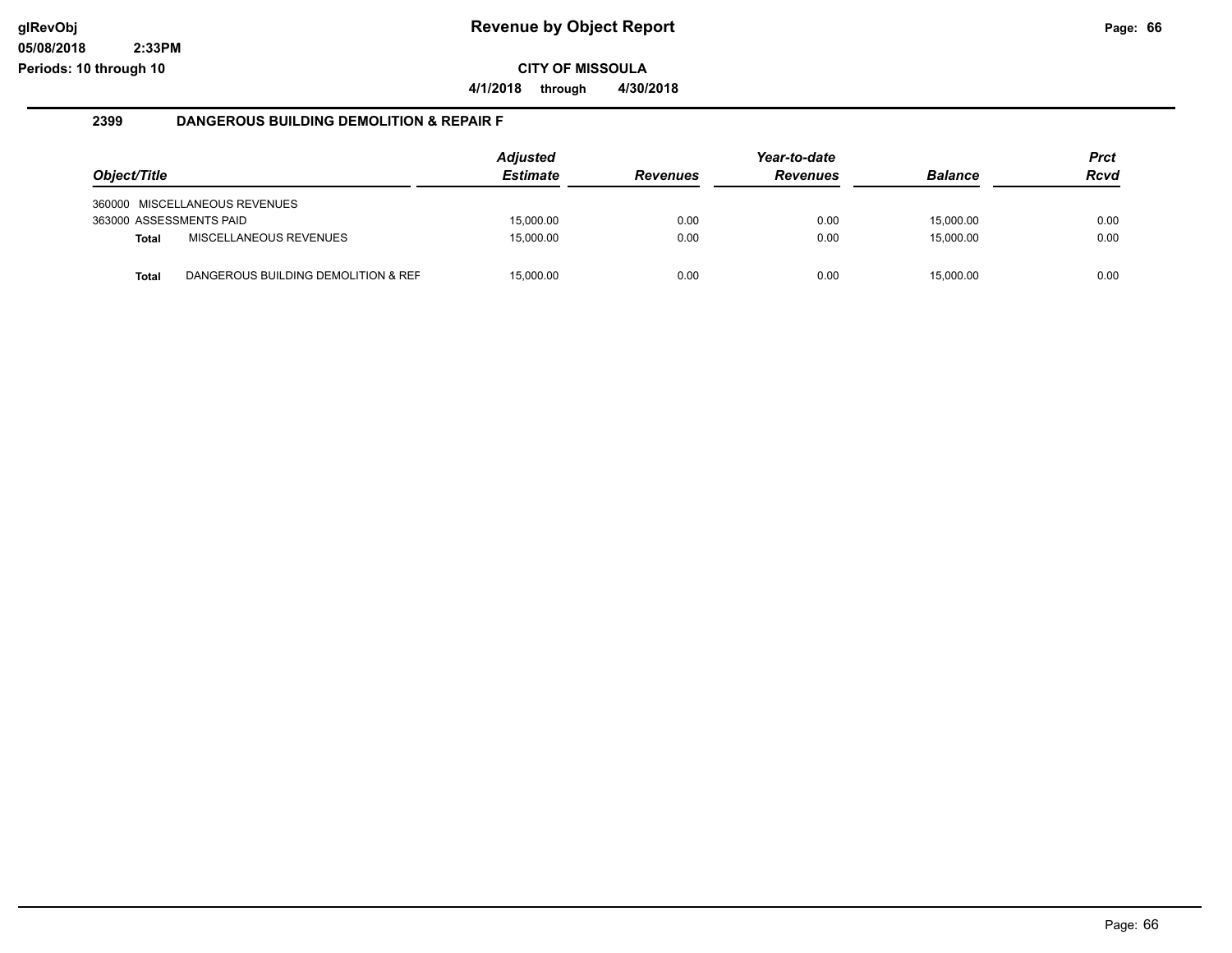**4/1/2018 through 4/30/2018**

# **2400 STREET LIGHTING ASSESSMENTS FUND**

## **2400 STREET LIGHTING ASSESSMENTS FUND**

|                                                    | <b>Adjusted</b> |                 | Year-to-date    |                | <b>Prct</b> |
|----------------------------------------------------|-----------------|-----------------|-----------------|----------------|-------------|
| Object/Title                                       | <b>Estimate</b> | <b>Revenues</b> | <b>Revenues</b> | <b>Balance</b> | <b>Rcvd</b> |
| 360000 MISCELLANEOUS REVENUES                      |                 |                 |                 |                |             |
| 360010 MISCELLANEOUS                               | 0.00            | 0.00            | 0.00            | 0.00           | 0.00        |
| 363010 LIGHTING ASSESSMENTS                        | 365.014.00      | 569.75          | 358.505.55      | 6.508.45       | 98.22       |
| 363040 PENALTY AND INTEREST                        | 0.00            | 26.90           | 318.55          | $-318.55$      | 0.00        |
| MISCELLANEOUS REVENUES<br>Total                    | 365.014.00      | 596.65          | 358.824.10      | 6.189.90       | 98.30       |
| 370000 INVESTMENTS & ROYALTY EARNINGS              |                 |                 |                 |                |             |
| 371010 INTEREST ON INVESTMENTS                     | 0.00            | 0.00            | 0.00            | 0.00           | 0.00        |
| 371020 GAIN/LOSS IN MARKET VALUE OF INVESTMENTS    | 0.00            | 0.00            | 0.00            | 0.00           | 0.00        |
| <b>INVESTMENTS &amp; ROYALTY EARNINGS</b><br>Total | 0.00            | 0.00            | 0.00            | 0.00           | 0.00        |
| STREET LIGHTING ASSESSMENTS FUND<br><b>Total</b>   | 365.014.00      | 596.65          | 358.824.10      | 6.189.90       | 98.30       |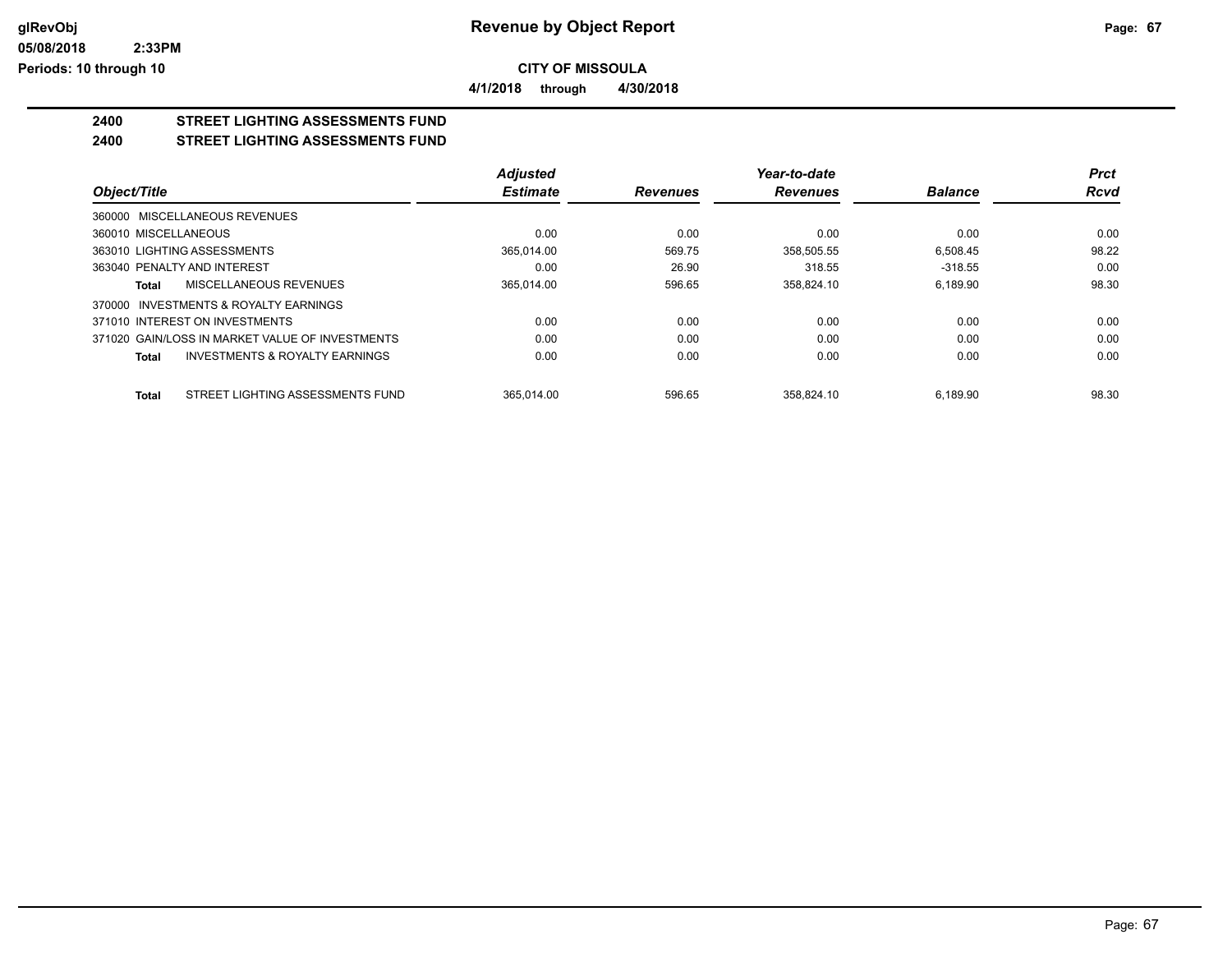**4/1/2018 through 4/30/2018**

## **2400 STREET LIGHTING ASSESSMENTS FUND**

| Object/Title                                       | <b>Adjusted</b><br><b>Estimate</b> | <b>Revenues</b> | Year-to-date<br><b>Revenues</b> | <b>Balance</b> | <b>Prct</b><br><b>Rcvd</b> |
|----------------------------------------------------|------------------------------------|-----------------|---------------------------------|----------------|----------------------------|
| 360000 MISCELLANEOUS REVENUES                      |                                    |                 |                                 |                |                            |
| 360010 MISCELLANEOUS                               | 0.00                               | 0.00            | 0.00                            | 0.00           | 0.00                       |
| 363010 LIGHTING ASSESSMENTS                        | 365.014.00                         | 569.75          | 358,505.55                      | 6,508.45       | 98.22                      |
| 363040 PENALTY AND INTEREST                        | 0.00                               | 26.90           | 318.55                          | $-318.55$      | 0.00                       |
| MISCELLANEOUS REVENUES<br>Total                    | 365,014.00                         | 596.65          | 358.824.10                      | 6.189.90       | 98.30                      |
| INVESTMENTS & ROYALTY EARNINGS<br>370000           |                                    |                 |                                 |                |                            |
| 371010 INTEREST ON INVESTMENTS                     | 0.00                               | 0.00            | 0.00                            | 0.00           | 0.00                       |
| 371020 GAIN/LOSS IN MARKET VALUE OF INVESTMENT     | 0.00                               | 0.00            | 0.00                            | 0.00           | 0.00                       |
| <b>INVESTMENTS &amp; ROYALTY EARNINGS</b><br>Total | 0.00                               | 0.00            | 0.00                            | 0.00           | 0.00                       |
|                                                    |                                    |                 |                                 |                |                            |
| STREET LIGHTING ASSESSMENTS FUND<br>Total          | 365.014.00                         | 596.65          | 358.824.10                      | 6.189.90       | 98.30                      |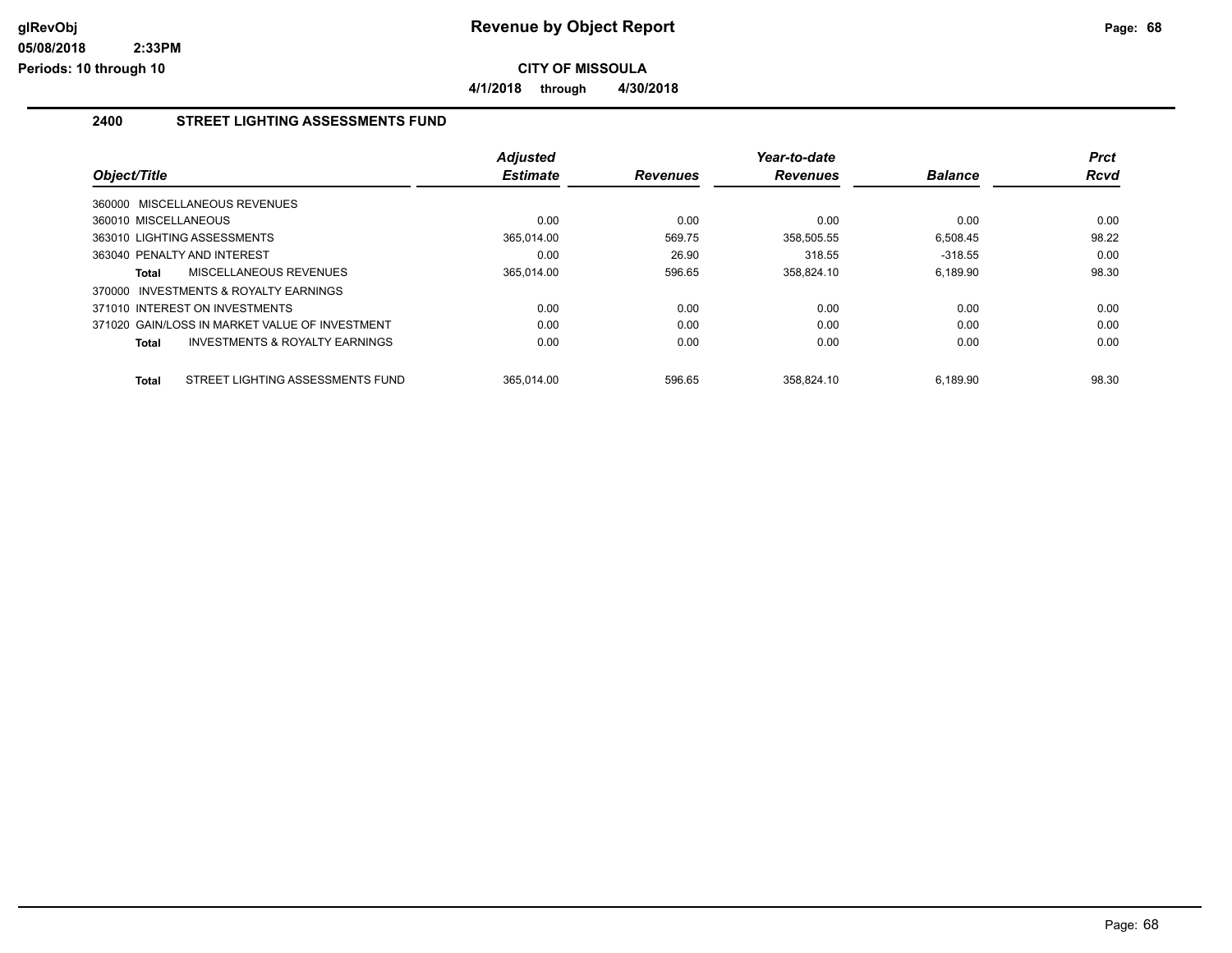**4/1/2018 through 4/30/2018**

## **2500 STREET MAINTENANCE ASSESSMENT FUND**

## **2500 STREET MAINTENANCE ASSESSMENT FUND**

|                                                    | <b>Adjusted</b> |                 | Year-to-date    |                | <b>Prct</b> |
|----------------------------------------------------|-----------------|-----------------|-----------------|----------------|-------------|
| Object/Title                                       | <b>Estimate</b> | <b>Revenues</b> | <b>Revenues</b> | <b>Balance</b> | <b>Rcvd</b> |
| 360000 MISCELLANEOUS REVENUES                      |                 |                 |                 |                |             |
| 363010 LIGHTING ASSESSMENTS                        | 102,854.00      | 392.33          | 59,764.77       | 43,089.23      | 58.11       |
| 363040 PENALTY AND INTEREST                        | 0.00            | 1.45            | 50.66           | $-50.66$       | 0.00        |
| MISCELLANEOUS REVENUES<br>Total                    | 102,854.00      | 393.78          | 59,815.43       | 43,038.57      | 58.16       |
| INVESTMENTS & ROYALTY EARNINGS<br>370000           |                 |                 |                 |                |             |
| 371010 INTEREST ON INVESTMENTS                     | 0.00            | 0.00            | 0.00            | 0.00           | 0.00        |
| 371020 GAIN/LOSS IN MARKET VALUE OF INVESTMENTS    | 0.00            | 0.00            | 0.00            | 0.00           | 0.00        |
| <b>INVESTMENTS &amp; ROYALTY EARNINGS</b><br>Total | 0.00            | 0.00            | 0.00            | 0.00           | 0.00        |
| OTHER FINANCING SOURCES<br>380000                  |                 |                 |                 |                |             |
| 383000 OPERATING TRANSFERS                         | 0.00            | 0.00            | 0.00            | 0.00           | 0.00        |
| OTHER FINANCING SOURCES<br><b>Total</b>            | 0.00            | 0.00            | 0.00            | 0.00           | 0.00        |
| STREET MAINTENANCE ASSESSMENT FUND<br><b>Total</b> | 102.854.00      | 393.78          | 59.815.43       | 43.038.57      | 58.16       |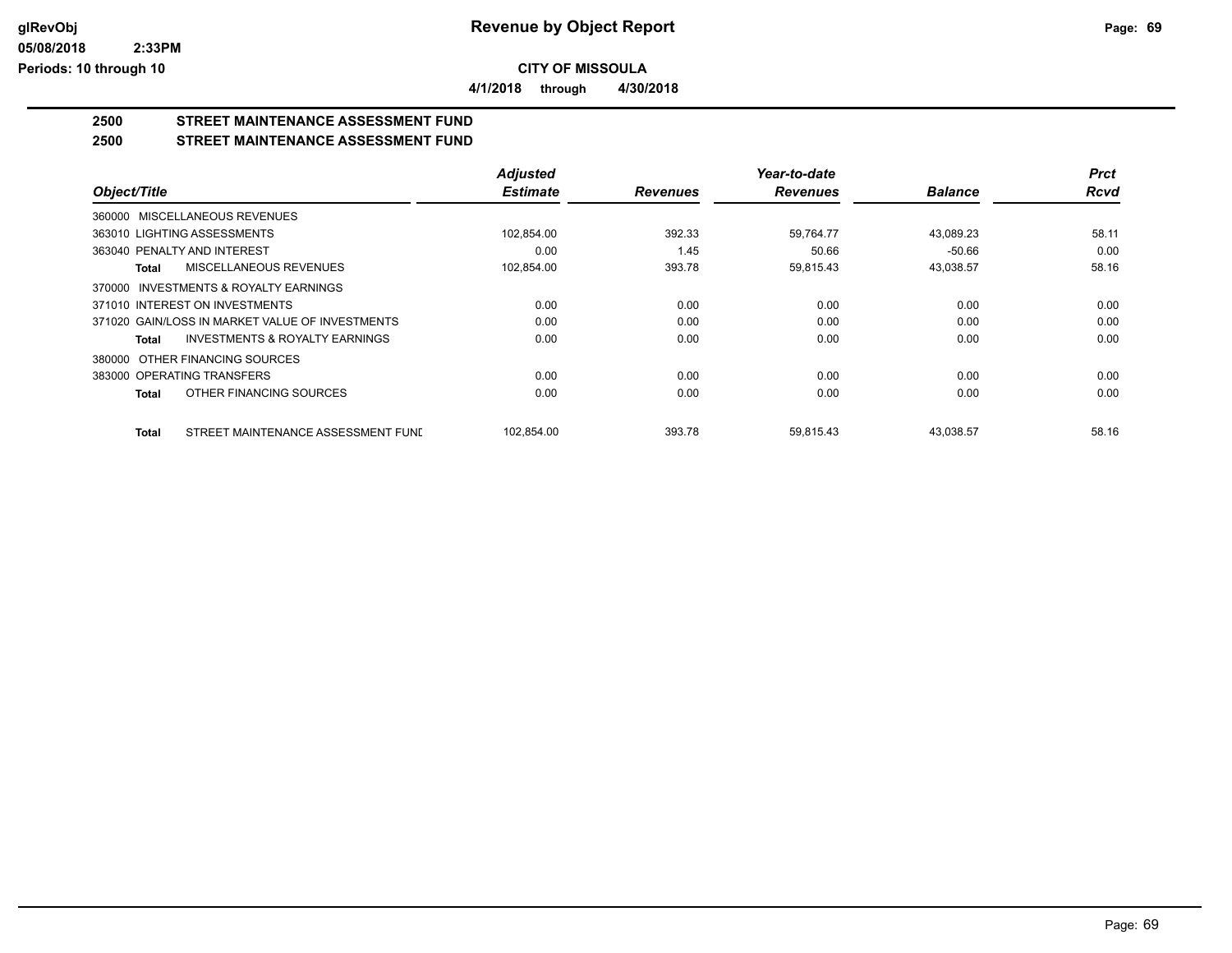**4/1/2018 through 4/30/2018**

## **2500 STREET MAINTENANCE ASSESSMENT FUND**

| Object/Title                                        | <b>Adjusted</b><br><b>Estimate</b> | <b>Revenues</b> | Year-to-date<br><b>Revenues</b> | <b>Balance</b> | <b>Prct</b><br>Rcvd |
|-----------------------------------------------------|------------------------------------|-----------------|---------------------------------|----------------|---------------------|
|                                                     |                                    |                 |                                 |                |                     |
| 360000 MISCELLANEOUS REVENUES                       |                                    |                 |                                 |                |                     |
| 363010 LIGHTING ASSESSMENTS                         | 102,854.00                         | 392.33          | 59,764.77                       | 43,089.23      | 58.11               |
| 363040 PENALTY AND INTEREST                         | 0.00                               | 1.45            | 50.66                           | $-50.66$       | 0.00                |
| <b>MISCELLANEOUS REVENUES</b><br>Total              | 102,854.00                         | 393.78          | 59,815.43                       | 43,038.57      | 58.16               |
| <b>INVESTMENTS &amp; ROYALTY EARNINGS</b><br>370000 |                                    |                 |                                 |                |                     |
| 371010 INTEREST ON INVESTMENTS                      | 0.00                               | 0.00            | 0.00                            | 0.00           | 0.00                |
| 371020 GAIN/LOSS IN MARKET VALUE OF INVESTMENT      | 0.00                               | 0.00            | 0.00                            | 0.00           | 0.00                |
| <b>INVESTMENTS &amp; ROYALTY EARNINGS</b><br>Total  | 0.00                               | 0.00            | 0.00                            | 0.00           | 0.00                |
| 380000 OTHER FINANCING SOURCES                      |                                    |                 |                                 |                |                     |
| 383000 OPERATING TRANSFERS                          | 0.00                               | 0.00            | 0.00                            | 0.00           | 0.00                |
| OTHER FINANCING SOURCES<br>Total                    | 0.00                               | 0.00            | 0.00                            | 0.00           | 0.00                |
| STREET MAINTENANCE ASSESSMENT FUNI<br>Total         | 102.854.00                         | 393.78          | 59.815.43                       | 43.038.57      | 58.16               |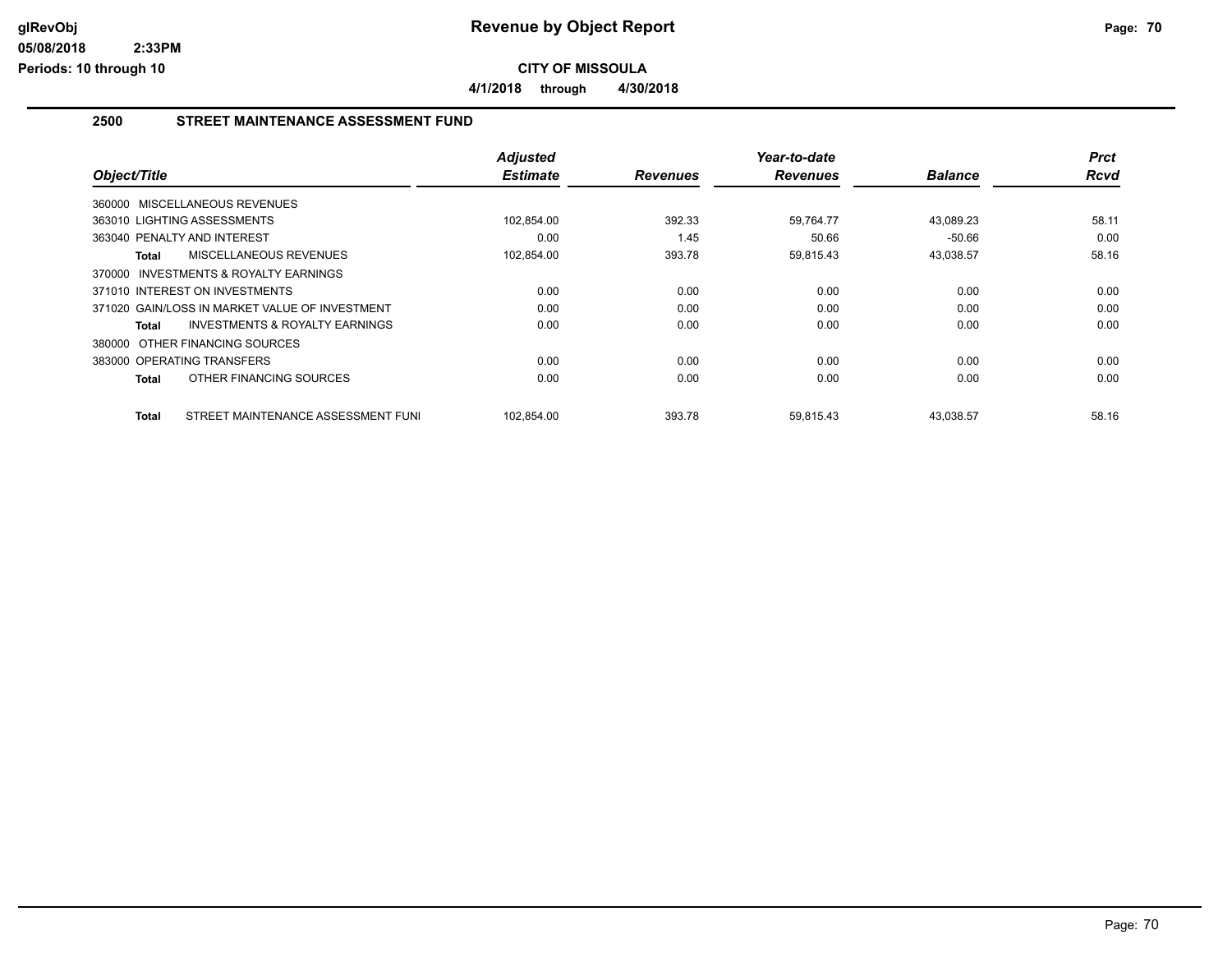**4/1/2018 through 4/30/2018**

**2512 ROAD DISTRICT #1**

**2512 ROAD DISTRICT #1**

|                                                    | <b>Adjusted</b> |                 | Year-to-date    |                | <b>Prct</b> |
|----------------------------------------------------|-----------------|-----------------|-----------------|----------------|-------------|
| Object/Title                                       | <b>Estimate</b> | <b>Revenues</b> | <b>Revenues</b> | <b>Balance</b> | <b>Rcvd</b> |
| <b>INTERGOVERNMENTAL REVENUES</b><br>330000        |                 |                 |                 |                |             |
| 336023 STATE CONTRIB. - PERS                       | 0.00            | 0.00            | 35.83           | $-35.83$       | 0.00        |
| <b>INTERGOVERNMENTAL REVENUES</b><br>Total         | 0.00            | 0.00            | 35.83           | $-35.83$       | 0.00        |
| 360000 MISCELLANEOUS REVENUES                      |                 |                 |                 |                |             |
| 363020 PROPERTY ASSESSMENTS                        | 2,115,064.00    | 11,392.11       | 1,200,342.15    | 914,721.85     | 56.75       |
| 363040 PENALTY AND INTEREST                        | 0.00            | 101.85          | 1,750.54        | $-1,750.54$    | 0.00        |
| MISCELLANEOUS REVENUES<br>Total                    | 2,115,064.00    | 11,493.96       | 1,202,092.69    | 912,971.31     | 56.83       |
| INVESTMENTS & ROYALTY EARNINGS<br>370000           |                 |                 |                 |                |             |
| 371010 INTEREST ON INVESTMENTS                     | 0.00            | 0.00            | 0.00            | 0.00           | 0.00        |
| <b>INVESTMENTS &amp; ROYALTY EARNINGS</b><br>Total | 0.00            | 0.00            | 0.00            | 0.00           | 0.00        |
| 380000 OTHER FINANCING SOURCES                     |                 |                 |                 |                |             |
| 381090 PROCEEDS FROM CAPITAL LEASE                 | 0.00            | 0.00            | 0.00            | 0.00           | 0.00        |
| OTHER FINANCING SOURCES<br>Total                   | 0.00            | 0.00            | 0.00            | 0.00           | 0.00        |
| <b>ROAD DISTRICT #1</b><br><b>Total</b>            | 2,115,064.00    | 11,493.96       | 1,202,128.52    | 912,935.48     | 56.84       |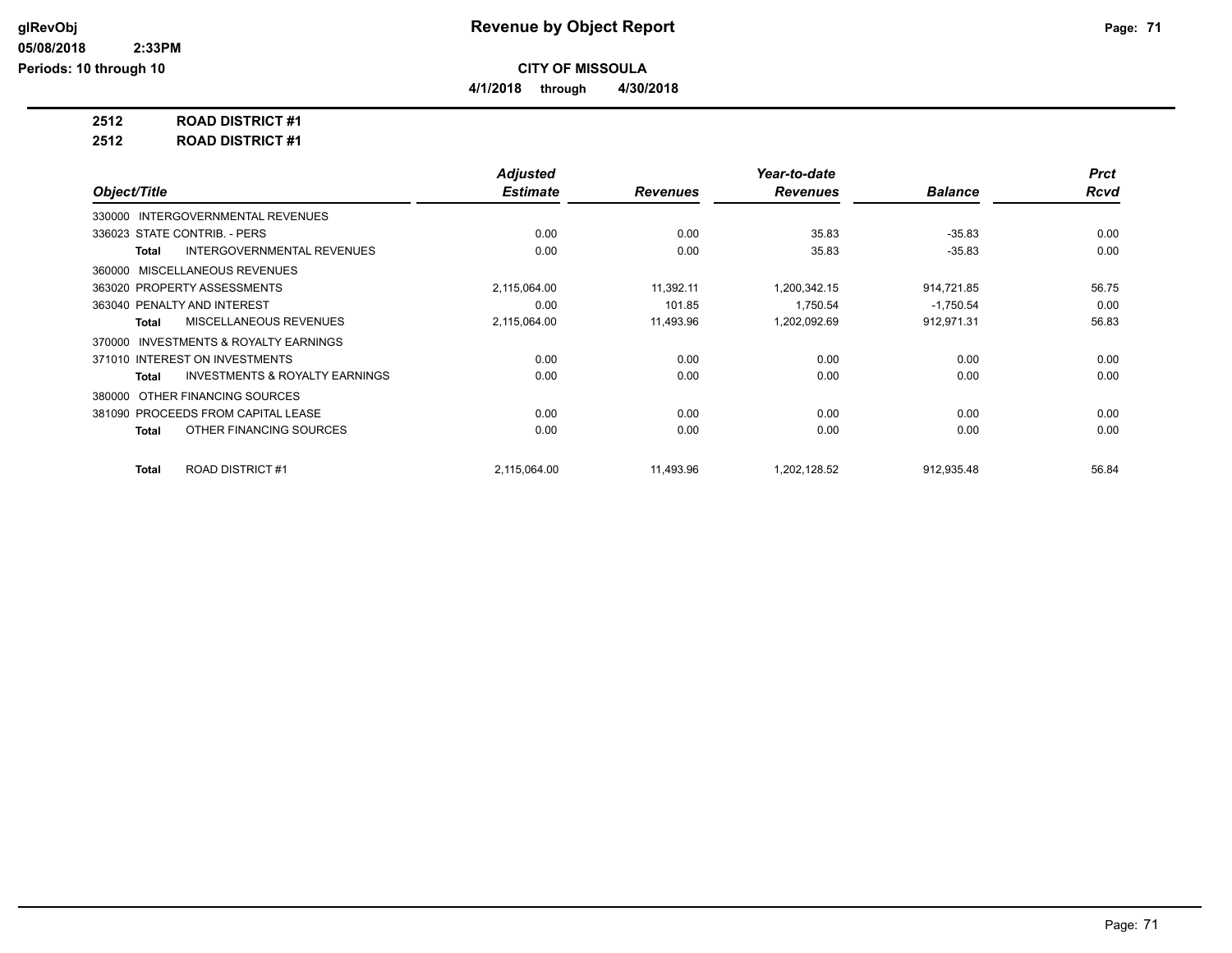**4/1/2018 through 4/30/2018**

### **2512 ROAD DISTRICT #1**

| Object/Title                                              | <b>Adjusted</b> |                 | Year-to-date    |                | <b>Prct</b> |
|-----------------------------------------------------------|-----------------|-----------------|-----------------|----------------|-------------|
|                                                           | <b>Estimate</b> | <b>Revenues</b> | <b>Revenues</b> | <b>Balance</b> | <b>Rcvd</b> |
| 330000 INTERGOVERNMENTAL REVENUES                         |                 |                 |                 |                |             |
| 336023 STATE CONTRIB. - PERS                              | 0.00            | 0.00            | 35.83           | $-35.83$       | 0.00        |
| INTERGOVERNMENTAL REVENUES<br>Total                       | 0.00            | 0.00            | 35.83           | $-35.83$       | 0.00        |
| 360000 MISCELLANEOUS REVENUES                             |                 |                 |                 |                |             |
| 363020 PROPERTY ASSESSMENTS                               | 2,115,064.00    | 11,392.11       | 1,200,342.15    | 914,721.85     | 56.75       |
| 363040 PENALTY AND INTEREST                               | 0.00            | 101.85          | 1,750.54        | $-1,750.54$    | 0.00        |
| MISCELLANEOUS REVENUES<br><b>Total</b>                    | 2,115,064.00    | 11.493.96       | 1,202,092.69    | 912,971.31     | 56.83       |
| 370000 INVESTMENTS & ROYALTY EARNINGS                     |                 |                 |                 |                |             |
| 371010 INTEREST ON INVESTMENTS                            | 0.00            | 0.00            | 0.00            | 0.00           | 0.00        |
| <b>INVESTMENTS &amp; ROYALTY EARNINGS</b><br><b>Total</b> | 0.00            | 0.00            | 0.00            | 0.00           | 0.00        |
| 380000 OTHER FINANCING SOURCES                            |                 |                 |                 |                |             |
| 381090 PROCEEDS FROM CAPITAL LEASE                        | 0.00            | 0.00            | 0.00            | 0.00           | 0.00        |
| OTHER FINANCING SOURCES<br>Total                          | 0.00            | 0.00            | 0.00            | 0.00           | 0.00        |
| ROAD DISTRICT #1<br><b>Total</b>                          | 2,115,064.00    | 11,493.96       | 1,202,128.52    | 912,935.48     | 56.84       |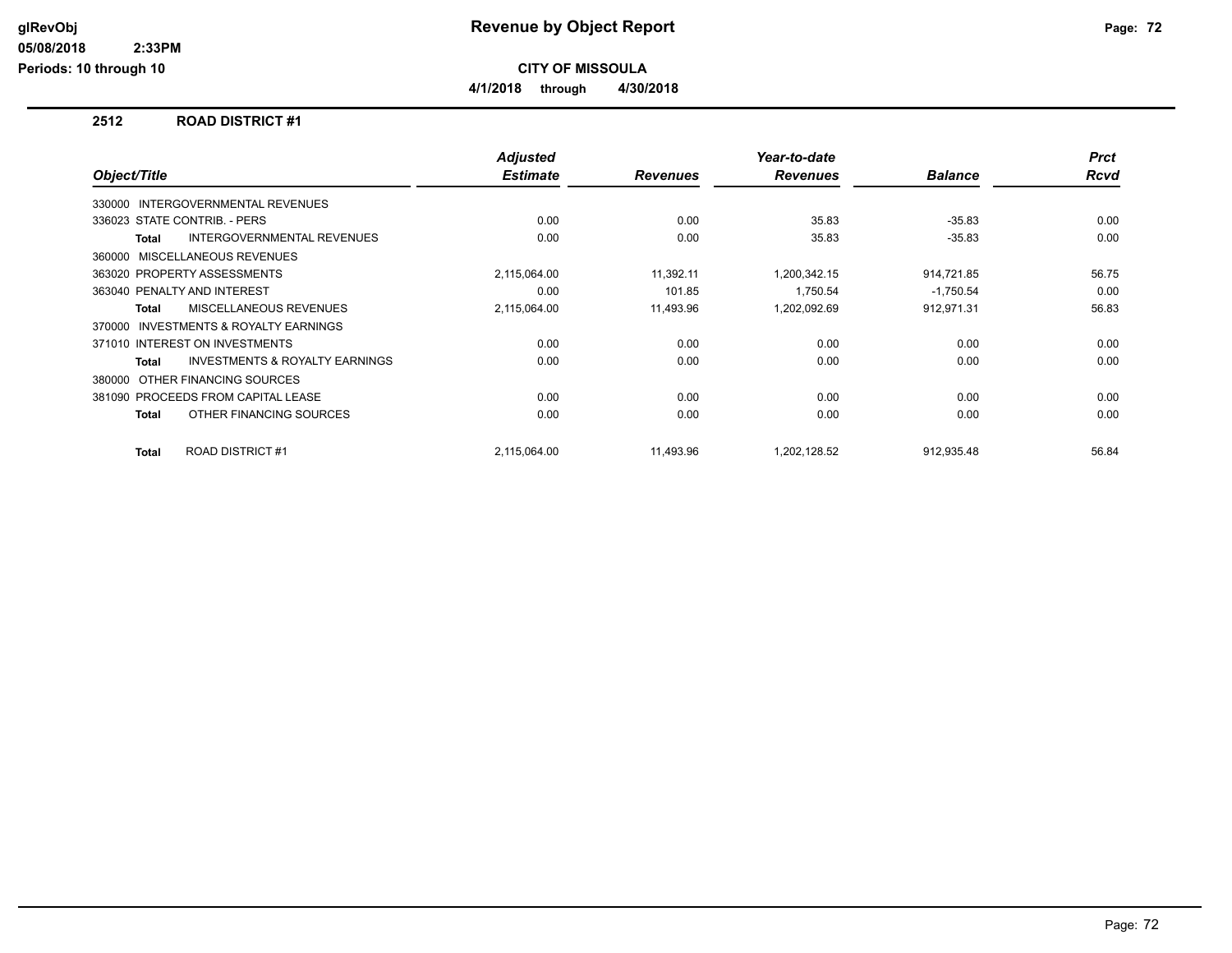**4/1/2018 through 4/30/2018**

**2513 PARK DISTRICT #1**

**2513 PARK DISTRICT #1**

|                                                    | <b>Adjusted</b> |                 | Year-to-date    |                | <b>Prct</b> |
|----------------------------------------------------|-----------------|-----------------|-----------------|----------------|-------------|
| Object/Title                                       | <b>Estimate</b> | <b>Revenues</b> | <b>Revenues</b> | <b>Balance</b> | <b>Rcvd</b> |
| 330000 INTERGOVERNMENTAL REVENUES                  |                 |                 |                 |                |             |
| 336023 STATE CONTRIB. - PERS                       | 0.00            | 0.00            | 201.50          | $-201.50$      | 0.00        |
| <b>INTERGOVERNMENTAL REVENUES</b><br><b>Total</b>  | 0.00            | 0.00            | 201.50          | $-201.50$      | 0.00        |
| MISCELLANEOUS REVENUES<br>360000                   |                 |                 |                 |                |             |
| 363020 PROPERTY ASSESSMENTS                        | 1,591,562.00    | 8,574.91        | 903,276.81      | 688,285.19     | 56.75       |
| 363040 PENALTY AND INTEREST                        | 0.00            | 77.15           | 1,322.69        | $-1,322.69$    | 0.00        |
| 364040 INSURANCE AND DAMAGE RECOVERY               | 0.00            | 0.00            | 113,450.00      | $-113,450.00$  | 0.00        |
| MISCELLANEOUS REVENUES<br><b>Total</b>             | 1,591,562.00    | 8,652.06        | 1,018,049.50    | 573,512.50     | 63.97       |
| INVESTMENTS & ROYALTY EARNINGS<br>370000           |                 |                 |                 |                |             |
| 371010 INTEREST ON INVESTMENTS                     | 0.00            | 0.00            | 0.00            | 0.00           | 0.00        |
| <b>INVESTMENTS &amp; ROYALTY EARNINGS</b><br>Total | 0.00            | 0.00            | 0.00            | 0.00           | 0.00        |
| OTHER FINANCING SOURCES<br>380000                  |                 |                 |                 |                |             |
| 381090 PROCEEDS FROM CAPITAL LEASE                 | 0.00            | 0.00            | 0.00            | 0.00           | 0.00        |
| 383000 OPERATING TRANSFERS                         | 0.00            | 0.00            | 7,810.00        | $-7,810.00$    | 0.00        |
| OTHER FINANCING SOURCES<br><b>Total</b>            | 0.00            | 0.00            | 7,810.00        | $-7,810.00$    | 0.00        |
| PARK DISTRICT #1<br><b>Total</b>                   | 1,591,562.00    | 8,652.06        | 1,026,061.00    | 565,501.00     | 64.47       |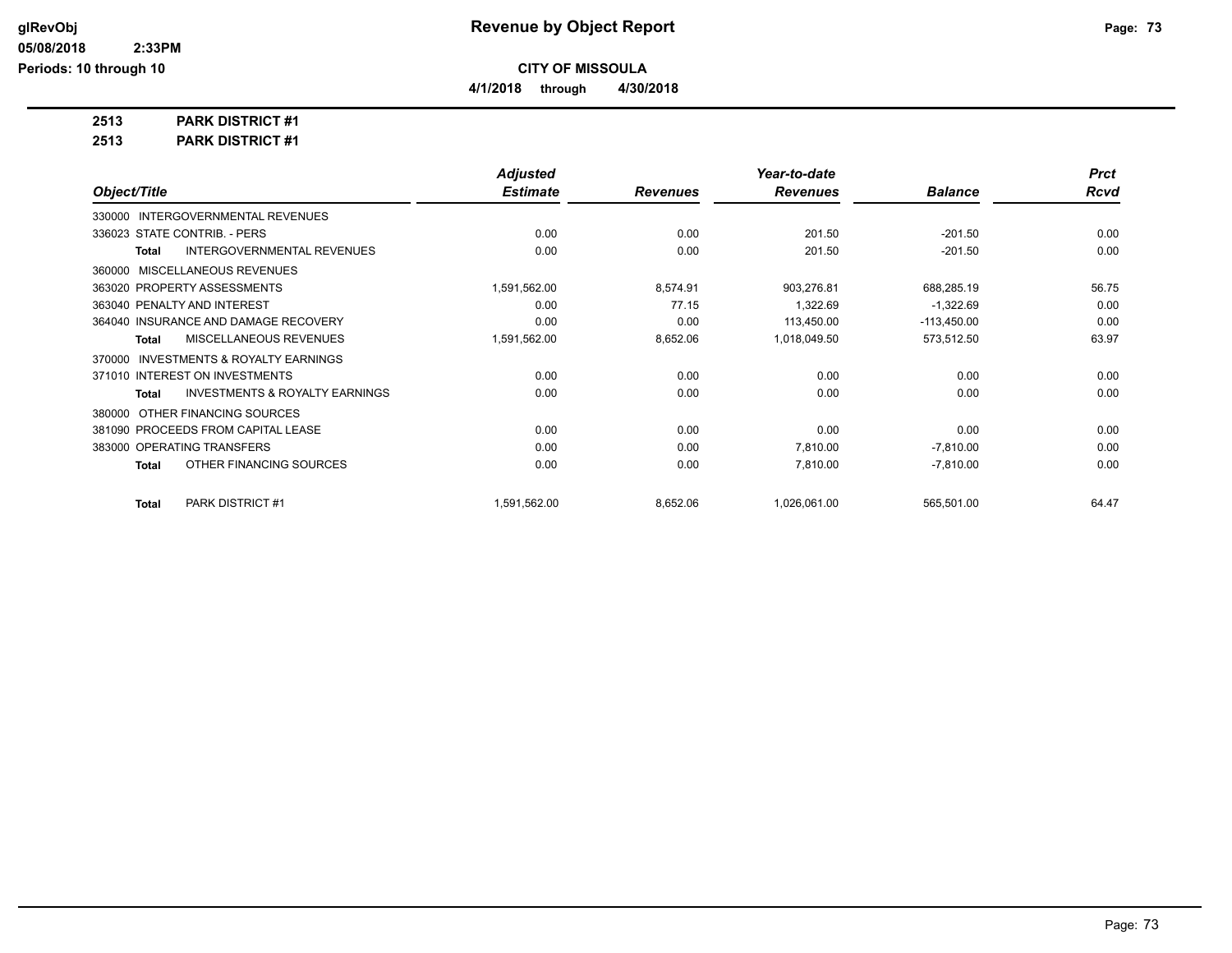**4/1/2018 through 4/30/2018**

### **2513 PARK DISTRICT #1**

|                                                    | <b>Adjusted</b> |                 | Year-to-date    |                | <b>Prct</b> |
|----------------------------------------------------|-----------------|-----------------|-----------------|----------------|-------------|
| Object/Title                                       | <b>Estimate</b> | <b>Revenues</b> | <b>Revenues</b> | <b>Balance</b> | <b>Rcvd</b> |
| 330000 INTERGOVERNMENTAL REVENUES                  |                 |                 |                 |                |             |
| 336023 STATE CONTRIB. - PERS                       | 0.00            | 0.00            | 201.50          | $-201.50$      | 0.00        |
| <b>INTERGOVERNMENTAL REVENUES</b><br>Total         | 0.00            | 0.00            | 201.50          | $-201.50$      | 0.00        |
| MISCELLANEOUS REVENUES<br>360000                   |                 |                 |                 |                |             |
| 363020 PROPERTY ASSESSMENTS                        | 1,591,562.00    | 8,574.91        | 903,276.81      | 688,285.19     | 56.75       |
| 363040 PENALTY AND INTEREST                        | 0.00            | 77.15           | 1,322.69        | $-1,322.69$    | 0.00        |
| 364040 INSURANCE AND DAMAGE RECOVERY               | 0.00            | 0.00            | 113,450.00      | $-113,450.00$  | 0.00        |
| <b>MISCELLANEOUS REVENUES</b><br>Total             | 1,591,562.00    | 8,652.06        | 1,018,049.50    | 573,512.50     | 63.97       |
| INVESTMENTS & ROYALTY EARNINGS<br>370000           |                 |                 |                 |                |             |
| 371010 INTEREST ON INVESTMENTS                     | 0.00            | 0.00            | 0.00            | 0.00           | 0.00        |
| <b>INVESTMENTS &amp; ROYALTY EARNINGS</b><br>Total | 0.00            | 0.00            | 0.00            | 0.00           | 0.00        |
| OTHER FINANCING SOURCES<br>380000                  |                 |                 |                 |                |             |
| 381090 PROCEEDS FROM CAPITAL LEASE                 | 0.00            | 0.00            | 0.00            | 0.00           | 0.00        |
| 383000 OPERATING TRANSFERS                         | 0.00            | 0.00            | 7,810.00        | $-7,810.00$    | 0.00        |
| OTHER FINANCING SOURCES<br><b>Total</b>            | 0.00            | 0.00            | 7,810.00        | $-7,810.00$    | 0.00        |
| <b>PARK DISTRICT #1</b><br><b>Total</b>            | 1,591,562.00    | 8,652.06        | 1,026,061.00    | 565,501.00     | 64.47       |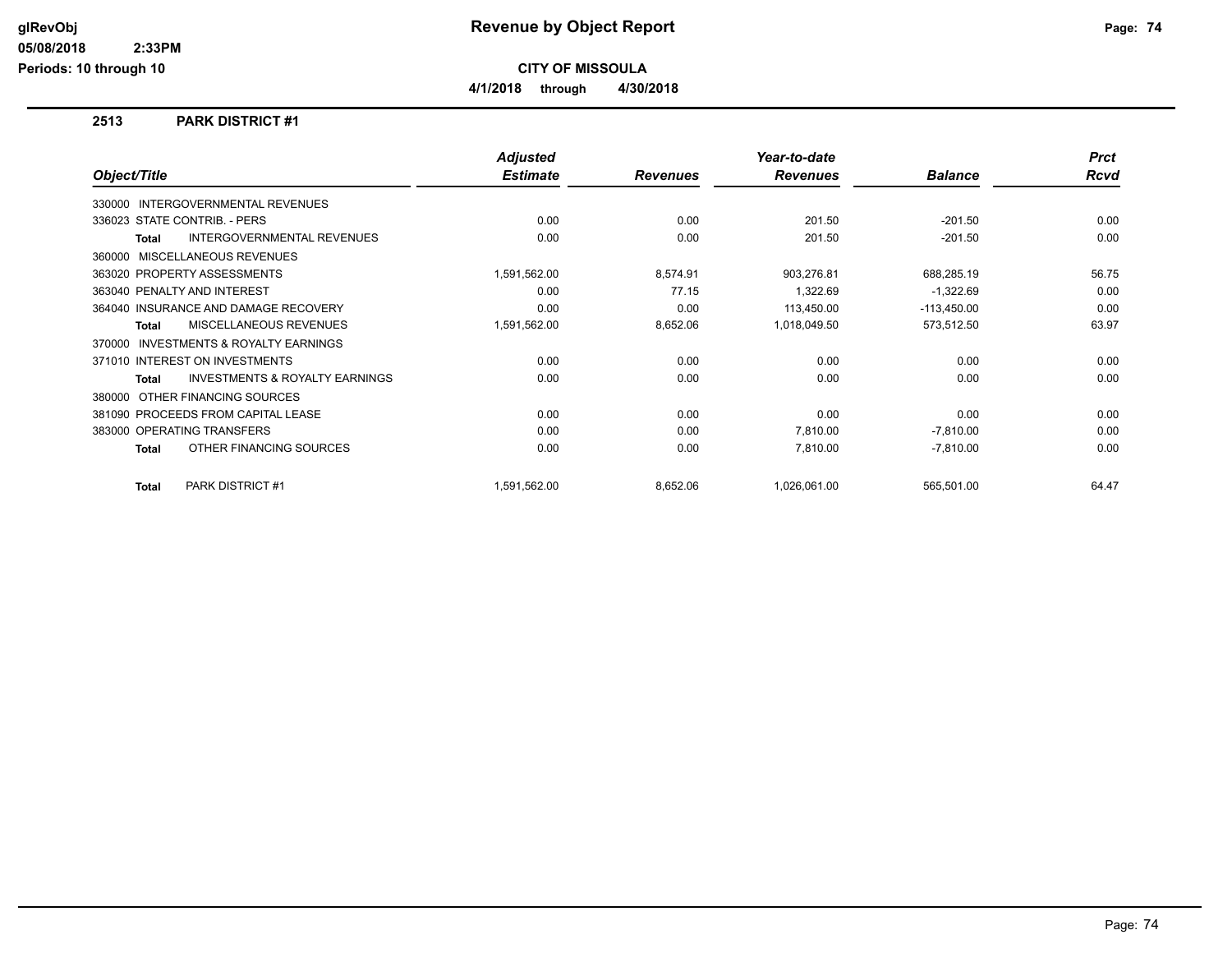**4/1/2018 through 4/30/2018**

**2820 STATE GAS TAX FUND**

**2820 STATE GAS TAX FUND**

|                                         | <b>Adjusted</b> |                 | Year-to-date    |                | <b>Prct</b> |
|-----------------------------------------|-----------------|-----------------|-----------------|----------------|-------------|
| Object/Title                            | <b>Estimate</b> | <b>Revenues</b> | <b>Revenues</b> | <b>Balance</b> | <b>Rcvd</b> |
| 330000 INTERGOVERNMENTAL REVENUES       |                 |                 |                 |                |             |
| 331052 MDT CMAQ STRIPING GRANT          | 0.00            | 0.00            | 0.00            | 0.00           | 0.00        |
| 334040 GAS TAX APPORTIONMENT            | 2.044.567.00    | 0.00            | 725.109.90      | 1.319.457.10   | 35.47       |
| INTERGOVERNMENTAL REVENUES<br>Total     | 2.044.567.00    | 0.00            | 725.109.90      | 1.319.457.10   | 35.47       |
| 380000 OTHER FINANCING SOURCES          |                 |                 |                 |                |             |
| 383000 OPERATING TRANSFERS              | 0.00            | 0.00            | 0.00            | 0.00           | 0.00        |
| OTHER FINANCING SOURCES<br><b>Total</b> | 0.00            | 0.00            | 0.00            | 0.00           | 0.00        |
|                                         |                 |                 |                 |                |             |
| STATE GAS TAX FUND<br>Total             | 2.044.567.00    | 0.00            | 725.109.90      | 1.319.457.10   | 35.47       |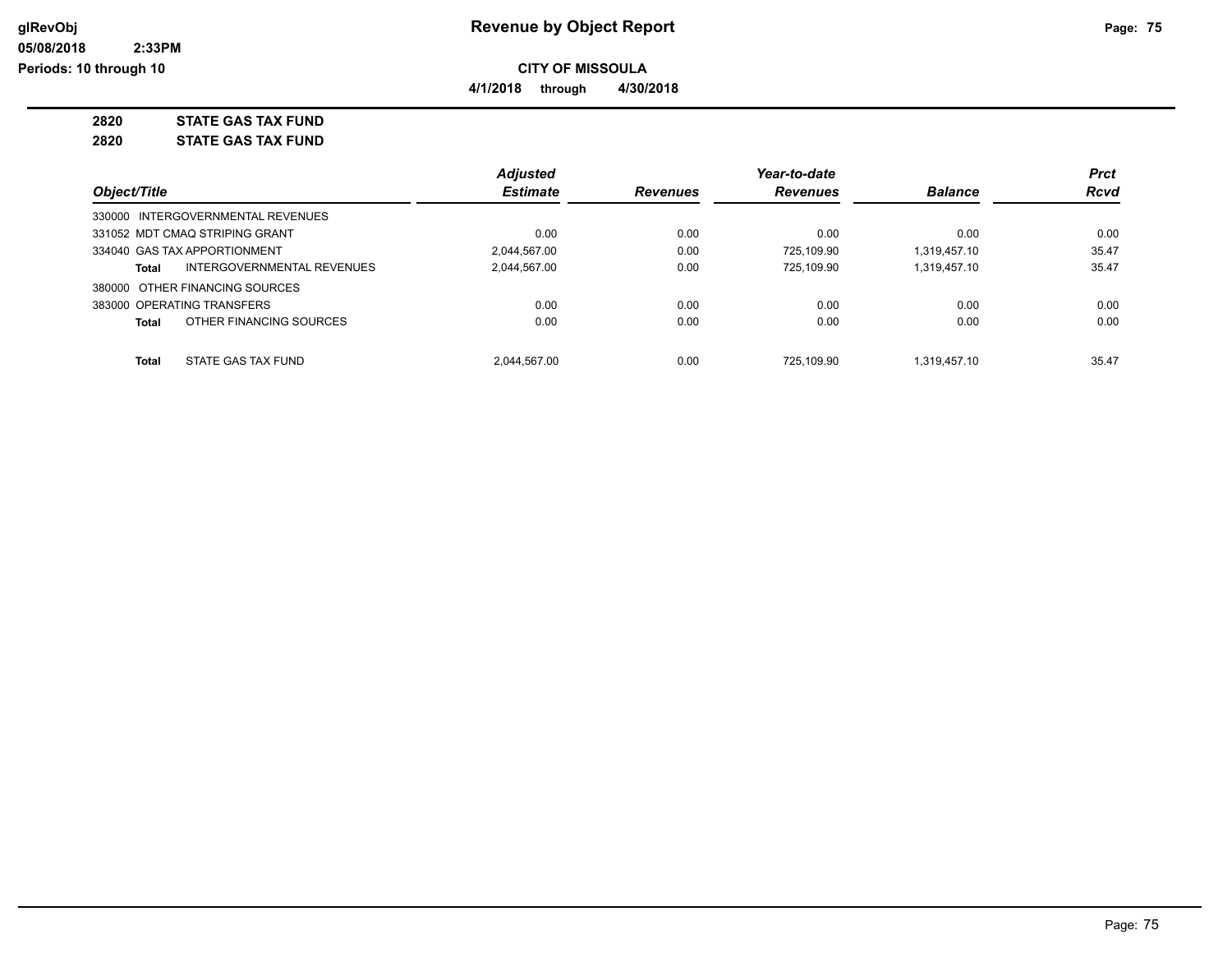**4/1/2018 through 4/30/2018**

### **2820 STATE GAS TAX FUND**

|              |                                   | <b>Adjusted</b> |                 | Year-to-date    |                | <b>Prct</b> |
|--------------|-----------------------------------|-----------------|-----------------|-----------------|----------------|-------------|
| Object/Title |                                   | <b>Estimate</b> | <b>Revenues</b> | <b>Revenues</b> | <b>Balance</b> | <b>Rcvd</b> |
|              | 330000 INTERGOVERNMENTAL REVENUES |                 |                 |                 |                |             |
|              | 331052 MDT CMAQ STRIPING GRANT    | 0.00            | 0.00            | 0.00            | 0.00           | 0.00        |
|              | 334040 GAS TAX APPORTIONMENT      | 2.044.567.00    | 0.00            | 725.109.90      | 1.319.457.10   | 35.47       |
| Total        | INTERGOVERNMENTAL REVENUES        | 2.044.567.00    | 0.00            | 725.109.90      | 1.319.457.10   | 35.47       |
|              | 380000 OTHER FINANCING SOURCES    |                 |                 |                 |                |             |
|              | 383000 OPERATING TRANSFERS        | 0.00            | 0.00            | 0.00            | 0.00           | 0.00        |
| Total        | OTHER FINANCING SOURCES           | 0.00            | 0.00            | 0.00            | 0.00           | 0.00        |
| <b>Total</b> | STATE GAS TAX FUND                | 2.044.567.00    | 0.00            | 725.109.90      | 1.319.457.10   | 35.47       |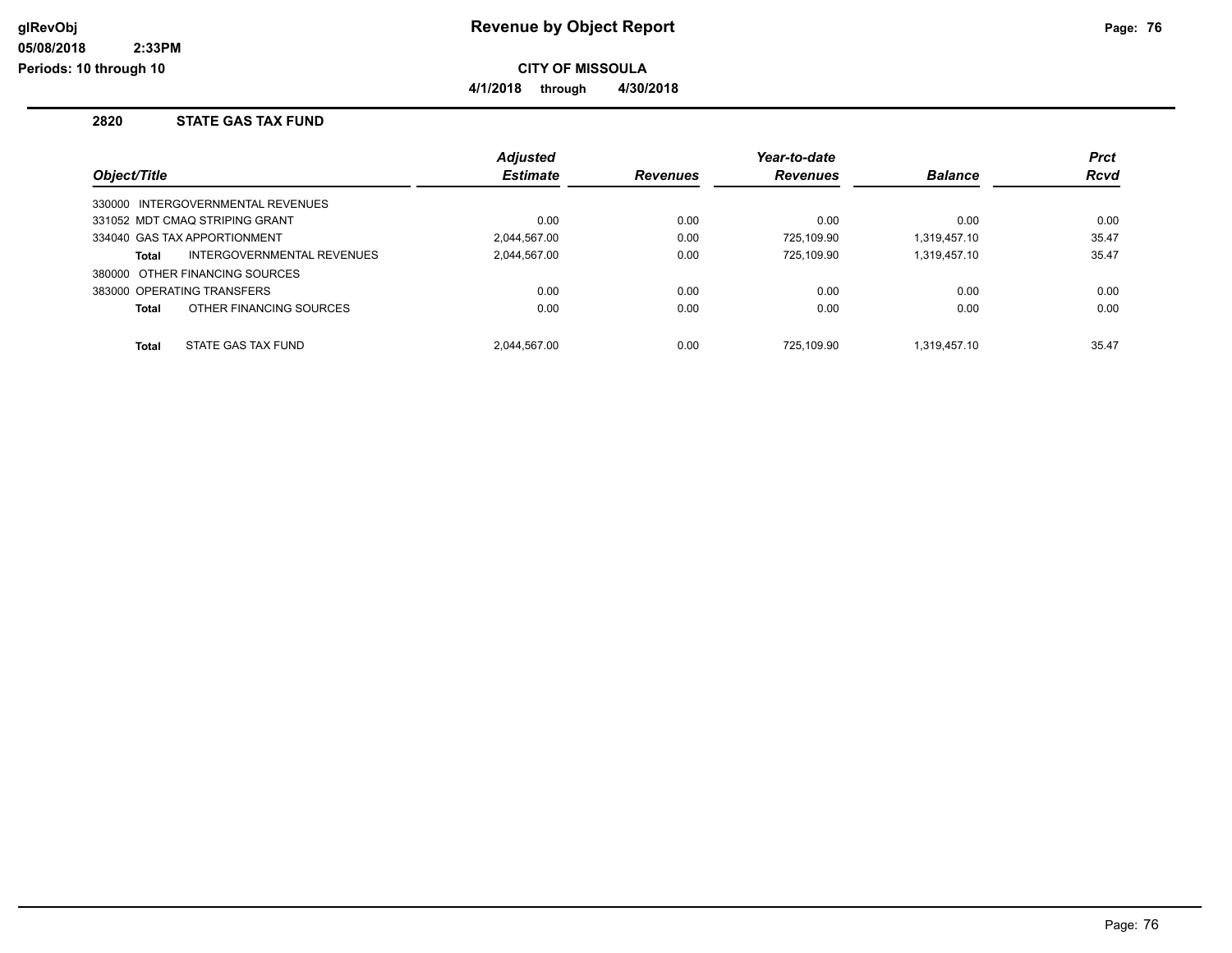**4/1/2018 through 4/30/2018**

# **2918 LAW ENFORCEMENT BLOCK GRANT FUND**

## **2918 LAW ENFORCEMENT BLOCK GRANT FUND**

|                               |                                                 | <b>Adjusted</b> |                 | Year-to-date    |                | <b>Prct</b> |
|-------------------------------|-------------------------------------------------|-----------------|-----------------|-----------------|----------------|-------------|
| Object/Title                  |                                                 | <b>Estimate</b> | <b>Revenues</b> | <b>Revenues</b> | <b>Balance</b> | <b>Rcvd</b> |
|                               | 330000 INTERGOVERNMENTAL REVENUES               |                 |                 |                 |                |             |
| 331000 FEDERAL GRANTS         |                                                 | 0.00            | 0.00            | 0.00            | 0.00           | 0.00        |
| 331001 BYRNE DISCRETIONARY    |                                                 | 0.00            | 0.00            | 0.00            | 0.00           | 0.00        |
| 331023 COPS HIRING GRANT 2011 |                                                 | 0.00            | 0.00            | 0.00            | 0.00           | 0.00        |
|                               | 331024 DEPT OF JUSTICE GRANTS                   | 0.00            | 0.00            | 0.00            | 0.00           | 0.00        |
| 331026 ICAC GRANT             |                                                 | 0.00            | 0.00            | 0.00            | 0.00           | 0.00        |
| 331027 JAG GRANTS REVENUE     |                                                 | 60,373.00       | 0.00            | 0.00            | 60,373.00      | 0.00        |
|                               | 336021 STATE CONTRIB - POLICE RETIREMENT        | 0.00            | 0.00            | 0.00            | 0.00           | 0.00        |
| <b>Total</b>                  | <b>INTERGOVERNMENTAL REVENUES</b>               | 60,373.00       | 0.00            | 0.00            | 60,373.00      | 0.00        |
|                               | 340000 CHARGES FOR SERVICES                     |                 |                 |                 |                |             |
| 342010 POLICE/BID AGREEMENT   |                                                 | 0.00            | 0.00            | 0.00            | 0.00           | 0.00        |
| <b>Total</b>                  | <b>CHARGES FOR SERVICES</b>                     | 0.00            | 0.00            | 0.00            | 0.00           | 0.00        |
| 360000                        | MISCELLANEOUS REVENUES                          |                 |                 |                 |                |             |
| 360010 MISCELLANEOUS          |                                                 | 0.00            | 0.00            | 0.00            | 0.00           | 0.00        |
| <b>Total</b>                  | <b>MISCELLANEOUS REVENUES</b>                   | 0.00            | 0.00            | 0.00            | 0.00           | 0.00        |
| 370000                        | <b>INVESTMENTS &amp; ROYALTY EARNINGS</b>       |                 |                 |                 |                |             |
|                               | 371010 INTEREST ON INVESTMENTS                  | 0.00            | 0.00            | 0.00            | 0.00           | 0.00        |
|                               | 371020 GAIN/LOSS IN MARKET VALUE OF INVESTMENTS | 0.00            | 0.00            | 0.00            | 0.00           | 0.00        |
| <b>Total</b>                  | <b>INVESTMENTS &amp; ROYALTY EARNINGS</b>       | 0.00            | 0.00            | 0.00            | 0.00           | 0.00        |
| 380000                        | OTHER FINANCING SOURCES                         |                 |                 |                 |                |             |
|                               | 383023 TRANS FR DRUG FORFEITURE                 | 0.00            | 0.00            | 0.00            | 0.00           | 0.00        |
| 383036 TRANSFER - GRANT       |                                                 | 0.00            | 0.00            | 0.00            | 0.00           | 0.00        |
| <b>Total</b>                  | OTHER FINANCING SOURCES                         | 0.00            | 0.00            | 0.00            | 0.00           | 0.00        |
| <b>Total</b>                  | LAW ENFORCEMENT BLOCK GRANT FUND                | 60.373.00       | 0.00            | 0.00            | 60,373.00      | 0.00        |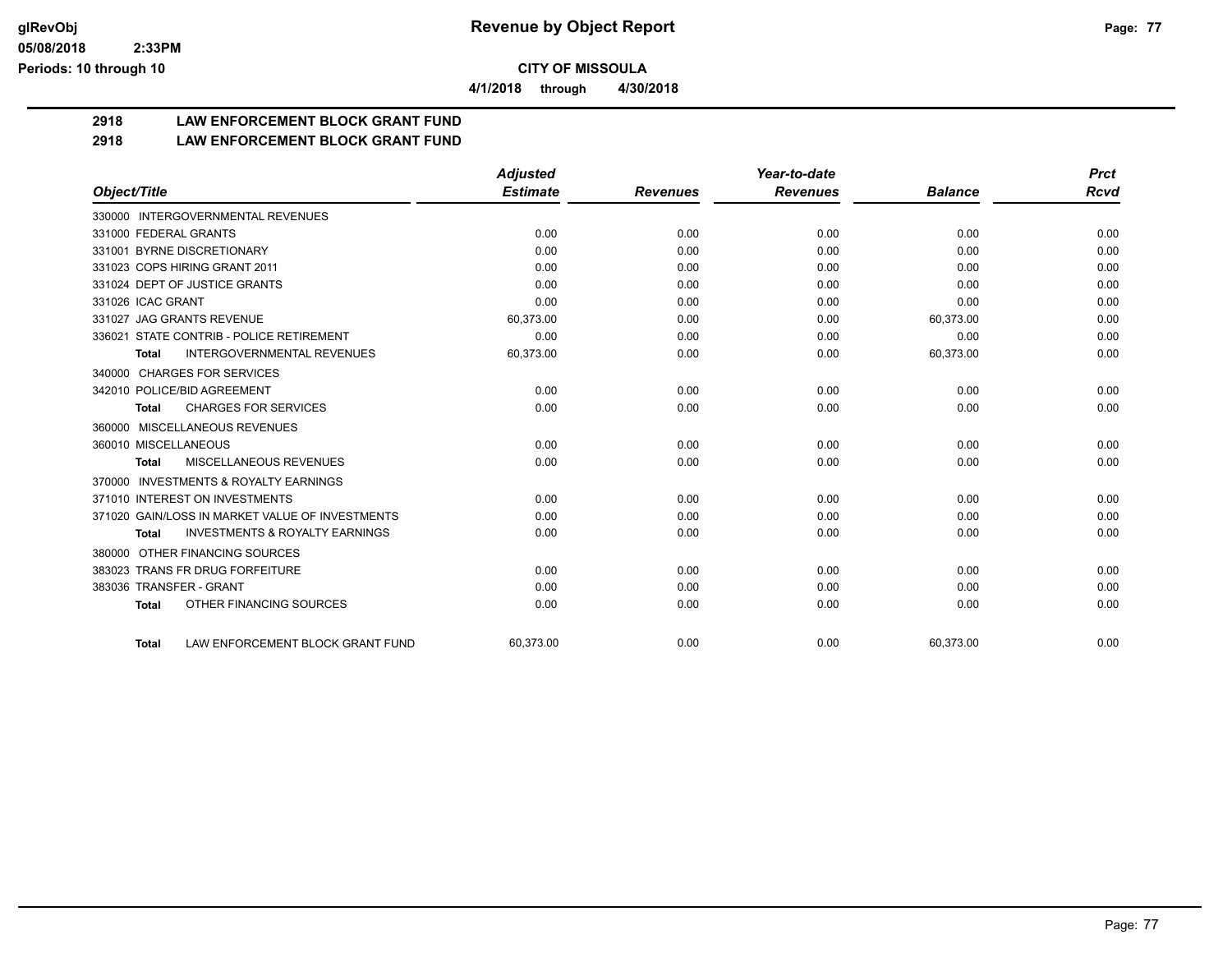**4/1/2018 through 4/30/2018**

## **2918 LAW ENFORCEMENT BLOCK GRANT FUND**

|                                                           | <b>Adjusted</b> |                 | Year-to-date    |                | <b>Prct</b> |
|-----------------------------------------------------------|-----------------|-----------------|-----------------|----------------|-------------|
| Object/Title                                              | <b>Estimate</b> | <b>Revenues</b> | <b>Revenues</b> | <b>Balance</b> | <b>Rcvd</b> |
| <b>INTERGOVERNMENTAL REVENUES</b><br>330000               |                 |                 |                 |                |             |
| 331000 FEDERAL GRANTS                                     | 0.00            | 0.00            | 0.00            | 0.00           | 0.00        |
| 331001 BYRNE DISCRETIONARY                                | 0.00            | 0.00            | 0.00            | 0.00           | 0.00        |
| 331023 COPS HIRING GRANT 2011                             | 0.00            | 0.00            | 0.00            | 0.00           | 0.00        |
| 331024 DEPT OF JUSTICE GRANTS                             | 0.00            | 0.00            | 0.00            | 0.00           | 0.00        |
| 331026 ICAC GRANT                                         | 0.00            | 0.00            | 0.00            | 0.00           | 0.00        |
| 331027 JAG GRANTS REVENUE                                 | 60,373.00       | 0.00            | 0.00            | 60,373.00      | 0.00        |
| 336021 STATE CONTRIB - POLICE RETIREMENT                  | 0.00            | 0.00            | 0.00            | 0.00           | 0.00        |
| <b>INTERGOVERNMENTAL REVENUES</b><br><b>Total</b>         | 60,373.00       | 0.00            | 0.00            | 60,373.00      | 0.00        |
| 340000 CHARGES FOR SERVICES                               |                 |                 |                 |                |             |
| 342010 POLICE/BID AGREEMENT                               | 0.00            | 0.00            | 0.00            | 0.00           | 0.00        |
| <b>CHARGES FOR SERVICES</b><br><b>Total</b>               | 0.00            | 0.00            | 0.00            | 0.00           | 0.00        |
| 360000 MISCELLANEOUS REVENUES                             |                 |                 |                 |                |             |
| 360010 MISCELLANEOUS                                      | 0.00            | 0.00            | 0.00            | 0.00           | 0.00        |
| <b>MISCELLANEOUS REVENUES</b><br><b>Total</b>             | 0.00            | 0.00            | 0.00            | 0.00           | 0.00        |
| 370000 INVESTMENTS & ROYALTY EARNINGS                     |                 |                 |                 |                |             |
| 371010 INTEREST ON INVESTMENTS                            | 0.00            | 0.00            | 0.00            | 0.00           | 0.00        |
| 371020 GAIN/LOSS IN MARKET VALUE OF INVESTMENT            | 0.00            | 0.00            | 0.00            | 0.00           | 0.00        |
| <b>INVESTMENTS &amp; ROYALTY EARNINGS</b><br><b>Total</b> | 0.00            | 0.00            | 0.00            | 0.00           | 0.00        |
| 380000 OTHER FINANCING SOURCES                            |                 |                 |                 |                |             |
| 383023 TRANS FR DRUG FORFEITURE                           | 0.00            | 0.00            | 0.00            | 0.00           | 0.00        |
| 383036 TRANSFER - GRANT                                   | 0.00            | 0.00            | 0.00            | 0.00           | 0.00        |
| OTHER FINANCING SOURCES<br><b>Total</b>                   | 0.00            | 0.00            | 0.00            | 0.00           | 0.00        |
| LAW ENFORCEMENT BLOCK GRANT FUND<br><b>Total</b>          | 60.373.00       | 0.00            | 0.00            | 60,373.00      | 0.00        |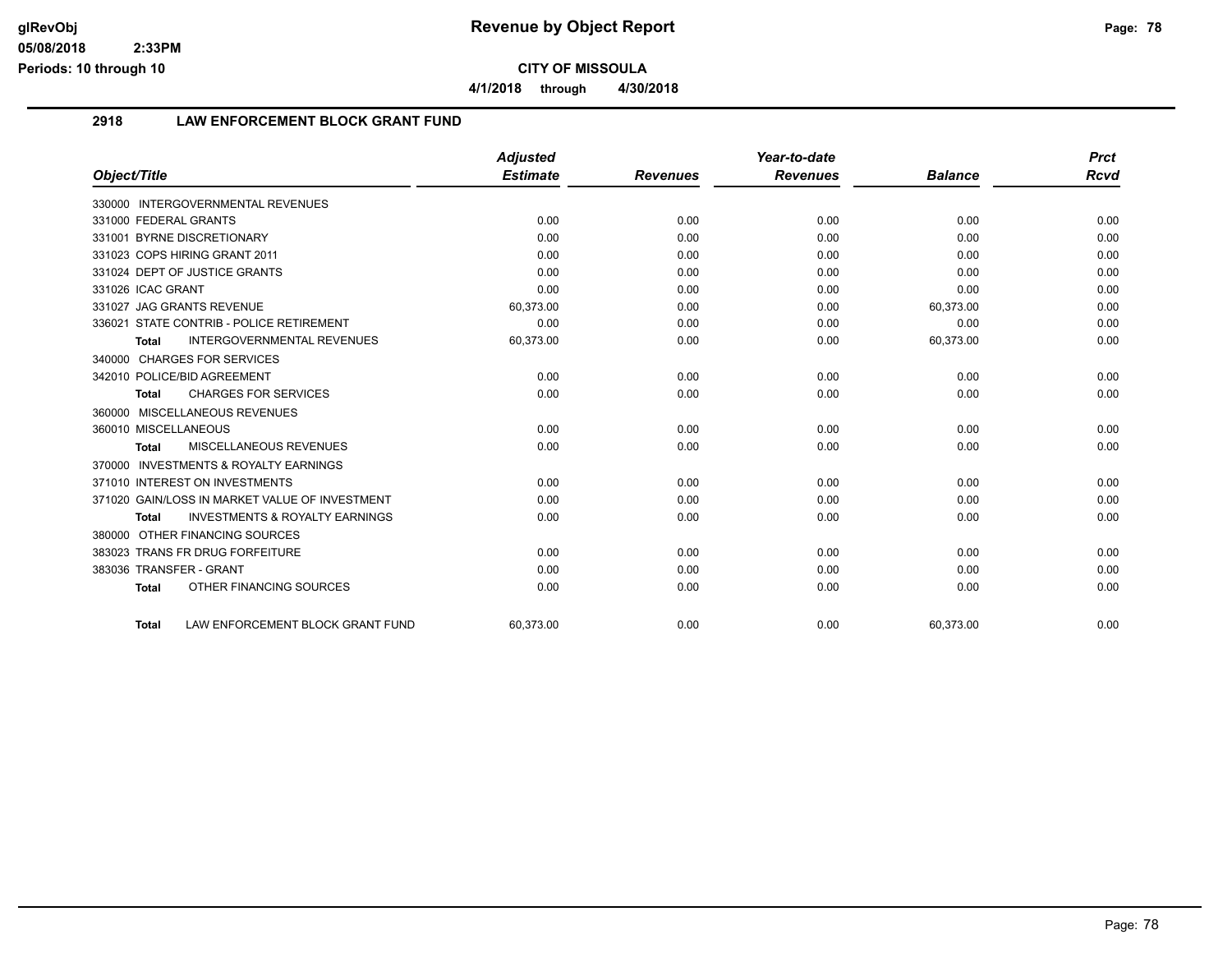**4/1/2018 through 4/30/2018**

## **2919 HIDTA FUND**

**2919 HIDTA FUND**

|                                                    | <b>Adjusted</b> |                 | Year-to-date    |                | <b>Prct</b> |
|----------------------------------------------------|-----------------|-----------------|-----------------|----------------|-------------|
| Object/Title                                       | <b>Estimate</b> | <b>Revenues</b> | <b>Revenues</b> | <b>Balance</b> | <b>Rcvd</b> |
| 340000 CHARGES FOR SERVICES                        |                 |                 |                 |                |             |
| 342013 BLIC BACKGROUND CHECK FEE                   | 140,600.00      | 9,060.50        | 35.817.51       | 104,782.49     | 25.47       |
| 342014 POLICE DEPARTMENT SERVICE FEES              | 0.00            | 0.00            | 6.767.05        | $-6.767.05$    | 0.00        |
| <b>CHARGES FOR SERVICES</b><br>Total               | 140,600.00      | 9.060.50        | 42,584.56       | 98.015.44      | 30.29       |
| 360000 MISCELLANEOUS REVENUES                      |                 |                 |                 |                |             |
| 360010 MISCELLANEOUS                               | 0.00            | 0.00            | 0.00            | 0.00           | 0.00        |
| MISCELLANEOUS REVENUES<br>Total                    | 0.00            | 0.00            | 0.00            | 0.00           | 0.00        |
| INVESTMENTS & ROYALTY EARNINGS<br>370000           |                 |                 |                 |                |             |
| 371010 INTEREST ON INVESTMENTS                     | 0.00            | 0.00            | 0.00            | 0.00           | 0.00        |
| <b>INVESTMENTS &amp; ROYALTY EARNINGS</b><br>Total | 0.00            | 0.00            | 0.00            | 0.00           | 0.00        |
| <b>HIDTA FUND</b><br><b>Total</b>                  | 140.600.00      | 9.060.50        | 42.584.56       | 98.015.44      | 30.29       |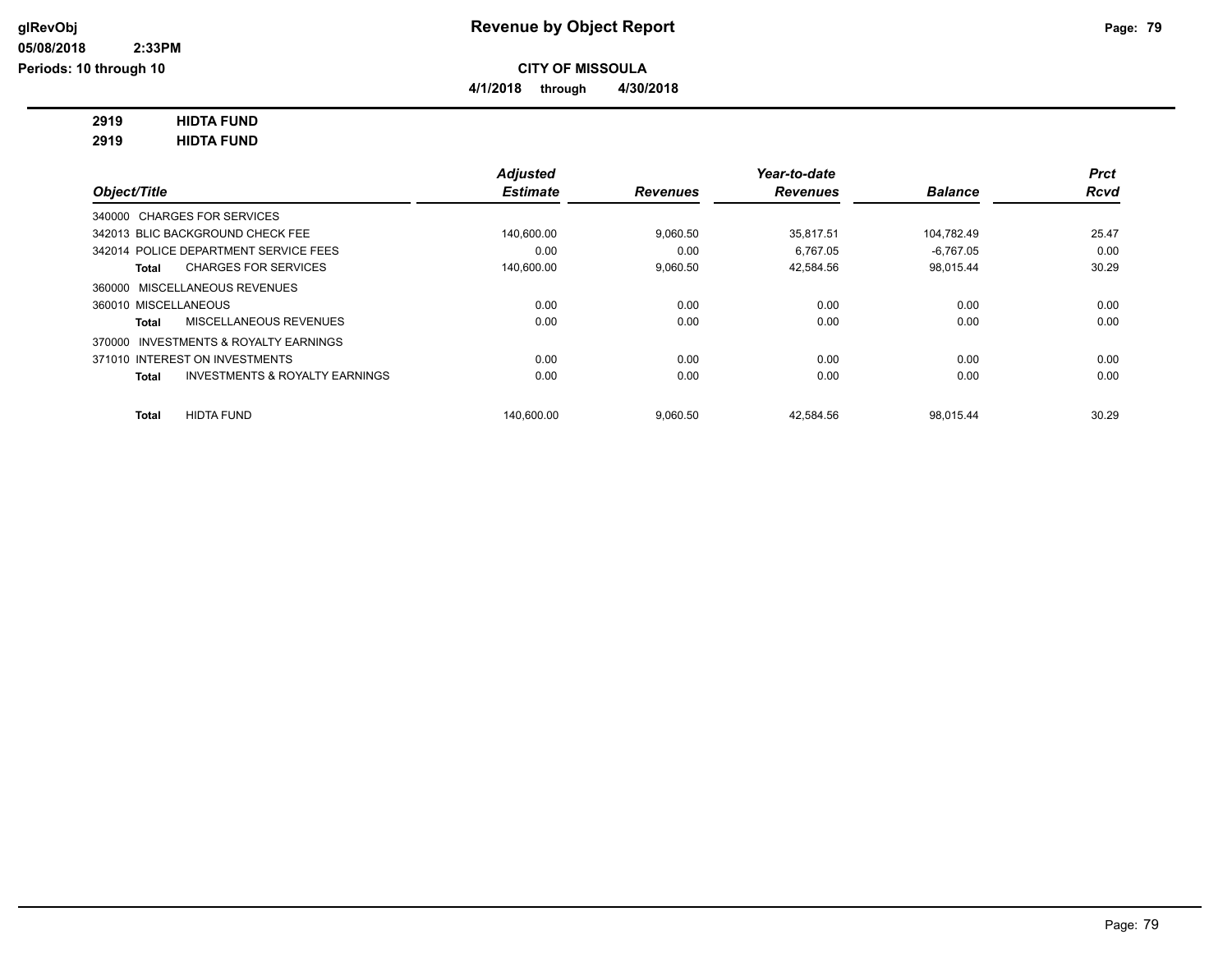**4/1/2018 through 4/30/2018**

**2919 HIDTA FUND**

|                                                    | <b>Adjusted</b> |                 | Year-to-date    |                | <b>Prct</b> |
|----------------------------------------------------|-----------------|-----------------|-----------------|----------------|-------------|
| Object/Title                                       | <b>Estimate</b> | <b>Revenues</b> | <b>Revenues</b> | <b>Balance</b> | <b>Rcvd</b> |
| 340000 CHARGES FOR SERVICES                        |                 |                 |                 |                |             |
| 342013 BLIC BACKGROUND CHECK FEE                   | 140,600.00      | 9,060.50        | 35,817.51       | 104,782.49     | 25.47       |
| 342014 POLICE DEPARTMENT SERVICE FEES              | 0.00            | 0.00            | 6.767.05        | $-6.767.05$    | 0.00        |
| <b>CHARGES FOR SERVICES</b><br>Total               | 140,600.00      | 9,060.50        | 42,584.56       | 98,015.44      | 30.29       |
| 360000 MISCELLANEOUS REVENUES                      |                 |                 |                 |                |             |
| 360010 MISCELLANEOUS                               | 0.00            | 0.00            | 0.00            | 0.00           | 0.00        |
| MISCELLANEOUS REVENUES<br>Total                    | 0.00            | 0.00            | 0.00            | 0.00           | 0.00        |
| 370000 INVESTMENTS & ROYALTY EARNINGS              |                 |                 |                 |                |             |
| 371010 INTEREST ON INVESTMENTS                     | 0.00            | 0.00            | 0.00            | 0.00           | 0.00        |
| <b>INVESTMENTS &amp; ROYALTY EARNINGS</b><br>Total | 0.00            | 0.00            | 0.00            | 0.00           | 0.00        |
| <b>HIDTA FUND</b><br><b>Total</b>                  | 140.600.00      | 9.060.50        | 42.584.56       | 98.015.44      | 30.29       |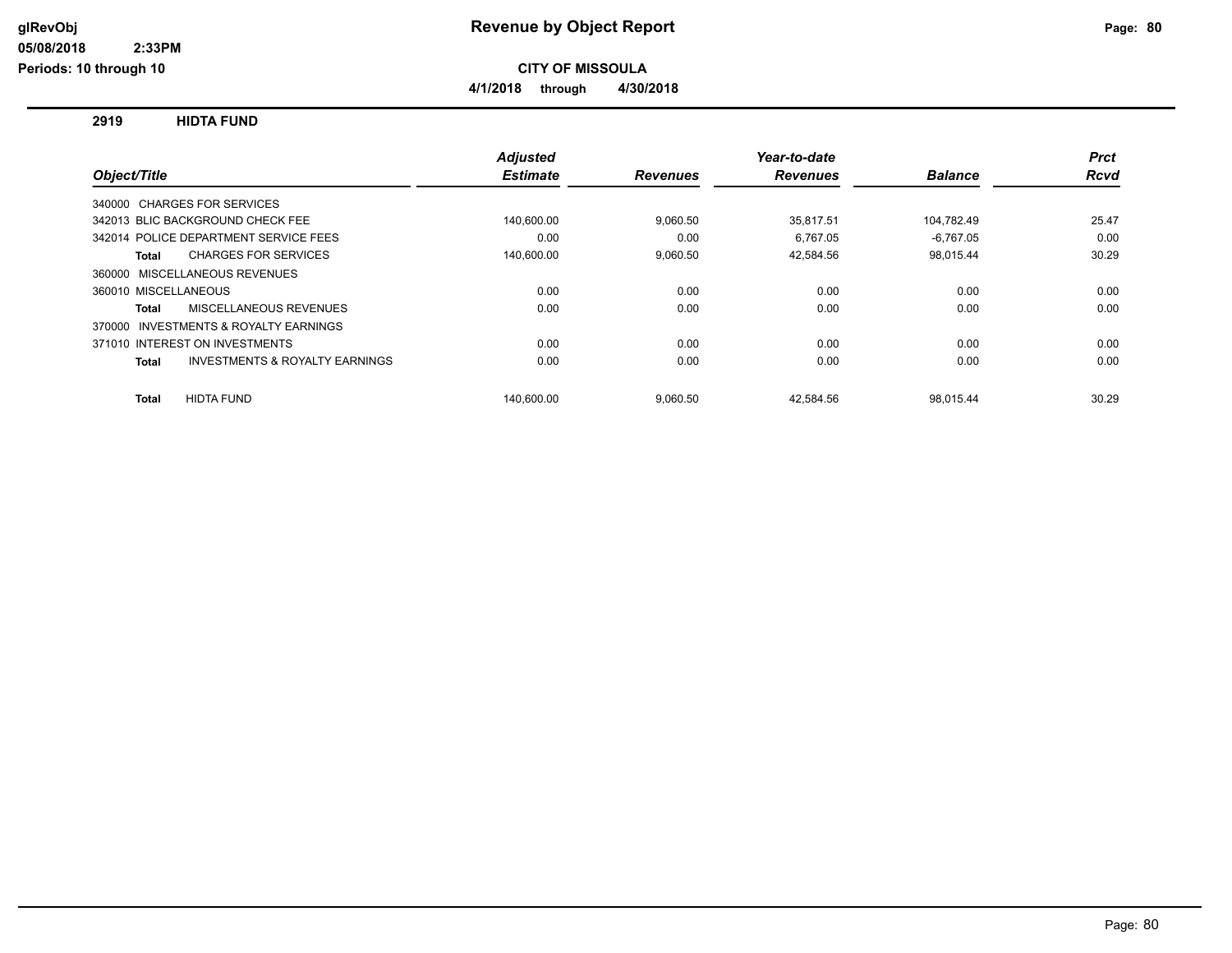**4/1/2018 through 4/30/2018**

## **2939 CDBG PROGRAM INCOME ACCOUNT**

## **2939 CDBG PROGRAM INCOME ACCOUNT**

|                                                    | <b>Adjusted</b> |                 | Year-to-date    |                | <b>Prct</b> |
|----------------------------------------------------|-----------------|-----------------|-----------------|----------------|-------------|
| Object/Title                                       | <b>Estimate</b> | <b>Revenues</b> | <b>Revenues</b> | <b>Balance</b> | Rcvd        |
| 330000 INTERGOVERNMENTAL REVENUES                  |                 |                 |                 |                |             |
| 331000 FEDERAL GRANTS                              | 29,463.00       | 0.00            | 29,370.11       | 92.89          | 99.68       |
| INTERGOVERNMENTAL REVENUES<br>Total                | 29,463.00       | 0.00            | 29,370.11       | 92.89          | 99.68       |
| 360000 MISCELLANEOUS REVENUES                      |                 |                 |                 |                |             |
| 360010 MISCELLANEOUS                               | 0.00            | 0.00            | 0.00            | 0.00           | 0.00        |
| <b>MISCELLANEOUS REVENUES</b><br>Total             | 0.00            | 0.00            | 0.00            | 0.00           | 0.00        |
| 370000 INVESTMENTS & ROYALTY EARNINGS              |                 |                 |                 |                |             |
| 371010 INTEREST ON INVESTMENTS                     | 0.00            | 0.00            | 0.00            | 0.00           | 0.00        |
| 371020 GAIN/LOSS IN MARKET VALUE OF INVESTMENTS    | 0.00            | 0.00            | 0.00            | 0.00           | 0.00        |
| <b>INVESTMENTS &amp; ROYALTY EARNINGS</b><br>Total | 0.00            | 0.00            | 0.00            | 0.00           | 0.00        |
| 380000 OTHER FINANCING SOURCES                     |                 |                 |                 |                |             |
| 383000 OPERATING TRANSFERS                         | 0.00            | 0.00            | 0.00            | 0.00           | 0.00        |
| 383009 TRANS FR TITLE I                            | 0.00            | 0.00            | 0.00            | 0.00           | 0.00        |
| OTHER FINANCING SOURCES<br>Total                   | 0.00            | 0.00            | 0.00            | 0.00           | 0.00        |
| CDBG PROGRAM INCOME ACCOUNT<br>Total               | 29.463.00       | 0.00            | 29,370.11       | 92.89          | 99.68       |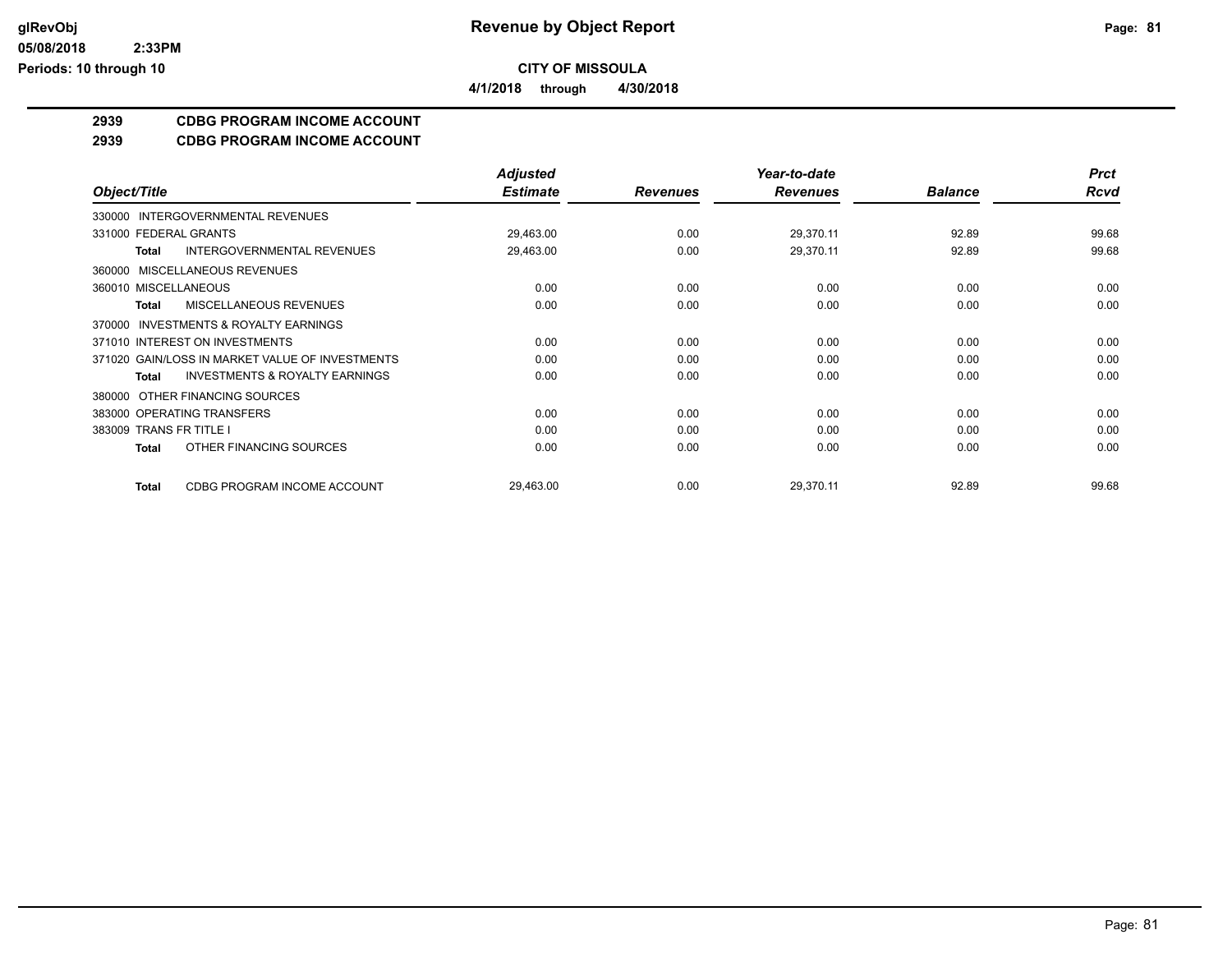**4/1/2018 through 4/30/2018**

## **2939 CDBG PROGRAM INCOME ACCOUNT**

|                                                           | <b>Adjusted</b> |                 | Year-to-date    |                | <b>Prct</b> |
|-----------------------------------------------------------|-----------------|-----------------|-----------------|----------------|-------------|
| Object/Title                                              | <b>Estimate</b> | <b>Revenues</b> | <b>Revenues</b> | <b>Balance</b> | <b>Rcvd</b> |
| 330000 INTERGOVERNMENTAL REVENUES                         |                 |                 |                 |                |             |
| 331000 FEDERAL GRANTS                                     | 29,463.00       | 0.00            | 29,370.11       | 92.89          | 99.68       |
| <b>INTERGOVERNMENTAL REVENUES</b><br><b>Total</b>         | 29,463.00       | 0.00            | 29,370.11       | 92.89          | 99.68       |
| 360000 MISCELLANEOUS REVENUES                             |                 |                 |                 |                |             |
| 360010 MISCELLANEOUS                                      | 0.00            | 0.00            | 0.00            | 0.00           | 0.00        |
| MISCELLANEOUS REVENUES<br><b>Total</b>                    | 0.00            | 0.00            | 0.00            | 0.00           | 0.00        |
| 370000 INVESTMENTS & ROYALTY EARNINGS                     |                 |                 |                 |                |             |
| 371010 INTEREST ON INVESTMENTS                            | 0.00            | 0.00            | 0.00            | 0.00           | 0.00        |
| 371020 GAIN/LOSS IN MARKET VALUE OF INVESTMENT            | 0.00            | 0.00            | 0.00            | 0.00           | 0.00        |
| <b>INVESTMENTS &amp; ROYALTY EARNINGS</b><br><b>Total</b> | 0.00            | 0.00            | 0.00            | 0.00           | 0.00        |
| 380000 OTHER FINANCING SOURCES                            |                 |                 |                 |                |             |
| 383000 OPERATING TRANSFERS                                | 0.00            | 0.00            | 0.00            | 0.00           | 0.00        |
| 383009 TRANS FR TITLE I                                   | 0.00            | 0.00            | 0.00            | 0.00           | 0.00        |
| OTHER FINANCING SOURCES<br><b>Total</b>                   | 0.00            | 0.00            | 0.00            | 0.00           | 0.00        |
| <b>Total</b><br>CDBG PROGRAM INCOME ACCOUNT               | 29,463.00       | 0.00            | 29,370.11       | 92.89          | 99.68       |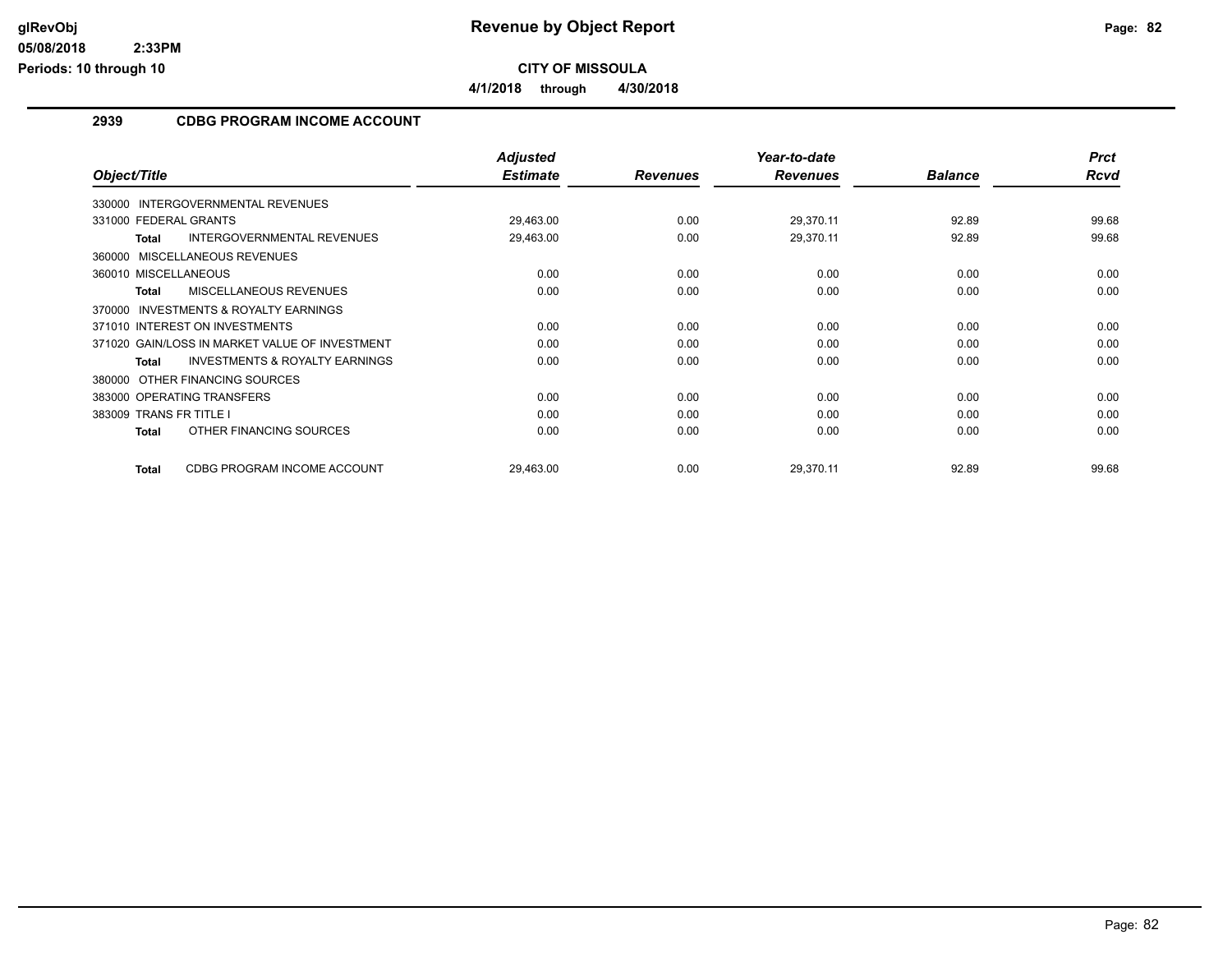**4/1/2018 through 4/30/2018**

## **2940 CDBG FUND**

**2940 CDBG FUND**

|                         |                                           | <b>Adjusted</b> |                 | Year-to-date    |                | <b>Prct</b> |
|-------------------------|-------------------------------------------|-----------------|-----------------|-----------------|----------------|-------------|
| Object/Title            |                                           | <b>Estimate</b> | <b>Revenues</b> | <b>Revenues</b> | <b>Balance</b> | Rcvd        |
|                         | 330000 INTERGOVERNMENTAL REVENUES         |                 |                 |                 |                |             |
| 331010 GRANT - CDBG     |                                           | 575,247.00      | 0.00            | 142,949.95      | 432,297.05     | 24.85       |
|                         | 331012 ARRA/CDBG STIMULUS REVENUE         | 0.00            | 0.00            | 0.00            | 0.00           | 0.00        |
| Total                   | <b>INTERGOVERNMENTAL REVENUES</b>         | 575,247.00      | 0.00            | 142,949.95      | 432,297.05     | 24.85       |
|                         | 360000 MISCELLANEOUS REVENUES             |                 |                 |                 |                |             |
| 360010 MISCELLANEOUS    |                                           | 0.00            | 0.00            | 0.00            | 0.00           | 0.00        |
| Total                   | MISCELLANEOUS REVENUES                    | 0.00            | 0.00            | 0.00            | 0.00           | 0.00        |
| 370000                  | <b>INVESTMENTS &amp; ROYALTY EARNINGS</b> |                 |                 |                 |                |             |
|                         | 371010 INTEREST ON INVESTMENTS            | 0.00            | 0.00            | 0.00            | 0.00           | 0.00        |
| Total                   | <b>INVESTMENTS &amp; ROYALTY EARNINGS</b> | 0.00            | 0.00            | 0.00            | 0.00           | 0.00        |
| 380000                  | OTHER FINANCING SOURCES                   |                 |                 |                 |                |             |
|                         | 383000 OPERATING TRANSFERS                | 0.00            | 0.00            | 0.00            | 0.00           | 0.00        |
| 383009 TRANS FR TITLE I |                                           | 0.00            | 0.00            | 0.00            | 0.00           | 0.00        |
| Total                   | OTHER FINANCING SOURCES                   | 0.00            | 0.00            | 0.00            | 0.00           | 0.00        |
| Total                   | <b>CDBG FUND</b>                          | 575,247.00      | 0.00            | 142,949.95      | 432,297.05     | 24.85       |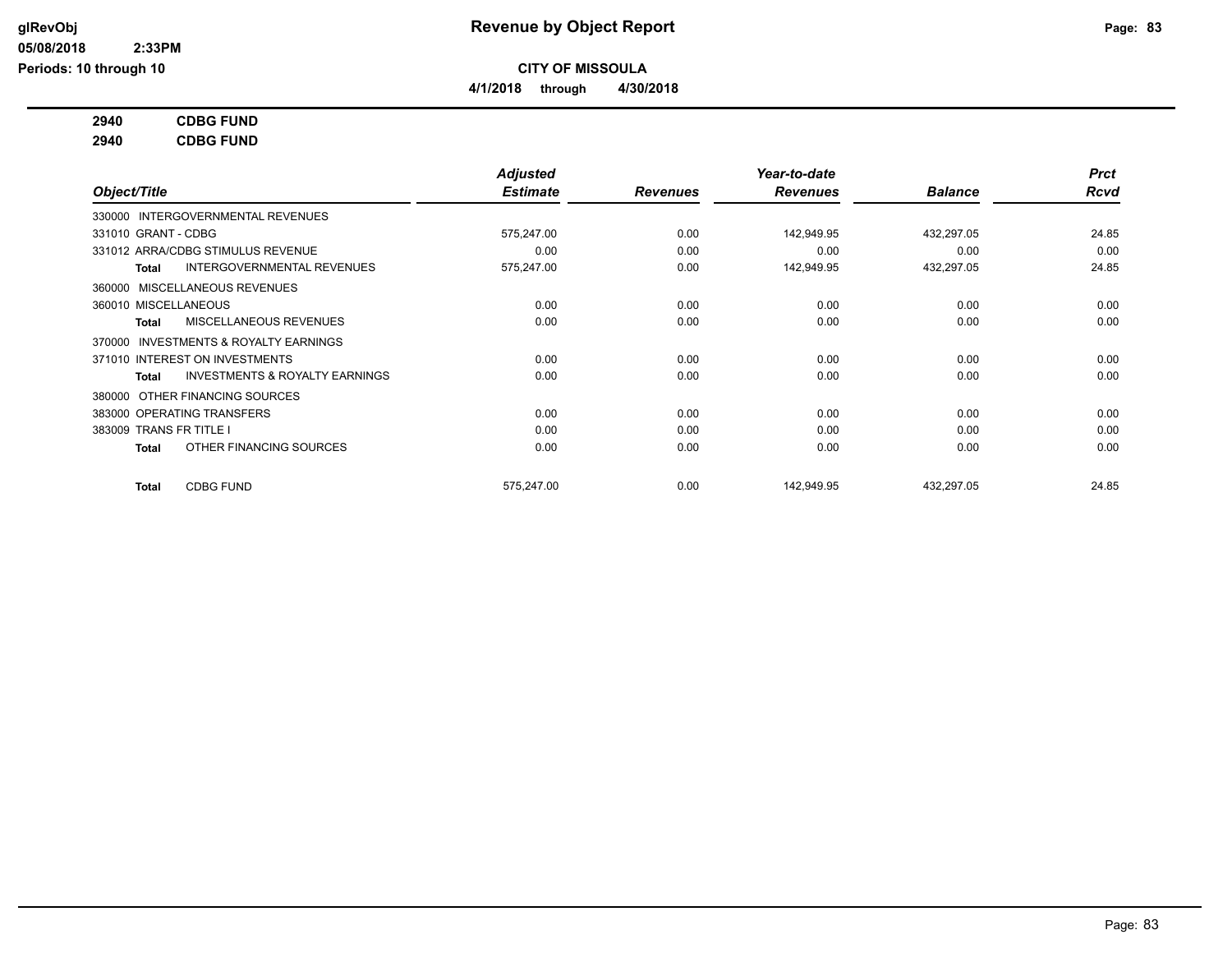**4/1/2018 through 4/30/2018**

**2940 CDBG FUND**

|                                                     | <b>Adjusted</b> |                 | Year-to-date    |                | <b>Prct</b> |
|-----------------------------------------------------|-----------------|-----------------|-----------------|----------------|-------------|
| Object/Title                                        | <b>Estimate</b> | <b>Revenues</b> | <b>Revenues</b> | <b>Balance</b> | <b>Rcvd</b> |
| 330000 INTERGOVERNMENTAL REVENUES                   |                 |                 |                 |                |             |
| 331010 GRANT - CDBG                                 | 575,247.00      | 0.00            | 142,949.95      | 432,297.05     | 24.85       |
| 331012 ARRA/CDBG STIMULUS REVENUE                   | 0.00            | 0.00            | 0.00            | 0.00           | 0.00        |
| <b>INTERGOVERNMENTAL REVENUES</b><br>Total          | 575,247.00      | 0.00            | 142,949.95      | 432,297.05     | 24.85       |
| 360000 MISCELLANEOUS REVENUES                       |                 |                 |                 |                |             |
| 360010 MISCELLANEOUS                                | 0.00            | 0.00            | 0.00            | 0.00           | 0.00        |
| <b>MISCELLANEOUS REVENUES</b><br>Total              | 0.00            | 0.00            | 0.00            | 0.00           | 0.00        |
| <b>INVESTMENTS &amp; ROYALTY EARNINGS</b><br>370000 |                 |                 |                 |                |             |
| 371010 INTEREST ON INVESTMENTS                      | 0.00            | 0.00            | 0.00            | 0.00           | 0.00        |
| <b>INVESTMENTS &amp; ROYALTY EARNINGS</b><br>Total  | 0.00            | 0.00            | 0.00            | 0.00           | 0.00        |
| 380000 OTHER FINANCING SOURCES                      |                 |                 |                 |                |             |
| 383000 OPERATING TRANSFERS                          | 0.00            | 0.00            | 0.00            | 0.00           | 0.00        |
| 383009 TRANS FR TITLE I                             | 0.00            | 0.00            | 0.00            | 0.00           | 0.00        |
| OTHER FINANCING SOURCES<br><b>Total</b>             | 0.00            | 0.00            | 0.00            | 0.00           | 0.00        |
| <b>CDBG FUND</b><br><b>Total</b>                    | 575,247.00      | 0.00            | 142,949.95      | 432,297.05     | 24.85       |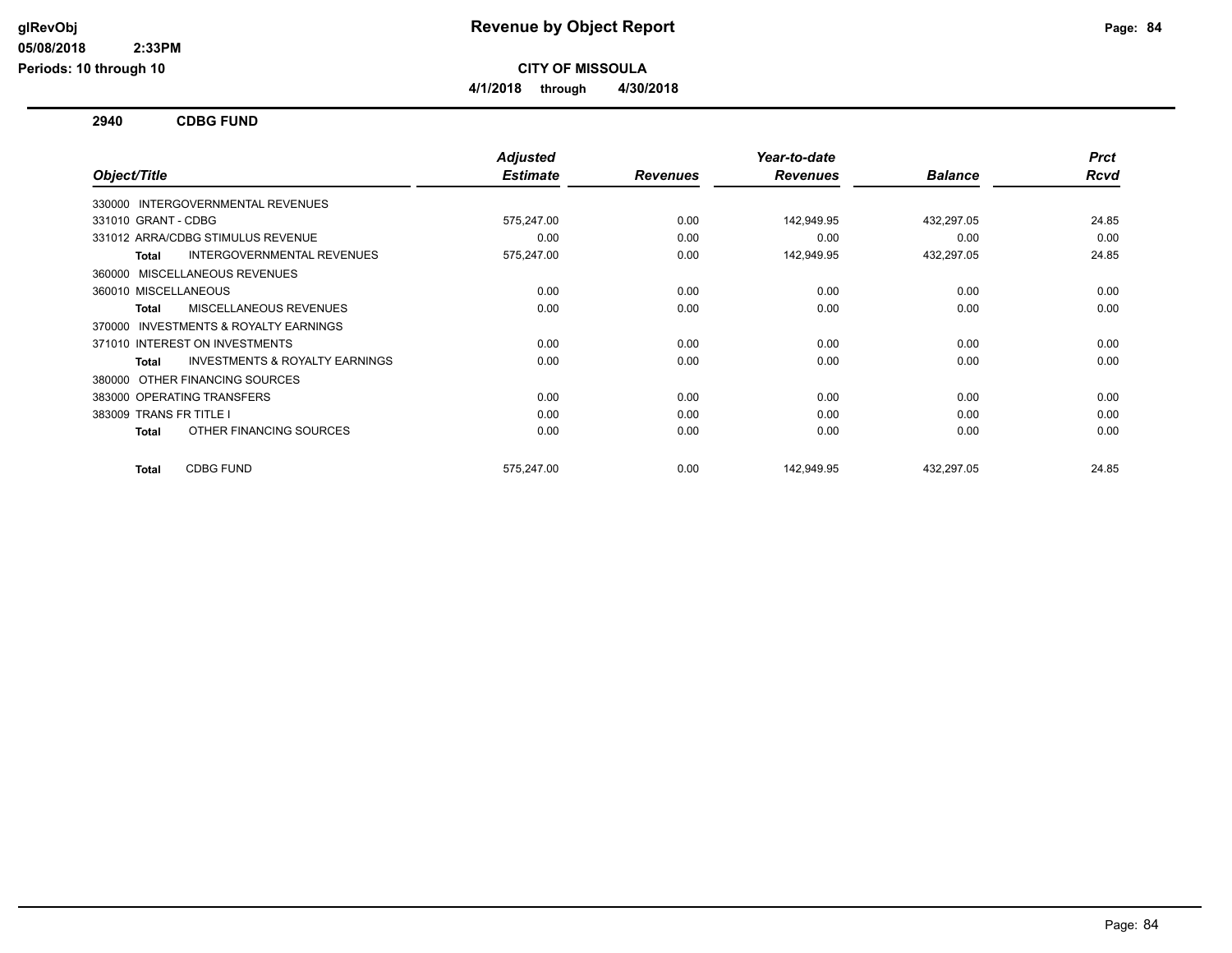**4/1/2018 through 4/30/2018**

## **2941 HOME FUND**

**2941 HOME FUND**

|                                                           | <b>Adjusted</b> |                 | Year-to-date    |                | <b>Prct</b> |
|-----------------------------------------------------------|-----------------|-----------------|-----------------|----------------|-------------|
| Object/Title                                              | <b>Estimate</b> | <b>Revenues</b> | <b>Revenues</b> | <b>Balance</b> | <b>Rcvd</b> |
| 330000 INTERGOVERNMENTAL REVENUES                         |                 |                 |                 |                |             |
| 330000 INTERGOVERNMENTAL REVENUES                         | 0.00            | 0.00            | 0.00            | 0.00           | 0.00        |
| 331016 HOMEWORD 1800 PHILLIPS                             | 0.00            | 0.00            | 0.00            | 0.00           | 0.00        |
| 331033 WORD                                               | 0.00            | 0.00            | 0.00            | 0.00           | 0.00        |
| 334145 WESTERN MT MENTAL HEALTH CTR                       | 0.00            | 0.00            | 0.00            | 0.00           | 0.00        |
| 334149 MISSOULA HOMEOWNERSHIP PROGRAM                     | 0.00            | 0.00            | 0.00            | 0.00           | 0.00        |
| 334153 FY14 DISTRICT XI HRC TBRA                          | 0.00            | 0.00            | 0.00            | 0.00           | 0.00        |
| 334154 HOMEWORD SWEETGRASS                                | 0.00            | 0.00            | 0.00            | 0.00           | 0.00        |
| 334155 FY08 NMCDC                                         | 0.00            | 0.00            | 0.00            | 0.00           | 0.00        |
| 334156 HOME PROGRAM INCOME                                | 406,753.00      | 0.00            | 0.00            | 406,753.00     | 0.00        |
| 334157 FY09 MHA                                           | 0.00            | 0.00            | 0.00            | 0.00           | 0.00        |
| 334159 FY09 HOMEWORD                                      | 0.00            | 0.00            | 0.00            | 0.00           | 0.00        |
| 334160 FY09 NMCDC                                         | 0.00            | 0.00            | 0.00            | 0.00           | 0.00        |
| 334161 FY10 DISTRICT XI HRC                               | 0.00            | 0.00            | 0.00            | 0.00           | 0.00        |
| 334163 FY10 homeWORD/SOLSTICE APT                         | 0.00            | 0.00            | 0.00            | 0.00           | 0.00        |
| <b>INTERGOVERNMENTAL REVENUES</b><br><b>Total</b>         | 406,753.00      | 0.00            | 0.00            | 406,753.00     | 0.00        |
| 340000 CHARGES FOR SERVICES                               |                 |                 |                 |                |             |
| 341450 *** Title Not Found ***                            | 0.00            | 0.00            | 0.00            | 0.00           | 0.00        |
| <b>CHARGES FOR SERVICES</b><br><b>Total</b>               | 0.00            | 0.00            | 0.00            | 0.00           | 0.00        |
| 360000 MISCELLANEOUS REVENUES                             |                 |                 |                 |                |             |
| 360005 LOAN REPAYMENTS                                    | 0.00            | 0.00            | 0.00            | 0.00           | 0.00        |
| 360010 MISCELLANEOUS                                      | 0.00            | 6,817.03        | 212,320.43      | $-212,320.43$  | 0.00        |
| <b>MISCELLANEOUS REVENUES</b><br><b>Total</b>             | 0.00            | 6,817.03        | 212,320.43      | $-212,320.43$  | 0.00        |
| 370000 INVESTMENTS & ROYALTY EARNINGS                     |                 |                 |                 |                |             |
| 371020 GAIN/LOSS IN MARKET VALUE OF INVESTMENTS           | 0.00            | 0.00            | 0.00            | 0.00           | 0.00        |
| <b>INVESTMENTS &amp; ROYALTY EARNINGS</b><br><b>Total</b> | 0.00            | 0.00            | 0.00            | 0.00           | 0.00        |
| <b>HOME FUND</b><br><b>Total</b>                          | 406,753.00      | 6,817.03        | 212,320.43      | 194,432.57     | 52.20       |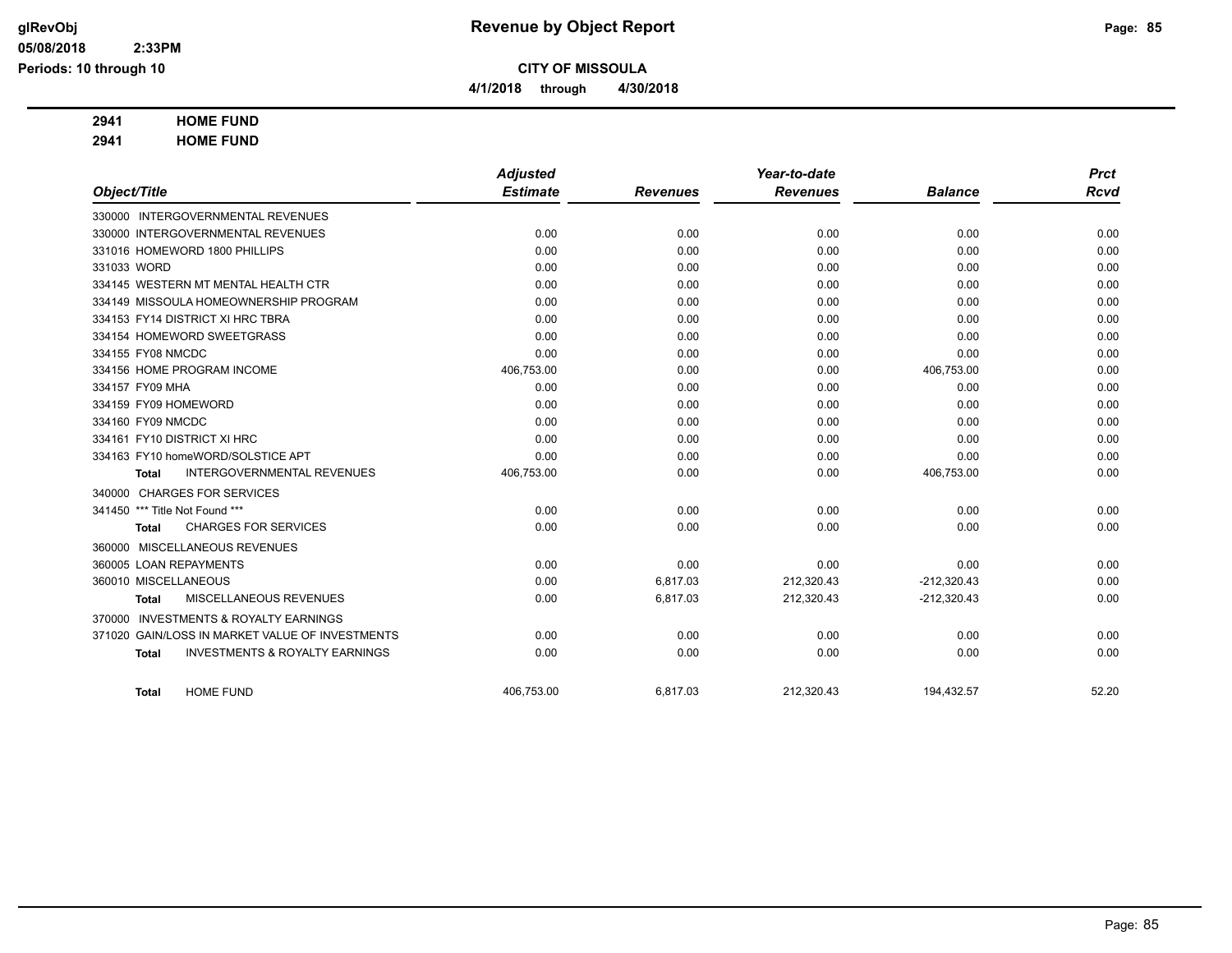**4/1/2018 through 4/30/2018**

**2941 HOME FUND**

|                                                           | <b>Adjusted</b> |                 | Year-to-date    |                | <b>Prct</b> |
|-----------------------------------------------------------|-----------------|-----------------|-----------------|----------------|-------------|
| Object/Title                                              | <b>Estimate</b> | <b>Revenues</b> | <b>Revenues</b> | <b>Balance</b> | <b>Rcvd</b> |
| 330000 INTERGOVERNMENTAL REVENUES                         |                 |                 |                 |                |             |
| 330000 INTERGOVERNMENTAL REVENUES                         | 0.00            | 0.00            | 0.00            | 0.00           | 0.00        |
| 331016 HOMEWORD 1800 PHILLIPS                             | 0.00            | 0.00            | 0.00            | 0.00           | 0.00        |
| 331033 WORD                                               | 0.00            | 0.00            | 0.00            | 0.00           | 0.00        |
| 334145 WESTERN MT MENTAL HEALTH CTR                       | 0.00            | 0.00            | 0.00            | 0.00           | 0.00        |
| 334149 MISSOULA HOMEOWNERSHIP PROGRAM                     | 0.00            | 0.00            | 0.00            | 0.00           | 0.00        |
| 334153 FY14 DISTRICT XI HRC TBRA                          | 0.00            | 0.00            | 0.00            | 0.00           | 0.00        |
| 334154 HOMEWORD SWEETGRASS                                | 0.00            | 0.00            | 0.00            | 0.00           | 0.00        |
| 334155 FY08 NMCDC                                         | 0.00            | 0.00            | 0.00            | 0.00           | 0.00        |
| 334156 HOME PROGRAM INCOME                                | 406,753.00      | 0.00            | 0.00            | 406,753.00     | 0.00        |
| 334157 FY09 MHA                                           | 0.00            | 0.00            | 0.00            | 0.00           | 0.00        |
| 334159 FY09 HOMEWORD                                      | 0.00            | 0.00            | 0.00            | 0.00           | 0.00        |
| 334160 FY09 NMCDC                                         | 0.00            | 0.00            | 0.00            | 0.00           | 0.00        |
| 334161 FY10 DISTRICT XI HRC                               | 0.00            | 0.00            | 0.00            | 0.00           | 0.00        |
| 334163 FY10 homeWORD/SOLSTICE APT                         | 0.00            | 0.00            | 0.00            | 0.00           | 0.00        |
| INTERGOVERNMENTAL REVENUES<br><b>Total</b>                | 406,753.00      | 0.00            | 0.00            | 406,753.00     | 0.00        |
| 340000 CHARGES FOR SERVICES                               |                 |                 |                 |                |             |
| 341450 *** Title Not Found ***                            | 0.00            | 0.00            | 0.00            | 0.00           | 0.00        |
| <b>CHARGES FOR SERVICES</b><br><b>Total</b>               | 0.00            | 0.00            | 0.00            | 0.00           | 0.00        |
| 360000 MISCELLANEOUS REVENUES                             |                 |                 |                 |                |             |
| 360005 LOAN REPAYMENTS                                    | 0.00            | 0.00            | 0.00            | 0.00           | 0.00        |
| 360010 MISCELLANEOUS                                      | 0.00            | 6,817.03        | 212,320.43      | $-212,320.43$  | 0.00        |
| <b>MISCELLANEOUS REVENUES</b><br><b>Total</b>             | 0.00            | 6,817.03        | 212,320.43      | $-212,320.43$  | 0.00        |
| 370000 INVESTMENTS & ROYALTY EARNINGS                     |                 |                 |                 |                |             |
| 371020 GAIN/LOSS IN MARKET VALUE OF INVESTMENT            | 0.00            | 0.00            | 0.00            | 0.00           | 0.00        |
| <b>INVESTMENTS &amp; ROYALTY EARNINGS</b><br><b>Total</b> | 0.00            | 0.00            | 0.00            | 0.00           | 0.00        |
| <b>HOME FUND</b><br><b>Total</b>                          | 406,753.00      | 6,817.03        | 212,320.43      | 194,432.57     | 52.20       |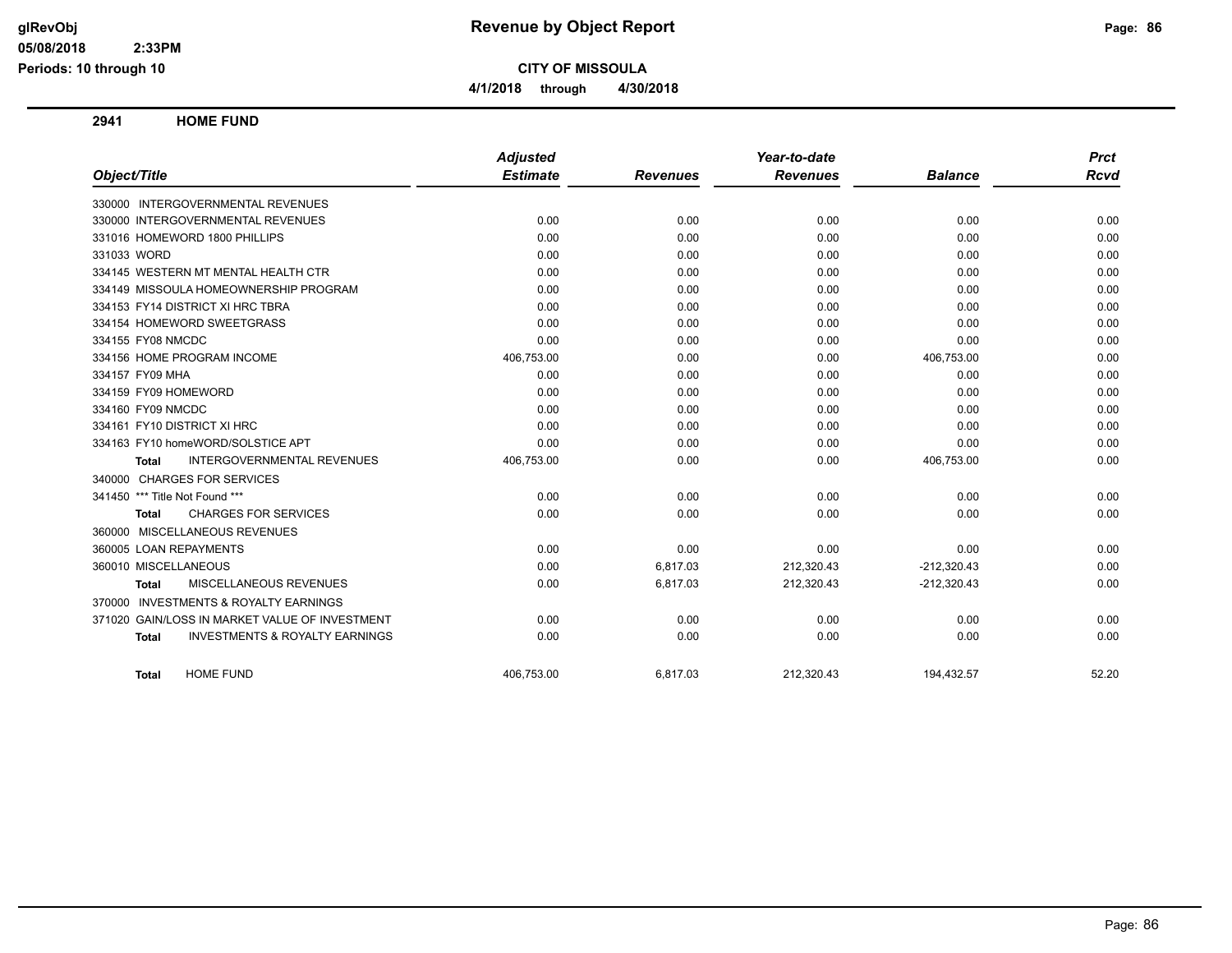**4/1/2018 through 4/30/2018**

## **2942 ADDI PROGRAM**

**2942 ADDI PROGRAM**

|                                                    | <b>Adjusted</b> |                 | Year-to-date    |                | Prct        |
|----------------------------------------------------|-----------------|-----------------|-----------------|----------------|-------------|
| Object/Title                                       | <b>Estimate</b> | <b>Revenues</b> | <b>Revenues</b> | <b>Balance</b> | <b>Rcvd</b> |
| 330000 INTERGOVERNMENTAL REVENUES                  |                 |                 |                 |                |             |
| 330000 INTERGOVERNMENTAL REVENUES                  | 0.00            | 0.00            | 0.00            | 0.00           | 0.00        |
| 334146 ADDI FUNDS-1ST TIME HOMEBUYERS              | 0.00            | 0.00            | 0.00            | 0.00           | 0.00        |
| INTERGOVERNMENTAL REVENUES<br>Total                | 0.00            | 0.00            | 0.00            | 0.00           | 0.00        |
| 370000 INVESTMENTS & ROYALTY EARNINGS              |                 |                 |                 |                |             |
| 371010 INTEREST ON INVESTMENTS                     | 0.00            | 0.00            | 0.00            | 0.00           | 0.00        |
| 371020 GAIN/LOSS IN MARKET VALUE OF INVESTMENTS    | 0.00            | 0.00            | 0.00            | 0.00           | 0.00        |
| <b>INVESTMENTS &amp; ROYALTY EARNINGS</b><br>Total | 0.00            | 0.00            | 0.00            | 0.00           | 0.00        |
| <b>ADDI PROGRAM</b><br><b>Total</b>                | 0.00            | 0.00            | 0.00            | 0.00           | 0.00        |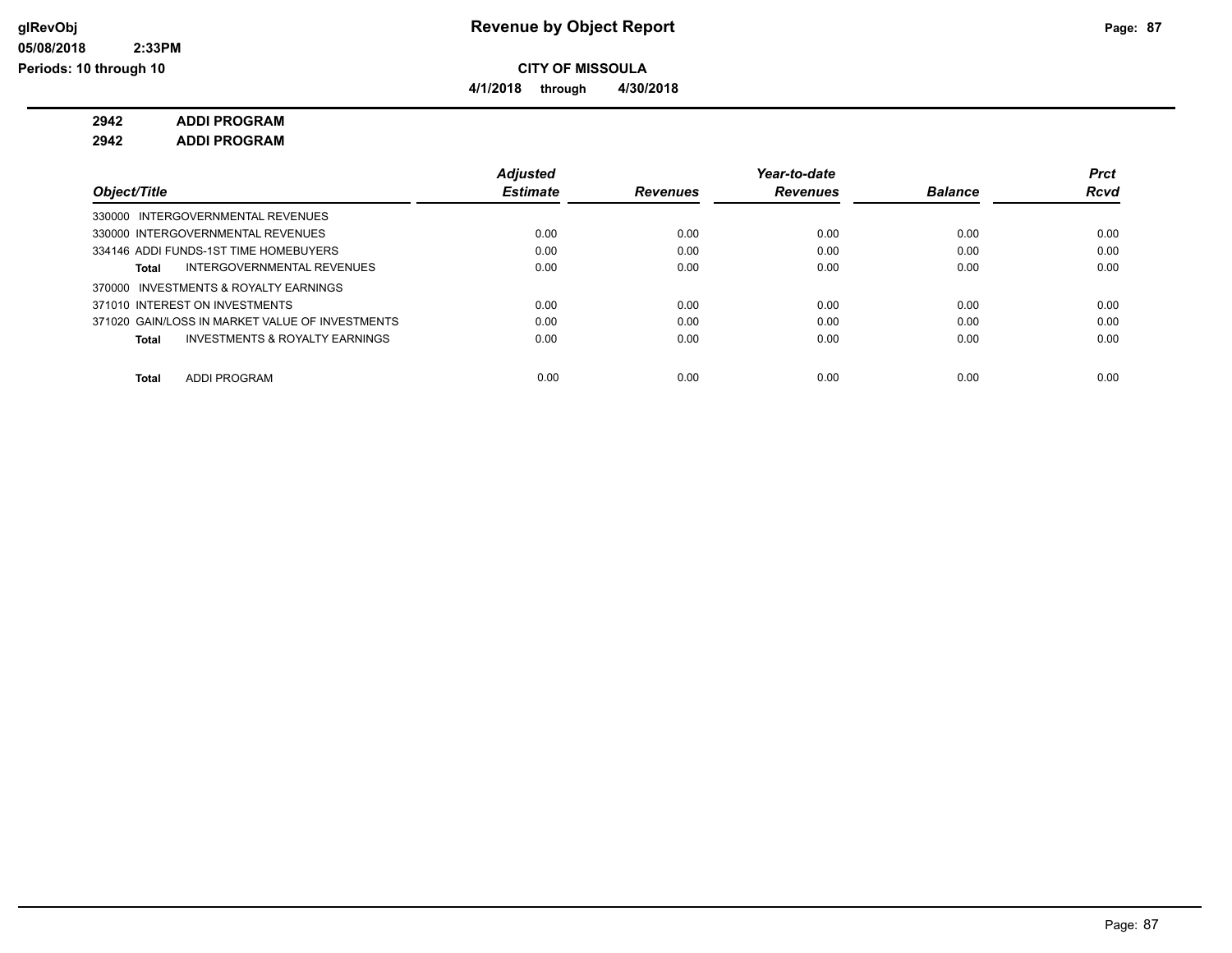**4/1/2018 through 4/30/2018**

### **2942 ADDI PROGRAM**

|                                                | <b>Adjusted</b> |                 | Year-to-date    |                | <b>Prct</b> |
|------------------------------------------------|-----------------|-----------------|-----------------|----------------|-------------|
| Object/Title                                   | <b>Estimate</b> | <b>Revenues</b> | <b>Revenues</b> | <b>Balance</b> | <b>Rcvd</b> |
| 330000 INTERGOVERNMENTAL REVENUES              |                 |                 |                 |                |             |
| 330000 INTERGOVERNMENTAL REVENUES              | 0.00            | 0.00            | 0.00            | 0.00           | 0.00        |
| 334146 ADDI FUNDS-1ST TIME HOMEBUYERS          | 0.00            | 0.00            | 0.00            | 0.00           | 0.00        |
| INTERGOVERNMENTAL REVENUES<br>Total            | 0.00            | 0.00            | 0.00            | 0.00           | 0.00        |
| 370000 INVESTMENTS & ROYALTY EARNINGS          |                 |                 |                 |                |             |
| 371010 INTEREST ON INVESTMENTS                 | 0.00            | 0.00            | 0.00            | 0.00           | 0.00        |
| 371020 GAIN/LOSS IN MARKET VALUE OF INVESTMENT | 0.00            | 0.00            | 0.00            | 0.00           | 0.00        |
| INVESTMENTS & ROYALTY EARNINGS<br>Total        | 0.00            | 0.00            | 0.00            | 0.00           | 0.00        |
| ADDI PROGRAM<br><b>Total</b>                   | 0.00            | 0.00            | 0.00            | 0.00           | 0.00        |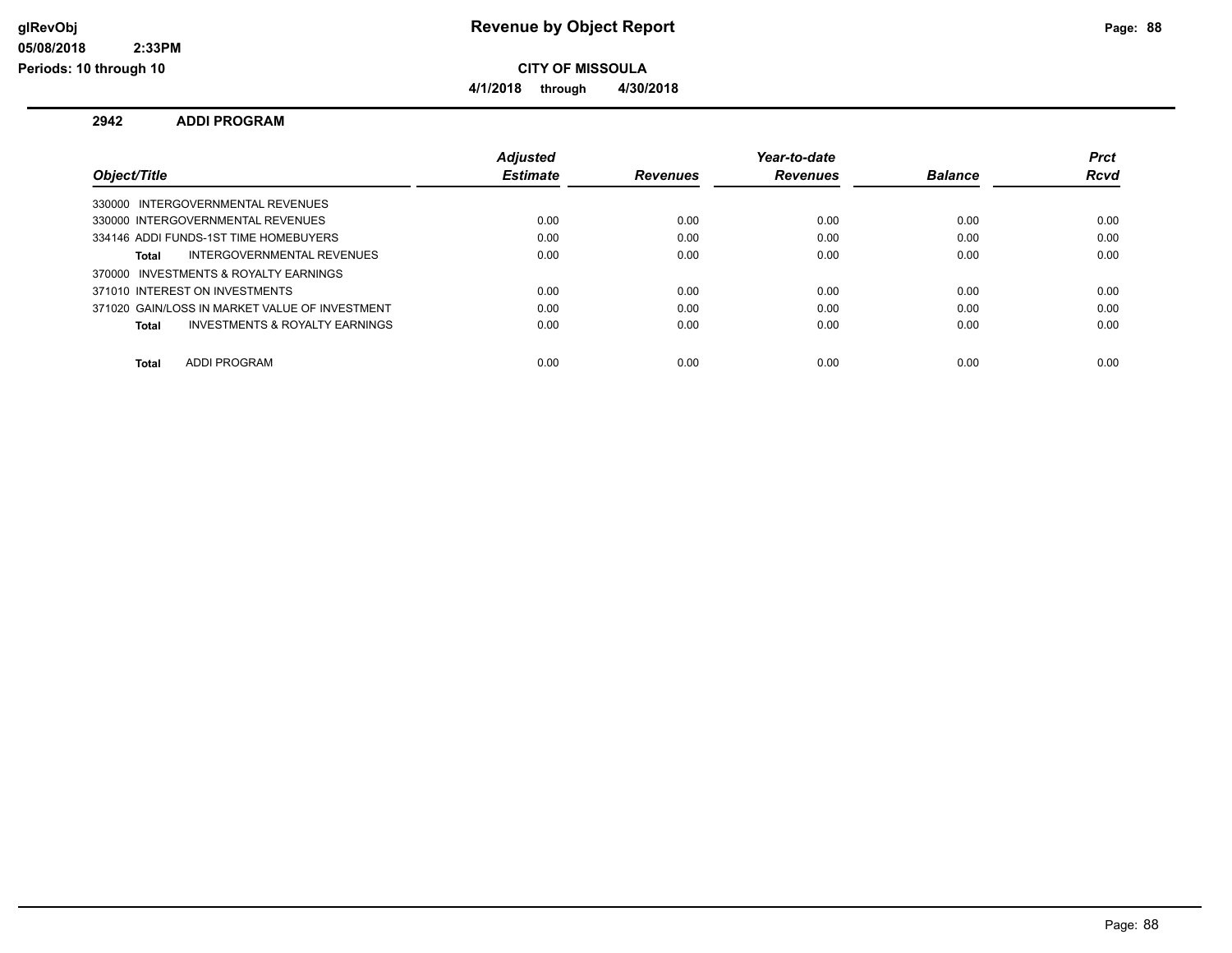**4/1/2018 through 4/30/2018**

### **2943 CITY HOME PROGRAM INCOME**

### **2943 CITY HOME PROGRAM INCOME**

|                                     | <b>Adjusted</b> |                 | Year-to-date    |                | <b>Prct</b> |
|-------------------------------------|-----------------|-----------------|-----------------|----------------|-------------|
| Object/Title                        | <b>Estimate</b> | <b>Revenues</b> | <b>Revenues</b> | <b>Balance</b> | <b>Rcvd</b> |
| 330000 INTERGOVERNMENTAL REVENUES   |                 |                 |                 |                |             |
| 334156 *** Title Not Found ***      | 0.00            | 0.00            | 437,617.72      | -437,617.72    | 0.00        |
| INTERGOVERNMENTAL REVENUES<br>Total | 0.00            | 0.00            | 437,617.72      | -437,617.72    | 0.00        |
| 360000 MISCELLANEOUS REVENUES       |                 |                 |                 |                |             |
| 360005 LOAN REPAYMENTS              | 25,000.00       | 0.00            | 37.61           | 24.962.39      | 0.15        |
| 360010 MISCELLANEOUS                | 0.00            | 0.00            | 533.36          | -533.36        | 0.00        |
| MISCELLANEOUS REVENUES<br>Total     | 25,000.00       | 0.00            | 570.97          | 24.429.03      | 2.28        |
| 380000 OTHER FINANCING SOURCES      |                 |                 |                 |                |             |
| 383000 OPERATING TRANSFERS          | 0.00            | 0.00            | 0.00            | 0.00           | 0.00        |
| OTHER FINANCING SOURCES<br>Total    | 0.00            | 0.00            | 0.00            | 0.00           | 0.00        |
| CITY HOME PROGRAM INCOME<br>Total   | 25.000.00       | 0.00            | 438.188.69      | -413.188.69    | 1.752.75    |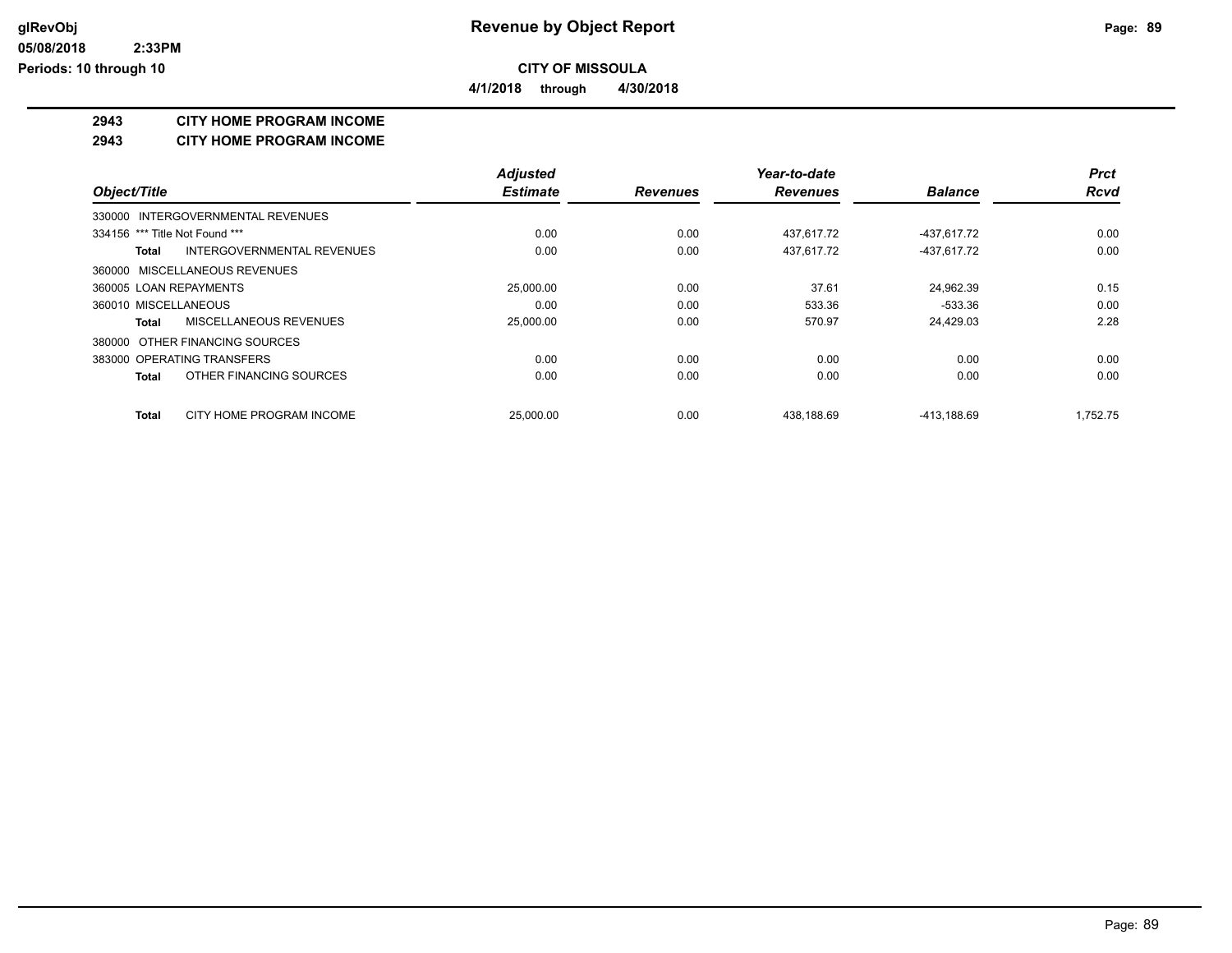**4/1/2018 through 4/30/2018**

## **2943 CITY HOME PROGRAM INCOME**

| Object/Title                             | <b>Adjusted</b><br><b>Estimate</b> | <b>Revenues</b> | Year-to-date<br><b>Revenues</b> | <b>Balance</b> | <b>Prct</b><br>Rcvd |
|------------------------------------------|------------------------------------|-----------------|---------------------------------|----------------|---------------------|
|                                          |                                    |                 |                                 |                |                     |
| 330000 INTERGOVERNMENTAL REVENUES        |                                    |                 |                                 |                |                     |
| 334156 *** Title Not Found ***           | 0.00                               | 0.00            | 437,617.72                      | -437,617.72    | 0.00                |
| INTERGOVERNMENTAL REVENUES<br>Total      | 0.00                               | 0.00            | 437,617.72                      | -437.617.72    | 0.00                |
| 360000 MISCELLANEOUS REVENUES            |                                    |                 |                                 |                |                     |
| 360005 LOAN REPAYMENTS                   | 25.000.00                          | 0.00            | 37.61                           | 24.962.39      | 0.15                |
| 360010 MISCELLANEOUS                     | 0.00                               | 0.00            | 533.36                          | $-533.36$      | 0.00                |
| MISCELLANEOUS REVENUES<br>Total          | 25,000.00                          | 0.00            | 570.97                          | 24.429.03      | 2.28                |
| 380000 OTHER FINANCING SOURCES           |                                    |                 |                                 |                |                     |
| 383000 OPERATING TRANSFERS               | 0.00                               | 0.00            | 0.00                            | 0.00           | 0.00                |
| OTHER FINANCING SOURCES<br><b>Total</b>  | 0.00                               | 0.00            | 0.00                            | 0.00           | 0.00                |
| CITY HOME PROGRAM INCOME<br><b>Total</b> | 25.000.00                          | 0.00            | 438.188.69                      | -413.188.69    | 1.752.75            |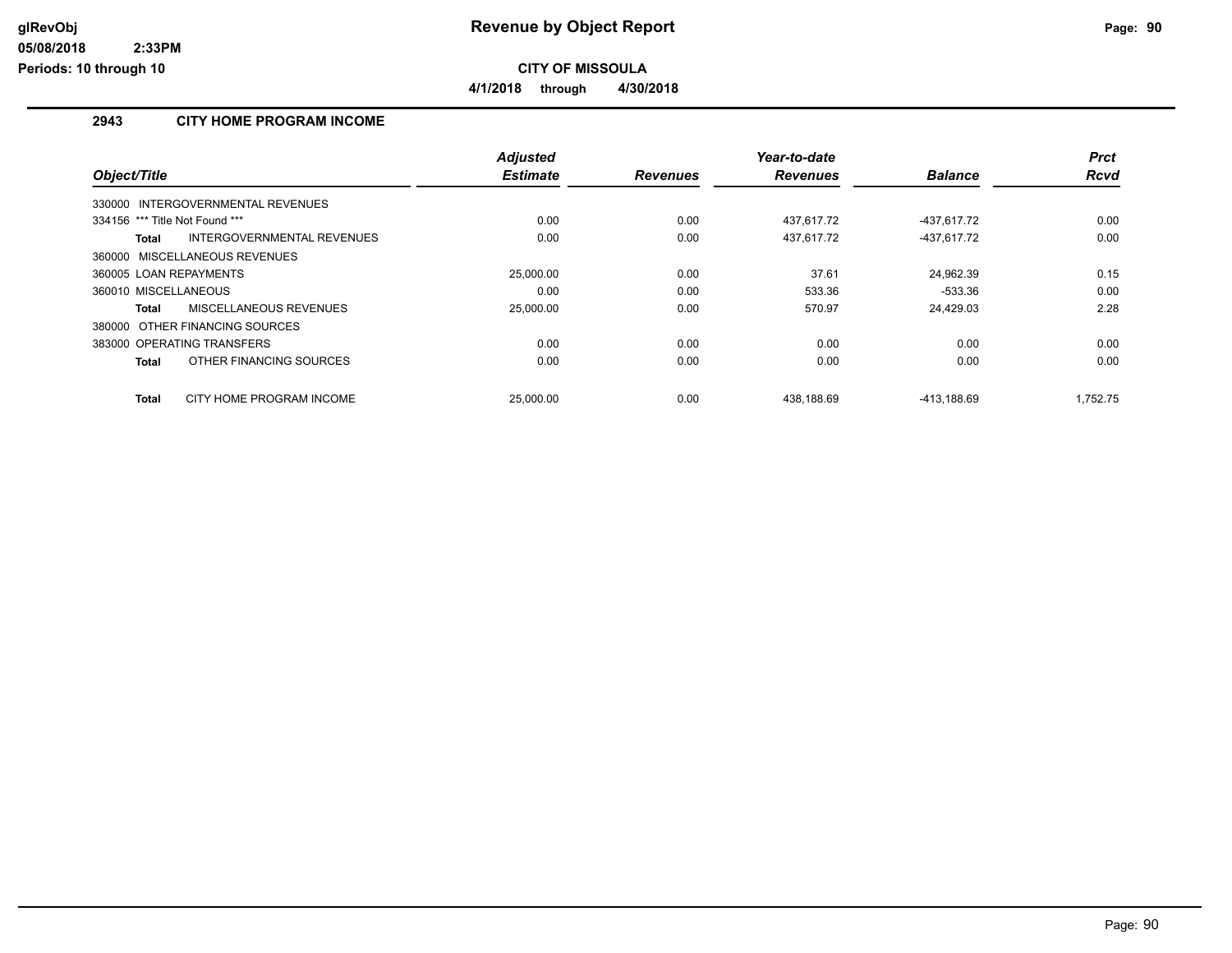**4/1/2018 through 4/30/2018**

# **2944 NEIGHBORHOOD STABILIZATION PROGRAM**

## **2944 NEIGHBORHOOD STABILIZATION PROGRAM**

|                                                    | <b>Adjusted</b> |                 | Year-to-date    |                | <b>Prct</b> |
|----------------------------------------------------|-----------------|-----------------|-----------------|----------------|-------------|
| Object/Title                                       | <b>Estimate</b> | <b>Revenues</b> | <b>Revenues</b> | <b>Balance</b> | Rcvd        |
| 330000 INTERGOVERNMENTAL REVENUES                  |                 |                 |                 |                |             |
| 331011 NSP GRANT/SILVERTIP PROJECT                 | 599.00          | 0.00            | 0.00            | 599.00         | 0.00        |
| 331017 HUD 6.7M/SILVERTIP APTS                     | 0.00            | 0.00            | 0.00            | 0.00           | 0.00        |
| 331018 MHA 1M/SILVERTIP APTS                       | 0.00            | 0.00            | 0.00            | 0.00           | 0.00        |
| INTERGOVERNMENTAL REVENUES<br>Total                | 599.00          | 0.00            | 0.00            | 599.00         | 0.00        |
| NEIGHBORHOOD STABILIZATION PROGRAM<br><b>Total</b> | 599.00          | 0.00            | 0.00            | 599.00         | 0.00        |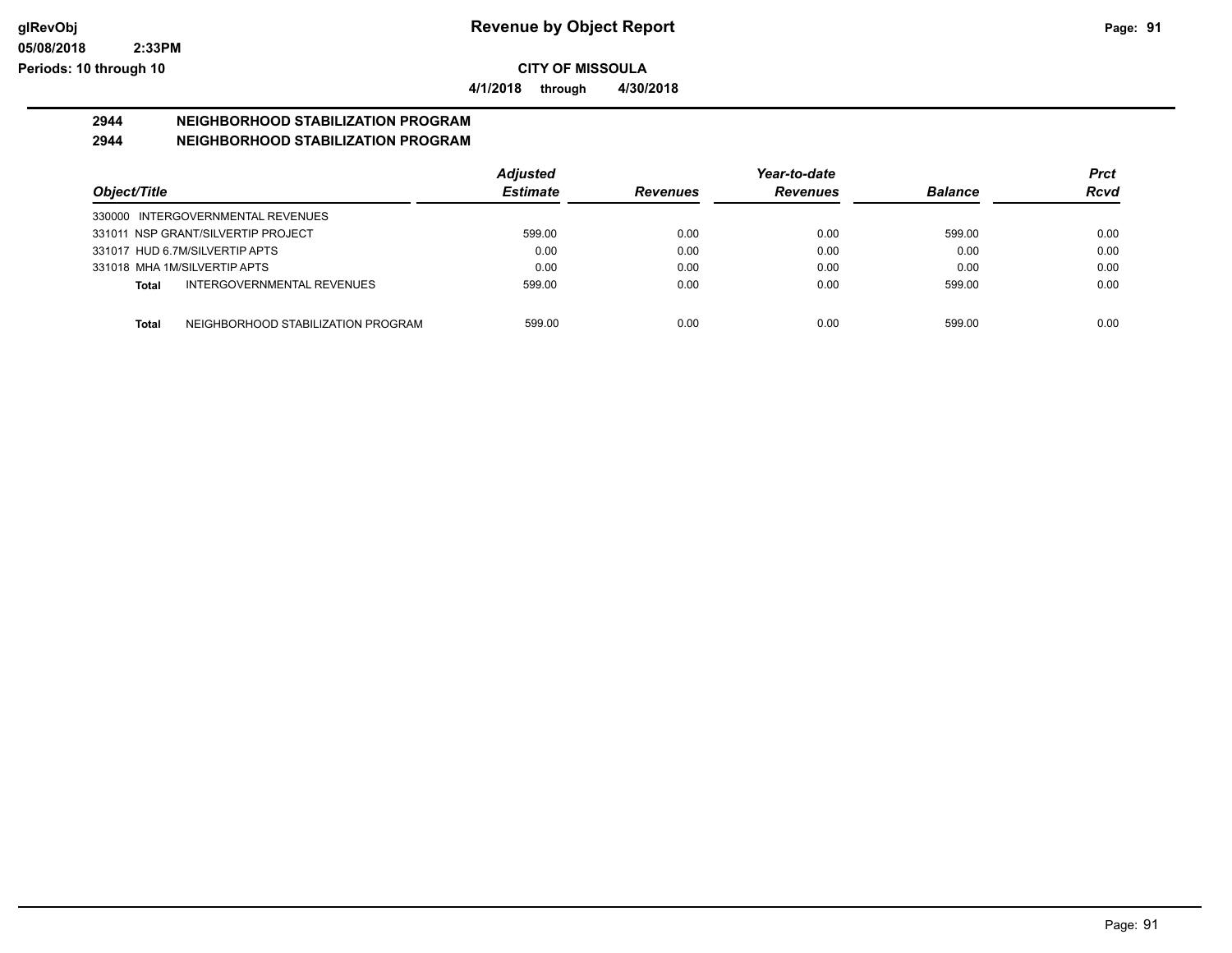**4/1/2018 through 4/30/2018**

### **2944 NEIGHBORHOOD STABILIZATION PROGRAM**

| Object/Title |                                    | <b>Adjusted</b><br><b>Estimate</b> | <b>Revenues</b> | Year-to-date<br><b>Revenues</b> | <b>Balance</b> | <b>Prct</b><br><b>Rcvd</b> |
|--------------|------------------------------------|------------------------------------|-----------------|---------------------------------|----------------|----------------------------|
|              | 330000 INTERGOVERNMENTAL REVENUES  |                                    |                 |                                 |                |                            |
|              | 331011 NSP GRANT/SILVERTIP PROJECT | 599.00                             | 0.00            | 0.00                            | 599.00         | 0.00                       |
|              | 331017 HUD 6.7M/SILVERTIP APTS     | 0.00                               | 0.00            | 0.00                            | 0.00           | 0.00                       |
|              | 331018 MHA 1M/SILVERTIP APTS       | 0.00                               | 0.00            | 0.00                            | 0.00           | 0.00                       |
| Total        | INTERGOVERNMENTAL REVENUES         | 599.00                             | 0.00            | 0.00                            | 599.00         | 0.00                       |
| <b>Total</b> | NEIGHBORHOOD STABILIZATION PROGRAM | 599.00                             | 0.00            | 0.00                            | 599.00         | 0.00                       |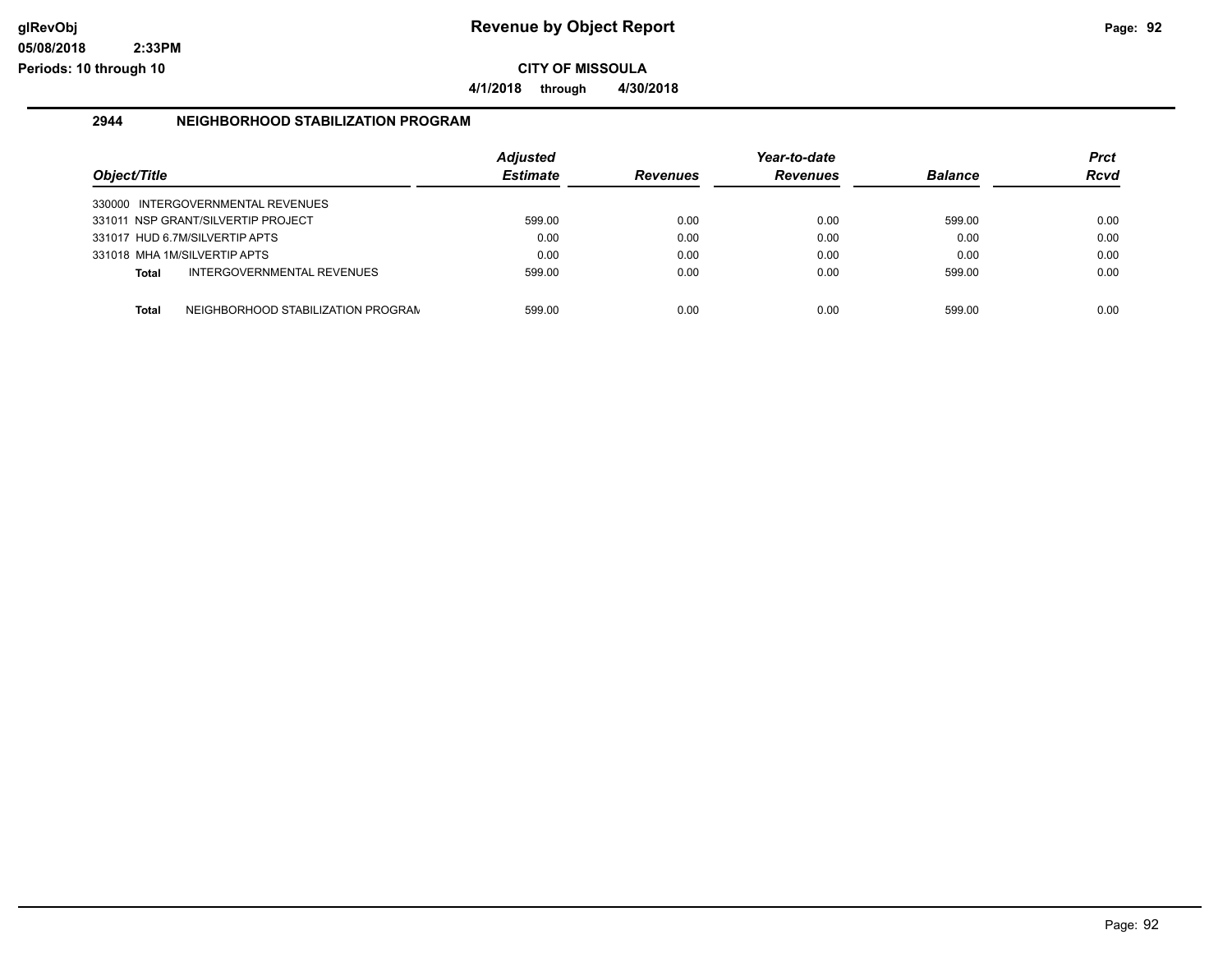**4/1/2018 through 4/30/2018**

**2955 TRANSPORTATION**

**2955 TRANSPORTATION**

|                                                           | <b>Adjusted</b> |                 | Year-to-date    |                | <b>Prct</b> |
|-----------------------------------------------------------|-----------------|-----------------|-----------------|----------------|-------------|
| Object/Title                                              | <b>Estimate</b> | <b>Revenues</b> | <b>Revenues</b> | <b>Balance</b> | Rcvd        |
| 330000 INTERGOVERNMENTAL REVENUES                         |                 |                 |                 |                |             |
| 330000 INTERGOVERNMENTAL REVENUES                         | 0.00            | 0.00            | 0.00            | 0.00           | 0.00        |
| 330005 MUTD GRANT ADMIN FEE                               | 0.00            | 0.00            | 4,632.70        | $-4,632.70$    | 0.00        |
| 331054 FHWA PL GRANT                                      | 851.201.00      | 0.00            | 205.969.48      | 645,231.52     | 24.20       |
| 331055 FTA GRANT                                          | 166,584.00      | 0.00            | 80.952.84       | 85.631.16      | 48.60       |
| 331056 MDT FEDERAL CMAO                                   | 285,698.00      | 0.00            | 108,222.06      | 177,475.94     | 37.88       |
| 336023 STATE CONTRIB. - PERS                              | 0.00            | 0.00            | 342.56          | $-342.56$      | 0.00        |
| 336030 COUNTY CONTRIBUTION                                | 9,900.00        | 0.00            | 17,900.00       | $-8,000.00$    | 180.81      |
| <b>INTERGOVERNMENTAL REVENUES</b><br><b>Total</b>         | 1,313,383.00    | 0.00            | 418,019.64      | 895,363.36     | 31.83       |
| <b>MISCELLANEOUS REVENUES</b><br>360000                   |                 |                 |                 |                |             |
| 362000 OTHER MISCELLANEOUS REVENUE                        | 10,000.00       | 0.00            | 0.00            | 10,000.00      | 0.00        |
| 362007 *** Title Not Found ***                            | 0.00            | 0.00            | 0.00            | 0.00           | 0.00        |
| 365016 *** Title Not Found ***                            | 30,000.00       | 0.00            | 5,141.00        | 24,859.00      | 17.14       |
| MISCELLANEOUS REVENUES<br><b>Total</b>                    | 40,000.00       | 0.00            | 5,141.00        | 34,859.00      | 12.85       |
| <b>INVESTMENTS &amp; ROYALTY EARNINGS</b><br>370000       |                 |                 |                 |                |             |
| 371010 INTEREST ON INVESTMENTS                            | 0.00            | 0.00            | 0.00            | 0.00           | 0.00        |
| <b>INVESTMENTS &amp; ROYALTY EARNINGS</b><br><b>Total</b> | 0.00            | 0.00            | 0.00            | 0.00           | 0.00        |
| OTHER FINANCING SOURCES<br>380000                         |                 |                 |                 |                |             |
| 383000 OPERATING TRANSFERS                                | 82,925.00       | 0.00            | 41,043.00       | 41,882.00      | 49.49       |
| 383029 TRANS FR GENERAL                                   | 9.900.00        | 0.00            | 9,900.00        | 0.00           | 100.00      |
| OTHER FINANCING SOURCES<br><b>Total</b>                   | 92,825.00       | 0.00            | 50,943.00       | 41,882.00      | 54.88       |
| <b>TRANSPORTATION</b><br><b>Total</b>                     | 1,446,208.00    | 0.00            | 474,103.64      | 972,104.36     | 32.78       |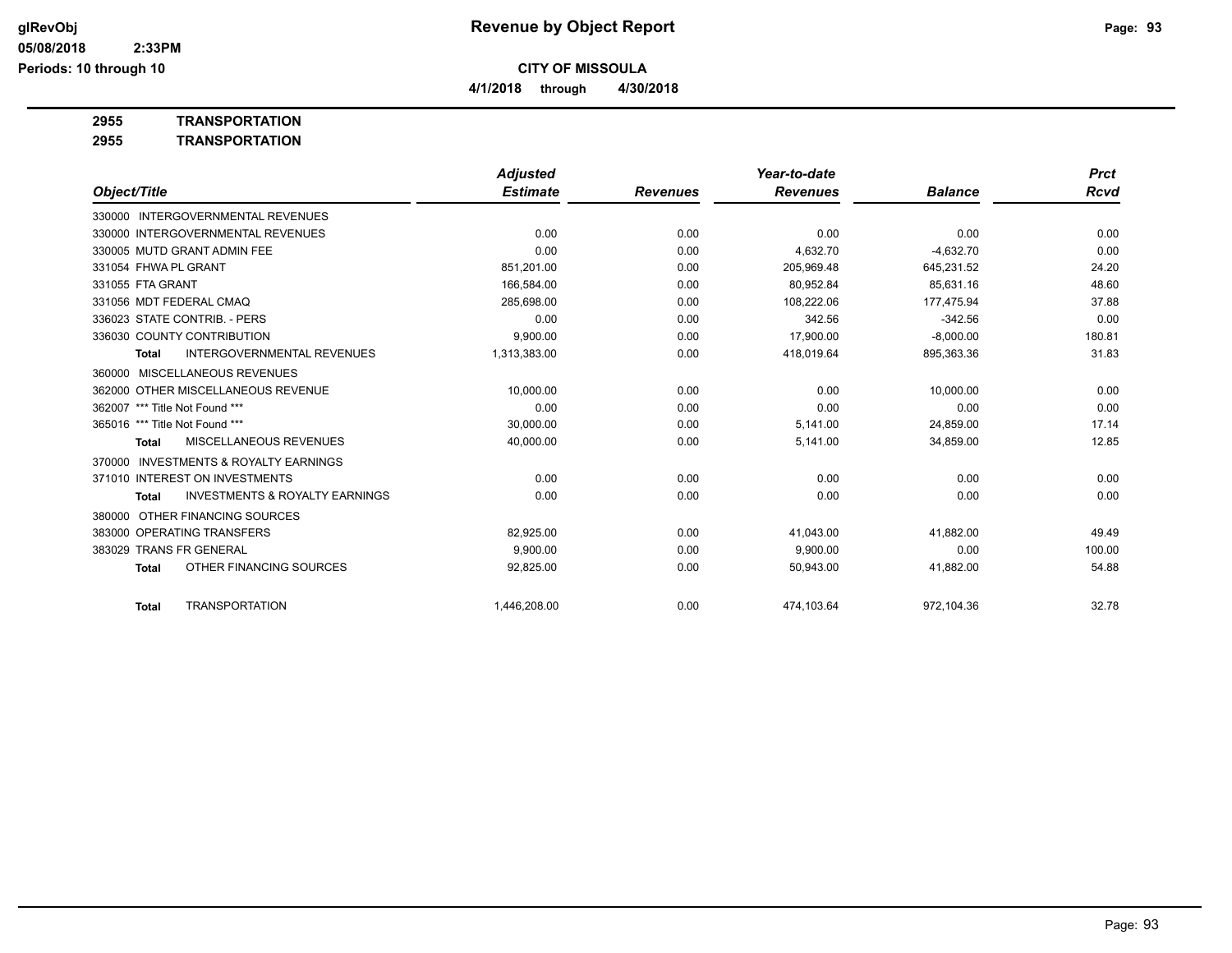**4/1/2018 through 4/30/2018**

### **2955 TRANSPORTATION**

|                                                           | <b>Adjusted</b> |                 | Year-to-date    |                | <b>Prct</b> |
|-----------------------------------------------------------|-----------------|-----------------|-----------------|----------------|-------------|
| Object/Title                                              | <b>Estimate</b> | <b>Revenues</b> | <b>Revenues</b> | <b>Balance</b> | Rcvd        |
| 330000 INTERGOVERNMENTAL REVENUES                         |                 |                 |                 |                |             |
| 330000 INTERGOVERNMENTAL REVENUES                         | 0.00            | 0.00            | 0.00            | 0.00           | 0.00        |
| 330005 MUTD GRANT ADMIN FEE                               | 0.00            | 0.00            | 4.632.70        | $-4.632.70$    | 0.00        |
| 331054 FHWA PL GRANT                                      | 851,201.00      | 0.00            | 205,969.48      | 645,231.52     | 24.20       |
| 331055 FTA GRANT                                          | 166,584.00      | 0.00            | 80,952.84       | 85,631.16      | 48.60       |
| 331056 MDT FEDERAL CMAQ                                   | 285,698.00      | 0.00            | 108,222.06      | 177,475.94     | 37.88       |
| 336023 STATE CONTRIB. - PERS                              | 0.00            | 0.00            | 342.56          | $-342.56$      | 0.00        |
| 336030 COUNTY CONTRIBUTION                                | 9,900.00        | 0.00            | 17,900.00       | $-8,000.00$    | 180.81      |
| <b>INTERGOVERNMENTAL REVENUES</b><br><b>Total</b>         | 1,313,383.00    | 0.00            | 418,019.64      | 895,363.36     | 31.83       |
| 360000 MISCELLANEOUS REVENUES                             |                 |                 |                 |                |             |
| 362000 OTHER MISCELLANEOUS REVENUE                        | 10.000.00       | 0.00            | 0.00            | 10.000.00      | 0.00        |
| 362007 *** Title Not Found ***                            | 0.00            | 0.00            | 0.00            | 0.00           | 0.00        |
| 365016 *** Title Not Found ***                            | 30,000.00       | 0.00            | 5,141.00        | 24,859.00      | 17.14       |
| MISCELLANEOUS REVENUES<br><b>Total</b>                    | 40,000.00       | 0.00            | 5,141.00        | 34,859.00      | 12.85       |
| INVESTMENTS & ROYALTY EARNINGS<br>370000                  |                 |                 |                 |                |             |
| 371010 INTEREST ON INVESTMENTS                            | 0.00            | 0.00            | 0.00            | 0.00           | 0.00        |
| <b>INVESTMENTS &amp; ROYALTY EARNINGS</b><br><b>Total</b> | 0.00            | 0.00            | 0.00            | 0.00           | 0.00        |
| 380000 OTHER FINANCING SOURCES                            |                 |                 |                 |                |             |
| 383000 OPERATING TRANSFERS                                | 82,925.00       | 0.00            | 41,043.00       | 41,882.00      | 49.49       |
| 383029 TRANS FR GENERAL                                   | 9,900.00        | 0.00            | 9,900.00        | 0.00           | 100.00      |
| OTHER FINANCING SOURCES<br><b>Total</b>                   | 92,825.00       | 0.00            | 50,943.00       | 41,882.00      | 54.88       |
| <b>TRANSPORTATION</b><br><b>Total</b>                     | 1.446.208.00    | 0.00            | 474.103.64      | 972.104.36     | 32.78       |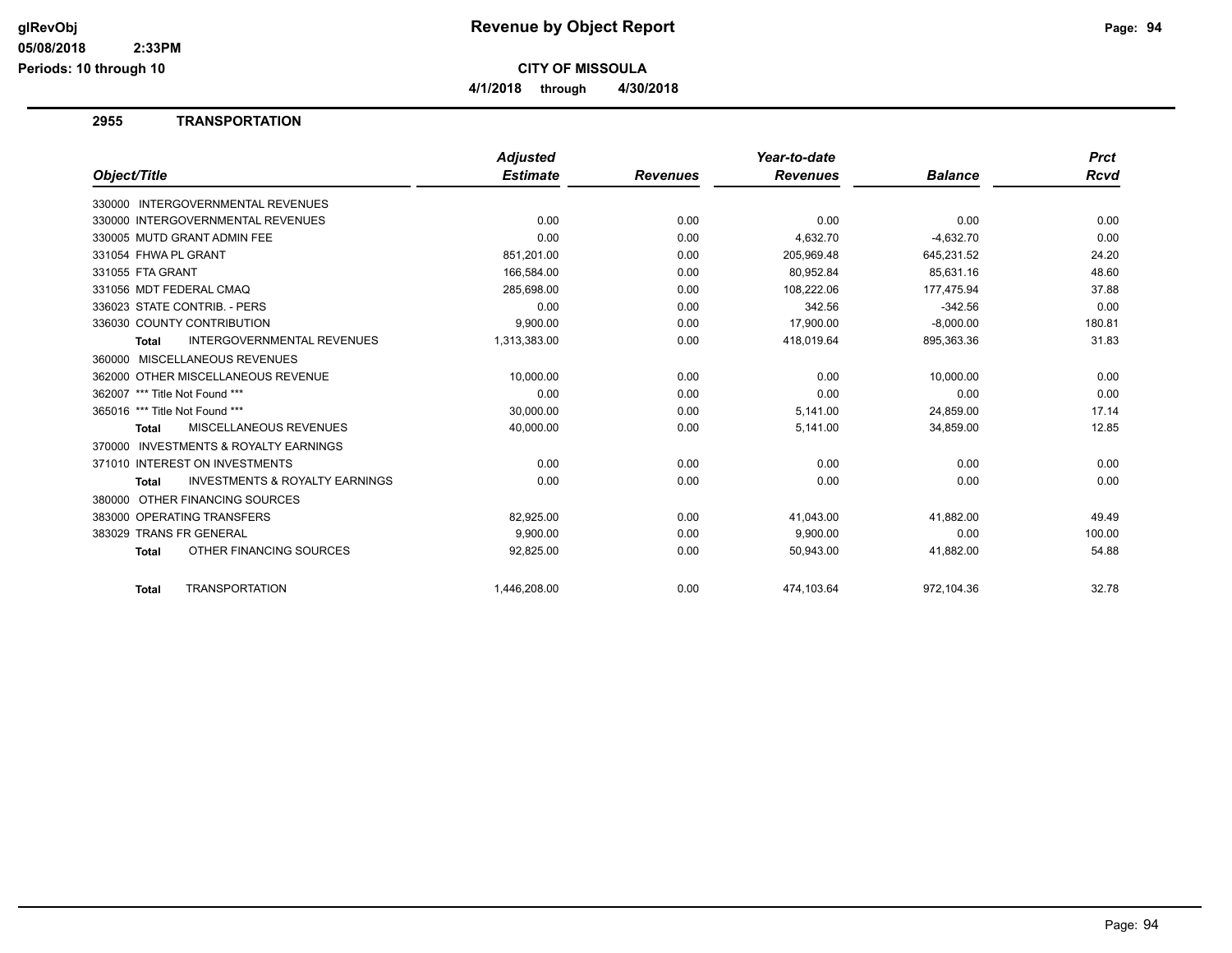**4/1/2018 through 4/30/2018**

**2987 FEDERAL TRANSPORTATION FUND**

**2987 FEDERAL TRANSPORTATION FUND**

|                                                    | <b>Adjusted</b> |                 | Year-to-date    |                | <b>Prct</b> |
|----------------------------------------------------|-----------------|-----------------|-----------------|----------------|-------------|
| Object/Title                                       | <b>Estimate</b> | <b>Revenues</b> | <b>Revenues</b> | <b>Balance</b> | <b>Rcvd</b> |
| 330000 INTERGOVERNMENTAL REVENUES                  |                 |                 |                 |                |             |
| 331053 CTEP PLAYFAIR                               | 0.00            | 0.00            | $-5,000.00$     | 5,000.00       | 0.00        |
| 331156 CTEP GRANT - S HILLS TRAILS SYSTEM          | 81,964.00       | 0.00            | 0.00            | 81,964.00      | 0.00        |
| 331180 LIBRARY LITERACY GRANT                      | 0.00            | 0.00            | 0.00            | 0.00           | 0.00        |
| 334045 MONTANA DEPARTMENT TRANSPORTATION           | 208,379.00      | 0.00            | 0.00            | 208,379.00     | 0.00        |
| 334125 FWP GRANT                                   | 0.00            | 0.00            | 0.00            | 0.00           | 0.00        |
| 334251 RTP/TAP STATE GRANTS                        | 0.00            | 0.00            | 211,905.47      | $-211,905.47$  | 0.00        |
| 336023 STATE CONTRIB. - PERS                       | 0.00            | 0.00            | 0.00            | 0.00           | 0.00        |
| <b>INTERGOVERNMENTAL REVENUES</b><br><b>Total</b>  | 290,343.00      | 0.00            | 206,905.47      | 83,437.53      | 71.26       |
| 340000 CHARGES FOR SERVICES                        |                 |                 |                 |                |             |
| 343011 STREET AND ROADWAY REPAIR CHARGES           | 0.00            | 0.00            | 0.00            | 0.00           | 0.00        |
| <b>CHARGES FOR SERVICES</b><br>Total               | 0.00            | 0.00            | 0.00            | 0.00           | 0.00        |
| 360000 MISCELLANEOUS REVENUES                      |                 |                 |                 |                |             |
| 360010 MISCELLANEOUS                               | 0.00            | 0.00            | 0.00            | 0.00           | 0.00        |
| 365000 DONATIONS                                   | 0.00            | 0.00            | 0.00            | 0.00           | 0.00        |
| MISCELLANEOUS REVENUES<br><b>Total</b>             | 0.00            | 0.00            | 0.00            | 0.00           | 0.00        |
| 370000 INVESTMENTS & ROYALTY EARNINGS              |                 |                 |                 |                |             |
| 371010 INTEREST ON INVESTMENTS                     | 0.00            | 0.00            | 0.00            | 0.00           | 0.00        |
| 371020 GAIN/LOSS IN MARKET VALUE OF INVESTMENTS    | 0.00            | 0.00            | 0.00            | 0.00           | 0.00        |
| <b>INVESTMENTS &amp; ROYALTY EARNINGS</b><br>Total | 0.00            | 0.00            | 0.00            | 0.00           | 0.00        |
| 380000 OTHER FINANCING SOURCES                     |                 |                 |                 |                |             |
| 381009 TRANSFERS IN-OPEN SPACE BOND                | 0.00            | 0.00            | 0.00            | 0.00           | 0.00        |
| 383000 OPERATING TRANSFERS                         | 0.00            | 0.00            | 0.00            | 0.00           | 0.00        |
| 383002 TRANS FR GAS TAX                            | 0.00            | 0.00            | 0.00            | 0.00           | 0.00        |
| 383010 TRANS FR CIP                                | 0.00            | 0.00            | 0.00            | 0.00           | 0.00        |
| 383014 TRANS FR MRA                                | 0.00            | 0.00            | 0.00            | 0.00           | 0.00        |
| 383021 TRANS FR P&R TRAILS DEVLP                   | 0.00            | 0.00            | 51,136.55       | $-51,136.55$   | 0.00        |
| 383043 TRANSFERS FROM IMPACT FEES                  | 0.00            | 0.00            | 0.00            | 0.00           | 0.00        |
| 383044 TFR FROM PARK REC&TRAIL FUND                | 0.00            | 0.00            | 0.00            | 0.00           | 0.00        |
| OTHER FINANCING SOURCES<br><b>Total</b>            | 0.00            | 0.00            | 51,136.55       | $-51, 136.55$  | 0.00        |
| FEDERAL TRANSPORTATION FUND<br><b>Total</b>        | 290.343.00      | 0.00            | 258.042.02      | 32.300.98      | 88.87       |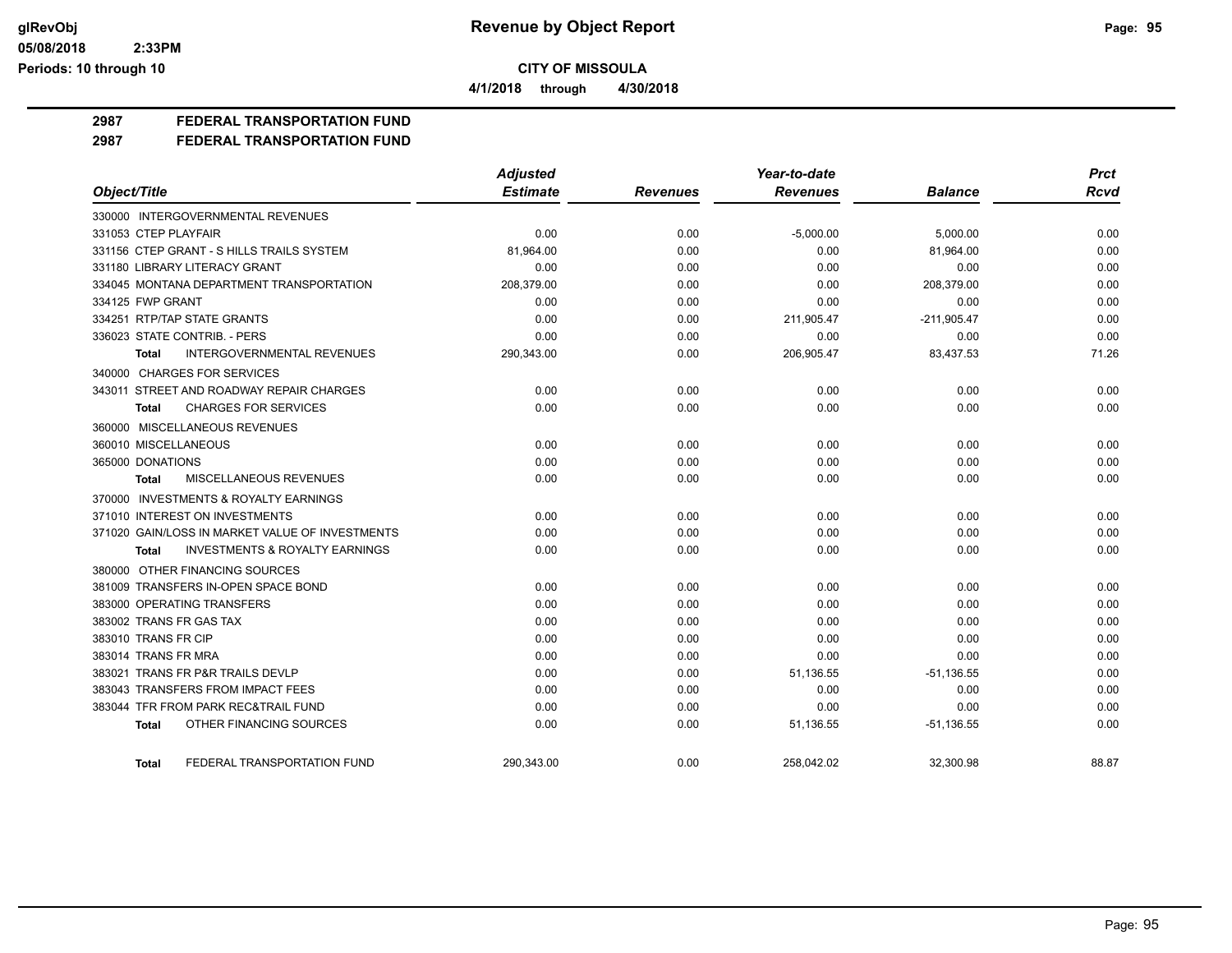**4/1/2018 through 4/30/2018**

## **2987 FEDERAL TRANSPORTATION FUND**

|                                                | <b>Adjusted</b> |                 | Year-to-date    |                | <b>Prct</b> |
|------------------------------------------------|-----------------|-----------------|-----------------|----------------|-------------|
| Object/Title                                   | <b>Estimate</b> | <b>Revenues</b> | <b>Revenues</b> | <b>Balance</b> | <b>Rcvd</b> |
| 330000 INTERGOVERNMENTAL REVENUES              |                 |                 |                 |                |             |
| 331053 CTEP PLAYFAIR                           | 0.00            | 0.00            | $-5,000.00$     | 5,000.00       | 0.00        |
| 331156 CTEP GRANT - S HILLS TRAILS SYSTEM      | 81,964.00       | 0.00            | 0.00            | 81,964.00      | 0.00        |
| 331180 LIBRARY LITERACY GRANT                  | 0.00            | 0.00            | 0.00            | 0.00           | 0.00        |
| 334045 MONTANA DEPARTMENT TRANSPORTATION       | 208,379.00      | 0.00            | 0.00            | 208,379.00     | 0.00        |
| 334125 FWP GRANT                               | 0.00            | 0.00            | 0.00            | 0.00           | 0.00        |
| 334251 RTP/TAP STATE GRANTS                    | 0.00            | 0.00            | 211,905.47      | $-211,905.47$  | 0.00        |
| 336023 STATE CONTRIB. - PERS                   | 0.00            | 0.00            | 0.00            | 0.00           | 0.00        |
| INTERGOVERNMENTAL REVENUES<br><b>Total</b>     | 290,343.00      | 0.00            | 206,905.47      | 83,437.53      | 71.26       |
| 340000 CHARGES FOR SERVICES                    |                 |                 |                 |                |             |
| 343011 STREET AND ROADWAY REPAIR CHARGES       | 0.00            | 0.00            | 0.00            | 0.00           | 0.00        |
| <b>CHARGES FOR SERVICES</b><br><b>Total</b>    | 0.00            | 0.00            | 0.00            | 0.00           | 0.00        |
| 360000 MISCELLANEOUS REVENUES                  |                 |                 |                 |                |             |
| 360010 MISCELLANEOUS                           | 0.00            | 0.00            | 0.00            | 0.00           | 0.00        |
| 365000 DONATIONS                               | 0.00            | 0.00            | 0.00            | 0.00           | 0.00        |
| MISCELLANEOUS REVENUES<br>Total                | 0.00            | 0.00            | 0.00            | 0.00           | 0.00        |
| 370000 INVESTMENTS & ROYALTY EARNINGS          |                 |                 |                 |                |             |
| 371010 INTEREST ON INVESTMENTS                 | 0.00            | 0.00            | 0.00            | 0.00           | 0.00        |
| 371020 GAIN/LOSS IN MARKET VALUE OF INVESTMENT | 0.00            | 0.00            | 0.00            | 0.00           | 0.00        |
| INVESTMENTS & ROYALTY EARNINGS<br><b>Total</b> | 0.00            | 0.00            | 0.00            | 0.00           | 0.00        |
| 380000 OTHER FINANCING SOURCES                 |                 |                 |                 |                |             |
| 381009 TRANSFERS IN-OPEN SPACE BOND            | 0.00            | 0.00            | 0.00            | 0.00           | 0.00        |
| 383000 OPERATING TRANSFERS                     | 0.00            | 0.00            | 0.00            | 0.00           | 0.00        |
| 383002 TRANS FR GAS TAX                        | 0.00            | 0.00            | 0.00            | 0.00           | 0.00        |
| 383010 TRANS FR CIP                            | 0.00            | 0.00            | 0.00            | 0.00           | 0.00        |
| 383014 TRANS FR MRA                            | 0.00            | 0.00            | 0.00            | 0.00           | 0.00        |
| 383021 TRANS FR P&R TRAILS DEVLP               | 0.00            | 0.00            | 51,136.55       | $-51, 136.55$  | 0.00        |
| 383043 TRANSFERS FROM IMPACT FEES              | 0.00            | 0.00            | 0.00            | 0.00           | 0.00        |
| 383044 TFR FROM PARK REC&TRAIL FUND            | 0.00            | 0.00            | 0.00            | 0.00           | 0.00        |
| OTHER FINANCING SOURCES<br><b>Total</b>        | 0.00            | 0.00            | 51,136.55       | $-51,136.55$   | 0.00        |
| FEDERAL TRANSPORTATION FUND<br>Total           | 290,343.00      | 0.00            | 258,042.02      | 32,300.98      | 88.87       |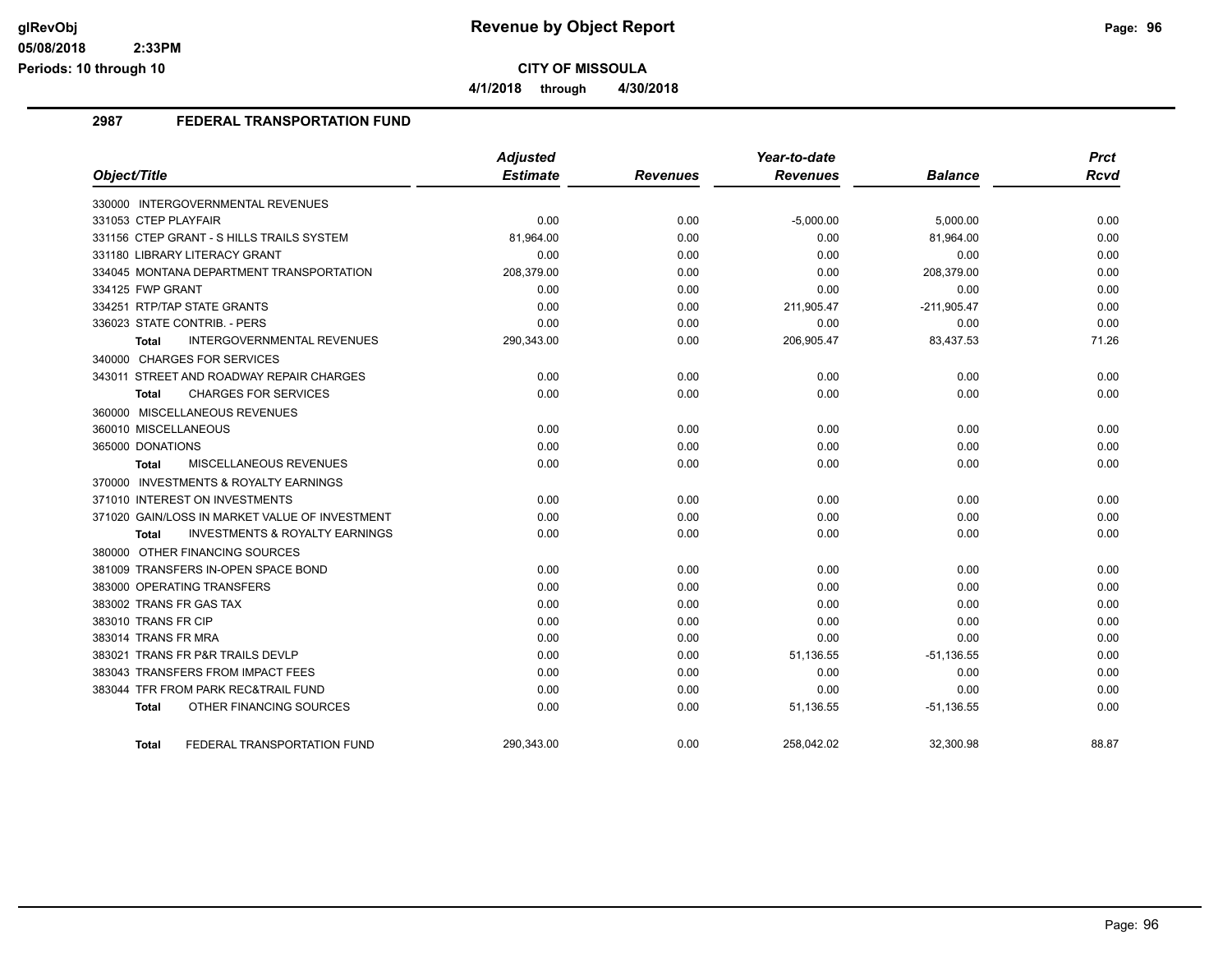**4/1/2018 through 4/30/2018**

**2988 GRANTS & DONATIONS FUND**

**2988 GRANTS & DONATIONS FUND**

|                                                    | <b>Adjusted</b> |                 | Year-to-date    |                | <b>Prct</b> |
|----------------------------------------------------|-----------------|-----------------|-----------------|----------------|-------------|
| Object/Title                                       | <b>Estimate</b> | <b>Revenues</b> | <b>Revenues</b> | <b>Balance</b> | Rcvd        |
| 330000 INTERGOVERNMENTAL REVENUES                  |                 |                 |                 |                |             |
| 331013 NORTHSIDE PED BRIDGE/ARRA-CDBG GRANT        | 0.00            | 0.00            | 0.00            | 0.00           | 0.00        |
| 331014 EECBG GRANT                                 | 0.00            | 0.00            | 0.00            | 0.00           | 0.00        |
| 331022 EQUIPMENT GRANT                             | 0.00            | 0.00            | 0.00            | 0.00           | 0.00        |
| 331025 DV ACCOUNTABILITY PROJECT                   | 0.00            | 0.00            | 0.00            | 0.00           | 0.00        |
| 331038 EPA BROWNSFIELD GRANT                       | 378,075.00      | 0.00            | $-15,730.50$    | 393,805.50     | $-4.16$     |
| 331090 EPA GRANT                                   | 509,603.00      | 0.00            | 4,886.50        | 504,716.50     | 0.96        |
| 331113 *** Title Not Found ***                     | 0.00            | 0.00            | 87,950.75       | $-87,950.75$   | 0.00        |
| 331181 GRANTS/DONATIONS - FORT MISSOULA            | 0.00            | 0.00            | 0.00            | 0.00           | 0.00        |
| 334014 *** Title Not Found ***                     | 0.00            | 0.00            | 0.00            | 0.00           | 0.00        |
| 334018 STATE GRANT - CAPITAL                       | 0.00            | 0.00            | 0.00            | 0.00           | 0.00        |
| 334025 COUNTY WEED                                 | 0.00            | 0.00            | 0.00            | 0.00           | 0.00        |
| 334028 DEPT OF AG INTERN GRANT                     | 0.00            | 0.00            | 0.00            | 0.00           | 0.00        |
| 334076 BIG SKY TRUST FUND GRANTS                   | 0.00            | 0.00            | 0.00            | 0.00           | 0.00        |
| 334121 DNRC-EPA AREA WIDE ASSESSMENT GRANT         | 0.00            | 0.00            | 0.00            | 0.00           | 0.00        |
| 336023 STATE CONTRIB. - PERS                       | 0.00            | 0.00            | 0.00            | 0.00           | 0.00        |
| <b>INTERGOVERNMENTAL REVENUES</b><br><b>Total</b>  | 887,678.00      | 0.00            | 77,106.75       | 810,571.25     | 8.69        |
| 360000 MISCELLANEOUS REVENUES                      |                 |                 |                 |                |             |
| 360010 MISCELLANEOUS                               | 0.00            | 0.00            | 0.00            | 0.00           | 0.00        |
| 365000 DONATIONS                                   | 116,732.00      | 0.00            | 61,080.00       | 55,652.00      | 52.32       |
| 365015 GREEN BLOCK PILOT PROJECT                   | 0.00            | 0.00            | 0.00            | 0.00           | 0.00        |
| 365021 PARKS AND RECS GRANTS & CONTRIBUTIONS       | 0.00            | 0.00            | 0.00            | 0.00           | 0.00        |
| 365025 MISC FIRE GRANTS                            | 0.00            | 0.00            | 5,000.00        | $-5,000.00$    | 0.00        |
| MISCELLANEOUS REVENUES<br>Total                    | 116,732.00      | 0.00            | 66,080.00       | 50,652.00      | 56.61       |
| 380000 OTHER FINANCING SOURCES                     |                 |                 |                 |                |             |
| 383002 TRANS FR GAS TAX                            | 0.00            | 0.00            | 0.00            | 0.00           | 0.00        |
| 383022 TRANS FR OPEN SPACE BOND                    | 0.00            | 0.00            | 0.00            | 0.00           | 0.00        |
| 383042 TRANSFERS FROM OTHER FUNDS                  | 0.00            | 0.00            | 0.00            | 0.00           | 0.00        |
| OTHER FINANCING SOURCES<br><b>Total</b>            | 0.00            | 0.00            | 0.00            | 0.00           | 0.00        |
| <b>GRANTS &amp; DONATIONS FUND</b><br><b>Total</b> | 1.004.410.00    | 0.00            | 143.186.75      | 861.223.25     | 14.26       |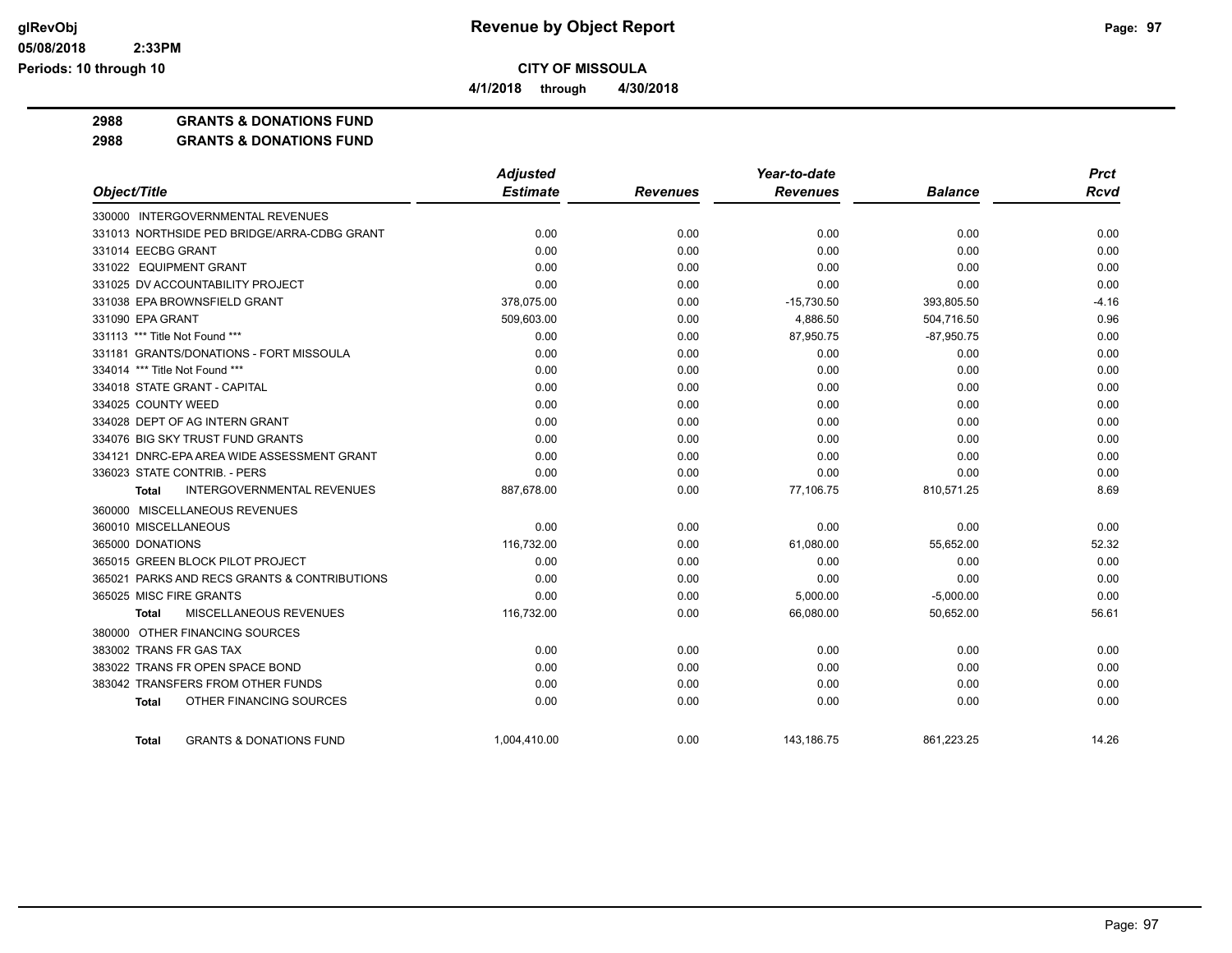**4/1/2018 through 4/30/2018**

## **2988 GRANTS & DONATIONS FUND**

|                                                    | Adjusted        |                 | Year-to-date    |                | <b>Prct</b> |
|----------------------------------------------------|-----------------|-----------------|-----------------|----------------|-------------|
| Object/Title                                       | <b>Estimate</b> | <b>Revenues</b> | <b>Revenues</b> | <b>Balance</b> | Rcvd        |
| 330000 INTERGOVERNMENTAL REVENUES                  |                 |                 |                 |                |             |
| 331013 NORTHSIDE PED BRIDGE/ARRA-CDBG GRANT        | 0.00            | 0.00            | 0.00            | 0.00           | 0.00        |
| 331014 EECBG GRANT                                 | 0.00            | 0.00            | 0.00            | 0.00           | 0.00        |
| 331022 EQUIPMENT GRANT                             | 0.00            | 0.00            | 0.00            | 0.00           | 0.00        |
| 331025 DV ACCOUNTABILITY PROJECT                   | 0.00            | 0.00            | 0.00            | 0.00           | 0.00        |
| 331038 EPA BROWNSFIELD GRANT                       | 378,075.00      | 0.00            | $-15,730.50$    | 393,805.50     | $-4.16$     |
| 331090 EPA GRANT                                   | 509,603.00      | 0.00            | 4,886.50        | 504,716.50     | 0.96        |
| 331113 *** Title Not Found ***                     | 0.00            | 0.00            | 87,950.75       | $-87,950.75$   | 0.00        |
| 331181 GRANTS/DONATIONS - FORT MISSOULA            | 0.00            | 0.00            | 0.00            | 0.00           | 0.00        |
| 334014 *** Title Not Found ***                     | 0.00            | 0.00            | 0.00            | 0.00           | 0.00        |
| 334018 STATE GRANT - CAPITAL                       | 0.00            | 0.00            | 0.00            | 0.00           | 0.00        |
| 334025 COUNTY WEED                                 | 0.00            | 0.00            | 0.00            | 0.00           | 0.00        |
| 334028 DEPT OF AG INTERN GRANT                     | 0.00            | 0.00            | 0.00            | 0.00           | 0.00        |
| 334076 BIG SKY TRUST FUND GRANTS                   | 0.00            | 0.00            | 0.00            | 0.00           | 0.00        |
| 334121 DNRC-EPA AREA WIDE ASSESSMENT GRANT         | 0.00            | 0.00            | 0.00            | 0.00           | 0.00        |
| 336023 STATE CONTRIB. - PERS                       | 0.00            | 0.00            | 0.00            | 0.00           | 0.00        |
| INTERGOVERNMENTAL REVENUES<br><b>Total</b>         | 887,678.00      | 0.00            | 77,106.75       | 810,571.25     | 8.69        |
| 360000 MISCELLANEOUS REVENUES                      |                 |                 |                 |                |             |
| 360010 MISCELLANEOUS                               | 0.00            | 0.00            | 0.00            | 0.00           | 0.00        |
| 365000 DONATIONS                                   | 116,732.00      | 0.00            | 61,080.00       | 55,652.00      | 52.32       |
| 365015 GREEN BLOCK PILOT PROJECT                   | 0.00            | 0.00            | 0.00            | 0.00           | 0.00        |
| 365021 PARKS AND RECS GRANTS & CONTRIBUTIONS       | 0.00            | 0.00            | 0.00            | 0.00           | 0.00        |
| 365025 MISC FIRE GRANTS                            | 0.00            | 0.00            | 5,000.00        | $-5,000.00$    | 0.00        |
| <b>MISCELLANEOUS REVENUES</b><br><b>Total</b>      | 116,732.00      | 0.00            | 66,080.00       | 50,652.00      | 56.61       |
| 380000 OTHER FINANCING SOURCES                     |                 |                 |                 |                |             |
| 383002 TRANS FR GAS TAX                            | 0.00            | 0.00            | 0.00            | 0.00           | 0.00        |
| 383022 TRANS FR OPEN SPACE BOND                    | 0.00            | 0.00            | 0.00            | 0.00           | 0.00        |
| 383042 TRANSFERS FROM OTHER FUNDS                  | 0.00            | 0.00            | 0.00            | 0.00           | 0.00        |
| OTHER FINANCING SOURCES<br><b>Total</b>            | 0.00            | 0.00            | 0.00            | 0.00           | 0.00        |
| <b>GRANTS &amp; DONATIONS FUND</b><br><b>Total</b> | 1.004.410.00    | 0.00            | 143.186.75      | 861.223.25     | 14.26       |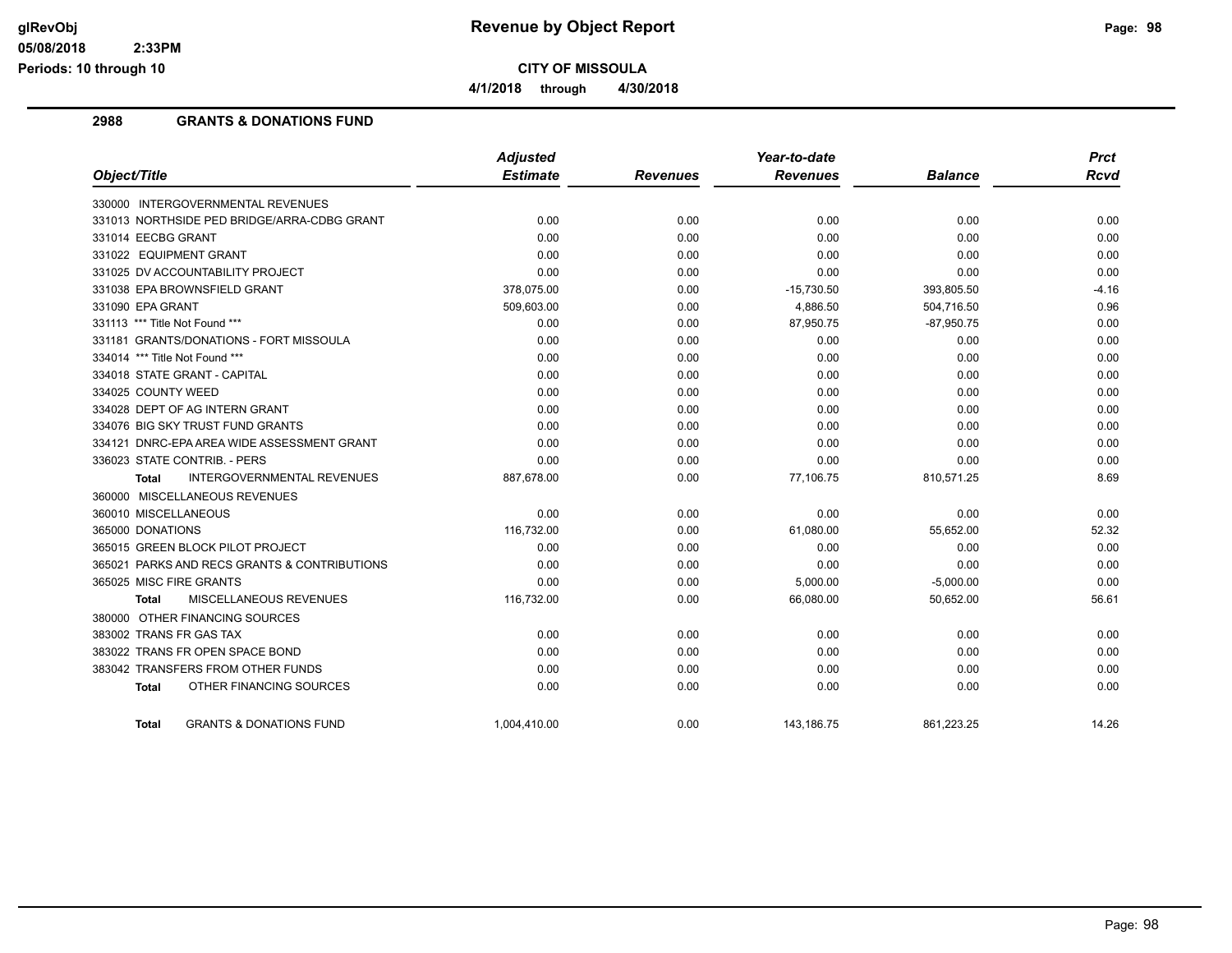**4/1/2018 through 4/30/2018**

**2989 POLICE GRANTS & DONATIONS**

**2989 POLICE GRANTS & DONATIONS**

|                                                   | <b>Adjusted</b> |                 | Year-to-date    |                | <b>Prct</b> |
|---------------------------------------------------|-----------------|-----------------|-----------------|----------------|-------------|
| Object/Title                                      | <b>Estimate</b> | <b>Revenues</b> | <b>Revenues</b> | <b>Balance</b> | Rcvd        |
| <b>INTERGOVERNMENTAL REVENUES</b><br>330000       |                 |                 |                 |                |             |
| 331022 EQUIPMENT GRANT                            | 44,100.00       | 0.00            | 0.00            | 44,100.00      | 0.00        |
| 331026 ICAC GRANT                                 | 102,019.00      | 0.00            | 55,605.14       | 46,413.86      | 54.50       |
| 331028 JAG VII                                    | 5,000.00        | 0.00            | 0.00            | 5,000.00       | 0.00        |
| 334013 STATE GRANT - OT SEATBELT                  | 53,600.00       | 0.00            | 34,525.45       | 19,074.55      | 64.41       |
| 334015 COPS TECHNOLOGY GRANT                      | 298,729.00      | 0.00            | 140,387.30      | 158,341.70     | 46.99       |
| 334016 BULLETPROOF VEST GRANT                     | 28,000.00       | 0.00            | 0.00            | 28,000.00      | 0.00        |
| 334020 UNDERAGE DRINKING GRANT                    | 10,903.00       | 0.00            | 0.00            | 10,903.00      | 0.00        |
| STATE CONTRIB - POLICE RETIREMENT<br>336021       | 0.00            | 0.00            | 0.00            | 0.00           | 0.00        |
| <b>INTERGOVERNMENTAL REVENUES</b><br><b>Total</b> | 542,351.00      | 0.00            | 230,517.89      | 311,833.11     | 42.50       |
| 340000 CHARGES FOR SERVICES                       |                 |                 |                 |                |             |
| *** Title Not Found ***<br>342000                 | 5,000.00        | 0.00            | 0.00            | 5,000.00       | 0.00        |
| <b>CHARGES FOR SERVICES</b><br><b>Total</b>       | 5,000.00        | 0.00            | 0.00            | 5,000.00       | 0.00        |
| MISCELLANEOUS REVENUES<br>360000                  |                 |                 |                 |                |             |
| 365000 DONATIONS                                  | 20,000.00       | 0.00            | 2,900.00        | 17,100.00      | 14.50       |
| MISCELLANEOUS REVENUES<br><b>Total</b>            | 20,000.00       | 0.00            | 2,900.00        | 17,100.00      | 14.50       |
| POLICE GRANTS & DONATIONS<br>Total                | 567,351.00      | 0.00            | 233,417.89      | 333,933.11     | 41.14       |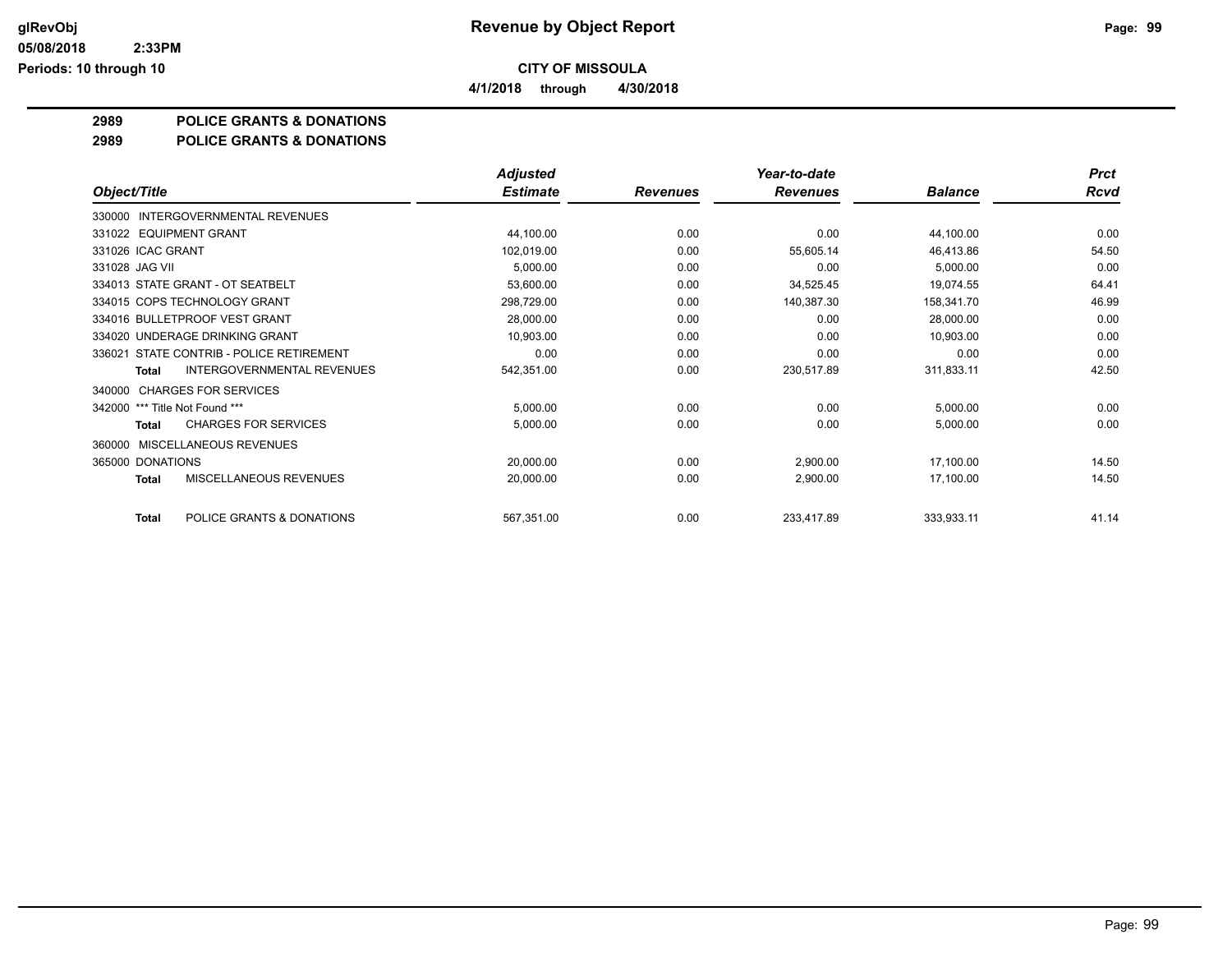**4/1/2018 through 4/30/2018**

## **2989 POLICE GRANTS & DONATIONS**

|                                                   | <b>Adjusted</b> |                 | Year-to-date    |                | <b>Prct</b> |
|---------------------------------------------------|-----------------|-----------------|-----------------|----------------|-------------|
| Object/Title                                      | <b>Estimate</b> | <b>Revenues</b> | <b>Revenues</b> | <b>Balance</b> | Rcvd        |
| 330000 INTERGOVERNMENTAL REVENUES                 |                 |                 |                 |                |             |
| 331022 EQUIPMENT GRANT                            | 44,100.00       | 0.00            | 0.00            | 44,100.00      | 0.00        |
| 331026 ICAC GRANT                                 | 102,019.00      | 0.00            | 55,605.14       | 46,413.86      | 54.50       |
| 331028 JAG VII                                    | 5,000.00        | 0.00            | 0.00            | 5,000.00       | 0.00        |
| 334013 STATE GRANT - OT SEATBELT                  | 53,600.00       | 0.00            | 34,525.45       | 19,074.55      | 64.41       |
| 334015 COPS TECHNOLOGY GRANT                      | 298,729.00      | 0.00            | 140,387.30      | 158,341.70     | 46.99       |
| 334016 BULLETPROOF VEST GRANT                     | 28,000.00       | 0.00            | 0.00            | 28,000.00      | 0.00        |
| 334020 UNDERAGE DRINKING GRANT                    | 10,903.00       | 0.00            | 0.00            | 10,903.00      | 0.00        |
| 336021 STATE CONTRIB - POLICE RETIREMENT          | 0.00            | 0.00            | 0.00            | 0.00           | 0.00        |
| <b>INTERGOVERNMENTAL REVENUES</b><br><b>Total</b> | 542,351.00      | 0.00            | 230,517.89      | 311,833.11     | 42.50       |
| 340000 CHARGES FOR SERVICES                       |                 |                 |                 |                |             |
| 342000 *** Title Not Found ***                    | 5,000.00        | 0.00            | 0.00            | 5,000.00       | 0.00        |
| <b>CHARGES FOR SERVICES</b><br><b>Total</b>       | 5,000.00        | 0.00            | 0.00            | 5,000.00       | 0.00        |
| 360000 MISCELLANEOUS REVENUES                     |                 |                 |                 |                |             |
| 365000 DONATIONS                                  | 20,000.00       | 0.00            | 2,900.00        | 17,100.00      | 14.50       |
| MISCELLANEOUS REVENUES<br><b>Total</b>            | 20,000.00       | 0.00            | 2,900.00        | 17,100.00      | 14.50       |
| POLICE GRANTS & DONATIONS<br><b>Total</b>         | 567,351.00      | 0.00            | 233,417.89      | 333,933.11     | 41.14       |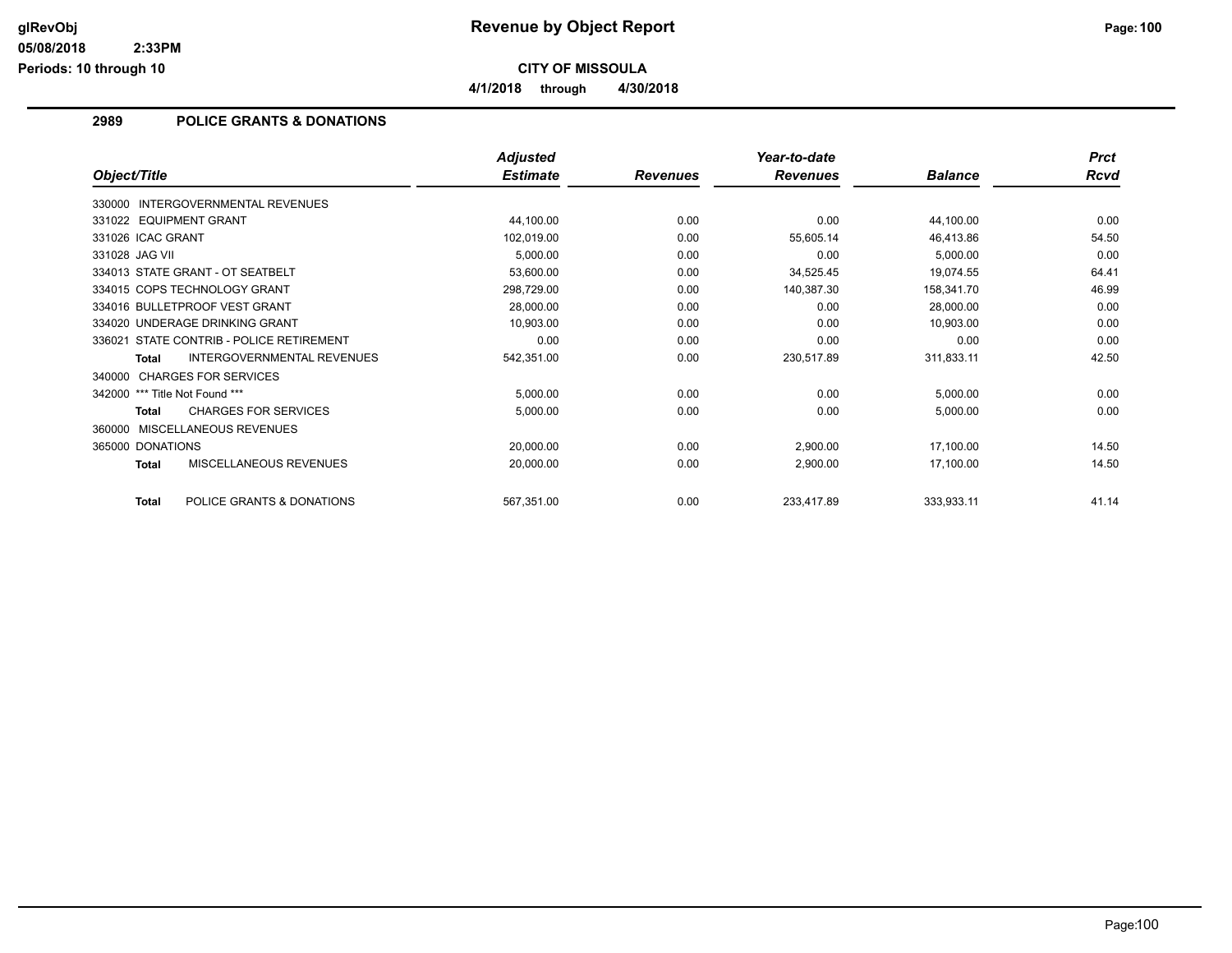**4/1/2018 through 4/30/2018**

**2991 BROWNFIELDS**

**2991 BROWNFIELDS**

|                  |                                   | <b>Adjusted</b> |                 | Year-to-date    |                | <b>Prct</b> |
|------------------|-----------------------------------|-----------------|-----------------|-----------------|----------------|-------------|
| Object/Title     |                                   | <b>Estimate</b> | <b>Revenues</b> | <b>Revenues</b> | <b>Balance</b> | <b>Rcvd</b> |
|                  | 330000 INTERGOVERNMENTAL REVENUES |                 |                 |                 |                |             |
|                  | 331038 EPA BROWNSFIELD GRANT      | 0.00            | 0.00            | 15.070.98       | $-15.070.98$   | 0.00        |
| 331090 EPA GRANT |                                   | 0.00            | 0.00            | 23.795.21       | $-23,795.21$   | 0.00        |
| Total            | INTERGOVERNMENTAL REVENUES        | 0.00            | 0.00            | 38.866.19       | $-38.866.19$   | 0.00        |
|                  |                                   |                 |                 |                 |                |             |
| Total            | <b>BROWNFIELDS</b>                | 0.00            | 0.00            | 38.866.19       | $-38.866.19$   | 0.00        |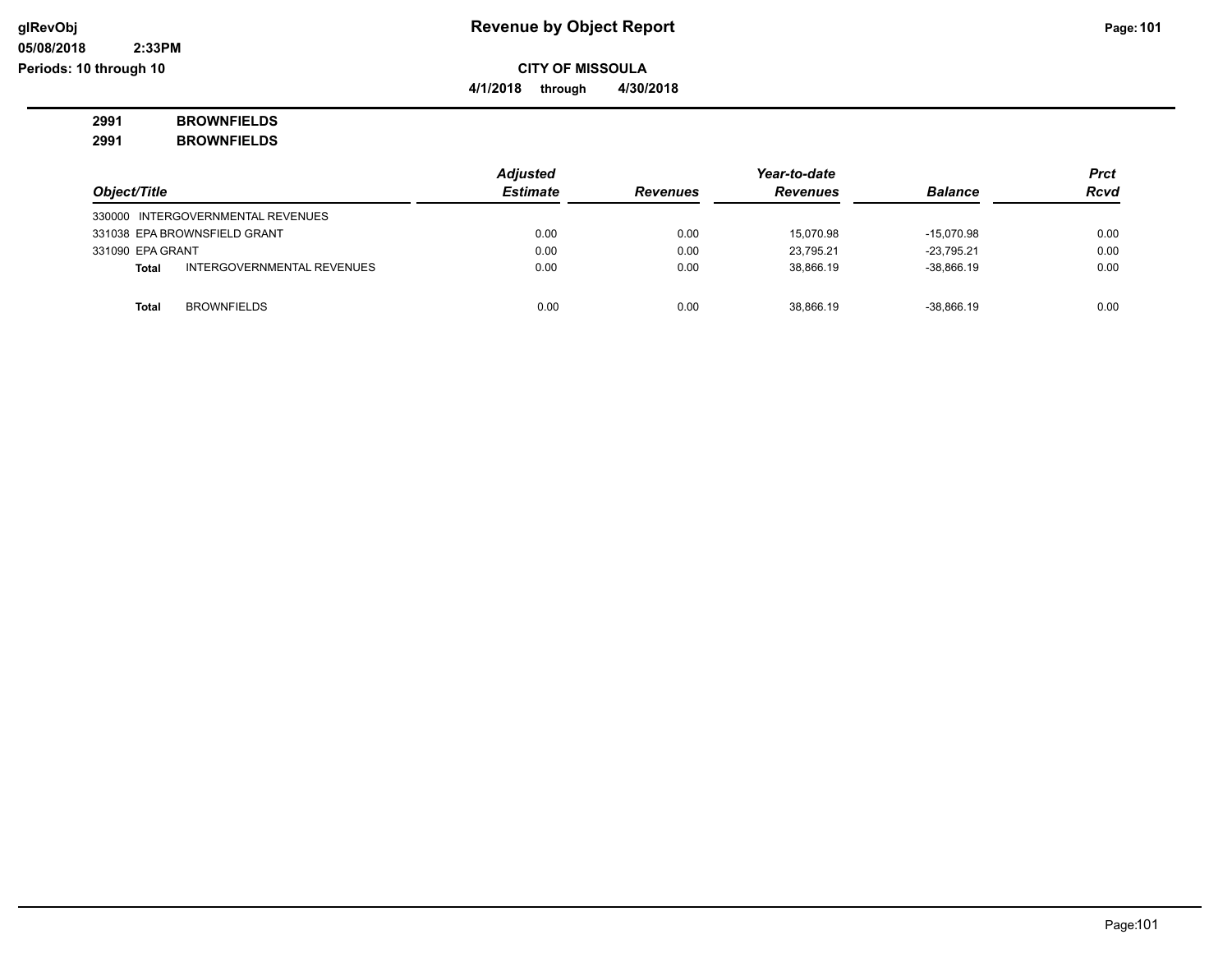**4/1/2018 through 4/30/2018**

### **2991 BROWNFIELDS**

| Object/Title     |                                   | <b>Adjusted</b><br><b>Estimate</b> | <b>Revenues</b> | Year-to-date<br><b>Revenues</b> | <b>Balance</b> | <b>Prct</b><br><b>Rcvd</b> |
|------------------|-----------------------------------|------------------------------------|-----------------|---------------------------------|----------------|----------------------------|
|                  | 330000 INTERGOVERNMENTAL REVENUES |                                    |                 |                                 |                |                            |
|                  | 331038 EPA BROWNSFIELD GRANT      | 0.00                               | 0.00            | 15.070.98                       | $-15.070.98$   | 0.00                       |
| 331090 EPA GRANT |                                   | 0.00                               | 0.00            | 23.795.21                       | $-23.795.21$   | 0.00                       |
| <b>Total</b>     | INTERGOVERNMENTAL REVENUES        | 0.00                               | 0.00            | 38.866.19                       | $-38.866.19$   | 0.00                       |
|                  |                                   |                                    |                 |                                 |                |                            |
| <b>Total</b>     | <b>BROWNFIELDS</b>                | 0.00                               | 0.00            | 38.866.19                       | $-38.866.19$   | 0.00                       |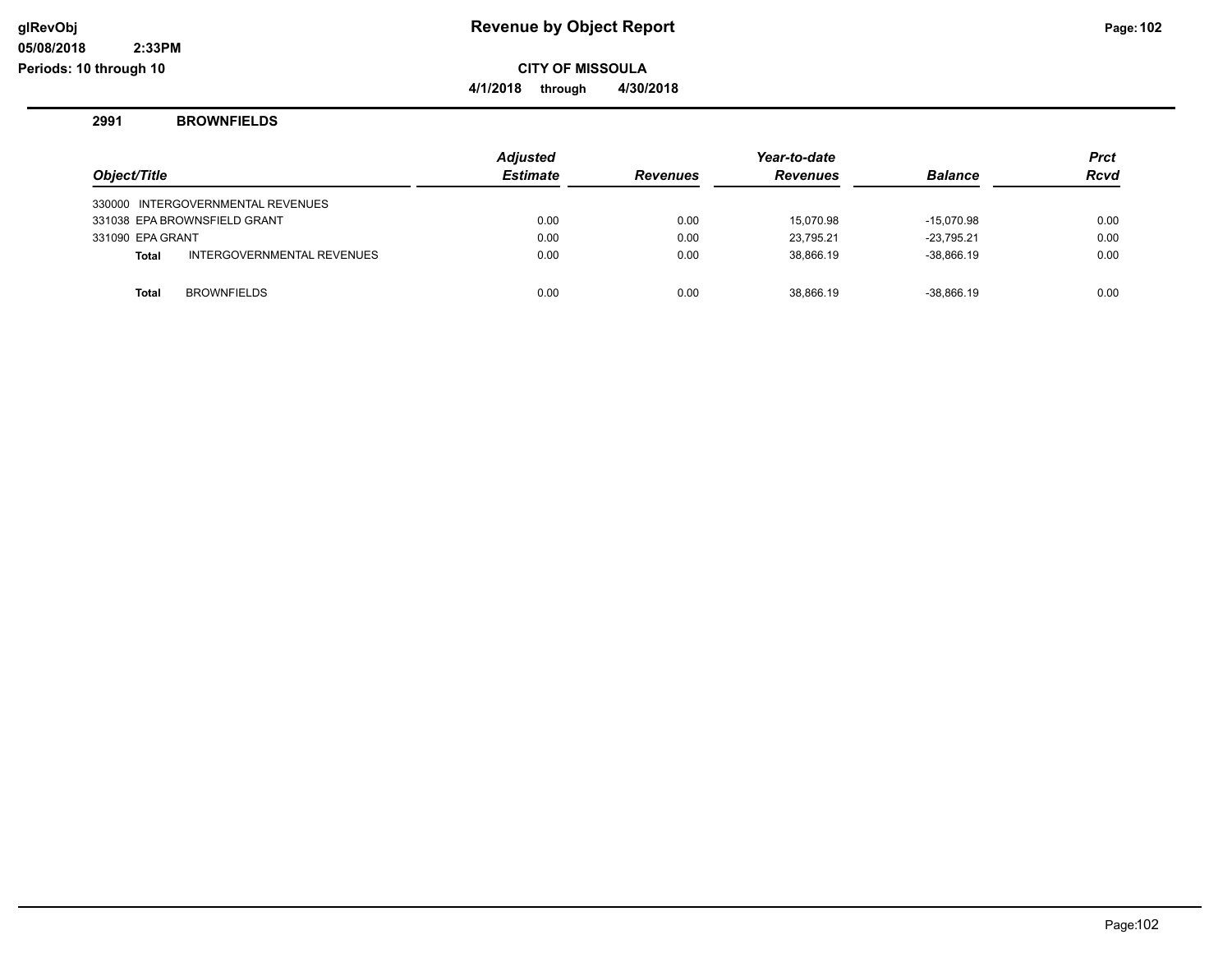**4/1/2018 through 4/30/2018**

**3000 SID REVOLVING FUND**

**3000 SID REVOLVING FUND**

|                                                    | <b>Adjusted</b> |                 | Year-to-date    |                | <b>Prct</b> |
|----------------------------------------------------|-----------------|-----------------|-----------------|----------------|-------------|
| Object/Title                                       | <b>Estimate</b> | <b>Revenues</b> | <b>Revenues</b> | <b>Balance</b> | <b>Rcvd</b> |
| 360000 MISCELLANEOUS REVENUES                      |                 |                 |                 |                |             |
| 362000 OTHER MISCELLANEOUS REVENUE                 | 0.00            | 0.00            | 0.00            | 0.00           | 0.00        |
| 363041 P&I ON CLOSED ASSESSMENT                    | 0.00            | 0.00            | 0.00            | 0.00           | 0.00        |
| MISCELLANEOUS REVENUES<br>Total                    | 0.00            | 0.00            | 0.00            | 0.00           | 0.00        |
| 370000 INVESTMENTS & ROYALTY EARNINGS              |                 |                 |                 |                |             |
| 371010 INTEREST ON INVESTMENTS                     | 0.00            | 0.00            | 0.00            | 0.00           | 0.00        |
| <b>INVESTMENTS &amp; ROYALTY EARNINGS</b><br>Total | 0.00            | 0.00            | 0.00            | 0.00           | 0.00        |
| 380000 OTHER FINANCING SOURCES                     |                 |                 |                 |                |             |
| 383000 OPERATING TRANSFERS                         | 0.00            | 0.00            | 0.00            | 0.00           | 0.00        |
| OTHER FINANCING SOURCES<br>Total                   | 0.00            | 0.00            | 0.00            | 0.00           | 0.00        |
| SID REVOLVING FUND<br>Total                        | 0.00            | 0.00            | 0.00            | 0.00           | 0.00        |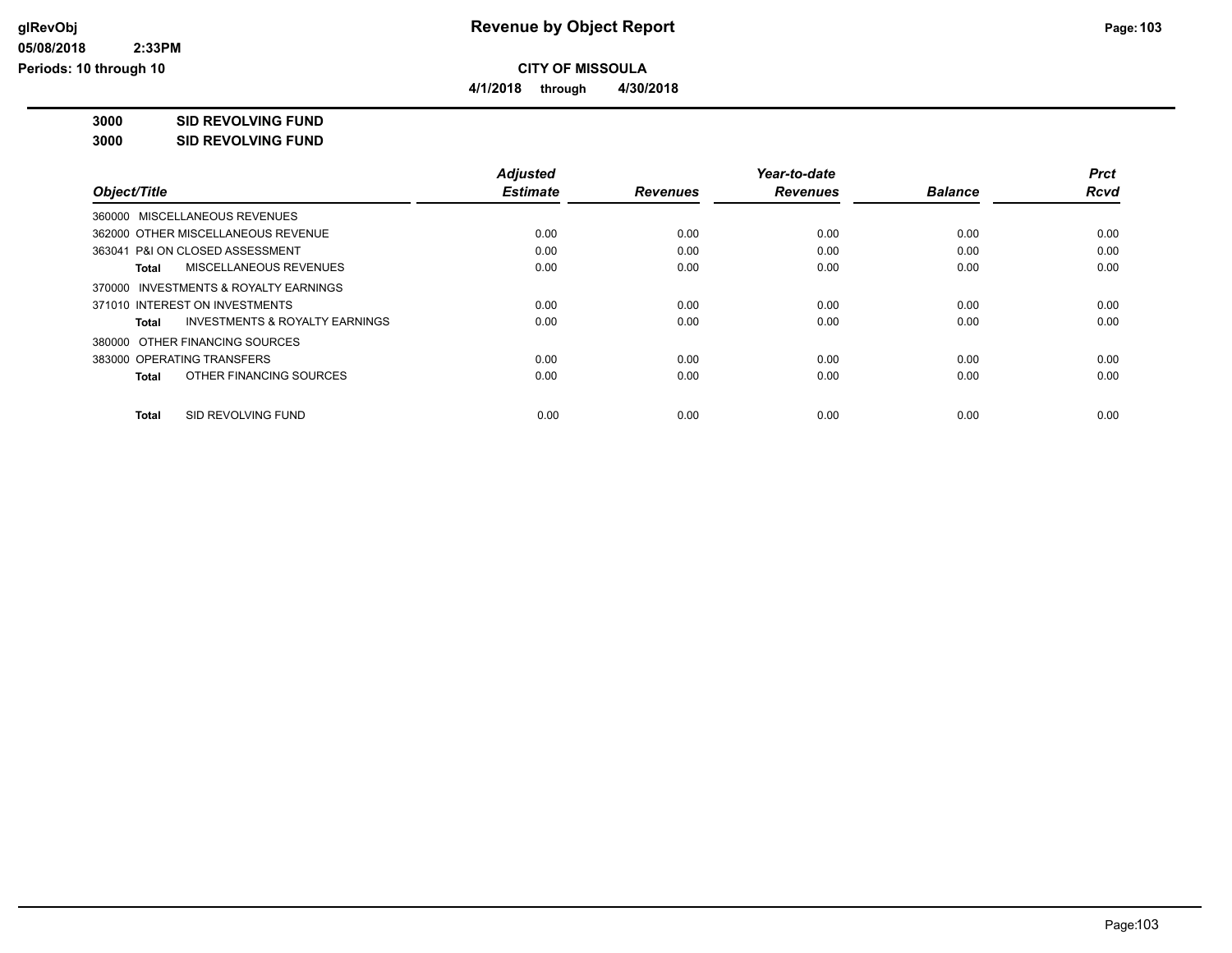**4/1/2018 through 4/30/2018**

### **3000 SID REVOLVING FUND**

|                                                     | <b>Adjusted</b> |                 | Year-to-date    |                | <b>Prct</b> |
|-----------------------------------------------------|-----------------|-----------------|-----------------|----------------|-------------|
| Object/Title                                        | <b>Estimate</b> | <b>Revenues</b> | <b>Revenues</b> | <b>Balance</b> | Rcvd        |
| 360000 MISCELLANEOUS REVENUES                       |                 |                 |                 |                |             |
| 362000 OTHER MISCELLANEOUS REVENUE                  | 0.00            | 0.00            | 0.00            | 0.00           | 0.00        |
| 363041 P&I ON CLOSED ASSESSMENT                     | 0.00            | 0.00            | 0.00            | 0.00           | 0.00        |
| MISCELLANEOUS REVENUES<br>Total                     | 0.00            | 0.00            | 0.00            | 0.00           | 0.00        |
| <b>INVESTMENTS &amp; ROYALTY EARNINGS</b><br>370000 |                 |                 |                 |                |             |
| 371010 INTEREST ON INVESTMENTS                      | 0.00            | 0.00            | 0.00            | 0.00           | 0.00        |
| <b>INVESTMENTS &amp; ROYALTY EARNINGS</b><br>Total  | 0.00            | 0.00            | 0.00            | 0.00           | 0.00        |
| 380000 OTHER FINANCING SOURCES                      |                 |                 |                 |                |             |
| 383000 OPERATING TRANSFERS                          | 0.00            | 0.00            | 0.00            | 0.00           | 0.00        |
| OTHER FINANCING SOURCES<br>Total                    | 0.00            | 0.00            | 0.00            | 0.00           | 0.00        |
|                                                     |                 |                 |                 |                |             |
| SID REVOLVING FUND<br><b>Total</b>                  | 0.00            | 0.00            | 0.00            | 0.00           | 0.00        |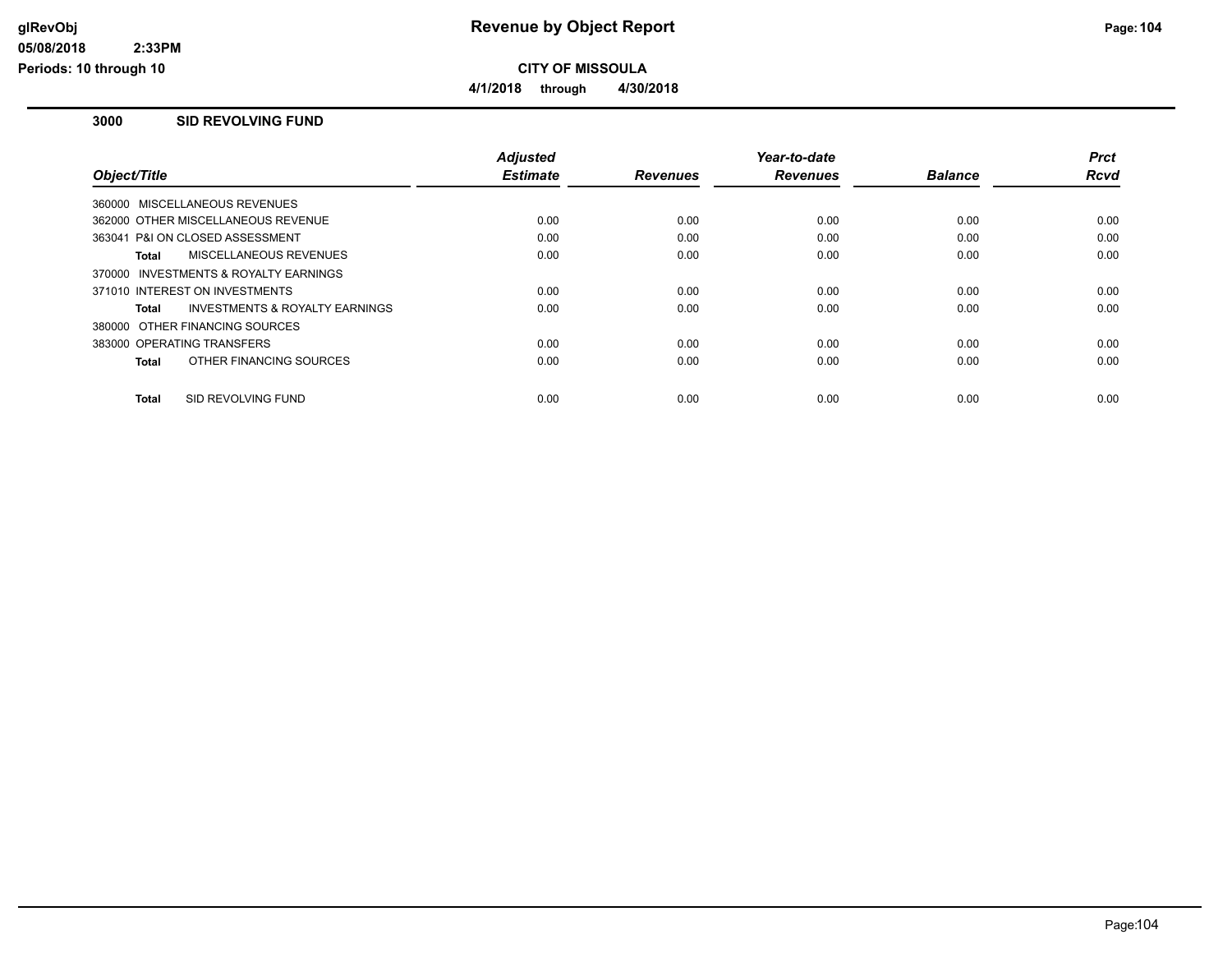**05/08/2018 2:33PM Periods: 10 through 10**

**CITY OF MISSOULA**

**4/1/2018 through 4/30/2018**

**3090 2004 AQUATICS BOND**

| 3090 | <b>2004 AQUATICS BOND</b> |  |
|------|---------------------------|--|
|------|---------------------------|--|

|                             |  | <b>Adjusted</b> |                 | <b>Prct</b>     |                |             |
|-----------------------------|--|-----------------|-----------------|-----------------|----------------|-------------|
| Object/Title                |  | <b>Estimate</b> | <b>Revenues</b> | <b>Revenues</b> | <b>Balance</b> | <b>Rcvd</b> |
| 310000 TAXES/ASSESSMENTS    |  |                 |                 |                 |                |             |
| 312001 PENALTIES & INTEREST |  | 0.00            | 0.00            | 0.00            | 0.00           | 0.00        |
| TAXES/ASSESSMENTS<br>Total  |  | 0.00            | 0.00            | 0.00            | 0.00           | 0.00        |
| 2004 AQUATICS BOND<br>Total |  | 0.00            | 0.00            | 0.00            | 0.00           | 0.00        |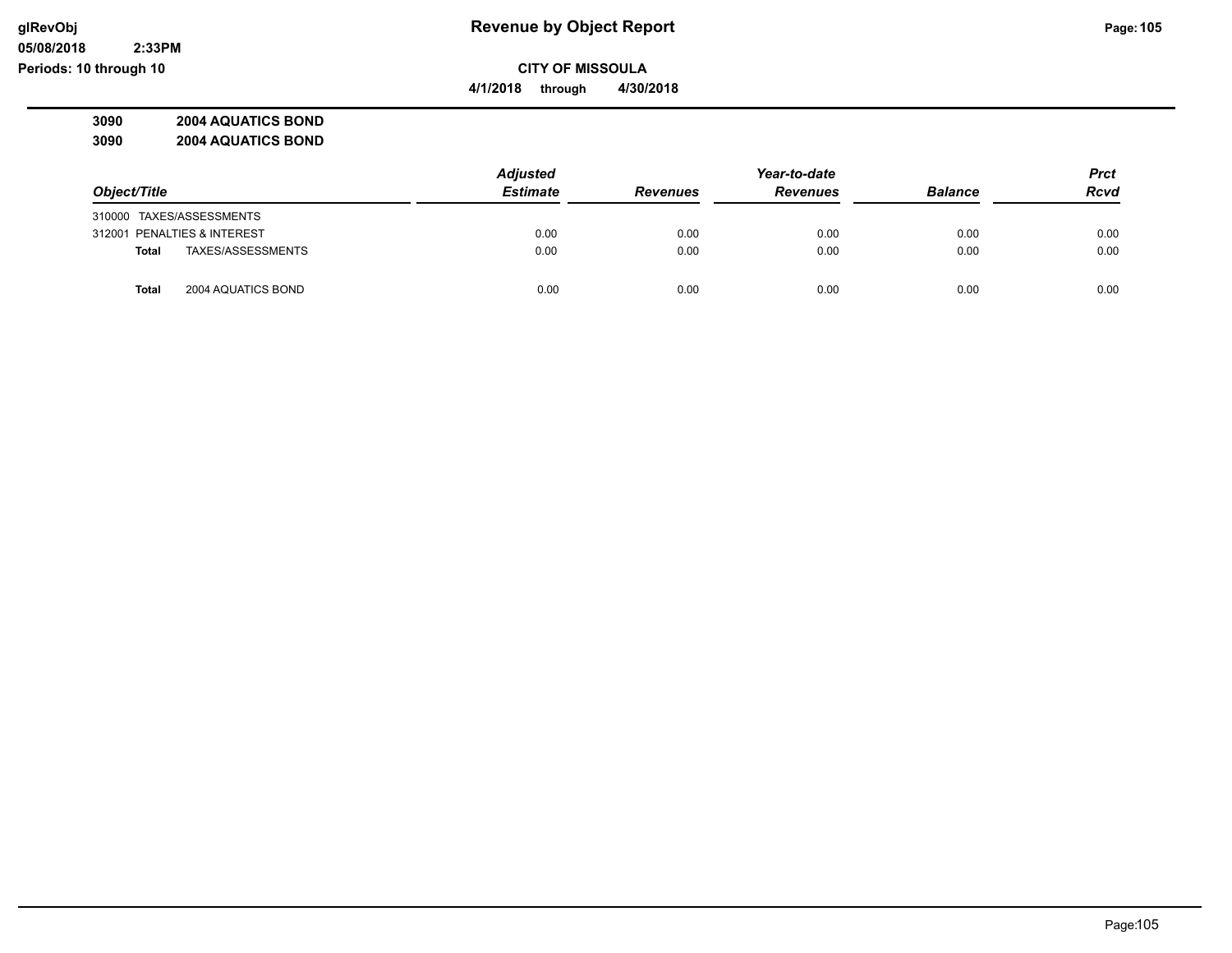**4/1/2018 through 4/30/2018**

### **3090 2004 AQUATICS BOND**

| Object/Title                      | <b>Adjusted</b><br><b>Estimate</b> | <b>Revenues</b> | Year-to-date<br><b>Revenues</b> | <b>Balance</b> | <b>Prct</b><br><b>Rcvd</b> |
|-----------------------------------|------------------------------------|-----------------|---------------------------------|----------------|----------------------------|
| 310000 TAXES/ASSESSMENTS          |                                    |                 |                                 |                |                            |
| 312001 PENALTIES & INTEREST       | 0.00                               | 0.00            | 0.00                            | 0.00           | 0.00                       |
| TAXES/ASSESSMENTS<br><b>Total</b> | 0.00                               | 0.00            | 0.00                            | 0.00           | 0.00                       |
| 2004 AQUATICS BOND<br>Total       | 0.00                               | 0.00            | 0.00                            | 0.00           | 0.00                       |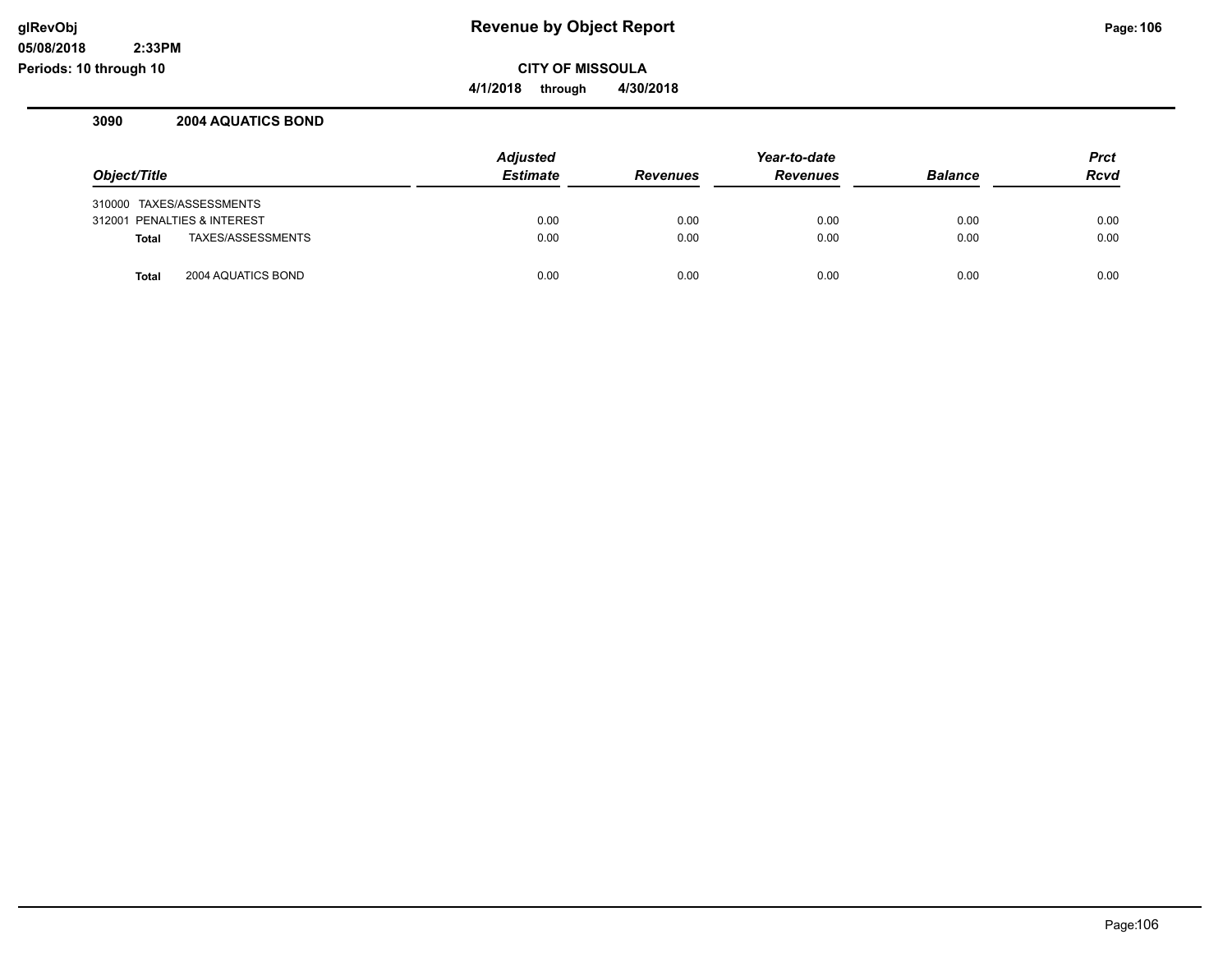**4/1/2018 through 4/30/2018**

# **3091 SERIES 2012A AQUATICS REFUNDING BOND**

## **3091 SERIES 2012A AQUATICS REFUNDING BOND**

|                      |                                      | <b>Adjusted</b> |                 | Year-to-date    |                | <b>Prct</b> |
|----------------------|--------------------------------------|-----------------|-----------------|-----------------|----------------|-------------|
| Object/Title         |                                      | <b>Estimate</b> | <b>Revenues</b> | <b>Revenues</b> | <b>Balance</b> | <b>Rcvd</b> |
|                      | 310000 TAXES/ASSESSMENTS             |                 |                 |                 |                |             |
|                      | 311000 GENERAL PROPERTY TAXES        | 591,848.00      | 3.071.18        | 342.227.91      | 249.620.09     | 57.82       |
|                      | 312001 PENALTIES & INTEREST          | 0.00            | 24.15           | 256.67          | $-256.67$      | 0.00        |
| Total                | TAXES/ASSESSMENTS                    | 591,848.00      | 3,095.33        | 342,484.58      | 249,363.42     | 57.87       |
|                      | 360000 MISCELLANEOUS REVENUES        |                 |                 |                 |                |             |
| 360010 MISCELLANEOUS |                                      | 6.730.00        | 0.00            | 0.00            | 6.730.00       | 0.00        |
| Total                | MISCELLANEOUS REVENUES               | 6,730.00        | 0.00            | 0.00            | 6,730.00       | 0.00        |
|                      | 380000 OTHER FINANCING SOURCES       |                 |                 |                 |                |             |
| 381010 BOND PROCEEDS |                                      | 0.00            | 0.00            | 0.00            | 0.00           | 0.00        |
| Total                | OTHER FINANCING SOURCES              | 0.00            | 0.00            | 0.00            | 0.00           | 0.00        |
| Total                | SERIES 2012A AQUATICS REFUNDING BONI | 598.578.00      | 3.095.33        | 342.484.58      | 256.093.42     | 57.22       |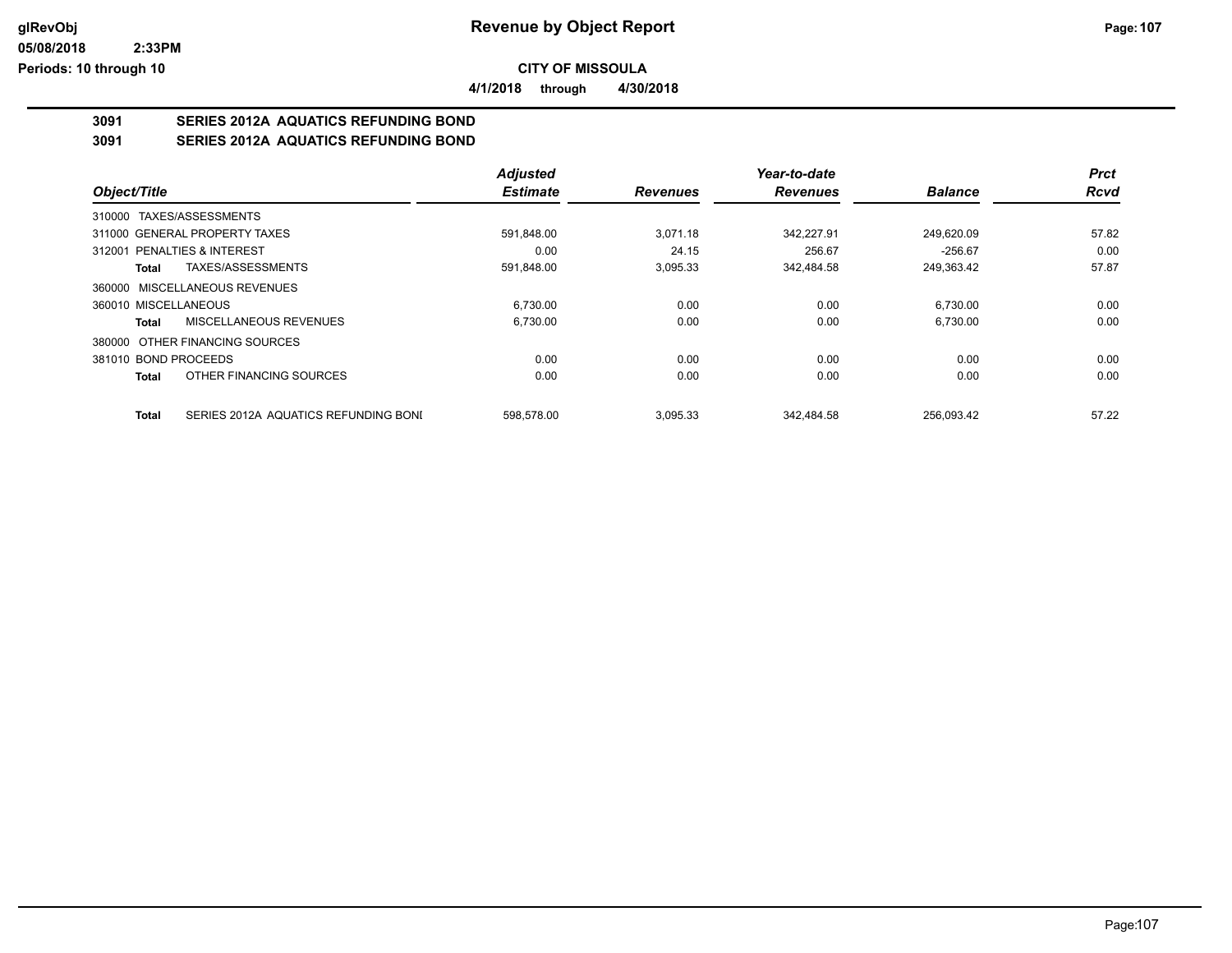**4/1/2018 through 4/30/2018**

## **3091 SERIES 2012A AQUATICS REFUNDING BOND**

|                                |                                     | <b>Adjusted</b> |                 | Year-to-date    |                | <b>Prct</b> |
|--------------------------------|-------------------------------------|-----------------|-----------------|-----------------|----------------|-------------|
| Object/Title                   |                                     | <b>Estimate</b> | <b>Revenues</b> | <b>Revenues</b> | <b>Balance</b> | <b>Rcvd</b> |
| 310000                         | TAXES/ASSESSMENTS                   |                 |                 |                 |                |             |
| 311000 GENERAL PROPERTY TAXES  |                                     | 591,848.00      | 3.071.18        | 342,227.91      | 249,620.09     | 57.82       |
| 312001 PENALTIES & INTEREST    |                                     | 0.00            | 24.15           | 256.67          | $-256.67$      | 0.00        |
| Total                          | TAXES/ASSESSMENTS                   | 591,848.00      | 3,095.33        | 342,484.58      | 249,363.42     | 57.87       |
| 360000 MISCELLANEOUS REVENUES  |                                     |                 |                 |                 |                |             |
| 360010 MISCELLANEOUS           |                                     | 6.730.00        | 0.00            | 0.00            | 6.730.00       | 0.00        |
| Total                          | MISCELLANEOUS REVENUES              | 6,730.00        | 0.00            | 0.00            | 6,730.00       | 0.00        |
| 380000 OTHER FINANCING SOURCES |                                     |                 |                 |                 |                |             |
| 381010 BOND PROCEEDS           |                                     | 0.00            | 0.00            | 0.00            | 0.00           | 0.00        |
| Total                          | OTHER FINANCING SOURCES             | 0.00            | 0.00            | 0.00            | 0.00           | 0.00        |
| <b>Total</b>                   | SERIES 2012A AQUATICS REFUNDING BON | 598.578.00      | 3.095.33        | 342.484.58      | 256.093.42     | 57.22       |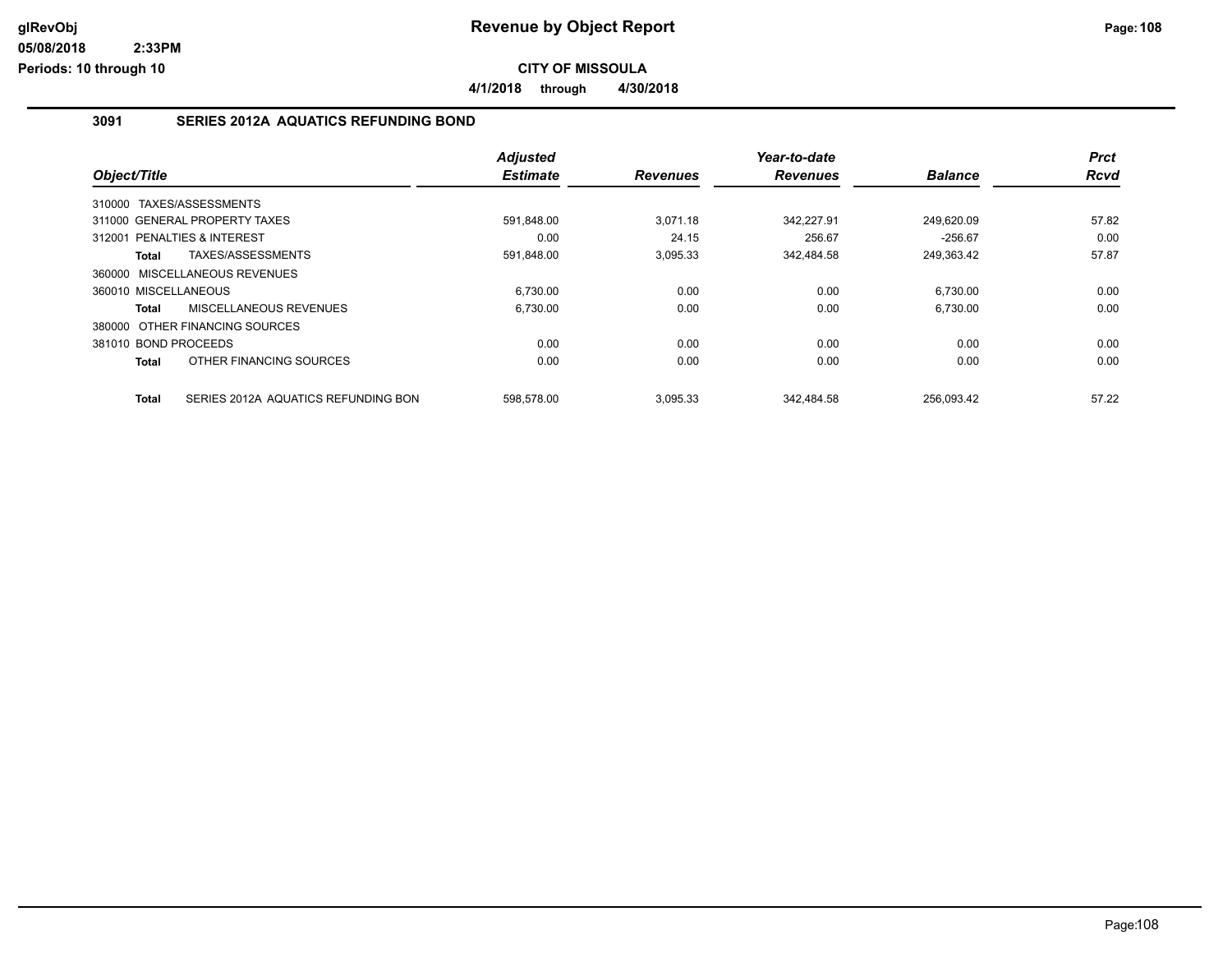**4/1/2018 through 4/30/2018**

# **3092 Series 2013A GO REFUNDING BONDS**

#### **3092 Series 2013A GO REFUNDING BONDS**

|                      |                                 | <b>Adjusted</b> |                 | Year-to-date    |                | <b>Prct</b> |
|----------------------|---------------------------------|-----------------|-----------------|-----------------|----------------|-------------|
| Object/Title         |                                 | <b>Estimate</b> | <b>Revenues</b> | <b>Revenues</b> | <b>Balance</b> | <b>Rcvd</b> |
| 310000               | TAXES/ASSESSMENTS               |                 |                 |                 |                |             |
|                      | 311000 GENERAL PROPERTY TAXES   | 546.780.00      | 3.469.25        | 386.543.53      | 160.236.47     | 70.69       |
|                      | 312001 PENALTIES & INTEREST     | 0.00            | 27.38           | 286.17          | $-286.17$      | 0.00        |
| Total                | TAXES/ASSESSMENTS               | 546,780.00      | 3,496.63        | 386,829.70      | 159,950.30     | 70.75       |
|                      | 360000 MISCELLANEOUS REVENUES   |                 |                 |                 |                |             |
| 360010 MISCELLANEOUS |                                 | 186.834.00      | 0.00            | 0.00            | 186.834.00     | 0.00        |
| <b>Total</b>         | MISCELLANEOUS REVENUES          | 186,834.00      | 0.00            | 0.00            | 186,834.00     | 0.00        |
| 380000               | OTHER FINANCING SOURCES         |                 |                 |                 |                |             |
| 381010 BOND PROCEEDS |                                 | 0.00            | 0.00            | 0.00            | 0.00           | 0.00        |
| <b>Total</b>         | OTHER FINANCING SOURCES         | 0.00            | 0.00            | 0.00            | 0.00           | 0.00        |
| <b>Total</b>         | Series 2013A GO REFUNDING BONDS | 733.614.00      | 3.496.63        | 386.829.70      | 346.784.30     | 52.73       |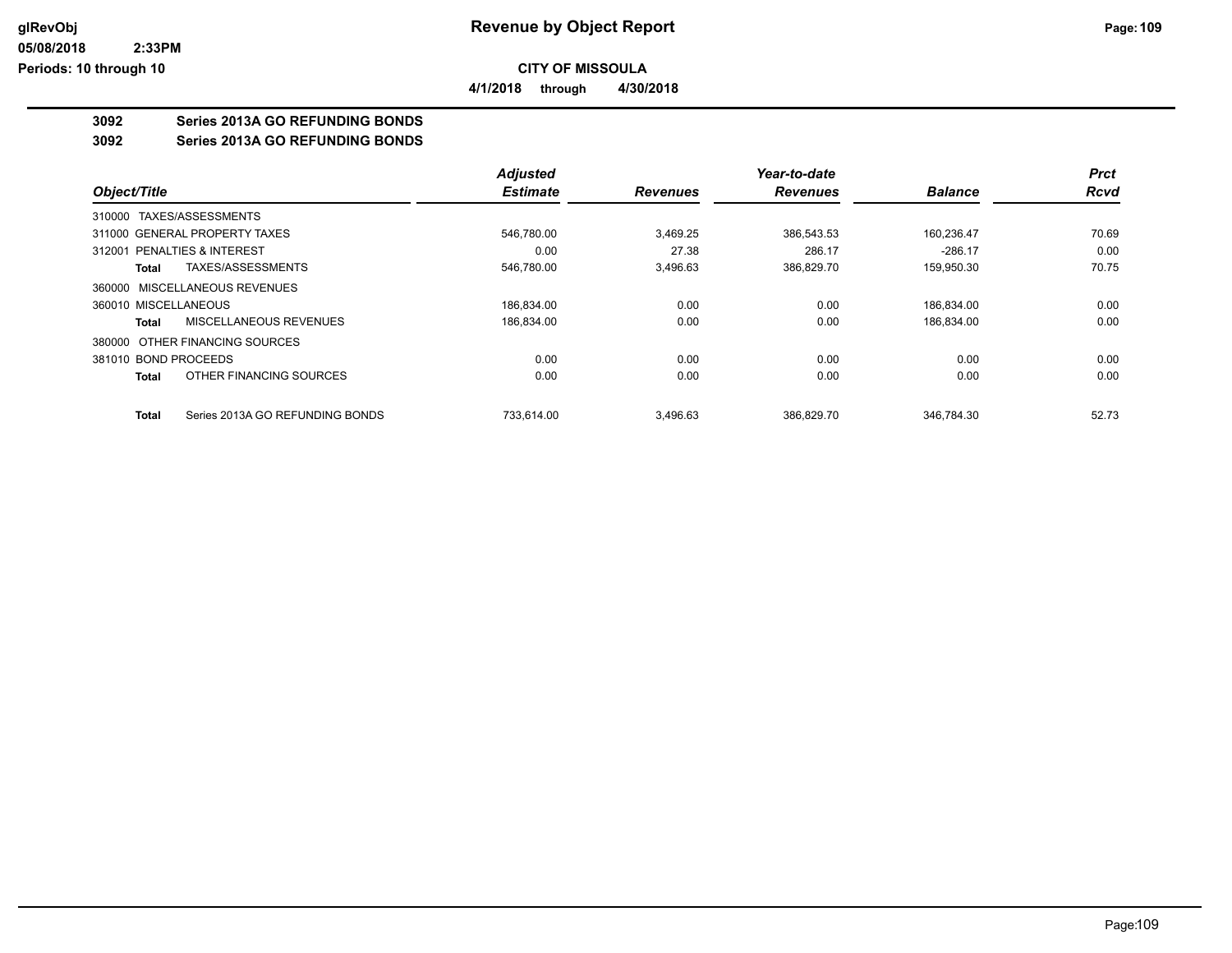**4/1/2018 through 4/30/2018**

#### **3092 Series 2013A GO REFUNDING BONDS**

|                                          | <b>Adjusted</b> |                 | Year-to-date    |                | <b>Prct</b> |
|------------------------------------------|-----------------|-----------------|-----------------|----------------|-------------|
| Object/Title                             | <b>Estimate</b> | <b>Revenues</b> | <b>Revenues</b> | <b>Balance</b> | <b>Rcvd</b> |
| 310000 TAXES/ASSESSMENTS                 |                 |                 |                 |                |             |
| 311000 GENERAL PROPERTY TAXES            | 546,780.00      | 3,469.25        | 386,543.53      | 160,236.47     | 70.69       |
| PENALTIES & INTEREST<br>312001           | 0.00            | 27.38           | 286.17          | $-286.17$      | 0.00        |
| TAXES/ASSESSMENTS<br>Total               | 546,780.00      | 3,496.63        | 386,829.70      | 159,950.30     | 70.75       |
| 360000 MISCELLANEOUS REVENUES            |                 |                 |                 |                |             |
| 360010 MISCELLANEOUS                     | 186.834.00      | 0.00            | 0.00            | 186.834.00     | 0.00        |
| MISCELLANEOUS REVENUES<br>Total          | 186.834.00      | 0.00            | 0.00            | 186.834.00     | 0.00        |
| 380000 OTHER FINANCING SOURCES           |                 |                 |                 |                |             |
| 381010 BOND PROCEEDS                     | 0.00            | 0.00            | 0.00            | 0.00           | 0.00        |
| OTHER FINANCING SOURCES<br>Total         | 0.00            | 0.00            | 0.00            | 0.00           | 0.00        |
| Series 2013A GO REFUNDING BONDS<br>Total | 733.614.00      | 3.496.63        | 386.829.70      | 346.784.30     | 52.73       |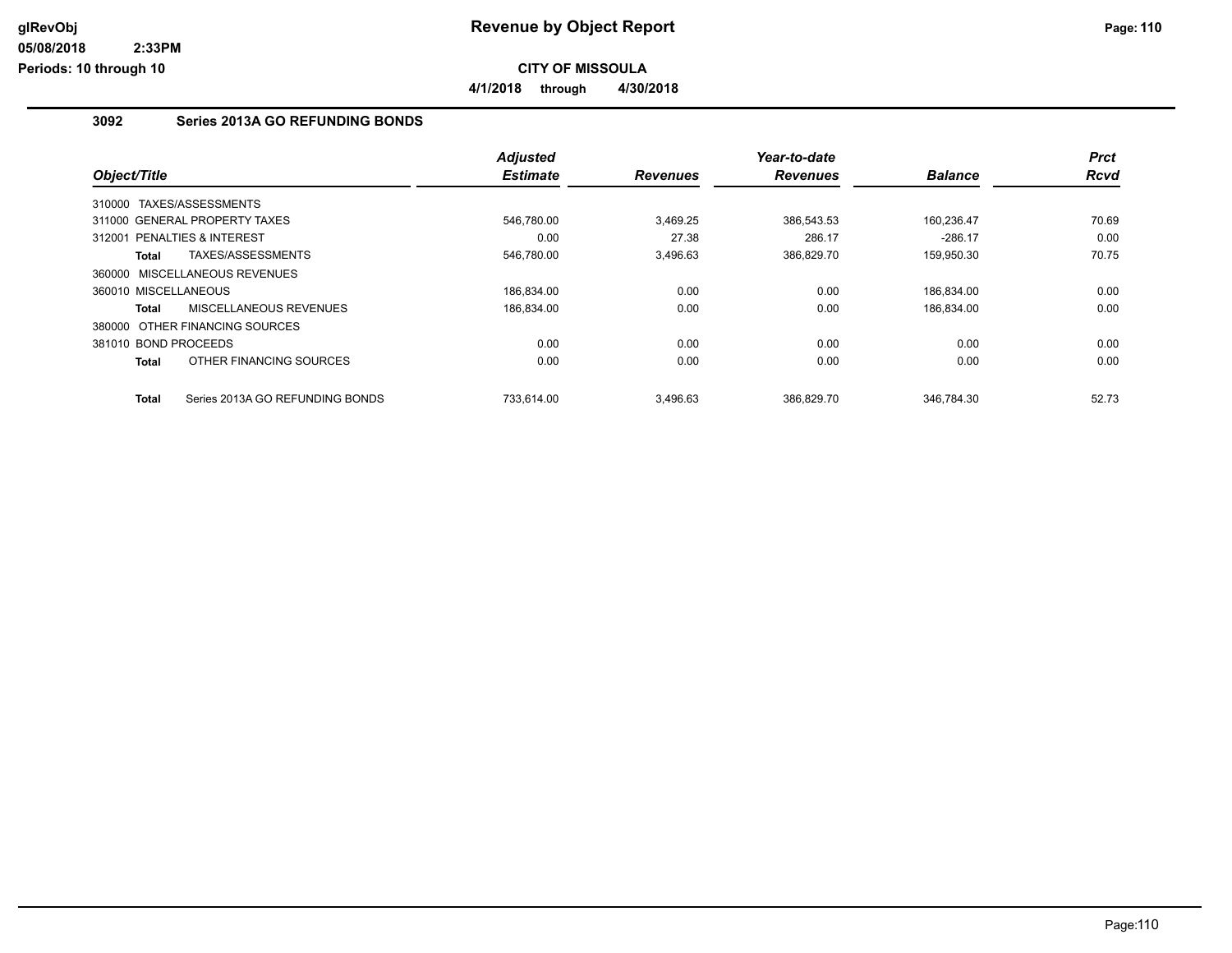**4/1/2018 through 4/30/2018**

# **3095 2004 REFUNDING BONDS DEBT SERVICE**

# **3095 2004 REFUNDING BONDS DEBT SERVICE**

|                                                   | <b>Adjusted</b> |                 | Year-to-date    |                | <b>Prct</b> |
|---------------------------------------------------|-----------------|-----------------|-----------------|----------------|-------------|
| Object/Title                                      | <b>Estimate</b> | <b>Revenues</b> | <b>Revenues</b> | <b>Balance</b> | <b>Rcvd</b> |
| TAXES/ASSESSMENTS<br>310000                       |                 |                 |                 |                |             |
| 311000 GENERAL PROPERTY TAXES                     | 0.00            | 0.00            | 12.57           | $-12.57$       | 0.00        |
| 312001 PENALTIES & INTEREST                       | 0.00            | 0.00            | 9.02            | $-9.02$        | 0.00        |
| TAXES/ASSESSMENTS<br>Total                        | 0.00            | 0.00            | 21.59           | $-21.59$       | 0.00        |
| MISCELLANEOUS REVENUES<br>360000                  |                 |                 |                 |                |             |
| 360010 MISCELLANEOUS                              | 1.498.00        | 0.00            | 0.00            | 1.498.00       | 0.00        |
| MISCELLANEOUS REVENUES<br><b>Total</b>            | 1,498.00        | 0.00            | 0.00            | 1,498.00       | 0.00        |
|                                                   |                 |                 |                 |                |             |
| 2004 REFUNDING BONDS DEBT SERVICE<br><b>Total</b> | 1.498.00        | 0.00            | 21.59           | 1.476.41       | 1.44        |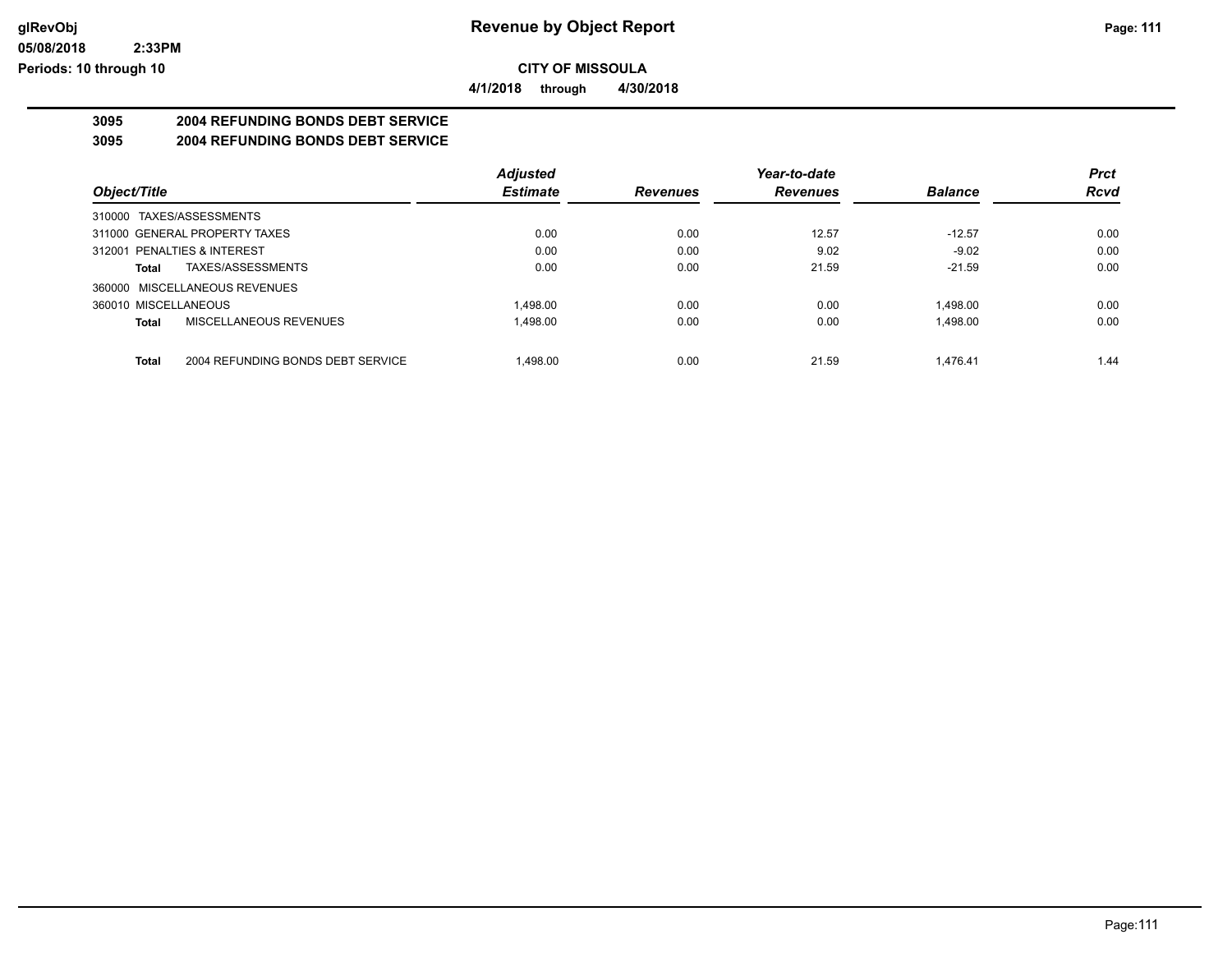**4/1/2018 through 4/30/2018**

#### **3095 2004 REFUNDING BONDS DEBT SERVICE**

|                                                   | <b>Adjusted</b> |                 | Year-to-date    |                | <b>Prct</b> |
|---------------------------------------------------|-----------------|-----------------|-----------------|----------------|-------------|
| Object/Title                                      | <b>Estimate</b> | <b>Revenues</b> | <b>Revenues</b> | <b>Balance</b> | <b>Rcvd</b> |
| 310000 TAXES/ASSESSMENTS                          |                 |                 |                 |                |             |
| 311000 GENERAL PROPERTY TAXES                     | 0.00            | 0.00            | 12.57           | $-12.57$       | 0.00        |
| 312001 PENALTIES & INTEREST                       | 0.00            | 0.00            | 9.02            | $-9.02$        | 0.00        |
| TAXES/ASSESSMENTS<br>Total                        | 0.00            | 0.00            | 21.59           | $-21.59$       | 0.00        |
| 360000 MISCELLANEOUS REVENUES                     |                 |                 |                 |                |             |
| 360010 MISCELLANEOUS                              | 1.498.00        | 0.00            | 0.00            | 1.498.00       | 0.00        |
| MISCELLANEOUS REVENUES<br><b>Total</b>            | 1.498.00        | 0.00            | 0.00            | 1.498.00       | 0.00        |
|                                                   |                 |                 |                 |                |             |
| 2004 REFUNDING BONDS DEBT SERVICE<br><b>Total</b> | 1.498.00        | 0.00            | 21.59           | 1.476.41       | 1.44        |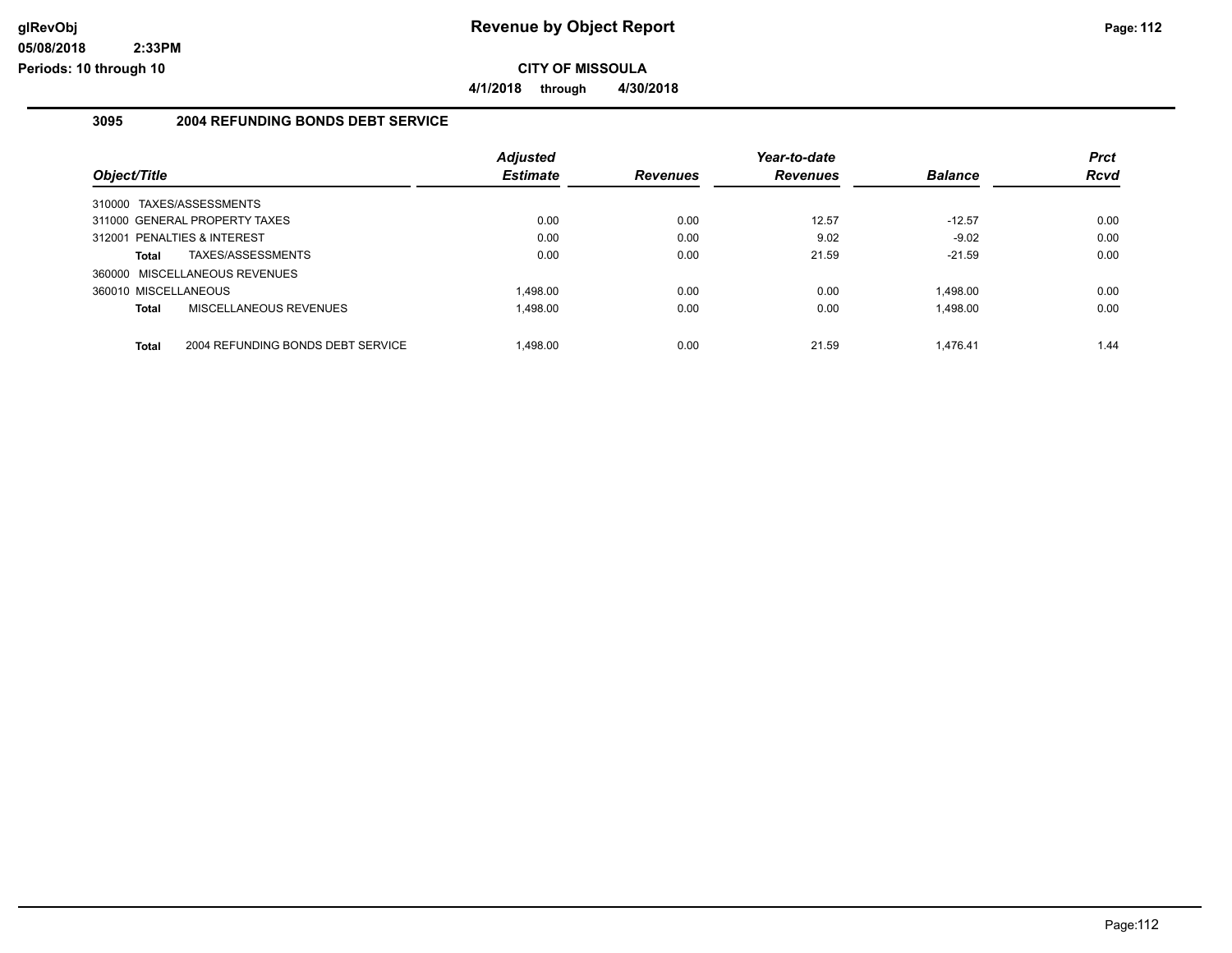**4/1/2018 through 4/30/2018**

**3096 NEW FIRE STATION GO BOND**

**3096 NEW FIRE STATION GO BOND**

|                                   | <b>Adjusted</b> |                 | Year-to-date    |                | <b>Prct</b> |
|-----------------------------------|-----------------|-----------------|-----------------|----------------|-------------|
| Object/Title                      | <b>Estimate</b> | <b>Revenues</b> | <b>Revenues</b> | <b>Balance</b> | <b>Rcvd</b> |
| 310000 TAXES/ASSESSMENTS          |                 |                 |                 |                |             |
| 311000 GENERAL PROPERTY TAXES     | 0.00            | 0.39            | 23.33           | $-23.33$       | 0.00        |
| 312001 PENALTIES & INTEREST       | 0.00            | 0.15            | 17.89           | $-17.89$       | 0.00        |
| TAXES/ASSESSMENTS<br>Total        | 0.00            | 0.54            | 41.22           | $-41.22$       | 0.00        |
| 360000 MISCELLANEOUS REVENUES     |                 |                 |                 |                |             |
| 360010 MISCELLANEOUS              | 154.527.00      | 0.00            | 0.00            | 154.527.00     | 0.00        |
| MISCELLANEOUS REVENUES<br>Total   | 154.527.00      | 0.00            | 0.00            | 154.527.00     | 0.00        |
|                                   |                 |                 |                 |                |             |
| NEW FIRE STATION GO BOND<br>Total | 154.527.00      | 0.54            | 41.22           | 154.485.78     | 0.03        |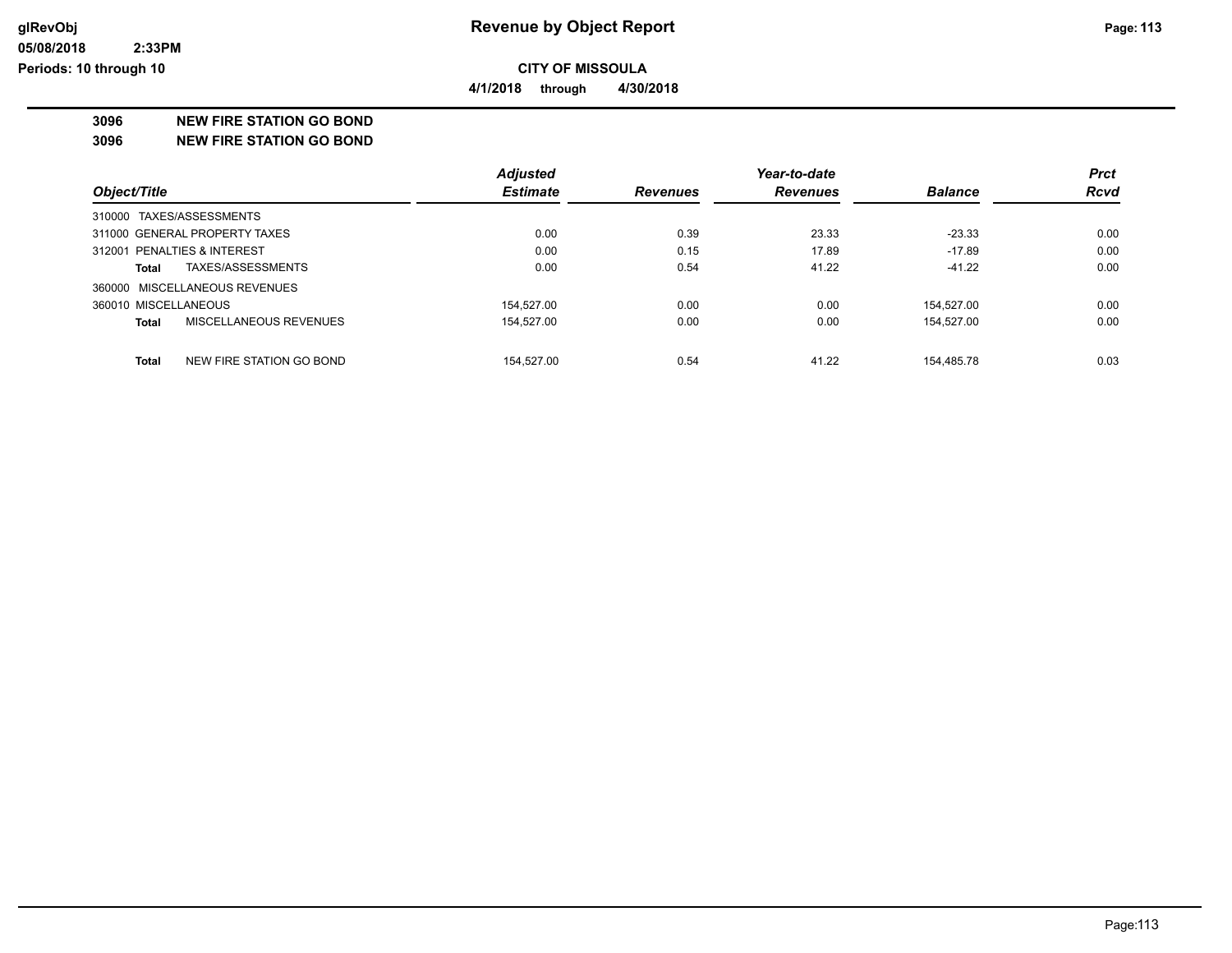**4/1/2018 through 4/30/2018**

#### **3096 NEW FIRE STATION GO BOND**

|                             |                               | <b>Adjusted</b> |                 | Year-to-date    |                | <b>Prct</b> |
|-----------------------------|-------------------------------|-----------------|-----------------|-----------------|----------------|-------------|
| Object/Title                |                               | <b>Estimate</b> | <b>Revenues</b> | <b>Revenues</b> | <b>Balance</b> | <b>Rcvd</b> |
| 310000 TAXES/ASSESSMENTS    |                               |                 |                 |                 |                |             |
|                             | 311000 GENERAL PROPERTY TAXES | 0.00            | 0.39            | 23.33           | $-23.33$       | 0.00        |
| 312001 PENALTIES & INTEREST |                               | 0.00            | 0.15            | 17.89           | $-17.89$       | 0.00        |
| Total                       | TAXES/ASSESSMENTS             | 0.00            | 0.54            | 41.22           | $-41.22$       | 0.00        |
|                             | 360000 MISCELLANEOUS REVENUES |                 |                 |                 |                |             |
| 360010 MISCELLANEOUS        |                               | 154.527.00      | 0.00            | 0.00            | 154.527.00     | 0.00        |
| <b>Total</b>                | MISCELLANEOUS REVENUES        | 154.527.00      | 0.00            | 0.00            | 154.527.00     | 0.00        |
| <b>Total</b>                | NEW FIRE STATION GO BOND      | 154.527.00      | 0.54            | 41.22           | 154.485.78     | 0.03        |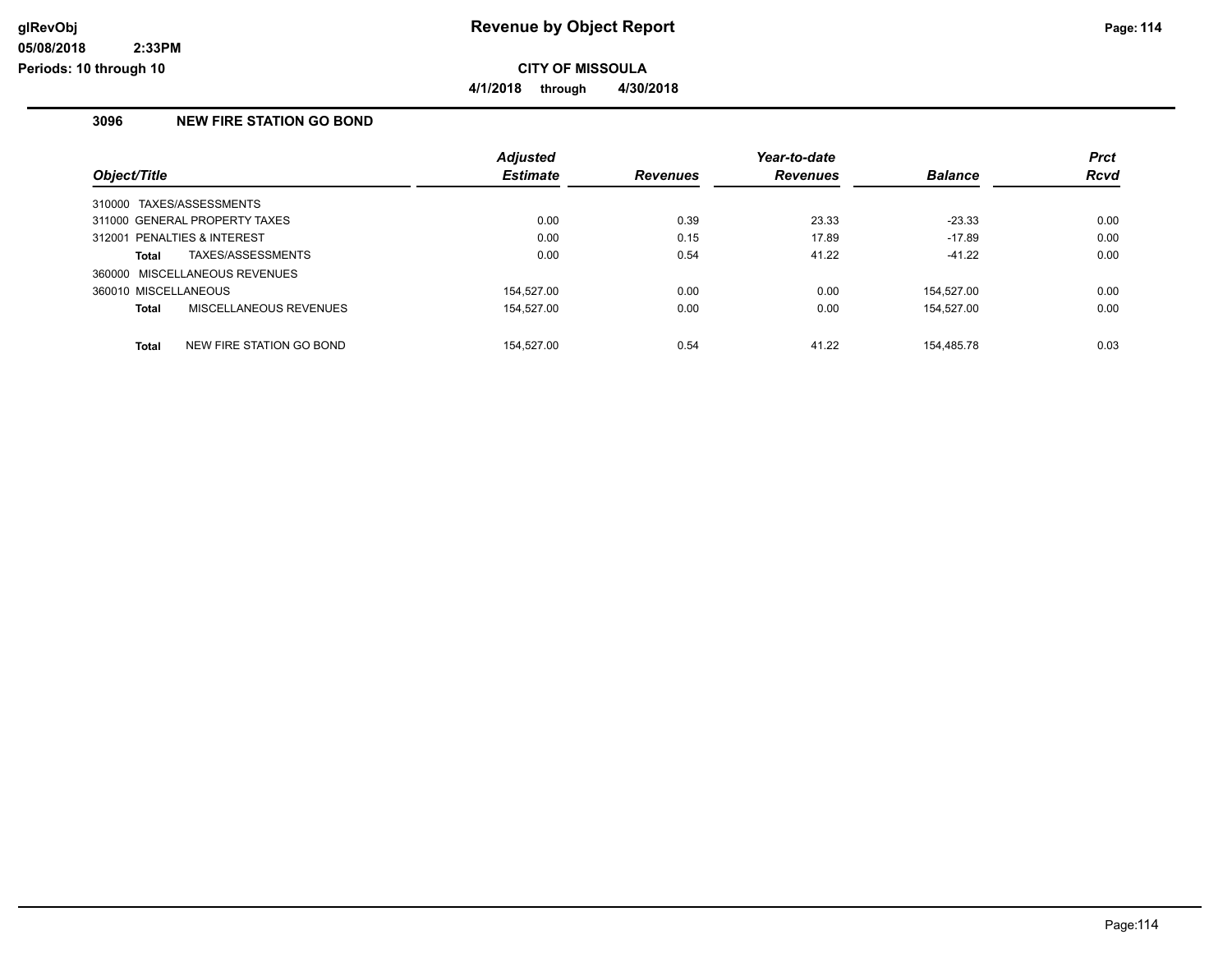**4/1/2018 through 4/30/2018**

# **3100 SIDEWALK & CURB WARRANTS FUND**

# **3100 SIDEWALK & CURB WARRANTS FUND**

| <b>Adjusted</b> |                 | Year-to-date    |                | <b>Prct</b> |
|-----------------|-----------------|-----------------|----------------|-------------|
| <b>Estimate</b> | <b>Revenues</b> | <b>Revenues</b> | <b>Balance</b> | <b>Rcvd</b> |
|                 |                 |                 |                |             |
| 0.00            | 0.00            | 1.323.63        | $-1.323.63$    | 0.00        |
| 0.00            | 0.00            | 1.323.63        | $-1.323.63$    | 0.00        |
|                 |                 |                 |                |             |
| 0.00            | 0.00            | 0.00            | 0.00           | 0.00        |
| 0.00            | 0.00            | 0.00            | 0.00           | 0.00        |
|                 |                 |                 |                | 0.00        |
|                 | 0.00            | 0.00            | 1.323.63       | $-1.323.63$ |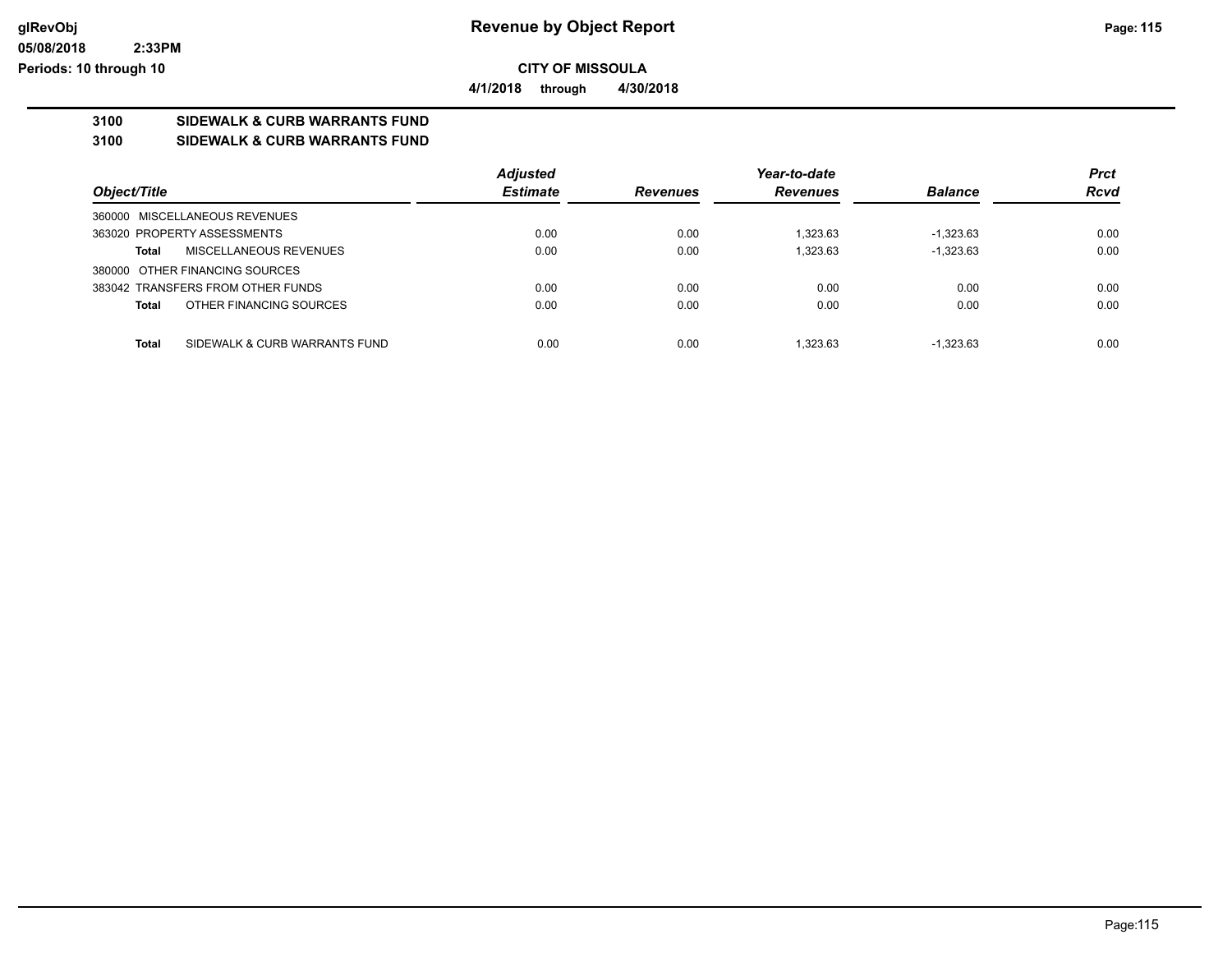**4/1/2018 through 4/30/2018**

#### **3100 SIDEWALK & CURB WARRANTS FUND**

| Object/Title                                  | <b>Adjusted</b><br><b>Estimate</b> | <b>Revenues</b> | Year-to-date<br><b>Revenues</b> | <b>Balance</b> | <b>Prct</b><br><b>Rcvd</b> |
|-----------------------------------------------|------------------------------------|-----------------|---------------------------------|----------------|----------------------------|
| 360000 MISCELLANEOUS REVENUES                 |                                    |                 |                                 |                |                            |
| 363020 PROPERTY ASSESSMENTS                   | 0.00                               | 0.00            | 1.323.63                        | $-1.323.63$    | 0.00                       |
| MISCELLANEOUS REVENUES<br>Total               | 0.00                               | 0.00            | 1.323.63                        | $-1,323.63$    | 0.00                       |
| 380000 OTHER FINANCING SOURCES                |                                    |                 |                                 |                |                            |
| 383042 TRANSFERS FROM OTHER FUNDS             | 0.00                               | 0.00            | 0.00                            | 0.00           | 0.00                       |
| OTHER FINANCING SOURCES<br>Total              | 0.00                               | 0.00            | 0.00                            | 0.00           | 0.00                       |
|                                               |                                    |                 |                                 |                |                            |
| SIDEWALK & CURB WARRANTS FUND<br><b>Total</b> | 0.00                               | 0.00            | 1.323.63                        | $-1.323.63$    | 0.00                       |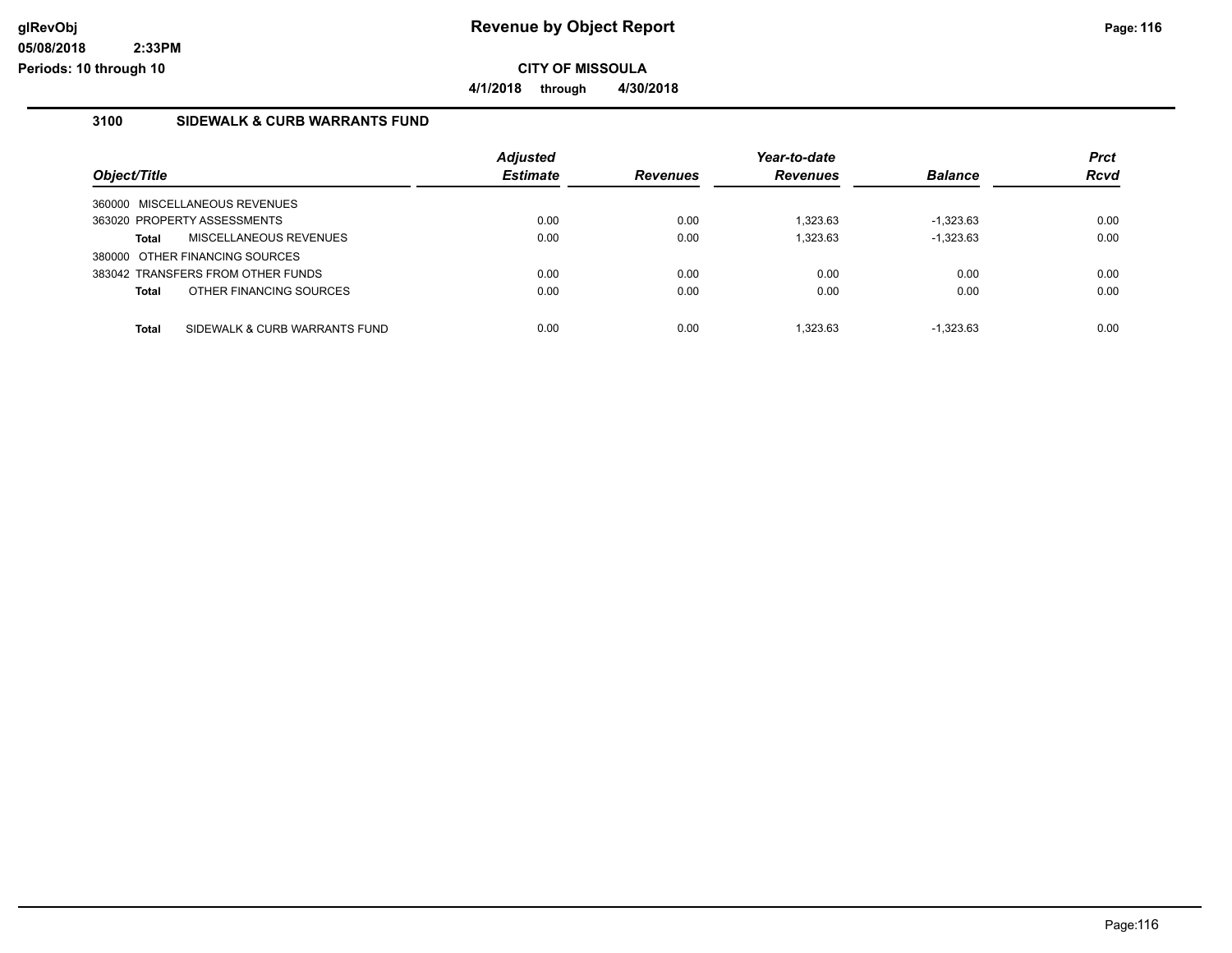**4/1/2018 through 4/30/2018**

**3305 JUDGMENT LEVIES**

**3305 JUDGMENT LEVIES**

|                                 | <b>Adjusted</b> |                 | Year-to-date    |                | <b>Prct</b> |
|---------------------------------|-----------------|-----------------|-----------------|----------------|-------------|
| Object/Title                    | <b>Estimate</b> | <b>Revenues</b> | <b>Revenues</b> | <b>Balance</b> | <b>Rcvd</b> |
| 310000 TAXES/ASSESSMENTS        |                 |                 |                 |                |             |
| 311000 GENERAL PROPERTY TAXES   | 0.00            | 0.00            | 0.19            | $-0.19$        | 0.00        |
| 312001 PENALTIES & INTEREST     | 0.00            | 0.00            | 0.58            | $-0.58$        | 0.00        |
| TAXES/ASSESSMENTS<br>Total      | 0.00            | 0.00            | 0.77            | $-0.77$        | 0.00        |
|                                 |                 |                 |                 |                |             |
| Total<br><b>JUDGMENT LEVIES</b> | 0.00            | 0.00            | 0.77            | $-0.77$        | 0.00        |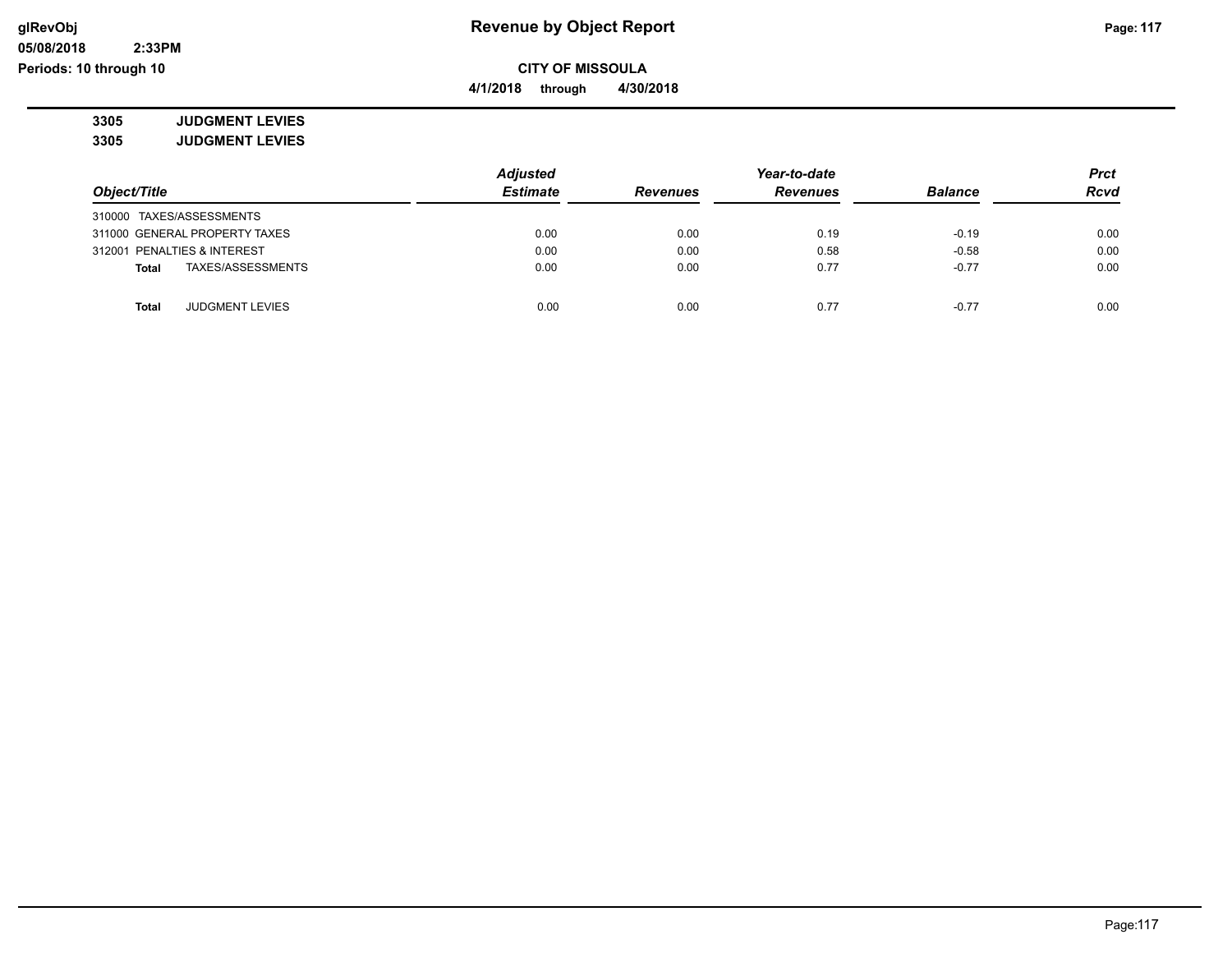**4/1/2018 through 4/30/2018**

#### **3305 JUDGMENT LEVIES**

| Object/Title                      | <b>Adjusted</b><br><b>Estimate</b> | <b>Revenues</b> | Year-to-date<br><b>Revenues</b> | <b>Balance</b> | <b>Prct</b><br><b>Rcvd</b> |
|-----------------------------------|------------------------------------|-----------------|---------------------------------|----------------|----------------------------|
| 310000 TAXES/ASSESSMENTS          |                                    |                 |                                 |                |                            |
| 311000 GENERAL PROPERTY TAXES     | 0.00                               | 0.00            | 0.19                            | $-0.19$        | 0.00                       |
| 312001 PENALTIES & INTEREST       | 0.00                               | 0.00            | 0.58                            | $-0.58$        | 0.00                       |
| TAXES/ASSESSMENTS<br><b>Total</b> | 0.00                               | 0.00            | 0.77                            | $-0.77$        | 0.00                       |
|                                   |                                    |                 |                                 |                |                            |
| <b>JUDGMENT LEVIES</b><br>Total   | 0.00                               | 0.00            | 0.77                            | $-0.77$        | 0.00                       |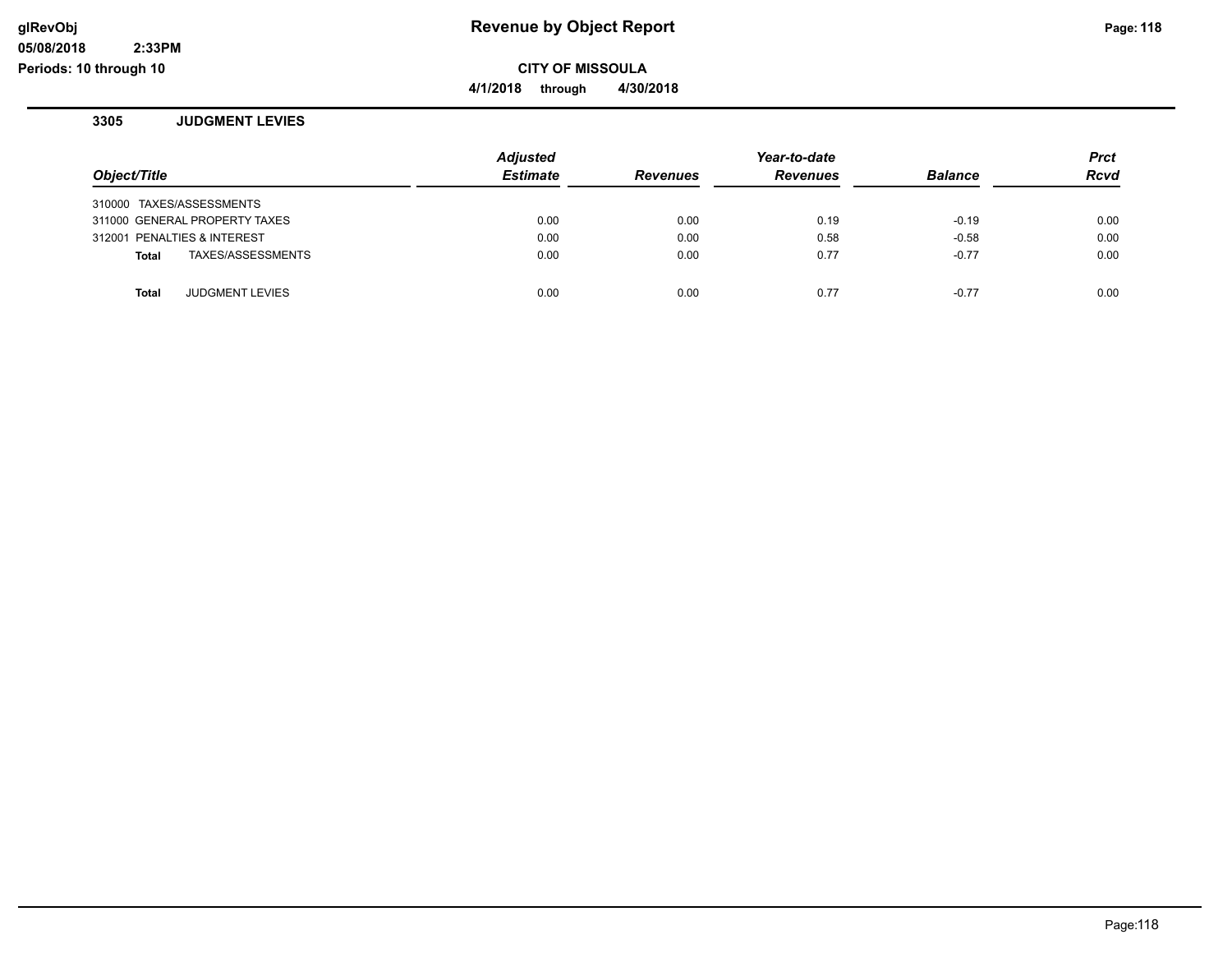#### **05/08/2018 2:33PM Periods: 10 through 10**

**CITY OF MISSOULA**

**4/1/2018 through 4/30/2018**

#### **3410 FY02 SIDEWALK & CURB DEBT SERVICE FUND 3410 FY02 SIDEWALK & CURB DEBT SERVICE FUND**

|              |                                           | <b>Adjusted</b> |                 | Year-to-date    |                | <b>Prct</b> |
|--------------|-------------------------------------------|-----------------|-----------------|-----------------|----------------|-------------|
| Object/Title |                                           | <b>Estimate</b> | <b>Revenues</b> | <b>Revenues</b> | <b>Balance</b> | Rcvd        |
|              | 370000 INVESTMENTS & ROYALTY EARNINGS     |                 |                 |                 |                |             |
|              | 371010 INTEREST ON INVESTMENTS            | 0.00            | 0.00            | 0.00            | 0.00           | 0.00        |
| Total        | <b>INVESTMENTS &amp; ROYALTY EARNINGS</b> | 0.00            | 0.00            | 0.00            | 0.00           | 0.00        |
| <b>Total</b> | FY02 SIDEWALK & CURB DEBT SERVICE FUI     | 0.00            | 0.00            | 0.00            | 0.00           | 0.00        |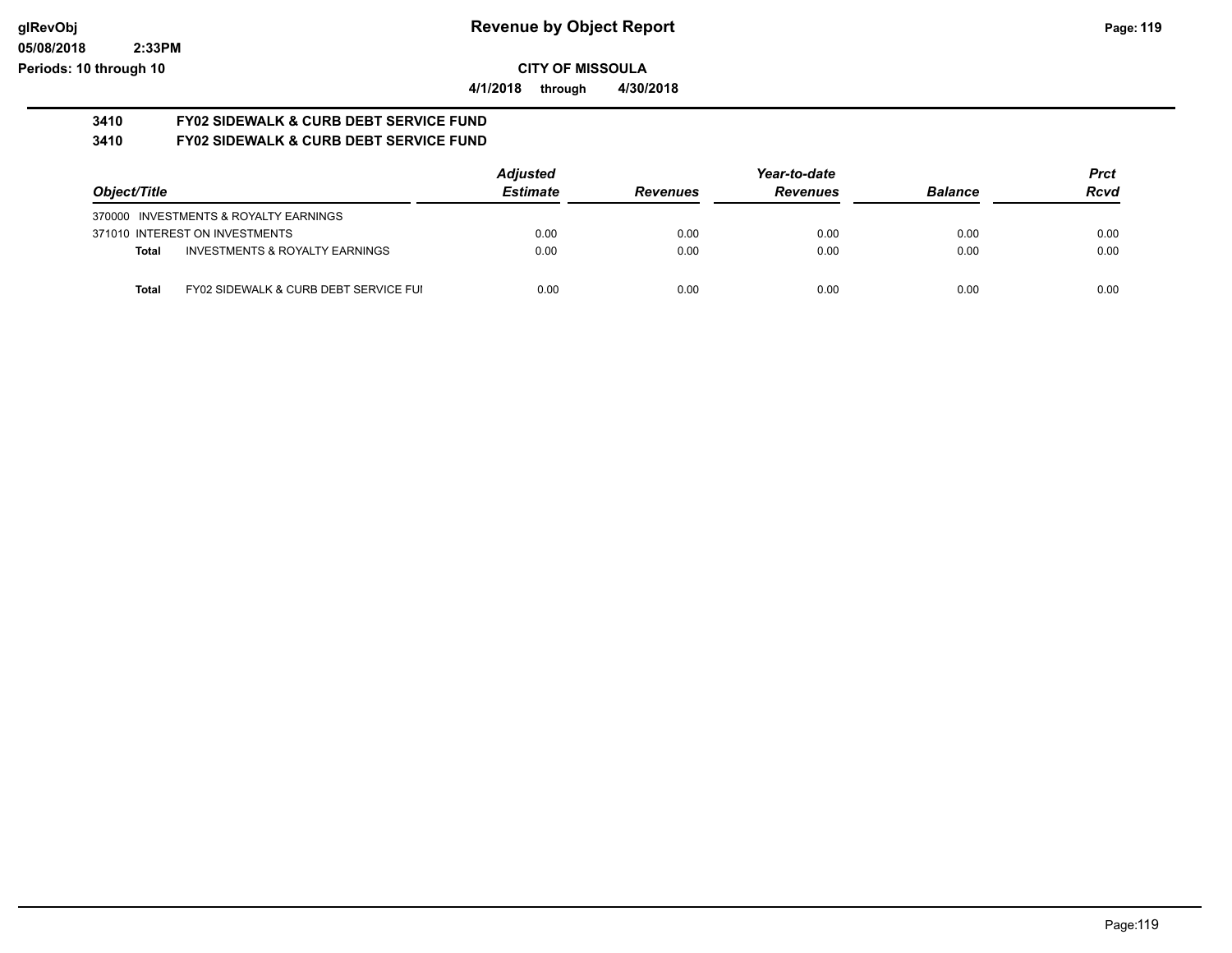**4/1/2018 through 4/30/2018**

#### **3410 FY02 SIDEWALK & CURB DEBT SERVICE FUND**

| Object/Title |                                       | Adjusted<br><b>Estimate</b> | <b>Revenues</b> | Year-to-date<br><b>Revenues</b> | <b>Balance</b> | <b>Prct</b><br><b>Rcvd</b> |
|--------------|---------------------------------------|-----------------------------|-----------------|---------------------------------|----------------|----------------------------|
|              | 370000 INVESTMENTS & ROYALTY EARNINGS |                             |                 |                                 |                |                            |
|              | 371010 INTEREST ON INVESTMENTS        | 0.00                        | 0.00            | 0.00                            | 0.00           | 0.00                       |
| <b>Total</b> | INVESTMENTS & ROYALTY EARNINGS        | 0.00                        | 0.00            | 0.00                            | 0.00           | 0.00                       |
| Total        | FY02 SIDEWALK & CURB DEBT SERVICE FU  | 0.00                        | 0.00            | 0.00                            | 0.00           | 0.00                       |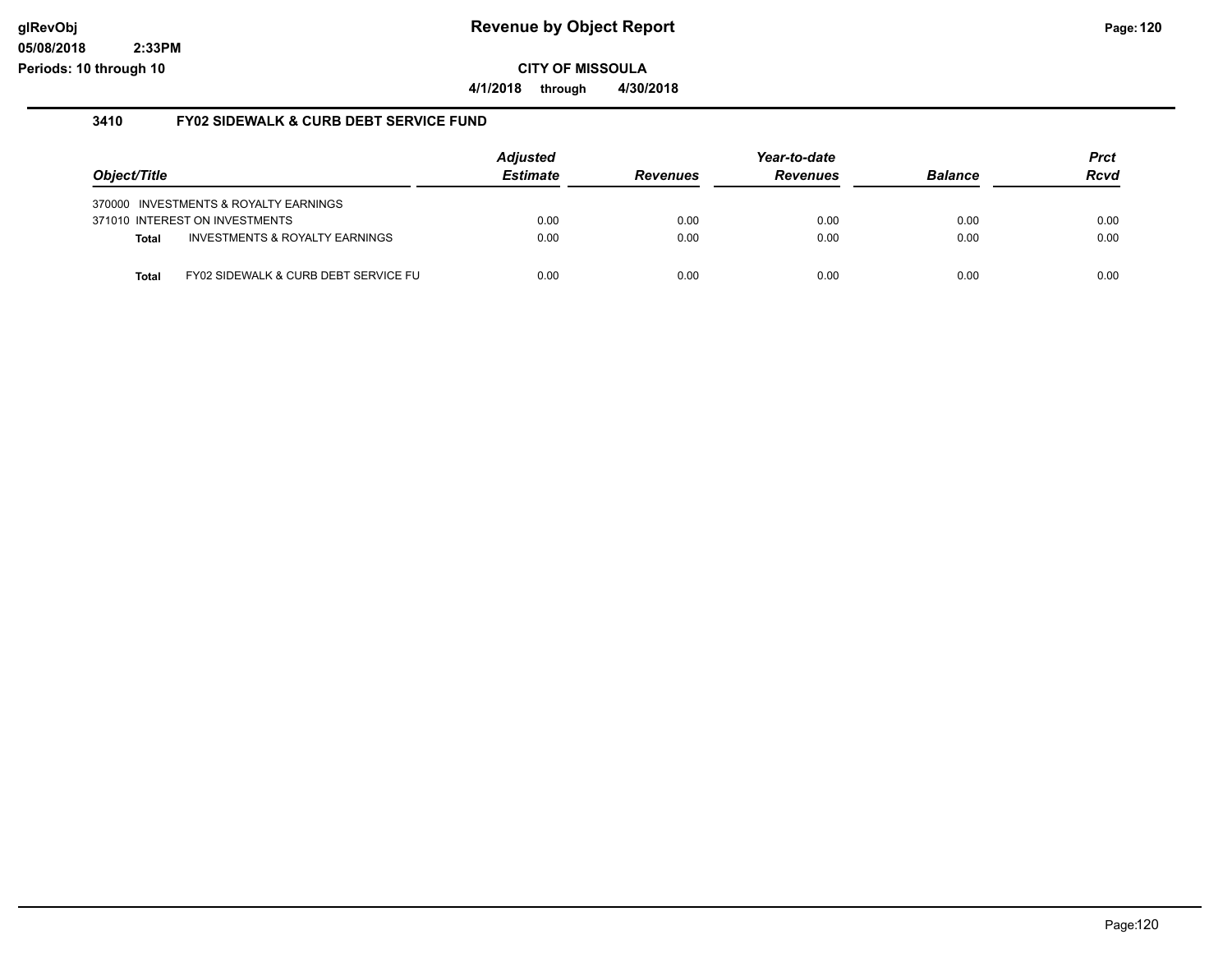**4/1/2018 through 4/30/2018**

# **3430 FY04 SIDEWALK CURB DEBT SERVICE**

# **3430 FY04 SIDEWALK CURB DEBT SERVICE**

|                                                 | <b>Adjusted</b> |                 | Year-to-date    |                | Prct        |
|-------------------------------------------------|-----------------|-----------------|-----------------|----------------|-------------|
| Object/Title                                    | <b>Estimate</b> | <b>Revenues</b> | <b>Revenues</b> | <b>Balance</b> | <b>Rcvd</b> |
| 360000 MISCELLANEOUS REVENUES                   |                 |                 |                 |                |             |
| 360010 MISCELLANEOUS                            | 525.00          | 0.00            | 0.00            | 525.00         | 0.00        |
| 363020 PROPERTY ASSESSMENTS                     | 0.00            | 0.00            | 0.00            | 0.00           | 0.00        |
| 363040 PENALTY AND INTEREST                     | 0.00            | 0.00            | 0.00            | 0.00           | 0.00        |
| MISCELLANEOUS REVENUES<br>Total                 | 525.00          | 0.00            | 0.00            | 525.00         | 0.00        |
|                                                 |                 |                 |                 |                |             |
| <b>FY04 SIDEWALK CURB DEBT SERVICE</b><br>Total | 525.00          | 0.00            | 0.00            | 525.00         | 0.00        |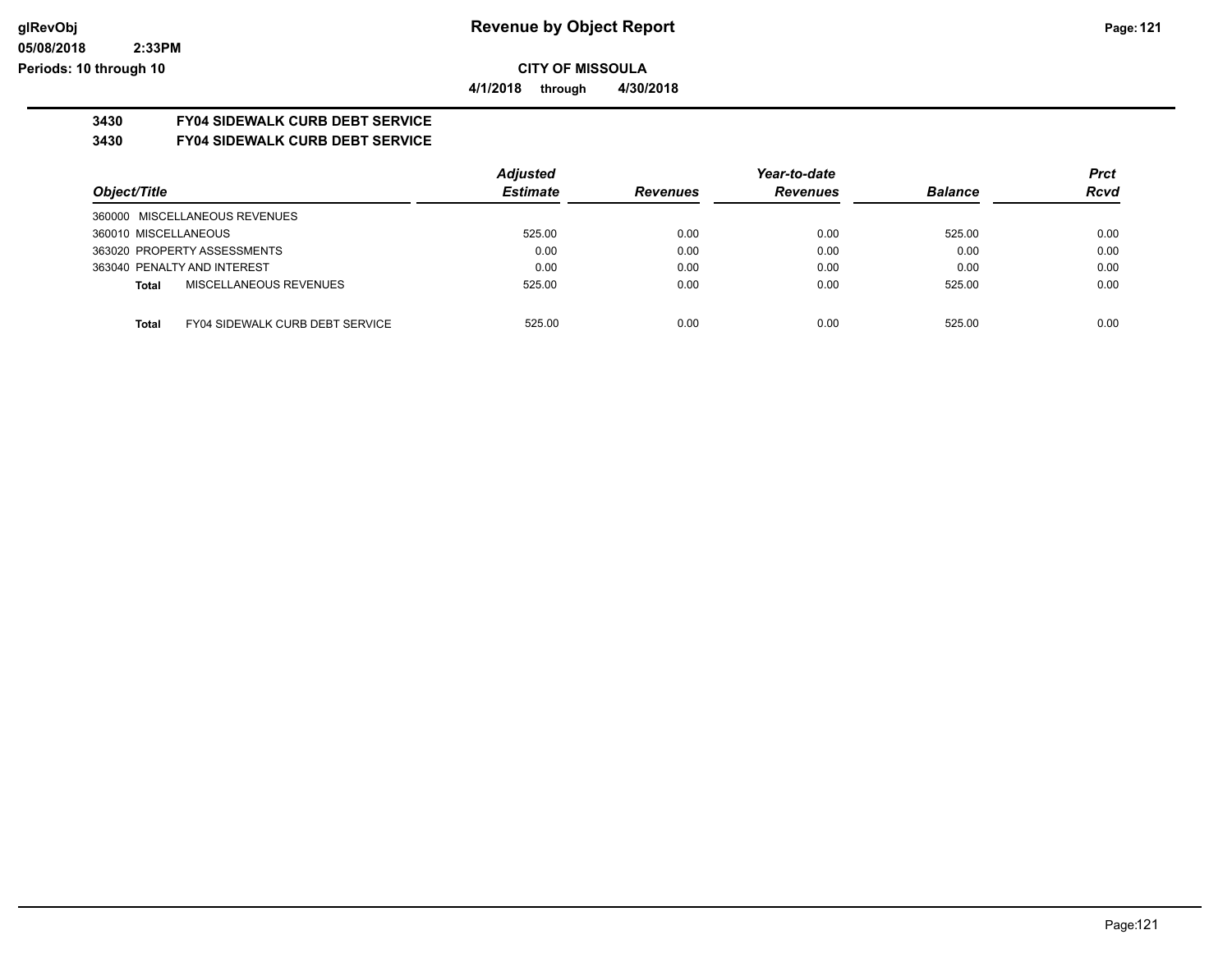**4/1/2018 through 4/30/2018**

#### **3430 FY04 SIDEWALK CURB DEBT SERVICE**

| Object/Title                                           | <b>Adjusted</b><br><b>Estimate</b> | <b>Revenues</b> | Year-to-date<br><b>Revenues</b> | <b>Balance</b> | <b>Prct</b><br><b>Rcvd</b> |
|--------------------------------------------------------|------------------------------------|-----------------|---------------------------------|----------------|----------------------------|
| 360000 MISCELLANEOUS REVENUES                          |                                    |                 |                                 |                |                            |
| 360010 MISCELLANEOUS                                   | 525.00                             | 0.00            | 0.00                            | 525.00         | 0.00                       |
| 363020 PROPERTY ASSESSMENTS                            | 0.00                               | 0.00            | 0.00                            | 0.00           | 0.00                       |
| 363040 PENALTY AND INTEREST                            | 0.00                               | 0.00            | 0.00                            | 0.00           | 0.00                       |
| MISCELLANEOUS REVENUES<br><b>Total</b>                 | 525.00                             | 0.00            | 0.00                            | 525.00         | 0.00                       |
| <b>FY04 SIDEWALK CURB DEBT SERVICE</b><br><b>Total</b> | 525.00                             | 0.00            | 0.00                            | 525.00         | 0.00                       |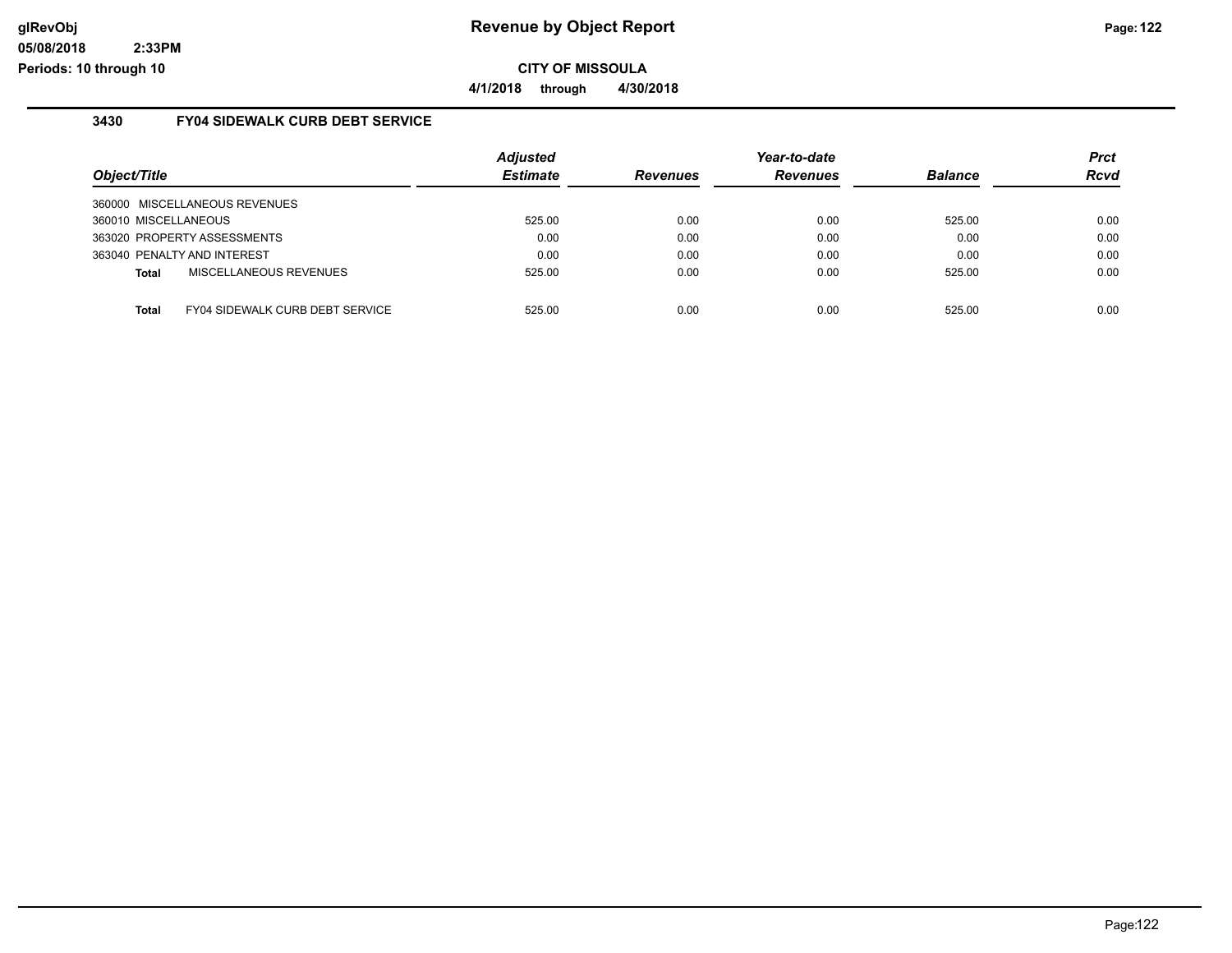**4/1/2018 through 4/30/2018**

**3440 FY05 SIDEWALK AND CURB**

**3440 FY05 SIDEWALK AND CURB**

|                                                    | <b>Adjusted</b> |                 | Year-to-date    |                | <b>Prct</b> |
|----------------------------------------------------|-----------------|-----------------|-----------------|----------------|-------------|
| Object/Title                                       | <b>Estimate</b> | <b>Revenues</b> | <b>Revenues</b> | <b>Balance</b> | <b>Rcvd</b> |
| 360000 MISCELLANEOUS REVENUES                      |                 |                 |                 |                |             |
| 360010 MISCELLANEOUS                               | 0.00            | 0.00            | 0.00            | 0.00           | 0.00        |
| 363020 PROPERTY ASSESSMENTS                        | 0.00            | 0.00            | 0.00            | 0.00           | 0.00        |
| 363021 PAYOFF PRINCIPAL ASSESSMENTS                | 0.00            | 0.00            | 0.00            | 0.00           | 0.00        |
| 363040 PENALTY AND INTEREST                        | 0.00            | 0.00            | 0.00            | 0.00           | 0.00        |
| MISCELLANEOUS REVENUES<br>Total                    | 0.00            | 0.00            | 0.00            | 0.00           | 0.00        |
| 370000 INVESTMENTS & ROYALTY EARNINGS              |                 |                 |                 |                |             |
| 371010 INTEREST ON INVESTMENTS                     | 0.00            | 0.00            | 0.00            | 0.00           | 0.00        |
| <b>INVESTMENTS &amp; ROYALTY EARNINGS</b><br>Total | 0.00            | 0.00            | 0.00            | 0.00           | 0.00        |
| <b>FY05 SIDEWALK AND CURB</b><br><b>Total</b>      | 0.00            | 0.00            | 0.00            | 0.00           | 0.00        |
|                                                    |                 |                 |                 |                |             |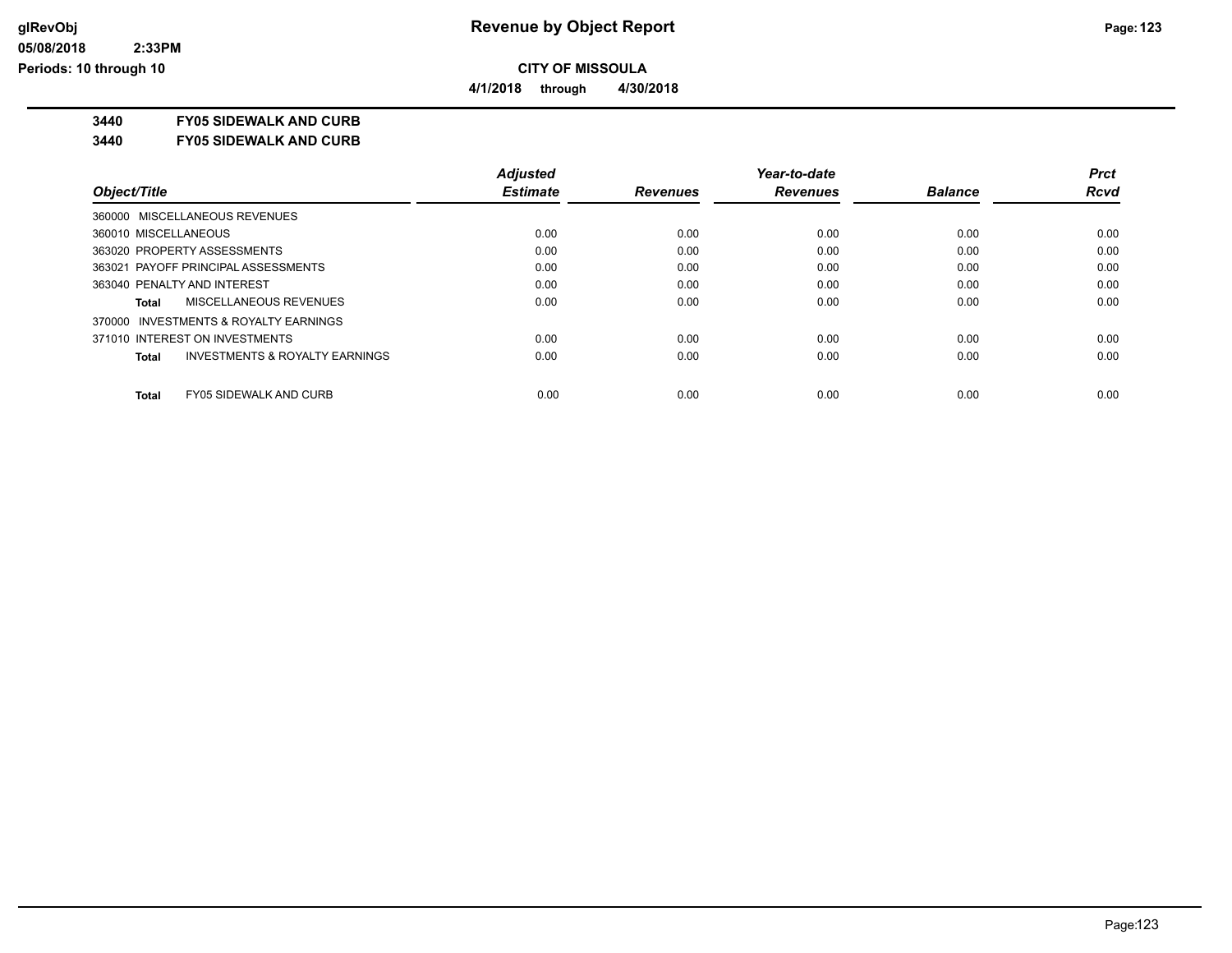**4/1/2018 through 4/30/2018**

#### **3440 FY05 SIDEWALK AND CURB**

| Object/Title                                              | <b>Adjusted</b><br><b>Estimate</b> | <b>Revenues</b> | Year-to-date<br><b>Revenues</b> | <b>Balance</b> | <b>Prct</b><br><b>Rcvd</b> |
|-----------------------------------------------------------|------------------------------------|-----------------|---------------------------------|----------------|----------------------------|
| 360000 MISCELLANEOUS REVENUES                             |                                    |                 |                                 |                |                            |
| 360010 MISCELLANEOUS                                      | 0.00                               | 0.00            | 0.00                            | 0.00           | 0.00                       |
| 363020 PROPERTY ASSESSMENTS                               | 0.00                               | 0.00            | 0.00                            | 0.00           | 0.00                       |
| 363021 PAYOFF PRINCIPAL ASSESSMENTS                       | 0.00                               | 0.00            | 0.00                            | 0.00           | 0.00                       |
| 363040 PENALTY AND INTEREST                               | 0.00                               | 0.00            | 0.00                            | 0.00           | 0.00                       |
| MISCELLANEOUS REVENUES<br>Total                           | 0.00                               | 0.00            | 0.00                            | 0.00           | 0.00                       |
| 370000 INVESTMENTS & ROYALTY EARNINGS                     |                                    |                 |                                 |                |                            |
| 371010 INTEREST ON INVESTMENTS                            | 0.00                               | 0.00            | 0.00                            | 0.00           | 0.00                       |
| <b>INVESTMENTS &amp; ROYALTY EARNINGS</b><br><b>Total</b> | 0.00                               | 0.00            | 0.00                            | 0.00           | 0.00                       |
| <b>FY05 SIDEWALK AND CURB</b><br><b>Total</b>             | 0.00                               | 0.00            | 0.00                            | 0.00           | 0.00                       |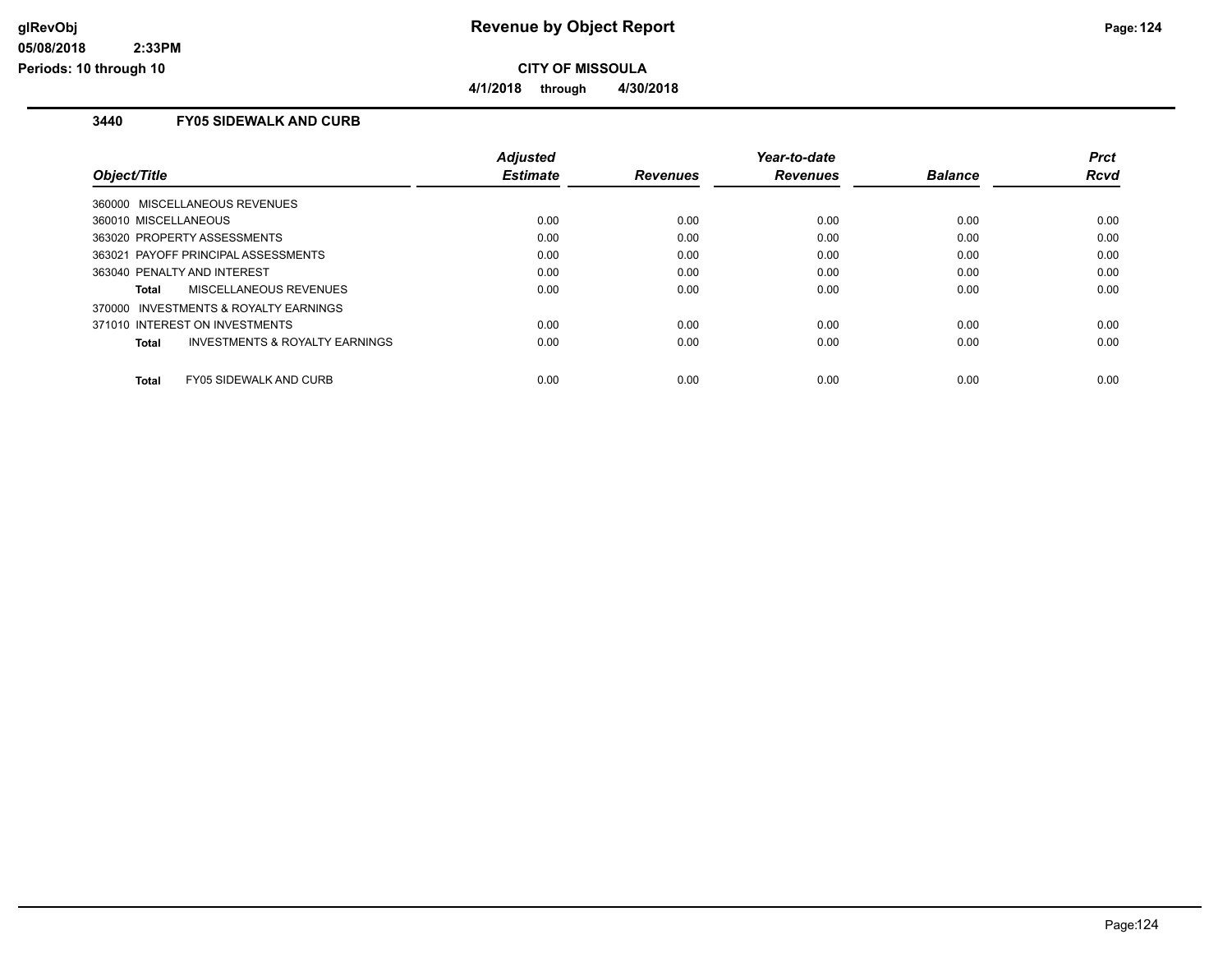**4/1/2018 through 4/30/2018**

**3450 FY06 SIDEWALK AND CURB**

**3450 FY06 SIDEWALK AND CURB**

|                                                           | <b>Adjusted</b> |                 | Year-to-date    |                | <b>Prct</b> |
|-----------------------------------------------------------|-----------------|-----------------|-----------------|----------------|-------------|
| Object/Title                                              | <b>Estimate</b> | <b>Revenues</b> | <b>Revenues</b> | <b>Balance</b> | Rcvd        |
| 360000 MISCELLANEOUS REVENUES                             |                 |                 |                 |                |             |
| 360010 MISCELLANEOUS                                      | 1.318.00        | 0.00            | 0.00            | 1.318.00       | 0.00        |
| 363020 PROPERTY ASSESSMENTS                               | 26,413.00       | 0.00            | 13.818.28       | 12.594.72      | 52.32       |
| 363021 PAYOFF PRINCIPAL ASSESSMENTS                       | 0.00            | 0.00            | 0.00            | 0.00           | 0.00        |
| 363040 PENALTY AND INTEREST                               | 0.00            | 0.00            | 0.00            | 0.00           | 0.00        |
| MISCELLANEOUS REVENUES<br>Total                           | 27,731.00       | 0.00            | 13,818.28       | 13.912.72      | 49.83       |
| 370000 INVESTMENTS & ROYALTY EARNINGS                     |                 |                 |                 |                |             |
| 371010 INTEREST ON INVESTMENTS                            | 0.00            | 0.00            | 0.00            | 0.00           | 0.00        |
| <b>INVESTMENTS &amp; ROYALTY EARNINGS</b><br><b>Total</b> | 0.00            | 0.00            | 0.00            | 0.00           | 0.00        |
| <b>FY06 SIDEWALK AND CURB</b><br><b>Total</b>             | 27.731.00       | 0.00            | 13,818.28       | 13.912.72      | 49.83       |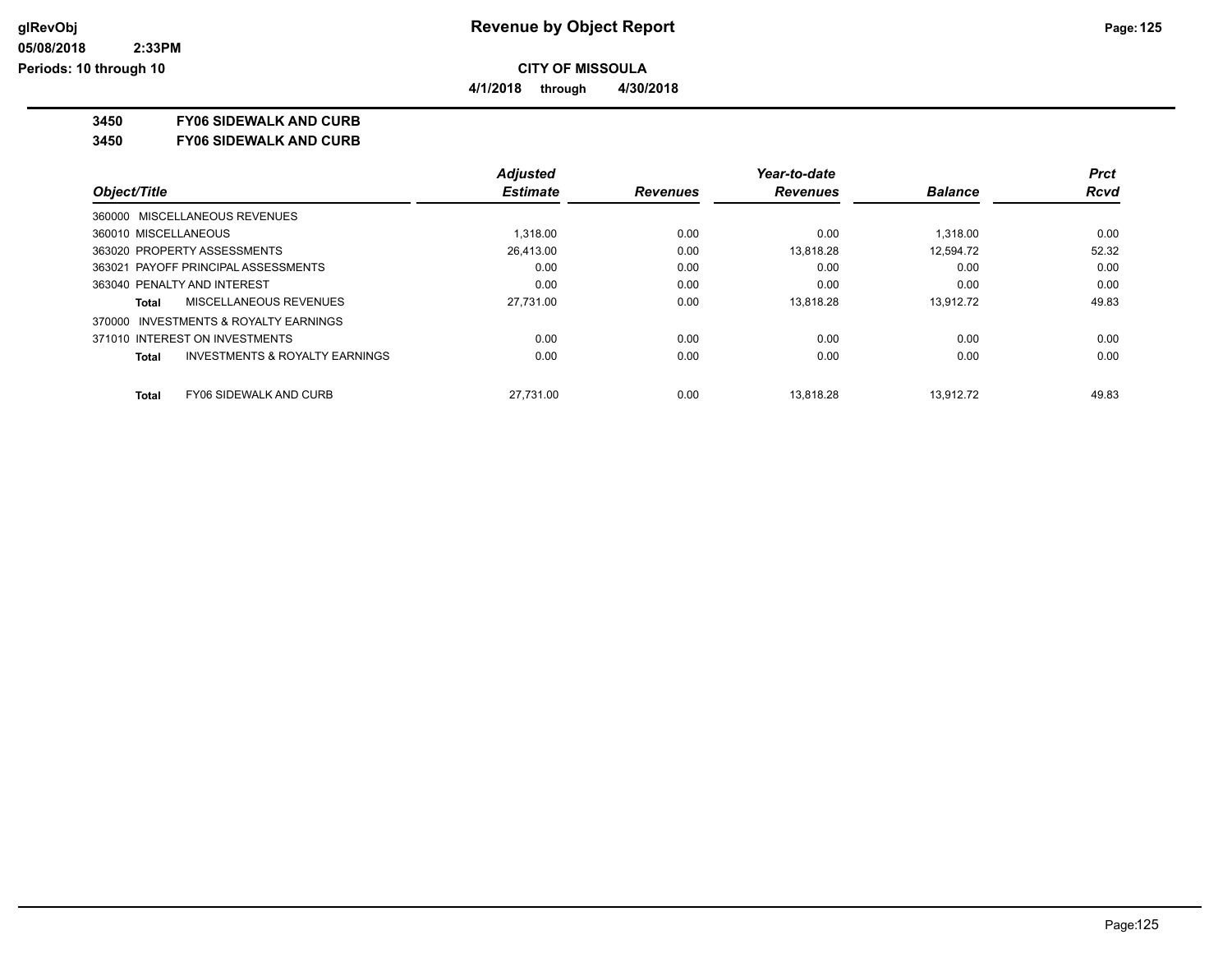**4/1/2018 through 4/30/2018**

#### **3450 FY06 SIDEWALK AND CURB**

|                                                           | <b>Adjusted</b> |                 | Year-to-date    |                | <b>Prct</b> |
|-----------------------------------------------------------|-----------------|-----------------|-----------------|----------------|-------------|
| Object/Title                                              | <b>Estimate</b> | <b>Revenues</b> | <b>Revenues</b> | <b>Balance</b> | <b>Rcvd</b> |
| 360000 MISCELLANEOUS REVENUES                             |                 |                 |                 |                |             |
| 360010 MISCELLANEOUS                                      | 1.318.00        | 0.00            | 0.00            | 1.318.00       | 0.00        |
| 363020 PROPERTY ASSESSMENTS                               | 26.413.00       | 0.00            | 13.818.28       | 12.594.72      | 52.32       |
| 363021 PAYOFF PRINCIPAL ASSESSMENTS                       | 0.00            | 0.00            | 0.00            | 0.00           | 0.00        |
| 363040 PENALTY AND INTEREST                               | 0.00            | 0.00            | 0.00            | 0.00           | 0.00        |
| MISCELLANEOUS REVENUES<br>Total                           | 27.731.00       | 0.00            | 13.818.28       | 13.912.72      | 49.83       |
| 370000 INVESTMENTS & ROYALTY EARNINGS                     |                 |                 |                 |                |             |
| 371010 INTEREST ON INVESTMENTS                            | 0.00            | 0.00            | 0.00            | 0.00           | 0.00        |
| <b>INVESTMENTS &amp; ROYALTY EARNINGS</b><br><b>Total</b> | 0.00            | 0.00            | 0.00            | 0.00           | 0.00        |
| <b>FY06 SIDEWALK AND CURB</b><br><b>Total</b>             | 27.731.00       | 0.00            | 13.818.28       | 13.912.72      | 49.83       |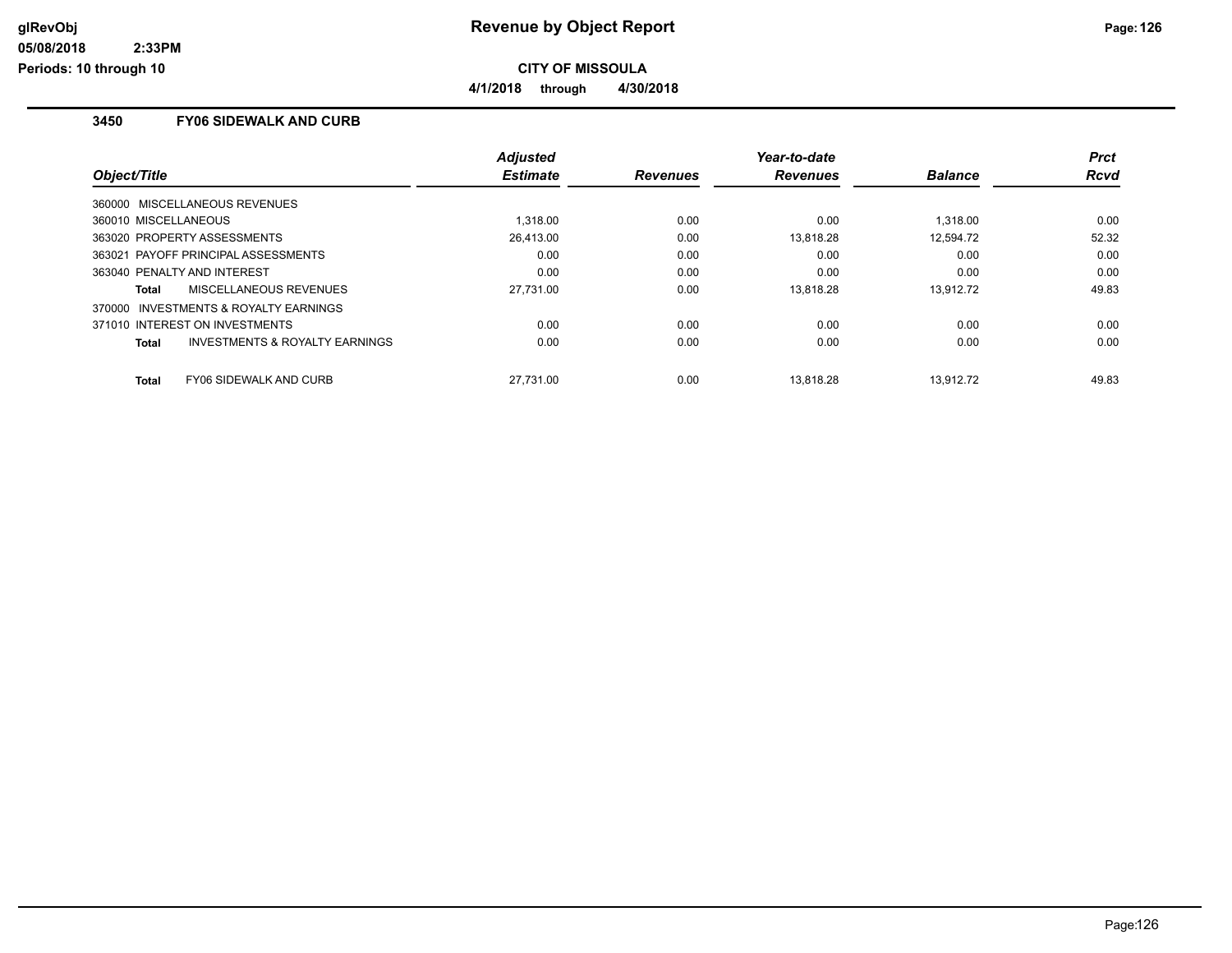**4/1/2018 through 4/30/2018**

**3460 FY07 SIDEWALK AND CURB DEBT**

**3460 FY07 SIDEWALK AND CURB DEBT**

|                                                    | <b>Adjusted</b> |                 | Year-to-date    |                | <b>Prct</b> |
|----------------------------------------------------|-----------------|-----------------|-----------------|----------------|-------------|
| Object/Title                                       | <b>Estimate</b> | <b>Revenues</b> | <b>Revenues</b> | <b>Balance</b> | <b>Rcvd</b> |
| 360000 MISCELLANEOUS REVENUES                      |                 |                 |                 |                |             |
| 360010 MISCELLANEOUS                               | 4.002.00        | 0.00            | 0.00            | 4.002.00       | 0.00        |
| 363020 PROPERTY ASSESSMENTS                        | 49,850.00       | 476.93          | 25.647.48       | 24.202.52      | 51.45       |
| 363021 PAYOFF PRINCIPAL ASSESSMENTS                | 0.00            | 0.00            | 0.00            | 0.00           | 0.00        |
| 363040 PENALTY AND INTEREST                        | 0.00            | 11.24           | 61.80           | $-61.80$       | 0.00        |
| <b>MISCELLANEOUS REVENUES</b><br>Total             | 53,852.00       | 488.17          | 25.709.28       | 28.142.72      | 47.74       |
| 370000 INVESTMENTS & ROYALTY EARNINGS              |                 |                 |                 |                |             |
| 371010 INTEREST ON INVESTMENTS                     | 0.00            | 0.00            | 0.00            | 0.00           | 0.00        |
| INVESTMENTS & ROYALTY EARNINGS<br>Total            | 0.00            | 0.00            | 0.00            | 0.00           | 0.00        |
| <b>FY07 SIDEWALK AND CURB DEBT</b><br><b>Total</b> | 53.852.00       | 488.17          | 25.709.28       | 28.142.72      | 47.74       |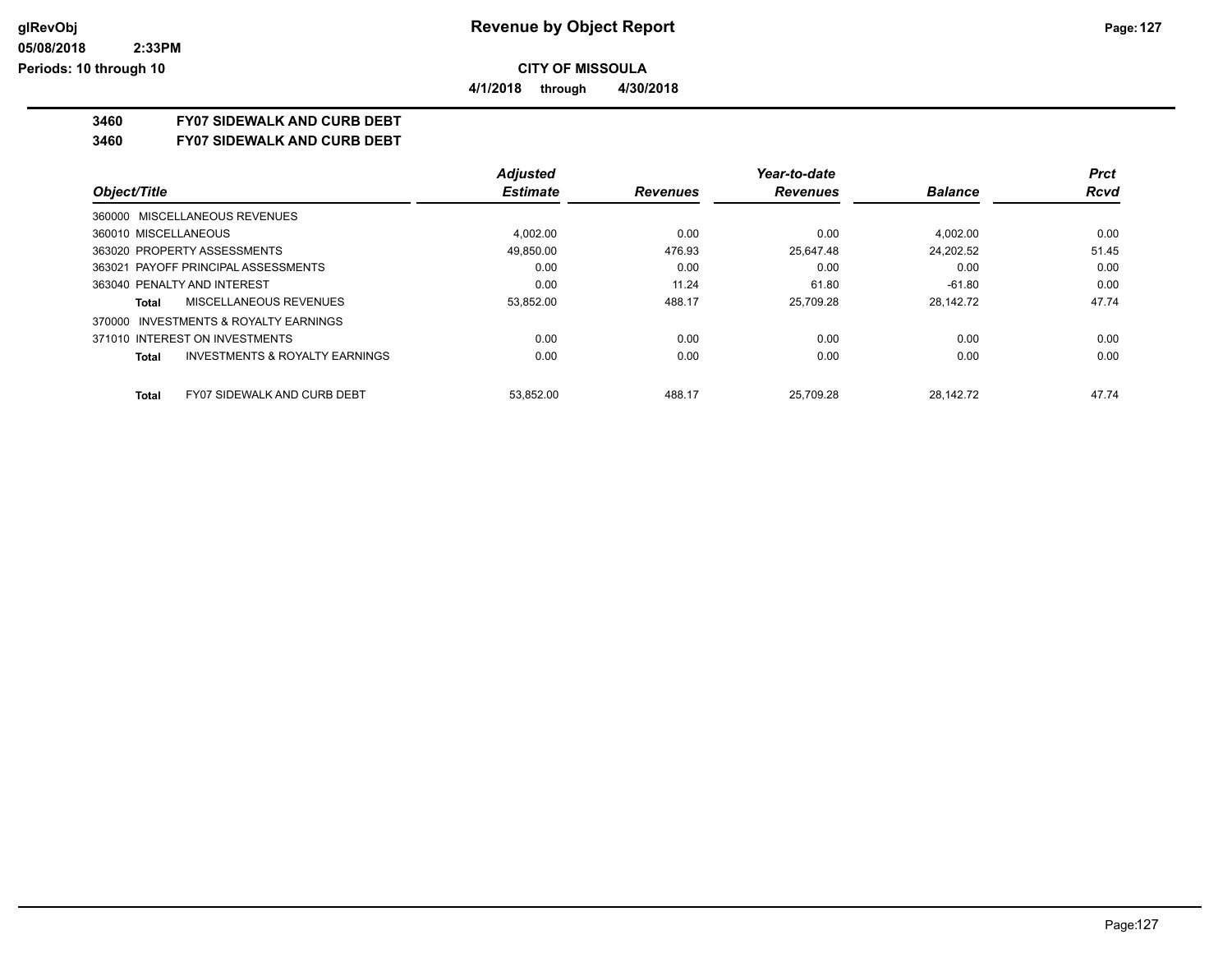**4/1/2018 through 4/30/2018**

#### **3460 FY07 SIDEWALK AND CURB DEBT**

| Object/Title                |                                           | <b>Adjusted</b><br><b>Estimate</b> | <b>Revenues</b> | Year-to-date<br><b>Revenues</b> | <b>Balance</b> | <b>Prct</b><br><b>Rcvd</b> |
|-----------------------------|-------------------------------------------|------------------------------------|-----------------|---------------------------------|----------------|----------------------------|
|                             | 360000 MISCELLANEOUS REVENUES             |                                    |                 |                                 |                |                            |
| 360010 MISCELLANEOUS        |                                           | 4,002.00                           | 0.00            | 0.00                            | 4,002.00       | 0.00                       |
|                             | 363020 PROPERTY ASSESSMENTS               | 49.850.00                          | 476.93          | 25.647.48                       | 24.202.52      | 51.45                      |
|                             | 363021 PAYOFF PRINCIPAL ASSESSMENTS       | 0.00                               | 0.00            | 0.00                            | 0.00           | 0.00                       |
| 363040 PENALTY AND INTEREST |                                           | 0.00                               | 11.24           | 61.80                           | $-61.80$       | 0.00                       |
| Total                       | MISCELLANEOUS REVENUES                    | 53,852.00                          | 488.17          | 25.709.28                       | 28.142.72      | 47.74                      |
| 370000                      | INVESTMENTS & ROYALTY EARNINGS            |                                    |                 |                                 |                |                            |
|                             | 371010 INTEREST ON INVESTMENTS            | 0.00                               | 0.00            | 0.00                            | 0.00           | 0.00                       |
| <b>Total</b>                | <b>INVESTMENTS &amp; ROYALTY EARNINGS</b> | 0.00                               | 0.00            | 0.00                            | 0.00           | 0.00                       |
| <b>Total</b>                | <b>FY07 SIDEWALK AND CURB DEBT</b>        | 53.852.00                          | 488.17          | 25.709.28                       | 28.142.72      | 47.74                      |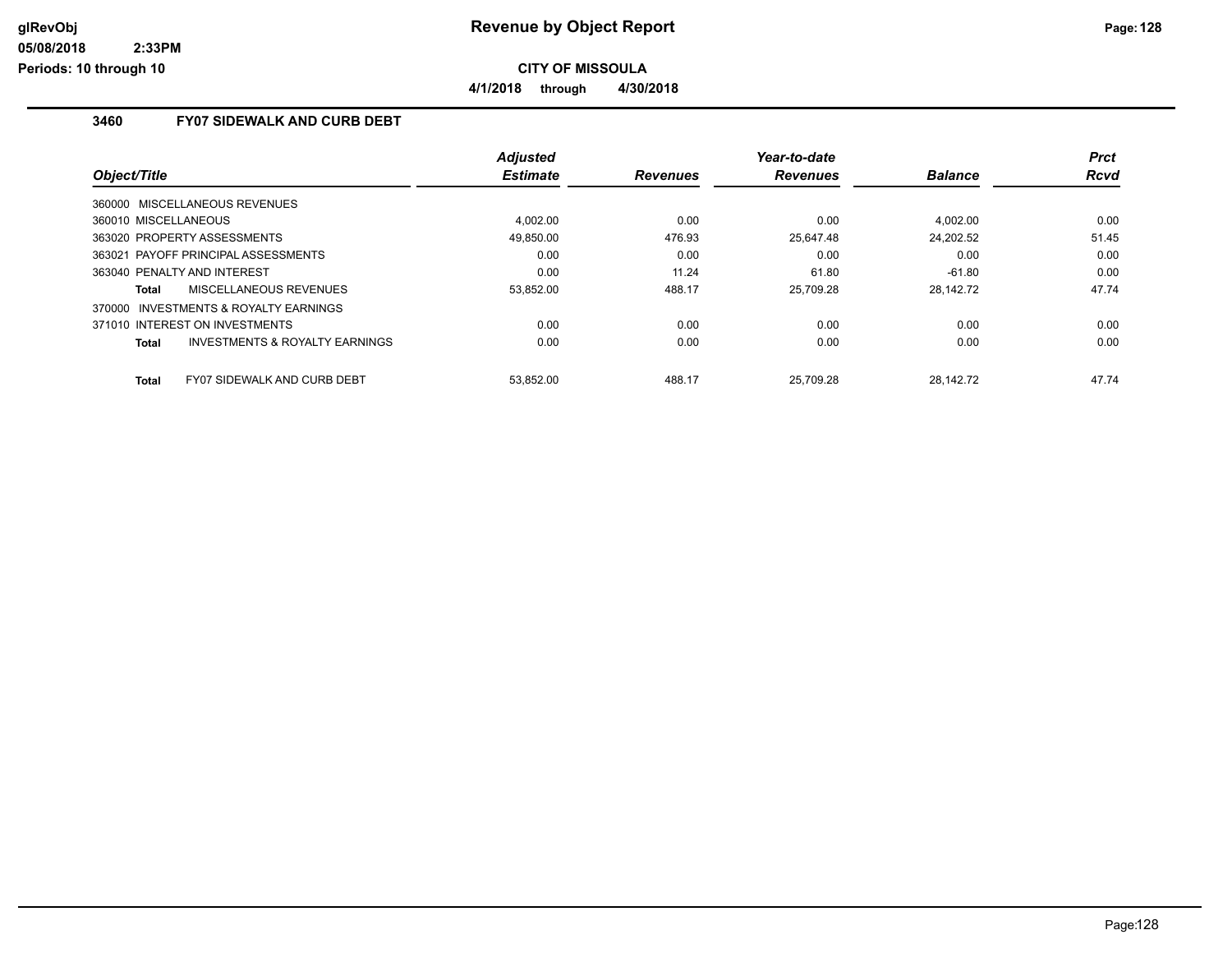**4/1/2018 through 4/30/2018**

# **3461 SERIES 2008A SIDEWALK AND CURB**

#### **3461 SERIES 2008A SIDEWALK AND CURB**

|                                                           | <b>Adjusted</b> |                 | Year-to-date    |                | <b>Prct</b> |
|-----------------------------------------------------------|-----------------|-----------------|-----------------|----------------|-------------|
| Object/Title                                              | <b>Estimate</b> | <b>Revenues</b> | <b>Revenues</b> | <b>Balance</b> | <b>Rcvd</b> |
| 360000 MISCELLANEOUS REVENUES                             |                 |                 |                 |                |             |
| 360010 MISCELLANEOUS                                      | 0.00            | 0.00            | 0.00            | 0.00           | 0.00        |
| 363020 PROPERTY ASSESSMENTS                               | 26,452.00       | 0.00            | 11.390.99       | 15.061.01      | 43.06       |
| 363021 PAYOFF PRINCIPAL ASSESSMENTS                       | 0.00            | 0.00            | 0.00            | 0.00           | 0.00        |
| 363040 PENALTY AND INTEREST                               | 0.00            | 0.00            | 10.91           | $-10.91$       | 0.00        |
| MISCELLANEOUS REVENUES<br>Total                           | 26,452.00       | 0.00            | 11.401.90       | 15.050.10      | 43.10       |
| 370000 INVESTMENTS & ROYALTY EARNINGS                     |                 |                 |                 |                |             |
| 371010 INTEREST ON INVESTMENTS                            | 0.00            | 0.00            | 0.00            | 0.00           | 0.00        |
| <b>INVESTMENTS &amp; ROYALTY EARNINGS</b><br><b>Total</b> | 0.00            | 0.00            | 0.00            | 0.00           | 0.00        |
| SERIES 2008A SIDEWALK AND CURB<br>Total                   | 26.452.00       | 0.00            | 11.401.90       | 15.050.10      | 43.10       |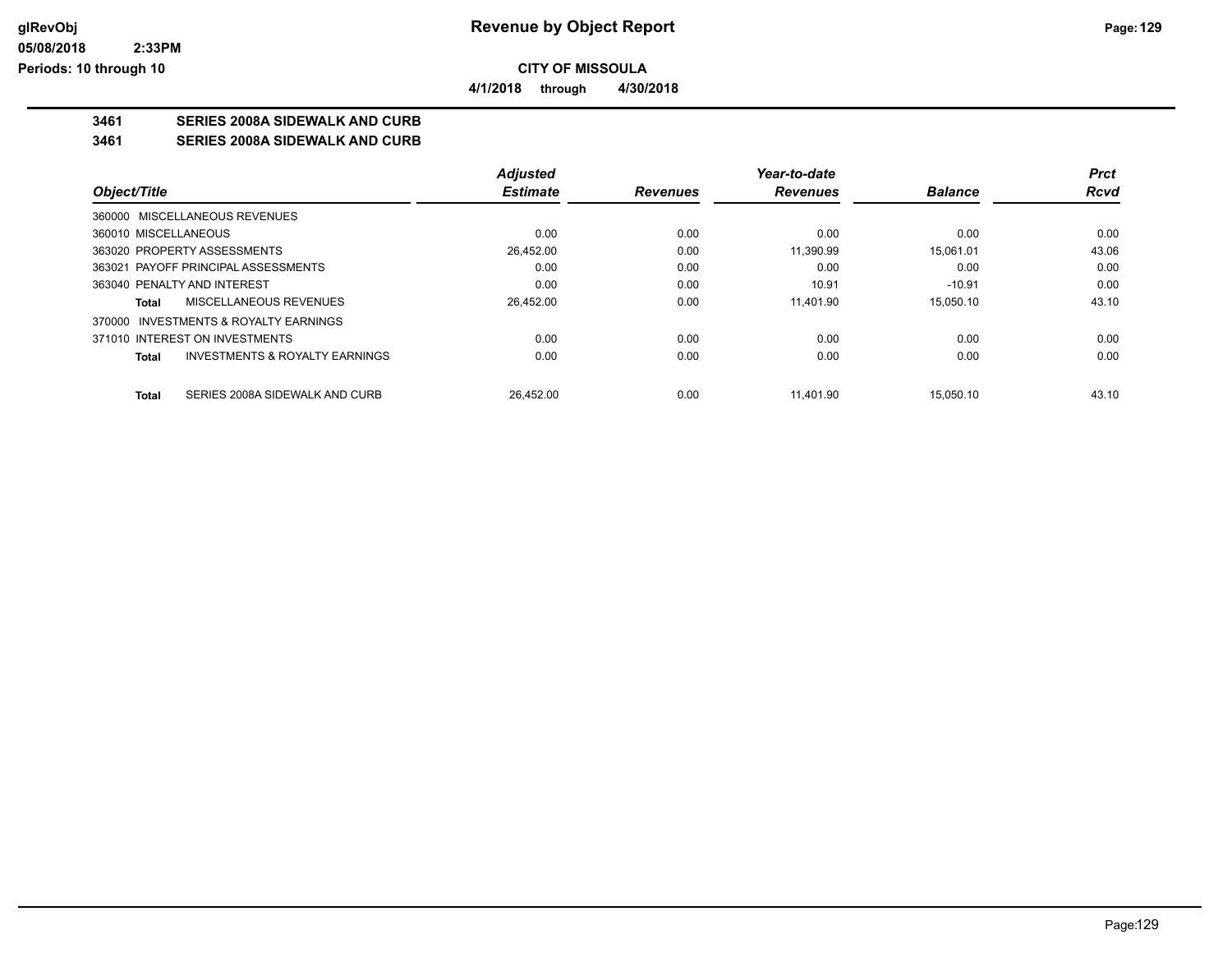**4/1/2018 through 4/30/2018**

#### **3461 SERIES 2008A SIDEWALK AND CURB**

| Object/Title                |                                           | <b>Adjusted</b><br><b>Estimate</b> | <b>Revenues</b> | Year-to-date<br><b>Revenues</b> | <b>Balance</b> | <b>Prct</b><br><b>Rcvd</b> |
|-----------------------------|-------------------------------------------|------------------------------------|-----------------|---------------------------------|----------------|----------------------------|
|                             | 360000 MISCELLANEOUS REVENUES             |                                    |                 |                                 |                |                            |
| 360010 MISCELLANEOUS        |                                           | 0.00                               | 0.00            | 0.00                            | 0.00           | 0.00                       |
|                             | 363020 PROPERTY ASSESSMENTS               | 26.452.00                          | 0.00            | 11.390.99                       | 15.061.01      | 43.06                      |
|                             | 363021 PAYOFF PRINCIPAL ASSESSMENTS       | 0.00                               | 0.00            | 0.00                            | 0.00           | 0.00                       |
| 363040 PENALTY AND INTEREST |                                           | 0.00                               | 0.00            | 10.91                           | $-10.91$       | 0.00                       |
| Total                       | MISCELLANEOUS REVENUES                    | 26.452.00                          | 0.00            | 11.401.90                       | 15.050.10      | 43.10                      |
|                             | 370000 INVESTMENTS & ROYALTY EARNINGS     |                                    |                 |                                 |                |                            |
|                             | 371010 INTEREST ON INVESTMENTS            | 0.00                               | 0.00            | 0.00                            | 0.00           | 0.00                       |
| Total                       | <b>INVESTMENTS &amp; ROYALTY EARNINGS</b> | 0.00                               | 0.00            | 0.00                            | 0.00           | 0.00                       |
| <b>Total</b>                | SERIES 2008A SIDEWALK AND CURB            | 26.452.00                          | 0.00            | 11.401.90                       | 15.050.10      | 43.10                      |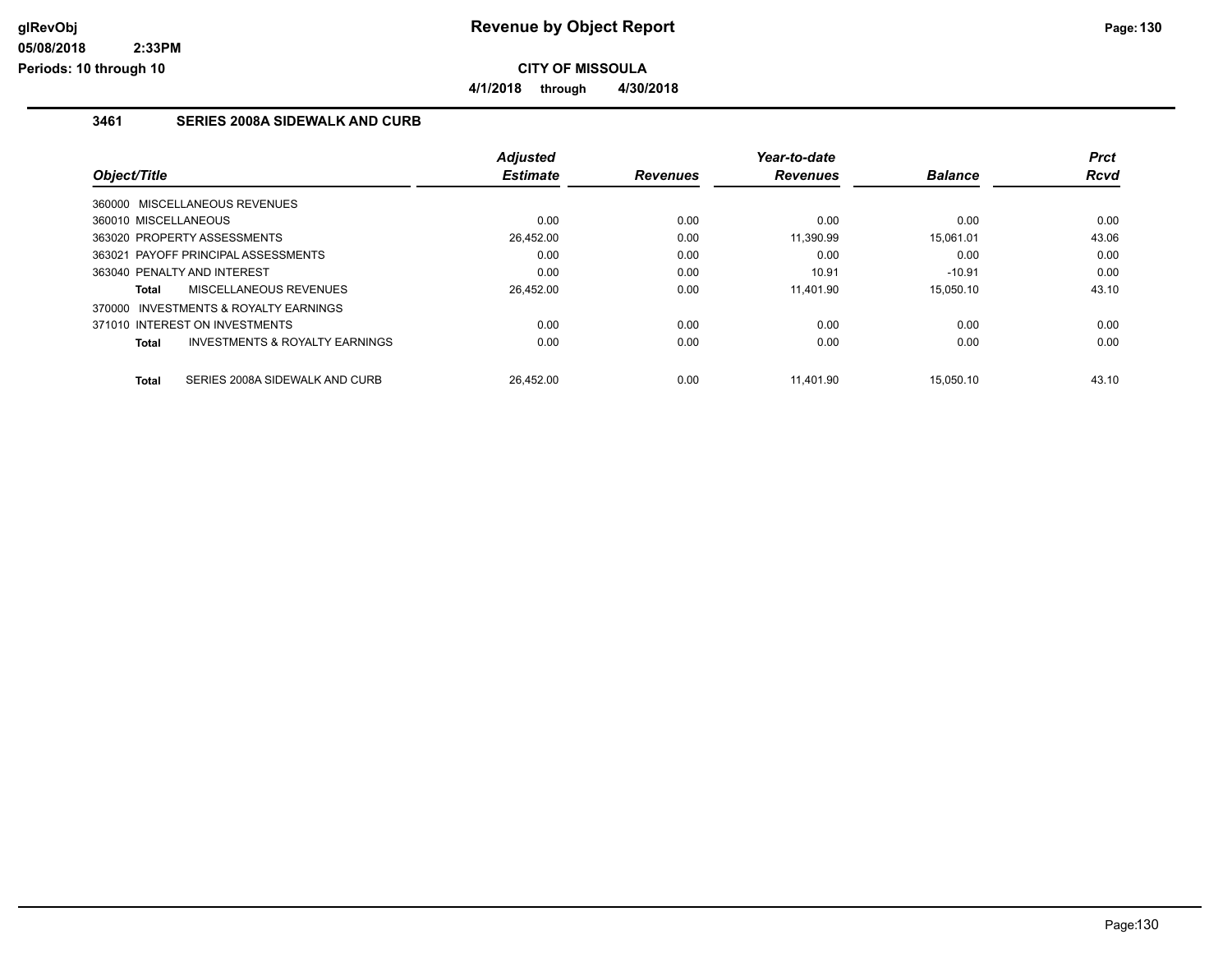**4/1/2018 through 4/30/2018**

# **3462 SERIES 2009 SIDEWALK AND CURB**

#### **3462 SERIES 2009 SIDEWALK AND CURB**

|                                               | <b>Adjusted</b> |                 | Year-to-date    |                | <b>Prct</b> |
|-----------------------------------------------|-----------------|-----------------|-----------------|----------------|-------------|
| Object/Title                                  | <b>Estimate</b> | <b>Revenues</b> | <b>Revenues</b> | <b>Balance</b> | <b>Rcvd</b> |
| 360000 MISCELLANEOUS REVENUES                 |                 |                 |                 |                |             |
| 360010 MISCELLANEOUS                          | 5.161.00        | 0.00            | 0.00            | 5.161.00       | 0.00        |
| 363020 PROPERTY ASSESSMENTS                   | 36,018.00       | 0.00            | 22,548.65       | 13,469.35      | 62.60       |
| 363021 PAYOFF PRINCIPAL ASSESSMENTS           | 0.00            | 0.00            | 0.00            | 0.00           | 0.00        |
| 363040 PENALTY AND INTEREST                   | 0.00            | 0.00            | 23.71           | $-23.71$       | 0.00        |
| MISCELLANEOUS REVENUES<br>Total               | 41,179.00       | 0.00            | 22,572.36       | 18.606.64      | 54.82       |
| 380000 OTHER FINANCING SOURCES                |                 |                 |                 |                |             |
| 381030 SID BONDS PROCEEDS                     | 0.00            | 0.00            | 0.00            | 0.00           | 0.00        |
| OTHER FINANCING SOURCES<br>Total              | 0.00            | 0.00            | 0.00            | 0.00           | 0.00        |
| SERIES 2009 SIDEWALK AND CURB<br><b>Total</b> | 41.179.00       | 0.00            | 22.572.36       | 18.606.64      | 54.82       |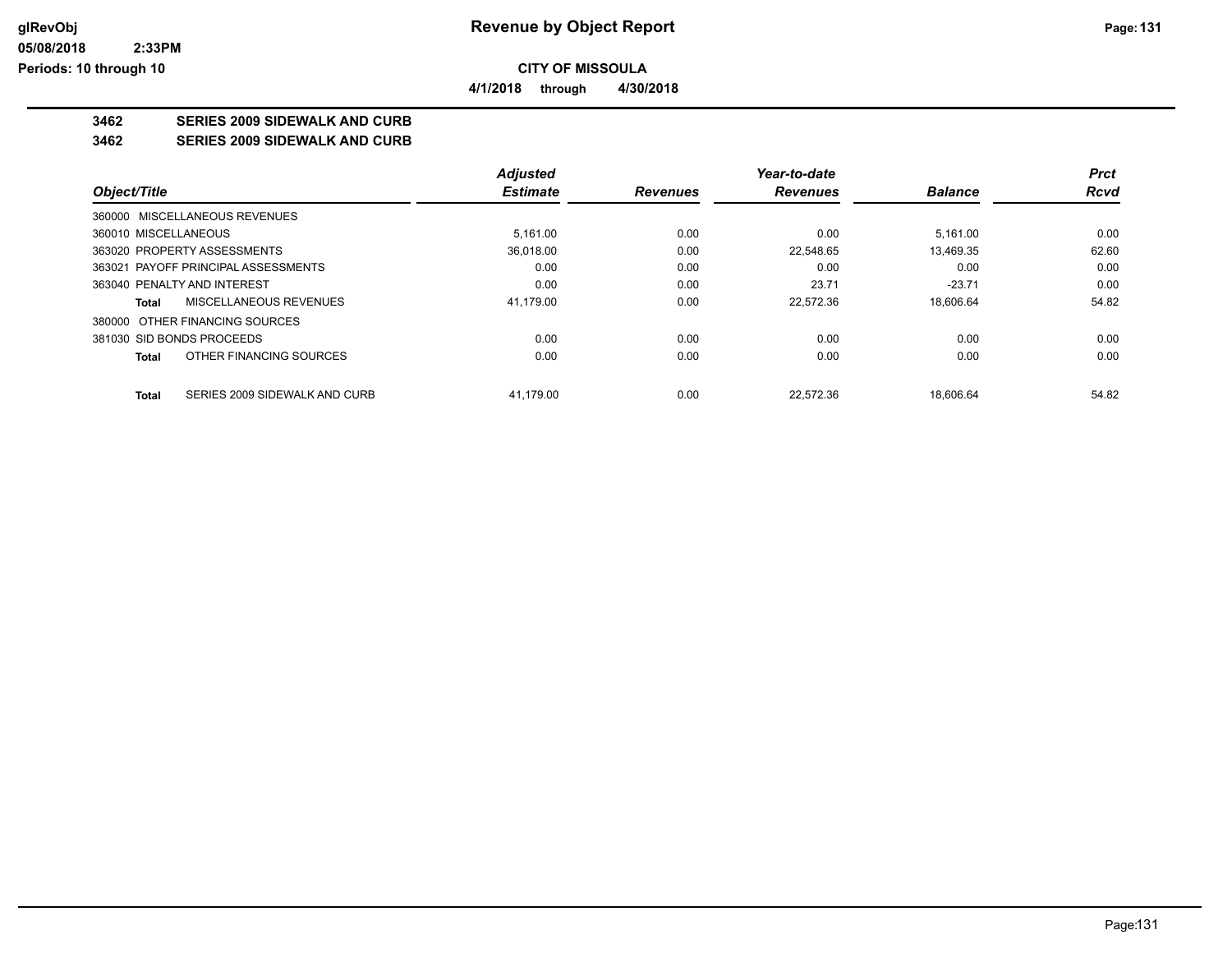**4/1/2018 through 4/30/2018**

#### **3462 SERIES 2009 SIDEWALK AND CURB**

| Object/Title         |                                     | <b>Adjusted</b><br><b>Estimate</b> | <b>Revenues</b> | Year-to-date<br><b>Revenues</b> | <b>Balance</b> | <b>Prct</b><br><b>Rcvd</b> |
|----------------------|-------------------------------------|------------------------------------|-----------------|---------------------------------|----------------|----------------------------|
|                      | 360000 MISCELLANEOUS REVENUES       |                                    |                 |                                 |                |                            |
| 360010 MISCELLANEOUS |                                     | 5,161.00                           | 0.00            | 0.00                            | 5,161.00       | 0.00                       |
|                      | 363020 PROPERTY ASSESSMENTS         | 36.018.00                          | 0.00            | 22.548.65                       | 13.469.35      | 62.60                      |
|                      | 363021 PAYOFF PRINCIPAL ASSESSMENTS | 0.00                               | 0.00            | 0.00                            | 0.00           | 0.00                       |
|                      | 363040 PENALTY AND INTEREST         | 0.00                               | 0.00            | 23.71                           | $-23.71$       | 0.00                       |
| Total                | MISCELLANEOUS REVENUES              | 41.179.00                          | 0.00            | 22.572.36                       | 18.606.64      | 54.82                      |
|                      | 380000 OTHER FINANCING SOURCES      |                                    |                 |                                 |                |                            |
|                      | 381030 SID BONDS PROCEEDS           | 0.00                               | 0.00            | 0.00                            | 0.00           | 0.00                       |
| Total                | OTHER FINANCING SOURCES             | 0.00                               | 0.00            | 0.00                            | 0.00           | 0.00                       |
| <b>Total</b>         | SERIES 2009 SIDEWALK AND CURB       | 41.179.00                          | 0.00            | 22.572.36                       | 18.606.64      | 54.82                      |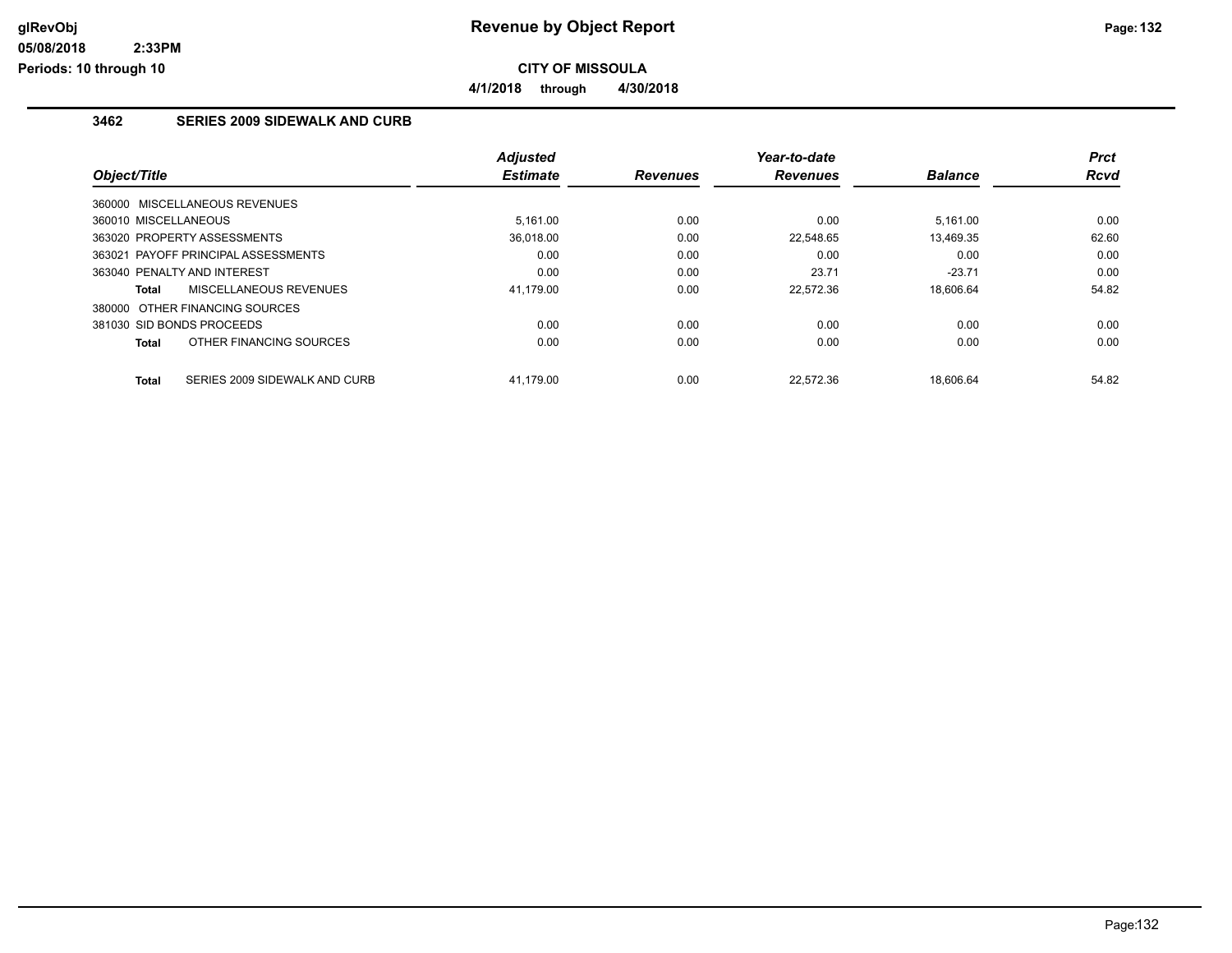**4/1/2018 through 4/30/2018**

# **3463 SERIES 2010 SIDEWALK AND CURB**

#### **3463 SERIES 2010 SIDEWALK AND CURB**

|                                                    | <b>Adjusted</b> |                 | Year-to-date    |                | <b>Prct</b> |
|----------------------------------------------------|-----------------|-----------------|-----------------|----------------|-------------|
| Object/Title                                       | <b>Estimate</b> | <b>Revenues</b> | <b>Revenues</b> | <b>Balance</b> | <b>Rcvd</b> |
| MISCELLANEOUS REVENUES<br>360000                   |                 |                 |                 |                |             |
| 360010 MISCELLANEOUS                               | 3,452.00        | 0.00            | 0.00            | 3,452.00       | 0.00        |
| 363020 PROPERTY ASSESSMENTS                        | 92,938.00       | 1,115.01        | 40,855.95       | 52,082.05      | 43.96       |
| 363021 PAYOFF PRINCIPAL ASSESSMENTS                | 0.00            | 0.00            | 5,887.36        | $-5,887.36$    | 0.00        |
| 363040 PENALTY AND INTEREST                        | 0.00            | 0.00            | 33.33           | $-33.33$       | 0.00        |
| MISCELLANEOUS REVENUES<br>Total                    | 96,390.00       | 1,115.01        | 46,776.64       | 49,613.36      | 48.53       |
| INVESTMENTS & ROYALTY EARNINGS<br>370000           |                 |                 |                 |                |             |
| 371010 INTEREST ON INVESTMENTS                     | 0.00            | 0.00            | 0.00            | 0.00           | 0.00        |
| <b>INVESTMENTS &amp; ROYALTY EARNINGS</b><br>Total | 0.00            | 0.00            | 0.00            | 0.00           | 0.00        |
| OTHER FINANCING SOURCES<br>380000                  |                 |                 |                 |                |             |
| 383042 TRANSFERS FROM OTHER FUNDS                  | 0.00            | 0.00            | 0.00            | 0.00           | 0.00        |
| OTHER FINANCING SOURCES<br><b>Total</b>            | 0.00            | 0.00            | 0.00            | 0.00           | 0.00        |
| SERIES 2010 SIDEWALK AND CURB<br><b>Total</b>      | 96,390.00       | 1,115.01        | 46,776.64       | 49,613.36      | 48.53       |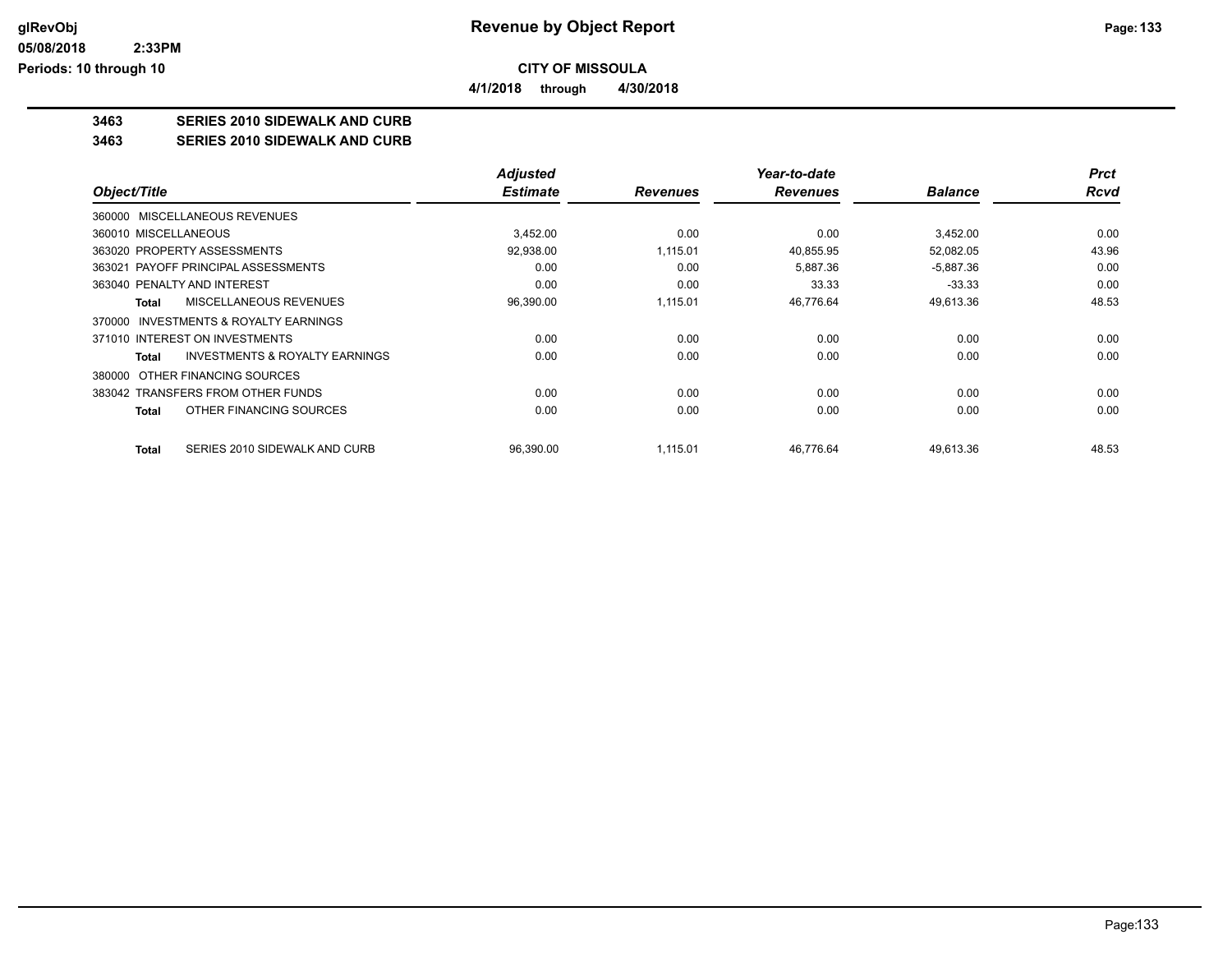**4/1/2018 through 4/30/2018**

#### **3463 SERIES 2010 SIDEWALK AND CURB**

|                                                     | <b>Adjusted</b> |                 | Year-to-date    |                | <b>Prct</b> |
|-----------------------------------------------------|-----------------|-----------------|-----------------|----------------|-------------|
| Object/Title                                        | <b>Estimate</b> | <b>Revenues</b> | <b>Revenues</b> | <b>Balance</b> | Rcvd        |
| 360000 MISCELLANEOUS REVENUES                       |                 |                 |                 |                |             |
| 360010 MISCELLANEOUS                                | 3,452.00        | 0.00            | 0.00            | 3,452.00       | 0.00        |
| 363020 PROPERTY ASSESSMENTS                         | 92,938.00       | 1.115.01        | 40,855.95       | 52,082.05      | 43.96       |
| 363021 PAYOFF PRINCIPAL ASSESSMENTS                 | 0.00            | 0.00            | 5.887.36        | $-5.887.36$    | 0.00        |
| 363040 PENALTY AND INTEREST                         | 0.00            | 0.00            | 33.33           | $-33.33$       | 0.00        |
| <b>MISCELLANEOUS REVENUES</b><br><b>Total</b>       | 96,390.00       | 1,115.01        | 46,776.64       | 49,613.36      | 48.53       |
| <b>INVESTMENTS &amp; ROYALTY EARNINGS</b><br>370000 |                 |                 |                 |                |             |
| 371010 INTEREST ON INVESTMENTS                      | 0.00            | 0.00            | 0.00            | 0.00           | 0.00        |
| <b>INVESTMENTS &amp; ROYALTY EARNINGS</b><br>Total  | 0.00            | 0.00            | 0.00            | 0.00           | 0.00        |
| 380000 OTHER FINANCING SOURCES                      |                 |                 |                 |                |             |
| 383042 TRANSFERS FROM OTHER FUNDS                   | 0.00            | 0.00            | 0.00            | 0.00           | 0.00        |
| OTHER FINANCING SOURCES<br><b>Total</b>             | 0.00            | 0.00            | 0.00            | 0.00           | 0.00        |
| SERIES 2010 SIDEWALK AND CURB<br><b>Total</b>       | 96,390.00       | 1.115.01        | 46,776.64       | 49,613.36      | 48.53       |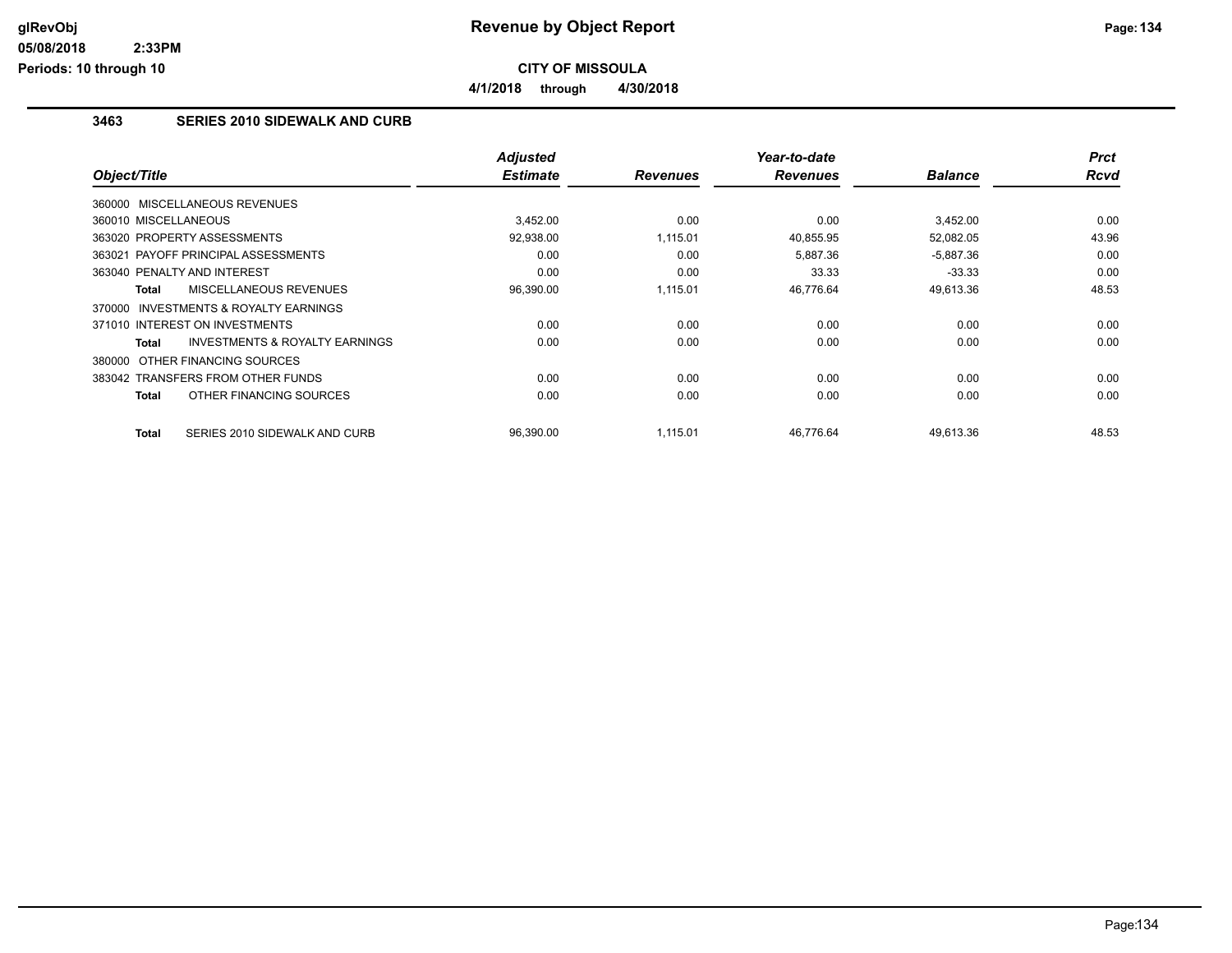**4/1/2018 through 4/30/2018**

**3464 FY12 S/C DEBT SERVICE**

**3464 FY12 S/C DEBT SERVICE**

|                                                           | <b>Adjusted</b> |                 | Year-to-date    |                | <b>Prct</b> |
|-----------------------------------------------------------|-----------------|-----------------|-----------------|----------------|-------------|
| Object/Title                                              | <b>Estimate</b> | <b>Revenues</b> | <b>Revenues</b> | <b>Balance</b> | <b>Rcvd</b> |
| 360000 MISCELLANEOUS REVENUES                             |                 |                 |                 |                |             |
| 360010 MISCELLANEOUS                                      | 3.670.00        | 0.00            | 0.00            | 3.670.00       | 0.00        |
| 363020 PROPERTY ASSESSMENTS                               | 64,560.00       | 651.88          | 37.264.21       | 27,295.79      | 57.72       |
| 363021 PAYOFF PRINCIPAL ASSESSMENTS                       | 0.00            | 0.00            | 3.214.75        | $-3.214.75$    | 0.00        |
| 363040 PENALTY AND INTEREST                               | 0.00            | 0.00            | 23.59           | $-23.59$       | 0.00        |
| MISCELLANEOUS REVENUES<br>Total                           | 68,230.00       | 651.88          | 40,502.55       | 27.727.45      | 59.36       |
| 370000 INVESTMENTS & ROYALTY EARNINGS                     |                 |                 |                 |                |             |
| 371010 INTEREST ON INVESTMENTS                            | 0.00            | 0.00            | 0.00            | 0.00           | 0.00        |
| <b>INVESTMENTS &amp; ROYALTY EARNINGS</b><br><b>Total</b> | 0.00            | 0.00            | 0.00            | 0.00           | 0.00        |
| FY12 S/C DEBT SERVICE<br><b>Total</b>                     | 68.230.00       | 651.88          | 40.502.55       | 27.727.45      | 59.36       |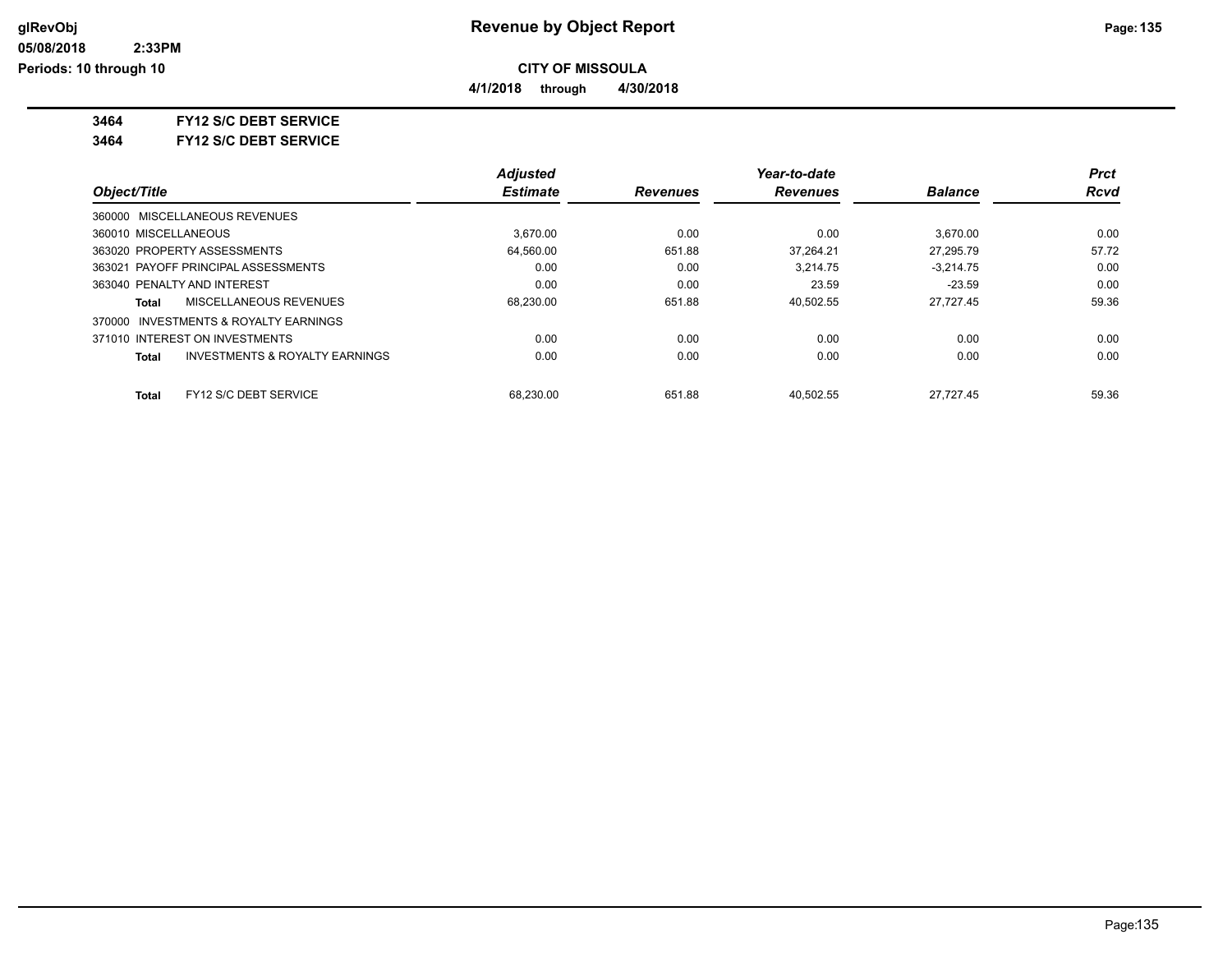**4/1/2018 through 4/30/2018**

#### **3464 FY12 S/C DEBT SERVICE**

| Object/Title                                       | <b>Adjusted</b><br><b>Estimate</b> | <b>Revenues</b> | Year-to-date<br><b>Revenues</b> | <b>Balance</b> | <b>Prct</b><br><b>Rcvd</b> |
|----------------------------------------------------|------------------------------------|-----------------|---------------------------------|----------------|----------------------------|
| 360000 MISCELLANEOUS REVENUES                      |                                    |                 |                                 |                |                            |
| 360010 MISCELLANEOUS                               | 3.670.00                           | 0.00            | 0.00                            | 3.670.00       | 0.00                       |
| 363020 PROPERTY ASSESSMENTS                        | 64.560.00                          | 651.88          | 37.264.21                       | 27.295.79      | 57.72                      |
| 363021 PAYOFF PRINCIPAL ASSESSMENTS                | 0.00                               | 0.00            | 3.214.75                        | $-3.214.75$    | 0.00                       |
| 363040 PENALTY AND INTEREST                        | 0.00                               | 0.00            | 23.59                           | $-23.59$       | 0.00                       |
| MISCELLANEOUS REVENUES<br>Total                    | 68,230.00                          | 651.88          | 40.502.55                       | 27,727.45      | 59.36                      |
| 370000 INVESTMENTS & ROYALTY EARNINGS              |                                    |                 |                                 |                |                            |
| 371010 INTEREST ON INVESTMENTS                     | 0.00                               | 0.00            | 0.00                            | 0.00           | 0.00                       |
| <b>INVESTMENTS &amp; ROYALTY EARNINGS</b><br>Total | 0.00                               | 0.00            | 0.00                            | 0.00           | 0.00                       |
| FY12 S/C DEBT SERVICE<br><b>Total</b>              | 68.230.00                          | 651.88          | 40.502.55                       | 27.727.45      | 59.36                      |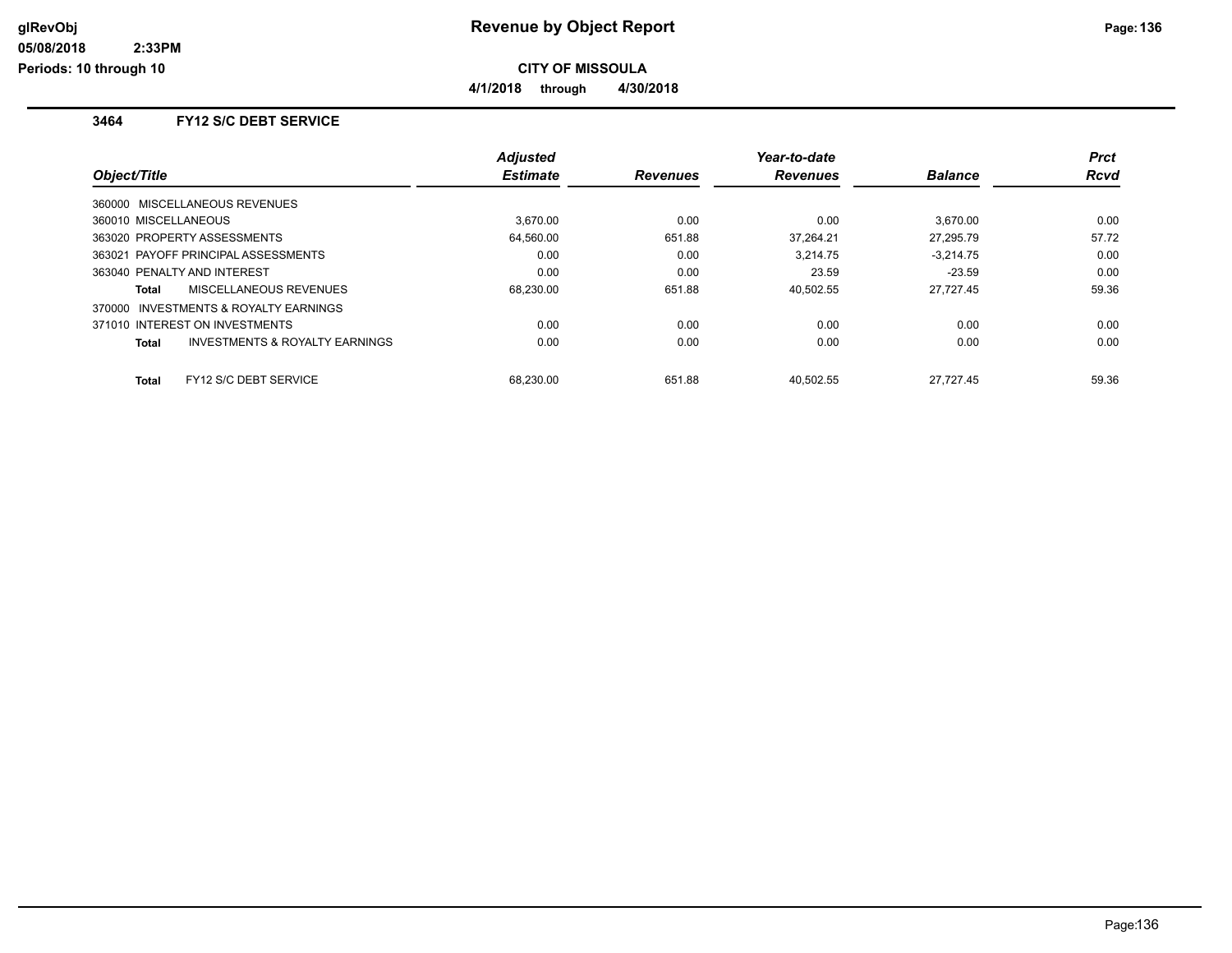**4/1/2018 through 4/30/2018**

# **3465 FY13 SIDEWALK/CURB DEBT SERVICE**

#### **3465 FY13 SIDEWALK/CURB DEBT SERVICE**

|                                                    | <b>Adjusted</b> |                 | Year-to-date    |                | <b>Prct</b> |
|----------------------------------------------------|-----------------|-----------------|-----------------|----------------|-------------|
| Object/Title                                       | <b>Estimate</b> | <b>Revenues</b> | <b>Revenues</b> | <b>Balance</b> | <b>Rcvd</b> |
| 360000 MISCELLANEOUS REVENUES                      |                 |                 |                 |                |             |
| 360010 MISCELLANEOUS                               | 855.00          | 0.00            | 0.00            | 855.00         | 0.00        |
| 363020 PROPERTY ASSESSMENTS                        | 38,113.00       | 51.36           | 19,898.61       | 18,214.39      | 52.21       |
| PAYOFF PRINCIPAL ASSESSMENTS<br>363021             | 0.00            | 0.00            | 0.00            | 0.00           | 0.00        |
| 363040 PENALTY AND INTEREST                        | 0.00            | 0.08            | 0.58            | $-0.58$        | 0.00        |
| MISCELLANEOUS REVENUES<br>Total                    | 38,968.00       | 51.44           | 19,899.19       | 19,068.81      | 51.07       |
| INVESTMENTS & ROYALTY EARNINGS<br>370000           |                 |                 |                 |                |             |
| 371010 INTEREST ON INVESTMENTS                     | 0.00            | 0.00            | 0.00            | 0.00           | 0.00        |
| <b>INVESTMENTS &amp; ROYALTY EARNINGS</b><br>Total | 0.00            | 0.00            | 0.00            | 0.00           | 0.00        |
| OTHER FINANCING SOURCES<br>380000                  |                 |                 |                 |                |             |
| 381030 SID BONDS PROCEEDS                          | 0.00            | 0.00            | 0.00            | 0.00           | 0.00        |
| OTHER FINANCING SOURCES<br>Total                   | 0.00            | 0.00            | 0.00            | 0.00           | 0.00        |
| FY13 SIDEWALK/CURB DEBT SERVICE<br><b>Total</b>    | 38,968.00       | 51.44           | 19,899.19       | 19,068.81      | 51.07       |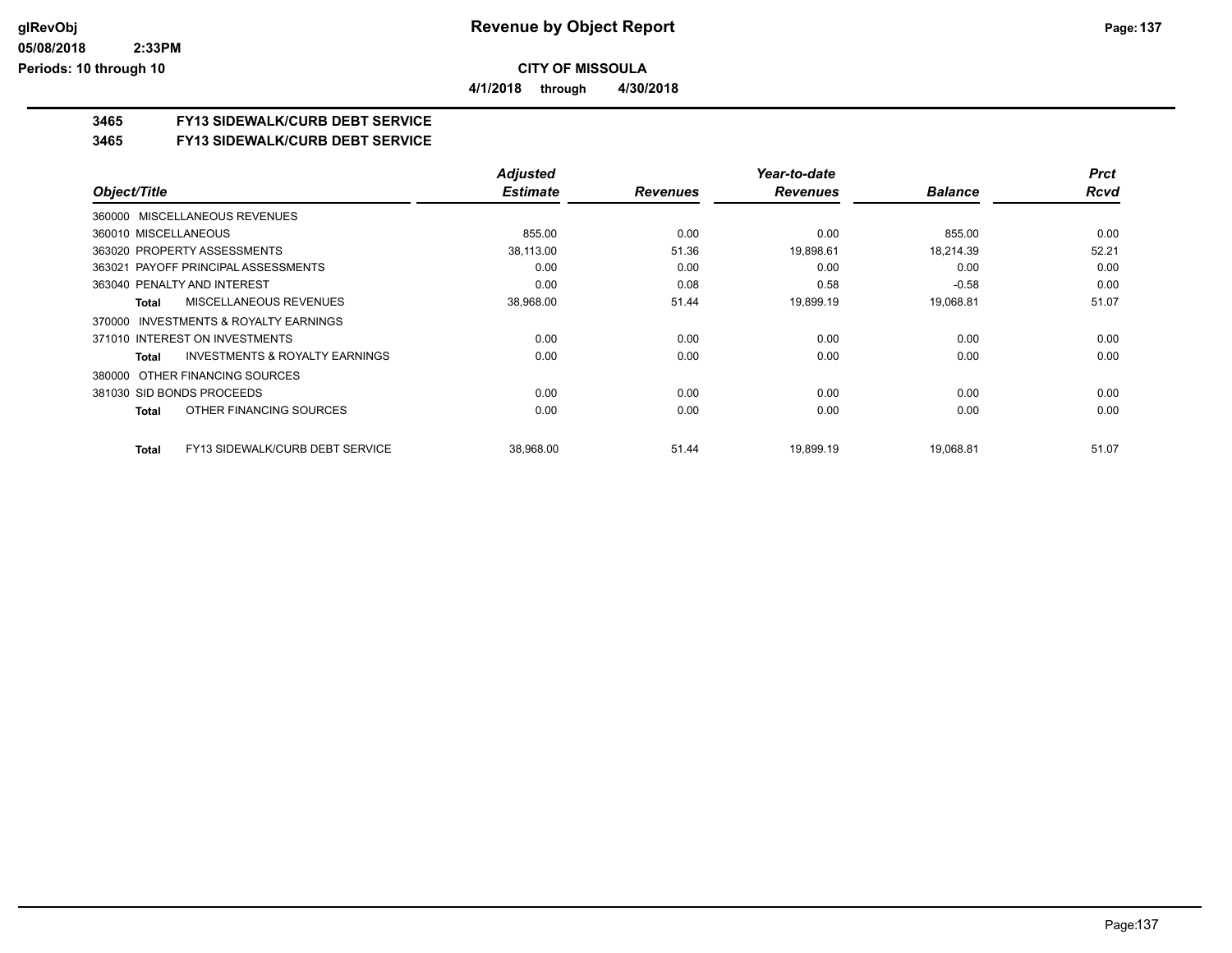**4/1/2018 through 4/30/2018**

#### **3465 FY13 SIDEWALK/CURB DEBT SERVICE**

| Object/Title                                        | <b>Adjusted</b><br><b>Estimate</b> | <b>Revenues</b> | Year-to-date<br><b>Revenues</b> | <b>Balance</b> | <b>Prct</b><br><b>Rcvd</b> |
|-----------------------------------------------------|------------------------------------|-----------------|---------------------------------|----------------|----------------------------|
|                                                     |                                    |                 |                                 |                |                            |
| 360000 MISCELLANEOUS REVENUES                       |                                    |                 |                                 |                |                            |
| 360010 MISCELLANEOUS                                | 855.00                             | 0.00            | 0.00                            | 855.00         | 0.00                       |
| 363020 PROPERTY ASSESSMENTS                         | 38,113.00                          | 51.36           | 19,898.61                       | 18.214.39      | 52.21                      |
| 363021 PAYOFF PRINCIPAL ASSESSMENTS                 | 0.00                               | 0.00            | 0.00                            | 0.00           | 0.00                       |
| 363040 PENALTY AND INTEREST                         | 0.00                               | 0.08            | 0.58                            | $-0.58$        | 0.00                       |
| <b>MISCELLANEOUS REVENUES</b><br>Total              | 38,968.00                          | 51.44           | 19,899.19                       | 19,068.81      | 51.07                      |
| <b>INVESTMENTS &amp; ROYALTY EARNINGS</b><br>370000 |                                    |                 |                                 |                |                            |
| 371010 INTEREST ON INVESTMENTS                      | 0.00                               | 0.00            | 0.00                            | 0.00           | 0.00                       |
| <b>INVESTMENTS &amp; ROYALTY EARNINGS</b><br>Total  | 0.00                               | 0.00            | 0.00                            | 0.00           | 0.00                       |
| 380000 OTHER FINANCING SOURCES                      |                                    |                 |                                 |                |                            |
| 381030 SID BONDS PROCEEDS                           | 0.00                               | 0.00            | 0.00                            | 0.00           | 0.00                       |
| OTHER FINANCING SOURCES<br><b>Total</b>             | 0.00                               | 0.00            | 0.00                            | 0.00           | 0.00                       |
| FY13 SIDEWALK/CURB DEBT SERVICE<br><b>Total</b>     | 38,968.00                          | 51.44           | 19,899.19                       | 19,068.81      | 51.07                      |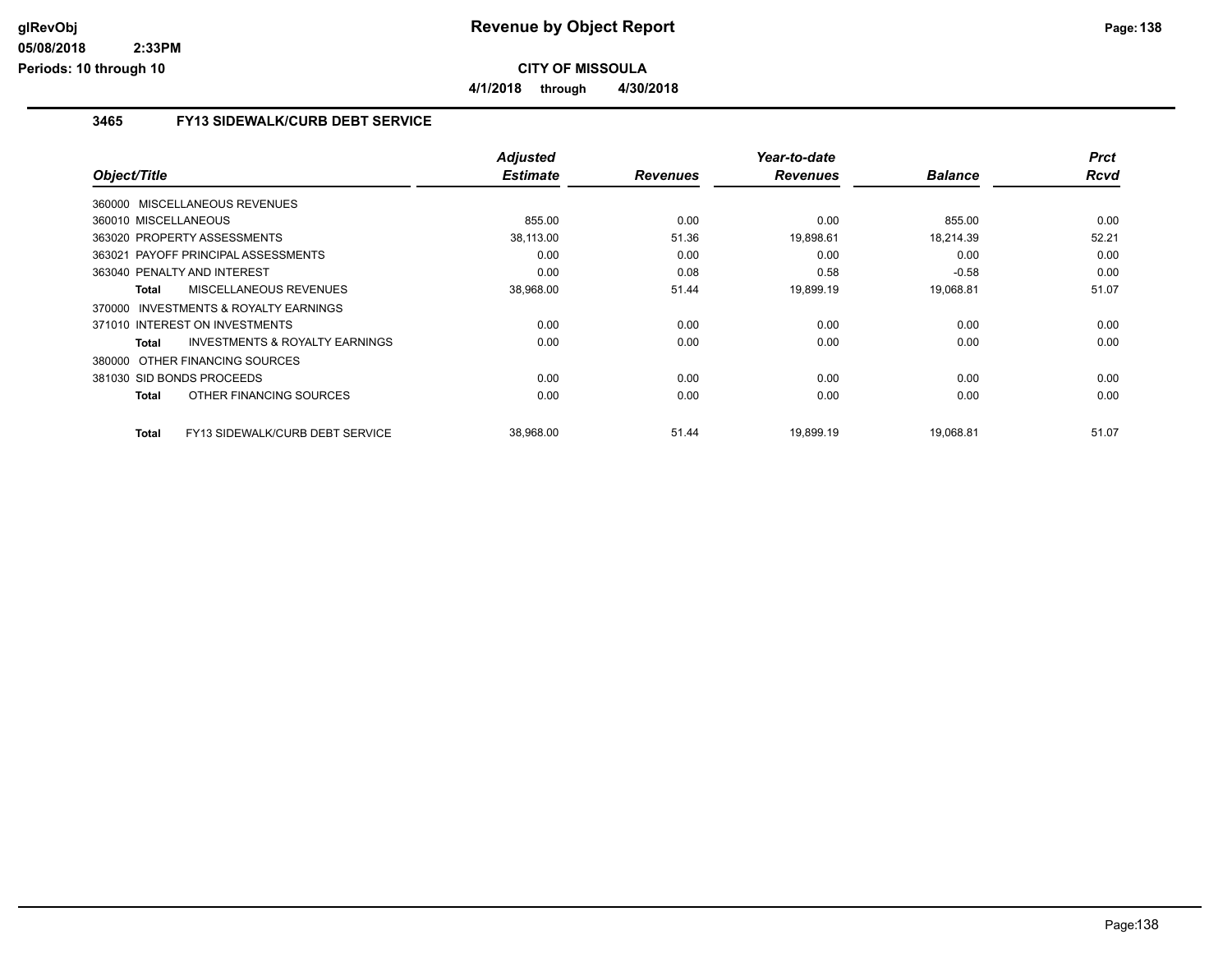**4/1/2018 through 4/30/2018**

# **3466 FY15 SIDEWALK/CURB DEBT SERVICE**

#### **3466 FY15 SIDEWALK/CURB DEBT SERVICE**

|                                                           | <b>Adjusted</b> |                 | Year-to-date    |                | <b>Prct</b> |
|-----------------------------------------------------------|-----------------|-----------------|-----------------|----------------|-------------|
| Object/Title                                              | <b>Estimate</b> | <b>Revenues</b> | <b>Revenues</b> | <b>Balance</b> | <b>Rcvd</b> |
| MISCELLANEOUS REVENUES<br>360000                          |                 |                 |                 |                |             |
| 360010 MISCELLANEOUS                                      | 0.00            | 0.00            | 0.00            | 0.00           | 0.00        |
| 363020 PROPERTY ASSESSMENTS                               | 88,796.00       | 171.19          | 29,379.38       | 59,416.62      | 33.09       |
| 363021 PAYOFF PRINCIPAL ASSESSMENTS                       | 0.00            | 0.00            | 0.00            | 0.00           | 0.00        |
| 363040 PENALTY AND INTEREST                               | 0.00            | 0.00            | 3.45            | $-3.45$        | 0.00        |
| MISCELLANEOUS REVENUES<br><b>Total</b>                    | 88,796.00       | 171.19          | 29,382.83       | 59,413.17      | 33.09       |
| 370000 INVESTMENTS & ROYALTY EARNINGS                     |                 |                 |                 |                |             |
| 371010 INTEREST ON INVESTMENTS                            | 0.00            | 0.00            | 0.00            | 0.00           | 0.00        |
| <b>INVESTMENTS &amp; ROYALTY EARNINGS</b><br><b>Total</b> | 0.00            | 0.00            | 0.00            | 0.00           | 0.00        |
| OTHER FINANCING SOURCES<br>380000                         |                 |                 |                 |                |             |
| 381030 SID BONDS PROCEEDS                                 | 0.00            | 0.00            | 0.00            | 0.00           | 0.00        |
| 383042 TRANSFERS FROM OTHER FUNDS                         | 0.00            | 0.00            | 0.00            | 0.00           | 0.00        |
| OTHER FINANCING SOURCES<br><b>Total</b>                   | 0.00            | 0.00            | 0.00            | 0.00           | 0.00        |
| FY15 SIDEWALK/CURB DEBT SERVICE<br><b>Total</b>           | 88,796.00       | 171.19          | 29.382.83       | 59,413.17      | 33.09       |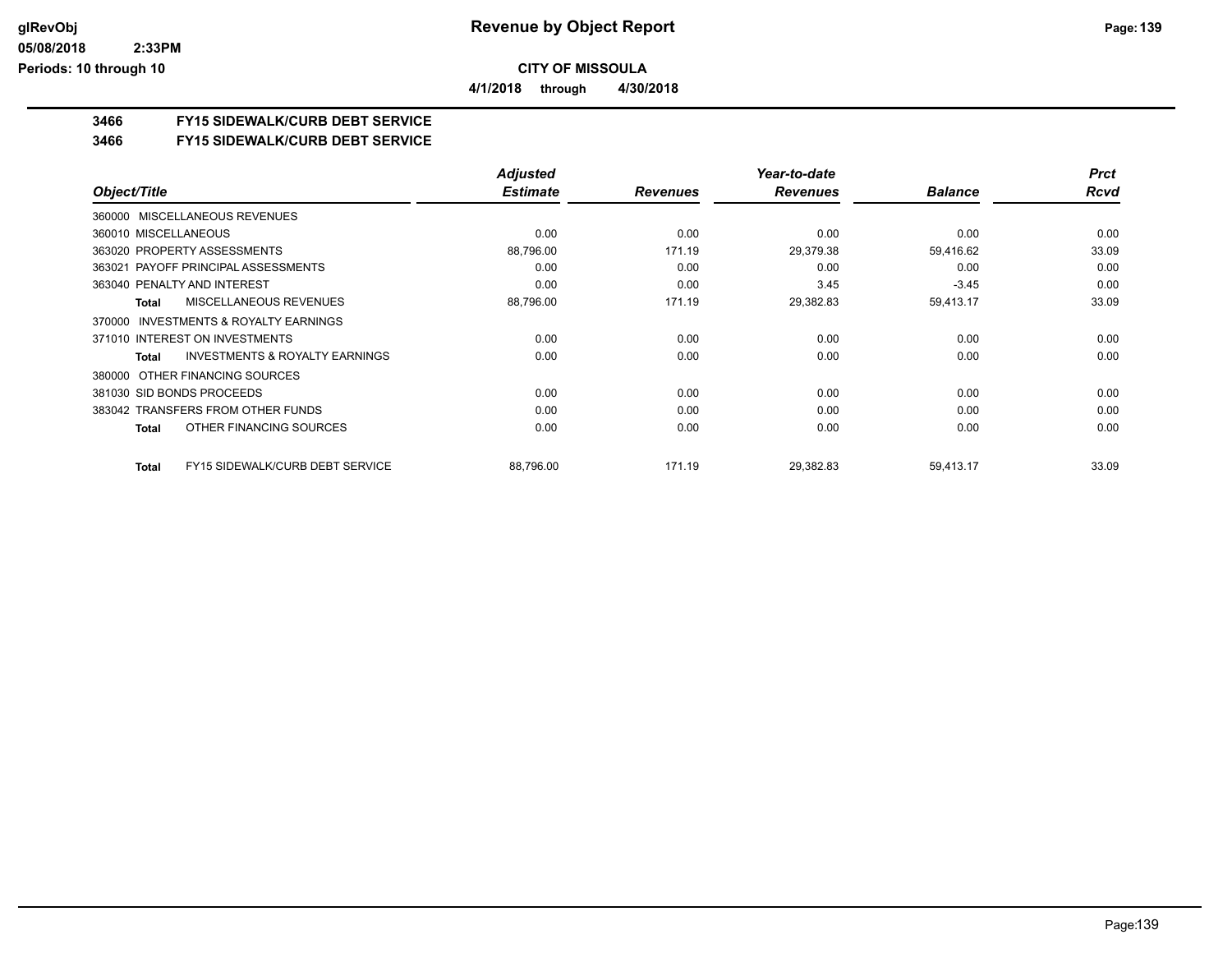**4/1/2018 through 4/30/2018**

#### **3466 FY15 SIDEWALK/CURB DEBT SERVICE**

|                                                    | <b>Adjusted</b> |                 | Year-to-date    |                | <b>Prct</b> |
|----------------------------------------------------|-----------------|-----------------|-----------------|----------------|-------------|
| Object/Title                                       | <b>Estimate</b> | <b>Revenues</b> | <b>Revenues</b> | <b>Balance</b> | <b>Rcvd</b> |
| 360000 MISCELLANEOUS REVENUES                      |                 |                 |                 |                |             |
| 360010 MISCELLANEOUS                               | 0.00            | 0.00            | 0.00            | 0.00           | 0.00        |
| 363020 PROPERTY ASSESSMENTS                        | 88,796.00       | 171.19          | 29,379.38       | 59,416.62      | 33.09       |
| 363021 PAYOFF PRINCIPAL ASSESSMENTS                | 0.00            | 0.00            | 0.00            | 0.00           | 0.00        |
| 363040 PENALTY AND INTEREST                        | 0.00            | 0.00            | 3.45            | $-3.45$        | 0.00        |
| <b>MISCELLANEOUS REVENUES</b><br>Total             | 88,796.00       | 171.19          | 29,382.83       | 59,413.17      | 33.09       |
| 370000 INVESTMENTS & ROYALTY EARNINGS              |                 |                 |                 |                |             |
| 371010 INTEREST ON INVESTMENTS                     | 0.00            | 0.00            | 0.00            | 0.00           | 0.00        |
| <b>INVESTMENTS &amp; ROYALTY EARNINGS</b><br>Total | 0.00            | 0.00            | 0.00            | 0.00           | 0.00        |
| 380000 OTHER FINANCING SOURCES                     |                 |                 |                 |                |             |
| 381030 SID BONDS PROCEEDS                          | 0.00            | 0.00            | 0.00            | 0.00           | 0.00        |
| 383042 TRANSFERS FROM OTHER FUNDS                  | 0.00            | 0.00            | 0.00            | 0.00           | 0.00        |
| OTHER FINANCING SOURCES<br>Total                   | 0.00            | 0.00            | 0.00            | 0.00           | 0.00        |
| FY15 SIDEWALK/CURB DEBT SERVICE<br>Total           | 88.796.00       | 171.19          | 29.382.83       | 59,413.17      | 33.09       |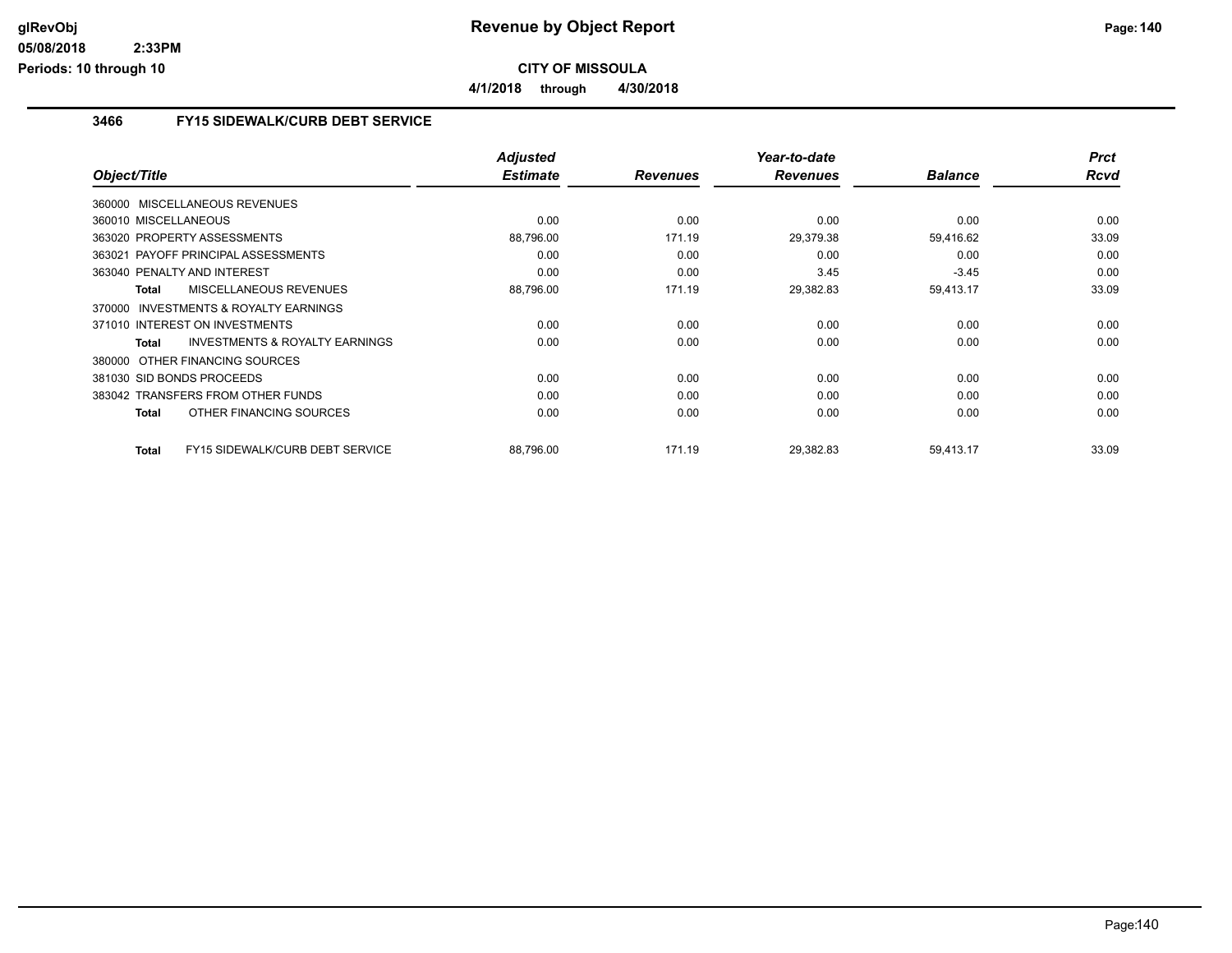**4/1/2018 through 4/30/2018**

# **3467 FY16 SIDEWALK/CURB DEBT SERVICE**

#### **3467 FY16 SIDEWALK/CURB DEBT SERVICE**

|                                                    | <b>Adjusted</b> |                 | Year-to-date    |                | <b>Prct</b> |
|----------------------------------------------------|-----------------|-----------------|-----------------|----------------|-------------|
| Object/Title                                       | <b>Estimate</b> | <b>Revenues</b> | <b>Revenues</b> | <b>Balance</b> | <b>Rcvd</b> |
| MISCELLANEOUS REVENUES<br>360000                   |                 |                 |                 |                |             |
| 360010 MISCELLANEOUS                               | 909.00          | 0.00            | 0.00            | 909.00         | 0.00        |
| 363020 PROPERTY ASSESSMENTS                        | 32,970.00       | 99.07           | 17,603.50       | 15,366.50      | 53.39       |
| 363021 PAYOFF PRINCIPAL ASSESSMENTS                | 0.00            | 0.00            | 0.00            | 0.00           | 0.00        |
| 363040 PENALTY AND INTEREST                        | 0.00            | 0.00            | 26.75           | $-26.75$       | 0.00        |
| MISCELLANEOUS REVENUES<br><b>Total</b>             | 33,879.00       | 99.07           | 17,630.25       | 16,248.75      | 52.04       |
| INVESTMENTS & ROYALTY EARNINGS<br>370000           |                 |                 |                 |                |             |
| 371010 INTEREST ON INVESTMENTS                     | 0.00            | 0.00            | 0.00            | 0.00           | 0.00        |
| <b>INVESTMENTS &amp; ROYALTY EARNINGS</b><br>Total | 0.00            | 0.00            | 0.00            | 0.00           | 0.00        |
| OTHER FINANCING SOURCES<br>380000                  |                 |                 |                 |                |             |
| 381030 SID BONDS PROCEEDS                          | 0.00            | 0.00            | 0.00            | 0.00           | 0.00        |
| 383042 TRANSFERS FROM OTHER FUNDS                  | 0.00            | 0.00            | 0.00            | 0.00           | 0.00        |
| OTHER FINANCING SOURCES<br><b>Total</b>            | 0.00            | 0.00            | 0.00            | 0.00           | 0.00        |
| FY16 SIDEWALK/CURB DEBT SERVICE<br><b>Total</b>    | 33.879.00       | 99.07           | 17.630.25       | 16.248.75      | 52.04       |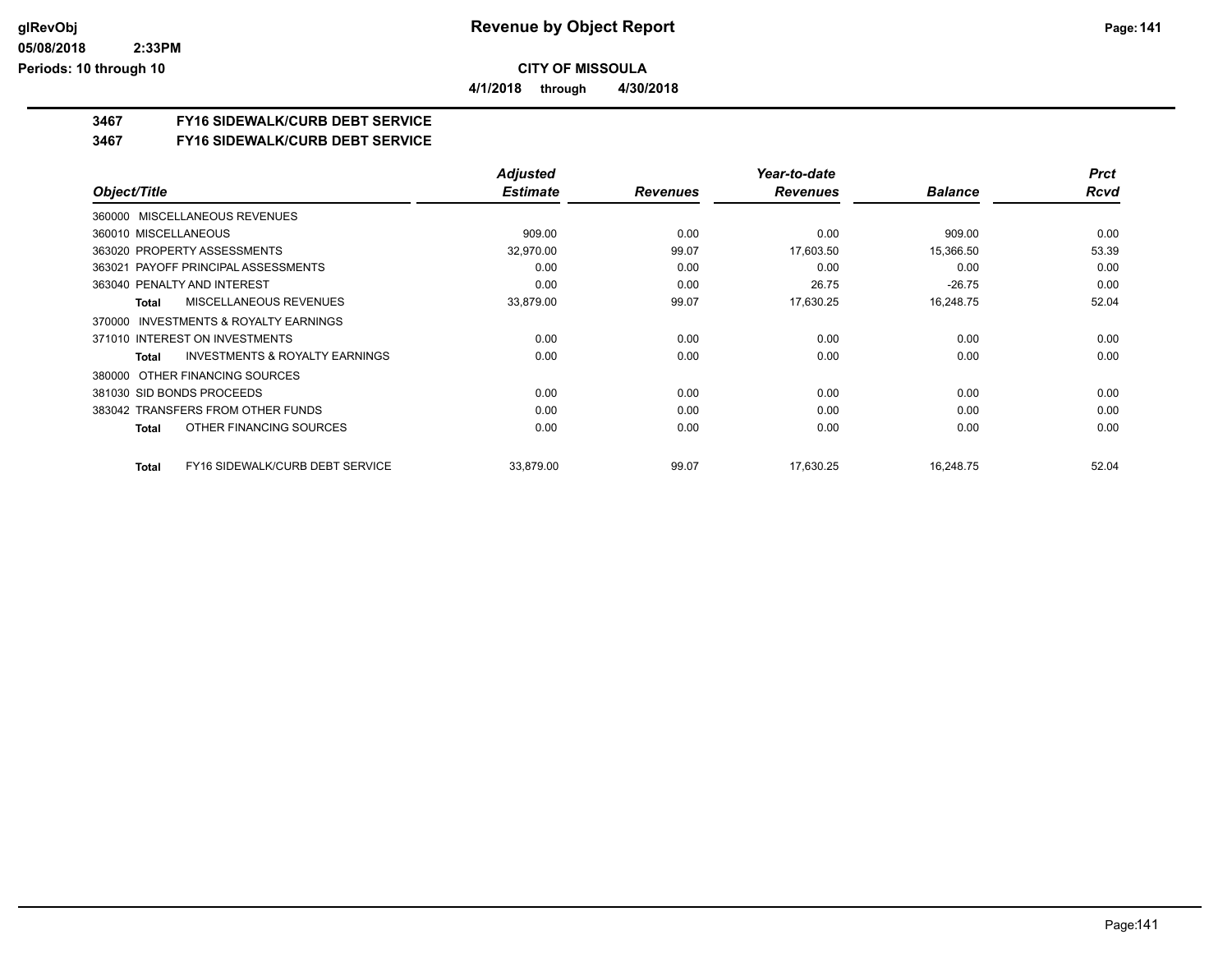**4/1/2018 through 4/30/2018**

#### **3467 FY16 SIDEWALK/CURB DEBT SERVICE**

|                                                           | <b>Adjusted</b> |                 | Year-to-date    |                | <b>Prct</b> |
|-----------------------------------------------------------|-----------------|-----------------|-----------------|----------------|-------------|
| Object/Title                                              | <b>Estimate</b> | <b>Revenues</b> | <b>Revenues</b> | <b>Balance</b> | Rcvd        |
| 360000 MISCELLANEOUS REVENUES                             |                 |                 |                 |                |             |
| 360010 MISCELLANEOUS                                      | 909.00          | 0.00            | 0.00            | 909.00         | 0.00        |
| 363020 PROPERTY ASSESSMENTS                               | 32,970.00       | 99.07           | 17,603.50       | 15,366.50      | 53.39       |
| 363021 PAYOFF PRINCIPAL ASSESSMENTS                       | 0.00            | 0.00            | 0.00            | 0.00           | 0.00        |
| 363040 PENALTY AND INTEREST                               | 0.00            | 0.00            | 26.75           | $-26.75$       | 0.00        |
| <b>MISCELLANEOUS REVENUES</b><br><b>Total</b>             | 33,879.00       | 99.07           | 17,630.25       | 16,248.75      | 52.04       |
| <b>INVESTMENTS &amp; ROYALTY EARNINGS</b><br>370000       |                 |                 |                 |                |             |
| 371010 INTEREST ON INVESTMENTS                            | 0.00            | 0.00            | 0.00            | 0.00           | 0.00        |
| <b>INVESTMENTS &amp; ROYALTY EARNINGS</b><br><b>Total</b> | 0.00            | 0.00            | 0.00            | 0.00           | 0.00        |
| 380000 OTHER FINANCING SOURCES                            |                 |                 |                 |                |             |
| 381030 SID BONDS PROCEEDS                                 | 0.00            | 0.00            | 0.00            | 0.00           | 0.00        |
| 383042 TRANSFERS FROM OTHER FUNDS                         | 0.00            | 0.00            | 0.00            | 0.00           | 0.00        |
| OTHER FINANCING SOURCES<br>Total                          | 0.00            | 0.00            | 0.00            | 0.00           | 0.00        |
| FY16 SIDEWALK/CURB DEBT SERVICE<br>Total                  | 33,879.00       | 99.07           | 17,630.25       | 16,248.75      | 52.04       |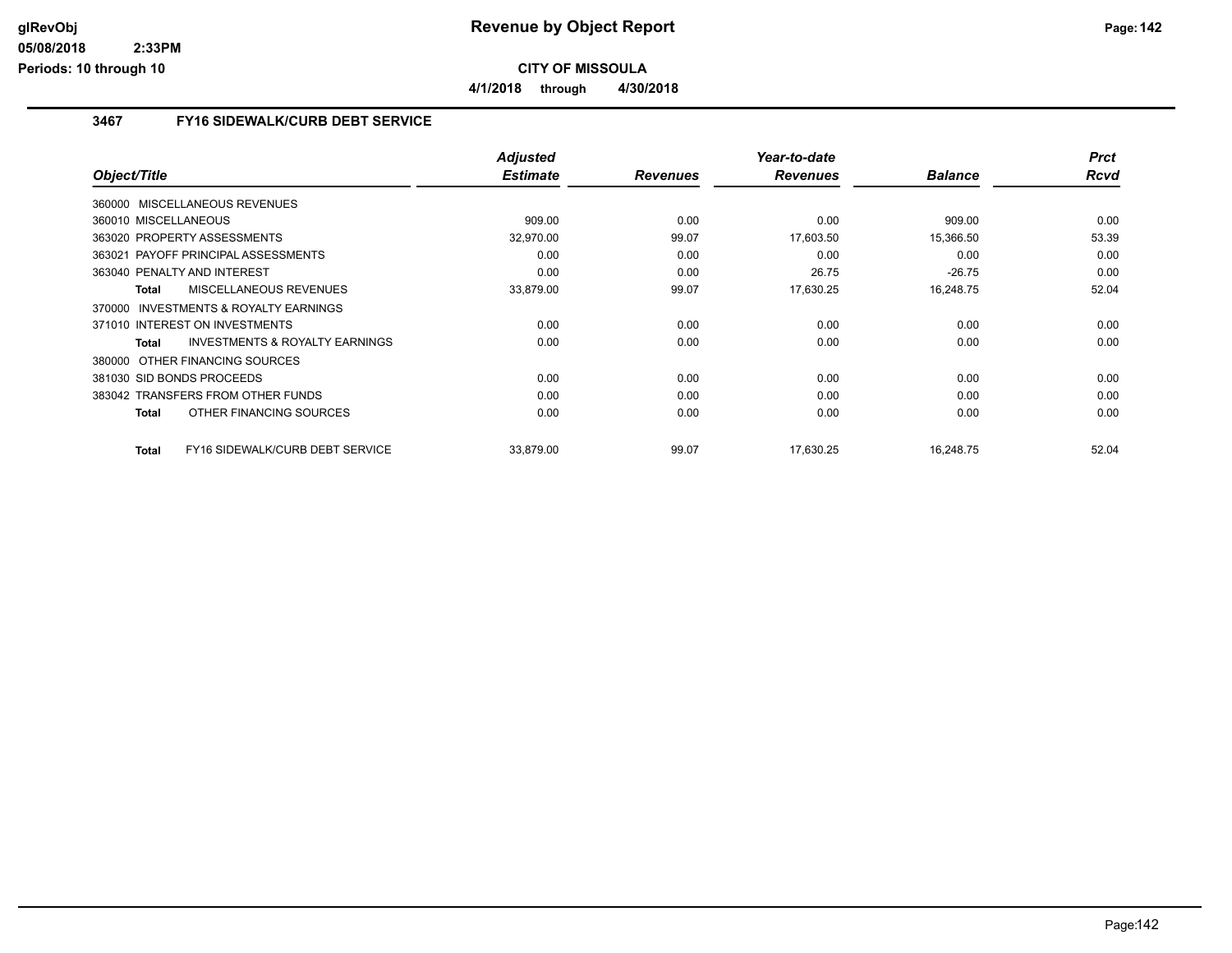**4/1/2018 through 4/30/2018**

# **3468 FY17 SIDEWALK/CURB DEBT SERVICE**

#### **3468 FY17 SIDEWALK/CURB DEBT SERVICE**

|                                                    | <b>Adjusted</b> |                 | Year-to-date    |                | <b>Prct</b> |
|----------------------------------------------------|-----------------|-----------------|-----------------|----------------|-------------|
| Object/Title                                       | <b>Estimate</b> | <b>Revenues</b> | <b>Revenues</b> | <b>Balance</b> | <b>Rcvd</b> |
| 360000 MISCELLANEOUS REVENUES                      |                 |                 |                 |                |             |
| 363020 PROPERTY ASSESSMENTS                        | 0.00            | 0.00            | 18,779.37       | $-18,779.37$   | 0.00        |
| PAYOFF PRINCIPAL ASSESSMENTS<br>363021             | 0.00            | 2.740.18        | 2,740.18        | $-2,740.18$    | 0.00        |
| 363040 PENALTY AND INTEREST                        | 0.00            | 0.00            | 62.35           | $-62.35$       | 0.00        |
| MISCELLANEOUS REVENUES<br><b>Total</b>             | 0.00            | 2,740.18        | 21,581.90       | $-21,581.90$   | 0.00        |
| 370000 INVESTMENTS & ROYALTY EARNINGS              |                 |                 |                 |                |             |
| 371010 INTEREST ON INVESTMENTS                     | 0.00            | 0.00            | 0.00            | 0.00           | 0.00        |
| <b>INVESTMENTS &amp; ROYALTY EARNINGS</b><br>Total | 0.00            | 0.00            | 0.00            | 0.00           | 0.00        |
| 380000 OTHER FINANCING SOURCES                     |                 |                 |                 |                |             |
| 381030 SID BONDS PROCEEDS                          | 0.00            | 0.00            | 364.013.00      | $-364.013.00$  | 0.00        |
| 383042 TRANSFERS FROM OTHER FUNDS                  | 0.00            | 0.00            | 0.00            | 0.00           | 0.00        |
| OTHER FINANCING SOURCES<br><b>Total</b>            | 0.00            | 0.00            | 364,013.00      | $-364,013.00$  | 0.00        |
| FY17 SIDEWALK/CURB DEBT SERVICE<br><b>Total</b>    | 0.00            | 2.740.18        | 385.594.90      | $-385.594.90$  | 0.00        |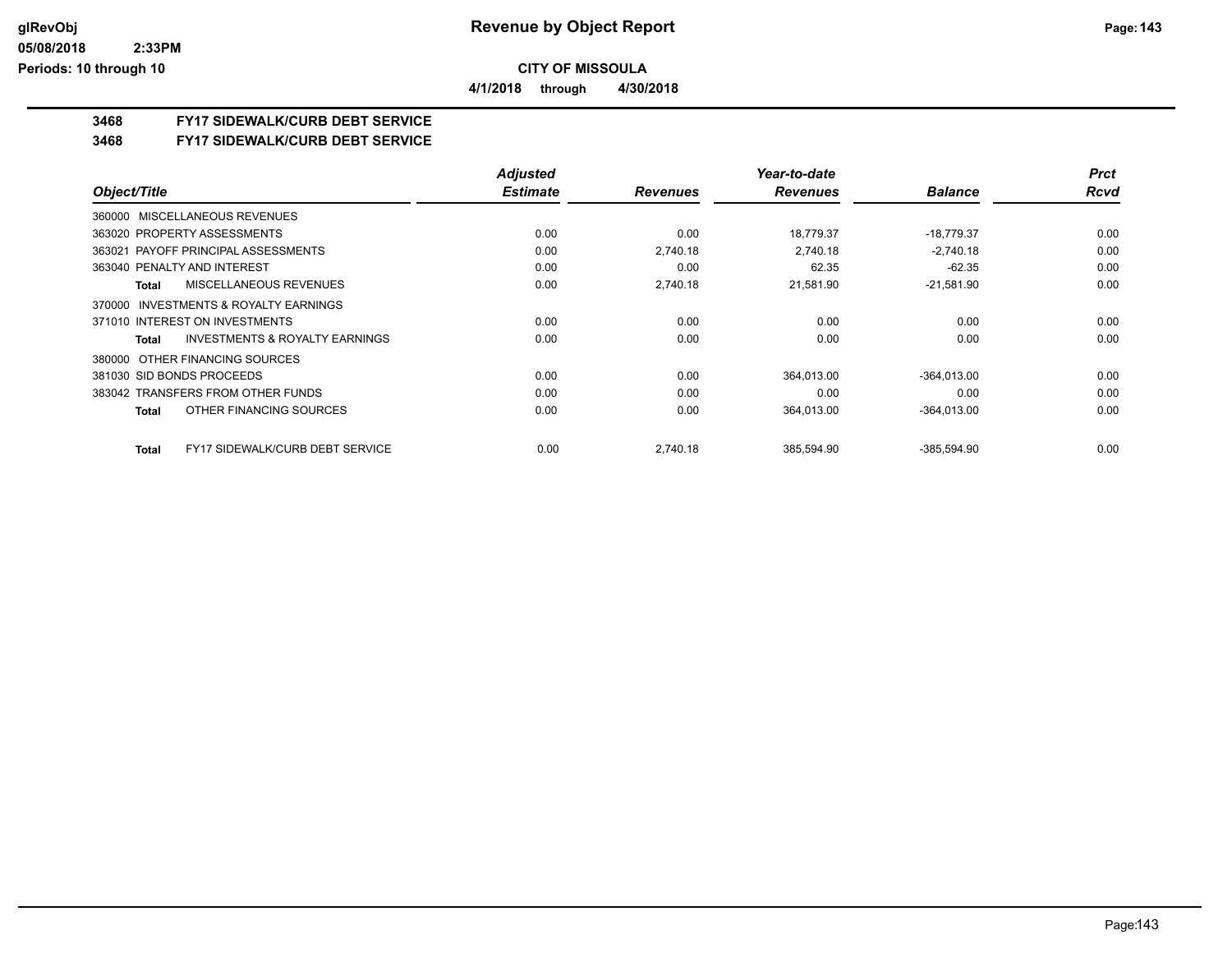**4/1/2018 through 4/30/2018**

#### **3468 FY17 SIDEWALK/CURB DEBT SERVICE**

| Object/Title                                       | <b>Adjusted</b><br><b>Estimate</b> | <b>Revenues</b> | Year-to-date<br><b>Revenues</b> | <b>Balance</b> | <b>Prct</b><br>Rcvd |
|----------------------------------------------------|------------------------------------|-----------------|---------------------------------|----------------|---------------------|
|                                                    |                                    |                 |                                 |                |                     |
| 360000 MISCELLANEOUS REVENUES                      |                                    |                 |                                 |                |                     |
| 363020 PROPERTY ASSESSMENTS                        | 0.00                               | 0.00            | 18,779.37                       | $-18,779.37$   | 0.00                |
| 363021 PAYOFF PRINCIPAL ASSESSMENTS                | 0.00                               | 2,740.18        | 2,740.18                        | $-2,740.18$    | 0.00                |
| 363040 PENALTY AND INTEREST                        | 0.00                               | 0.00            | 62.35                           | $-62.35$       | 0.00                |
| <b>MISCELLANEOUS REVENUES</b><br>Total             | 0.00                               | 2.740.18        | 21,581.90                       | $-21,581.90$   | 0.00                |
| 370000 INVESTMENTS & ROYALTY EARNINGS              |                                    |                 |                                 |                |                     |
| 371010 INTEREST ON INVESTMENTS                     | 0.00                               | 0.00            | 0.00                            | 0.00           | 0.00                |
| <b>INVESTMENTS &amp; ROYALTY EARNINGS</b><br>Total | 0.00                               | 0.00            | 0.00                            | 0.00           | 0.00                |
| 380000 OTHER FINANCING SOURCES                     |                                    |                 |                                 |                |                     |
| 381030 SID BONDS PROCEEDS                          | 0.00                               | 0.00            | 364,013.00                      | $-364.013.00$  | 0.00                |
| 383042 TRANSFERS FROM OTHER FUNDS                  | 0.00                               | 0.00            | 0.00                            | 0.00           | 0.00                |
| OTHER FINANCING SOURCES<br>Total                   | 0.00                               | 0.00            | 364,013.00                      | $-364,013.00$  | 0.00                |
|                                                    |                                    |                 |                                 |                |                     |
| FY17 SIDEWALK/CURB DEBT SERVICE<br>Total           | 0.00                               | 2.740.18        | 385,594.90                      | $-385,594.90$  | 0.00                |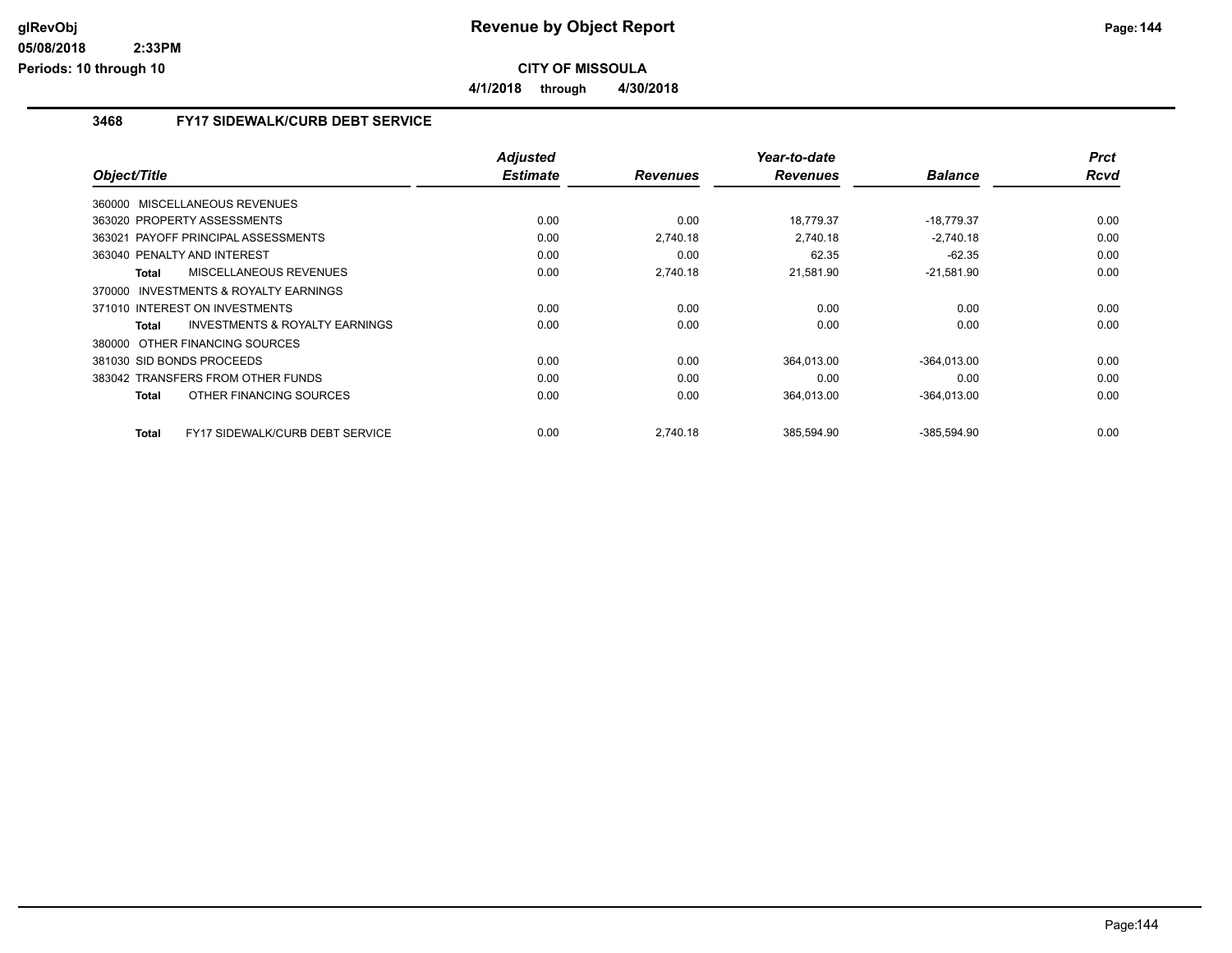**05/08/2018 2:33PM Periods: 10 through 10**

# **CITY OF MISSOULA**

**4/1/2018 through 4/30/2018**

# **3510 SID 510 DEBT SERVICE FUND**

**3510 SID 510 DEBT SERVICE FUND**

|              |                                           | <b>Adjusted</b> |                 | Year-to-date    |                | <b>Prct</b> |
|--------------|-------------------------------------------|-----------------|-----------------|-----------------|----------------|-------------|
| Object/Title |                                           | <b>Estimate</b> | <b>Revenues</b> | <b>Revenues</b> | <b>Balance</b> | <b>Rcvd</b> |
|              | 370000 INVESTMENTS & ROYALTY EARNINGS     |                 |                 |                 |                |             |
|              | 371010 INTEREST ON INVESTMENTS            | 0.00            | 0.00            | 0.00            | 0.00           | 0.00        |
| <b>Total</b> | <b>INVESTMENTS &amp; ROYALTY EARNINGS</b> | 0.00            | 0.00            | 0.00            | 0.00           | 0.00        |
| <b>Total</b> | SID 510 DEBT SERVICE FUND                 | 0.00            | 0.00            | 0.00            | 0.00           | 0.00        |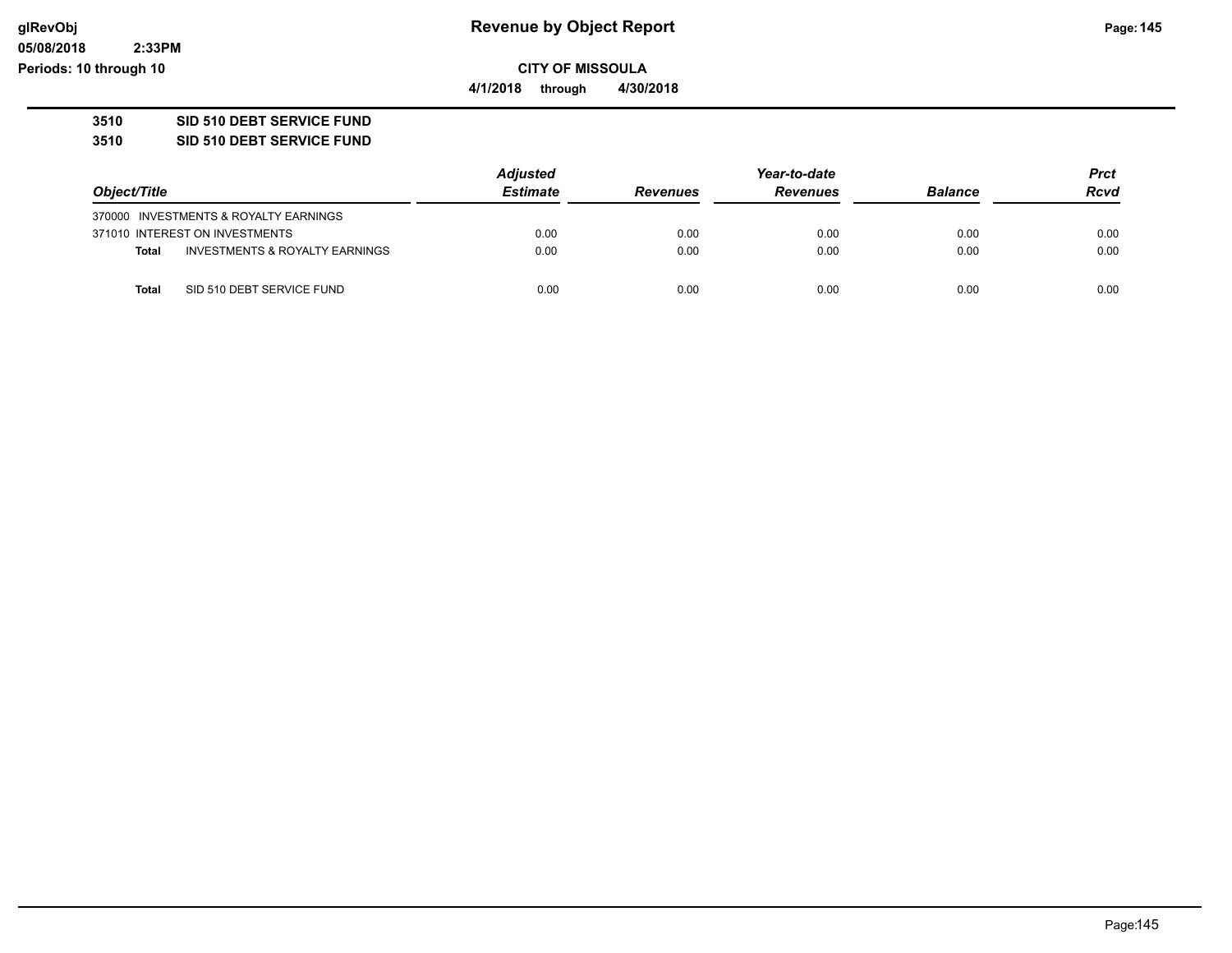**4/1/2018 through 4/30/2018**

### **3510 SID 510 DEBT SERVICE FUND**

|              |                                           | <b>Adjusted</b> |                 | Year-to-date    |                | <b>Prct</b> |
|--------------|-------------------------------------------|-----------------|-----------------|-----------------|----------------|-------------|
| Object/Title |                                           | <b>Estimate</b> | <b>Revenues</b> | <b>Revenues</b> | <b>Balance</b> | Rcvd        |
|              | 370000 INVESTMENTS & ROYALTY EARNINGS     |                 |                 |                 |                |             |
|              | 371010 INTEREST ON INVESTMENTS            | 0.00            | 0.00            | 0.00            | 0.00           | 0.00        |
| <b>Total</b> | <b>INVESTMENTS &amp; ROYALTY EARNINGS</b> | 0.00            | 0.00            | 0.00            | 0.00           | 0.00        |
| Total        | SID 510 DEBT SERVICE FUND                 | 0.00            | 0.00            | 0.00            | 0.00           | 0.00        |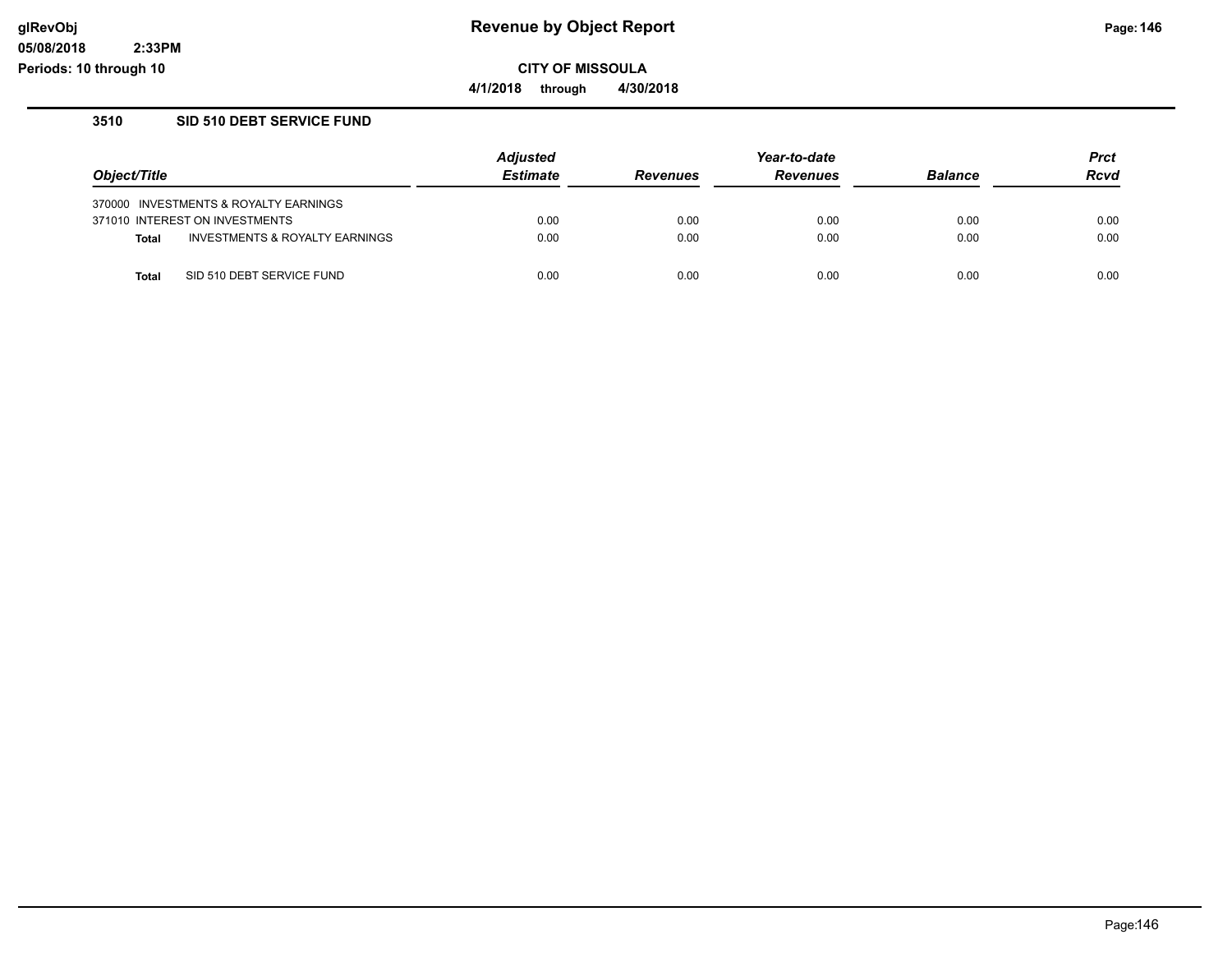**4/1/2018 through 4/30/2018**

**3512 SID 512 DEBT SERVICE FUND**

**3512 SID 512 DEBT SERVICE FUND**

|                                                    | <b>Adjusted</b> |                 | Year-to-date    |                | <b>Prct</b> |
|----------------------------------------------------|-----------------|-----------------|-----------------|----------------|-------------|
| Object/Title                                       | <b>Estimate</b> | <b>Revenues</b> | <b>Revenues</b> | <b>Balance</b> | Rcvd        |
| 360000 MISCELLANEOUS REVENUES                      |                 |                 |                 |                |             |
| 363020 PROPERTY ASSESSMENTS                        | 15.614.00       | 337.46          | 43,370.35       | $-27.756.35$   | 277.77      |
| 363021 PAYOFF PRINCIPAL ASSESSMENTS                | 0.00            | 0.00            | 0.00            | 0.00           | 0.00        |
| 363040 PENALTY AND INTEREST                        | 0.00            | 6.43            | 37.85           | $-37.85$       | 0.00        |
| MISCELLANEOUS REVENUES<br>Total                    | 15.614.00       | 343.89          | 43.408.20       | $-27.794.20$   | 278.01      |
| 370000 INVESTMENTS & ROYALTY EARNINGS              |                 |                 |                 |                |             |
| 371010 INTEREST ON INVESTMENTS                     | 0.00            | 0.00            | 0.00            | 0.00           | 0.00        |
| <b>INVESTMENTS &amp; ROYALTY EARNINGS</b><br>Total | 0.00            | 0.00            | 0.00            | 0.00           | 0.00        |
| SID 512 DEBT SERVICE FUND<br>Total                 | 15.614.00       | 343.89          | 43.408.20       | $-27.794.20$   | 278.01      |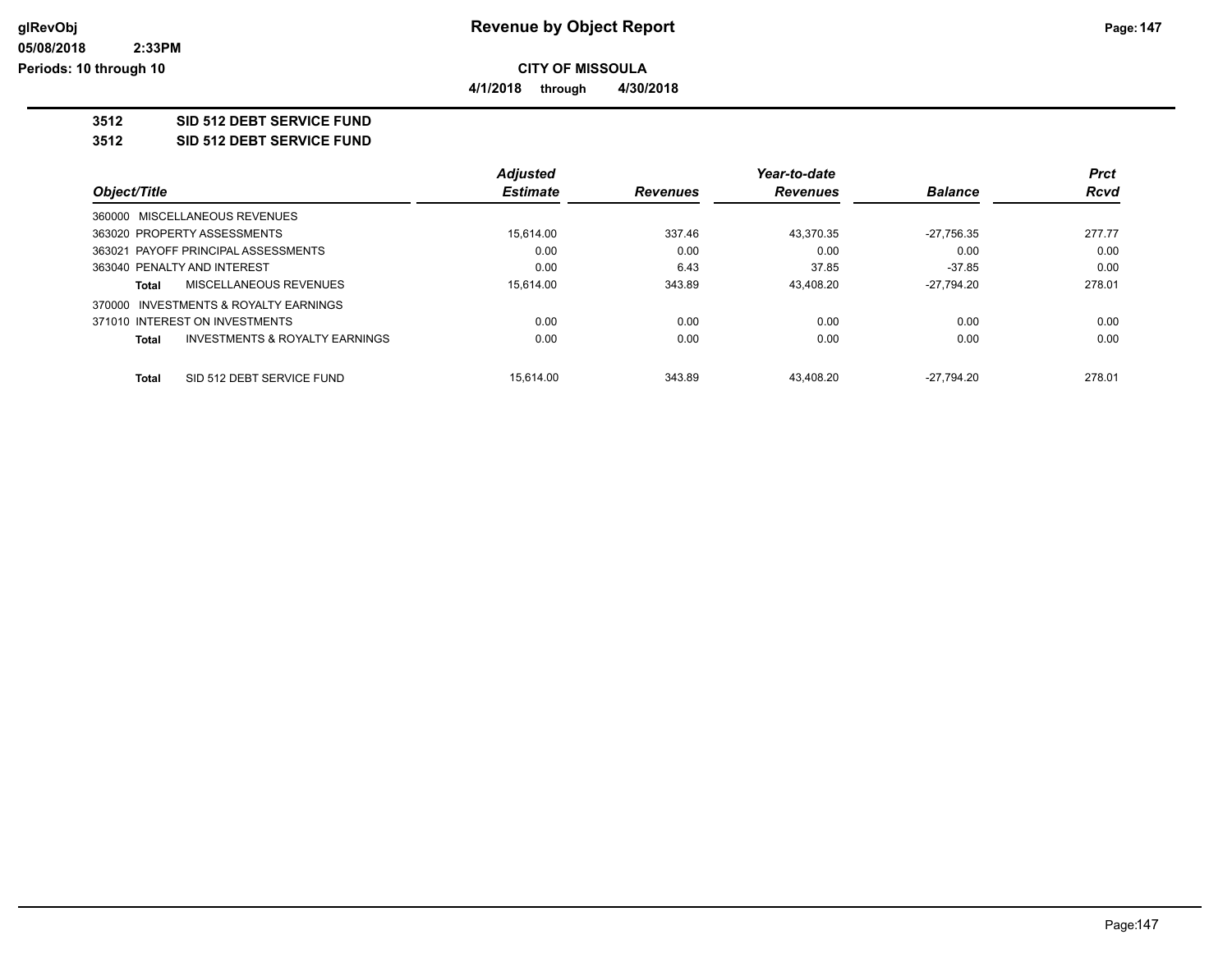**4/1/2018 through 4/30/2018**

### **3512 SID 512 DEBT SERVICE FUND**

|              |                                     | <b>Adjusted</b> |                 | Year-to-date    |                | <b>Prct</b> |
|--------------|-------------------------------------|-----------------|-----------------|-----------------|----------------|-------------|
| Object/Title |                                     | <b>Estimate</b> | <b>Revenues</b> | <b>Revenues</b> | <b>Balance</b> | <b>Rcvd</b> |
|              | 360000 MISCELLANEOUS REVENUES       |                 |                 |                 |                |             |
|              | 363020 PROPERTY ASSESSMENTS         | 15.614.00       | 337.46          | 43.370.35       | $-27.756.35$   | 277.77      |
|              | 363021 PAYOFF PRINCIPAL ASSESSMENTS | 0.00            | 0.00            | 0.00            | 0.00           | 0.00        |
|              | 363040 PENALTY AND INTEREST         | 0.00            | 6.43            | 37.85           | $-37.85$       | 0.00        |
| Total        | MISCELLANEOUS REVENUES              | 15.614.00       | 343.89          | 43.408.20       | $-27.794.20$   | 278.01      |
| 370000       | INVESTMENTS & ROYALTY EARNINGS      |                 |                 |                 |                |             |
|              | 371010 INTEREST ON INVESTMENTS      | 0.00            | 0.00            | 0.00            | 0.00           | 0.00        |
| <b>Total</b> | INVESTMENTS & ROYALTY EARNINGS      | 0.00            | 0.00            | 0.00            | 0.00           | 0.00        |
| <b>Total</b> | SID 512 DEBT SERVICE FUND           | 15.614.00       | 343.89          | 43.408.20       | $-27.794.20$   | 278.01      |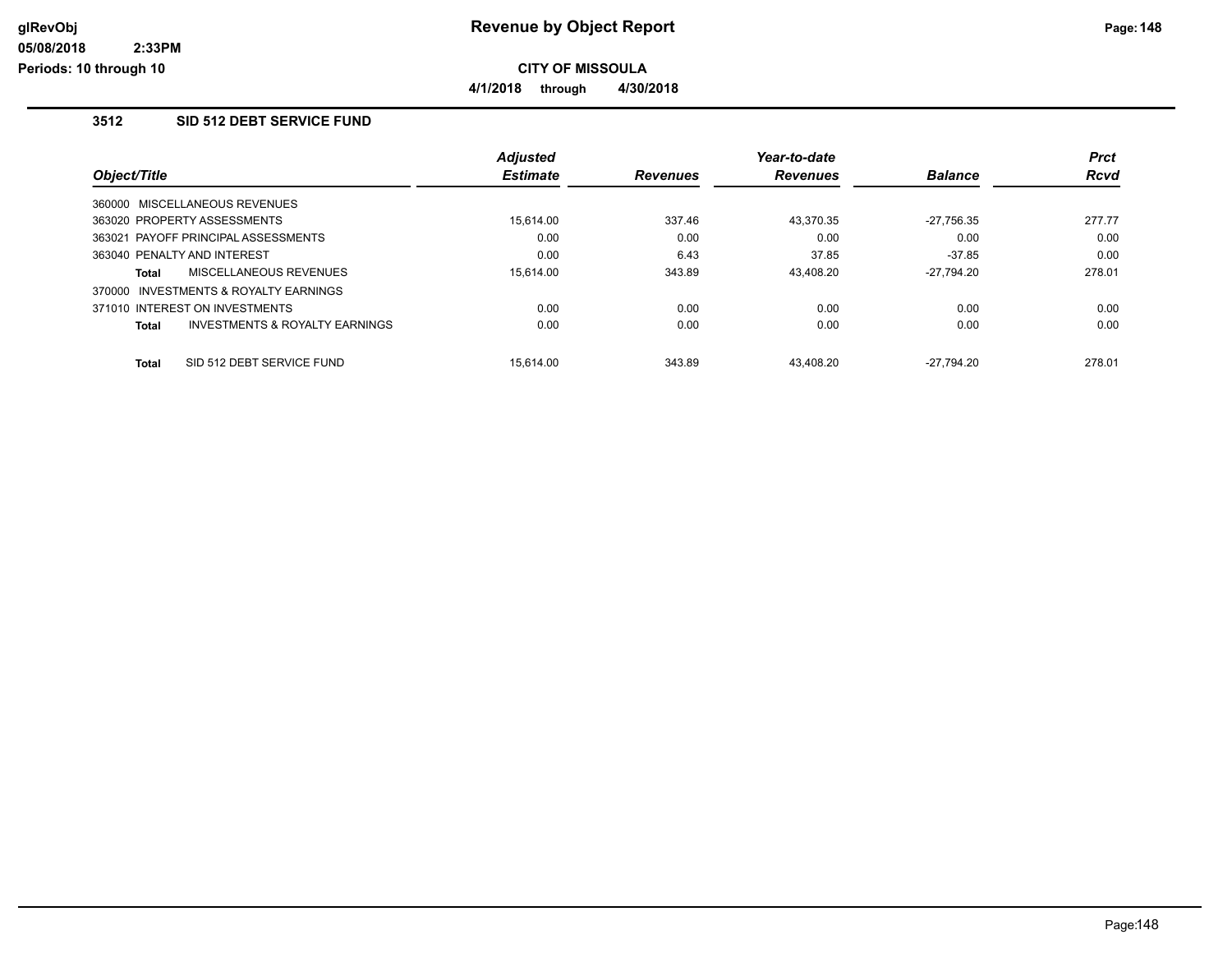**4/1/2018 through 4/30/2018**

**3520 SID 520 DEBT SERVICE FUND**

**3520 SID 520 DEBT SERVICE FUND**

|                                          | <b>Adjusted</b> |                 | Year-to-date    |                | <b>Prct</b> |
|------------------------------------------|-----------------|-----------------|-----------------|----------------|-------------|
| Object/Title                             | <b>Estimate</b> | <b>Revenues</b> | <b>Revenues</b> | <b>Balance</b> | <b>Rcvd</b> |
| 360000 MISCELLANEOUS REVENUES            |                 |                 |                 |                |             |
| 363020 PROPERTY ASSESSMENTS              | 159,560.00      | 376.60          | 74.272.27       | 85,287.73      | 46.55       |
| 363021 PAYOFF PRINCIPAL ASSESSMENTS      | 0.00            | 0.00            | 1,178.71        | $-1,178.71$    | 0.00        |
| 363040 PENALTY AND INTEREST              | 0.00            | 6.63            | 82.85           | $-82.85$       | 0.00        |
| MISCELLANEOUS REVENUES<br>Total          | 159,560.00      | 383.23          | 75,533.83       | 84,026.17      | 47.34       |
| INVESTMENTS & ROYALTY EARNINGS<br>370000 |                 |                 |                 |                |             |
| 371010 INTEREST ON INVESTMENTS           | 0.00            | 0.00            | 0.00            | 0.00           | 0.00        |
| INVESTMENTS & ROYALTY EARNINGS<br>Total  | 0.00            | 0.00            | 0.00            | 0.00           | 0.00        |
| 380000 OTHER FINANCING SOURCES           |                 |                 |                 |                |             |
| 383000 OPERATING TRANSFERS               | 0.00            | 0.00            | 0.00            | 0.00           | 0.00        |
| OTHER FINANCING SOURCES<br>Total         | 0.00            | 0.00            | 0.00            | 0.00           | 0.00        |
| SID 520 DEBT SERVICE FUND<br>Total       | 159.560.00      | 383.23          | 75.533.83       | 84.026.17      | 47.34       |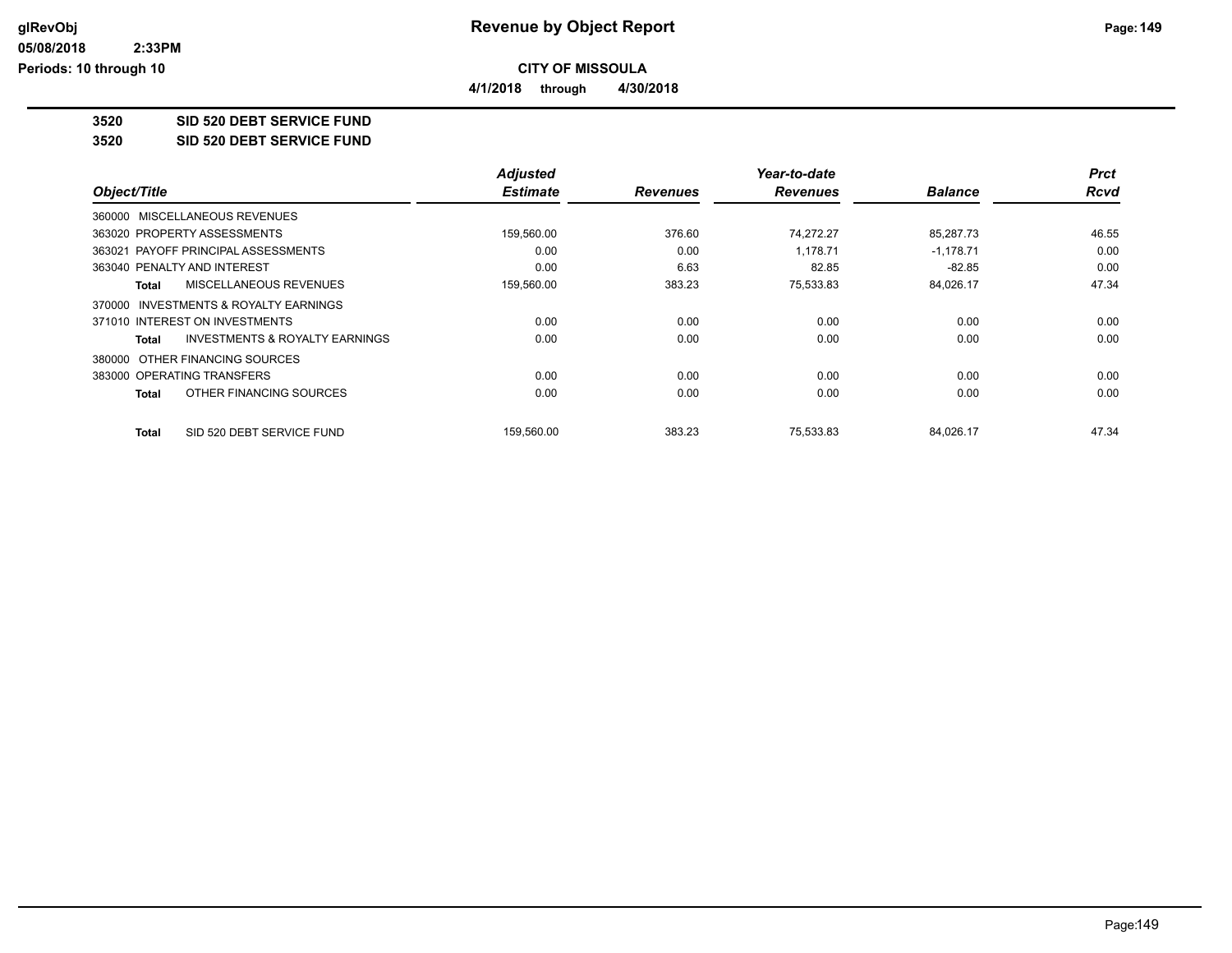**4/1/2018 through 4/30/2018**

### **3520 SID 520 DEBT SERVICE FUND**

| Object/Title                                              | <b>Adjusted</b><br><b>Estimate</b> | <b>Revenues</b> | Year-to-date<br><b>Revenues</b> | <b>Balance</b> | <b>Prct</b><br>Rcvd |
|-----------------------------------------------------------|------------------------------------|-----------------|---------------------------------|----------------|---------------------|
|                                                           |                                    |                 |                                 |                |                     |
| 360000 MISCELLANEOUS REVENUES                             |                                    |                 |                                 |                |                     |
| 363020 PROPERTY ASSESSMENTS                               | 159,560.00                         | 376.60          | 74.272.27                       | 85,287.73      | 46.55               |
| 363021 PAYOFF PRINCIPAL ASSESSMENTS                       | 0.00                               | 0.00            | 1.178.71                        | $-1.178.71$    | 0.00                |
| 363040 PENALTY AND INTEREST                               | 0.00                               | 6.63            | 82.85                           | $-82.85$       | 0.00                |
| <b>MISCELLANEOUS REVENUES</b><br>Total                    | 159,560.00                         | 383.23          | 75,533.83                       | 84,026.17      | 47.34               |
| 370000 INVESTMENTS & ROYALTY EARNINGS                     |                                    |                 |                                 |                |                     |
| 371010 INTEREST ON INVESTMENTS                            | 0.00                               | 0.00            | 0.00                            | 0.00           | 0.00                |
| <b>INVESTMENTS &amp; ROYALTY EARNINGS</b><br><b>Total</b> | 0.00                               | 0.00            | 0.00                            | 0.00           | 0.00                |
| 380000 OTHER FINANCING SOURCES                            |                                    |                 |                                 |                |                     |
| 383000 OPERATING TRANSFERS                                | 0.00                               | 0.00            | 0.00                            | 0.00           | 0.00                |
| OTHER FINANCING SOURCES<br><b>Total</b>                   | 0.00                               | 0.00            | 0.00                            | 0.00           | 0.00                |
| SID 520 DEBT SERVICE FUND<br><b>Total</b>                 | 159,560.00                         | 383.23          | 75.533.83                       | 84,026.17      | 47.34               |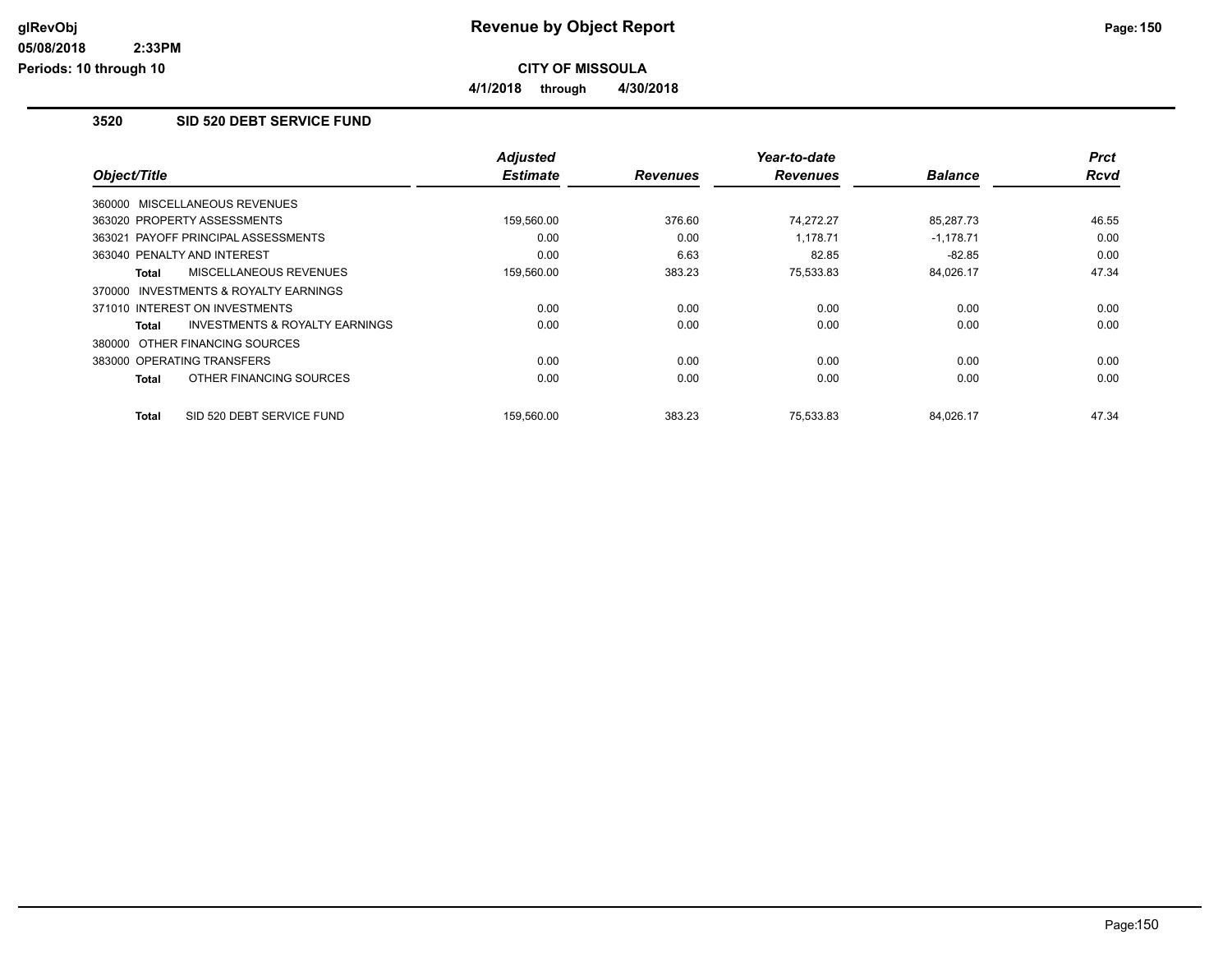**4/1/2018 through 4/30/2018**

**3521 SID 521 DEBT SERVICE FUND**

**3521 SID 521 DEBT SERVICE FUND**

|                                                    | <b>Adjusted</b> |                 | Year-to-date    |                | <b>Prct</b> |
|----------------------------------------------------|-----------------|-----------------|-----------------|----------------|-------------|
| Object/Title                                       | <b>Estimate</b> | <b>Revenues</b> | <b>Revenues</b> | <b>Balance</b> | <b>Rcvd</b> |
| 360000 MISCELLANEOUS REVENUES                      |                 |                 |                 |                |             |
| 363020 PROPERTY ASSESSMENTS                        | 71.00           | 0.00            | 0.00            | 71.00          | 0.00        |
| 363021 PAYOFF PRINCIPAL ASSESSMENTS                | 0.00            | 0.00            | 0.00            | 0.00           | 0.00        |
| 363040 PENALTY AND INTEREST                        | 0.00            | 0.00            | 0.00            | 0.00           | 0.00        |
| <b>MISCELLANEOUS REVENUES</b><br>Total             | 71.00           | 0.00            | 0.00            | 71.00          | 0.00        |
| 370000 INVESTMENTS & ROYALTY EARNINGS              |                 |                 |                 |                |             |
| 371010 INTEREST ON INVESTMENTS                     | 0.00            | 0.00            | 0.00            | 0.00           | 0.00        |
| <b>INVESTMENTS &amp; ROYALTY EARNINGS</b><br>Total | 0.00            | 0.00            | 0.00            | 0.00           | 0.00        |
| SID 521 DEBT SERVICE FUND<br>Total                 | 71.00           | 0.00            | 0.00            | 71.00          | 0.00        |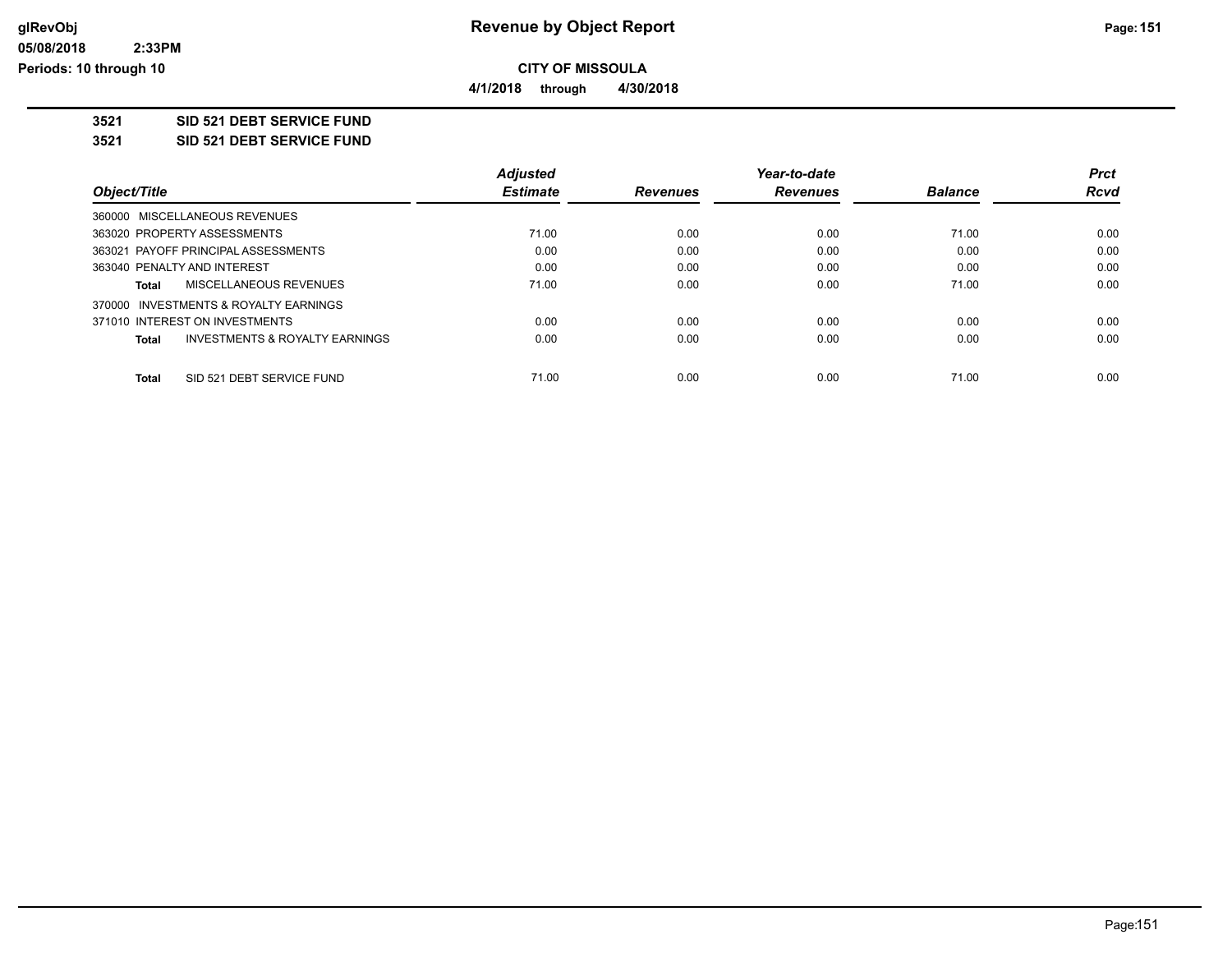**4/1/2018 through 4/30/2018**

### **3521 SID 521 DEBT SERVICE FUND**

|              |                                           | <b>Adjusted</b> |                 | Year-to-date    |                | <b>Prct</b> |
|--------------|-------------------------------------------|-----------------|-----------------|-----------------|----------------|-------------|
| Object/Title |                                           | <b>Estimate</b> | <b>Revenues</b> | <b>Revenues</b> | <b>Balance</b> | <b>Rcvd</b> |
|              | 360000 MISCELLANEOUS REVENUES             |                 |                 |                 |                |             |
|              | 363020 PROPERTY ASSESSMENTS               | 71.00           | 0.00            | 0.00            | 71.00          | 0.00        |
|              | 363021 PAYOFF PRINCIPAL ASSESSMENTS       | 0.00            | 0.00            | 0.00            | 0.00           | 0.00        |
|              | 363040 PENALTY AND INTEREST               | 0.00            | 0.00            | 0.00            | 0.00           | 0.00        |
| Total        | <b>MISCELLANEOUS REVENUES</b>             | 71.00           | 0.00            | 0.00            | 71.00          | 0.00        |
|              | 370000 INVESTMENTS & ROYALTY EARNINGS     |                 |                 |                 |                |             |
|              | 371010 INTEREST ON INVESTMENTS            | 0.00            | 0.00            | 0.00            | 0.00           | 0.00        |
| Total        | <b>INVESTMENTS &amp; ROYALTY EARNINGS</b> | 0.00            | 0.00            | 0.00            | 0.00           | 0.00        |
| Total        | SID 521 DEBT SERVICE FUND                 | 71.00           | 0.00            | 0.00            | 71.00          | 0.00        |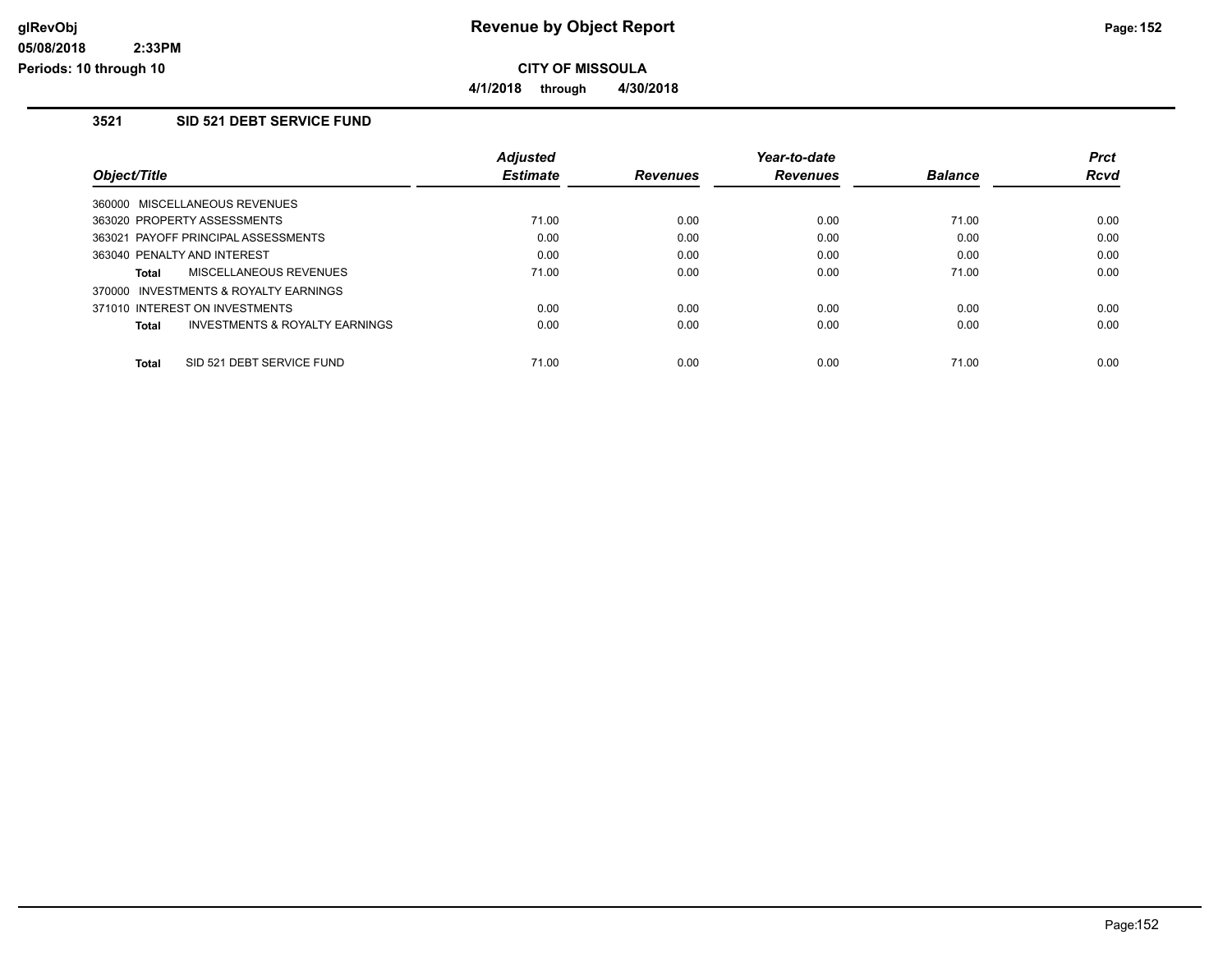**4/1/2018 through 4/30/2018**

**3522 SID 522 DEBT SERVICE FUND**

**3522 SID 522 DEBT SERVICE FUND**

|                                                    | <b>Adjusted</b> |                 | Year-to-date    |                | <b>Prct</b> |
|----------------------------------------------------|-----------------|-----------------|-----------------|----------------|-------------|
| Object/Title                                       | <b>Estimate</b> | <b>Revenues</b> | <b>Revenues</b> | <b>Balance</b> | Rcvd        |
| 360000 MISCELLANEOUS REVENUES                      |                 |                 |                 |                |             |
| 360010 MISCELLANEOUS                               | 414.00          | 0.00            | 0.00            | 414.00         | 0.00        |
| 363020 PROPERTY ASSESSMENTS                        | 103.00          | 0.00            | 0.00            | 103.00         | 0.00        |
| 363021 PAYOFF PRINCIPAL ASSESSMENTS                | 0.00            | 0.00            | 0.00            | 0.00           | 0.00        |
| MISCELLANEOUS REVENUES<br>Total                    | 517.00          | 0.00            | 0.00            | 517.00         | 0.00        |
| 370000 INVESTMENTS & ROYALTY EARNINGS              |                 |                 |                 |                |             |
| 371010 INTEREST ON INVESTMENTS                     | 0.00            | 0.00            | 0.00            | 0.00           | 0.00        |
| <b>INVESTMENTS &amp; ROYALTY EARNINGS</b><br>Total | 0.00            | 0.00            | 0.00            | 0.00           | 0.00        |
| SID 522 DEBT SERVICE FUND<br>Total                 | 517.00          | 0.00            | 0.00            | 517.00         | 0.00        |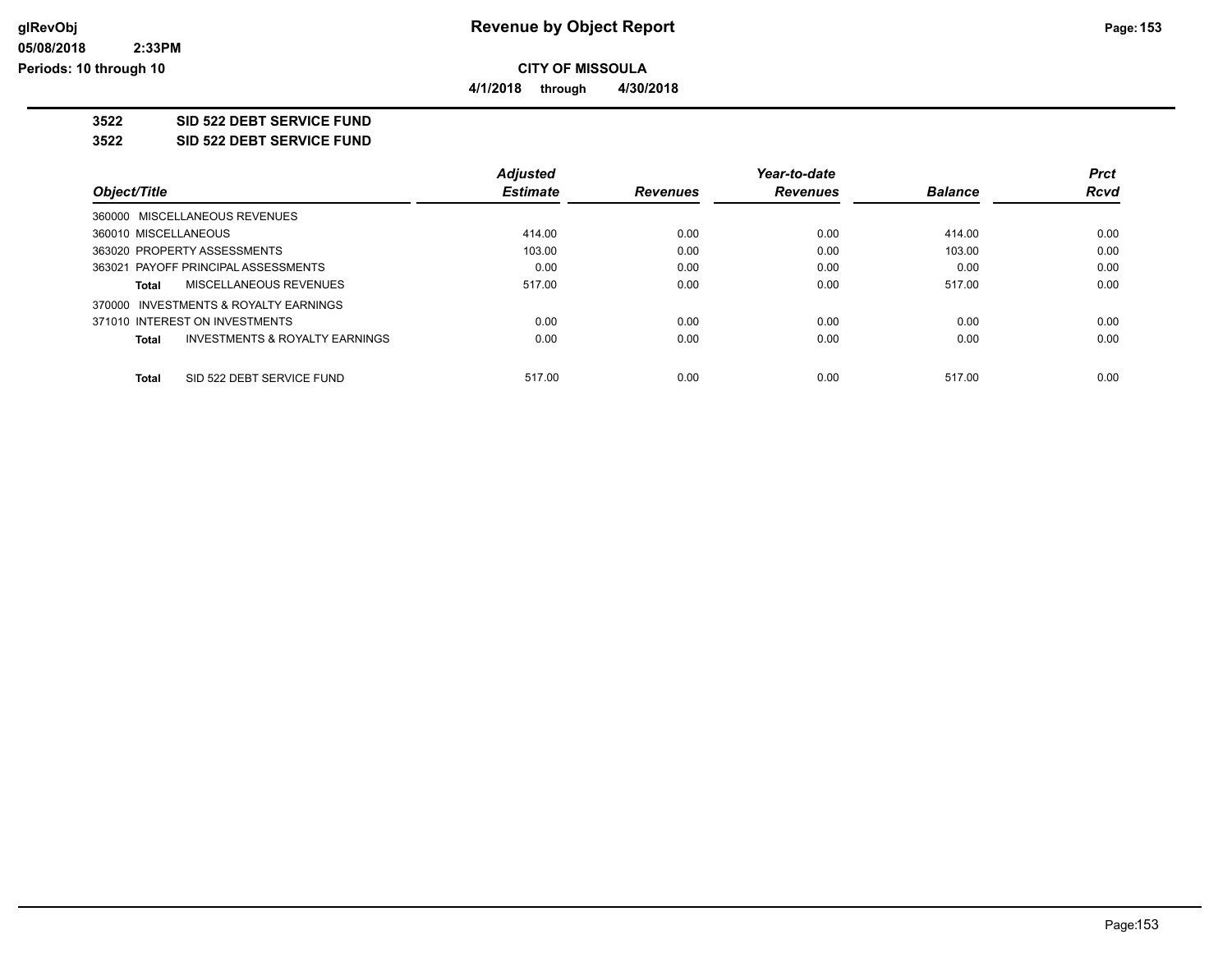**4/1/2018 through 4/30/2018**

### **3522 SID 522 DEBT SERVICE FUND**

|                                                | <b>Adjusted</b> |                 | Year-to-date    |                | <b>Prct</b> |
|------------------------------------------------|-----------------|-----------------|-----------------|----------------|-------------|
| Object/Title                                   | <b>Estimate</b> | <b>Revenues</b> | <b>Revenues</b> | <b>Balance</b> | <b>Rcvd</b> |
| 360000 MISCELLANEOUS REVENUES                  |                 |                 |                 |                |             |
| 360010 MISCELLANEOUS                           | 414.00          | 0.00            | 0.00            | 414.00         | 0.00        |
| 363020 PROPERTY ASSESSMENTS                    | 103.00          | 0.00            | 0.00            | 103.00         | 0.00        |
| 363021 PAYOFF PRINCIPAL ASSESSMENTS            | 0.00            | 0.00            | 0.00            | 0.00           | 0.00        |
| MISCELLANEOUS REVENUES<br>Total                | 517.00          | 0.00            | 0.00            | 517.00         | 0.00        |
| 370000 INVESTMENTS & ROYALTY EARNINGS          |                 |                 |                 |                |             |
| 371010 INTEREST ON INVESTMENTS                 | 0.00            | 0.00            | 0.00            | 0.00           | 0.00        |
| <b>Total</b><br>INVESTMENTS & ROYALTY EARNINGS | 0.00            | 0.00            | 0.00            | 0.00           | 0.00        |
| SID 522 DEBT SERVICE FUND<br><b>Total</b>      | 517.00          | 0.00            | 0.00            | 517.00         | 0.00        |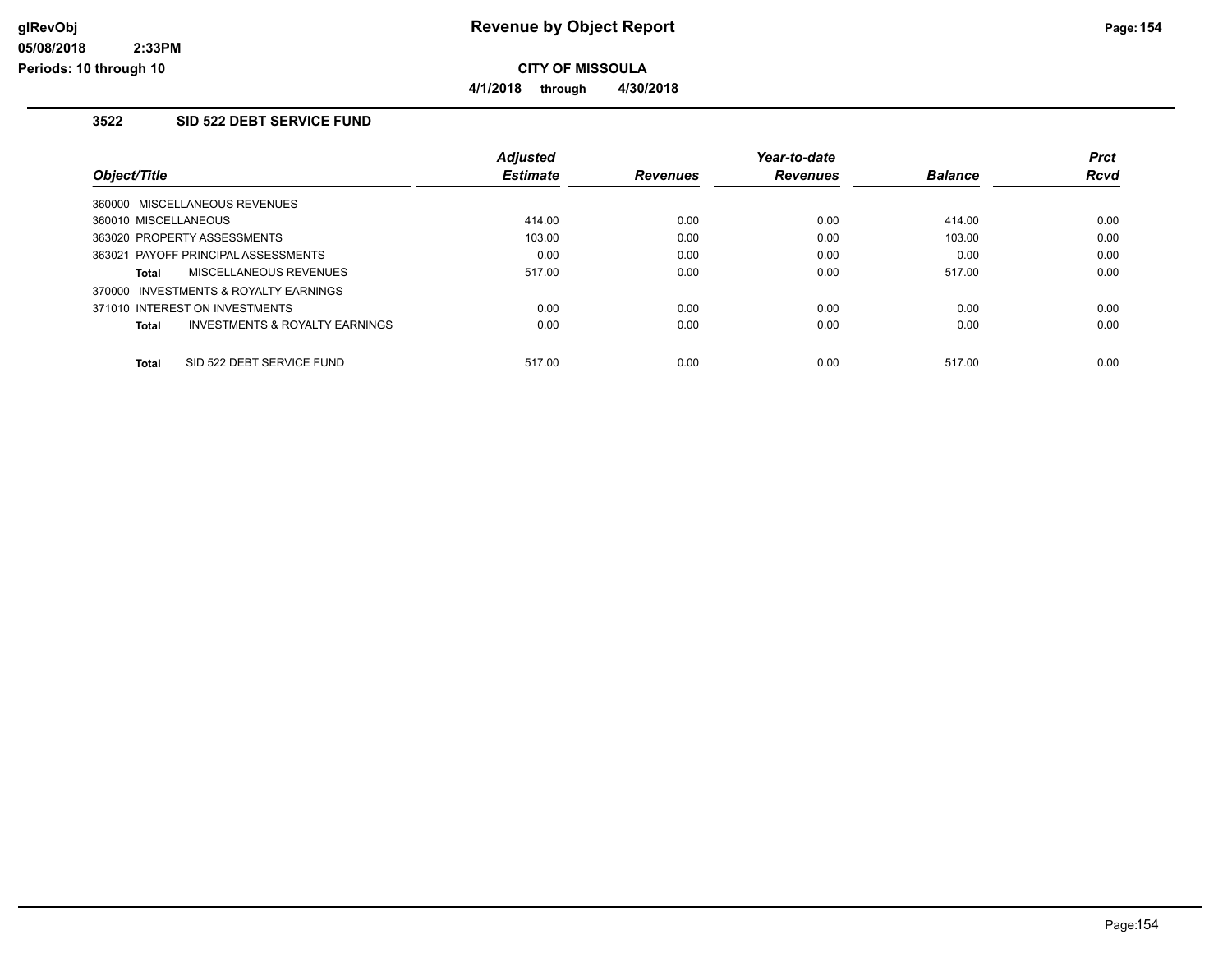**4/1/2018 through 4/30/2018**

**3524 SID 524 DEBT SERVICE FUND**

**3524 SID 524 DEBT SERVICE FUND**

|                                       |                                | <b>Adjusted</b> |                 | Year-to-date    |                | <b>Prct</b> |
|---------------------------------------|--------------------------------|-----------------|-----------------|-----------------|----------------|-------------|
| Object/Title                          |                                | <b>Estimate</b> | <b>Revenues</b> | <b>Revenues</b> | <b>Balance</b> | <b>Rcvd</b> |
| 360000 MISCELLANEOUS REVENUES         |                                |                 |                 |                 |                |             |
| 363020 PROPERTY ASSESSMENTS           |                                | 305.160.00      | 913.70          | 137.662.61      | 167.497.39     | 45.11       |
| 363021 PAYOFF PRINCIPAL ASSESSMENTS   |                                | 0.00            | 520.20          | 6.166.99        | $-6.166.99$    | 0.00        |
| 363040 PENALTY AND INTEREST           |                                | 0.00            | 2.20            | 50.00           | $-50.00$       | 0.00        |
| Total                                 | MISCELLANEOUS REVENUES         | 305,160.00      | 1,436.10        | 143.879.60      | 161.280.40     | 47.15       |
| 370000 INVESTMENTS & ROYALTY EARNINGS |                                |                 |                 |                 |                |             |
| 371010 INTEREST ON INVESTMENTS        |                                | 0.00            | 0.00            | 0.00            | 0.00           | 0.00        |
| Total                                 | INVESTMENTS & ROYALTY EARNINGS | 0.00            | 0.00            | 0.00            | 0.00           | 0.00        |
| Total                                 | SID 524 DEBT SERVICE FUND      | 305.160.00      | 1.436.10        | 143.879.60      | 161.280.40     | 47.15       |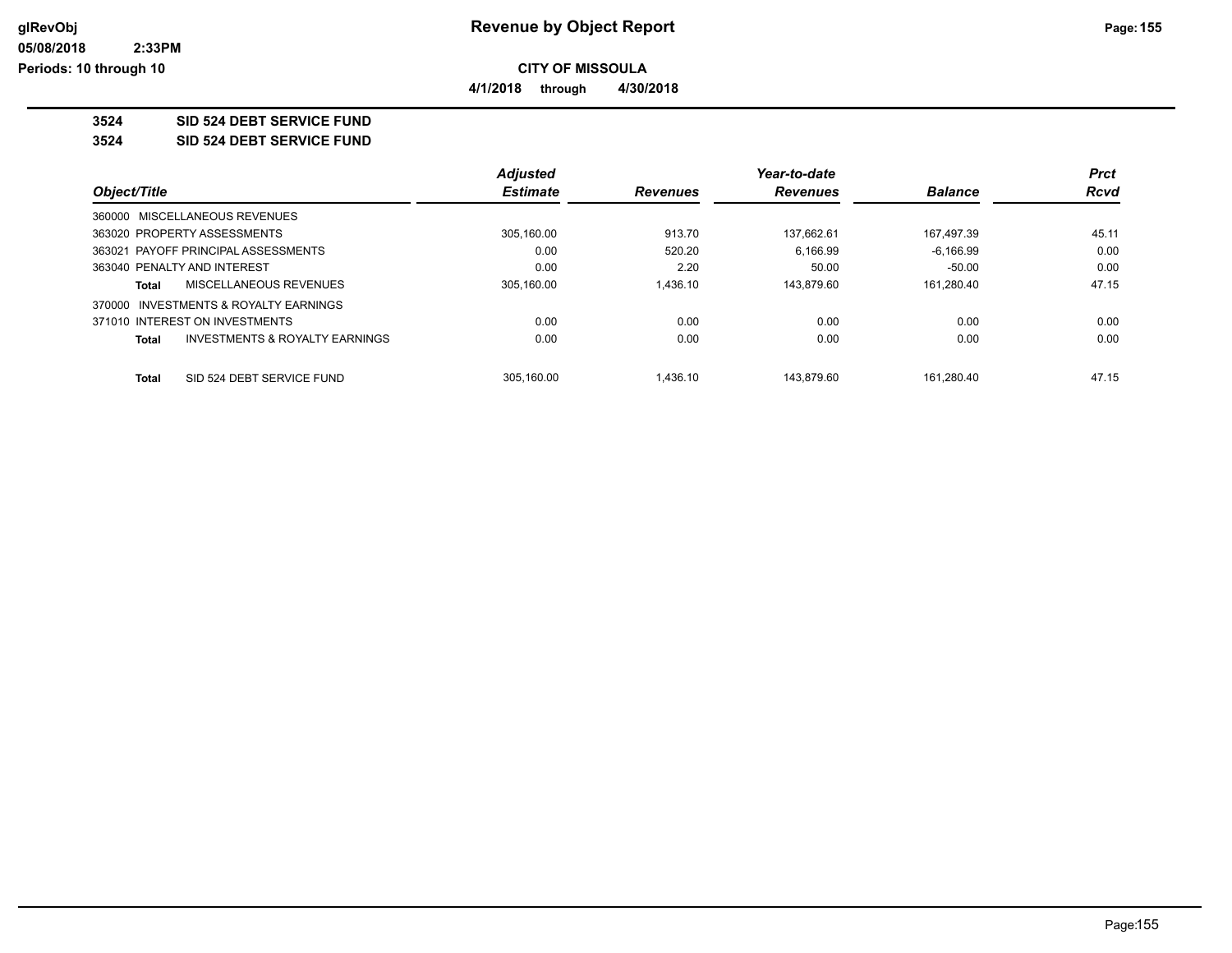**4/1/2018 through 4/30/2018**

### **3524 SID 524 DEBT SERVICE FUND**

|              |                                           | <b>Adjusted</b> |                 | Year-to-date    |                | <b>Prct</b> |
|--------------|-------------------------------------------|-----------------|-----------------|-----------------|----------------|-------------|
| Object/Title |                                           | <b>Estimate</b> | <b>Revenues</b> | <b>Revenues</b> | <b>Balance</b> | <b>Rcvd</b> |
|              | 360000 MISCELLANEOUS REVENUES             |                 |                 |                 |                |             |
|              | 363020 PROPERTY ASSESSMENTS               | 305,160.00      | 913.70          | 137.662.61      | 167,497.39     | 45.11       |
|              | 363021 PAYOFF PRINCIPAL ASSESSMENTS       | 0.00            | 520.20          | 6.166.99        | $-6.166.99$    | 0.00        |
|              | 363040 PENALTY AND INTEREST               | 0.00            | 2.20            | 50.00           | $-50.00$       | 0.00        |
| Total        | MISCELLANEOUS REVENUES                    | 305.160.00      | 1.436.10        | 143.879.60      | 161.280.40     | 47.15       |
| 370000       | INVESTMENTS & ROYALTY EARNINGS            |                 |                 |                 |                |             |
|              | 371010 INTEREST ON INVESTMENTS            | 0.00            | 0.00            | 0.00            | 0.00           | 0.00        |
| Total        | <b>INVESTMENTS &amp; ROYALTY EARNINGS</b> | 0.00            | 0.00            | 0.00            | 0.00           | 0.00        |
| <b>Total</b> | SID 524 DEBT SERVICE FUND                 | 305.160.00      | 1.436.10        | 143.879.60      | 161.280.40     | 47.15       |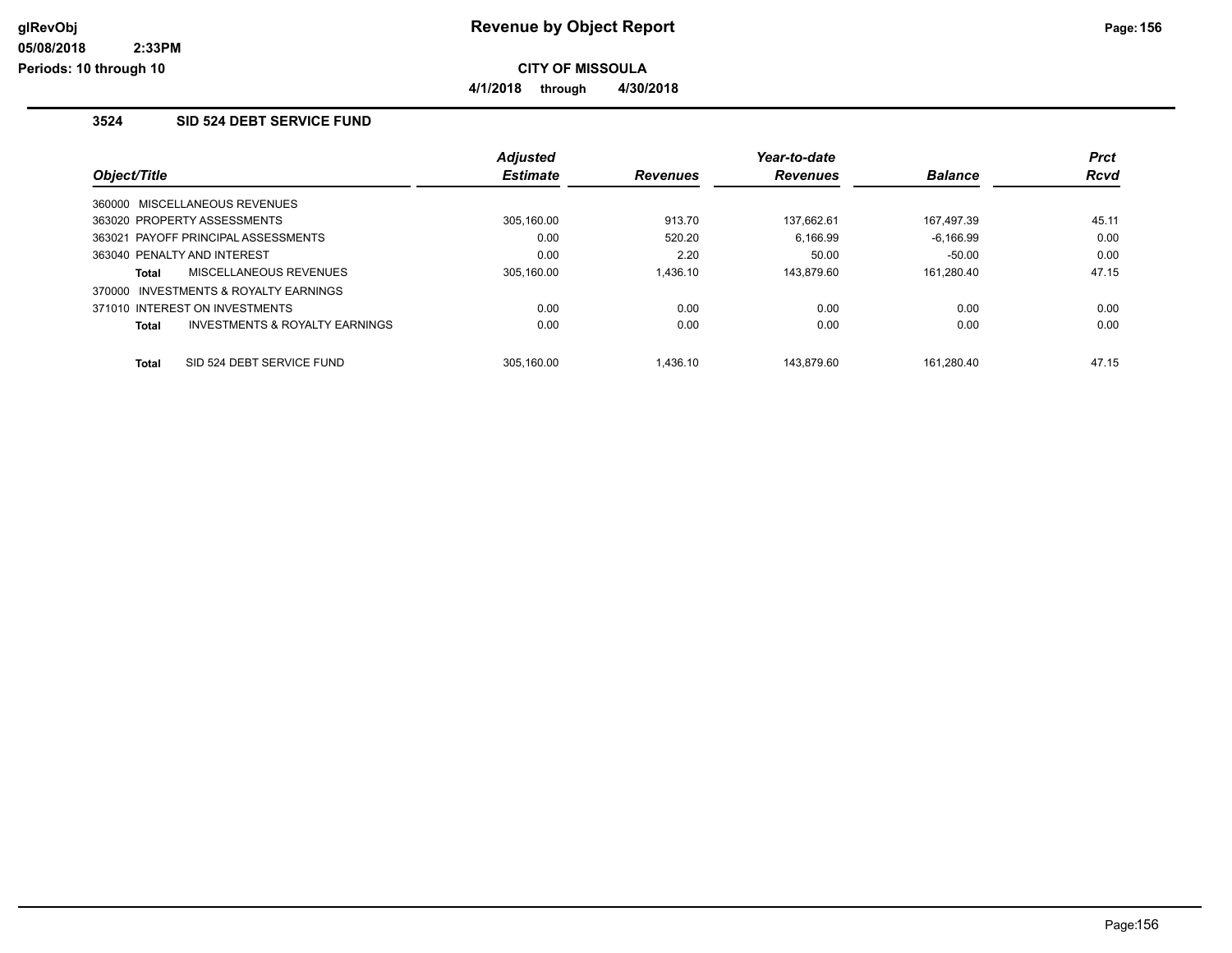**4/1/2018 through 4/30/2018**

**3525 SID 525 DEBT SERVICE FUND**

**3525 SID 525 DEBT SERVICE FUND**

|                                       |                                           | <b>Adjusted</b> |                 | Year-to-date    |                | <b>Prct</b> |
|---------------------------------------|-------------------------------------------|-----------------|-----------------|-----------------|----------------|-------------|
| Object/Title                          |                                           | <b>Estimate</b> | <b>Revenues</b> | <b>Revenues</b> | <b>Balance</b> | <b>Rcvd</b> |
| 360000 MISCELLANEOUS REVENUES         |                                           |                 |                 |                 |                |             |
| 363020 PROPERTY ASSESSMENTS           |                                           | 33.300.00       | 249.80          | 17.101.72       | 16.198.28      | 51.36       |
| 363021 PAYOFF PRINCIPAL ASSESSMENTS   |                                           | 0.00            | 0.00            | 0.00            | 0.00           | 0.00        |
| 363040 PENALTY AND INTEREST           |                                           | 0.00            | 0.00            | 10.25           | $-10.25$       | 0.00        |
| Total                                 | <b>MISCELLANEOUS REVENUES</b>             | 33,300.00       | 249.80          | 17.111.97       | 16.188.03      | 51.39       |
| 370000 INVESTMENTS & ROYALTY EARNINGS |                                           |                 |                 |                 |                |             |
| 371010 INTEREST ON INVESTMENTS        |                                           | 0.00            | 0.00            | 0.00            | 0.00           | 0.00        |
| Total                                 | <b>INVESTMENTS &amp; ROYALTY EARNINGS</b> | 0.00            | 0.00            | 0.00            | 0.00           | 0.00        |
| Total                                 | SID 525 DEBT SERVICE FUND                 | 33.300.00       | 249.80          | 17.111.97       | 16.188.03      | 51.39       |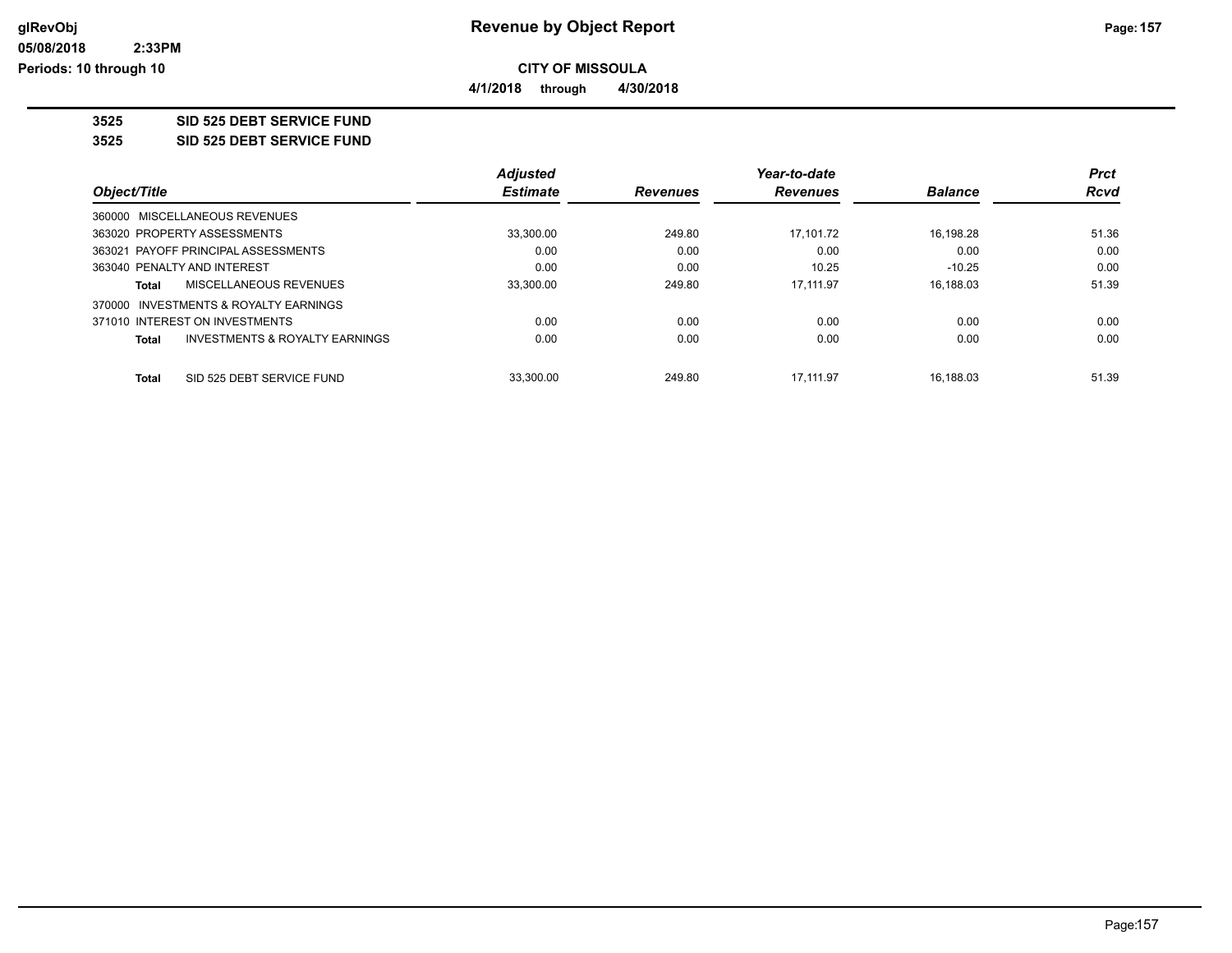**4/1/2018 through 4/30/2018**

### **3525 SID 525 DEBT SERVICE FUND**

|              |                                           | <b>Adjusted</b> |                 | Year-to-date    |                | <b>Prct</b> |
|--------------|-------------------------------------------|-----------------|-----------------|-----------------|----------------|-------------|
| Object/Title |                                           | <b>Estimate</b> | <b>Revenues</b> | <b>Revenues</b> | <b>Balance</b> | <b>Rcvd</b> |
|              | 360000 MISCELLANEOUS REVENUES             |                 |                 |                 |                |             |
|              | 363020 PROPERTY ASSESSMENTS               | 33.300.00       | 249.80          | 17.101.72       | 16.198.28      | 51.36       |
|              | 363021 PAYOFF PRINCIPAL ASSESSMENTS       | 0.00            | 0.00            | 0.00            | 0.00           | 0.00        |
|              | 363040 PENALTY AND INTEREST               | 0.00            | 0.00            | 10.25           | $-10.25$       | 0.00        |
| Total        | MISCELLANEOUS REVENUES                    | 33.300.00       | 249.80          | 17.111.97       | 16.188.03      | 51.39       |
| 370000       | INVESTMENTS & ROYALTY EARNINGS            |                 |                 |                 |                |             |
|              | 371010 INTEREST ON INVESTMENTS            | 0.00            | 0.00            | 0.00            | 0.00           | 0.00        |
| Total        | <b>INVESTMENTS &amp; ROYALTY EARNINGS</b> | 0.00            | 0.00            | 0.00            | 0.00           | 0.00        |
| <b>Total</b> | SID 525 DEBT SERVICE FUND                 | 33.300.00       | 249.80          | 17.111.97       | 16.188.03      | 51.39       |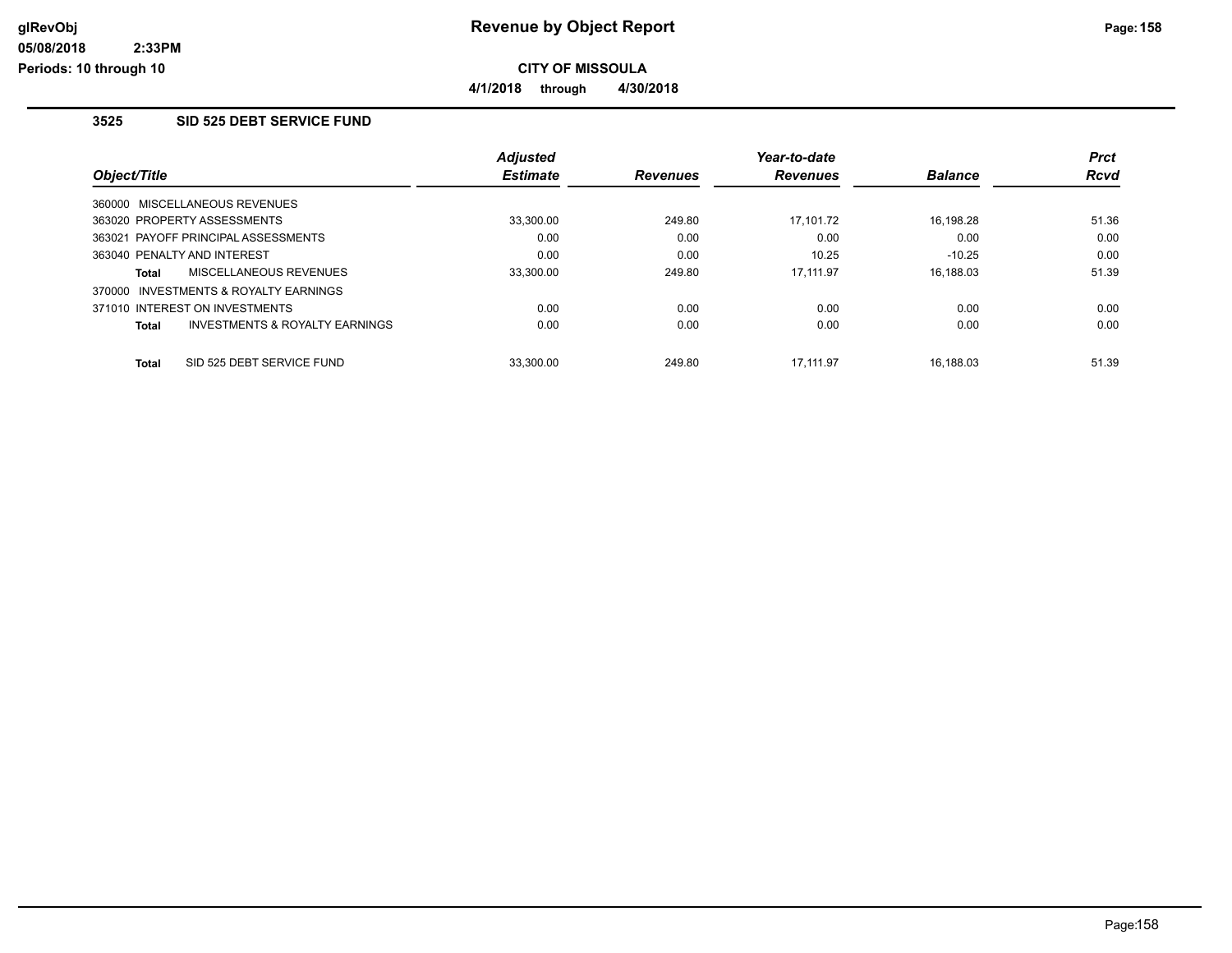**4/1/2018 through 4/30/2018**

**3526 SID 526 DEBT SERVICE FUND**

**3526 SID 526 DEBT SERVICE FUND**

|              |                                       | <b>Adjusted</b> |                 | Year-to-date    |                | <b>Prct</b> |
|--------------|---------------------------------------|-----------------|-----------------|-----------------|----------------|-------------|
| Object/Title |                                       | <b>Estimate</b> | <b>Revenues</b> | <b>Revenues</b> | <b>Balance</b> | Rcvd        |
|              | 360000 MISCELLANEOUS REVENUES         |                 |                 |                 |                |             |
|              | 363020 PROPERTY ASSESSMENTS           | 192.640.00      | 728.78          | 61.907.32       | 130.732.68     | 32.14       |
|              | 363021 PAYOFF PRINCIPAL ASSESSMENTS   | 0.00            | 499.98          | 8.322.57        | $-8.322.57$    | 0.00        |
|              | 363040 PENALTY AND INTEREST           | 0.00            | 11.00           | 48.21           | $-48.21$       | 0.00        |
| Total        | MISCELLANEOUS REVENUES                | 192.640.00      | 1.239.76        | 70.278.10       | 122.361.90     | 36.48       |
|              | 370000 INVESTMENTS & ROYALTY EARNINGS |                 |                 |                 |                |             |
|              | 371010 INTEREST ON INVESTMENTS        | 0.00            | 0.00            | 0.00            | 0.00           | 0.00        |
| <b>Total</b> | INVESTMENTS & ROYALTY EARNINGS        | 0.00            | 0.00            | 0.00            | 0.00           | 0.00        |
| <b>Total</b> | SID 526 DEBT SERVICE FUND             | 192.640.00      | 1.239.76        | 70.278.10       | 122.361.90     | 36.48       |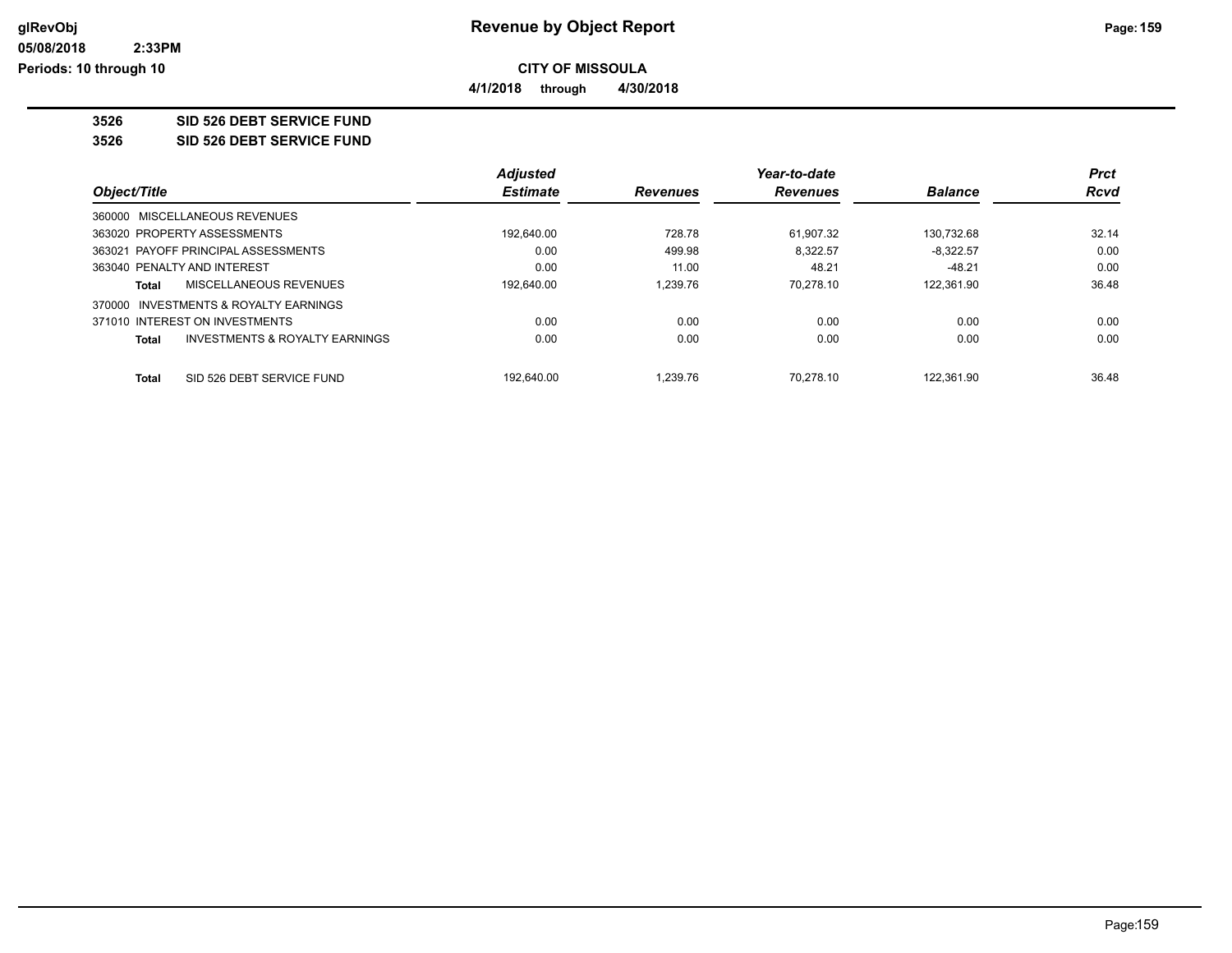**4/1/2018 through 4/30/2018**

### **3526 SID 526 DEBT SERVICE FUND**

|              |                                           | <b>Adjusted</b> |                 | Year-to-date    |                | <b>Prct</b> |
|--------------|-------------------------------------------|-----------------|-----------------|-----------------|----------------|-------------|
| Object/Title |                                           | <b>Estimate</b> | <b>Revenues</b> | <b>Revenues</b> | <b>Balance</b> | <b>Rcvd</b> |
|              | 360000 MISCELLANEOUS REVENUES             |                 |                 |                 |                |             |
|              | 363020 PROPERTY ASSESSMENTS               | 192.640.00      | 728.78          | 61.907.32       | 130.732.68     | 32.14       |
|              | 363021 PAYOFF PRINCIPAL ASSESSMENTS       | 0.00            | 499.98          | 8.322.57        | $-8.322.57$    | 0.00        |
|              | 363040 PENALTY AND INTEREST               | 0.00            | 11.00           | 48.21           | $-48.21$       | 0.00        |
| Total        | MISCELLANEOUS REVENUES                    | 192.640.00      | 1.239.76        | 70.278.10       | 122.361.90     | 36.48       |
| 370000       | INVESTMENTS & ROYALTY EARNINGS            |                 |                 |                 |                |             |
|              | 371010 INTEREST ON INVESTMENTS            | 0.00            | 0.00            | 0.00            | 0.00           | 0.00        |
| Total        | <b>INVESTMENTS &amp; ROYALTY EARNINGS</b> | 0.00            | 0.00            | 0.00            | 0.00           | 0.00        |
| <b>Total</b> | SID 526 DEBT SERVICE FUND                 | 192.640.00      | 1.239.76        | 70.278.10       | 122.361.90     | 36.48       |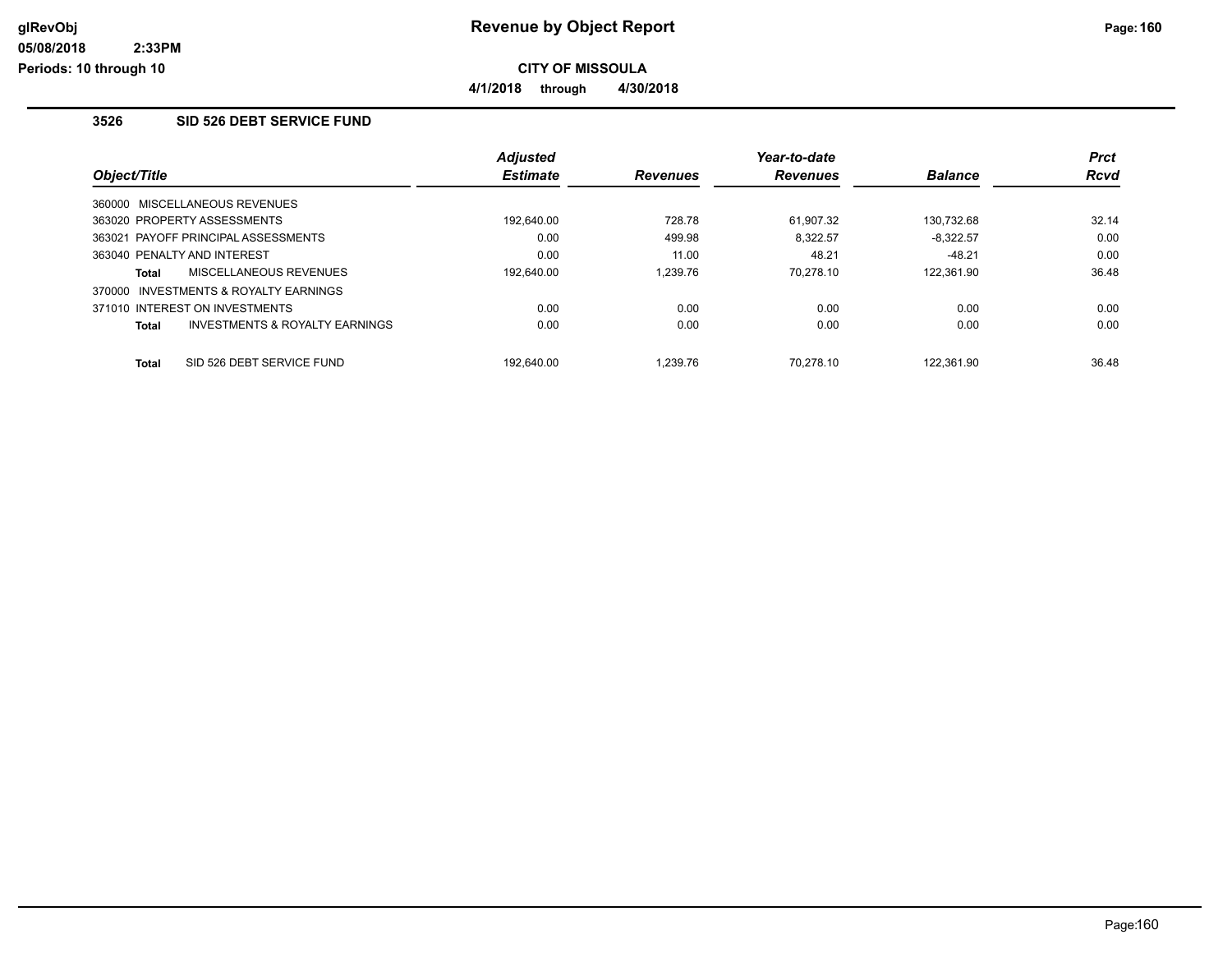**4/1/2018 through 4/30/2018**

**3527 SID 527 DEBT SERVICE FUND**

**3527 SID 527 DEBT SERVICE FUND**

|                                                     | <b>Adjusted</b><br><b>Estimate</b> |                 | Year-to-date    | <b>Balance</b> | <b>Prct</b><br><b>Rcvd</b> |
|-----------------------------------------------------|------------------------------------|-----------------|-----------------|----------------|----------------------------|
| Object/Title                                        |                                    | <b>Revenues</b> | <b>Revenues</b> |                |                            |
| 360000 MISCELLANEOUS REVENUES                       |                                    |                 |                 |                |                            |
| 363020 PROPERTY ASSESSMENTS                         | 0.00                               | 0.00            | 0.00            | 0.00           | 0.00                       |
| 363021 PAYOFF PRINCIPAL ASSESSMENTS                 | 0.00                               | 0.00            | 0.00            | 0.00           | 0.00                       |
| 363040 PENALTY AND INTEREST                         | 0.00                               | 0.00            | 0.00            | 0.00           | 0.00                       |
| MISCELLANEOUS REVENUES<br>Total                     | 0.00                               | 0.00            | 0.00            | 0.00           | 0.00                       |
| <b>INVESTMENTS &amp; ROYALTY EARNINGS</b><br>370000 |                                    |                 |                 |                |                            |
| 371010 INTEREST ON INVESTMENTS                      | 0.00                               | 0.00            | 0.00            | 0.00           | 0.00                       |
| <b>INVESTMENTS &amp; ROYALTY EARNINGS</b><br>Total  | 0.00                               | 0.00            | 0.00            | 0.00           | 0.00                       |
| 380000 OTHER FINANCING SOURCES                      |                                    |                 |                 |                |                            |
| 381030 SID BONDS PROCEEDS                           | 0.00                               | 0.00            | 0.00            | 0.00           | 0.00                       |
| OTHER FINANCING SOURCES<br>Total                    | 0.00                               | 0.00            | 0.00            | 0.00           | 0.00                       |
|                                                     |                                    |                 |                 |                |                            |
| SID 527 DEBT SERVICE FUND<br><b>Total</b>           | 0.00                               | 0.00            | 0.00            | 0.00           | 0.00                       |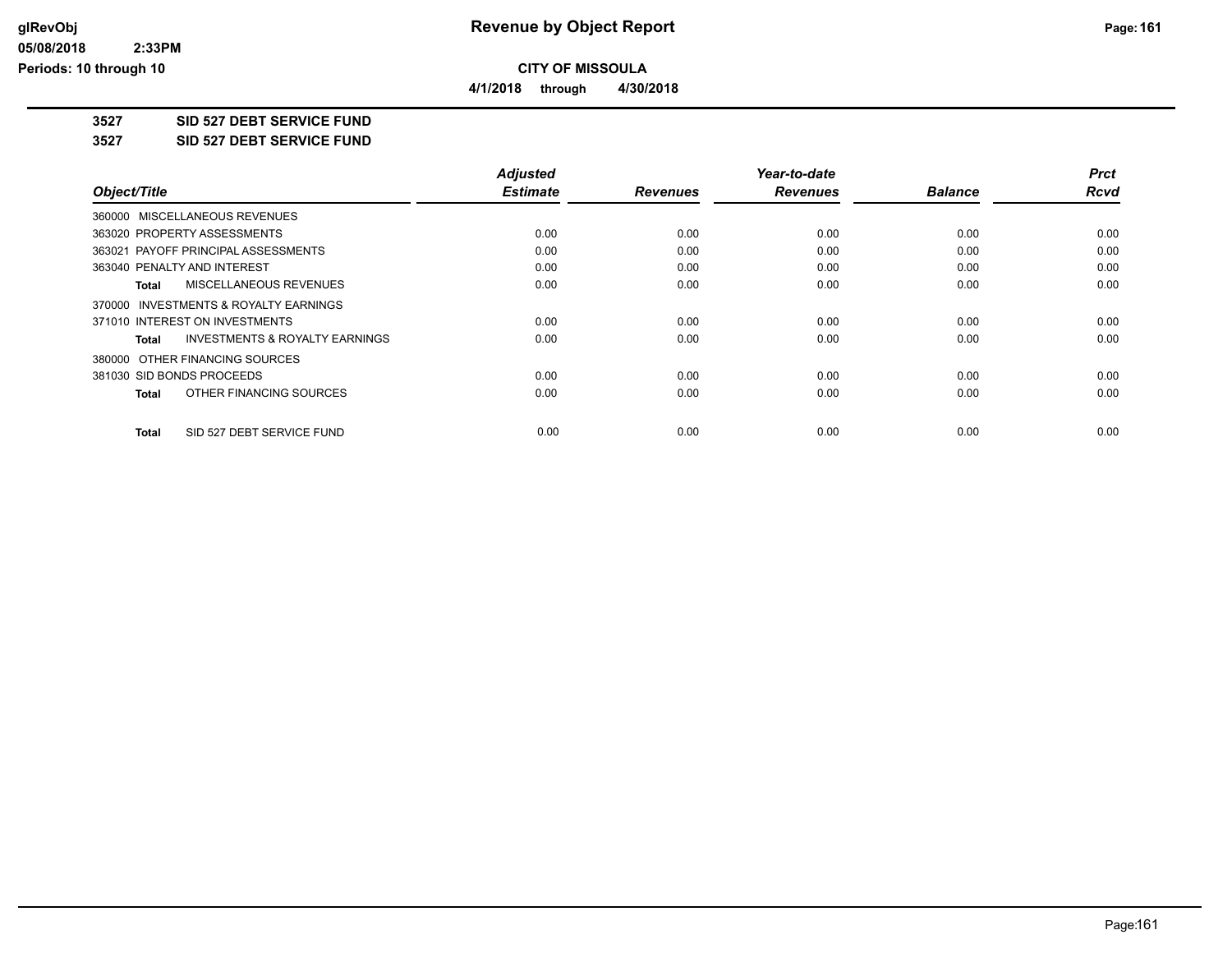**4/1/2018 through 4/30/2018**

### **3527 SID 527 DEBT SERVICE FUND**

| Object/Title                                   | <b>Adjusted</b><br><b>Estimate</b> | <b>Revenues</b> | Year-to-date<br><b>Revenues</b> | <b>Balance</b> | <b>Prct</b><br><b>Rcvd</b> |
|------------------------------------------------|------------------------------------|-----------------|---------------------------------|----------------|----------------------------|
| 360000 MISCELLANEOUS REVENUES                  |                                    |                 |                                 |                |                            |
| 363020 PROPERTY ASSESSMENTS                    | 0.00                               | 0.00            | 0.00                            | 0.00           | 0.00                       |
| 363021 PAYOFF PRINCIPAL ASSESSMENTS            | 0.00                               | 0.00            | 0.00                            | 0.00           | 0.00                       |
| 363040 PENALTY AND INTEREST                    | 0.00                               | 0.00            | 0.00                            | 0.00           | 0.00                       |
| MISCELLANEOUS REVENUES<br>Total                | 0.00                               | 0.00            | 0.00                            | 0.00           | 0.00                       |
| 370000 INVESTMENTS & ROYALTY EARNINGS          |                                    |                 |                                 |                |                            |
| 371010 INTEREST ON INVESTMENTS                 | 0.00                               | 0.00            | 0.00                            | 0.00           | 0.00                       |
| INVESTMENTS & ROYALTY EARNINGS<br><b>Total</b> | 0.00                               | 0.00            | 0.00                            | 0.00           | 0.00                       |
| 380000 OTHER FINANCING SOURCES                 |                                    |                 |                                 |                |                            |
| 381030 SID BONDS PROCEEDS                      | 0.00                               | 0.00            | 0.00                            | 0.00           | 0.00                       |
| OTHER FINANCING SOURCES<br>Total               | 0.00                               | 0.00            | 0.00                            | 0.00           | 0.00                       |
| SID 527 DEBT SERVICE FUND<br><b>Total</b>      | 0.00                               | 0.00            | 0.00                            | 0.00           | 0.00                       |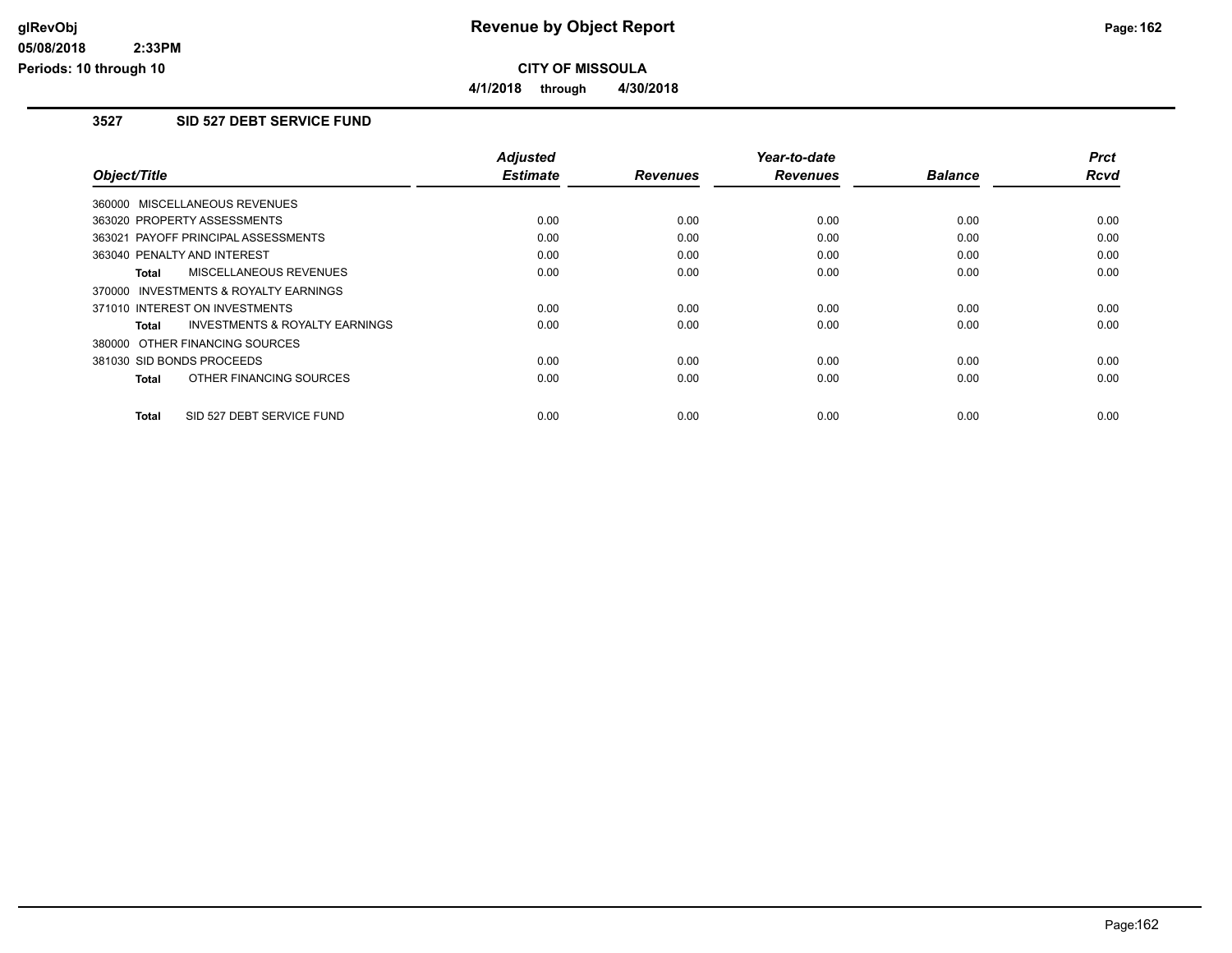**4/1/2018 through 4/30/2018**

**3530 SID 530 DEBT SERVICE FUND**

**3530 SID 530 DEBT SERVICE FUND**

|                                                    | <b>Adjusted</b> |                 | Year-to-date    |                | <b>Prct</b> |
|----------------------------------------------------|-----------------|-----------------|-----------------|----------------|-------------|
| Object/Title                                       | <b>Estimate</b> | <b>Revenues</b> | <b>Revenues</b> | <b>Balance</b> | <b>Rcvd</b> |
| 360000 MISCELLANEOUS REVENUES                      |                 |                 |                 |                |             |
| 360010 MISCELLANEOUS                               | 1.350.00        | 0.00            | 0.00            | 1.350.00       | 0.00        |
| 363020 PROPERTY ASSESSMENTS                        | 0.00            | 0.00            | 0.00            | 0.00           | 0.00        |
| 363021 PAYOFF PRINCIPAL ASSESSMENTS                | 0.00            | 0.00            | 0.00            | 0.00           | 0.00        |
| 363040 PENALTY AND INTEREST                        | 0.00            | 0.00            | 0.00            | 0.00           | 0.00        |
| MISCELLANEOUS REVENUES<br>Total                    | 1.350.00        | 0.00            | 0.00            | 1,350.00       | 0.00        |
| 370000 INVESTMENTS & ROYALTY EARNINGS              |                 |                 |                 |                |             |
| 371010 INTEREST ON INVESTMENTS                     | 0.00            | 0.00            | 0.00            | 0.00           | 0.00        |
| <b>INVESTMENTS &amp; ROYALTY EARNINGS</b><br>Total | 0.00            | 0.00            | 0.00            | 0.00           | 0.00        |
| SID 530 DEBT SERVICE FUND<br><b>Total</b>          | 1.350.00        | 0.00            | 0.00            | 1.350.00       | 0.00        |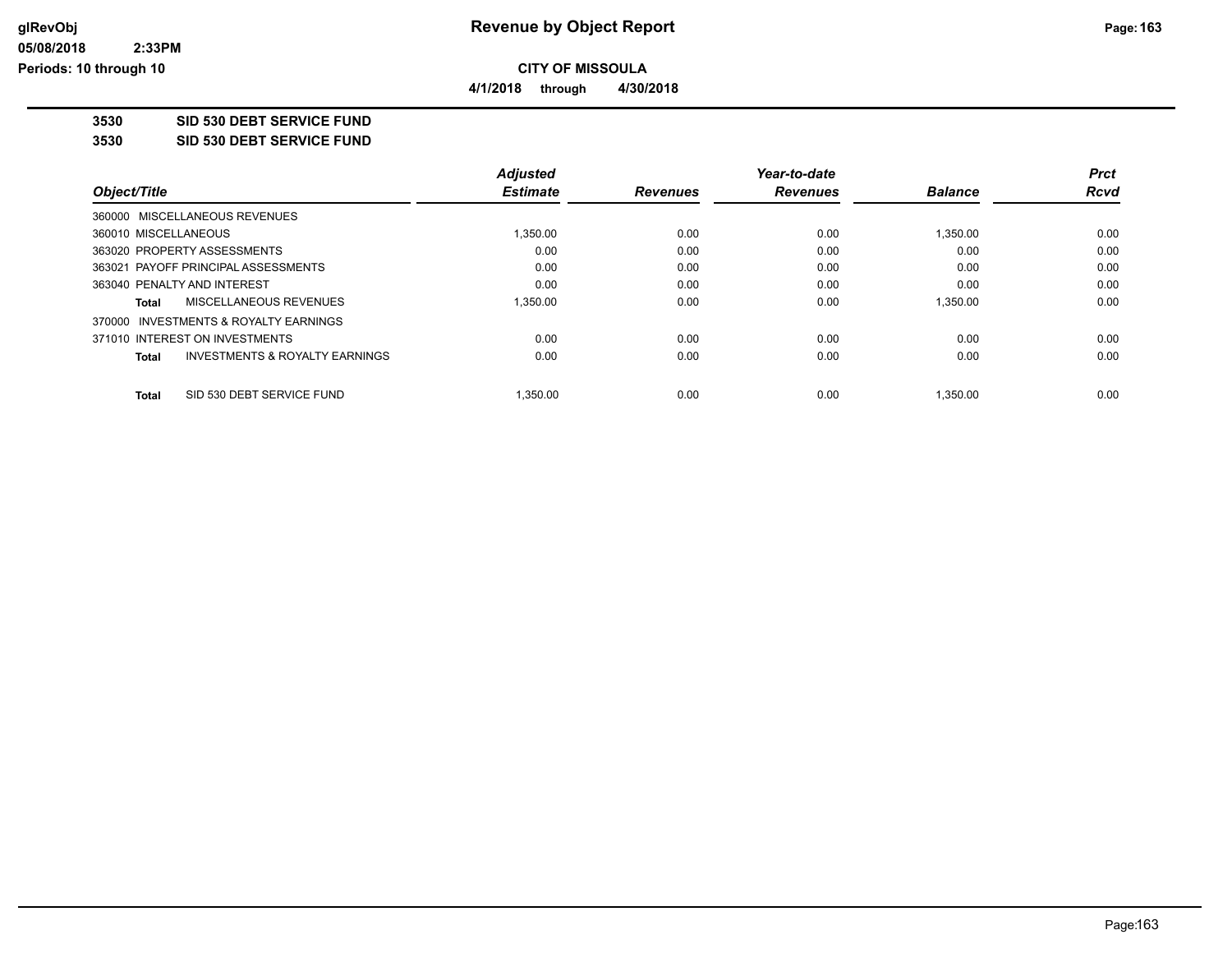**4/1/2018 through 4/30/2018**

### **3530 SID 530 DEBT SERVICE FUND**

| Object/Title                                   | <b>Adjusted</b><br><b>Estimate</b> | <b>Revenues</b> | Year-to-date<br><b>Revenues</b> | <b>Balance</b> | <b>Prct</b><br><b>Rcvd</b> |
|------------------------------------------------|------------------------------------|-----------------|---------------------------------|----------------|----------------------------|
| 360000 MISCELLANEOUS REVENUES                  |                                    |                 |                                 |                |                            |
| 360010 MISCELLANEOUS                           | 1,350.00                           | 0.00            | 0.00                            | 1,350.00       | 0.00                       |
| 363020 PROPERTY ASSESSMENTS                    | 0.00                               | 0.00            | 0.00                            | 0.00           | 0.00                       |
| 363021 PAYOFF PRINCIPAL ASSESSMENTS            | 0.00                               | 0.00            | 0.00                            | 0.00           | 0.00                       |
| 363040 PENALTY AND INTEREST                    | 0.00                               | 0.00            | 0.00                            | 0.00           | 0.00                       |
| MISCELLANEOUS REVENUES<br><b>Total</b>         | 1.350.00                           | 0.00            | 0.00                            | 1.350.00       | 0.00                       |
| 370000 INVESTMENTS & ROYALTY EARNINGS          |                                    |                 |                                 |                |                            |
| 371010 INTEREST ON INVESTMENTS                 | 0.00                               | 0.00            | 0.00                            | 0.00           | 0.00                       |
| INVESTMENTS & ROYALTY EARNINGS<br><b>Total</b> | 0.00                               | 0.00            | 0.00                            | 0.00           | 0.00                       |
| SID 530 DEBT SERVICE FUND<br><b>Total</b>      | 1.350.00                           | 0.00            | 0.00                            | 1.350.00       | 0.00                       |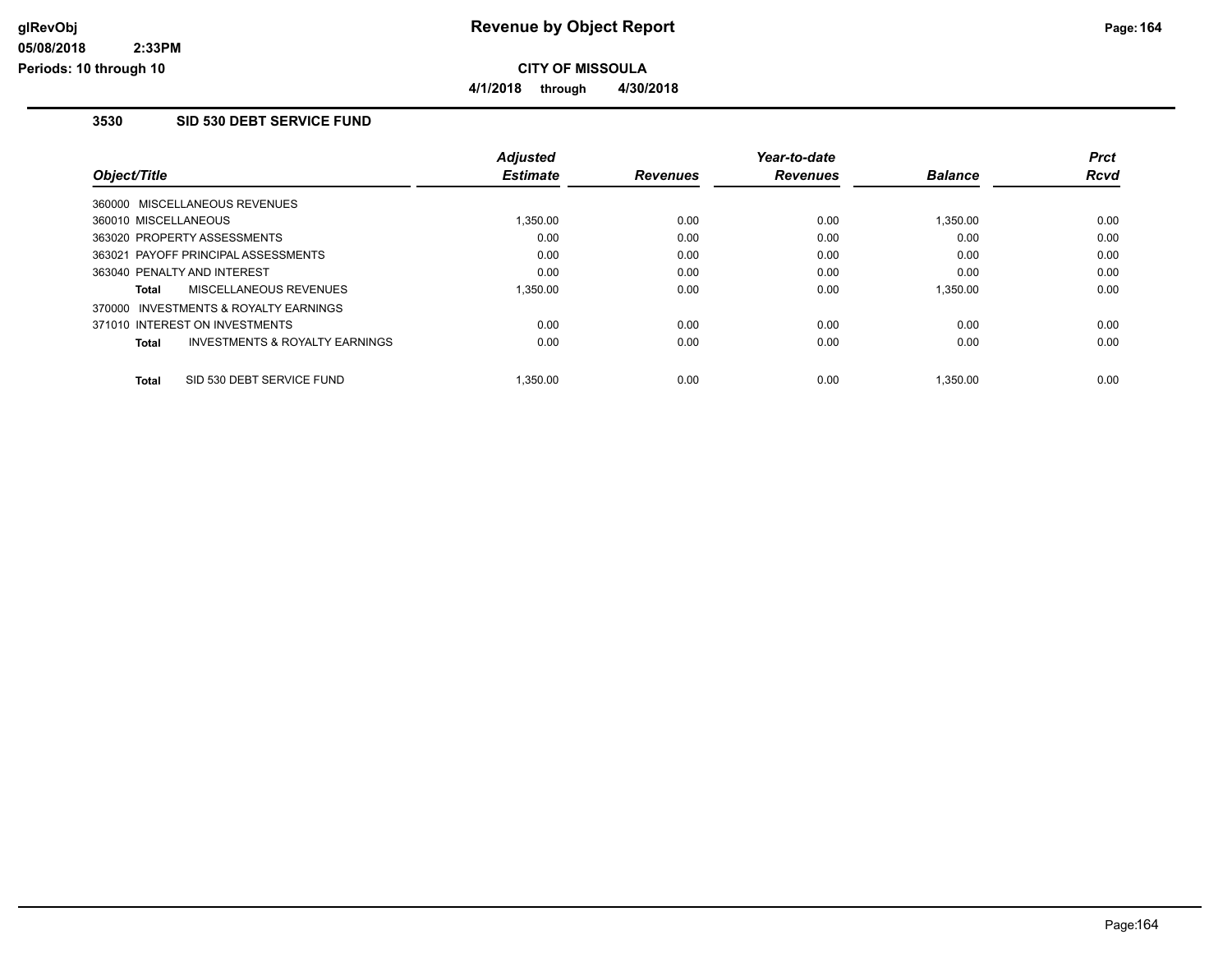**05/08/2018 2:33PM Periods: 10 through 10**

**CITY OF MISSOULA**

**4/1/2018 through 4/30/2018**

# **3531 SID 531 HICKORY ST CALMING**

**3531 SID 531 HICKORY ST CALMING**

|                                            | <b>Adjusted</b> |                 | Year-to-date    |                |      |
|--------------------------------------------|-----------------|-----------------|-----------------|----------------|------|
| Object/Title                               | <b>Estimate</b> | <b>Revenues</b> | <b>Revenues</b> | <b>Balance</b> | Rcvd |
| 360000 MISCELLANEOUS REVENUES              |                 |                 |                 |                |      |
| 363021 PAYOFF PRINCIPAL ASSESSMENTS        | 0.00            | 0.00            | 0.00            | 0.00           | 0.00 |
| MISCELLANEOUS REVENUES<br>Total            | 0.00            | 0.00            | 0.00            | 0.00           | 0.00 |
| SID 531 HICKORY ST CALMING<br><b>Total</b> | 0.00            | 0.00            | 0.00            | 0.00           | 0.00 |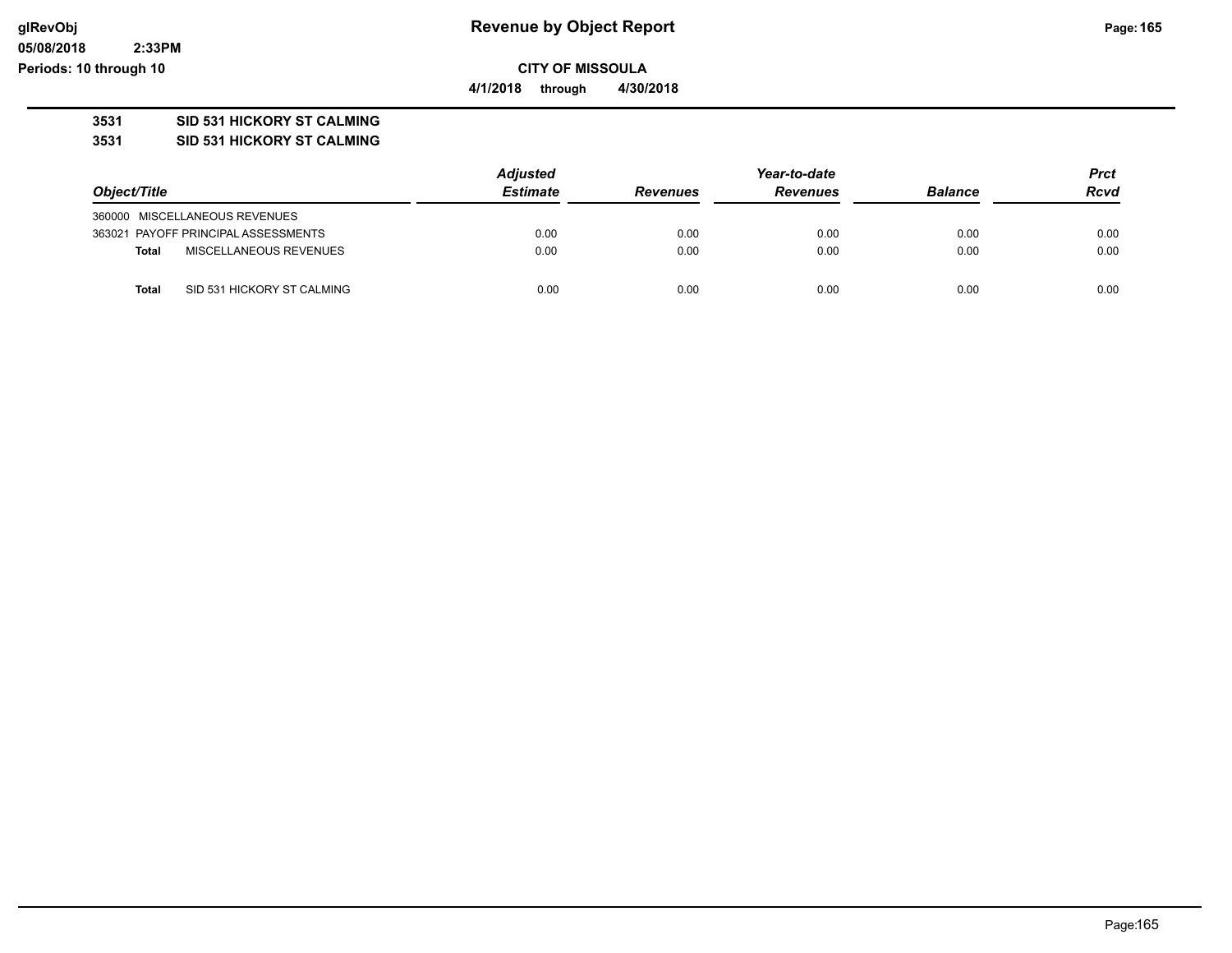**4/1/2018 through 4/30/2018**

### **3531 SID 531 HICKORY ST CALMING**

| Object/Title                           | <b>Adjusted</b><br><b>Estimate</b> | <b>Revenues</b> | Year-to-date<br><b>Revenues</b> | <b>Balance</b> | <b>Prct</b><br><b>Rcvd</b> |
|----------------------------------------|------------------------------------|-----------------|---------------------------------|----------------|----------------------------|
| 360000 MISCELLANEOUS REVENUES          |                                    |                 |                                 |                |                            |
| 363021 PAYOFF PRINCIPAL ASSESSMENTS    | 0.00                               | 0.00            | 0.00                            | 0.00           | 0.00                       |
| MISCELLANEOUS REVENUES<br><b>Total</b> | 0.00                               | 0.00            | 0.00                            | 0.00           | 0.00                       |
|                                        |                                    |                 |                                 |                |                            |
| Total<br>SID 531 HICKORY ST CALMING    | 0.00                               | 0.00            | 0.00                            | 0.00           | 0.00                       |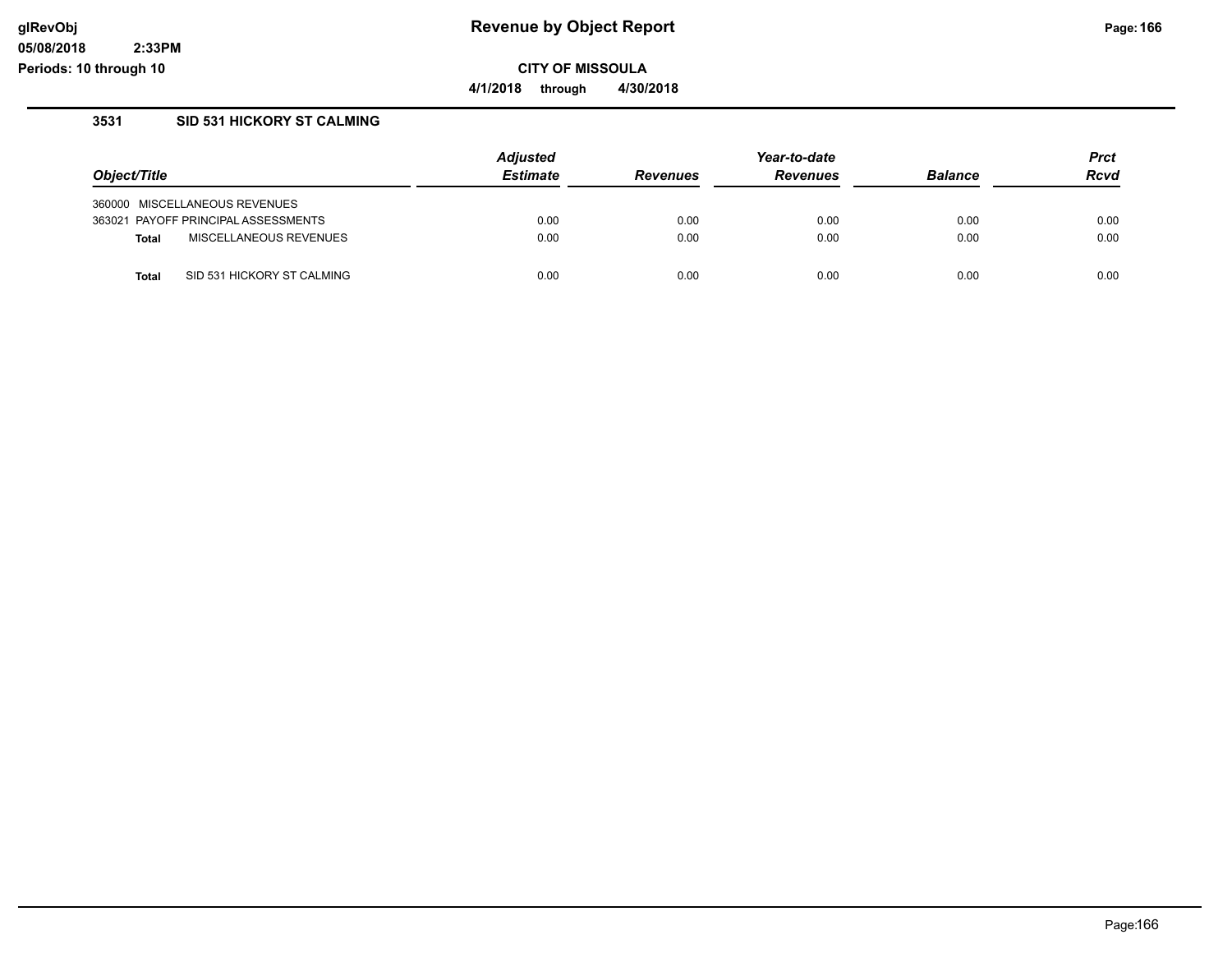**4/1/2018 through 4/30/2018**

**3532 SID 532 DEBT SERVICE FUND**

**3532 SID 532 DEBT SERVICE FUND**

|                                           | <b>Adjusted</b> |                 | Year-to-date    |                | <b>Prct</b> |
|-------------------------------------------|-----------------|-----------------|-----------------|----------------|-------------|
| Object/Title                              | <b>Estimate</b> | <b>Revenues</b> | <b>Revenues</b> | <b>Balance</b> | <b>Rcvd</b> |
| 360000 MISCELLANEOUS REVENUES             |                 |                 |                 |                |             |
| 360010 MISCELLANEOUS                      | 540.00          | 0.00            | 0.00            | 540.00         | 0.00        |
| 363020 PROPERTY ASSESSMENTS               | 39,238.00       | 0.00            | 17.188.64       | 22.049.36      | 43.81       |
| 363021 PAYOFF PRINCIPAL ASSESSMENTS       | 0.00            | 0.00            | 1.656.20        | $-1.656.20$    | 0.00        |
| 363040 PENALTY AND INTEREST               | 0.00            | 0.00            | 1.81            | $-1.81$        | 0.00        |
| <b>MISCELLANEOUS REVENUES</b><br>Total    | 39.778.00       | 0.00            | 18.846.65       | 20,931.35      | 47.38       |
| 370000 INVESTMENTS & ROYALTY EARNINGS     |                 |                 |                 |                |             |
| 371010 INTEREST ON INVESTMENTS            | 0.00            | 0.00            | 0.00            | 0.00           | 0.00        |
| INVESTMENTS & ROYALTY EARNINGS<br>Total   | 0.00            | 0.00            | 0.00            | 0.00           | 0.00        |
| SID 532 DEBT SERVICE FUND<br><b>Total</b> | 39.778.00       | 0.00            | 18.846.65       | 20.931.35      | 47.38       |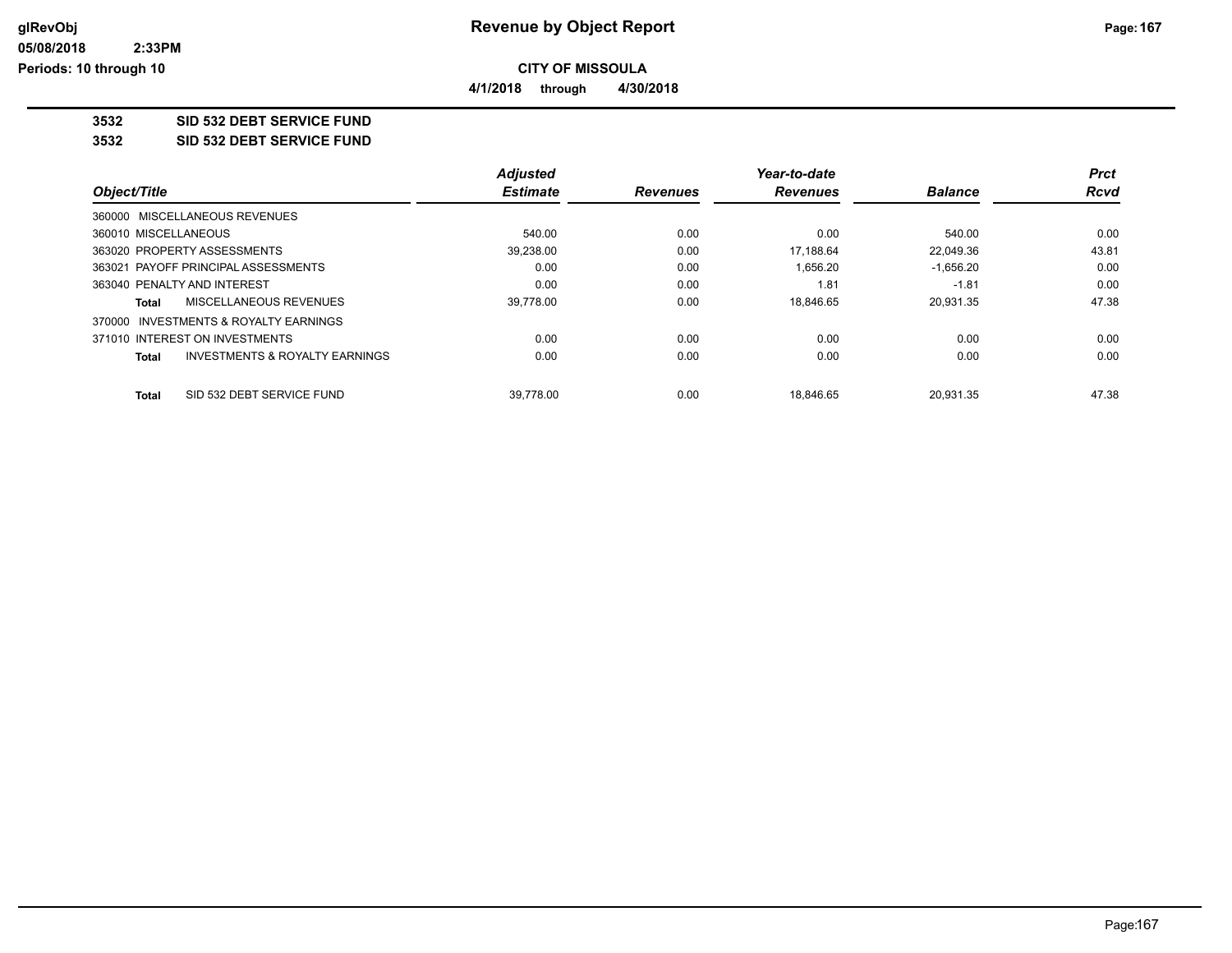**4/1/2018 through 4/30/2018**

### **3532 SID 532 DEBT SERVICE FUND**

| Object/Title                                       | <b>Adjusted</b><br><b>Estimate</b> | <b>Revenues</b> | Year-to-date<br><b>Revenues</b> | <b>Balance</b> | <b>Prct</b><br><b>Rcvd</b> |
|----------------------------------------------------|------------------------------------|-----------------|---------------------------------|----------------|----------------------------|
| 360000 MISCELLANEOUS REVENUES                      |                                    |                 |                                 |                |                            |
| 360010 MISCELLANEOUS                               | 540.00                             | 0.00            | 0.00                            | 540.00         | 0.00                       |
| 363020 PROPERTY ASSESSMENTS                        | 39.238.00                          | 0.00            | 17.188.64                       | 22.049.36      | 43.81                      |
| 363021 PAYOFF PRINCIPAL ASSESSMENTS                | 0.00                               | 0.00            | 1,656.20                        | $-1,656.20$    | 0.00                       |
| 363040 PENALTY AND INTEREST                        | 0.00                               | 0.00            | 1.81                            | $-1.81$        | 0.00                       |
| MISCELLANEOUS REVENUES<br>Total                    | 39.778.00                          | 0.00            | 18.846.65                       | 20.931.35      | 47.38                      |
| 370000 INVESTMENTS & ROYALTY EARNINGS              |                                    |                 |                                 |                |                            |
| 371010 INTEREST ON INVESTMENTS                     | 0.00                               | 0.00            | 0.00                            | 0.00           | 0.00                       |
| <b>INVESTMENTS &amp; ROYALTY EARNINGS</b><br>Total | 0.00                               | 0.00            | 0.00                            | 0.00           | 0.00                       |
| SID 532 DEBT SERVICE FUND<br>Total                 | 39.778.00                          | 0.00            | 18.846.65                       | 20.931.35      | 47.38                      |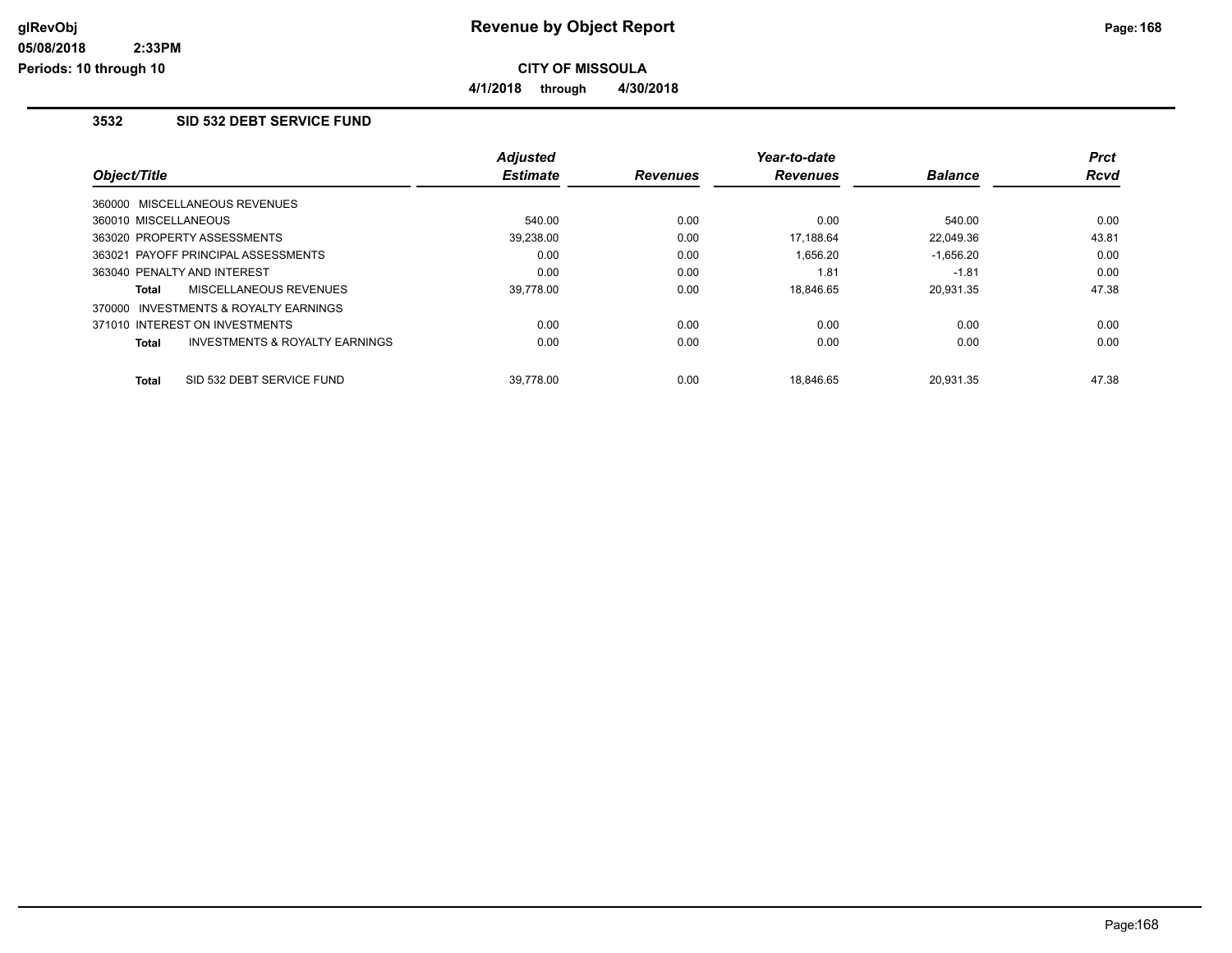**4/1/2018 through 4/30/2018**

# **3533 GILBERT ST SEWER SID DEBT FUND**

### **3533 GILBERT ST SEWER SID DEBT FUND**

|                                                    | <b>Adjusted</b> |                 | Year-to-date    |                | <b>Prct</b> |
|----------------------------------------------------|-----------------|-----------------|-----------------|----------------|-------------|
| Object/Title                                       | <b>Estimate</b> | <b>Revenues</b> | <b>Revenues</b> | <b>Balance</b> | <b>Rcvd</b> |
| 360000 MISCELLANEOUS REVENUES                      |                 |                 |                 |                |             |
| 363020 PROPERTY ASSESSMENTS                        | 17,425.00       | 0.00            | 6,003.91        | 11,421.09      | 34.46       |
| 363021 PAYOFF PRINCIPAL ASSESSMENTS                | 0.00            | 0.00            | 0.00            | 0.00           | 0.00        |
| 363040 PENALTY AND INTEREST                        | 0.00            | 0.00            | 0.69            | $-0.69$        | 0.00        |
| MISCELLANEOUS REVENUES<br>Total                    | 17,425.00       | 0.00            | 6,004.60        | 11,420.40      | 34.46       |
| 370000 INVESTMENTS & ROYALTY EARNINGS              |                 |                 |                 |                |             |
| 371010 INTEREST ON INVESTMENTS                     | 0.00            | 0.00            | 0.00            | 0.00           | 0.00        |
| 371020 GAIN/LOSS IN MARKET VALUE OF INVESTMENTS    | 0.00            | 0.00            | 0.00            | 0.00           | 0.00        |
| <b>INVESTMENTS &amp; ROYALTY EARNINGS</b><br>Total | 0.00            | 0.00            | 0.00            | 0.00           | 0.00        |
| 380000 OTHER FINANCING SOURCES                     |                 |                 |                 |                |             |
| 381009 TRANSFERS IN                                | 0.00            | 0.00            | 0.00            | 0.00           | 0.00        |
| OTHER FINANCING SOURCES<br>Total                   | 0.00            | 0.00            | 0.00            | 0.00           | 0.00        |
| GILBERT ST SEWER SID DEBT FUND<br>Total            | 17.425.00       | 0.00            | 6,004.60        | 11,420.40      | 34.46       |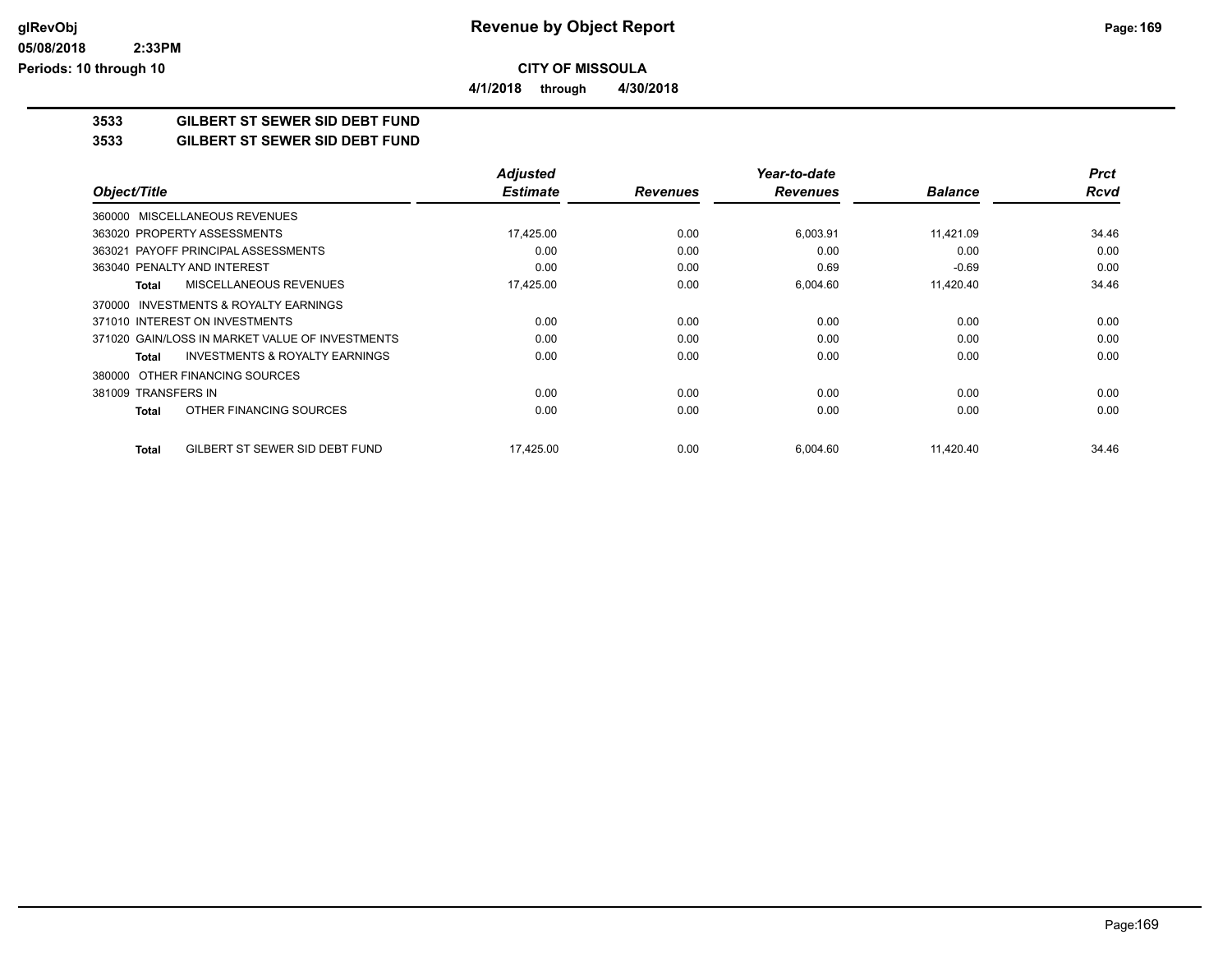**4/1/2018 through 4/30/2018**

### **3533 GILBERT ST SEWER SID DEBT FUND**

| Object/Title                                        | <b>Adjusted</b><br><b>Estimate</b> | <b>Revenues</b> | Year-to-date<br><b>Revenues</b> | <b>Balance</b> | <b>Prct</b><br>Rcvd |
|-----------------------------------------------------|------------------------------------|-----------------|---------------------------------|----------------|---------------------|
|                                                     |                                    |                 |                                 |                |                     |
| 360000 MISCELLANEOUS REVENUES                       |                                    |                 |                                 |                |                     |
| 363020 PROPERTY ASSESSMENTS                         | 17,425.00                          | 0.00            | 6,003.91                        | 11,421.09      | 34.46               |
| 363021 PAYOFF PRINCIPAL ASSESSMENTS                 | 0.00                               | 0.00            | 0.00                            | 0.00           | 0.00                |
| 363040 PENALTY AND INTEREST                         | 0.00                               | 0.00            | 0.69                            | $-0.69$        | 0.00                |
| <b>MISCELLANEOUS REVENUES</b><br>Total              | 17,425.00                          | 0.00            | 6.004.60                        | 11,420.40      | 34.46               |
| <b>INVESTMENTS &amp; ROYALTY EARNINGS</b><br>370000 |                                    |                 |                                 |                |                     |
| 371010 INTEREST ON INVESTMENTS                      | 0.00                               | 0.00            | 0.00                            | 0.00           | 0.00                |
| 371020 GAIN/LOSS IN MARKET VALUE OF INVESTMENT      | 0.00                               | 0.00            | 0.00                            | 0.00           | 0.00                |
| <b>INVESTMENTS &amp; ROYALTY EARNINGS</b><br>Total  | 0.00                               | 0.00            | 0.00                            | 0.00           | 0.00                |
| 380000 OTHER FINANCING SOURCES                      |                                    |                 |                                 |                |                     |
| 381009 TRANSFERS IN                                 | 0.00                               | 0.00            | 0.00                            | 0.00           | 0.00                |
| OTHER FINANCING SOURCES<br>Total                    | 0.00                               | 0.00            | 0.00                            | 0.00           | 0.00                |
|                                                     |                                    |                 |                                 |                |                     |
| GILBERT ST SEWER SID DEBT FUND<br>Total             | 17,425.00                          | 0.00            | 6,004.60                        | 11,420.40      | 34.46               |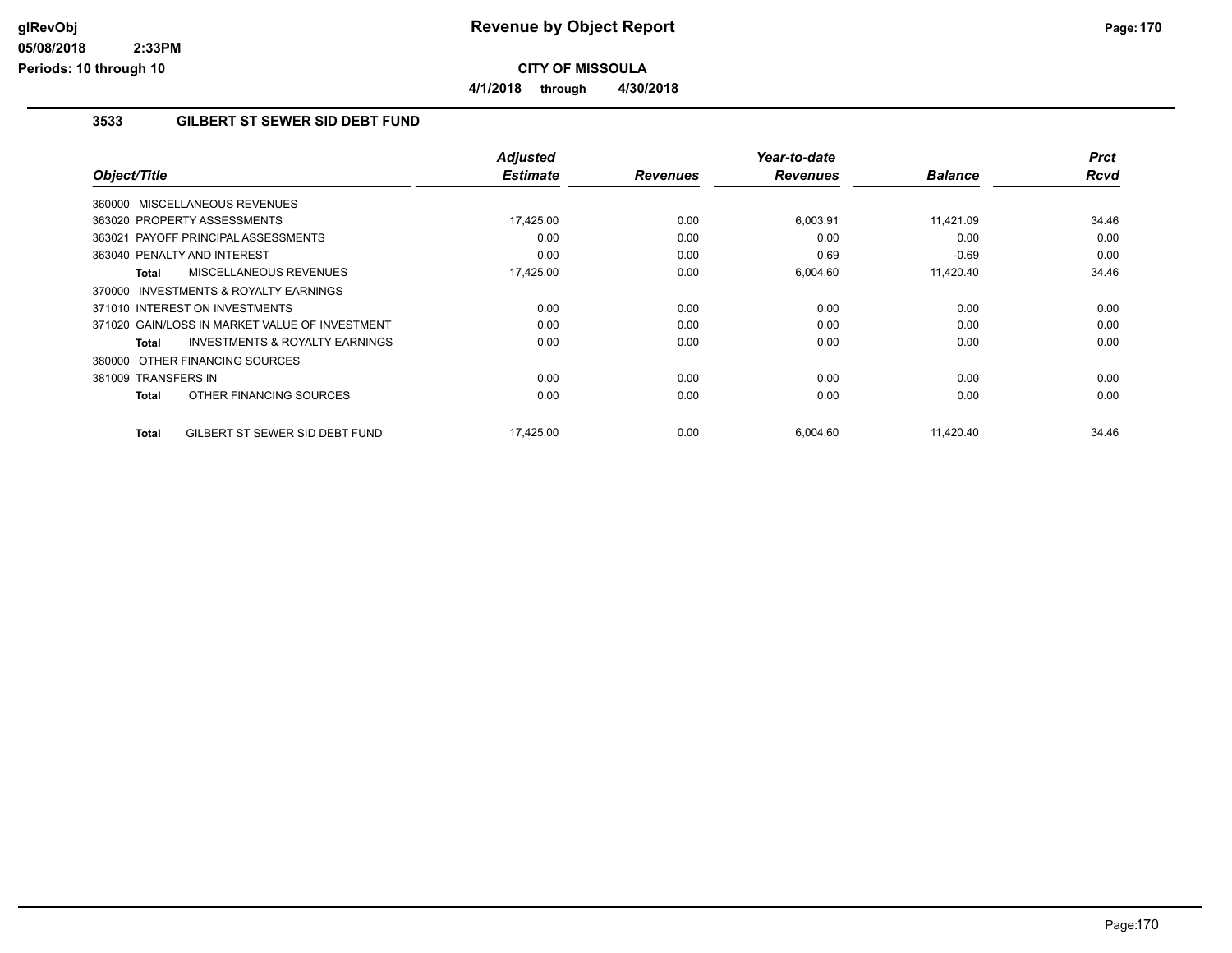**4/1/2018 through 4/30/2018**

### **3534 LINCOLNWOOD SEWER PHASE I**

### **3534 LINCOLNWOOD SEWER PHASE I**

|                                                           | <b>Adjusted</b> |                 | Year-to-date    |                | <b>Prct</b> |
|-----------------------------------------------------------|-----------------|-----------------|-----------------|----------------|-------------|
| Object/Title                                              | <b>Estimate</b> | <b>Revenues</b> | <b>Revenues</b> | <b>Balance</b> | <b>Rcvd</b> |
| TAXES/ASSESSMENTS<br>310000                               |                 |                 |                 |                |             |
| <b>PENALTIES &amp; INTEREST</b><br>312001                 | 0.00            | 0.00            | 0.00            | 0.00           | 0.00        |
| TAXES/ASSESSMENTS<br>Total                                | 0.00            | 0.00            | 0.00            | 0.00           | 0.00        |
| 360000 MISCELLANEOUS REVENUES                             |                 |                 |                 |                |             |
| 363020 PROPERTY ASSESSMENTS                               | 19,044.00       | 0.00            | 8,243.54        | 10,800.46      | 43.29       |
| PAYOFF PRINCIPAL ASSESSMENTS<br>363021                    | 0.00            | 0.00            | 0.00            | 0.00           | 0.00        |
| 363040 PENALTY AND INTEREST                               | 0.00            | 0.00            | 4.84            | $-4.84$        | 0.00        |
| MISCELLANEOUS REVENUES<br>Total                           | 19,044.00       | 0.00            | 8,248.38        | 10,795.62      | 43.31       |
| 370000 INVESTMENTS & ROYALTY EARNINGS                     |                 |                 |                 |                |             |
| 371010 INTEREST ON INVESTMENTS                            | 0.00            | 0.00            | 0.00            | 0.00           | 0.00        |
| <b>INVESTMENTS &amp; ROYALTY EARNINGS</b><br><b>Total</b> | 0.00            | 0.00            | 0.00            | 0.00           | 0.00        |
| LINCOLNWOOD SEWER PHASE I<br>Total                        | 19.044.00       | 0.00            | 8.248.38        | 10.795.62      | 43.31       |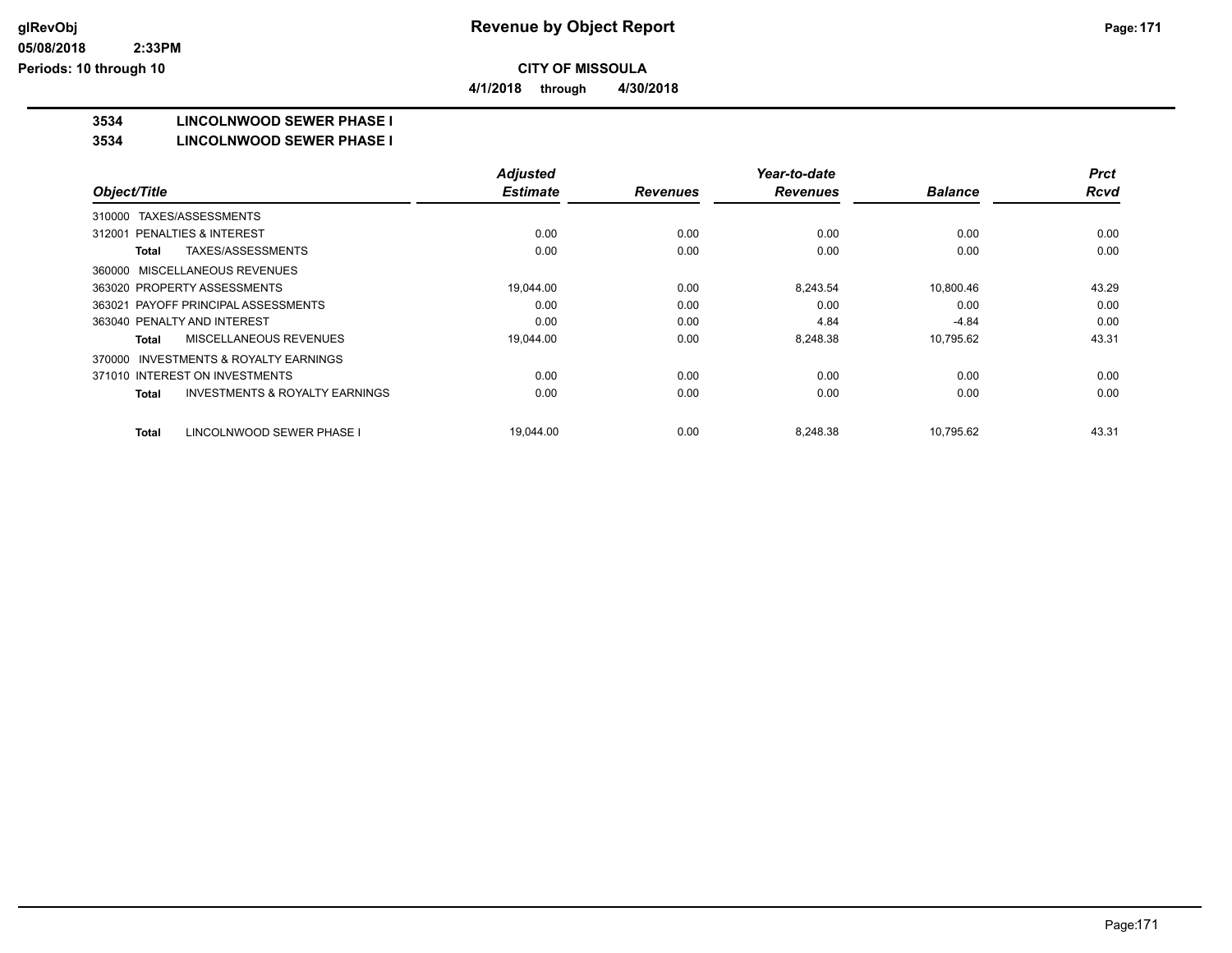**4/1/2018 through 4/30/2018**

### **3534 LINCOLNWOOD SEWER PHASE I**

| Object/Title                                        | <b>Adjusted</b><br><b>Estimate</b> | <b>Revenues</b> | Year-to-date<br><b>Revenues</b> | <b>Balance</b> | <b>Prct</b><br><b>Rcvd</b> |
|-----------------------------------------------------|------------------------------------|-----------------|---------------------------------|----------------|----------------------------|
|                                                     |                                    |                 |                                 |                |                            |
| TAXES/ASSESSMENTS<br>310000                         |                                    |                 |                                 |                |                            |
| 312001 PENALTIES & INTEREST                         | 0.00                               | 0.00            | 0.00                            | 0.00           | 0.00                       |
| TAXES/ASSESSMENTS<br><b>Total</b>                   | 0.00                               | 0.00            | 0.00                            | 0.00           | 0.00                       |
| 360000 MISCELLANEOUS REVENUES                       |                                    |                 |                                 |                |                            |
| 363020 PROPERTY ASSESSMENTS                         | 19.044.00                          | 0.00            | 8.243.54                        | 10,800.46      | 43.29                      |
| 363021 PAYOFF PRINCIPAL ASSESSMENTS                 | 0.00                               | 0.00            | 0.00                            | 0.00           | 0.00                       |
| 363040 PENALTY AND INTEREST                         | 0.00                               | 0.00            | 4.84                            | $-4.84$        | 0.00                       |
| MISCELLANEOUS REVENUES<br><b>Total</b>              | 19.044.00                          | 0.00            | 8,248.38                        | 10,795.62      | 43.31                      |
| <b>INVESTMENTS &amp; ROYALTY EARNINGS</b><br>370000 |                                    |                 |                                 |                |                            |
| 371010 INTEREST ON INVESTMENTS                      | 0.00                               | 0.00            | 0.00                            | 0.00           | 0.00                       |
| <b>INVESTMENTS &amp; ROYALTY EARNINGS</b><br>Total  | 0.00                               | 0.00            | 0.00                            | 0.00           | 0.00                       |
| LINCOLNWOOD SEWER PHASE I<br><b>Total</b>           | 19.044.00                          | 0.00            | 8.248.38                        | 10.795.62      | 43.31                      |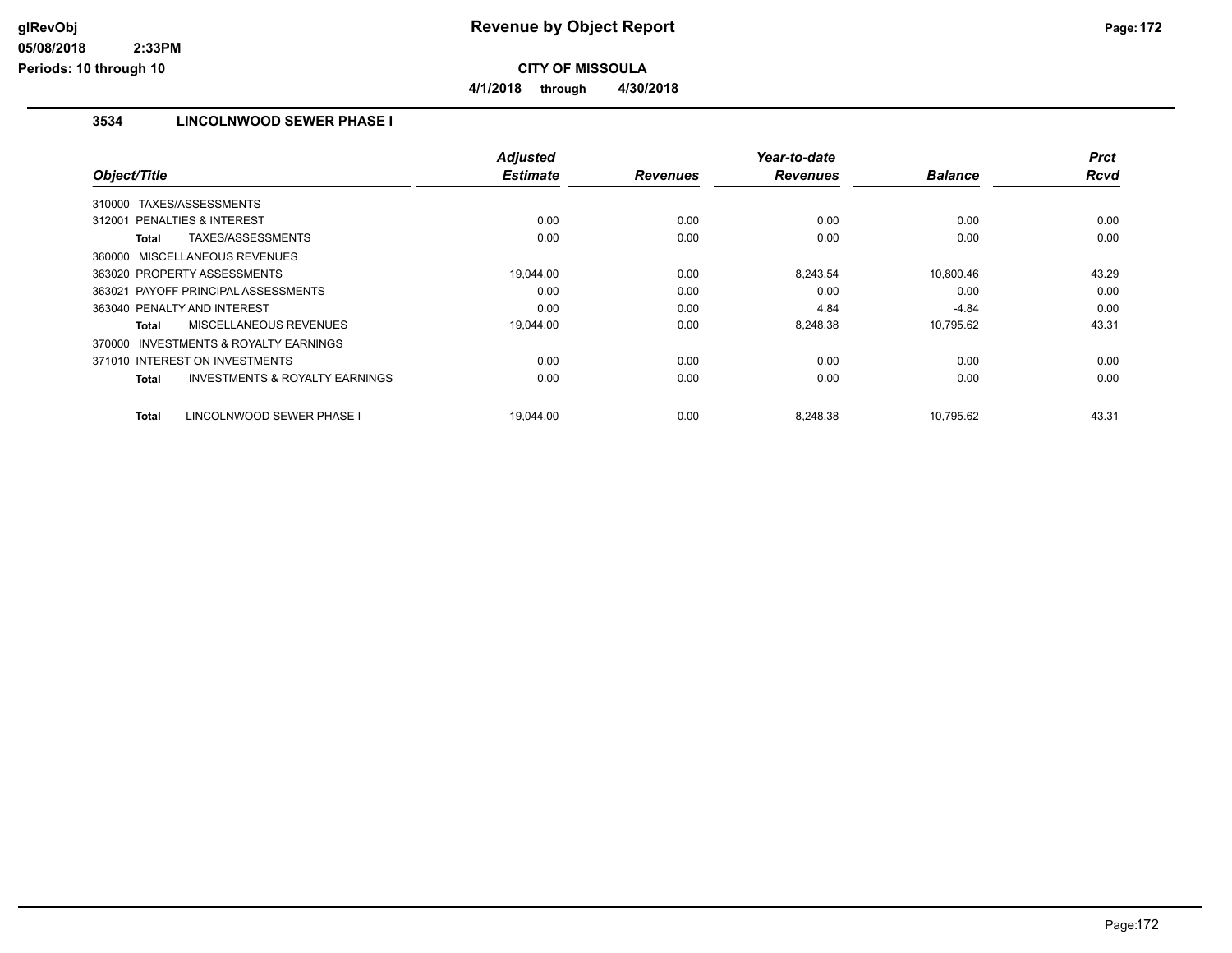**4/1/2018 through 4/30/2018**

## **3535 SLANT STREET TRAFFIC CALMING**

### **3535 SLANT STREET TRAFFIC CALMING**

|                                                           | <b>Adjusted</b> |                 | Year-to-date    |                | <b>Prct</b> |
|-----------------------------------------------------------|-----------------|-----------------|-----------------|----------------|-------------|
| Object/Title                                              | <b>Estimate</b> | <b>Revenues</b> | <b>Revenues</b> | <b>Balance</b> | <b>Rcvd</b> |
| TAXES/ASSESSMENTS<br>310000                               |                 |                 |                 |                |             |
| 312001 PENALTIES & INTEREST                               | 0.00            | 0.00            | 0.00            | 0.00           | 0.00        |
| TAXES/ASSESSMENTS<br><b>Total</b>                         | 0.00            | 0.00            | 0.00            | 0.00           | 0.00        |
| MISCELLANEOUS REVENUES<br>360000                          |                 |                 |                 |                |             |
| 360010 MISCELLANEOUS                                      | 0.00            | 0.00            | 0.00            | 0.00           | 0.00        |
| 363020 PROPERTY ASSESSMENTS                               | 0.00            | 0.00            | 0.00            | 0.00           | 0.00        |
| 363021 PAYOFF PRINCIPAL ASSESSMENTS                       | 0.00            | 0.00            | 0.00            | 0.00           | 0.00        |
| 363040 PENALTY AND INTEREST                               | 0.00            | 0.00            | 0.00            | 0.00           | 0.00        |
| <b>MISCELLANEOUS REVENUES</b><br><b>Total</b>             | 0.00            | 0.00            | 0.00            | 0.00           | 0.00        |
| <b>INVESTMENTS &amp; ROYALTY EARNINGS</b><br>370000       |                 |                 |                 |                |             |
| 371010 INTEREST ON INVESTMENTS                            | 0.00            | 0.00            | 0.00            | 0.00           | 0.00        |
| <b>INVESTMENTS &amp; ROYALTY EARNINGS</b><br><b>Total</b> | 0.00            | 0.00            | 0.00            | 0.00           | 0.00        |
| OTHER FINANCING SOURCES<br>380000                         |                 |                 |                 |                |             |
| 383000 OPERATING TRANSFERS                                | 0.00            | 0.00            | 0.00            | 0.00           | 0.00        |
| OTHER FINANCING SOURCES<br><b>Total</b>                   | 0.00            | 0.00            | 0.00            | 0.00           | 0.00        |
| SLANT STREET TRAFFIC CALMING<br>Total                     | 0.00            | 0.00            | 0.00            | 0.00           | 0.00        |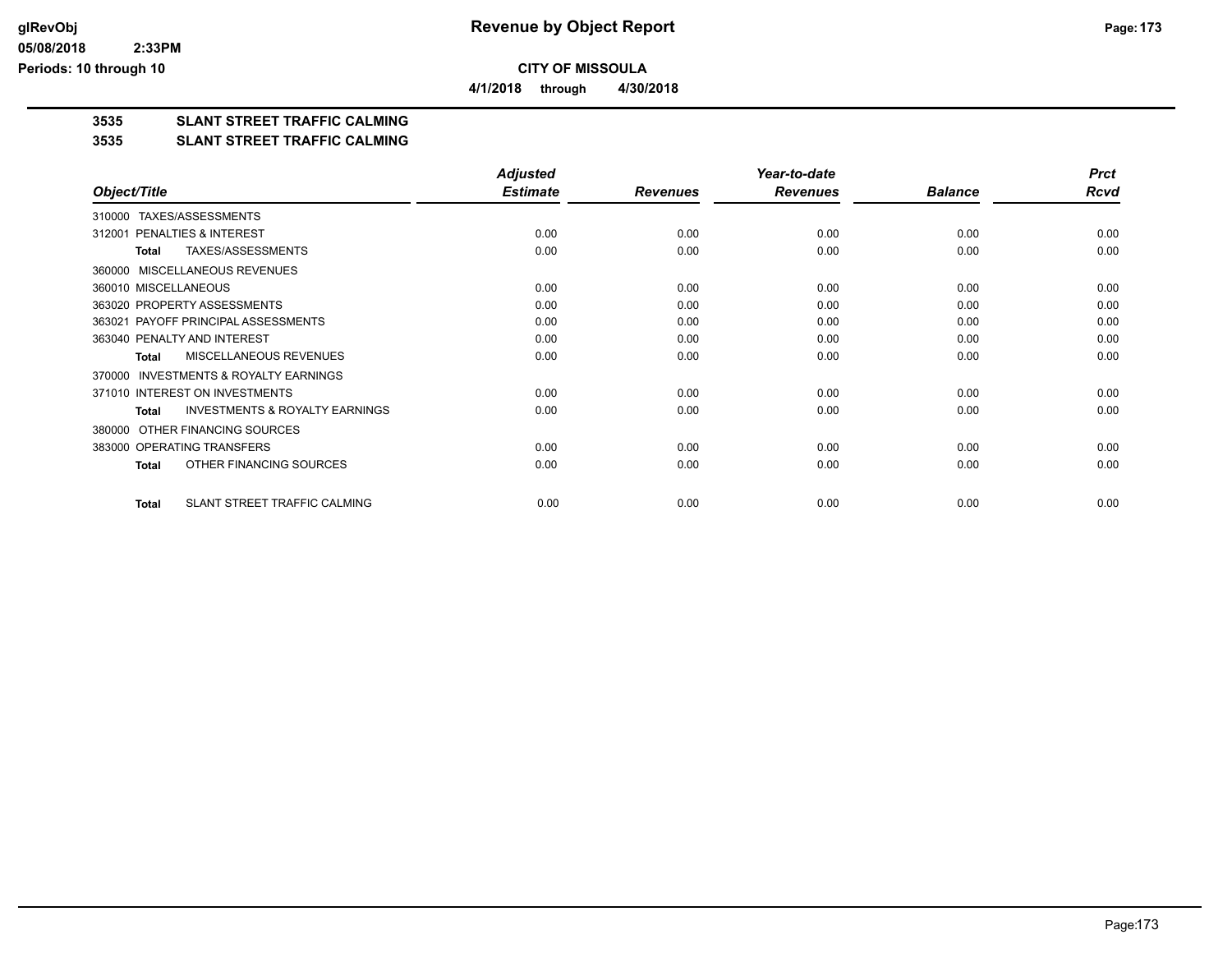**4/1/2018 through 4/30/2018**

### **3535 SLANT STREET TRAFFIC CALMING**

|                                                           | <b>Adjusted</b> |                 | Year-to-date    |                | <b>Prct</b> |
|-----------------------------------------------------------|-----------------|-----------------|-----------------|----------------|-------------|
| Object/Title                                              | <b>Estimate</b> | <b>Revenues</b> | <b>Revenues</b> | <b>Balance</b> | Rcvd        |
| TAXES/ASSESSMENTS<br>310000                               |                 |                 |                 |                |             |
| 312001 PENALTIES & INTEREST                               | 0.00            | 0.00            | 0.00            | 0.00           | 0.00        |
| TAXES/ASSESSMENTS<br>Total                                | 0.00            | 0.00            | 0.00            | 0.00           | 0.00        |
| 360000 MISCELLANEOUS REVENUES                             |                 |                 |                 |                |             |
| 360010 MISCELLANEOUS                                      | 0.00            | 0.00            | 0.00            | 0.00           | 0.00        |
| 363020 PROPERTY ASSESSMENTS                               | 0.00            | 0.00            | 0.00            | 0.00           | 0.00        |
| 363021 PAYOFF PRINCIPAL ASSESSMENTS                       | 0.00            | 0.00            | 0.00            | 0.00           | 0.00        |
| 363040 PENALTY AND INTEREST                               | 0.00            | 0.00            | 0.00            | 0.00           | 0.00        |
| <b>MISCELLANEOUS REVENUES</b><br><b>Total</b>             | 0.00            | 0.00            | 0.00            | 0.00           | 0.00        |
| <b>INVESTMENTS &amp; ROYALTY EARNINGS</b><br>370000       |                 |                 |                 |                |             |
| 371010 INTEREST ON INVESTMENTS                            | 0.00            | 0.00            | 0.00            | 0.00           | 0.00        |
| <b>INVESTMENTS &amp; ROYALTY EARNINGS</b><br><b>Total</b> | 0.00            | 0.00            | 0.00            | 0.00           | 0.00        |
| 380000 OTHER FINANCING SOURCES                            |                 |                 |                 |                |             |
| 383000 OPERATING TRANSFERS                                | 0.00            | 0.00            | 0.00            | 0.00           | 0.00        |
| OTHER FINANCING SOURCES<br>Total                          | 0.00            | 0.00            | 0.00            | 0.00           | 0.00        |
| SLANT STREET TRAFFIC CALMING<br><b>Total</b>              | 0.00            | 0.00            | 0.00            | 0.00           | 0.00        |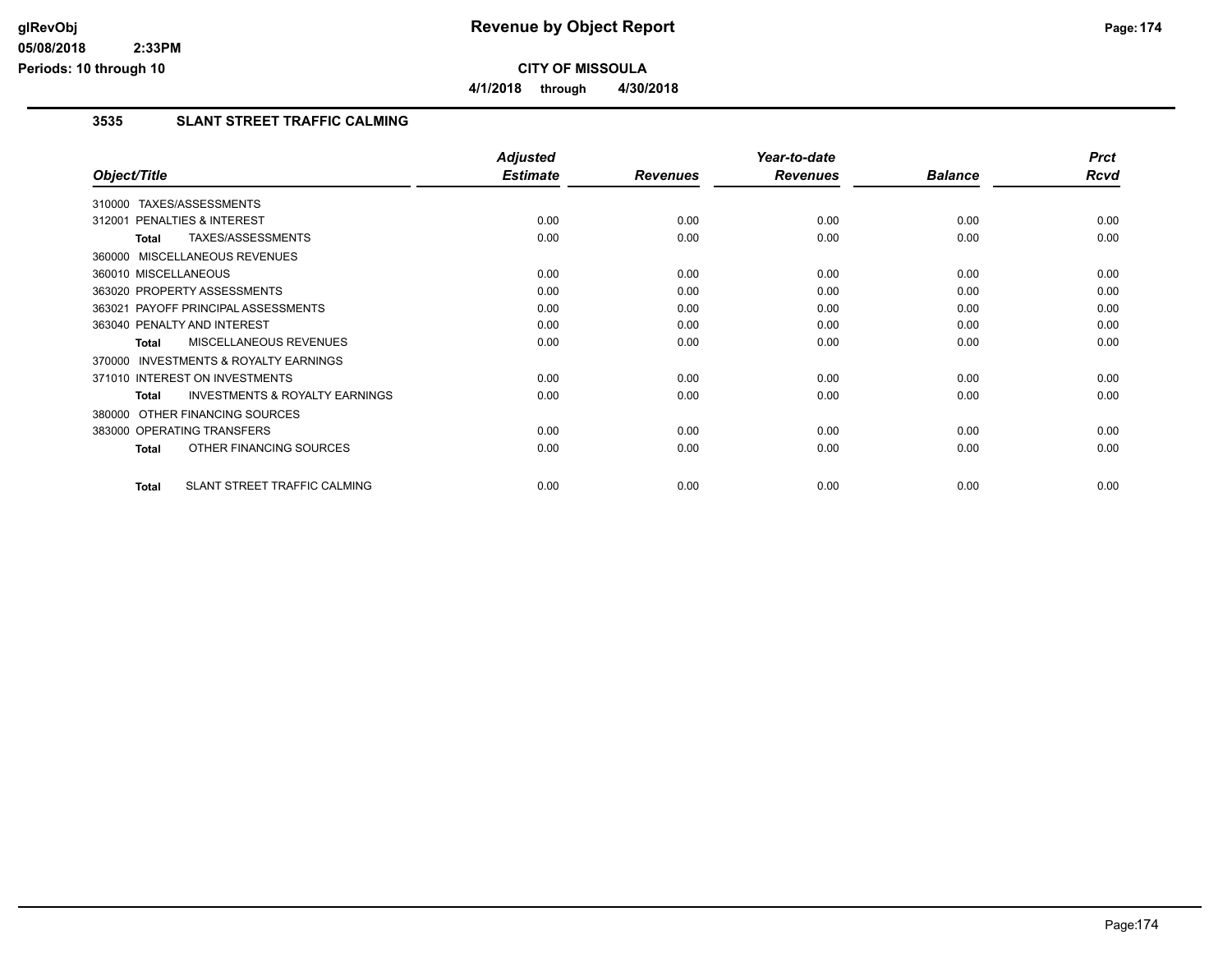**4/1/2018 through 4/30/2018**

### **3536 LINCOLNWOOD SEWER PHASE II**

### **3536 LINCOLNWOOD SEWER PHASE II**

|                                                    | <b>Adjusted</b> |                 | Year-to-date    |                | <b>Prct</b> |
|----------------------------------------------------|-----------------|-----------------|-----------------|----------------|-------------|
| Object/Title                                       | <b>Estimate</b> | <b>Revenues</b> | <b>Revenues</b> | <b>Balance</b> | <b>Rcvd</b> |
| TAXES/ASSESSMENTS<br>310000                        |                 |                 |                 |                |             |
| <b>PENALTIES &amp; INTEREST</b><br>312001          | 0.00            | 0.00            | 0.00            | 0.00           | 0.00        |
| TAXES/ASSESSMENTS<br>Total                         | 0.00            | 0.00            | 0.00            | 0.00           | 0.00        |
| 360000 MISCELLANEOUS REVENUES                      |                 |                 |                 |                |             |
| 363020 PROPERTY ASSESSMENTS                        | 30.719.00       | 0.00            | 14.620.58       | 16.098.42      | 47.59       |
| PAYOFF PRINCIPAL ASSESSMENTS<br>363021             | 0.00            | 0.00            | 0.00            | 0.00           | 0.00        |
| 363040 PENALTY AND INTEREST                        | 0.00            | 0.00            | 5.15            | $-5.15$        | 0.00        |
| MISCELLANEOUS REVENUES<br>Total                    | 30.719.00       | 0.00            | 14,625.73       | 16.093.27      | 47.61       |
| INVESTMENTS & ROYALTY EARNINGS<br>370000           |                 |                 |                 |                |             |
| 371010 INTEREST ON INVESTMENTS                     | 0.00            | 0.00            | 0.00            | 0.00           | 0.00        |
| <b>INVESTMENTS &amp; ROYALTY EARNINGS</b><br>Total | 0.00            | 0.00            | 0.00            | 0.00           | 0.00        |
| LINCOLNWOOD SEWER PHASE II<br>Total                | 30.719.00       | 0.00            | 14.625.73       | 16.093.27      | 47.61       |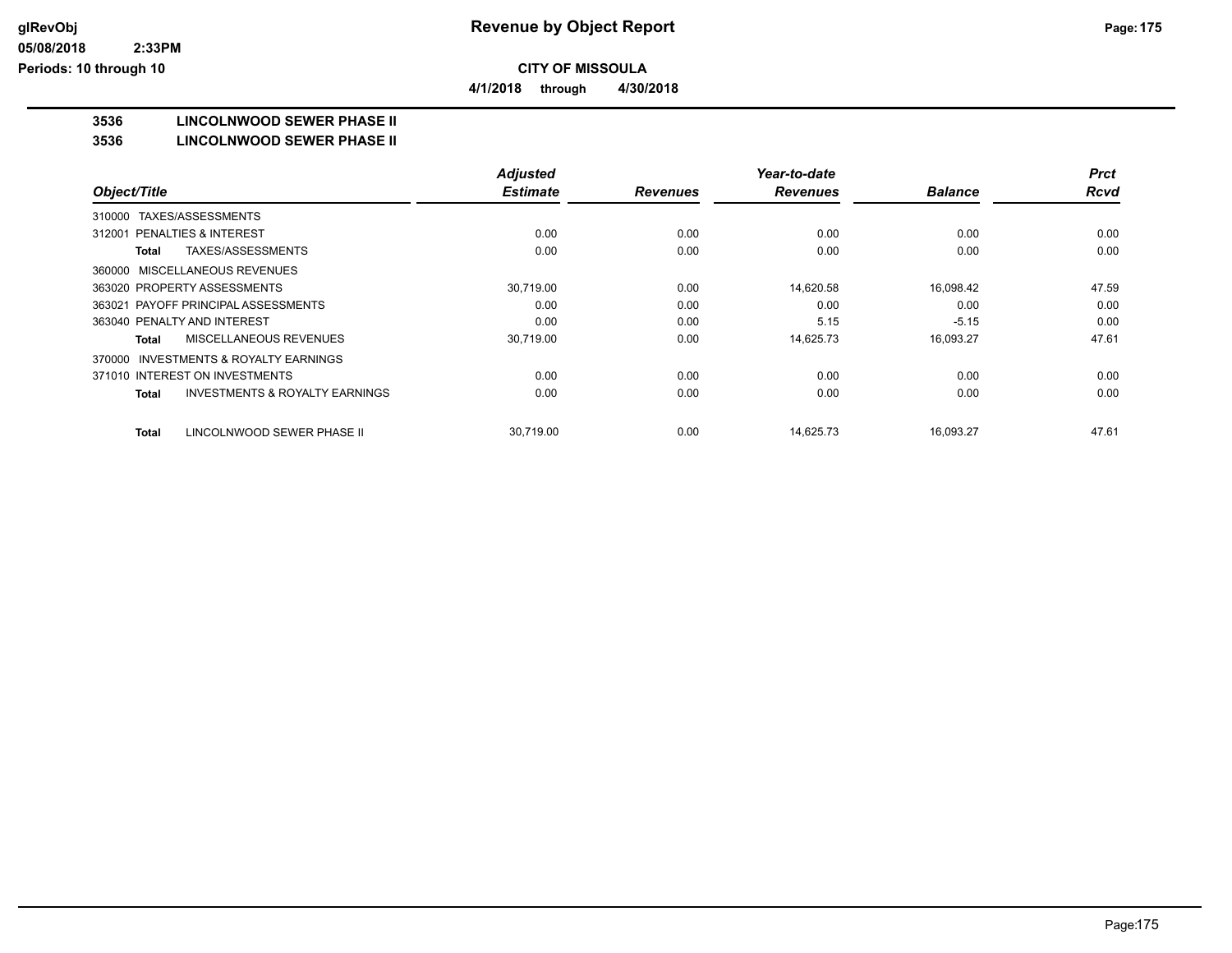**4/1/2018 through 4/30/2018**

### **3536 LINCOLNWOOD SEWER PHASE II**

| Object/Title                                        | <b>Adjusted</b><br><b>Estimate</b> | <b>Revenues</b> | Year-to-date<br><b>Revenues</b> | <b>Balance</b> | <b>Prct</b><br>Rcvd |
|-----------------------------------------------------|------------------------------------|-----------------|---------------------------------|----------------|---------------------|
|                                                     |                                    |                 |                                 |                |                     |
| TAXES/ASSESSMENTS<br>310000                         |                                    |                 |                                 |                |                     |
| 312001 PENALTIES & INTEREST                         | 0.00                               | 0.00            | 0.00                            | 0.00           | 0.00                |
| TAXES/ASSESSMENTS<br><b>Total</b>                   | 0.00                               | 0.00            | 0.00                            | 0.00           | 0.00                |
| 360000 MISCELLANEOUS REVENUES                       |                                    |                 |                                 |                |                     |
| 363020 PROPERTY ASSESSMENTS                         | 30,719.00                          | 0.00            | 14,620.58                       | 16,098.42      | 47.59               |
| 363021 PAYOFF PRINCIPAL ASSESSMENTS                 | 0.00                               | 0.00            | 0.00                            | 0.00           | 0.00                |
| 363040 PENALTY AND INTEREST                         | 0.00                               | 0.00            | 5.15                            | $-5.15$        | 0.00                |
| MISCELLANEOUS REVENUES<br>Total                     | 30,719.00                          | 0.00            | 14,625.73                       | 16,093.27      | 47.61               |
| <b>INVESTMENTS &amp; ROYALTY EARNINGS</b><br>370000 |                                    |                 |                                 |                |                     |
| 371010 INTEREST ON INVESTMENTS                      | 0.00                               | 0.00            | 0.00                            | 0.00           | 0.00                |
| <b>INVESTMENTS &amp; ROYALTY EARNINGS</b><br>Total  | 0.00                               | 0.00            | 0.00                            | 0.00           | 0.00                |
| LINCOLNWOOD SEWER PHASE II<br><b>Total</b>          | 30.719.00                          | 0.00            | 14.625.73                       | 16.093.27      | 47.61               |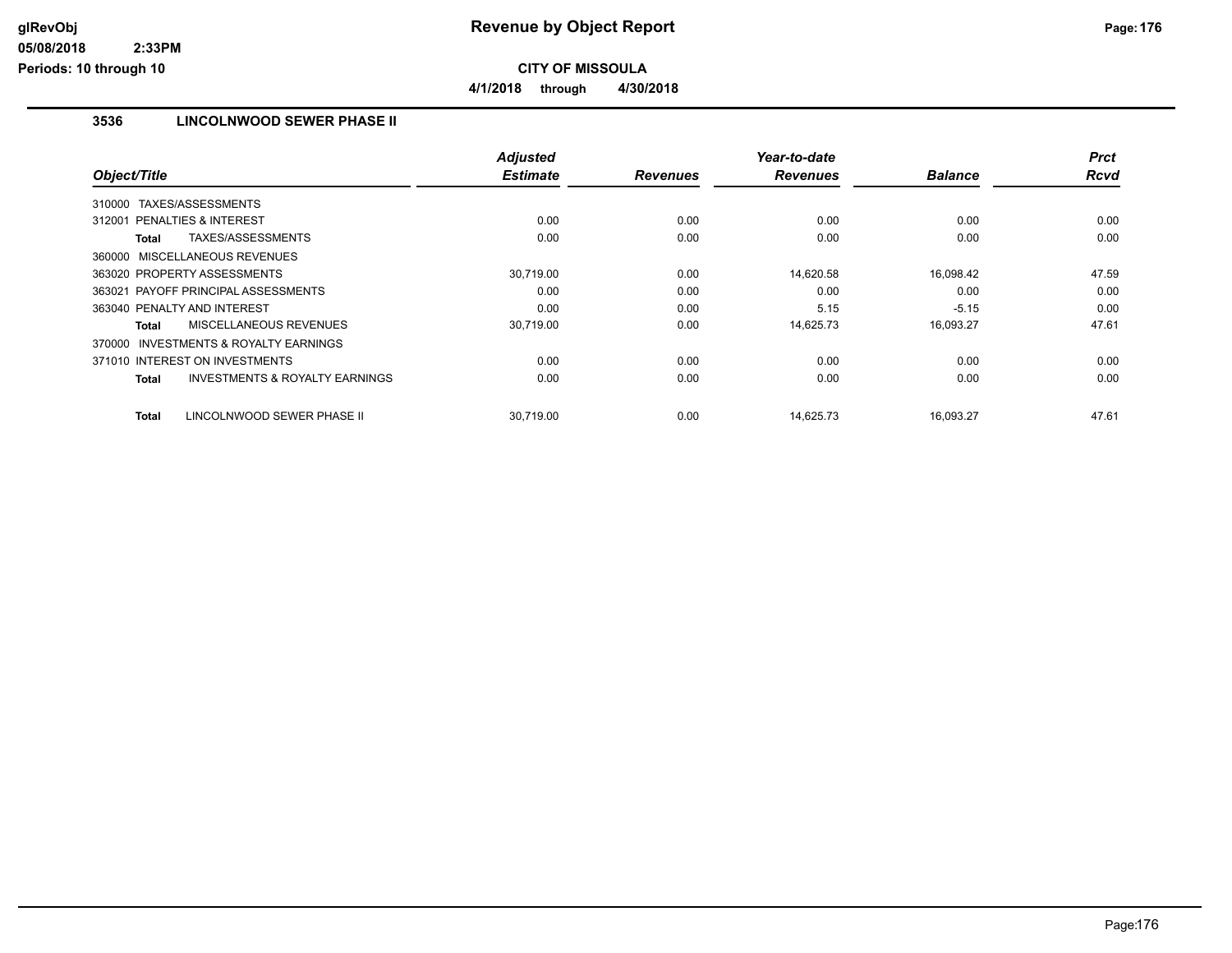**4/1/2018 through 4/30/2018**

**3539 SOUTH 4TH STREET W TRAFFIC**

### **3539 SOUTH 4TH STREET W TRAFFIC**

|                                                    | <b>Adjusted</b> |                 | Year-to-date    |                | <b>Prct</b> |
|----------------------------------------------------|-----------------|-----------------|-----------------|----------------|-------------|
| Object/Title                                       | <b>Estimate</b> | <b>Revenues</b> | <b>Revenues</b> | <b>Balance</b> | Rcvd        |
| 360000 MISCELLANEOUS REVENUES                      |                 |                 |                 |                |             |
| 360010 MISCELLANEOUS                               | 0.00            | 0.00            | 0.00            | 0.00           | 0.00        |
| 363020 PROPERTY ASSESSMENTS                        | 0.00            | 0.00            | 0.00            | 0.00           | 0.00        |
| 363021 PAYOFF PRINCIPAL ASSESSMENTS                | 0.00            | 0.00            | 0.00            | 0.00           | 0.00        |
| 363040 PENALTY AND INTEREST                        | 0.00            | 0.00            | 0.00            | 0.00           | 0.00        |
| MISCELLANEOUS REVENUES<br>Total                    | 0.00            | 0.00            | 0.00            | 0.00           | 0.00        |
| 370000 INVESTMENTS & ROYALTY EARNINGS              |                 |                 |                 |                |             |
| 371010 INTEREST ON INVESTMENTS                     | 0.00            | 0.00            | 0.00            | 0.00           | 0.00        |
| <b>INVESTMENTS &amp; ROYALTY EARNINGS</b><br>Total | 0.00            | 0.00            | 0.00            | 0.00           | 0.00        |
| SOUTH 4TH STREET W TRAFFIC<br>Total                | 0.00            | 0.00            | 0.00            | 0.00           | 0.00        |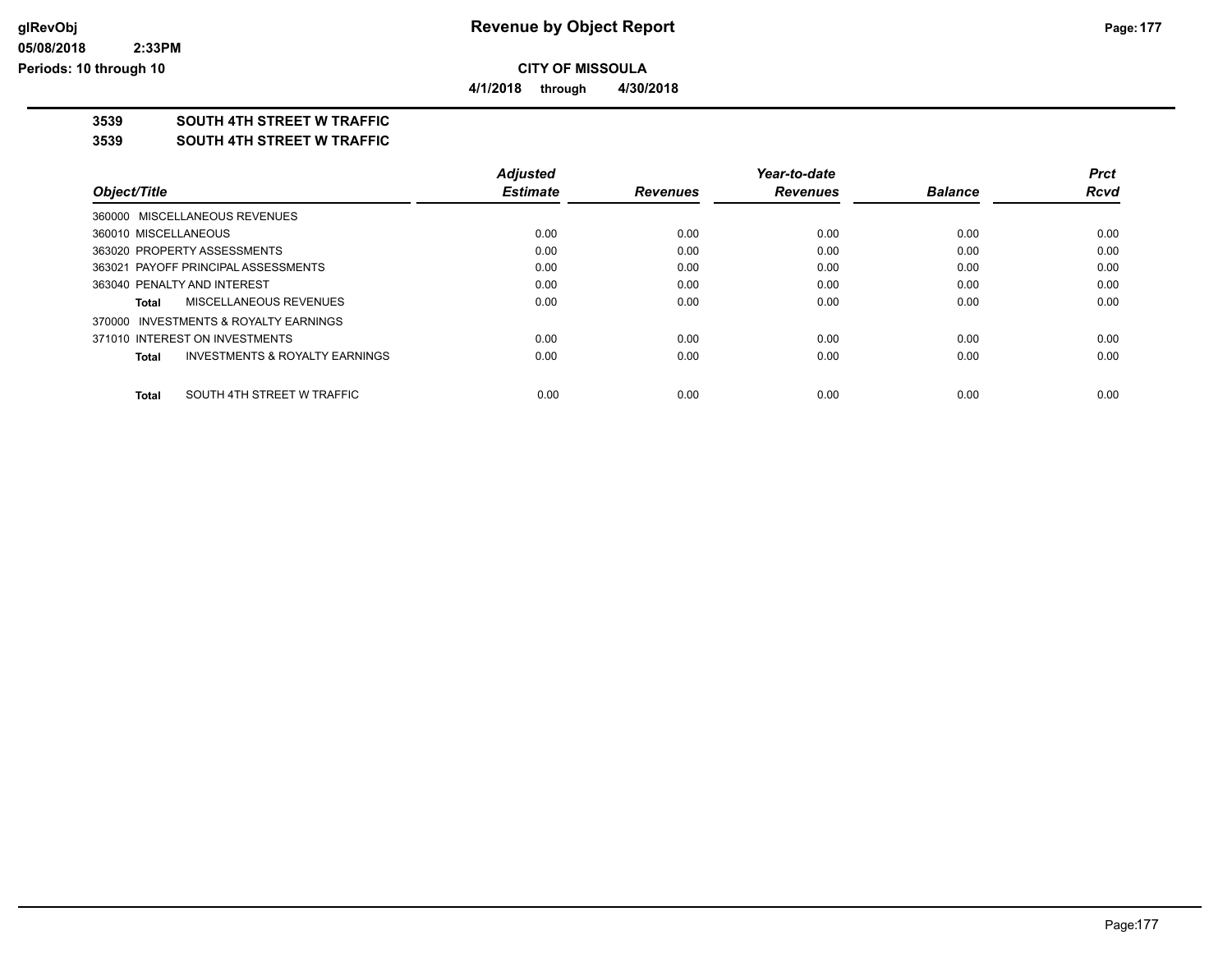**4/1/2018 through 4/30/2018**

### **3539 SOUTH 4TH STREET W TRAFFIC**

| Object/Title                                       | <b>Adiusted</b><br><b>Estimate</b> | <b>Revenues</b> | Year-to-date<br><b>Revenues</b> | <b>Balance</b> | <b>Prct</b><br><b>Rcvd</b> |
|----------------------------------------------------|------------------------------------|-----------------|---------------------------------|----------------|----------------------------|
| 360000 MISCELLANEOUS REVENUES                      |                                    |                 |                                 |                |                            |
| 360010 MISCELLANEOUS                               | 0.00                               | 0.00            | 0.00                            | 0.00           | 0.00                       |
| 363020 PROPERTY ASSESSMENTS                        | 0.00                               | 0.00            | 0.00                            | 0.00           | 0.00                       |
| 363021 PAYOFF PRINCIPAL ASSESSMENTS                | 0.00                               | 0.00            | 0.00                            | 0.00           | 0.00                       |
| 363040 PENALTY AND INTEREST                        | 0.00                               | 0.00            | 0.00                            | 0.00           | 0.00                       |
| MISCELLANEOUS REVENUES<br>Total                    | 0.00                               | 0.00            | 0.00                            | 0.00           | 0.00                       |
| 370000 INVESTMENTS & ROYALTY EARNINGS              |                                    |                 |                                 |                |                            |
| 371010 INTEREST ON INVESTMENTS                     | 0.00                               | 0.00            | 0.00                            | 0.00           | 0.00                       |
| <b>INVESTMENTS &amp; ROYALTY EARNINGS</b><br>Total | 0.00                               | 0.00            | 0.00                            | 0.00           | 0.00                       |
| SOUTH 4TH STREET W TRAFFIC<br>Total                | 0.00                               | 0.00            | 0.00                            | 0.00           | 0.00                       |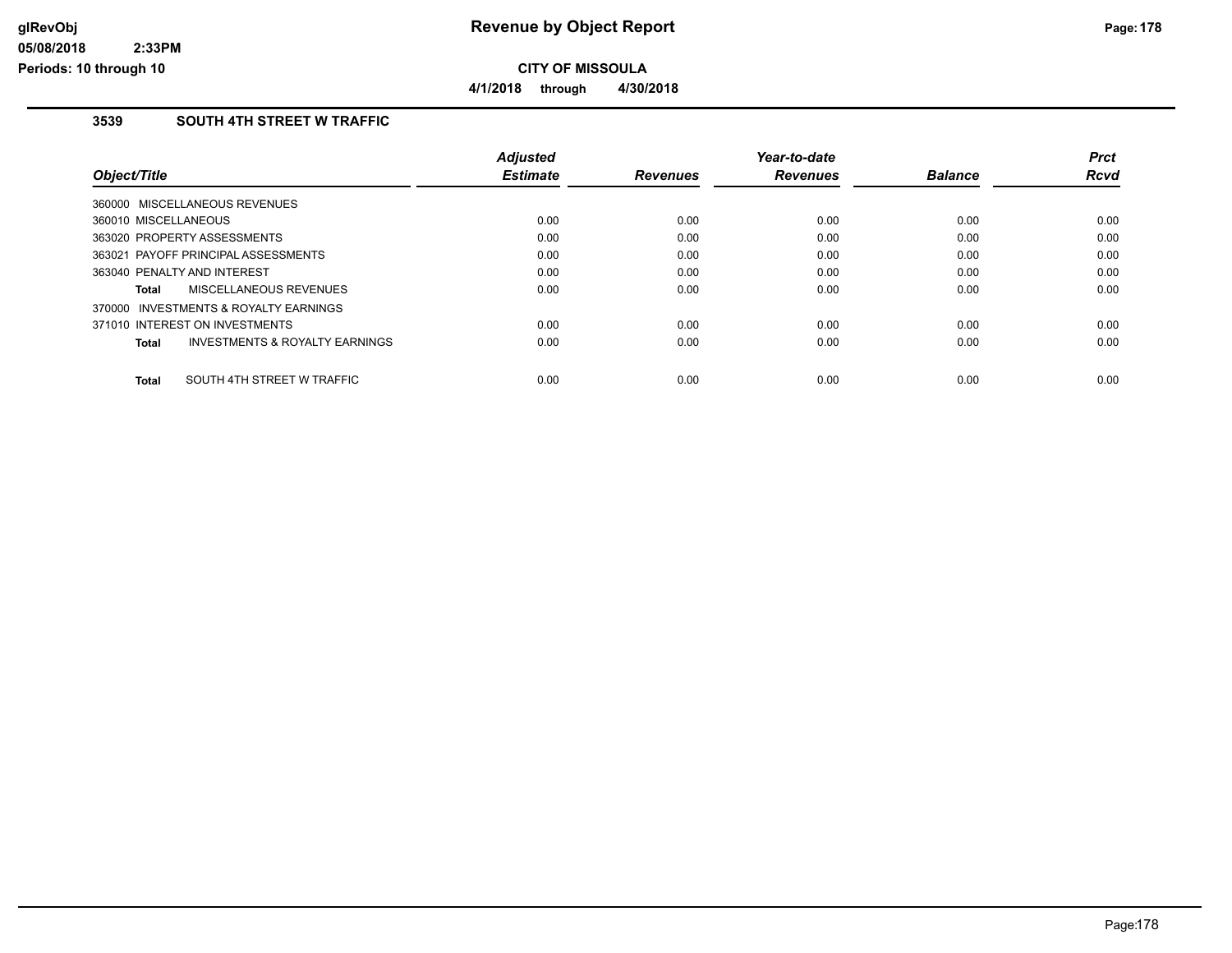**4/1/2018 through 4/30/2018**

**3540 SID 540 DEBT SERVICE FUND**

**3540 SID 540 DEBT SERVICE FUND**

|                                                           | <b>Adjusted</b> |                 | Year-to-date    |                | <b>Prct</b> |
|-----------------------------------------------------------|-----------------|-----------------|-----------------|----------------|-------------|
| Object/Title                                              | <b>Estimate</b> | <b>Revenues</b> | <b>Revenues</b> | <b>Balance</b> | Rcvd        |
| 360000 MISCELLANEOUS REVENUES                             |                 |                 |                 |                |             |
| 360010 MISCELLANEOUS                                      | 11.316.00       | 0.00            | 0.00            | 11.316.00      | 0.00        |
| 363020 PROPERTY ASSESSMENTS                               | 118,065.00      | 501.90          | 46,285.93       | 71.779.07      | 39.20       |
| 363021 PAYOFF PRINCIPAL ASSESSMENTS                       | 0.00            | 0.00            | 6,026.60        | $-6,026.60$    | 0.00        |
| 363040 PENALTY AND INTEREST                               | 0.00            | 0.00            | 21.84           | $-21.84$       | 0.00        |
| MISCELLANEOUS REVENUES<br><b>Total</b>                    | 129,381.00      | 501.90          | 52,334.37       | 77.046.63      | 40.45       |
| INVESTMENTS & ROYALTY EARNINGS<br>370000                  |                 |                 |                 |                |             |
| 371010 INTEREST ON INVESTMENTS                            | 0.00            | 0.00            | 0.00            | 0.00           | 0.00        |
| 371500 INTEREST ON INTERFUND LOAN                         | 0.00            | 0.00            | 0.00            | 0.00           | 0.00        |
| <b>INVESTMENTS &amp; ROYALTY EARNINGS</b><br><b>Total</b> | 0.00            | 0.00            | 0.00            | 0.00           | 0.00        |
| SID 540 DEBT SERVICE FUND<br><b>Total</b>                 | 129.381.00      | 501.90          | 52.334.37       | 77.046.63      | 40.45       |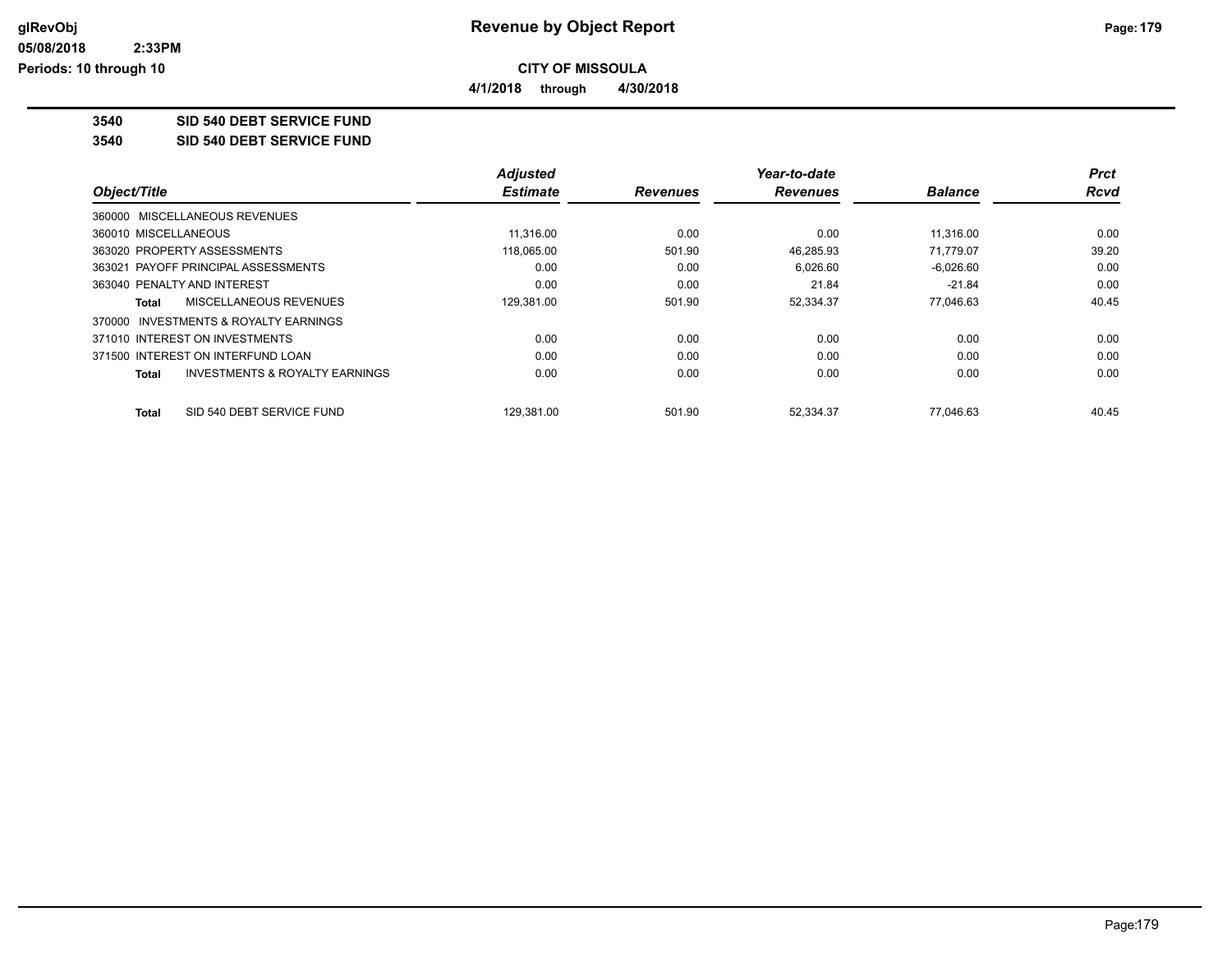**4/1/2018 through 4/30/2018**

### **3540 SID 540 DEBT SERVICE FUND**

|                                                     | <b>Adjusted</b> |                 | Year-to-date    |                | <b>Prct</b> |
|-----------------------------------------------------|-----------------|-----------------|-----------------|----------------|-------------|
| Object/Title                                        | <b>Estimate</b> | <b>Revenues</b> | <b>Revenues</b> | <b>Balance</b> | Rcvd        |
| 360000 MISCELLANEOUS REVENUES                       |                 |                 |                 |                |             |
| 360010 MISCELLANEOUS                                | 11.316.00       | 0.00            | 0.00            | 11.316.00      | 0.00        |
| 363020 PROPERTY ASSESSMENTS                         | 118.065.00      | 501.90          | 46.285.93       | 71.779.07      | 39.20       |
| 363021 PAYOFF PRINCIPAL ASSESSMENTS                 | 0.00            | 0.00            | 6.026.60        | $-6.026.60$    | 0.00        |
| 363040 PENALTY AND INTEREST                         | 0.00            | 0.00            | 21.84           | $-21.84$       | 0.00        |
| MISCELLANEOUS REVENUES<br>Total                     | 129,381.00      | 501.90          | 52,334.37       | 77.046.63      | 40.45       |
| <b>INVESTMENTS &amp; ROYALTY EARNINGS</b><br>370000 |                 |                 |                 |                |             |
| 371010 INTEREST ON INVESTMENTS                      | 0.00            | 0.00            | 0.00            | 0.00           | 0.00        |
| 371500 INTEREST ON INTERFUND LOAN                   | 0.00            | 0.00            | 0.00            | 0.00           | 0.00        |
| <b>INVESTMENTS &amp; ROYALTY EARNINGS</b><br>Total  | 0.00            | 0.00            | 0.00            | 0.00           | 0.00        |
| SID 540 DEBT SERVICE FUND<br>Total                  | 129.381.00      | 501.90          | 52.334.37       | 77.046.63      | 40.45       |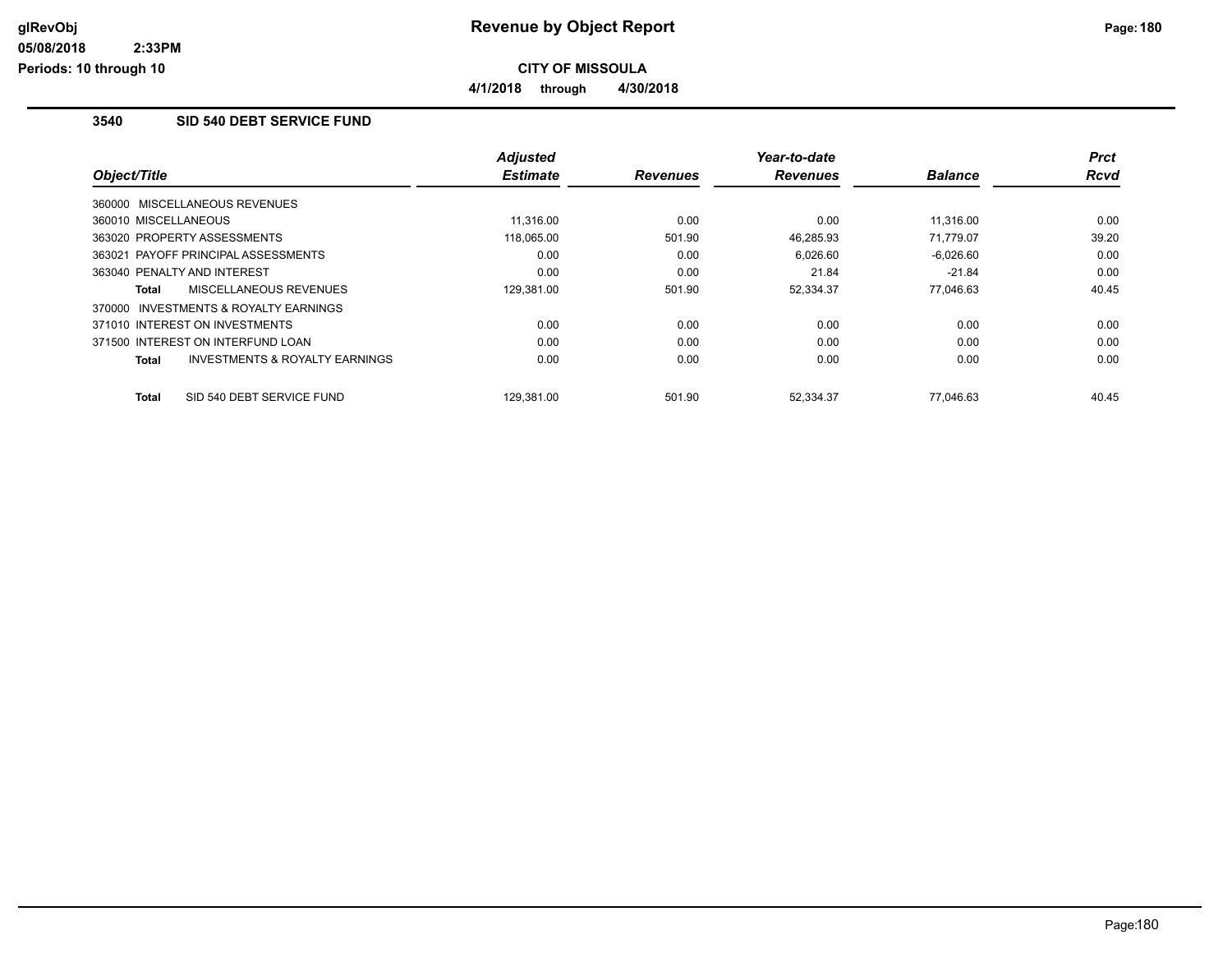**4/1/2018 through 4/30/2018**

**3541 SID 541 DEBT SERVICE**

**3541 SID 541 DEBT SERVICE**

|                                         | <b>Adjusted</b> |                 | Year-to-date    |                | <b>Prct</b> |
|-----------------------------------------|-----------------|-----------------|-----------------|----------------|-------------|
| Object/Title                            | <b>Estimate</b> | <b>Revenues</b> | <b>Revenues</b> | <b>Balance</b> | <b>Rcvd</b> |
| 360000 MISCELLANEOUS REVENUES           |                 |                 |                 |                |             |
| 363020 PROPERTY ASSESSMENTS             | 61,918.00       | 125.93          | 31,749.32       | 30,168.68      | 51.28       |
| 363021 PAYOFF PRINCIPAL ASSESSMENTS     | 0.00            | 0.00            | 2,333.42        | $-2,333.42$    | 0.00        |
| 363040 PENALTY AND INTEREST             | 0.00            | 0.00            | 36.23           | $-36.23$       | 0.00        |
| MISCELLANEOUS REVENUES<br>Total         | 61,918.00       | 125.93          | 34,118.97       | 27,799.03      | 55.10       |
| 370000 INVESTMENTS & ROYALTY EARNINGS   |                 |                 |                 |                |             |
| 371010 INTEREST ON INVESTMENTS          | 0.00            | 0.00            | 0.00            | 0.00           | 0.00        |
| INVESTMENTS & ROYALTY EARNINGS<br>Total | 0.00            | 0.00            | 0.00            | 0.00           | 0.00        |
| 380000 OTHER FINANCING SOURCES          |                 |                 |                 |                |             |
| 381030 SID BONDS PROCEEDS               | 0.00            | 0.00            | 0.00            | 0.00           | 0.00        |
| OTHER FINANCING SOURCES<br>Total        | 0.00            | 0.00            | 0.00            | 0.00           | 0.00        |
| SID 541 DEBT SERVICE<br>Total           | 61.918.00       | 125.93          | 34,118.97       | 27.799.03      | 55.10       |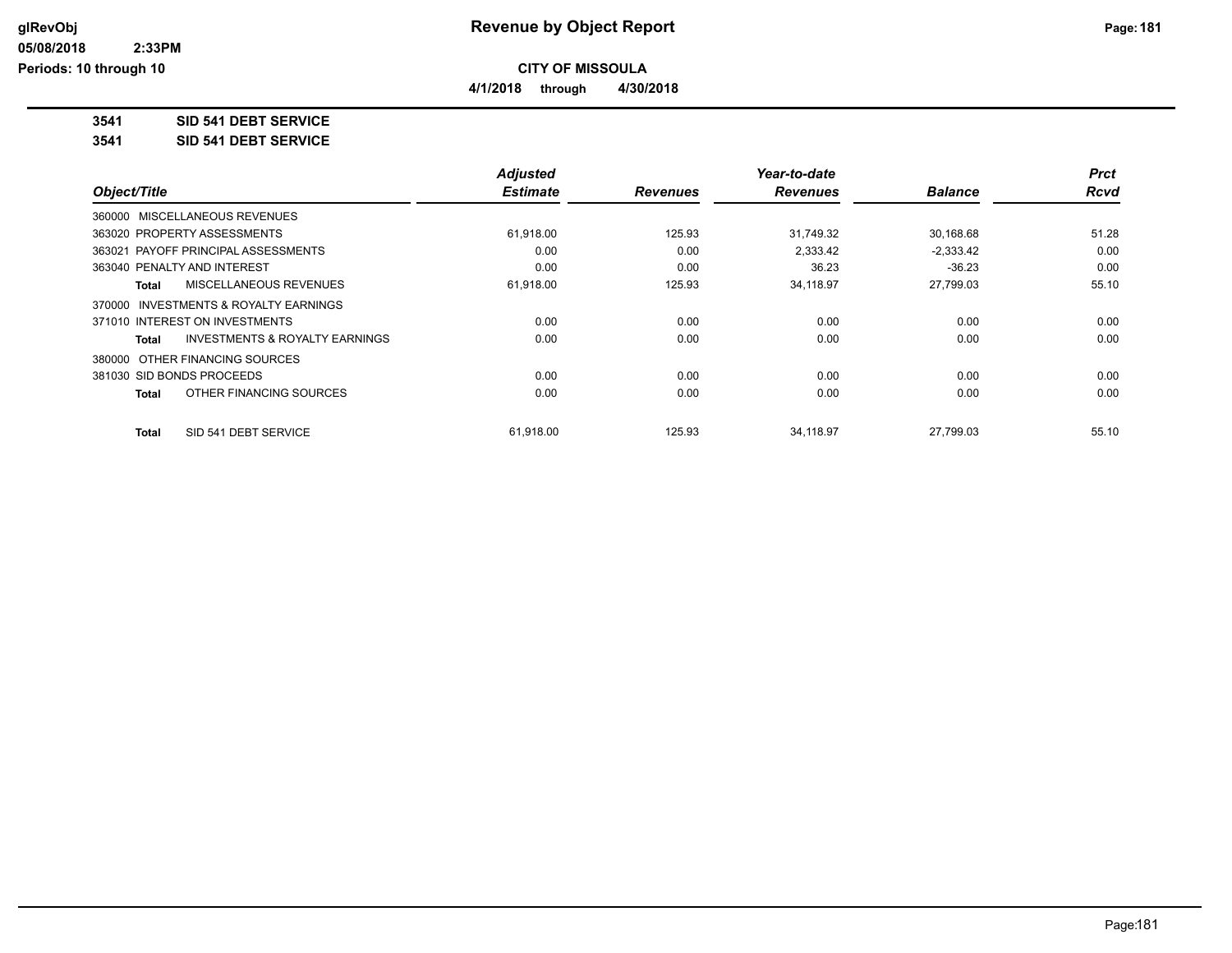**4/1/2018 through 4/30/2018**

#### **3541 SID 541 DEBT SERVICE**

|                                                     | <b>Adjusted</b> |                 | Year-to-date    |                | <b>Prct</b> |
|-----------------------------------------------------|-----------------|-----------------|-----------------|----------------|-------------|
| Object/Title                                        | <b>Estimate</b> | <b>Revenues</b> | <b>Revenues</b> | <b>Balance</b> | <b>Rcvd</b> |
| 360000 MISCELLANEOUS REVENUES                       |                 |                 |                 |                |             |
| 363020 PROPERTY ASSESSMENTS                         | 61.918.00       | 125.93          | 31,749.32       | 30,168.68      | 51.28       |
| 363021 PAYOFF PRINCIPAL ASSESSMENTS                 | 0.00            | 0.00            | 2,333.42        | $-2,333.42$    | 0.00        |
| 363040 PENALTY AND INTEREST                         | 0.00            | 0.00            | 36.23           | $-36.23$       | 0.00        |
| MISCELLANEOUS REVENUES<br>Total                     | 61.918.00       | 125.93          | 34.118.97       | 27.799.03      | 55.10       |
| <b>INVESTMENTS &amp; ROYALTY EARNINGS</b><br>370000 |                 |                 |                 |                |             |
| 371010 INTEREST ON INVESTMENTS                      | 0.00            | 0.00            | 0.00            | 0.00           | 0.00        |
| INVESTMENTS & ROYALTY EARNINGS<br>Total             | 0.00            | 0.00            | 0.00            | 0.00           | 0.00        |
| 380000 OTHER FINANCING SOURCES                      |                 |                 |                 |                |             |
| 381030 SID BONDS PROCEEDS                           | 0.00            | 0.00            | 0.00            | 0.00           | 0.00        |
| OTHER FINANCING SOURCES<br><b>Total</b>             | 0.00            | 0.00            | 0.00            | 0.00           | 0.00        |
| SID 541 DEBT SERVICE<br><b>Total</b>                | 61.918.00       | 125.93          | 34.118.97       | 27.799.03      | 55.10       |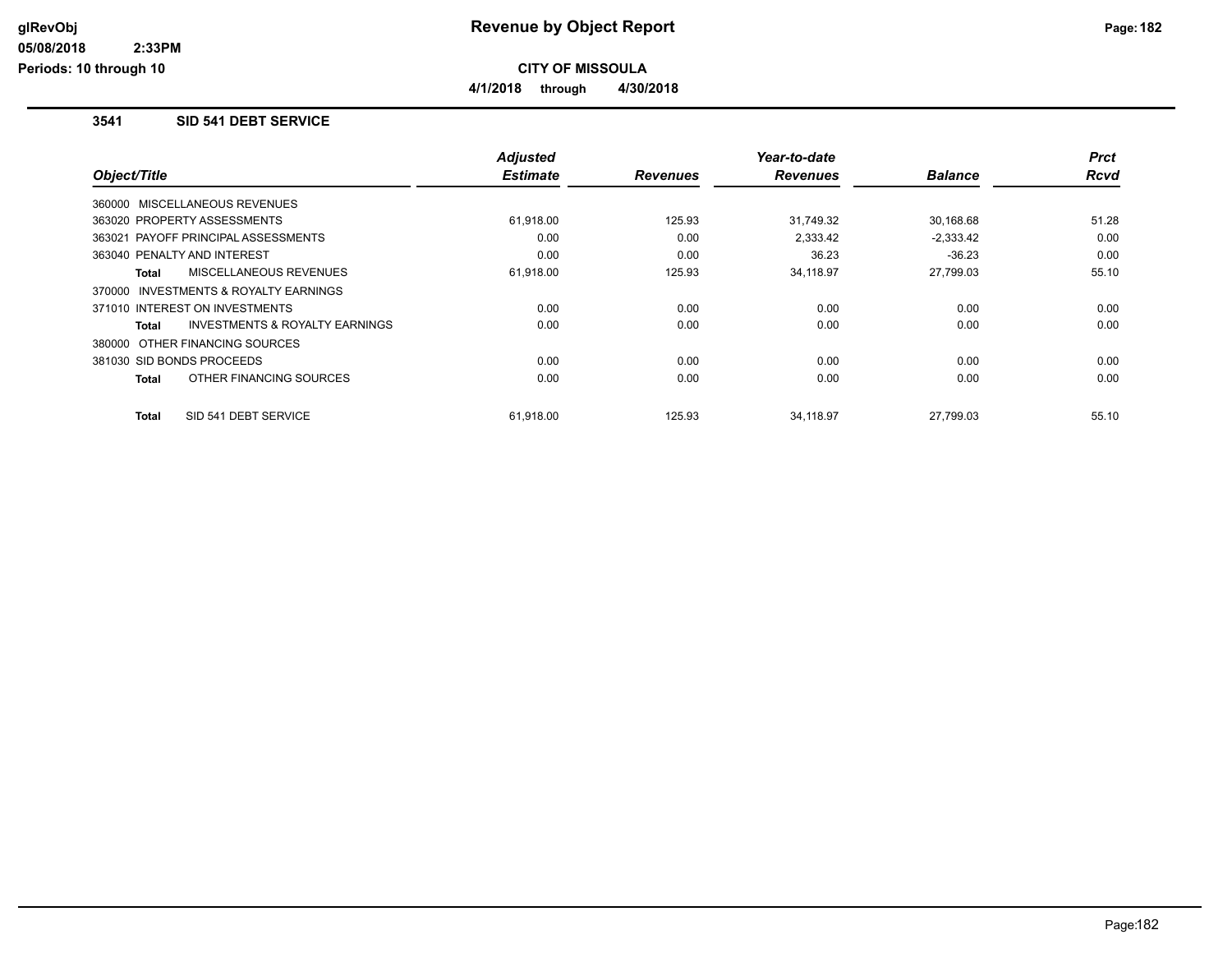**4/1/2018 through 4/30/2018**

**3543 SID 543 DEBT SERVICE**

**3543 SID 543 DEBT SERVICE**

|                                                | <b>Adjusted</b> |                 | Year-to-date    |                | <b>Prct</b> |
|------------------------------------------------|-----------------|-----------------|-----------------|----------------|-------------|
| Object/Title                                   | <b>Estimate</b> | <b>Revenues</b> | <b>Revenues</b> | <b>Balance</b> | Rcvd        |
| 360000 MISCELLANEOUS REVENUES                  |                 |                 |                 |                |             |
| 363020 PROPERTY ASSESSMENTS                    | 0.00            | 33.91           | 4.822.12        | $-4.822.12$    | 0.00        |
| 363021 PAYOFF PRINCIPAL ASSESSMENTS            | 0.00            | 0.00            | 0.00            | 0.00           | 0.00        |
| 363040 PENALTY AND INTEREST                    | 0.00            | 0.88            | 4.30            | $-4.30$        | 0.00        |
| MISCELLANEOUS REVENUES<br>Total                | 0.00            | 34.79           | 4.826.42        | $-4.826.42$    | 0.00        |
| 370000 INVESTMENTS & ROYALTY EARNINGS          |                 |                 |                 |                |             |
| 371010 INTEREST ON INVESTMENTS                 | 0.00            | 0.00            | 0.00            | 0.00           | 0.00        |
| INVESTMENTS & ROYALTY EARNINGS<br><b>Total</b> | 0.00            | 0.00            | 0.00            | 0.00           | 0.00        |
| SID 543 DEBT SERVICE<br>Total                  | 0.00            | 34.79           | 4.826.42        | $-4.826.42$    | 0.00        |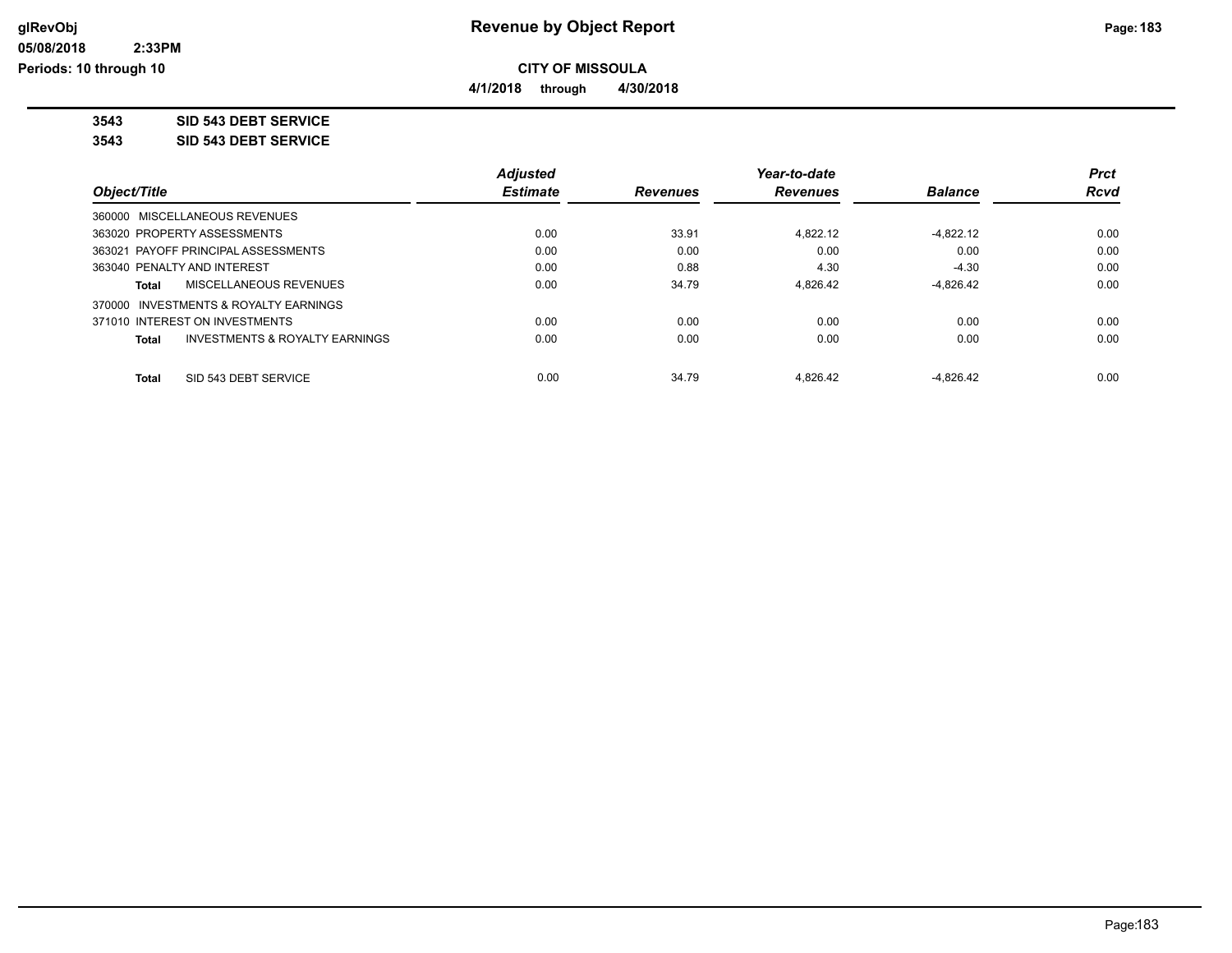**4/1/2018 through 4/30/2018**

#### **3543 SID 543 DEBT SERVICE**

|                                     |                                | <b>Adjusted</b> |                 | Year-to-date    |                | <b>Prct</b> |
|-------------------------------------|--------------------------------|-----------------|-----------------|-----------------|----------------|-------------|
| Object/Title                        |                                | <b>Estimate</b> | <b>Revenues</b> | <b>Revenues</b> | <b>Balance</b> | <b>Rcvd</b> |
| 360000 MISCELLANEOUS REVENUES       |                                |                 |                 |                 |                |             |
| 363020 PROPERTY ASSESSMENTS         |                                | 0.00            | 33.91           | 4.822.12        | $-4.822.12$    | 0.00        |
| 363021 PAYOFF PRINCIPAL ASSESSMENTS |                                | 0.00            | 0.00            | 0.00            | 0.00           | 0.00        |
| 363040 PENALTY AND INTEREST         |                                | 0.00            | 0.88            | 4.30            | $-4.30$        | 0.00        |
| Total                               | MISCELLANEOUS REVENUES         | 0.00            | 34.79           | 4.826.42        | $-4.826.42$    | 0.00        |
| 370000                              | INVESTMENTS & ROYALTY EARNINGS |                 |                 |                 |                |             |
| 371010 INTEREST ON INVESTMENTS      |                                | 0.00            | 0.00            | 0.00            | 0.00           | 0.00        |
| Total                               | INVESTMENTS & ROYALTY EARNINGS | 0.00            | 0.00            | 0.00            | 0.00           | 0.00        |
| <b>Total</b>                        | SID 543 DEBT SERVICE           | 0.00            | 34.79           | 4.826.42        | $-4.826.42$    | 0.00        |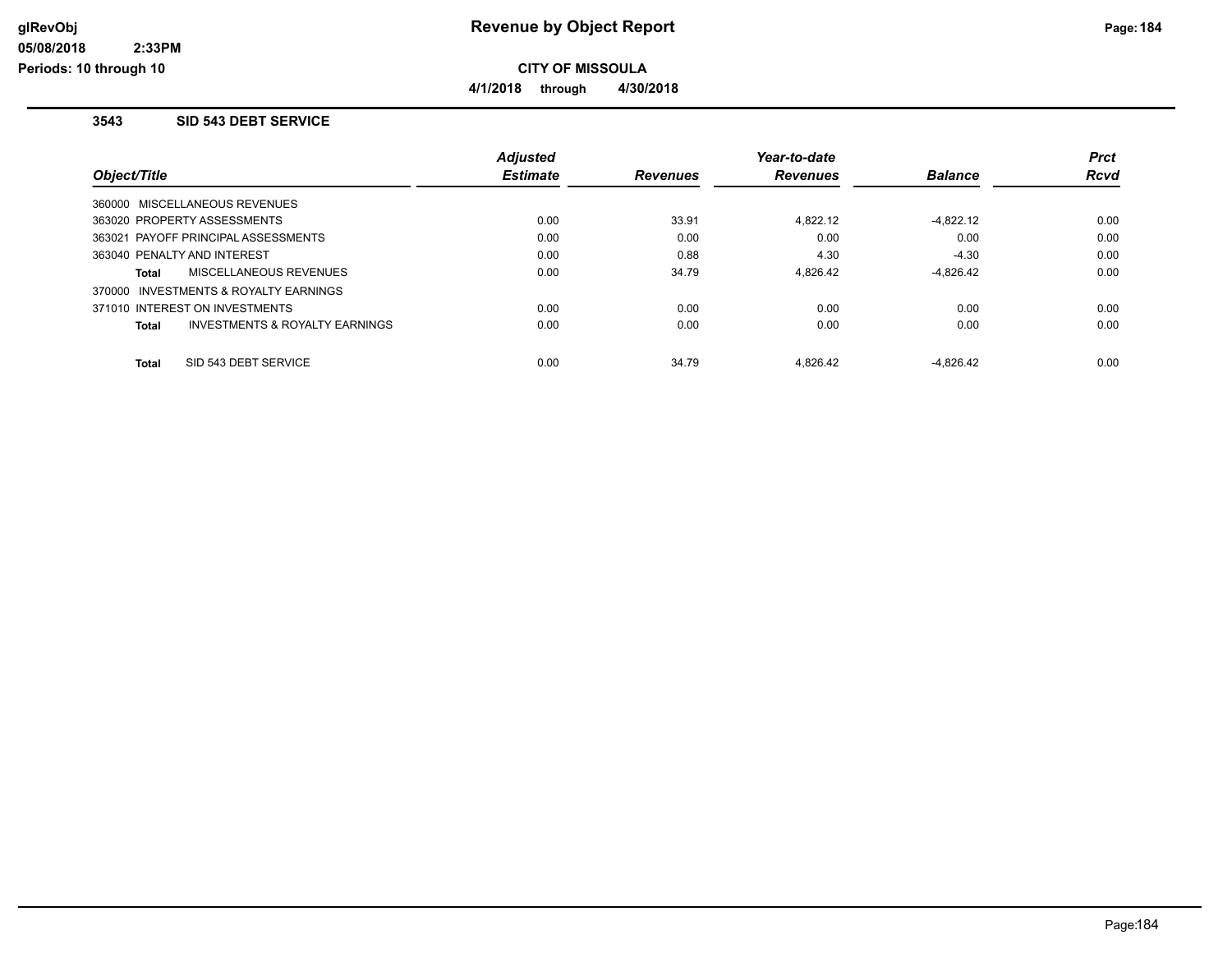**4/1/2018 through 4/30/2018**

# **3544 SID 544 RATTLESNAKE DEBT SERVICE**

### **3544 SID 544 RATTLESNAKE DEBT SERVICE**

|                                     |                                           | <b>Adjusted</b> |                 | Year-to-date    |                | <b>Prct</b> |
|-------------------------------------|-------------------------------------------|-----------------|-----------------|-----------------|----------------|-------------|
| Object/Title                        |                                           | <b>Estimate</b> | <b>Revenues</b> | <b>Revenues</b> | <b>Balance</b> | <b>Rcvd</b> |
| 360000 MISCELLANEOUS REVENUES       |                                           |                 |                 |                 |                |             |
| 363020 PROPERTY ASSESSMENTS         |                                           | 141,508.00      | 457.60          | 82,853.33       | 58,654.67      | 58.55       |
| 363021 PAYOFF PRINCIPAL ASSESSMENTS |                                           | 0.00            | 0.00            | 0.00            | 0.00           | 0.00        |
| 363040 PENALTY AND INTEREST         |                                           | 0.00            | 0.00            | 43.01           | $-43.01$       | 0.00        |
| Total                               | <b>MISCELLANEOUS REVENUES</b>             | 141,508.00      | 457.60          | 82.896.34       | 58.611.66      | 58.58       |
| 370000                              | INVESTMENTS & ROYALTY EARNINGS            |                 |                 |                 |                |             |
| 371010 INTEREST ON INVESTMENTS      |                                           | 0.00            | 0.00            | 0.00            | 0.00           | 0.00        |
| Total                               | <b>INVESTMENTS &amp; ROYALTY EARNINGS</b> | 0.00            | 0.00            | 0.00            | 0.00           | 0.00        |
| <b>Total</b>                        | SID 544 RATTLESNAKE DEBT SERVICE          | 141.508.00      | 457.60          | 82.896.34       | 58.611.66      | 58.58       |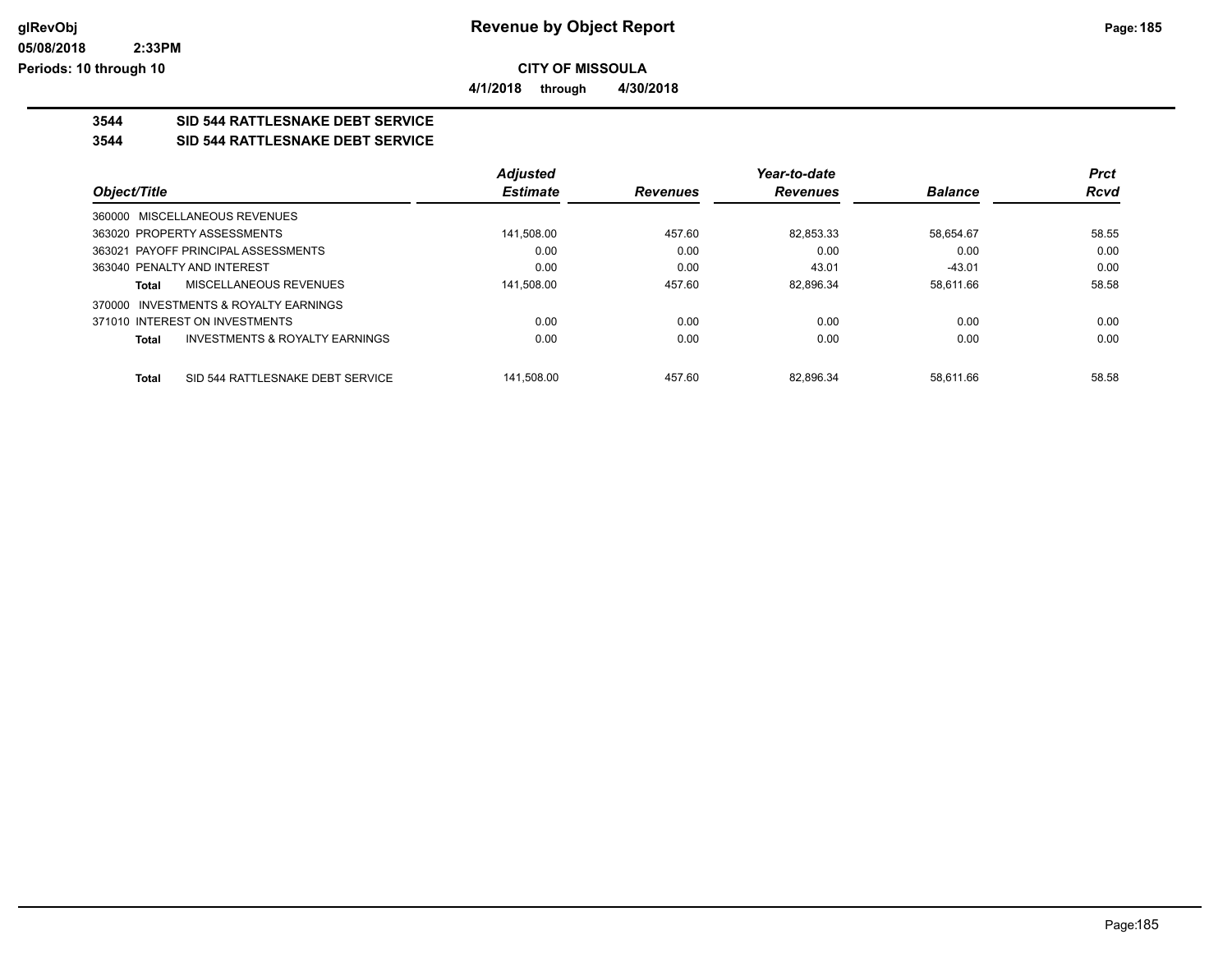**4/1/2018 through 4/30/2018**

#### **3544 SID 544 RATTLESNAKE DEBT SERVICE**

|              |                                       | <b>Adjusted</b> |                 | Year-to-date    |                | <b>Prct</b> |
|--------------|---------------------------------------|-----------------|-----------------|-----------------|----------------|-------------|
| Object/Title |                                       | <b>Estimate</b> | <b>Revenues</b> | <b>Revenues</b> | <b>Balance</b> | <b>Rcvd</b> |
|              | 360000 MISCELLANEOUS REVENUES         |                 |                 |                 |                |             |
|              | 363020 PROPERTY ASSESSMENTS           | 141,508.00      | 457.60          | 82.853.33       | 58,654.67      | 58.55       |
|              | 363021 PAYOFF PRINCIPAL ASSESSMENTS   | 0.00            | 0.00            | 0.00            | 0.00           | 0.00        |
|              | 363040 PENALTY AND INTEREST           | 0.00            | 0.00            | 43.01           | $-43.01$       | 0.00        |
| Total        | MISCELLANEOUS REVENUES                | 141.508.00      | 457.60          | 82.896.34       | 58.611.66      | 58.58       |
|              | 370000 INVESTMENTS & ROYALTY EARNINGS |                 |                 |                 |                |             |
|              | 371010 INTEREST ON INVESTMENTS        | 0.00            | 0.00            | 0.00            | 0.00           | 0.00        |
| <b>Total</b> | INVESTMENTS & ROYALTY EARNINGS        | 0.00            | 0.00            | 0.00            | 0.00           | 0.00        |
| <b>Total</b> | SID 544 RATTLESNAKE DEBT SERVICE      | 141.508.00      | 457.60          | 82.896.34       | 58.611.66      | 58.58       |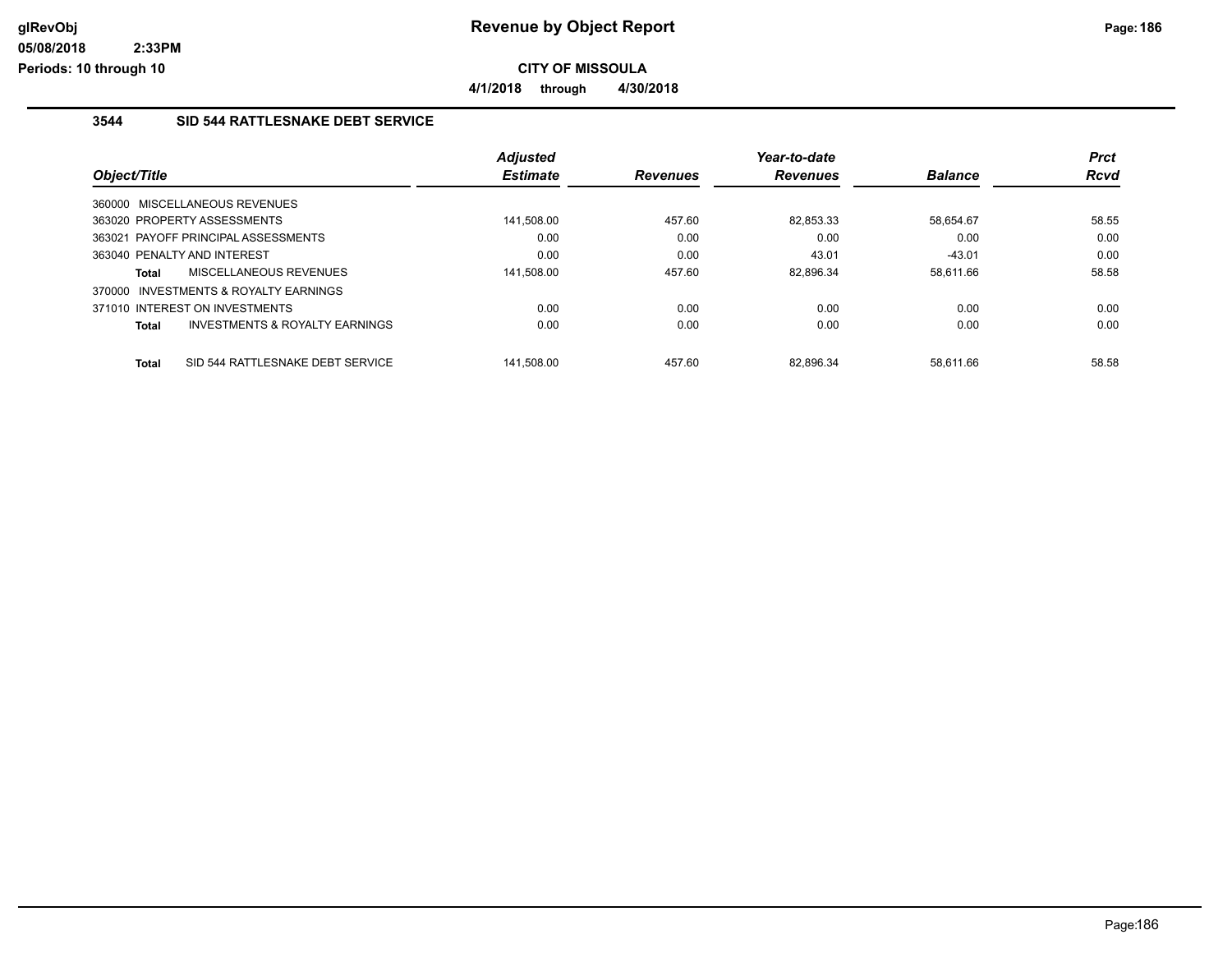**4/1/2018 through 4/30/2018**

**3545 SID 545 DEBT SERVICE**

**3545 SID 545 DEBT SERVICE**

| <b>Adjusted</b> |                 | Year-to-date    |                | <b>Prct</b> |
|-----------------|-----------------|-----------------|----------------|-------------|
| <b>Estimate</b> | <b>Revenues</b> | <b>Revenues</b> | <b>Balance</b> | <b>Rcvd</b> |
|                 |                 |                 |                |             |
| 0.00            | 0.00            | 993.67          | $-993.67$      | 0.00        |
| 0.00            | 0.00            | 48.53           | $-48.53$       | 0.00        |
| 0.00            | 0.00            | 0.22            | $-0.22$        | 0.00        |
| 0.00            | 0.00            | 1.042.42        | $-1.042.42$    | 0.00        |
|                 |                 |                 |                |             |
| 0.00            | 0.00            | 0.00            | 0.00           | 0.00        |
| 0.00            | 0.00            | 0.00            | 0.00           | 0.00        |
|                 |                 |                 |                | 0.00        |
|                 | 0.00            | 0.00            | 1.042.42       | $-1.042.42$ |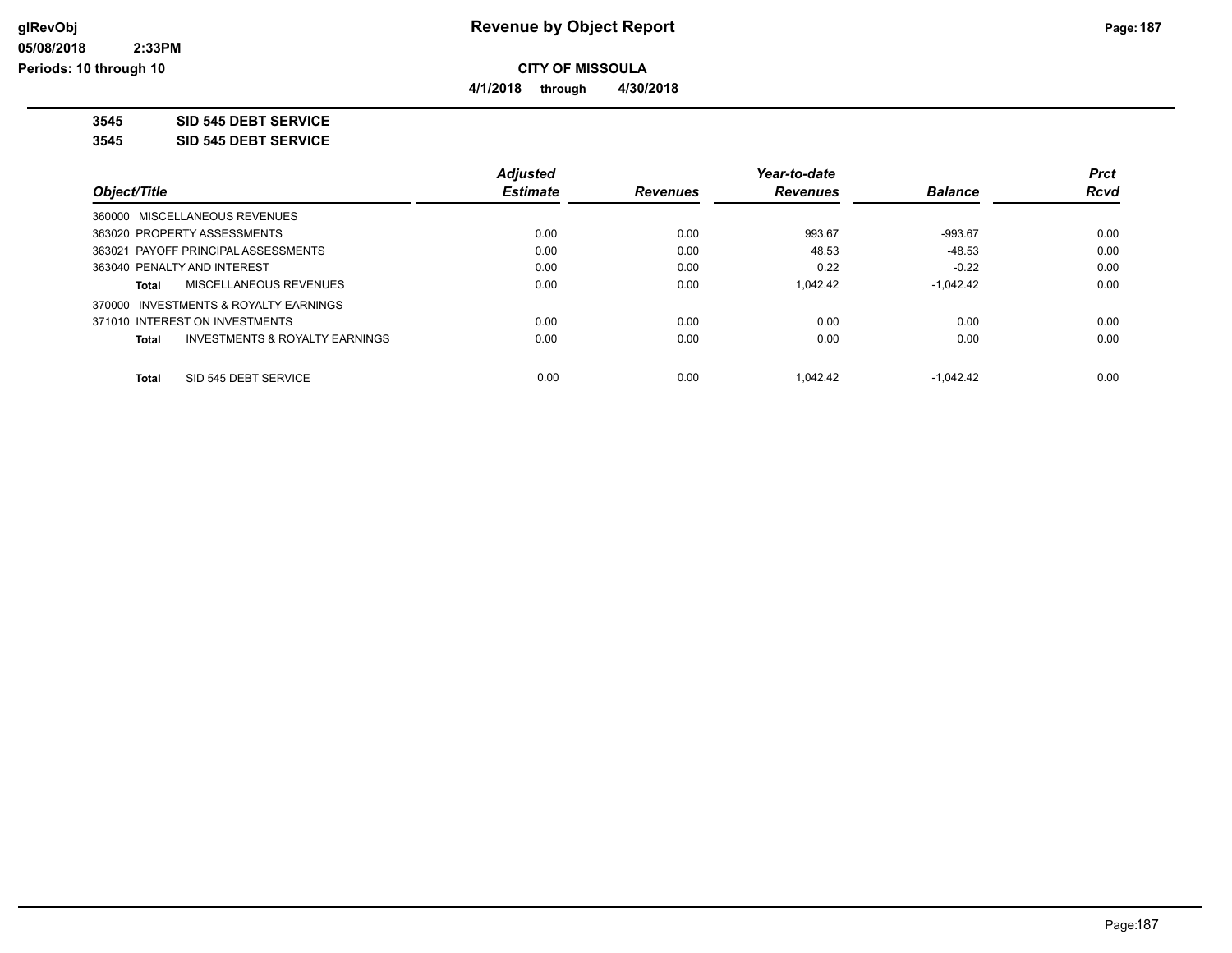**4/1/2018 through 4/30/2018**

#### **3545 SID 545 DEBT SERVICE**

|                                                    | <b>Adjusted</b> |                 | Year-to-date    |                | <b>Prct</b> |
|----------------------------------------------------|-----------------|-----------------|-----------------|----------------|-------------|
| Object/Title                                       | <b>Estimate</b> | <b>Revenues</b> | <b>Revenues</b> | <b>Balance</b> | <b>Rcvd</b> |
| 360000 MISCELLANEOUS REVENUES                      |                 |                 |                 |                |             |
| 363020 PROPERTY ASSESSMENTS                        | 0.00            | 0.00            | 993.67          | -993.67        | 0.00        |
| 363021 PAYOFF PRINCIPAL ASSESSMENTS                | 0.00            | 0.00            | 48.53           | $-48.53$       | 0.00        |
| 363040 PENALTY AND INTEREST                        | 0.00            | 0.00            | 0.22            | $-0.22$        | 0.00        |
| <b>MISCELLANEOUS REVENUES</b><br>Total             | 0.00            | 0.00            | 1.042.42        | $-1.042.42$    | 0.00        |
| 370000 INVESTMENTS & ROYALTY EARNINGS              |                 |                 |                 |                |             |
| 371010 INTEREST ON INVESTMENTS                     | 0.00            | 0.00            | 0.00            | 0.00           | 0.00        |
| <b>INVESTMENTS &amp; ROYALTY EARNINGS</b><br>Total | 0.00            | 0.00            | 0.00            | 0.00           | 0.00        |
| SID 545 DEBT SERVICE<br>Total                      | 0.00            | 0.00            | 1.042.42        | $-1.042.42$    | 0.00        |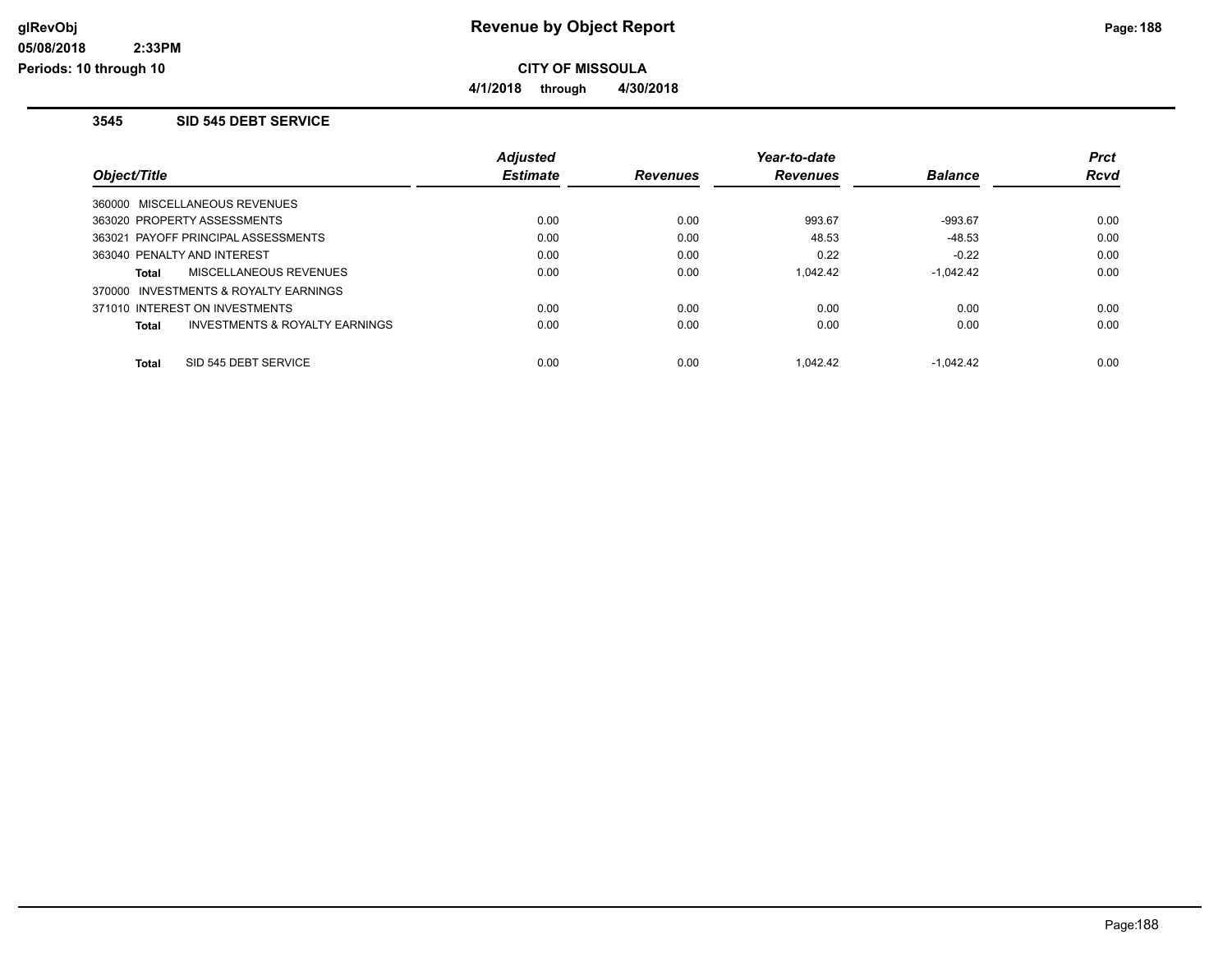**4/1/2018 through 4/30/2018**

**3546 SID 546 DEBT SERVICE**

**3546 SID 546 DEBT SERVICE**

|                                                    | <b>Adjusted</b> |                 | Year-to-date    |                | <b>Prct</b> |
|----------------------------------------------------|-----------------|-----------------|-----------------|----------------|-------------|
| Object/Title                                       | <b>Estimate</b> | <b>Revenues</b> | <b>Revenues</b> | <b>Balance</b> | <b>Rcvd</b> |
| 360000 MISCELLANEOUS REVENUES                      |                 |                 |                 |                |             |
| 363020 PROPERTY ASSESSMENTS                        | 0.00            | 16.63           | 898.48          | -898.48        | 0.00        |
| 363021 PAYOFF PRINCIPAL ASSESSMENTS                | 0.00            | 0.00            | 0.00            | 0.00           | 0.00        |
| 363040 PENALTY AND INTEREST                        | 0.00            | 0.00            | 0.00            | 0.00           | 0.00        |
| <b>MISCELLANEOUS REVENUES</b><br>Total             | 0.00            | 16.63           | 898.48          | $-898.48$      | 0.00        |
| 370000 INVESTMENTS & ROYALTY EARNINGS              |                 |                 |                 |                |             |
| 371010 INTEREST ON INVESTMENTS                     | 0.00            | 0.00            | 0.00            | 0.00           | 0.00        |
| <b>INVESTMENTS &amp; ROYALTY EARNINGS</b><br>Total | 0.00            | 0.00            | 0.00            | 0.00           | 0.00        |
| SID 546 DEBT SERVICE<br>Total                      | 0.00            | 16.63           | 898.48          | $-898.48$      | 0.00        |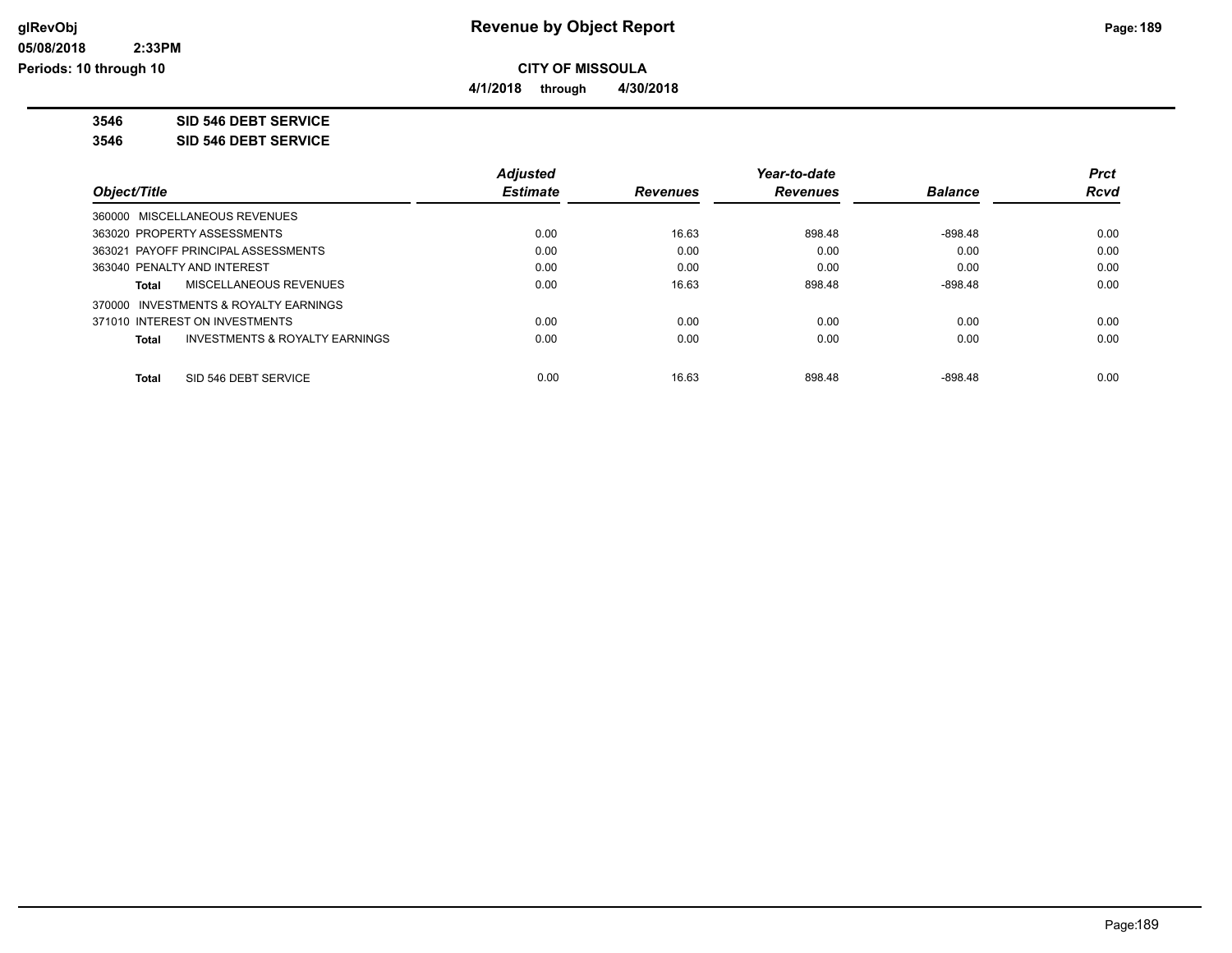**4/1/2018 through 4/30/2018**

#### **3546 SID 546 DEBT SERVICE**

|                                                    | <b>Adjusted</b> |                 | Year-to-date    |                | <b>Prct</b> |
|----------------------------------------------------|-----------------|-----------------|-----------------|----------------|-------------|
| <b>Object/Title</b>                                | <b>Estimate</b> | <b>Revenues</b> | <b>Revenues</b> | <b>Balance</b> | <b>Rcvd</b> |
| 360000 MISCELLANEOUS REVENUES                      |                 |                 |                 |                |             |
| 363020 PROPERTY ASSESSMENTS                        | 0.00            | 16.63           | 898.48          | -898.48        | 0.00        |
| 363021 PAYOFF PRINCIPAL ASSESSMENTS                | 0.00            | 0.00            | 0.00            | 0.00           | 0.00        |
| 363040 PENALTY AND INTEREST                        | 0.00            | 0.00            | 0.00            | 0.00           | 0.00        |
| <b>MISCELLANEOUS REVENUES</b><br>Total             | 0.00            | 16.63           | 898.48          | $-898.48$      | 0.00        |
| 370000 INVESTMENTS & ROYALTY EARNINGS              |                 |                 |                 |                |             |
| 371010 INTEREST ON INVESTMENTS                     | 0.00            | 0.00            | 0.00            | 0.00           | 0.00        |
| <b>INVESTMENTS &amp; ROYALTY EARNINGS</b><br>Total | 0.00            | 0.00            | 0.00            | 0.00           | 0.00        |
| SID 546 DEBT SERVICE<br>Total                      | 0.00            | 16.63           | 898.48          | $-898.48$      | 0.00        |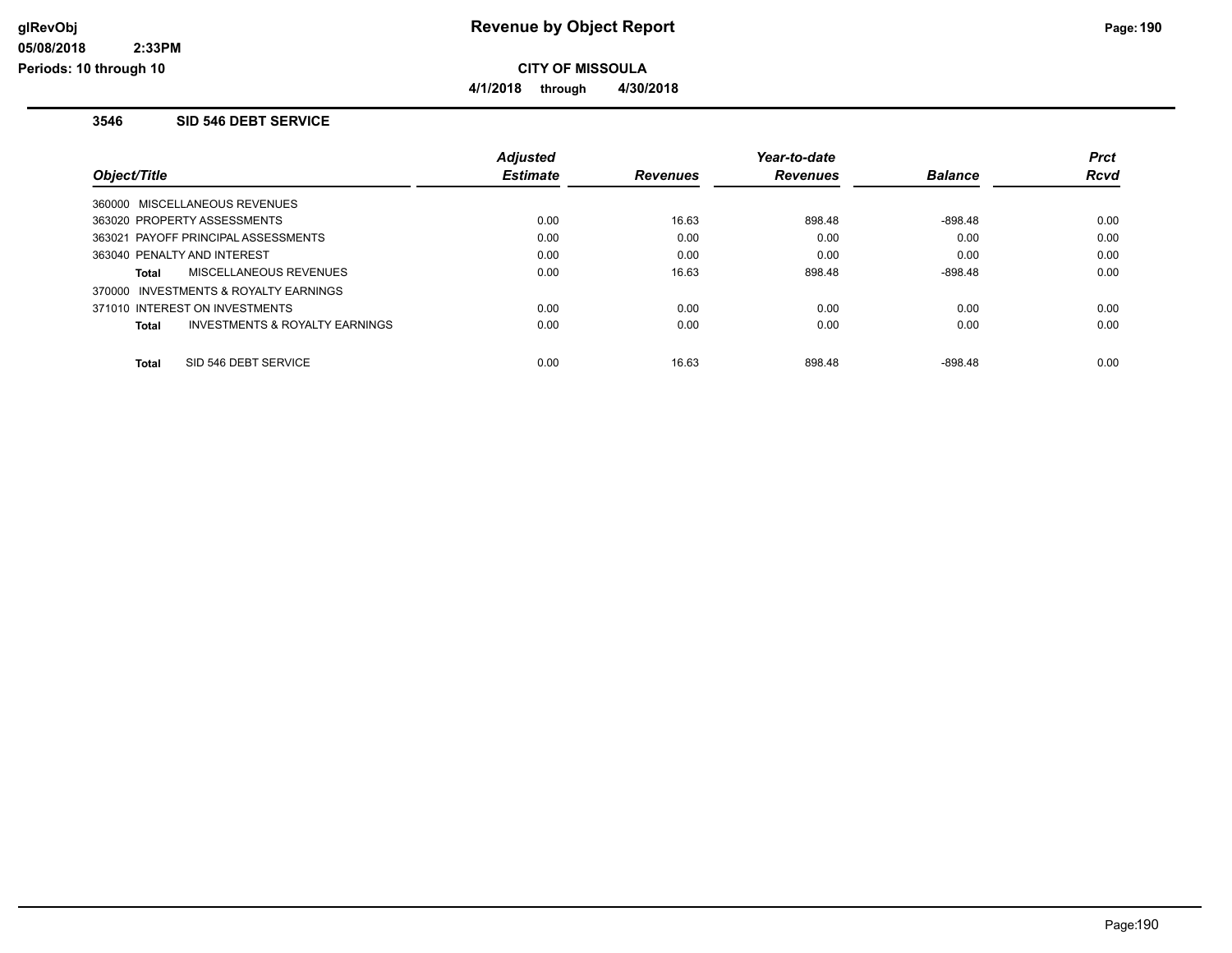**4/1/2018 through 4/30/2018**

**3548 SID 548-5TH, 6TH & ARTHUR**

**3548 SID 548-5TH, 6TH & ARTHUR**

|              |                                           | <b>Adjusted</b> |                 | Year-to-date    |                | <b>Prct</b> |
|--------------|-------------------------------------------|-----------------|-----------------|-----------------|----------------|-------------|
| Object/Title |                                           | <b>Estimate</b> | <b>Revenues</b> | <b>Revenues</b> | <b>Balance</b> | <b>Rcvd</b> |
|              | 360000 MISCELLANEOUS REVENUES             |                 |                 |                 |                |             |
|              | 363020 PROPERTY ASSESSMENTS               | 109,750.00      | 86,125.00       | 109,750.00      | 0.00           | 100.00      |
|              | 363021 PAYOFF PRINCIPAL ASSESSMENTS       | 0.00            | 0.00            | 0.00            | 0.00           | 0.00        |
|              | 363040 PENALTY AND INTEREST               | 0.00            | 0.00            | 0.00            | 0.00           | 0.00        |
| Total        | MISCELLANEOUS REVENUES                    | 109,750.00      | 86.125.00       | 109.750.00      | 0.00           | 100.00      |
|              | 370000 INVESTMENTS & ROYALTY EARNINGS     |                 |                 |                 |                |             |
|              | 371010 INTEREST ON INVESTMENTS            | 0.00            | 0.00            | 0.00            | 0.00           | 0.00        |
| Total        | <b>INVESTMENTS &amp; ROYALTY EARNINGS</b> | 0.00            | 0.00            | 0.00            | 0.00           | 0.00        |
| <b>Total</b> | SID 548-5TH, 6TH & ARTHUR                 | 109.750.00      | 86.125.00       | 109.750.00      | 0.00           | 100.00      |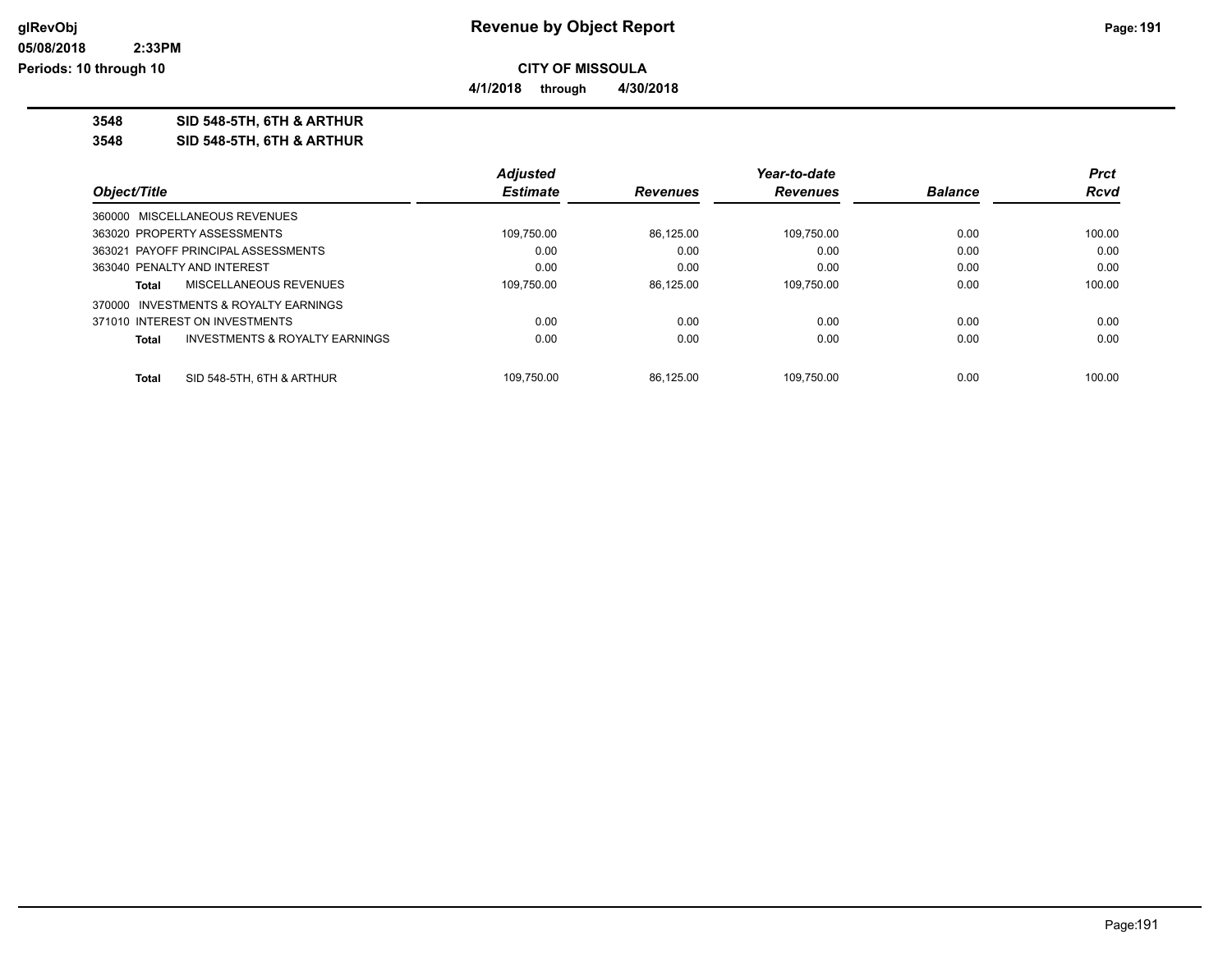**4/1/2018 through 4/30/2018**

### **3548 SID 548-5TH, 6TH & ARTHUR**

|                             |                                           | <b>Adjusted</b> |                 | Year-to-date    |                | <b>Prct</b> |
|-----------------------------|-------------------------------------------|-----------------|-----------------|-----------------|----------------|-------------|
| Object/Title                |                                           | <b>Estimate</b> | <b>Revenues</b> | <b>Revenues</b> | <b>Balance</b> | <b>Rcvd</b> |
|                             | 360000 MISCELLANEOUS REVENUES             |                 |                 |                 |                |             |
| 363020 PROPERTY ASSESSMENTS |                                           | 109,750.00      | 86.125.00       | 109.750.00      | 0.00           | 100.00      |
|                             | 363021 PAYOFF PRINCIPAL ASSESSMENTS       | 0.00            | 0.00            | 0.00            | 0.00           | 0.00        |
| 363040 PENALTY AND INTEREST |                                           | 0.00            | 0.00            | 0.00            | 0.00           | 0.00        |
| Total                       | MISCELLANEOUS REVENUES                    | 109,750.00      | 86.125.00       | 109.750.00      | 0.00           | 100.00      |
|                             | 370000 INVESTMENTS & ROYALTY EARNINGS     |                 |                 |                 |                |             |
|                             | 371010 INTEREST ON INVESTMENTS            | 0.00            | 0.00            | 0.00            | 0.00           | 0.00        |
| Total                       | <b>INVESTMENTS &amp; ROYALTY EARNINGS</b> | 0.00            | 0.00            | 0.00            | 0.00           | 0.00        |
| <b>Total</b>                | SID 548-5TH, 6TH & ARTHUR                 | 109.750.00      | 86.125.00       | 109.750.00      | 0.00           | 100.00      |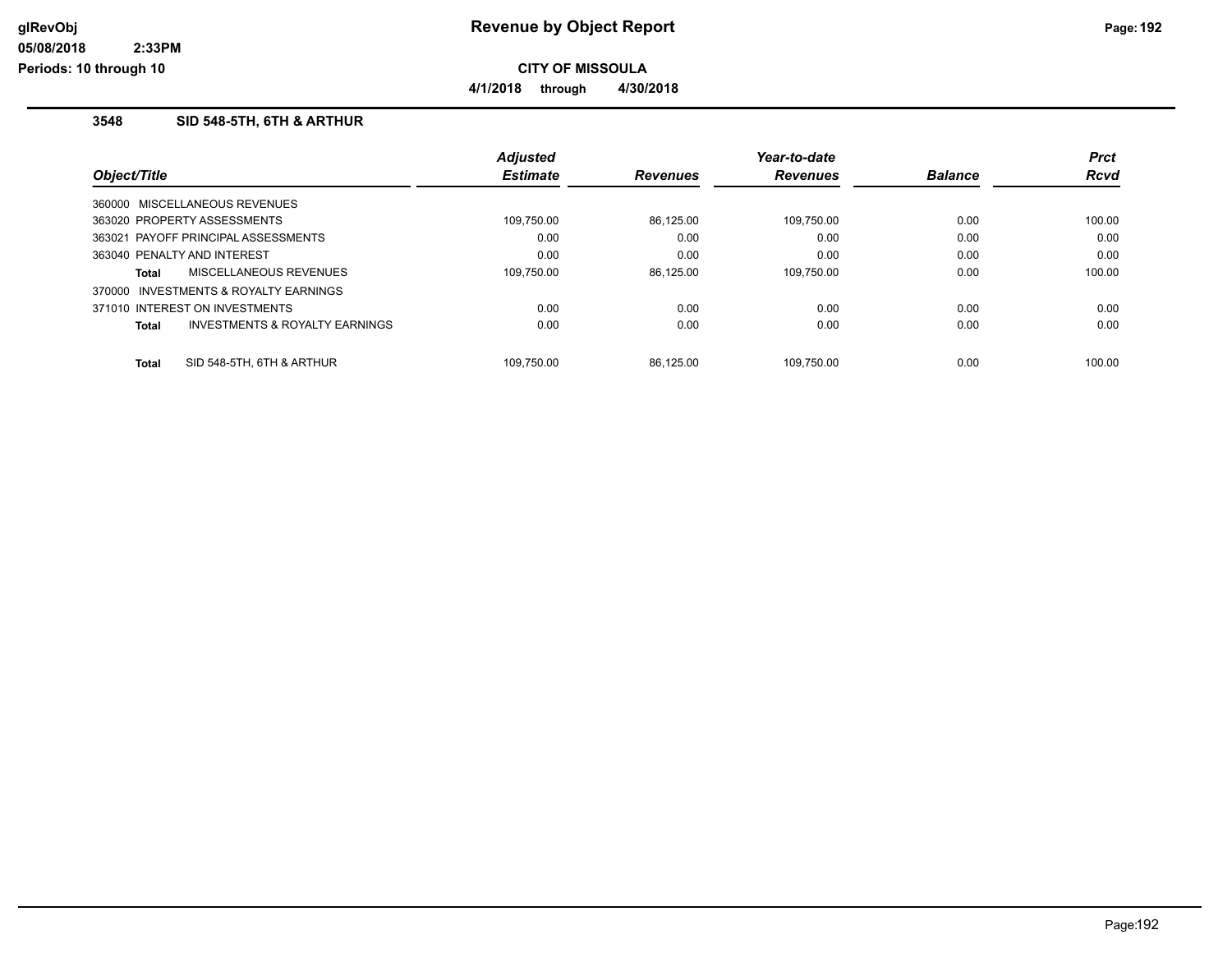**4/1/2018 through 4/30/2018**

#### **3549 SID 549 HILLVIEW WAY**

#### **3549 SID 549 HILLVIEW WAY**

|                                                           | <b>Adjusted</b> |                 | Year-to-date    |                | <b>Prct</b> |
|-----------------------------------------------------------|-----------------|-----------------|-----------------|----------------|-------------|
| Object/Title                                              | <b>Estimate</b> | <b>Revenues</b> | <b>Revenues</b> | <b>Balance</b> | <b>Rcvd</b> |
| 360000 MISCELLANEOUS REVENUES                             |                 |                 |                 |                |             |
| 363020 PROPERTY ASSESSMENTS                               | 117.122.00      | 188.72          | 68.035.85       | 49.086.15      | 58.09       |
| 363021 PAYOFF PRINCIPAL ASSESSMENTS                       | 0.00            | 0.00            | 13,281.43       | $-13,281.43$   | 0.00        |
| 363040 PENALTY AND INTEREST                               | 0.00            | 0.00            | 25.17           | $-25.17$       | 0.00        |
| MISCELLANEOUS REVENUES<br>Total                           | 117.122.00      | 188.72          | 81.342.45       | 35.779.55      | 69.45       |
| 370000 INVESTMENTS & ROYALTY EARNINGS                     |                 |                 |                 |                |             |
| 371010 INTEREST ON INVESTMENTS                            | 0.00            | 0.00            | 0.00            | 0.00           | 0.00        |
| <b>INVESTMENTS &amp; ROYALTY EARNINGS</b><br><b>Total</b> | 0.00            | 0.00            | 0.00            | 0.00           | 0.00        |
|                                                           |                 |                 |                 |                |             |
| SID 549 HILLVIEW WAY<br><b>Total</b>                      | 117.122.00      | 188.72          | 81.342.45       | 35.779.55      | 69.45       |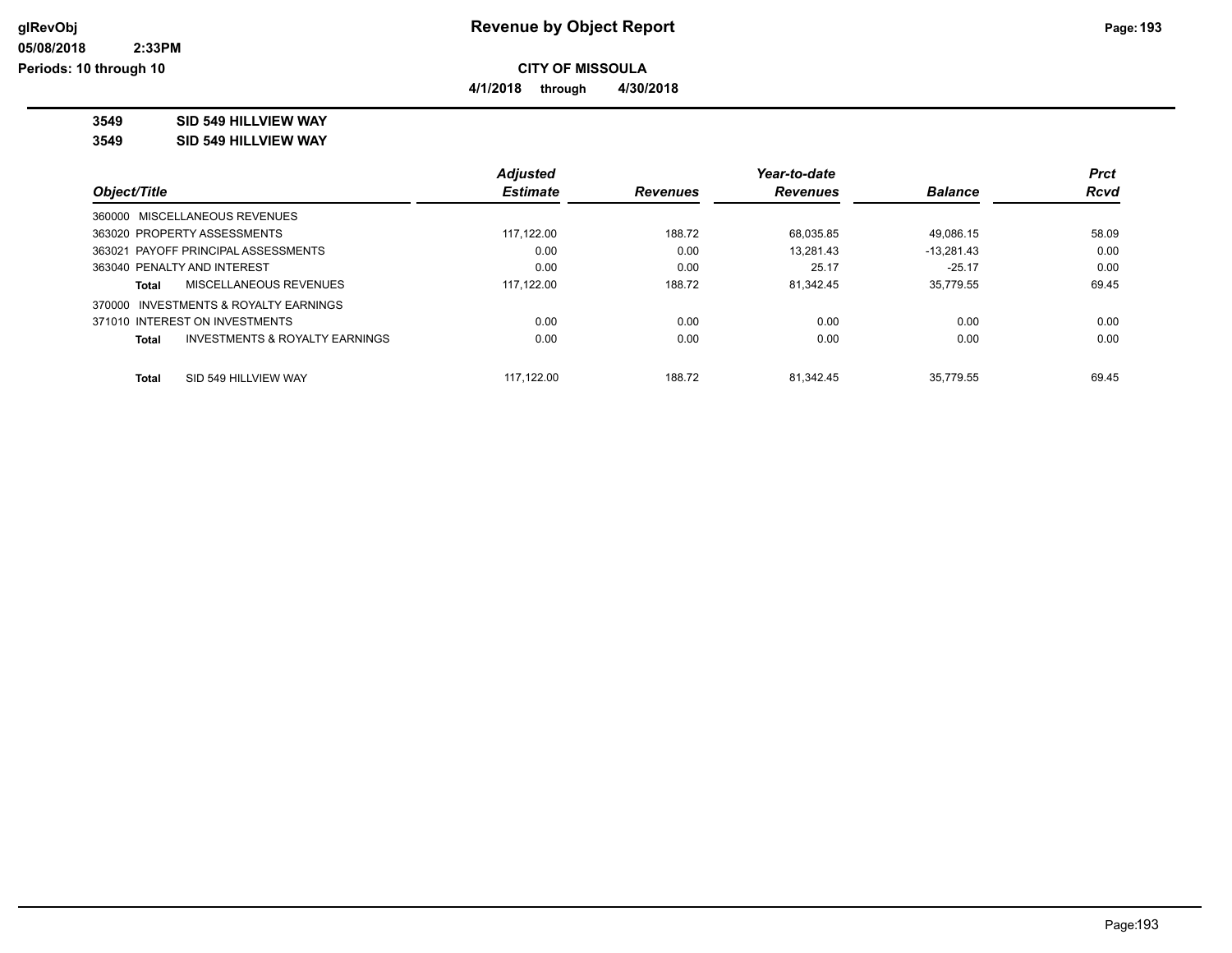**4/1/2018 through 4/30/2018**

#### **3549 SID 549 HILLVIEW WAY**

|                                     |                                | <b>Adjusted</b> |                 | Year-to-date    |                | <b>Prct</b> |
|-------------------------------------|--------------------------------|-----------------|-----------------|-----------------|----------------|-------------|
| Object/Title                        |                                | <b>Estimate</b> | <b>Revenues</b> | <b>Revenues</b> | <b>Balance</b> | <b>Rcvd</b> |
| 360000 MISCELLANEOUS REVENUES       |                                |                 |                 |                 |                |             |
| 363020 PROPERTY ASSESSMENTS         |                                | 117.122.00      | 188.72          | 68,035.85       | 49,086.15      | 58.09       |
| 363021 PAYOFF PRINCIPAL ASSESSMENTS |                                | 0.00            | 0.00            | 13.281.43       | $-13.281.43$   | 0.00        |
| 363040 PENALTY AND INTEREST         |                                | 0.00            | 0.00            | 25.17           | $-25.17$       | 0.00        |
| <b>Total</b>                        | MISCELLANEOUS REVENUES         | 117.122.00      | 188.72          | 81.342.45       | 35.779.55      | 69.45       |
| 370000                              | INVESTMENTS & ROYALTY EARNINGS |                 |                 |                 |                |             |
| 371010 INTEREST ON INVESTMENTS      |                                | 0.00            | 0.00            | 0.00            | 0.00           | 0.00        |
| <b>Total</b>                        | INVESTMENTS & ROYALTY EARNINGS | 0.00            | 0.00            | 0.00            | 0.00           | 0.00        |
| <b>Total</b>                        | SID 549 HILLVIEW WAY           | 117.122.00      | 188.72          | 81.342.45       | 35.779.55      | 69.45       |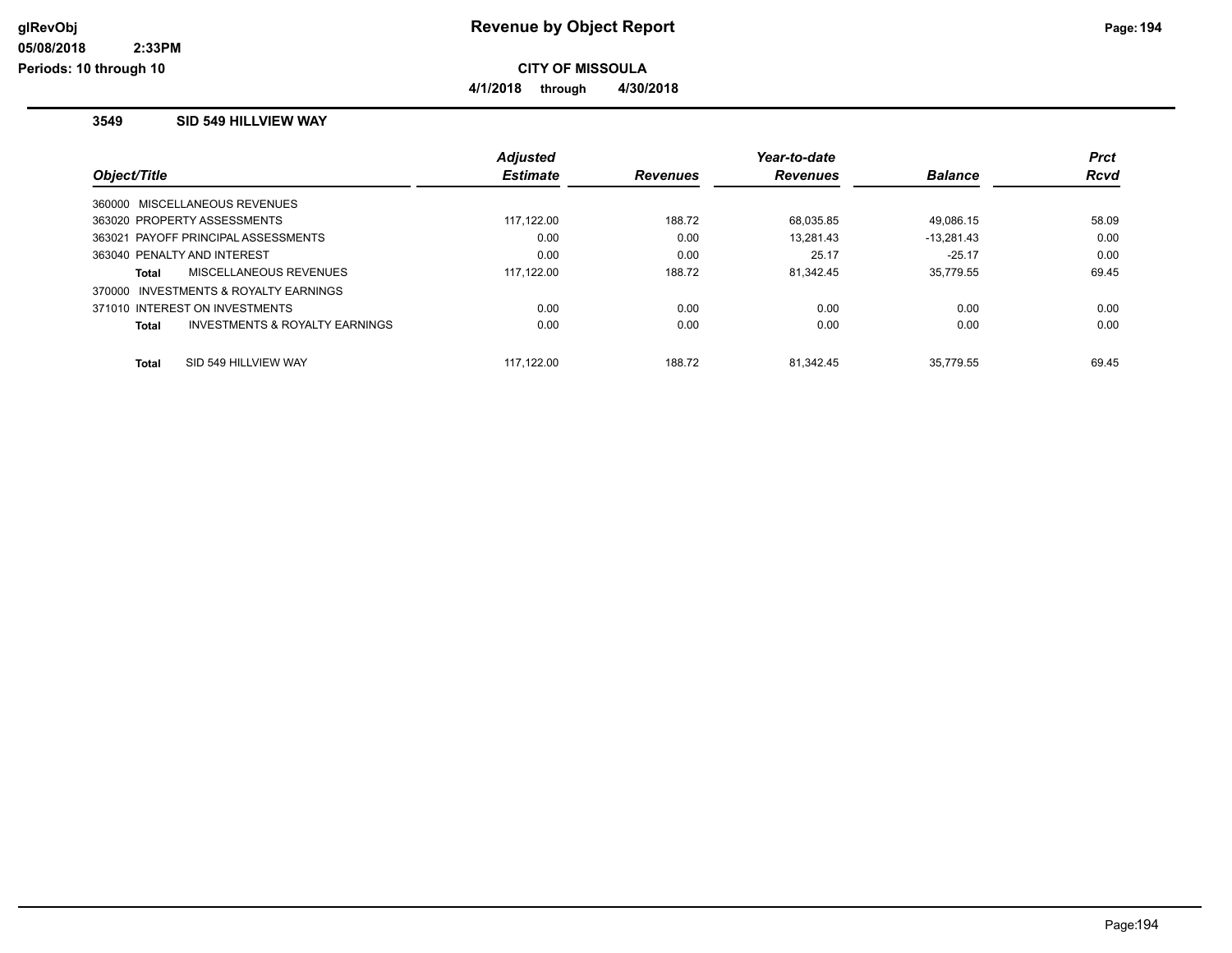**4/1/2018 through 4/30/2018**

# **4060 CAPITAL IMPROVEMENT PROGRAM FUND**

## **4060 CAPITAL IMPROVEMENT PROGRAM FUND**

|                                                     | <b>Adjusted</b> |                 | Year-to-date    |                | <b>Prct</b> |
|-----------------------------------------------------|-----------------|-----------------|-----------------|----------------|-------------|
| Object/Title                                        | <b>Estimate</b> | <b>Revenues</b> | <b>Revenues</b> | <b>Balance</b> | <b>Rcvd</b> |
| 330000 INTERGOVERNMENTAL REVENUES                   |                 |                 |                 |                |             |
| 331010 GRANT - CDBG                                 | 0.00            | 0.00            | 0.00            | 0.00           | 0.00        |
| 334123 MAQI FEDERAL ASSISTANCE                      | 0.00            | 0.00            | 5,115.00        | $-5,115.00$    | 0.00        |
| <b>INTERGOVERNMENTAL REVENUES</b><br><b>Total</b>   | 0.00            | 0.00            | 5,115.00        | $-5,115.00$    | 0.00        |
| 360000 MISCELLANEOUS REVENUES                       |                 |                 |                 |                |             |
| 360011 YOUTH COUNCIL FUNDS                          | 0.00            | 0.00            | 0.00            | 0.00           | 0.00        |
| 362000 OTHER MISCELLANEOUS REVENUE                  | 0.00            | 0.00            | 0.00            | 0.00           | 0.00        |
| 365000 DONATIONS                                    | 0.00            | 0.00            | 0.00            | 0.00           | 0.00        |
| 365001 *** Title Not Found ***                      | 0.00            | 0.00            | 5.000.00        | $-5,000.00$    | 0.00        |
| MISCELLANEOUS REVENUES<br>Total                     | 0.00            | 0.00            | 5,000.00        | $-5,000.00$    | 0.00        |
| <b>INVESTMENTS &amp; ROYALTY EARNINGS</b><br>370000 |                 |                 |                 |                |             |
| 371010 INTEREST ON INVESTMENTS                      | 0.00            | 0.00            | 0.00            | 0.00           | 0.00        |
| <b>INVESTMENTS &amp; ROYALTY EARNINGS</b><br>Total  | 0.00            | 0.00            | 0.00            | 0.00           | 0.00        |
| 380000 OTHER FINANCING SOURCES                      |                 |                 |                 |                |             |
| 381000 LOAN PROCEEDS                                | 0.00            | 0.00            | 0.05            | $-0.05$        | 0.00        |
| 381010 BOND PROCEEDS                                | 0.00            | 0.00            | 0.00            | 0.00           | 0.00        |
| 381090 PROCEEDS FROM CAPITAL LEASE                  | 9,792,097.00    | 0.00            | 2,478,380.38    | 7,313,716.62   | 25.31       |
| 383014 TRANS FR MRA                                 | 0.00            | 0.00            | 0.00            | 0.00           | 0.00        |
| 383015 TRANS FR MPC                                 | 0.00            | 0.00            | 0.00            | 0.00           | 0.00        |
| 383017 TRANS FR ROAD DISTRICT                       | 0.00            | 0.00            | 0.00            | 0.00           | 0.00        |
| 383020 TRANS FR CEMETERY CARE                       | 0.00            | 0.00            | 0.00            | 0.00           | 0.00        |
| 383025 TRANS FR SEWER R & D                         | 0.00            | 0.00            | 0.00            | 0.00           | 0.00        |
| 383029 TRANS FR GENERAL                             | 1,404,003.00    | 0.00            | 702,001.50      | 702,001.50     | 50.00       |
| 383043 TRANSFERS FROM IMPACT FEES                   | 0.00            | 0.00            | 0.00            | 0.00           | 0.00        |
| 383066 TRANSFER FROM WATER UTILITY                  | 0.00            | 0.00            | 15,318.76       | $-15,318.76$   | 0.00        |
| OTHER FINANCING SOURCES<br><b>Total</b>             | 11,196,100.00   | 0.00            | 3,195,700.69    | 8,000,399.31   | 28.54       |
| CAPITAL IMPROVEMENT PROGRAM FUND<br>Total           | 11,196,100.00   | 0.00            | 3,205,815.69    | 7.990.284.31   | 28.63       |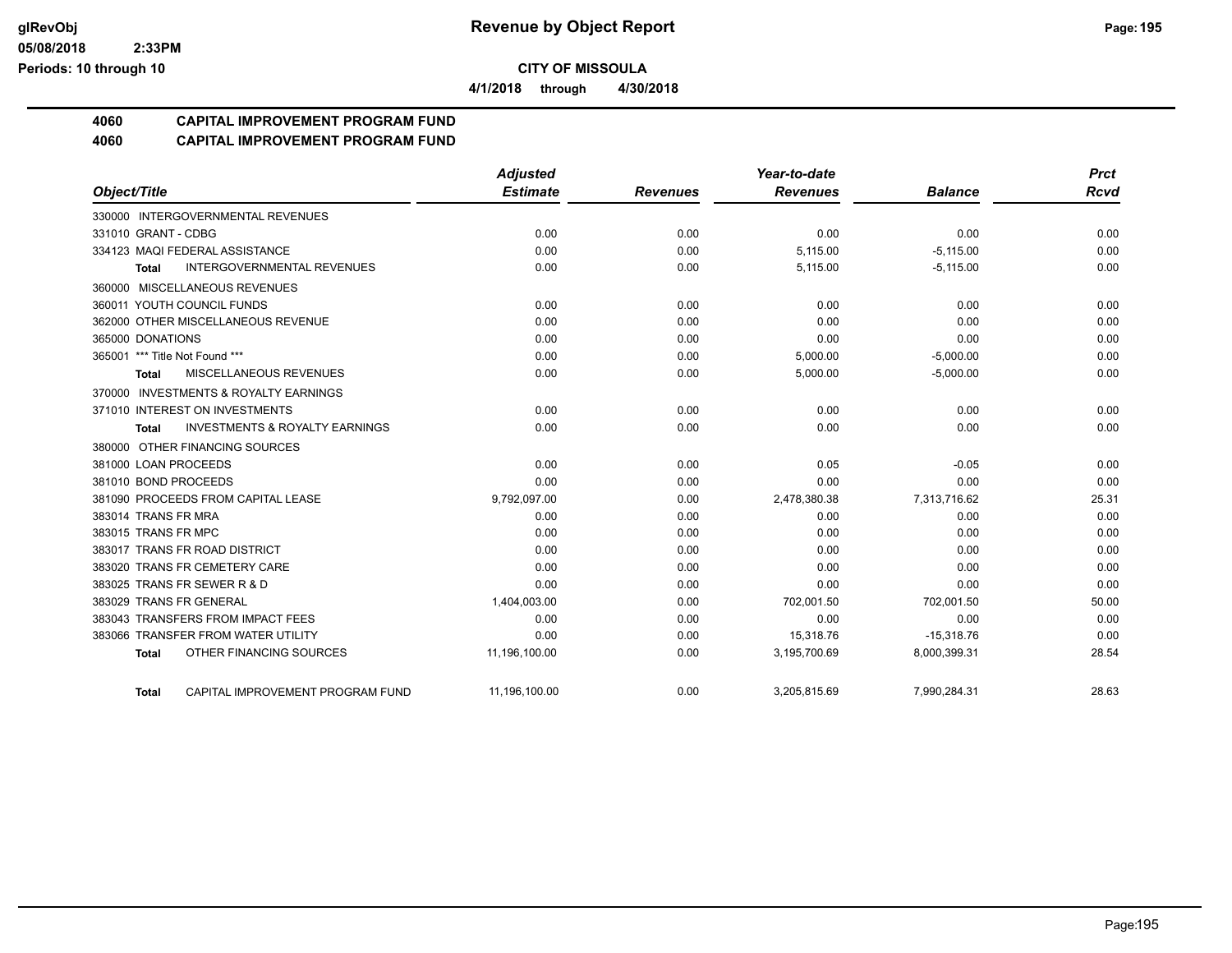**4/1/2018 through 4/30/2018**

#### **4060 CAPITAL IMPROVEMENT PROGRAM FUND**

|                                                           | <b>Adjusted</b> |                 | Year-to-date    |                | <b>Prct</b> |
|-----------------------------------------------------------|-----------------|-----------------|-----------------|----------------|-------------|
| Object/Title                                              | <b>Estimate</b> | <b>Revenues</b> | <b>Revenues</b> | <b>Balance</b> | <b>Rcvd</b> |
| 330000 INTERGOVERNMENTAL REVENUES                         |                 |                 |                 |                |             |
| 331010 GRANT - CDBG                                       | 0.00            | 0.00            | 0.00            | 0.00           | 0.00        |
| 334123 MAQI FEDERAL ASSISTANCE                            | 0.00            | 0.00            | 5,115.00        | $-5,115.00$    | 0.00        |
| <b>INTERGOVERNMENTAL REVENUES</b><br><b>Total</b>         | 0.00            | 0.00            | 5,115.00        | $-5,115.00$    | 0.00        |
| 360000 MISCELLANEOUS REVENUES                             |                 |                 |                 |                |             |
| 360011 YOUTH COUNCIL FUNDS                                | 0.00            | 0.00            | 0.00            | 0.00           | 0.00        |
| 362000 OTHER MISCELLANEOUS REVENUE                        | 0.00            | 0.00            | 0.00            | 0.00           | 0.00        |
| 365000 DONATIONS                                          | 0.00            | 0.00            | 0.00            | 0.00           | 0.00        |
| 365001 *** Title Not Found ***                            | 0.00            | 0.00            | 5,000.00        | $-5,000.00$    | 0.00        |
| <b>MISCELLANEOUS REVENUES</b><br>Total                    | 0.00            | 0.00            | 5,000.00        | $-5,000.00$    | 0.00        |
| 370000 INVESTMENTS & ROYALTY EARNINGS                     |                 |                 |                 |                |             |
| 371010 INTEREST ON INVESTMENTS                            | 0.00            | 0.00            | 0.00            | 0.00           | 0.00        |
| <b>INVESTMENTS &amp; ROYALTY EARNINGS</b><br><b>Total</b> | 0.00            | 0.00            | 0.00            | 0.00           | 0.00        |
| 380000 OTHER FINANCING SOURCES                            |                 |                 |                 |                |             |
| 381000 LOAN PROCEEDS                                      | 0.00            | 0.00            | 0.05            | $-0.05$        | 0.00        |
| 381010 BOND PROCEEDS                                      | 0.00            | 0.00            | 0.00            | 0.00           | 0.00        |
| 381090 PROCEEDS FROM CAPITAL LEASE                        | 9,792,097.00    | 0.00            | 2,478,380.38    | 7,313,716.62   | 25.31       |
| 383014 TRANS FR MRA                                       | 0.00            | 0.00            | 0.00            | 0.00           | 0.00        |
| 383015 TRANS FR MPC                                       | 0.00            | 0.00            | 0.00            | 0.00           | 0.00        |
| 383017 TRANS FR ROAD DISTRICT                             | 0.00            | 0.00            | 0.00            | 0.00           | 0.00        |
| 383020 TRANS FR CEMETERY CARE                             | 0.00            | 0.00            | 0.00            | 0.00           | 0.00        |
| 383025 TRANS FR SEWER R & D                               | 0.00            | 0.00            | 0.00            | 0.00           | 0.00        |
| 383029 TRANS FR GENERAL                                   | 1,404,003.00    | 0.00            | 702,001.50      | 702,001.50     | 50.00       |
| 383043 TRANSFERS FROM IMPACT FEES                         | 0.00            | 0.00            | 0.00            | 0.00           | 0.00        |
| 383066 TRANSFER FROM WATER UTILITY                        | 0.00            | 0.00            | 15,318.76       | $-15,318.76$   | 0.00        |
| OTHER FINANCING SOURCES<br><b>Total</b>                   | 11,196,100.00   | 0.00            | 3,195,700.69    | 8,000,399.31   | 28.54       |
| CAPITAL IMPROVEMENT PROGRAM FUND<br><b>Total</b>          | 11,196,100.00   | 0.00            | 3,205,815.69    | 7,990,284.31   | 28.63       |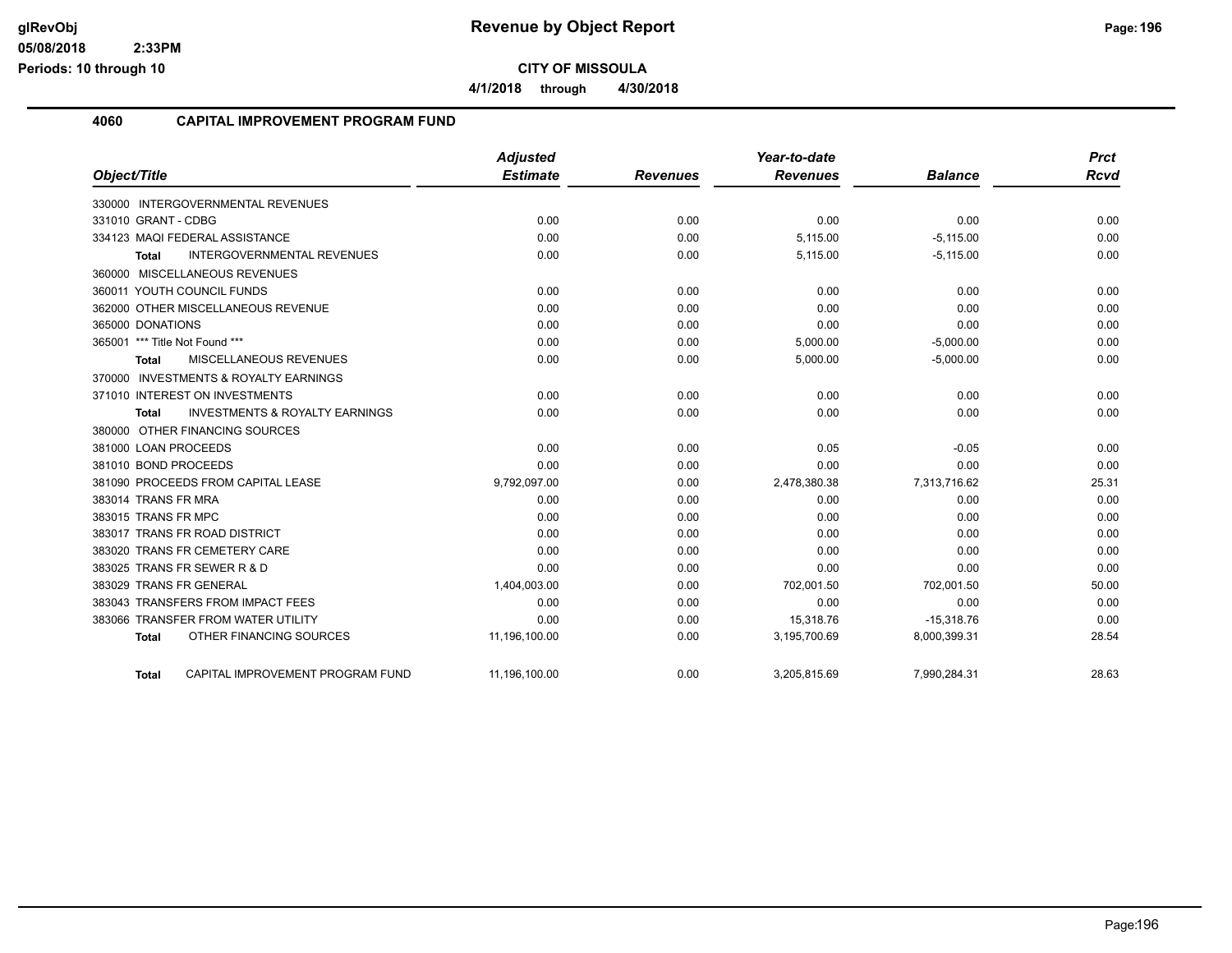**05/08/2018 2:33PM Periods: 10 through 10**

**CITY OF MISSOULA**

**4/1/2018 through 4/30/2018**

### **4196 NEW FIRE STATION GO BOND**

**4196 NEW FIRE STATION GO BOND**

|              |                                  | <b>Adjusted</b> |                 |                 | <b>Prct</b>    |             |
|--------------|----------------------------------|-----------------|-----------------|-----------------|----------------|-------------|
| Object/Title |                                  | <b>Estimate</b> | <b>Revenues</b> | <b>Revenues</b> | <b>Balance</b> | <b>Rcvd</b> |
|              | 360000 MISCELLANEOUS REVENUES    |                 |                 |                 |                |             |
|              | 365023 NORTHWESTERN ENERGY GRANT | 1.00            | 0.00            | 0.00            | 1.00           | 0.00        |
| Total        | <b>MISCELLANEOUS REVENUES</b>    | 1.00            | 0.00            | 0.00            | 1.00           | 0.00        |
| <b>Total</b> | NEW FIRE STATION GO BOND         | 1.00            | 0.00            | 0.00            | 1.00           | 0.00        |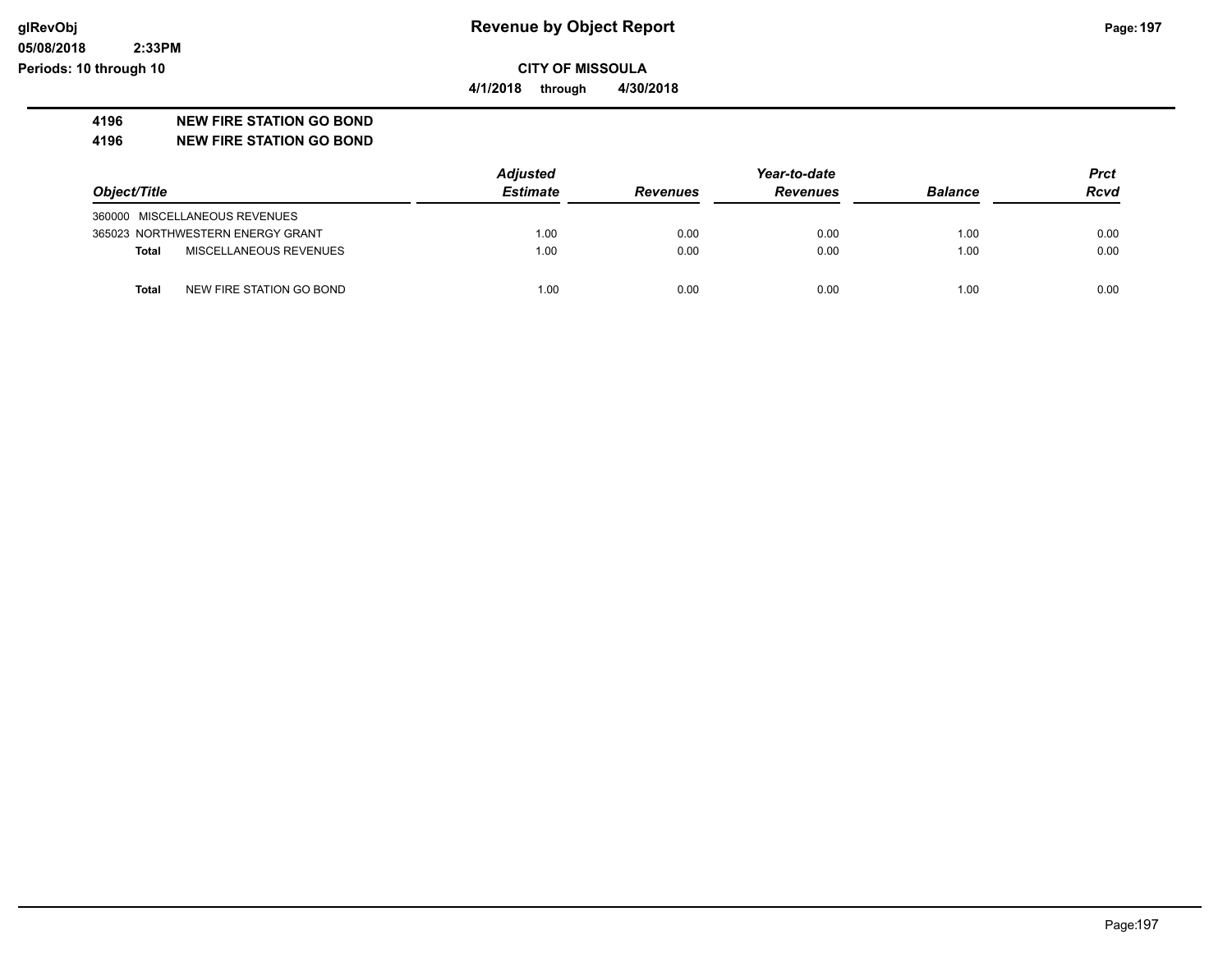**4/1/2018 through 4/30/2018**

#### **4196 NEW FIRE STATION GO BOND**

| Object/Title                             | <b>Adjusted</b><br><b>Estimate</b> | <b>Revenues</b> | Year-to-date<br><b>Revenues</b> | <b>Balance</b> | <b>Prct</b><br><b>Rcvd</b> |
|------------------------------------------|------------------------------------|-----------------|---------------------------------|----------------|----------------------------|
| 360000 MISCELLANEOUS REVENUES            |                                    |                 |                                 |                |                            |
| 365023 NORTHWESTERN ENERGY GRANT         | 1.00                               | 0.00            | 0.00                            | 1.00           | 0.00                       |
| MISCELLANEOUS REVENUES<br><b>Total</b>   | 1.00                               | 0.00            | 0.00                            | 1.00           | 0.00                       |
| <b>Total</b><br>NEW FIRE STATION GO BOND | 1.00                               | 0.00            | 0.00                            | 1.00           | 0.00                       |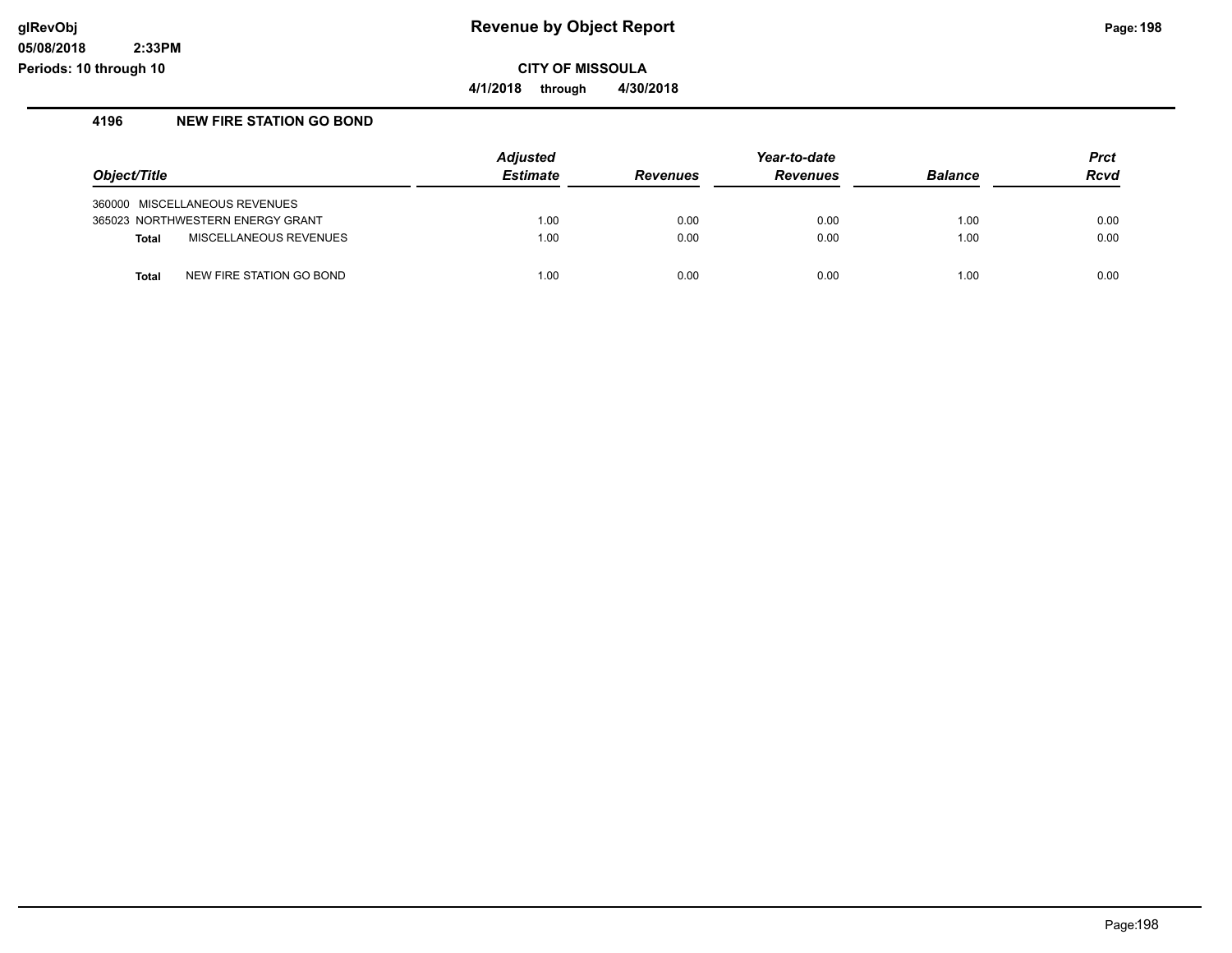**4/1/2018 through 4/30/2018**

# **4460 FY16 SIDEWALK/CURB CONSTRUCTION**

**4460 FY16 SIDEWALK/CURB CONSTRUCTION**

|                                                        | <b>Adjusted</b> |                 | Year-to-date    |                | <b>Prct</b> |
|--------------------------------------------------------|-----------------|-----------------|-----------------|----------------|-------------|
| Object/Title                                           | <b>Estimate</b> | <b>Revenues</b> | <b>Revenues</b> | <b>Balance</b> | <b>Rcvd</b> |
| 330000 INTERGOVERNMENTAL REVENUES                      |                 |                 |                 |                |             |
| 331156 CTEP GRANTS                                     | 0.00            | 0.00            | 0.00            | 0.00           | 0.00        |
| INTERGOVERNMENTAL REVENUES<br>Total                    | 0.00            | 0.00            | 0.00            | 0.00           | 0.00        |
| 360000 MISCELLANEOUS REVENUES                          |                 |                 |                 |                |             |
| 360010 MISCELLANEOUS                                   | 0.00            | 0.00            | 0.00            | 0.00           | 0.00        |
| MISCELLANEOUS REVENUES<br>Total                        | 0.00            | 0.00            | 0.00            | 0.00           | 0.00        |
| 380000 OTHER FINANCING SOURCES                         |                 |                 |                 |                |             |
| 381030 SID BONDS PROCEEDS                              | 0.00            | 0.00            | 0.00            | 0.00           | 0.00        |
| OTHER FINANCING SOURCES<br>Total                       | 0.00            | 0.00            | 0.00            | 0.00           | 0.00        |
|                                                        |                 |                 |                 |                |             |
| <b>FY16 SIDEWALK/CURB CONSTRUCTION</b><br><b>Total</b> | 0.00            | 0.00            | 0.00            | 0.00           | 0.00        |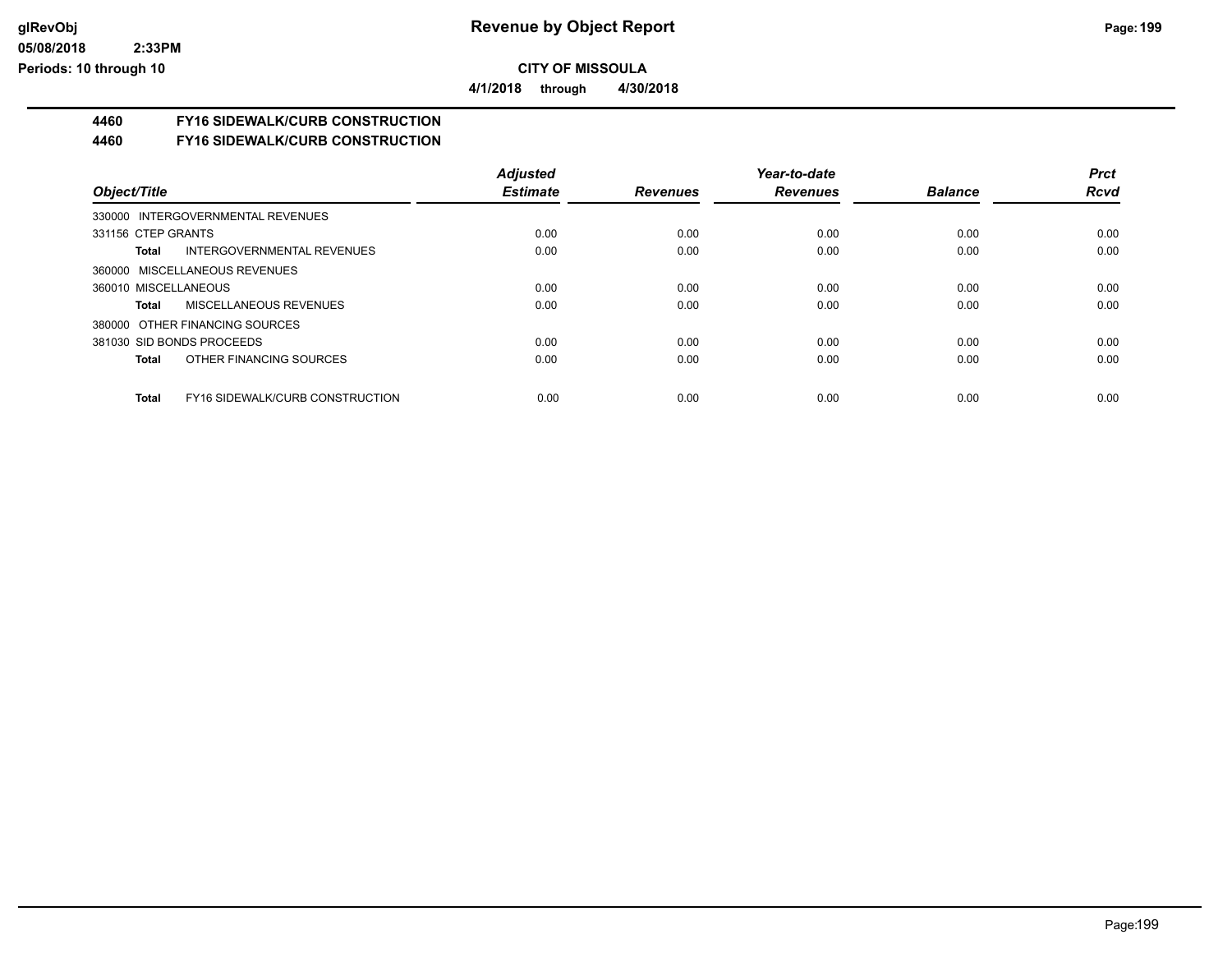**4/1/2018 through 4/30/2018**

#### **4460 FY16 SIDEWALK/CURB CONSTRUCTION**

| Object/Title                                    | <b>Adjusted</b><br><b>Estimate</b> | <b>Revenues</b> | Year-to-date<br><b>Revenues</b> | <b>Balance</b> | <b>Prct</b><br><b>Rcvd</b> |
|-------------------------------------------------|------------------------------------|-----------------|---------------------------------|----------------|----------------------------|
| 330000 INTERGOVERNMENTAL REVENUES               |                                    |                 |                                 |                |                            |
| 331156 CTEP GRANTS                              | 0.00                               | 0.00            | 0.00                            | 0.00           | 0.00                       |
| INTERGOVERNMENTAL REVENUES<br><b>Total</b>      | 0.00                               | 0.00            | 0.00                            | 0.00           | 0.00                       |
| 360000 MISCELLANEOUS REVENUES                   |                                    |                 |                                 |                |                            |
| 360010 MISCELLANEOUS                            | 0.00                               | 0.00            | 0.00                            | 0.00           | 0.00                       |
| MISCELLANEOUS REVENUES<br><b>Total</b>          | 0.00                               | 0.00            | 0.00                            | 0.00           | 0.00                       |
| 380000 OTHER FINANCING SOURCES                  |                                    |                 |                                 |                |                            |
| 381030 SID BONDS PROCEEDS                       | 0.00                               | 0.00            | 0.00                            | 0.00           | 0.00                       |
| OTHER FINANCING SOURCES<br><b>Total</b>         | 0.00                               | 0.00            | 0.00                            | 0.00           | 0.00                       |
| FY16 SIDEWALK/CURB CONSTRUCTION<br><b>Total</b> | 0.00                               | 0.00            | 0.00                            | 0.00           | 0.00                       |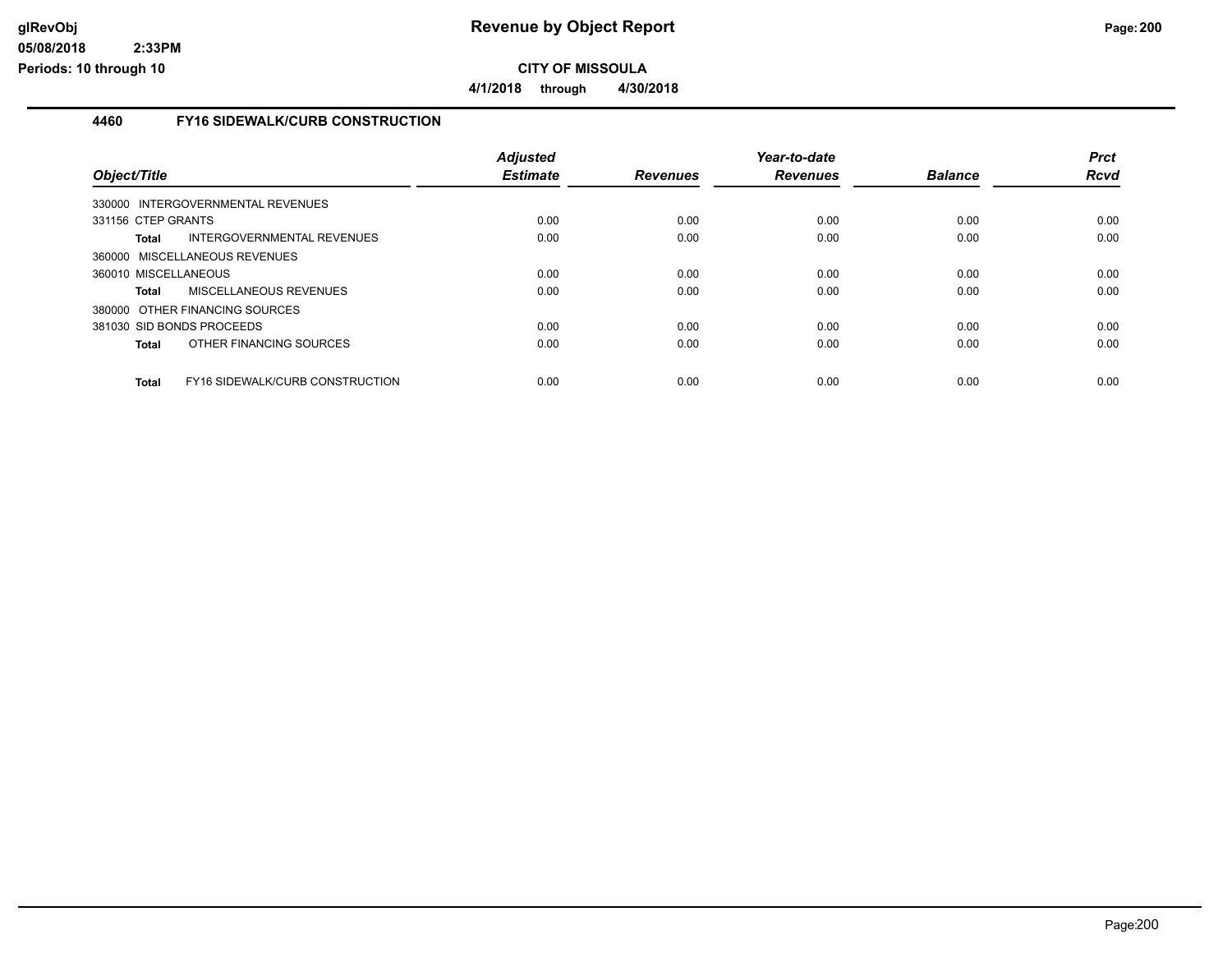**4/1/2018 through 4/30/2018**

## **4461 FY17 SIDEWALK/CURB CONSTRUCTION**

**4461 FY17 SIDEWALK/CURB CONSTRUCTION**

|                                                 | <b>Adjusted</b> |                 | Year-to-date    |                | <b>Prct</b> |
|-------------------------------------------------|-----------------|-----------------|-----------------|----------------|-------------|
| Object/Title                                    | <b>Estimate</b> | <b>Revenues</b> | <b>Revenues</b> | <b>Balance</b> | <b>Rcvd</b> |
| 330000 INTERGOVERNMENTAL REVENUES               |                 |                 |                 |                |             |
| 331010 GRANT - CDBG                             | 0.00            | 0.00            | 0.00            | 0.00           | 0.00        |
| 331156 CTEP GRANTS                              | 0.00            | 0.00            | 0.00            | 0.00           | 0.00        |
| INTERGOVERNMENTAL REVENUES<br>Total             | 0.00            | 0.00            | 0.00            | 0.00           | 0.00        |
| 360000 MISCELLANEOUS REVENUES                   |                 |                 |                 |                |             |
| 360010 MISCELLANEOUS                            | 0.00            | 0.00            | 0.00            | 0.00           | 0.00        |
| MISCELLANEOUS REVENUES<br>Total                 | 0.00            | 0.00            | 0.00            | 0.00           | 0.00        |
| 380000 OTHER FINANCING SOURCES                  |                 |                 |                 |                |             |
| 381030 SID BONDS PROCEEDS                       | 0.00            | 0.00            | 0.00            | 0.00           | 0.00        |
| OTHER FINANCING SOURCES<br>Total                | 0.00            | 0.00            | 0.00            | 0.00           | 0.00        |
| <b>FY17 SIDEWALK/CURB CONSTRUCTION</b><br>Total | 0.00            | 0.00            | 0.00            | 0.00           | 0.00        |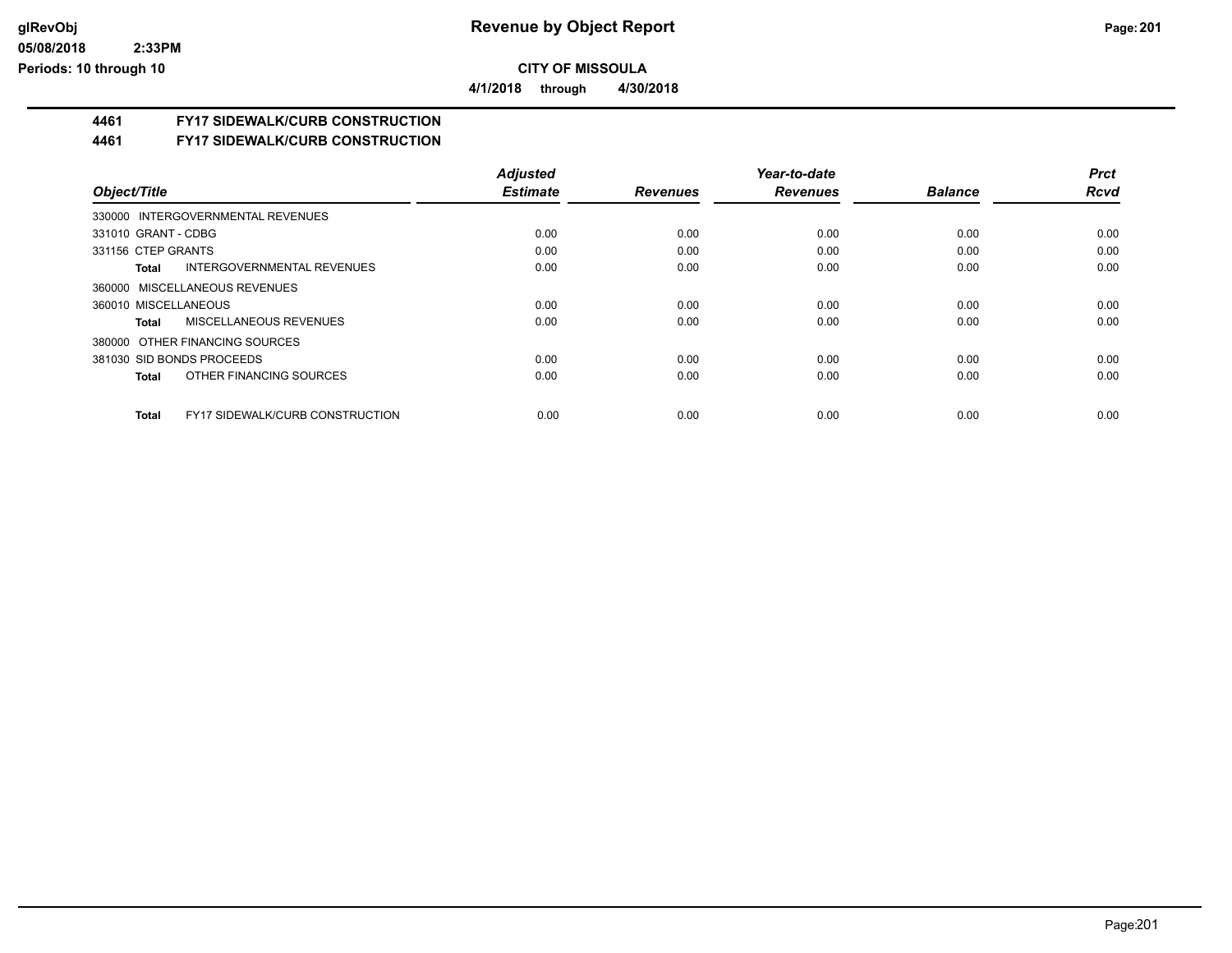**4/1/2018 through 4/30/2018**

#### **4461 FY17 SIDEWALK/CURB CONSTRUCTION**

|                                                        | <b>Adjusted</b> |                 | Year-to-date    |                | <b>Prct</b> |
|--------------------------------------------------------|-----------------|-----------------|-----------------|----------------|-------------|
| Object/Title                                           | <b>Estimate</b> | <b>Revenues</b> | <b>Revenues</b> | <b>Balance</b> | <b>Rcvd</b> |
| 330000 INTERGOVERNMENTAL REVENUES                      |                 |                 |                 |                |             |
| 331010 GRANT - CDBG                                    | 0.00            | 0.00            | 0.00            | 0.00           | 0.00        |
| 331156 CTEP GRANTS                                     | 0.00            | 0.00            | 0.00            | 0.00           | 0.00        |
| INTERGOVERNMENTAL REVENUES<br>Total                    | 0.00            | 0.00            | 0.00            | 0.00           | 0.00        |
| 360000 MISCELLANEOUS REVENUES                          |                 |                 |                 |                |             |
| 360010 MISCELLANEOUS                                   | 0.00            | 0.00            | 0.00            | 0.00           | 0.00        |
| MISCELLANEOUS REVENUES<br>Total                        | 0.00            | 0.00            | 0.00            | 0.00           | 0.00        |
| 380000 OTHER FINANCING SOURCES                         |                 |                 |                 |                |             |
| 381030 SID BONDS PROCEEDS                              | 0.00            | 0.00            | 0.00            | 0.00           | 0.00        |
| OTHER FINANCING SOURCES<br>Total                       | 0.00            | 0.00            | 0.00            | 0.00           | 0.00        |
| <b>Total</b><br><b>FY17 SIDEWALK/CURB CONSTRUCTION</b> | 0.00            | 0.00            | 0.00            | 0.00           | 0.00        |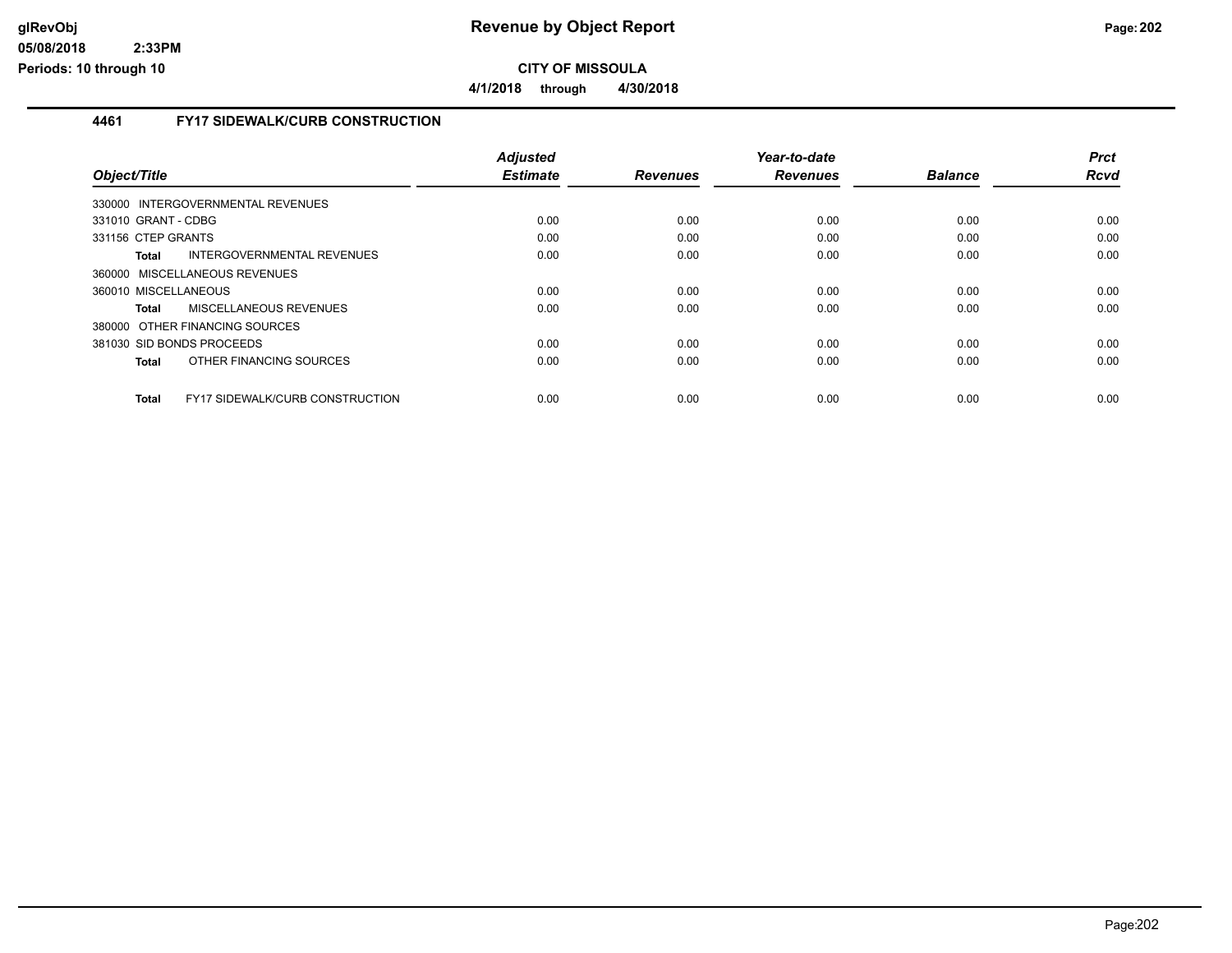**4/1/2018 through 4/30/2018**

# **4462 FY18 SIDEWALK/CURB CONSTRUCTION**

**4462 FY18 SIDEWALK/CURB CONSTRUCTION**

|                                                 | <b>Adjusted</b> |                 | Year-to-date    |                | <b>Prct</b> |
|-------------------------------------------------|-----------------|-----------------|-----------------|----------------|-------------|
| Object/Title                                    | <b>Estimate</b> | <b>Revenues</b> | <b>Revenues</b> | <b>Balance</b> | <b>Rcvd</b> |
| 330000 INTERGOVERNMENTAL REVENUES               |                 |                 |                 |                |             |
| 331156 CTEP GRANTS                              | 0.00            | 0.00            | 0.00            | 0.00           | 0.00        |
| INTERGOVERNMENTAL REVENUES<br>Total             | 0.00            | 0.00            | 0.00            | 0.00           | 0.00        |
| 360000 MISCELLANEOUS REVENUES                   |                 |                 |                 |                |             |
| 360010 MISCELLANEOUS                            | 0.00            | 0.00            | 129.596.55      | $-129.596.55$  | 0.00        |
| MISCELLANEOUS REVENUES<br>Total                 | 0.00            | 0.00            | 129,596.55      | $-129,596.55$  | 0.00        |
| 380000 OTHER FINANCING SOURCES                  |                 |                 |                 |                |             |
| 381030 SID BONDS PROCEEDS                       | 0.00            | 0.00            | 0.00            | 0.00           | 0.00        |
| OTHER FINANCING SOURCES<br>Total                | 0.00            | 0.00            | 0.00            | 0.00           | 0.00        |
| FY18 SIDEWALK/CURB CONSTRUCTION<br><b>Total</b> | 0.00            | 0.00            | 129.596.55      | $-129.596.55$  | 0.00        |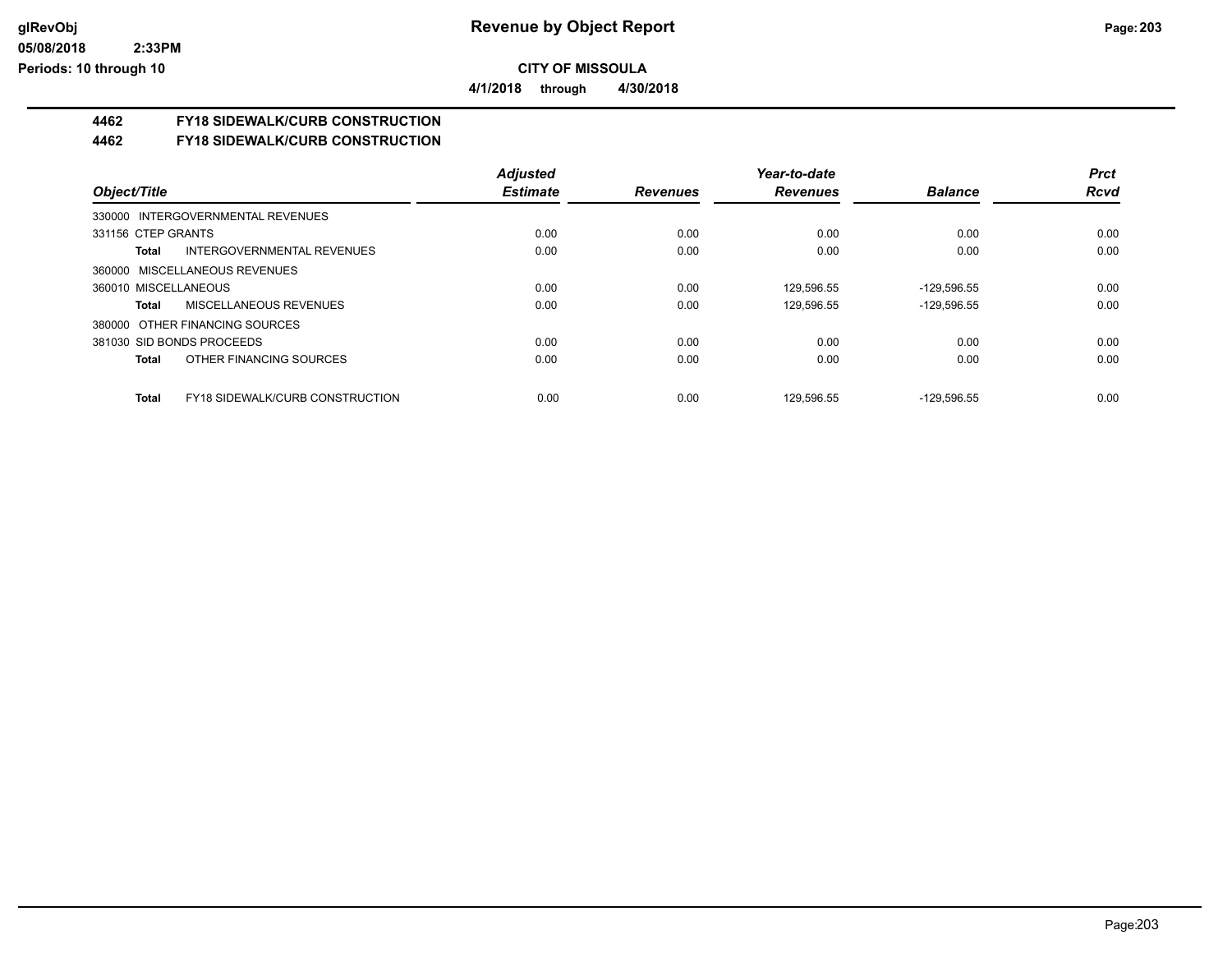**4/1/2018 through 4/30/2018**

#### **4462 FY18 SIDEWALK/CURB CONSTRUCTION**

| Object/Title                                    | <b>Adjusted</b><br><b>Estimate</b> | <b>Revenues</b> | Year-to-date<br><b>Revenues</b> | <b>Balance</b> | <b>Prct</b><br><b>Rcvd</b> |
|-------------------------------------------------|------------------------------------|-----------------|---------------------------------|----------------|----------------------------|
| 330000 INTERGOVERNMENTAL REVENUES               |                                    |                 |                                 |                |                            |
| 331156 CTEP GRANTS                              | 0.00                               | 0.00            | 0.00                            | 0.00           | 0.00                       |
| INTERGOVERNMENTAL REVENUES<br><b>Total</b>      | 0.00                               | 0.00            | 0.00                            | 0.00           | 0.00                       |
| 360000 MISCELLANEOUS REVENUES                   |                                    |                 |                                 |                |                            |
| 360010 MISCELLANEOUS                            | 0.00                               | 0.00            | 129.596.55                      | -129.596.55    | 0.00                       |
| <b>MISCELLANEOUS REVENUES</b><br><b>Total</b>   | 0.00                               | 0.00            | 129,596.55                      | $-129.596.55$  | 0.00                       |
| 380000 OTHER FINANCING SOURCES                  |                                    |                 |                                 |                |                            |
| 381030 SID BONDS PROCEEDS                       | 0.00                               | 0.00            | 0.00                            | 0.00           | 0.00                       |
| OTHER FINANCING SOURCES<br><b>Total</b>         | 0.00                               | 0.00            | 0.00                            | 0.00           | 0.00                       |
| FY18 SIDEWALK/CURB CONSTRUCTION<br><b>Total</b> | 0.00                               | 0.00            | 129.596.55                      | $-129.596.55$  | 0.00                       |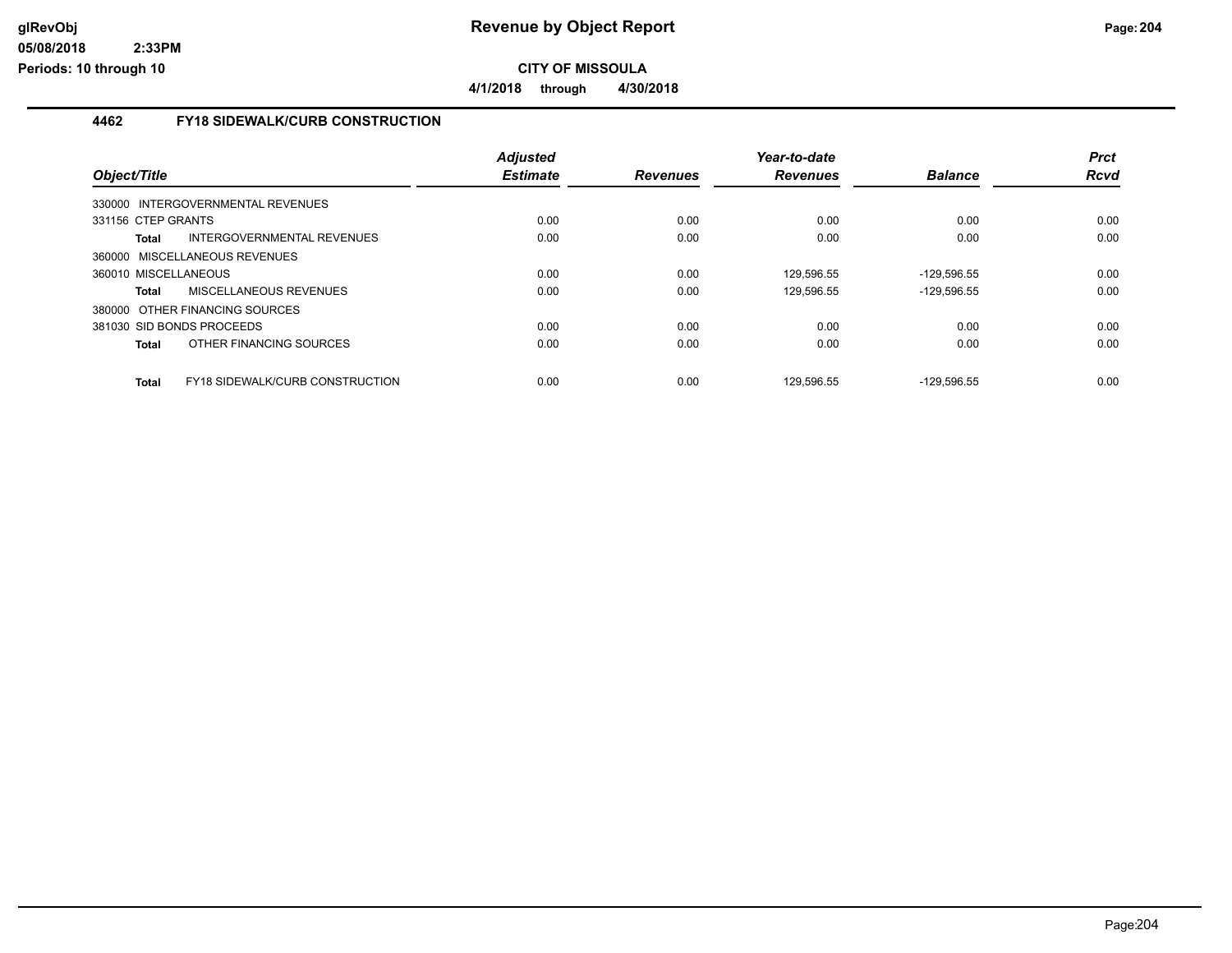**4/1/2018 through 4/30/2018**

**4463 FY2019 CURB/SIDEWALK**

**4463 FY2019 CURB/SIDEWALK**

|                                               | <b>Adjusted</b> |                 | Year-to-date    |                | <b>Prct</b> |
|-----------------------------------------------|-----------------|-----------------|-----------------|----------------|-------------|
| Object/Title                                  | <b>Estimate</b> | <b>Revenues</b> | <b>Revenues</b> | <b>Balance</b> | <b>Rcvd</b> |
| 360000 MISCELLANEOUS REVENUES                 |                 |                 |                 |                |             |
| 360010 MISCELLANEOUS                          | 0.00            | 0.00            | 0.00            | 0.00           | 0.00        |
| <b>MISCELLANEOUS REVENUES</b><br><b>Total</b> | 0.00            | 0.00            | 0.00            | 0.00           | 0.00        |
| 380000 OTHER FINANCING SOURCES                |                 |                 |                 |                |             |
| 381030 SID BONDS PROCEEDS                     | 0.00            | 0.00            | 0.00            | 0.00           | 0.00        |
| OTHER FINANCING SOURCES<br><b>Total</b>       | 0.00            | 0.00            | 0.00            | 0.00           | 0.00        |
|                                               |                 |                 |                 |                |             |
| <b>FY2019 CURB/SIDEWALK</b><br><b>Total</b>   | 0.00            | 0.00            | 0.00            | 0.00           | 0.00        |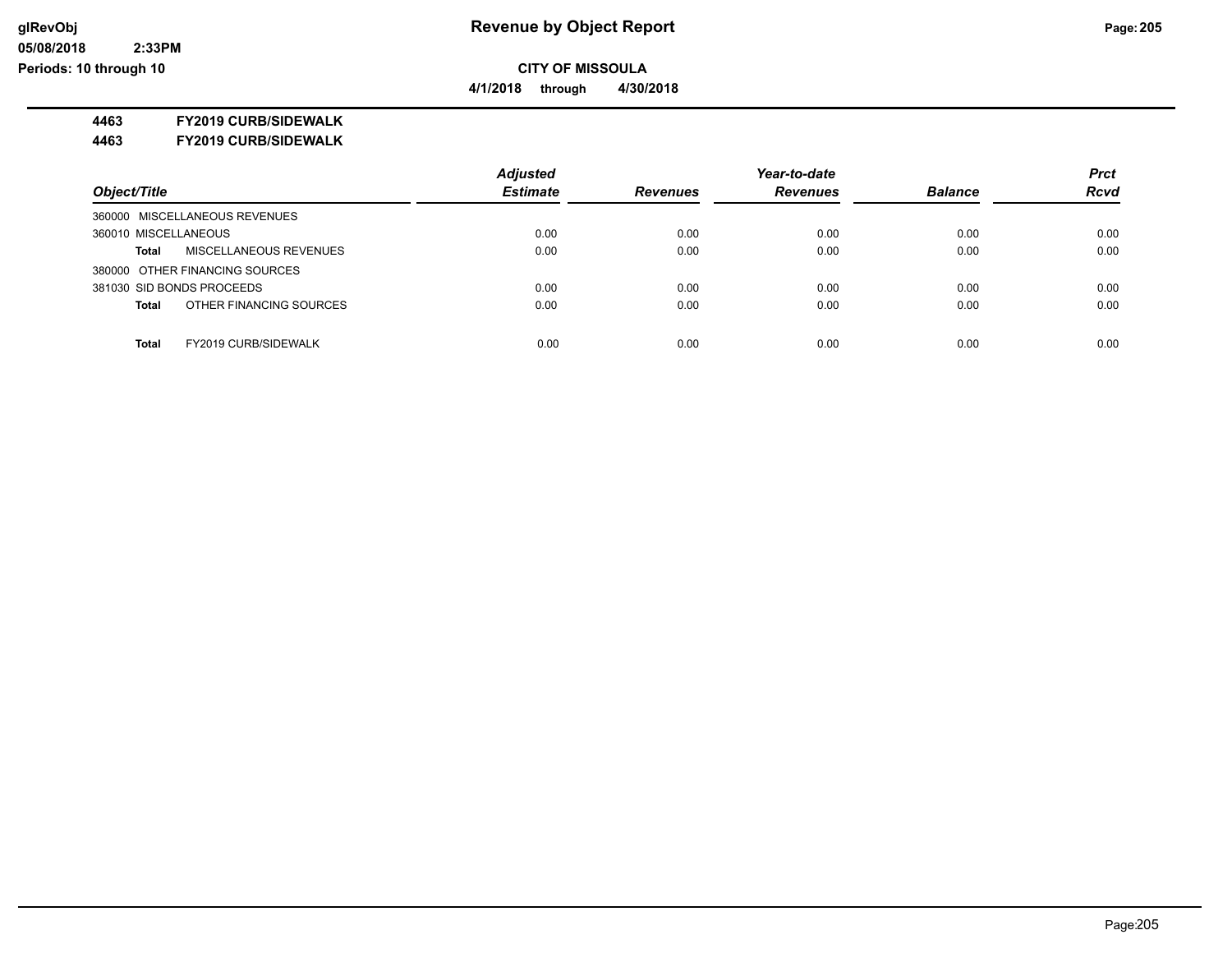**4/1/2018 through 4/30/2018**

#### **4463 FY2019 CURB/SIDEWALK**

| Object/Title                                |                         | <b>Adjusted</b><br><b>Estimate</b> | <b>Revenues</b> | Year-to-date<br><b>Revenues</b> | <b>Balance</b> | <b>Prct</b><br><b>Rcvd</b> |
|---------------------------------------------|-------------------------|------------------------------------|-----------------|---------------------------------|----------------|----------------------------|
| 360000 MISCELLANEOUS REVENUES               |                         |                                    |                 |                                 |                |                            |
| 360010 MISCELLANEOUS                        |                         | 0.00                               | 0.00            | 0.00                            | 0.00           | 0.00                       |
| MISCELLANEOUS REVENUES<br>Total             |                         | 0.00                               | 0.00            | 0.00                            | 0.00           | 0.00                       |
| 380000 OTHER FINANCING SOURCES              |                         |                                    |                 |                                 |                |                            |
| 381030 SID BONDS PROCEEDS                   |                         | 0.00                               | 0.00            | 0.00                            | 0.00           | 0.00                       |
| <b>Total</b>                                | OTHER FINANCING SOURCES | 0.00                               | 0.00            | 0.00                            | 0.00           | 0.00                       |
| <b>FY2019 CURB/SIDEWALK</b><br><b>Total</b> |                         | 0.00                               | 0.00            | 0.00                            | 0.00           | 0.00                       |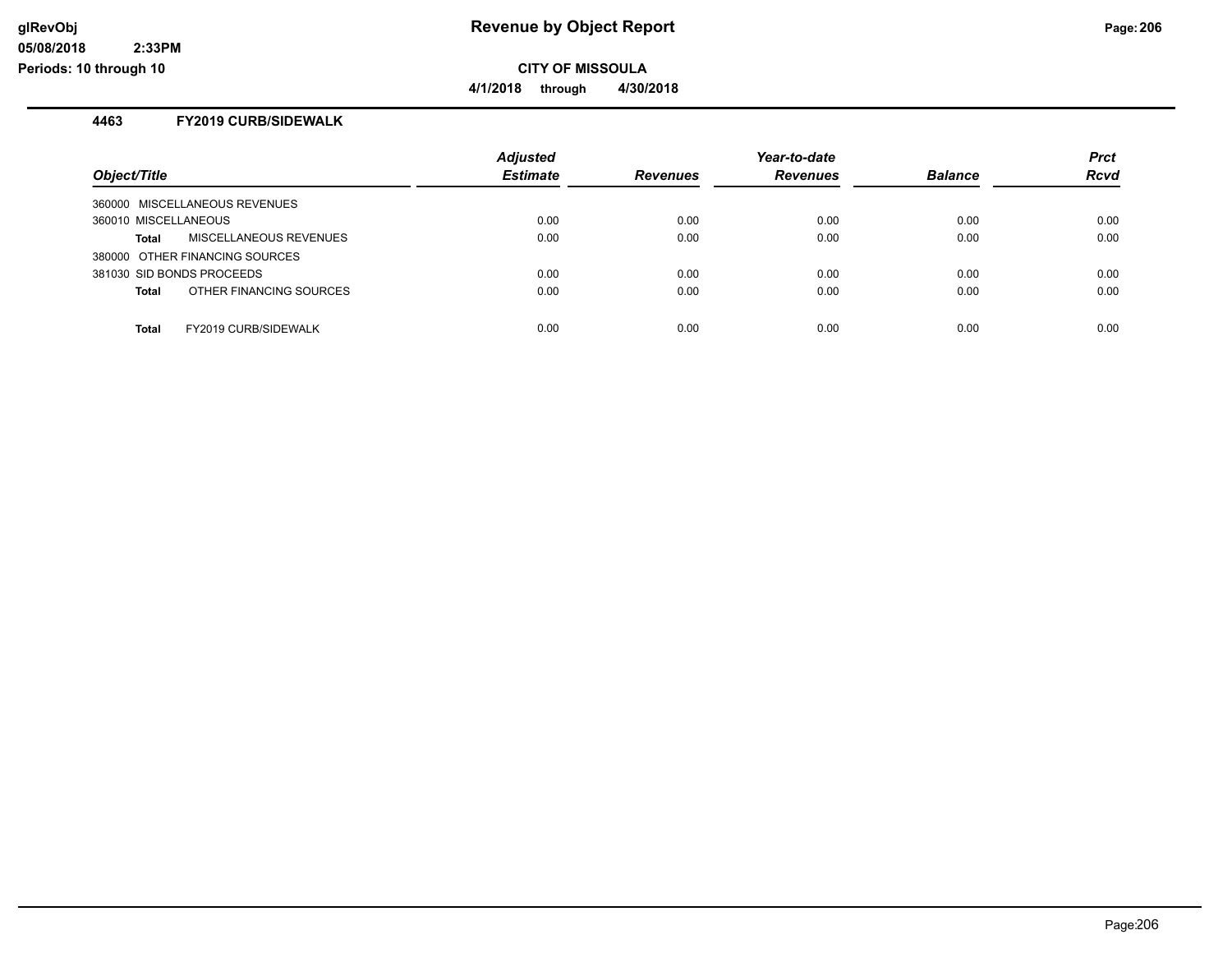**4/1/2018 through 4/30/2018**

### **4542 SID 542 HILLVIEW WAY**

**4542 SID 542 HILLVIEW WAY**

|              |                                | <b>Adjusted</b> |                 | Year-to-date    |                | <b>Prct</b> |
|--------------|--------------------------------|-----------------|-----------------|-----------------|----------------|-------------|
| Object/Title |                                | <b>Estimate</b> | <b>Revenues</b> | <b>Revenues</b> | <b>Balance</b> | <b>Rcvd</b> |
|              | 380000 OTHER FINANCING SOURCES |                 |                 |                 |                |             |
|              | 383000 OPERATING TRANSFERS     | 0.00            | 0.00            | 0.00            | 0.00           | 0.00        |
| Total        | OTHER FINANCING SOURCES        | 0.00            | 0.00            | 0.00            | 0.00           | 0.00        |
| <b>Total</b> | SID 542 HILLVIEW WAY           | 0.00            | 0.00            | 0.00            | 0.00           | 0.00        |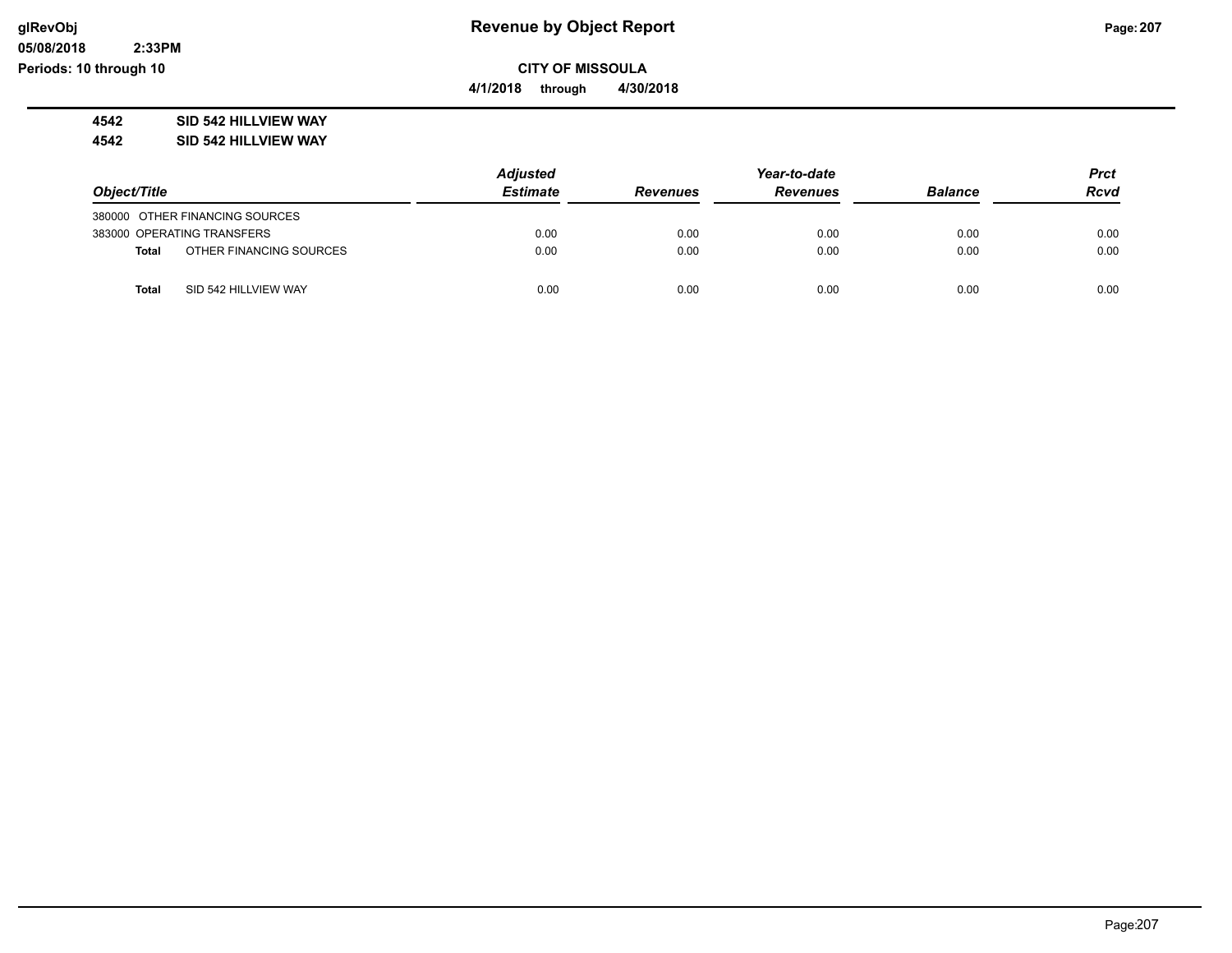**4/1/2018 through 4/30/2018**

#### **4542 SID 542 HILLVIEW WAY**

| Object/Title |                                | <b>Adjusted</b><br><b>Estimate</b> | <b>Revenues</b> | Year-to-date<br><b>Revenues</b> | <b>Balance</b> | <b>Prct</b><br><b>Rcvd</b> |
|--------------|--------------------------------|------------------------------------|-----------------|---------------------------------|----------------|----------------------------|
|              | 380000 OTHER FINANCING SOURCES |                                    |                 |                                 |                |                            |
|              | 383000 OPERATING TRANSFERS     | 0.00                               | 0.00            | 0.00                            | 0.00           | 0.00                       |
| <b>Total</b> | OTHER FINANCING SOURCES        | 0.00                               | 0.00            | 0.00                            | 0.00           | 0.00                       |
| Total        | SID 542 HILLVIEW WAY           | 0.00                               | 0.00            | 0.00                            | 0.00           | 0.00                       |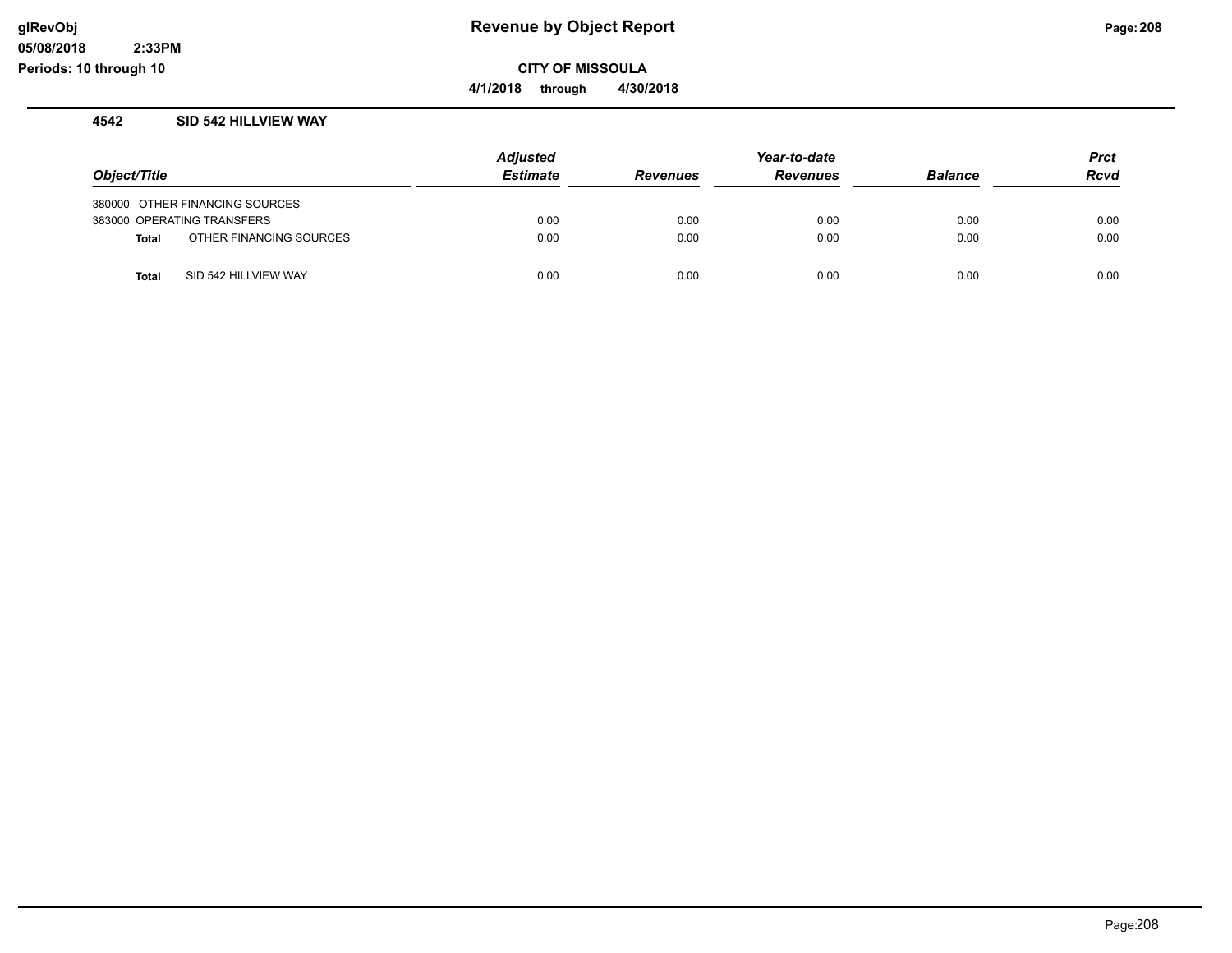**4/1/2018 through 4/30/2018**

#### **4941 HILLVIEW WAY CONSTRUCTION**

#### **4941 HILLVIEW WAY CONSTRUCTION**

|                                           | <b>Adjusted</b> |                 | Year-to-date    |                | <b>Prct</b> |
|-------------------------------------------|-----------------|-----------------|-----------------|----------------|-------------|
| Object/Title                              | <b>Estimate</b> | <b>Revenues</b> | <b>Revenues</b> | <b>Balance</b> | <b>Rcvd</b> |
| 360000 MISCELLANEOUS REVENUES             |                 |                 |                 |                |             |
| 360010 MISCELLANEOUS                      | 0.00            | 0.00            | 0.00            | 0.00           | 0.00        |
| <b>MISCELLANEOUS REVENUES</b><br>Total    | 0.00            | 0.00            | 0.00            | 0.00           | 0.00        |
| 370000 INVESTMENTS & ROYALTY EARNINGS     |                 |                 |                 |                |             |
| 371010 INTEREST ON INVESTMENTS            | 0.00            | 0.00            | 0.00            | 0.00           | 0.00        |
| INVESTMENTS & ROYALTY EARNINGS<br>Total   | 0.00            | 0.00            | 0.00            | 0.00           | 0.00        |
| 380000 OTHER FINANCING SOURCES            |                 |                 |                 |                |             |
| 381030 SID BONDS PROCEEDS                 | 0.00            | 0.00            | 0.00            | 0.00           | 0.00        |
| OTHER FINANCING SOURCES<br>Total          | 0.00            | 0.00            | 0.00            | 0.00           | 0.00        |
|                                           |                 |                 |                 |                |             |
| <b>HILLVIEW WAY CONSTRUCTION</b><br>Total | 0.00            | 0.00            | 0.00            | 0.00           | 0.00        |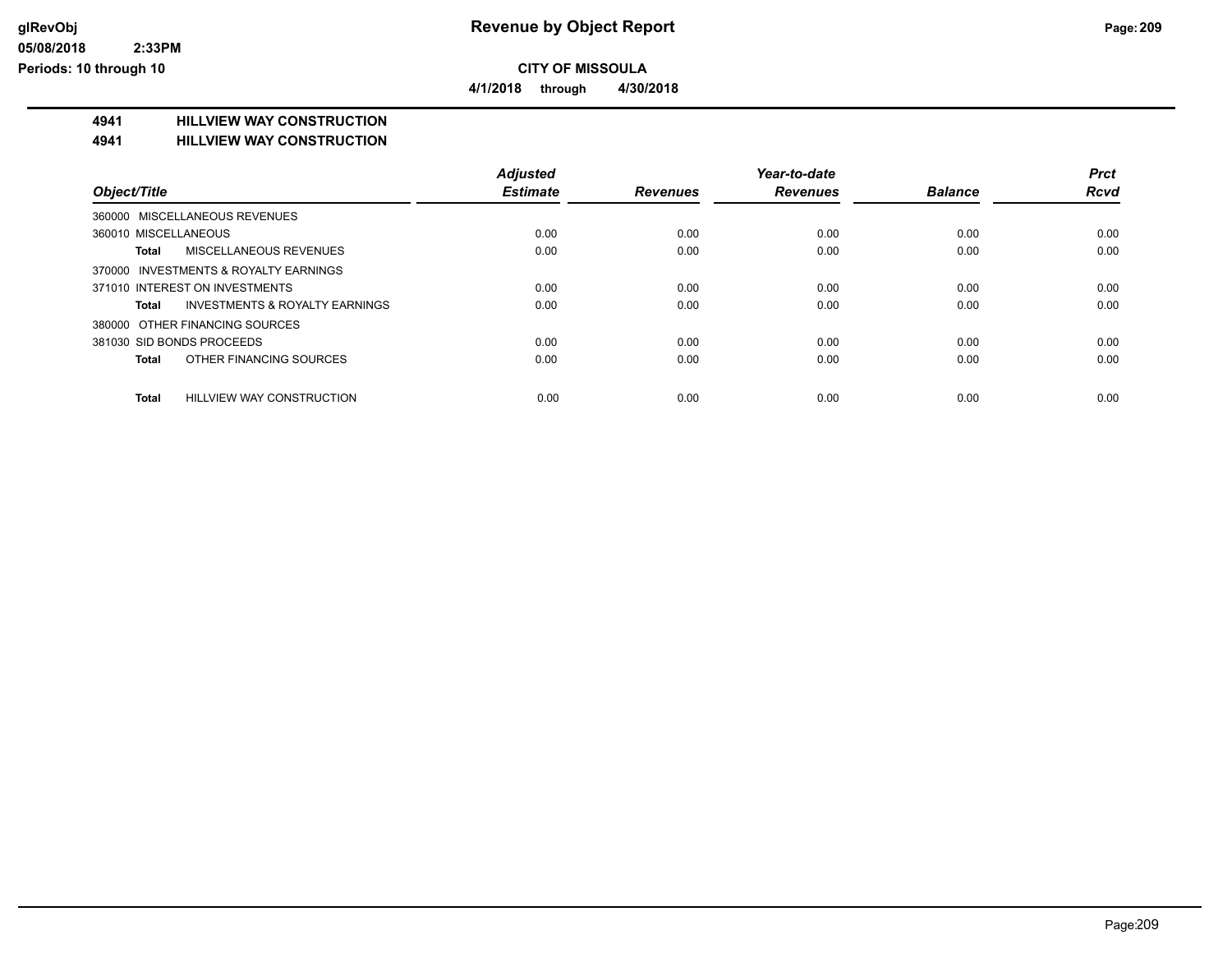**4/1/2018 through 4/30/2018**

### **4941 HILLVIEW WAY CONSTRUCTION**

|                                                | <b>Adjusted</b> |                 | Year-to-date    |                | <b>Prct</b> |
|------------------------------------------------|-----------------|-----------------|-----------------|----------------|-------------|
| Object/Title                                   | <b>Estimate</b> | <b>Revenues</b> | <b>Revenues</b> | <b>Balance</b> | <b>Rcvd</b> |
| 360000 MISCELLANEOUS REVENUES                  |                 |                 |                 |                |             |
| 360010 MISCELLANEOUS                           | 0.00            | 0.00            | 0.00            | 0.00           | 0.00        |
| MISCELLANEOUS REVENUES<br>Total                | 0.00            | 0.00            | 0.00            | 0.00           | 0.00        |
| INVESTMENTS & ROYALTY EARNINGS<br>370000       |                 |                 |                 |                |             |
| 371010 INTEREST ON INVESTMENTS                 | 0.00            | 0.00            | 0.00            | 0.00           | 0.00        |
| INVESTMENTS & ROYALTY EARNINGS<br><b>Total</b> | 0.00            | 0.00            | 0.00            | 0.00           | 0.00        |
| OTHER FINANCING SOURCES<br>380000              |                 |                 |                 |                |             |
| 381030 SID BONDS PROCEEDS                      | 0.00            | 0.00            | 0.00            | 0.00           | 0.00        |
| OTHER FINANCING SOURCES<br><b>Total</b>        | 0.00            | 0.00            | 0.00            | 0.00           | 0.00        |
| HILLVIEW WAY CONSTRUCTION<br><b>Total</b>      | 0.00            | 0.00            | 0.00            | 0.00           | 0.00        |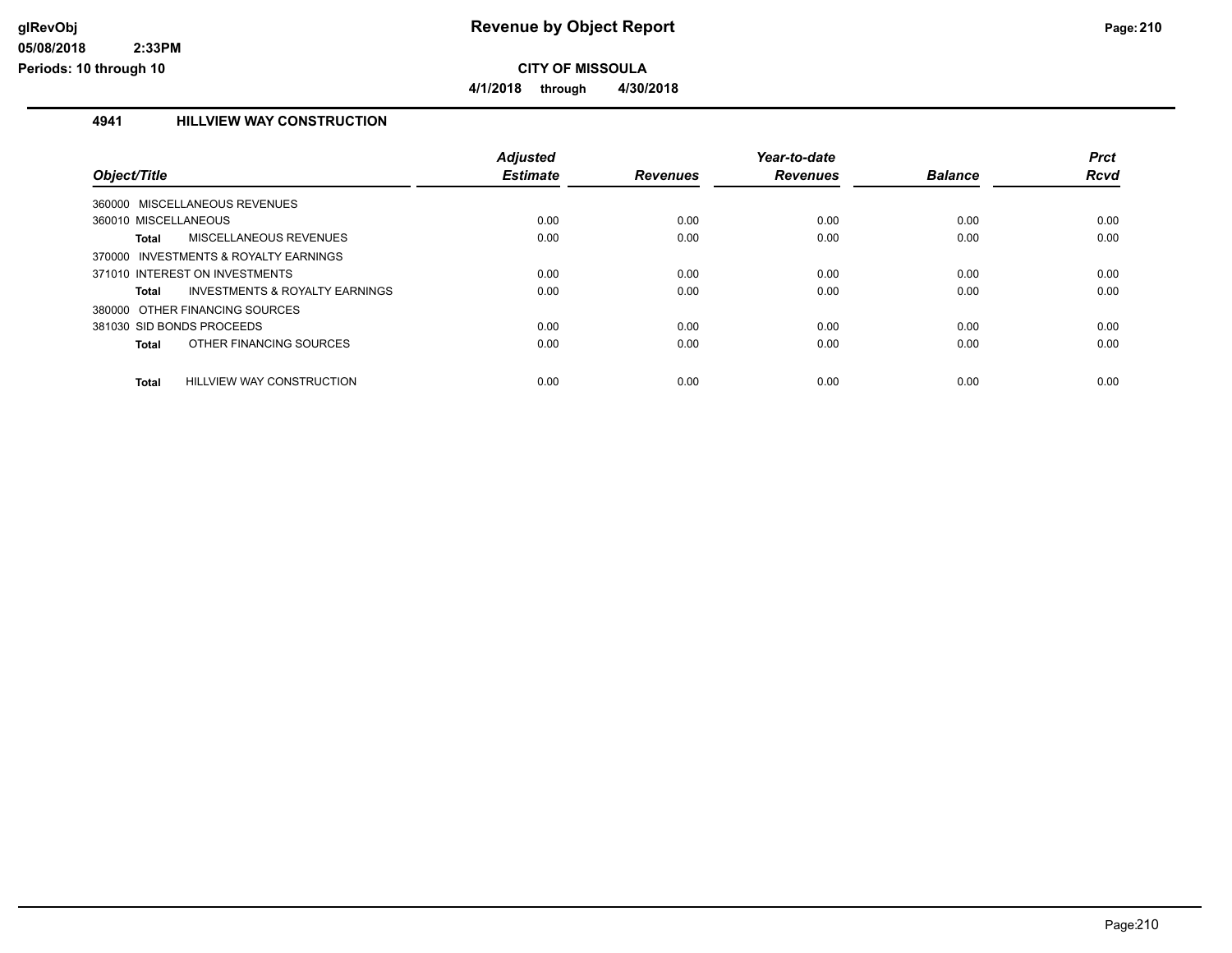**05/08/2018 2:33PM Periods: 10 through 10**

**CITY OF MISSOULA**

**4/1/2018 through 4/30/2018**

# **4945 PHILLIPS ST TRAFFIC CALMING**

**4945 PHILLIPS ST TRAFFIC CALMING**

|                                      | <b>Adjusted</b> |                 | Year-to-date    |                | Prct |
|--------------------------------------|-----------------|-----------------|-----------------|----------------|------|
| Object/Title                         | <b>Estimate</b> | <b>Revenues</b> | <b>Revenues</b> | <b>Balance</b> | Rcvd |
| 380000 OTHER FINANCING SOURCES       |                 |                 |                 |                |      |
| 383000 OPERATING TRANSFERS           | 0.00            | 0.00            | 0.00            | 0.00           | 0.00 |
| OTHER FINANCING SOURCES<br>Total     | 0.00            | 0.00            | 0.00            | 0.00           | 0.00 |
| PHILLIPS ST TRAFFIC CALMING<br>Total | 0.00            | 0.00            | 0.00            | 0.00           | 0.00 |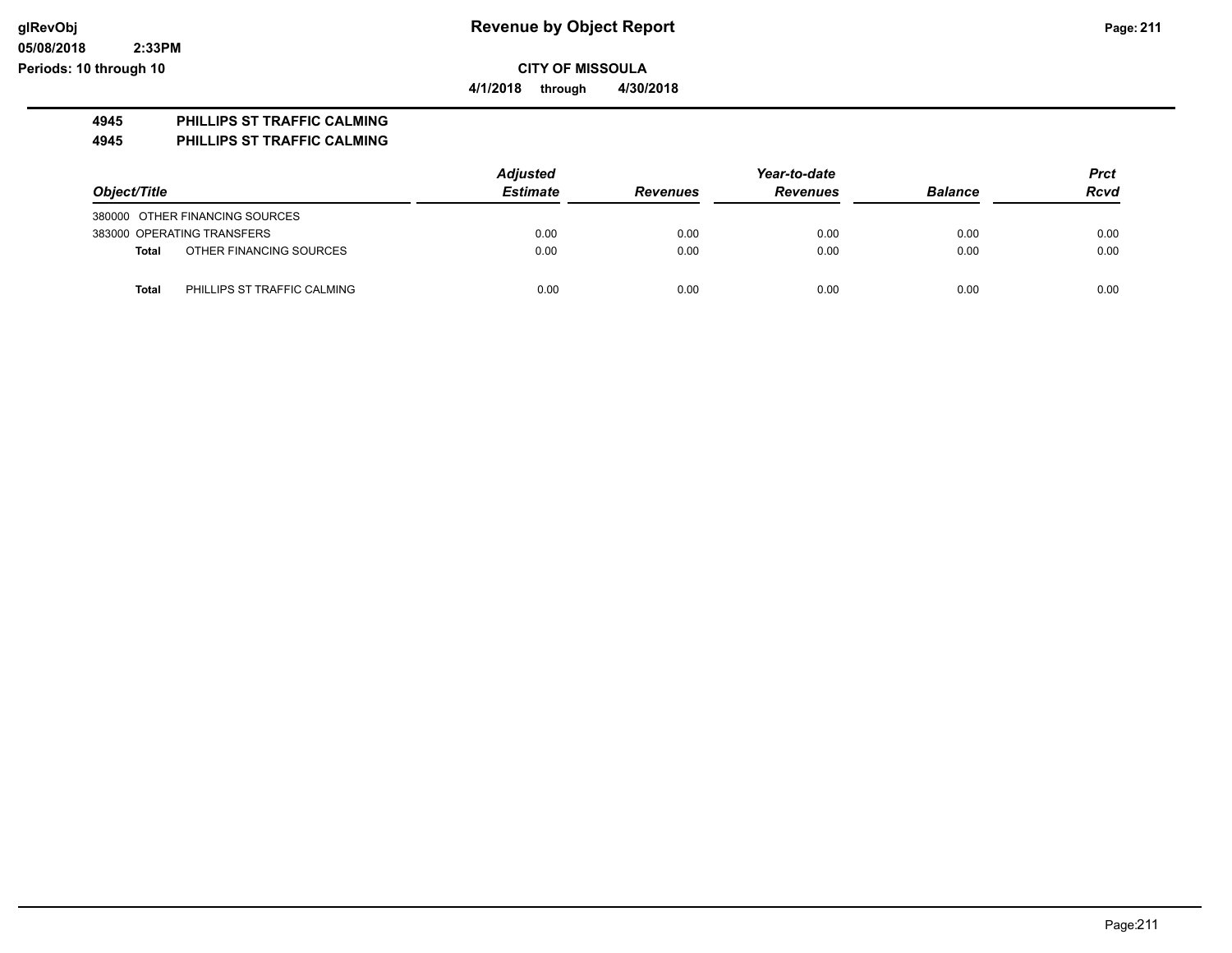**4/1/2018 through 4/30/2018**

#### **4945 PHILLIPS ST TRAFFIC CALMING**

|              |                                | <b>Adjusted</b> |                 | Year-to-date    |                | <b>Prct</b> |
|--------------|--------------------------------|-----------------|-----------------|-----------------|----------------|-------------|
| Object/Title |                                | <b>Estimate</b> | <b>Revenues</b> | <b>Revenues</b> | <b>Balance</b> | <b>Rcvd</b> |
|              | 380000 OTHER FINANCING SOURCES |                 |                 |                 |                |             |
|              | 383000 OPERATING TRANSFERS     | 0.00            | 0.00            | 0.00            | 0.00           | 0.00        |
| <b>Total</b> | OTHER FINANCING SOURCES        | 0.00            | 0.00            | 0.00            | 0.00           | 0.00        |
|              |                                |                 |                 |                 |                |             |
| <b>Total</b> | PHILLIPS ST TRAFFIC CALMING    | 0.00            | 0.00            | 0.00            | 0.00           | 0.00        |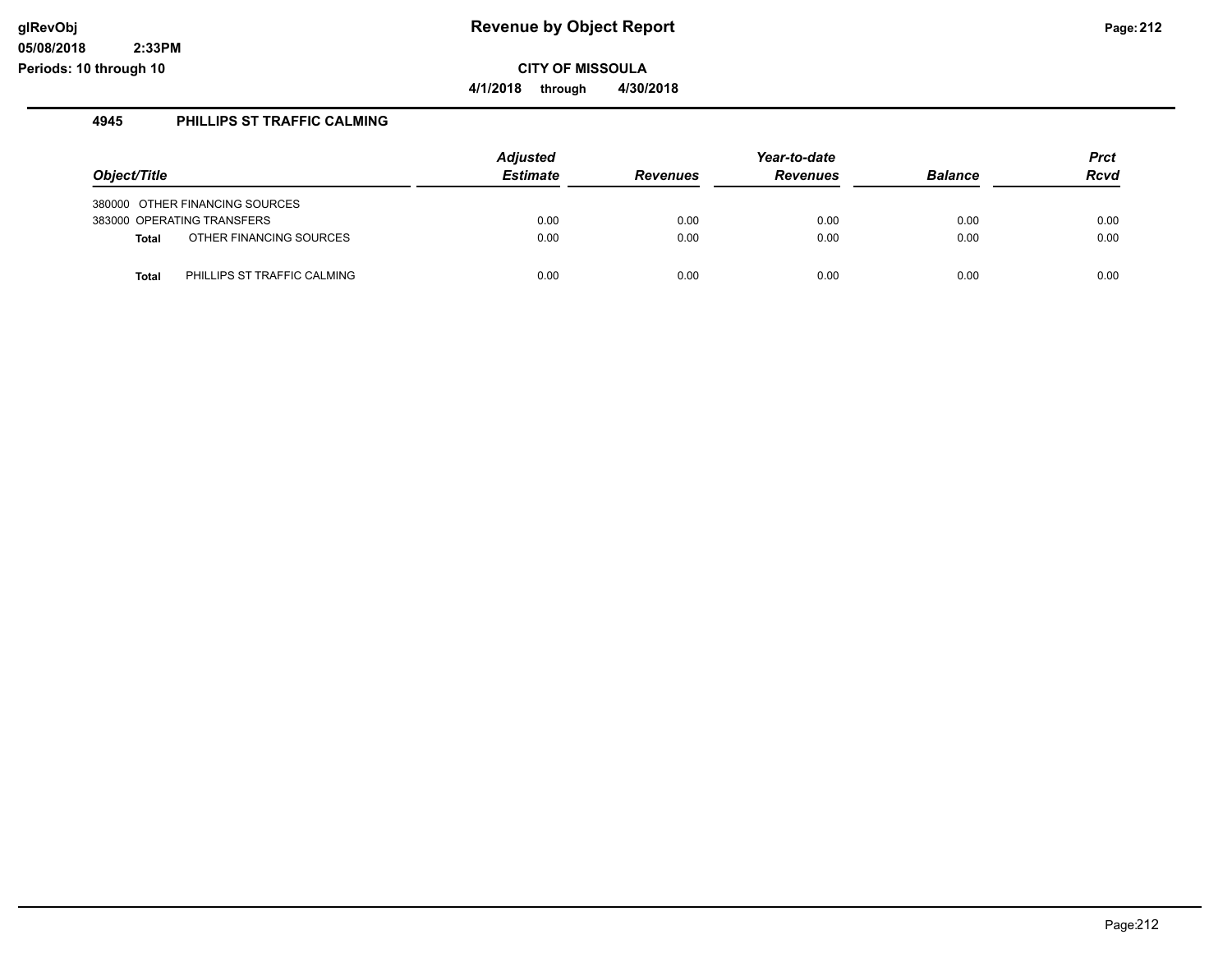**4/1/2018 through 4/30/2018**

#### **4946 PATTEE CREEK DR. TRAFFIC CALMING 4946 PATTEE CREEK DR. TRAFFIC CALMING**

|              |                                  | <b>Adjusted</b> |                 | Year-to-date    |                | Prct |
|--------------|----------------------------------|-----------------|-----------------|-----------------|----------------|------|
| Object/Title |                                  | <b>Estimate</b> | <b>Revenues</b> | <b>Revenues</b> | <b>Balance</b> | Rcvd |
|              | 380000 OTHER FINANCING SOURCES   |                 |                 |                 |                |      |
|              | 383000 OPERATING TRANSFERS       | 0.00            | 0.00            | 0.00            | 0.00           | 0.00 |
| Total        | OTHER FINANCING SOURCES          | 0.00            | 0.00            | 0.00            | 0.00           | 0.00 |
| <b>Total</b> | PATTEE CREEK DR. TRAFFIC CALMING | 0.00            | 0.00            | 0.00            | 0.00           | 0.00 |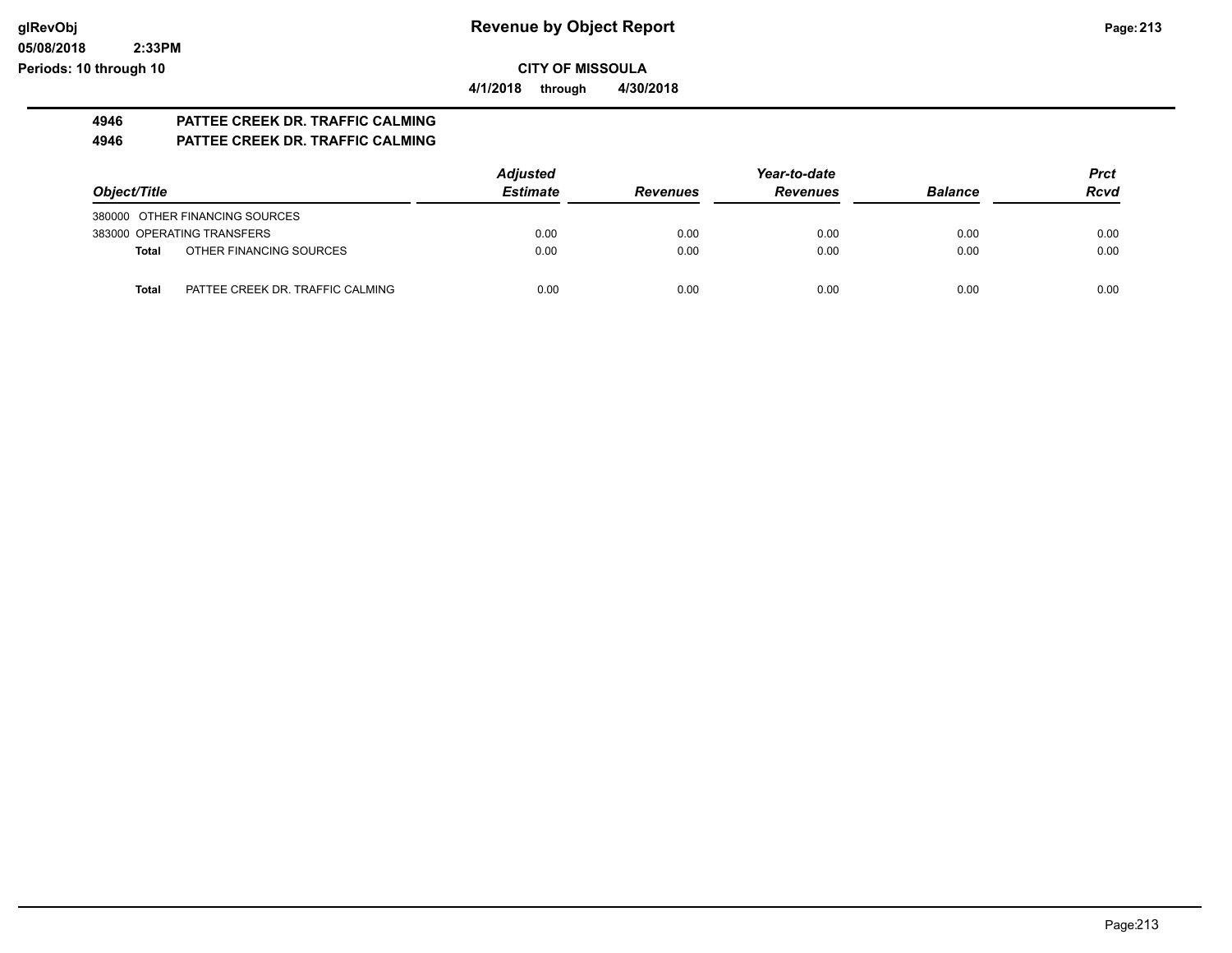**4/1/2018 through 4/30/2018**

#### **4946 PATTEE CREEK DR. TRAFFIC CALMING**

| Object/Title |                                                              | <b>Adjusted</b><br><b>Estimate</b> | <b>Revenues</b> | Year-to-date<br><b>Revenues</b> | <b>Balance</b> | <b>Prct</b><br><b>Rcvd</b> |
|--------------|--------------------------------------------------------------|------------------------------------|-----------------|---------------------------------|----------------|----------------------------|
|              | 380000 OTHER FINANCING SOURCES<br>383000 OPERATING TRANSFERS | 0.00                               | 0.00            | 0.00                            | 0.00           | 0.00                       |
| Total        | OTHER FINANCING SOURCES                                      | 0.00                               | 0.00            | 0.00                            | 0.00           | 0.00                       |
| <b>Total</b> | PATTEE CREEK DR. TRAFFIC CALMING                             | 0.00                               | 0.00            | 0.00                            | 0.00           | 0.00                       |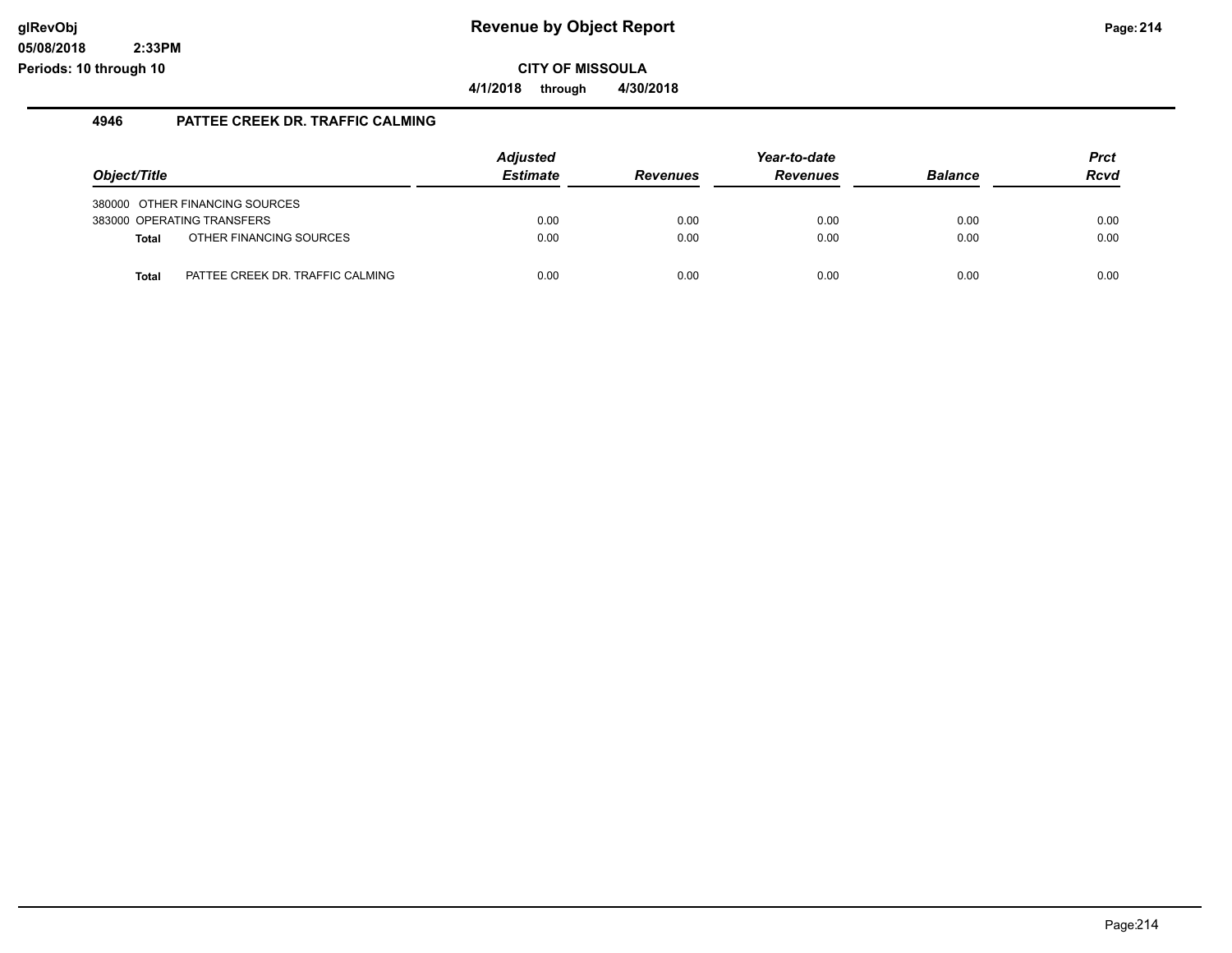**4/1/2018 through 4/30/2018**

## **4948 STORMWATER OUTFALL RETROFITS**

### **4948 STORMWATER OUTFALL RETROFITS**

|                     |                                     | <b>Adjusted</b> |                 | Year-to-date    |                | <b>Prct</b> |
|---------------------|-------------------------------------|-----------------|-----------------|-----------------|----------------|-------------|
| Object/Title        |                                     | <b>Estimate</b> | <b>Revenues</b> | <b>Revenues</b> | <b>Balance</b> | <b>Rcvd</b> |
|                     | 330000 INTERGOVERNMENTAL REVENUES   |                 |                 |                 |                |             |
| 334121 DNRC GRANT   |                                     | 0.00            | 0.00            | 4.746.49        | $-4.746.49$    | 0.00        |
|                     | 337003 HEALTH DEPT-STORM WATER MGMT | 0.00            | 0.00            | 0.00            | 0.00           | 0.00        |
| 337004 MRA GRANTS   |                                     | 0.00            | 0.00            | 0.00            | 0.00           | 0.00        |
| Total               | <b>INTERGOVERNMENTAL REVENUES</b>   | 0.00            | 0.00            | 4.746.49        | $-4.746.49$    | 0.00        |
|                     | 380000 OTHER FINANCING SOURCES      |                 |                 |                 |                |             |
| 383014 TRANS FR MRA |                                     | 0.00            | 0.00            | 0.00            | 0.00           | 0.00        |
| 383015 TRANS FR MPC |                                     | 0.00            | 0.00            | 0.00            | 0.00           | 0.00        |
| Total               | OTHER FINANCING SOURCES             | 0.00            | 0.00            | 0.00            | 0.00           | 0.00        |
| <b>Total</b>        | STORMWATER OUTFALL RETROFITS        | 0.00            | 0.00            | 4.746.49        | $-4.746.49$    | 0.00        |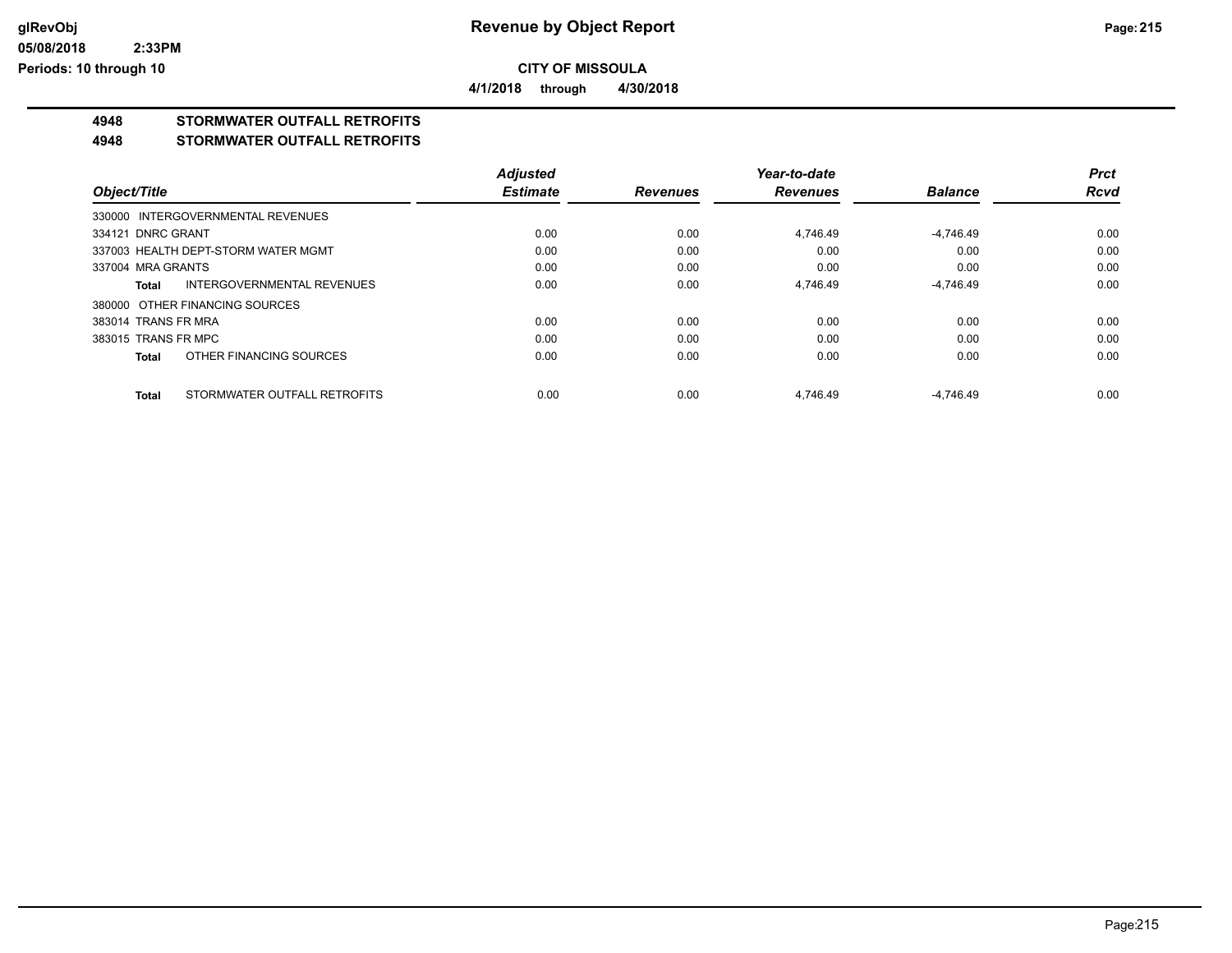**4/1/2018 through 4/30/2018**

#### **4948 STORMWATER OUTFALL RETROFITS**

| Object/Title                                      | <b>Adjusted</b><br><b>Estimate</b> | <b>Revenues</b> | Year-to-date<br><b>Revenues</b> | <b>Balance</b> | <b>Prct</b><br><b>Rcvd</b> |
|---------------------------------------------------|------------------------------------|-----------------|---------------------------------|----------------|----------------------------|
| 330000 INTERGOVERNMENTAL REVENUES                 |                                    |                 |                                 |                |                            |
| 334121 DNRC GRANT                                 | 0.00                               | 0.00            | 4,746.49                        | $-4,746.49$    | 0.00                       |
| 337003 HEALTH DEPT-STORM WATER MGMT               | 0.00                               | 0.00            | 0.00                            | 0.00           | 0.00                       |
| 337004 MRA GRANTS                                 | 0.00                               | 0.00            | 0.00                            | 0.00           | 0.00                       |
| <b>INTERGOVERNMENTAL REVENUES</b><br><b>Total</b> | 0.00                               | 0.00            | 4,746.49                        | $-4,746.49$    | 0.00                       |
| 380000 OTHER FINANCING SOURCES                    |                                    |                 |                                 |                |                            |
| 383014 TRANS FR MRA                               | 0.00                               | 0.00            | 0.00                            | 0.00           | 0.00                       |
| 383015 TRANS FR MPC                               | 0.00                               | 0.00            | 0.00                            | 0.00           | 0.00                       |
| OTHER FINANCING SOURCES<br><b>Total</b>           | 0.00                               | 0.00            | 0.00                            | 0.00           | 0.00                       |
| STORMWATER OUTFALL RETROFITS<br><b>Total</b>      | 0.00                               | 0.00            | 4.746.49                        | $-4.746.49$    | 0.00                       |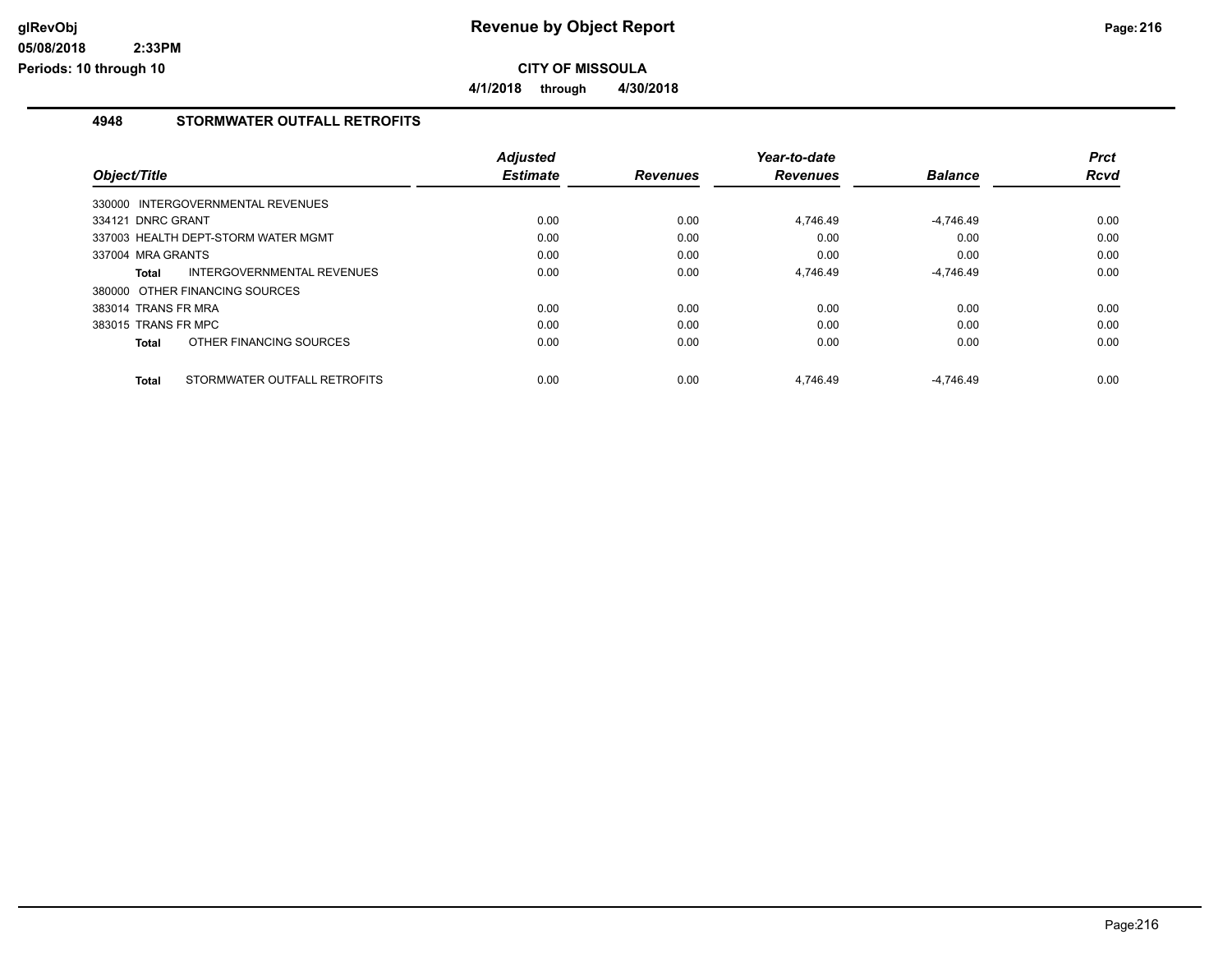**4/1/2018 through 4/30/2018**

**4949 WAYFINDING PROJECT**

**4949 WAYFINDING PROJECT**

|                                        | <b>Adjusted</b> |                 | Year-to-date    |                | <b>Prct</b> |
|----------------------------------------|-----------------|-----------------|-----------------|----------------|-------------|
| Object/Title                           | <b>Estimate</b> | <b>Revenues</b> | <b>Revenues</b> | <b>Balance</b> | <b>Rcvd</b> |
| 330000 INTERGOVERNMENTAL REVENUES      |                 |                 |                 |                |             |
| 334125 FWP GRANT                       | 0.00            | 0.00            | 0.00            | 0.00           | 0.00        |
| INTERGOVERNMENTAL REVENUES<br>Total    | 0.00            | 0.00            | 0.00            | 0.00           | 0.00        |
| 360000 MISCELLANEOUS REVENUES          |                 |                 |                 |                |             |
| 365000 DONATIONS                       | 0.00            | 0.00            | 0.00            | 0.00           | 0.00        |
| <b>MISCELLANEOUS REVENUES</b><br>Total | 0.00            | 0.00            | 0.00            | 0.00           | 0.00        |
| 380000 OTHER FINANCING SOURCES         |                 |                 |                 |                |             |
| 383042 TRANSFERS FROM OTHER FUNDS      | 0.00            | 0.00            | 0.00            | 0.00           | 0.00        |
| OTHER FINANCING SOURCES<br>Total       | 0.00            | 0.00            | 0.00            | 0.00           | 0.00        |
| <b>WAYFINDING PROJECT</b><br>Total     | 0.00            | 0.00            | 0.00            | 0.00           | 0.00        |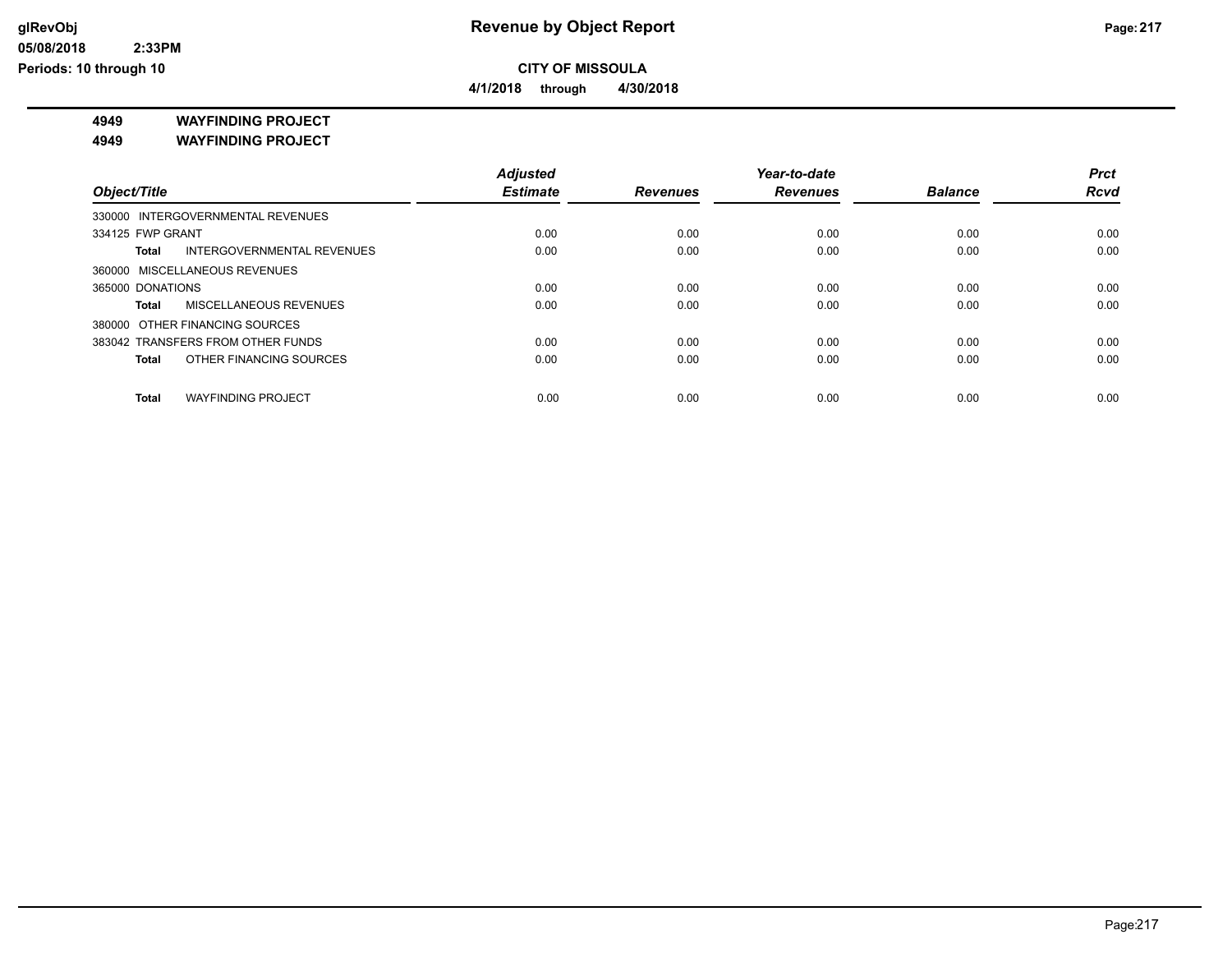**4/1/2018 through 4/30/2018**

#### **4949 WAYFINDING PROJECT**

| Object/Title                                  | <b>Adjusted</b><br><b>Estimate</b> | <b>Revenues</b> | Year-to-date<br><b>Revenues</b> | <b>Balance</b> | <b>Prct</b><br><b>Rcvd</b> |
|-----------------------------------------------|------------------------------------|-----------------|---------------------------------|----------------|----------------------------|
| 330000 INTERGOVERNMENTAL REVENUES             |                                    |                 |                                 |                |                            |
| 334125 FWP GRANT                              | 0.00                               | 0.00            | 0.00                            | 0.00           | 0.00                       |
| INTERGOVERNMENTAL REVENUES<br>Total           | 0.00                               | 0.00            | 0.00                            | 0.00           | 0.00                       |
| MISCELLANEOUS REVENUES<br>360000              |                                    |                 |                                 |                |                            |
| 365000 DONATIONS                              | 0.00                               | 0.00            | 0.00                            | 0.00           | 0.00                       |
| <b>MISCELLANEOUS REVENUES</b><br><b>Total</b> | 0.00                               | 0.00            | 0.00                            | 0.00           | 0.00                       |
| 380000 OTHER FINANCING SOURCES                |                                    |                 |                                 |                |                            |
| 383042 TRANSFERS FROM OTHER FUNDS             | 0.00                               | 0.00            | 0.00                            | 0.00           | 0.00                       |
| OTHER FINANCING SOURCES<br><b>Total</b>       | 0.00                               | 0.00            | 0.00                            | 0.00           | 0.00                       |
| <b>WAYFINDING PROJECT</b><br><b>Total</b>     | 0.00                               | 0.00            | 0.00                            | 0.00           | 0.00                       |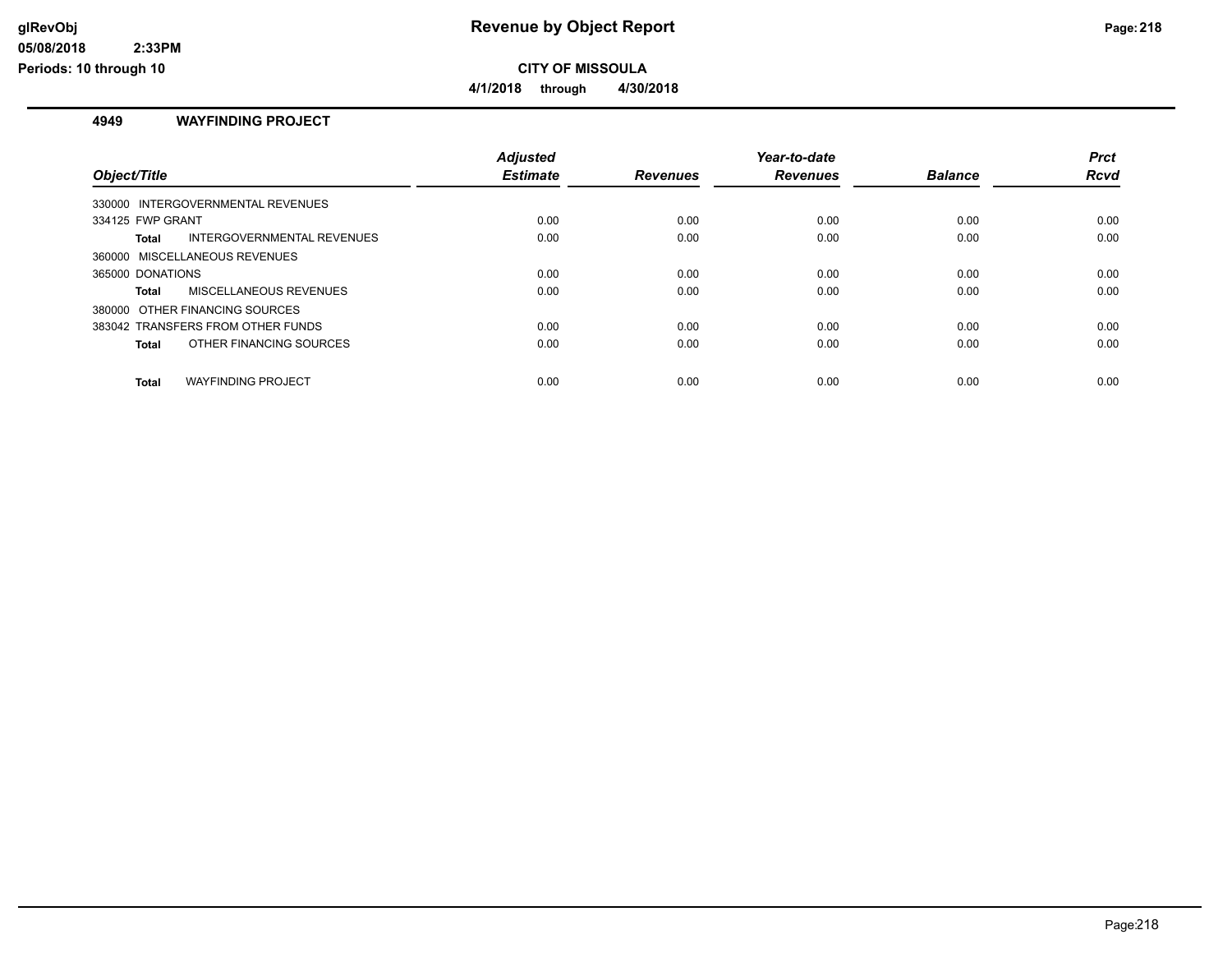**05/08/2018 2:33PM Periods: 10 through 10**

**CITY OF MISSOULA**

**4/1/2018 through 4/30/2018**

# **4991 ARRA HB645**

**4991 ARRA HB645**

|                                        | <b>Adjusted</b> |                 | <b>Prct</b>     |                |             |
|----------------------------------------|-----------------|-----------------|-----------------|----------------|-------------|
| Object/Title                           | <b>Estimate</b> | <b>Revenues</b> | <b>Revenues</b> | <b>Balance</b> | <b>Rcvd</b> |
| 360000 MISCELLANEOUS REVENUES          |                 |                 |                 |                |             |
| 360000 MISCELLANEOUS REVENUES          | 0.00            | 0.00            | 0.00            | 0.00           | 0.00        |
| MISCELLANEOUS REVENUES<br><b>Total</b> | 0.00            | 0.00            | 0.00            | 0.00           | 0.00        |
| ARRA HB645<br><b>Total</b>             | 0.00            | 0.00            | 0.00            | 0.00           | 0.00        |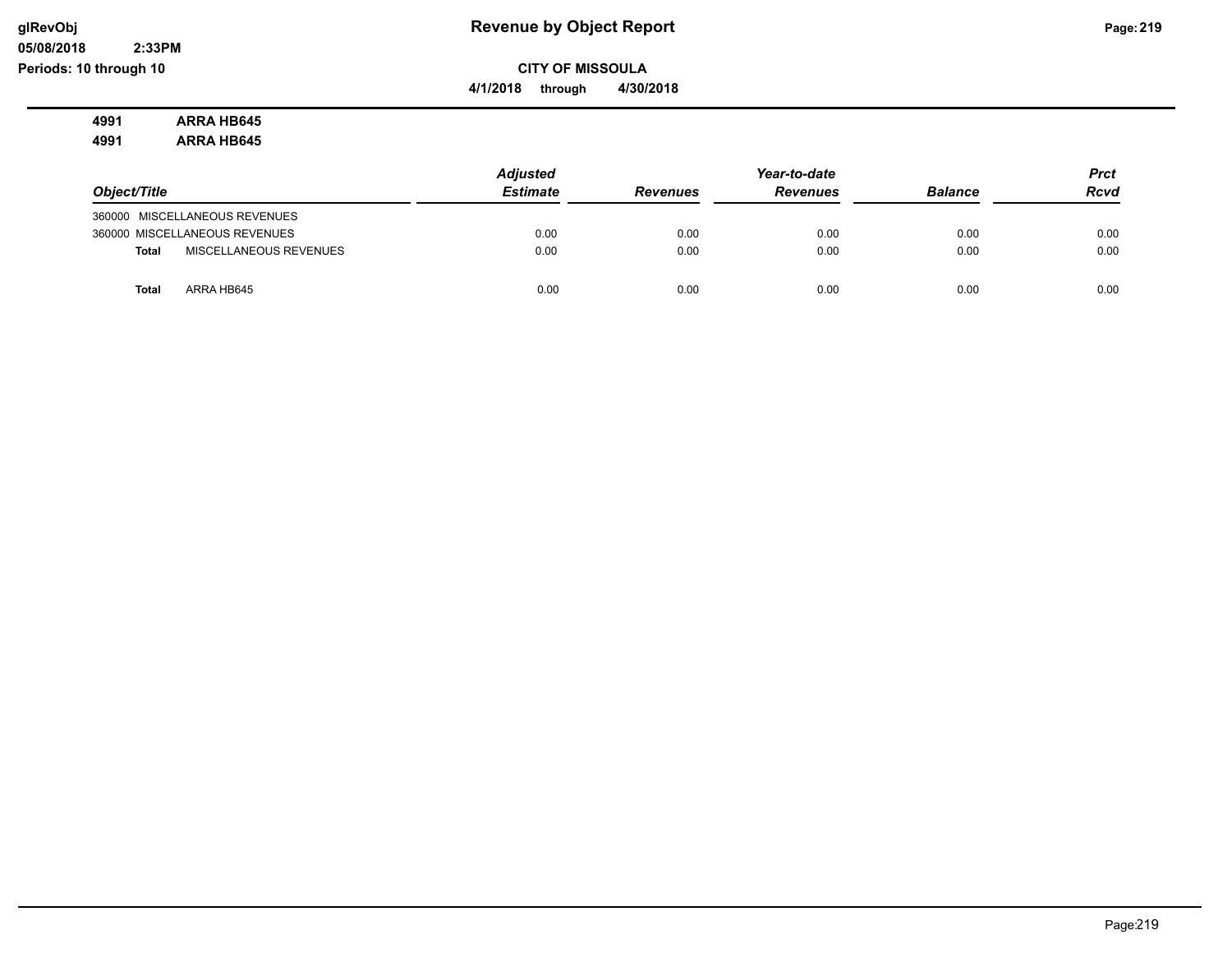**Periods: 10 through 10**

**CITY OF MISSOULA**

**4/1/2018 through 4/30/2018**

**4991 ARRA HB645**

 **2:33PM**

| Object/Title |                               | <b>Adjusted</b><br><b>Estimate</b> | <b>Revenues</b> | Year-to-date<br><b>Revenues</b> | <b>Balance</b> | <b>Prct</b><br><b>Rcvd</b> |
|--------------|-------------------------------|------------------------------------|-----------------|---------------------------------|----------------|----------------------------|
|              | 360000 MISCELLANEOUS REVENUES |                                    |                 |                                 |                |                            |
|              | 360000 MISCELLANEOUS REVENUES | 0.00                               | 0.00            | 0.00                            | 0.00           | 0.00                       |
| <b>Total</b> | MISCELLANEOUS REVENUES        | 0.00                               | 0.00            | 0.00                            | 0.00           | 0.00                       |
| Total        | ARRA HB645                    | 0.00                               | 0.00            | 0.00                            | 0.00           | 0.00                       |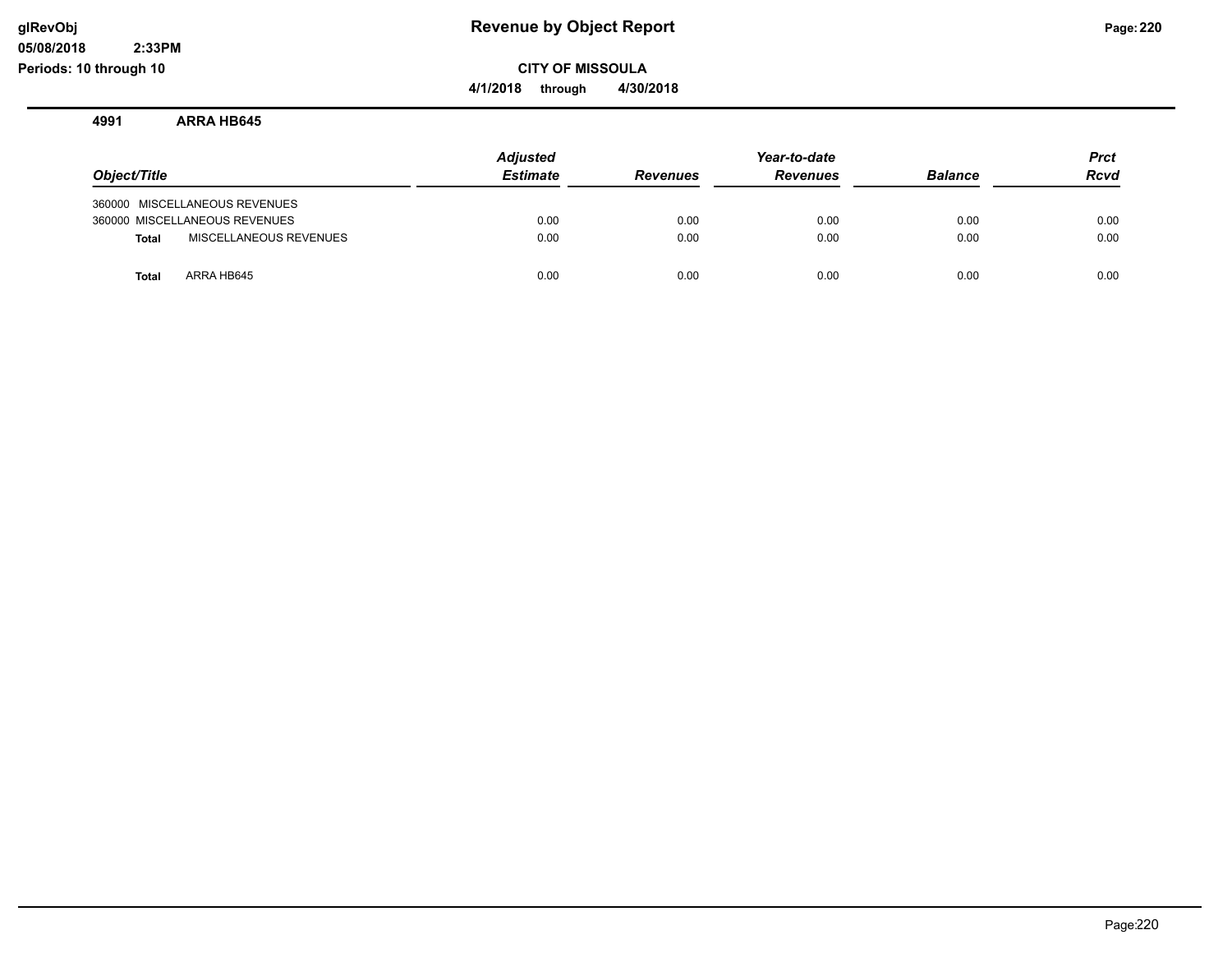**05/08/2018 2:33PM Periods: 10 through 10**

**CITY OF MISSOULA**

**4/1/2018 through 4/30/2018**

## **4992 WFL MILLER CREEK ROAD**

**4992 WFL MILLER CREEK ROAD**

| Object/Title        |                                   | Adjusted        |                 | Year-to-date    |                | Prct<br>Rcvd |
|---------------------|-----------------------------------|-----------------|-----------------|-----------------|----------------|--------------|
|                     |                                   | <b>Estimate</b> | <b>Revenues</b> | <b>Revenues</b> | <b>Balance</b> |              |
|                     | 330000 INTERGOVERNMENTAL REVENUES |                 |                 |                 |                |              |
| 334990 ARRA FUNDING |                                   | 0.00            | 0.00            | 0.00            | 0.00           | 0.00         |
| Total               | INTERGOVERNMENTAL REVENUES        | 0.00            | 0.00            | 0.00            | 0.00           | 0.00         |
| <b>Total</b>        | WFL MILLER CREEK ROAD             | 0.00            | 0.00            | 0.00            | 0.00           | 0.00         |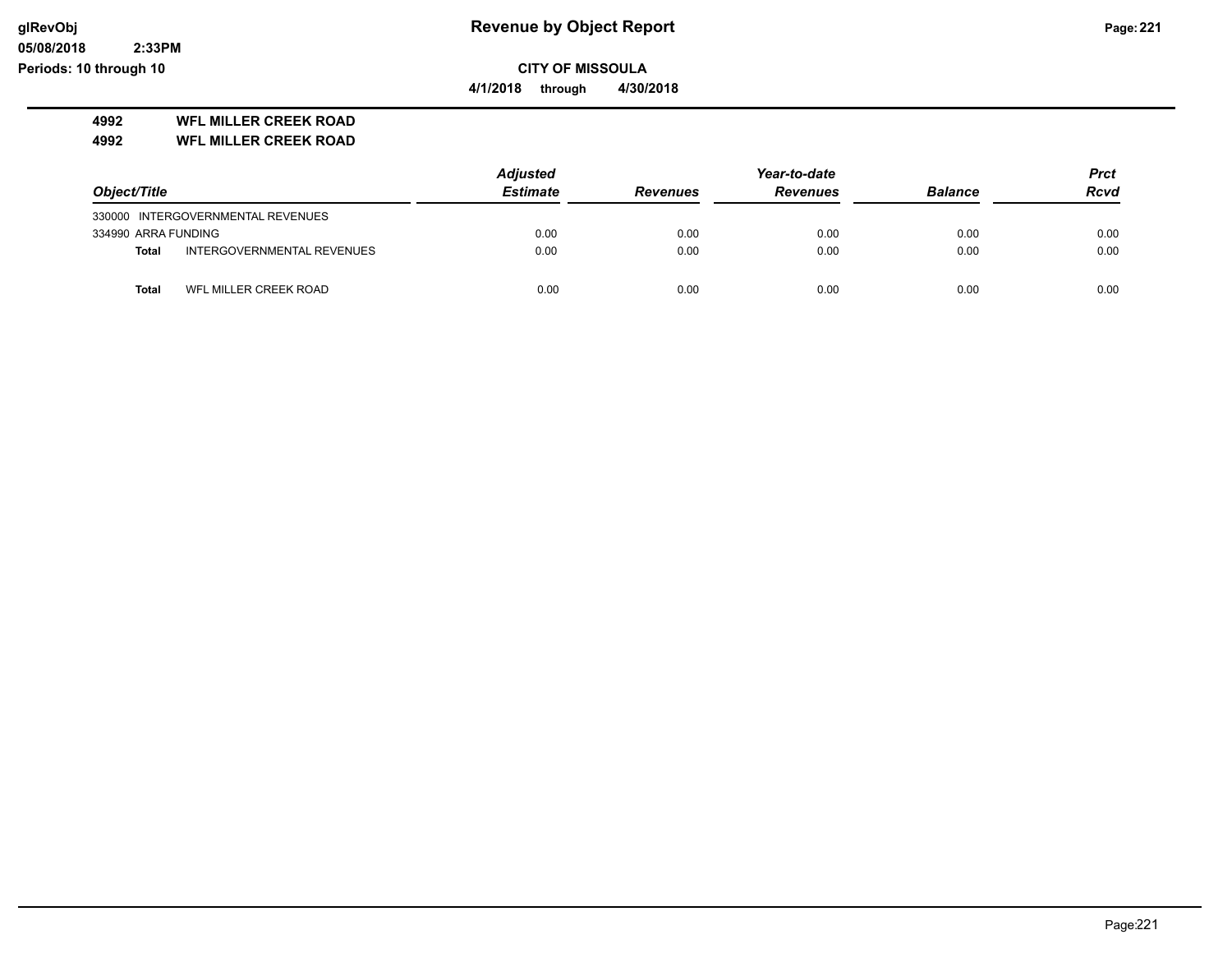**4/1/2018 through 4/30/2018**

## **4992 WFL MILLER CREEK ROAD**

|                     |                                   | <b>Adjusted</b> |                 | Year-to-date    |                | <b>Prct</b> |
|---------------------|-----------------------------------|-----------------|-----------------|-----------------|----------------|-------------|
| Object/Title        |                                   | <b>Estimate</b> | <b>Revenues</b> | <b>Revenues</b> | <b>Balance</b> | <b>Rcvd</b> |
|                     | 330000 INTERGOVERNMENTAL REVENUES |                 |                 |                 |                |             |
| 334990 ARRA FUNDING |                                   | 0.00            | 0.00            | 0.00            | 0.00           | 0.00        |
| <b>Total</b>        | INTERGOVERNMENTAL REVENUES        | 0.00            | 0.00            | 0.00            | 0.00           | 0.00        |
| Total               | WFL MILLER CREEK ROAD             | 0.00            | 0.00            | 0.00            | 0.00           | 0.00        |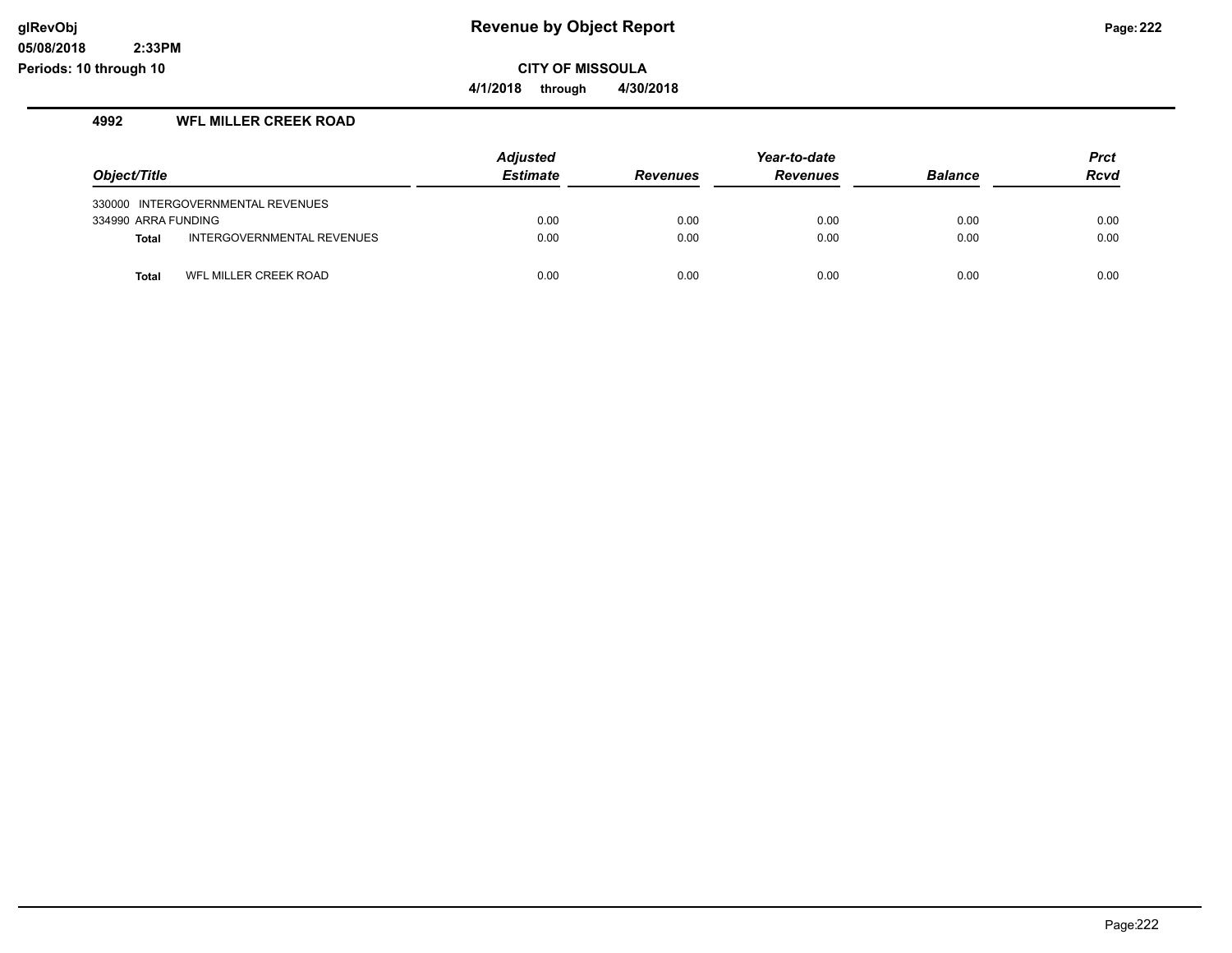**4/1/2018 through 4/30/2018**

**4993 WESTERN FEDERAL LANDS**

**4993 WESTERN FEDERAL LANDS**

|                                                    | <b>Adjusted</b> |                 | Year-to-date    |                | <b>Prct</b> |
|----------------------------------------------------|-----------------|-----------------|-----------------|----------------|-------------|
| Object/Title                                       | <b>Estimate</b> | <b>Revenues</b> | <b>Revenues</b> | <b>Balance</b> | <b>Rcvd</b> |
| 330000 INTERGOVERNMENTAL REVENUES                  |                 |                 |                 |                |             |
| 331005 WESTERN FEDERAL LANDS GRANT                 | 0.00            | 0.00            | 0.00            | 0.00           | 0.00        |
| 334125 FWP GRANT                                   | 0.00            | 0.00            | 0.00            | 0.00           | 0.00        |
| INTERGOVERNMENTAL REVENUES<br>Total                | 0.00            | 0.00            | 0.00            | 0.00           | 0.00        |
| 370000 INVESTMENTS & ROYALTY EARNINGS              |                 |                 |                 |                |             |
| 371010 INTEREST ON INVESTMENTS                     | 0.00            | 0.00            | 0.00            | 0.00           | 0.00        |
| <b>INVESTMENTS &amp; ROYALTY EARNINGS</b><br>Total | 0.00            | 0.00            | 0.00            | 0.00           | 0.00        |
|                                                    |                 |                 |                 |                |             |
| <b>WESTERN FEDERAL LANDS</b><br><b>Total</b>       | 0.00            | 0.00            | 0.00            | 0.00           | 0.00        |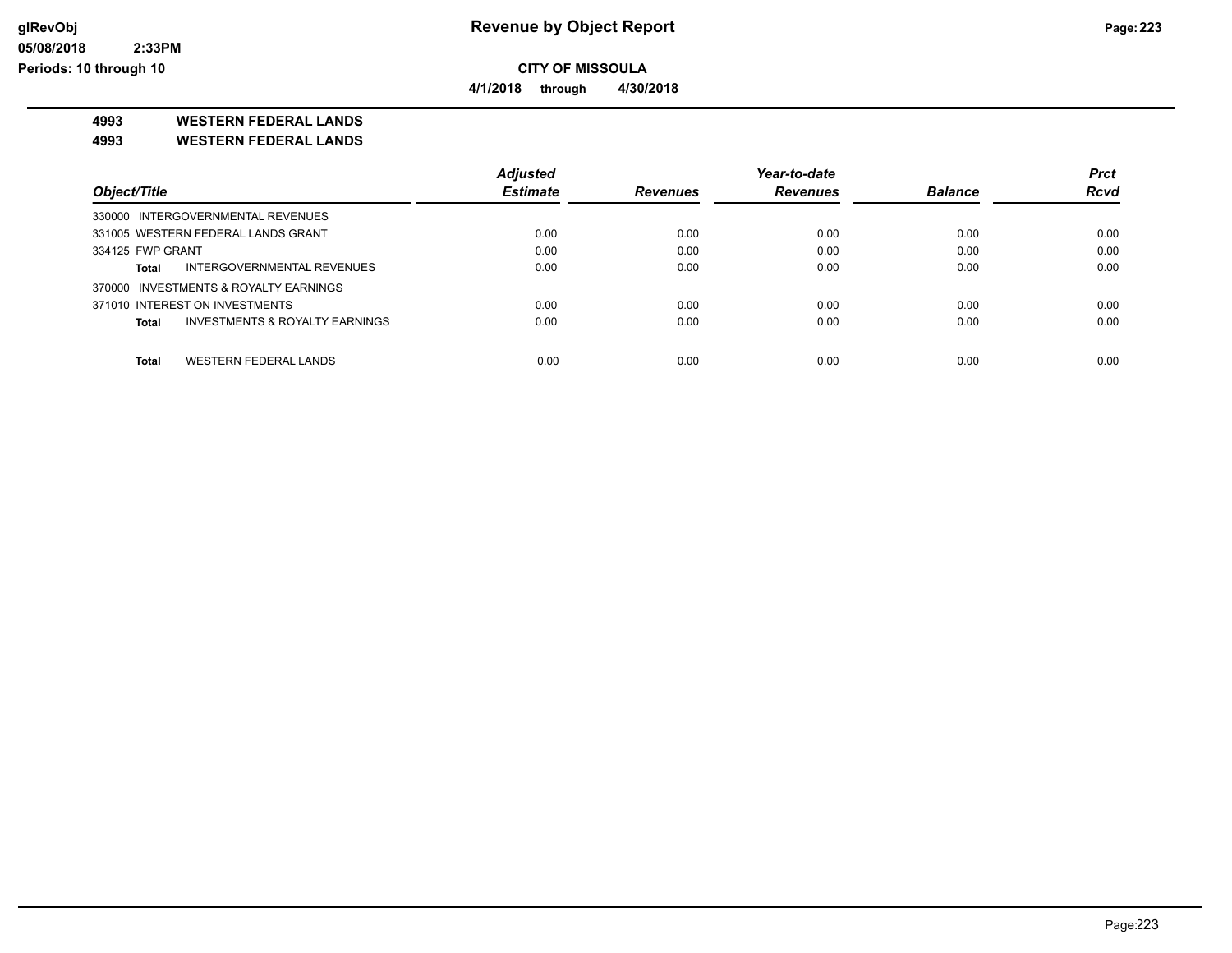**4/1/2018 through 4/30/2018**

## **4993 WESTERN FEDERAL LANDS**

|                                                    | <b>Adjusted</b> |                 | Year-to-date    |                | <b>Prct</b> |
|----------------------------------------------------|-----------------|-----------------|-----------------|----------------|-------------|
| Object/Title                                       | <b>Estimate</b> | <b>Revenues</b> | <b>Revenues</b> | <b>Balance</b> | <b>Rcvd</b> |
| 330000 INTERGOVERNMENTAL REVENUES                  |                 |                 |                 |                |             |
| 331005 WESTERN FEDERAL LANDS GRANT                 | 0.00            | 0.00            | 0.00            | 0.00           | 0.00        |
| 334125 FWP GRANT                                   | 0.00            | 0.00            | 0.00            | 0.00           | 0.00        |
| INTERGOVERNMENTAL REVENUES<br>Total                | 0.00            | 0.00            | 0.00            | 0.00           | 0.00        |
| 370000 INVESTMENTS & ROYALTY EARNINGS              |                 |                 |                 |                |             |
| 371010 INTEREST ON INVESTMENTS                     | 0.00            | 0.00            | 0.00            | 0.00           | 0.00        |
| <b>INVESTMENTS &amp; ROYALTY EARNINGS</b><br>Total | 0.00            | 0.00            | 0.00            | 0.00           | 0.00        |
|                                                    |                 |                 |                 |                |             |
| Total<br>WESTERN FEDERAL LANDS                     | 0.00            | 0.00            | 0.00            | 0.00           | 0.00        |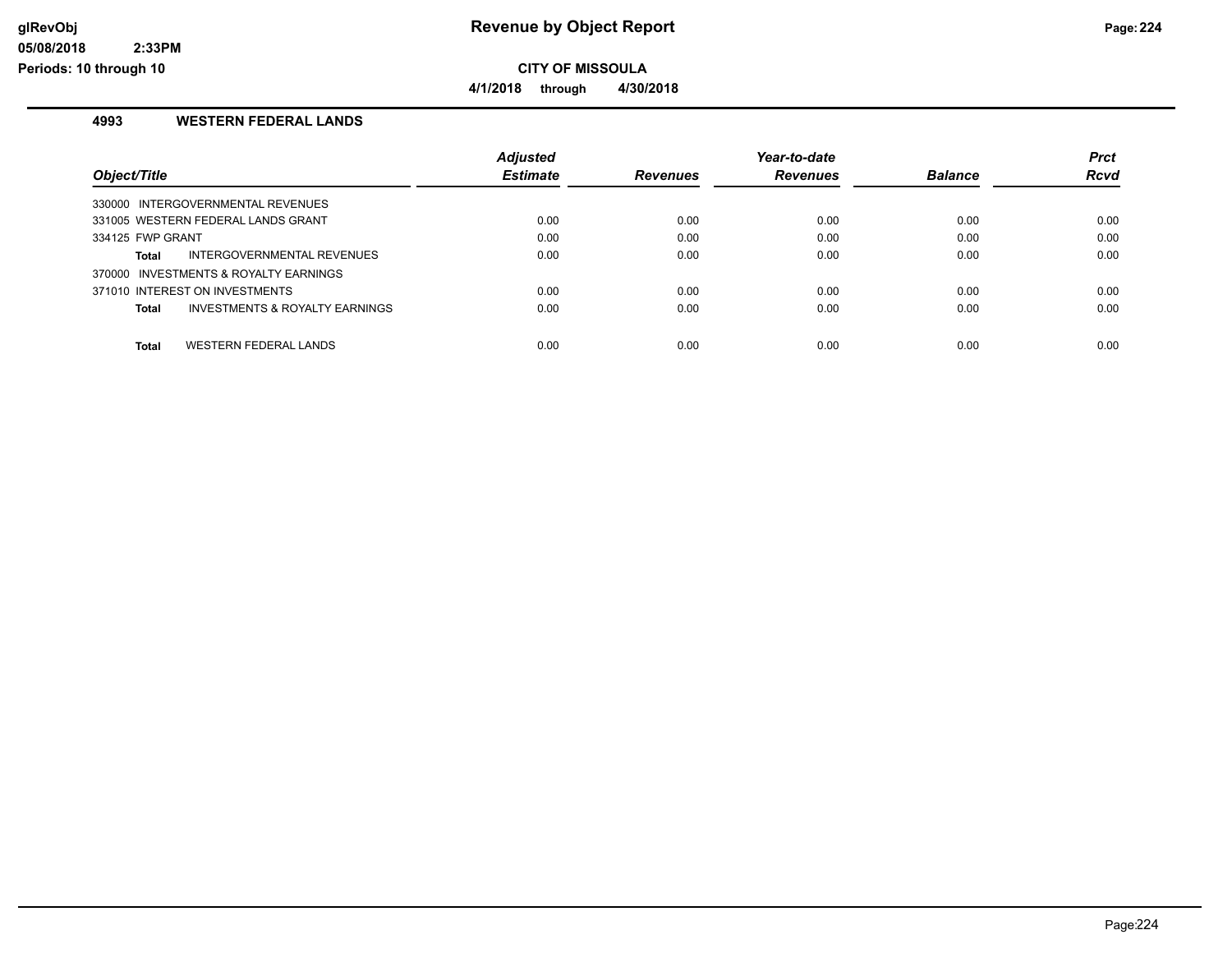**4/1/2018 through 4/30/2018**

**5020 CIVIC STADIUM**

**5020 CIVIC STADIUM**

|                                                           | <b>Adjusted</b> |                 | Year-to-date    |                | <b>Prct</b> |
|-----------------------------------------------------------|-----------------|-----------------|-----------------|----------------|-------------|
| Object/Title                                              | <b>Estimate</b> | <b>Revenues</b> | <b>Revenues</b> | <b>Balance</b> | Rcvd        |
| 330000 INTERGOVERNMENTAL REVENUES                         |                 |                 |                 |                |             |
| 336023 STATE CONTRIB. - PERS                              | 0.00            | 0.00            | 0.00            | 0.00           | 0.00        |
| <b>INTERGOVERNMENTAL REVENUES</b><br>Total                | 0.00            | 0.00            | 0.00            | 0.00           | 0.00        |
| MISCELLANEOUS REVENUES<br>360000                          |                 |                 |                 |                |             |
| 360010 MISCELLANEOUS                                      | 0.00            | 0.00            | 0.00            | 0.00           | 0.00        |
| 361010 RENTAL REVENUE                                     | 120,000.00      | 0.00            | 4,158.19        | 115,841.81     | 3.47        |
| 362000 OTHER MISCELLANEOUS REVENUE                        | 0.00            | 0.00            | 0.00            | 0.00           | 0.00        |
| 362003 US BANK FEE REIMBURSEMENT                          | 0.00            | 0.00            | 0.00            | 0.00           | 0.00        |
| 365030 DONATIONS STADIUM R&D                              | 0.00            | 0.00            | 0.00            | 0.00           | 0.00        |
| MISCELLANEOUS REVENUES<br>Total                           | 120,000.00      | 0.00            | 4,158.19        | 115,841.81     | 3.47        |
| <b>INVESTMENTS &amp; ROYALTY EARNINGS</b><br>370000       |                 |                 |                 |                |             |
| 371010 INTEREST ON INVESTMENTS                            | 0.00            | 0.00            | 0.00            | 0.00           | 0.00        |
| <b>INVESTMENTS &amp; ROYALTY EARNINGS</b><br><b>Total</b> | 0.00            | 0.00            | 0.00            | 0.00           | 0.00        |
| OTHER FINANCING SOURCES<br>380000                         |                 |                 |                 |                |             |
| 383000 OPERATING TRANSFERS                                | 0.00            | 0.00            | 0.00            | 0.00           | 0.00        |
| 383400 CAPITAL CONTRIBUTION                               | 0.00            | 0.00            | 0.00            | 0.00           | 0.00        |
| OTHER FINANCING SOURCES<br><b>Total</b>                   | 0.00            | 0.00            | 0.00            | 0.00           | 0.00        |
| <b>CIVIC STADIUM</b><br><b>Total</b>                      | 120,000.00      | 0.00            | 4,158.19        | 115,841.81     | 3.47        |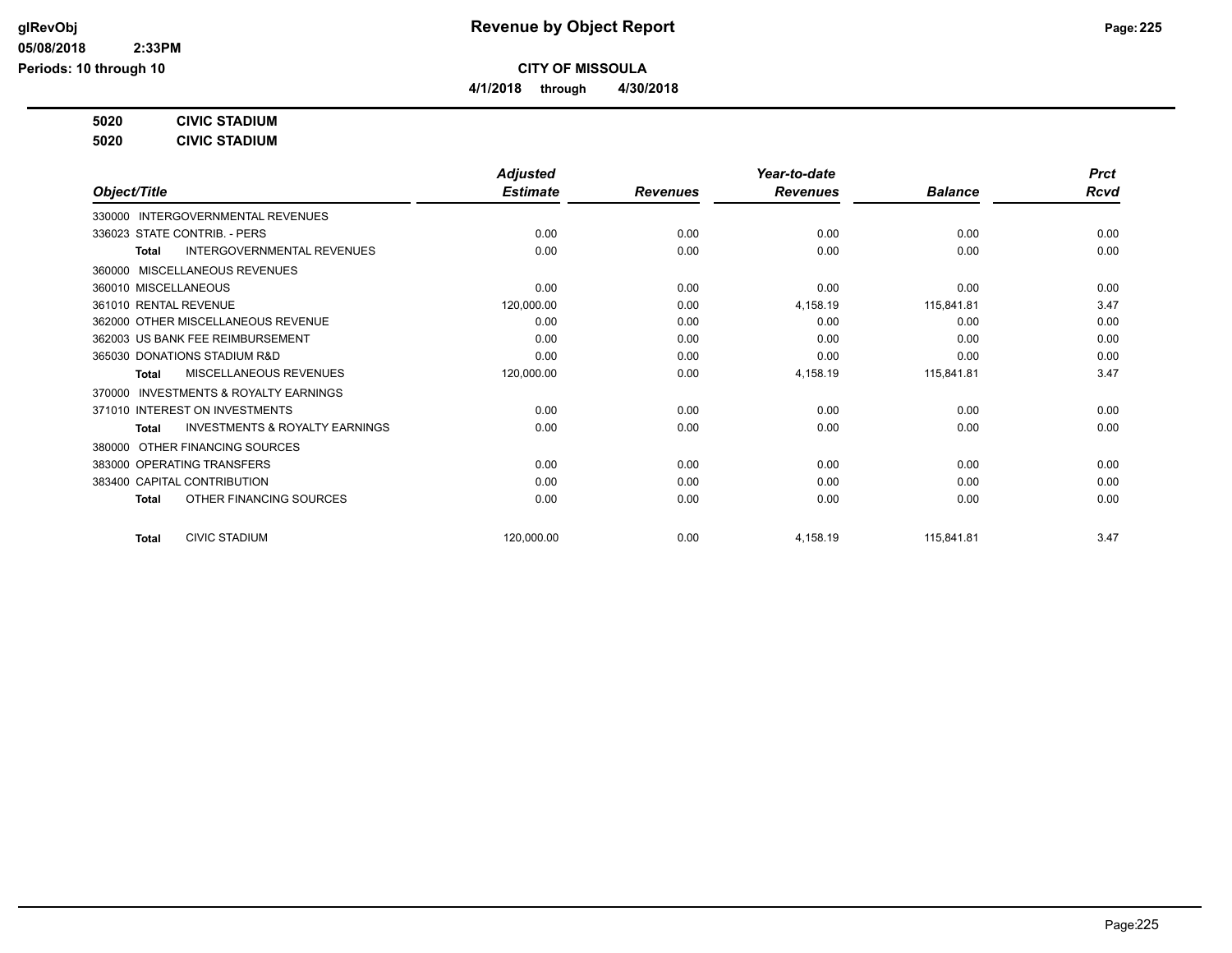**Periods: 10 through 10**

**CITY OF MISSOULA**

**4/1/2018 through 4/30/2018**

#### **5020 CIVIC STADIUM**

|                                                           | <b>Adjusted</b> |                 | Year-to-date    |                | <b>Prct</b> |
|-----------------------------------------------------------|-----------------|-----------------|-----------------|----------------|-------------|
| Object/Title                                              | <b>Estimate</b> | <b>Revenues</b> | <b>Revenues</b> | <b>Balance</b> | <b>Rcvd</b> |
| 330000 INTERGOVERNMENTAL REVENUES                         |                 |                 |                 |                |             |
| 336023 STATE CONTRIB. - PERS                              | 0.00            | 0.00            | 0.00            | 0.00           | 0.00        |
| <b>INTERGOVERNMENTAL REVENUES</b><br>Total                | 0.00            | 0.00            | 0.00            | 0.00           | 0.00        |
| 360000 MISCELLANEOUS REVENUES                             |                 |                 |                 |                |             |
| 360010 MISCELLANEOUS                                      | 0.00            | 0.00            | 0.00            | 0.00           | 0.00        |
| 361010 RENTAL REVENUE                                     | 120,000.00      | 0.00            | 4,158.19        | 115,841.81     | 3.47        |
| 362000 OTHER MISCELLANEOUS REVENUE                        | 0.00            | 0.00            | 0.00            | 0.00           | 0.00        |
| 362003 US BANK FEE REIMBURSEMENT                          | 0.00            | 0.00            | 0.00            | 0.00           | 0.00        |
| 365030 DONATIONS STADIUM R&D                              | 0.00            | 0.00            | 0.00            | 0.00           | 0.00        |
| MISCELLANEOUS REVENUES<br>Total                           | 120,000.00      | 0.00            | 4,158.19        | 115,841.81     | 3.47        |
| 370000 INVESTMENTS & ROYALTY EARNINGS                     |                 |                 |                 |                |             |
| 371010 INTEREST ON INVESTMENTS                            | 0.00            | 0.00            | 0.00            | 0.00           | 0.00        |
| <b>INVESTMENTS &amp; ROYALTY EARNINGS</b><br><b>Total</b> | 0.00            | 0.00            | 0.00            | 0.00           | 0.00        |
| 380000 OTHER FINANCING SOURCES                            |                 |                 |                 |                |             |
| 383000 OPERATING TRANSFERS                                | 0.00            | 0.00            | 0.00            | 0.00           | 0.00        |
| 383400 CAPITAL CONTRIBUTION                               | 0.00            | 0.00            | 0.00            | 0.00           | 0.00        |
| OTHER FINANCING SOURCES<br>Total                          | 0.00            | 0.00            | 0.00            | 0.00           | 0.00        |
| <b>CIVIC STADIUM</b><br><b>Total</b>                      | 120,000.00      | 0.00            | 4.158.19        | 115,841.81     | 3.47        |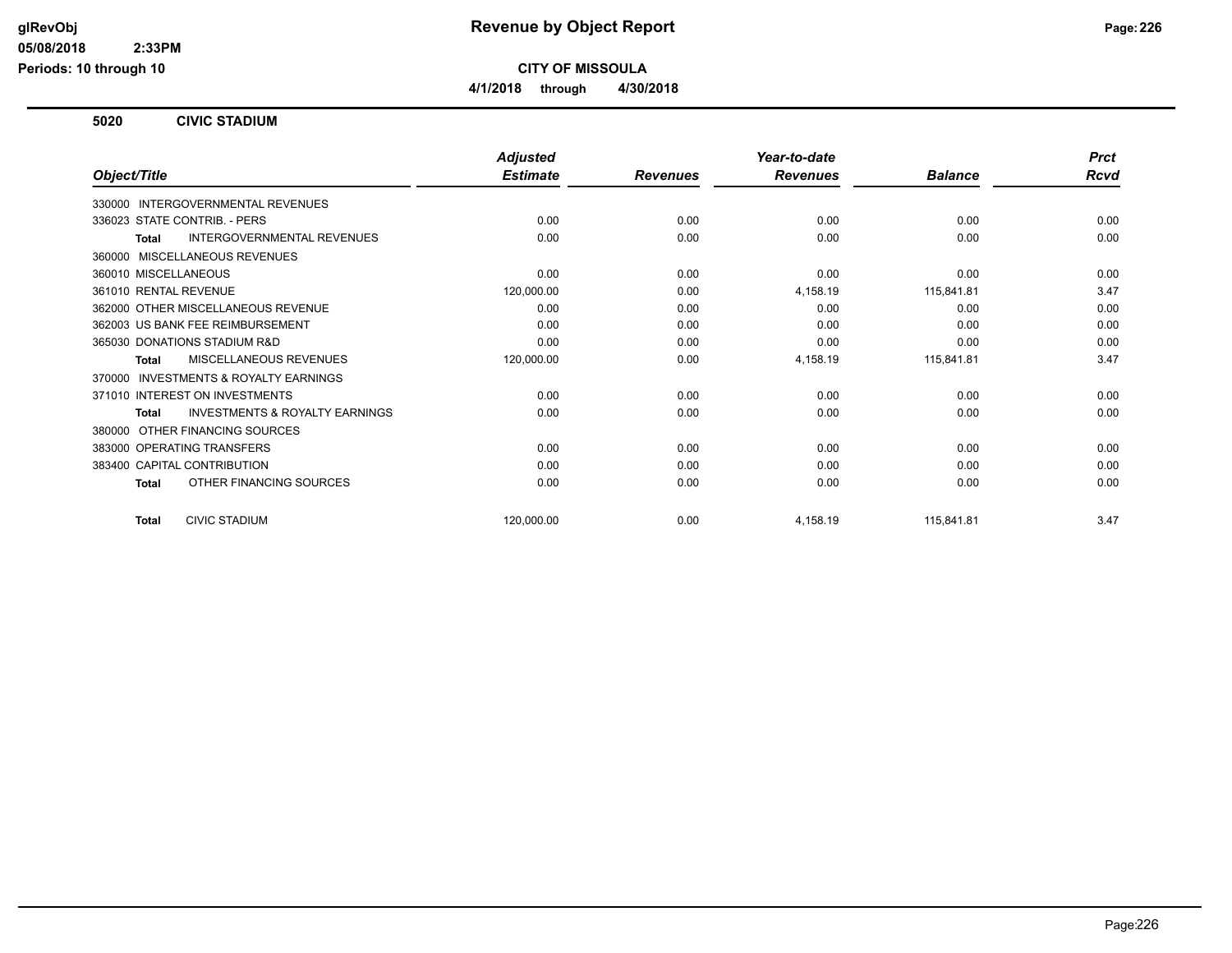**4/1/2018 through 4/30/2018**

# **5210 WATER**

**5210 WATER**

|                                                           | <b>Adjusted</b> |                 | Year-to-date    |                | <b>Prct</b> |
|-----------------------------------------------------------|-----------------|-----------------|-----------------|----------------|-------------|
| Object/Title                                              | <b>Estimate</b> | <b>Revenues</b> | <b>Revenues</b> | <b>Balance</b> | Rcvd        |
| 330000 INTERGOVERNMENTAL REVENUES                         |                 |                 |                 |                |             |
| 336020 STATE PENSION CONTRIBUTION                         | 0.00            | 0.00            | 0.00            | 0.00           | 0.00        |
| 336023 STATE CONTRIB. - PERS                              | 0.00            | 0.00            | 2,007.14        | $-2,007.14$    | 0.00        |
| <b>INTERGOVERNMENTAL REVENUES</b><br><b>Total</b>         | 0.00            | 0.00            | 2,007.14        | $-2,007.14$    | 0.00        |
| 340000 CHARGES FOR SERVICES                               |                 |                 |                 |                |             |
| 343021 METERED WATER REVENUE                              | 16,456,220.00   | $-965.96$       | 6,162,166.95    | 10,294,053.05  | 37.45       |
| 343022 UNMETERED WATER REVENUE                            | 2,476,385.00    | $-677.87$       | 703,829.50      | 1,772,555.50   | 28.42       |
| 343023 BULK WATER SALES                                   | 0.00            | 0.00            | 0.00            | 0.00           | 0.00        |
| 343024 SALES OF WATER MATERIALS                           | 0.00            | 0.00            | 7,653.68        | $-7,653.68$    | 0.00        |
| 343026 WATER TAP FEES                                     | 0.00            | 0.00            | 0.00            | 0.00           | 0.00        |
| 343027 MISCELLANEOUS WATER REVENUES                       | 0.00            | 0.00            | 127,803.54      | $-127,803.54$  | 0.00        |
| 343032 SEWER INSTALLATION CHARGES                         | 0.00            | $-7,290.00$     | $-43,085.00$    | 43,085.00      | 0.00        |
| <b>CHARGES FOR SERVICES</b><br><b>Total</b>               | 18,932,605.00   | $-8,933.83$     | 6,958,368.67    | 11,974,236.33  | 36.75       |
| 360000 MISCELLANEOUS REVENUES                             |                 |                 |                 |                |             |
| 360010 MISCELLANEOUS                                      | 0.00            | 0.00            | 14.73           | $-14.73$       | 0.00        |
| 368000 CAPITAL CONTRIBUTIONS                              | 0.00            | 0.00            | 3.035.23        | $-3,035.23$    | 0.00        |
| MISCELLANEOUS REVENUES<br><b>Total</b>                    | 0.00            | 0.00            | 3,049.96        | $-3,049.96$    | 0.00        |
| <b>INVESTMENTS &amp; ROYALTY EARNINGS</b><br>370000       |                 |                 |                 |                |             |
| 371010 INTEREST ON INVESTMENTS                            | 0.00            | 0.00            | 0.00            | 0.00           | 0.00        |
| <b>INVESTMENTS &amp; ROYALTY EARNINGS</b><br><b>Total</b> | 0.00            | 0.00            | 0.00            | 0.00           | 0.00        |
|                                                           |                 |                 |                 |                |             |
| <b>WATER</b><br><b>Total</b>                              | 18,932,605.00   | $-8,933.83$     | 6,963,425.77    | 11,969,179.23  | 36.78       |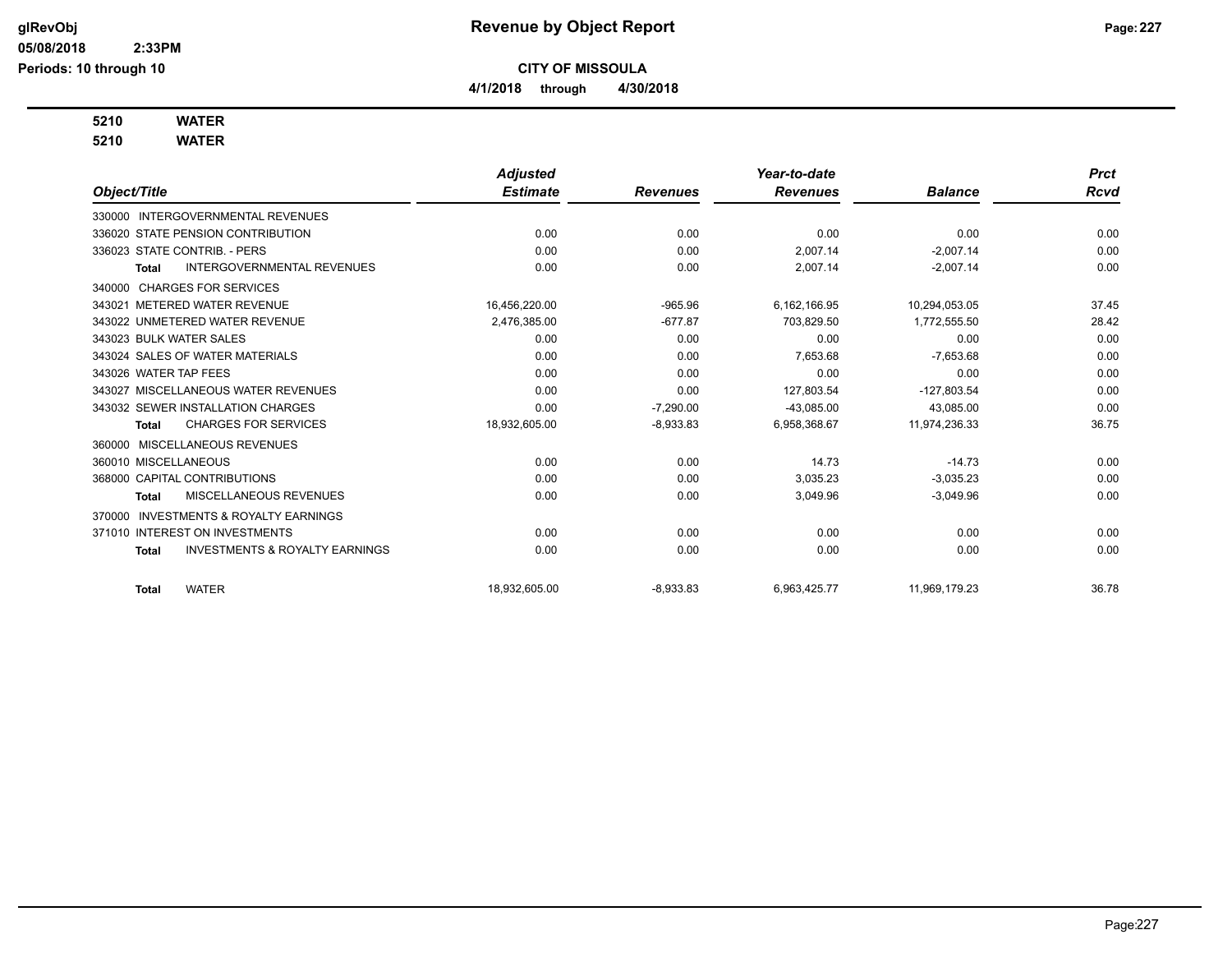**4/1/2018 through 4/30/2018**

**5210 WATER**

|                                                           | <b>Adjusted</b> |                 | Year-to-date    |                | <b>Prct</b> |
|-----------------------------------------------------------|-----------------|-----------------|-----------------|----------------|-------------|
| Object/Title                                              | <b>Estimate</b> | <b>Revenues</b> | <b>Revenues</b> | <b>Balance</b> | Rcvd        |
| <b>INTERGOVERNMENTAL REVENUES</b><br>330000               |                 |                 |                 |                |             |
| 336020 STATE PENSION CONTRIBUTION                         | 0.00            | 0.00            | 0.00            | 0.00           | 0.00        |
| 336023 STATE CONTRIB. - PERS                              | 0.00            | 0.00            | 2,007.14        | $-2,007.14$    | 0.00        |
| <b>INTERGOVERNMENTAL REVENUES</b><br><b>Total</b>         | 0.00            | 0.00            | 2,007.14        | $-2,007.14$    | 0.00        |
| <b>CHARGES FOR SERVICES</b><br>340000                     |                 |                 |                 |                |             |
| 343021 METERED WATER REVENUE                              | 16,456,220.00   | $-965.96$       | 6,162,166.95    | 10,294,053.05  | 37.45       |
| 343022 UNMETERED WATER REVENUE                            | 2,476,385.00    | $-677.87$       | 703,829.50      | 1,772,555.50   | 28.42       |
| 343023 BULK WATER SALES                                   | 0.00            | 0.00            | 0.00            | 0.00           | 0.00        |
| 343024 SALES OF WATER MATERIALS                           | 0.00            | 0.00            | 7,653.68        | $-7,653.68$    | 0.00        |
| 343026 WATER TAP FEES                                     | 0.00            | 0.00            | 0.00            | 0.00           | 0.00        |
| 343027 MISCELLANEOUS WATER REVENUES                       | 0.00            | 0.00            | 127,803.54      | $-127,803.54$  | 0.00        |
| 343032 SEWER INSTALLATION CHARGES                         | 0.00            | $-7,290.00$     | $-43,085.00$    | 43,085.00      | 0.00        |
| <b>CHARGES FOR SERVICES</b><br><b>Total</b>               | 18,932,605.00   | $-8,933.83$     | 6,958,368.67    | 11,974,236.33  | 36.75       |
| 360000 MISCELLANEOUS REVENUES                             |                 |                 |                 |                |             |
| 360010 MISCELLANEOUS                                      | 0.00            | 0.00            | 14.73           | $-14.73$       | 0.00        |
| 368000 CAPITAL CONTRIBUTIONS                              | 0.00            | 0.00            | 3,035.23        | $-3,035.23$    | 0.00        |
| <b>MISCELLANEOUS REVENUES</b><br><b>Total</b>             | 0.00            | 0.00            | 3,049.96        | $-3,049.96$    | 0.00        |
| <b>INVESTMENTS &amp; ROYALTY EARNINGS</b><br>370000       |                 |                 |                 |                |             |
| 371010 INTEREST ON INVESTMENTS                            | 0.00            | 0.00            | 0.00            | 0.00           | 0.00        |
| <b>INVESTMENTS &amp; ROYALTY EARNINGS</b><br><b>Total</b> | 0.00            | 0.00            | 0.00            | 0.00           | 0.00        |
| <b>WATER</b><br><b>Total</b>                              | 18.932.605.00   | $-8,933.83$     | 6,963,425.77    | 11,969,179.23  | 36.78       |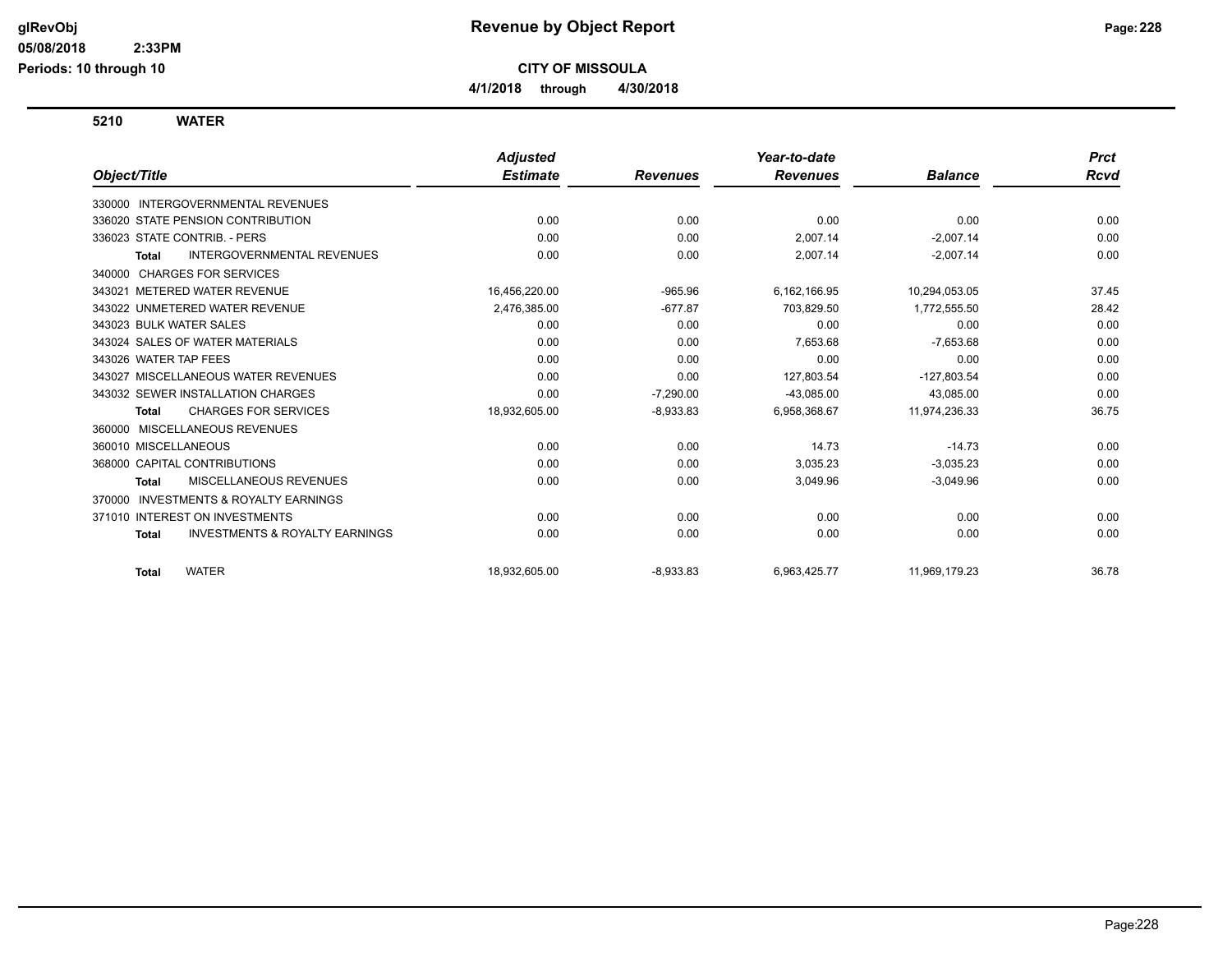**4/1/2018 through 4/30/2018**

**5215 WATER LOAN FUND**

**5215 WATER LOAN FUND**

|                                                 | <b>Adjusted</b> |                 | Year-to-date    |                | <b>Prct</b> |
|-------------------------------------------------|-----------------|-----------------|-----------------|----------------|-------------|
| Object/Title                                    | <b>Estimate</b> | <b>Revenues</b> | <b>Revenues</b> | <b>Balance</b> | <b>Rcvd</b> |
| 340000 CHARGES FOR SERVICES                     |                 |                 |                 |                |             |
| 343021 *** Title Not Found ***                  | 0.00            | 0.00            | 0.00            | 0.00           | 0.00        |
| <b>CHARGES FOR SERVICES</b><br>Total            | 0.00            | 0.00            | 0.00            | 0.00           | 0.00        |
| 360000 MISCELLANEOUS REVENUES                   |                 |                 |                 |                |             |
| 360010 MISCELLANEOUS                            | 0.00            | 0.00            | 0.00            | 0.00           | 0.00        |
| <b>MISCELLANEOUS REVENUES</b><br>Total          | 0.00            | 0.00            | 0.00            | 0.00           | 0.00        |
| 370000 INVESTMENTS & ROYALTY EARNINGS           |                 |                 |                 |                |             |
| 371010 INTEREST ON INVESTMENTS                  | 0.00            | 0.00            | 0.00            | 0.00           | 0.00        |
| 371020 GAIN/LOSS IN MARKET VALUE OF INVESTMENTS | 0.00            | 0.00            | 0.00            | 0.00           | 0.00        |
| INVESTMENTS & ROYALTY EARNINGS<br>Total         | 0.00            | 0.00            | 0.00            | 0.00           | 0.00        |
| <b>WATER LOAN FUND</b><br>Total                 | 0.00            | 0.00            | 0.00            | 0.00           | 0.00        |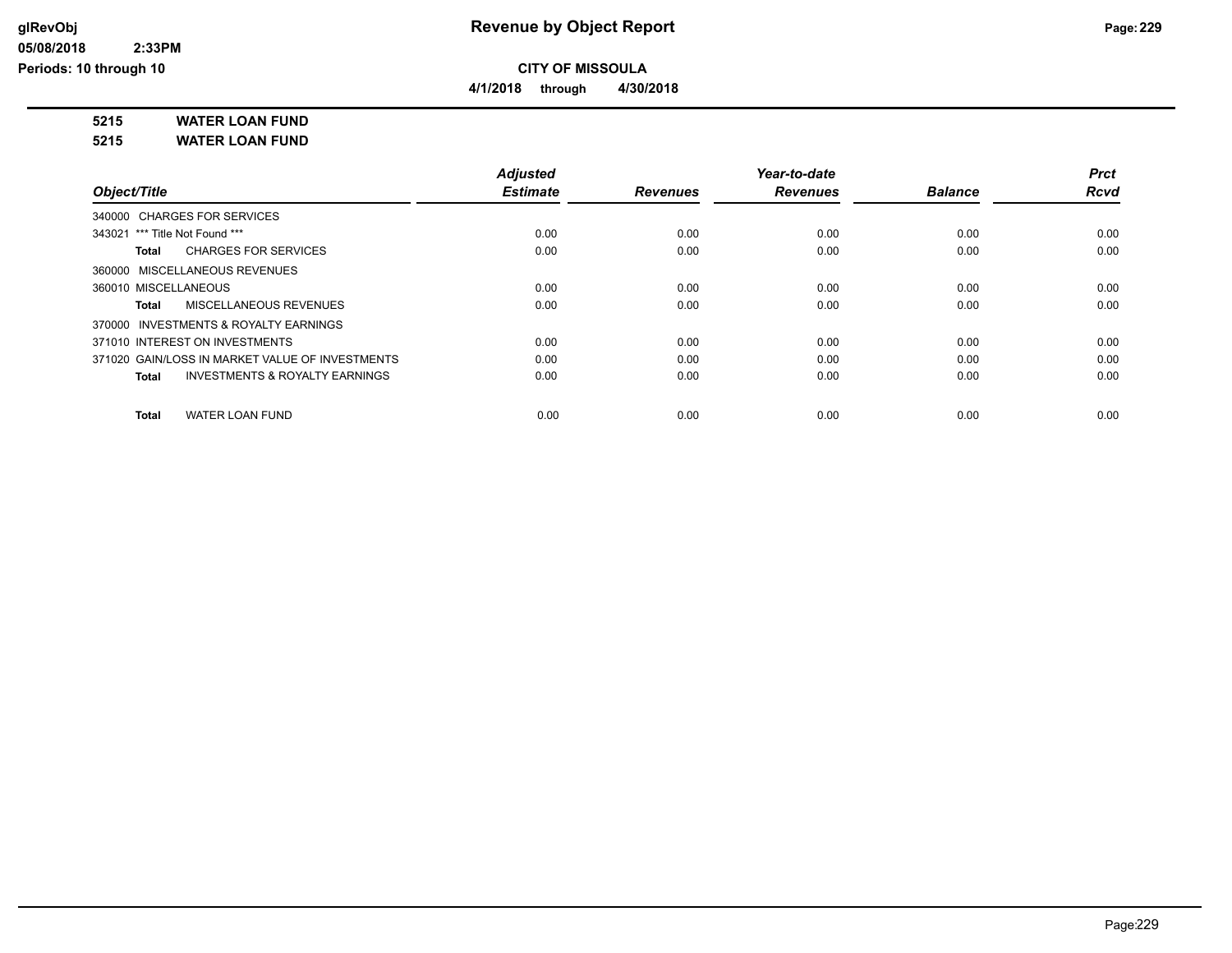**4/1/2018 through 4/30/2018**

#### **5215 WATER LOAN FUND**

|                                                    | <b>Adjusted</b> |                 | Year-to-date    |                | <b>Prct</b> |
|----------------------------------------------------|-----------------|-----------------|-----------------|----------------|-------------|
| Object/Title                                       | <b>Estimate</b> | <b>Revenues</b> | <b>Revenues</b> | <b>Balance</b> | <b>Rcvd</b> |
| 340000 CHARGES FOR SERVICES                        |                 |                 |                 |                |             |
| 343021 *** Title Not Found ***                     | 0.00            | 0.00            | 0.00            | 0.00           | 0.00        |
| <b>CHARGES FOR SERVICES</b><br>Total               | 0.00            | 0.00            | 0.00            | 0.00           | 0.00        |
| 360000 MISCELLANEOUS REVENUES                      |                 |                 |                 |                |             |
| 360010 MISCELLANEOUS                               | 0.00            | 0.00            | 0.00            | 0.00           | 0.00        |
| MISCELLANEOUS REVENUES<br>Total                    | 0.00            | 0.00            | 0.00            | 0.00           | 0.00        |
| 370000 INVESTMENTS & ROYALTY EARNINGS              |                 |                 |                 |                |             |
| 371010 INTEREST ON INVESTMENTS                     | 0.00            | 0.00            | 0.00            | 0.00           | 0.00        |
| 371020 GAIN/LOSS IN MARKET VALUE OF INVESTMENT     | 0.00            | 0.00            | 0.00            | 0.00           | 0.00        |
| <b>INVESTMENTS &amp; ROYALTY EARNINGS</b><br>Total | 0.00            | 0.00            | 0.00            | 0.00           | 0.00        |
|                                                    |                 |                 |                 |                |             |
| <b>WATER LOAN FUND</b><br><b>Total</b>             | 0.00            | 0.00            | 0.00            | 0.00           | 0.00        |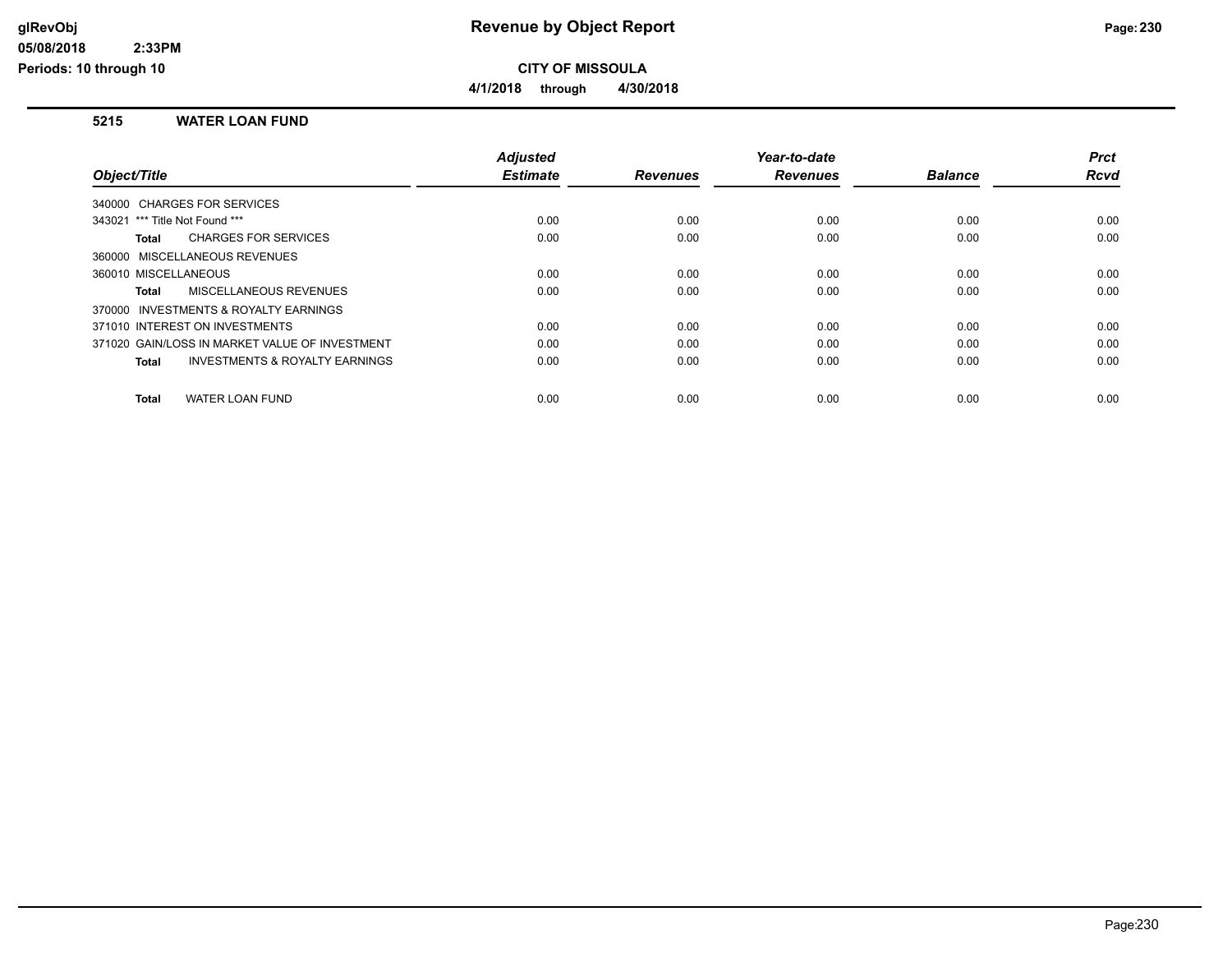**4/1/2018 through 4/30/2018**

**5220 WATER R&D FUND**

**5220 WATER R&D FUND**

|                                                    | <b>Adjusted</b> |                 | Year-to-date    |                | <b>Prct</b> |
|----------------------------------------------------|-----------------|-----------------|-----------------|----------------|-------------|
| Object/Title                                       | <b>Estimate</b> | <b>Revenues</b> | <b>Revenues</b> | <b>Balance</b> | <b>Rcvd</b> |
| 340000 CHARGES FOR SERVICES                        |                 |                 |                 |                |             |
| 343032 SEWER INSTALLATION CHARGES                  | 0.00            | 0.00            | 0.00            | 0.00           | 0.00        |
| <b>CHARGES FOR SERVICES</b><br>Total               | 0.00            | 0.00            | 0.00            | 0.00           | 0.00        |
| 360000 MISCELLANEOUS REVENUES                      |                 |                 |                 |                |             |
| 360000 MISCELLANEOUS REVENUES                      | 0.00            | 0.00            | 0.00            | 0.00           | 0.00        |
| 360010 MISCELLANEOUS                               | 0.00            | 0.00            | 0.00            | 0.00           | 0.00        |
| MISCELLANEOUS REVENUES<br>Total                    | 0.00            | 0.00            | 0.00            | 0.00           | 0.00        |
| 370000 INVESTMENTS & ROYALTY EARNINGS              |                 |                 |                 |                |             |
| 371010 INTEREST ON INVESTMENTS                     | 0.00            | 0.00            | 0.00            | 0.00           | 0.00        |
| 371020 GAIN/LOSS IN MARKET VALUE OF INVESTMENTS    | 0.00            | 0.00            | 0.00            | 0.00           | 0.00        |
| <b>INVESTMENTS &amp; ROYALTY EARNINGS</b><br>Total | 0.00            | 0.00            | 0.00            | 0.00           | 0.00        |
| 380000 OTHER FINANCING SOURCES                     |                 |                 |                 |                |             |
| 381090 PROCEEDS FROM CAPITAL LEASE                 | 0.00            | 0.00            | 0.00            | 0.00           | 0.00        |
| OTHER FINANCING SOURCES<br>Total                   | 0.00            | 0.00            | 0.00            | 0.00           | 0.00        |
| <b>WATER R&amp;D FUND</b><br>Total                 | 0.00            | 0.00            | 0.00            | 0.00           | 0.00        |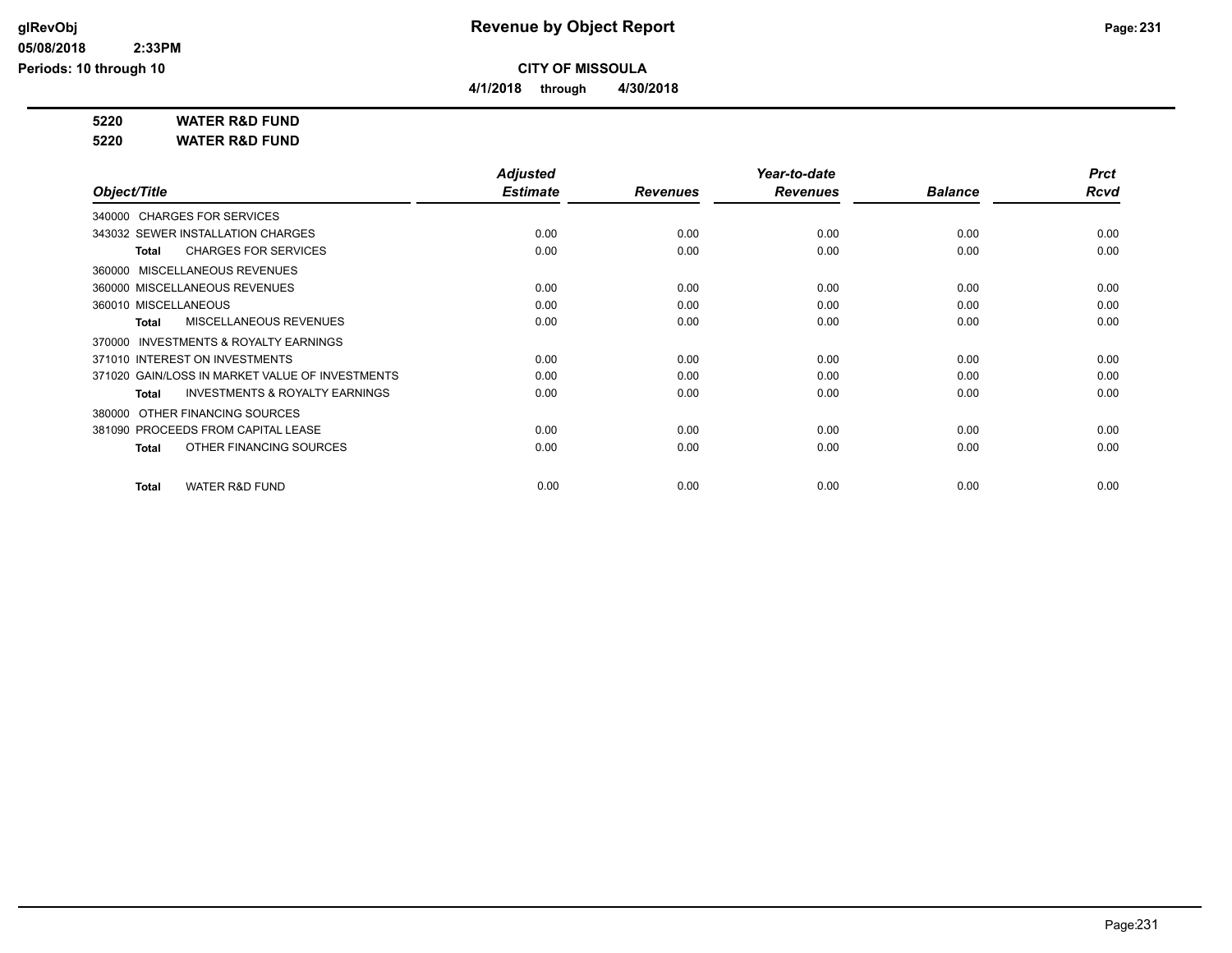**4/1/2018 through 4/30/2018**

#### **5220 WATER R&D FUND**

|                                                     | <b>Adjusted</b> |                 | Year-to-date    |                | <b>Prct</b> |
|-----------------------------------------------------|-----------------|-----------------|-----------------|----------------|-------------|
| Object/Title                                        | <b>Estimate</b> | <b>Revenues</b> | <b>Revenues</b> | <b>Balance</b> | Rcvd        |
| 340000 CHARGES FOR SERVICES                         |                 |                 |                 |                |             |
| 343032 SEWER INSTALLATION CHARGES                   | 0.00            | 0.00            | 0.00            | 0.00           | 0.00        |
| <b>CHARGES FOR SERVICES</b><br>Total                | 0.00            | 0.00            | 0.00            | 0.00           | 0.00        |
| 360000 MISCELLANEOUS REVENUES                       |                 |                 |                 |                |             |
| 360000 MISCELLANEOUS REVENUES                       | 0.00            | 0.00            | 0.00            | 0.00           | 0.00        |
| 360010 MISCELLANEOUS                                | 0.00            | 0.00            | 0.00            | 0.00           | 0.00        |
| MISCELLANEOUS REVENUES<br>Total                     | 0.00            | 0.00            | 0.00            | 0.00           | 0.00        |
| <b>INVESTMENTS &amp; ROYALTY EARNINGS</b><br>370000 |                 |                 |                 |                |             |
| 371010 INTEREST ON INVESTMENTS                      | 0.00            | 0.00            | 0.00            | 0.00           | 0.00        |
| 371020 GAIN/LOSS IN MARKET VALUE OF INVESTMENT      | 0.00            | 0.00            | 0.00            | 0.00           | 0.00        |
| <b>INVESTMENTS &amp; ROYALTY EARNINGS</b><br>Total  | 0.00            | 0.00            | 0.00            | 0.00           | 0.00        |
| 380000 OTHER FINANCING SOURCES                      |                 |                 |                 |                |             |
| 381090 PROCEEDS FROM CAPITAL LEASE                  | 0.00            | 0.00            | 0.00            | 0.00           | 0.00        |
| OTHER FINANCING SOURCES<br>Total                    | 0.00            | 0.00            | 0.00            | 0.00           | 0.00        |
|                                                     |                 |                 |                 |                |             |
| <b>WATER R&amp;D FUND</b><br>Total                  | 0.00            | 0.00            | 0.00            | 0.00           | 0.00        |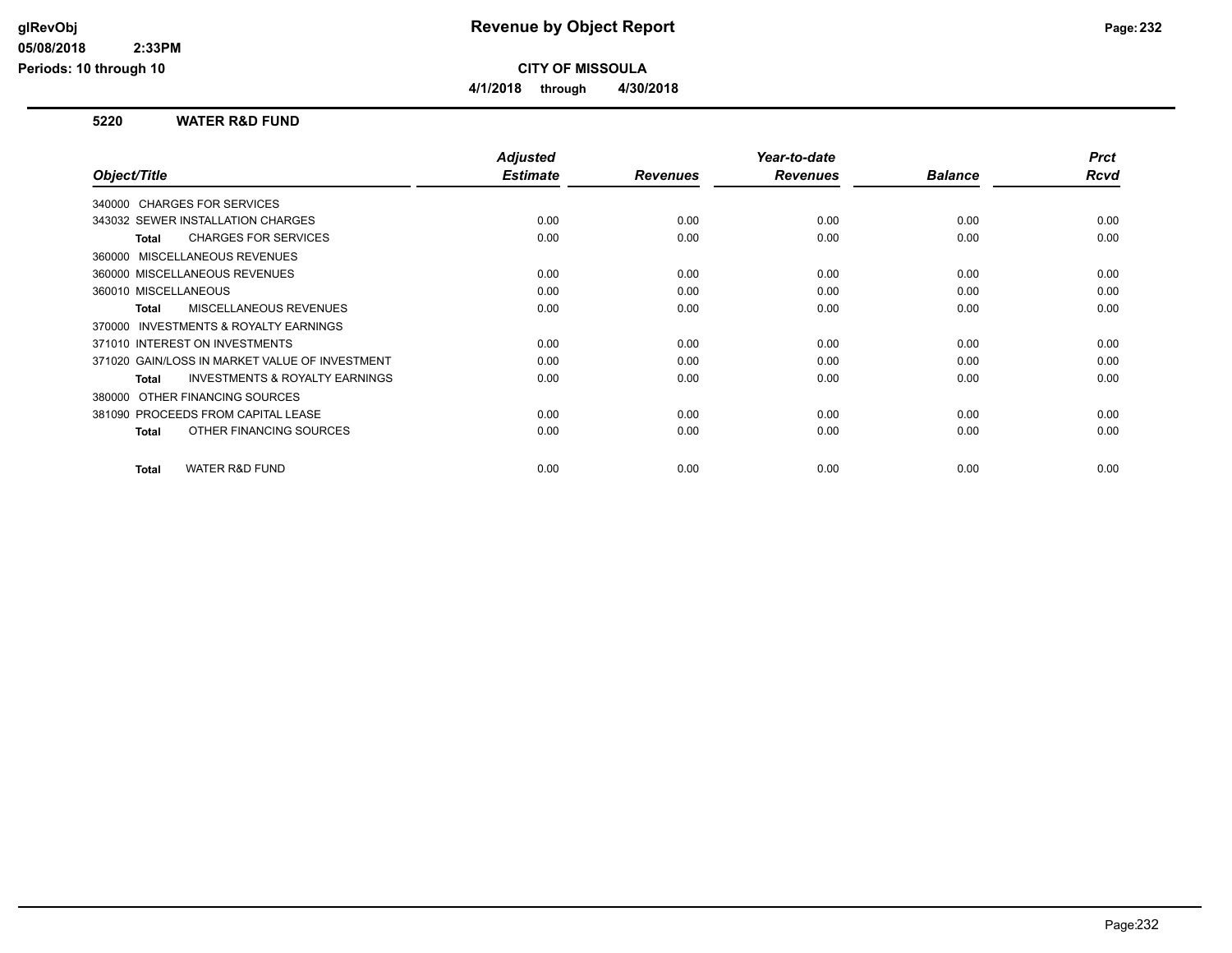**05/08/2018 2:33PM Periods: 10 through 10**

**CITY OF MISSOULA**

**4/1/2018 through 4/30/2018**

# **5240 WATER CONSTRUCTION FUND**

**5240 WATER CONSTRUCTION FUND**

|              |                                   | <b>Adjusted</b> |                 | Year-to-date    |                | Prct |
|--------------|-----------------------------------|-----------------|-----------------|-----------------|----------------|------|
| Object/Title |                                   | <b>Estimate</b> | <b>Revenues</b> | <b>Revenues</b> | <b>Balance</b> | Rcvd |
|              | 340000 CHARGES FOR SERVICES       |                 |                 |                 |                |      |
|              | 343026 WATER INSTALLATION CHARGES | 0.00            | 0.00            | 0.00            | 0.00           | 0.00 |
| Total        | <b>CHARGES FOR SERVICES</b>       | 0.00            | 0.00            | 0.00            | 0.00           | 0.00 |
| <b>Total</b> | WATER CONSTRUCTION FUND           | 0.00            | 0.00            | 0.00            | 0.00           | 0.00 |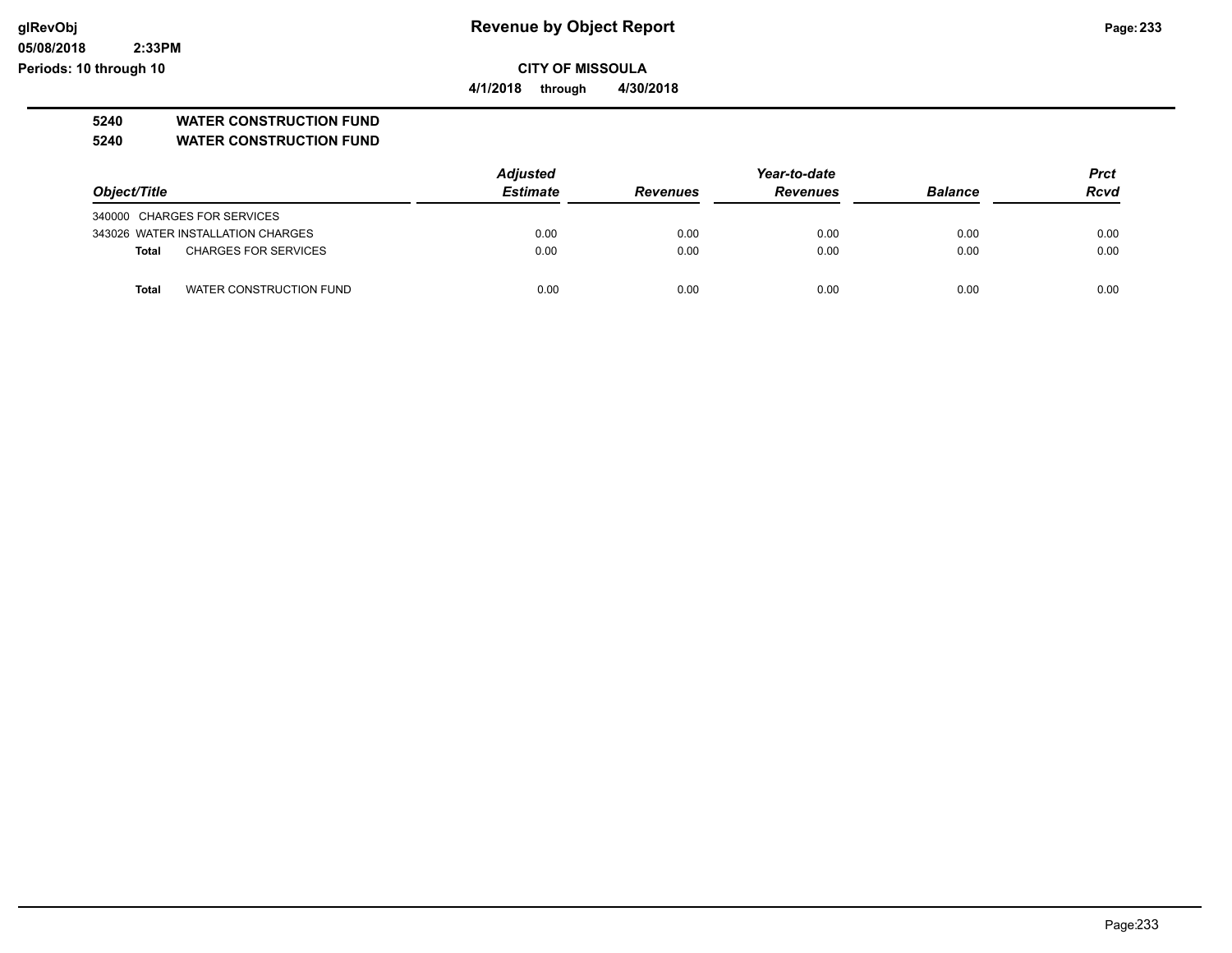**4/1/2018 through 4/30/2018**

## **5240 WATER CONSTRUCTION FUND**

|              |                                   | <b>Adjusted</b> | Year-to-date    |                 |                | Prct        |
|--------------|-----------------------------------|-----------------|-----------------|-----------------|----------------|-------------|
| Object/Title |                                   | <b>Estimate</b> | <b>Revenues</b> | <b>Revenues</b> | <b>Balance</b> | <b>Rcvd</b> |
|              | 340000 CHARGES FOR SERVICES       |                 |                 |                 |                |             |
|              | 343026 WATER INSTALLATION CHARGES | 0.00            | 0.00            | 0.00            | 0.00           | 0.00        |
| <b>Total</b> | <b>CHARGES FOR SERVICES</b>       | 0.00            | 0.00            | 0.00            | 0.00           | 0.00        |
| <b>Total</b> | WATER CONSTRUCTION FUND           | 0.00            | 0.00            | 0.00            | 0.00           | 0.00        |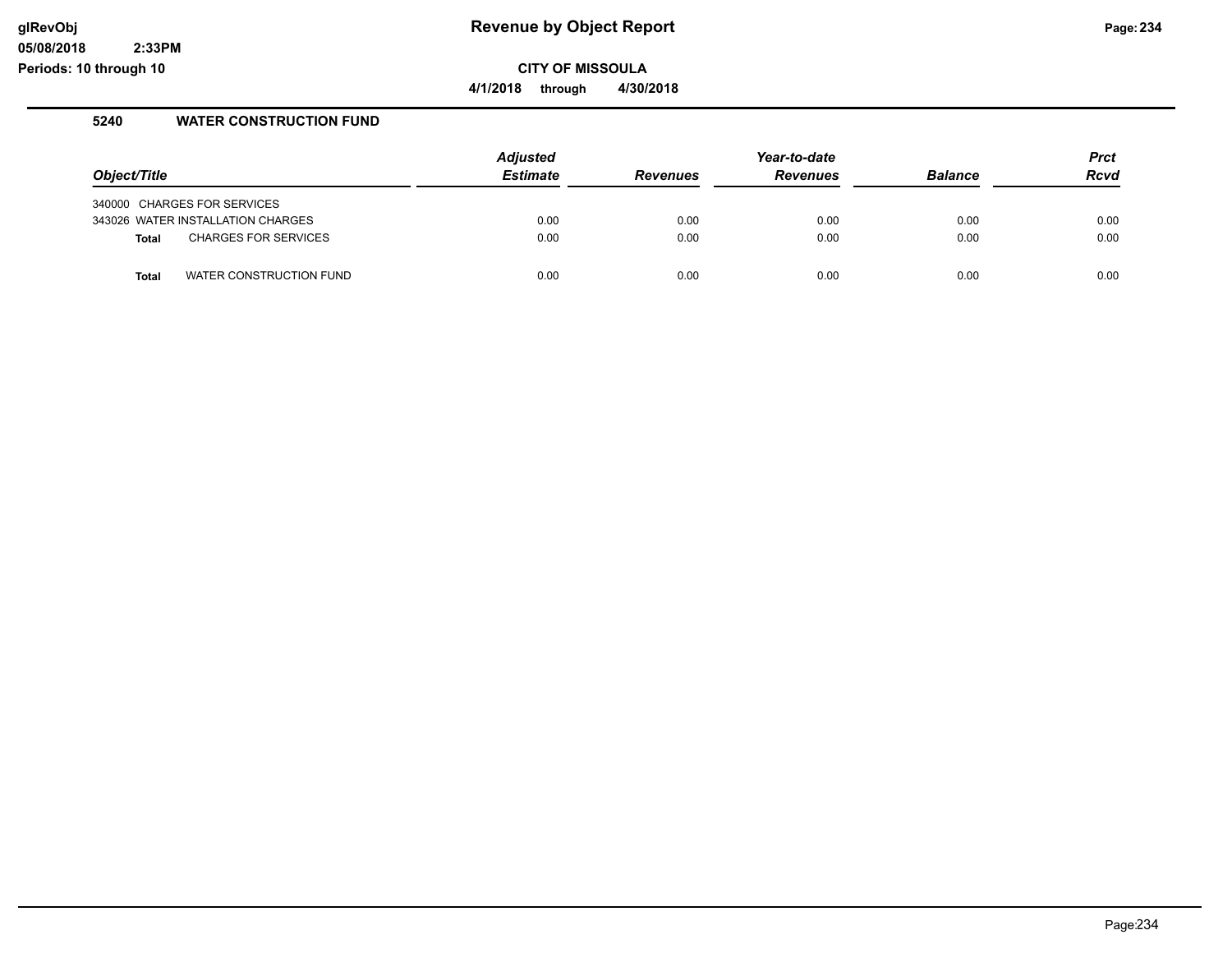**4/1/2018 through 4/30/2018**

**5250 WATER PURCHASE LOAN**

**5250 WATER PURCHASE LOAN**

| Object/Title                                              | <b>Adjusted</b> |                 | Year-to-date    |                | Prct |
|-----------------------------------------------------------|-----------------|-----------------|-----------------|----------------|------|
|                                                           | <b>Estimate</b> | <b>Revenues</b> | <b>Revenues</b> | <b>Balance</b> | Rcvd |
| 370000 INVESTMENTS & ROYALTY EARNINGS                     |                 |                 |                 |                |      |
| 371010 INTEREST ON INVESTMENTS                            | 0.00            | 0.00            | 0.00            | 0.00           | 0.00 |
| 371020 GAIN/LOSS IN MARKET VALUE OF INVESTMENTS           | 0.00            | 0.00            | 0.00            | 0.00           | 0.00 |
| <b>INVESTMENTS &amp; ROYALTY EARNINGS</b><br><b>Total</b> | 0.00            | 0.00            | 0.00            | 0.00           | 0.00 |
|                                                           |                 |                 |                 |                |      |
| Total<br>WATER PURCHASE LOAN                              | 0.00            | 0.00            | 0.00            | 0.00           | 0.00 |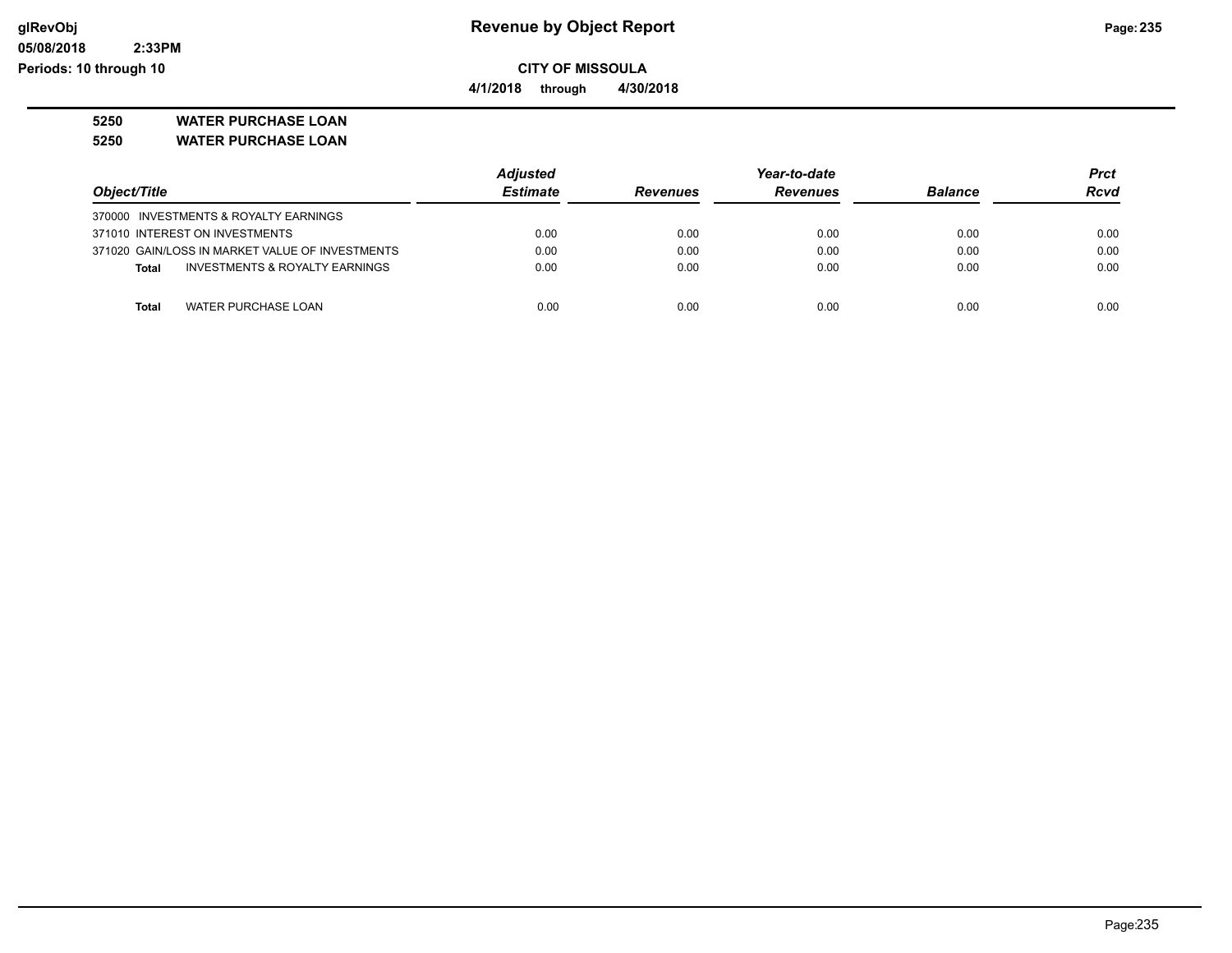**4/1/2018 through 4/30/2018**

## **5250 WATER PURCHASE LOAN**

| Object/Title                                              | <b>Adjusted</b><br><b>Estimate</b> | <b>Revenues</b> | Year-to-date<br><b>Revenues</b> | <b>Balance</b> | <b>Prct</b><br>Rcvd |
|-----------------------------------------------------------|------------------------------------|-----------------|---------------------------------|----------------|---------------------|
| 370000 INVESTMENTS & ROYALTY EARNINGS                     |                                    |                 |                                 |                |                     |
| 371010 INTEREST ON INVESTMENTS                            | 0.00                               | 0.00            | 0.00                            | 0.00           | 0.00                |
| 371020 GAIN/LOSS IN MARKET VALUE OF INVESTMENT            | 0.00                               | 0.00            | 0.00                            | 0.00           | 0.00                |
| <b>INVESTMENTS &amp; ROYALTY EARNINGS</b><br><b>Total</b> | 0.00                               | 0.00            | 0.00                            | 0.00           | 0.00                |
|                                                           |                                    |                 |                                 |                |                     |
| WATER PURCHASE LOAN<br>Total                              | 0.00                               | 0.00            | 0.00                            | 0.00           | 0.00                |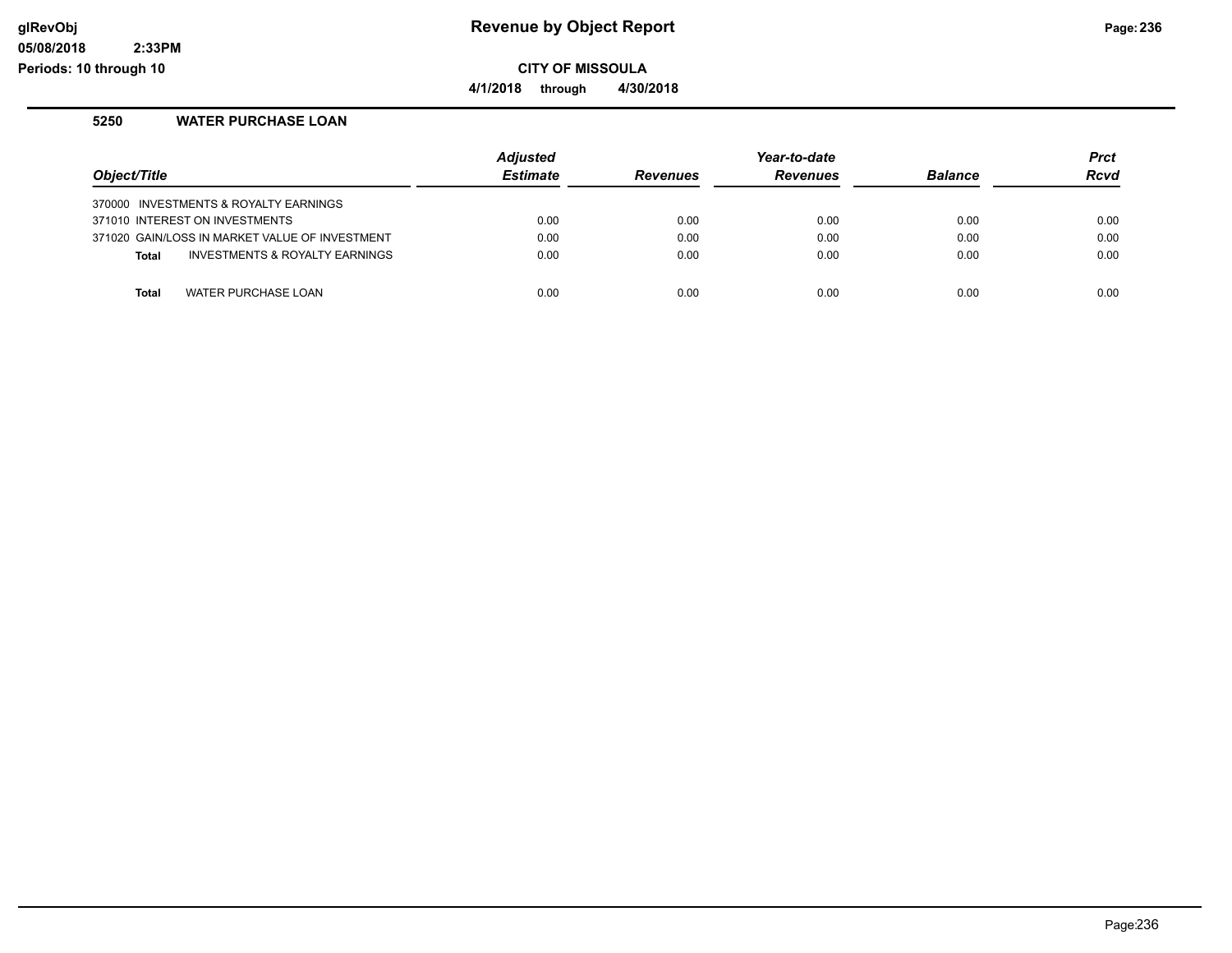**4/1/2018 through 4/30/2018**

# **5251 WATER PURCHASE LOAN RESERVE**

## **5251 WATER PURCHASE LOAN RESERVE**

|                                                    | <b>Adjusted</b> |                 | Year-to-date    |                | <b>Prct</b> |
|----------------------------------------------------|-----------------|-----------------|-----------------|----------------|-------------|
| Object/Title                                       | <b>Estimate</b> | <b>Revenues</b> | <b>Revenues</b> | <b>Balance</b> | <b>Rcvd</b> |
| 360000 MISCELLANEOUS REVENUES                      |                 |                 |                 |                |             |
| 360010 MISCELLANEOUS                               | 0.00            | 0.00            | 0.00            | 0.00           | 0.00        |
| MISCELLANEOUS REVENUES<br>Total                    | 0.00            | 0.00            | 0.00            | 0.00           | 0.00        |
| 370000 INVESTMENTS & ROYALTY EARNINGS              |                 |                 |                 |                |             |
| 371010 INTEREST ON INVESTMENTS                     | 0.00            | 0.00            | 0.00            | 0.00           | 0.00        |
| 371020 GAIN/LOSS IN MARKET VALUE OF INVESTMENTS    | 0.00            | 0.00            | 0.00            | 0.00           | 0.00        |
| <b>INVESTMENTS &amp; ROYALTY EARNINGS</b><br>Total | 0.00            | 0.00            | 0.00            | 0.00           | 0.00        |
| 380000 OTHER FINANCING SOURCES                     |                 |                 |                 |                |             |
| 383042 TRANSFERS FROM OTHER FUNDS                  | 0.00            | 0.00            | 0.00            | 0.00           | 0.00        |
| OTHER FINANCING SOURCES<br>Total                   | 0.00            | 0.00            | 0.00            | 0.00           | 0.00        |
| WATER PURCHASE LOAN RESERVE<br>Total               | 0.00            | 0.00            | 0.00            | 0.00           | 0.00        |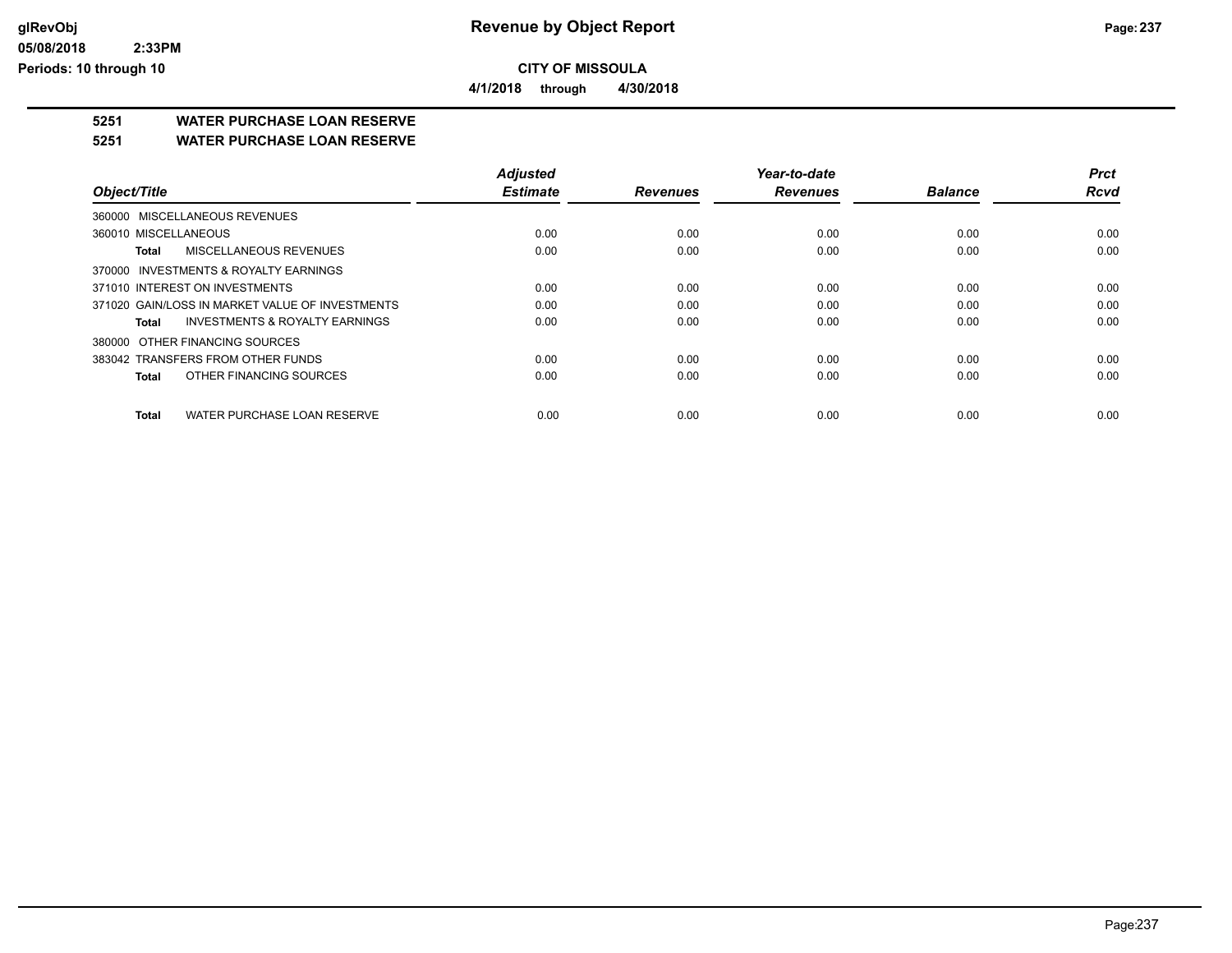**4/1/2018 through 4/30/2018**

## **5251 WATER PURCHASE LOAN RESERVE**

|                                                           | <b>Adjusted</b> |                 | Year-to-date    |                | <b>Prct</b> |
|-----------------------------------------------------------|-----------------|-----------------|-----------------|----------------|-------------|
| Object/Title                                              | <b>Estimate</b> | <b>Revenues</b> | <b>Revenues</b> | <b>Balance</b> | <b>Rcvd</b> |
| <b>MISCELLANEOUS REVENUES</b><br>360000                   |                 |                 |                 |                |             |
| 360010 MISCELLANEOUS                                      | 0.00            | 0.00            | 0.00            | 0.00           | 0.00        |
| MISCELLANEOUS REVENUES<br>Total                           | 0.00            | 0.00            | 0.00            | 0.00           | 0.00        |
| INVESTMENTS & ROYALTY EARNINGS<br>370000                  |                 |                 |                 |                |             |
| 371010 INTEREST ON INVESTMENTS                            | 0.00            | 0.00            | 0.00            | 0.00           | 0.00        |
| 371020 GAIN/LOSS IN MARKET VALUE OF INVESTMENT            | 0.00            | 0.00            | 0.00            | 0.00           | 0.00        |
| <b>INVESTMENTS &amp; ROYALTY EARNINGS</b><br><b>Total</b> | 0.00            | 0.00            | 0.00            | 0.00           | 0.00        |
| OTHER FINANCING SOURCES<br>380000                         |                 |                 |                 |                |             |
| 383042 TRANSFERS FROM OTHER FUNDS                         | 0.00            | 0.00            | 0.00            | 0.00           | 0.00        |
| OTHER FINANCING SOURCES<br>Total                          | 0.00            | 0.00            | 0.00            | 0.00           | 0.00        |
| <b>Total</b><br>WATER PURCHASE LOAN RESERVE               | 0.00            | 0.00            | 0.00            | 0.00           | 0.00        |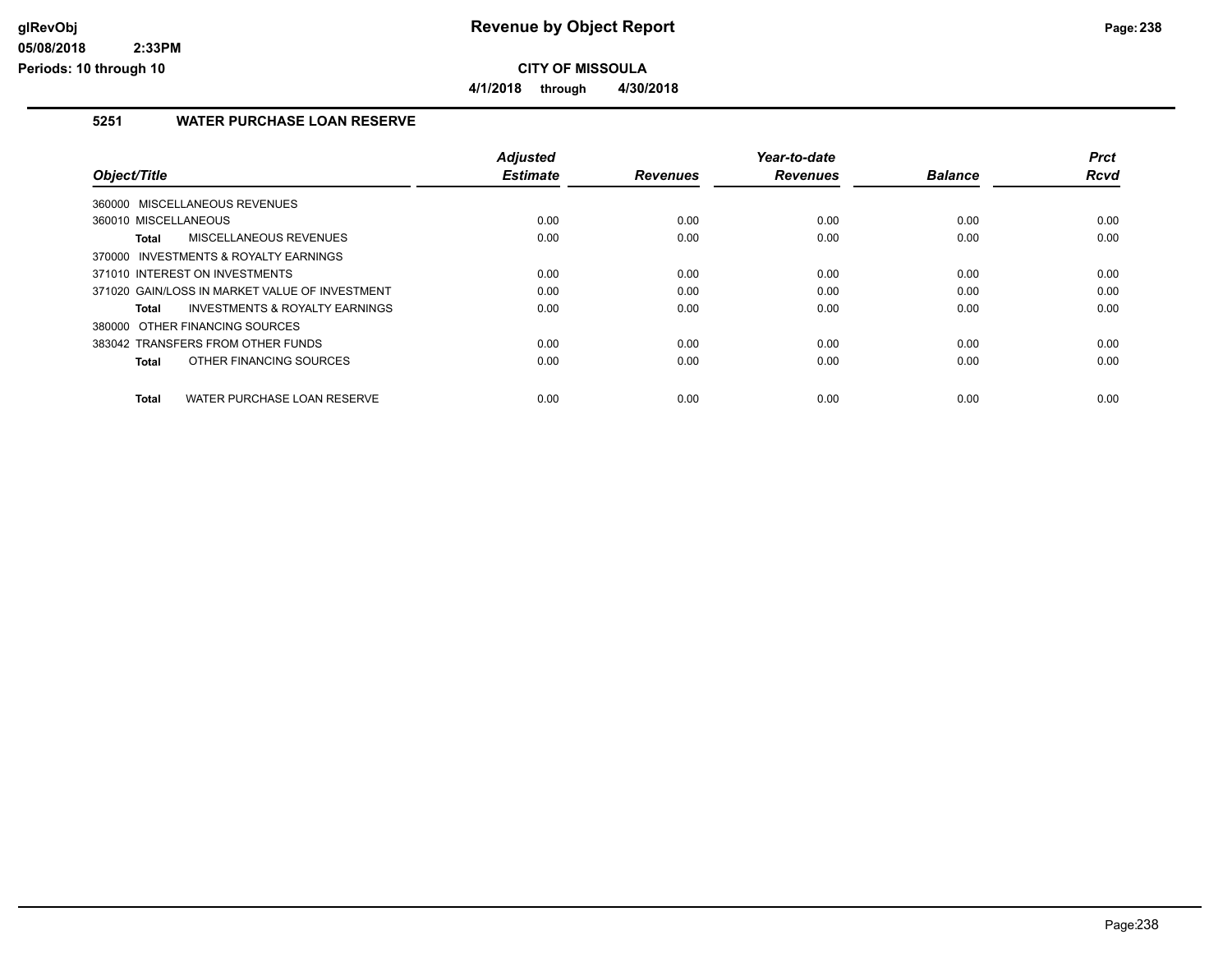**4/1/2018 through 4/30/2018**

## **5310 SEWER OPERATING BUDGET FUND**

#### **5310 SEWER OPERATING BUDGET FUND**

|                                                    | <b>Adjusted</b> |                 | Year-to-date    |                | <b>Prct</b> |
|----------------------------------------------------|-----------------|-----------------|-----------------|----------------|-------------|
| Object/Title                                       | <b>Estimate</b> | <b>Revenues</b> | <b>Revenues</b> | <b>Balance</b> | <b>Rcvd</b> |
| 320000 LICENSES & PERMITS                          |                 |                 |                 |                |             |
| 323027 HAULER PERMITS                              | 0.00            | 0.00            | 0.00            | 0.00           | 0.00        |
| <b>LICENSES &amp; PERMITS</b><br>Total             | 0.00            | 0.00            | 0.00            | 0.00           | 0.00        |
| 330000 INTERGOVERNMENTAL REVENUES                  |                 |                 |                 |                |             |
| 334071 DEQ/RIVER WATER SAMPLING                    | 0.00            | 0.00            | 0.00            | 0.00           | 0.00        |
| 336020 STATE PENSION CONTRIBUTION                  | 0.00            | 0.00            | 0.00            | 0.00           | 0.00        |
| 336023 STATE CONTRIB. - PERS                       | 0.00            | 0.00            | $-1.51$         | 1.51           | 0.00        |
| <b>INTERGOVERNMENTAL REVENUES</b><br><b>Total</b>  | 0.00            | 0.00            | $-1.51$         | 1.51           | 0.00        |
| 340000 CHARGES FOR SERVICES                        |                 |                 |                 |                |             |
| 343018 SALE/MILLING OF WOOD                        | 0.00            | 0.00            | 0.00            | 0.00           | 0.00        |
| 343032 SEWER INSTALLATION CHARGES                  | 0.00            | 0.00            | 0.00            | 0.00           | 0.00        |
| 343035 SALE OF SEWER MATERIALS AND SUPPLIES        | 0.00            | 0.00            | 0.00            | 0.00           | 0.00        |
| 343039 DISPOSAL FEES                               | 0.00            | 0.00            | 0.00            | 0.00           | 0.00        |
| 343041 COMPOST TIPPING FEES                        | 0.00            | 0.00            | 82.00           | $-82.00$       | 0.00        |
| 343045 COMPOST SALES                               | 0.00            | 0.00            | 0.00            | 0.00           | 0.00        |
| 343046 COMPOST DELIVERY CHARGE                     | 0.00            | 0.00            | 0.00            | 0.00           | 0.00        |
| <b>CHARGES FOR SERVICES</b><br>Total               | 0.00            | 0.00            | 82.00           | $-82.00$       | 0.00        |
| 360000 MISCELLANEOUS REVENUES                      |                 |                 |                 |                |             |
| 360010 MISCELLANEOUS                               | 0.00            | 0.00            | 0.00            | 0.00           | 0.00        |
| 360030 CONTRIBUTIONS FROM PROPERTY OWNERS          | 0.00            | 0.00            | 0.00            | 0.00           | 0.00        |
| 363040 PENALTY AND INTEREST                        | 0.00            | 0.00            | 0.00            | 0.00           | 0.00        |
| 364012 SALE OF SURPLUS PROPERTY                    | 0.00            | 0.00            | 0.00            | 0.00           | 0.00        |
| MISCELLANEOUS REVENUES<br><b>Total</b>             | 0.00            | 0.00            | 0.00            | 0.00           | 0.00        |
| 370000 INVESTMENTS & ROYALTY EARNINGS              |                 |                 |                 |                |             |
| 371010 INTEREST ON INVESTMENTS                     | 0.00            | 0.00            | 0.00            | 0.00           | 0.00        |
| 371020 GAIN/LOSS IN MARKET VALUE OF INVESTMENTS    | 0.00            | 0.00            | 0.00            | 0.00           | 0.00        |
| <b>INVESTMENTS &amp; ROYALTY EARNINGS</b><br>Total | 0.00            | 0.00            | 0.00            | 0.00           | 0.00        |
| 380000 OTHER FINANCING SOURCES                     |                 |                 |                 |                |             |
| 381090 PROCEEDS FROM CAPITAL LEASE                 | 0.00            | 0.00            | 0.00            | 0.00           | 0.00        |
| 382010 SALE OF FIXED ASSETS                        | 0.00            | 0.00            | 0.00            | 0.00           | 0.00        |
| 383024 TRANS FR SEWER CLEARING                     | 0.00            | 0.00            | 0.00            | 0.00           | 0.00        |
| OTHER FINANCING SOURCES<br><b>Total</b>            | 0.00            | 0.00            | 0.00            | 0.00           | 0.00        |
| SEWER OPERATING BUDGET FUND<br><b>Total</b>        | 0.00            | 0.00            | 80.49           | $-80.49$       | 0.00        |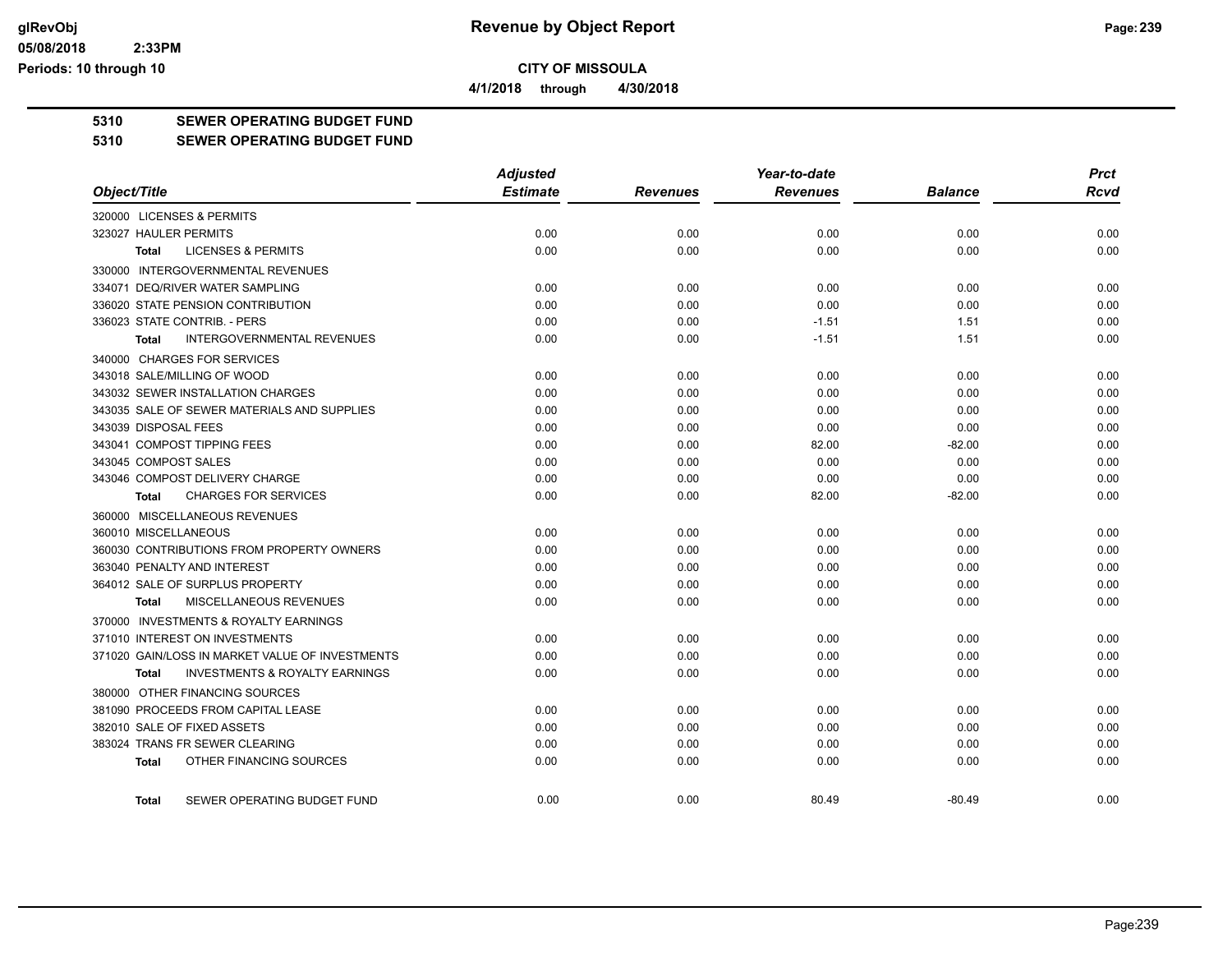**4/1/2018 through 4/30/2018**

## **5310 SEWER OPERATING BUDGET FUND**

|                                                           | <b>Adjusted</b> |                 | Year-to-date    |                |             |
|-----------------------------------------------------------|-----------------|-----------------|-----------------|----------------|-------------|
| Object/Title                                              | <b>Estimate</b> | <b>Revenues</b> | <b>Revenues</b> | <b>Balance</b> | <b>Rcvd</b> |
| 320000 LICENSES & PERMITS                                 |                 |                 |                 |                |             |
| 323027 HAULER PERMITS                                     | 0.00            | 0.00            | 0.00            | 0.00           | 0.00        |
| <b>LICENSES &amp; PERMITS</b><br><b>Total</b>             | 0.00            | 0.00            | 0.00            | 0.00           | 0.00        |
| 330000 INTERGOVERNMENTAL REVENUES                         |                 |                 |                 |                |             |
| 334071 DEQ/RIVER WATER SAMPLING                           | 0.00            | 0.00            | 0.00            | 0.00           | 0.00        |
| 336020 STATE PENSION CONTRIBUTION                         | 0.00            | 0.00            | 0.00            | 0.00           | 0.00        |
| 336023 STATE CONTRIB. - PERS                              | 0.00            | 0.00            | $-1.51$         | 1.51           | 0.00        |
| <b>INTERGOVERNMENTAL REVENUES</b><br><b>Total</b>         | 0.00            | 0.00            | $-1.51$         | 1.51           | 0.00        |
| 340000 CHARGES FOR SERVICES                               |                 |                 |                 |                |             |
| 343018 SALE/MILLING OF WOOD                               | 0.00            | 0.00            | 0.00            | 0.00           | 0.00        |
| 343032 SEWER INSTALLATION CHARGES                         | 0.00            | 0.00            | 0.00            | 0.00           | 0.00        |
| 343035 SALE OF SEWER MATERIALS AND SUPPLIES               | 0.00            | 0.00            | 0.00            | 0.00           | 0.00        |
| 343039 DISPOSAL FEES                                      | 0.00            | 0.00            | 0.00            | 0.00           | 0.00        |
| 343041 COMPOST TIPPING FEES                               | 0.00            | 0.00            | 82.00           | $-82.00$       | 0.00        |
| 343045 COMPOST SALES                                      | 0.00            | 0.00            | 0.00            | 0.00           | 0.00        |
| 343046 COMPOST DELIVERY CHARGE                            | 0.00            | 0.00            | 0.00            | 0.00           | 0.00        |
| <b>CHARGES FOR SERVICES</b><br><b>Total</b>               | 0.00            | 0.00            | 82.00           | $-82.00$       | 0.00        |
| 360000 MISCELLANEOUS REVENUES                             |                 |                 |                 |                |             |
| 360010 MISCELLANEOUS                                      | 0.00            | 0.00            | 0.00            | 0.00           | 0.00        |
| 360030 CONTRIBUTIONS FROM PROPERTY OWNERS                 | 0.00            | 0.00            | 0.00            | 0.00           | 0.00        |
| 363040 PENALTY AND INTEREST                               | 0.00            | 0.00            | 0.00            | 0.00           | 0.00        |
| 364012 SALE OF SURPLUS PROPERTY                           | 0.00            | 0.00            | 0.00            | 0.00           | 0.00        |
| <b>MISCELLANEOUS REVENUES</b><br><b>Total</b>             | 0.00            | 0.00            | 0.00            | 0.00           | 0.00        |
| 370000 INVESTMENTS & ROYALTY EARNINGS                     |                 |                 |                 |                |             |
| 371010 INTEREST ON INVESTMENTS                            | 0.00            | 0.00            | 0.00            | 0.00           | 0.00        |
| 371020 GAIN/LOSS IN MARKET VALUE OF INVESTMENT            | 0.00            | 0.00            | 0.00            | 0.00           | 0.00        |
| <b>INVESTMENTS &amp; ROYALTY EARNINGS</b><br><b>Total</b> | 0.00            | 0.00            | 0.00            | 0.00           | 0.00        |
| 380000 OTHER FINANCING SOURCES                            |                 |                 |                 |                |             |
| 381090 PROCEEDS FROM CAPITAL LEASE                        | 0.00            | 0.00            | 0.00            | 0.00           | 0.00        |
| 382010 SALE OF FIXED ASSETS                               | 0.00            | 0.00            | 0.00            | 0.00           | 0.00        |
| 383024 TRANS FR SEWER CLEARING                            | 0.00            | 0.00            | 0.00            | 0.00           | 0.00        |
| OTHER FINANCING SOURCES<br><b>Total</b>                   | 0.00            | 0.00            | 0.00            | 0.00           | 0.00        |
| SEWER OPERATING BUDGET FUND<br><b>Total</b>               | 0.00            | 0.00            | 80.49           | $-80.49$       | 0.00        |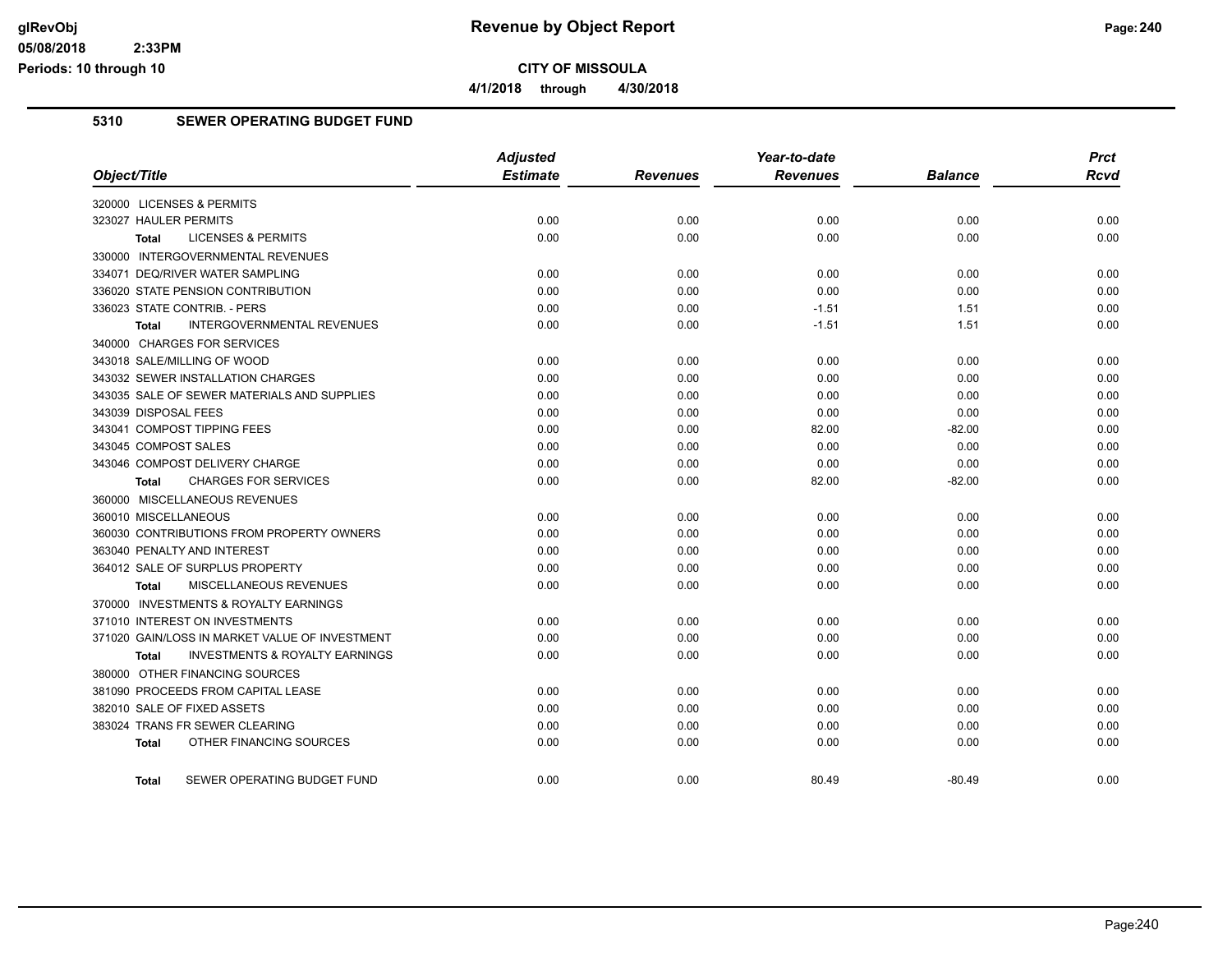**4/1/2018 through 4/30/2018**

#### **5311 WASTEWATER UTILITY FUND**

|                                                    | <b>Adjusted</b> |                 | Year-to-date    |                 | <b>Prct</b> |
|----------------------------------------------------|-----------------|-----------------|-----------------|-----------------|-------------|
| Object/Title                                       | <b>Estimate</b> | <b>Revenues</b> | <b>Revenues</b> | <b>Balance</b>  | <b>Rcvd</b> |
| 320000 LICENSES & PERMITS                          |                 |                 |                 |                 |             |
| 323027 HAULER PERMITS                              | 1,190.00        | 0.00            | 150.00          | 1,040.00        | 12.61       |
| <b>LICENSES &amp; PERMITS</b><br><b>Total</b>      | 1,190.00        | 0.00            | 150.00          | 1,040.00        | 12.61       |
| 330000 INTERGOVERNMENTAL REVENUES                  |                 |                 |                 |                 |             |
| 331990 IRS REIMB/DEBT SVS INTEREST                 | 248,879.00      | 0.00            | 115,909.20      | 132,969.80      | 46.57       |
| 331992 FEDERAL ARRA GRANTS                         | 0.00            | 0.00            | 0.00            | 0.00            | 0.00        |
| 336020 STATE PENSION CONTRIBUTION                  | 0.00            | 0.00            | 0.00            | 0.00            | 0.00        |
| 336023 STATE CONTRIB. - PERS                       | 1.250.00        | 0.00            | 1,357.04        | $-107.04$       | 108.56      |
| <b>INTERGOVERNMENTAL REVENUES</b><br><b>Total</b>  | 250,129.00      | 0.00            | 117,266.24      | 132,862.76      | 46.88       |
| 340000 CHARGES FOR SERVICES                        |                 |                 |                 |                 |             |
| 343018 SALE OF MATERIALS                           | 0.00            | 0.00            | 1,275.00        | $-1,275.00$     | 0.00        |
| 343028 WATER TESTING CHARGE                        | 0.00            | 4,495.00        | 4,495.00        | $-4,495.00$     | 0.00        |
| 343031 SEWER INSTALLATION CHARGES - DEVLPMNT       | 900,000.00      | 0.00            | 3,000.00        | 897,000.00      | 0.33        |
| 343032 SEWER INSTALLATION CHARGES                  | 44,850.00       | 1,925.00        | 22,333.25       | 22,516.75       | 49.80       |
| 343034 TREATMENT FACILITIES FEES                   | 8,040,674.00    | 224,594.03      | 8,108,512.82    | $-67,838.82$    | 100.84      |
| 343035 SALE OF SEWER MATERIALS AND SUPPLIES        | 10,300.00       | 0.00            | 0.00            | 10,300.00       | 0.00        |
| 343037 DELINQUENT SEWER FEES                       | 0.00            | 0.00            | 0.00            | 0.00            | 0.00        |
| 343038 P & I TAX LIENS                             | 0.00            | 77.57           | 2,442.69        | $-2,442.69$     | 0.00        |
| 343039 DISPOSAL FEES                               | 29,170.00       | 3,984.24        | 15,204.20       | 13,965.80       | 52.12       |
| 343041 COMPOST TIPPING FEES                        | 659,215.00      | 13,911.50       | 321,863.50      | 337,351.50      | 48.83       |
| 343045 COMPOST SALES                               | 417,960.00      | 49,595.00       | 253,082.00      | 164,878.00      | 60.55       |
| 343046 COMPOST DELIVERY CHARGE                     | 0.00            | 0.00            | 0.00            | 0.00            | 0.00        |
| <b>CHARGES FOR SERVICES</b><br>Total               | 10,102,169.00   | 298,582.34      | 8,732,208.46    | 1,369,960.54    | 86.44       |
| 360000 MISCELLANEOUS REVENUES                      |                 |                 |                 |                 |             |
| 360010 MISCELLANEOUS                               | 0.00            | 0.00            | 0.00            | 0.00            | 0.00        |
| 360030 CONTRIBUTIONS FROM PROPERTY OWNERS          | 0.00            | 0.00            | 0.00            | 0.00            | 0.00        |
| 361200 RADIO TOWER LEASE PAYMENTS                  | 5,680.00        | 0.00            | 5,000.00        | 680.00          | 88.03       |
| 361201 EKO LAND LEASE                              | 0.00            | 0.00            | 0.00            | 0.00            | 0.00        |
| 363040 PENALTY AND INTEREST                        | 0.00            | 234.55          | 2,054.78        | $-2,054.78$     | 0.00        |
| 364012 SALE OF SURPLUS PROPERTY                    | 49,500.00       | 0.00            | 697.50          | 48,802.50       | 1.41        |
| 365023 NORTHWESTERN ENERGY GRANT                   | 100.00          | 0.00            | 0.00            | 100.00          | 0.00        |
| MISCELLANEOUS REVENUES<br><b>Total</b>             | 55,280.00       | 234.55          | 7.752.28        | 47.527.72       | 14.02       |
| 370000 INVESTMENTS & ROYALTY EARNINGS              |                 |                 |                 |                 |             |
| 371010 INTEREST ON INVESTMENTS                     | 0.00            | 0.00            | 0.00            | 0.00            | 0.00        |
| 371020 GAIN/LOSS IN MARKET VALUE OF INVESTMENTS    | 0.00            | 0.00            | 0.00            | 0.00            | 0.00        |
| <b>INVESTMENTS &amp; ROYALTY EARNINGS</b><br>Total | 0.00            | 0.00            | 0.00            | 0.00            | 0.00        |
| 380000 OTHER FINANCING SOURCES                     |                 |                 |                 |                 |             |
| 381010 BOND PROCEEDS                               | 0.00            | 0.00            | 1,110,377.50    | $-1,110,377.50$ | 0.00        |
|                                                    |                 |                 |                 |                 |             |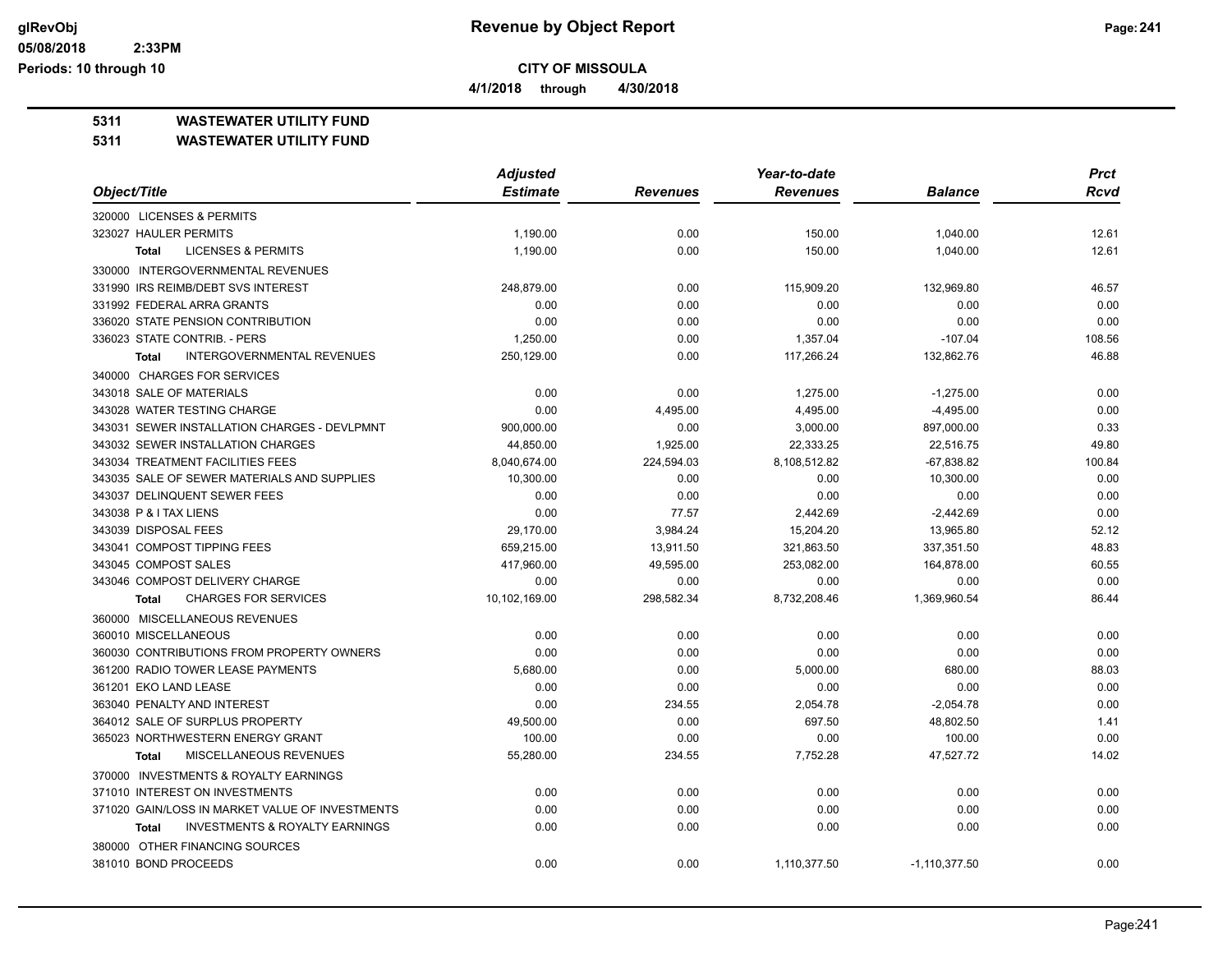**4/1/2018 through 4/30/2018**

## **5311 WASTEWATER UTILITY FUND**

| Object/Title                   | Adjusted                           |                 | Year-to-date    |                | Prct          |        |
|--------------------------------|------------------------------------|-----------------|-----------------|----------------|---------------|--------|
|                                | <b>Estimate</b>                    | <b>Revenues</b> | <b>Revenues</b> | <b>Balance</b> | <b>Rcvd</b>   |        |
|                                | 381090 PROCEEDS FROM CAPITAL LEASE | 0.00            | 0.00            | 0.00           | 0.00          | 0.00   |
| 383034 *** Title Not Found *** |                                    | 369,852.00      | 0.00            | 0.00           | 369.852.00    | 0.00   |
|                                | 383042 TRANSFERS FROM OTHER FUNDS  | 0.00            | 0.00            | 0.00           | 0.00          | 0.00   |
| Total                          | OTHER FINANCING SOURCES            | 369.852.00      | 0.00            | 1.110.377.50   | $-740.525.50$ | 300.22 |
| <b>Total</b>                   | WASTEWATER UTILITY FUND            | 10.778.620.00   | 298.816.89      | 9.967.754.48   | 810.865.52    | 92.48  |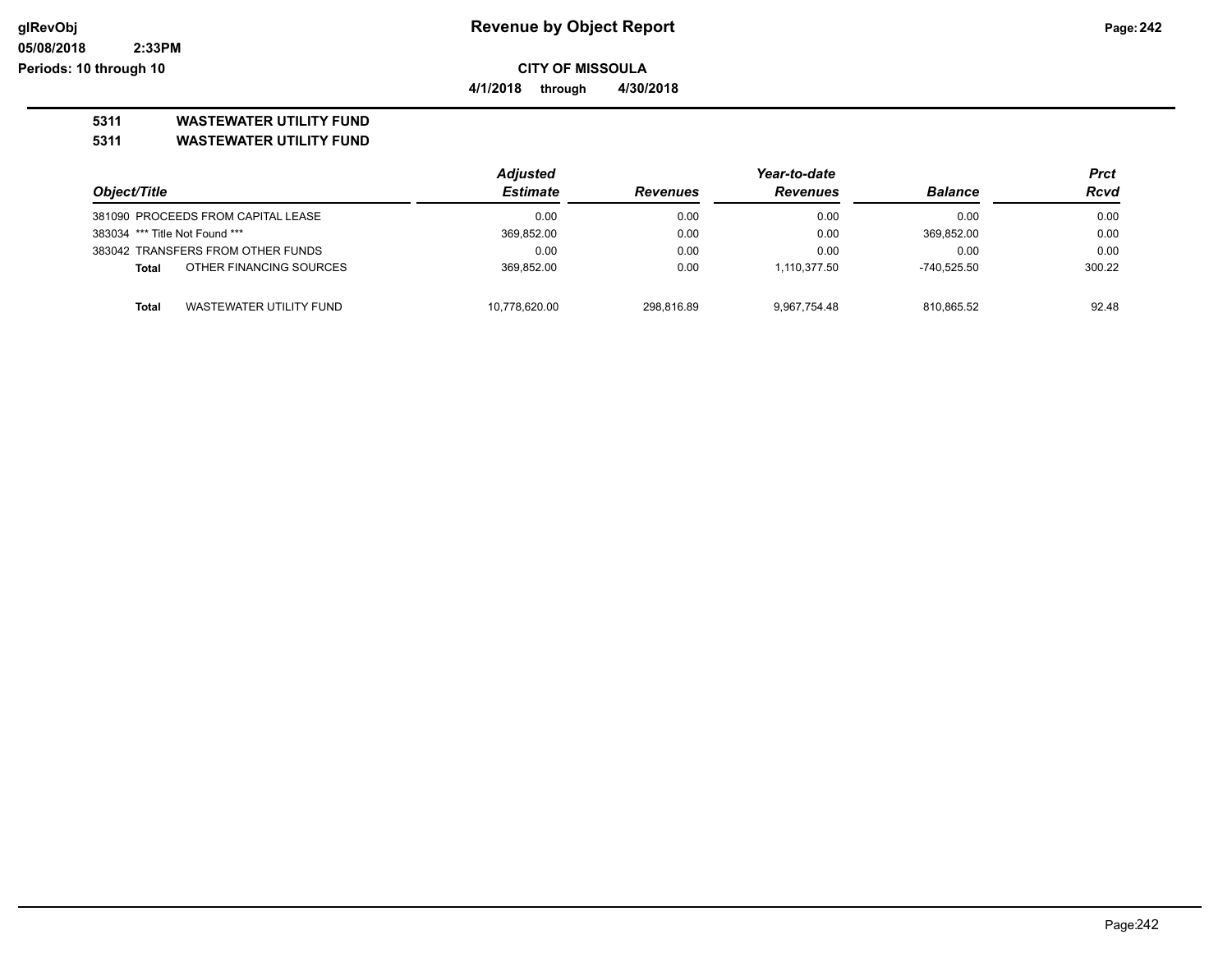**4/1/2018 through 4/30/2018**

|                                                           | <b>Adjusted</b> |                 | Year-to-date    |                 | <b>Prct</b> |
|-----------------------------------------------------------|-----------------|-----------------|-----------------|-----------------|-------------|
| Object/Title                                              | <b>Estimate</b> | <b>Revenues</b> | <b>Revenues</b> | <b>Balance</b>  | Rcvd        |
| 320000 LICENSES & PERMITS                                 |                 |                 |                 |                 |             |
| 323027 HAULER PERMITS                                     | 1,190.00        | 0.00            | 150.00          | 1,040.00        | 12.61       |
| <b>LICENSES &amp; PERMITS</b><br><b>Total</b>             | 1,190.00        | 0.00            | 150.00          | 1,040.00        | 12.61       |
| 330000 INTERGOVERNMENTAL REVENUES                         |                 |                 |                 |                 |             |
| 331990 IRS REIMB/DEBT SVS INTEREST                        | 248,879.00      | 0.00            | 115,909.20      | 132,969.80      | 46.57       |
| 331992 FEDERAL ARRA GRANTS                                | 0.00            | 0.00            | 0.00            | 0.00            | 0.00        |
| 336020 STATE PENSION CONTRIBUTION                         | 0.00            | 0.00            | 0.00            | 0.00            | 0.00        |
| 336023 STATE CONTRIB. - PERS                              | 1,250.00        | 0.00            | 1,357.04        | $-107.04$       | 108.56      |
| <b>INTERGOVERNMENTAL REVENUES</b><br><b>Total</b>         | 250,129.00      | 0.00            | 117,266.24      | 132,862.76      | 46.88       |
| 340000 CHARGES FOR SERVICES                               |                 |                 |                 |                 |             |
| 343018 SALE OF MATERIALS                                  | 0.00            | 0.00            | 1,275.00        | $-1,275.00$     | 0.00        |
| 343028 WATER TESTING CHARGE                               | 0.00            | 4,495.00        | 4,495.00        | $-4,495.00$     | 0.00        |
| 343031 SEWER INSTALLATION CHARGES - DEVLPMNT              | 900,000.00      | 0.00            | 3,000.00        | 897,000.00      | 0.33        |
| 343032 SEWER INSTALLATION CHARGES                         | 44,850.00       | 1,925.00        | 22,333.25       | 22,516.75       | 49.80       |
| 343034 TREATMENT FACILITIES FEES                          | 8,040,674.00    | 224,594.03      | 8,108,512.82    | $-67,838.82$    | 100.84      |
| 343035 SALE OF SEWER MATERIALS AND SUPPLIES               | 10,300.00       | 0.00            | 0.00            | 10,300.00       | 0.00        |
| 343037 DELINQUENT SEWER FEES                              | 0.00            | 0.00            | 0.00            | 0.00            | 0.00        |
| 343038 P & I TAX LIENS                                    | 0.00            | 77.57           | 2,442.69        | $-2,442.69$     | 0.00        |
| 343039 DISPOSAL FEES                                      | 29,170.00       | 3,984.24        | 15,204.20       | 13,965.80       | 52.12       |
| 343041 COMPOST TIPPING FEES                               | 659,215.00      | 13,911.50       | 321,863.50      | 337,351.50      | 48.83       |
| 343045 COMPOST SALES                                      | 417,960.00      | 49.595.00       | 253,082.00      | 164,878.00      | 60.55       |
| 343046 COMPOST DELIVERY CHARGE                            | 0.00            | 0.00            | 0.00            | 0.00            | 0.00        |
| <b>CHARGES FOR SERVICES</b><br><b>Total</b>               | 10,102,169.00   | 298,582.34      | 8,732,208.46    | 1,369,960.54    | 86.44       |
| 360000 MISCELLANEOUS REVENUES                             |                 |                 |                 |                 |             |
| 360010 MISCELLANEOUS                                      | 0.00            | 0.00            | 0.00            | 0.00            | 0.00        |
| 360030 CONTRIBUTIONS FROM PROPERTY OWNERS                 | 0.00            | 0.00            | 0.00            | 0.00            | 0.00        |
| 361200 RADIO TOWER LEASE PAYMENTS                         | 5,680.00        | 0.00            | 5,000.00        | 680.00          | 88.03       |
| 361201 EKO LAND LEASE                                     | 0.00            | 0.00            | 0.00            | 0.00            | 0.00        |
| 363040 PENALTY AND INTEREST                               | 0.00            | 234.55          | 2,054.78        | $-2,054.78$     | 0.00        |
| 364012 SALE OF SURPLUS PROPERTY                           | 49,500.00       | 0.00            | 697.50          | 48,802.50       | 1.41        |
| 365023 NORTHWESTERN ENERGY GRANT                          | 100.00          | 0.00            | 0.00            | 100.00          | 0.00        |
| MISCELLANEOUS REVENUES<br><b>Total</b>                    | 55,280.00       | 234.55          | 7,752.28        | 47,527.72       | 14.02       |
| 370000 INVESTMENTS & ROYALTY EARNINGS                     |                 |                 |                 |                 |             |
| 371010 INTEREST ON INVESTMENTS                            | 0.00            | 0.00            | 0.00            | 0.00            | 0.00        |
| 371020 GAIN/LOSS IN MARKET VALUE OF INVESTMENT            | 0.00            | 0.00            | 0.00            | 0.00            | 0.00        |
| <b>INVESTMENTS &amp; ROYALTY EARNINGS</b><br><b>Total</b> | 0.00            | 0.00            | 0.00            | 0.00            | 0.00        |
| 380000 OTHER FINANCING SOURCES                            |                 |                 |                 |                 |             |
| 381010 BOND PROCEEDS                                      | 0.00            | 0.00            | 1,110,377.50    | $-1,110,377.50$ | 0.00        |
| 381090 PROCEEDS FROM CAPITAL LEASE                        | 0.00            | 0.00            | 0.00            | 0.00            | 0.00        |
|                                                           |                 |                 |                 |                 |             |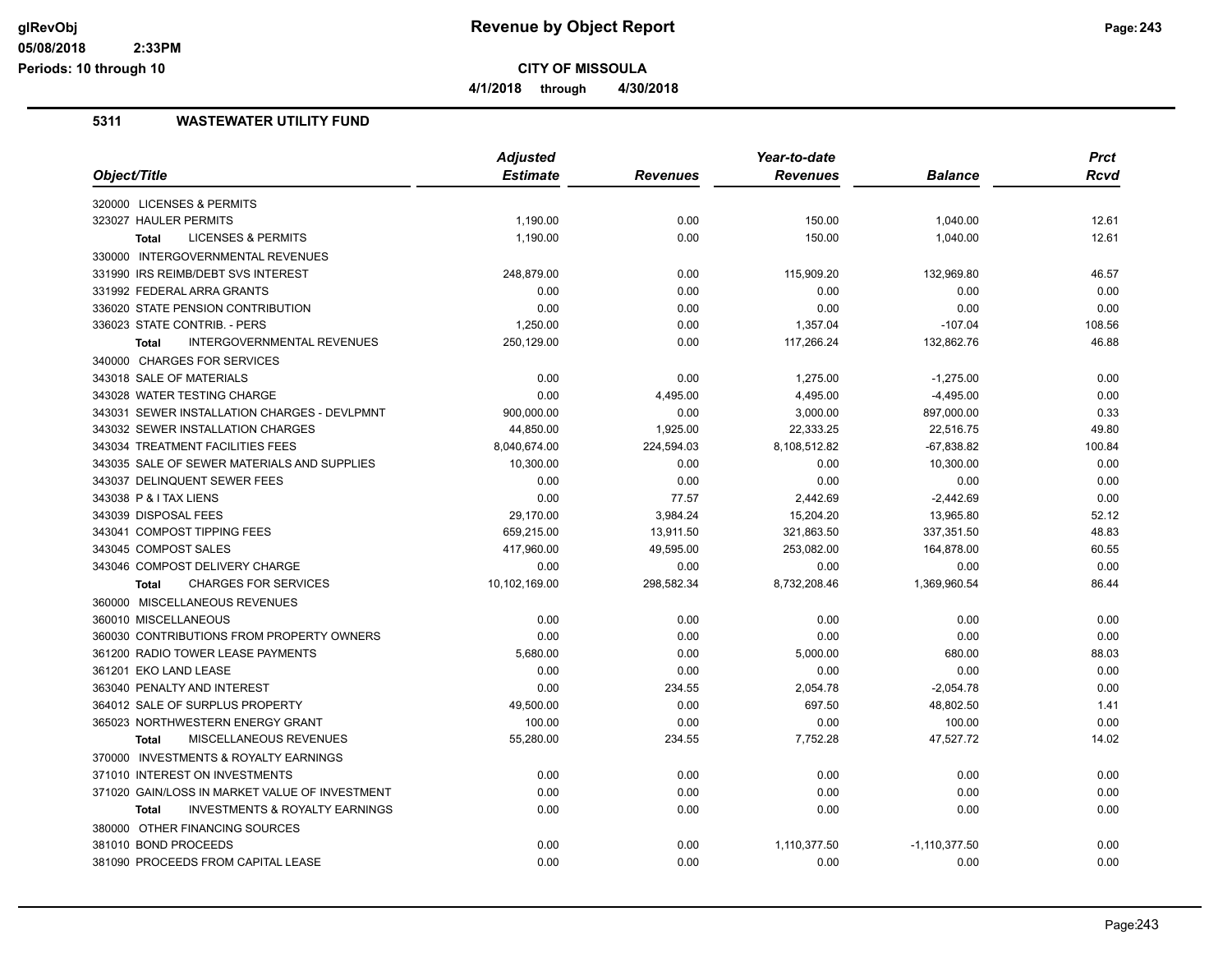**4/1/2018 through 4/30/2018**

| Object/Title                   |                                   | <b>Adjusted</b><br><b>Estimate</b> | <b>Revenues</b> | Year-to-date<br><b>Revenues</b> | <b>Balance</b> | <b>Prct</b><br><b>Rcvd</b> |
|--------------------------------|-----------------------------------|------------------------------------|-----------------|---------------------------------|----------------|----------------------------|
|                                |                                   |                                    |                 |                                 |                |                            |
| 383034 *** Title Not Found *** |                                   | 369,852.00                         | 0.00            | 0.00                            | 369.852.00     | 0.00                       |
|                                | 383042 TRANSFERS FROM OTHER FUNDS | 0.00                               | 0.00            | 0.00                            | 0.00           | 0.00                       |
| Total                          | OTHER FINANCING SOURCES           | 369.852.00                         | 0.00            | 1.110.377.50                    | -740.525.50    | 300.22                     |
| <b>Total</b>                   | WASTEWATER UTILITY FUND           | 10,778,620.00                      | 298,816.89      | 9,967,754.48                    | 810,865.52     | 92.48                      |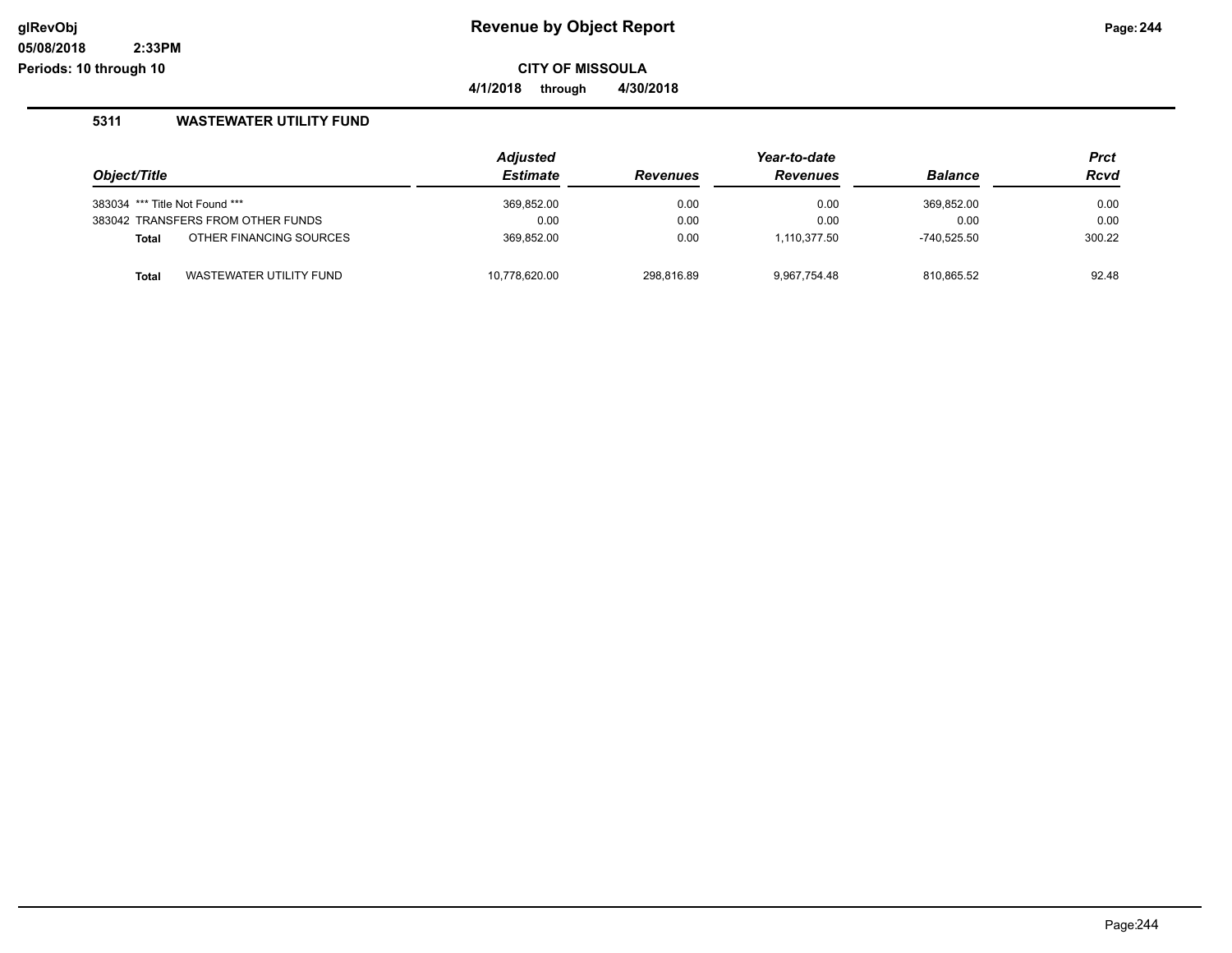**4/1/2018 through 4/30/2018**

**5315 SEWER LOAN FUND**

**5315 SEWER LOAN FUND**

|                                                    | <b>Adjusted</b> |                 | Year-to-date    |                | <b>Prct</b> |
|----------------------------------------------------|-----------------|-----------------|-----------------|----------------|-------------|
| Object/Title                                       | <b>Estimate</b> | <b>Revenues</b> | <b>Revenues</b> | <b>Balance</b> | <b>Rcvd</b> |
| 340000 CHARGES FOR SERVICES                        |                 |                 |                 |                |             |
| 343032 SEWER INSTALLATION CHARGES                  | 0.00            | 0.00            | 18,717.08       | $-18,717.08$   | 0.00        |
| 343035 SALE OF SEWER MATERIALS AND SUPPLIES        | 0.00            | 0.00            | $-19,270.92$    | 19,270.92      | 0.00        |
| 343037 GREASE INTERCEPTOR LOANS                    | 0.00            | 0.00            | 0.00            | 0.00           | 0.00        |
| <b>CHARGES FOR SERVICES</b><br>Total               | 0.00            | 0.00            | $-553.84$       | 553.84         | 0.00        |
| 360000 MISCELLANEOUS REVENUES                      |                 |                 |                 |                |             |
| 360010 MISCELLANEOUS                               | 0.00            | 0.00            | 0.00            | 0.00           | 0.00        |
| MISCELLANEOUS REVENUES<br>Total                    | 0.00            | 0.00            | 0.00            | 0.00           | 0.00        |
| 370000 INVESTMENTS & ROYALTY EARNINGS              |                 |                 |                 |                |             |
| 371010 INTEREST ON INVESTMENTS                     | 0.00            | 0.00            | 0.00            | 0.00           | 0.00        |
| <b>INVESTMENTS &amp; ROYALTY EARNINGS</b><br>Total | 0.00            | 0.00            | 0.00            | 0.00           | 0.00        |
| OTHER FINANCING SOURCES<br>380000                  |                 |                 |                 |                |             |
| 383025 TRANS FR SEWER R & D                        | 0.00            | 0.00            | 0.00            | 0.00           | 0.00        |
| OTHER FINANCING SOURCES<br><b>Total</b>            | 0.00            | 0.00            | 0.00            | 0.00           | 0.00        |
| SEWER LOAN FUND<br><b>Total</b>                    | 0.00            | 0.00            | $-553.84$       | 553.84         | 0.00        |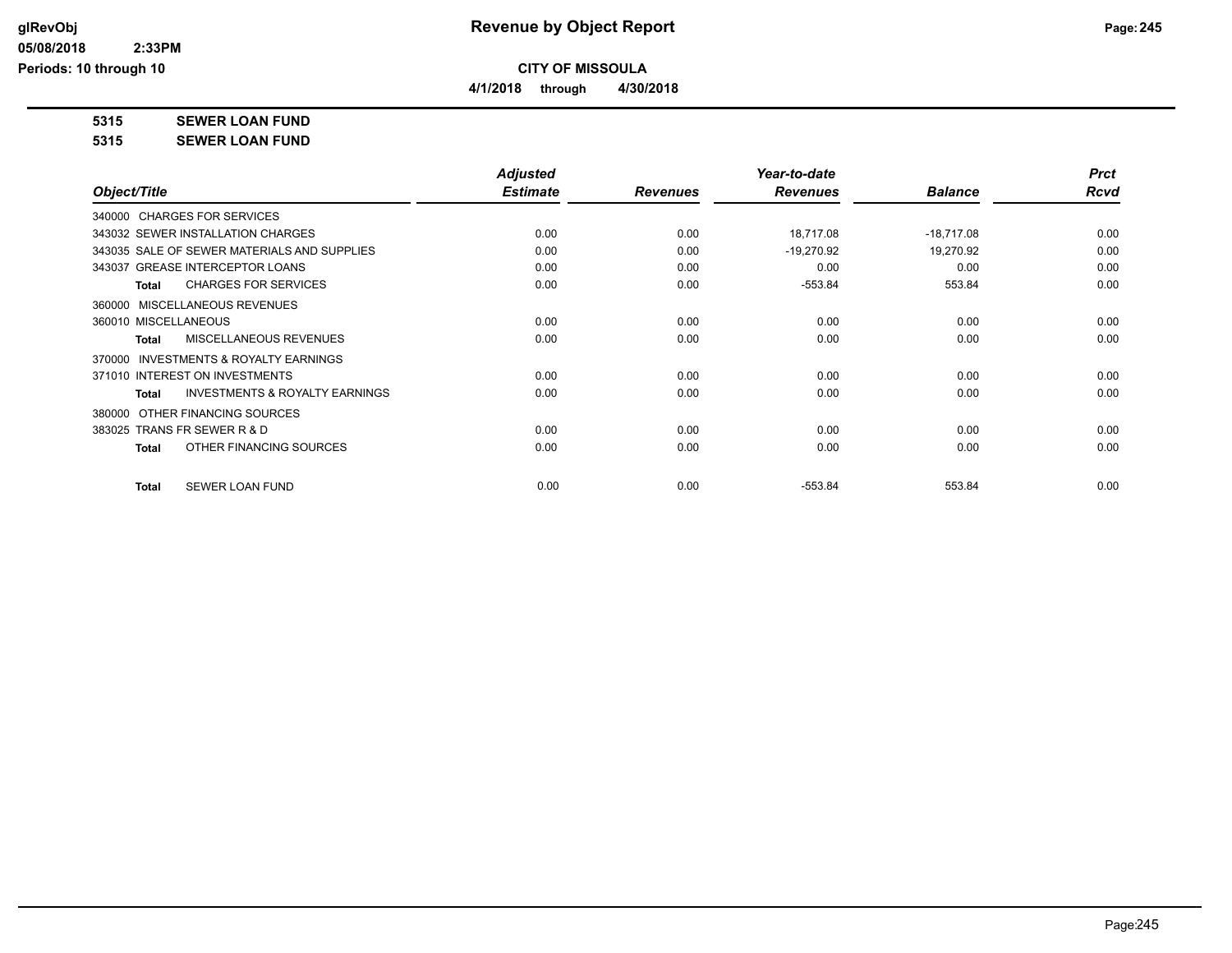**4/1/2018 through 4/30/2018**

#### **5315 SEWER LOAN FUND**

|                                                     | <b>Adjusted</b> |                 | Year-to-date    |                | <b>Prct</b> |
|-----------------------------------------------------|-----------------|-----------------|-----------------|----------------|-------------|
| Object/Title                                        | <b>Estimate</b> | <b>Revenues</b> | <b>Revenues</b> | <b>Balance</b> | <b>Rcvd</b> |
| 340000 CHARGES FOR SERVICES                         |                 |                 |                 |                |             |
| 343032 SEWER INSTALLATION CHARGES                   | 0.00            | 0.00            | 18,717.08       | $-18,717.08$   | 0.00        |
| 343035 SALE OF SEWER MATERIALS AND SUPPLIES         | 0.00            | 0.00            | $-19,270.92$    | 19.270.92      | 0.00        |
| 343037 GREASE INTERCEPTOR LOANS                     | 0.00            | 0.00            | 0.00            | 0.00           | 0.00        |
| <b>CHARGES FOR SERVICES</b><br>Total                | 0.00            | 0.00            | $-553.84$       | 553.84         | 0.00        |
| 360000 MISCELLANEOUS REVENUES                       |                 |                 |                 |                |             |
| 360010 MISCELLANEOUS                                | 0.00            | 0.00            | 0.00            | 0.00           | 0.00        |
| MISCELLANEOUS REVENUES<br>Total                     | 0.00            | 0.00            | 0.00            | 0.00           | 0.00        |
| <b>INVESTMENTS &amp; ROYALTY EARNINGS</b><br>370000 |                 |                 |                 |                |             |
| 371010 INTEREST ON INVESTMENTS                      | 0.00            | 0.00            | 0.00            | 0.00           | 0.00        |
| <b>INVESTMENTS &amp; ROYALTY EARNINGS</b><br>Total  | 0.00            | 0.00            | 0.00            | 0.00           | 0.00        |
| OTHER FINANCING SOURCES<br>380000                   |                 |                 |                 |                |             |
| 383025 TRANS FR SEWER R & D                         | 0.00            | 0.00            | 0.00            | 0.00           | 0.00        |
| OTHER FINANCING SOURCES<br>Total                    | 0.00            | 0.00            | 0.00            | 0.00           | 0.00        |
|                                                     |                 |                 |                 |                |             |
| <b>SEWER LOAN FUND</b><br>Total                     | 0.00            | 0.00            | $-553.84$       | 553.84         | 0.00        |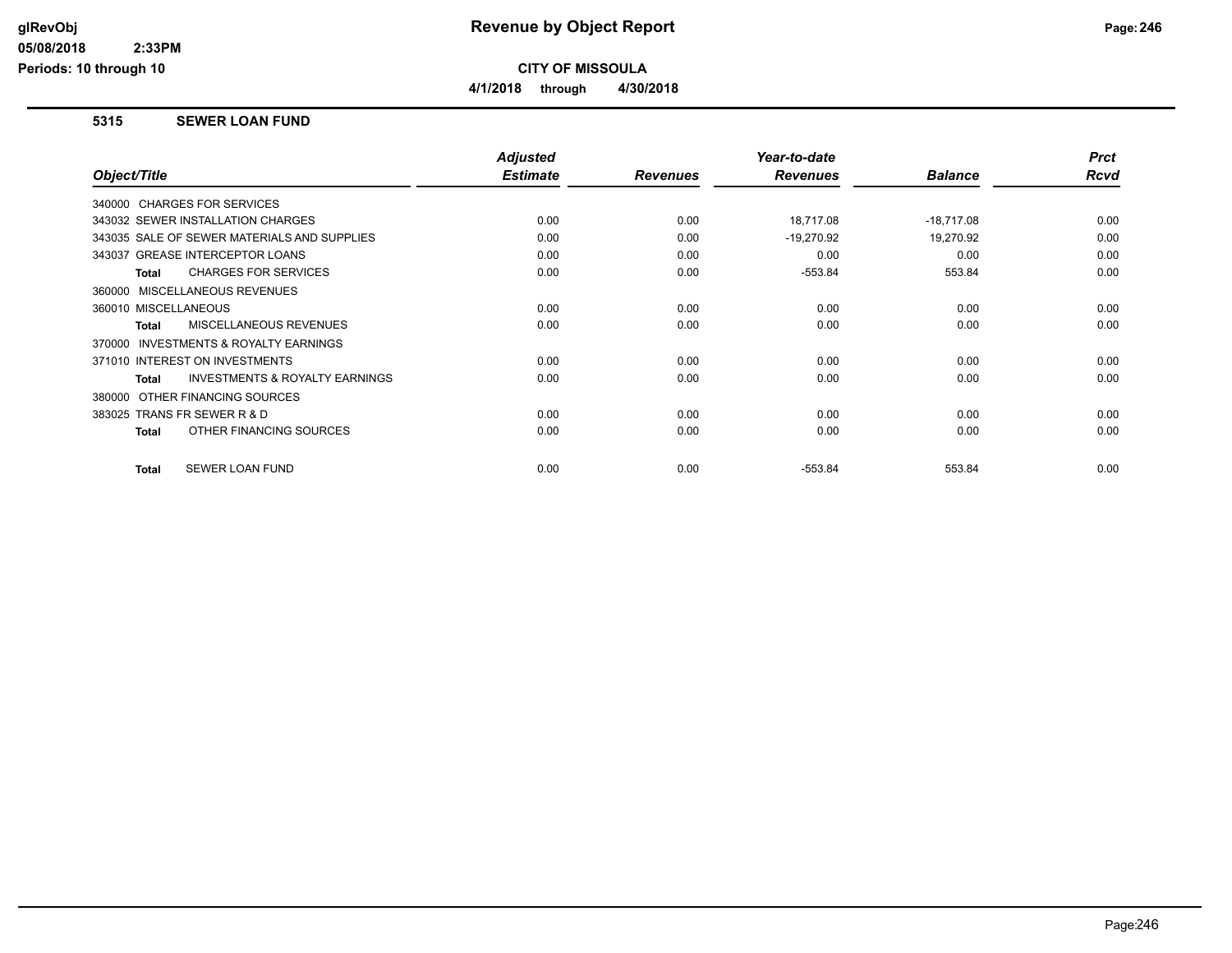**4/1/2018 through 4/30/2018**

# **5320 SEWER REPLACEMENT & DEPRECIATION FUND**

# **5320 SEWER REPLACEMENT & DEPRECIATION FUND**

|                                                           | <b>Adjusted</b> |                 | Year-to-date    |                | <b>Prct</b> |
|-----------------------------------------------------------|-----------------|-----------------|-----------------|----------------|-------------|
| Object/Title                                              | <b>Estimate</b> | <b>Revenues</b> | <b>Revenues</b> | <b>Balance</b> | <b>Rcvd</b> |
| 330000 INTERGOVERNMENTAL REVENUES                         |                 |                 |                 |                |             |
| 337010 COUNTY REIMBURSEMENT-DEANOS                        | 0.00            | 0.00            | 0.00            | 0.00           | 0.00        |
| <b>INTERGOVERNMENTAL REVENUES</b><br><b>Total</b>         | 0.00            | 0.00            | 0.00            | 0.00           | 0.00        |
| 340000 CHARGES FOR SERVICES                               |                 |                 |                 |                |             |
| 343032 SEWER INSTALLATION CHARGES                         | 0.00            | 0.00            | 5,375.00        | $-5,375.00$    | 0.00        |
| <b>CHARGES FOR SERVICES</b><br><b>Total</b>               | 0.00            | 0.00            | 5,375.00        | $-5,375.00$    | 0.00        |
| 360000 MISCELLANEOUS REVENUES                             |                 |                 |                 |                |             |
| 360000 MISCELLANEOUS REVENUES                             | 0.00            | 0.00            | 0.00            | 0.00           | 0.00        |
| 360010 MISCELLANEOUS                                      | 0.00            | 0.00            | 0.00            | 0.00           | 0.00        |
| 362006 GAIC INSURANCE SETTLEMENT                          | 0.00            | 0.00            | 0.00            | 0.00           | 0.00        |
| MISCELLANEOUS REVENUES<br><b>Total</b>                    | 0.00            | 0.00            | 0.00            | 0.00           | 0.00        |
| <b>INVESTMENTS &amp; ROYALTY EARNINGS</b><br>370000       |                 |                 |                 |                |             |
| 371010 INTEREST ON INVESTMENTS                            | 0.00            | 0.00            | 0.00            | 0.00           | 0.00        |
| 371020 GAIN/LOSS IN MARKET VALUE OF INVESTMENTS           | 0.00            | 0.00            | 0.00            | 0.00           | 0.00        |
| <b>INVESTMENTS &amp; ROYALTY EARNINGS</b><br><b>Total</b> | 0.00            | 0.00            | 0.00            | 0.00           | 0.00        |
| 380000 OTHER FINANCING SOURCES                            |                 |                 |                 |                |             |
| 381002 SRF LOAN                                           | 0.00            | 0.00            | 0.00            | 0.00           | 0.00        |
| 381010 BOND PROCEEDS                                      | 0.00            | 0.00            | 0.00            | 0.00           | 0.00        |
| 381090 PROCEEDS FROM CAPITAL LEASE                        | 0.00            | 0.00            | 0.00            | 0.00           | 0.00        |
| 383000 OPERATING TRANSFERS                                | 0.00            | 0.00            | 0.00            | 0.00           | 0.00        |
| 383024 TRANS FR SEWER CLEARING                            | 0.00            | 0.00            | 0.00            | 0.00           | 0.00        |
| 383042 TRANSFERS FROM OTHER FUNDS                         | 0.00            | 0.00            | 0.00            | 0.00           | 0.00        |
| OTHER FINANCING SOURCES<br><b>Total</b>                   | 0.00            | 0.00            | 0.00            | 0.00           | 0.00        |
| SEWER REPLACEMENT & DEPRECIATION FU<br><b>Total</b>       | 0.00            | 0.00            | 5,375.00        | $-5,375.00$    | 0.00        |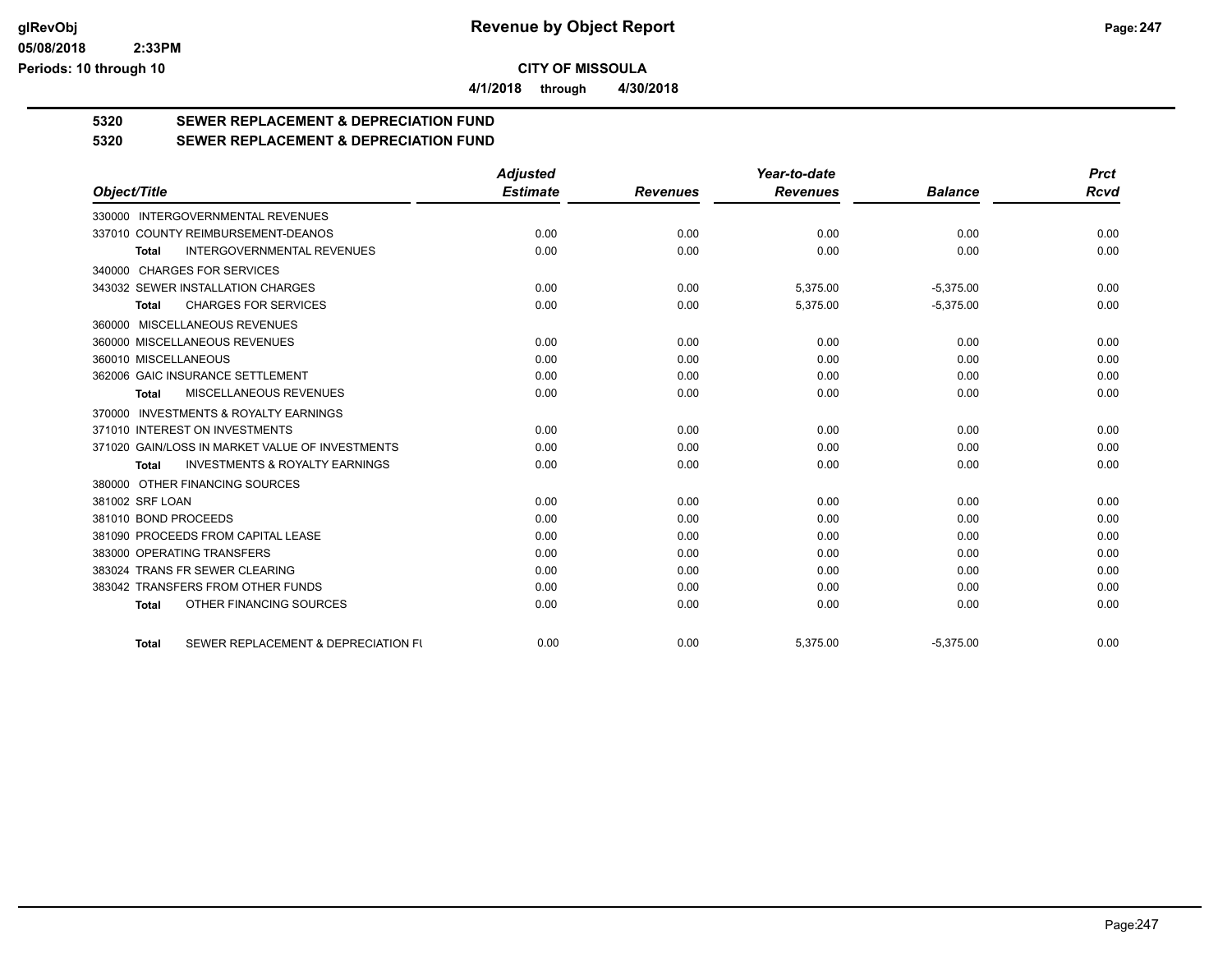**4/1/2018 through 4/30/2018**

## **5320 SEWER REPLACEMENT & DEPRECIATION FUND**

|                                                           | <b>Adjusted</b> |                 | Year-to-date    |                | <b>Prct</b> |
|-----------------------------------------------------------|-----------------|-----------------|-----------------|----------------|-------------|
| Object/Title                                              | <b>Estimate</b> | <b>Revenues</b> | <b>Revenues</b> | <b>Balance</b> | <b>Rcvd</b> |
| <b>INTERGOVERNMENTAL REVENUES</b><br>330000               |                 |                 |                 |                |             |
| 337010 COUNTY REIMBURSEMENT-DEANOS                        | 0.00            | 0.00            | 0.00            | 0.00           | 0.00        |
| <b>INTERGOVERNMENTAL REVENUES</b><br><b>Total</b>         | 0.00            | 0.00            | 0.00            | 0.00           | 0.00        |
| 340000 CHARGES FOR SERVICES                               |                 |                 |                 |                |             |
| 343032 SEWER INSTALLATION CHARGES                         | 0.00            | 0.00            | 5,375.00        | $-5,375.00$    | 0.00        |
| <b>CHARGES FOR SERVICES</b><br><b>Total</b>               | 0.00            | 0.00            | 5,375.00        | $-5,375.00$    | 0.00        |
| 360000 MISCELLANEOUS REVENUES                             |                 |                 |                 |                |             |
| 360000 MISCELLANEOUS REVENUES                             | 0.00            | 0.00            | 0.00            | 0.00           | 0.00        |
| 360010 MISCELLANEOUS                                      | 0.00            | 0.00            | 0.00            | 0.00           | 0.00        |
| 362006 GAIC INSURANCE SETTLEMENT                          | 0.00            | 0.00            | 0.00            | 0.00           | 0.00        |
| MISCELLANEOUS REVENUES<br><b>Total</b>                    | 0.00            | 0.00            | 0.00            | 0.00           | 0.00        |
| 370000 INVESTMENTS & ROYALTY EARNINGS                     |                 |                 |                 |                |             |
| 371010 INTEREST ON INVESTMENTS                            | 0.00            | 0.00            | 0.00            | 0.00           | 0.00        |
| 371020 GAIN/LOSS IN MARKET VALUE OF INVESTMENT            | 0.00            | 0.00            | 0.00            | 0.00           | 0.00        |
| <b>INVESTMENTS &amp; ROYALTY EARNINGS</b><br><b>Total</b> | 0.00            | 0.00            | 0.00            | 0.00           | 0.00        |
| 380000 OTHER FINANCING SOURCES                            |                 |                 |                 |                |             |
| 381002 SRF LOAN                                           | 0.00            | 0.00            | 0.00            | 0.00           | 0.00        |
| 381010 BOND PROCEEDS                                      | 0.00            | 0.00            | 0.00            | 0.00           | 0.00        |
| 381090 PROCEEDS FROM CAPITAL LEASE                        | 0.00            | 0.00            | 0.00            | 0.00           | 0.00        |
| 383000 OPERATING TRANSFERS                                | 0.00            | 0.00            | 0.00            | 0.00           | 0.00        |
| 383024 TRANS FR SEWER CLEARING                            | 0.00            | 0.00            | 0.00            | 0.00           | 0.00        |
| 383042 TRANSFERS FROM OTHER FUNDS                         | 0.00            | 0.00            | 0.00            | 0.00           | 0.00        |
| OTHER FINANCING SOURCES<br><b>Total</b>                   | 0.00            | 0.00            | 0.00            | 0.00           | 0.00        |
| SEWER REPLACEMENT & DEPRECIATION F<br><b>Total</b>        | 0.00            | 0.00            | 5,375.00        | $-5,375.00$    | 0.00        |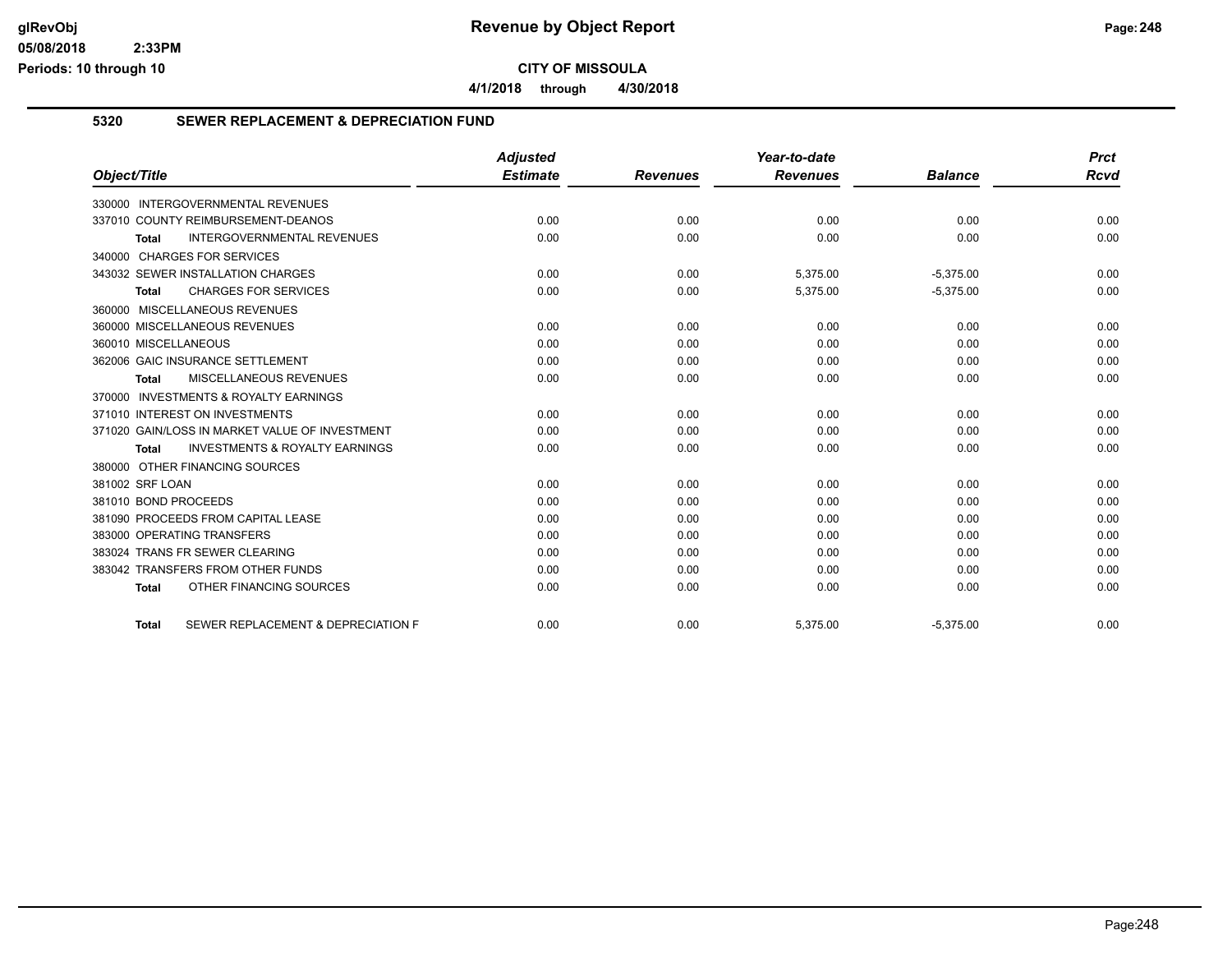**4/1/2018 through 4/30/2018**

## **5325 SEWER DEVELOPMENT FEE FUND**

#### **5325 SEWER DEVELOPMENT FEE FUND**

|                                                           | <b>Adjusted</b> |                 | Year-to-date    |                | <b>Prct</b> |
|-----------------------------------------------------------|-----------------|-----------------|-----------------|----------------|-------------|
| Object/Title                                              | <b>Estimate</b> | <b>Revenues</b> | <b>Revenues</b> | <b>Balance</b> | Rcvd        |
| 330000 INTERGOVERNMENTAL REVENUES                         |                 |                 |                 |                |             |
| 334120 TSEP GRANT                                         | 0.00            | 0.00            | 0.00            | 0.00           | 0.00        |
| <b>INTERGOVERNMENTAL REVENUES</b><br>Total                | 0.00            | 0.00            | 0.00            | 0.00           | 0.00        |
| 340000 CHARGES FOR SERVICES                               |                 |                 |                 |                |             |
| 343032 SEWER INSTALLATION CHARGES                         | 0.00            | 0.00            | 2,230.50        | $-2,230.50$    | 0.00        |
| 343034 TREATMENT FACILITIES FEES                          | 0.00            | 55,300.00       | 842,323.90      | $-842,323.90$  | 0.00        |
| 343039 MULLAN RSID 8474 EDU'S                             | 0.00            | 0.00            | 2,536.45        | $-2,536.45$    | 0.00        |
| <b>CHARGES FOR SERVICES</b><br>Total                      | 0.00            | 55,300.00       | 847,090.85      | $-847,090.85$  | 0.00        |
| 360000 MISCELLANEOUS REVENUES                             |                 |                 |                 |                |             |
| 362000 OTHER MISCELLANEOUS REVENUE                        | 0.00            | 0.00            | 0.00            | 0.00           | 0.00        |
| <b>MISCELLANEOUS REVENUES</b><br>Total                    | 0.00            | 0.00            | 0.00            | 0.00           | 0.00        |
| <b>INVESTMENTS &amp; ROYALTY EARNINGS</b><br>370000       |                 |                 |                 |                |             |
| 371010 INTEREST ON INVESTMENTS                            | 0.00            | 0.00            | 0.00            | 0.00           | 0.00        |
| <b>INVESTMENTS &amp; ROYALTY EARNINGS</b><br><b>Total</b> | 0.00            | 0.00            | 0.00            | 0.00           | 0.00        |
|                                                           |                 |                 |                 |                |             |
| SEWER DEVELOPMENT FEE FUND<br><b>Total</b>                | 0.00            | 55,300.00       | 847,090.85      | $-847,090.85$  | 0.00        |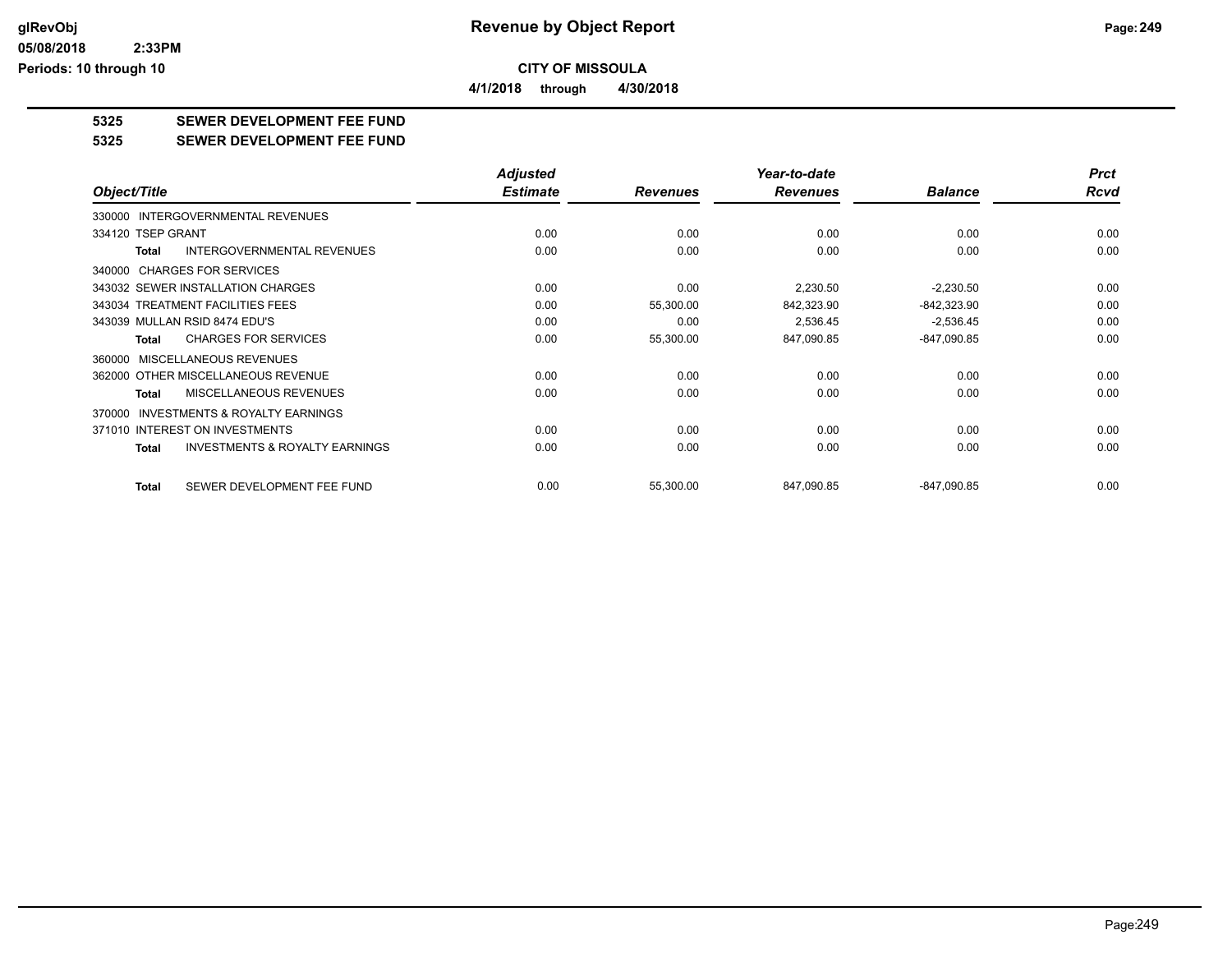**4/1/2018 through 4/30/2018**

## **5325 SEWER DEVELOPMENT FEE FUND**

|                                                           | <b>Adjusted</b> |                 | Year-to-date    |                | <b>Prct</b> |
|-----------------------------------------------------------|-----------------|-----------------|-----------------|----------------|-------------|
| Object/Title                                              | <b>Estimate</b> | <b>Revenues</b> | <b>Revenues</b> | <b>Balance</b> | <b>Rcvd</b> |
| 330000 INTERGOVERNMENTAL REVENUES                         |                 |                 |                 |                |             |
| 334120 TSEP GRANT                                         | 0.00            | 0.00            | 0.00            | 0.00           | 0.00        |
| <b>INTERGOVERNMENTAL REVENUES</b><br><b>Total</b>         | 0.00            | 0.00            | 0.00            | 0.00           | 0.00        |
| 340000 CHARGES FOR SERVICES                               |                 |                 |                 |                |             |
| 343032 SEWER INSTALLATION CHARGES                         | 0.00            | 0.00            | 2,230.50        | $-2,230.50$    | 0.00        |
| 343034 TREATMENT FACILITIES FEES                          | 0.00            | 55,300.00       | 842,323.90      | $-842,323.90$  | 0.00        |
| 343039 MULLAN RSID 8474 EDU'S                             | 0.00            | 0.00            | 2,536.45        | $-2,536.45$    | 0.00        |
| <b>CHARGES FOR SERVICES</b><br>Total                      | 0.00            | 55,300.00       | 847,090.85      | $-847,090.85$  | 0.00        |
| MISCELLANEOUS REVENUES<br>360000                          |                 |                 |                 |                |             |
| 362000 OTHER MISCELLANEOUS REVENUE                        | 0.00            | 0.00            | 0.00            | 0.00           | 0.00        |
| MISCELLANEOUS REVENUES<br>Total                           | 0.00            | 0.00            | 0.00            | 0.00           | 0.00        |
| <b>INVESTMENTS &amp; ROYALTY EARNINGS</b><br>370000       |                 |                 |                 |                |             |
| 371010 INTEREST ON INVESTMENTS                            | 0.00            | 0.00            | 0.00            | 0.00           | 0.00        |
| <b>INVESTMENTS &amp; ROYALTY EARNINGS</b><br><b>Total</b> | 0.00            | 0.00            | 0.00            | 0.00           | 0.00        |
|                                                           | 0.00            |                 |                 |                | 0.00        |
| SEWER DEVELOPMENT FEE FUND<br><b>Total</b>                |                 | 55,300.00       | 847,090.85      | $-847,090.85$  |             |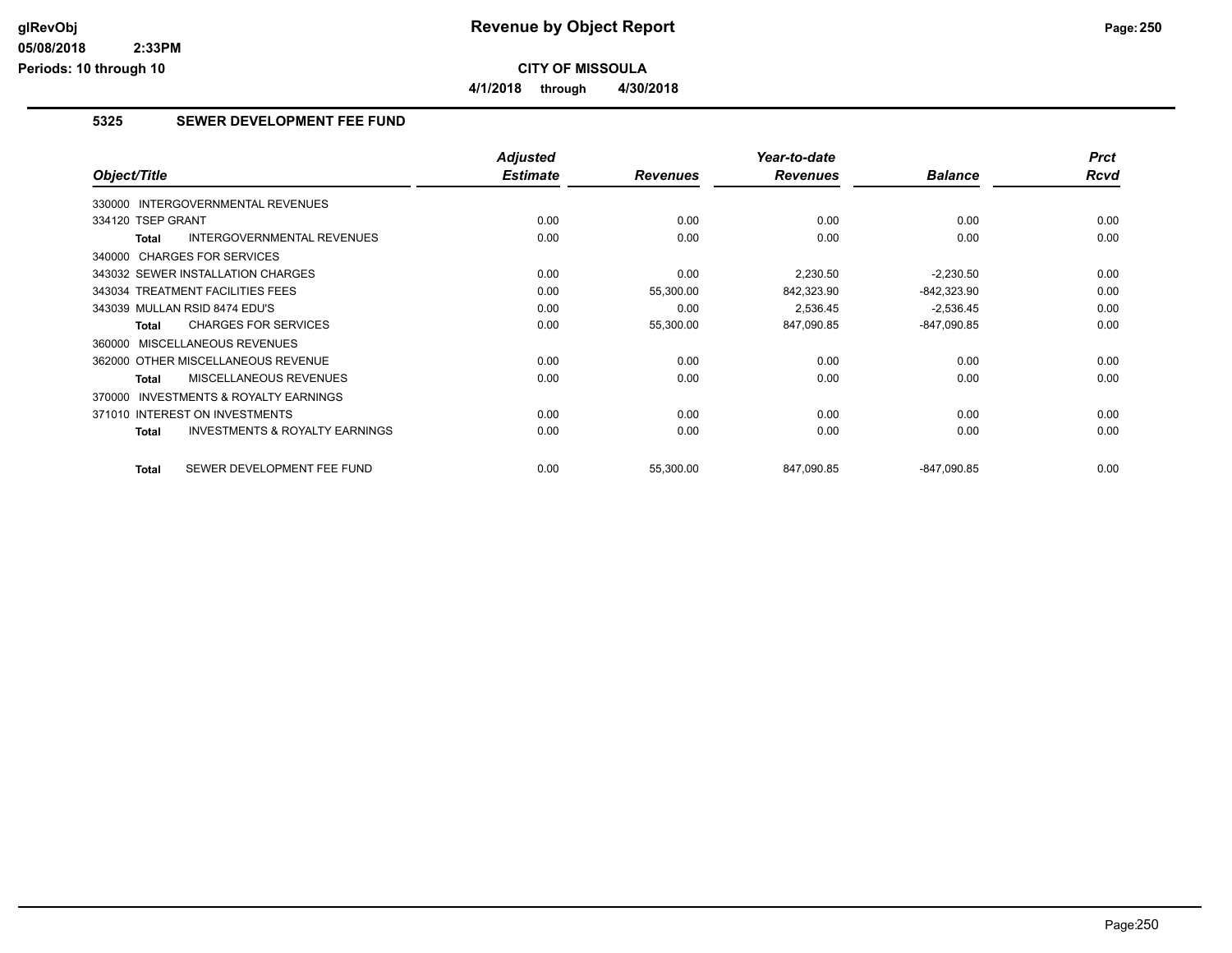**4/1/2018 through 4/30/2018**

**5340 SEWER CONSTRUCTION FUND**

**5340 SEWER CONSTRUCTION FUND**

|                                                    | <b>Adjusted</b> |                 | Year-to-date    |                | <b>Prct</b> |
|----------------------------------------------------|-----------------|-----------------|-----------------|----------------|-------------|
| Object/Title                                       | <b>Estimate</b> | <b>Revenues</b> | <b>Revenues</b> | <b>Balance</b> | <b>Rcvd</b> |
| 330000 INTERGOVERNMENTAL REVENUES                  |                 |                 |                 |                |             |
| 331090 EPA GRANT                                   | 0.00            | 0.00            | 0.00            | 0.00           | 0.00        |
| 334120 TSEP GRANT                                  | 0.00            | 0.00            | 0.00            | 0.00           | 0.00        |
| 334140 DNRC GRANT                                  | 0.00            | 0.00            | 0.00            | 0.00           | 0.00        |
| 337000 LOCAL GRANTS                                | 0.00            | 0.00            | 0.00            | 0.00           | 0.00        |
| <b>INTERGOVERNMENTAL REVENUES</b><br>Total         | 0.00            | 0.00            | 0.00            | 0.00           | 0.00        |
| 340000 CHARGES FOR SERVICES                        |                 |                 |                 |                |             |
| 343032 SEWER INSTALLATION CHARGES                  | 0.00            | 0.00            | 0.00            | 0.00           | 0.00        |
| <b>CHARGES FOR SERVICES</b><br>Total               | 0.00            | 0.00            | 0.00            | 0.00           | 0.00        |
| 360000 MISCELLANEOUS REVENUES                      |                 |                 |                 |                |             |
| 360030 CONTRIBUTIONS FROM PROPERTY OWNERS          | 0.00            | 0.00            | 0.00            | 0.00           | 0.00        |
| 363020 PROPERTY ASSESSMENTS                        | 0.00            | 0.00            | 0.00            | 0.00           | 0.00        |
| 365000 DONATIONS                                   | 0.00            | 0.00            | 0.00            | 0.00           | 0.00        |
| MISCELLANEOUS REVENUES<br><b>Total</b>             | 0.00            | 0.00            | 0.00            | 0.00           | 0.00        |
| 370000 INVESTMENTS & ROYALTY EARNINGS              |                 |                 |                 |                |             |
| 371010 INTEREST ON INVESTMENTS                     | 0.00            | 0.00            | 0.00            | 0.00           | 0.00        |
| 371020 GAIN/LOSS IN MARKET VALUE OF INVESTMENTS    | 0.00            | 0.00            | 0.00            | 0.00           | 0.00        |
| <b>INVESTMENTS &amp; ROYALTY EARNINGS</b><br>Total | 0.00            | 0.00            | 0.00            | 0.00           | 0.00        |
| 380000 OTHER FINANCING SOURCES                     |                 |                 |                 |                |             |
| 381002 SRF LOAN                                    | 0.00            | 0.00            | 0.00            | 0.00           | 0.00        |
| 381020 REVENUE BONDS                               | 0.00            | 0.00            | 0.00            | 0.00           | 0.00        |
| 383011 TRANS FR SID REVOLVING                      | 0.00            | 0.00            | 0.00            | 0.00           | 0.00        |
| 383024 TRANS FR SEWER CLEARING                     | 0.00            | 0.00            | 0.00            | 0.00           | 0.00        |
| 383025 TRANS FR SEWER R & D                        | 0.00            | 0.00            | 0.00            | 0.00           | 0.00        |
| 383026 TRANS FR CDBG                               | 0.00            | 0.00            | 0.00            | 0.00           | 0.00        |
| 383040 TRANSFER FROM CITY GRANTS                   | 0.00            | 0.00            | 0.00            | 0.00           | 0.00        |
| OTHER FINANCING SOURCES<br><b>Total</b>            | 0.00            | 0.00            | 0.00            | 0.00           | 0.00        |
| SEWER CONSTRUCTION FUND<br>Total                   | 0.00            | 0.00            | 0.00            | 0.00           | 0.00        |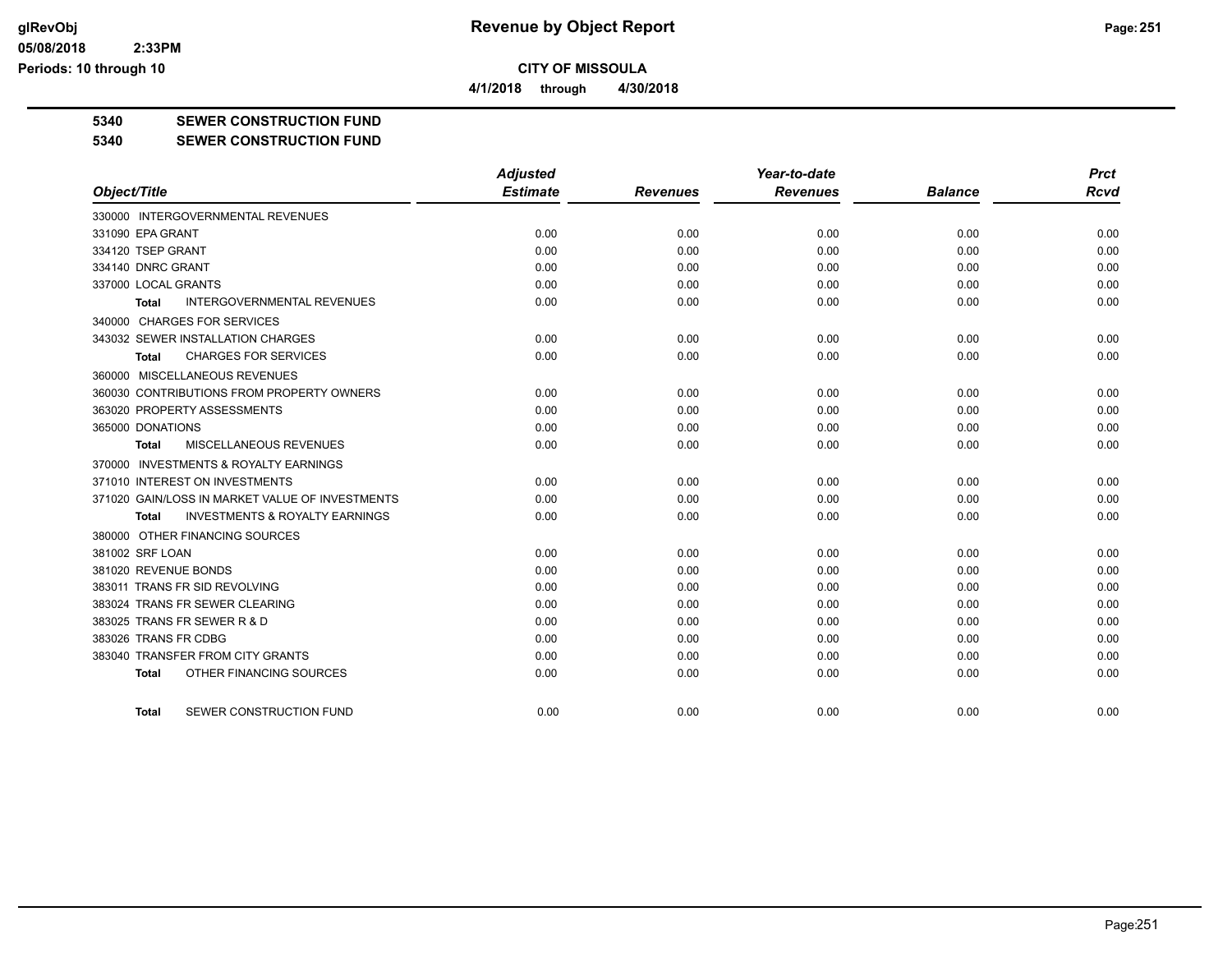**4/1/2018 through 4/30/2018**

## **5340 SEWER CONSTRUCTION FUND**

| Object/Title                                       | <b>Adjusted</b><br><b>Estimate</b> | <b>Revenues</b> | Year-to-date<br><b>Revenues</b> | <b>Balance</b> | <b>Prct</b><br><b>Rcvd</b> |
|----------------------------------------------------|------------------------------------|-----------------|---------------------------------|----------------|----------------------------|
|                                                    |                                    |                 |                                 |                |                            |
| 330000 INTERGOVERNMENTAL REVENUES                  |                                    |                 |                                 |                |                            |
| 331090 EPA GRANT                                   | 0.00                               | 0.00            | 0.00                            | 0.00           | 0.00                       |
| 334120 TSEP GRANT                                  | 0.00                               | 0.00            | 0.00                            | 0.00           | 0.00                       |
| 334140 DNRC GRANT                                  | 0.00                               | 0.00            | 0.00                            | 0.00           | 0.00                       |
| 337000 LOCAL GRANTS                                | 0.00                               | 0.00            | 0.00                            | 0.00           | 0.00                       |
| INTERGOVERNMENTAL REVENUES<br>Total                | 0.00                               | 0.00            | 0.00                            | 0.00           | 0.00                       |
| 340000 CHARGES FOR SERVICES                        |                                    |                 |                                 |                |                            |
| 343032 SEWER INSTALLATION CHARGES                  | 0.00                               | 0.00            | 0.00                            | 0.00           | 0.00                       |
| <b>CHARGES FOR SERVICES</b><br><b>Total</b>        | 0.00                               | 0.00            | 0.00                            | 0.00           | 0.00                       |
| 360000 MISCELLANEOUS REVENUES                      |                                    |                 |                                 |                |                            |
| 360030 CONTRIBUTIONS FROM PROPERTY OWNERS          | 0.00                               | 0.00            | 0.00                            | 0.00           | 0.00                       |
| 363020 PROPERTY ASSESSMENTS                        | 0.00                               | 0.00            | 0.00                            | 0.00           | 0.00                       |
| 365000 DONATIONS                                   | 0.00                               | 0.00            | 0.00                            | 0.00           | 0.00                       |
| MISCELLANEOUS REVENUES<br><b>Total</b>             | 0.00                               | 0.00            | 0.00                            | 0.00           | 0.00                       |
| 370000 INVESTMENTS & ROYALTY EARNINGS              |                                    |                 |                                 |                |                            |
| 371010 INTEREST ON INVESTMENTS                     | 0.00                               | 0.00            | 0.00                            | 0.00           | 0.00                       |
| 371020 GAIN/LOSS IN MARKET VALUE OF INVESTMENT     | 0.00                               | 0.00            | 0.00                            | 0.00           | 0.00                       |
| <b>INVESTMENTS &amp; ROYALTY EARNINGS</b><br>Total | 0.00                               | 0.00            | 0.00                            | 0.00           | 0.00                       |
| 380000 OTHER FINANCING SOURCES                     |                                    |                 |                                 |                |                            |
| 381002 SRF LOAN                                    | 0.00                               | 0.00            | 0.00                            | 0.00           | 0.00                       |
| 381020 REVENUE BONDS                               | 0.00                               | 0.00            | 0.00                            | 0.00           | 0.00                       |
| 383011 TRANS FR SID REVOLVING                      | 0.00                               | 0.00            | 0.00                            | 0.00           | 0.00                       |
| 383024 TRANS FR SEWER CLEARING                     | 0.00                               | 0.00            | 0.00                            | 0.00           | 0.00                       |
| 383025 TRANS FR SEWER R & D                        | 0.00                               | 0.00            | 0.00                            | 0.00           | 0.00                       |
| 383026 TRANS FR CDBG                               | 0.00                               | 0.00            | 0.00                            | 0.00           | 0.00                       |
| 383040 TRANSFER FROM CITY GRANTS                   | 0.00                               | 0.00            | 0.00                            | 0.00           | 0.00                       |
| OTHER FINANCING SOURCES<br><b>Total</b>            | 0.00                               | 0.00            | 0.00                            | 0.00           | 0.00                       |
| SEWER CONSTRUCTION FUND<br><b>Total</b>            | 0.00                               | 0.00            | 0.00                            | 0.00           | 0.00                       |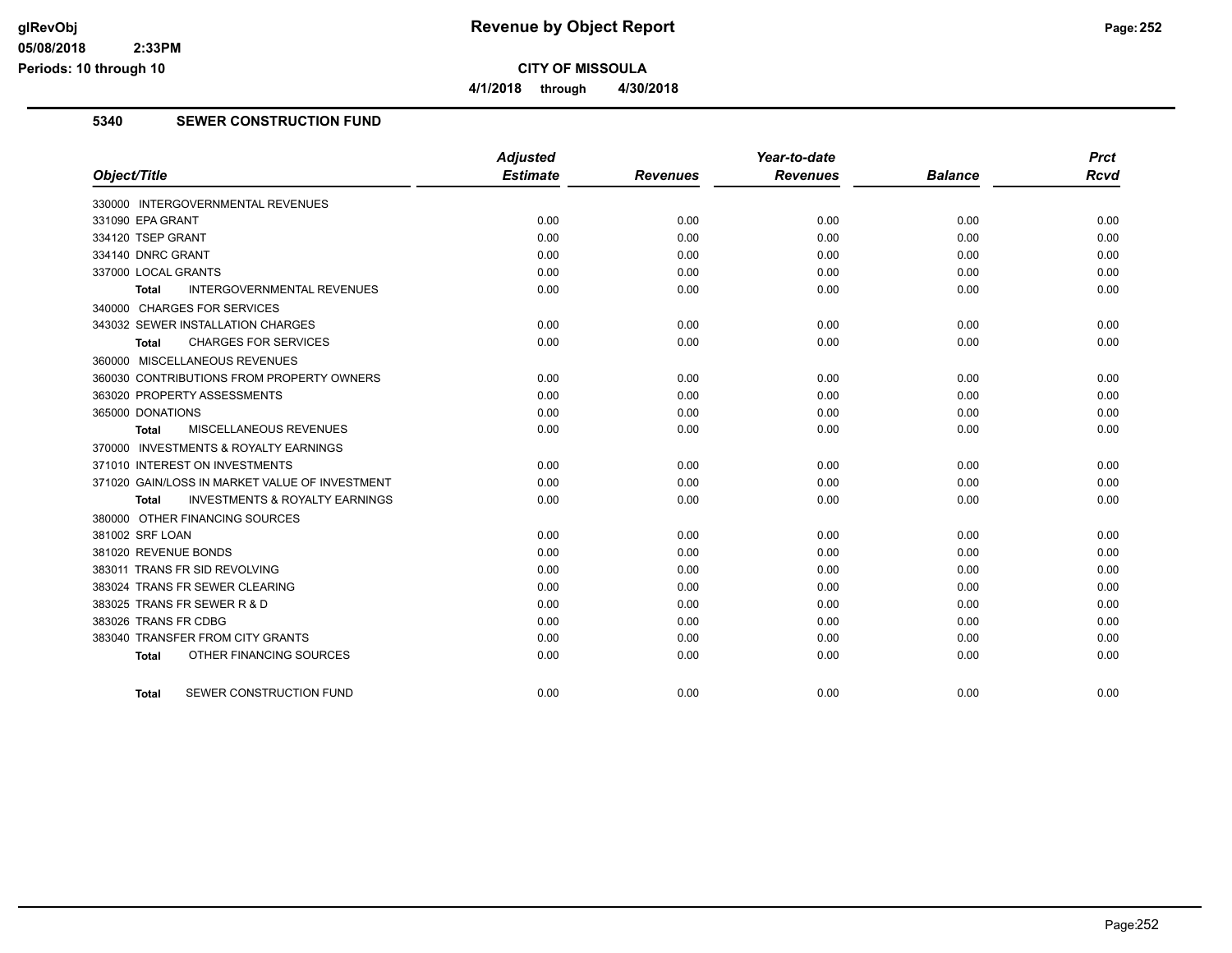#### **05/08/2018 2:33PM Periods: 10 through 10**

#### **CITY OF MISSOULA**

**4/1/2018 through 4/30/2018**

#### **5361 2001 SEWER REVENUE BONDS-DEBT SERVICE 5361 2001 SEWER REVENUE BONDS-DEBT SERVICE**

| דסנכ | <b>2001 SEWER REVENUE BUNDS-DEBI SERVICE</b> |  |
|------|----------------------------------------------|--|
|      |                                              |  |

|                                                     | <b>Adjusted</b> |                 | Year-to-date    |                | <b>Prct</b> |
|-----------------------------------------------------|-----------------|-----------------|-----------------|----------------|-------------|
| Object/Title                                        | <b>Estimate</b> | <b>Revenues</b> | <b>Revenues</b> | <b>Balance</b> | <b>Rcvd</b> |
| 340000 CHARGES FOR SERVICES                         |                 |                 |                 |                |             |
| 343032 SEWER INSTALLATION CHARGES                   | 0.00            | 0.00            | 0.00            | 0.00           | 0.00        |
| <b>CHARGES FOR SERVICES</b><br>Total                | 0.00            | 0.00            | 0.00            | 0.00           | 0.00        |
| 2001 SEWER REVENUE BONDS-DEBT SERVI<br><b>Total</b> | 0.00            | 0.00            | 0.00            | 0.00           | 0.00        |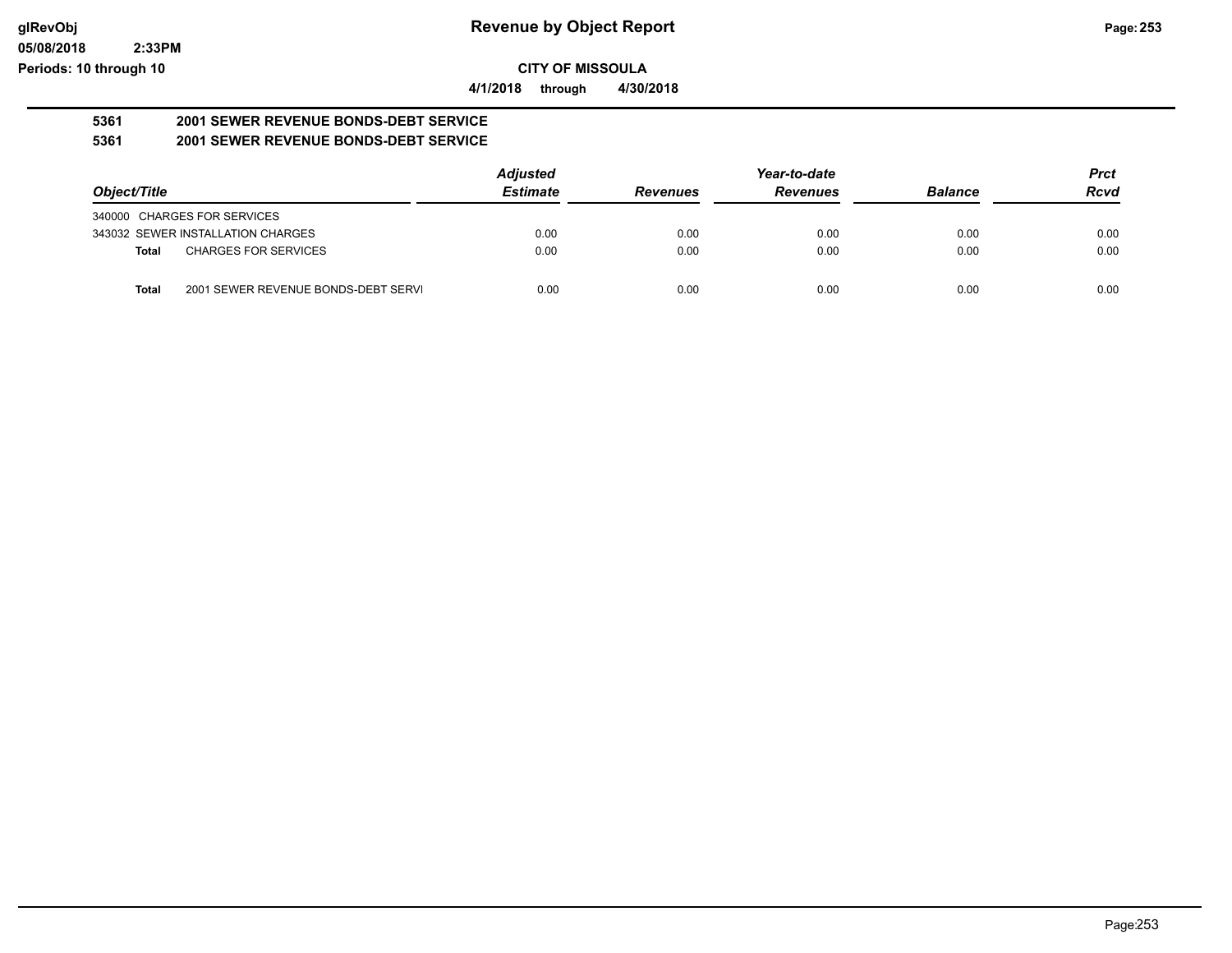**4/1/2018 through 4/30/2018**

#### **5361 2001 SEWER REVENUE BONDS-DEBT SERVICE**

|              |                                    | <b>Adjusted</b> |                 | Year-to-date    |                | <b>Prct</b> |
|--------------|------------------------------------|-----------------|-----------------|-----------------|----------------|-------------|
| Object/Title |                                    | <b>Estimate</b> | <b>Revenues</b> | <b>Revenues</b> | <b>Balance</b> | <b>Rcvd</b> |
|              | 340000 CHARGES FOR SERVICES        |                 |                 |                 |                |             |
|              | 343032 SEWER INSTALLATION CHARGES  | 0.00            | 0.00            | 0.00            | 0.00           | 0.00        |
| <b>Total</b> | <b>CHARGES FOR SERVICES</b>        | 0.00            | 0.00            | 0.00            | 0.00           | 0.00        |
| <b>Total</b> | 2001 SEWER REVENUE BONDS-DEBT SERV | 0.00            | 0.00            | 0.00            | 0.00           | 0.00        |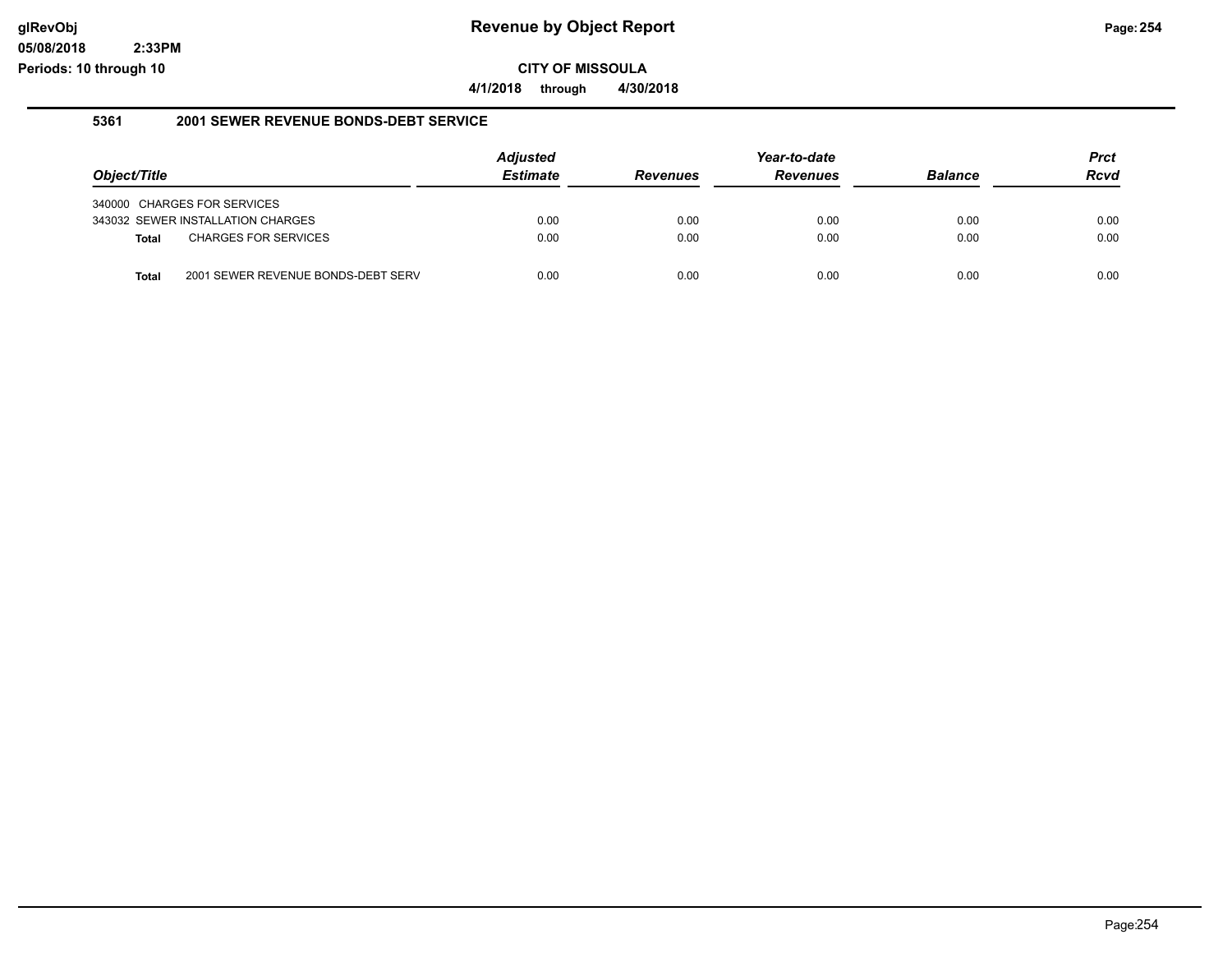#### **05/08/2018 2:33PM Periods: 10 through 10**

#### **CITY OF MISSOULA**

#### **4/1/2018 through 4/30/2018**

#### **5365 99 SEWER REVENUE BONDS DEBT SERVICE FUND 5365 99 SEWER REVENUE BONDS DEBT SERVICE FUND**

|              |                                     | <b>Adjusted</b> |                 | Year-to-date    |                | Prct        |
|--------------|-------------------------------------|-----------------|-----------------|-----------------|----------------|-------------|
| Object/Title |                                     | <b>Estimate</b> | <b>Revenues</b> | <b>Revenues</b> | <b>Balance</b> | <b>Rcvd</b> |
|              | 380000 OTHER FINANCING SOURCES      |                 |                 |                 |                |             |
|              | 383024 TRANS FR SEWER CLEARING      | 0.00            | 0.00            | 0.00            | 0.00           | 0.00        |
| <b>Total</b> | OTHER FINANCING SOURCES             | 0.00            | 0.00            | 0.00            | 0.00           | 0.00        |
| <b>Total</b> | 99 SEWER REVENUE BONDS DEBT SERVICE | 0.00            | 0.00            | 0.00            | 0.00           | 0.00        |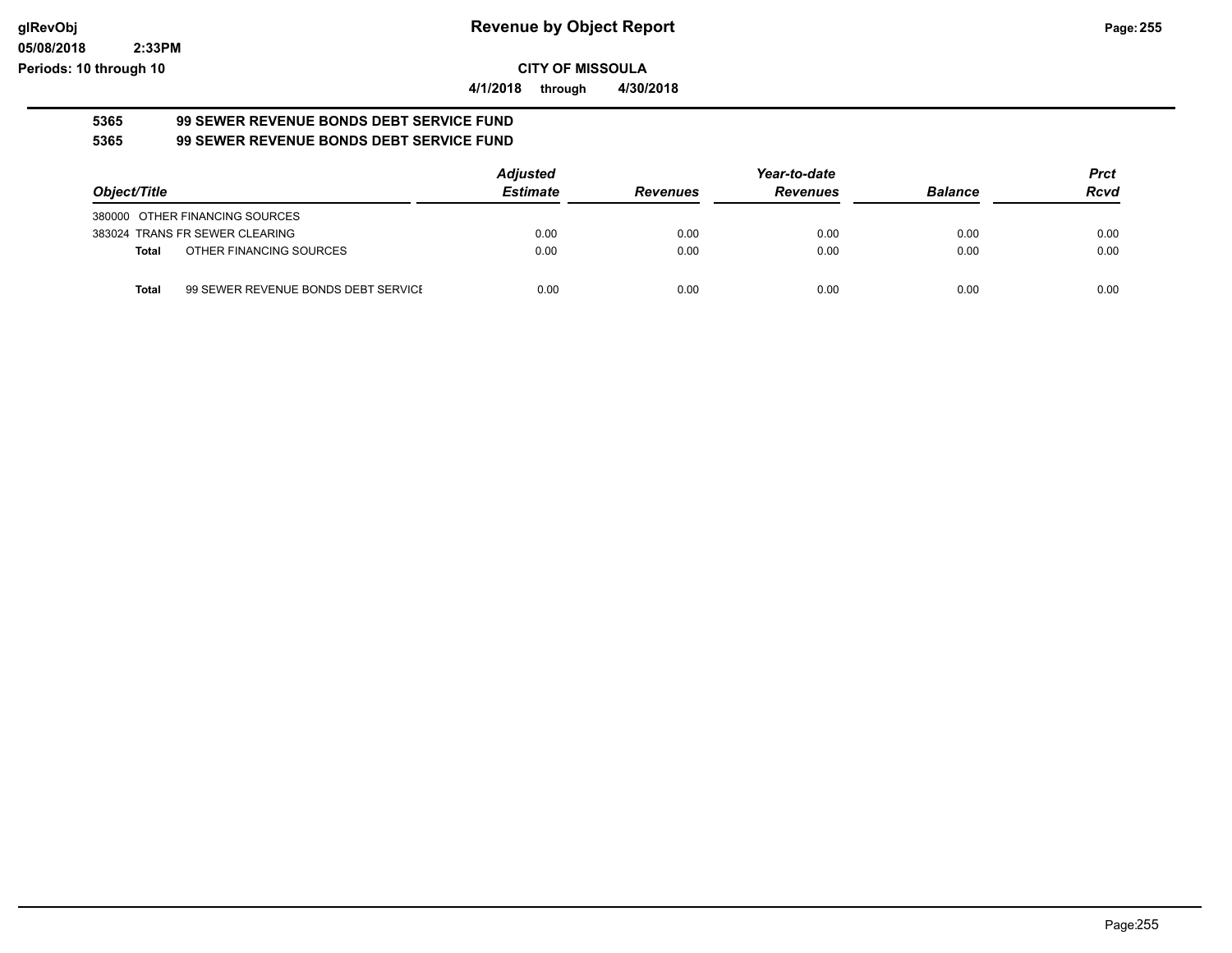**4/1/2018 through 4/30/2018**

#### **5365 99 SEWER REVENUE BONDS DEBT SERVICE FUND**

|              |                                    | <b>Adjusted</b> |                 | Year-to-date    |                | <b>Prct</b> |
|--------------|------------------------------------|-----------------|-----------------|-----------------|----------------|-------------|
| Object/Title |                                    | <b>Estimate</b> | <b>Revenues</b> | <b>Revenues</b> | <b>Balance</b> | <b>Rcvd</b> |
|              | 380000 OTHER FINANCING SOURCES     |                 |                 |                 |                |             |
|              | 383024 TRANS FR SEWER CLEARING     | 0.00            | 0.00            | 0.00            | 0.00           | 0.00        |
| Total        | OTHER FINANCING SOURCES            | 0.00            | 0.00            | 0.00            | 0.00           | 0.00        |
| <b>Total</b> | 99 SEWER REVENUE BONDS DEBT SERVIC | 0.00            | 0.00            | 0.00            | 0.00           | 0.00        |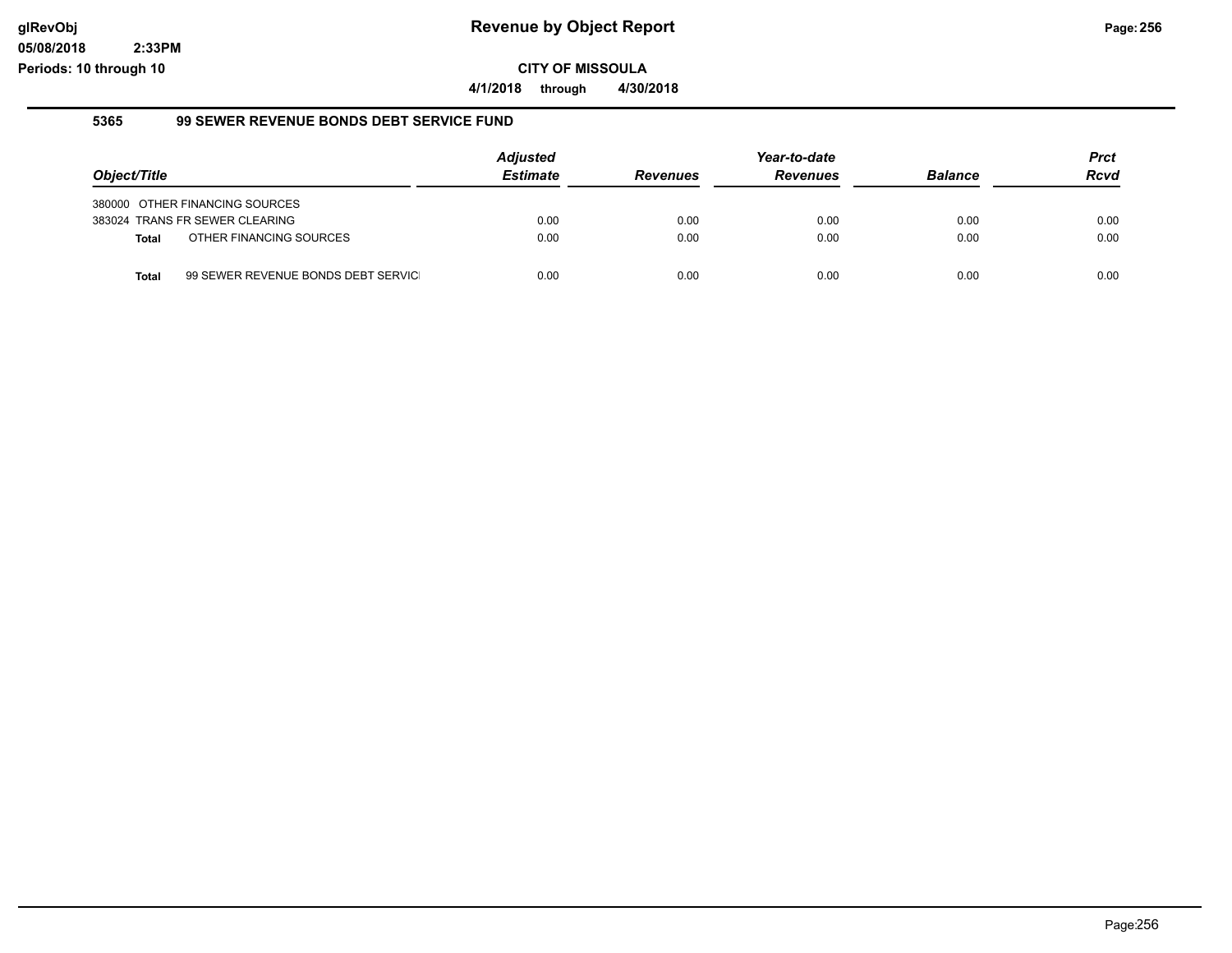**4/1/2018 through 4/30/2018**

**5371 2002 SEWER BONDS**

**5371 2002 SEWER BONDS**

|                                  | <b>Adjusted</b> |                 |                 | <b>Prct</b>    |             |
|----------------------------------|-----------------|-----------------|-----------------|----------------|-------------|
| Object/Title                     | <b>Estimate</b> | <b>Revenues</b> | <b>Revenues</b> | <b>Balance</b> | <b>Rcvd</b> |
| 380000 OTHER FINANCING SOURCES   |                 |                 |                 |                |             |
| 383024 TRANS FR SEWER CLEARING   | 0.00            | 0.00            | 0.00            | 0.00           | 0.00        |
| OTHER FINANCING SOURCES<br>Total | 0.00            | 0.00            | 0.00            | 0.00           | 0.00        |
| 2002 SEWER BONDS<br>Total        | 0.00            | 0.00            | 0.00            | 0.00           | 0.00        |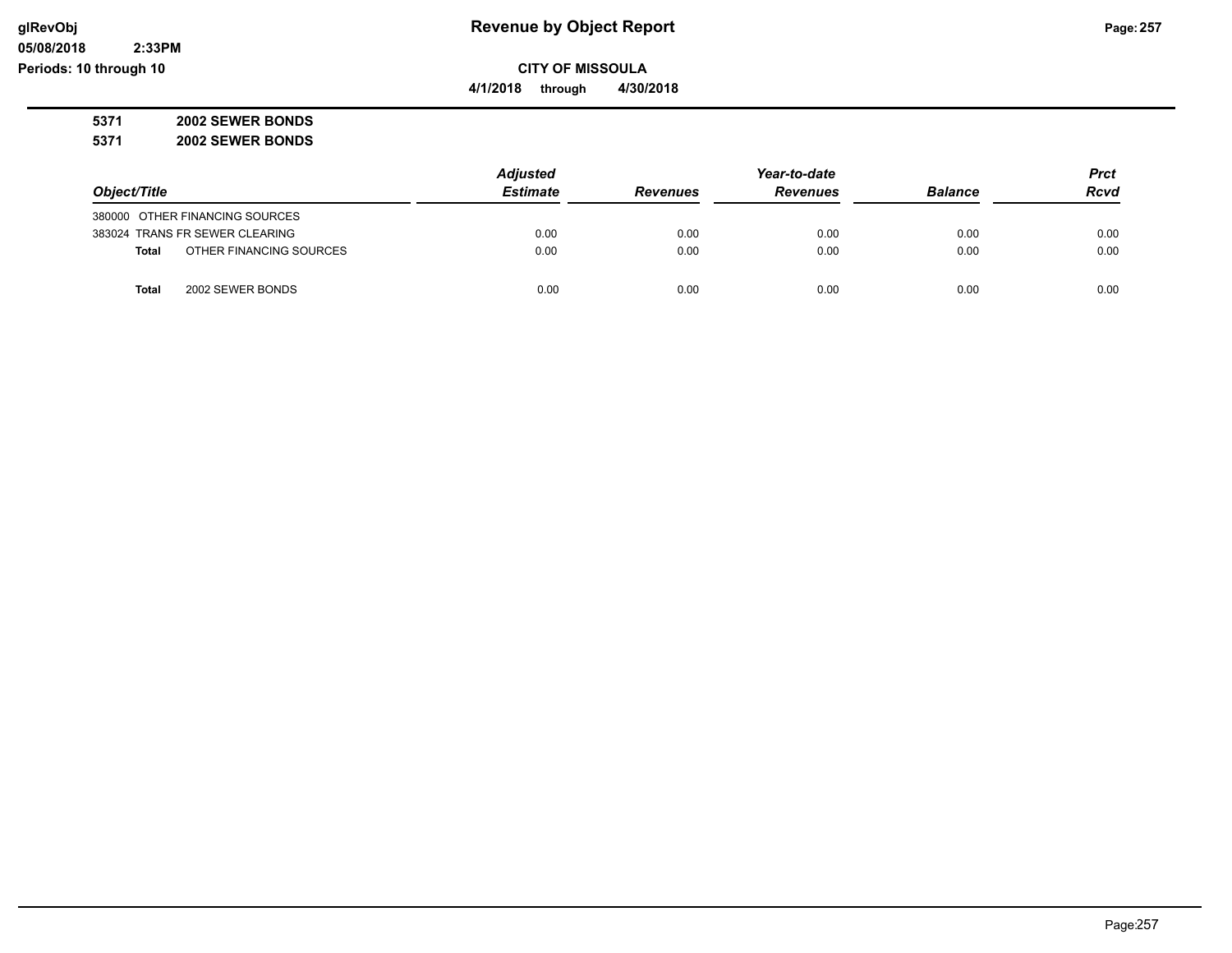**4/1/2018 through 4/30/2018**

#### **5371 2002 SEWER BONDS**

| Object/Title |                                | <b>Adjusted</b><br><b>Estimate</b> | <b>Revenues</b> | Year-to-date<br><b>Revenues</b> | <b>Balance</b> | <b>Prct</b><br><b>Rcvd</b> |
|--------------|--------------------------------|------------------------------------|-----------------|---------------------------------|----------------|----------------------------|
|              | 380000 OTHER FINANCING SOURCES |                                    |                 |                                 |                |                            |
|              | 383024 TRANS FR SEWER CLEARING | 0.00                               | 0.00            | 0.00                            | 0.00           | 0.00                       |
| Total        | OTHER FINANCING SOURCES        | 0.00                               | 0.00            | 0.00                            | 0.00           | 0.00                       |
| <b>Total</b> | 2002 SEWER BONDS               | 0.00                               | 0.00            | 0.00                            | 0.00           | 0.00                       |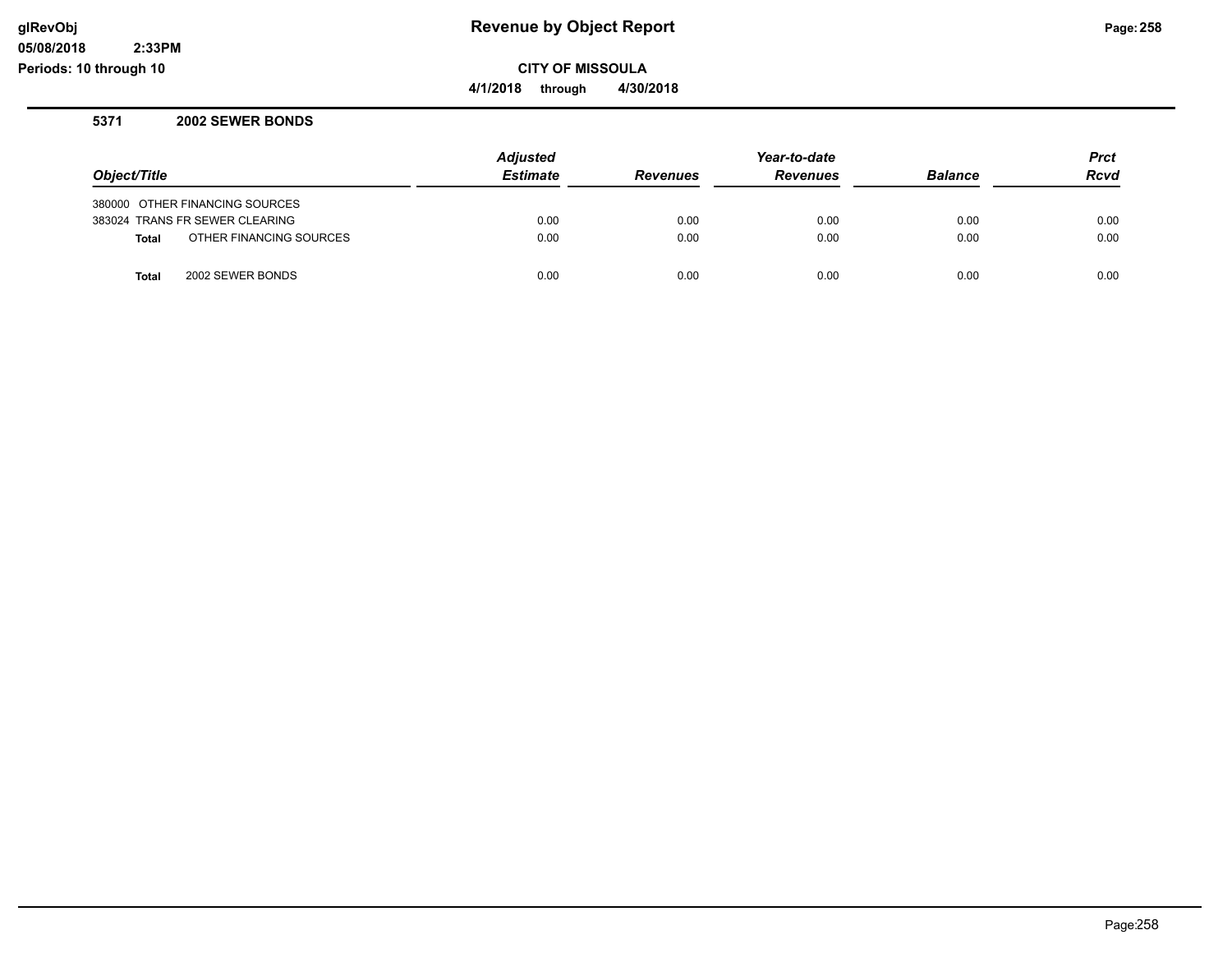**4/1/2018 through 4/30/2018**

# **5373 2002 WWTP UPGRADE REVENUE BOND**

### **5373 2002 WWTP UPGRADE REVENUE BOND**

|                                                | <b>Adjusted</b> |                 | Year-to-date    |                | <b>Prct</b> |
|------------------------------------------------|-----------------|-----------------|-----------------|----------------|-------------|
| Object/Title                                   | <b>Estimate</b> | <b>Revenues</b> | <b>Revenues</b> | <b>Balance</b> | <b>Rcvd</b> |
| 380000 OTHER FINANCING SOURCES                 |                 |                 |                 |                |             |
| 383024 TRANS FR SEWER CLEARING                 | 0.00            | 0.00            | 0.00            | 0.00           | 0.00        |
| OTHER FINANCING SOURCES<br>Total               | 0.00            | 0.00            | 0.00            | 0.00           | 0.00        |
| 2002 WWTP UPGRADE REVENUE BOND<br><b>Total</b> | 0.00            | 0.00            | 0.00            | 0.00           | 0.00        |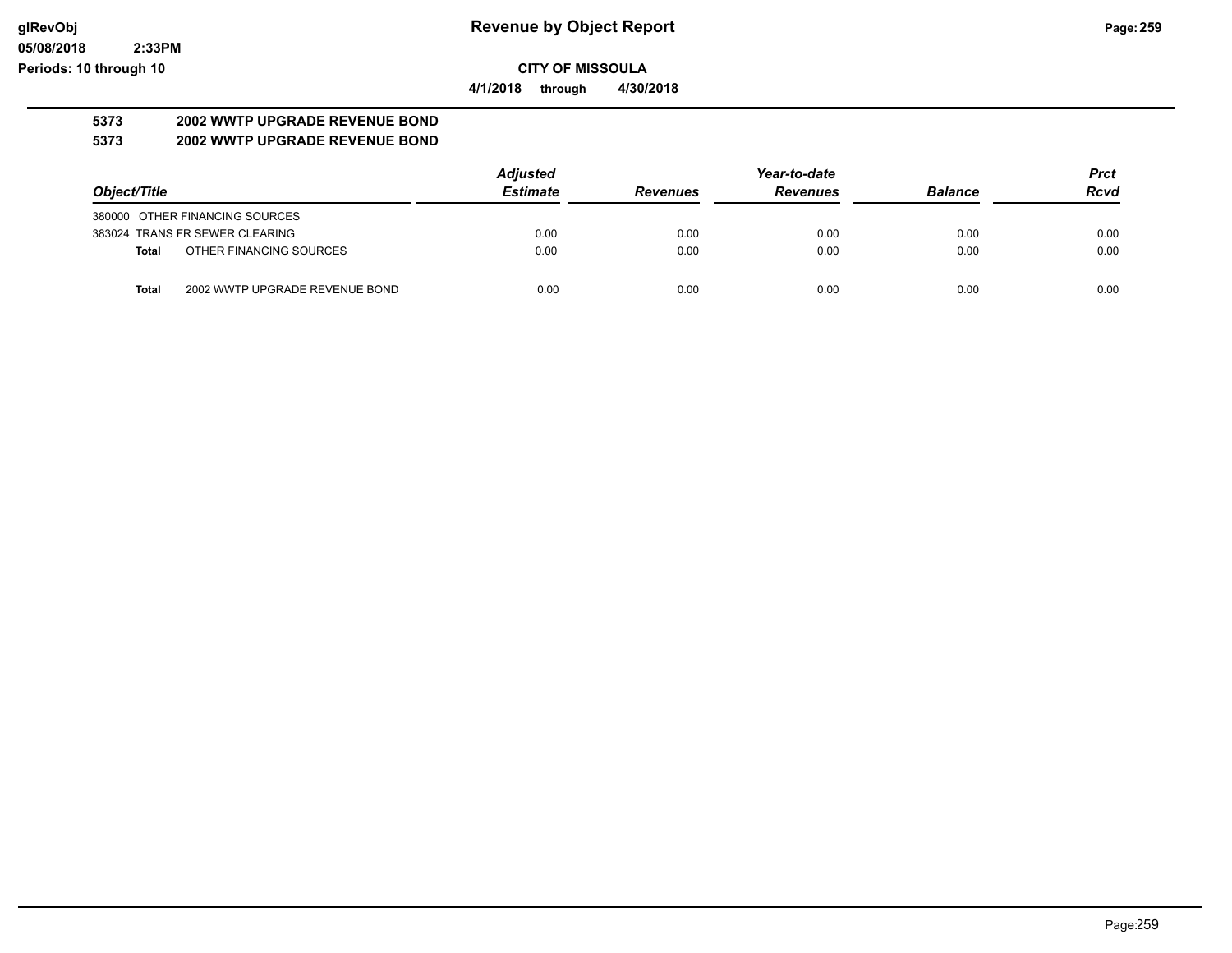**4/1/2018 through 4/30/2018**

#### **5373 2002 WWTP UPGRADE REVENUE BOND**

| Object/Title |                                | <b>Adjusted</b><br><b>Estimate</b> | <b>Revenues</b> | Year-to-date<br><b>Revenues</b> | <b>Balance</b> | <b>Prct</b><br><b>Rcvd</b> |
|--------------|--------------------------------|------------------------------------|-----------------|---------------------------------|----------------|----------------------------|
|              | 380000 OTHER FINANCING SOURCES |                                    |                 |                                 |                |                            |
|              | 383024 TRANS FR SEWER CLEARING | 0.00                               | 0.00            | 0.00                            | 0.00           | 0.00                       |
| Total        | OTHER FINANCING SOURCES        | 0.00                               | 0.00            | 0.00                            | 0.00           | 0.00                       |
| <b>Total</b> | 2002 WWTP UPGRADE REVENUE BOND | 0.00                               | 0.00            | 0.00                            | 0.00           | 0.00                       |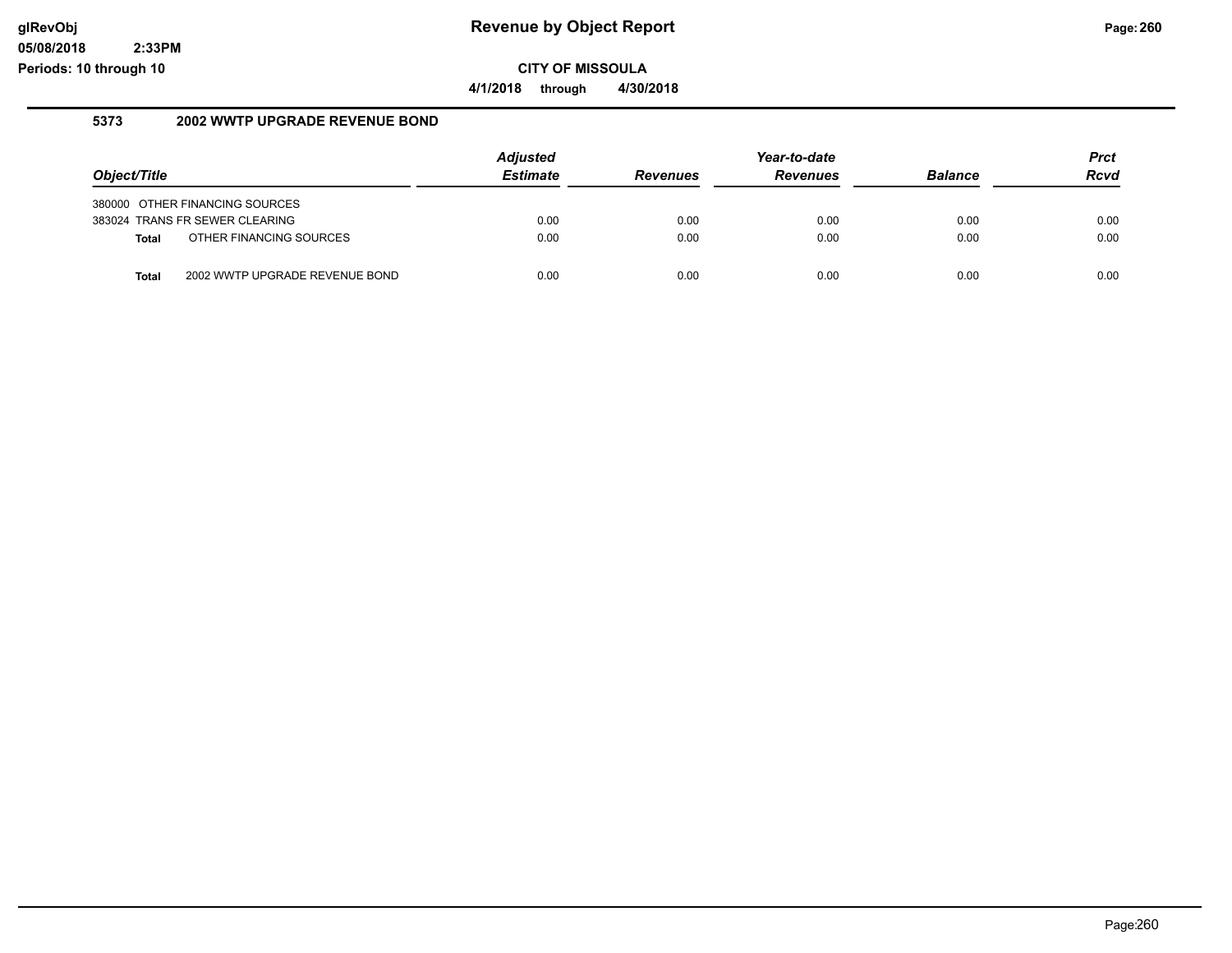**4/1/2018 through 4/30/2018**

## **5375 2003 WWTP SRF \$3.8M EPA DEBT**

**5375 2003 WWTP SRF \$3.8M EPA DEBT**

|                                         | <b>Adjusted</b> |                 | Year-to-date    |                | Prct |  |
|-----------------------------------------|-----------------|-----------------|-----------------|----------------|------|--|
| Object/Title                            | <b>Estimate</b> | <b>Revenues</b> | <b>Revenues</b> | <b>Balance</b> | Rcvd |  |
| 380000 OTHER FINANCING SOURCES          |                 |                 |                 |                |      |  |
| 383024 TRANS FR SEWER CLEARING          | 0.00            | 0.00            | 0.00            | 0.00           | 0.00 |  |
| OTHER FINANCING SOURCES<br><b>Total</b> | 0.00            | 0.00            | 0.00            | 0.00           | 0.00 |  |
| 2003 WWTP SRF \$3.8M EPA DEBT<br>Total  | 0.00            | 0.00            | 0.00            | 0.00           | 0.00 |  |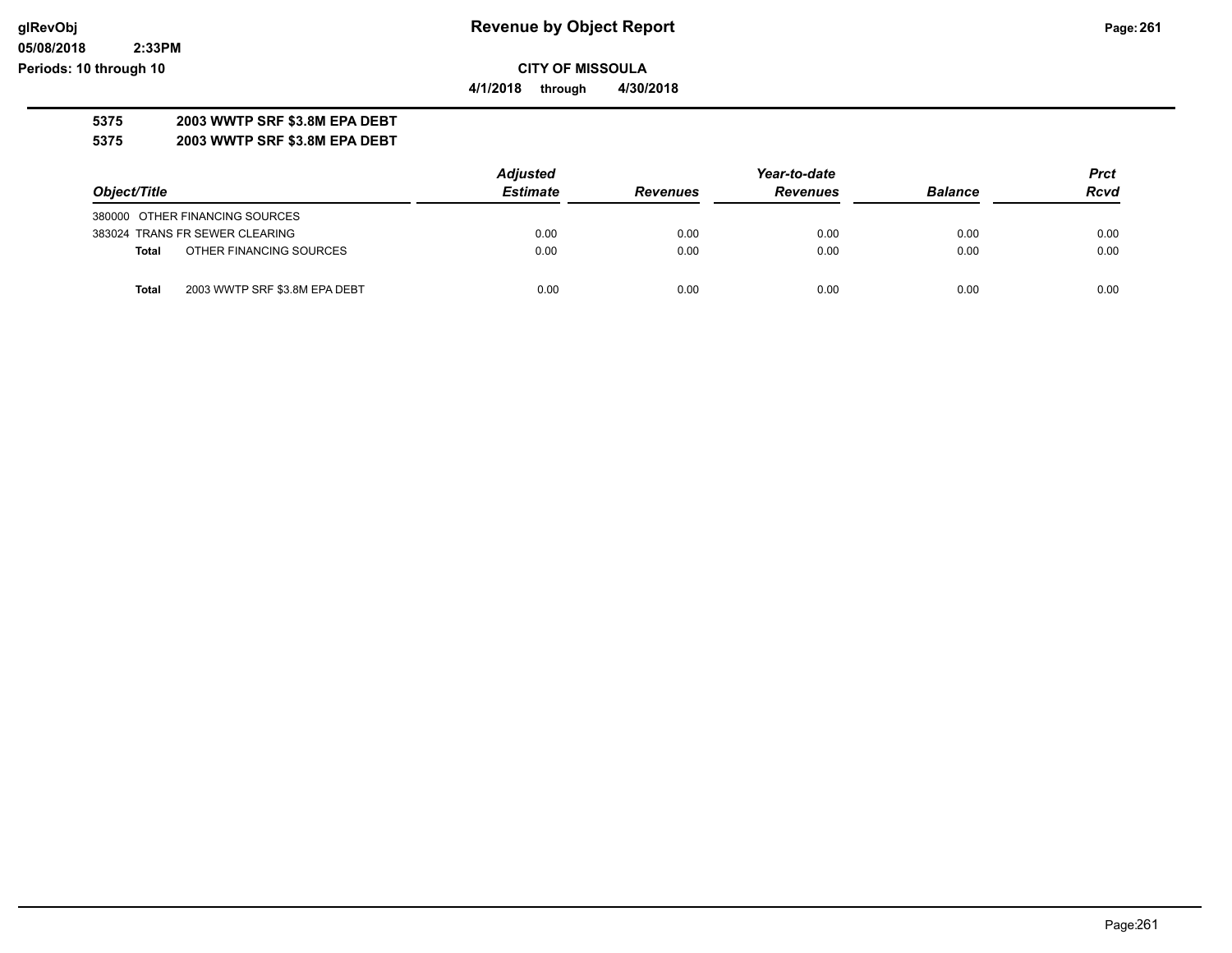**4/1/2018 through 4/30/2018**

#### **5375 2003 WWTP SRF \$3.8M EPA DEBT**

| Object/Title                                  | <b>Adjusted</b><br><b>Estimate</b> | <b>Revenues</b> | Year-to-date<br><b>Revenues</b> | <b>Balance</b> | <b>Prct</b><br><b>Rcvd</b> |
|-----------------------------------------------|------------------------------------|-----------------|---------------------------------|----------------|----------------------------|
| 380000 OTHER FINANCING SOURCES                |                                    |                 |                                 |                |                            |
| 383024 TRANS FR SEWER CLEARING                | 0.00                               | 0.00            | 0.00                            | 0.00           | 0.00                       |
| OTHER FINANCING SOURCES<br><b>Total</b>       | 0.00                               | 0.00            | 0.00                            | 0.00           | 0.00                       |
|                                               |                                    |                 |                                 |                |                            |
| <b>Total</b><br>2003 WWTP SRF \$3.8M EPA DEBT | 0.00                               | 0.00            | 0.00                            | 0.00           | 0.00                       |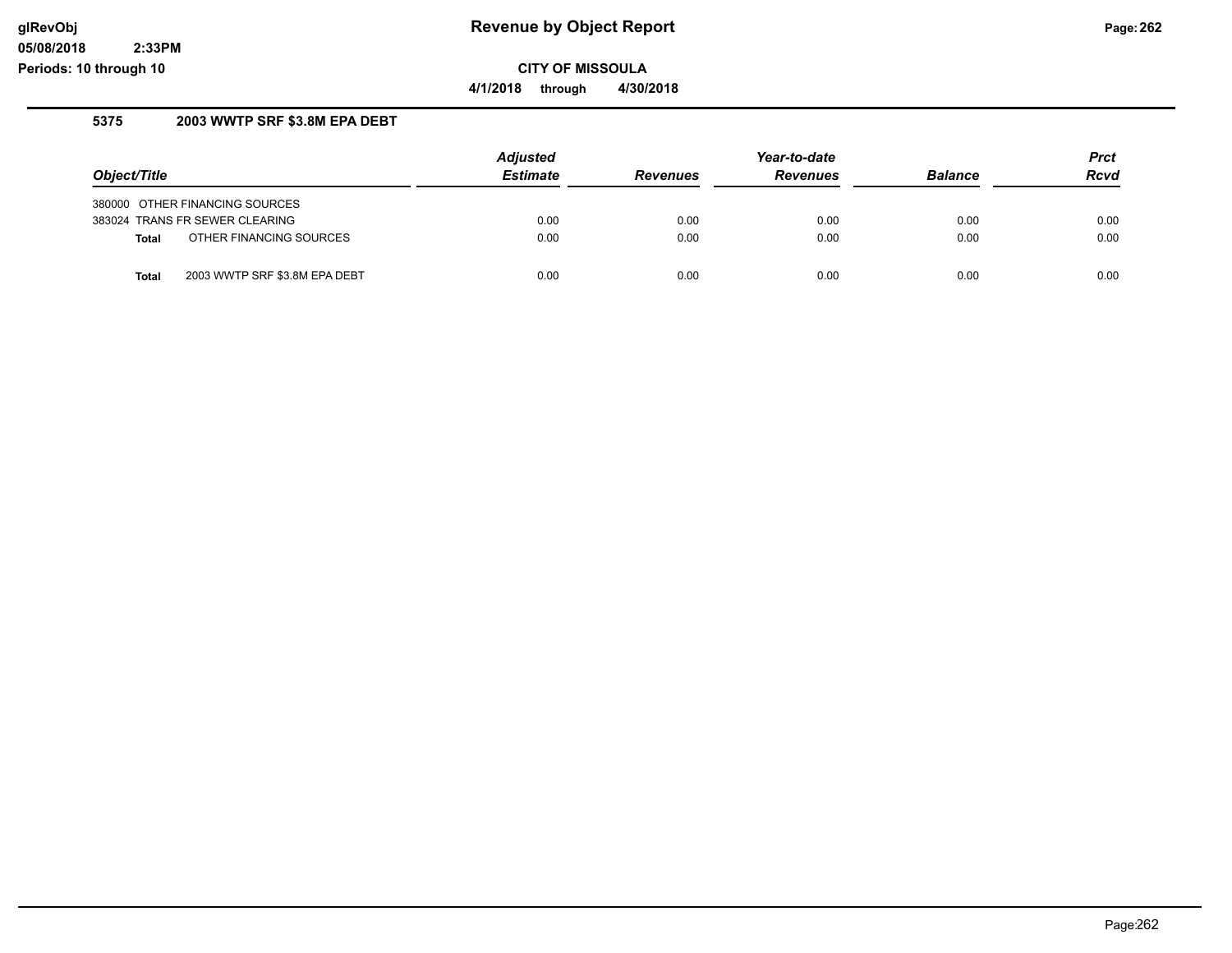**4/1/2018 through 4/30/2018**

#### **5377 2004 WWTP \$3.023 LOAN DEBT SERVICE 5377 2004 WWTP \$3.023 LOAN DEBT SERVICE**

|              |                                     | <b>Adjusted</b> |                 | Year-to-date    |                | Prct |
|--------------|-------------------------------------|-----------------|-----------------|-----------------|----------------|------|
| Object/Title |                                     | <b>Estimate</b> | <b>Revenues</b> | <b>Revenues</b> | <b>Balance</b> | Rcvd |
|              | 380000 OTHER FINANCING SOURCES      |                 |                 |                 |                |      |
|              | 383024 TRANS FR SEWER CLEARING      | 0.00            | 0.00            | 0.00            | 0.00           | 0.00 |
| Total        | OTHER FINANCING SOURCES             | 0.00            | 0.00            | 0.00            | 0.00           | 0.00 |
| Total        | 2004 WWTP \$3.023 LOAN DEBT SERVICE | 0.00            | 0.00            | 0.00            | 0.00           | 0.00 |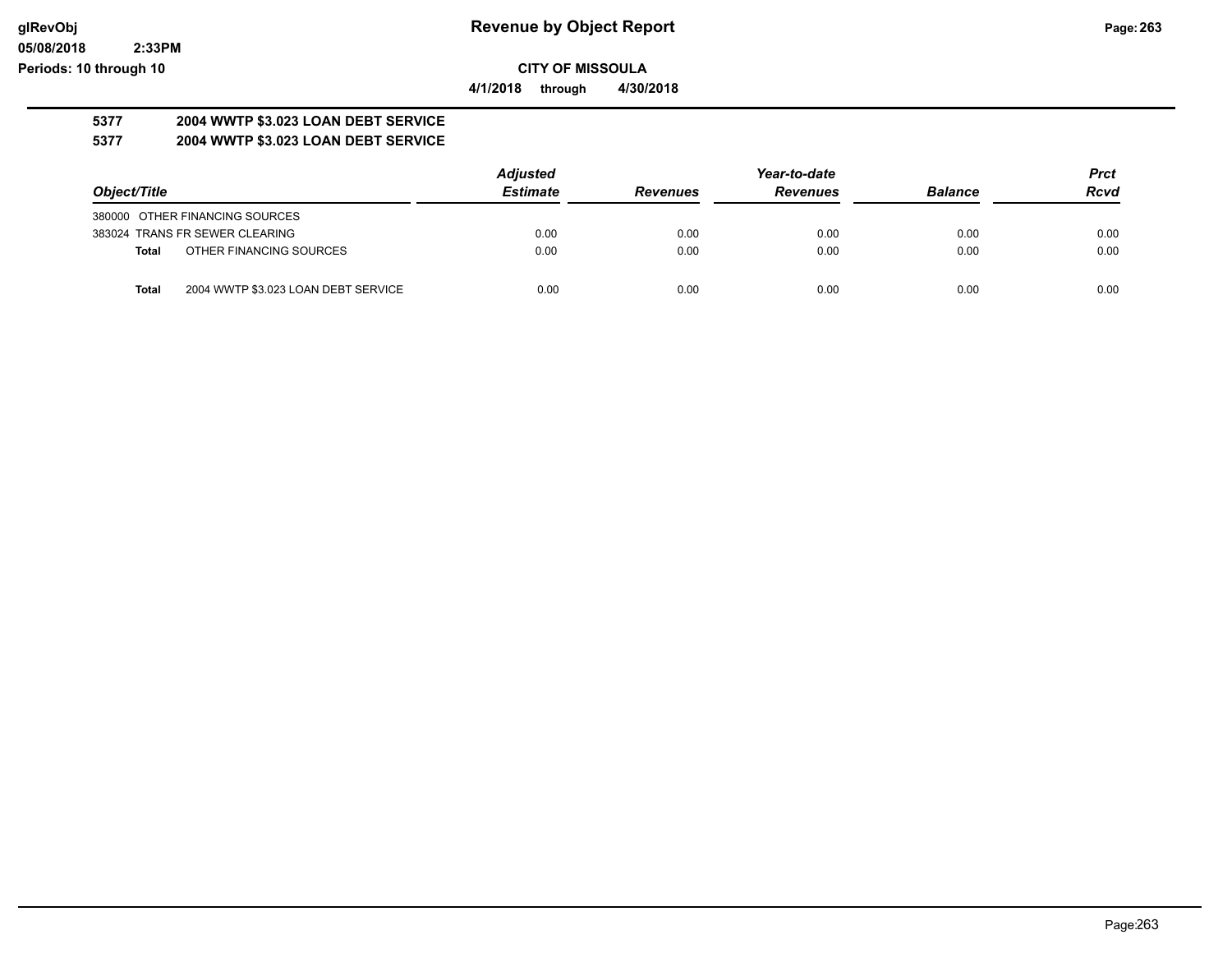**4/1/2018 through 4/30/2018**

#### **5377 2004 WWTP \$3.023 LOAN DEBT SERVICE**

| Object/Title |                                     | <b>Adjusted</b><br><b>Estimate</b> | <b>Revenues</b> | Year-to-date<br><b>Revenues</b> | <b>Balance</b> | <b>Prct</b><br><b>Rcvd</b> |
|--------------|-------------------------------------|------------------------------------|-----------------|---------------------------------|----------------|----------------------------|
|              | 380000 OTHER FINANCING SOURCES      |                                    |                 |                                 |                |                            |
|              | 383024 TRANS FR SEWER CLEARING      | 0.00                               | 0.00            | 0.00                            | 0.00           | 0.00                       |
| <b>Total</b> | OTHER FINANCING SOURCES             | 0.00                               | 0.00            | 0.00                            | 0.00           | 0.00                       |
| <b>Total</b> | 2004 WWTP \$3.023 LOAN DEBT SERVICE | 0.00                               | 0.00            | 0.00                            | 0.00           | 0.00                       |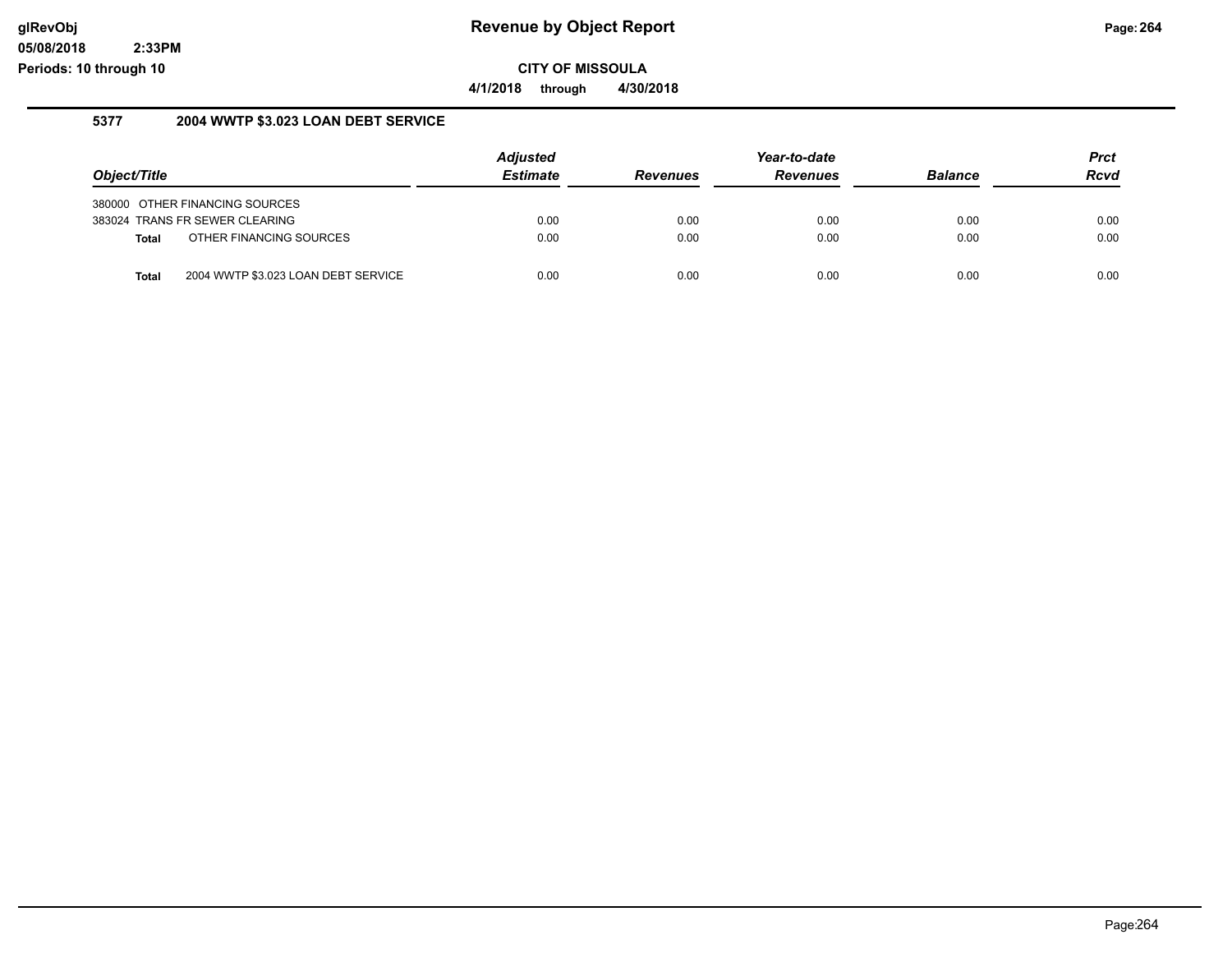**05/08/2018 2:33PM Periods: 10 through 10**

# **CITY OF MISSOULA**

**4/1/2018 through 4/30/2018**

# **5379 2005 BRICH/BRDY/LIN/GIL SRF DEBT**

**5379 2005 BRICH/BRDY/LIN/GIL SRF DEBT**

|                                                  | <b>Adjusted</b> |                 | Year-to-date    |                | <b>Prct</b> |
|--------------------------------------------------|-----------------|-----------------|-----------------|----------------|-------------|
| Object/Title                                     | <b>Estimate</b> | <b>Revenues</b> | <b>Revenues</b> | <b>Balance</b> | <b>Rcvd</b> |
| 380000 OTHER FINANCING SOURCES                   |                 |                 |                 |                |             |
| 383024 TRANS FR SEWER CLEARING                   | 0.00            | 0.00            | 0.00            | 0.00           | 0.00        |
| OTHER FINANCING SOURCES<br>Total                 | 0.00            | 0.00            | 0.00            | 0.00           | 0.00        |
| 2005 BRICH/BRDY/LIN/GIL SRF DEBT<br><b>Total</b> | 0.00            | 0.00            | 0.00            | 0.00           | 0.00        |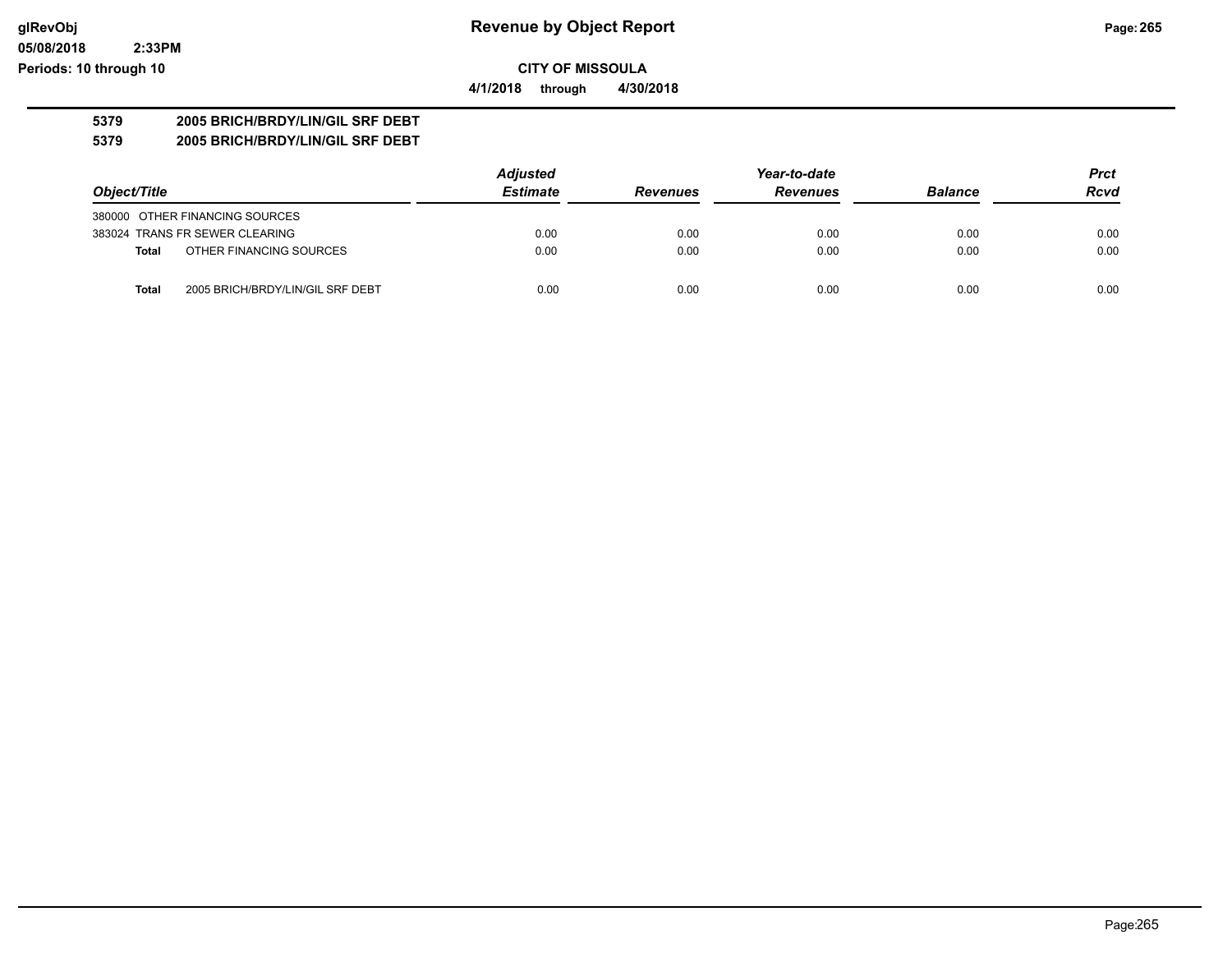**4/1/2018 through 4/30/2018**

#### **5379 2005 BRICH/BRDY/LIN/GIL SRF DEBT**

| Object/Title |                                  | <b>Adjusted</b><br><b>Estimate</b> | <b>Revenues</b> | Year-to-date<br><b>Revenues</b> | <b>Balance</b> | <b>Prct</b><br>Rcvd |
|--------------|----------------------------------|------------------------------------|-----------------|---------------------------------|----------------|---------------------|
|              | 380000 OTHER FINANCING SOURCES   |                                    |                 |                                 |                |                     |
|              | 383024 TRANS FR SEWER CLEARING   | 0.00                               | 0.00            | 0.00                            | 0.00           | 0.00                |
| <b>Total</b> | OTHER FINANCING SOURCES          | 0.00                               | 0.00            | 0.00                            | 0.00           | 0.00                |
|              |                                  |                                    |                 |                                 |                |                     |
| <b>Total</b> | 2005 BRICH/BRDY/LIN/GIL SRF DEBT | 0.00                               | 0.00            | 0.00                            | 0.00           | 0.00                |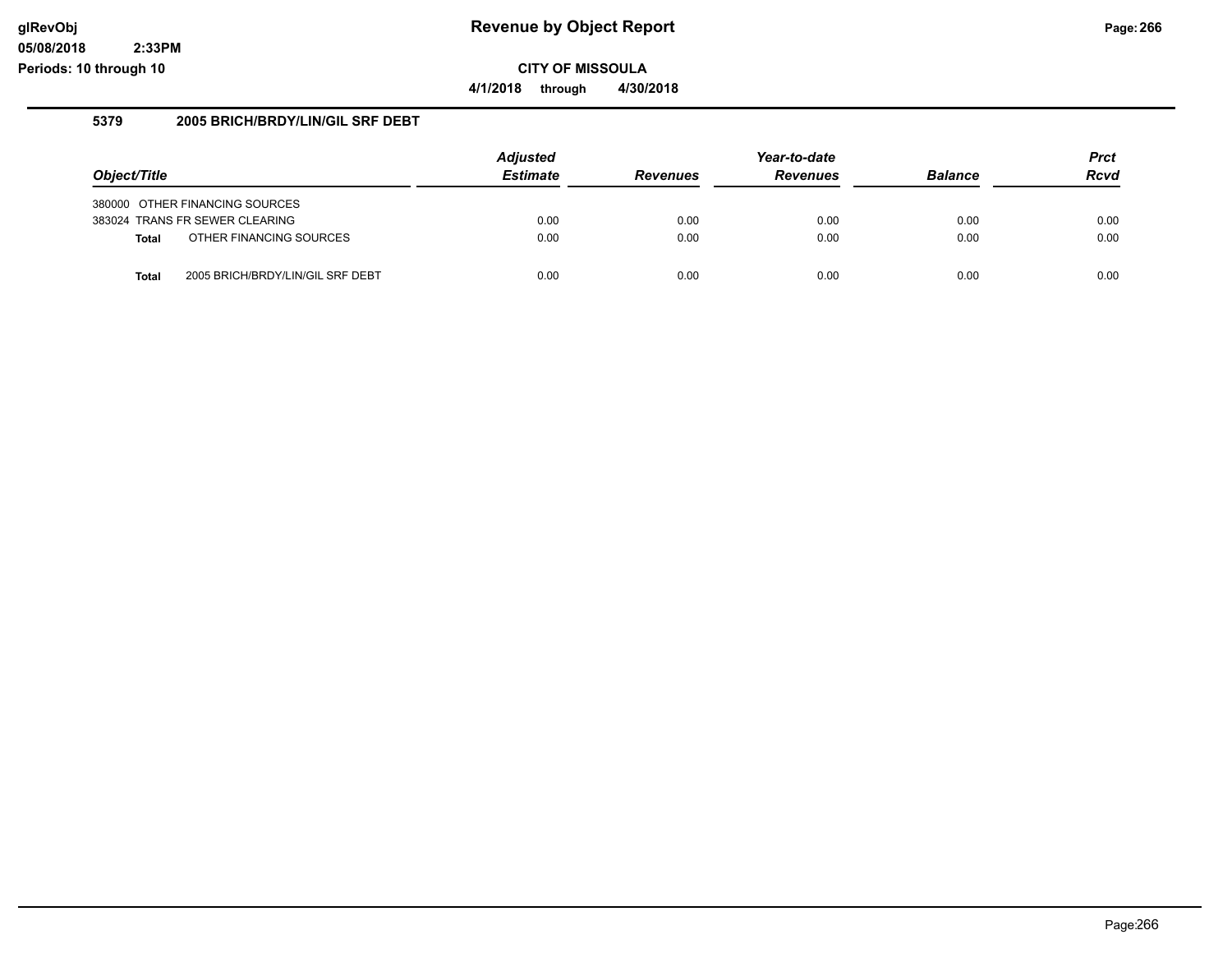**4/1/2018 through 4/30/2018**

# **5383 FY09 RATTLESNAKE SEWER DEBT SVS**

## **5383 FY09 RATTLESNAKE SEWER DEBT SVS**

|                                                 | <b>Adjusted</b> |                 | Year-to-date    |                | <b>Prct</b> |
|-------------------------------------------------|-----------------|-----------------|-----------------|----------------|-------------|
| Object/Title                                    | <b>Estimate</b> | <b>Revenues</b> | <b>Revenues</b> | <b>Balance</b> | <b>Rcvd</b> |
| 380000 OTHER FINANCING SOURCES                  |                 |                 |                 |                |             |
| 383024 TRANS FR SEWER CLEARING                  | 0.00            | 0.00            | 0.00            | 0.00           | 0.00        |
| OTHER FINANCING SOURCES<br>Total                | 0.00            | 0.00            | 0.00            | 0.00           | 0.00        |
| FY09 RATTLESNAKE SEWER DEBT SVS<br><b>Total</b> | 0.00            | 0.00            | 0.00            | 0.00           | 0.00        |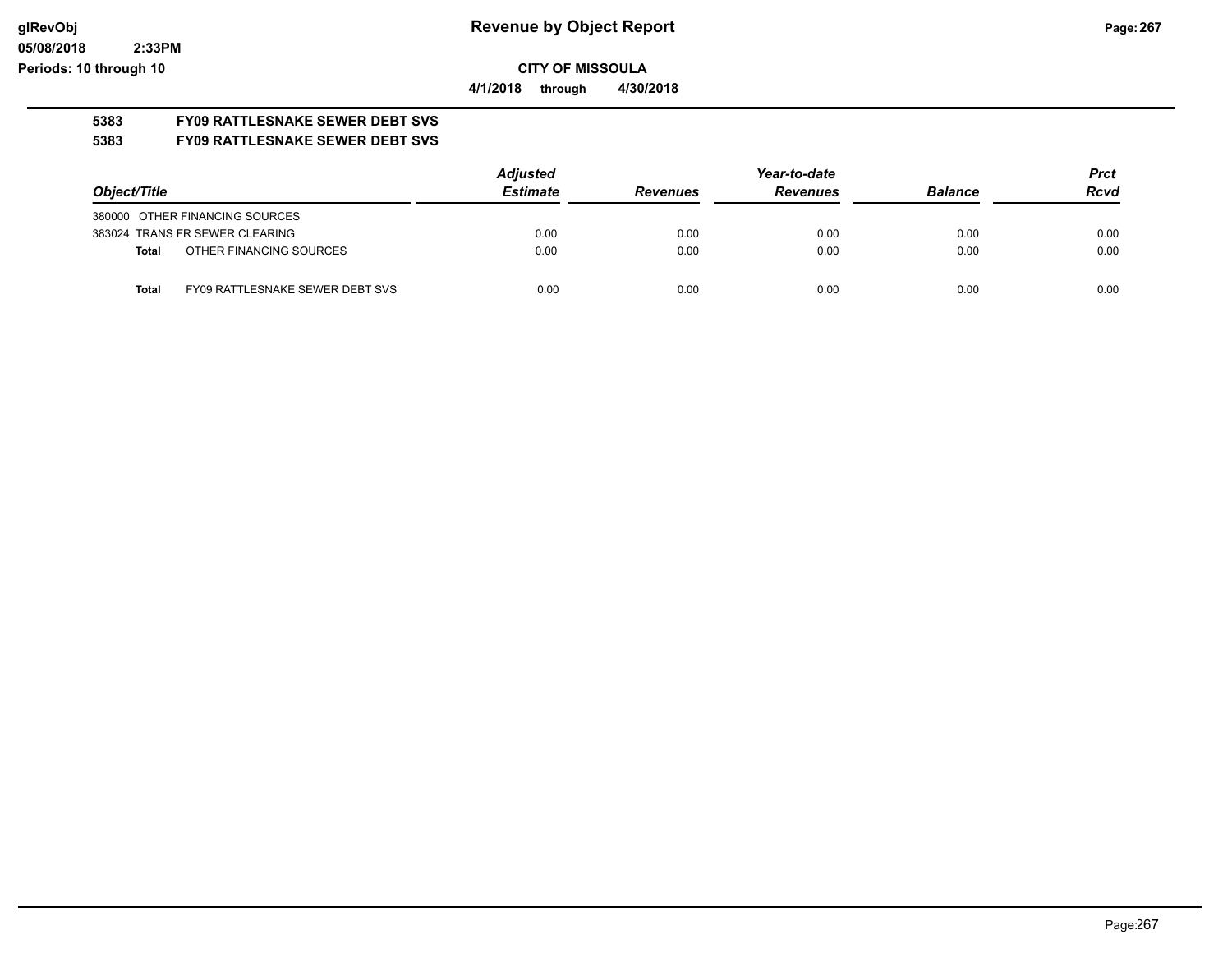**4/1/2018 through 4/30/2018**

#### **5383 FY09 RATTLESNAKE SEWER DEBT SVS**

| Object/Title |                                 | <b>Adjusted</b><br><b>Estimate</b> | <b>Revenues</b> | Year-to-date<br><b>Revenues</b> | <b>Balance</b> | <b>Prct</b><br><b>Rcvd</b> |
|--------------|---------------------------------|------------------------------------|-----------------|---------------------------------|----------------|----------------------------|
|              | 380000 OTHER FINANCING SOURCES  |                                    |                 |                                 |                |                            |
|              | 383024 TRANS FR SEWER CLEARING  | 0.00                               | 0.00            | 0.00                            | 0.00           | 0.00                       |
| <b>Total</b> | OTHER FINANCING SOURCES         | 0.00                               | 0.00            | 0.00                            | 0.00           | 0.00                       |
| <b>Total</b> | FY09 RATTLESNAKE SEWER DEBT SVS | 0.00                               | 0.00            | 0.00                            | 0.00           | 0.00                       |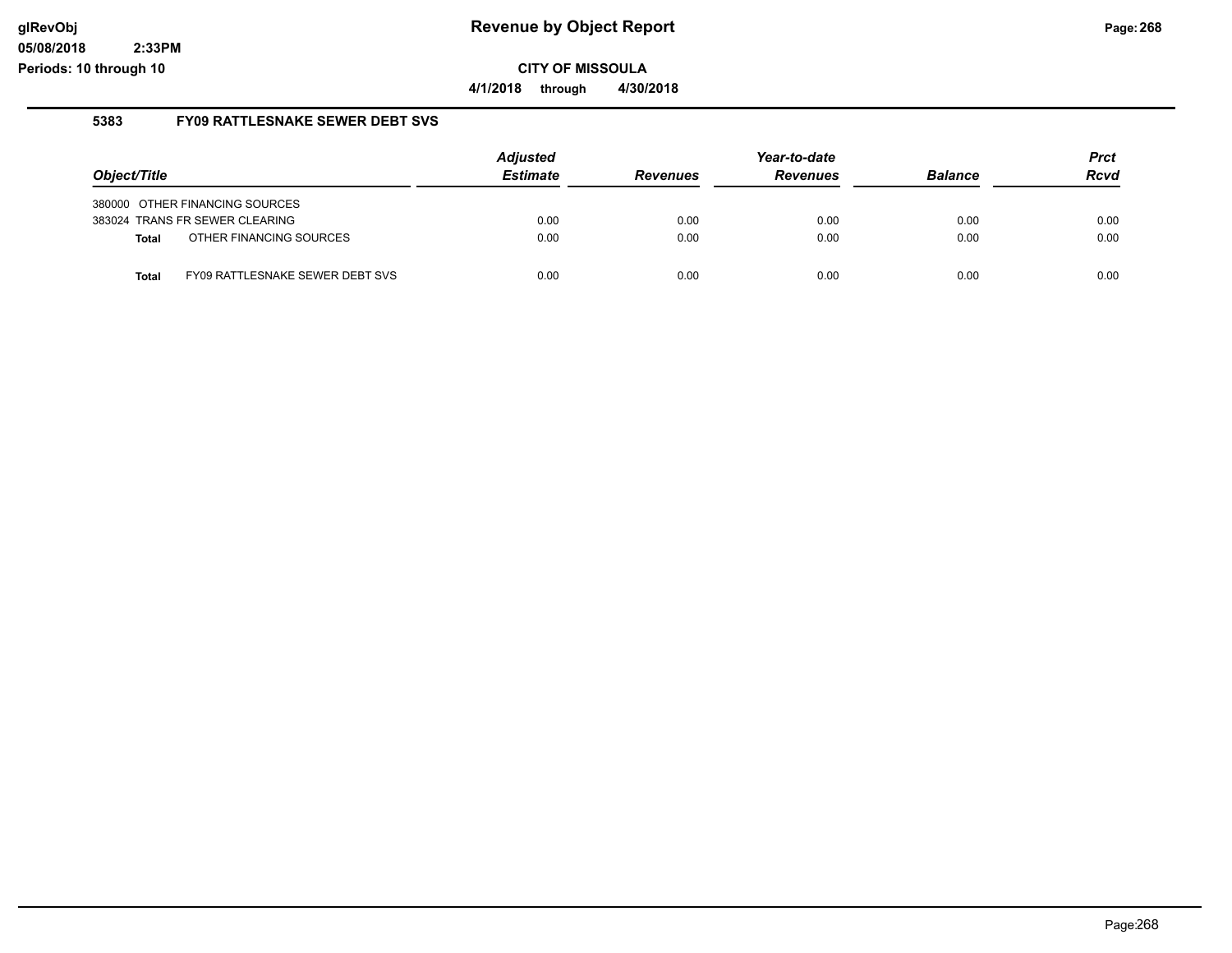**4/1/2018 through 4/30/2018**

#### **5386 FY10 HEADWORKS DEBT SERVICE**

#### **5386 FY10 HEADWORKS DEBT SERVICE**

|                                             | <b>Adjusted</b> |                 | Year-to-date |                | <b>Prct</b> |
|---------------------------------------------|-----------------|-----------------|--------------|----------------|-------------|
| Object/Title                                | <b>Estimate</b> | <b>Revenues</b> | Revenues     | <b>Balance</b> | <b>Rcvd</b> |
| 330000 INTERGOVERNMENTAL REVENUES           |                 |                 |              |                |             |
| 331990 IRS REIMB/DEBT SVS INTEREST          | 0.00            | 0.00            | 0.00         | 0.00           | 0.00        |
| INTERGOVERNMENTAL REVENUES<br><b>Total</b>  | 0.00            | 0.00            | 0.00         | 0.00           | 0.00        |
| 380000 OTHER FINANCING SOURCES              |                 |                 |              |                |             |
| 383024 TRANS FR SEWER CLEARING              | 0.00            | 0.00            | 0.00         | 0.00           | 0.00        |
| OTHER FINANCING SOURCES<br>Total            | 0.00            | 0.00            | 0.00         | 0.00           | 0.00        |
|                                             |                 |                 |              |                |             |
| <b>FY10 HEADWORKS DEBT SERVICE</b><br>Total | 0.00            | 0.00            | 0.00         | 0.00           | 0.00        |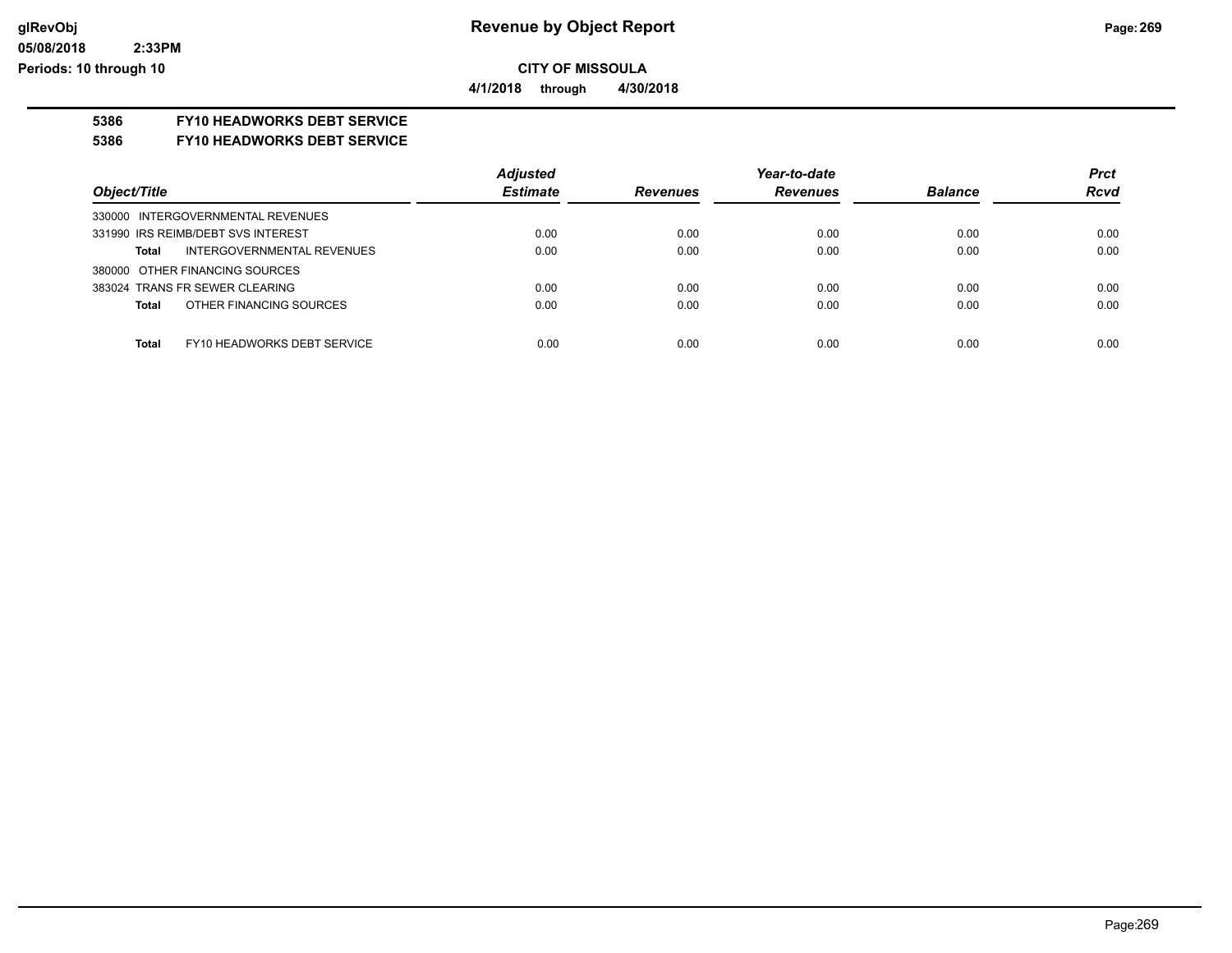**4/1/2018 through 4/30/2018**

#### **5386 FY10 HEADWORKS DEBT SERVICE**

| Object/Title                                | <b>Adjusted</b><br><b>Estimate</b> | <b>Revenues</b> | Year-to-date<br><b>Revenues</b> | <b>Balance</b> | <b>Prct</b><br><b>Rcvd</b> |
|---------------------------------------------|------------------------------------|-----------------|---------------------------------|----------------|----------------------------|
|                                             |                                    |                 |                                 |                |                            |
| 330000 INTERGOVERNMENTAL REVENUES           |                                    |                 |                                 |                |                            |
| 331990 IRS REIMB/DEBT SVS INTEREST          | 0.00                               | 0.00            | 0.00                            | 0.00           | 0.00                       |
| INTERGOVERNMENTAL REVENUES<br><b>Total</b>  | 0.00                               | 0.00            | 0.00                            | 0.00           | 0.00                       |
| 380000 OTHER FINANCING SOURCES              |                                    |                 |                                 |                |                            |
| 383024 TRANS FR SEWER CLEARING              | 0.00                               | 0.00            | 0.00                            | 0.00           | 0.00                       |
| OTHER FINANCING SOURCES<br><b>Total</b>     | 0.00                               | 0.00            | 0.00                            | 0.00           | 0.00                       |
|                                             |                                    |                 |                                 |                |                            |
| FY10 HEADWORKS DEBT SERVICE<br><b>Total</b> | 0.00                               | 0.00            | 0.00                            | 0.00           | 0.00                       |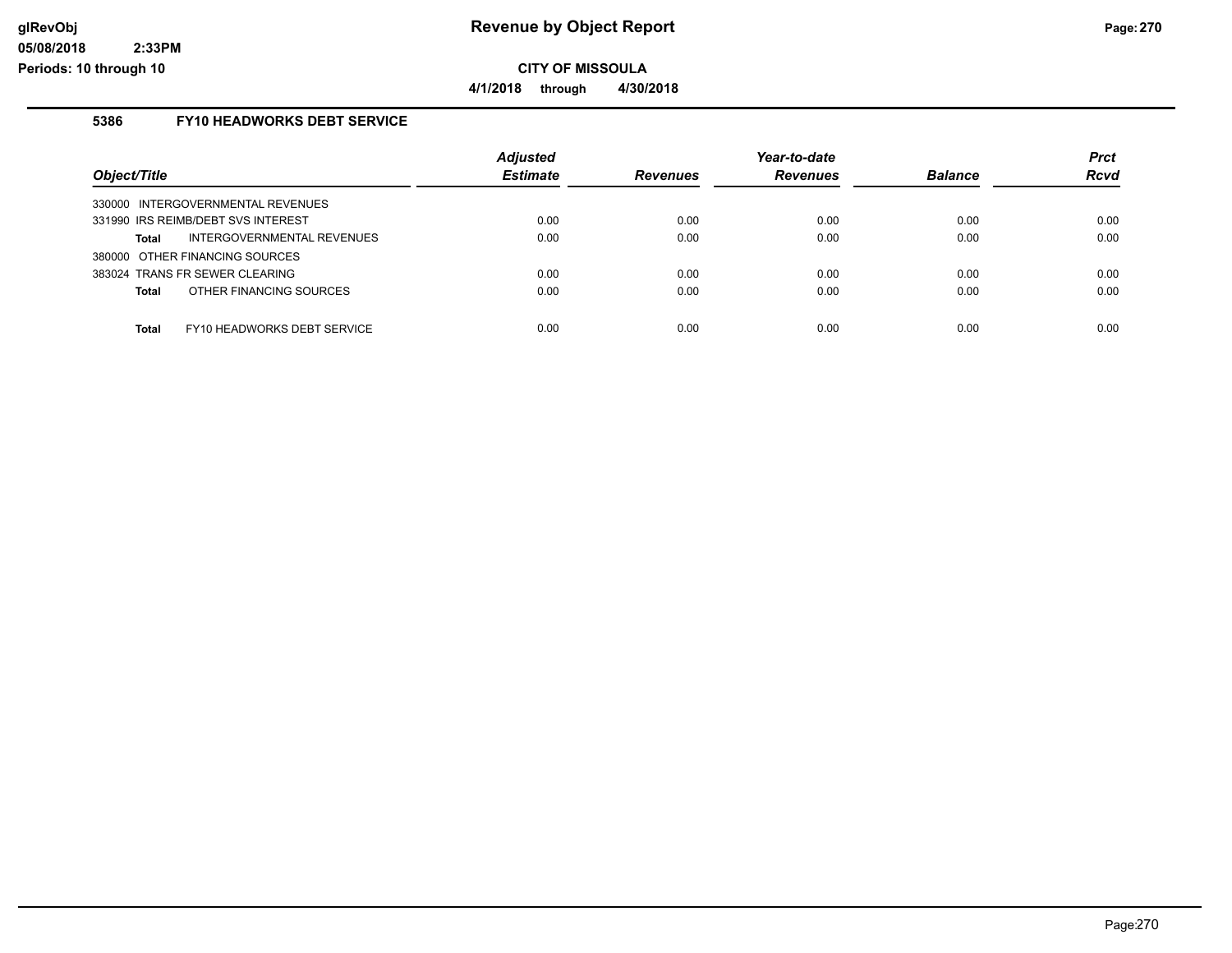**4/1/2018 through 4/30/2018**

# **5387 FY11 SEWER \$1.29M BOND DEBT SERVICE**

## **5387 FY11 SEWER \$1.29M BOND DEBT SERVICE**

|                                                      | <b>Adjusted</b> |                 |                 | <b>Prct</b>    |             |
|------------------------------------------------------|-----------------|-----------------|-----------------|----------------|-------------|
| Object/Title                                         | <b>Estimate</b> | <b>Revenues</b> | <b>Revenues</b> | <b>Balance</b> | <b>Rcvd</b> |
| 380000 OTHER FINANCING SOURCES                       |                 |                 |                 |                |             |
| 383024 TRANS FR SEWER CLEARING                       | 0.00            | 0.00            | 0.00            | 0.00           | 0.00        |
| OTHER FINANCING SOURCES<br>Total                     | 0.00            | 0.00            | 0.00            | 0.00           | 0.00        |
| FY11 SEWER \$1.29M BOND DEBT SERVICE<br><b>Total</b> | 0.00            | 0.00            | 0.00            | 0.00           | 0.00        |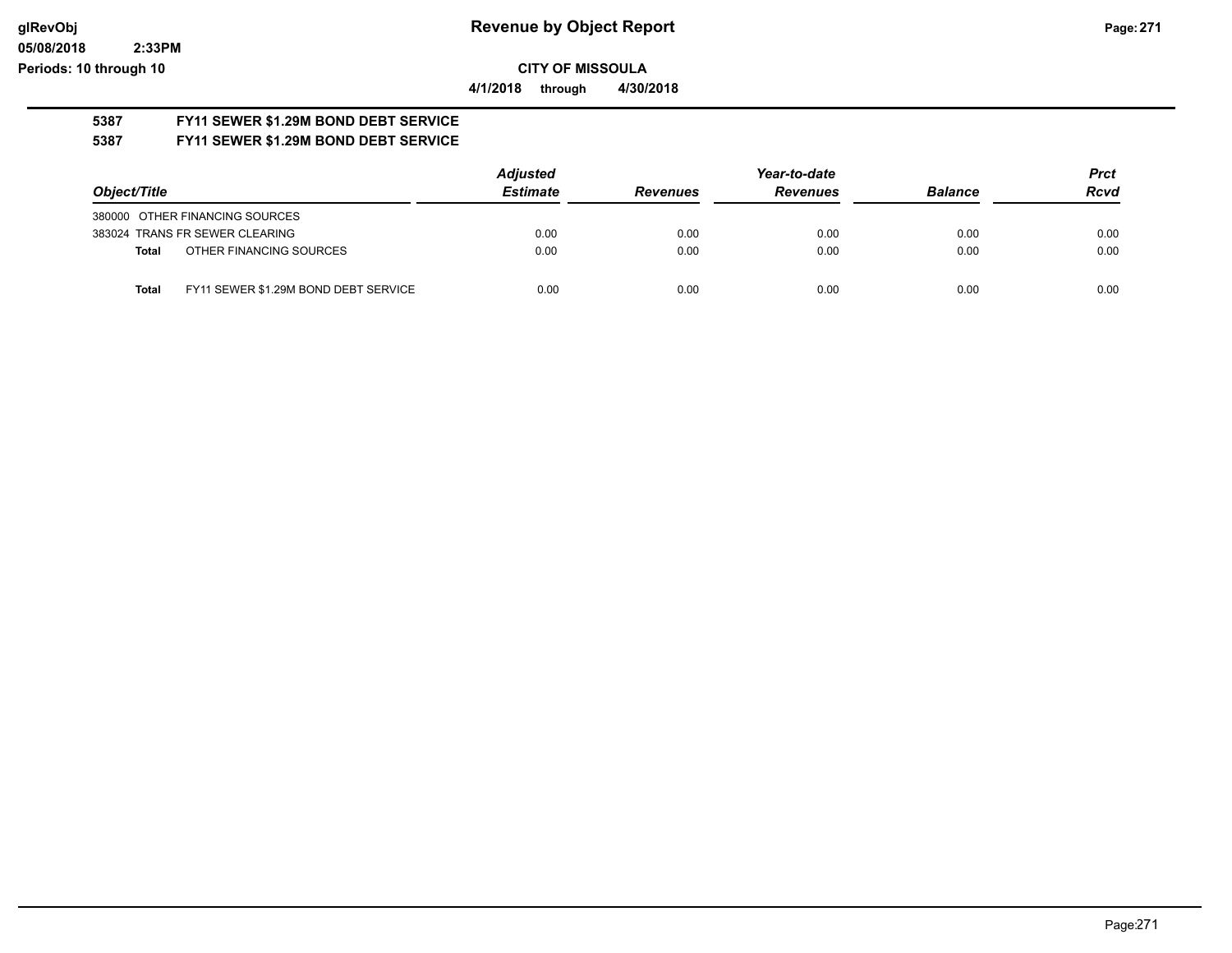**4/1/2018 through 4/30/2018**

#### **5387 FY11 SEWER \$1.29M BOND DEBT SERVICE**

|              |                                      |                 |                 | Year-to-date    |                | <b>Prct</b> |
|--------------|--------------------------------------|-----------------|-----------------|-----------------|----------------|-------------|
| Object/Title |                                      | <b>Estimate</b> | <b>Revenues</b> | <b>Revenues</b> | <b>Balance</b> | Rcvd        |
|              | 380000 OTHER FINANCING SOURCES       |                 |                 |                 |                |             |
|              | 383024 TRANS FR SEWER CLEARING       | 0.00            | 0.00            | 0.00            | 0.00           | 0.00        |
| <b>Total</b> | OTHER FINANCING SOURCES              | 0.00            | 0.00            | 0.00            | 0.00           | 0.00        |
| <b>Total</b> | FY11 SEWER \$1.29M BOND DEBT SERVICE | 0.00            | 0.00            | 0.00            | 0.00           | 0.00        |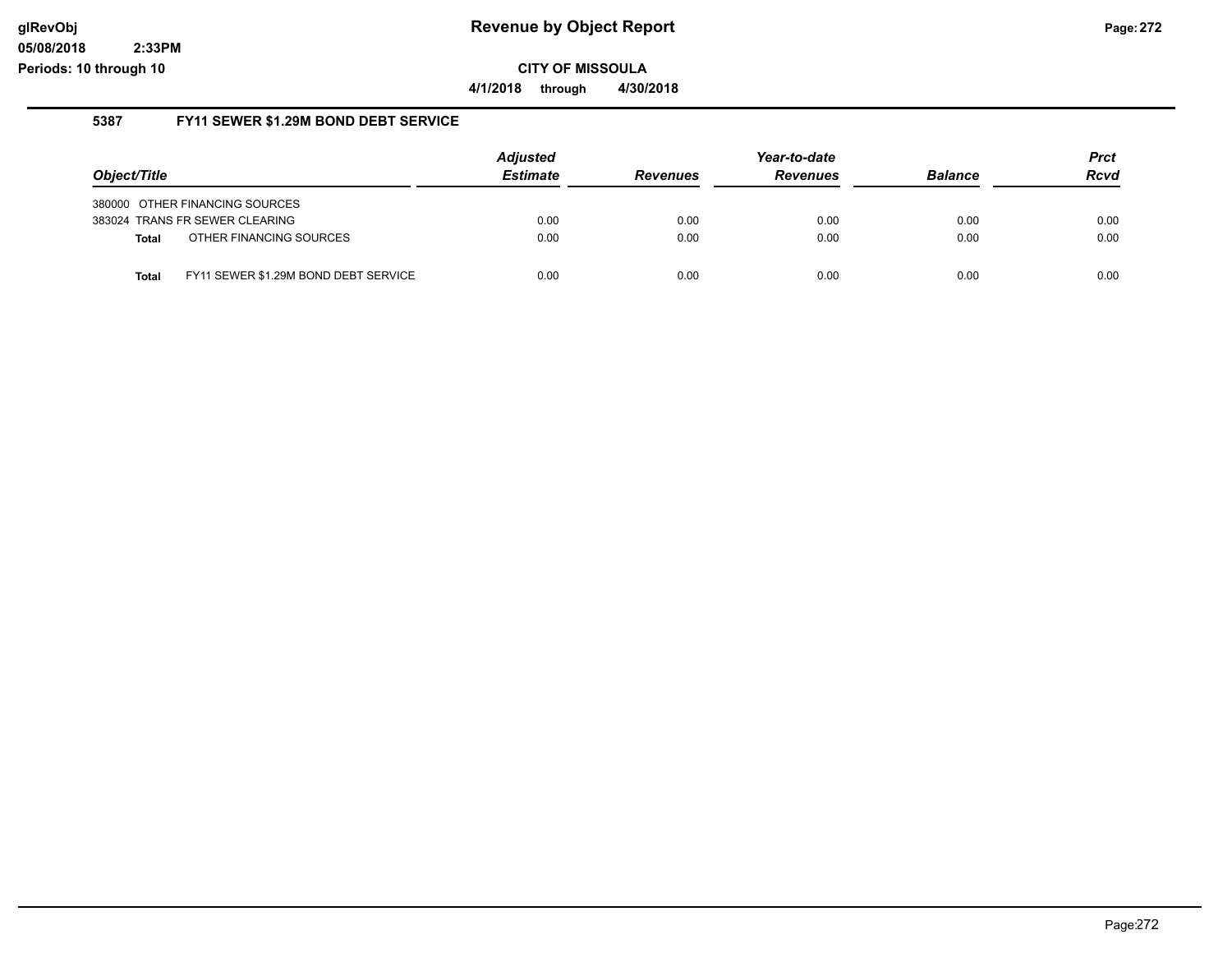#### **05/08/2018 2:33PM Periods: 10 through 10**

**CITY OF MISSOULA**

**4/1/2018 through 4/30/2018**

#### **5389 FY15 SEWER REVENUE BOND DEBT SERVICE 5389 FY15 SEWER REVENUE BOND DEBT SERVICE**

|              |                                     | <b>Adjusted</b> | Year-to-date    |                 |                | Prct |
|--------------|-------------------------------------|-----------------|-----------------|-----------------|----------------|------|
| Object/Title |                                     | <b>Estimate</b> | <b>Revenues</b> | <b>Revenues</b> | <b>Balance</b> | Rcvd |
|              | 380000 OTHER FINANCING SOURCES      |                 |                 |                 |                |      |
|              | 383024 TRANS FR SEWER CLEARING      | 0.00            | 0.00            | 0.00            | 0.00           | 0.00 |
| <b>Total</b> | OTHER FINANCING SOURCES             | 0.00            | 0.00            | 0.00            | 0.00           | 0.00 |
| <b>Total</b> | FY15 SEWER REVENUE BOND DEBT SERVIC | 0.00            | 0.00            | 0.00            | 0.00           | 0.00 |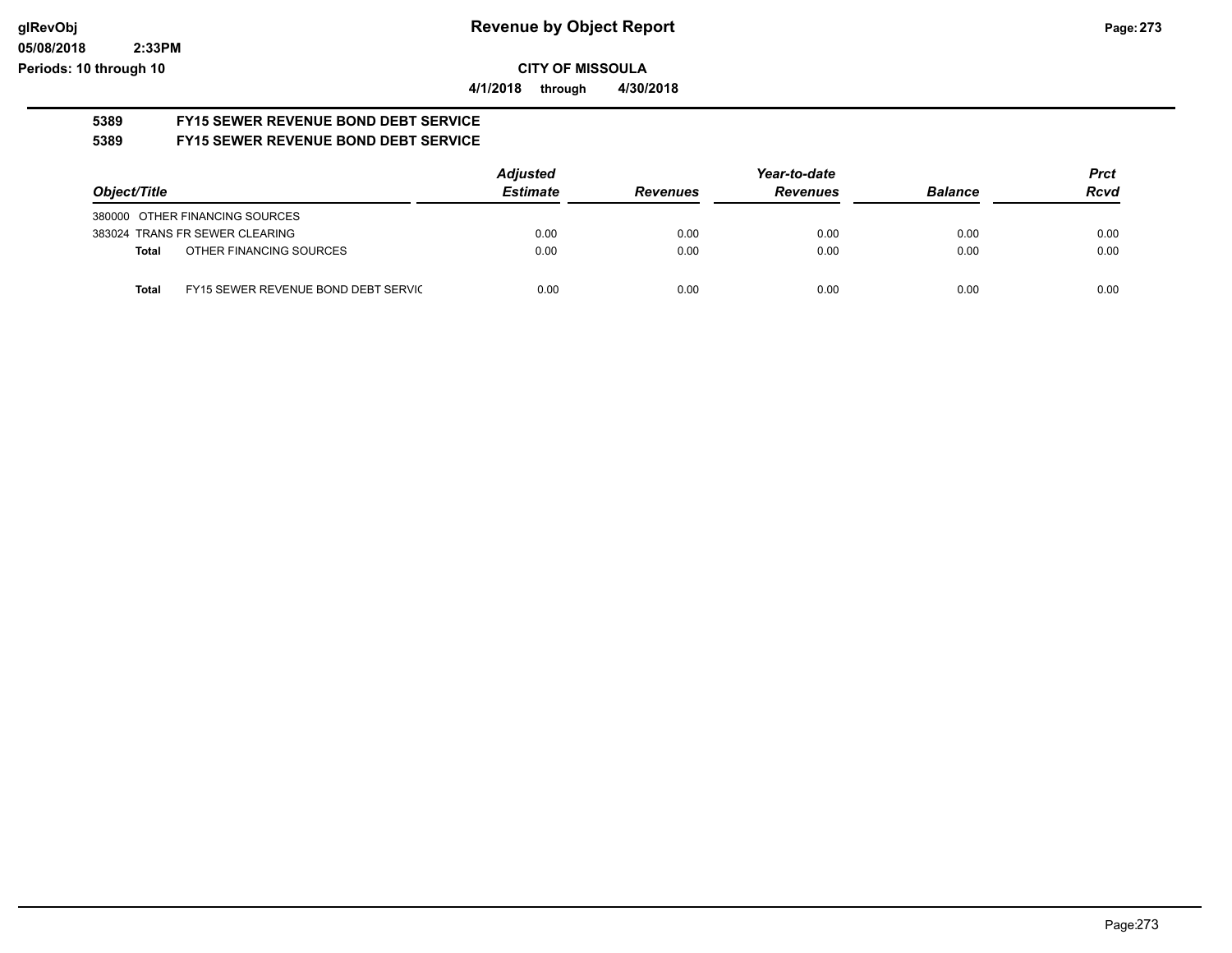**4/1/2018 through 4/30/2018**

#### **5389 FY15 SEWER REVENUE BOND DEBT SERVICE**

| Object/Title |                                     | <b>Adjusted</b><br><b>Estimate</b> | <b>Revenues</b> | Year-to-date<br><b>Revenues</b> | <b>Balance</b> | <b>Prct</b><br><b>Rcvd</b> |
|--------------|-------------------------------------|------------------------------------|-----------------|---------------------------------|----------------|----------------------------|
|              | 380000 OTHER FINANCING SOURCES      |                                    |                 |                                 |                |                            |
|              | 383024 TRANS FR SEWER CLEARING      | 0.00                               | 0.00            | 0.00                            | 0.00           | 0.00                       |
| <b>Total</b> | OTHER FINANCING SOURCES             | 0.00                               | 0.00            | 0.00                            | 0.00           | 0.00                       |
| <b>Total</b> | FY15 SEWER REVENUE BOND DEBT SERVIC | 0.00                               | 0.00            | 0.00                            | 0.00           | 0.00                       |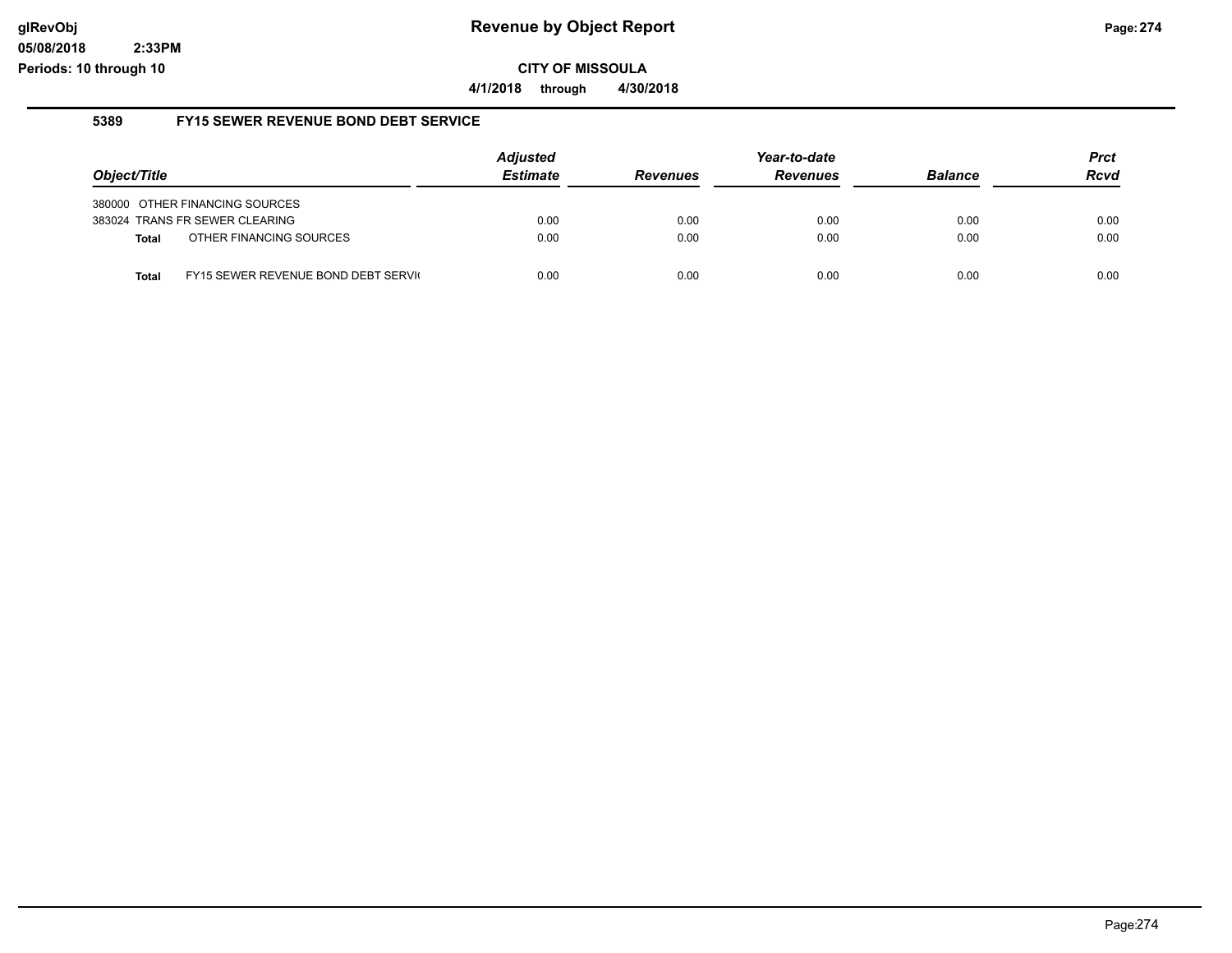#### **05/08/2018 2:33PM Periods: 10 through 10**

**CITY OF MISSOULA**

**4/1/2018 through 4/30/2018**

#### **5391 16 SEWER REVENUE BOND DEBT SERVICE 5391 16 SEWER REVENUE BOND DEBT SERVICE**

|                      |                                    | <b>Adjusted</b> |                 | Year-to-date    |                |      |  |
|----------------------|------------------------------------|-----------------|-----------------|-----------------|----------------|------|--|
| Object/Title         |                                    | <b>Estimate</b> | <b>Revenues</b> | <b>Revenues</b> | <b>Balance</b> | Rcvd |  |
|                      | 380000 OTHER FINANCING SOURCES     |                 |                 |                 |                |      |  |
| 381010 BOND PROCEEDS |                                    | 0.00            | 0.00            | 0.00            | 0.00           | 0.00 |  |
| Total                | OTHER FINANCING SOURCES            | 0.00            | 0.00            | 0.00            | 0.00           | 0.00 |  |
| Total                | 16 SEWER REVENUE BOND DEBT SERVICE | 0.00            | 0.00            | 0.00            | 0.00           | 0.00 |  |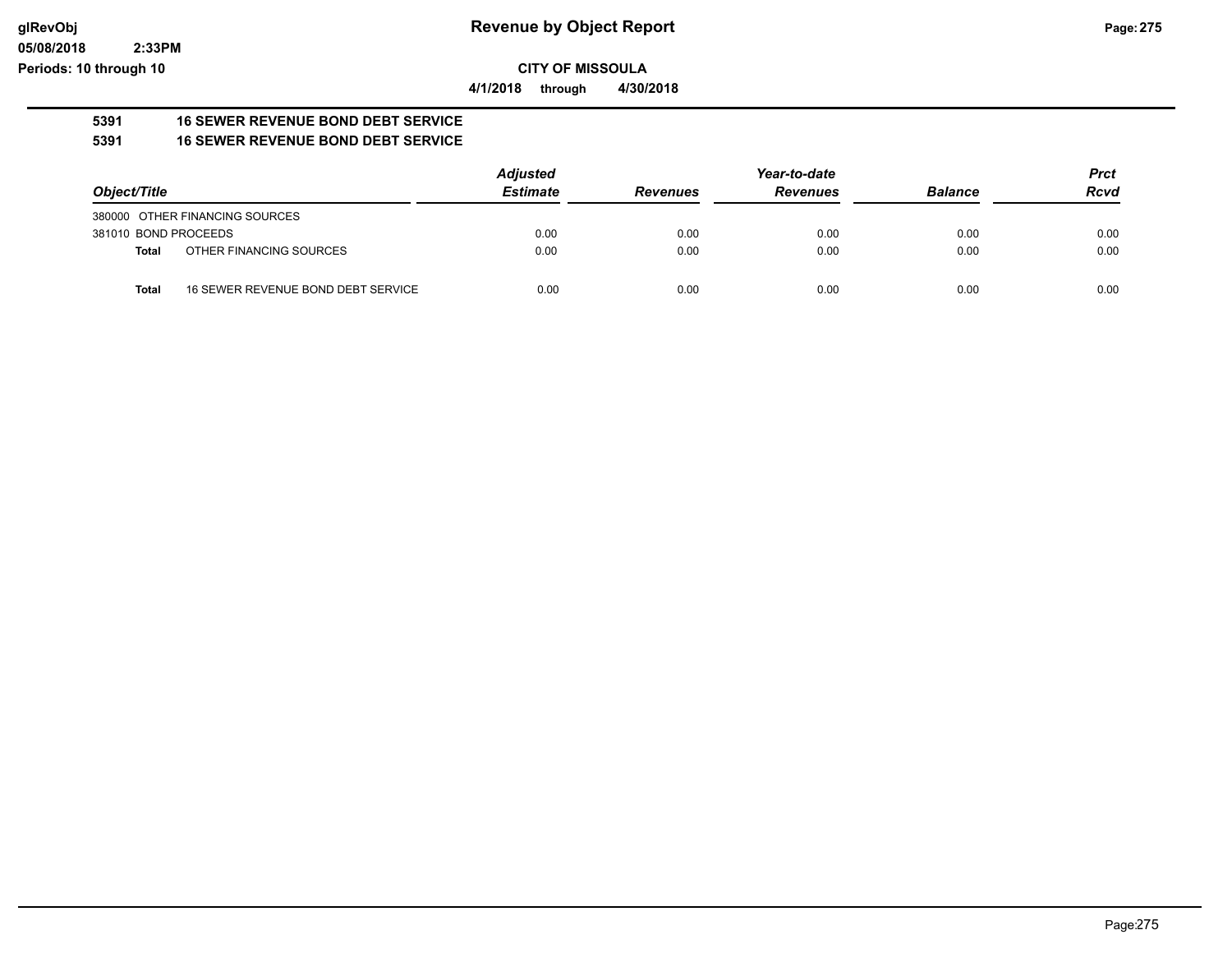**4/1/2018 through 4/30/2018**

#### **5391 16 SEWER REVENUE BOND DEBT SERVICE**

| Object/Title         |                                    | <b>Adjusted</b><br><b>Estimate</b> | <b>Revenues</b> | Year-to-date<br><b>Revenues</b> | <b>Balance</b> | <b>Prct</b><br><b>Rcvd</b> |
|----------------------|------------------------------------|------------------------------------|-----------------|---------------------------------|----------------|----------------------------|
|                      | 380000 OTHER FINANCING SOURCES     |                                    |                 |                                 |                |                            |
| 381010 BOND PROCEEDS |                                    | 0.00                               | 0.00            | 0.00                            | 0.00           | 0.00                       |
| <b>Total</b>         | OTHER FINANCING SOURCES            | 0.00                               | 0.00            | 0.00                            | 0.00           | 0.00                       |
| <b>Total</b>         | 16 SEWER REVENUE BOND DEBT SERVICE | 0.00                               | 0.00            | 0.00                            | 0.00           | 0.00                       |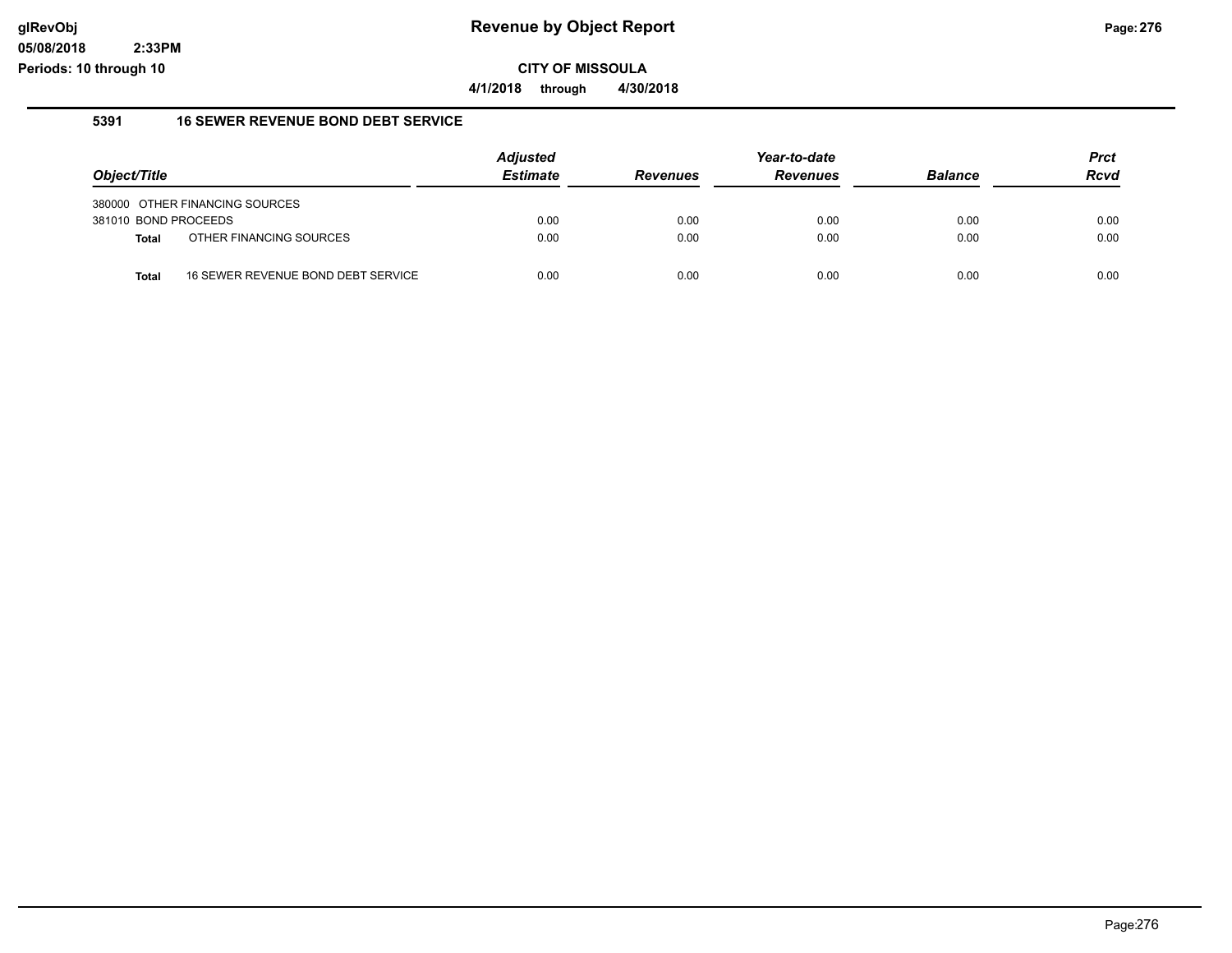**4/1/2018 through 4/30/2018**

#### **5392 16 SEWER REVENUE BOND DEBT RESERVE 5392 16 SEWER REVENUE BOND DEBT RESERVE**

| Object/Title |                                    | <b>Adjusted</b> |                 | Year-to-date    | <b>Balance</b> | Prct<br>Rcvd |
|--------------|------------------------------------|-----------------|-----------------|-----------------|----------------|--------------|
|              |                                    | <b>Estimate</b> | <b>Revenues</b> | <b>Revenues</b> |                |              |
|              | 380000 OTHER FINANCING SOURCES     |                 |                 |                 |                |              |
|              | 383042 TRANSFERS FROM OTHER FUNDS  | 0.00            | 0.00            | 0.00            | 0.00           | 0.00         |
| Total        | OTHER FINANCING SOURCES            | 0.00            | 0.00            | 0.00            | 0.00           | 0.00         |
| Total        | 16 SEWER REVENUE BOND DEBT RESERVE | 0.00            | 0.00            | 0.00            | 0.00           | 0.00         |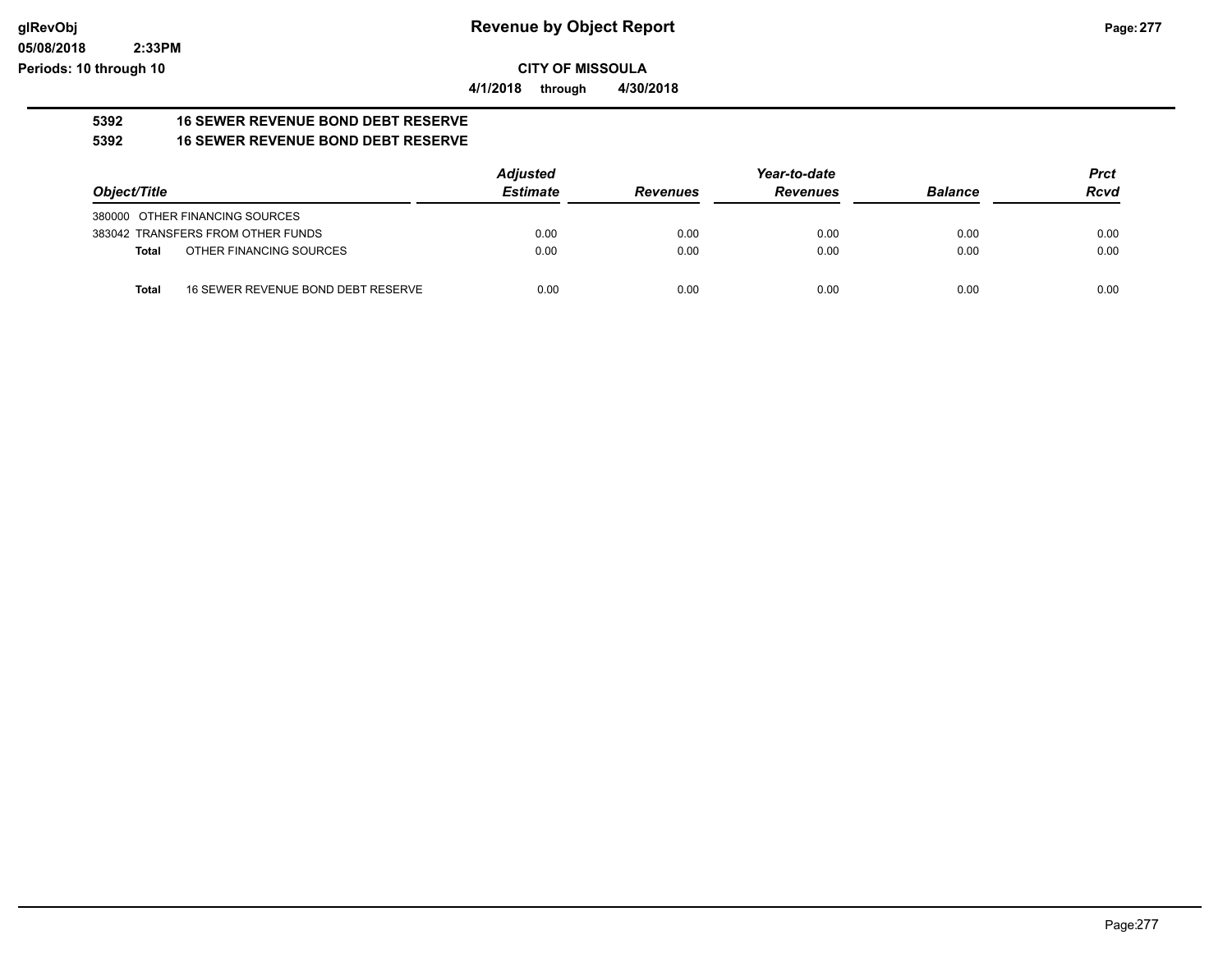**4/1/2018 through 4/30/2018**

#### **5392 16 SEWER REVENUE BOND DEBT RESERVE**

| Object/Title |                                    | Adjusted<br><b>Estimate</b> | <b>Revenues</b> | Year-to-date<br><b>Revenues</b> | <b>Balance</b> | <b>Prct</b><br><b>Rcvd</b> |
|--------------|------------------------------------|-----------------------------|-----------------|---------------------------------|----------------|----------------------------|
|              | 380000 OTHER FINANCING SOURCES     |                             |                 |                                 |                |                            |
|              | 383042 TRANSFERS FROM OTHER FUNDS  | 0.00                        | 0.00            | 0.00                            | 0.00           | 0.00                       |
| <b>Total</b> | OTHER FINANCING SOURCES            | 0.00                        | 0.00            | 0.00                            | 0.00           | 0.00                       |
| <b>Total</b> | 16 SEWER REVENUE BOND DEBT RESERVE | 0.00                        | 0.00            | 0.00                            | 0.00           | 0.00                       |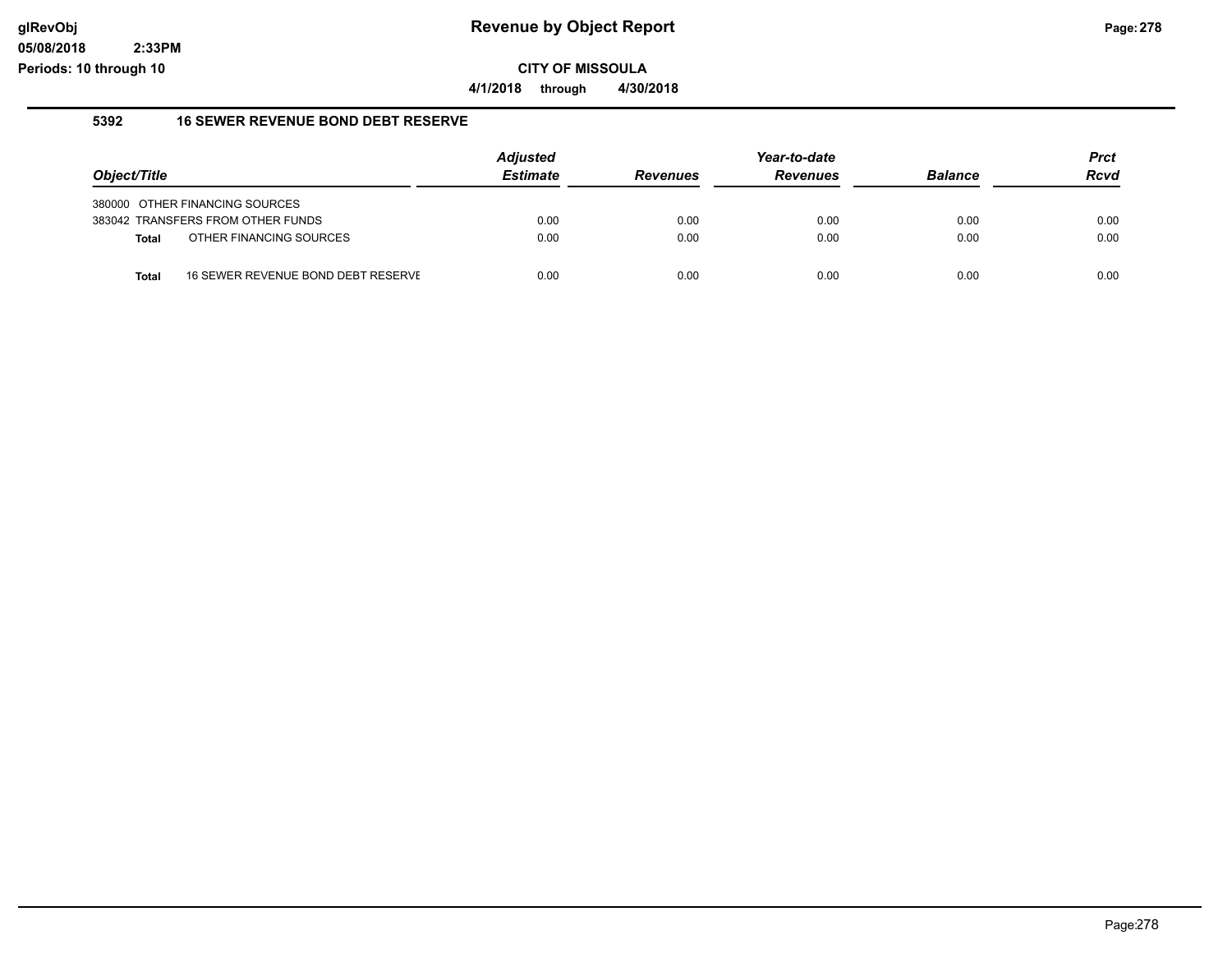**4/1/2018 through 4/30/2018**

**5450 STORMWATER UTILITIY**

**5450 STORMWATER UTILITIY**

|                                                    | <b>Adjusted</b> |                 | Year-to-date    |                | <b>Prct</b> |
|----------------------------------------------------|-----------------|-----------------|-----------------|----------------|-------------|
| Object/Title                                       | <b>Estimate</b> | <b>Revenues</b> | <b>Revenues</b> | <b>Balance</b> | Rcvd        |
| 330000 INTERGOVERNMENTAL REVENUES                  |                 |                 |                 |                |             |
| 334121 DNRC GRANT                                  | 0.00            | 0.00            | 0.00            | 0.00           | 0.00        |
| 334123 MAQI FEDERAL ASSISTANCE                     | 64,942.00       | 0.00            | 112.055.53      | $-47,113.53$   | 172.55      |
| 334171 DEPT OF COMMERCE GRANTS                     | 0.00            | 0.00            | 0.00            | 0.00           | 0.00        |
| 336020 STATE PENSION CONTRIBUTION                  | 0.00            | 0.00            | 0.00            | 0.00           | 0.00        |
| 336023 STATE CONTRIB. - PERS                       | 153.00          | 0.00            | 76.92           | 76.08          | 50.27       |
| 337003 HEALTH DEPT-STORM WATER MGMT                | 0.00            | 0.00            | 0.00            | 0.00           | 0.00        |
| <b>INTERGOVERNMENTAL REVENUES</b><br>Total         | 65,095.00       | 0.00            | 112,132.45      | $-47,037.45$   | 172.26      |
| 340000 CHARGES FOR SERVICES                        |                 |                 |                 |                |             |
| 345032 STORMWATER INSTALLATION FEES                | 0.00            | 0.00            | 0.00            | 0.00           | 0.00        |
| 345034 STORMWATER USE FEES                         | 267,140.00      | 2.099.17        | 269,814.71      | $-2,674.71$    | 101.00      |
| 345036 STORM WATER USE FEE PENALTY                 | 0.00            | 0.00            | 0.00            | 0.00           | 0.00        |
| <b>CHARGES FOR SERVICES</b><br>Total               | 267,140.00      | 2,099.17        | 269,814.71      | $-2,674.71$    | 101.00      |
| 360000 MISCELLANEOUS REVENUES                      |                 |                 |                 |                |             |
| 360010 MISCELLANEOUS                               | 0.00            | 0.00            | 0.00            | 0.00           | 0.00        |
| 360030 CONTRIBUTIONS FROM PROPERTY OWNERS          | 0.00            | 0.00            | 0.00            | 0.00           | 0.00        |
| 368005 *** Title Not Found ***                     | 0.00            | 0.00            | 0.00            | 0.00           | 0.00        |
| MISCELLANEOUS REVENUES<br>Total                    | 0.00            | 0.00            | 0.00            | 0.00           | 0.00        |
| 370000 INVESTMENTS & ROYALTY EARNINGS              |                 |                 |                 |                |             |
| 371010 INTEREST ON INVESTMENTS                     | 0.00            | 0.00            | 0.00            | 0.00           | 0.00        |
| <b>INVESTMENTS &amp; ROYALTY EARNINGS</b><br>Total | 0.00            | 0.00            | 0.00            | 0.00           | 0.00        |
| 380000 OTHER FINANCING SOURCES                     |                 |                 |                 |                |             |
| 381000 LOAN PROCEEDS                               | 55,265.00       | 0.00            | 0.00            | 55,265.00      | 0.00        |
| 383000 OPERATING TRANSFERS                         | 0.00            | 0.00            | 0.00            | 0.00           | 0.00        |
| 383014 TRANS FR MRA                                | 0.00            | 0.00            | 0.00            | 0.00           | 0.00        |
| 383015 TRANS FR MPC                                | 0.00            | 0.00            | 0.00            | 0.00           | 0.00        |
| 383018 TRANS FR PARK DISTRICT                      | 0.00            | 0.00            | 0.00            | 0.00           | 0.00        |
| OTHER FINANCING SOURCES<br>Total                   | 55,265.00       | 0.00            | 0.00            | 55,265.00      | 0.00        |
| STORMWATER UTILITIY<br>Total                       | 387.500.00      | 2.099.17        | 381.947.16      | 5.552.84       | 98.57       |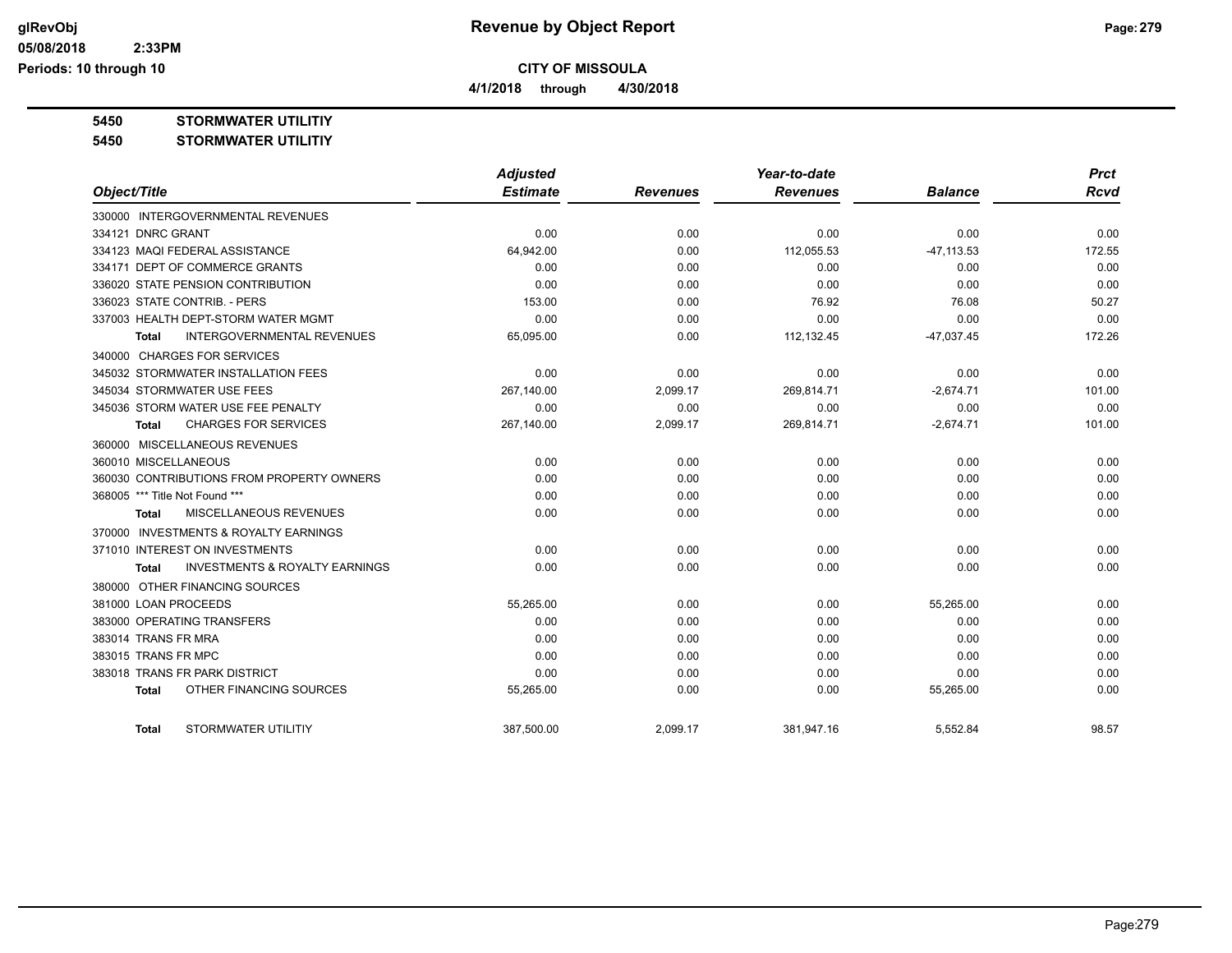**4/1/2018 through 4/30/2018**

#### **5450 STORMWATER UTILITIY**

|                                                    | <b>Adjusted</b> |                 | Year-to-date    |                | <b>Prct</b> |
|----------------------------------------------------|-----------------|-----------------|-----------------|----------------|-------------|
| Object/Title                                       | <b>Estimate</b> | <b>Revenues</b> | <b>Revenues</b> | <b>Balance</b> | <b>Rcvd</b> |
| 330000 INTERGOVERNMENTAL REVENUES                  |                 |                 |                 |                |             |
| 334121 DNRC GRANT                                  | 0.00            | 0.00            | 0.00            | 0.00           | 0.00        |
| 334123 MAQI FEDERAL ASSISTANCE                     | 64,942.00       | 0.00            | 112,055.53      | $-47, 113.53$  | 172.55      |
| 334171 DEPT OF COMMERCE GRANTS                     | 0.00            | 0.00            | 0.00            | 0.00           | 0.00        |
| 336020 STATE PENSION CONTRIBUTION                  | 0.00            | 0.00            | 0.00            | 0.00           | 0.00        |
| 336023 STATE CONTRIB. - PERS                       | 153.00          | 0.00            | 76.92           | 76.08          | 50.27       |
| 337003 HEALTH DEPT-STORM WATER MGMT                | 0.00            | 0.00            | 0.00            | 0.00           | 0.00        |
| <b>INTERGOVERNMENTAL REVENUES</b><br>Total         | 65,095.00       | 0.00            | 112,132.45      | $-47,037.45$   | 172.26      |
| 340000 CHARGES FOR SERVICES                        |                 |                 |                 |                |             |
| 345032 STORMWATER INSTALLATION FEES                | 0.00            | 0.00            | 0.00            | 0.00           | 0.00        |
| 345034 STORMWATER USE FEES                         | 267,140.00      | 2,099.17        | 269,814.71      | $-2,674.71$    | 101.00      |
| 345036 STORM WATER USE FEE PENALTY                 | 0.00            | 0.00            | 0.00            | 0.00           | 0.00        |
| <b>CHARGES FOR SERVICES</b><br>Total               | 267,140.00      | 2,099.17        | 269,814.71      | $-2,674.71$    | 101.00      |
| 360000 MISCELLANEOUS REVENUES                      |                 |                 |                 |                |             |
| 360010 MISCELLANEOUS                               | 0.00            | 0.00            | 0.00            | 0.00           | 0.00        |
| 360030 CONTRIBUTIONS FROM PROPERTY OWNERS          | 0.00            | 0.00            | 0.00            | 0.00           | 0.00        |
| 368005 *** Title Not Found ***                     | 0.00            | 0.00            | 0.00            | 0.00           | 0.00        |
| MISCELLANEOUS REVENUES<br>Total                    | 0.00            | 0.00            | 0.00            | 0.00           | 0.00        |
| 370000 INVESTMENTS & ROYALTY EARNINGS              |                 |                 |                 |                |             |
| 371010 INTEREST ON INVESTMENTS                     | 0.00            | 0.00            | 0.00            | 0.00           | 0.00        |
| <b>INVESTMENTS &amp; ROYALTY EARNINGS</b><br>Total | 0.00            | 0.00            | 0.00            | 0.00           | 0.00        |
| 380000 OTHER FINANCING SOURCES                     |                 |                 |                 |                |             |
| 381000 LOAN PROCEEDS                               | 55,265.00       | 0.00            | 0.00            | 55,265.00      | 0.00        |
| 383000 OPERATING TRANSFERS                         | 0.00            | 0.00            | 0.00            | 0.00           | 0.00        |
| 383014 TRANS FR MRA                                | 0.00            | 0.00            | 0.00            | 0.00           | 0.00        |
| 383015 TRANS FR MPC                                | 0.00            | 0.00            | 0.00            | 0.00           | 0.00        |
| 383018 TRANS FR PARK DISTRICT                      | 0.00            | 0.00            | 0.00            | 0.00           | 0.00        |
| OTHER FINANCING SOURCES<br><b>Total</b>            | 55,265.00       | 0.00            | 0.00            | 55,265.00      | 0.00        |
| STORMWATER UTILITIY<br><b>Total</b>                | 387,500.00      | 2.099.17        | 381,947.16      | 5,552.84       | 98.57       |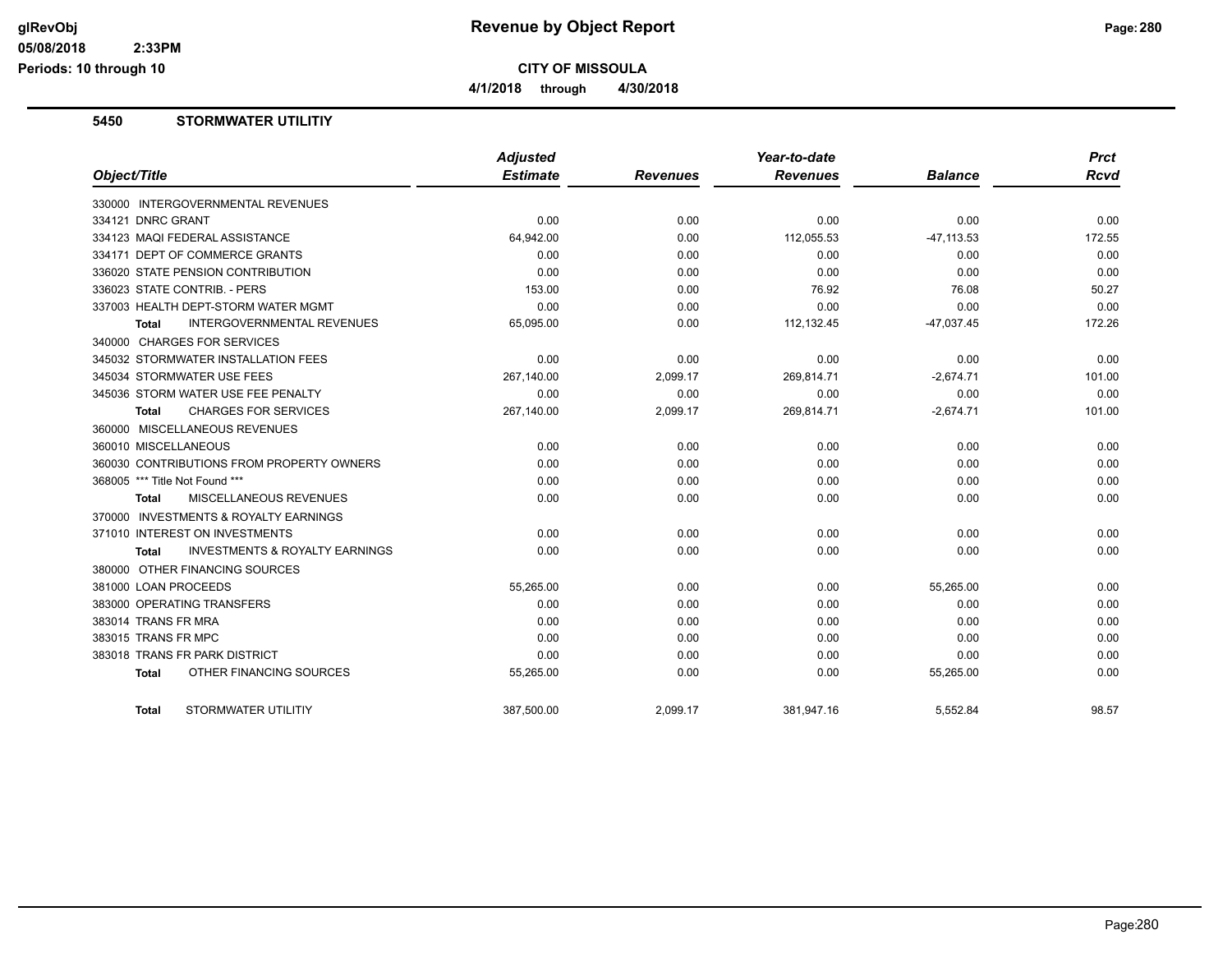**4/1/2018 through 4/30/2018**

### **5711 AQUATICS**

**5711 AQUATICS**

|                                                           | <b>Adjusted</b> |                 | Year-to-date    |                | <b>Prct</b> |
|-----------------------------------------------------------|-----------------|-----------------|-----------------|----------------|-------------|
| Object/Title                                              | <b>Estimate</b> | <b>Revenues</b> | <b>Revenues</b> | <b>Balance</b> | <b>Rcvd</b> |
| <b>INTERGOVERNMENTAL REVENUES</b><br>330000               |                 |                 |                 |                |             |
| 336020 STATE PENSION CONTRIBUTION                         | 0.00            | 0.00            | 0.00            | 0.00           | 0.00        |
| 336023 STATE CONTRIB. - PERS                              | 0.00            | 0.00            | 634.43          | $-634.43$      | 0.00        |
| <b>INTERGOVERNMENTAL REVENUES</b><br>Total                | 0.00            | 0.00            | 634.43          | $-634.43$      | 0.00        |
| <b>CHARGES FOR SERVICES</b><br>340000                     |                 |                 |                 |                |             |
| 340051 GRILL VAN CONCESSIONS                              | 100,000.00      | 0.00            | 29,892.05       | 70,107.95      | 29.89       |
| 346030 SWIMMING POOL FEES                                 | 623,825.00      | 3.851.16        | 391.977.12      | 231.847.88     | 62.83       |
| 346060 CURRENTS SWIMMING FACILITY                         | 444,400.00      | 29,951.41       | 389,735.73      | 54,664.27      | 87.70       |
| <b>CHARGES FOR SERVICES</b><br><b>Total</b>               | 1,168,225.00    | 33,802.57       | 811,604.90      | 356,620.10     | 69.47       |
| 360000 MISCELLANEOUS REVENUES                             |                 |                 |                 |                |             |
| 360010 MISCELLANEOUS                                      | 0.00            | 0.00            | 0.00            | 0.00           | 0.00        |
| 364040 INSURANCE AND DAMAGE RECOVERY                      | 0.00            | 0.00            | 9,000.00        | $-9,000.00$    | 0.00        |
| 365000 DONATIONS                                          | 0.00            | 0.00            | 0.00            | 0.00           | 0.00        |
| 365019 AQUATICS DONATIONS & GRANTS                        | 0.00            | 0.00            | 2,455.25        | $-2,455.25$    | 0.00        |
| MISCELLANEOUS REVENUES<br><b>Total</b>                    | 0.00            | 0.00            | 11,455.25       | $-11,455.25$   | 0.00        |
| <b>INVESTMENTS &amp; ROYALTY EARNINGS</b><br>370000       |                 |                 |                 |                |             |
| 371010 INTEREST ON INVESTMENTS                            | 0.00            | 0.00            | 0.00            | 0.00           | 0.00        |
| <b>INVESTMENTS &amp; ROYALTY EARNINGS</b><br><b>Total</b> | 0.00            | 0.00            | 0.00            | 0.00           | 0.00        |
| OTHER FINANCING SOURCES<br>380000                         |                 |                 |                 |                |             |
| 383029 TRANS FR GENERAL                                   | 203,000.00      | 0.00            | 203,000.00      | 0.00           | 100.00      |
| 383043 TRANSFERS FROM IMPACT FEES                         | 0.00            | 0.00            | 0.00            | 0.00           | 0.00        |
| 383400 CAPITAL CONTRIBUTION                               | 0.00            | 0.00            | 0.00            | 0.00           | 0.00        |
| OTHER FINANCING SOURCES<br><b>Total</b>                   | 203,000.00      | 0.00            | 203,000.00      | 0.00           | 100.00      |
| <b>AQUATICS</b><br><b>Total</b>                           | 1,371,225.00    | 33,802.57       | 1,026,694.58    | 344,530.42     | 74.87       |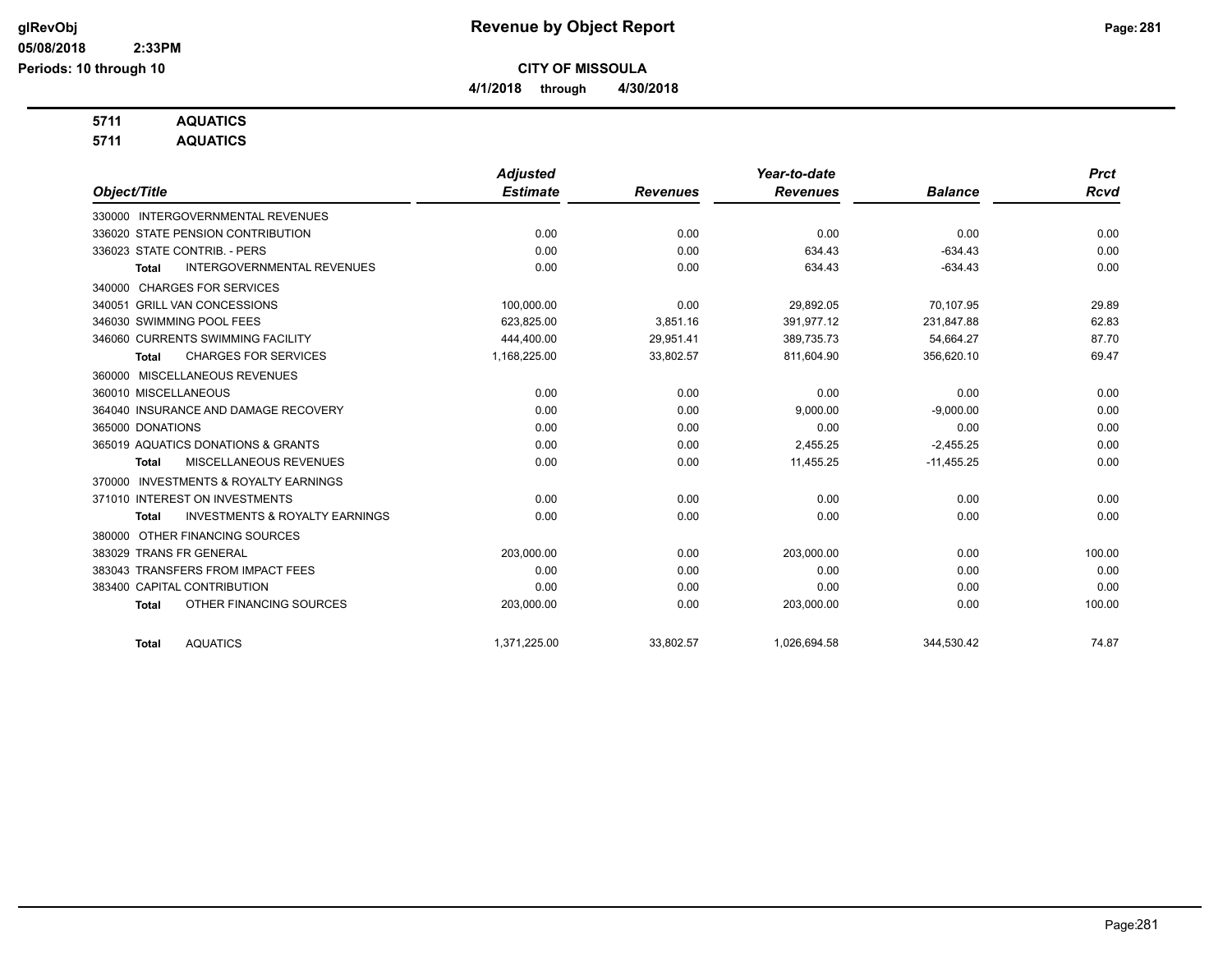**4/1/2018 through 4/30/2018**

**5711 AQUATICS**

|                                                     | <b>Adjusted</b> |                 | Year-to-date    |                | <b>Prct</b> |
|-----------------------------------------------------|-----------------|-----------------|-----------------|----------------|-------------|
| Object/Title                                        | <b>Estimate</b> | <b>Revenues</b> | <b>Revenues</b> | <b>Balance</b> | <b>Rcvd</b> |
| INTERGOVERNMENTAL REVENUES<br>330000                |                 |                 |                 |                |             |
| 336020 STATE PENSION CONTRIBUTION                   | 0.00            | 0.00            | 0.00            | 0.00           | 0.00        |
| 336023 STATE CONTRIB. - PERS                        | 0.00            | 0.00            | 634.43          | $-634.43$      | 0.00        |
| <b>INTERGOVERNMENTAL REVENUES</b><br><b>Total</b>   | 0.00            | 0.00            | 634.43          | $-634.43$      | 0.00        |
| 340000 CHARGES FOR SERVICES                         |                 |                 |                 |                |             |
| 340051 GRILL VAN CONCESSIONS                        | 100,000.00      | 0.00            | 29,892.05       | 70,107.95      | 29.89       |
| 346030 SWIMMING POOL FEES                           | 623.825.00      | 3.851.16        | 391.977.12      | 231.847.88     | 62.83       |
| 346060 CURRENTS SWIMMING FACILITY                   | 444.400.00      | 29.951.41       | 389,735.73      | 54.664.27      | 87.70       |
| <b>CHARGES FOR SERVICES</b><br><b>Total</b>         | 1,168,225.00    | 33,802.57       | 811,604.90      | 356,620.10     | 69.47       |
| MISCELLANEOUS REVENUES<br>360000                    |                 |                 |                 |                |             |
| 360010 MISCELLANEOUS                                | 0.00            | 0.00            | 0.00            | 0.00           | 0.00        |
| 364040 INSURANCE AND DAMAGE RECOVERY                | 0.00            | 0.00            | 9,000.00        | $-9,000.00$    | 0.00        |
| 365000 DONATIONS                                    | 0.00            | 0.00            | 0.00            | 0.00           | 0.00        |
| 365019 AQUATICS DONATIONS & GRANTS                  | 0.00            | 0.00            | 2.455.25        | $-2.455.25$    | 0.00        |
| <b>MISCELLANEOUS REVENUES</b><br><b>Total</b>       | 0.00            | 0.00            | 11,455.25       | $-11,455.25$   | 0.00        |
| <b>INVESTMENTS &amp; ROYALTY EARNINGS</b><br>370000 |                 |                 |                 |                |             |
| 371010 INTEREST ON INVESTMENTS                      | 0.00            | 0.00            | 0.00            | 0.00           | 0.00        |
| <b>INVESTMENTS &amp; ROYALTY EARNINGS</b><br>Total  | 0.00            | 0.00            | 0.00            | 0.00           | 0.00        |
| OTHER FINANCING SOURCES<br>380000                   |                 |                 |                 |                |             |
| 383029 TRANS FR GENERAL                             | 203,000.00      | 0.00            | 203,000.00      | 0.00           | 100.00      |
| 383043 TRANSFERS FROM IMPACT FEES                   | 0.00            | 0.00            | 0.00            | 0.00           | 0.00        |
| 383400 CAPITAL CONTRIBUTION                         | 0.00            | 0.00            | 0.00            | 0.00           | 0.00        |
| OTHER FINANCING SOURCES<br><b>Total</b>             | 203,000.00      | 0.00            | 203,000.00      | 0.00           | 100.00      |
| <b>AQUATICS</b><br><b>Total</b>                     | 1,371,225.00    | 33,802.57       | 1,026,694.58    | 344.530.42     | 74.87       |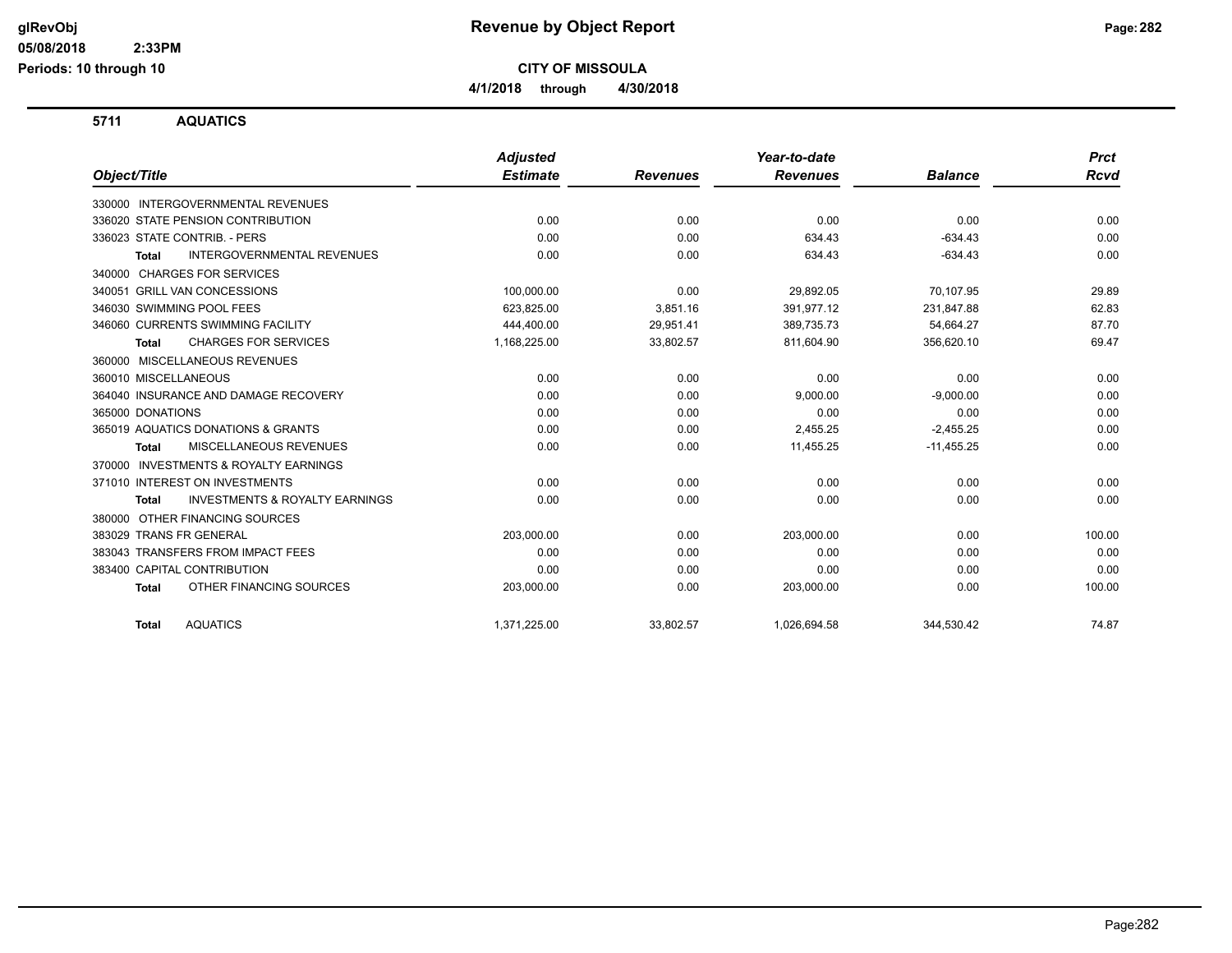**4/1/2018 through 4/30/2018**

#### **6050 EMPLOYEE BENEFIT PLAN FUND**

#### **6050 EMPLOYEE BENEFIT PLAN FUND**

|                                                          | <b>Adjusted</b> |                 | Year-to-date    |                | <b>Prct</b> |
|----------------------------------------------------------|-----------------|-----------------|-----------------|----------------|-------------|
| Object/Title                                             | <b>Estimate</b> | <b>Revenues</b> | <b>Revenues</b> | <b>Balance</b> | <b>Rcvd</b> |
| 330000 INTERGOVERNMENTAL REVENUES                        |                 |                 |                 |                |             |
| 334112 WELLNESS GRANT                                    | 0.00            | 0.00            | 0.00            | 0.00           | 0.00        |
| <b>INTERGOVERNMENTAL REVENUES</b><br><b>Total</b>        | 0.00            | 0.00            | 0.00            | 0.00           | 0.00        |
| 360000 MISCELLANEOUS REVENUES                            |                 |                 |                 |                |             |
| 360010 MISCELLANEOUS                                     | 0.00            | 0.00            | 0.00            | 0.00           | 0.00        |
| MISCELLANEOUS REVENUES<br><b>Total</b>                   | 0.00            | 0.00            | 0.00            | 0.00           | 0.00        |
| 370000 INVESTMENTS & ROYALTY EARNINGS                    |                 |                 |                 |                |             |
| 371010 INTEREST ON INVESTMENTS                           | 0.00            | 0.00            | 0.00            | 0.00           | 0.00        |
| <b>INVESTMENTS &amp; ROYALTY EARNINGS</b><br>Total       | 0.00            | 0.00            | 0.00            | 0.00           | 0.00        |
| 380000 OTHER FINANCING SOURCES                           |                 |                 |                 |                |             |
| 383028 TRANS FROM GF FOR HEALTH RESERVE                  | 442,000.00      | 36,833.33       | 368,333.34      | 73,666.66      | 83.33       |
| 383029 TRANS FR GENERAL                                  | 77.868.00       | 0.00            | 57,864.35       | 20,003.65      | 74.31       |
| OTHER FINANCING SOURCES<br>Total                         | 519,868.00      | 36,833.33       | 426,197.69      | 93,670.31      | 81.98       |
| 390000 INTERNAL SERVICES                                 |                 |                 |                 |                |             |
| 396001 INSURANCE REIMBURSEMENTS                          | 0.00            | 0.00            | 0.00            | 0.00           | 0.00        |
| 396002 CITY CONTRIBUTIONS                                | 3,854,970.00    | 298,150.50      | 3,225,063.32    | 629,906.68     | 83.66       |
| 396003 EMPLOYEE DEDUCTION CONTRIBUTIONS                  | 1,358,284.00    | 75,460.92       | 915.263.85      | 443,020.15     | 67.38       |
| 396004 RETIREE CONTRIBUTIONS                             | 444,528.00      | 35,905.19       | 357,091.72      | 87,436.28      | 80.33       |
| 396005 FIRE + POLICE ADDTL HEALTH CONTRIB                | 1,885,321.00    | 147,038.00      | 1,679,670.00    | 205,651.00     | 89.09       |
| 396006 RX REBATES                                        | 0.00            | 0.00            | 6,263.60        | $-6,263.60$    | 0.00        |
| 396007 OTHER PARTICIPANT HEALTH PREM CONTRIB             | 0.00            | 0.00            | 0.00            | 0.00           | 0.00        |
| 396008 COBRA CONTRIBUTIONS                               | 0.00            | 0.00            | 0.00            | 0.00           | 0.00        |
| 396009 WELLNESS PROGRAM CONTRIBUTIONS                    | 0.00            | 0.00            | 0.00            | 0.00           | 0.00        |
| 396010 EMPLOYEE SUPPLI LIFE INSURANCE CONTRI             | 0.00            | 3,137.36        | 29,252.24       | $-29,252.24$   | 0.00        |
| <b>EMPLOYEE VISION INSURANCE CONTRIBUTIONS</b><br>396011 | 0.00            | 110.41          | 1,314.71        | $-1,314.71$    | 0.00        |
| <b>INTERNAL SERVICES</b><br><b>Total</b>                 | 7,543,103.00    | 559,802.38      | 6,213,919.44    | 1,329,183.56   | 82.38       |
| <b>EMPLOYEE BENEFIT PLAN FUND</b><br><b>Total</b>        | 8,062,971.00    | 596,635.71      | 6,640,117.13    | 1,422,853.87   | 82.35       |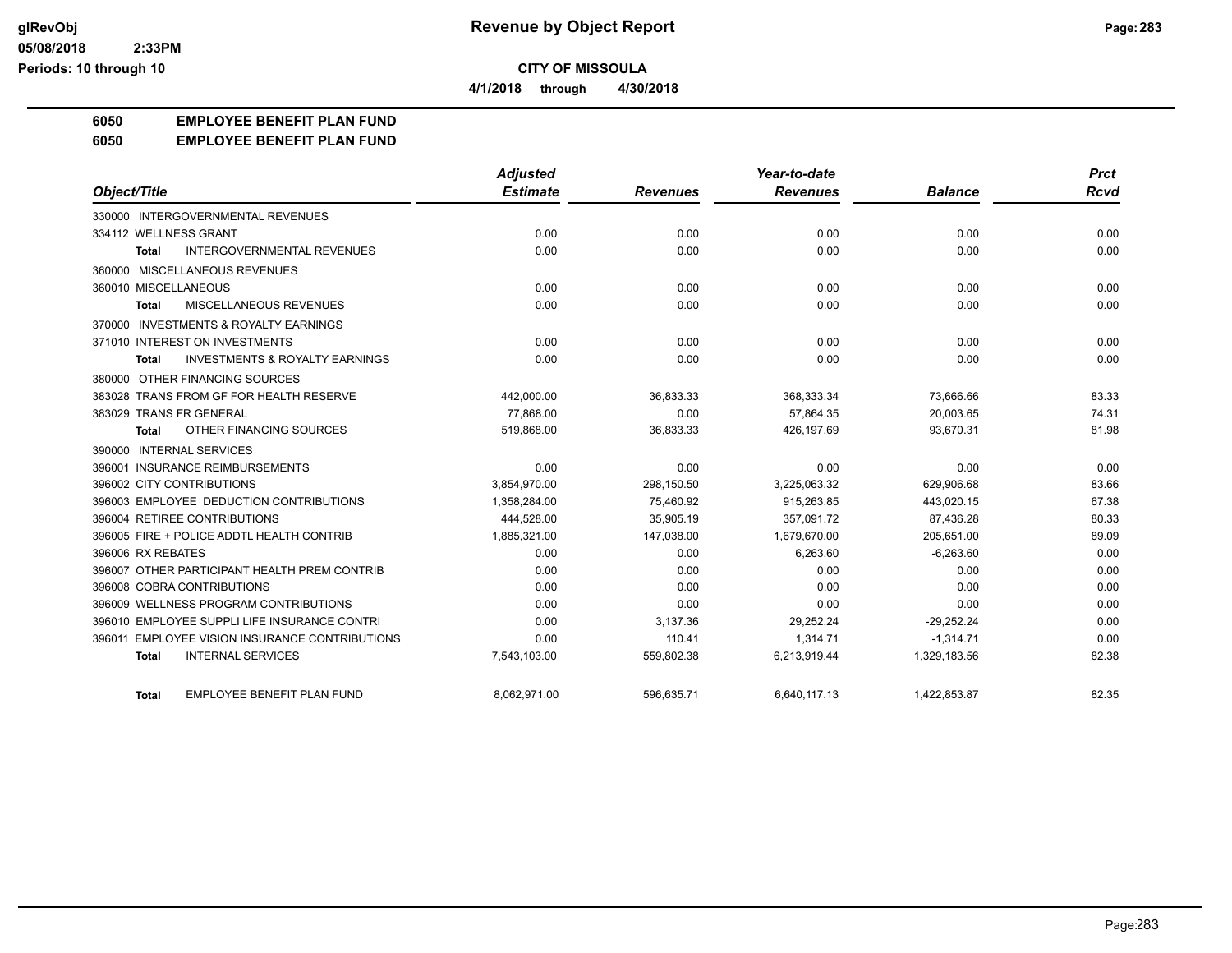**4/1/2018 through 4/30/2018**

#### **6050 EMPLOYEE BENEFIT PLAN FUND**

|                                                           | <b>Adjusted</b> |                 | Year-to-date    |                | <b>Prct</b> |
|-----------------------------------------------------------|-----------------|-----------------|-----------------|----------------|-------------|
| Object/Title                                              | <b>Estimate</b> | <b>Revenues</b> | <b>Revenues</b> | <b>Balance</b> | <b>Rcvd</b> |
| 330000 INTERGOVERNMENTAL REVENUES                         |                 |                 |                 |                |             |
| 334112 WELLNESS GRANT                                     | 0.00            | 0.00            | 0.00            | 0.00           | 0.00        |
| <b>INTERGOVERNMENTAL REVENUES</b><br><b>Total</b>         | 0.00            | 0.00            | 0.00            | 0.00           | 0.00        |
| 360000 MISCELLANEOUS REVENUES                             |                 |                 |                 |                |             |
| 360010 MISCELLANEOUS                                      | 0.00            | 0.00            | 0.00            | 0.00           | 0.00        |
| MISCELLANEOUS REVENUES<br><b>Total</b>                    | 0.00            | 0.00            | 0.00            | 0.00           | 0.00        |
| 370000 INVESTMENTS & ROYALTY EARNINGS                     |                 |                 |                 |                |             |
| 371010 INTEREST ON INVESTMENTS                            | 0.00            | 0.00            | 0.00            | 0.00           | 0.00        |
| <b>INVESTMENTS &amp; ROYALTY EARNINGS</b><br><b>Total</b> | 0.00            | 0.00            | 0.00            | 0.00           | 0.00        |
| 380000 OTHER FINANCING SOURCES                            |                 |                 |                 |                |             |
| 383028 TRANS FROM GF FOR HEALTH RESERVE                   | 442,000.00      | 36,833.33       | 368,333.34      | 73,666.66      | 83.33       |
| 383029 TRANS FR GENERAL                                   | 77.868.00       | 0.00            | 57.864.35       | 20.003.65      | 74.31       |
| OTHER FINANCING SOURCES<br><b>Total</b>                   | 519,868.00      | 36,833.33       | 426,197.69      | 93,670.31      | 81.98       |
| 390000 INTERNAL SERVICES                                  |                 |                 |                 |                |             |
| 396001 INSURANCE REIMBURSEMENTS                           | 0.00            | 0.00            | 0.00            | 0.00           | 0.00        |
| 396002 CITY CONTRIBUTIONS                                 | 3,854,970.00    | 298,150.50      | 3,225,063.32    | 629,906.68     | 83.66       |
| 396003 EMPLOYEE DEDUCTION CONTRIBUTIONS                   | 1,358,284.00    | 75,460.92       | 915,263.85      | 443,020.15     | 67.38       |
| 396004 RETIREE CONTRIBUTIONS                              | 444,528.00      | 35,905.19       | 357,091.72      | 87,436.28      | 80.33       |
| 396005 FIRE + POLICE ADDTL HEALTH CONTRIB                 | 1,885,321.00    | 147,038.00      | 1,679,670.00    | 205,651.00     | 89.09       |
| 396006 RX REBATES                                         | 0.00            | 0.00            | 6,263.60        | $-6,263.60$    | 0.00        |
| 396007 OTHER PARTICIPANT HEALTH PREM CONTRIB              | 0.00            | 0.00            | 0.00            | 0.00           | 0.00        |
| 396008 COBRA CONTRIBUTIONS                                | 0.00            | 0.00            | 0.00            | 0.00           | 0.00        |
| 396009 WELLNESS PROGRAM CONTRIBUTIONS                     | 0.00            | 0.00            | 0.00            | 0.00           | 0.00        |
| 396010 EMPLOYEE SUPPLI LIFE INSURANCE CONTRI              | 0.00            | 3,137.36        | 29,252.24       | $-29,252.24$   | 0.00        |
| 396011 EMPLOYEE VISION INSURANCE CONTRIBUTION             | 0.00            | 110.41          | 1,314.71        | $-1,314.71$    | 0.00        |
| <b>INTERNAL SERVICES</b><br><b>Total</b>                  | 7,543,103.00    | 559,802.38      | 6,213,919.44    | 1,329,183.56   | 82.38       |
| EMPLOYEE BENEFIT PLAN FUND<br><b>Total</b>                | 8,062,971.00    | 596,635.71      | 6,640,117.13    | 1,422,853.87   | 82.35       |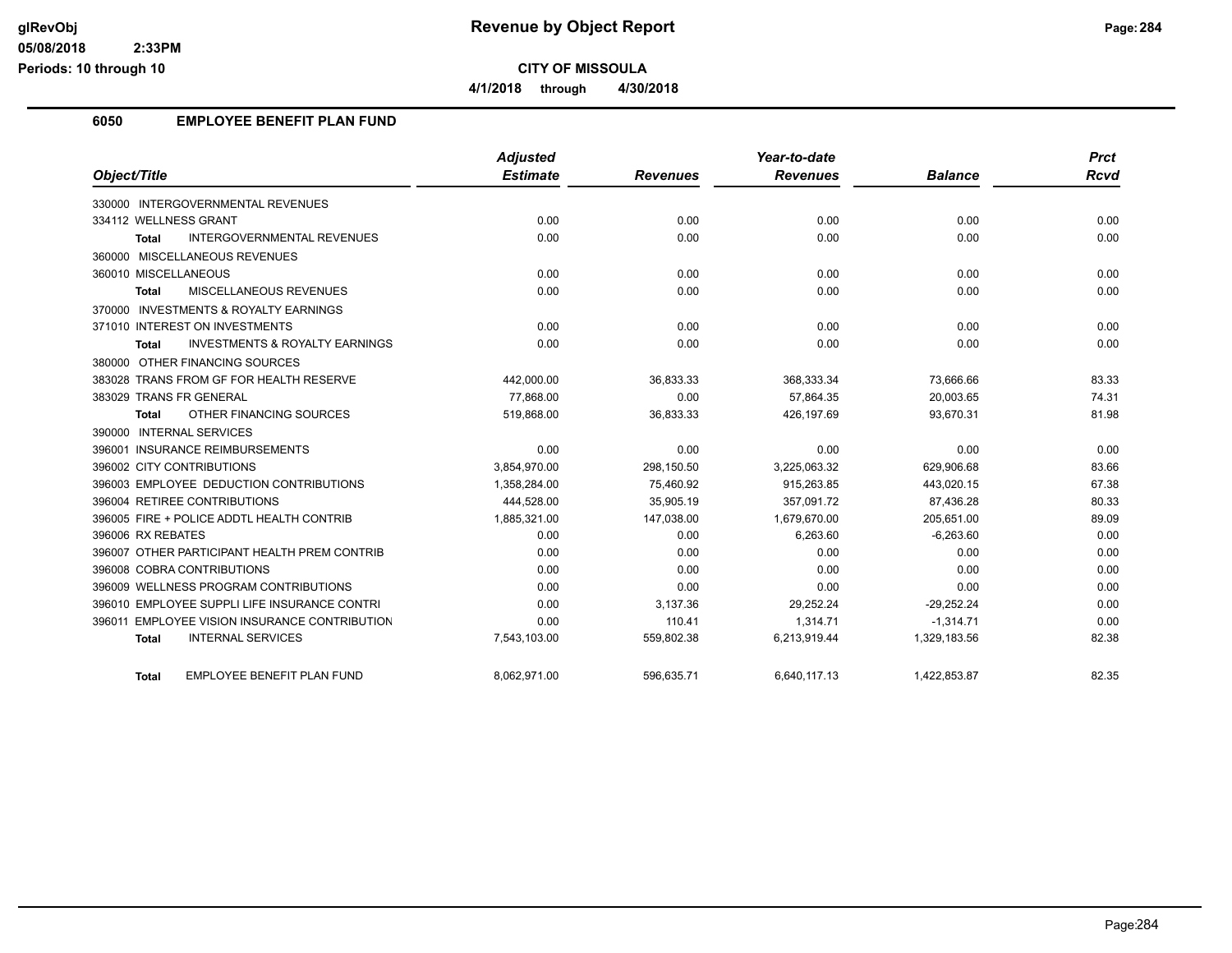**4/1/2018 through 4/30/2018**

**7370 PARKING COMMISSION FUND**

**7370 PARKING COMMISSION FUND**

|                                                           | <b>Adjusted</b> |                 | Year-to-date    |                 | <b>Prct</b> |
|-----------------------------------------------------------|-----------------|-----------------|-----------------|-----------------|-------------|
| Object/Title                                              | <b>Estimate</b> | <b>Revenues</b> | <b>Revenues</b> | <b>Balance</b>  | Rcvd        |
| 330000 INTERGOVERNMENTAL REVENUES                         |                 |                 |                 |                 |             |
| 336020 STATE PENSION CONTRIBUTION                         | 0.00            | 0.00            | 0.00            | 0.00            | 0.00        |
| 336023 STATE CONTRIB. - PERS                              | 313.00          | 0.00            | 412.73          | $-99.73$        | 131.86      |
| <b>INTERGOVERNMENTAL REVENUES</b><br><b>Total</b>         | 313.00          | 0.00            | 412.73          | $-99.73$        | 131.86      |
| 340000 CHARGES FOR SERVICES                               |                 |                 |                 |                 |             |
| 343009 TOW CHARGES                                        | 0.00            | 0.00            | 0.00            | 0.00            | 0.00        |
| 343015 PARKING                                            | 0.00            | 0.00            | 0.00            | 0.00            | 0.00        |
| 343016 METER MONEY                                        | 971,239.00      | 96,871.45       | 1,003,595.20    | $-32,356.20$    | 103.33      |
| 343017 PARKING LEASE REVENUE                              | 702,000.00      | 48,801.00       | 806,413.50      | $-104, 413.50$  | 114.87      |
| 343018 SALE OF MATERIALS                                  | 92,000.00       | 9,101.30        | 94,548.09       | $-2,548.09$     | 102.77      |
| 343301 BOOT REMOVAL                                       | 10,000.00       | 1,280.00        | 11,225.00       | $-1,225.00$     | 112.25      |
| <b>CHARGES FOR SERVICES</b><br><b>Total</b>               | 1,775,239.00    | 156,053.75      | 1,915,781.79    | $-140,542.79$   | 107.92      |
| 350000 FINES & FORFEITURES                                |                 |                 |                 |                 |             |
| 352000 TICKETS                                            | 0.00            | 0.00            | 0.00            | 0.00            | 0.00        |
| 352001 PARKING TICKET REVENUE                             | 270,000.00      | 19,282.00       | 197,412.39      | 72,587.61       | 73.12       |
| 352002 PARKING FINES                                      | 0.00            | 0.00            | 0.00            | 0.00            | 0.00        |
| <b>FINES &amp; FORFEITURES</b><br><b>Total</b>            | 270,000.00      | 19,282.00       | 197,412.39      | 72,587.61       | 73.12       |
| 360000 MISCELLANEOUS REVENUES                             |                 |                 |                 |                 |             |
| 360010 MISCELLANEOUS                                      | 38,000.00       | 1,255.30        | 37,229.06       | 770.94          | 97.97       |
| 360018 MARKET ON FRONT UTILITY PAYMENTS                   | 2,000.00        | 244.28          | 1,985.78        | 14.22           | 99.29       |
| 360019 GARBAGE-MARKET ON FRONT                            | 1,000.00        | 200.40          | 1,705.41        | $-705.41$       | 170.54      |
| 362002 BAD CHECK CHARGES                                  | 1,000.00        | 0.00            | 15.00           | 985.00          | 1.50        |
| 362005 LEASE LATE PAYMENT PENALTY                         | 0.00            | 0.00            | 0.00            | 0.00            | 0.00        |
| 364040 INSURANCE AND DAMAGE RECOVERY                      | 0.00            | 1,702.32        | 5,524.57        | $-5,524.57$     | 0.00        |
| MISCELLANEOUS REVENUES<br><b>Total</b>                    | 42,000.00       | 3,402.30        | 46,459.82       | $-4,459.82$     | 110.62      |
| 370000 INVESTMENTS & ROYALTY EARNINGS                     |                 |                 |                 |                 |             |
| 371010 INTEREST ON INVESTMENTS                            | 20,000.00       | 0.00            | 0.00            | 20,000.00       | 0.00        |
| 371020 GAIN/LOSS IN MARKET VALUE OF INVESTMENTS           | 0.00            | 0.00            | 0.00            | 0.00            | 0.00        |
| <b>INVESTMENTS &amp; ROYALTY EARNINGS</b><br><b>Total</b> | 20,000.00       | 0.00            | 0.00            | 20,000.00       | 0.00        |
| 380000 OTHER FINANCING SOURCES                            |                 |                 |                 |                 |             |
| 381010 BOND PROCEEDS                                      | 0.00            | 0.00            | 1,190,900.00    | $-1,190,900.00$ | 0.00        |
| 381090 PROCEEDS FROM CAPITAL LEASE                        | 0.00            | 0.00            | 0.00            | 0.00            | 0.00        |
| 382010 SALE OF FIXED ASSETS                               | 0.00            | 0.00            | 0.00            | 0.00            | 0.00        |
| 383013 TRANS FR SID DEBT SERVICE                          | 0.00            | 0.00            | 0.00            | 0.00            | 0.00        |
| 383400 CAPITAL CONTRIBUTION                               | 0.00            | 0.00            | 0.00            | 0.00            | 0.00        |
| OTHER FINANCING SOURCES<br><b>Total</b>                   | 0.00            | 0.00            | 1,190,900.00    | $-1,190,900.00$ | 0.00        |
| PARKING COMMISSION FUND<br><b>Total</b>                   | 2,107,552.00    | 178,738.05      | 3,350,966.73    | $-1,243,414.73$ | 159.00      |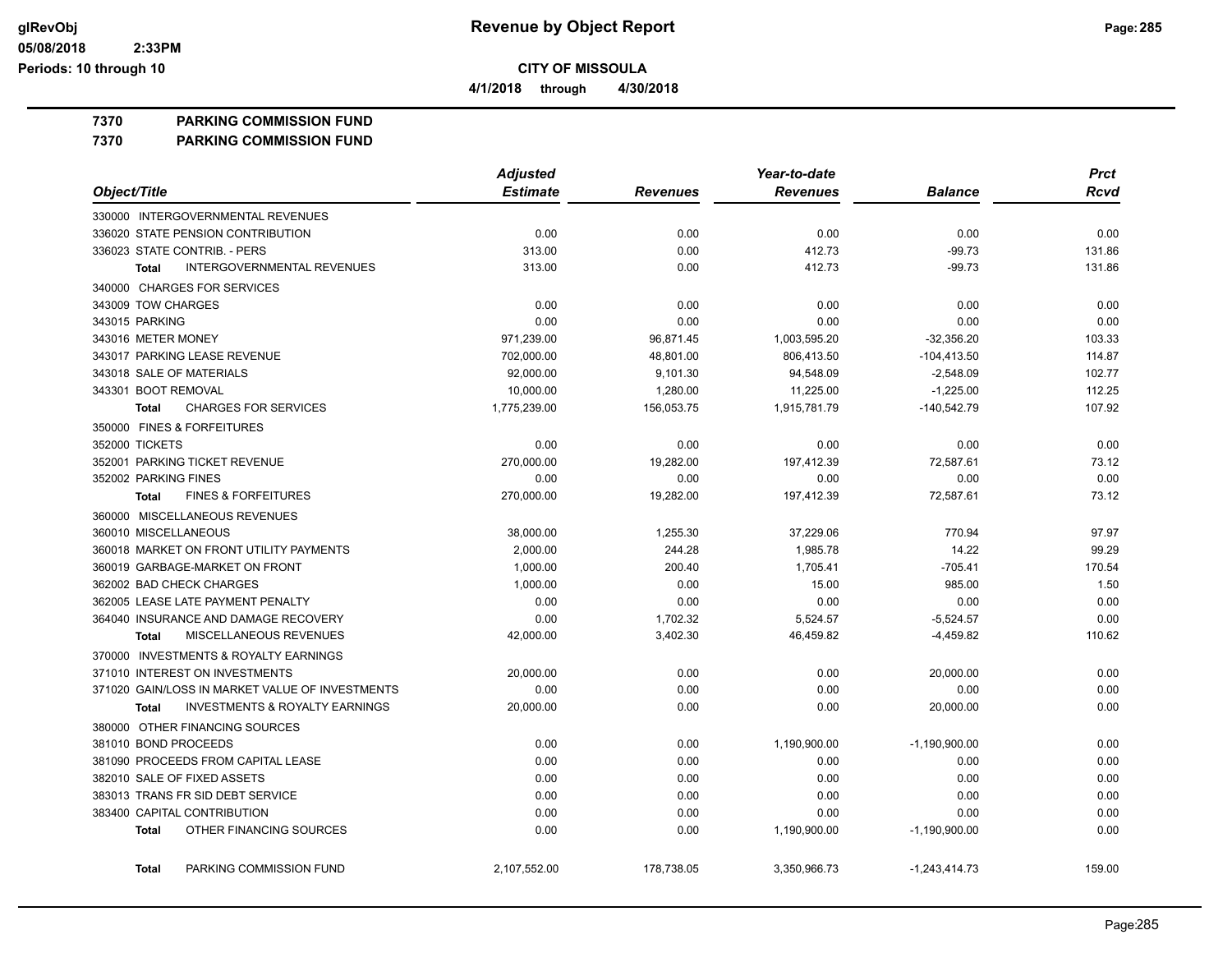**CITY OF MISSOULA 4/1/2018 through 4/30/2018**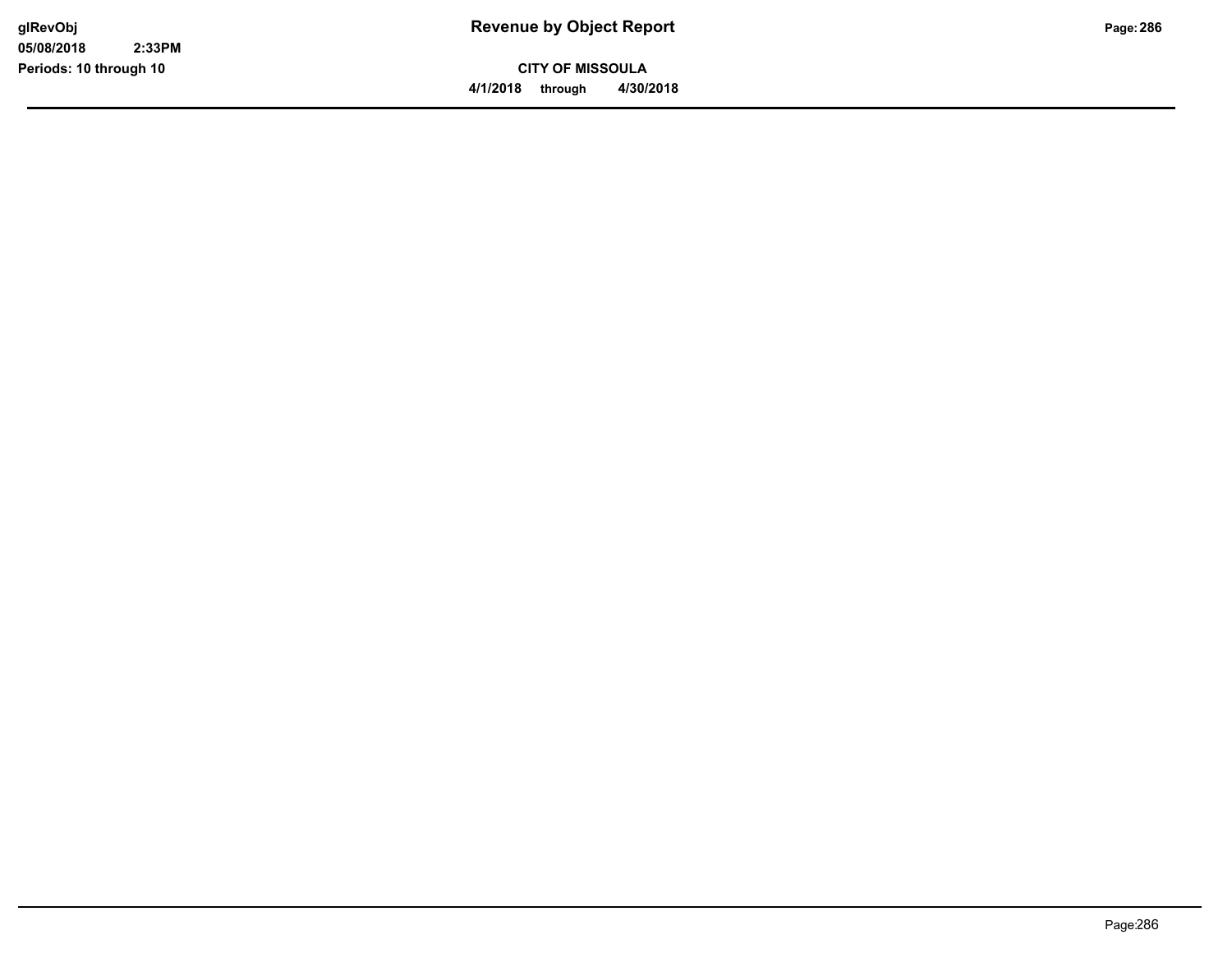**4/1/2018 through 4/30/2018**

#### **7370 PARKING COMMISSION FUND**

| Object/Title<br><b>Estimate</b><br><b>Balance</b><br><b>Revenues</b><br><b>Revenues</b><br>330000 INTERGOVERNMENTAL REVENUES<br>336020 STATE PENSION CONTRIBUTION<br>0.00<br>0.00<br>0.00<br>0.00<br>336023 STATE CONTRIB. - PERS<br>0.00<br>313.00<br>412.73<br>$-99.73$<br><b>INTERGOVERNMENTAL REVENUES</b><br>$-99.73$<br>313.00<br>0.00<br>412.73<br><b>Total</b><br>340000 CHARGES FOR SERVICES<br>343009 TOW CHARGES<br>0.00<br>0.00<br>0.00<br>0.00<br>343015 PARKING<br>0.00<br>0.00<br>0.00<br>0.00<br>343016 METER MONEY<br>971,239.00<br>1,003,595.20<br>$-32,356.20$<br>96,871.45<br>343017 PARKING LEASE REVENUE<br>702,000.00<br>48,801.00<br>806,413.50<br>$-104, 413.50$<br>343018 SALE OF MATERIALS<br>$-2,548.09$<br>92,000.00<br>9,101.30<br>94,548.09<br>$-1,225.00$<br>343301 BOOT REMOVAL<br>10,000.00<br>1,280.00<br>11,225.00<br><b>CHARGES FOR SERVICES</b><br>1,775,239.00<br>156,053.75<br>1,915,781.79<br>$-140,542.79$<br><b>Total</b><br>350000 FINES & FORFEITURES<br>352000 TICKETS<br>0.00<br>0.00<br>0.00<br>0.00<br>352001 PARKING TICKET REVENUE<br>270,000.00<br>19,282.00<br>197,412.39<br>72,587.61<br>352002 PARKING FINES<br>0.00<br>0.00<br>0.00<br>0.00<br><b>FINES &amp; FORFEITURES</b><br>270,000.00<br>19,282.00<br>197,412.39<br>72,587.61<br><b>Total</b><br>360000 MISCELLANEOUS REVENUES<br>360010 MISCELLANEOUS<br>38,000.00<br>1,255.30<br>37,229.06<br>770.94<br>360018 MARKET ON FRONT UTILITY PAYMENTS<br>2,000.00<br>244.28<br>1,985.78<br>14.22<br>360019 GARBAGE-MARKET ON FRONT<br>200.40<br>1,705.41<br>$-705.41$<br>1,000.00<br>362002 BAD CHECK CHARGES<br>1,000.00<br>0.00<br>15.00<br>985.00<br>362005 LEASE LATE PAYMENT PENALTY<br>0.00<br>0.00<br>0.00<br>0.00<br>364040 INSURANCE AND DAMAGE RECOVERY<br>0.00<br>1,702.32<br>5,524.57<br>$-5,524.57$<br>MISCELLANEOUS REVENUES<br>42,000.00<br>3,402.30<br>46,459.82<br>$-4,459.82$<br>Total<br>370000 INVESTMENTS & ROYALTY EARNINGS<br>371010 INTEREST ON INVESTMENTS<br>20,000.00<br>0.00<br>0.00<br>20,000.00<br>0.00<br>0.00<br>0.00<br>371020 GAIN/LOSS IN MARKET VALUE OF INVESTMENT<br>0.00<br>0.00<br>0.00<br><b>INVESTMENTS &amp; ROYALTY EARNINGS</b><br>20,000.00<br>0.00<br>0.00<br>20,000.00<br>0.00<br><b>Total</b><br>380000 OTHER FINANCING SOURCES<br>381010 BOND PROCEEDS<br>0.00<br>0.00<br>1,190,900.00<br>$-1,190,900.00$<br>0.00<br>381090 PROCEEDS FROM CAPITAL LEASE<br>0.00<br>0.00<br>0.00<br>0.00<br>0.00<br>382010 SALE OF FIXED ASSETS<br>0.00<br>0.00<br>0.00<br>0.00<br>0.00<br>383013 TRANS FR SID DEBT SERVICE<br>0.00<br>0.00<br>0.00<br>0.00<br>0.00<br>383400 CAPITAL CONTRIBUTION<br>0.00<br>0.00<br>0.00<br>0.00<br>0.00<br>OTHER FINANCING SOURCES<br>0.00<br>0.00<br>1,190,900.00<br>$-1,190,900.00$<br><b>Total</b> | <b>Adjusted</b> | Year-to-date | <b>Prct</b> |
|-------------------------------------------------------------------------------------------------------------------------------------------------------------------------------------------------------------------------------------------------------------------------------------------------------------------------------------------------------------------------------------------------------------------------------------------------------------------------------------------------------------------------------------------------------------------------------------------------------------------------------------------------------------------------------------------------------------------------------------------------------------------------------------------------------------------------------------------------------------------------------------------------------------------------------------------------------------------------------------------------------------------------------------------------------------------------------------------------------------------------------------------------------------------------------------------------------------------------------------------------------------------------------------------------------------------------------------------------------------------------------------------------------------------------------------------------------------------------------------------------------------------------------------------------------------------------------------------------------------------------------------------------------------------------------------------------------------------------------------------------------------------------------------------------------------------------------------------------------------------------------------------------------------------------------------------------------------------------------------------------------------------------------------------------------------------------------------------------------------------------------------------------------------------------------------------------------------------------------------------------------------------------------------------------------------------------------------------------------------------------------------------------------------------------------------------------------------------------------------------------------------------------------------------------------------------------------------------------------------------------------------------------------------------------------------------------------------------------------------------------------------------------------------|-----------------|--------------|-------------|
|                                                                                                                                                                                                                                                                                                                                                                                                                                                                                                                                                                                                                                                                                                                                                                                                                                                                                                                                                                                                                                                                                                                                                                                                                                                                                                                                                                                                                                                                                                                                                                                                                                                                                                                                                                                                                                                                                                                                                                                                                                                                                                                                                                                                                                                                                                                                                                                                                                                                                                                                                                                                                                                                                                                                                                                     |                 |              | Rcvd        |
|                                                                                                                                                                                                                                                                                                                                                                                                                                                                                                                                                                                                                                                                                                                                                                                                                                                                                                                                                                                                                                                                                                                                                                                                                                                                                                                                                                                                                                                                                                                                                                                                                                                                                                                                                                                                                                                                                                                                                                                                                                                                                                                                                                                                                                                                                                                                                                                                                                                                                                                                                                                                                                                                                                                                                                                     |                 |              |             |
|                                                                                                                                                                                                                                                                                                                                                                                                                                                                                                                                                                                                                                                                                                                                                                                                                                                                                                                                                                                                                                                                                                                                                                                                                                                                                                                                                                                                                                                                                                                                                                                                                                                                                                                                                                                                                                                                                                                                                                                                                                                                                                                                                                                                                                                                                                                                                                                                                                                                                                                                                                                                                                                                                                                                                                                     |                 |              | 0.00        |
|                                                                                                                                                                                                                                                                                                                                                                                                                                                                                                                                                                                                                                                                                                                                                                                                                                                                                                                                                                                                                                                                                                                                                                                                                                                                                                                                                                                                                                                                                                                                                                                                                                                                                                                                                                                                                                                                                                                                                                                                                                                                                                                                                                                                                                                                                                                                                                                                                                                                                                                                                                                                                                                                                                                                                                                     |                 |              | 131.86      |
|                                                                                                                                                                                                                                                                                                                                                                                                                                                                                                                                                                                                                                                                                                                                                                                                                                                                                                                                                                                                                                                                                                                                                                                                                                                                                                                                                                                                                                                                                                                                                                                                                                                                                                                                                                                                                                                                                                                                                                                                                                                                                                                                                                                                                                                                                                                                                                                                                                                                                                                                                                                                                                                                                                                                                                                     |                 |              | 131.86      |
|                                                                                                                                                                                                                                                                                                                                                                                                                                                                                                                                                                                                                                                                                                                                                                                                                                                                                                                                                                                                                                                                                                                                                                                                                                                                                                                                                                                                                                                                                                                                                                                                                                                                                                                                                                                                                                                                                                                                                                                                                                                                                                                                                                                                                                                                                                                                                                                                                                                                                                                                                                                                                                                                                                                                                                                     |                 |              |             |
|                                                                                                                                                                                                                                                                                                                                                                                                                                                                                                                                                                                                                                                                                                                                                                                                                                                                                                                                                                                                                                                                                                                                                                                                                                                                                                                                                                                                                                                                                                                                                                                                                                                                                                                                                                                                                                                                                                                                                                                                                                                                                                                                                                                                                                                                                                                                                                                                                                                                                                                                                                                                                                                                                                                                                                                     |                 |              | 0.00        |
|                                                                                                                                                                                                                                                                                                                                                                                                                                                                                                                                                                                                                                                                                                                                                                                                                                                                                                                                                                                                                                                                                                                                                                                                                                                                                                                                                                                                                                                                                                                                                                                                                                                                                                                                                                                                                                                                                                                                                                                                                                                                                                                                                                                                                                                                                                                                                                                                                                                                                                                                                                                                                                                                                                                                                                                     |                 |              | 0.00        |
|                                                                                                                                                                                                                                                                                                                                                                                                                                                                                                                                                                                                                                                                                                                                                                                                                                                                                                                                                                                                                                                                                                                                                                                                                                                                                                                                                                                                                                                                                                                                                                                                                                                                                                                                                                                                                                                                                                                                                                                                                                                                                                                                                                                                                                                                                                                                                                                                                                                                                                                                                                                                                                                                                                                                                                                     |                 |              | 103.33      |
|                                                                                                                                                                                                                                                                                                                                                                                                                                                                                                                                                                                                                                                                                                                                                                                                                                                                                                                                                                                                                                                                                                                                                                                                                                                                                                                                                                                                                                                                                                                                                                                                                                                                                                                                                                                                                                                                                                                                                                                                                                                                                                                                                                                                                                                                                                                                                                                                                                                                                                                                                                                                                                                                                                                                                                                     |                 |              | 114.87      |
|                                                                                                                                                                                                                                                                                                                                                                                                                                                                                                                                                                                                                                                                                                                                                                                                                                                                                                                                                                                                                                                                                                                                                                                                                                                                                                                                                                                                                                                                                                                                                                                                                                                                                                                                                                                                                                                                                                                                                                                                                                                                                                                                                                                                                                                                                                                                                                                                                                                                                                                                                                                                                                                                                                                                                                                     |                 |              | 102.77      |
|                                                                                                                                                                                                                                                                                                                                                                                                                                                                                                                                                                                                                                                                                                                                                                                                                                                                                                                                                                                                                                                                                                                                                                                                                                                                                                                                                                                                                                                                                                                                                                                                                                                                                                                                                                                                                                                                                                                                                                                                                                                                                                                                                                                                                                                                                                                                                                                                                                                                                                                                                                                                                                                                                                                                                                                     |                 |              | 112.25      |
|                                                                                                                                                                                                                                                                                                                                                                                                                                                                                                                                                                                                                                                                                                                                                                                                                                                                                                                                                                                                                                                                                                                                                                                                                                                                                                                                                                                                                                                                                                                                                                                                                                                                                                                                                                                                                                                                                                                                                                                                                                                                                                                                                                                                                                                                                                                                                                                                                                                                                                                                                                                                                                                                                                                                                                                     |                 |              | 107.92      |
|                                                                                                                                                                                                                                                                                                                                                                                                                                                                                                                                                                                                                                                                                                                                                                                                                                                                                                                                                                                                                                                                                                                                                                                                                                                                                                                                                                                                                                                                                                                                                                                                                                                                                                                                                                                                                                                                                                                                                                                                                                                                                                                                                                                                                                                                                                                                                                                                                                                                                                                                                                                                                                                                                                                                                                                     |                 |              |             |
|                                                                                                                                                                                                                                                                                                                                                                                                                                                                                                                                                                                                                                                                                                                                                                                                                                                                                                                                                                                                                                                                                                                                                                                                                                                                                                                                                                                                                                                                                                                                                                                                                                                                                                                                                                                                                                                                                                                                                                                                                                                                                                                                                                                                                                                                                                                                                                                                                                                                                                                                                                                                                                                                                                                                                                                     |                 |              | 0.00        |
|                                                                                                                                                                                                                                                                                                                                                                                                                                                                                                                                                                                                                                                                                                                                                                                                                                                                                                                                                                                                                                                                                                                                                                                                                                                                                                                                                                                                                                                                                                                                                                                                                                                                                                                                                                                                                                                                                                                                                                                                                                                                                                                                                                                                                                                                                                                                                                                                                                                                                                                                                                                                                                                                                                                                                                                     |                 |              | 73.12       |
|                                                                                                                                                                                                                                                                                                                                                                                                                                                                                                                                                                                                                                                                                                                                                                                                                                                                                                                                                                                                                                                                                                                                                                                                                                                                                                                                                                                                                                                                                                                                                                                                                                                                                                                                                                                                                                                                                                                                                                                                                                                                                                                                                                                                                                                                                                                                                                                                                                                                                                                                                                                                                                                                                                                                                                                     |                 |              | 0.00        |
|                                                                                                                                                                                                                                                                                                                                                                                                                                                                                                                                                                                                                                                                                                                                                                                                                                                                                                                                                                                                                                                                                                                                                                                                                                                                                                                                                                                                                                                                                                                                                                                                                                                                                                                                                                                                                                                                                                                                                                                                                                                                                                                                                                                                                                                                                                                                                                                                                                                                                                                                                                                                                                                                                                                                                                                     |                 |              | 73.12       |
|                                                                                                                                                                                                                                                                                                                                                                                                                                                                                                                                                                                                                                                                                                                                                                                                                                                                                                                                                                                                                                                                                                                                                                                                                                                                                                                                                                                                                                                                                                                                                                                                                                                                                                                                                                                                                                                                                                                                                                                                                                                                                                                                                                                                                                                                                                                                                                                                                                                                                                                                                                                                                                                                                                                                                                                     |                 |              |             |
|                                                                                                                                                                                                                                                                                                                                                                                                                                                                                                                                                                                                                                                                                                                                                                                                                                                                                                                                                                                                                                                                                                                                                                                                                                                                                                                                                                                                                                                                                                                                                                                                                                                                                                                                                                                                                                                                                                                                                                                                                                                                                                                                                                                                                                                                                                                                                                                                                                                                                                                                                                                                                                                                                                                                                                                     |                 |              | 97.97       |
|                                                                                                                                                                                                                                                                                                                                                                                                                                                                                                                                                                                                                                                                                                                                                                                                                                                                                                                                                                                                                                                                                                                                                                                                                                                                                                                                                                                                                                                                                                                                                                                                                                                                                                                                                                                                                                                                                                                                                                                                                                                                                                                                                                                                                                                                                                                                                                                                                                                                                                                                                                                                                                                                                                                                                                                     |                 |              | 99.29       |
|                                                                                                                                                                                                                                                                                                                                                                                                                                                                                                                                                                                                                                                                                                                                                                                                                                                                                                                                                                                                                                                                                                                                                                                                                                                                                                                                                                                                                                                                                                                                                                                                                                                                                                                                                                                                                                                                                                                                                                                                                                                                                                                                                                                                                                                                                                                                                                                                                                                                                                                                                                                                                                                                                                                                                                                     |                 |              | 170.54      |
|                                                                                                                                                                                                                                                                                                                                                                                                                                                                                                                                                                                                                                                                                                                                                                                                                                                                                                                                                                                                                                                                                                                                                                                                                                                                                                                                                                                                                                                                                                                                                                                                                                                                                                                                                                                                                                                                                                                                                                                                                                                                                                                                                                                                                                                                                                                                                                                                                                                                                                                                                                                                                                                                                                                                                                                     |                 |              | 1.50        |
|                                                                                                                                                                                                                                                                                                                                                                                                                                                                                                                                                                                                                                                                                                                                                                                                                                                                                                                                                                                                                                                                                                                                                                                                                                                                                                                                                                                                                                                                                                                                                                                                                                                                                                                                                                                                                                                                                                                                                                                                                                                                                                                                                                                                                                                                                                                                                                                                                                                                                                                                                                                                                                                                                                                                                                                     |                 |              | 0.00        |
|                                                                                                                                                                                                                                                                                                                                                                                                                                                                                                                                                                                                                                                                                                                                                                                                                                                                                                                                                                                                                                                                                                                                                                                                                                                                                                                                                                                                                                                                                                                                                                                                                                                                                                                                                                                                                                                                                                                                                                                                                                                                                                                                                                                                                                                                                                                                                                                                                                                                                                                                                                                                                                                                                                                                                                                     |                 |              | 0.00        |
|                                                                                                                                                                                                                                                                                                                                                                                                                                                                                                                                                                                                                                                                                                                                                                                                                                                                                                                                                                                                                                                                                                                                                                                                                                                                                                                                                                                                                                                                                                                                                                                                                                                                                                                                                                                                                                                                                                                                                                                                                                                                                                                                                                                                                                                                                                                                                                                                                                                                                                                                                                                                                                                                                                                                                                                     |                 |              | 110.62      |
|                                                                                                                                                                                                                                                                                                                                                                                                                                                                                                                                                                                                                                                                                                                                                                                                                                                                                                                                                                                                                                                                                                                                                                                                                                                                                                                                                                                                                                                                                                                                                                                                                                                                                                                                                                                                                                                                                                                                                                                                                                                                                                                                                                                                                                                                                                                                                                                                                                                                                                                                                                                                                                                                                                                                                                                     |                 |              |             |
|                                                                                                                                                                                                                                                                                                                                                                                                                                                                                                                                                                                                                                                                                                                                                                                                                                                                                                                                                                                                                                                                                                                                                                                                                                                                                                                                                                                                                                                                                                                                                                                                                                                                                                                                                                                                                                                                                                                                                                                                                                                                                                                                                                                                                                                                                                                                                                                                                                                                                                                                                                                                                                                                                                                                                                                     |                 |              |             |
|                                                                                                                                                                                                                                                                                                                                                                                                                                                                                                                                                                                                                                                                                                                                                                                                                                                                                                                                                                                                                                                                                                                                                                                                                                                                                                                                                                                                                                                                                                                                                                                                                                                                                                                                                                                                                                                                                                                                                                                                                                                                                                                                                                                                                                                                                                                                                                                                                                                                                                                                                                                                                                                                                                                                                                                     |                 |              |             |
|                                                                                                                                                                                                                                                                                                                                                                                                                                                                                                                                                                                                                                                                                                                                                                                                                                                                                                                                                                                                                                                                                                                                                                                                                                                                                                                                                                                                                                                                                                                                                                                                                                                                                                                                                                                                                                                                                                                                                                                                                                                                                                                                                                                                                                                                                                                                                                                                                                                                                                                                                                                                                                                                                                                                                                                     |                 |              |             |
|                                                                                                                                                                                                                                                                                                                                                                                                                                                                                                                                                                                                                                                                                                                                                                                                                                                                                                                                                                                                                                                                                                                                                                                                                                                                                                                                                                                                                                                                                                                                                                                                                                                                                                                                                                                                                                                                                                                                                                                                                                                                                                                                                                                                                                                                                                                                                                                                                                                                                                                                                                                                                                                                                                                                                                                     |                 |              |             |
|                                                                                                                                                                                                                                                                                                                                                                                                                                                                                                                                                                                                                                                                                                                                                                                                                                                                                                                                                                                                                                                                                                                                                                                                                                                                                                                                                                                                                                                                                                                                                                                                                                                                                                                                                                                                                                                                                                                                                                                                                                                                                                                                                                                                                                                                                                                                                                                                                                                                                                                                                                                                                                                                                                                                                                                     |                 |              |             |
|                                                                                                                                                                                                                                                                                                                                                                                                                                                                                                                                                                                                                                                                                                                                                                                                                                                                                                                                                                                                                                                                                                                                                                                                                                                                                                                                                                                                                                                                                                                                                                                                                                                                                                                                                                                                                                                                                                                                                                                                                                                                                                                                                                                                                                                                                                                                                                                                                                                                                                                                                                                                                                                                                                                                                                                     |                 |              |             |
|                                                                                                                                                                                                                                                                                                                                                                                                                                                                                                                                                                                                                                                                                                                                                                                                                                                                                                                                                                                                                                                                                                                                                                                                                                                                                                                                                                                                                                                                                                                                                                                                                                                                                                                                                                                                                                                                                                                                                                                                                                                                                                                                                                                                                                                                                                                                                                                                                                                                                                                                                                                                                                                                                                                                                                                     |                 |              |             |
|                                                                                                                                                                                                                                                                                                                                                                                                                                                                                                                                                                                                                                                                                                                                                                                                                                                                                                                                                                                                                                                                                                                                                                                                                                                                                                                                                                                                                                                                                                                                                                                                                                                                                                                                                                                                                                                                                                                                                                                                                                                                                                                                                                                                                                                                                                                                                                                                                                                                                                                                                                                                                                                                                                                                                                                     |                 |              |             |
|                                                                                                                                                                                                                                                                                                                                                                                                                                                                                                                                                                                                                                                                                                                                                                                                                                                                                                                                                                                                                                                                                                                                                                                                                                                                                                                                                                                                                                                                                                                                                                                                                                                                                                                                                                                                                                                                                                                                                                                                                                                                                                                                                                                                                                                                                                                                                                                                                                                                                                                                                                                                                                                                                                                                                                                     |                 |              |             |
|                                                                                                                                                                                                                                                                                                                                                                                                                                                                                                                                                                                                                                                                                                                                                                                                                                                                                                                                                                                                                                                                                                                                                                                                                                                                                                                                                                                                                                                                                                                                                                                                                                                                                                                                                                                                                                                                                                                                                                                                                                                                                                                                                                                                                                                                                                                                                                                                                                                                                                                                                                                                                                                                                                                                                                                     |                 |              | 0.00        |
| 2,107,552.00<br>178,738.05<br>3,350,966.73<br>$-1,243,414.73$<br>PARKING COMMISSION FUND<br><b>Total</b>                                                                                                                                                                                                                                                                                                                                                                                                                                                                                                                                                                                                                                                                                                                                                                                                                                                                                                                                                                                                                                                                                                                                                                                                                                                                                                                                                                                                                                                                                                                                                                                                                                                                                                                                                                                                                                                                                                                                                                                                                                                                                                                                                                                                                                                                                                                                                                                                                                                                                                                                                                                                                                                                            |                 |              | 159.00      |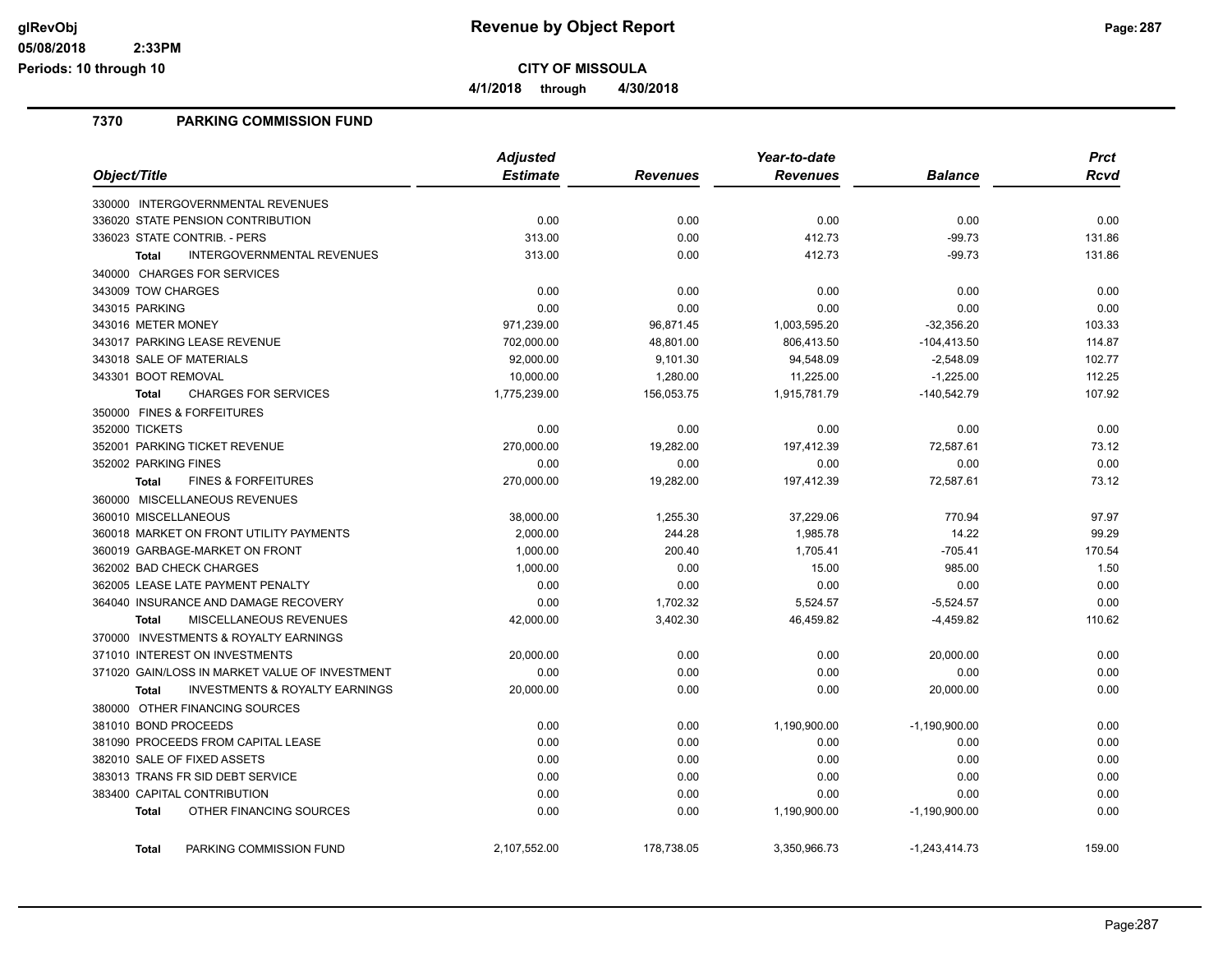**CITY OF MISSOULA 4/1/2018 through 4/30/2018**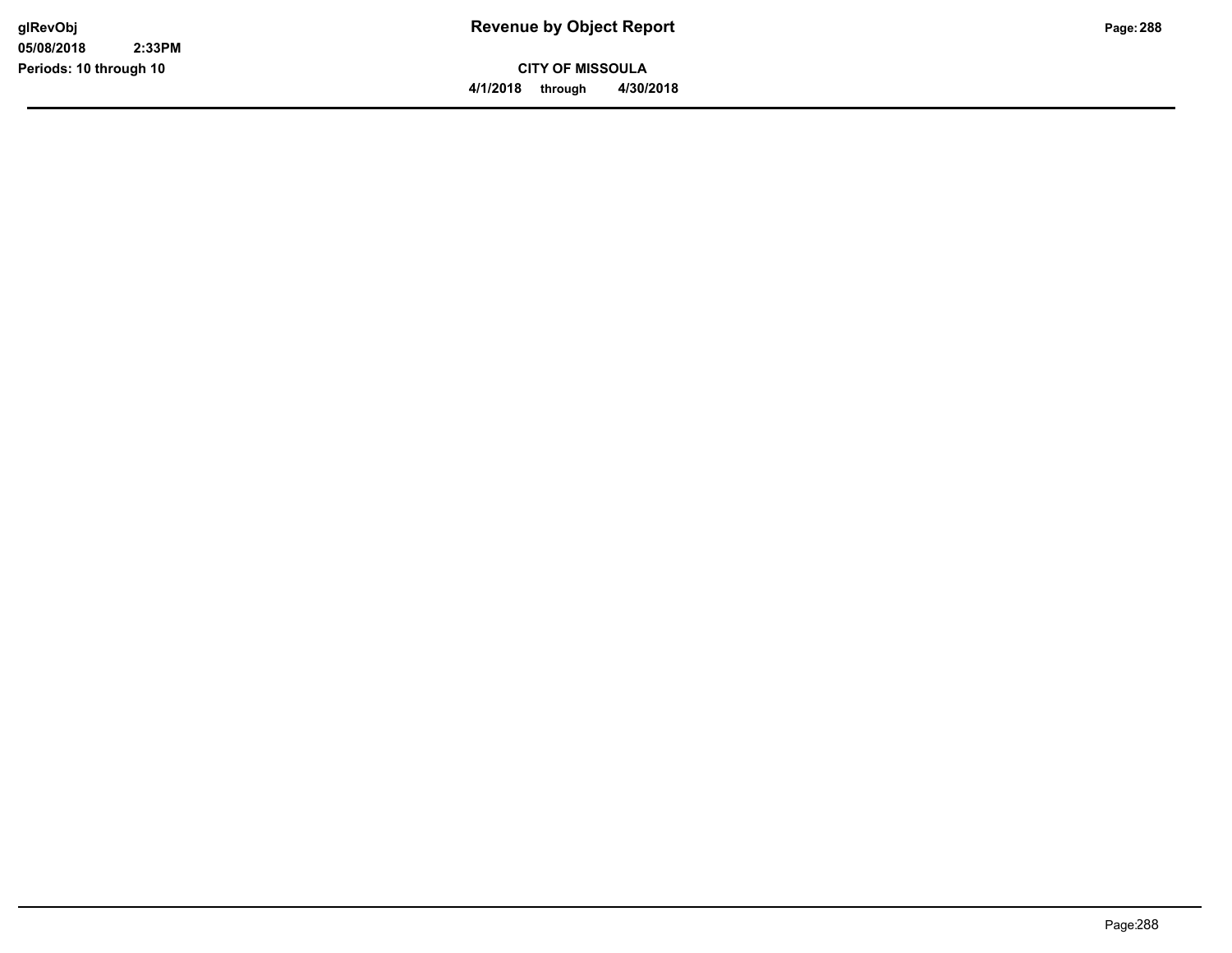**4/1/2018 through 4/30/2018**

**7371 FRONT STREET PARKING BONDS**

**7371 FRONT STREET PARKING BONDS**

|                                                     | <b>Adjusted</b> |                 | Year-to-date    |                | <b>Prct</b> |
|-----------------------------------------------------|-----------------|-----------------|-----------------|----------------|-------------|
| Object/Title                                        | <b>Estimate</b> | <b>Revenues</b> | <b>Revenues</b> | <b>Balance</b> | <b>Rcvd</b> |
| 330000 INTERGOVERNMENTAL REVENUES                   |                 |                 |                 |                |             |
| 331990 IRS REIMB/DEBT SVS INTEREST                  | 0.00            | 0.00            | 0.00            | 0.00           | 0.00        |
| 338000 LOCAL SHARING OF TAX INCREMENT               | 0.00            | 0.00            | 0.00            | 0.00           | 0.00        |
| <b>INTERGOVERNMENTAL REVENUES</b><br>Total          | 0.00            | 0.00            | 0.00            | 0.00           | 0.00        |
| 360000 MISCELLANEOUS REVENUES                       |                 |                 |                 |                |             |
| 360010 MISCELLANEOUS                                | 0.00            | 0.00            | 0.00            | 0.00           | 0.00        |
| MISCELLANEOUS REVENUES<br>Total                     | 0.00            | 0.00            | 0.00            | 0.00           | 0.00        |
| <b>INVESTMENTS &amp; ROYALTY EARNINGS</b><br>370000 |                 |                 |                 |                |             |
| 371010 INTEREST ON INVESTMENTS                      | 0.00            | 0.00            | 0.00            | 0.00           | 0.00        |
| <b>INVESTMENTS &amp; ROYALTY EARNINGS</b><br>Total  | 0.00            | 0.00            | 0.00            | 0.00           | 0.00        |
| 380000 OTHER FINANCING SOURCES                      |                 |                 |                 |                |             |
| 381009 TRANSFERS IN                                 | 257,500.00      | 0.00            | 0.00            | 257,500.00     | 0.00        |
| 381010 BOND PROCEEDS                                | 0.00            | 0.00            | 0.00            | 0.00           | 0.00        |
| 383000 OPERATING TRANSFERS                          | 0.00            | 12,666.25       | 127,810.00      | $-127,810.00$  | 0.00        |
| OTHER FINANCING SOURCES<br>Total                    | 257,500.00      | 12,666.25       | 127,810.00      | 129,690.00     | 49.63       |
| FRONT STREET PARKING BONDS<br>Total                 | 257,500.00      | 12,666.25       | 127,810.00      | 129,690.00     | 49.63       |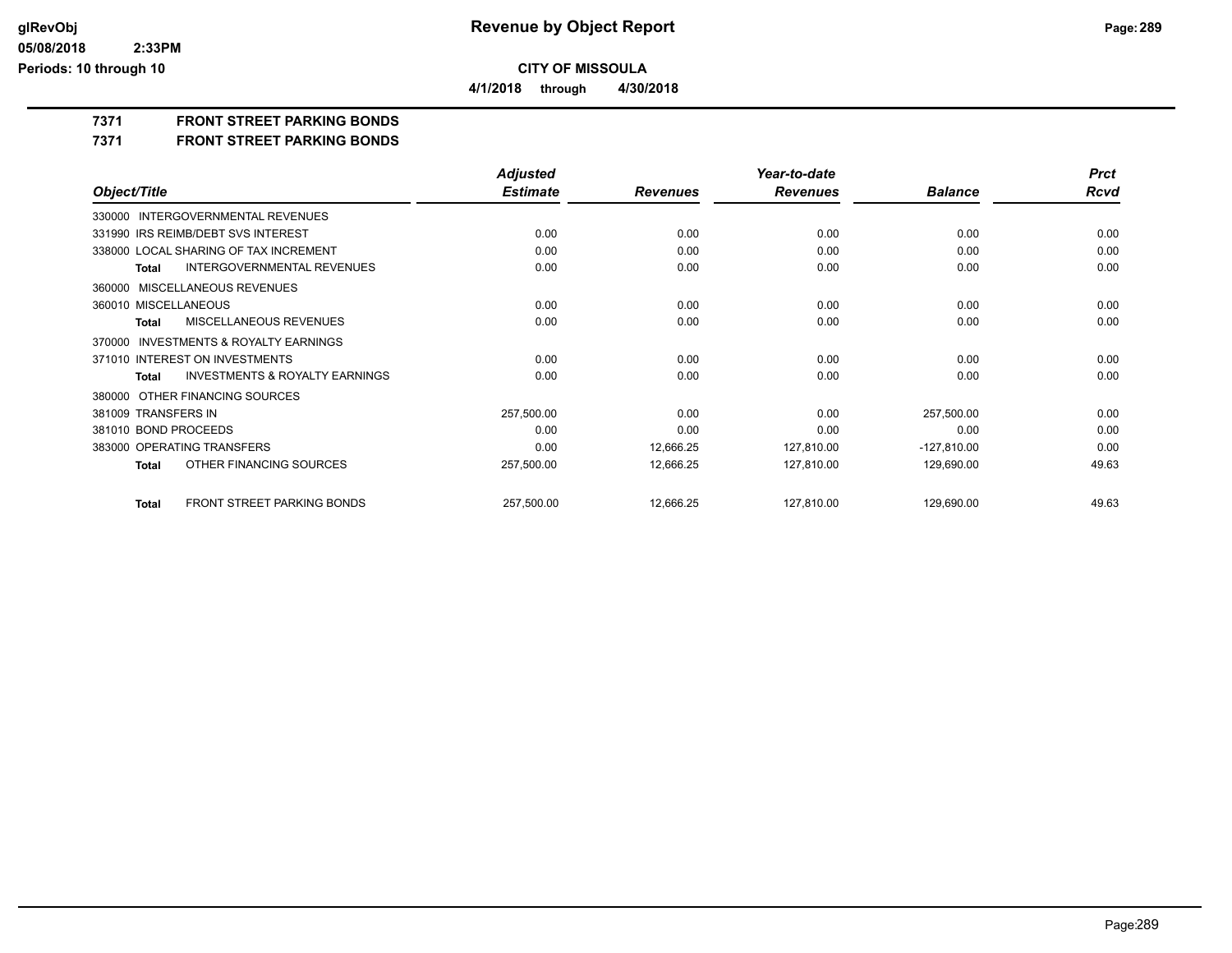**4/1/2018 through 4/30/2018**

## **7371 FRONT STREET PARKING BONDS**

|                                                     | <b>Adjusted</b> |                 | Year-to-date    |                | <b>Prct</b> |
|-----------------------------------------------------|-----------------|-----------------|-----------------|----------------|-------------|
| Object/Title                                        | <b>Estimate</b> | <b>Revenues</b> | <b>Revenues</b> | <b>Balance</b> | <b>Rcvd</b> |
| 330000 INTERGOVERNMENTAL REVENUES                   |                 |                 |                 |                |             |
| 331990 IRS REIMB/DEBT SVS INTEREST                  | 0.00            | 0.00            | 0.00            | 0.00           | 0.00        |
| 338000 LOCAL SHARING OF TAX INCREMENT               | 0.00            | 0.00            | 0.00            | 0.00           | 0.00        |
| <b>INTERGOVERNMENTAL REVENUES</b><br>Total          | 0.00            | 0.00            | 0.00            | 0.00           | 0.00        |
| 360000 MISCELLANEOUS REVENUES                       |                 |                 |                 |                |             |
| 360010 MISCELLANEOUS                                | 0.00            | 0.00            | 0.00            | 0.00           | 0.00        |
| MISCELLANEOUS REVENUES<br><b>Total</b>              | 0.00            | 0.00            | 0.00            | 0.00           | 0.00        |
| <b>INVESTMENTS &amp; ROYALTY EARNINGS</b><br>370000 |                 |                 |                 |                |             |
| 371010 INTEREST ON INVESTMENTS                      | 0.00            | 0.00            | 0.00            | 0.00           | 0.00        |
| <b>INVESTMENTS &amp; ROYALTY EARNINGS</b><br>Total  | 0.00            | 0.00            | 0.00            | 0.00           | 0.00        |
| 380000 OTHER FINANCING SOURCES                      |                 |                 |                 |                |             |
| 381009 TRANSFERS IN                                 | 257,500.00      | 0.00            | 0.00            | 257,500.00     | 0.00        |
| 381010 BOND PROCEEDS                                | 0.00            | 0.00            | 0.00            | 0.00           | 0.00        |
| 383000 OPERATING TRANSFERS                          | 0.00            | 12,666.25       | 127,810.00      | $-127,810.00$  | 0.00        |
| OTHER FINANCING SOURCES<br><b>Total</b>             | 257,500.00      | 12,666.25       | 127,810.00      | 129,690.00     | 49.63       |
| <b>FRONT STREET PARKING BONDS</b><br><b>Total</b>   | 257,500.00      | 12,666.25       | 127,810.00      | 129,690.00     | 49.63       |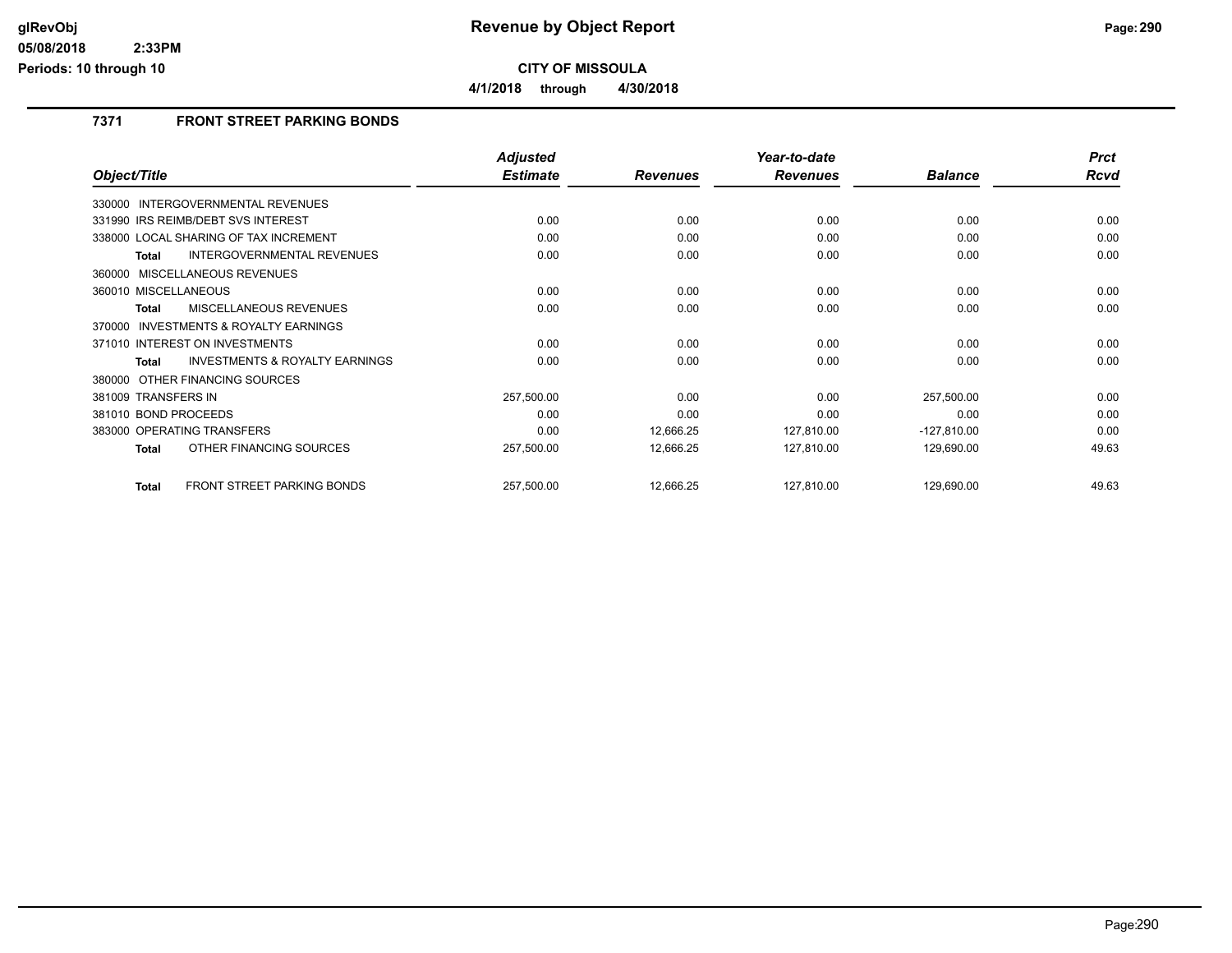**4/1/2018 through 4/30/2018**

# **7372 SINKING FUND/FRONT ST PARKING BONDS**

**7372 SINKING FUND/FRONT ST PARKING BONDS**

|                                       |                                           | <b>Adjusted</b> |                 | Year-to-date    |                | <b>Prct</b> |
|---------------------------------------|-------------------------------------------|-----------------|-----------------|-----------------|----------------|-------------|
| Object/Title                          |                                           | <b>Estimate</b> | <b>Revenues</b> | <b>Revenues</b> | <b>Balance</b> | <b>Rcvd</b> |
| 330000 INTERGOVERNMENTAL REVENUES     |                                           |                 |                 |                 |                |             |
| 338000 LOCAL SHARING OF TAX INCREMENT |                                           | 0.00            | 0.00            | 0.00            | 0.00           | 0.00        |
| INTERGOVERNMENTAL REVENUES<br>Total   |                                           | 0.00            | 0.00            | 0.00            | 0.00           | 0.00        |
| 370000 INVESTMENTS & ROYALTY EARNINGS |                                           |                 |                 |                 |                |             |
| 371010 INTEREST ON INVESTMENTS        |                                           | 0.00            | 0.00            | 0.00            | 0.00           | 0.00        |
| Total                                 | <b>INVESTMENTS &amp; ROYALTY EARNINGS</b> | 0.00            | 0.00            | 0.00            | 0.00           | 0.00        |
| 380000 OTHER FINANCING SOURCES        |                                           |                 |                 |                 |                |             |
| 381009 TRANSFERS IN                   |                                           | 255,000.00      | 0.00            | 0.00            | 255,000.00     | 0.00        |
| 381010 BOND PROCEEDS                  |                                           | 0.00            | 0.00            | 0.00            | 0.00           | 0.00        |
| 383000 OPERATING TRANSFERS            |                                           | 0.00            | 13.750.00       | 134,500.00      | $-134,500.00$  | 0.00        |
| OTHER FINANCING SOURCES<br>Total      |                                           | 255,000.00      | 13,750.00       | 134,500.00      | 120,500.00     | 52.75       |
| Total                                 | SINKING FUND/FRONT ST PARKING BONDS       | 255,000.00      | 13.750.00       | 134.500.00      | 120.500.00     | 52.75       |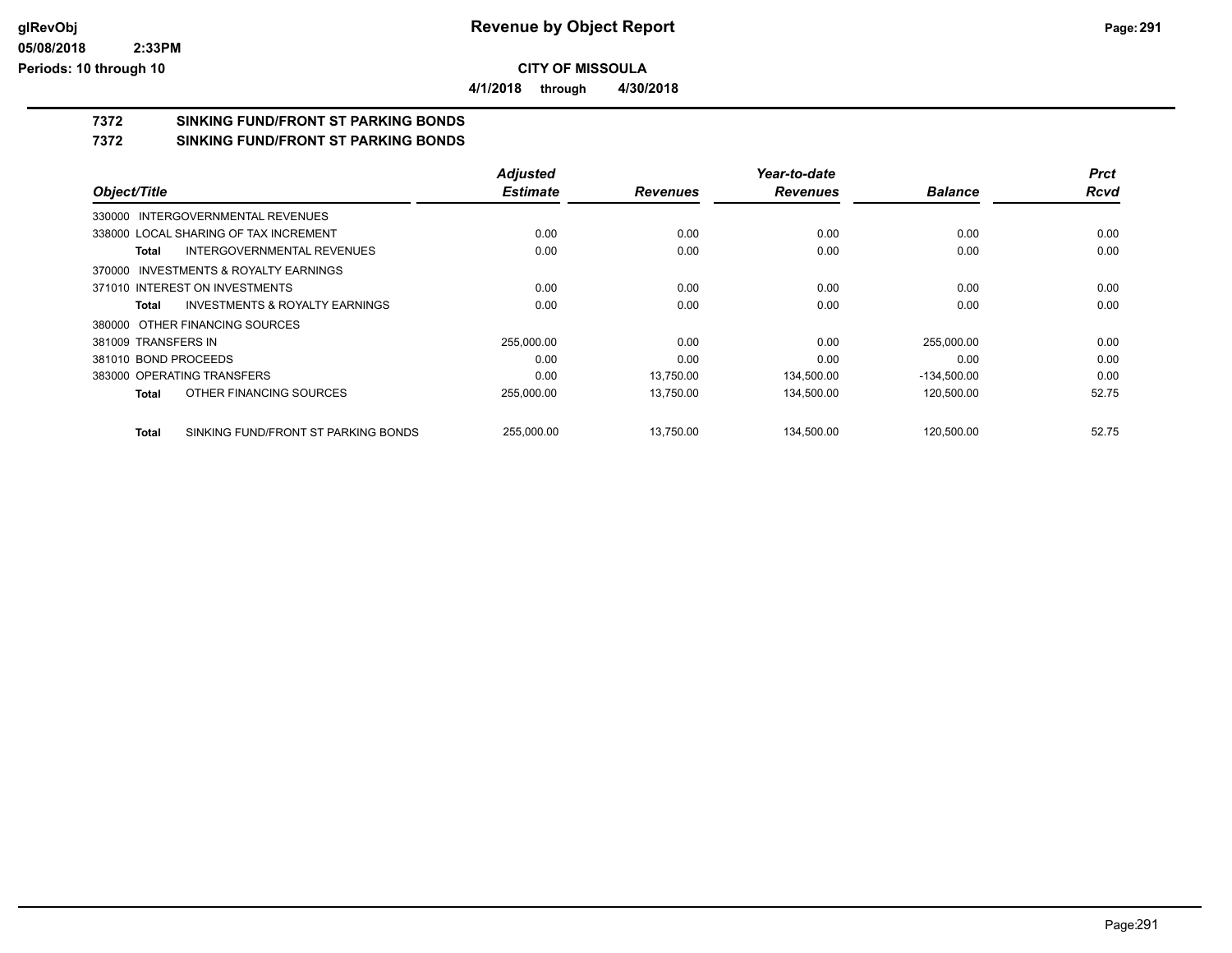**4/1/2018 through 4/30/2018**

#### **7372 SINKING FUND/FRONT ST PARKING BONDS**

| Object/Title                                        | <b>Adjusted</b><br><b>Estimate</b> | <b>Revenues</b> | Year-to-date<br><b>Revenues</b> | <b>Balance</b> | <b>Prct</b><br>Rcvd |
|-----------------------------------------------------|------------------------------------|-----------------|---------------------------------|----------------|---------------------|
| 330000 INTERGOVERNMENTAL REVENUES                   |                                    |                 |                                 |                |                     |
| 338000 LOCAL SHARING OF TAX INCREMENT               | 0.00                               | 0.00            | 0.00                            | 0.00           | 0.00                |
| <b>INTERGOVERNMENTAL REVENUES</b><br><b>Total</b>   | 0.00                               | 0.00            | 0.00                            | 0.00           | 0.00                |
| <b>INVESTMENTS &amp; ROYALTY EARNINGS</b><br>370000 |                                    |                 |                                 |                |                     |
| 371010 INTEREST ON INVESTMENTS                      | 0.00                               | 0.00            | 0.00                            | 0.00           | 0.00                |
| <b>INVESTMENTS &amp; ROYALTY EARNINGS</b><br>Total  | 0.00                               | 0.00            | 0.00                            | 0.00           | 0.00                |
| 380000 OTHER FINANCING SOURCES                      |                                    |                 |                                 |                |                     |
| 381009 TRANSFERS IN                                 | 255,000.00                         | 0.00            | 0.00                            | 255,000.00     | 0.00                |
| 381010 BOND PROCEEDS                                | 0.00                               | 0.00            | 0.00                            | 0.00           | 0.00                |
| 383000 OPERATING TRANSFERS                          | 0.00                               | 13.750.00       | 134,500.00                      | $-134,500.00$  | 0.00                |
| OTHER FINANCING SOURCES<br><b>Total</b>             | 255,000.00                         | 13.750.00       | 134,500.00                      | 120,500.00     | 52.75               |
|                                                     |                                    |                 |                                 |                |                     |
| SINKING FUND/FRONT ST PARKING BONDS<br><b>Total</b> | 255.000.00                         | 13.750.00       | 134.500.00                      | 120.500.00     | 52.75               |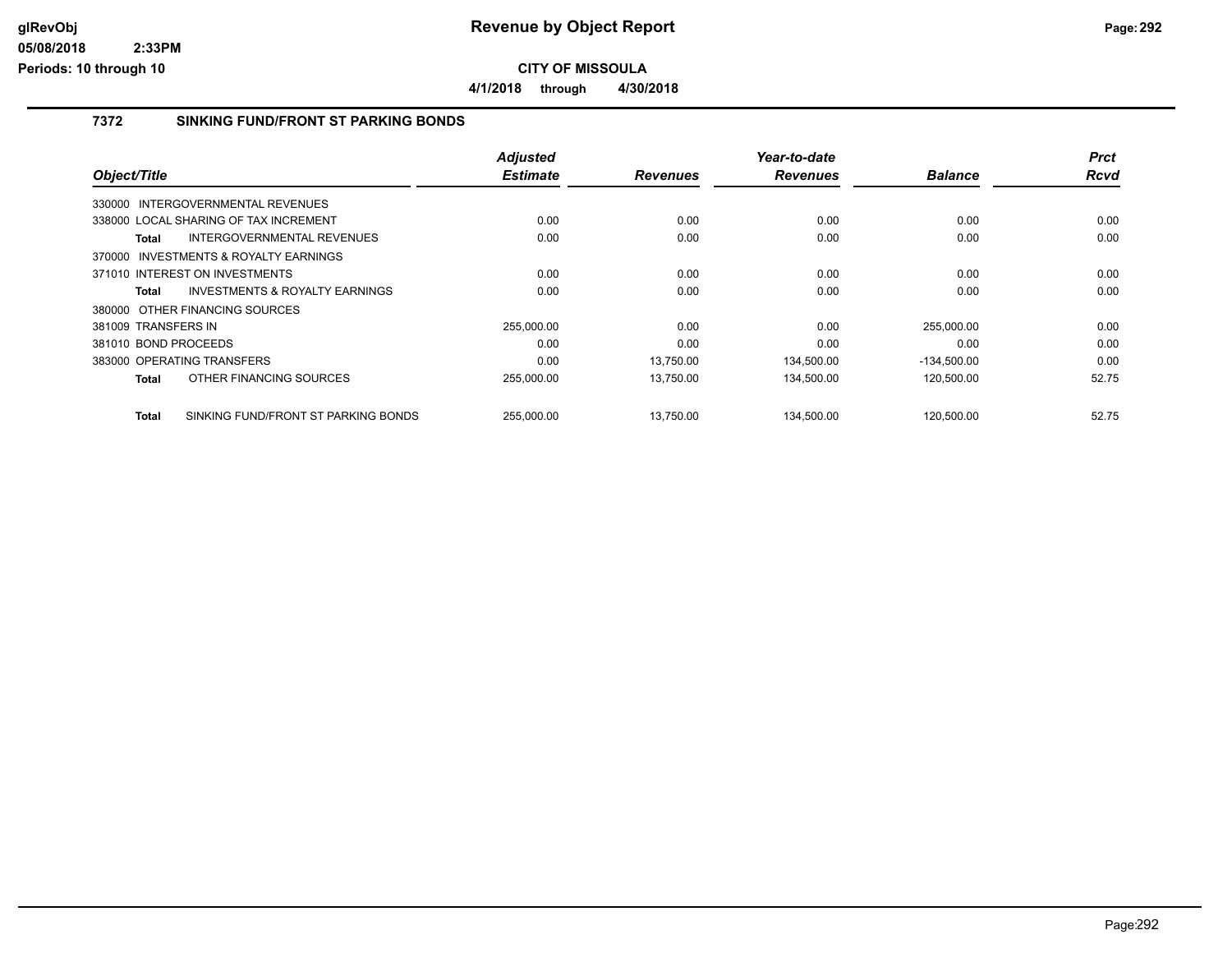**4/1/2018 through 4/30/2018**

## **7373 MPC SERIES 2010B CONSTRUCTION**

#### **7373 MPC SERIES 2010B CONSTRUCTION**

|                                                    | <b>Adjusted</b> |                 | Year-to-date    |                | <b>Prct</b> |
|----------------------------------------------------|-----------------|-----------------|-----------------|----------------|-------------|
| Object/Title                                       | <b>Estimate</b> | <b>Revenues</b> | <b>Revenues</b> | <b>Balance</b> | <b>Rcvd</b> |
| TAXES/ASSESSMENTS<br>310000                        |                 |                 |                 |                |             |
| PENALTIES & INTEREST<br>312001                     | 0.00            | 0.00            | 0.00            | 0.00           | 0.00        |
| TAXES/ASSESSMENTS<br><b>Total</b>                  | 0.00            | 0.00            | 0.00            | 0.00           | 0.00        |
| MISCELLANEOUS REVENUES<br>360000                   |                 |                 |                 |                |             |
| 360010 MISCELLANEOUS                               | 0.00            | 0.00            | 0.00            | 0.00           | 0.00        |
| <b>MISCELLANEOUS REVENUES</b><br>Total             | 0.00            | 0.00            | 0.00            | 0.00           | 0.00        |
| INVESTMENTS & ROYALTY EARNINGS<br>370000           |                 |                 |                 |                |             |
| 371010 INTEREST ON INVESTMENTS                     | 0.00            | 0.00            | 0.00            | 0.00           | 0.00        |
| <b>INVESTMENTS &amp; ROYALTY EARNINGS</b><br>Total | 0.00            | 0.00            | 0.00            | 0.00           | 0.00        |
| OTHER FINANCING SOURCES<br>380000                  |                 |                 |                 |                |             |
| 381010 BOND PROCEEDS                               | 0.00            | 0.00            | 0.00            | 0.00           | 0.00        |
| 383000 OPERATING TRANSFERS                         | 0.00            | 0.00            | 0.00            | 0.00           | 0.00        |
| 383042 TRANSFERS FROM OTHER FUNDS                  | 0.00            | 0.00            | 0.00            | 0.00           | 0.00        |
| 383400 CAPITAL CONTRIBUTION                        | 0.00            | 0.00            | 0.00            | 0.00           | 0.00        |
| OTHER FINANCING SOURCES<br><b>Total</b>            | 0.00            | 0.00            | 0.00            | 0.00           | 0.00        |
|                                                    |                 |                 |                 |                |             |
| MPC SERIES 2010B CONSTRUCTION<br><b>Total</b>      | 0.00            | 0.00            | 0.00            | 0.00           | 0.00        |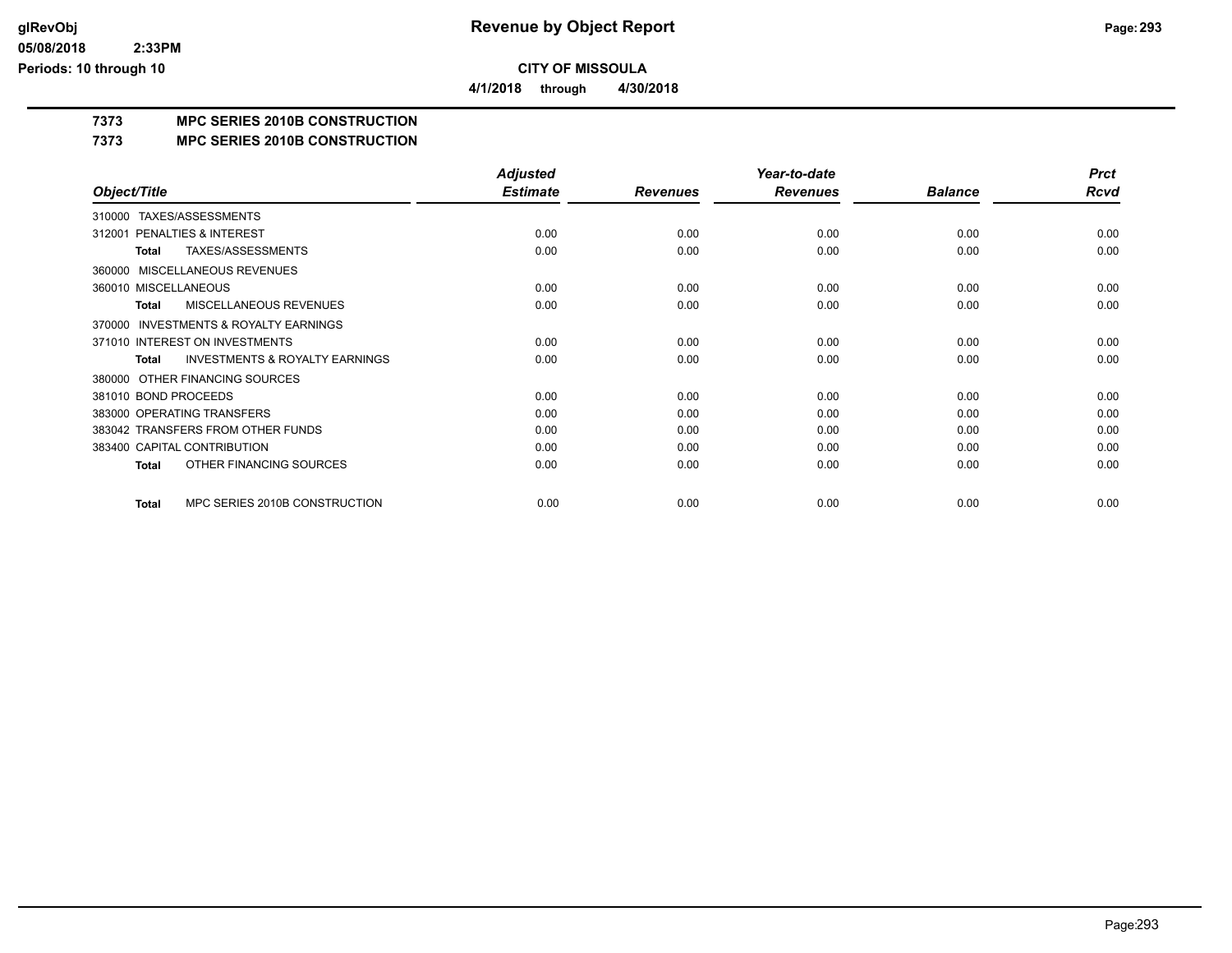**4/1/2018 through 4/30/2018**

## **7373 MPC SERIES 2010B CONSTRUCTION**

|                                                           | <b>Adjusted</b> |                 | Year-to-date    |                | <b>Prct</b> |
|-----------------------------------------------------------|-----------------|-----------------|-----------------|----------------|-------------|
| Object/Title                                              | <b>Estimate</b> | <b>Revenues</b> | <b>Revenues</b> | <b>Balance</b> | <b>Rcvd</b> |
| 310000 TAXES/ASSESSMENTS                                  |                 |                 |                 |                |             |
| 312001 PENALTIES & INTEREST                               | 0.00            | 0.00            | 0.00            | 0.00           | 0.00        |
| TAXES/ASSESSMENTS<br>Total                                | 0.00            | 0.00            | 0.00            | 0.00           | 0.00        |
| 360000 MISCELLANEOUS REVENUES                             |                 |                 |                 |                |             |
| 360010 MISCELLANEOUS                                      | 0.00            | 0.00            | 0.00            | 0.00           | 0.00        |
| <b>MISCELLANEOUS REVENUES</b><br><b>Total</b>             | 0.00            | 0.00            | 0.00            | 0.00           | 0.00        |
| <b>INVESTMENTS &amp; ROYALTY EARNINGS</b><br>370000       |                 |                 |                 |                |             |
| 371010 INTEREST ON INVESTMENTS                            | 0.00            | 0.00            | 0.00            | 0.00           | 0.00        |
| <b>INVESTMENTS &amp; ROYALTY EARNINGS</b><br><b>Total</b> | 0.00            | 0.00            | 0.00            | 0.00           | 0.00        |
| 380000 OTHER FINANCING SOURCES                            |                 |                 |                 |                |             |
| 381010 BOND PROCEEDS                                      | 0.00            | 0.00            | 0.00            | 0.00           | 0.00        |
| 383000 OPERATING TRANSFERS                                | 0.00            | 0.00            | 0.00            | 0.00           | 0.00        |
| 383042 TRANSFERS FROM OTHER FUNDS                         | 0.00            | 0.00            | 0.00            | 0.00           | 0.00        |
| 383400 CAPITAL CONTRIBUTION                               | 0.00            | 0.00            | 0.00            | 0.00           | 0.00        |
| OTHER FINANCING SOURCES<br><b>Total</b>                   | 0.00            | 0.00            | 0.00            | 0.00           | 0.00        |
| MPC SERIES 2010B CONSTRUCTION<br><b>Total</b>             | 0.00            | 0.00            | 0.00            | 0.00           | 0.00        |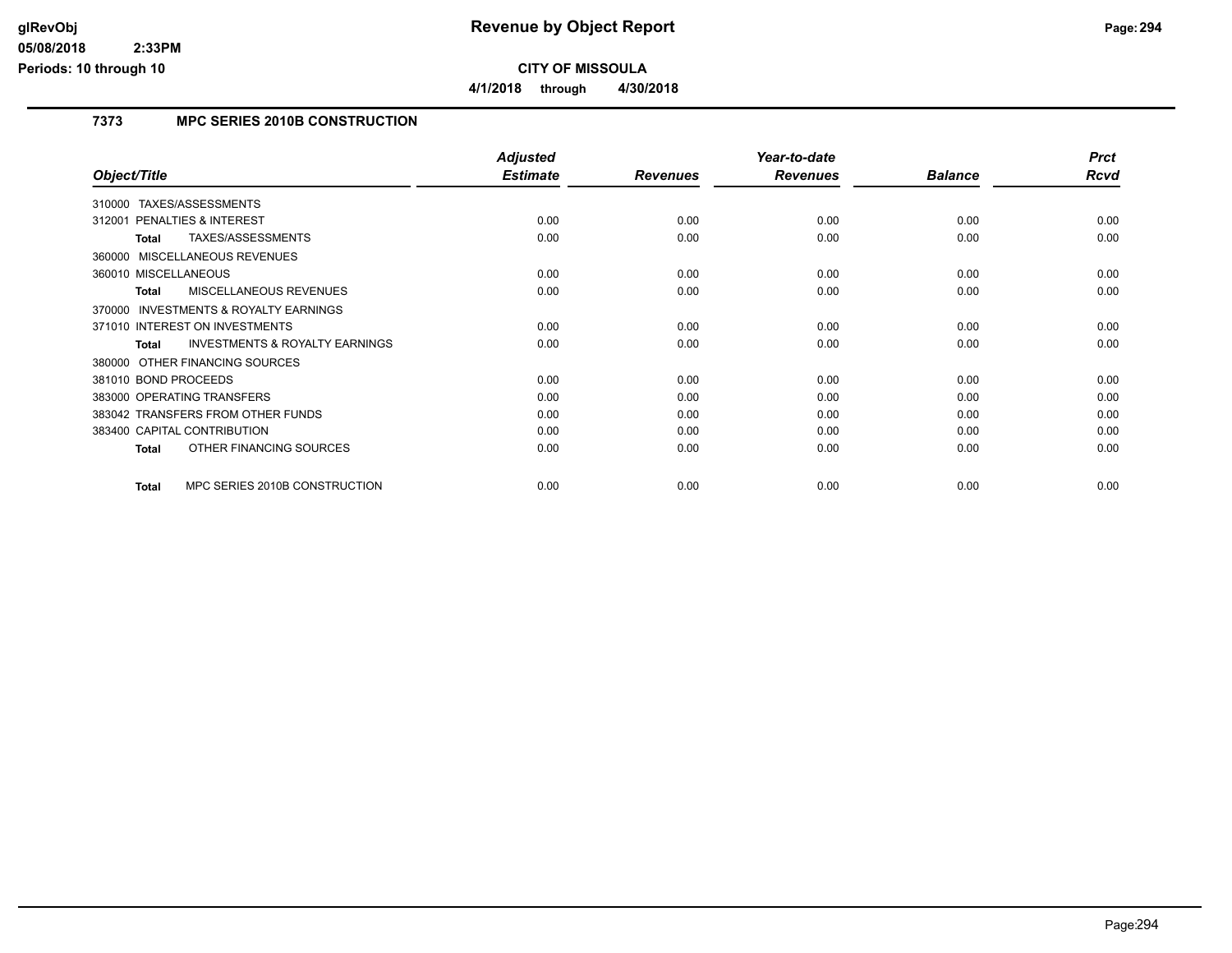**4/1/2018 through 4/30/2018**

## **7374 RESERVE FUND-PARKING BONDS**

#### **7374 RESERVE FUND-PARKING BONDS**

|                      |                                           | <b>Adjusted</b> |                 | Year-to-date    |                | <b>Prct</b> |
|----------------------|-------------------------------------------|-----------------|-----------------|-----------------|----------------|-------------|
| Object/Title         |                                           | <b>Estimate</b> | <b>Revenues</b> | <b>Revenues</b> | <b>Balance</b> | <b>Rcvd</b> |
|                      | 370000 INVESTMENTS & ROYALTY EARNINGS     |                 |                 |                 |                |             |
|                      | 371010 INTEREST ON INVESTMENTS            | 0.00            | 0.00            | 0.00            | 0.00           | 0.00        |
| Total                | <b>INVESTMENTS &amp; ROYALTY EARNINGS</b> | 0.00            | 0.00            | 0.00            | 0.00           | 0.00        |
|                      | 380000 OTHER FINANCING SOURCES            |                 |                 |                 |                |             |
| 381009 TRANSFERS IN  |                                           | 0.00            | 0.00            | 0.00            | 0.00           | 0.00        |
| 381010 BOND PROCEEDS |                                           | 0.00            | 0.00            | 0.00            | 0.00           | 0.00        |
|                      | 383000 OPERATING TRANSFERS                | 0.00            | 0.00            | 0.00            | 0.00           | 0.00        |
| Total                | OTHER FINANCING SOURCES                   | 0.00            | 0.00            | 0.00            | 0.00           | 0.00        |
|                      |                                           |                 |                 |                 |                |             |
| <b>Total</b>         | RESERVE FUND-PARKING BONDS                | 0.00            | 0.00            | 0.00            | 0.00           | 0.00        |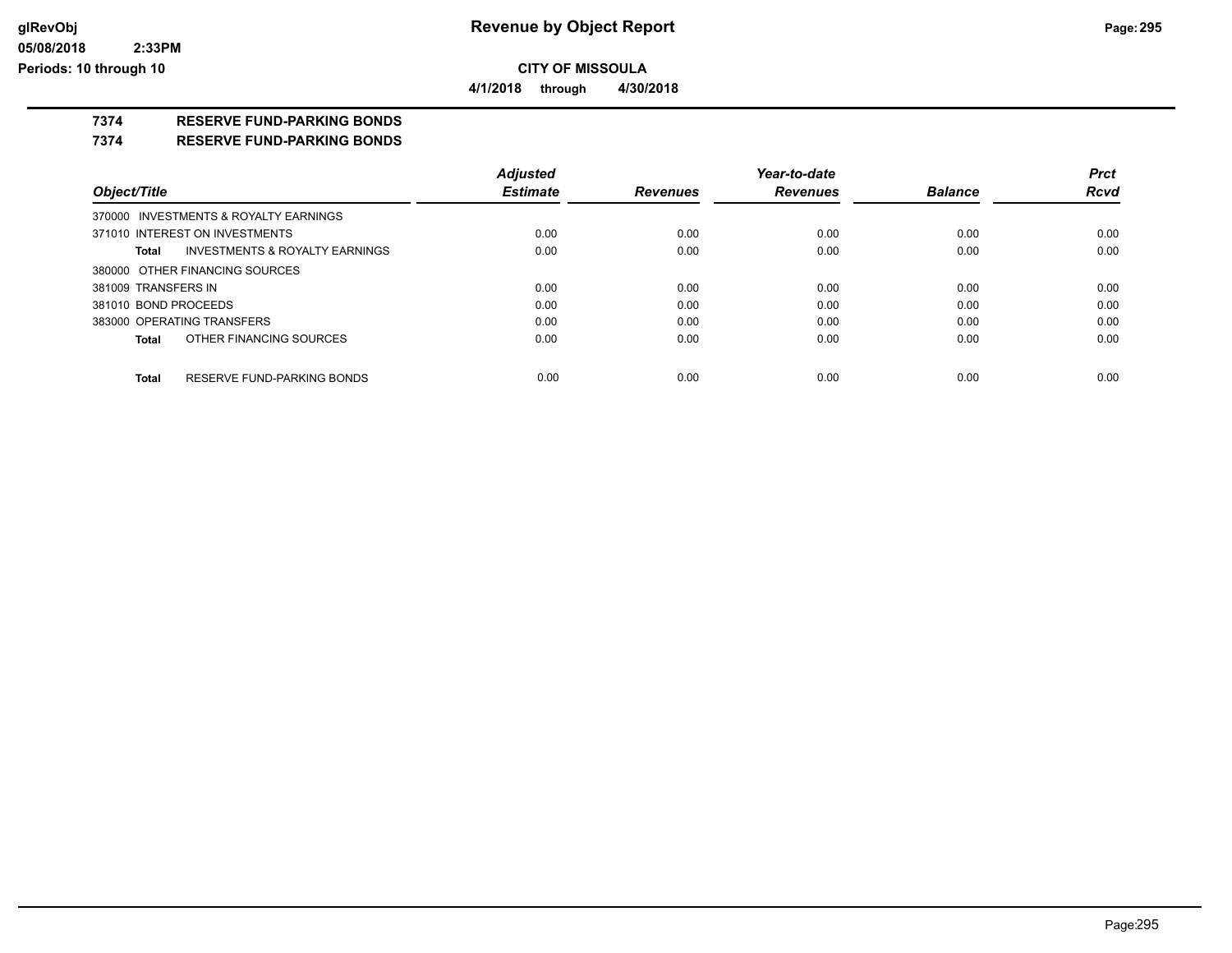**4/1/2018 through 4/30/2018**

#### **7374 RESERVE FUND-PARKING BONDS**

|                                                    | <b>Adiusted</b> |                 | Year-to-date    |                | <b>Prct</b> |
|----------------------------------------------------|-----------------|-----------------|-----------------|----------------|-------------|
| Object/Title                                       | <b>Estimate</b> | <b>Revenues</b> | <b>Revenues</b> | <b>Balance</b> | <b>Rcvd</b> |
| 370000 INVESTMENTS & ROYALTY EARNINGS              |                 |                 |                 |                |             |
| 371010 INTEREST ON INVESTMENTS                     | 0.00            | 0.00            | 0.00            | 0.00           | 0.00        |
| <b>INVESTMENTS &amp; ROYALTY EARNINGS</b><br>Total | 0.00            | 0.00            | 0.00            | 0.00           | 0.00        |
| 380000 OTHER FINANCING SOURCES                     |                 |                 |                 |                |             |
| 381009 TRANSFERS IN                                | 0.00            | 0.00            | 0.00            | 0.00           | 0.00        |
| 381010 BOND PROCEEDS                               | 0.00            | 0.00            | 0.00            | 0.00           | 0.00        |
| 383000 OPERATING TRANSFERS                         | 0.00            | 0.00            | 0.00            | 0.00           | 0.00        |
| OTHER FINANCING SOURCES<br>Total                   | 0.00            | 0.00            | 0.00            | 0.00           | 0.00        |
| RESERVE FUND-PARKING BONDS<br><b>Total</b>         | 0.00            | 0.00            | 0.00            | 0.00           | 0.00        |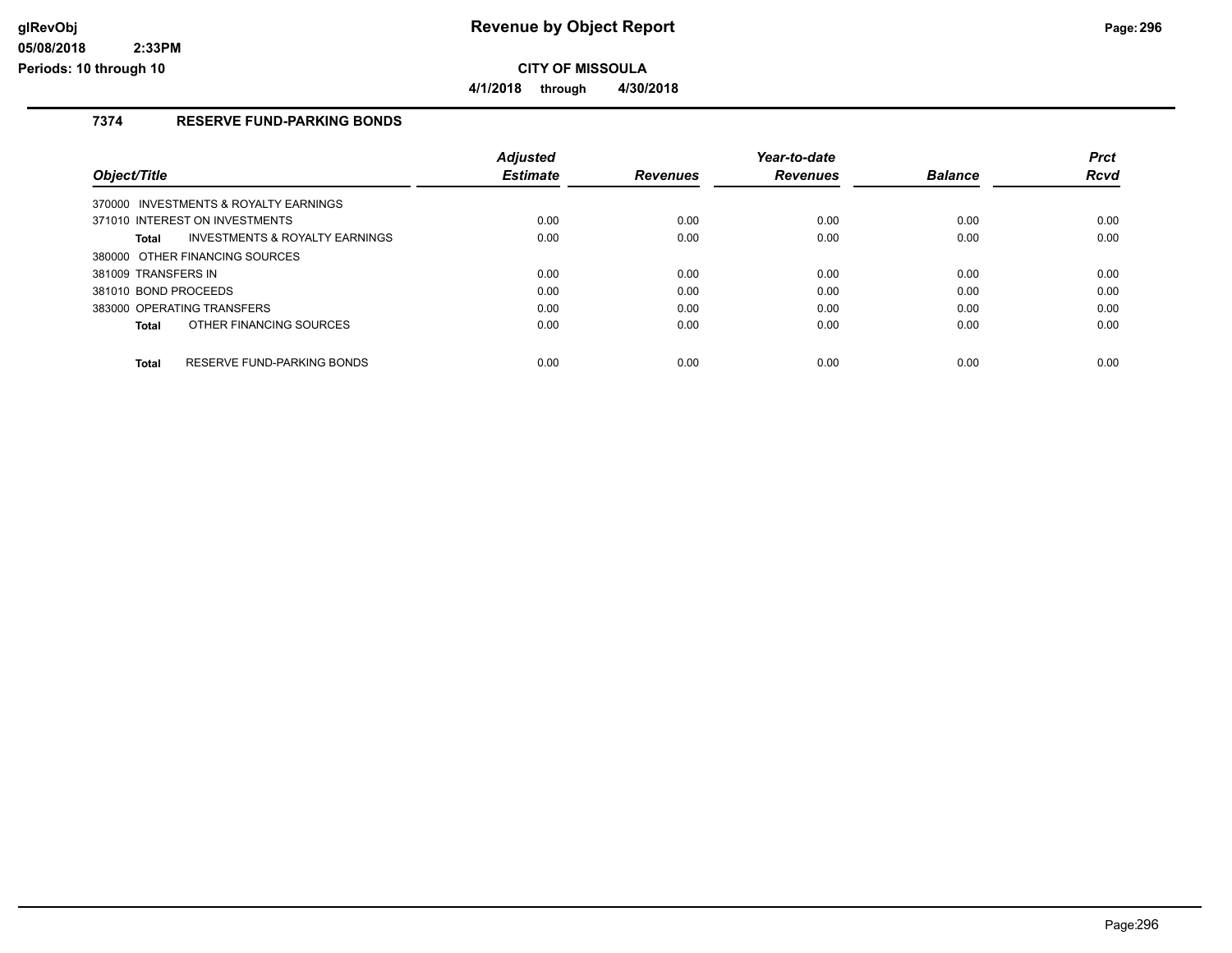**4/1/2018 through 4/30/2018**

# **7375 PLEDGED TAX INCREMENT-2010B BOND**

## **7375 PLEDGED TAX INCREMENT-2010B BOND**

|                                                    | <b>Adjusted</b> |                 | Year-to-date    |                | <b>Prct</b> |
|----------------------------------------------------|-----------------|-----------------|-----------------|----------------|-------------|
| Object/Title                                       | <b>Estimate</b> | <b>Revenues</b> | <b>Revenues</b> | <b>Balance</b> | <b>Rcvd</b> |
| 330000 INTERGOVERNMENTAL REVENUES                  |                 |                 |                 |                |             |
| 338000 LOCAL SHARING OF TAX INCREMENT              | 204,860.00      | 0.00            | 266,850.58      | $-61,990.58$   | 130.26      |
| <b>INTERGOVERNMENTAL REVENUES</b><br>Total         | 204,860.00      | 0.00            | 266,850.58      | $-61,990.58$   | 130.26      |
| 370000 INVESTMENTS & ROYALTY EARNINGS              |                 |                 |                 |                |             |
| 371010 INTEREST ON INVESTMENTS                     | 0.00            | 0.00            | $-25.810.71$    | 25.810.71      | 0.00        |
| <b>INVESTMENTS &amp; ROYALTY EARNINGS</b><br>Total | 0.00            | 0.00            | $-25.810.71$    | 25.810.71      | 0.00        |
| 380000 OTHER FINANCING SOURCES                     |                 |                 |                 |                |             |
| 383000 OPERATING TRANSFERS                         | 0.00            | 0.00            | 0.00            | 0.00           | 0.00        |
| OTHER FINANCING SOURCES<br>Total                   | 0.00            | 0.00            | 0.00            | 0.00           | 0.00        |
| PLEDGED TAX INCREMENT-2010B BOND<br>Total          | 204.860.00      | 0.00            | 241.039.87      | $-36.179.87$   | 117.66      |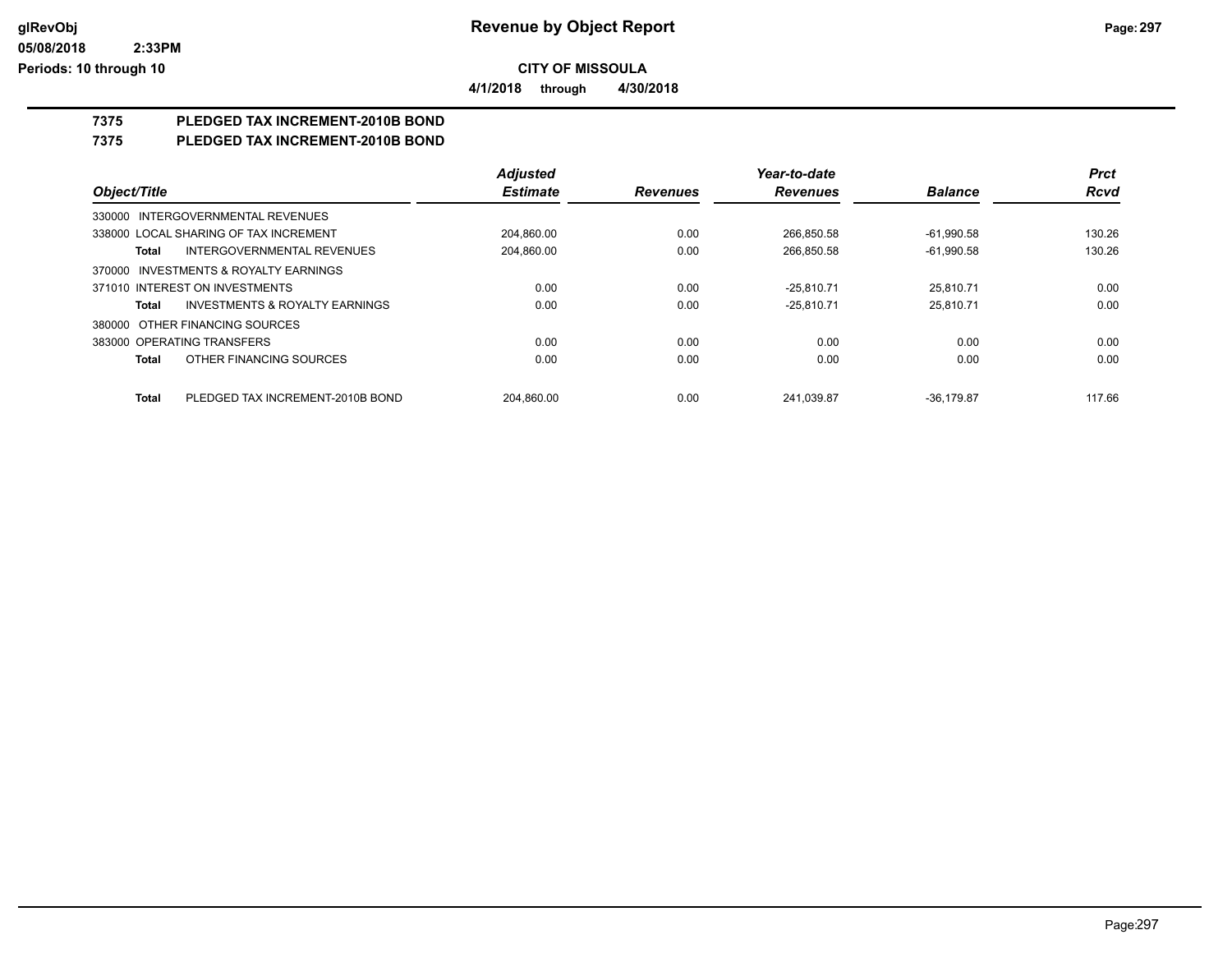**4/1/2018 through 4/30/2018**

### **7375 PLEDGED TAX INCREMENT-2010B BOND**

|                                                  | <b>Adjusted</b> |                 | Year-to-date    |                | <b>Prct</b> |
|--------------------------------------------------|-----------------|-----------------|-----------------|----------------|-------------|
| Object/Title                                     | <b>Estimate</b> | <b>Revenues</b> | <b>Revenues</b> | <b>Balance</b> | <b>Rcvd</b> |
| INTERGOVERNMENTAL REVENUES<br>330000             |                 |                 |                 |                |             |
| 338000 LOCAL SHARING OF TAX INCREMENT            | 204.860.00      | 0.00            | 266.850.58      | $-61.990.58$   | 130.26      |
| INTERGOVERNMENTAL REVENUES<br>Total              | 204,860.00      | 0.00            | 266,850.58      | $-61,990.58$   | 130.26      |
| 370000 INVESTMENTS & ROYALTY EARNINGS            |                 |                 |                 |                |             |
| 371010 INTEREST ON INVESTMENTS                   | 0.00            | 0.00            | $-25.810.71$    | 25.810.71      | 0.00        |
| INVESTMENTS & ROYALTY EARNINGS<br>Total          | 0.00            | 0.00            | $-25.810.71$    | 25.810.71      | 0.00        |
| OTHER FINANCING SOURCES<br>380000                |                 |                 |                 |                |             |
| 383000 OPERATING TRANSFERS                       | 0.00            | 0.00            | 0.00            | 0.00           | 0.00        |
| OTHER FINANCING SOURCES<br><b>Total</b>          | 0.00            | 0.00            | 0.00            | 0.00           | 0.00        |
| PLEDGED TAX INCREMENT-2010B BOND<br><b>Total</b> | 204.860.00      | 0.00            | 241.039.87      | $-36.179.87$   | 117.66      |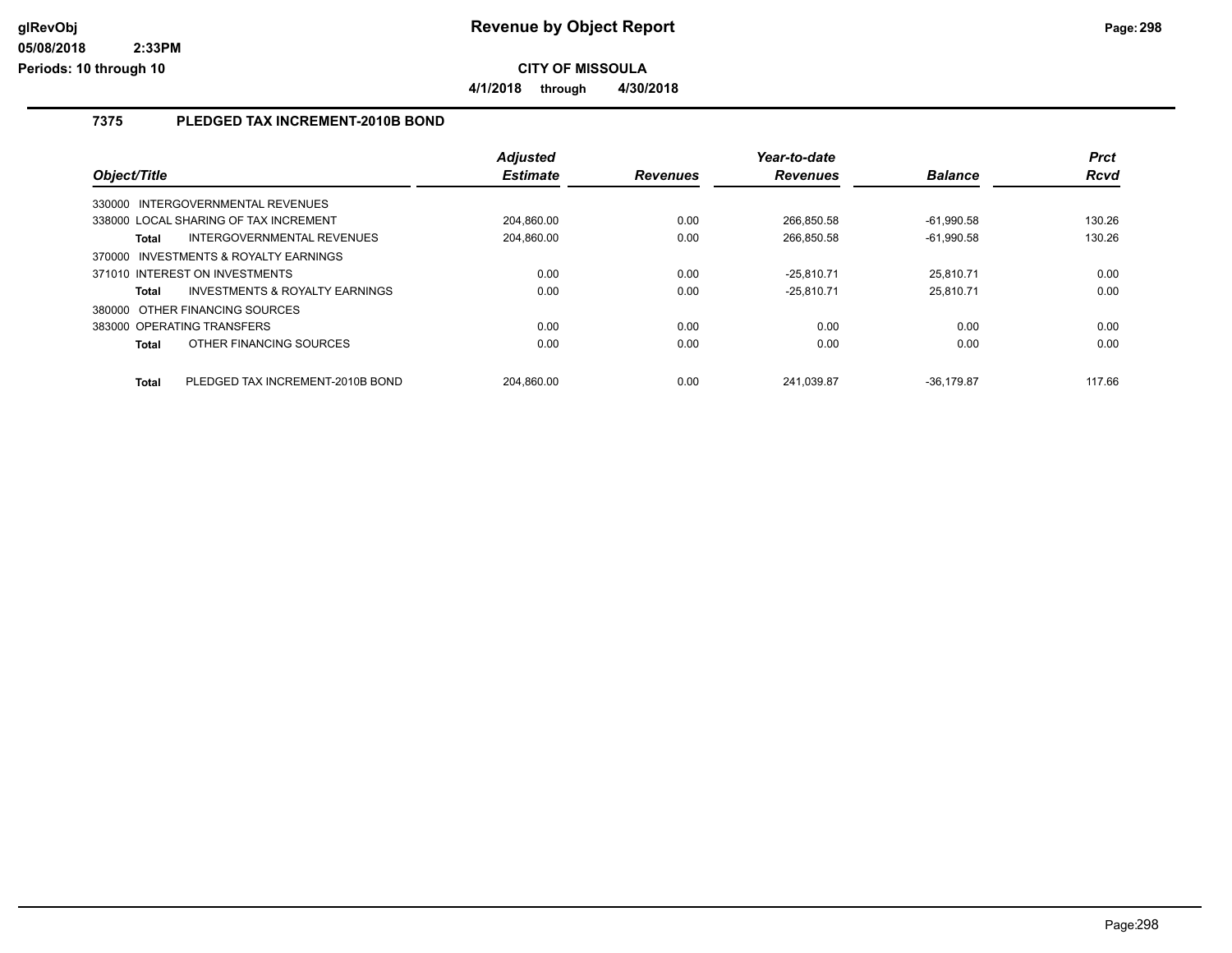**4/1/2018 through 4/30/2018**

## **7376 MPC 2010A BONDS DEBT INTEREST**

#### **7376 MPC 2010A BONDS DEBT INTEREST**

|                      |                                       | <b>Adjusted</b> |                 | Year-to-date    |                | <b>Prct</b> |
|----------------------|---------------------------------------|-----------------|-----------------|-----------------|----------------|-------------|
| Object/Title         |                                       | <b>Estimate</b> | <b>Revenues</b> | <b>Revenues</b> | <b>Balance</b> | Rcvd        |
|                      | 370000 INVESTMENTS & ROYALTY EARNINGS |                 |                 |                 |                |             |
|                      | 371010 INTEREST ON INVESTMENTS        | 0.00            | 0.00            | 0.00            | 0.00           | 0.00        |
| Total                | INVESTMENTS & ROYALTY EARNINGS        | 0.00            | 0.00            | 0.00            | 0.00           | 0.00        |
|                      | 380000 OTHER FINANCING SOURCES        |                 |                 |                 |                |             |
| 381009 TRANSFERS IN  |                                       | 0.00            | 0.00            | 0.00            | 0.00           | 0.00        |
| 381010 BOND PROCEEDS |                                       | 0.00            | 0.00            | 0.00            | 0.00           | 0.00        |
|                      | 383000 OPERATING TRANSFERS            | 0.00            | 0.00            | 0.00            | 0.00           | 0.00        |
| Total                | OTHER FINANCING SOURCES               | 0.00            | 0.00            | 0.00            | 0.00           | 0.00        |
| Total                | MPC 2010A BONDS DEBT INTEREST         | 0.00            | 0.00            | 0.00            | 0.00           | 0.00        |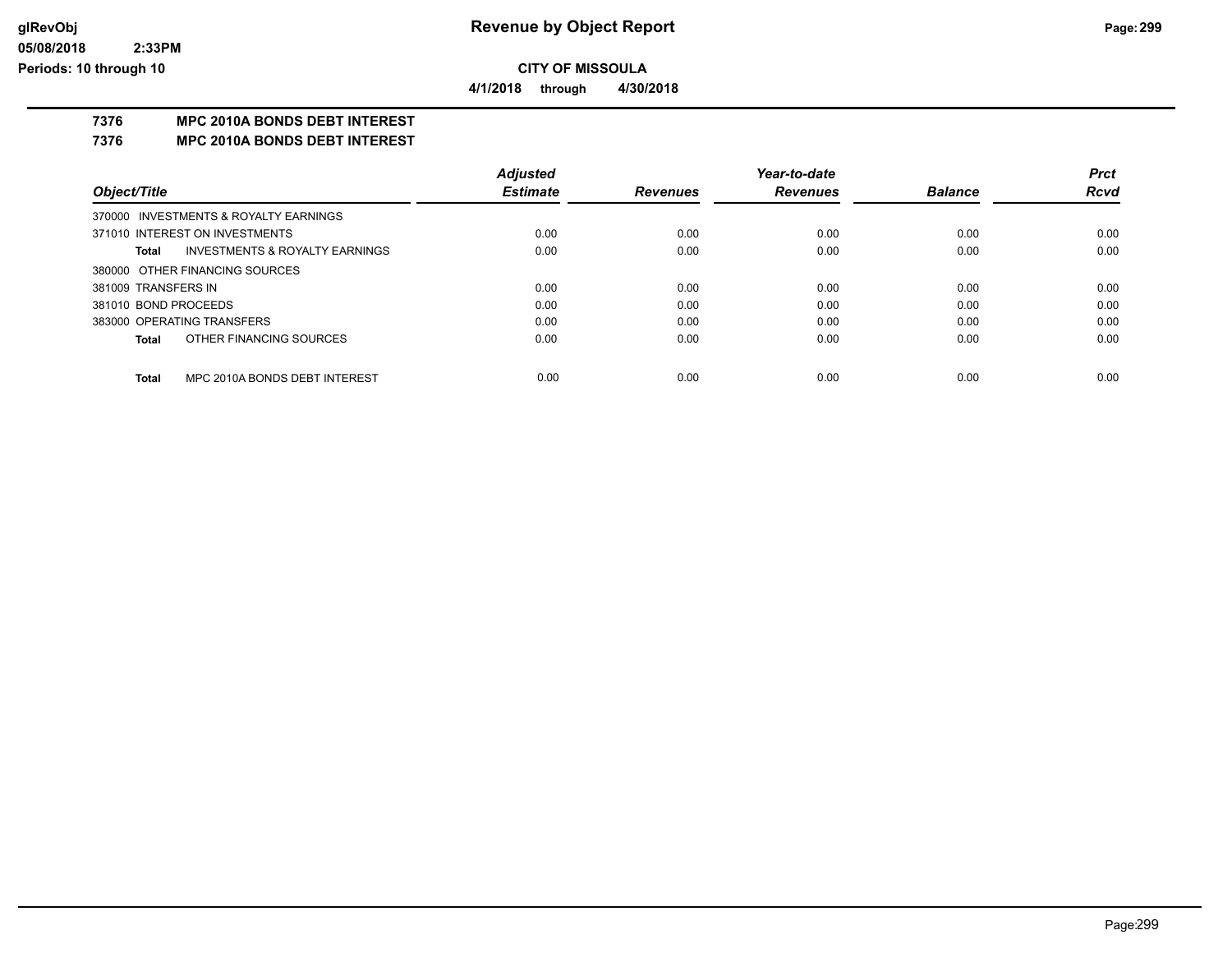**4/1/2018 through 4/30/2018**

## **7376 MPC 2010A BONDS DEBT INTEREST**

|                            |                                           | <b>Adjusted</b> |                 | Year-to-date    |                | <b>Prct</b> |
|----------------------------|-------------------------------------------|-----------------|-----------------|-----------------|----------------|-------------|
| Object/Title               |                                           | <b>Estimate</b> | <b>Revenues</b> | <b>Revenues</b> | <b>Balance</b> | <b>Rcvd</b> |
|                            | 370000 INVESTMENTS & ROYALTY EARNINGS     |                 |                 |                 |                |             |
|                            | 371010 INTEREST ON INVESTMENTS            | 0.00            | 0.00            | 0.00            | 0.00           | 0.00        |
| Total                      | <b>INVESTMENTS &amp; ROYALTY EARNINGS</b> | 0.00            | 0.00            | 0.00            | 0.00           | 0.00        |
|                            | 380000 OTHER FINANCING SOURCES            |                 |                 |                 |                |             |
| 381009 TRANSFERS IN        |                                           | 0.00            | 0.00            | 0.00            | 0.00           | 0.00        |
| 381010 BOND PROCEEDS       |                                           | 0.00            | 0.00            | 0.00            | 0.00           | 0.00        |
| 383000 OPERATING TRANSFERS |                                           | 0.00            | 0.00            | 0.00            | 0.00           | 0.00        |
| Total                      | OTHER FINANCING SOURCES                   | 0.00            | 0.00            | 0.00            | 0.00           | 0.00        |
| <b>Total</b>               | MPC 2010A BONDS DEBT INTEREST             | 0.00            | 0.00            | 0.00            | 0.00           | 0.00        |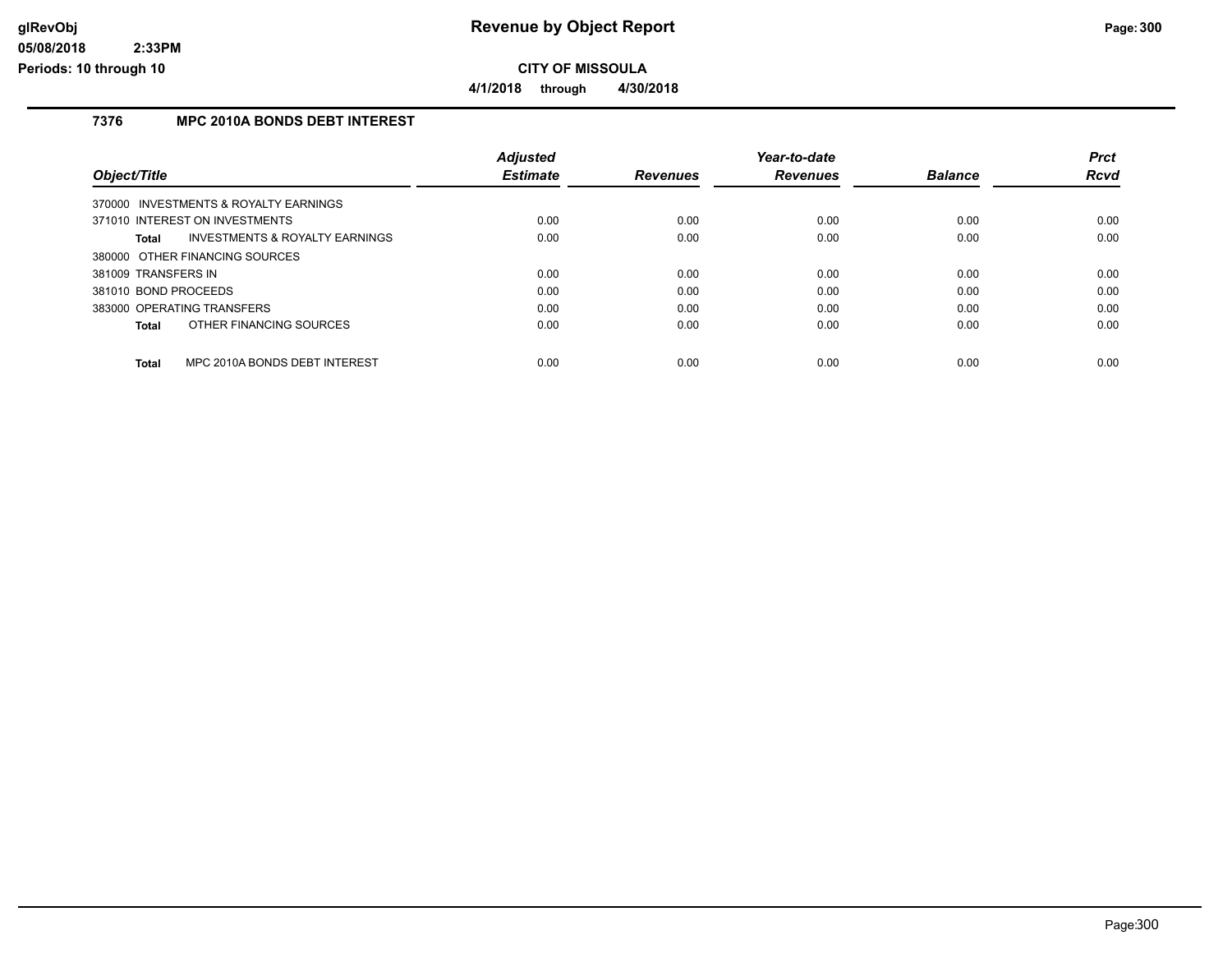**4/1/2018 through 4/30/2018**

## **7377 MPC 2010A BONDS SINKING FUND**

**7377 MPC 2010A BONDS SINKING FUND**

|                      |                                           | <b>Adjusted</b> |                 | Year-to-date    |                | <b>Prct</b> |
|----------------------|-------------------------------------------|-----------------|-----------------|-----------------|----------------|-------------|
| Object/Title         |                                           | <b>Estimate</b> | <b>Revenues</b> | <b>Revenues</b> | <b>Balance</b> | Rcvd        |
|                      | 370000 INVESTMENTS & ROYALTY EARNINGS     |                 |                 |                 |                |             |
|                      | 371010 INTEREST ON INVESTMENTS            | 0.00            | 0.00            | 0.00            | 0.00           | 0.00        |
| Total                | <b>INVESTMENTS &amp; ROYALTY EARNINGS</b> | 0.00            | 0.00            | 0.00            | 0.00           | 0.00        |
|                      | 380000 OTHER FINANCING SOURCES            |                 |                 |                 |                |             |
| 381009 TRANSFERS IN  |                                           | 0.00            | 0.00            | 0.00            | 0.00           | 0.00        |
| 381010 BOND PROCEEDS |                                           | 0.00            | 0.00            | 0.00            | 0.00           | 0.00        |
|                      | 383000 OPERATING TRANSFERS                | 0.00            | 0.00            | 0.00            | 0.00           | 0.00        |
| Total                | OTHER FINANCING SOURCES                   | 0.00            | 0.00            | 0.00            | 0.00           | 0.00        |
|                      |                                           |                 |                 |                 |                |             |
| <b>Total</b>         | MPC 2010A BONDS SINKING FUND              | 0.00            | 0.00            | 0.00            | 0.00           | 0.00        |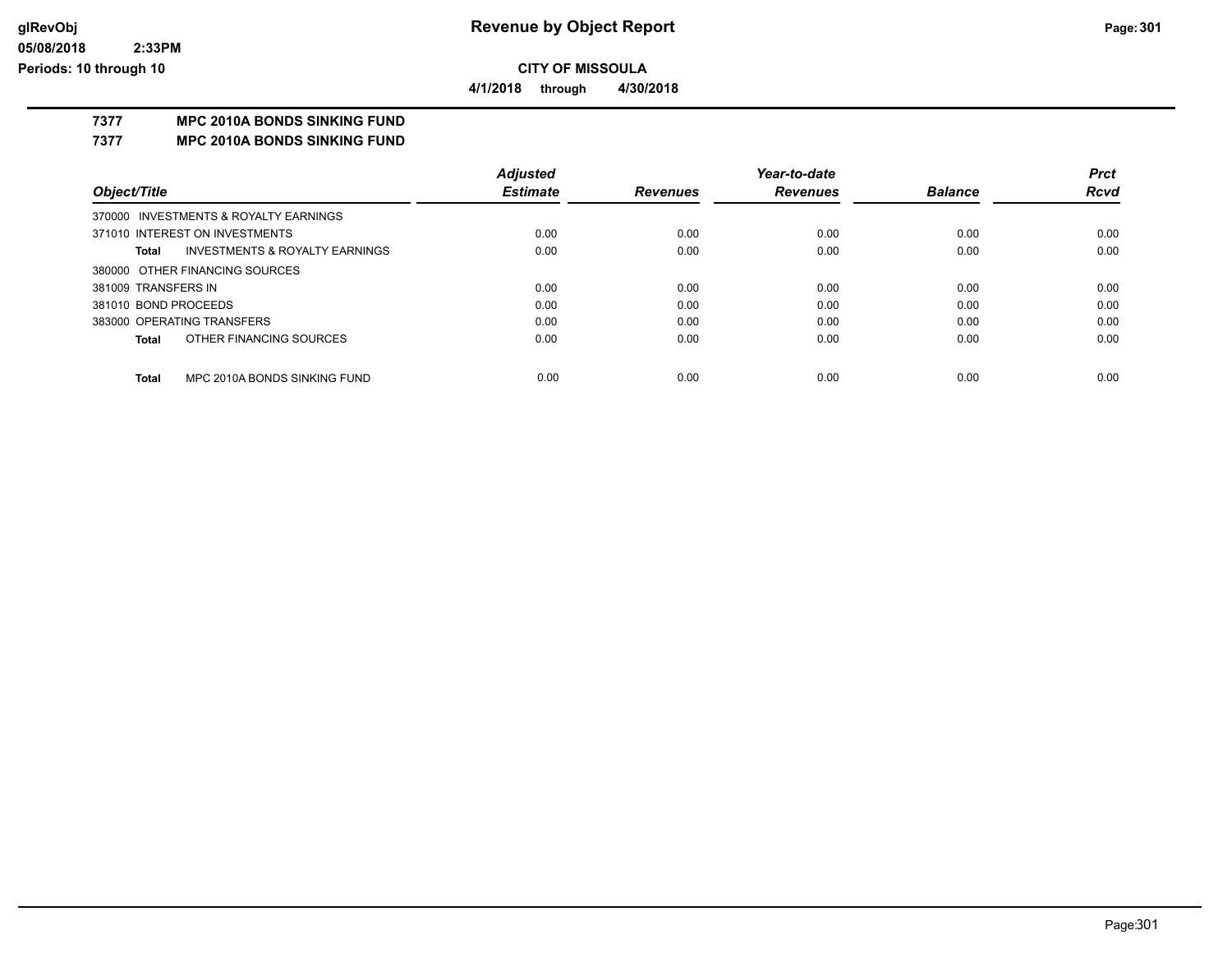**4/1/2018 through 4/30/2018**

## **7377 MPC 2010A BONDS SINKING FUND**

|                                |                                           | <b>Adjusted</b> |                 | Year-to-date    |                | <b>Prct</b> |
|--------------------------------|-------------------------------------------|-----------------|-----------------|-----------------|----------------|-------------|
| Object/Title                   |                                           | <b>Estimate</b> | <b>Revenues</b> | <b>Revenues</b> | <b>Balance</b> | <b>Rcvd</b> |
|                                | 370000 INVESTMENTS & ROYALTY EARNINGS     |                 |                 |                 |                |             |
| 371010 INTEREST ON INVESTMENTS |                                           | 0.00            | 0.00            | 0.00            | 0.00           | 0.00        |
| Total                          | <b>INVESTMENTS &amp; ROYALTY EARNINGS</b> | 0.00            | 0.00            | 0.00            | 0.00           | 0.00        |
| 380000 OTHER FINANCING SOURCES |                                           |                 |                 |                 |                |             |
| 381009 TRANSFERS IN            |                                           | 0.00            | 0.00            | 0.00            | 0.00           | 0.00        |
| 381010 BOND PROCEEDS           |                                           | 0.00            | 0.00            | 0.00            | 0.00           | 0.00        |
| 383000 OPERATING TRANSFERS     |                                           | 0.00            | 0.00            | 0.00            | 0.00           | 0.00        |
| <b>Total</b>                   | OTHER FINANCING SOURCES                   | 0.00            | 0.00            | 0.00            | 0.00           | 0.00        |
| <b>Total</b>                   | MPC 2010A BONDS SINKING FUND              | 0.00            | 0.00            | 0.00            | 0.00           | 0.00        |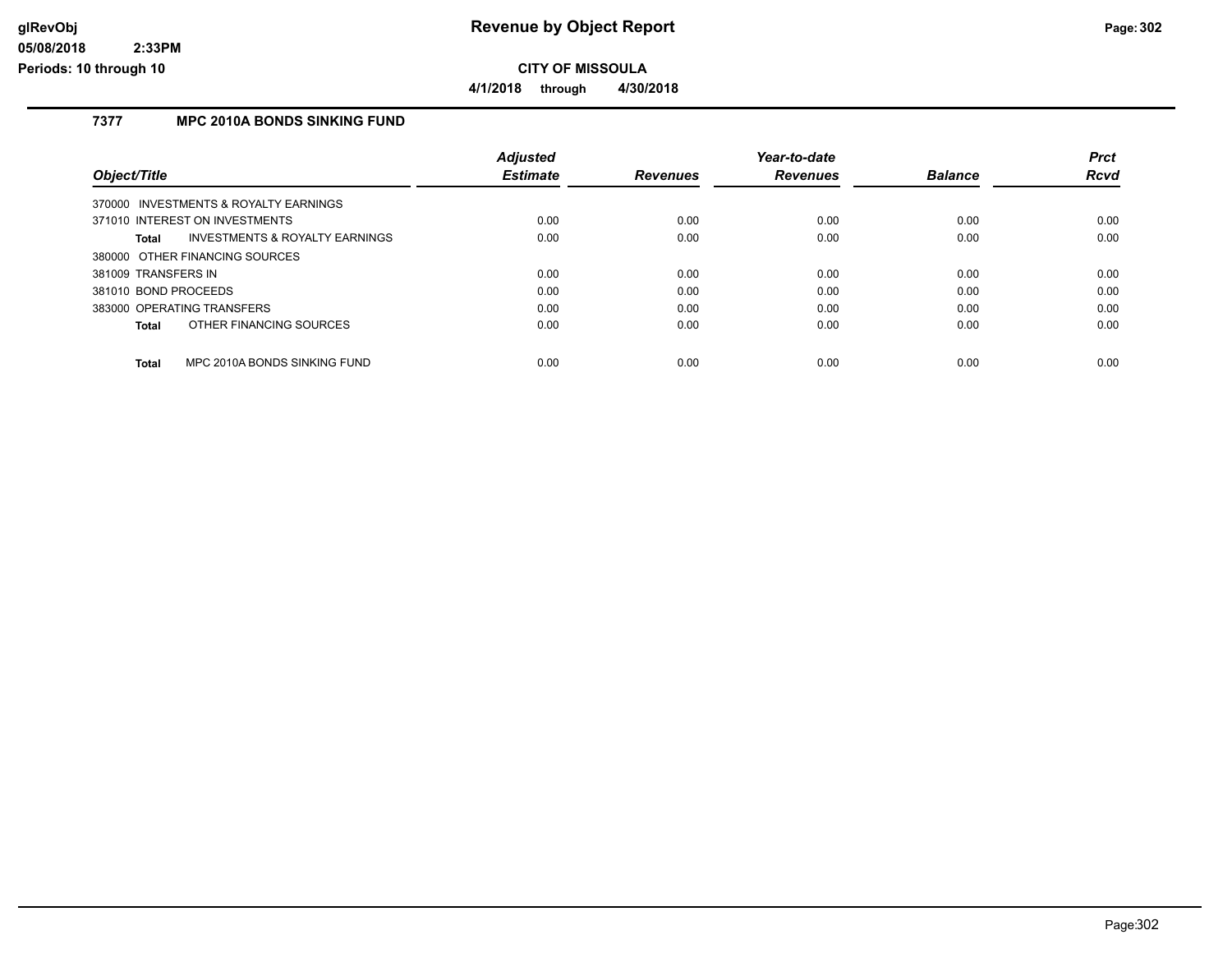**4/1/2018 through 4/30/2018**

**7378 MPC 2010A BOND RESERVE**

**7378 MPC 2010A BOND RESERVE**

|                      |                                           | <b>Adjusted</b> |                 | Year-to-date    |                | <b>Prct</b> |
|----------------------|-------------------------------------------|-----------------|-----------------|-----------------|----------------|-------------|
| Object/Title         |                                           | <b>Estimate</b> | <b>Revenues</b> | <b>Revenues</b> | <b>Balance</b> | <b>Rcvd</b> |
|                      | 370000 INVESTMENTS & ROYALTY EARNINGS     |                 |                 |                 |                |             |
|                      | 371010 INTEREST ON INVESTMENTS            | 0.00            | 0.00            | 0.00            | 0.00           | 0.00        |
| <b>Total</b>         | <b>INVESTMENTS &amp; ROYALTY EARNINGS</b> | 0.00            | 0.00            | 0.00            | 0.00           | 0.00        |
|                      | 380000 OTHER FINANCING SOURCES            |                 |                 |                 |                |             |
| 381009 TRANSFERS IN  |                                           | 0.00            | 0.00            | 0.00            | 0.00           | 0.00        |
| 381010 BOND PROCEEDS |                                           | 0.00            | 0.00            | 0.00            | 0.00           | 0.00        |
|                      | 383000 OPERATING TRANSFERS                | 0.00            | 0.00            | 0.00            | 0.00           | 0.00        |
| <b>Total</b>         | OTHER FINANCING SOURCES                   | 0.00            | 0.00            | 0.00            | 0.00           | 0.00        |
| <b>Total</b>         | MPC 2010A BOND RESERVE                    | 0.00            | 0.00            | 0.00            | 0.00           | 0.00        |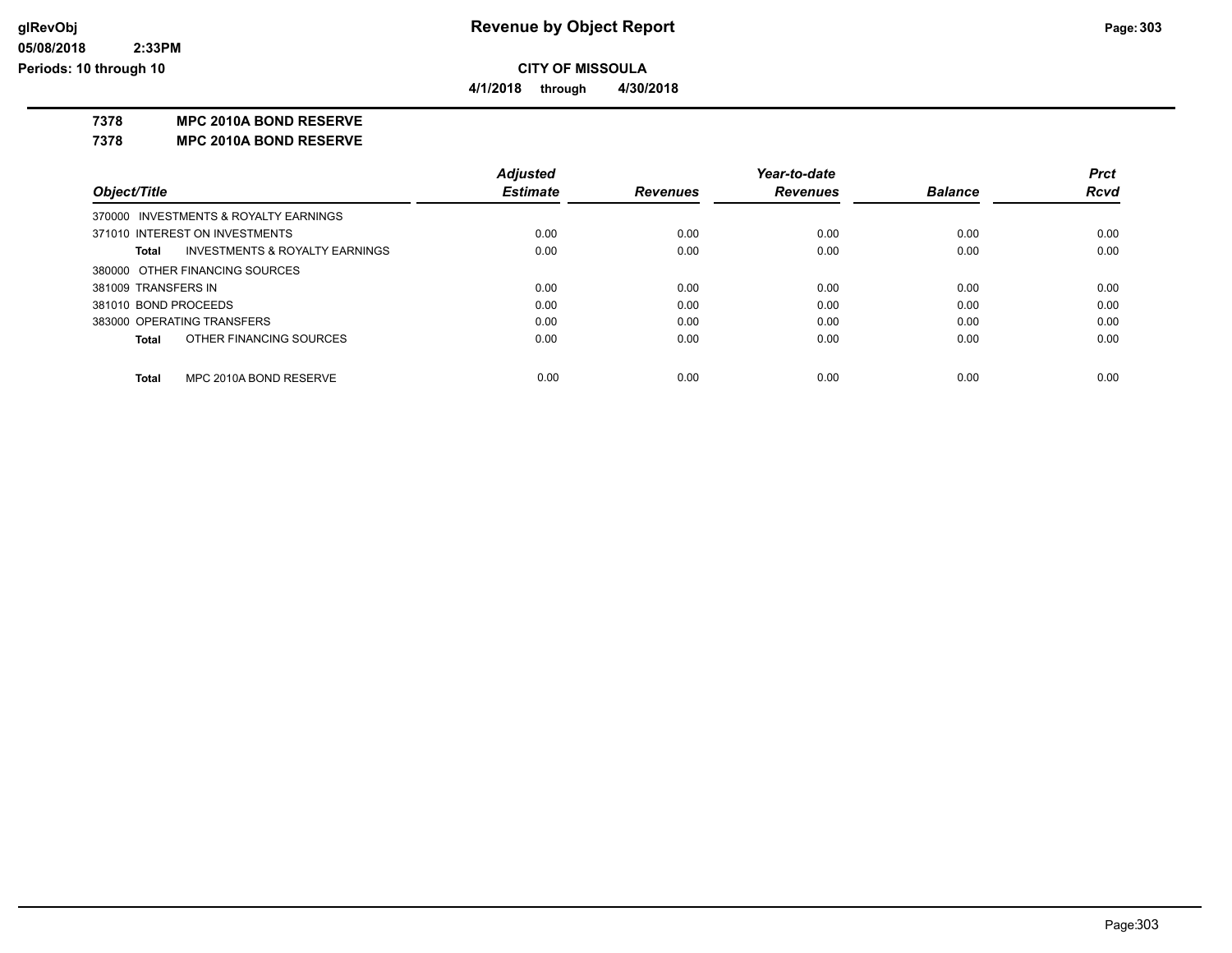**4/1/2018 through 4/30/2018**

#### **7378 MPC 2010A BOND RESERVE**

|                                       |                                | <b>Adjusted</b> |                 | Year-to-date    |                | <b>Prct</b> |
|---------------------------------------|--------------------------------|-----------------|-----------------|-----------------|----------------|-------------|
| Object/Title                          |                                | <b>Estimate</b> | <b>Revenues</b> | <b>Revenues</b> | <b>Balance</b> | <b>Rcvd</b> |
| 370000 INVESTMENTS & ROYALTY EARNINGS |                                |                 |                 |                 |                |             |
| 371010 INTEREST ON INVESTMENTS        |                                | 0.00            | 0.00            | 0.00            | 0.00           | 0.00        |
| Total                                 | INVESTMENTS & ROYALTY EARNINGS | 0.00            | 0.00            | 0.00            | 0.00           | 0.00        |
| 380000 OTHER FINANCING SOURCES        |                                |                 |                 |                 |                |             |
| 381009 TRANSFERS IN                   |                                | 0.00            | 0.00            | 0.00            | 0.00           | 0.00        |
| 381010 BOND PROCEEDS                  |                                | 0.00            | 0.00            | 0.00            | 0.00           | 0.00        |
| 383000 OPERATING TRANSFERS            |                                | 0.00            | 0.00            | 0.00            | 0.00           | 0.00        |
| <b>Total</b>                          | OTHER FINANCING SOURCES        | 0.00            | 0.00            | 0.00            | 0.00           | 0.00        |
| <b>Total</b>                          | MPC 2010A BOND RESERVE         | 0.00            | 0.00            | 0.00            | 0.00           | 0.00        |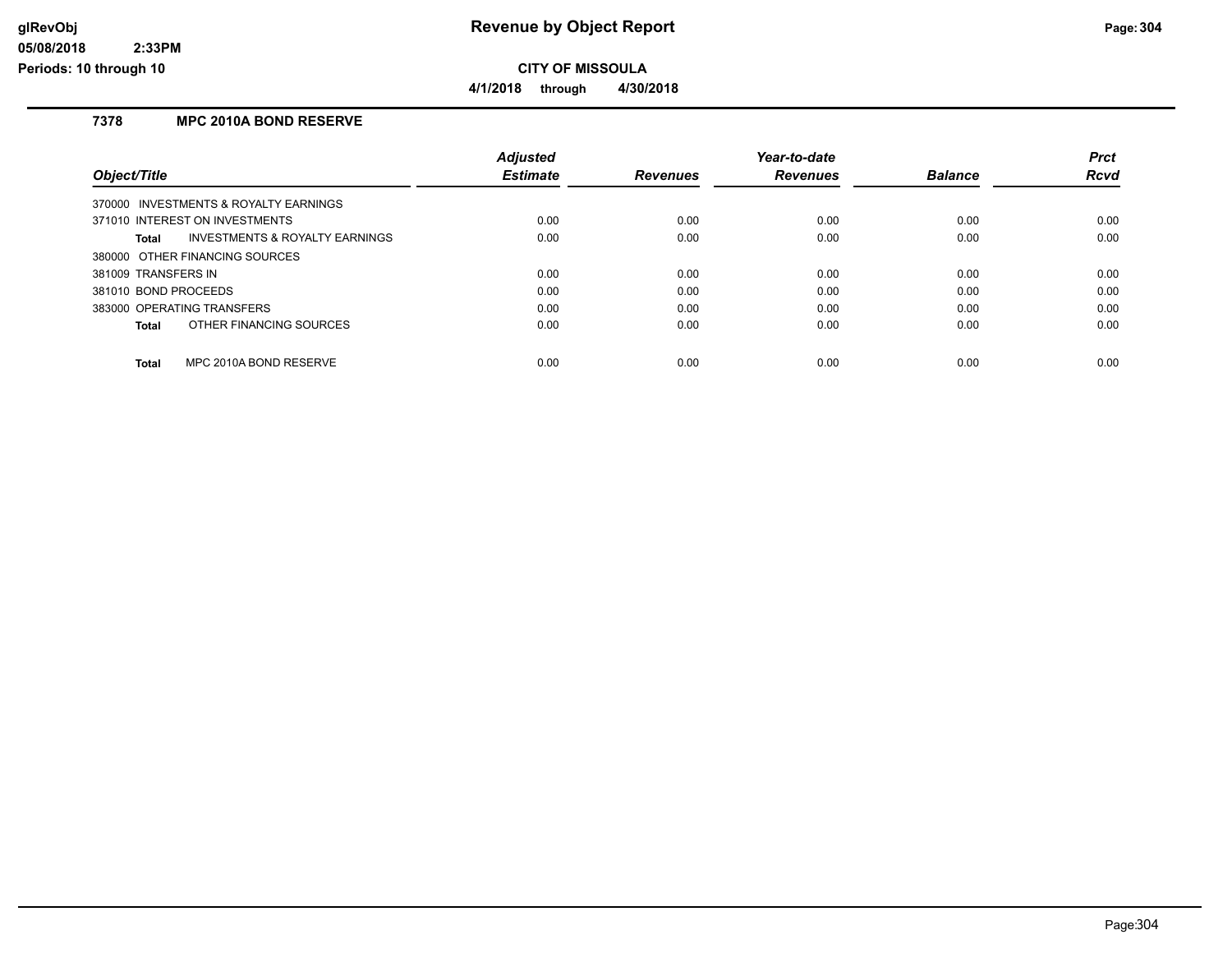**4/1/2018 through 4/30/2018**

## **7379 MPC 2010A BOND CONSTRUCTION**

#### **7379 MPC 2010A BOND CONSTRUCTION**

|                      |                                       | <b>Adjusted</b> |                 | Year-to-date    |                | <b>Prct</b> |
|----------------------|---------------------------------------|-----------------|-----------------|-----------------|----------------|-------------|
| Object/Title         |                                       | <b>Estimate</b> | <b>Revenues</b> | <b>Revenues</b> | <b>Balance</b> | <b>Rcvd</b> |
|                      | 370000 INVESTMENTS & ROYALTY EARNINGS |                 |                 |                 |                |             |
|                      | 371010 INTEREST ON INVESTMENTS        | 0.00            | 0.00            | 0.00            | 0.00           | 0.00        |
| Total                | INVESTMENTS & ROYALTY EARNINGS        | 0.00            | 0.00            | 0.00            | 0.00           | 0.00        |
|                      | 380000 OTHER FINANCING SOURCES        |                 |                 |                 |                |             |
| 381009 TRANSFERS IN  |                                       | 0.00            | 0.00            | 0.00            | 0.00           | 0.00        |
| 381010 BOND PROCEEDS |                                       | 0.00            | 0.00            | 0.00            | 0.00           | 0.00        |
|                      | 383000 OPERATING TRANSFERS            | 0.00            | 0.00            | 0.00            | 0.00           | 0.00        |
| Total                | OTHER FINANCING SOURCES               | 0.00            | 0.00            | 0.00            | 0.00           | 0.00        |
| Total                | MPC 2010A BOND CONSTRUCTION           | 0.00            | 0.00            | 0.00            | 0.00           | 0.00        |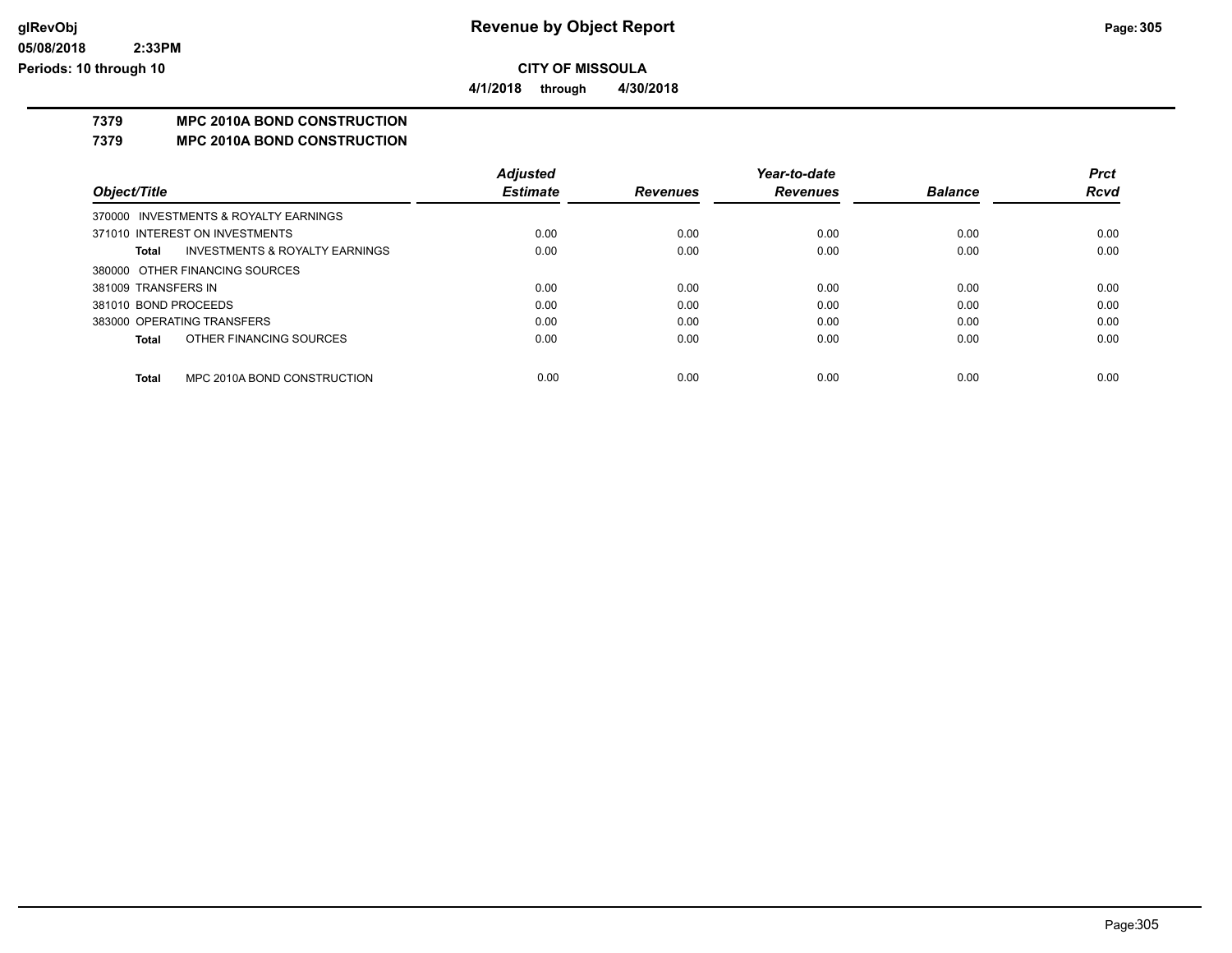**4/1/2018 through 4/30/2018**

## **7379 MPC 2010A BOND CONSTRUCTION**

|                            |                                           | <b>Adjusted</b> |                 | Year-to-date    |                | <b>Prct</b> |
|----------------------------|-------------------------------------------|-----------------|-----------------|-----------------|----------------|-------------|
| Object/Title               |                                           | <b>Estimate</b> | <b>Revenues</b> | <b>Revenues</b> | <b>Balance</b> | <b>Rcvd</b> |
|                            | 370000 INVESTMENTS & ROYALTY EARNINGS     |                 |                 |                 |                |             |
|                            | 371010 INTEREST ON INVESTMENTS            | 0.00            | 0.00            | 0.00            | 0.00           | 0.00        |
| <b>Total</b>               | <b>INVESTMENTS &amp; ROYALTY EARNINGS</b> | 0.00            | 0.00            | 0.00            | 0.00           | 0.00        |
|                            | 380000 OTHER FINANCING SOURCES            |                 |                 |                 |                |             |
| 381009 TRANSFERS IN        |                                           | 0.00            | 0.00            | 0.00            | 0.00           | 0.00        |
| 381010 BOND PROCEEDS       |                                           | 0.00            | 0.00            | 0.00            | 0.00           | 0.00        |
| 383000 OPERATING TRANSFERS |                                           | 0.00            | 0.00            | 0.00            | 0.00           | 0.00        |
| <b>Total</b>               | OTHER FINANCING SOURCES                   | 0.00            | 0.00            | 0.00            | 0.00           | 0.00        |
| <b>Total</b>               | MPC 2010A BOND CONSTRUCTION               | 0.00            | 0.00            | 0.00            | 0.00           | 0.00        |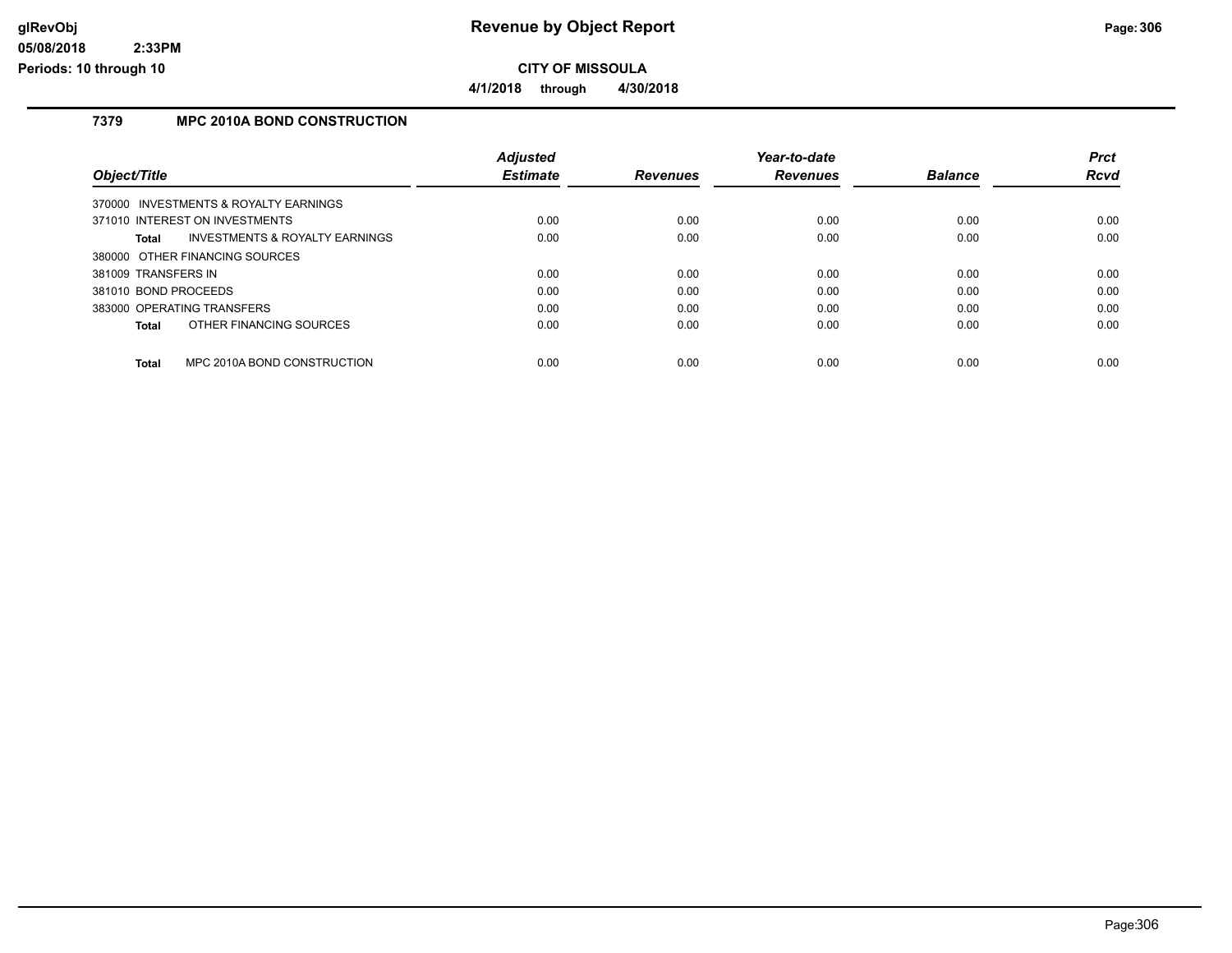**4/1/2018 through 4/30/2018**

## **7380 BUSINESS IMPROVEMENT DISTRICT**

#### **7380 BUSINESS IMPROVEMENT DISTRICT**

|                                                           | <b>Adjusted</b> |                 | Year-to-date    |                | <b>Prct</b> |
|-----------------------------------------------------------|-----------------|-----------------|-----------------|----------------|-------------|
| Object/Title                                              | <b>Estimate</b> | <b>Revenues</b> | <b>Revenues</b> | <b>Balance</b> | <b>Rcvd</b> |
| TAXES/ASSESSMENTS<br>310000                               |                 |                 |                 |                |             |
| <b>TAX INCREMENT</b><br>311011                            | 452,737.00      | 2,127.91        | 188,429.46      | 264,307.54     | 41.62       |
| PENALTIES & INTEREST<br>312001                            | 0.00            | 19.62           | 508.31          | -508.31        | 0.00        |
| TAXES/ASSESSMENTS<br><b>Total</b>                         | 452,737.00      | 2,147.53        | 188,937.77      | 263,799.23     | 41.73       |
| <b>CHARGES FOR SERVICES</b><br>340000                     |                 |                 |                 |                |             |
| 343041 COMPOST TIPPING FEES                               | 5,000.00        | 5,083.33        | 48,211.74       | $-43,211.74$   | 964.23      |
| <b>CHARGES FOR SERVICES</b><br><b>Total</b>               | 5,000.00        | 5,083.33        | 48,211.74       | $-43,211.74$   | 964.23      |
| MISCELLANEOUS REVENUES<br>360000                          |                 |                 |                 |                |             |
| 363010 LIGHTING ASSESSMENTS                               | 0.00            | 0.00            | 0.00            | 0.00           | 0.00        |
| 363020 PROPERTY ASSESSMENTS                               | 0.00            | 0.00            | 0.00            | 0.00           | 0.00        |
| <b>MISCELLANEOUS REVENUES</b><br>Total                    | 0.00            | 0.00            | 0.00            | 0.00           | 0.00        |
| <b>INVESTMENTS &amp; ROYALTY EARNINGS</b><br>370000       |                 |                 |                 |                |             |
| 371010 INTEREST ON INVESTMENTS                            | 0.00            | 0.00            | 0.00            | 0.00           | 0.00        |
| 371020 GAIN/LOSS IN MARKET VALUE OF INVESTMENTS           | 0.00            | 0.00            | 0.00            | 0.00           | 0.00        |
| <b>INVESTMENTS &amp; ROYALTY EARNINGS</b><br><b>Total</b> | 0.00            | 0.00            | 0.00            | 0.00           | 0.00        |
| <b>BUSINESS IMPROVEMENT DISTRICT</b><br><b>Total</b>      | 457,737.00      | 7,230.86        | 237,149.51      | 220,587.49     | 51.81       |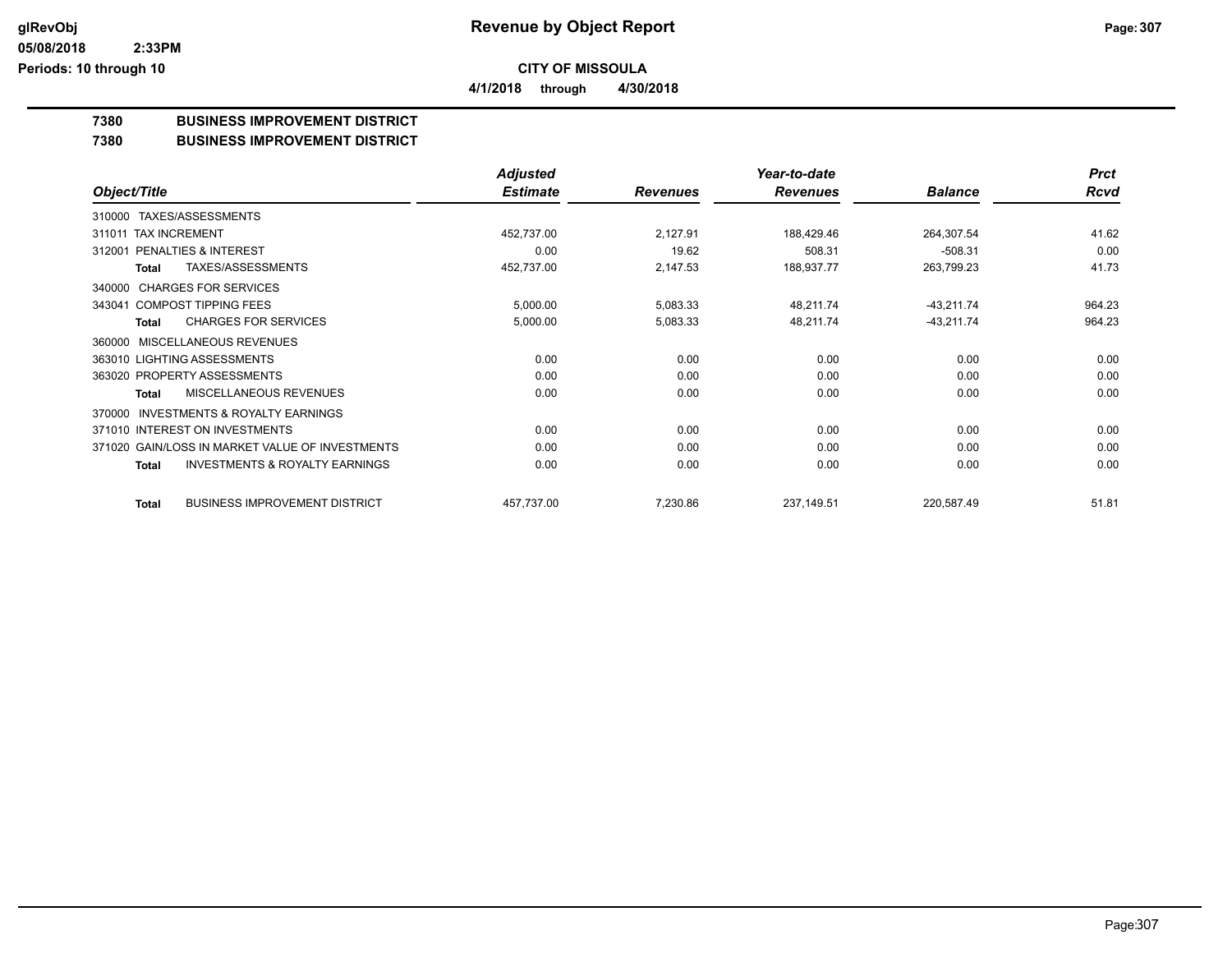**4/1/2018 through 4/30/2018**

#### **7380 BUSINESS IMPROVEMENT DISTRICT**

|                                                           | <b>Adjusted</b> |                 | Year-to-date    |                | <b>Prct</b> |
|-----------------------------------------------------------|-----------------|-----------------|-----------------|----------------|-------------|
| Object/Title                                              | <b>Estimate</b> | <b>Revenues</b> | <b>Revenues</b> | <b>Balance</b> | <b>Rcvd</b> |
| 310000 TAXES/ASSESSMENTS                                  |                 |                 |                 |                |             |
| 311011 TAX INCREMENT                                      | 452,737.00      | 2,127.91        | 188,429.46      | 264,307.54     | 41.62       |
| 312001 PENALTIES & INTEREST                               | 0.00            | 19.62           | 508.31          | $-508.31$      | 0.00        |
| TAXES/ASSESSMENTS<br>Total                                | 452,737.00      | 2,147.53        | 188,937.77      | 263,799.23     | 41.73       |
| 340000 CHARGES FOR SERVICES                               |                 |                 |                 |                |             |
| 343041 COMPOST TIPPING FEES                               | 5,000.00        | 5,083.33        | 48,211.74       | $-43,211.74$   | 964.23      |
| <b>CHARGES FOR SERVICES</b><br><b>Total</b>               | 5,000.00        | 5,083.33        | 48,211.74       | $-43,211.74$   | 964.23      |
| MISCELLANEOUS REVENUES<br>360000                          |                 |                 |                 |                |             |
| 363010 LIGHTING ASSESSMENTS                               | 0.00            | 0.00            | 0.00            | 0.00           | 0.00        |
| 363020 PROPERTY ASSESSMENTS                               | 0.00            | 0.00            | 0.00            | 0.00           | 0.00        |
| <b>MISCELLANEOUS REVENUES</b><br>Total                    | 0.00            | 0.00            | 0.00            | 0.00           | 0.00        |
| <b>INVESTMENTS &amp; ROYALTY EARNINGS</b><br>370000       |                 |                 |                 |                |             |
| 371010 INTEREST ON INVESTMENTS                            | 0.00            | 0.00            | 0.00            | 0.00           | 0.00        |
| 371020 GAIN/LOSS IN MARKET VALUE OF INVESTMENT            | 0.00            | 0.00            | 0.00            | 0.00           | 0.00        |
| <b>INVESTMENTS &amp; ROYALTY EARNINGS</b><br><b>Total</b> | 0.00            | 0.00            | 0.00            | 0.00           | 0.00        |
| <b>BUSINESS IMPROVEMENT DISTRICT</b><br><b>Total</b>      | 457,737.00      | 7,230.86        | 237,149.51      | 220,587.49     | 51.81       |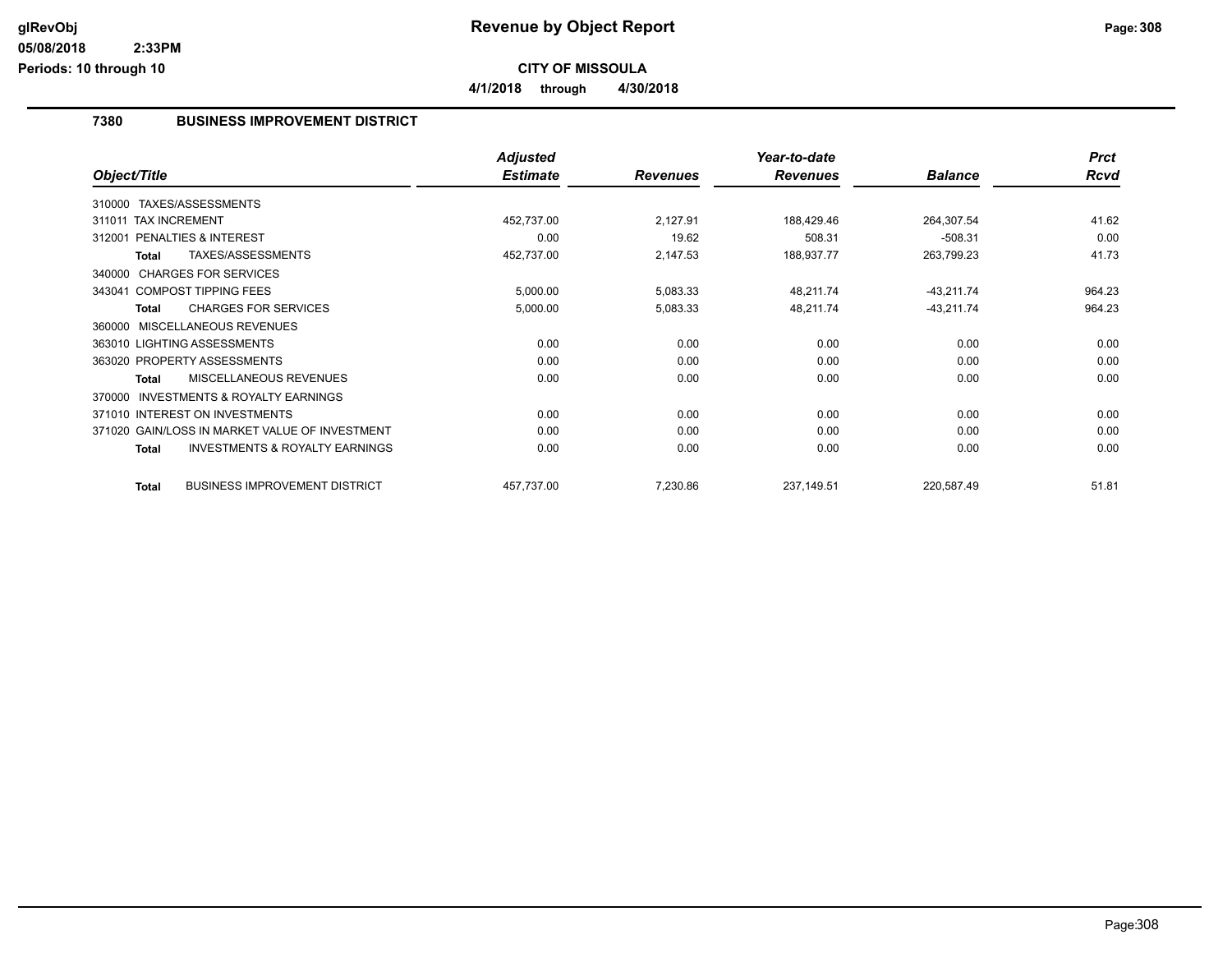**4/1/2018 through 4/30/2018**

# **7381 TOURISM BUSINESS IMPROVEMENT DISTRICT**

# **7381 TOURISM BUSINESS IMPROVEMENT DISTRICT**

|                                                     | <b>Adjusted</b> |                 | Year-to-date    |                | <b>Prct</b> |
|-----------------------------------------------------|-----------------|-----------------|-----------------|----------------|-------------|
| Object/Title                                        | <b>Estimate</b> | <b>Revenues</b> | <b>Revenues</b> | <b>Balance</b> | <b>Rcvd</b> |
| 310000 TAXES/ASSESSMENTS                            |                 |                 |                 |                |             |
| 314100 TBID REVENUE                                 | 837,644.00      | 0.00            | 0.00            | 837,644.00     | 0.00        |
| TAXES/ASSESSMENTS<br>Total                          | 837,644.00      | 0.00            | 0.00            | 837,644.00     | 0.00        |
| 370000 INVESTMENTS & ROYALTY EARNINGS               |                 |                 |                 |                |             |
| 371010 INTEREST ON INVESTMENTS                      | 0.00            | 0.00            | 0.00            | 0.00           | 0.00        |
| <b>INVESTMENTS &amp; ROYALTY EARNINGS</b><br>Total  | 0.00            | 0.00            | 0.00            | 0.00           | 0.00        |
|                                                     |                 |                 |                 |                |             |
| TOURISM BUSINESS IMPROVEMENT DISTRI<br><b>Total</b> | 837.644.00      | 0.00            | 0.00            | 837.644.00     | 0.00        |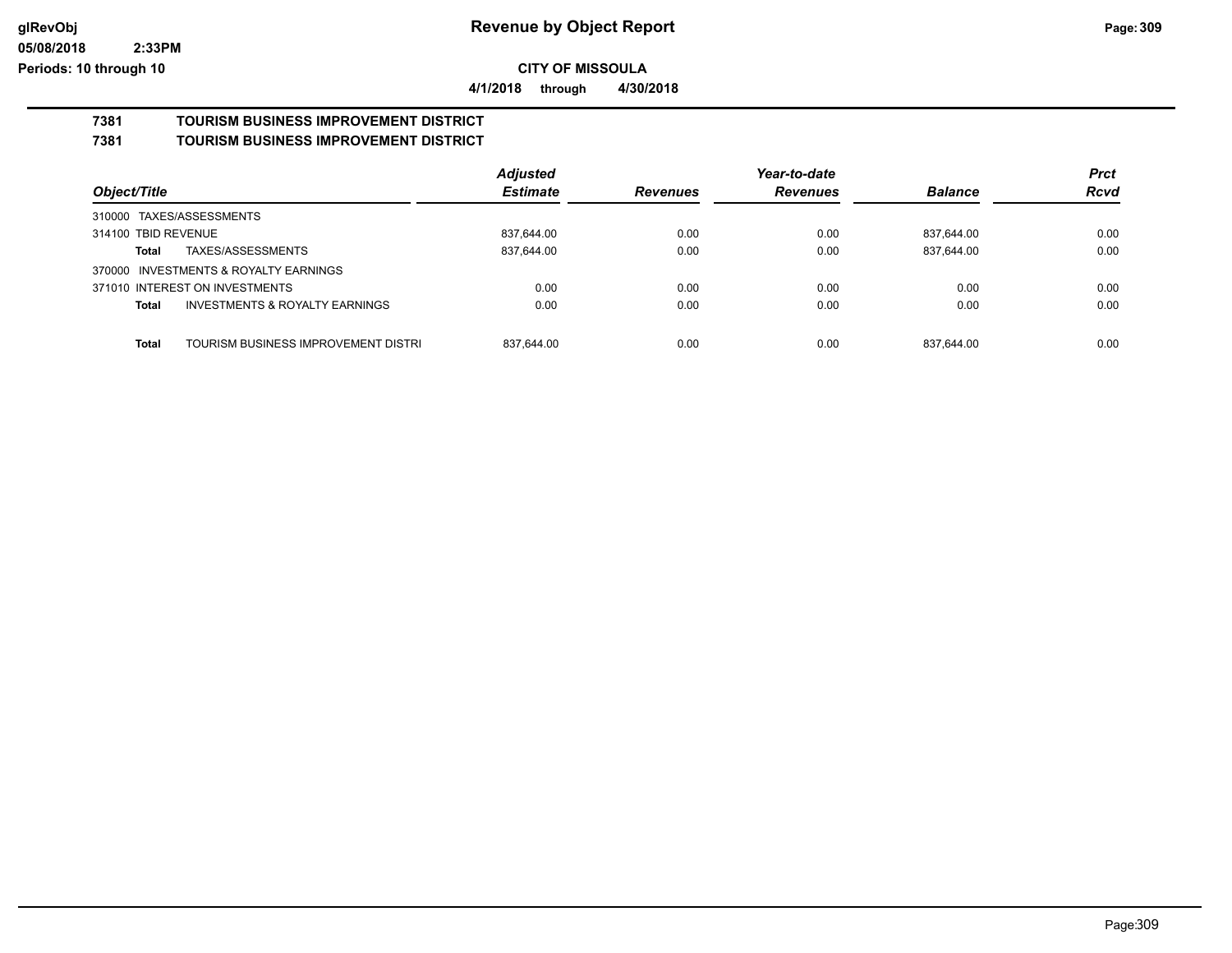**4/1/2018 through 4/30/2018**

#### **7381 TOURISM BUSINESS IMPROVEMENT DISTRICT**

| Object/Title        |                                       | <b>Adjusted</b><br><b>Estimate</b> | <b>Revenues</b> | Year-to-date<br><b>Revenues</b> | <b>Balance</b> | <b>Prct</b><br><b>Rcvd</b> |
|---------------------|---------------------------------------|------------------------------------|-----------------|---------------------------------|----------------|----------------------------|
|                     | 310000 TAXES/ASSESSMENTS              |                                    |                 |                                 |                |                            |
| 314100 TBID REVENUE |                                       | 837.644.00                         | 0.00            | 0.00                            | 837,644.00     | 0.00                       |
| <b>Total</b>        | TAXES/ASSESSMENTS                     | 837,644.00                         | 0.00            | 0.00                            | 837,644.00     | 0.00                       |
|                     | 370000 INVESTMENTS & ROYALTY EARNINGS |                                    |                 |                                 |                |                            |
|                     | 371010 INTEREST ON INVESTMENTS        | 0.00                               | 0.00            | 0.00                            | 0.00           | 0.00                       |
| <b>Total</b>        | INVESTMENTS & ROYALTY EARNINGS        | 0.00                               | 0.00            | 0.00                            | 0.00           | 0.00                       |
| <b>Total</b>        | TOURISM BUSINESS IMPROVEMENT DISTR    | 837.644.00                         | 0.00            | 0.00                            | 837.644.00     | 0.00                       |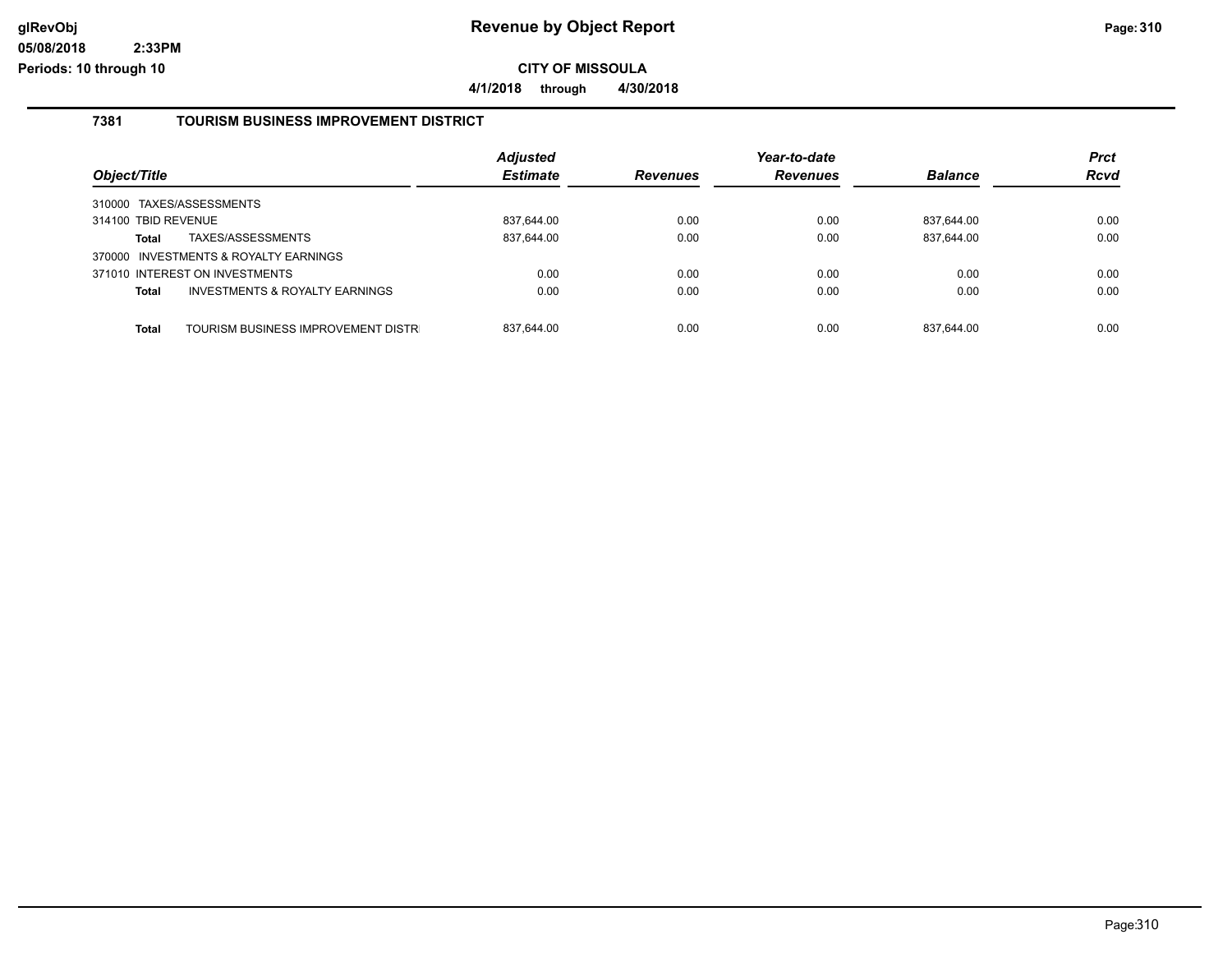**4/1/2018 through 4/30/2018**

**7382 5.75M TIF RESERVE**

**7382 5.75M TIF RESERVE**

|                                         | <b>Adjusted</b> |                 | Year-to-date    |                | <b>Prct</b> |
|-----------------------------------------|-----------------|-----------------|-----------------|----------------|-------------|
| Object/Title                            | <b>Estimate</b> | <b>Revenues</b> | <b>Revenues</b> | <b>Balance</b> | <b>Rcvd</b> |
| 370000 INVESTMENTS & ROYALTY EARNINGS   |                 |                 |                 |                |             |
| 371010 INTEREST ON INVESTMENTS          | 0.00            | 0.00            | 0.00            | 0.00           | 0.00        |
| INVESTMENTS & ROYALTY EARNINGS<br>Total | 0.00            | 0.00            | 0.00            | 0.00           | 0.00        |
| 380000 OTHER FINANCING SOURCES          |                 |                 |                 |                |             |
| 381025 REVENUE BOND PROCEEDS            | 0.00            | 0.00            | 0.00            | 0.00           | 0.00        |
| 383014 TRANS FR MRA                     | 0.00            | 0.00            | 0.00            | 0.00           | 0.00        |
| 383040 TRANSFER FROM CITY GRANTS        | 0.00            | 0.00            | 0.00            | 0.00           | 0.00        |
| OTHER FINANCING SOURCES<br>Total        | 0.00            | 0.00            | 0.00            | 0.00           | 0.00        |
| 5.75M TIF RESERVE<br><b>Total</b>       | 0.00            | 0.00            | 0.00            | 0.00           | 0.00        |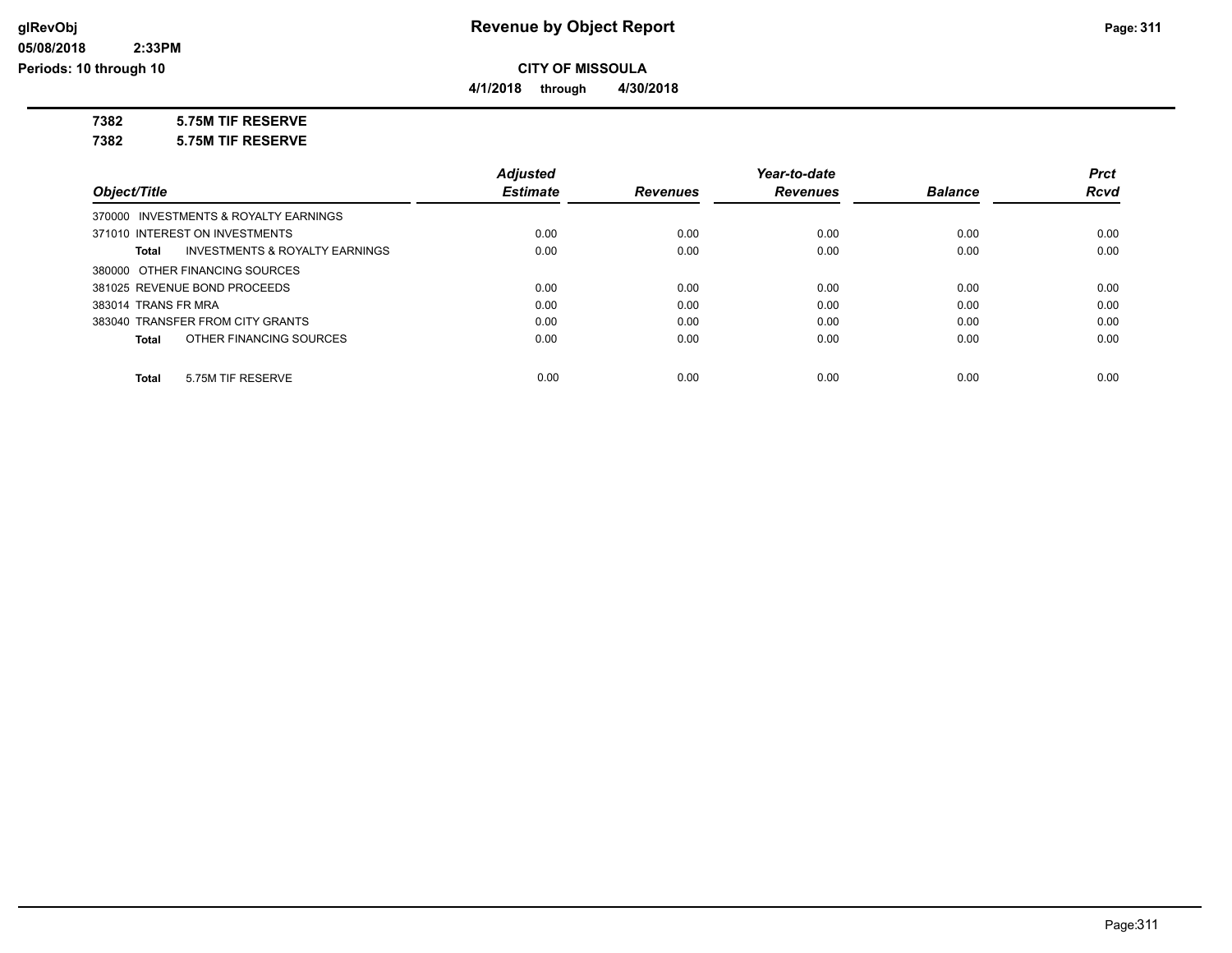**4/1/2018 through 4/30/2018**

#### **7382 5.75M TIF RESERVE**

|                                         | <b>Adiusted</b> |                 | Year-to-date    |                | <b>Prct</b> |
|-----------------------------------------|-----------------|-----------------|-----------------|----------------|-------------|
| Object/Title                            | <b>Estimate</b> | <b>Revenues</b> | <b>Revenues</b> | <b>Balance</b> | <b>Rcvd</b> |
| 370000 INVESTMENTS & ROYALTY EARNINGS   |                 |                 |                 |                |             |
| 371010 INTEREST ON INVESTMENTS          | 0.00            | 0.00            | 0.00            | 0.00           | 0.00        |
| INVESTMENTS & ROYALTY EARNINGS<br>Total | 0.00            | 0.00            | 0.00            | 0.00           | 0.00        |
| 380000 OTHER FINANCING SOURCES          |                 |                 |                 |                |             |
| 381025 REVENUE BOND PROCEEDS            | 0.00            | 0.00            | 0.00            | 0.00           | 0.00        |
| 383014 TRANS FR MRA                     | 0.00            | 0.00            | 0.00            | 0.00           | 0.00        |
| 383040 TRANSFER FROM CITY GRANTS        | 0.00            | 0.00            | 0.00            | 0.00           | 0.00        |
| OTHER FINANCING SOURCES<br>Total        | 0.00            | 0.00            | 0.00            | 0.00           | 0.00        |
| 5.75M TIF RESERVE<br><b>Total</b>       | 0.00            | 0.00            | 0.00            | 0.00           | 0.00        |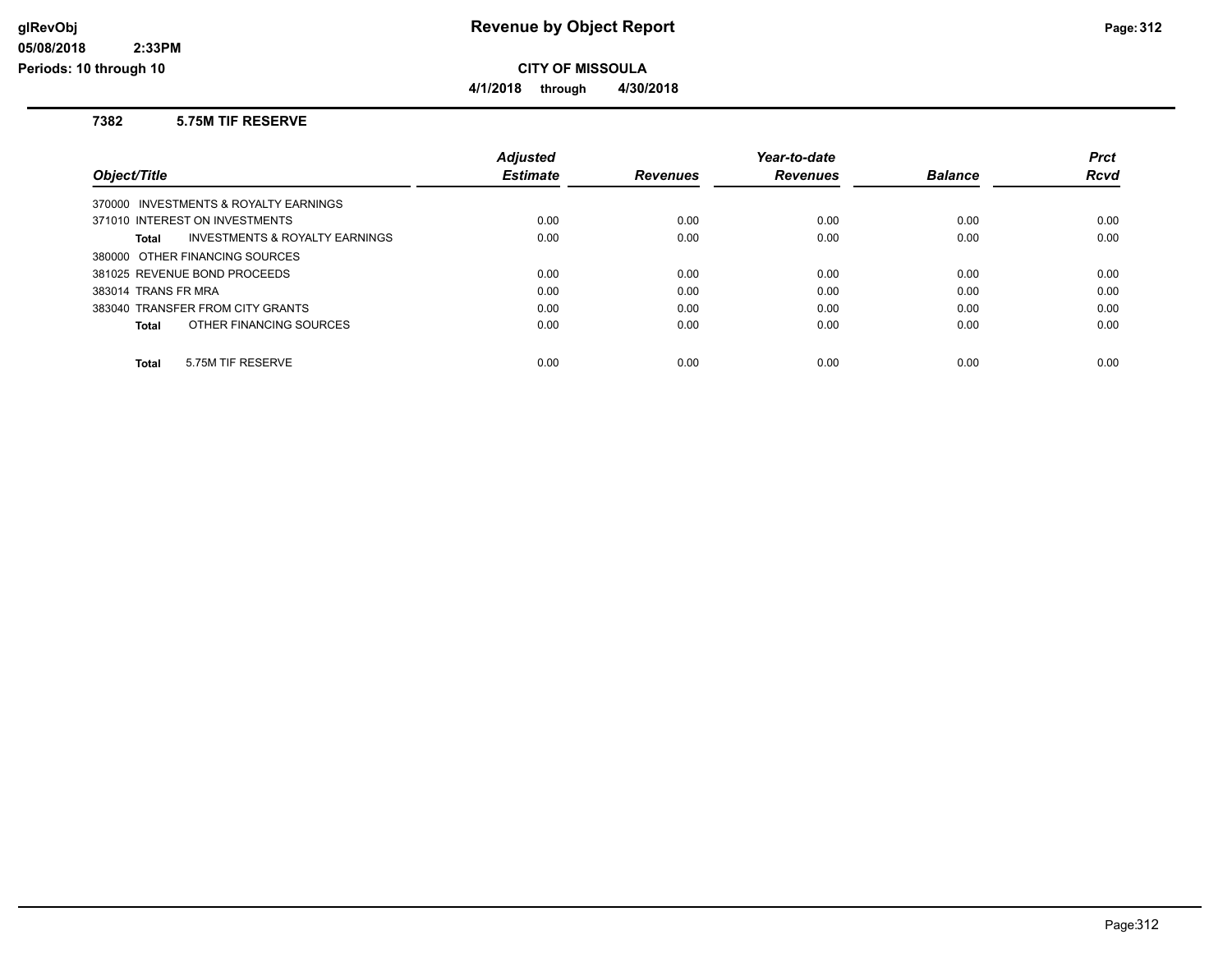**4/1/2018 through 4/30/2018**

**7383 RIVERFRONT TRIANGLE URD**

**7383 RIVERFRONT TRIANGLE URD**

|                                                    | <b>Adjusted</b> |                 | Year-to-date    |                | <b>Prct</b> |
|----------------------------------------------------|-----------------|-----------------|-----------------|----------------|-------------|
| Object/Title                                       | <b>Estimate</b> | <b>Revenues</b> | <b>Revenues</b> | <b>Balance</b> | <b>Rcvd</b> |
| TAXES/ASSESSMENTS<br>310000                        |                 |                 |                 |                |             |
| <b>TAX INCREMENT</b><br>311011                     | 0.00            | 0.00            | 70,273.54       | $-70,273.54$   | 0.00        |
| <b>PENALTIES &amp; INTEREST</b><br>312001          | 0.00            | 0.00            | 43.52           | $-43.52$       | 0.00        |
| TAXES/ASSESSMENTS<br><b>Total</b>                  | 0.00            | 0.00            | 70,317.06       | $-70,317.06$   | 0.00        |
| INTERGOVERNMENTAL REVENUES<br>330000               |                 |                 |                 |                |             |
| 335210 PERSONAL PROPERTY TAX REIMBURSEMENT         | 9,316.00        | 0.00            | 4,657.92        | 4,658.08       | 50.00       |
| <b>INTERGOVERNMENTAL REVENUES</b><br>Total         | 9,316.00        | 0.00            | 4,657.92        | 4,658.08       | 50.00       |
| INVESTMENTS & ROYALTY EARNINGS<br>370000           |                 |                 |                 |                |             |
| 371010 INTEREST ON INVESTMENTS                     | 0.00            | 0.00            | 0.00            | 0.00           | 0.00        |
| <b>INVESTMENTS &amp; ROYALTY EARNINGS</b><br>Total | 0.00            | 0.00            | 0.00            | 0.00           | 0.00        |
| OTHER FINANCING SOURCES<br>380000                  |                 |                 |                 |                |             |
| 381010 BOND PROCEEDS                               | 1,512,105.00    | 0.00            | 0.00            | 1,512,105.00   | 0.00        |
| OTHER FINANCING SOURCES<br><b>Total</b>            | 1,512,105.00    | 0.00            | 0.00            | 1,512,105.00   | 0.00        |
| RIVERFRONT TRIANGLE URD<br><b>Total</b>            | 1,521,421.00    | 0.00            | 74.974.98       | 1,446,446.02   | 4.93        |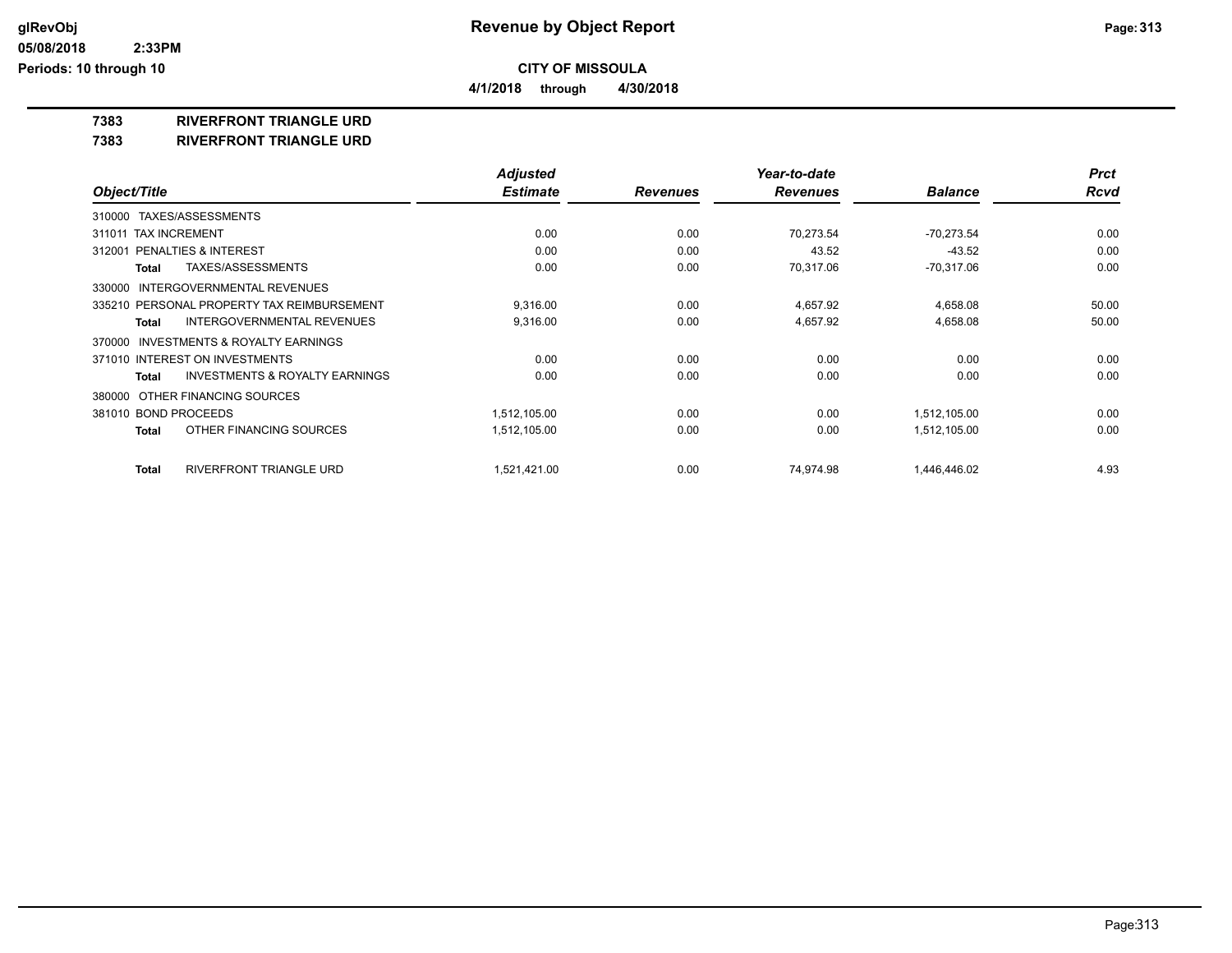**4/1/2018 through 4/30/2018**

## **7383 RIVERFRONT TRIANGLE URD**

|                                                           | <b>Adjusted</b> |                 | Year-to-date    |                | <b>Prct</b> |
|-----------------------------------------------------------|-----------------|-----------------|-----------------|----------------|-------------|
| Object/Title                                              | <b>Estimate</b> | <b>Revenues</b> | <b>Revenues</b> | <b>Balance</b> | <b>Rcvd</b> |
| TAXES/ASSESSMENTS<br>310000                               |                 |                 |                 |                |             |
| 311011 TAX INCREMENT                                      | 0.00            | 0.00            | 70.273.54       | $-70.273.54$   | 0.00        |
| 312001 PENALTIES & INTEREST                               | 0.00            | 0.00            | 43.52           | $-43.52$       | 0.00        |
| TAXES/ASSESSMENTS<br><b>Total</b>                         | 0.00            | 0.00            | 70,317.06       | $-70,317.06$   | 0.00        |
| INTERGOVERNMENTAL REVENUES<br>330000                      |                 |                 |                 |                |             |
| 335210 PERSONAL PROPERTY TAX REIMBURSEMENT                | 9.316.00        | 0.00            | 4,657.92        | 4,658.08       | 50.00       |
| INTERGOVERNMENTAL REVENUES<br><b>Total</b>                | 9,316.00        | 0.00            | 4,657.92        | 4,658.08       | 50.00       |
| INVESTMENTS & ROYALTY EARNINGS<br>370000                  |                 |                 |                 |                |             |
| 371010 INTEREST ON INVESTMENTS                            | 0.00            | 0.00            | 0.00            | 0.00           | 0.00        |
| <b>INVESTMENTS &amp; ROYALTY EARNINGS</b><br><b>Total</b> | 0.00            | 0.00            | 0.00            | 0.00           | 0.00        |
| 380000 OTHER FINANCING SOURCES                            |                 |                 |                 |                |             |
| 381010 BOND PROCEEDS                                      | 1,512,105.00    | 0.00            | 0.00            | 1,512,105.00   | 0.00        |
| OTHER FINANCING SOURCES<br><b>Total</b>                   | 1,512,105.00    | 0.00            | 0.00            | 1,512,105.00   | 0.00        |
| RIVERFRONT TRIANGLE URD<br><b>Total</b>                   | 1,521,421.00    | 0.00            | 74.974.98       | 1.446.446.02   | 4.93        |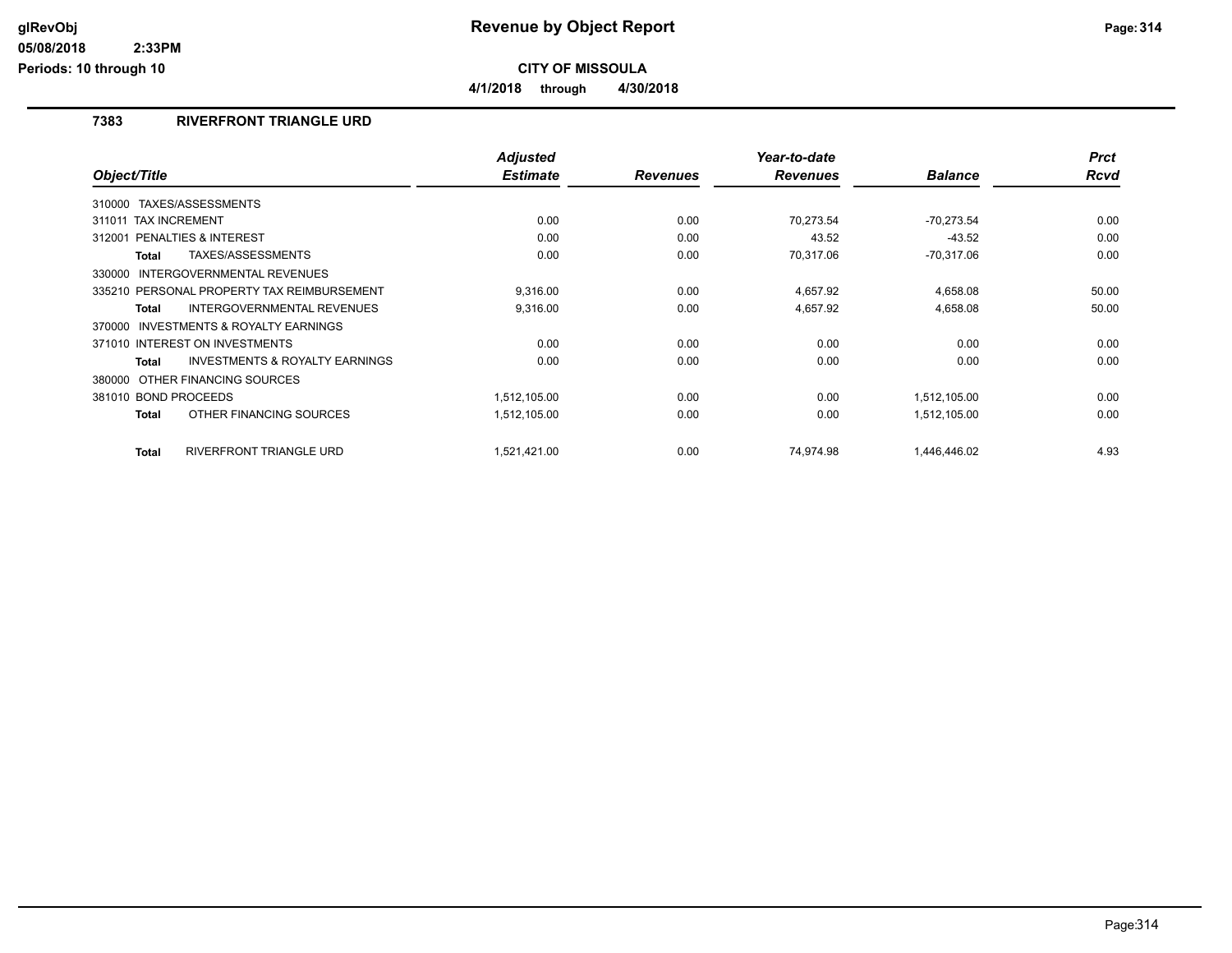**4/1/2018 through 4/30/2018**

## **7384 NRSS DEBT SERVICE CLEARING**

**7384 NRSS DEBT SERVICE CLEARING**

|                                                    | <b>Adjusted</b> |                 | Year-to-date    |                | <b>Prct</b> |
|----------------------------------------------------|-----------------|-----------------|-----------------|----------------|-------------|
| Object/Title                                       | <b>Estimate</b> | <b>Revenues</b> | <b>Revenues</b> | <b>Balance</b> | <b>Rcvd</b> |
| 310000 TAXES/ASSESSMENTS                           |                 |                 |                 |                |             |
| 311011 TAX INCREMENT                               | 60,183.00       | 1.683.14        | 450,395.40      | -390.212.40    | 748.38      |
| 312001 PENALTIES & INTEREST                        | 0.00            | 44.06           | 414.53          | $-414.53$      | 0.00        |
| TAXES/ASSESSMENTS<br>Total                         | 60,183.00       | 1.727.20        | 450,809.93      | -390,626.93    | 749.07      |
| 370000 INVESTMENTS & ROYALTY EARNINGS              |                 |                 |                 |                |             |
| 371010 INTEREST ON INVESTMENTS                     | 0.00            | 0.00            | 0.00            | 0.00           | 0.00        |
| <b>INVESTMENTS &amp; ROYALTY EARNINGS</b><br>Total | 0.00            | 0.00            | 0.00            | 0.00           | 0.00        |
| 380000 OTHER FINANCING SOURCES                     |                 |                 |                 |                |             |
| 383014 TRANS FR MRA                                | 0.00            | 0.00            | 0.00            | 0.00           | 0.00        |
| OTHER FINANCING SOURCES<br><b>Total</b>            | 0.00            | 0.00            | 0.00            | 0.00           | 0.00        |
| NRSS DEBT SERVICE CLEARING<br><b>Total</b>         | 60,183.00       | 1.727.20        | 450.809.93      | -390.626.93    | 749.07      |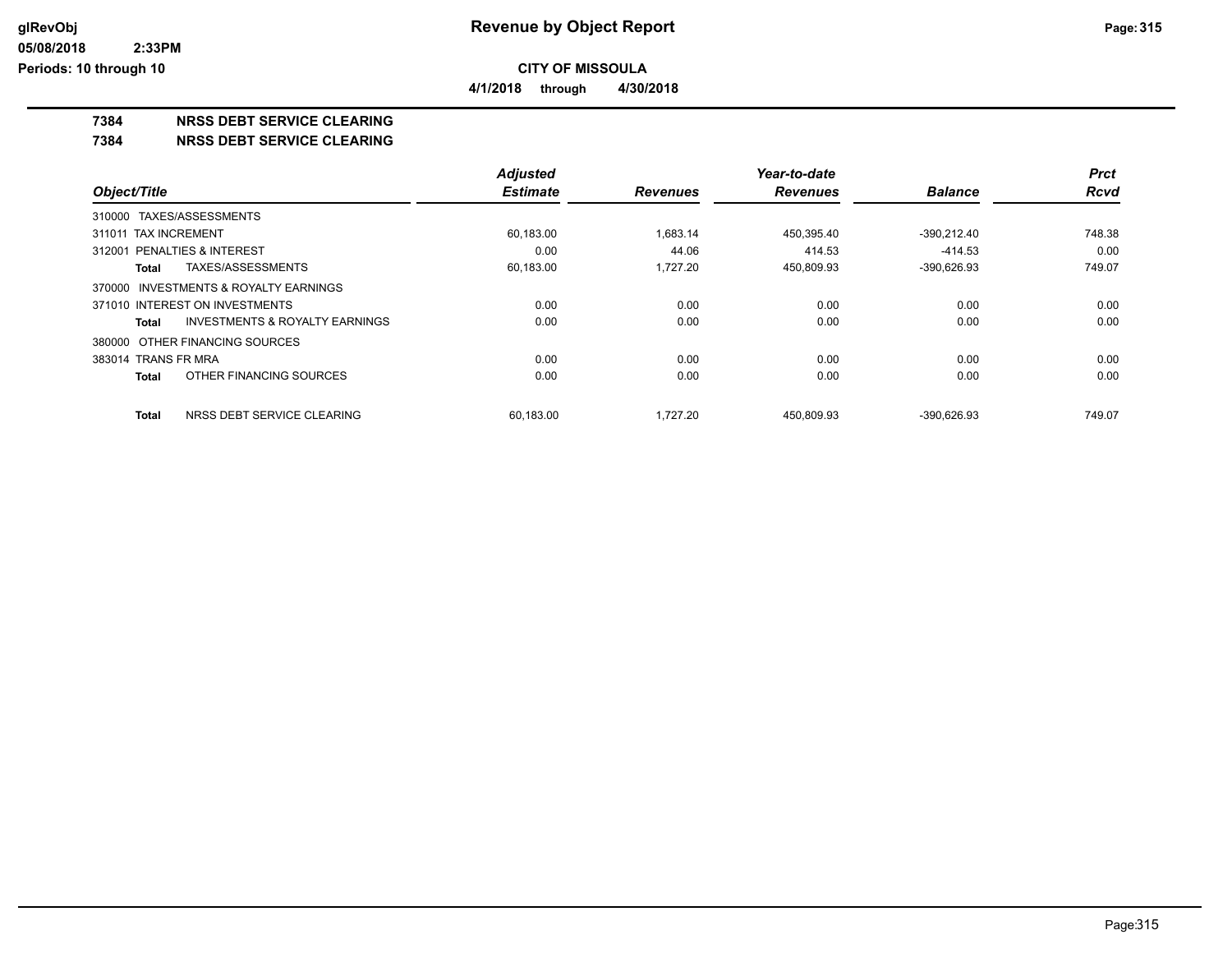**4/1/2018 through 4/30/2018**

## **7384 NRSS DEBT SERVICE CLEARING**

| Object/Title                               | <b>Adjusted</b><br><b>Estimate</b> | <b>Revenues</b> | Year-to-date<br><b>Revenues</b> | <b>Balance</b> | <b>Prct</b><br><b>Rcvd</b> |
|--------------------------------------------|------------------------------------|-----------------|---------------------------------|----------------|----------------------------|
| TAXES/ASSESSMENTS<br>310000                |                                    |                 |                                 |                |                            |
| 311011 TAX INCREMENT                       | 60,183.00                          | 1,683.14        | 450,395.40                      | $-390,212.40$  | 748.38                     |
| PENALTIES & INTEREST<br>312001             | 0.00                               | 44.06           | 414.53                          | $-414.53$      | 0.00                       |
| TAXES/ASSESSMENTS<br><b>Total</b>          | 60,183.00                          | 1.727.20        | 450,809.93                      | $-390,626.93$  | 749.07                     |
| 370000 INVESTMENTS & ROYALTY EARNINGS      |                                    |                 |                                 |                |                            |
| 371010 INTEREST ON INVESTMENTS             | 0.00                               | 0.00            | 0.00                            | 0.00           | 0.00                       |
| INVESTMENTS & ROYALTY EARNINGS<br>Total    | 0.00                               | 0.00            | 0.00                            | 0.00           | 0.00                       |
| 380000 OTHER FINANCING SOURCES             |                                    |                 |                                 |                |                            |
| 383014 TRANS FR MRA                        | 0.00                               | 0.00            | 0.00                            | 0.00           | 0.00                       |
| OTHER FINANCING SOURCES<br><b>Total</b>    | 0.00                               | 0.00            | 0.00                            | 0.00           | 0.00                       |
| NRSS DEBT SERVICE CLEARING<br><b>Total</b> | 60.183.00                          | 1.727.20        | 450.809.93                      | -390.626.93    | 749.07                     |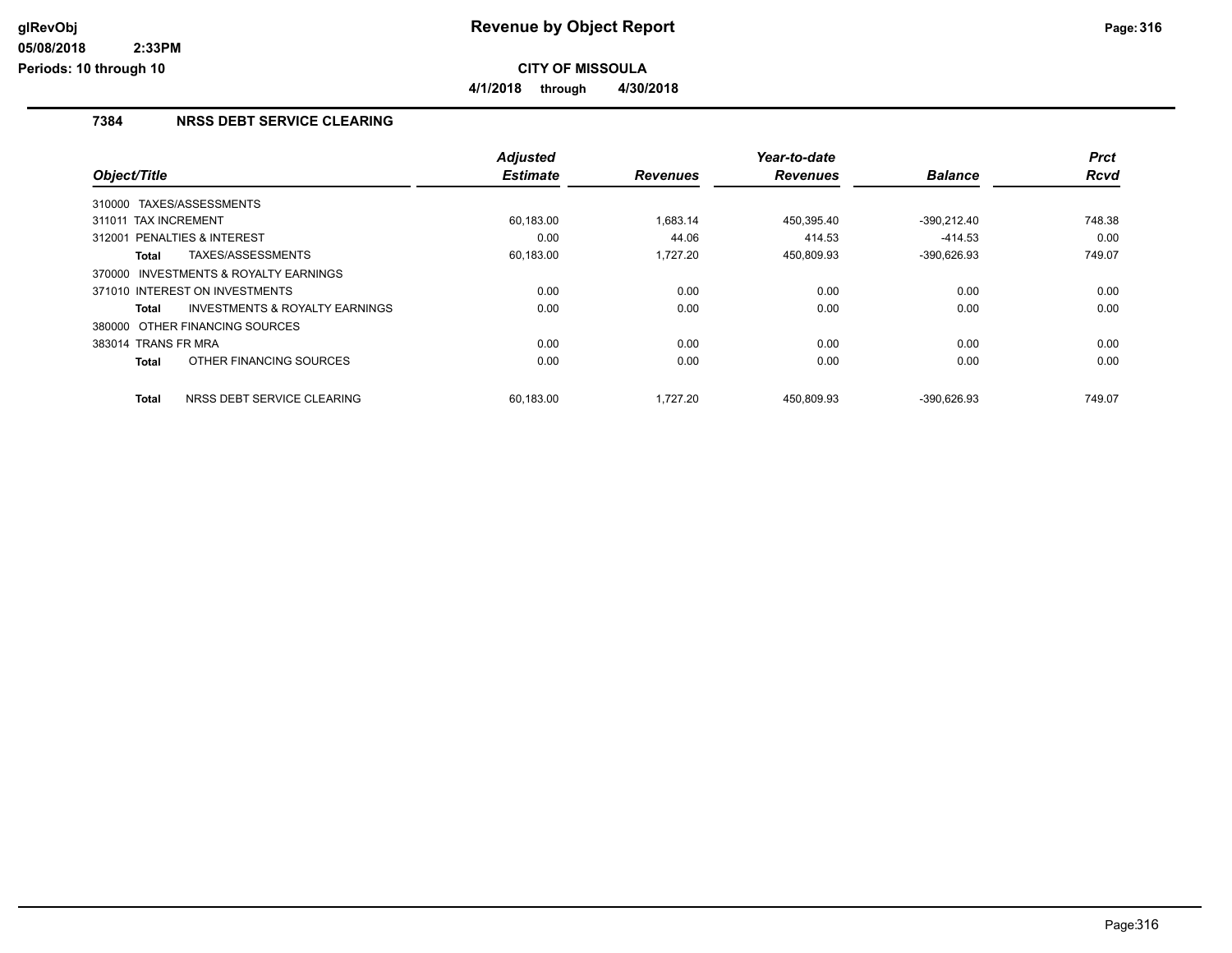**4/1/2018 through 4/30/2018**

**7385 FRONT STREET URD**

**7385 FRONT STREET URD**

|                                                    | <b>Adjusted</b> |                 | Year-to-date    |                | <b>Prct</b> |
|----------------------------------------------------|-----------------|-----------------|-----------------|----------------|-------------|
| Object/Title                                       | <b>Estimate</b> | <b>Revenues</b> | <b>Revenues</b> | <b>Balance</b> | <b>Rcvd</b> |
| 310000 TAXES/ASSESSMENTS                           |                 |                 |                 |                |             |
| 311011 TAX INCREMENT                               | 0.00            | 0.00            | 0.00            | 0.00           | 0.00        |
| TAXES/ASSESSMENTS<br><b>Total</b>                  | 0.00            | 0.00            | 0.00            | 0.00           | 0.00        |
| <b>INTERGOVERNMENTAL REVENUES</b><br>330000        |                 |                 |                 |                |             |
| 331056 MDT FEDERAL CMAQ                            | 0.00            | 0.00            | 0.00            | 0.00           | 0.00        |
| 335210 PERSONAL PROPERTY TAX REIMBURSEMENT         | 0.00            | 0.00            | 0.00            | 0.00           | 0.00        |
| <b>INTERGOVERNMENTAL REVENUES</b><br><b>Total</b>  | 0.00            | 0.00            | 0.00            | 0.00           | 0.00        |
| 360000 MISCELLANEOUS REVENUES                      |                 |                 |                 |                |             |
| 365000 DONATIONS                                   | 0.00            | 0.00            | 0.00            | 0.00           | 0.00        |
| MISCELLANEOUS REVENUES<br>Total                    | 0.00            | 0.00            | 0.00            | 0.00           | 0.00        |
| 370000 INVESTMENTS & ROYALTY EARNINGS              |                 |                 |                 |                |             |
| 371010 INTEREST ON INVESTMENTS                     | 0.00            | 0.00            | 0.00            | 0.00           | 0.00        |
| <b>INVESTMENTS &amp; ROYALTY EARNINGS</b><br>Total | 0.00            | 0.00            | 0.00            | 0.00           | 0.00        |
| 380000 OTHER FINANCING SOURCES                     |                 |                 |                 |                |             |
| 381010 BOND PROCEEDS                               | 3,200,012.00    | 0.00            | 0.00            | 3,200,012.00   | 0.00        |
| 381029 PARKING STRUCTURE BOND PROCEEDS             | 0.00            | 0.00            | 0.00            | 0.00           | 0.00        |
| 381071 WILMA NOTE PROCEEDS                         | 0.00            | 0.00            | 0.00            | 0.00           | 0.00        |
| 381072 FIB NOTE PROCEEDS                           | 0.00            | 0.00            | 0.00            | 0.00           | 0.00        |
| 383066 TRANSFER FROM WATER UTILITY                 | 0.00            | 0.00            | 16,642.34       | $-16,642.34$   | 0.00        |
| 383067 TRANSFER FROM FSPS                          | 79,623.00       | 0.00            | 0.00            | 79,623.00      | 0.00        |
| 383068 TRANSFER FROM SUBORDINATE LIEN              | 0.00            | 0.00            | 0.00            | 0.00           | 0.00        |
| OTHER FINANCING SOURCES<br><b>Total</b>            | 3,279,635.00    | 0.00            | 16,642.34       | 3,262,992.66   | 0.51        |
| <b>FRONT STREET URD</b><br><b>Total</b>            | 3,279,635.00    | 0.00            | 16,642.34       | 3,262,992.66   | 0.51        |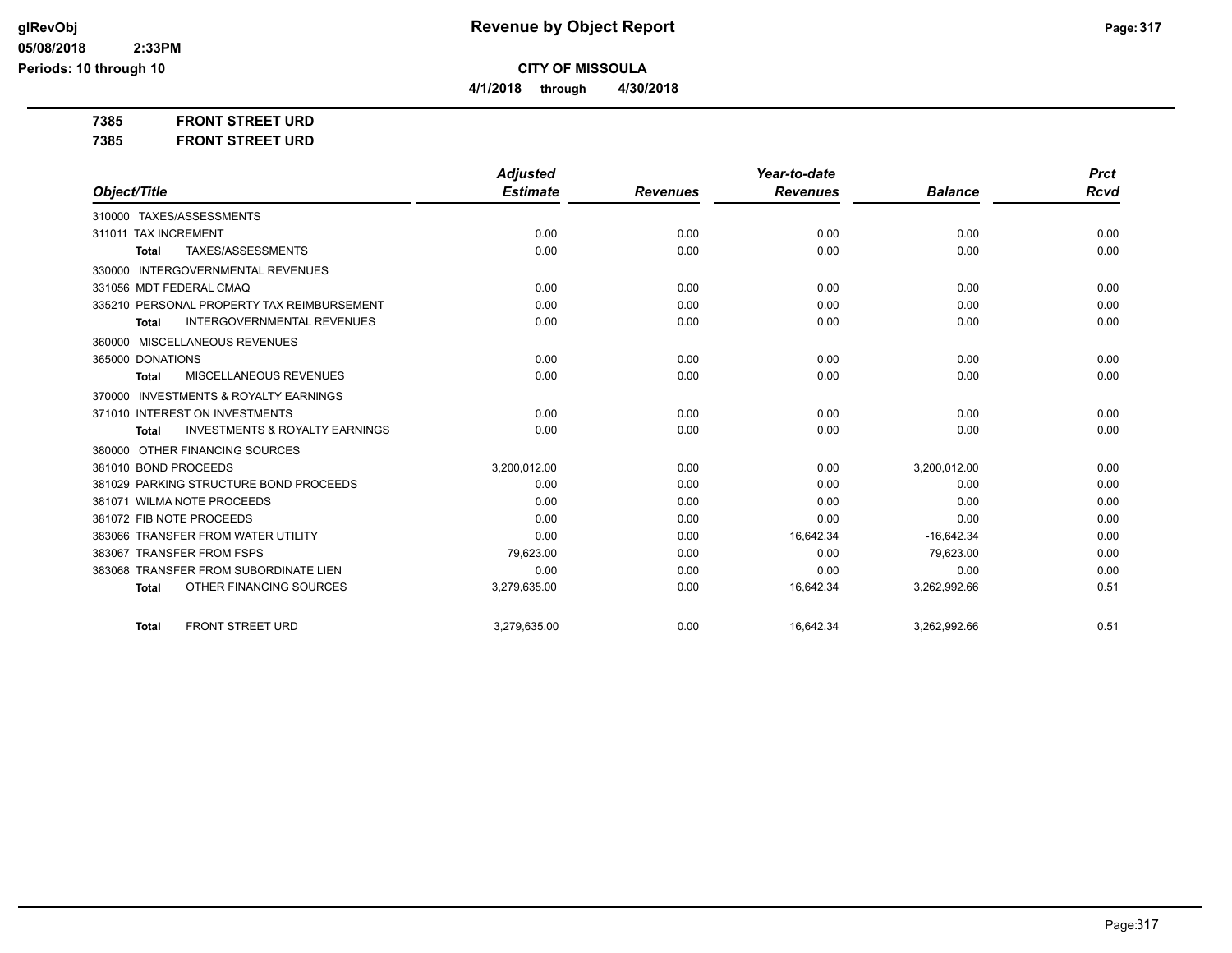**4/1/2018 through 4/30/2018**

#### **7385 FRONT STREET URD**

|                                                           | <b>Adjusted</b> |                 | Year-to-date    |                | <b>Prct</b> |
|-----------------------------------------------------------|-----------------|-----------------|-----------------|----------------|-------------|
| Object/Title                                              | <b>Estimate</b> | <b>Revenues</b> | <b>Revenues</b> | <b>Balance</b> | <b>Rcvd</b> |
| 310000 TAXES/ASSESSMENTS                                  |                 |                 |                 |                |             |
| 311011 TAX INCREMENT                                      | 0.00            | 0.00            | 0.00            | 0.00           | 0.00        |
| TAXES/ASSESSMENTS<br><b>Total</b>                         | 0.00            | 0.00            | 0.00            | 0.00           | 0.00        |
| 330000 INTERGOVERNMENTAL REVENUES                         |                 |                 |                 |                |             |
| 331056 MDT FEDERAL CMAQ                                   | 0.00            | 0.00            | 0.00            | 0.00           | 0.00        |
| 335210 PERSONAL PROPERTY TAX REIMBURSEMENT                | 0.00            | 0.00            | 0.00            | 0.00           | 0.00        |
| <b>INTERGOVERNMENTAL REVENUES</b><br><b>Total</b>         | 0.00            | 0.00            | 0.00            | 0.00           | 0.00        |
| 360000 MISCELLANEOUS REVENUES                             |                 |                 |                 |                |             |
| 365000 DONATIONS                                          | 0.00            | 0.00            | 0.00            | 0.00           | 0.00        |
| MISCELLANEOUS REVENUES<br><b>Total</b>                    | 0.00            | 0.00            | 0.00            | 0.00           | 0.00        |
| 370000 INVESTMENTS & ROYALTY EARNINGS                     |                 |                 |                 |                |             |
| 371010 INTEREST ON INVESTMENTS                            | 0.00            | 0.00            | 0.00            | 0.00           | 0.00        |
| <b>INVESTMENTS &amp; ROYALTY EARNINGS</b><br><b>Total</b> | 0.00            | 0.00            | 0.00            | 0.00           | 0.00        |
| 380000 OTHER FINANCING SOURCES                            |                 |                 |                 |                |             |
| 381010 BOND PROCEEDS                                      | 3,200,012.00    | 0.00            | 0.00            | 3,200,012.00   | 0.00        |
| 381029 PARKING STRUCTURE BOND PROCEEDS                    | 0.00            | 0.00            | 0.00            | 0.00           | 0.00        |
| 381071 WILMA NOTE PROCEEDS                                | 0.00            | 0.00            | 0.00            | 0.00           | 0.00        |
| 381072 FIB NOTE PROCEEDS                                  | 0.00            | 0.00            | 0.00            | 0.00           | 0.00        |
| 383066 TRANSFER FROM WATER UTILITY                        | 0.00            | 0.00            | 16,642.34       | $-16,642.34$   | 0.00        |
| 383067 TRANSFER FROM FSPS                                 | 79,623.00       | 0.00            | 0.00            | 79,623.00      | 0.00        |
| 383068 TRANSFER FROM SUBORDINATE LIEN                     | 0.00            | 0.00            | 0.00            | 0.00           | 0.00        |
| OTHER FINANCING SOURCES<br><b>Total</b>                   | 3,279,635.00    | 0.00            | 16,642.34       | 3,262,992.66   | 0.51        |
| <b>FRONT STREET URD</b><br><b>Total</b>                   | 3.279.635.00    | 0.00            | 16.642.34       | 3,262,992.66   | 0.51        |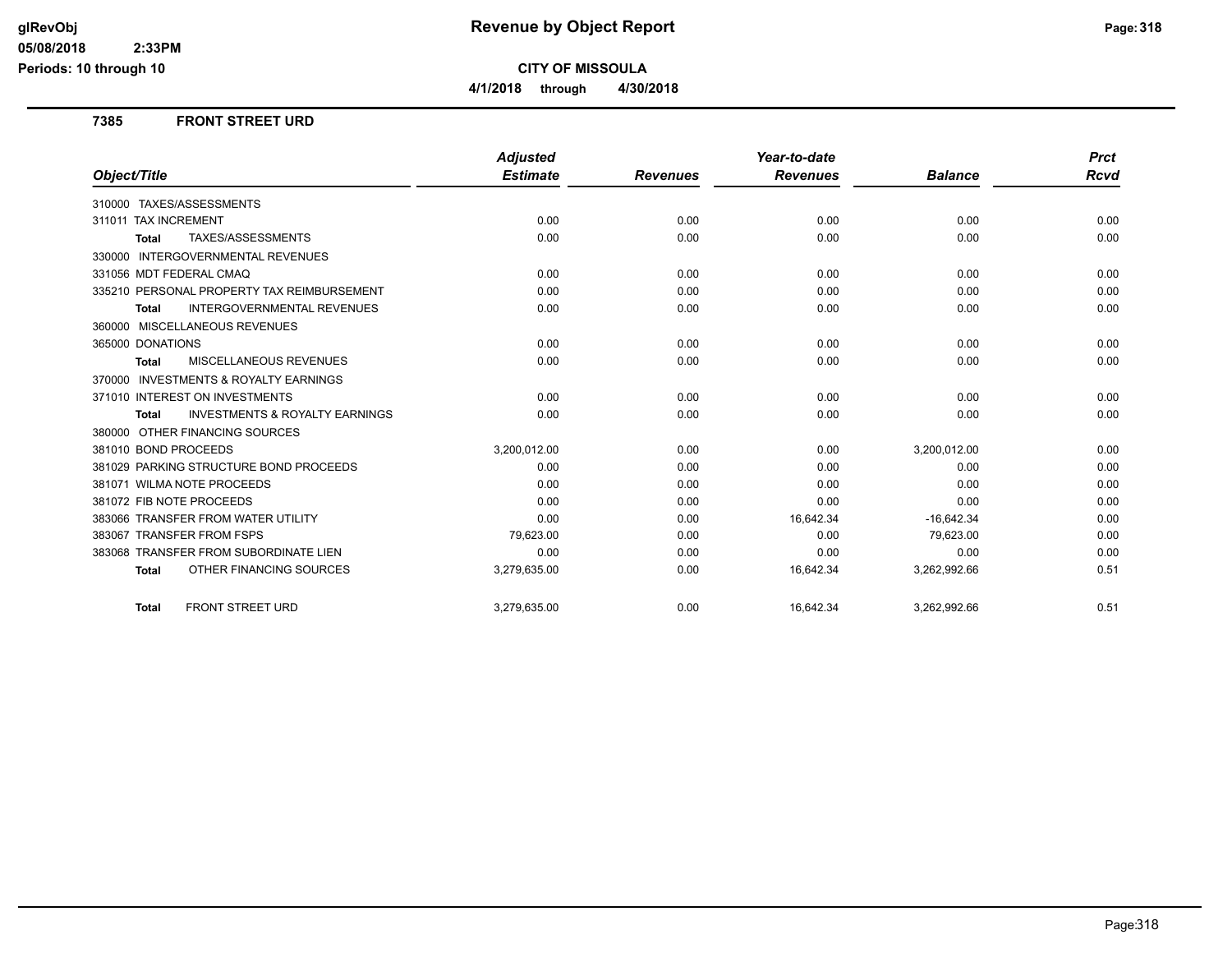**4/1/2018 through 4/30/2018**

## **7386 DEBT SERVICE-SAFEWAY/ST PAT 1.5M**

#### **7386 DEBT SERVICE-SAFEWAY/ST PAT 1.5M**

|                                                           | <b>Adjusted</b> |                 | Year-to-date    |                | <b>Prct</b> |
|-----------------------------------------------------------|-----------------|-----------------|-----------------|----------------|-------------|
| Object/Title                                              | <b>Estimate</b> | <b>Revenues</b> | <b>Revenues</b> | <b>Balance</b> | <b>Rcvd</b> |
| 310000 TAXES/ASSESSMENTS                                  |                 |                 |                 |                |             |
| <b>TAX INCREMENT</b><br>311011                            | 0.00            | 0.00            | 0.00            | 0.00           | 0.00        |
| TAXES/ASSESSMENTS<br>Total                                | 0.00            | 0.00            | 0.00            | 0.00           | 0.00        |
| 360000 MISCELLANEOUS REVENUES                             |                 |                 |                 |                |             |
| 365000 DONATIONS                                          | 0.00            | 0.00            | 0.00            | 0.00           | 0.00        |
| <b>MISCELLANEOUS REVENUES</b><br><b>Total</b>             | 0.00            | 0.00            | 0.00            | 0.00           | 0.00        |
| <b>INVESTMENTS &amp; ROYALTY EARNINGS</b><br>370000       |                 |                 |                 |                |             |
| 371010 INTEREST ON INVESTMENTS                            | 0.00            | 0.00            | 0.00            | 0.00           | 0.00        |
| <b>INVESTMENTS &amp; ROYALTY EARNINGS</b><br><b>Total</b> | 0.00            | 0.00            | 0.00            | 0.00           | 0.00        |
| 380000 OTHER FINANCING SOURCES                            |                 |                 |                 |                |             |
| 383014 TRANS FR MRA                                       | 115,103.00      | 0.00            | 123,961.00      | $-8,858.00$    | 107.70      |
| 383037 TRANSFER - URD II                                  | 0.00            | 0.00            | 0.00            | 0.00           | 0.00        |
| 384000 GUARANTOR REVENUE                                  | 0.00            | 0.00            | 0.00            | 0.00           | 0.00        |
| OTHER FINANCING SOURCES<br><b>Total</b>                   | 115,103.00      | 0.00            | 123,961.00      | $-8,858.00$    | 107.70      |
| DEBT SERVICE-SAFEWAY/ST PAT 1.5M<br><b>Total</b>          | 115,103.00      | 0.00            | 123,961.00      | $-8,858.00$    | 107.70      |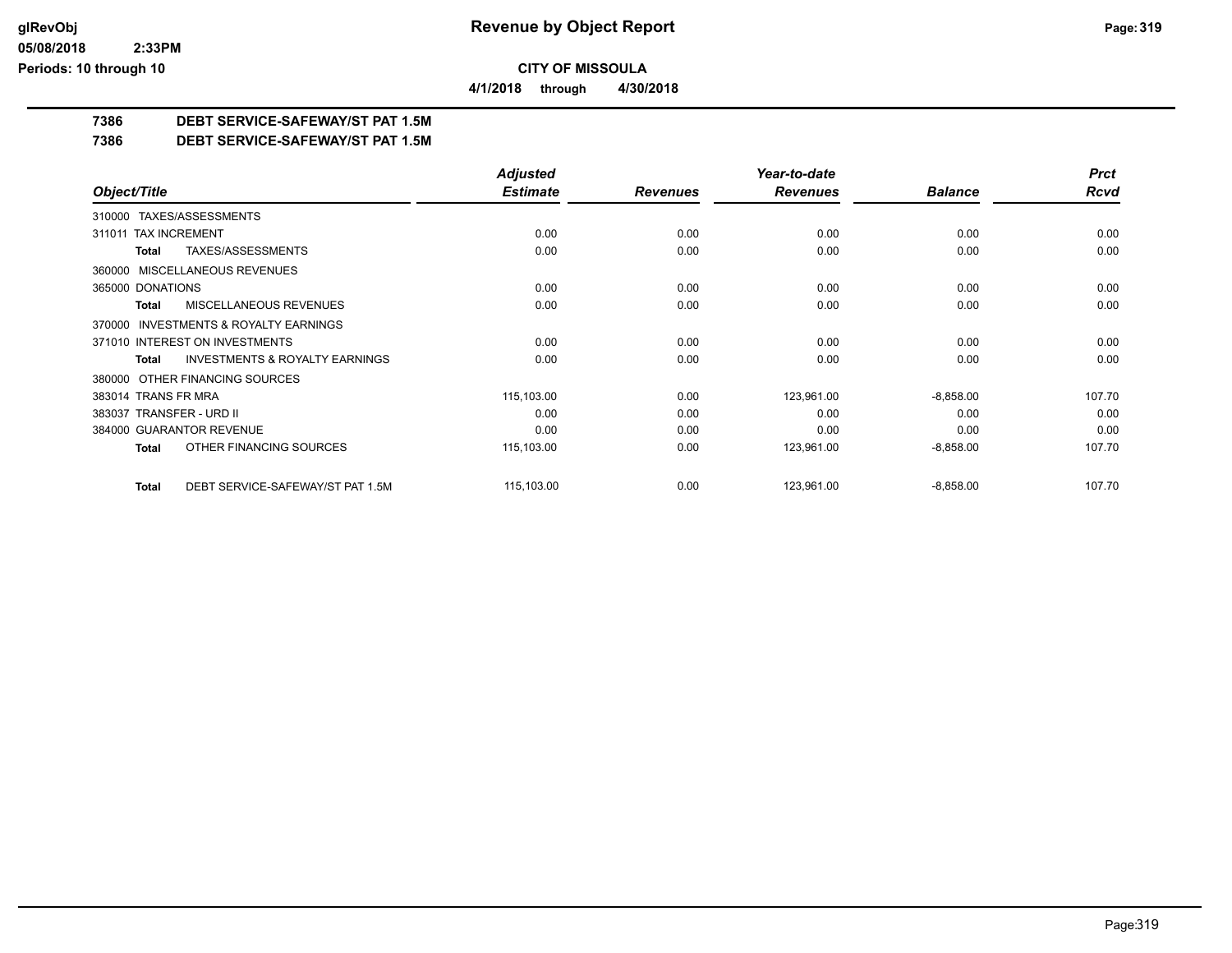**4/1/2018 through 4/30/2018**

### **7386 DEBT SERVICE-SAFEWAY/ST PAT 1.5M**

|                                                           | <b>Adjusted</b> |                 | Year-to-date    |                | <b>Prct</b> |
|-----------------------------------------------------------|-----------------|-----------------|-----------------|----------------|-------------|
| Object/Title                                              | <b>Estimate</b> | <b>Revenues</b> | <b>Revenues</b> | <b>Balance</b> | Rcvd        |
| TAXES/ASSESSMENTS<br>310000                               |                 |                 |                 |                |             |
| <b>TAX INCREMENT</b><br>311011                            | 0.00            | 0.00            | 0.00            | 0.00           | 0.00        |
| TAXES/ASSESSMENTS<br>Total                                | 0.00            | 0.00            | 0.00            | 0.00           | 0.00        |
| 360000 MISCELLANEOUS REVENUES                             |                 |                 |                 |                |             |
| 365000 DONATIONS                                          | 0.00            | 0.00            | 0.00            | 0.00           | 0.00        |
| <b>MISCELLANEOUS REVENUES</b><br><b>Total</b>             | 0.00            | 0.00            | 0.00            | 0.00           | 0.00        |
| <b>INVESTMENTS &amp; ROYALTY EARNINGS</b><br>370000       |                 |                 |                 |                |             |
| 371010 INTEREST ON INVESTMENTS                            | 0.00            | 0.00            | 0.00            | 0.00           | 0.00        |
| <b>INVESTMENTS &amp; ROYALTY EARNINGS</b><br><b>Total</b> | 0.00            | 0.00            | 0.00            | 0.00           | 0.00        |
| 380000 OTHER FINANCING SOURCES                            |                 |                 |                 |                |             |
| 383014 TRANS FR MRA                                       | 115,103.00      | 0.00            | 123,961.00      | $-8,858.00$    | 107.70      |
| 383037 TRANSFER - URD II                                  | 0.00            | 0.00            | 0.00            | 0.00           | 0.00        |
| 384000 GUARANTOR REVENUE                                  | 0.00            | 0.00            | 0.00            | 0.00           | 0.00        |
| OTHER FINANCING SOURCES<br>Total                          | 115,103.00      | 0.00            | 123,961.00      | $-8,858.00$    | 107.70      |
| DEBT SERVICE-SAFEWAY/ST PAT 1.5M<br><b>Total</b>          | 115,103.00      | 0.00            | 123,961.00      | $-8,858.00$    | 107.70      |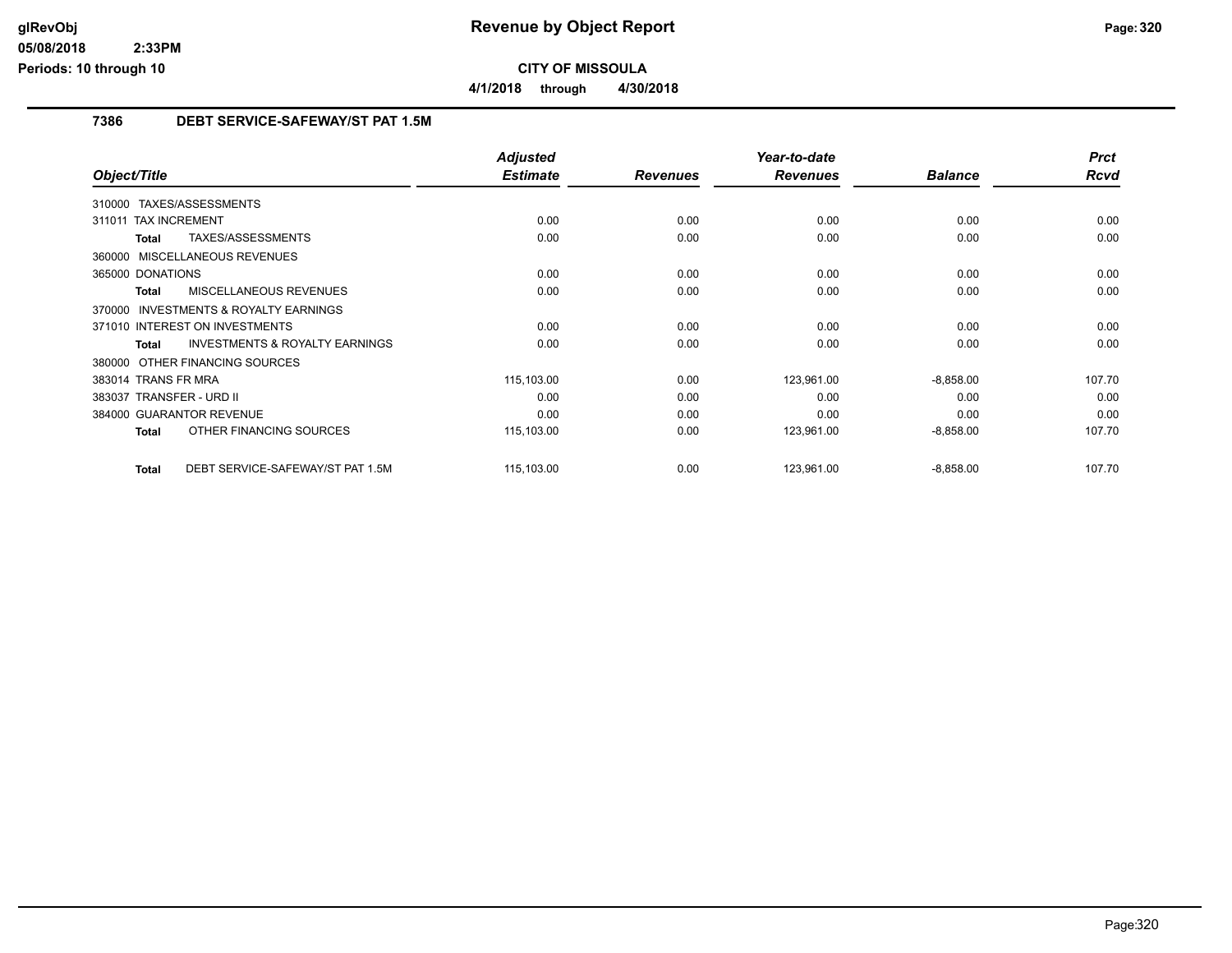**4/1/2018 through 4/30/2018**

# **7387 DEBT SERVICE-BROWNFIELD RLF 1.125M**

**7387 DEBT SERVICE-BROWNFIELD RLF 1.125M**

|                                                    | <b>Adjusted</b> |                 | Year-to-date    |                | <b>Prct</b> |
|----------------------------------------------------|-----------------|-----------------|-----------------|----------------|-------------|
| Object/Title                                       | <b>Estimate</b> | <b>Revenues</b> | <b>Revenues</b> | <b>Balance</b> | <b>Rcvd</b> |
| 310000 TAXES/ASSESSMENTS                           |                 |                 |                 |                |             |
| 311011 TAX INCREMENT                               | 0.00            | 0.00            | 0.00            | 0.00           | 0.00        |
| TAXES/ASSESSMENTS<br>Total                         | 0.00            | 0.00            | 0.00            | 0.00           | 0.00        |
| 370000 INVESTMENTS & ROYALTY EARNINGS              |                 |                 |                 |                |             |
| 371010 INTEREST ON INVESTMENTS                     | 0.00            | 0.00            | 0.00            | 0.00           | 0.00        |
| <b>INVESTMENTS &amp; ROYALTY EARNINGS</b><br>Total | 0.00            | 0.00            | 0.00            | 0.00           | 0.00        |
| 380000 OTHER FINANCING SOURCES                     |                 |                 |                 |                |             |
| 383014 TRANS FR MRA                                | 58,092.00       | 0.00            | 58,092.00       | 0.00           | 100.00      |
| 383016 TRANS FR TAX INCREMENT BOND                 | 0.00            | 0.00            | 0.00            | 0.00           | 0.00        |
| OTHER FINANCING SOURCES<br>Total                   | 58,092.00       | 0.00            | 58,092.00       | 0.00           | 100.00      |
| DEBT SERVICE-BROWNFIELD RLF 1.125M<br><b>Total</b> | 58.092.00       | 0.00            | 58.092.00       | 0.00           | 100.00      |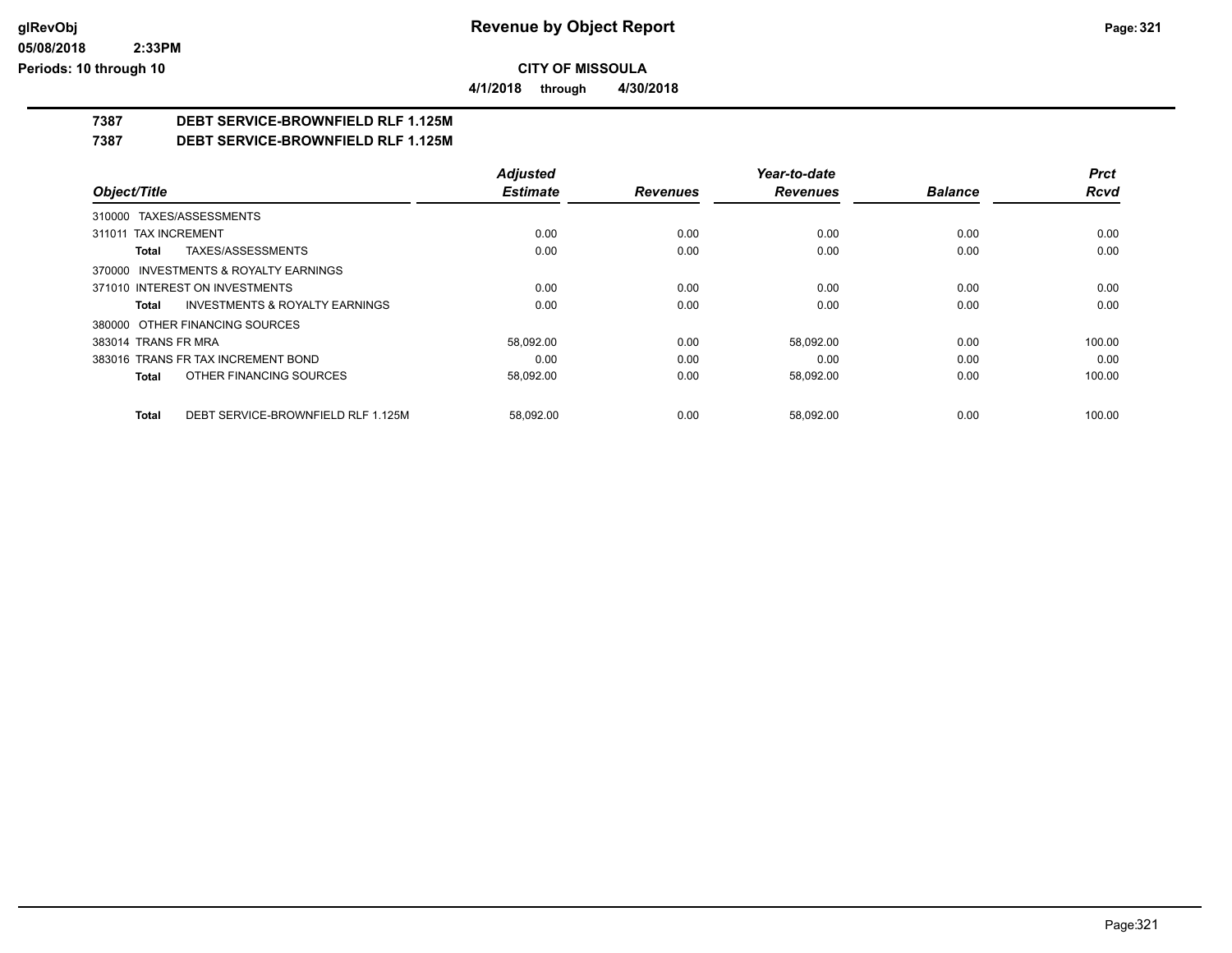**4/1/2018 through 4/30/2018**

### **7387 DEBT SERVICE-BROWNFIELD RLF 1.125M**

|                                                    | <b>Adjusted</b> |                 | Year-to-date    |                | <b>Prct</b> |
|----------------------------------------------------|-----------------|-----------------|-----------------|----------------|-------------|
| Object/Title                                       | <b>Estimate</b> | <b>Revenues</b> | <b>Revenues</b> | <b>Balance</b> | <b>Rcvd</b> |
| TAXES/ASSESSMENTS<br>310000                        |                 |                 |                 |                |             |
| 311011 TAX INCREMENT                               | 0.00            | 0.00            | 0.00            | 0.00           | 0.00        |
| TAXES/ASSESSMENTS<br>Total                         | 0.00            | 0.00            | 0.00            | 0.00           | 0.00        |
| 370000 INVESTMENTS & ROYALTY EARNINGS              |                 |                 |                 |                |             |
| 371010 INTEREST ON INVESTMENTS                     | 0.00            | 0.00            | 0.00            | 0.00           | 0.00        |
| <b>INVESTMENTS &amp; ROYALTY EARNINGS</b><br>Total | 0.00            | 0.00            | 0.00            | 0.00           | 0.00        |
| 380000 OTHER FINANCING SOURCES                     |                 |                 |                 |                |             |
| 383014 TRANS FR MRA                                | 58.092.00       | 0.00            | 58.092.00       | 0.00           | 100.00      |
| 383016 TRANS FR TAX INCREMENT BOND                 | 0.00            | 0.00            | 0.00            | 0.00           | 0.00        |
| OTHER FINANCING SOURCES<br><b>Total</b>            | 58,092.00       | 0.00            | 58,092.00       | 0.00           | 100.00      |
| DEBT SERVICE-BROWNFIELD RLF 1.125M<br><b>Total</b> | 58.092.00       | 0.00            | 58.092.00       | 0.00           | 100.00      |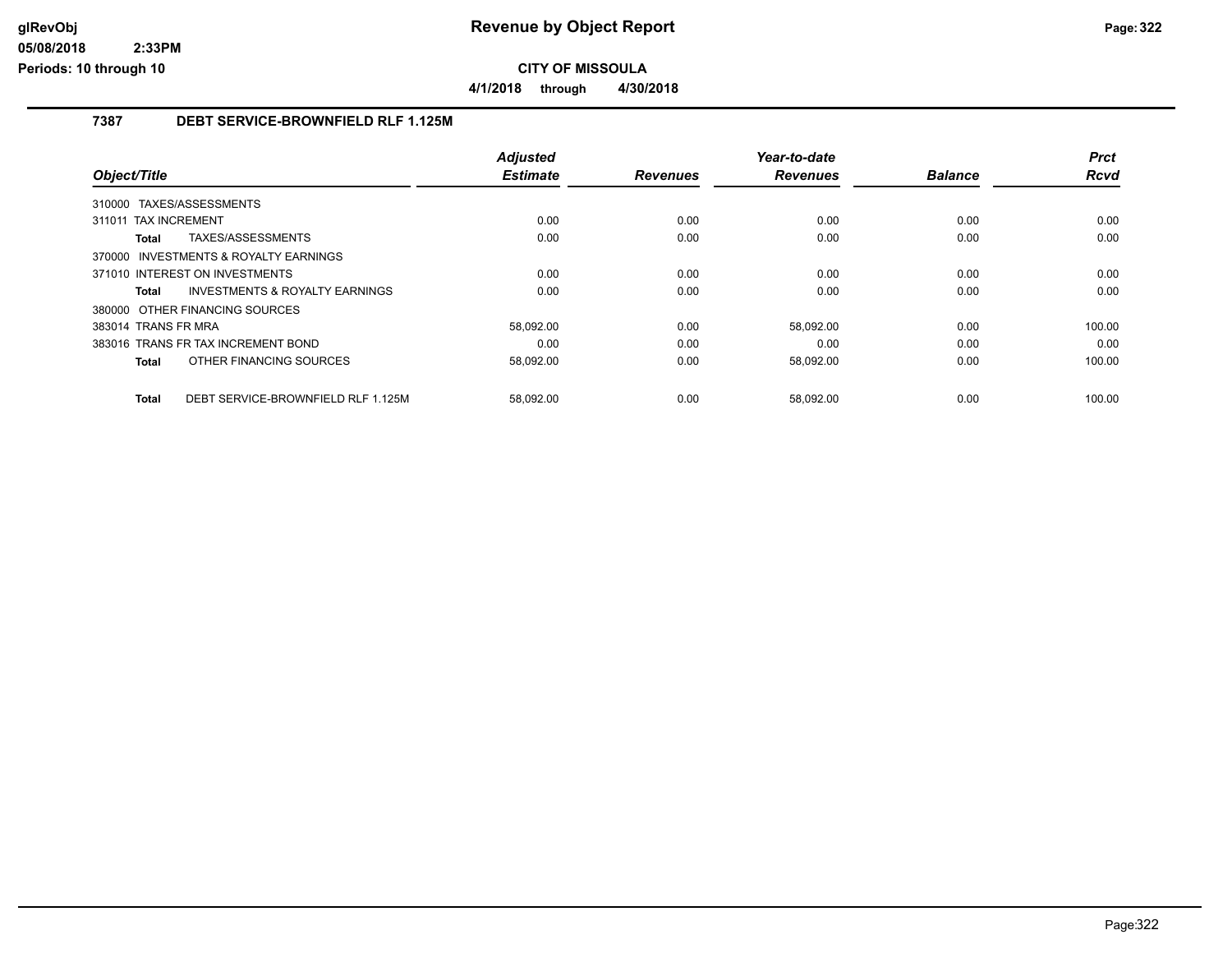**4/1/2018 through 4/30/2018**

**7388 RESERVE-3.6m TIF**

**7388 RESERVE-3.6m TIF**

|                                                    | <b>Adjusted</b> |                 | Year-to-date    |                | <b>Prct</b> |
|----------------------------------------------------|-----------------|-----------------|-----------------|----------------|-------------|
| Object/Title                                       | <b>Estimate</b> | <b>Revenues</b> | <b>Revenues</b> | <b>Balance</b> | <b>Rcvd</b> |
| 370000 INVESTMENTS & ROYALTY EARNINGS              |                 |                 |                 |                |             |
| 371010 INTEREST ON INVESTMENTS                     | 0.00            | 0.00            | 0.00            | 0.00           | 0.00        |
| 371020 GAIN/LOSS IN MARKET VALUE OF INVESTMENTS    | 0.00            | 0.00            | 0.00            | 0.00           | 0.00        |
| <b>INVESTMENTS &amp; ROYALTY EARNINGS</b><br>Total | 0.00            | 0.00            | 0.00            | 0.00           | 0.00        |
| 380000 OTHER FINANCING SOURCES                     |                 |                 |                 |                |             |
| 381025 REVENUE BOND PROCEEDS                       | 0.00            | 0.00            | 0.00            | 0.00           | 0.00        |
| 383014 TRANS FR MRA                                | 0.00            | 0.00            | 0.00            | 0.00           | 0.00        |
| 383037 TRANSFER - URD II                           | 0.00            | 0.00            | 0.00            | 0.00           | 0.00        |
| 383040 TRANSFER FROM CITY GRANTS                   | 0.00            | 0.00            | 0.00            | 0.00           | 0.00        |
| OTHER FINANCING SOURCES<br>Total                   | 0.00            | 0.00            | 0.00            | 0.00           | 0.00        |
|                                                    |                 |                 |                 |                |             |
| RESERVE-3.6m TIF<br>Total                          | 0.00            | 0.00            | 0.00            | 0.00           | 0.00        |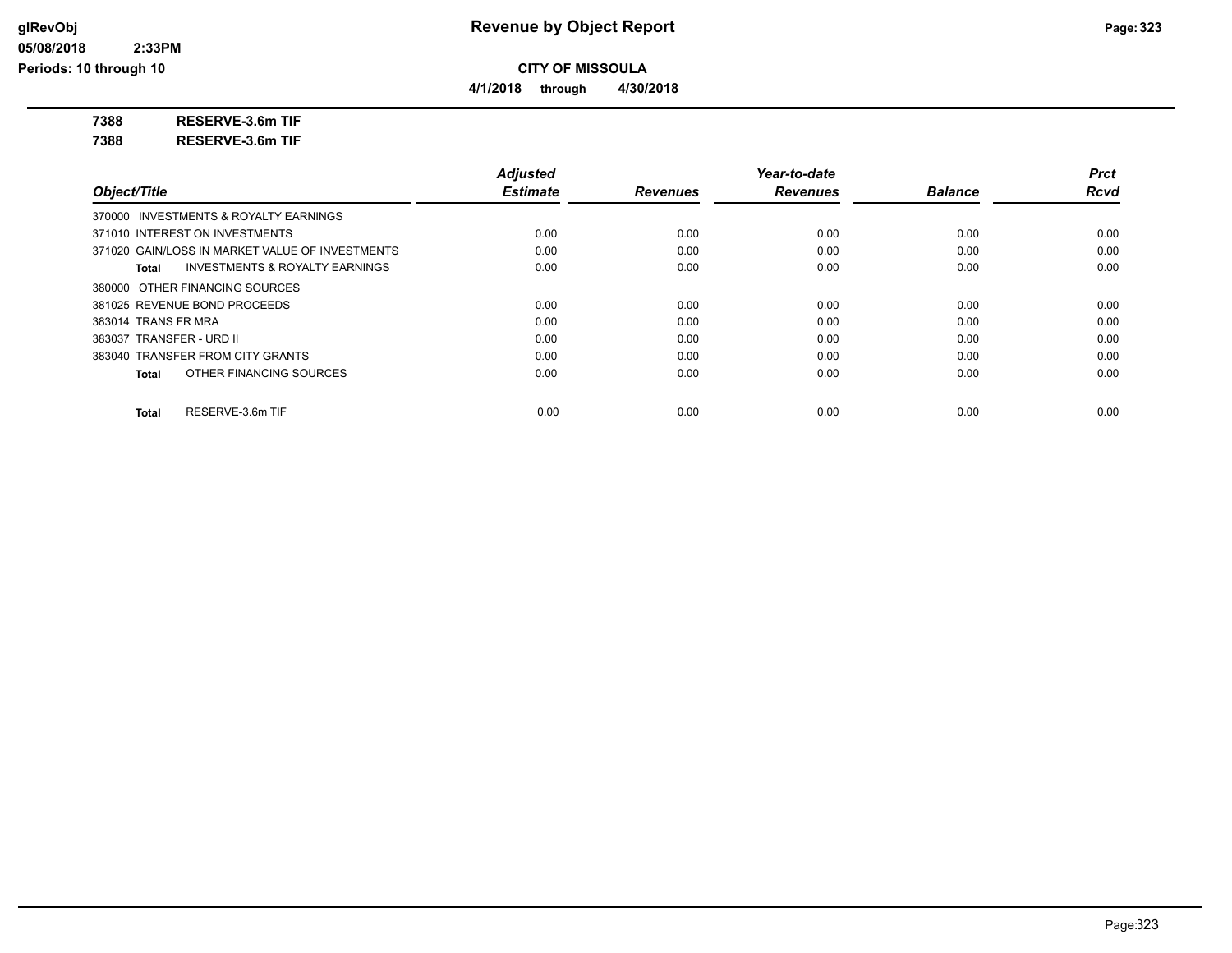**4/1/2018 through 4/30/2018**

#### **7388 RESERVE-3.6m TIF**

|                                                    | <b>Adjusted</b> |                 | Year-to-date    |                | <b>Prct</b> |
|----------------------------------------------------|-----------------|-----------------|-----------------|----------------|-------------|
| Object/Title                                       | <b>Estimate</b> | <b>Revenues</b> | <b>Revenues</b> | <b>Balance</b> | Rcvd        |
| 370000 INVESTMENTS & ROYALTY EARNINGS              |                 |                 |                 |                |             |
| 371010 INTEREST ON INVESTMENTS                     | 0.00            | 0.00            | 0.00            | 0.00           | 0.00        |
| 371020 GAIN/LOSS IN MARKET VALUE OF INVESTMENT     | 0.00            | 0.00            | 0.00            | 0.00           | 0.00        |
| <b>INVESTMENTS &amp; ROYALTY EARNINGS</b><br>Total | 0.00            | 0.00            | 0.00            | 0.00           | 0.00        |
| 380000 OTHER FINANCING SOURCES                     |                 |                 |                 |                |             |
| 381025 REVENUE BOND PROCEEDS                       | 0.00            | 0.00            | 0.00            | 0.00           | 0.00        |
| 383014 TRANS FR MRA                                | 0.00            | 0.00            | 0.00            | 0.00           | 0.00        |
| 383037 TRANSFER - URD II                           | 0.00            | 0.00            | 0.00            | 0.00           | 0.00        |
| 383040 TRANSFER FROM CITY GRANTS                   | 0.00            | 0.00            | 0.00            | 0.00           | 0.00        |
| OTHER FINANCING SOURCES<br>Total                   | 0.00            | 0.00            | 0.00            | 0.00           | 0.00        |
|                                                    |                 |                 |                 |                |             |
| RESERVE-3.6m TIF<br><b>Total</b>                   | 0.00            | 0.00            | 0.00            | 0.00           | 0.00        |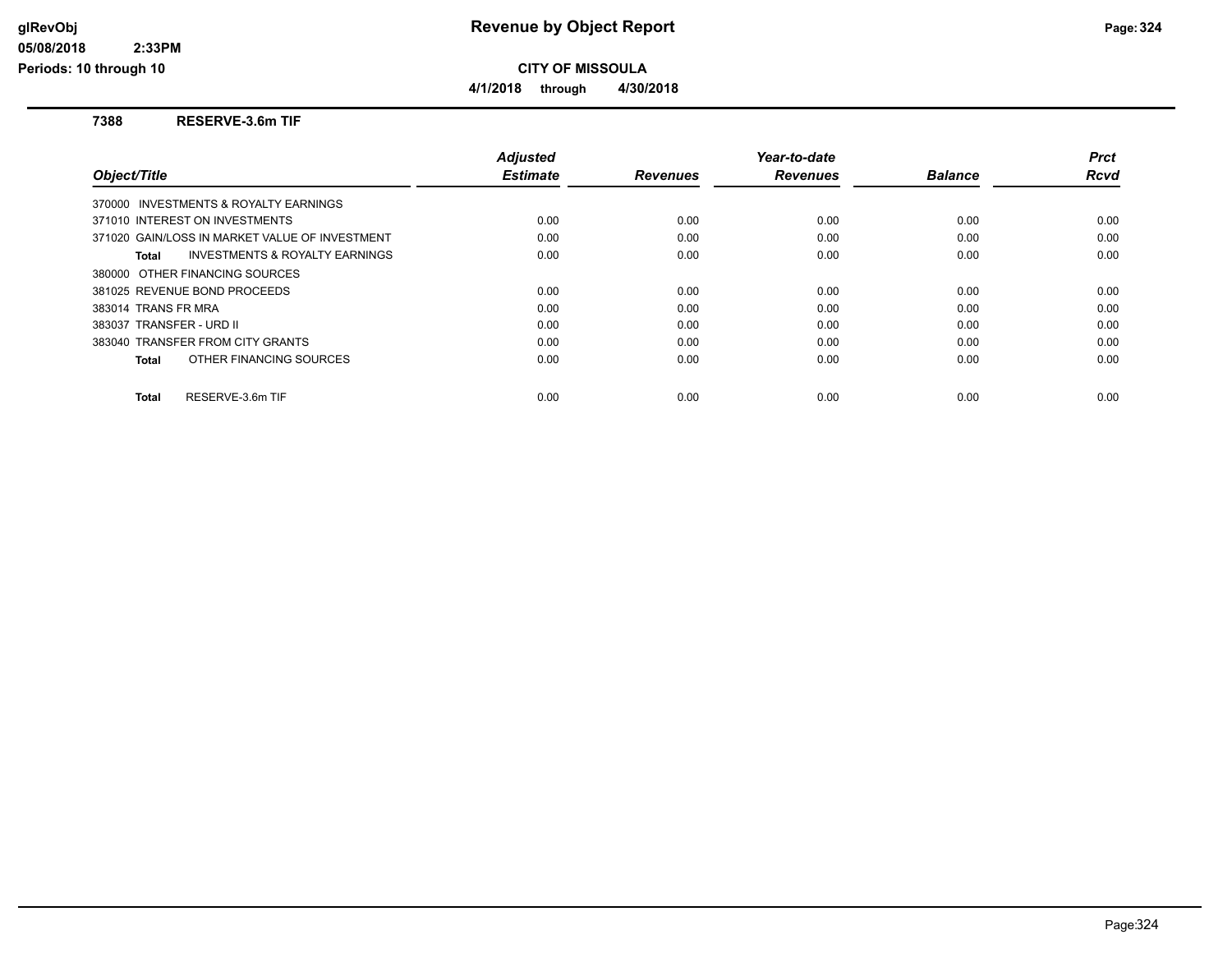**4/1/2018 through 4/30/2018**

**7389 DEBT SERVICE - 3.6M/5.75M**

**7389 DEBT SERVICE - 3.6M/5.75M**

|                                |                                                 | <b>Adjusted</b> |                 | Year-to-date    |                | Prct        |
|--------------------------------|-------------------------------------------------|-----------------|-----------------|-----------------|----------------|-------------|
| Object/Title                   |                                                 | <b>Estimate</b> | <b>Revenues</b> | <b>Revenues</b> | <b>Balance</b> | <b>Rcvd</b> |
|                                | 370000 INVESTMENTS & ROYALTY EARNINGS           |                 |                 |                 |                |             |
| 371010 INTEREST ON INVESTMENTS |                                                 | 0.00            | 0.00            | 0.00            | 0.00           | 0.00        |
|                                | 371020 GAIN/LOSS IN MARKET VALUE OF INVESTMENTS | 0.00            | 0.00            | 0.00            | 0.00           | 0.00        |
| <b>Total</b>                   | INVESTMENTS & ROYALTY EARNINGS                  | 0.00            | 0.00            | 0.00            | 0.00           | 0.00        |
| 380000 OTHER FINANCING SOURCES |                                                 |                 |                 |                 |                |             |
| 381009 TRANSFER FROM CLEARING  |                                                 | 0.00            | 0.00            | 0.00            | 0.00           | 0.00        |
| 381025 REVENUE BOND PROCEEDS   |                                                 | 0.00            | 0.00            | 0.00            | 0.00           | 0.00        |
| 383014 TRANS FR MRA            |                                                 | 675,282.00      | 0.00            | 674,548.25      | 733.75         | 99.89       |
| <b>Total</b>                   | OTHER FINANCING SOURCES                         | 675.282.00      | 0.00            | 674.548.25      | 733.75         | 99.89       |
| <b>Total</b>                   | DEBT SERVICE - 3.6M/5.75M                       | 675.282.00      | 0.00            | 674.548.25      | 733.75         | 99.89       |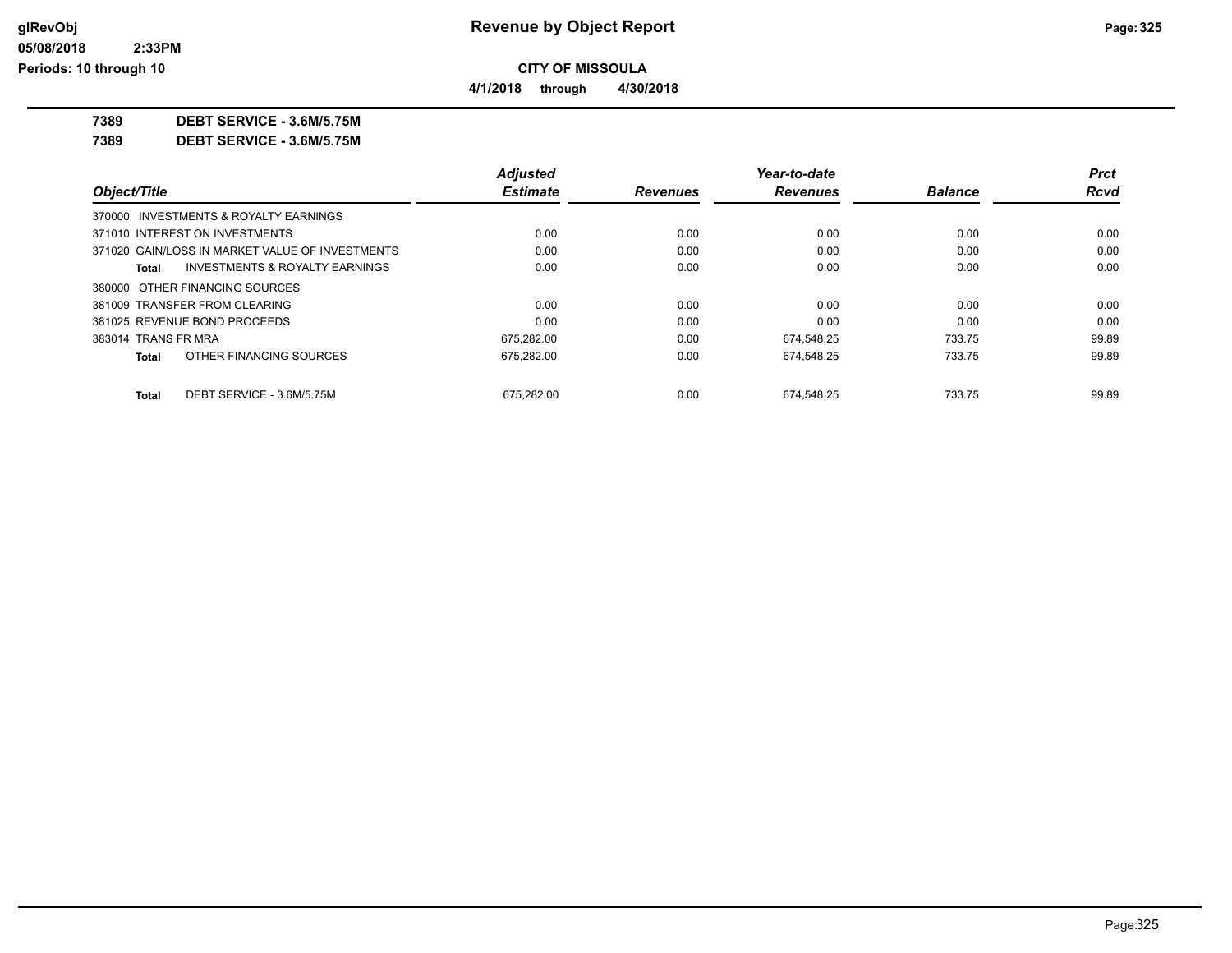**Periods: 10 through 10**

**CITY OF MISSOULA**

**4/1/2018 through 4/30/2018**

#### **7389 DEBT SERVICE - 3.6M/5.75M**

| Object/Title                                              | <b>Adjusted</b><br><b>Estimate</b> | <b>Revenues</b> | Year-to-date<br><b>Revenues</b> | <b>Balance</b> | <b>Prct</b><br><b>Rcvd</b> |
|-----------------------------------------------------------|------------------------------------|-----------------|---------------------------------|----------------|----------------------------|
| 370000 INVESTMENTS & ROYALTY EARNINGS                     |                                    |                 |                                 |                |                            |
| 371010 INTEREST ON INVESTMENTS                            | 0.00                               | 0.00            | 0.00                            | 0.00           | 0.00                       |
| 371020 GAIN/LOSS IN MARKET VALUE OF INVESTMENT            | 0.00                               | 0.00            | 0.00                            | 0.00           | 0.00                       |
| <b>INVESTMENTS &amp; ROYALTY EARNINGS</b><br><b>Total</b> | 0.00                               | 0.00            | 0.00                            | 0.00           | 0.00                       |
| 380000 OTHER FINANCING SOURCES                            |                                    |                 |                                 |                |                            |
| 381009 TRANSFER FROM CLEARING                             | 0.00                               | 0.00            | 0.00                            | 0.00           | 0.00                       |
| 381025 REVENUE BOND PROCEEDS                              | 0.00                               | 0.00            | 0.00                            | 0.00           | 0.00                       |
| 383014 TRANS FR MRA                                       | 675,282.00                         | 0.00            | 674.548.25                      | 733.75         | 99.89                      |
| OTHER FINANCING SOURCES<br><b>Total</b>                   | 675.282.00                         | 0.00            | 674.548.25                      | 733.75         | 99.89                      |
| DEBT SERVICE - 3.6M/5.75M<br><b>Total</b>                 | 675.282.00                         | 0.00            | 674.548.25                      | 733.75         | 99.89                      |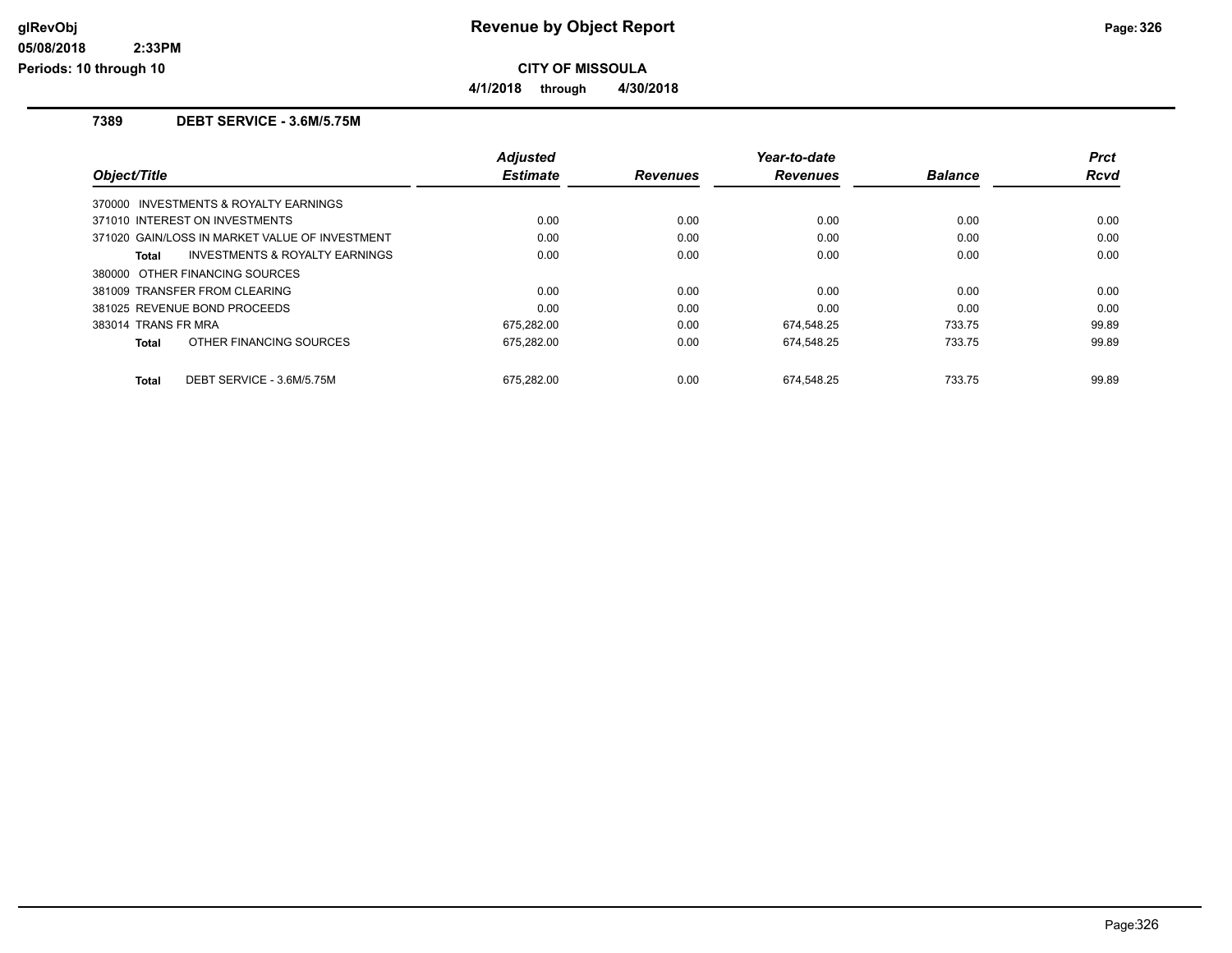**4/1/2018 through 4/30/2018**

**7390 URDII CLEARING - 3.6M TIF**

**7390 URDII CLEARING - 3.6M TIF**

|                                                           | <b>Adjusted</b> |                 | Year-to-date    |                | <b>Prct</b> |
|-----------------------------------------------------------|-----------------|-----------------|-----------------|----------------|-------------|
| Object/Title                                              | <b>Estimate</b> | <b>Revenues</b> | <b>Revenues</b> | <b>Balance</b> | <b>Rcvd</b> |
| TAXES/ASSESSMENTS<br>310000                               |                 |                 |                 |                |             |
| 310000 TAXES/ASSESSMENTS                                  | 0.00            | 0.00            | 0.00            | 0.00           | 0.00        |
| 311011 TAX INCREMENT                                      | 1,831,576.00    | 12,882.93       | 1,332,346.77    | 499,229.23     | 72.74       |
| PENALTIES & INTEREST<br>312001                            | 0.00            | 455.78          | 2,152.06        | $-2,152.06$    | 0.00        |
| TAXES/ASSESSMENTS<br><b>Total</b>                         | 1,831,576.00    | 13,338.71       | 1,334,498.83    | 497,077.17     | 72.86       |
| <b>INTERGOVERNMENTAL REVENUES</b><br>330000               |                 |                 |                 |                |             |
| 335210 PERSONAL PROPERTY TAX REIMBURSEMENT                | 187,331.00      | 0.00            | 93,665.65       | 93,665.35      | 50.00       |
| 335230 HB 124 REVENUE                                     | 255,260.00      | 0.00            | 127,630.00      | 127,630.00     | 50.00       |
| <b>INTERGOVERNMENTAL REVENUES</b><br>Total                | 442,591.00      | 0.00            | 221,295.65      | 221,295.35     | 50.00       |
| <b>INVESTMENTS &amp; ROYALTY EARNINGS</b><br>370000       |                 |                 |                 |                |             |
| 371010 INTEREST ON INVESTMENTS                            | 0.00            | 0.00            | 0.00            | 0.00           | 0.00        |
| 371020 GAIN/LOSS IN MARKET VALUE OF INVESTMENTS           | 0.00            | 0.00            | 0.00            | 0.00           | 0.00        |
| <b>INVESTMENTS &amp; ROYALTY EARNINGS</b><br><b>Total</b> | 0.00            | 0.00            | 0.00            | 0.00           | 0.00        |
| OTHER FINANCING SOURCES<br>380000                         |                 |                 |                 |                |             |
| 383037 TRANSFER FROM URD II                               | 0.00            | 0.00            | 0.00            | 0.00           | 0.00        |
| OTHER FINANCING SOURCES<br>Total                          | 0.00            | 0.00            | 0.00            | 0.00           | 0.00        |
| <b>URDII CLEARING - 3.6M TIF</b><br><b>Total</b>          | 2,274,167.00    | 13,338.71       | 1,555,794.48    | 718,372.52     | 68.41       |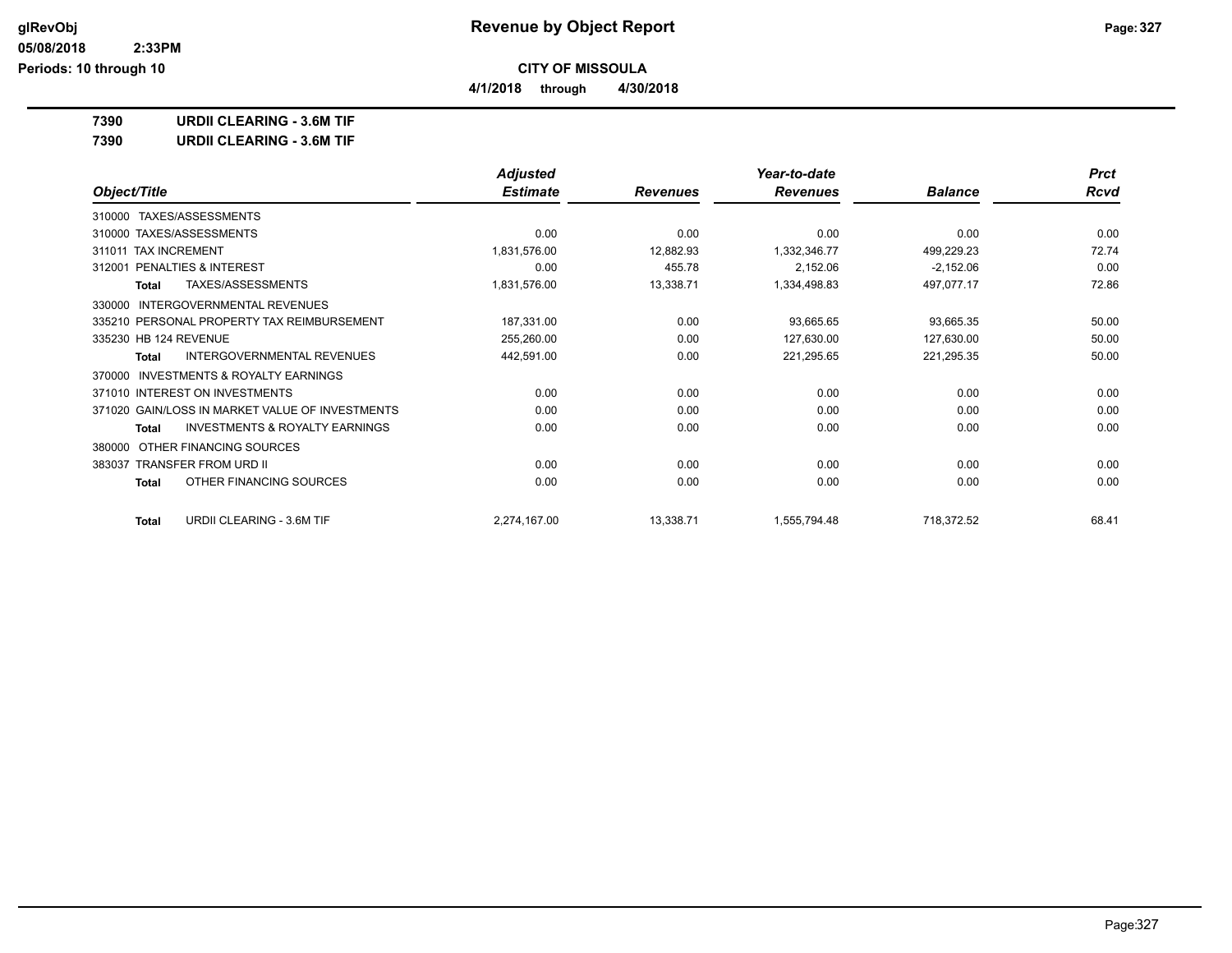**4/1/2018 through 4/30/2018**

#### **7390 URDII CLEARING - 3.6M TIF**

|                                                           | <b>Adjusted</b> |                 | Year-to-date    |                | <b>Prct</b> |
|-----------------------------------------------------------|-----------------|-----------------|-----------------|----------------|-------------|
| Object/Title                                              | <b>Estimate</b> | <b>Revenues</b> | <b>Revenues</b> | <b>Balance</b> | <b>Rcvd</b> |
| TAXES/ASSESSMENTS<br>310000                               |                 |                 |                 |                |             |
| 310000 TAXES/ASSESSMENTS                                  | 0.00            | 0.00            | 0.00            | 0.00           | 0.00        |
| 311011 TAX INCREMENT                                      | 1,831,576.00    | 12,882.93       | 1,332,346.77    | 499,229.23     | 72.74       |
| PENALTIES & INTEREST<br>312001                            | 0.00            | 455.78          | 2,152.06        | $-2,152.06$    | 0.00        |
| TAXES/ASSESSMENTS<br><b>Total</b>                         | 1,831,576.00    | 13,338.71       | 1,334,498.83    | 497,077.17     | 72.86       |
| INTERGOVERNMENTAL REVENUES<br>330000                      |                 |                 |                 |                |             |
| 335210 PERSONAL PROPERTY TAX REIMBURSEMENT                | 187,331.00      | 0.00            | 93,665.65       | 93,665.35      | 50.00       |
| 335230 HB 124 REVENUE                                     | 255,260.00      | 0.00            | 127,630.00      | 127,630.00     | 50.00       |
| <b>INTERGOVERNMENTAL REVENUES</b><br><b>Total</b>         | 442,591.00      | 0.00            | 221,295.65      | 221,295.35     | 50.00       |
| <b>INVESTMENTS &amp; ROYALTY EARNINGS</b><br>370000       |                 |                 |                 |                |             |
| 371010 INTEREST ON INVESTMENTS                            | 0.00            | 0.00            | 0.00            | 0.00           | 0.00        |
| 371020 GAIN/LOSS IN MARKET VALUE OF INVESTMENT            | 0.00            | 0.00            | 0.00            | 0.00           | 0.00        |
| <b>INVESTMENTS &amp; ROYALTY EARNINGS</b><br><b>Total</b> | 0.00            | 0.00            | 0.00            | 0.00           | 0.00        |
| OTHER FINANCING SOURCES<br>380000                         |                 |                 |                 |                |             |
| 383037 TRANSFER FROM URD II                               | 0.00            | 0.00            | 0.00            | 0.00           | 0.00        |
| OTHER FINANCING SOURCES<br><b>Total</b>                   | 0.00            | 0.00            | 0.00            | 0.00           | 0.00        |
| <b>URDII CLEARING - 3.6M TIF</b><br>Total                 | 2,274,167.00    | 13,338.71       | 1,555,794.48    | 718,372.52     | 68.41       |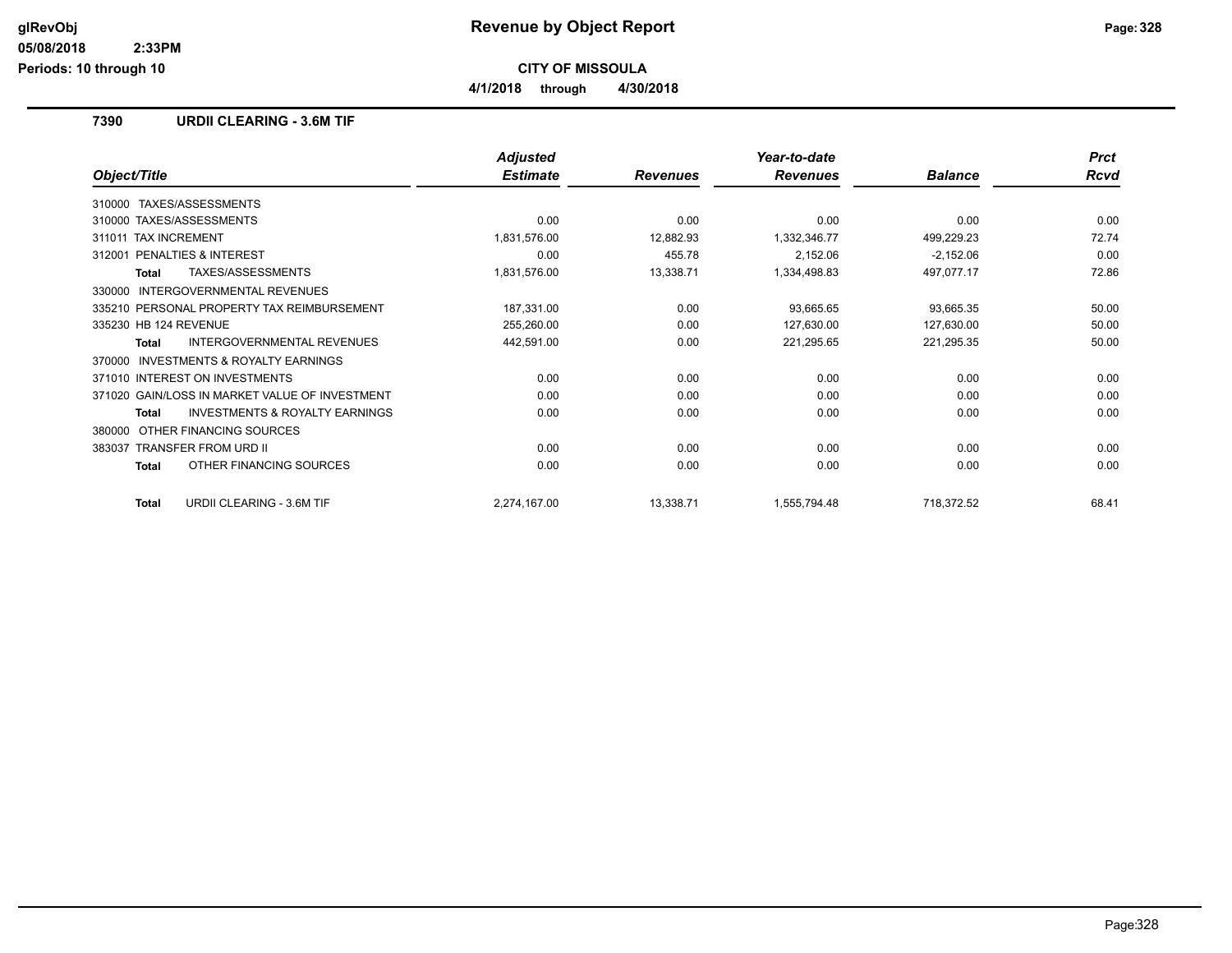**4/1/2018 through 4/30/2018**

**7391 MRA - URD I FUND**

**7391 MRA - URD I FUND**

|                                                    | <b>Adjusted</b> |                 | Year-to-date    |                | <b>Prct</b> |
|----------------------------------------------------|-----------------|-----------------|-----------------|----------------|-------------|
| Object/Title                                       | <b>Estimate</b> | <b>Revenues</b> | <b>Revenues</b> | <b>Balance</b> | <b>Rcvd</b> |
| 310000 TAXES/ASSESSMENTS                           |                 |                 |                 |                |             |
| 311011 TAX INCREMENT                               | 0.00            | 0.00            | 0.00            | 0.00           | 0.00        |
| 312001 PENALTIES & INTEREST                        | 0.00            | 0.00            | 0.00            | 0.00           | 0.00        |
| TAXES/ASSESSMENTS<br>Total                         | 0.00            | 0.00            | 0.00            | 0.00           | 0.00        |
| 330000 INTERGOVERNMENTAL REVENUES                  |                 |                 |                 |                |             |
| 331050 ISTEA/CTEP GRANT                            | 0.00            | 0.00            | 0.00            | 0.00           | 0.00        |
| 336023 STATE CONTRIB. - PERS                       | 0.00            | 0.00            | 0.00            | 0.00           | 0.00        |
| <b>INTERGOVERNMENTAL REVENUES</b><br><b>Total</b>  | 0.00            | 0.00            | 0.00            | 0.00           | 0.00        |
| 360000 MISCELLANEOUS REVENUES                      |                 |                 |                 |                |             |
| 360000 MISCELLANEOUS REVENUES                      | 0.00            | 0.00            | 0.00            | 0.00           | 0.00        |
| 360010 MISCELLANEOUS                               | 0.00            | 0.00            | 0.00            | 0.00           | 0.00        |
| 364012 SALE OF SURPLUS PROPERTY                    | 0.00            | 0.00            | 0.00            | 0.00           | 0.00        |
| 365000 DONATIONS                                   | 0.00            | 0.00            | 0.00            | 0.00           | 0.00        |
| MISCELLANEOUS REVENUES<br>Total                    | 0.00            | 0.00            | 0.00            | 0.00           | 0.00        |
| 370000 INVESTMENTS & ROYALTY EARNINGS              |                 |                 |                 |                |             |
| 371010 INTEREST ON INVESTMENTS                     | 0.00            | 0.00            | 0.00            | 0.00           | 0.00        |
| 371020 GAIN/LOSS IN MARKET VALUE OF INVESTMENTS    | 0.00            | 0.00            | 0.00            | 0.00           | 0.00        |
| <b>INVESTMENTS &amp; ROYALTY EARNINGS</b><br>Total | 0.00            | 0.00            | 0.00            | 0.00           | 0.00        |
| 380000 OTHER FINANCING SOURCES                     |                 |                 |                 |                |             |
| 382010 SALE OF FIXED ASSETS                        | 0.00            | 0.00            | 0.00            | 0.00           | 0.00        |
| 383001 TRANS FR FLUSHING DISTRICT                  | 0.00            | 0.00            | 0.00            | 0.00           | 0.00        |
| 383016 TRANS FR TAX INCREMENT BOND                 | 0.00            | 0.00            | 0.00            | 0.00           | 0.00        |
| 383029 TRANS FR GENERAL                            | 0.00            | 0.00            | 0.00            | 0.00           | 0.00        |
| 383037 TRANSFER - URD II                           | 0.00            | 0.00            | 0.00            | 0.00           | 0.00        |
| 383038 TRANSFER - URD III                          | 0.00            | 0.00            | 0.00            | 0.00           | 0.00        |
| OTHER FINANCING SOURCES<br><b>Total</b>            | 0.00            | 0.00            | 0.00            | 0.00           | 0.00        |
| MRA - URD I FUND<br><b>Total</b>                   | 0.00            | 0.00            | 0.00            | 0.00           | 0.00        |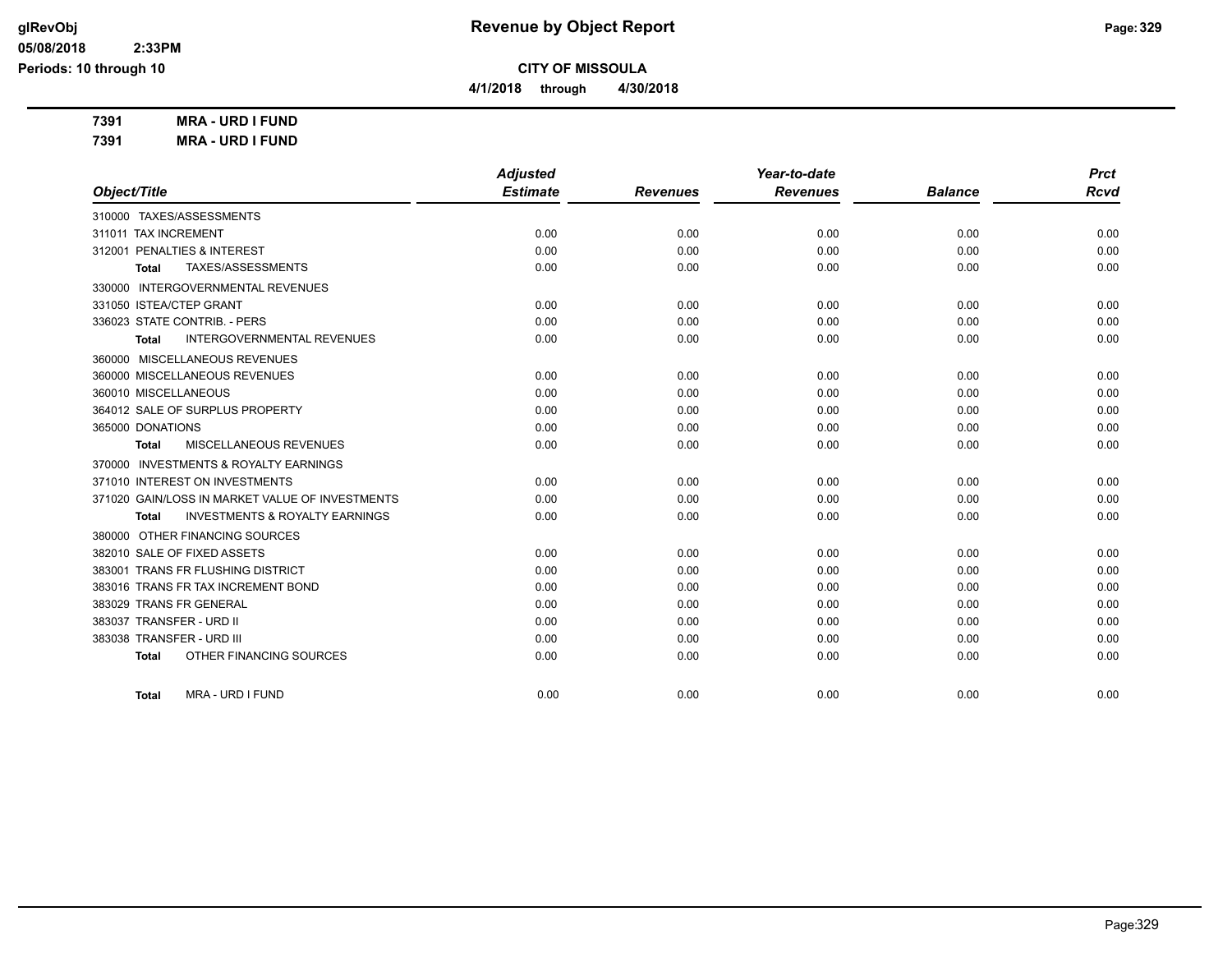**glRevObj Revenue by Object Report Page:330** 

**05/08/2018 2:33PM Periods: 10 through 10**

**CITY OF MISSOULA**

**4/1/2018 through 4/30/2018**

#### **7391 MRA - URD I FUND**

|                                                    | <b>Adjusted</b> |                 | Year-to-date    |                | <b>Prct</b> |
|----------------------------------------------------|-----------------|-----------------|-----------------|----------------|-------------|
| Object/Title                                       | <b>Estimate</b> | <b>Revenues</b> | <b>Revenues</b> | <b>Balance</b> | <b>Rcvd</b> |
| 310000 TAXES/ASSESSMENTS                           |                 |                 |                 |                |             |
| 311011 TAX INCREMENT                               | 0.00            | 0.00            | 0.00            | 0.00           | 0.00        |
| 312001 PENALTIES & INTEREST                        | 0.00            | 0.00            | 0.00            | 0.00           | 0.00        |
| TAXES/ASSESSMENTS<br><b>Total</b>                  | 0.00            | 0.00            | 0.00            | 0.00           | 0.00        |
| 330000 INTERGOVERNMENTAL REVENUES                  |                 |                 |                 |                |             |
| 331050 ISTEA/CTEP GRANT                            | 0.00            | 0.00            | 0.00            | 0.00           | 0.00        |
| 336023 STATE CONTRIB. - PERS                       | 0.00            | 0.00            | 0.00            | 0.00           | 0.00        |
| <b>INTERGOVERNMENTAL REVENUES</b><br><b>Total</b>  | 0.00            | 0.00            | 0.00            | 0.00           | 0.00        |
| 360000 MISCELLANEOUS REVENUES                      |                 |                 |                 |                |             |
| 360000 MISCELLANEOUS REVENUES                      | 0.00            | 0.00            | 0.00            | 0.00           | 0.00        |
| 360010 MISCELLANEOUS                               | 0.00            | 0.00            | 0.00            | 0.00           | 0.00        |
| 364012 SALE OF SURPLUS PROPERTY                    | 0.00            | 0.00            | 0.00            | 0.00           | 0.00        |
| 365000 DONATIONS                                   | 0.00            | 0.00            | 0.00            | 0.00           | 0.00        |
| MISCELLANEOUS REVENUES<br><b>Total</b>             | 0.00            | 0.00            | 0.00            | 0.00           | 0.00        |
| 370000 INVESTMENTS & ROYALTY EARNINGS              |                 |                 |                 |                |             |
| 371010 INTEREST ON INVESTMENTS                     | 0.00            | 0.00            | 0.00            | 0.00           | 0.00        |
| 371020 GAIN/LOSS IN MARKET VALUE OF INVESTMENT     | 0.00            | 0.00            | 0.00            | 0.00           | 0.00        |
| <b>INVESTMENTS &amp; ROYALTY EARNINGS</b><br>Total | 0.00            | 0.00            | 0.00            | 0.00           | 0.00        |
| 380000 OTHER FINANCING SOURCES                     |                 |                 |                 |                |             |
| 382010 SALE OF FIXED ASSETS                        | 0.00            | 0.00            | 0.00            | 0.00           | 0.00        |
| 383001 TRANS FR FLUSHING DISTRICT                  | 0.00            | 0.00            | 0.00            | 0.00           | 0.00        |
| 383016 TRANS FR TAX INCREMENT BOND                 | 0.00            | 0.00            | 0.00            | 0.00           | 0.00        |
| 383029 TRANS FR GENERAL                            | 0.00            | 0.00            | 0.00            | 0.00           | 0.00        |
| 383037 TRANSFER - URD II                           | 0.00            | 0.00            | 0.00            | 0.00           | 0.00        |
| 383038 TRANSFER - URD III                          | 0.00            | 0.00            | 0.00            | 0.00           | 0.00        |
| OTHER FINANCING SOURCES<br><b>Total</b>            | 0.00            | 0.00            | 0.00            | 0.00           | 0.00        |
| MRA - URD I FUND<br>Total                          | 0.00            | 0.00            | 0.00            | 0.00           | 0.00        |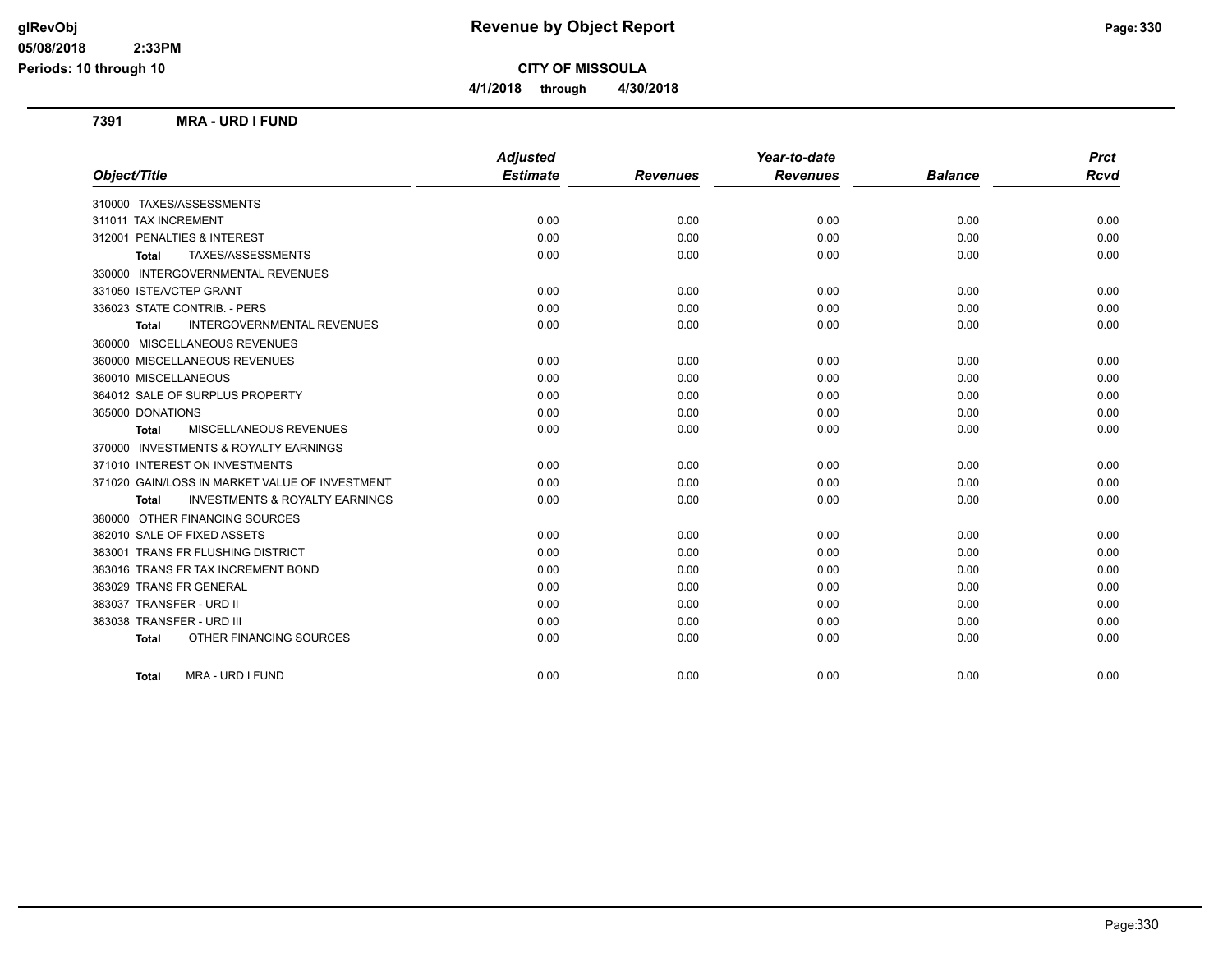**4/1/2018 through 4/30/2018**

**7392 MRA - URD II FUND**

**7392 MRA - URD II FUND**

|                                                           | <b>Adjusted</b> |                 | Year-to-date    |                | <b>Prct</b> |
|-----------------------------------------------------------|-----------------|-----------------|-----------------|----------------|-------------|
| Object/Title                                              | <b>Estimate</b> | <b>Revenues</b> | <b>Revenues</b> | <b>Balance</b> | Rcvd        |
| 310000 TAXES/ASSESSMENTS                                  |                 |                 |                 |                |             |
| 311011 TAX INCREMENT                                      | 0.00            | 0.00            | 0.00            | 0.00           | 0.00        |
| TAXES/ASSESSMENTS<br><b>Total</b>                         | 0.00            | 0.00            | 0.00            | 0.00           | 0.00        |
| 330000 INTERGOVERNMENTAL REVENUES                         |                 |                 |                 |                |             |
| 330000 INTERGOVERNMENTAL REVENUES                         | 0.00            | 0.00            | 0.00            | 0.00           | 0.00        |
| 331050 ISTEA/CTEP GRANT                                   | 0.00            | 0.00            | 0.00            | 0.00           | 0.00        |
| 331060 NATL RECREATION TRAILS GRANTS                      | 0.00            | 0.00            | 0.00            | 0.00           | 0.00        |
| 335210 PERSONAL PROPERTY TAX REIMBURSEMENT                | 0.00            | 0.00            | 0.00            | 0.00           | 0.00        |
| 335250 STATE REIMB - SB #184                              | 0.00            | 0.00            | 0.00            | 0.00           | 0.00        |
| 336023 STATE CONTRIB. - PERS                              | 0.00            | 0.00            | 0.00            | 0.00           | 0.00        |
| <b>INTERGOVERNMENTAL REVENUES</b><br><b>Total</b>         | 0.00            | 0.00            | 0.00            | 0.00           | 0.00        |
| 340000 CHARGES FOR SERVICES                               |                 |                 |                 |                |             |
| 343300 MISC CHARGES FOR SERVICES                          | 0.00            | 0.00            | 0.00            | 0.00           | 0.00        |
| <b>CHARGES FOR SERVICES</b><br>Total                      | 0.00            | 0.00            | 0.00            | 0.00           | 0.00        |
| 360000 MISCELLANEOUS REVENUES                             |                 |                 |                 |                |             |
| 360000 MISCELLANEOUS REVENUES                             | 0.00            | 0.00            | 0.00            | 0.00           | 0.00        |
| 360007 RLF REVENUES                                       | 0.00            | 0.00            | 0.00            | 0.00           | 0.00        |
| 360010 MISCELLANEOUS                                      | 0.00            | 0.00            | 0.00            | 0.00           | 0.00        |
| 365000 DONATIONS                                          | 0.00            | 0.00            | 0.00            | 0.00           | 0.00        |
| MISCELLANEOUS REVENUES<br><b>Total</b>                    | 0.00            | 0.00            | 0.00            | 0.00           | 0.00        |
| 370000 INVESTMENTS & ROYALTY EARNINGS                     |                 |                 |                 |                |             |
| 371010 INTEREST ON INVESTMENTS                            | 0.00            | 0.00            | 0.00            | 0.00           | 0.00        |
| 371020 GAIN/LOSS IN MARKET VALUE OF INVESTMENTS           | 0.00            | 0.00            | 0.00            | 0.00           | 0.00        |
| <b>INVESTMENTS &amp; ROYALTY EARNINGS</b><br><b>Total</b> | 0.00            | 0.00            | 0.00            | 0.00           | 0.00        |
| 380000 OTHER FINANCING SOURCES                            |                 |                 |                 |                |             |
| 381009 TRANSFERS IN                                       | 0.00            | 0.00            | 0.00            | 0.00           | 0.00        |
| 381025 REVENUE BOND PROCEEDS                              | 0.00            | 0.00            | 0.00            | 0.00           | 0.00        |
| 381026 DEBT SERVICE/BROWNSFIELD RLF 1.125M                | 0.00            | 0.00            | 0.00            | 0.00           | 0.00        |
| 381027 SOUTH RESERVE TRAIL CROSSING 5.M                   | 0.00            | 0.00            | 0.00            | 0.00           | 0.00        |
| 381028 BOND PROCEEDS-MILL SITE                            | 0.00            | 0.00            | 0.00            | 0.00           | 0.00        |
| 381074 CIVIC STADIUM TIF NOTES 1.5M                       | 0.00            | 0.00            | 0.00            | 0.00           | 0.00        |
| 383014 TRANS FR MRA                                       | 1,279,532.00    | 102,062.54      | 553,035.23      | 726,496.77     | 43.22       |
| 383037 TRANSFER - URD II                                  | 0.00            | 0.00            | 0.00            | 0.00           | 0.00        |
| 383038 TRANSFER - URD III                                 | 0.00            | 0.00            | 0.00            | 0.00           | 0.00        |
| 383039 FROM SID TRANSFERS                                 | 0.00            | 0.00            | 0.00            | 0.00           | 0.00        |
| 383060 TRANSFERS FROM FRONT ST URD                        | 0.00            | 0.00            | 0.00            | 0.00           | 0.00        |
| 383061 TRANSFERS FROM PARK IMPACT FEES                    | 0.00            | 0.00            | 0.00            | 0.00           | 0.00        |
| 383062 TRANSFERS FROM PARK SIDS                           | 0.00            | 0.00            | 0.00            | 0.00           | 0.00        |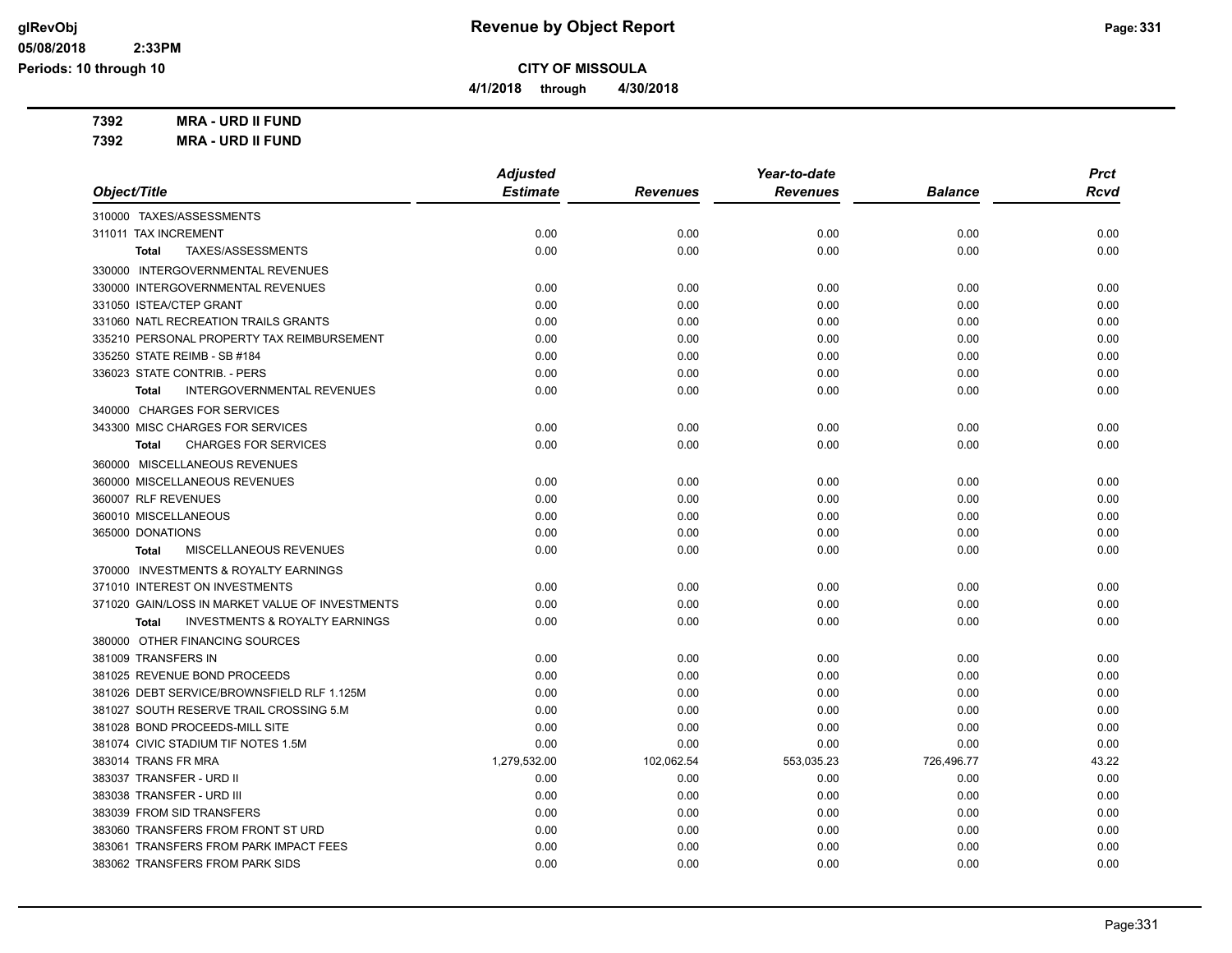**05/08/2018 2:33PM Periods: 10 through 10**

# **CITY OF MISSOULA**

**4/1/2018 through 4/30/2018**

**7392 MRA - URD II FUND 7392 MRA - URD II FUND**

|                                |                         | <b>Adjusted</b> | Year-to-date    |                |            | Prct  |
|--------------------------------|-------------------------|-----------------|-----------------|----------------|------------|-------|
| Object/Title                   | <b>Estimate</b>         | <b>Revenues</b> | <b>Revenues</b> | <b>Balance</b> | Rcvd       |       |
| 383063 *** Title Not Found *** |                         | 0.00            | 0.00            | 0.00           | 0.00       | 0.00  |
| Total                          | OTHER FINANCING SOURCES | 1,279,532.00    | 102.062.54      | 553,035.23     | 726.496.77 | 43.22 |
| <b>Total</b>                   | MRA - URD II FUND       | 1,279,532.00    | 102,062.54      | 553,035.23     | 726.496.77 | 43.22 |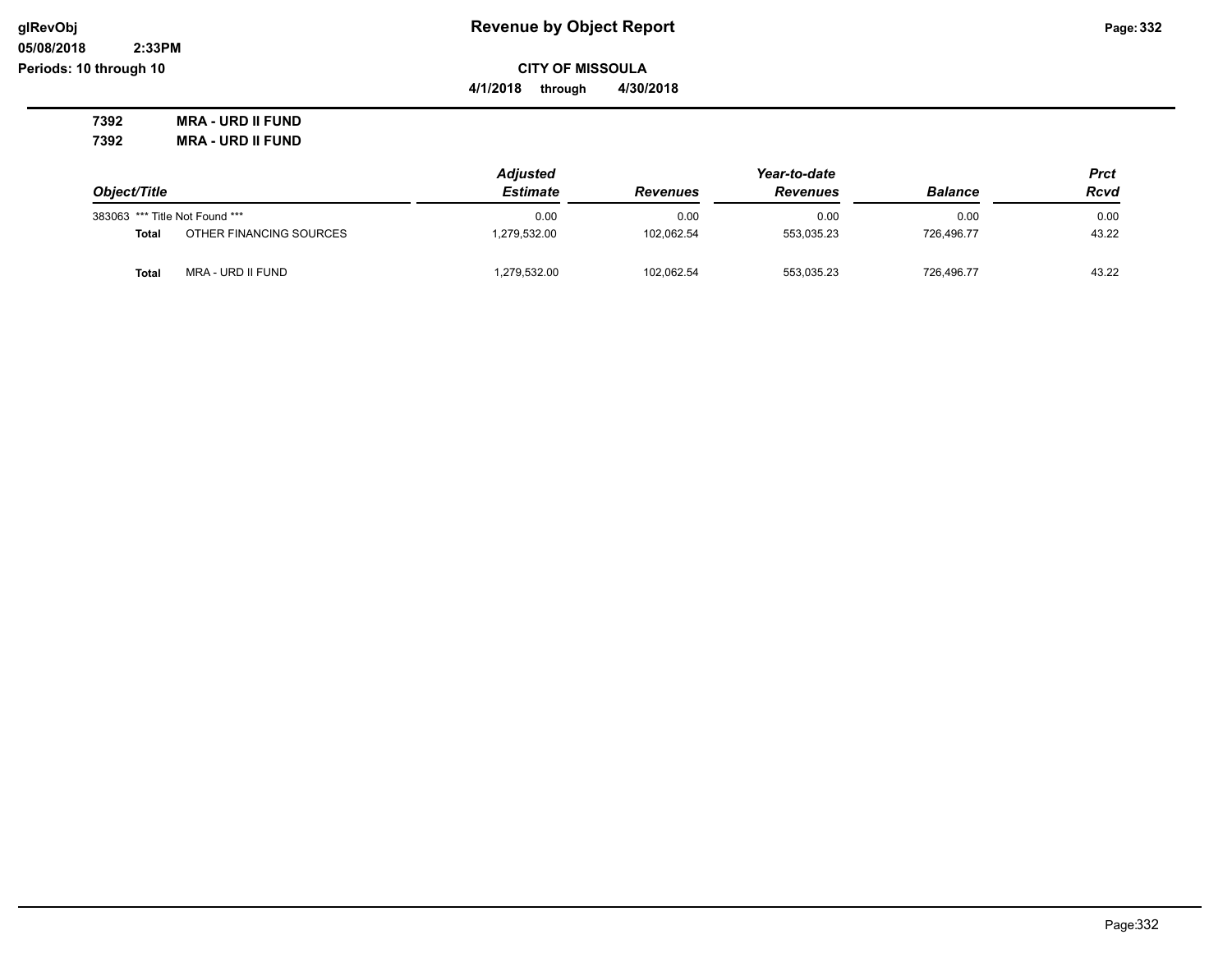**Periods: 10 through 10**

**CITY OF MISSOULA**

**4/1/2018 through 4/30/2018**

#### **7392 MRA - URD II FUND**

 **2:33PM**

|                                                    | <b>Adjusted</b> |                 | Year-to-date    |                | <b>Prct</b> |
|----------------------------------------------------|-----------------|-----------------|-----------------|----------------|-------------|
| Object/Title                                       | <b>Estimate</b> | <b>Revenues</b> | <b>Revenues</b> | <b>Balance</b> | Rcvd        |
| 310000 TAXES/ASSESSMENTS                           |                 |                 |                 |                |             |
| 311011 TAX INCREMENT                               | 0.00            | 0.00            | 0.00            | 0.00           | 0.00        |
| TAXES/ASSESSMENTS<br><b>Total</b>                  | 0.00            | 0.00            | 0.00            | 0.00           | 0.00        |
| 330000 INTERGOVERNMENTAL REVENUES                  |                 |                 |                 |                |             |
| 330000 INTERGOVERNMENTAL REVENUES                  | 0.00            | 0.00            | 0.00            | 0.00           | 0.00        |
| 331050 ISTEA/CTEP GRANT                            | 0.00            | 0.00            | 0.00            | 0.00           | 0.00        |
| 331060 NATL RECREATION TRAILS GRANTS               | 0.00            | 0.00            | 0.00            | 0.00           | 0.00        |
| 335210 PERSONAL PROPERTY TAX REIMBURSEMENT         | 0.00            | 0.00            | 0.00            | 0.00           | 0.00        |
| 335250 STATE REIMB - SB #184                       | 0.00            | 0.00            | 0.00            | 0.00           | 0.00        |
| 336023 STATE CONTRIB. - PERS                       | 0.00            | 0.00            | 0.00            | 0.00           | 0.00        |
| <b>INTERGOVERNMENTAL REVENUES</b><br>Total         | 0.00            | 0.00            | 0.00            | 0.00           | 0.00        |
| 340000 CHARGES FOR SERVICES                        |                 |                 |                 |                |             |
| 343300 MISC CHARGES FOR SERVICES                   | 0.00            | 0.00            | 0.00            | 0.00           | 0.00        |
| <b>CHARGES FOR SERVICES</b><br><b>Total</b>        | 0.00            | 0.00            | 0.00            | 0.00           | 0.00        |
| 360000 MISCELLANEOUS REVENUES                      |                 |                 |                 |                |             |
| 360000 MISCELLANEOUS REVENUES                      | 0.00            | 0.00            | 0.00            | 0.00           | 0.00        |
| 360007 RLF REVENUES                                | 0.00            | 0.00            | 0.00            | 0.00           | 0.00        |
| 360010 MISCELLANEOUS                               | 0.00            | 0.00            | 0.00            | 0.00           | 0.00        |
| 365000 DONATIONS                                   | 0.00            | 0.00            | 0.00            | 0.00           | 0.00        |
| MISCELLANEOUS REVENUES<br><b>Total</b>             | 0.00            | 0.00            | 0.00            | 0.00           | 0.00        |
| 370000 INVESTMENTS & ROYALTY EARNINGS              |                 |                 |                 |                |             |
| 371010 INTEREST ON INVESTMENTS                     | 0.00            | 0.00            | 0.00            | 0.00           | 0.00        |
| 371020 GAIN/LOSS IN MARKET VALUE OF INVESTMENT     | 0.00            | 0.00            | 0.00            | 0.00           | 0.00        |
| <b>INVESTMENTS &amp; ROYALTY EARNINGS</b><br>Total | 0.00            | 0.00            | 0.00            | 0.00           | 0.00        |
| 380000 OTHER FINANCING SOURCES                     |                 |                 |                 |                |             |
| 381009 TRANSFERS IN                                | 0.00            | 0.00            | 0.00            | 0.00           | 0.00        |
| 381025 REVENUE BOND PROCEEDS                       | 0.00            | 0.00            | 0.00            | 0.00           | 0.00        |
| 381026 DEBT SERVICE/BROWNSFIELD RLF 1.125M         | 0.00            | 0.00            | 0.00            | 0.00           | 0.00        |
| 381027 SOUTH RESERVE TRAIL CROSSING 5.M            | 0.00            | 0.00            | 0.00            | 0.00           | 0.00        |
| 381028 BOND PROCEEDS-MILL SITE                     | 0.00            | 0.00            | 0.00            | 0.00           | 0.00        |
| 381074 CIVIC STADIUM TIF NOTES 1.5M                | 0.00            | 0.00            | 0.00            | 0.00           | 0.00        |
| 383014 TRANS FR MRA                                | 1,279,532.00    | 102,062.54      | 553,035.23      | 726,496.77     | 43.22       |
| 383037 TRANSFER - URD II                           | 0.00            | 0.00            | 0.00            | 0.00           | 0.00        |
| 383038 TRANSFER - URD III                          | 0.00            | 0.00            | 0.00            | 0.00           | 0.00        |
| 383039 FROM SID TRANSFERS                          | 0.00            | 0.00            | 0.00            | 0.00           | 0.00        |
| 383060 TRANSFERS FROM FRONT ST URD                 | 0.00            | 0.00            | 0.00            | 0.00           | 0.00        |
| 383061 TRANSFERS FROM PARK IMPACT FEES             | 0.00            | 0.00            | 0.00            | 0.00           | 0.00        |
| 383062 TRANSFERS FROM PARK SIDS                    | 0.00            | 0.00            | 0.00            | 0.00           | 0.00        |
| 383063 *** Title Not Found ***                     | 0.00            | 0.00            | 0.00            | 0.00           | 0.00        |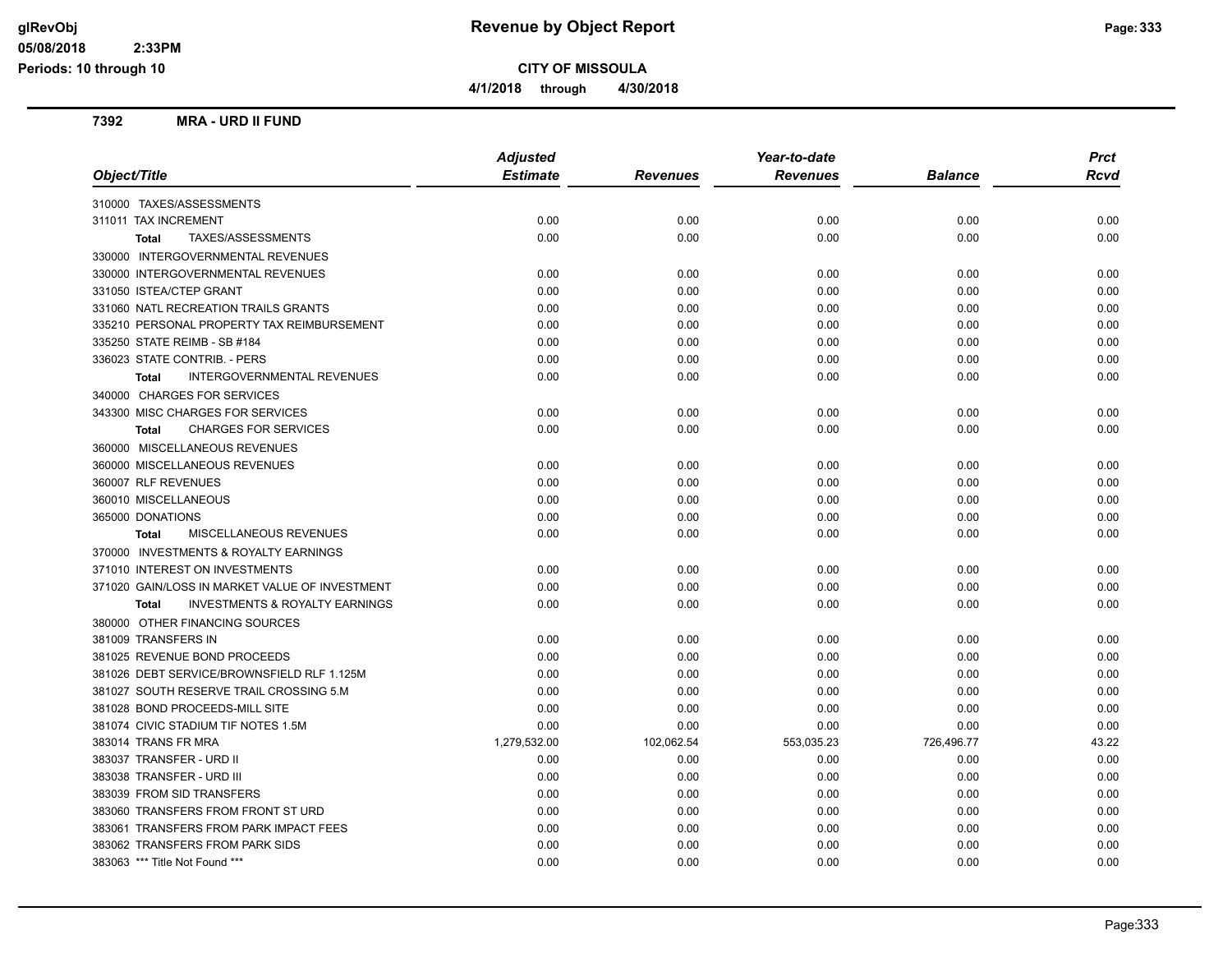**Periods: 10 through 10**

**CITY OF MISSOULA**

**4/1/2018 through 4/30/2018**

**7392 MRA - URD II FUND**

|              |                         | <b>Adjusted</b> |                 | Year-to-date   | <b>Prct</b> |       |
|--------------|-------------------------|-----------------|-----------------|----------------|-------------|-------|
| Object/Title | <b>Estimate</b>         | <b>Revenues</b> | <b>Revenues</b> | <b>Balance</b> | <b>Rcvd</b> |       |
| <b>Total</b> | OTHER FINANCING SOURCES | 1,279,532.00    | 102.062.54      | 553,035.23     | 726.496.77  | 43.22 |
| <b>Total</b> | MRA - URD II FUND       | 1,279,532.00    | 102.062.54      | 553,035.23     | 726.496.77  | 43.22 |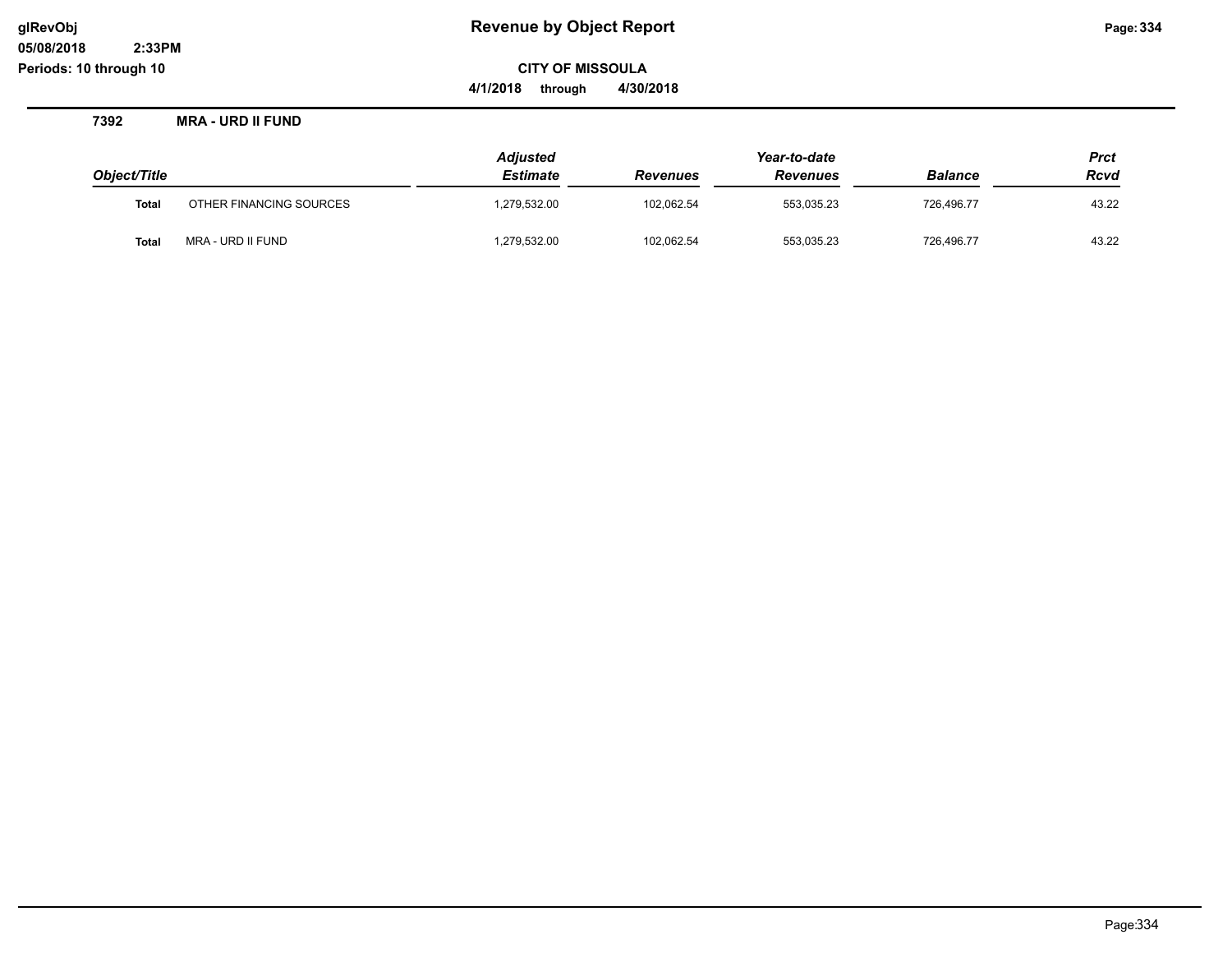**4/1/2018 through 4/30/2018**

**7393 MRA - URD III FUND**

**7393 MRA - URD III FUND**

|                                                           | <b>Adjusted</b> |                 | Year-to-date    |                | <b>Prct</b> |
|-----------------------------------------------------------|-----------------|-----------------|-----------------|----------------|-------------|
| Object/Title                                              | <b>Estimate</b> | <b>Revenues</b> | <b>Revenues</b> | <b>Balance</b> | Rcvd        |
| 310000 TAXES/ASSESSMENTS                                  |                 |                 |                 |                |             |
| 311011 TAX INCREMENT                                      | 0.00            | 0.00            | 0.00            | 0.00           | 0.00        |
| 312001 PENALTIES & INTEREST                               | 0.00            | 0.00            | 0.00            | 0.00           | 0.00        |
| TAXES/ASSESSMENTS<br><b>Total</b>                         | 0.00            | 0.00            | 0.00            | 0.00           | 0.00        |
| 330000 INTERGOVERNMENTAL REVENUES                         |                 |                 |                 |                |             |
| 331050 ISTEA/CTEP GRANT                                   | 0.00            | 0.00            | 0.00            | 0.00           | 0.00        |
| 331060 NATL RECREATION TRAILS GRANTS                      | 0.00            | 0.00            | 0.00            | 0.00           | 0.00        |
| 335210 PERSONAL PROPERTY TAX REIMBURSEMENT                | 0.00            | 0.00            | 0.00            | 0.00           | 0.00        |
| 336020 STATE PENSION CONTRIBUTION                         | 0.00            | 0.00            | 0.00            | 0.00           | 0.00        |
| 336023 STATE CONTRIB. - PERS                              | 0.00            | 0.00            | 363.04          | $-363.04$      | 0.00        |
| <b>INTERGOVERNMENTAL REVENUES</b><br><b>Total</b>         | 0.00            | 0.00            | 363.04          | $-363.04$      | 0.00        |
| 340000 CHARGES FOR SERVICES                               |                 |                 |                 |                |             |
| 343065 BUILDING RENTALS                                   | 0.00            | 0.00            | 0.00            | 0.00           | 0.00        |
| <b>CHARGES FOR SERVICES</b><br><b>Total</b>               | 0.00            | 0.00            | 0.00            | 0.00           | 0.00        |
| 360000 MISCELLANEOUS REVENUES                             |                 |                 |                 |                |             |
| 360000 MISCELLANEOUS REVENUES                             | 0.00            | 0.00            | 0.00            | 0.00           | 0.00        |
| 360010 MISCELLANEOUS                                      | 0.00            | 0.00            | 0.00            | 0.00           | 0.00        |
| 362000 OTHER MISCELLANEOUS REVENUE                        | 0.00            | 0.00            | 0.00            | 0.00           | 0.00        |
| 362004 URD III FACADE IMPROVEMENT LOAN REC                | 0.00            | 0.00            | 0.00            | 0.00           | 0.00        |
| 365000 DONATIONS                                          | 0.00            | 0.00            | 92,000.00       | $-92,000.00$   | 0.00        |
| MISCELLANEOUS REVENUES<br><b>Total</b>                    | 0.00            | 0.00            | 92,000.00       | $-92,000.00$   | 0.00        |
| 370000 INVESTMENTS & ROYALTY EARNINGS                     |                 |                 |                 |                |             |
| 371010 INTEREST ON INVESTMENTS                            | 0.00            | 0.00            | 0.00            | 0.00           | 0.00        |
| 371020 GAIN/LOSS IN MARKET VALUE OF INVESTMENTS           | 0.00            | 0.00            | 0.00            | 0.00           | 0.00        |
| <b>INVESTMENTS &amp; ROYALTY EARNINGS</b><br><b>Total</b> | 0.00            | 0.00            | 0.00            | 0.00           | 0.00        |
| 380000 OTHER FINANCING SOURCES                            |                 |                 |                 |                |             |
| 381000 LOAN PROCEEDS                                      | 0.00            | 0.00            | 0.00            | 0.00           | 0.00        |
| 381024 MARY AVENUE BOND PROCEEDS                          | 1,665,000.00    | 0.00            | 1,665,000.00    | 0.00           | 100.00      |
| 381025 REVENUE BOND PROCEEDS                              | 1,600,000.00    | 0.00            | 0.00            | 1,600,000.00   | 0.00        |
| 381026 *** Title Not Found ***                            | 1,890,000.00    | 0.00            | 0.00            | 1,890,000.00   | 0.00        |
| 381028 BOND PROCEEDS-MILL SITE                            | 2,207,000.00    | 0.00            | 0.00            | 2,207,000.00   | 0.00        |
| 383014 TRANS FR MRA                                       | 790,943.00      | 17,432.92       | 787,005.38      | 3,937.62       | 99.50       |
| 383037 TRANSFER - URD II                                  | 250,000.00      | 0.00            | 0.00            | 250,000.00     | 0.00        |
| OTHER FINANCING SOURCES<br><b>Total</b>                   | 8,402,943.00    | 17,432.92       | 2,452,005.38    | 5,950,937.62   | 29.18       |
| MRA - URD III FUND<br><b>Total</b>                        | 8,402,943.00    | 17,432.92       | 2,544,368.42    | 5,858,574.58   | 30.28       |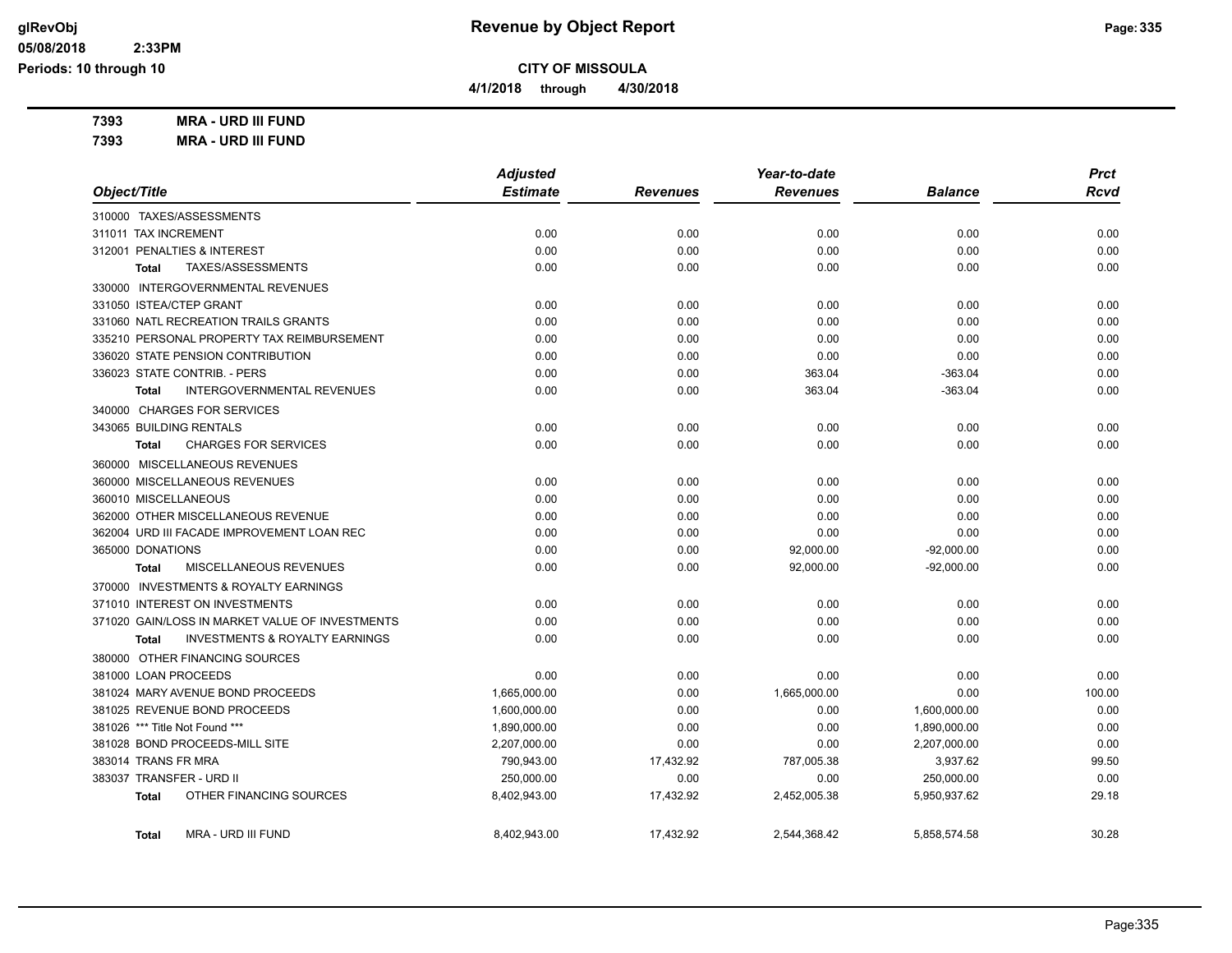**CITY OF MISSOULA 4/1/2018 through 4/30/2018**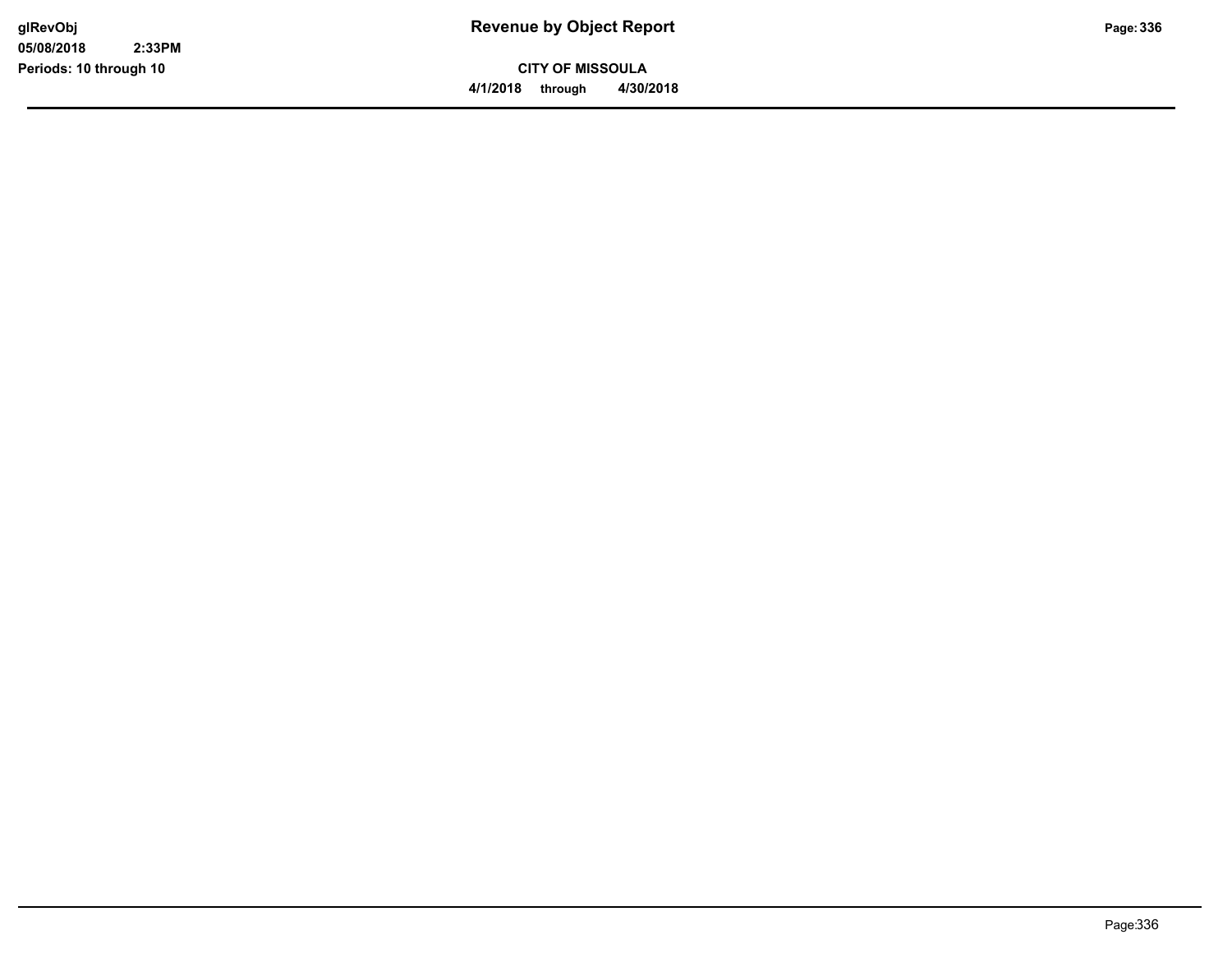**Periods: 10 through 10**

**CITY OF MISSOULA**

**4/1/2018 through 4/30/2018**

#### **7393 MRA - URD III FUND**

|                                                    | <b>Adjusted</b> |                 | Year-to-date    |                | <b>Prct</b> |
|----------------------------------------------------|-----------------|-----------------|-----------------|----------------|-------------|
| Object/Title                                       | <b>Estimate</b> | <b>Revenues</b> | <b>Revenues</b> | <b>Balance</b> | <b>Rcvd</b> |
| 310000 TAXES/ASSESSMENTS                           |                 |                 |                 |                |             |
| 311011 TAX INCREMENT                               | 0.00            | 0.00            | 0.00            | 0.00           | 0.00        |
| 312001 PENALTIES & INTEREST                        | 0.00            | 0.00            | 0.00            | 0.00           | 0.00        |
| TAXES/ASSESSMENTS<br><b>Total</b>                  | 0.00            | 0.00            | 0.00            | 0.00           | 0.00        |
| 330000 INTERGOVERNMENTAL REVENUES                  |                 |                 |                 |                |             |
| 331050 ISTEA/CTEP GRANT                            | 0.00            | 0.00            | 0.00            | 0.00           | 0.00        |
| 331060 NATL RECREATION TRAILS GRANTS               | 0.00            | 0.00            | 0.00            | 0.00           | 0.00        |
| 335210 PERSONAL PROPERTY TAX REIMBURSEMENT         | 0.00            | 0.00            | 0.00            | 0.00           | 0.00        |
| 336020 STATE PENSION CONTRIBUTION                  | 0.00            | 0.00            | 0.00            | 0.00           | 0.00        |
| 336023 STATE CONTRIB. - PERS                       | 0.00            | 0.00            | 363.04          | $-363.04$      | 0.00        |
| <b>INTERGOVERNMENTAL REVENUES</b><br><b>Total</b>  | 0.00            | 0.00            | 363.04          | $-363.04$      | 0.00        |
| 340000 CHARGES FOR SERVICES                        |                 |                 |                 |                |             |
| 343065 BUILDING RENTALS                            | 0.00            | 0.00            | 0.00            | 0.00           | 0.00        |
| <b>CHARGES FOR SERVICES</b><br>Total               | 0.00            | 0.00            | 0.00            | 0.00           | 0.00        |
| 360000 MISCELLANEOUS REVENUES                      |                 |                 |                 |                |             |
| 360000 MISCELLANEOUS REVENUES                      | 0.00            | 0.00            | 0.00            | 0.00           | 0.00        |
| 360010 MISCELLANEOUS                               | 0.00            | 0.00            | 0.00            | 0.00           | 0.00        |
| 362000 OTHER MISCELLANEOUS REVENUE                 | 0.00            | 0.00            | 0.00            | 0.00           | 0.00        |
| 362004 URD III FACADE IMPROVEMENT LOAN REC         | 0.00            | 0.00            | 0.00            | 0.00           | 0.00        |
| 365000 DONATIONS                                   | 0.00            | 0.00            | 92,000.00       | $-92,000.00$   | 0.00        |
| <b>MISCELLANEOUS REVENUES</b><br><b>Total</b>      | 0.00            | 0.00            | 92,000.00       | $-92,000.00$   | 0.00        |
| 370000 INVESTMENTS & ROYALTY EARNINGS              |                 |                 |                 |                |             |
| 371010 INTEREST ON INVESTMENTS                     | 0.00            | 0.00            | 0.00            | 0.00           | 0.00        |
| 371020 GAIN/LOSS IN MARKET VALUE OF INVESTMENT     | 0.00            | 0.00            | 0.00            | 0.00           | 0.00        |
| <b>INVESTMENTS &amp; ROYALTY EARNINGS</b><br>Total | 0.00            | 0.00            | 0.00            | 0.00           | 0.00        |
| 380000 OTHER FINANCING SOURCES                     |                 |                 |                 |                |             |
| 381000 LOAN PROCEEDS                               | 0.00            | 0.00            | 0.00            | 0.00           | 0.00        |
| 381024 MARY AVENUE BOND PROCEEDS                   | 1,665,000.00    | 0.00            | 1,665,000.00    | 0.00           | 100.00      |
| 381025 REVENUE BOND PROCEEDS                       | 1,600,000.00    | 0.00            | 0.00            | 1,600,000.00   | 0.00        |
| 381026 *** Title Not Found ***                     | 1,890,000.00    | 0.00            | 0.00            | 1,890,000.00   | 0.00        |
| 381028 BOND PROCEEDS-MILL SITE                     | 2,207,000.00    | 0.00            | 0.00            | 2,207,000.00   | 0.00        |
| 383014 TRANS FR MRA                                | 790,943.00      | 17,432.92       | 787,005.38      | 3,937.62       | 99.50       |
| 383037 TRANSFER - URD II                           | 250,000.00      | 0.00            | 0.00            | 250,000.00     | 0.00        |
| OTHER FINANCING SOURCES<br><b>Total</b>            | 8,402,943.00    | 17,432.92       | 2,452,005.38    | 5,950,937.62   | 29.18       |
| MRA - URD III FUND<br><b>Total</b>                 | 8.402.943.00    | 17,432.92       | 2,544,368.42    | 5,858,574.58   | 30.28       |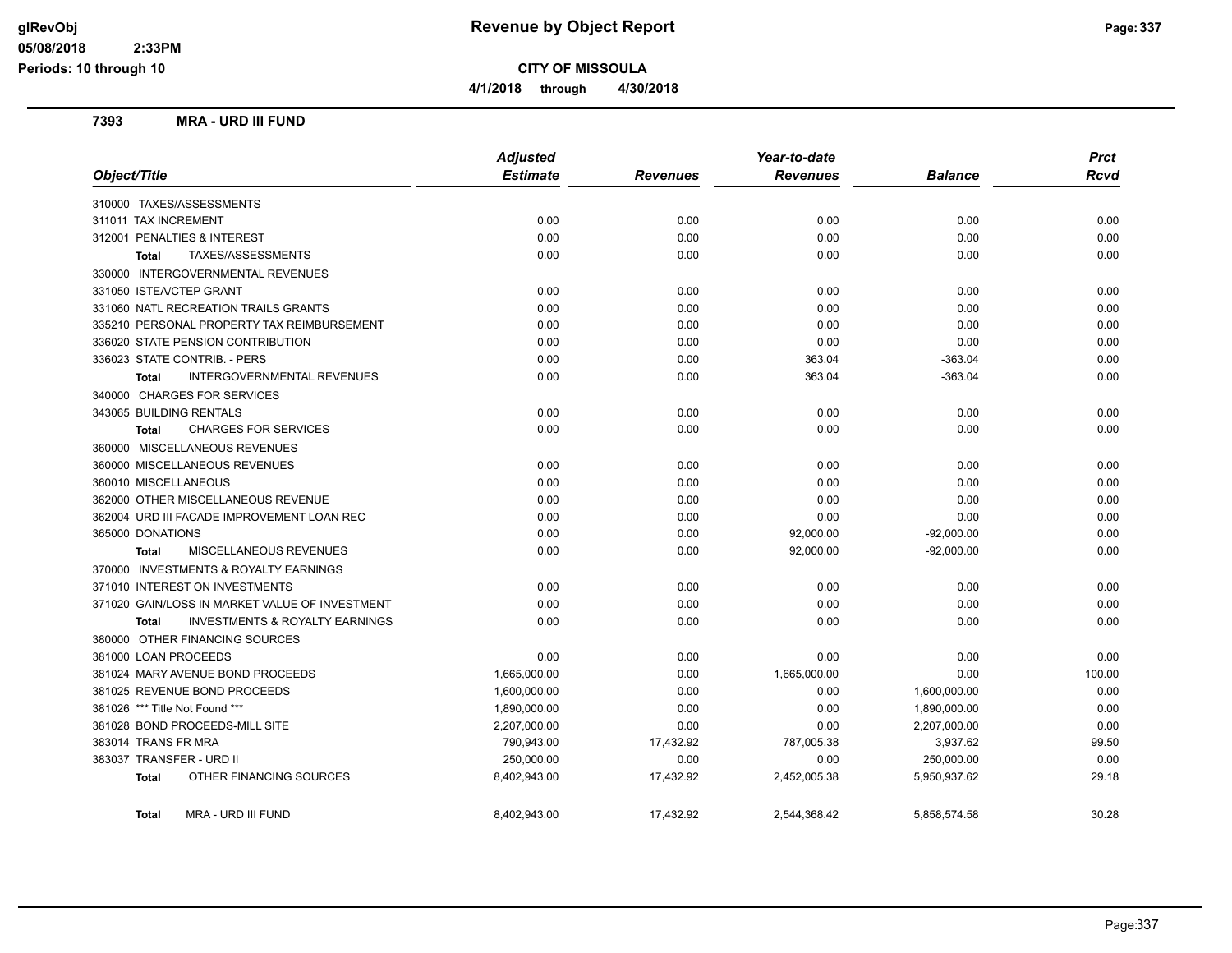**CITY OF MISSOULA 4/1/2018 through 4/30/2018**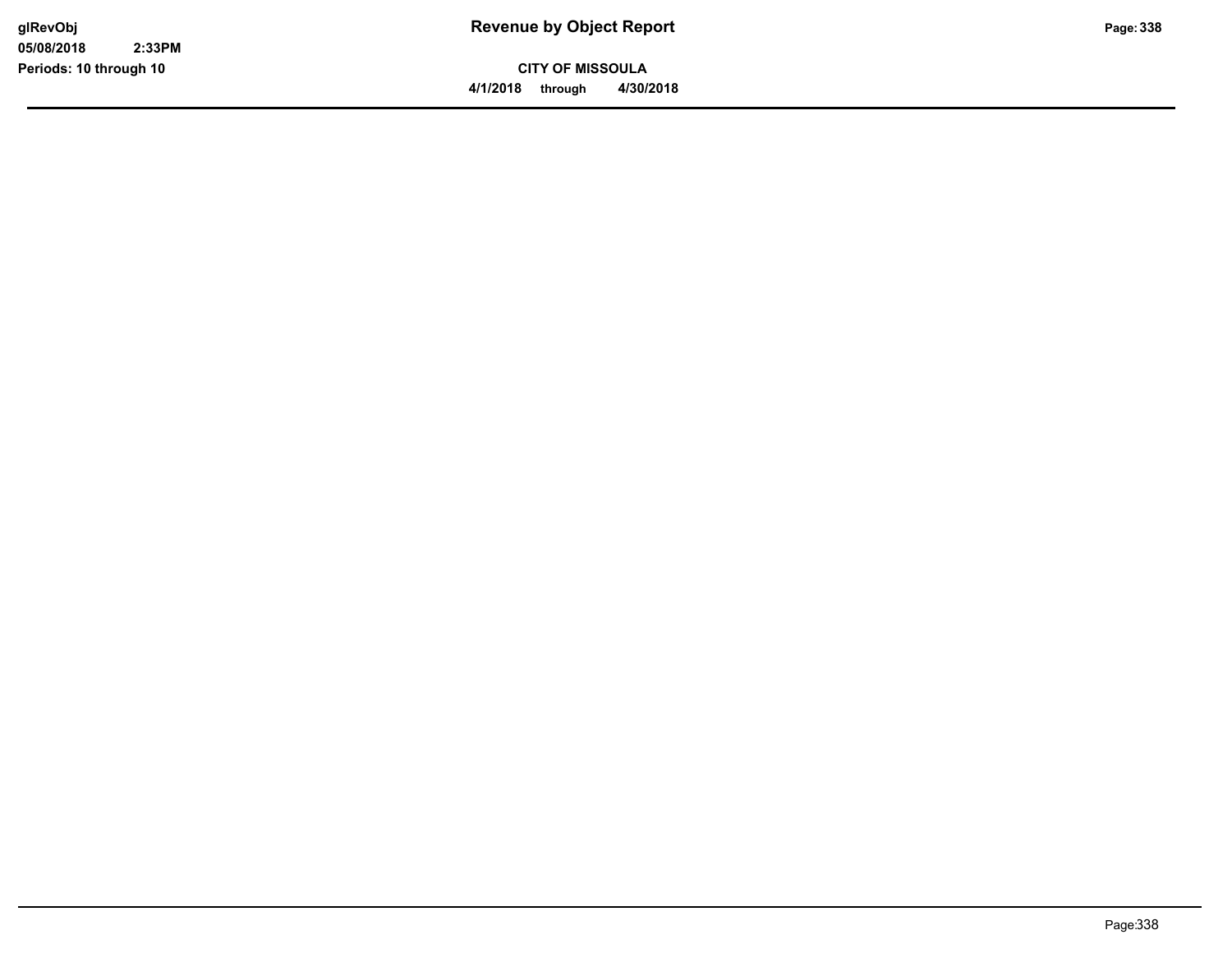**4/1/2018 through 4/30/2018**

## **7394 MRA URD III TI DEBT CLEARING FUND**

**7394 MRA URD III TI DEBT CLEARING FUND**

|                                                           | <b>Adjusted</b> |                 | Year-to-date    |                | <b>Prct</b> |
|-----------------------------------------------------------|-----------------|-----------------|-----------------|----------------|-------------|
| Object/Title                                              | <b>Estimate</b> | <b>Revenues</b> | <b>Revenues</b> | <b>Balance</b> | Rcvd        |
| TAXES/ASSESSMENTS<br>310000                               |                 |                 |                 |                |             |
| <b>TAX INCREMENT</b><br>311011                            | 1,697,606.00    | 15,842.01       | 1,508,059.82    | 189,546.18     | 88.83       |
| 312001 PENALTIES & INTEREST                               | 0.00            | 1,590.91        | 3.718.48        | $-3,718.48$    | 0.00        |
| TAXES/ASSESSMENTS<br><b>Total</b>                         | 1,697,606.00    | 17,432.92       | 1,511,778.30    | 185,827.70     | 89.05       |
| INTERGOVERNMENTAL REVENUES<br>330000                      |                 |                 |                 |                |             |
| 335210 PERSONAL PROPERTY TAX REIMBURSEMENT                | 277,850.00      | 0.00            | 138,925.02      | 138,924.98     | 50.00       |
| 335250 STATE REIMB - SB #184                              | 0.00            | 0.00            | 0.00            | 0.00           | 0.00        |
| INTERGOVERNMENTAL REVENUES<br>Total                       | 277,850.00      | 0.00            | 138,925.02      | 138,924.98     | 50.00       |
| <b>INVESTMENTS &amp; ROYALTY EARNINGS</b><br>370000       |                 |                 |                 |                |             |
| 371010 INTEREST ON INVESTMENTS                            | 0.00            | 0.00            | 0.00            | 0.00           | 0.00        |
| 371020 GAIN/LOSS IN MARKET VALUE OF INVESTMENTS           | 0.00            | 0.00            | 0.00            | 0.00           | 0.00        |
| <b>INVESTMENTS &amp; ROYALTY EARNINGS</b><br><b>Total</b> | 0.00            | 0.00            | 0.00            | 0.00           | 0.00        |
| OTHER FINANCING SOURCES<br>380000                         |                 |                 |                 |                |             |
| 383014 TRANS FR MRA                                       | 0.00            | 0.00            | 0.00            | 0.00           | 0.00        |
| OTHER FINANCING SOURCES<br><b>Total</b>                   | 0.00            | 0.00            | 0.00            | 0.00           | 0.00        |
| MRA URD III TI DEBT CLEARING FUND<br>Total                | 1,975,456.00    | 17,432.92       | 1,650,703.32    | 324,752.68     | 83.56       |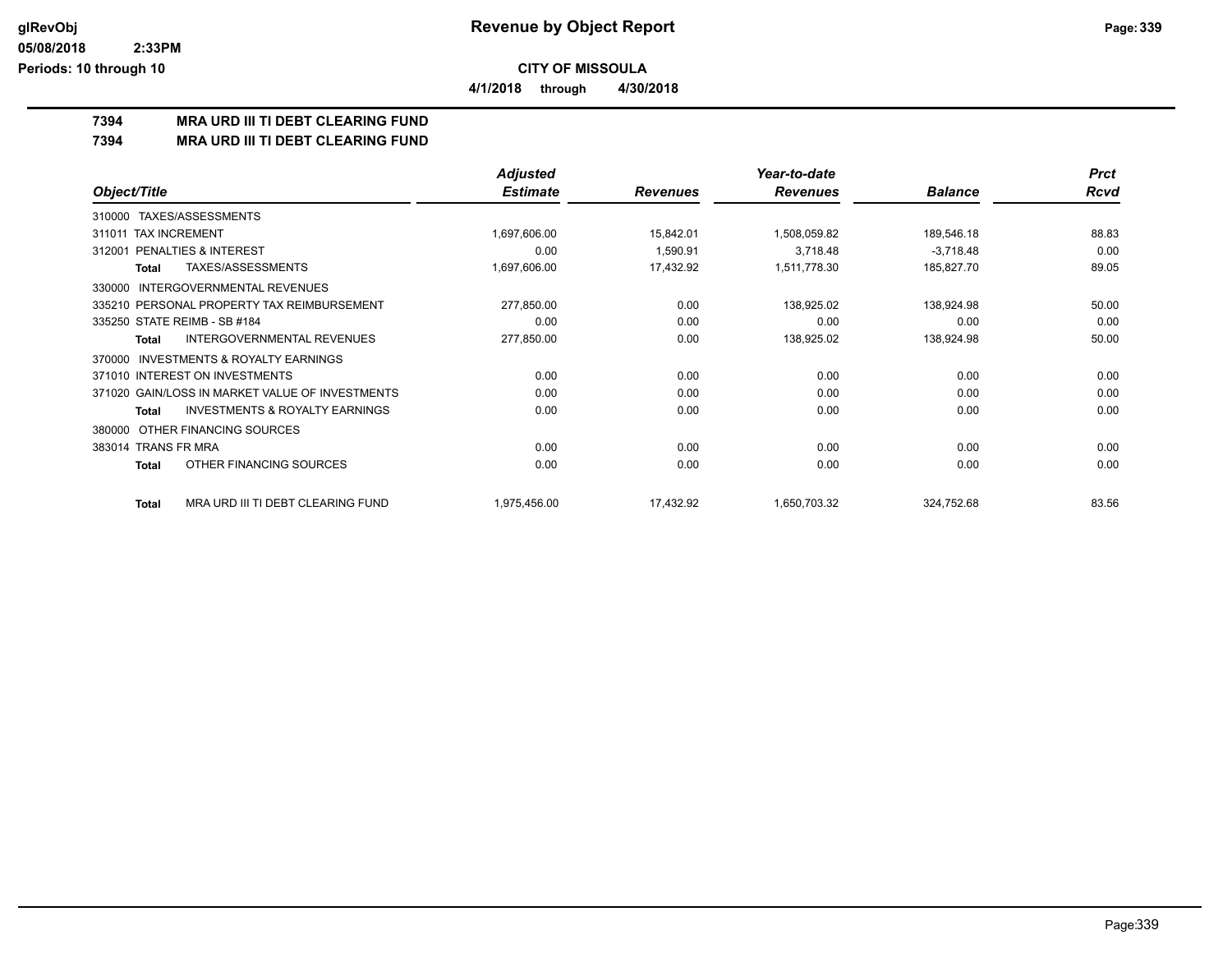**4/1/2018 through 4/30/2018**

#### **7394 MRA URD III TI DEBT CLEARING FUND**

|                                                     | <b>Adjusted</b> |                 | Year-to-date    |                | <b>Prct</b> |
|-----------------------------------------------------|-----------------|-----------------|-----------------|----------------|-------------|
| Object/Title                                        | <b>Estimate</b> | <b>Revenues</b> | <b>Revenues</b> | <b>Balance</b> | <b>Rcvd</b> |
| 310000 TAXES/ASSESSMENTS                            |                 |                 |                 |                |             |
| 311011 TAX INCREMENT                                | 1,697,606.00    | 15,842.01       | 1,508,059.82    | 189,546.18     | 88.83       |
| 312001 PENALTIES & INTEREST                         | 0.00            | 1,590.91        | 3,718.48        | $-3,718.48$    | 0.00        |
| TAXES/ASSESSMENTS<br><b>Total</b>                   | 1,697,606.00    | 17,432.92       | 1,511,778.30    | 185,827.70     | 89.05       |
| INTERGOVERNMENTAL REVENUES<br>330000                |                 |                 |                 |                |             |
| 335210 PERSONAL PROPERTY TAX REIMBURSEMENT          | 277,850.00      | 0.00            | 138,925.02      | 138,924.98     | 50.00       |
| 335250 STATE REIMB - SB #184                        | 0.00            | 0.00            | 0.00            | 0.00           | 0.00        |
| <b>INTERGOVERNMENTAL REVENUES</b><br>Total          | 277,850.00      | 0.00            | 138,925.02      | 138,924.98     | 50.00       |
| <b>INVESTMENTS &amp; ROYALTY EARNINGS</b><br>370000 |                 |                 |                 |                |             |
| 371010 INTEREST ON INVESTMENTS                      | 0.00            | 0.00            | 0.00            | 0.00           | 0.00        |
| 371020 GAIN/LOSS IN MARKET VALUE OF INVESTMENT      | 0.00            | 0.00            | 0.00            | 0.00           | 0.00        |
| <b>INVESTMENTS &amp; ROYALTY EARNINGS</b><br>Total  | 0.00            | 0.00            | 0.00            | 0.00           | 0.00        |
| 380000 OTHER FINANCING SOURCES                      |                 |                 |                 |                |             |
| 383014 TRANS FR MRA                                 | 0.00            | 0.00            | 0.00            | 0.00           | 0.00        |
| OTHER FINANCING SOURCES<br><b>Total</b>             | 0.00            | 0.00            | 0.00            | 0.00           | 0.00        |
| MRA URD III TI DEBT CLEARING FUND<br>Total          | 1,975,456.00    | 17,432.92       | 1,650,703.32    | 324,752.68     | 83.56       |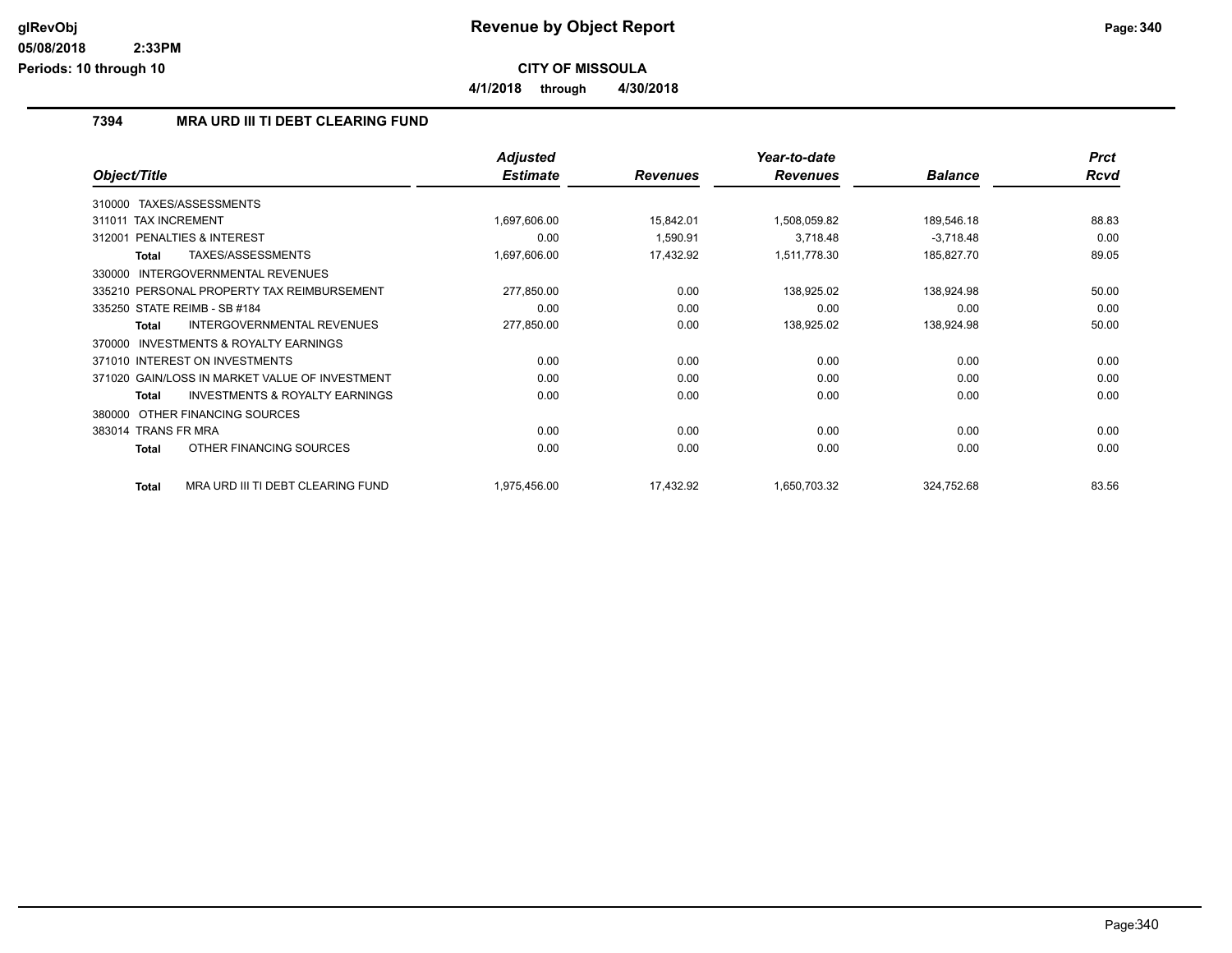**4/1/2018 through 4/30/2018**

## **7395 MRA TAX INCREMENT DEBT SERVICE**

## **7395 MRA TAX INCREMENT DEBT SERVICE**

|                                         | <b>Adjusted</b> |                 | Year-to-date    |                | <b>Prct</b> |
|-----------------------------------------|-----------------|-----------------|-----------------|----------------|-------------|
| Object/Title                            | <b>Estimate</b> | <b>Revenues</b> | <b>Revenues</b> | <b>Balance</b> | <b>Rcvd</b> |
| 370000 INVESTMENTS & ROYALTY EARNINGS   |                 |                 |                 |                |             |
| 371010 INTEREST ON INVESTMENTS          | 0.00            | 0.00            | 0.00            | 0.00           | 0.00        |
| INVESTMENTS & ROYALTY EARNINGS<br>Total | 0.00            | 0.00            | 0.00            | 0.00           | 0.00        |
| 380000 OTHER FINANCING SOURCES          |                 |                 |                 |                |             |
| 383014 TRANS FR MRA                     | 1,184,513.00    | 0.00            | 1.015.372.39    | 169,140.61     | 85.72       |
| OTHER FINANCING SOURCES<br>Total        | 1,184,513.00    | 0.00            | 1.015.372.39    | 169.140.61     | 85.72       |
|                                         |                 |                 |                 |                |             |
| MRA TAX INCREMENT DEBT SERVICE<br>Total | 1.184.513.00    | 0.00            | 1.015.372.39    | 169.140.61     | 85.72       |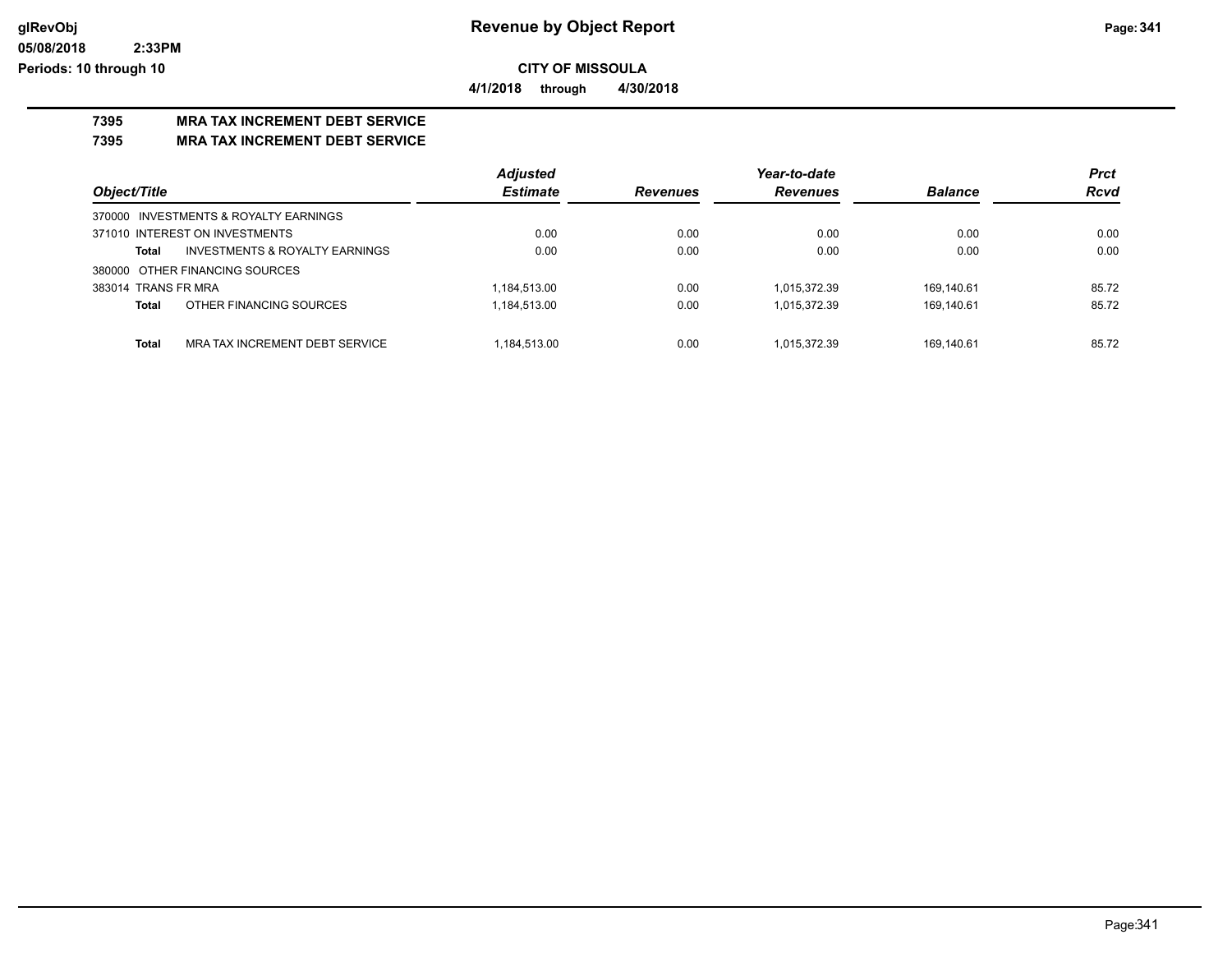**4/1/2018 through 4/30/2018**

#### **7395 MRA TAX INCREMENT DEBT SERVICE**

| Object/Title                                   | <b>Adjusted</b><br><b>Estimate</b> | <b>Revenues</b> | Year-to-date<br><b>Revenues</b> | <b>Balance</b> | <b>Prct</b><br><b>Rcvd</b> |
|------------------------------------------------|------------------------------------|-----------------|---------------------------------|----------------|----------------------------|
| 370000 INVESTMENTS & ROYALTY EARNINGS          |                                    |                 |                                 |                |                            |
| 371010 INTEREST ON INVESTMENTS                 | 0.00                               | 0.00            | 0.00                            | 0.00           | 0.00                       |
| INVESTMENTS & ROYALTY EARNINGS<br><b>Total</b> | 0.00                               | 0.00            | 0.00                            | 0.00           | 0.00                       |
| 380000 OTHER FINANCING SOURCES                 |                                    |                 |                                 |                |                            |
| 383014 TRANS FR MRA                            | 1,184,513.00                       | 0.00            | 1.015.372.39                    | 169,140.61     | 85.72                      |
| OTHER FINANCING SOURCES<br><b>Total</b>        | 1,184,513.00                       | 0.00            | 1,015,372.39                    | 169,140.61     | 85.72                      |
|                                                |                                    |                 |                                 |                |                            |
| MRA TAX INCREMENT DEBT SERVICE<br><b>Total</b> | 1.184.513.00                       | 0.00            | 1.015.372.39                    | 169.140.61     | 85.72                      |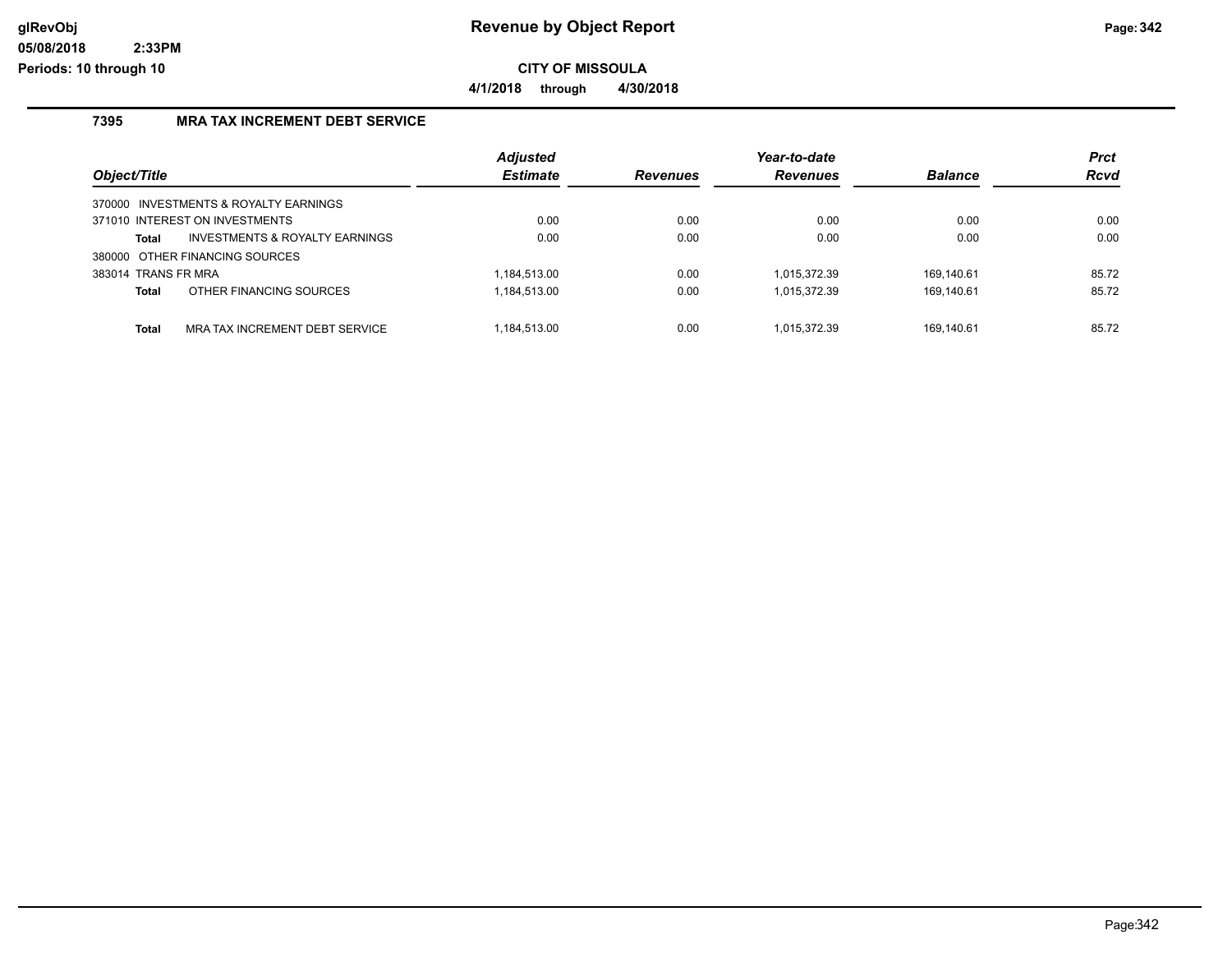**4/1/2018 through 4/30/2018**

## **7396 NRSS DEBT SERVICE SINKING FUND**

**7396 NRSS DEBT SERVICE SINKING FUND**

|                                                 | <b>Adjusted</b> |                 | Year-to-date    |                | <b>Prct</b> |
|-------------------------------------------------|-----------------|-----------------|-----------------|----------------|-------------|
| Object/Title                                    | <b>Estimate</b> | <b>Revenues</b> | <b>Revenues</b> | <b>Balance</b> | <b>Rcvd</b> |
| 370000 INVESTMENTS & ROYALTY EARNINGS           |                 |                 |                 |                |             |
| 371010 INTEREST ON INVESTMENTS                  | 0.00            | 0.00            | 0.00            | 0.00           | 0.00        |
| 371020 GAIN/LOSS IN MARKET VALUE OF INVESTMENTS | 0.00            | 0.00            | 0.00            | 0.00           | 0.00        |
| INVESTMENTS & ROYALTY EARNINGS<br>Total         | 0.00            | 0.00            | 0.00            | 0.00           | 0.00        |
| 380000 OTHER FINANCING SOURCES                  |                 |                 |                 |                |             |
| 383014 TRANS FR MRA                             | 86.336.00       | 0.00            | 96.664.03       | $-10.328.03$   | 111.96      |
| OTHER FINANCING SOURCES<br><b>Total</b>         | 86.336.00       | 0.00            | 96.664.03       | $-10.328.03$   | 111.96      |
|                                                 |                 |                 |                 |                |             |
| Total<br>NRSS DEBT SERVICE SINKING FUND         | 86.336.00       | 0.00            | 96.664.03       | $-10.328.03$   | 111.96      |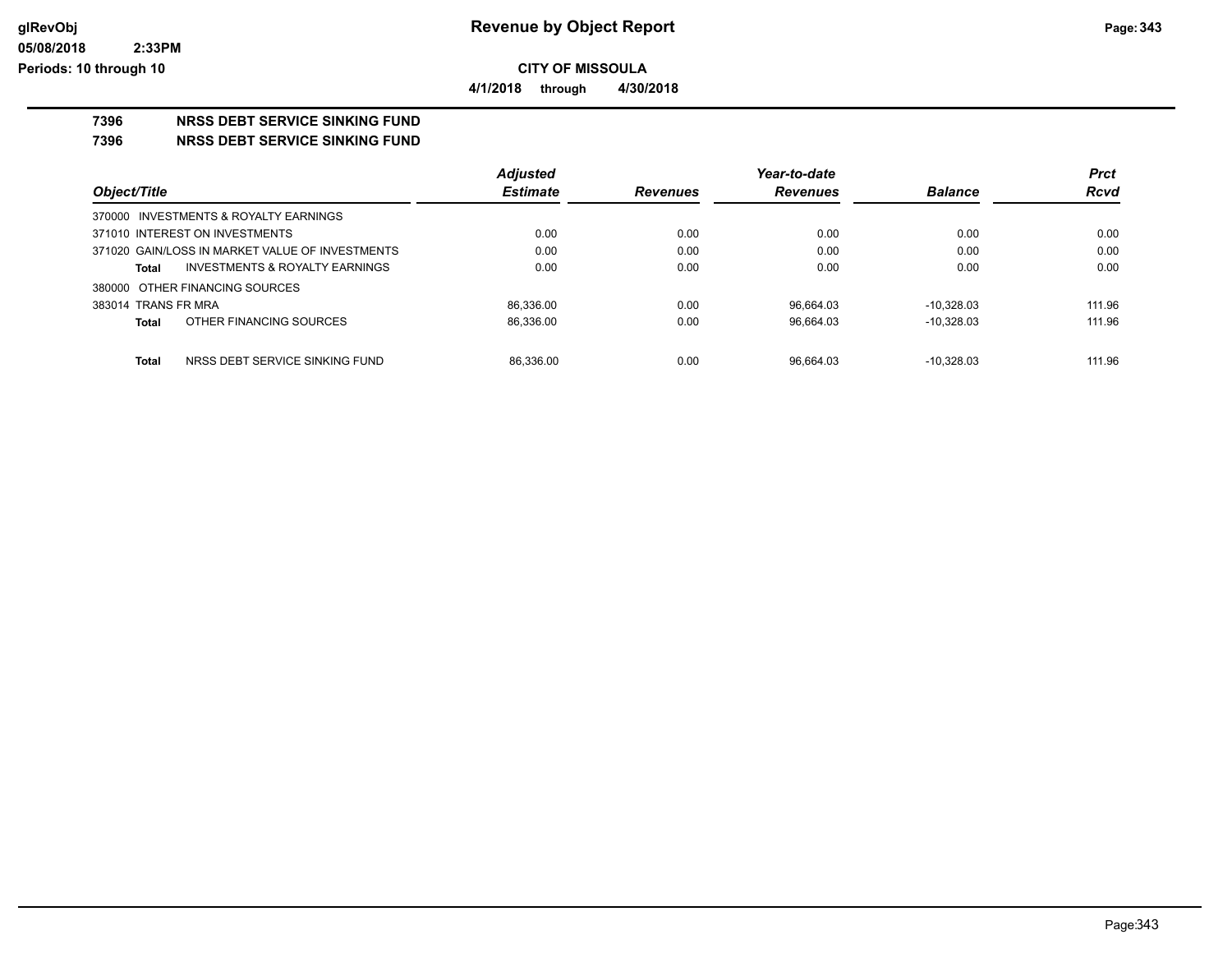**4/1/2018 through 4/30/2018**

#### **7396 NRSS DEBT SERVICE SINKING FUND**

|                                                           | <b>Adjusted</b> |                 | Year-to-date    |                | <b>Prct</b> |
|-----------------------------------------------------------|-----------------|-----------------|-----------------|----------------|-------------|
| Object/Title                                              | <b>Estimate</b> | <b>Revenues</b> | <b>Revenues</b> | <b>Balance</b> | <b>Rcvd</b> |
| 370000 INVESTMENTS & ROYALTY EARNINGS                     |                 |                 |                 |                |             |
| 371010 INTEREST ON INVESTMENTS                            | 0.00            | 0.00            | 0.00            | 0.00           | 0.00        |
| 371020 GAIN/LOSS IN MARKET VALUE OF INVESTMENT            | 0.00            | 0.00            | 0.00            | 0.00           | 0.00        |
| <b>INVESTMENTS &amp; ROYALTY EARNINGS</b><br><b>Total</b> | 0.00            | 0.00            | 0.00            | 0.00           | 0.00        |
| 380000 OTHER FINANCING SOURCES                            |                 |                 |                 |                |             |
| 383014 TRANS FR MRA                                       | 86.336.00       | 0.00            | 96.664.03       | $-10.328.03$   | 111.96      |
| OTHER FINANCING SOURCES<br><b>Total</b>                   | 86.336.00       | 0.00            | 96.664.03       | $-10.328.03$   | 111.96      |
|                                                           |                 |                 |                 |                |             |
| NRSS DEBT SERVICE SINKING FUND<br><b>Total</b>            | 86.336.00       | 0.00            | 96.664.03       | $-10.328.03$   | 111.96      |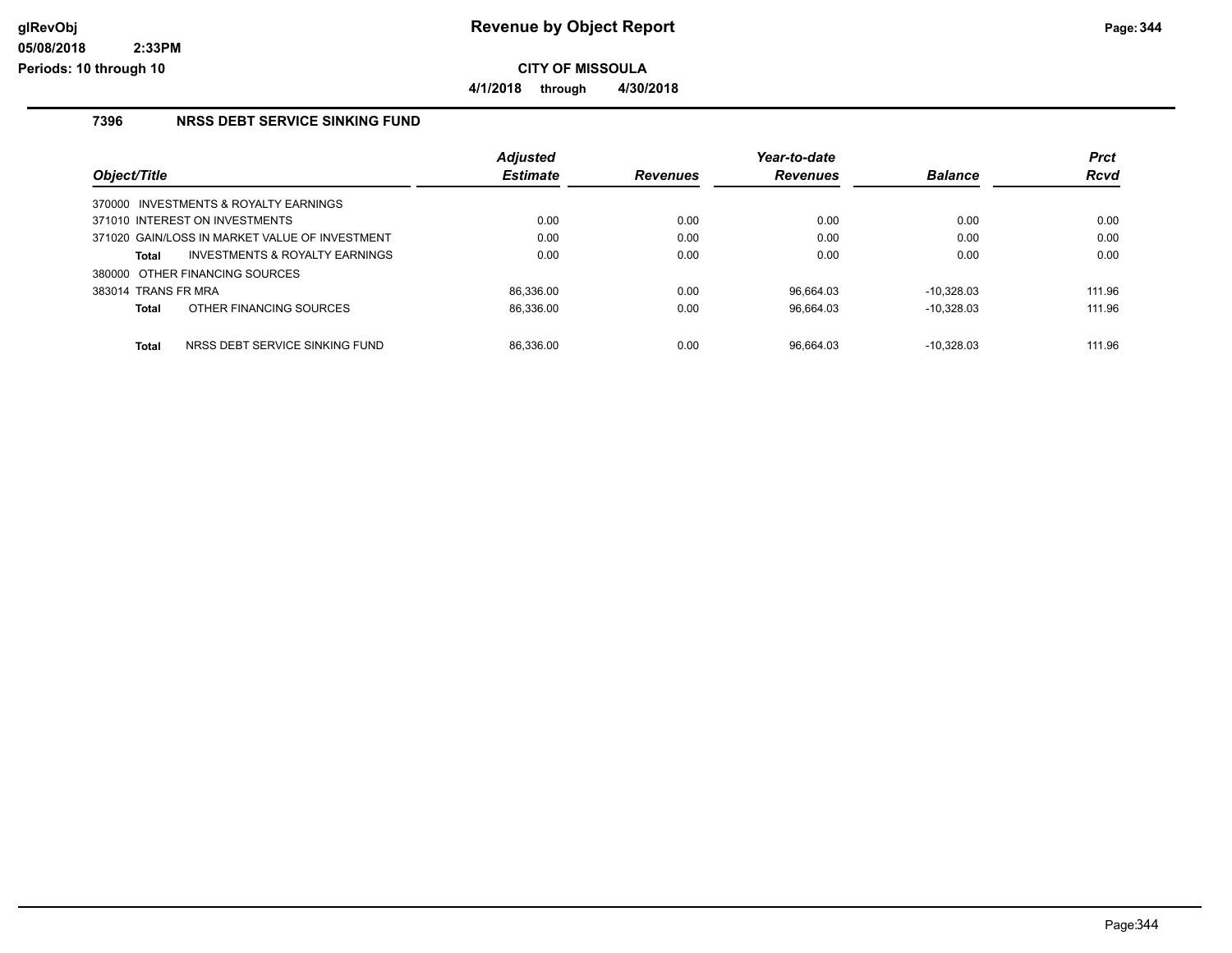**4/1/2018 through 4/30/2018**

**7397 NORTH RESERVE/SCOTT ST URD**

**7397 NORTH RESERVE/SCOTT ST URD**

|                                                           | <b>Adjusted</b> |                 | Year-to-date    |                | <b>Prct</b> |
|-----------------------------------------------------------|-----------------|-----------------|-----------------|----------------|-------------|
| Object/Title                                              | <b>Estimate</b> | <b>Revenues</b> | <b>Revenues</b> | <b>Balance</b> | <b>Rcvd</b> |
| 310000 TAXES/ASSESSMENTS                                  |                 |                 |                 |                |             |
| 311011 TAX INCREMENT                                      | 0.00            | 0.00            | 0.00            | 0.00           | 0.00        |
| PENALTIES & INTEREST<br>312001                            | 0.00            | 0.00            | 0.00            | 0.00           | 0.00        |
| <b>TAXES/ASSESSMENTS</b><br><b>Total</b>                  | 0.00            | 0.00            | 0.00            | 0.00           | 0.00        |
| <b>INTERGOVERNMENTAL REVENUES</b><br>330000               |                 |                 |                 |                |             |
| 335210 PERSONAL PROPERTY TAX REIMBURSEMENT                | 0.00            | 0.00            | 0.00            | 0.00           | 0.00        |
| <b>INTERGOVERNMENTAL REVENUES</b><br><b>Total</b>         | 0.00            | 0.00            | 0.00            | 0.00           | 0.00        |
| 360000 MISCELLANEOUS REVENUES                             |                 |                 |                 |                |             |
| 360000 MISCELLANEOUS REVENUES                             | 0.00            | 0.00            | 0.00            | 0.00           | 0.00        |
| <b>MISCELLANEOUS REVENUES</b><br><b>Total</b>             | 0.00            | 0.00            | 0.00            | 0.00           | 0.00        |
| 370000 INVESTMENTS & ROYALTY EARNINGS                     |                 |                 |                 |                |             |
| 371010 INTEREST ON INVESTMENTS                            | 0.00            | 0.00            | 0.00            | 0.00           | 0.00        |
| <b>INVESTMENTS &amp; ROYALTY EARNINGS</b><br><b>Total</b> | 0.00            | 0.00            | 0.00            | 0.00           | 0.00        |
| 380000 OTHER FINANCING SOURCES                            |                 |                 |                 |                |             |
| 381010 BOND PROCEEDS                                      | 936.008.00      | 0.00            | 541,507.53      | 394,500.47     | 57.85       |
| 381025 PROCEEDS-SCOTT ST VILLAGE PHASE 2&3                | 0.00            | 0.00            | 36.618.00       | $-36,618.00$   | 0.00        |
| 383014 TRANS FR MRA                                       | 0.00            | 1.727.20        | 370.026.93      | $-370,026.93$  | 0.00        |
| OTHER FINANCING SOURCES<br><b>Total</b>                   | 936,008.00      | 1,727.20        | 948,152.46      | $-12,144.46$   | 101.30      |
| NORTH RESERVE/SCOTT ST URD<br><b>Total</b>                | 936,008.00      | 1,727.20        | 948,152.46      | $-12,144.46$   | 101.30      |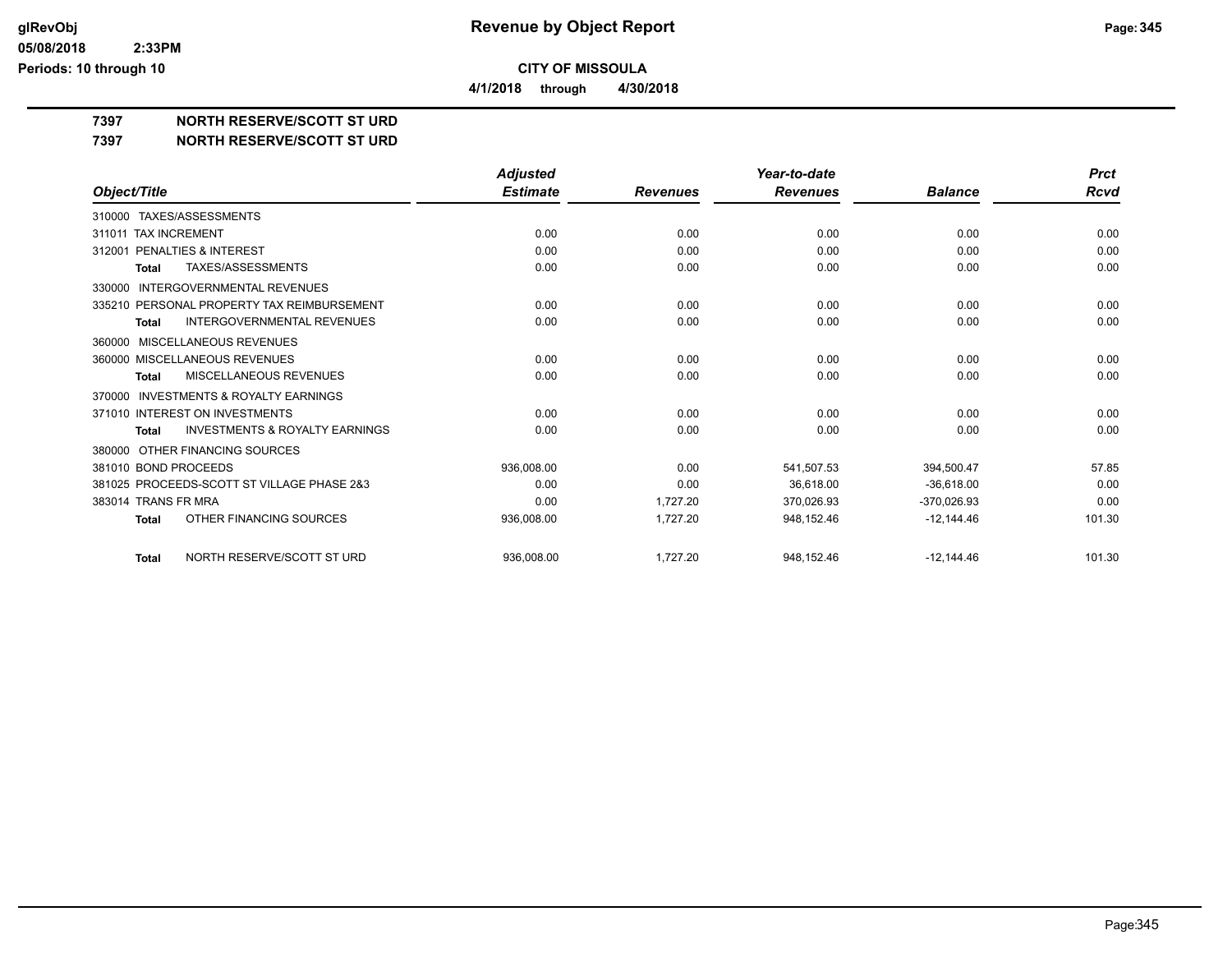**4/1/2018 through 4/30/2018**

#### **7397 NORTH RESERVE/SCOTT ST URD**

|                                                           | <b>Adjusted</b> |                 | Year-to-date    |                | <b>Prct</b> |
|-----------------------------------------------------------|-----------------|-----------------|-----------------|----------------|-------------|
| Object/Title                                              | <b>Estimate</b> | <b>Revenues</b> | <b>Revenues</b> | <b>Balance</b> | <b>Rcvd</b> |
| TAXES/ASSESSMENTS<br>310000                               |                 |                 |                 |                |             |
| <b>TAX INCREMENT</b><br>311011                            | 0.00            | 0.00            | 0.00            | 0.00           | 0.00        |
| 312001 PENALTIES & INTEREST                               | 0.00            | 0.00            | 0.00            | 0.00           | 0.00        |
| TAXES/ASSESSMENTS<br><b>Total</b>                         | 0.00            | 0.00            | 0.00            | 0.00           | 0.00        |
| INTERGOVERNMENTAL REVENUES<br>330000                      |                 |                 |                 |                |             |
| 335210 PERSONAL PROPERTY TAX REIMBURSEMENT                | 0.00            | 0.00            | 0.00            | 0.00           | 0.00        |
| INTERGOVERNMENTAL REVENUES<br><b>Total</b>                | 0.00            | 0.00            | 0.00            | 0.00           | 0.00        |
| 360000 MISCELLANEOUS REVENUES                             |                 |                 |                 |                |             |
| 360000 MISCELLANEOUS REVENUES                             | 0.00            | 0.00            | 0.00            | 0.00           | 0.00        |
| <b>MISCELLANEOUS REVENUES</b><br><b>Total</b>             | 0.00            | 0.00            | 0.00            | 0.00           | 0.00        |
| 370000 INVESTMENTS & ROYALTY EARNINGS                     |                 |                 |                 |                |             |
| 371010 INTEREST ON INVESTMENTS                            | 0.00            | 0.00            | 0.00            | 0.00           | 0.00        |
| <b>INVESTMENTS &amp; ROYALTY EARNINGS</b><br><b>Total</b> | 0.00            | 0.00            | 0.00            | 0.00           | 0.00        |
| 380000 OTHER FINANCING SOURCES                            |                 |                 |                 |                |             |
| 381010 BOND PROCEEDS                                      | 936,008.00      | 0.00            | 541,507.53      | 394,500.47     | 57.85       |
| 381025 PROCEEDS-SCOTT ST VILLAGE PHASE 2&3                | 0.00            | 0.00            | 36,618.00       | $-36,618.00$   | 0.00        |
| 383014 TRANS FR MRA                                       | 0.00            | 1.727.20        | 370,026.93      | $-370,026.93$  | 0.00        |
| OTHER FINANCING SOURCES<br><b>Total</b>                   | 936,008.00      | 1,727.20        | 948,152.46      | $-12,144.46$   | 101.30      |
| NORTH RESERVE/SCOTT ST URD<br><b>Total</b>                | 936,008.00      | 1,727.20        | 948,152.46      | $-12,144.46$   | 101.30      |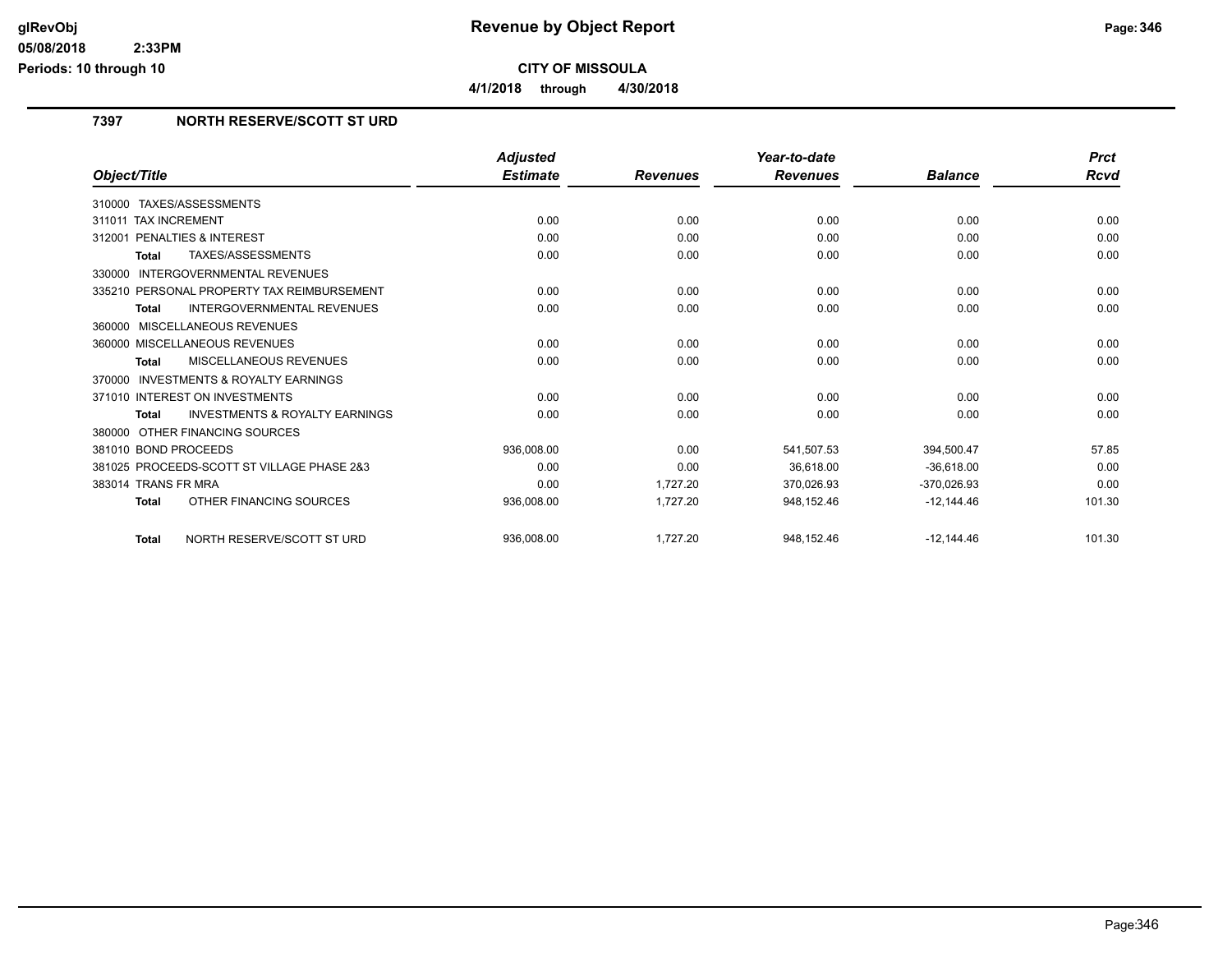**4/1/2018 through 4/30/2018**

**7398 HELLGATE URD**

**7398 HELLGATE URD**

|                      |                             | <b>Adjusted</b> |                 | Year-to-date   |              | <b>Prct</b> |
|----------------------|-----------------------------|-----------------|-----------------|----------------|--------------|-------------|
| Object/Title         | <b>Estimate</b>             | <b>Revenues</b> | <b>Revenues</b> | <b>Balance</b> | <b>Rcvd</b>  |             |
|                      | 310000 TAXES/ASSESSMENTS    |                 |                 |                |              |             |
| 311011 TAX INCREMENT |                             | 0.00            | 1.061.04        | 61,888.24      | $-61,888.24$ | 0.00        |
|                      | 312001 PENALTIES & INTEREST | 0.00            | 52.91           | 334.26         | $-334.26$    | 0.00        |
| <b>Total</b>         | TAXES/ASSESSMENTS           | 0.00            | 1.113.95        | 62.222.50      | $-62.222.50$ | 0.00        |
| <b>Total</b>         | <b>HELLGATE URD</b>         | 0.00            | 1.113.95        | 62.222.50      | $-62,222.50$ | 0.00        |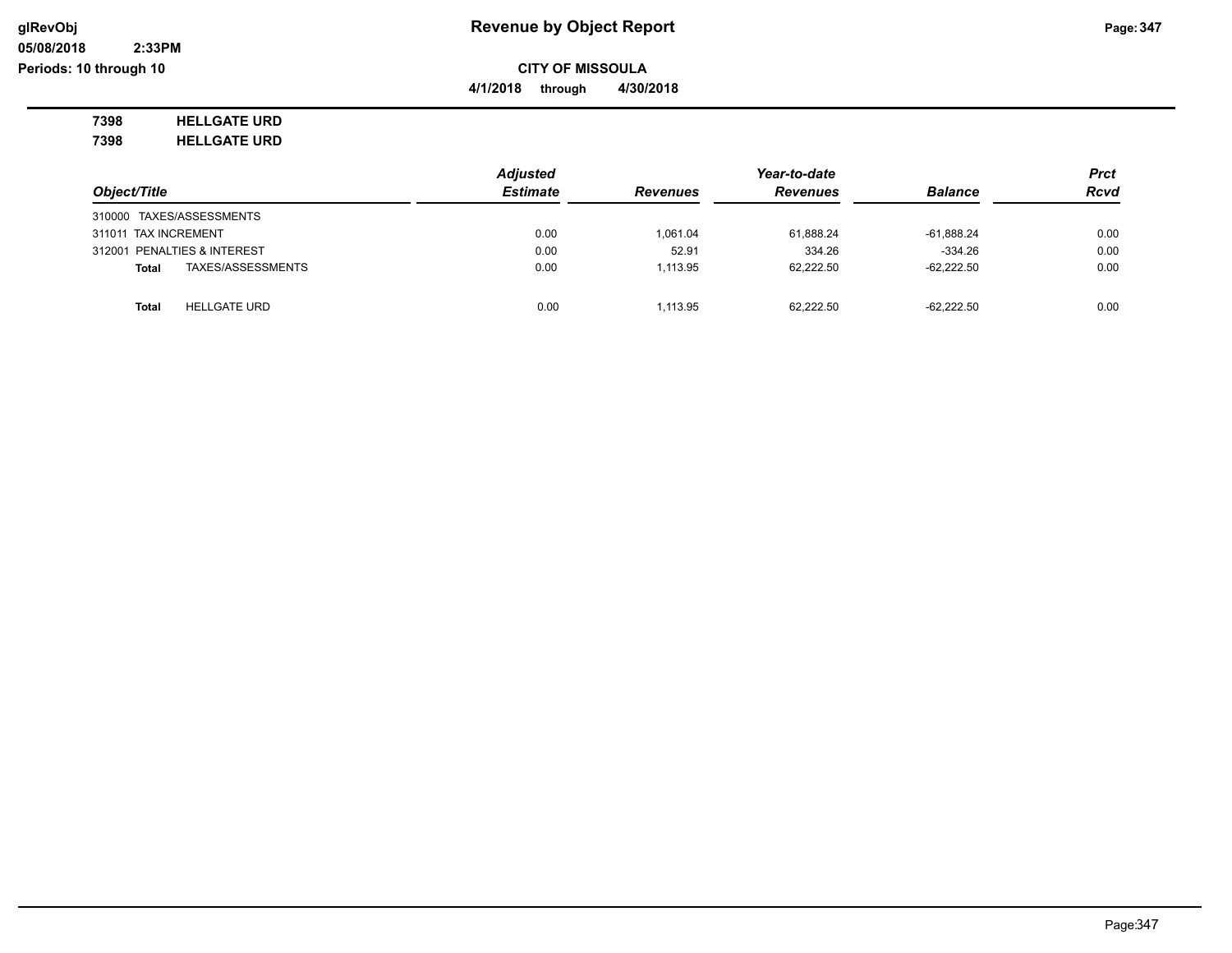**4/1/2018 through 4/30/2018**

#### **7398 HELLGATE URD**

|                                     | <b>Adjusted</b> |                 | Year-to-date    |                | <b>Prct</b> |
|-------------------------------------|-----------------|-----------------|-----------------|----------------|-------------|
| Object/Title                        | <b>Estimate</b> | <b>Revenues</b> | <b>Revenues</b> | <b>Balance</b> | <b>Rcvd</b> |
| 310000 TAXES/ASSESSMENTS            |                 |                 |                 |                |             |
| 311011 TAX INCREMENT                | 0.00            | 1.061.04        | 61.888.24       | $-61.888.24$   | 0.00        |
| 312001 PENALTIES & INTEREST         | 0.00            | 52.91           | 334.26          | $-334.26$      | 0.00        |
| TAXES/ASSESSMENTS<br><b>Total</b>   | 0.00            | 1.113.95        | 62.222.50       | $-62.222.50$   | 0.00        |
|                                     |                 |                 |                 |                |             |
| <b>HELLGATE URD</b><br><b>Total</b> | 0.00            | 1.113.95        | 62.222.50       | $-62.222.50$   | 0.00        |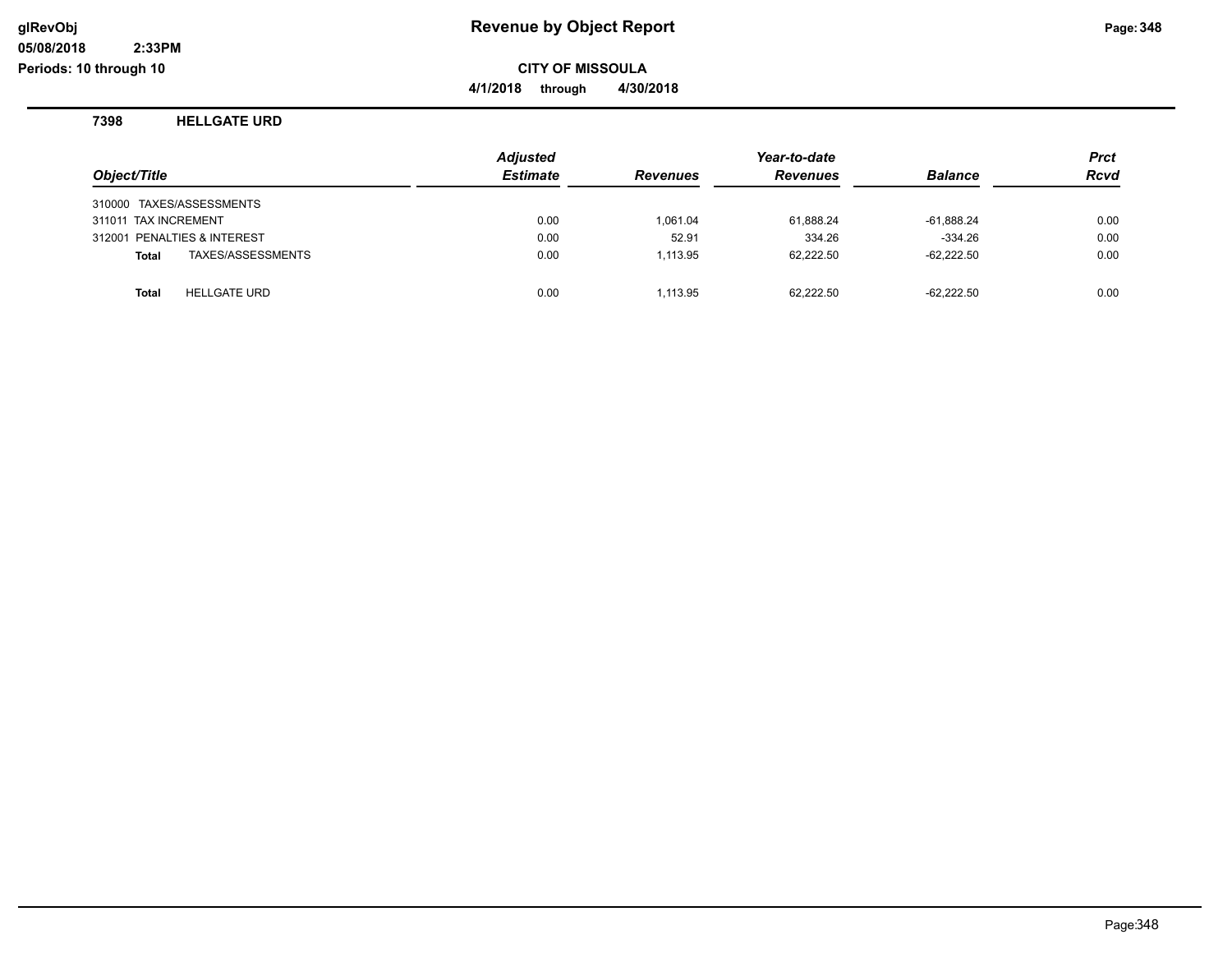**4/1/2018 through 4/30/2018**

## **7399 INTERMOUNTAIN BOND DEBT SERVICE**

#### **7399 INTERMOUNTAIN BOND DEBT SERVICE**

|                                                        | <b>Adjusted</b> |                 | Year-to-date    |                | <b>Prct</b> |
|--------------------------------------------------------|-----------------|-----------------|-----------------|----------------|-------------|
| Object/Title                                           | <b>Estimate</b> | <b>Revenues</b> | <b>Revenues</b> | <b>Balance</b> | <b>Rcvd</b> |
| TAXES/ASSESSMENTS<br>310000                            |                 |                 |                 |                |             |
| 311011 TAX INCREMENT                                   | 0.00            | 0.00            | 0.00            | 0.00           | 0.00        |
| TAXES/ASSESSMENTS<br>Total                             | 0.00            | 0.00            | 0.00            | 0.00           | 0.00        |
| INVESTMENTS & ROYALTY EARNINGS<br>370000               |                 |                 |                 |                |             |
| 371010 INTEREST ON INVESTMENTS                         | 0.00            | 0.00            | 0.00            | 0.00           | 0.00        |
| <b>INVESTMENTS &amp; ROYALTY EARNINGS</b><br>Total     | 0.00            | 0.00            | 0.00            | 0.00           | 0.00        |
| 380000 OTHER FINANCING SOURCES                         |                 |                 |                 |                |             |
| 381025 REVENUE BOND PROCEEDS                           | 0.00            | 0.00            | 0.00            | 0.00           | 0.00        |
| 383000 OPERATING TRANSFERS                             | 146,158.00      | 0.00            | 0.00            | 146,158.00     | 0.00        |
| 383014 TRANS FR MRA                                    | 0.00            | 0.00            | 146,158.00      | $-146, 158.00$ | 0.00        |
| OTHER FINANCING SOURCES<br><b>Total</b>                | 146,158.00      | 0.00            | 146,158.00      | 0.00           | 100.00      |
| <b>INTERMOUNTAIN BOND DEBT SERVICE</b><br><b>Total</b> | 146.158.00      | 0.00            | 146.158.00      | 0.00           | 100.00      |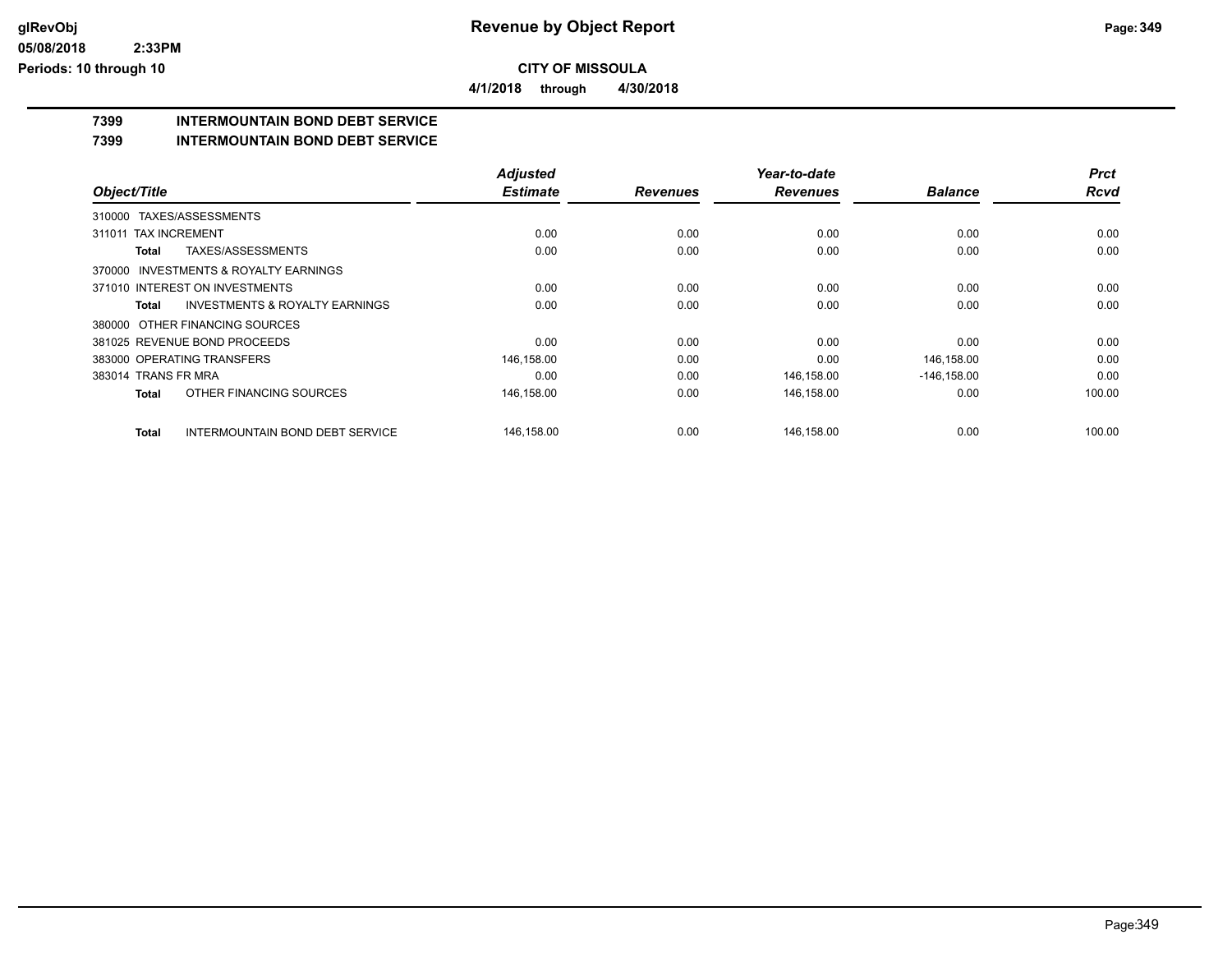**4/1/2018 through 4/30/2018**

#### **7399 INTERMOUNTAIN BOND DEBT SERVICE**

| Object/Title                                           | <b>Adjusted</b><br><b>Estimate</b> | <b>Revenues</b> | Year-to-date<br><b>Revenues</b> | <b>Balance</b> | <b>Prct</b><br>Rcvd |
|--------------------------------------------------------|------------------------------------|-----------------|---------------------------------|----------------|---------------------|
|                                                        |                                    |                 |                                 |                |                     |
| 310000 TAXES/ASSESSMENTS                               |                                    |                 |                                 |                |                     |
| 311011 TAX INCREMENT                                   | 0.00                               | 0.00            | 0.00                            | 0.00           | 0.00                |
| TAXES/ASSESSMENTS<br>Total                             | 0.00                               | 0.00            | 0.00                            | 0.00           | 0.00                |
| 370000 INVESTMENTS & ROYALTY EARNINGS                  |                                    |                 |                                 |                |                     |
| 371010 INTEREST ON INVESTMENTS                         | 0.00                               | 0.00            | 0.00                            | 0.00           | 0.00                |
| <b>INVESTMENTS &amp; ROYALTY EARNINGS</b><br>Total     | 0.00                               | 0.00            | 0.00                            | 0.00           | 0.00                |
| 380000 OTHER FINANCING SOURCES                         |                                    |                 |                                 |                |                     |
| 381025 REVENUE BOND PROCEEDS                           | 0.00                               | 0.00            | 0.00                            | 0.00           | 0.00                |
| 383000 OPERATING TRANSFERS                             | 146,158.00                         | 0.00            | 0.00                            | 146,158.00     | 0.00                |
| 383014 TRANS FR MRA                                    | 0.00                               | 0.00            | 146,158.00                      | $-146, 158.00$ | 0.00                |
| OTHER FINANCING SOURCES<br><b>Total</b>                | 146,158.00                         | 0.00            | 146,158.00                      | 0.00           | 100.00              |
| <b>INTERMOUNTAIN BOND DEBT SERVICE</b><br><b>Total</b> | 146,158.00                         | 0.00            | 146,158.00                      | 0.00           | 100.00              |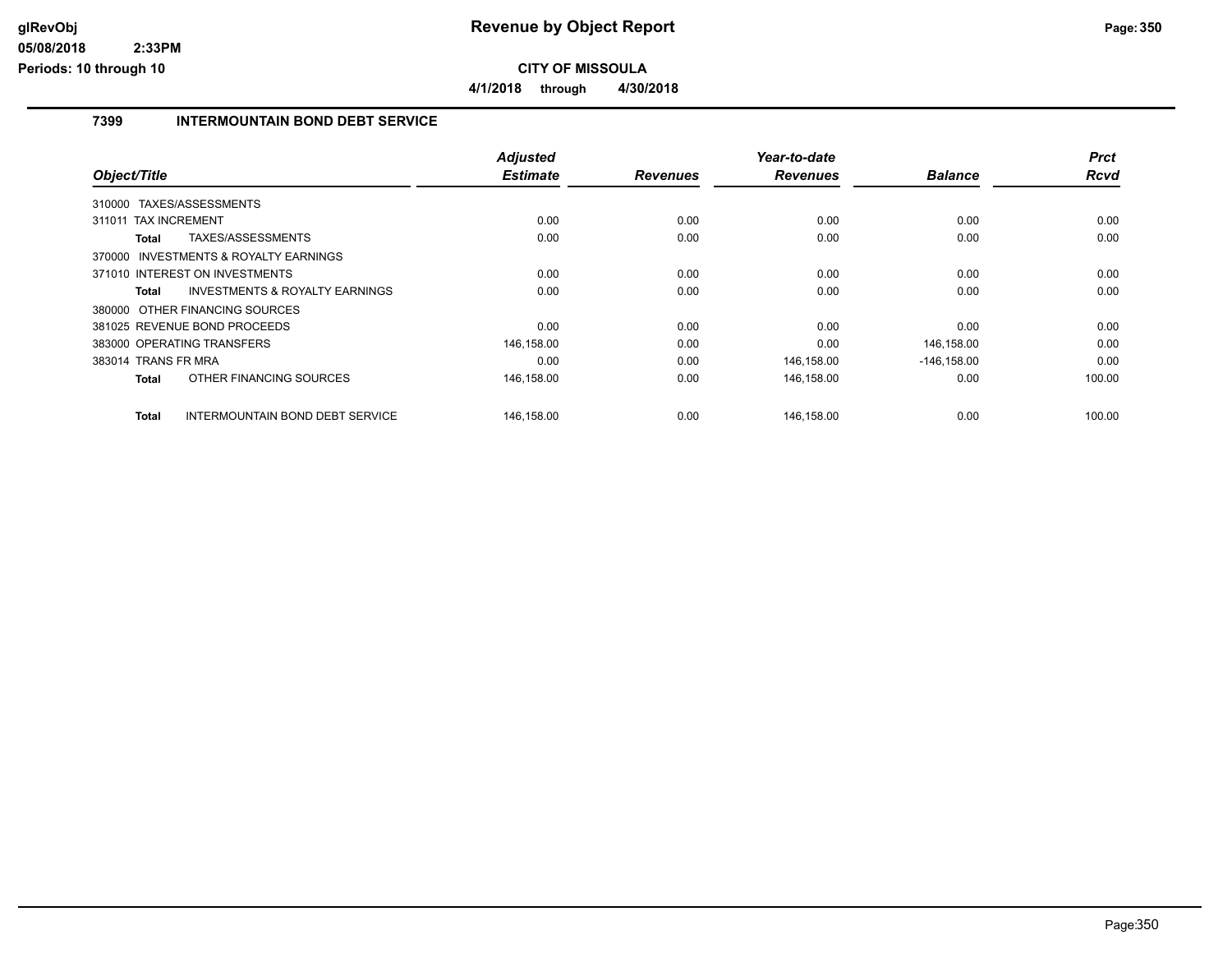**4/1/2018 through 4/30/2018**

**7400 FRONT ST BOND CLEARING**

**7400 FRONT ST BOND CLEARING**

|                                                    | <b>Adjusted</b> |                 | Year-to-date    | <b>Balance</b> | <b>Prct</b><br><b>Rcvd</b> |
|----------------------------------------------------|-----------------|-----------------|-----------------|----------------|----------------------------|
| Object/Title                                       | <b>Estimate</b> | <b>Revenues</b> | <b>Revenues</b> |                |                            |
| 310000 TAXES/ASSESSMENTS                           |                 |                 |                 |                |                            |
| 311011 TAX INCREMENT                               | 357,755.00      | 2.817.56        | 264,036.86      | 93,718.14      | 73.80                      |
| 312001 PENALTIES & INTEREST                        | 0.00            | 230.89          | 8.615.83        | $-8.615.83$    | 0.00                       |
| TAXES/ASSESSMENTS<br>Total                         | 357,755.00      | 3.048.45        | 272,652.69      | 85.102.31      | 76.21                      |
| 330000 INTERGOVERNMENTAL REVENUES                  |                 |                 |                 |                |                            |
| 335210 PERSONAL PROPERTY TAX REIMBURSEMENT         | 53,975.00       | 0.00            | 26.987.29       | 26,987.71      | 50.00                      |
| <b>INTERGOVERNMENTAL REVENUES</b><br>Total         | 53,975.00       | 0.00            | 26,987.29       | 26,987.71      | 50.00                      |
| 370000 INVESTMENTS & ROYALTY EARNINGS              |                 |                 |                 |                |                            |
| 371010 INTEREST ON INVESTMENTS                     | 0.00            | 0.00            | 0.00            | 0.00           | 0.00                       |
| <b>INVESTMENTS &amp; ROYALTY EARNINGS</b><br>Total | 0.00            | 0.00            | 0.00            | 0.00           | 0.00                       |
| <b>FRONT ST BOND CLEARING</b><br>Total             | 411.730.00      | 3.048.45        | 299.639.98      | 112.090.02     | 72.78                      |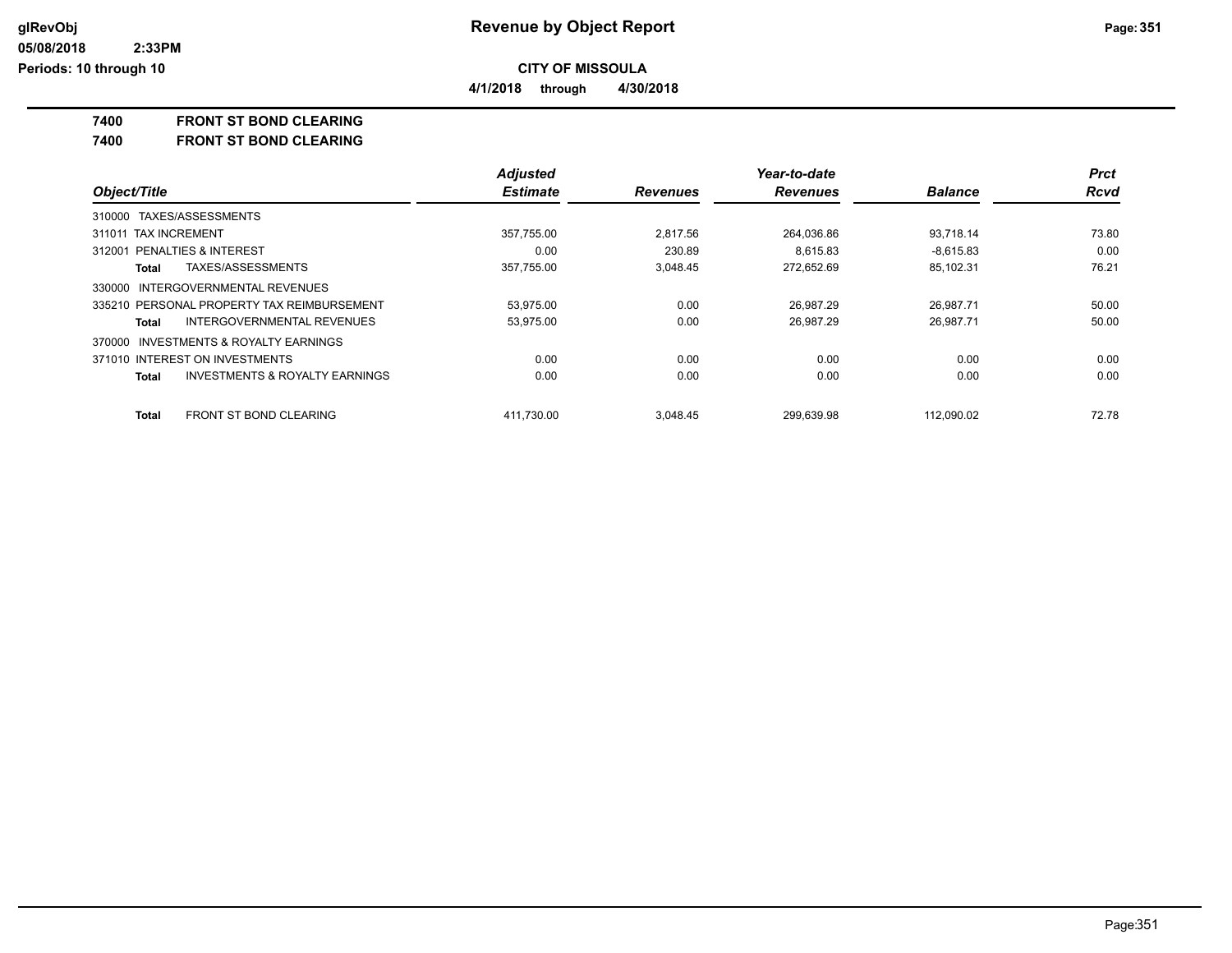**4/1/2018 through 4/30/2018**

#### **7400 FRONT ST BOND CLEARING**

|                                                    | <b>Adjusted</b> |                 | Year-to-date    |                | <b>Prct</b> |
|----------------------------------------------------|-----------------|-----------------|-----------------|----------------|-------------|
| Object/Title                                       | <b>Estimate</b> | <b>Revenues</b> | <b>Revenues</b> | <b>Balance</b> | Rcvd        |
| 310000 TAXES/ASSESSMENTS                           |                 |                 |                 |                |             |
| 311011 TAX INCREMENT                               | 357,755.00      | 2,817.56        | 264,036.86      | 93.718.14      | 73.80       |
| 312001 PENALTIES & INTEREST                        | 0.00            | 230.89          | 8.615.83        | $-8.615.83$    | 0.00        |
| TAXES/ASSESSMENTS<br>Total                         | 357,755.00      | 3,048.45        | 272,652.69      | 85,102.31      | 76.21       |
| INTERGOVERNMENTAL REVENUES<br>330000               |                 |                 |                 |                |             |
| 335210 PERSONAL PROPERTY TAX REIMBURSEMENT         | 53,975.00       | 0.00            | 26,987.29       | 26,987.71      | 50.00       |
| <b>INTERGOVERNMENTAL REVENUES</b><br>Total         | 53.975.00       | 0.00            | 26.987.29       | 26.987.71      | 50.00       |
| INVESTMENTS & ROYALTY EARNINGS<br>370000           |                 |                 |                 |                |             |
| 371010 INTEREST ON INVESTMENTS                     | 0.00            | 0.00            | 0.00            | 0.00           | 0.00        |
| <b>INVESTMENTS &amp; ROYALTY EARNINGS</b><br>Total | 0.00            | 0.00            | 0.00            | 0.00           | 0.00        |
| <b>FRONT ST BOND CLEARING</b><br><b>Total</b>      | 411.730.00      | 3.048.45        | 299.639.98      | 112.090.02     | 72.78       |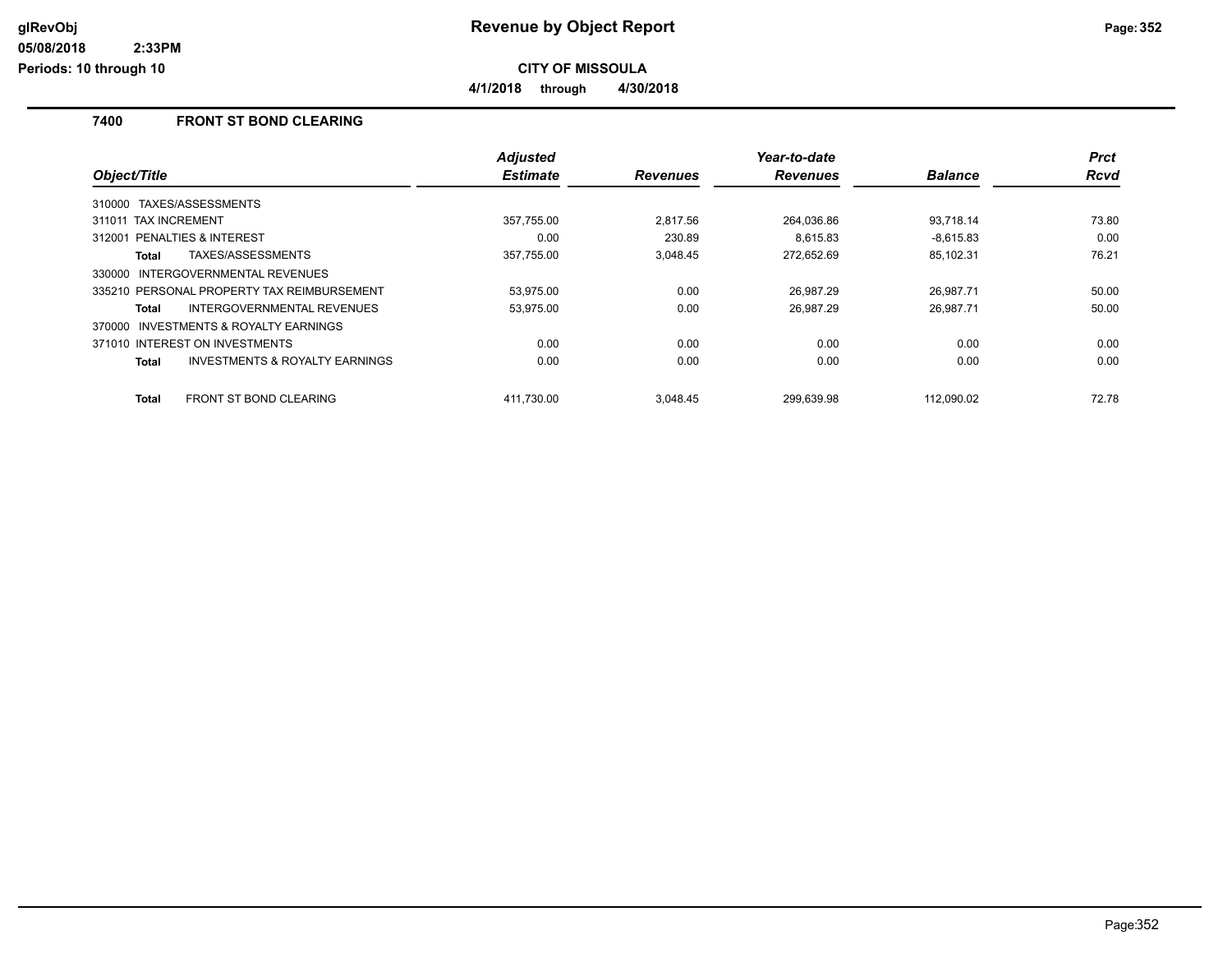**4/1/2018 through 4/30/2018**

## **7401 FRONT ST PARKING STRUCTURE**

**7401 FRONT ST PARKING STRUCTURE**

|                                                           | <b>Adjusted</b> |                 | Year-to-date    |                | <b>Prct</b> |
|-----------------------------------------------------------|-----------------|-----------------|-----------------|----------------|-------------|
| Object/Title                                              | <b>Estimate</b> | <b>Revenues</b> | <b>Revenues</b> | <b>Balance</b> | <b>Rcvd</b> |
| 370000 INVESTMENTS & ROYALTY EARNINGS                     |                 |                 |                 |                |             |
| 371010 INTEREST ON INVESTMENTS                            | 0.00            | 0.00            | 0.00            | 0.00           | 0.00        |
| <b>INVESTMENTS &amp; ROYALTY EARNINGS</b><br><b>Total</b> | 0.00            | 0.00            | 0.00            | 0.00           | 0.00        |
| 380000 OTHER FINANCING SOURCES                            |                 |                 |                 |                |             |
| 383066 TRANSFER FR FRONT ST CLEARING                      | 206.390.00      | 25.631.70       | 159.056.99      | 47.333.01      | 77.07       |
| OTHER FINANCING SOURCES<br><b>Total</b>                   | 206.390.00      | 25.631.70       | 159,056.99      | 47.333.01      | 77.07       |
|                                                           |                 |                 |                 |                |             |
| <b>FRONT ST PARKING STRUCTURE</b><br><b>Total</b>         | 206.390.00      | 25.631.70       | 159.056.99      | 47.333.01      | 77.07       |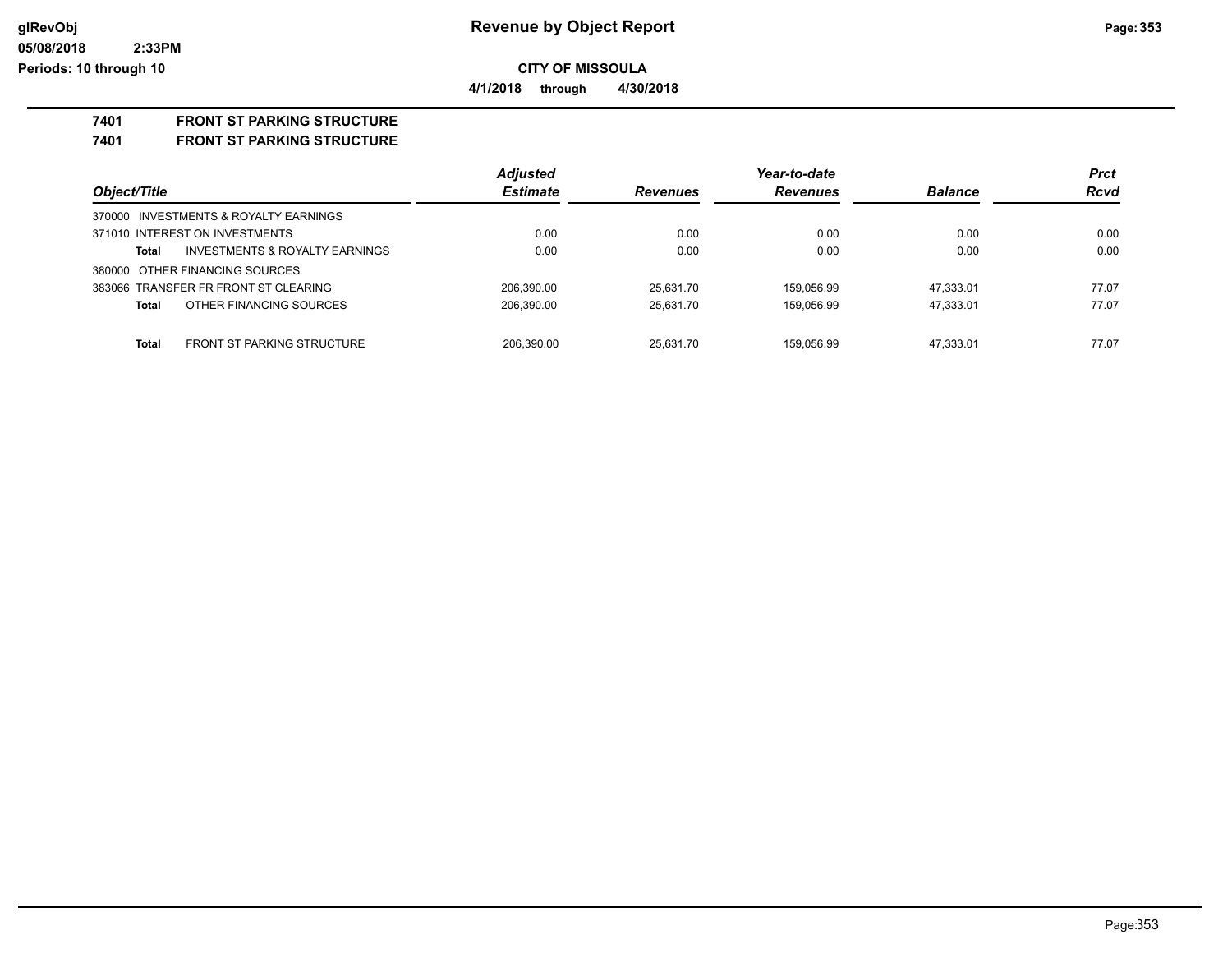**4/1/2018 through 4/30/2018**

#### **7401 FRONT ST PARKING STRUCTURE**

|              |                                           | <b>Adjusted</b> |                 | Year-to-date    |                | <b>Prct</b> |
|--------------|-------------------------------------------|-----------------|-----------------|-----------------|----------------|-------------|
| Object/Title |                                           | <b>Estimate</b> | <b>Revenues</b> | <b>Revenues</b> | <b>Balance</b> | <b>Rcvd</b> |
| 370000       | INVESTMENTS & ROYALTY EARNINGS            |                 |                 |                 |                |             |
|              | 371010 INTEREST ON INVESTMENTS            | 0.00            | 0.00            | 0.00            | 0.00           | 0.00        |
| Total        | <b>INVESTMENTS &amp; ROYALTY EARNINGS</b> | 0.00            | 0.00            | 0.00            | 0.00           | 0.00        |
|              | 380000 OTHER FINANCING SOURCES            |                 |                 |                 |                |             |
|              | 383066 TRANSFER FR FRONT ST CLEARING      | 206,390.00      | 25.631.70       | 159.056.99      | 47.333.01      | 77.07       |
| Total        | OTHER FINANCING SOURCES                   | 206,390.00      | 25,631.70       | 159,056.99      | 47,333.01      | 77.07       |
| Total        | <b>FRONT ST PARKING STRUCTURE</b>         | 206.390.00      | 25.631.70       | 159.056.99      | 47.333.01      | 77.07       |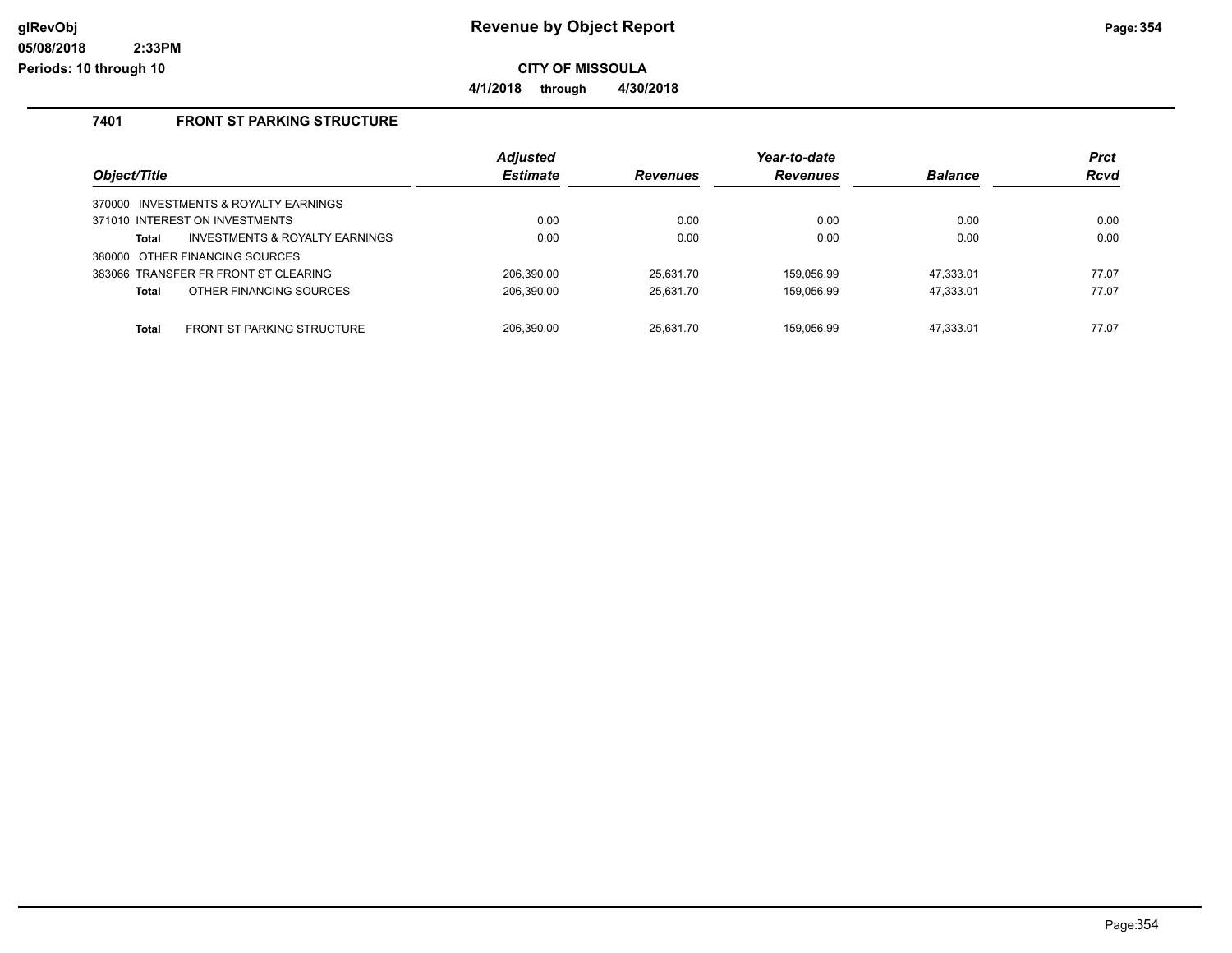**4/1/2018 through 4/30/2018**

## **7402 FRONT ST SUBORDINATE LIEN NOTE**

**7402 FRONT ST SUBORDINATE LIEN NOTE**

|                                                    | <b>Adjusted</b> |                 | Year-to-date    |                | <b>Prct</b> |
|----------------------------------------------------|-----------------|-----------------|-----------------|----------------|-------------|
| Object/Title                                       | <b>Estimate</b> | <b>Revenues</b> | <b>Revenues</b> | <b>Balance</b> | <b>Rcvd</b> |
| 330000 INTERGOVERNMENTAL REVENUES                  |                 |                 |                 |                |             |
| 338001 EXCESS PLEDGED TAX INCREMENT RETURNED       | 0.00            | 0.00            | 0.00            | 0.00           | 0.00        |
| <b>INTERGOVERNMENTAL REVENUES</b><br>Total         | 0.00            | 0.00            | 0.00            | 0.00           | 0.00        |
| 370000 INVESTMENTS & ROYALTY EARNINGS              |                 |                 |                 |                |             |
| 371010 INTEREST ON INVESTMENTS                     | 0.00            | 0.00            | 0.00            | 0.00           | 0.00        |
| <b>INVESTMENTS &amp; ROYALTY EARNINGS</b><br>Total | 0.00            | 0.00            | 0.00            | 0.00           | 0.00        |
| 380000 OTHER FINANCING SOURCES                     |                 |                 |                 |                |             |
| 383066 TRANSFER FROM WATER UTILITY                 | 125.717.00      | 0.00            | 123.940.65      | 1.776.35       | 98.59       |
| 383067 TRANSFER FROM FSPS                          | 0.00            | 0.00            | 0.00            | 0.00           | 0.00        |
| OTHER FINANCING SOURCES<br>Total                   | 125,717.00      | 0.00            | 123,940.65      | 1,776.35       | 98.59       |
| FRONT ST SUBORDINATE LIEN NOTE<br>Total            | 125.717.00      | 0.00            | 123.940.65      | 1.776.35       | 98.59       |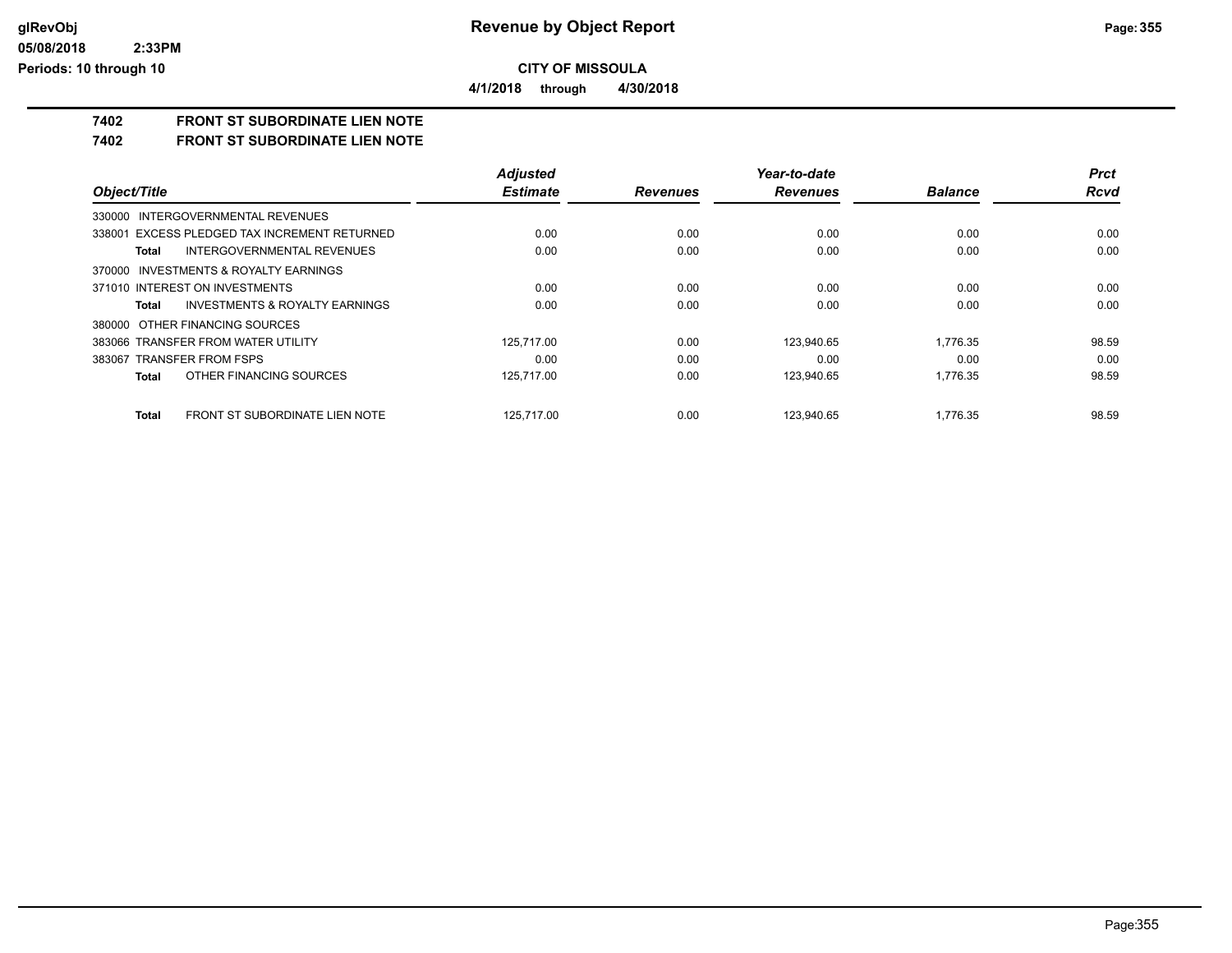**4/1/2018 through 4/30/2018**

#### **7402 FRONT ST SUBORDINATE LIEN NOTE**

|                                                     | <b>Adjusted</b> |                 | Year-to-date    |                | <b>Prct</b> |
|-----------------------------------------------------|-----------------|-----------------|-----------------|----------------|-------------|
| Object/Title                                        | <b>Estimate</b> | <b>Revenues</b> | <b>Revenues</b> | <b>Balance</b> | <b>Rcvd</b> |
| INTERGOVERNMENTAL REVENUES<br>330000                |                 |                 |                 |                |             |
| 338001 EXCESS PLEDGED TAX INCREMENT RETURNED        | 0.00            | 0.00            | 0.00            | 0.00           | 0.00        |
| INTERGOVERNMENTAL REVENUES<br>Total                 | 0.00            | 0.00            | 0.00            | 0.00           | 0.00        |
| <b>INVESTMENTS &amp; ROYALTY EARNINGS</b><br>370000 |                 |                 |                 |                |             |
| 371010 INTEREST ON INVESTMENTS                      | 0.00            | 0.00            | 0.00            | 0.00           | 0.00        |
| <b>INVESTMENTS &amp; ROYALTY EARNINGS</b><br>Total  | 0.00            | 0.00            | 0.00            | 0.00           | 0.00        |
| 380000 OTHER FINANCING SOURCES                      |                 |                 |                 |                |             |
| 383066 TRANSFER FROM WATER UTILITY                  | 125.717.00      | 0.00            | 123.940.65      | 1.776.35       | 98.59       |
| 383067 TRANSFER FROM FSPS                           | 0.00            | 0.00            | 0.00            | 0.00           | 0.00        |
| OTHER FINANCING SOURCES<br>Total                    | 125,717.00      | 0.00            | 123,940.65      | 1.776.35       | 98.59       |
| FRONT ST SUBORDINATE LIEN NOTE<br><b>Total</b>      | 125.717.00      | 0.00            | 123.940.65      | 1.776.35       | 98.59       |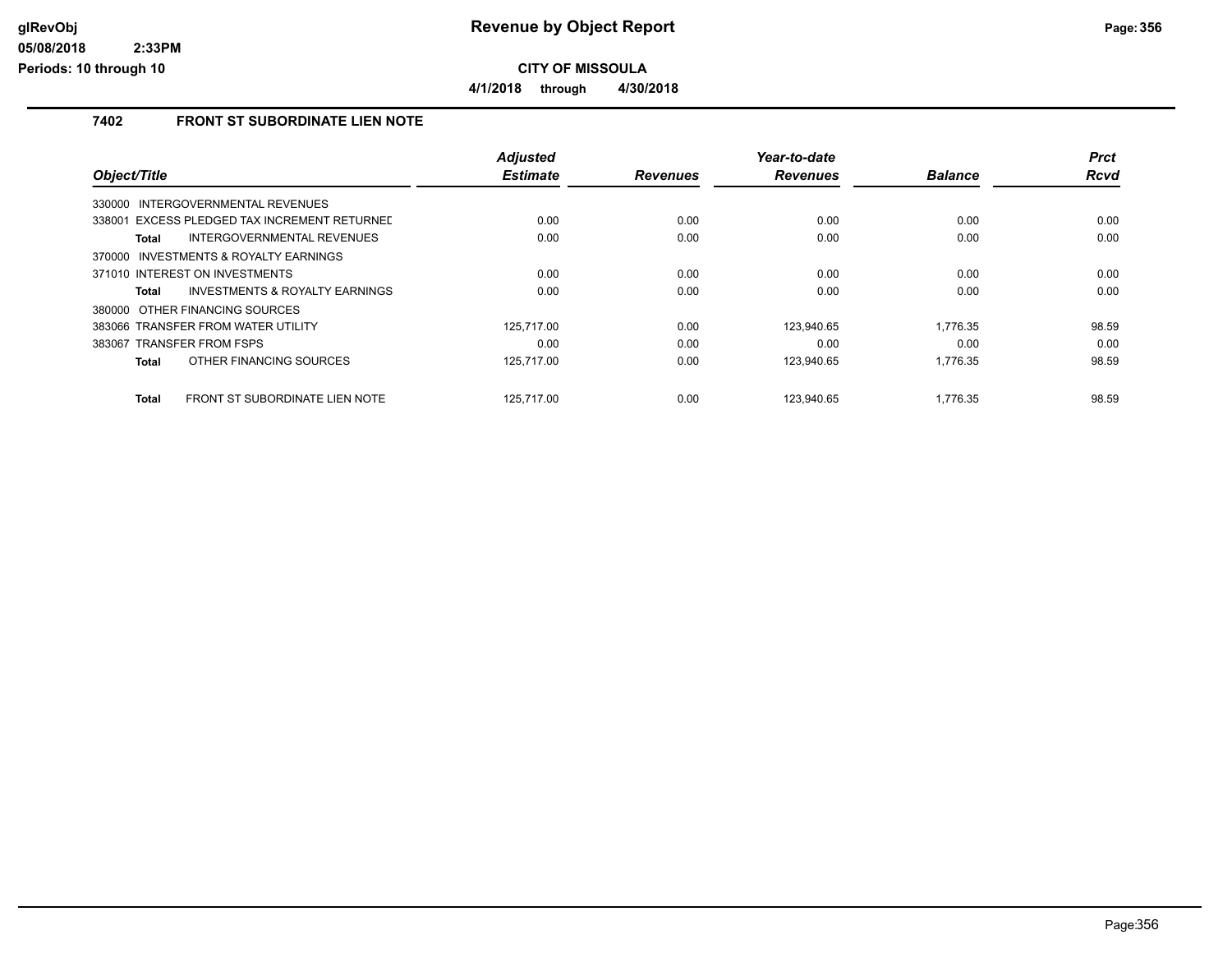**4/1/2018 through 4/30/2018**

## **7447 COURT COLLECTED PARKING FINES**

**7447 COURT COLLECTED PARKING FINES**

|                                                           | <b>Adjusted</b> |                 | Year-to-date    |                | <b>Prct</b> |
|-----------------------------------------------------------|-----------------|-----------------|-----------------|----------------|-------------|
| Object/Title                                              | <b>Estimate</b> | <b>Revenues</b> | <b>Revenues</b> | <b>Balance</b> | <b>Rcvd</b> |
| 350000 FINES & FORFEITURES                                |                 |                 |                 |                |             |
| 352002 PARKING FINES                                      | 0.00            | 0.00            | 370.00          | $-370.00$      | 0.00        |
| <b>FINES &amp; FORFEITURES</b><br><b>Total</b>            | 0.00            | 0.00            | 370.00          | $-370.00$      | 0.00        |
| 370000 INVESTMENTS & ROYALTY EARNINGS                     |                 |                 |                 |                |             |
| 371010 INTEREST ON INVESTMENTS                            | 0.00            | 0.00            | 0.00            | 0.00           | 0.00        |
| <b>INVESTMENTS &amp; ROYALTY EARNINGS</b><br><b>Total</b> | 0.00            | 0.00            | 0.00            | 0.00           | 0.00        |
|                                                           |                 |                 |                 |                |             |
| COURT COLLECTED PARKING FINES<br><b>Total</b>             | 0.00            | 0.00            | 370.00          | $-370.00$      | 0.00        |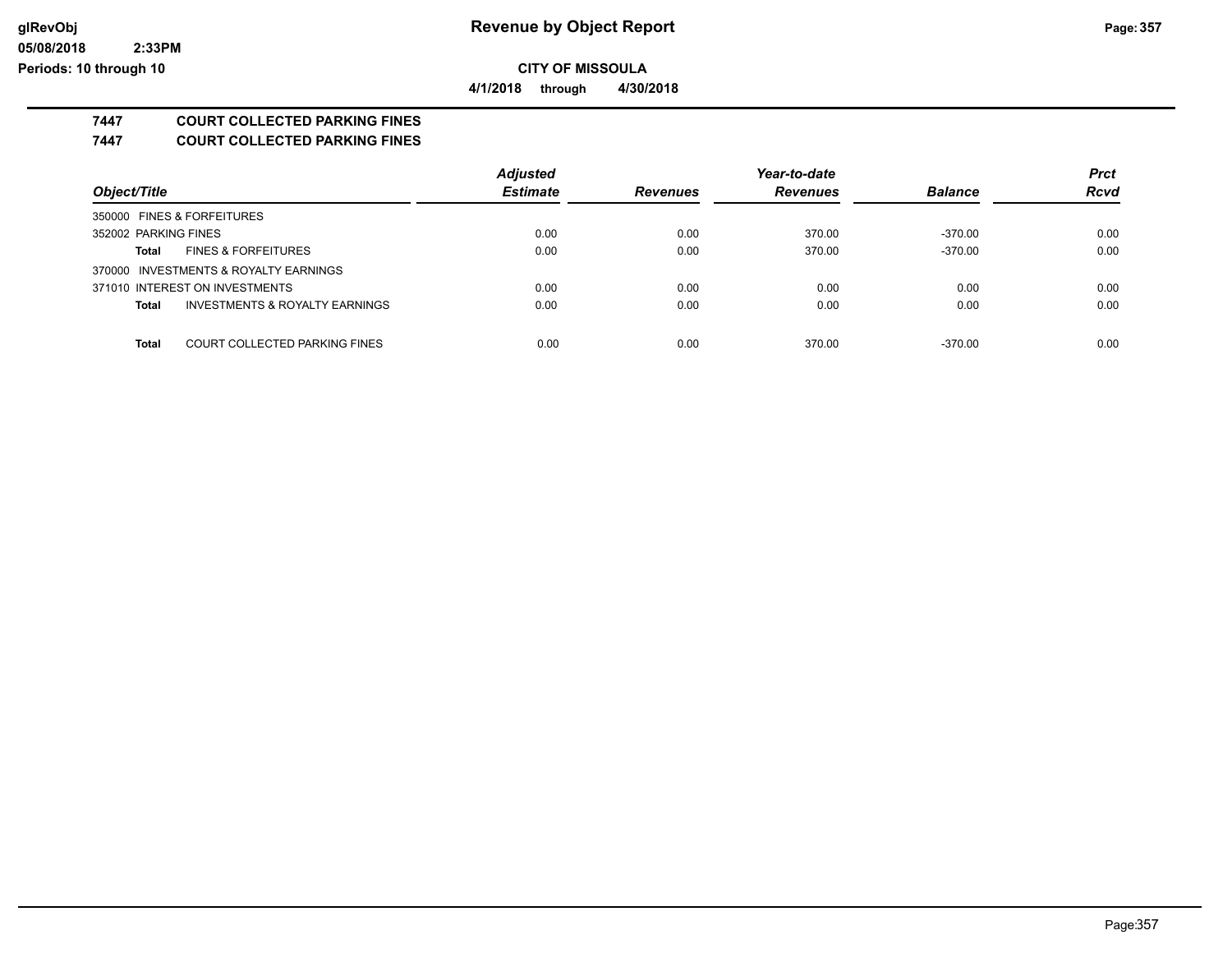**4/1/2018 through 4/30/2018**

#### **7447 COURT COLLECTED PARKING FINES**

| Object/Title                                              | <b>Adjusted</b><br><b>Estimate</b> | <b>Revenues</b> | Year-to-date<br><b>Revenues</b> | <b>Balance</b> | <b>Prct</b><br><b>Rcvd</b> |
|-----------------------------------------------------------|------------------------------------|-----------------|---------------------------------|----------------|----------------------------|
| 350000 FINES & FORFEITURES                                |                                    |                 |                                 |                |                            |
| 352002 PARKING FINES                                      | 0.00                               | 0.00            | 370.00                          | $-370.00$      | 0.00                       |
| <b>FINES &amp; FORFEITURES</b><br>Total                   | 0.00                               | 0.00            | 370.00                          | $-370.00$      | 0.00                       |
| 370000 INVESTMENTS & ROYALTY EARNINGS                     |                                    |                 |                                 |                |                            |
| 371010 INTEREST ON INVESTMENTS                            | 0.00                               | 0.00            | 0.00                            | 0.00           | 0.00                       |
| <b>INVESTMENTS &amp; ROYALTY EARNINGS</b><br><b>Total</b> | 0.00                               | 0.00            | 0.00                            | 0.00           | 0.00                       |
|                                                           |                                    |                 |                                 |                |                            |
| COURT COLLECTED PARKING FINES<br><b>Total</b>             | 0.00                               | 0.00            | 370.00                          | $-370.00$      | 0.00                       |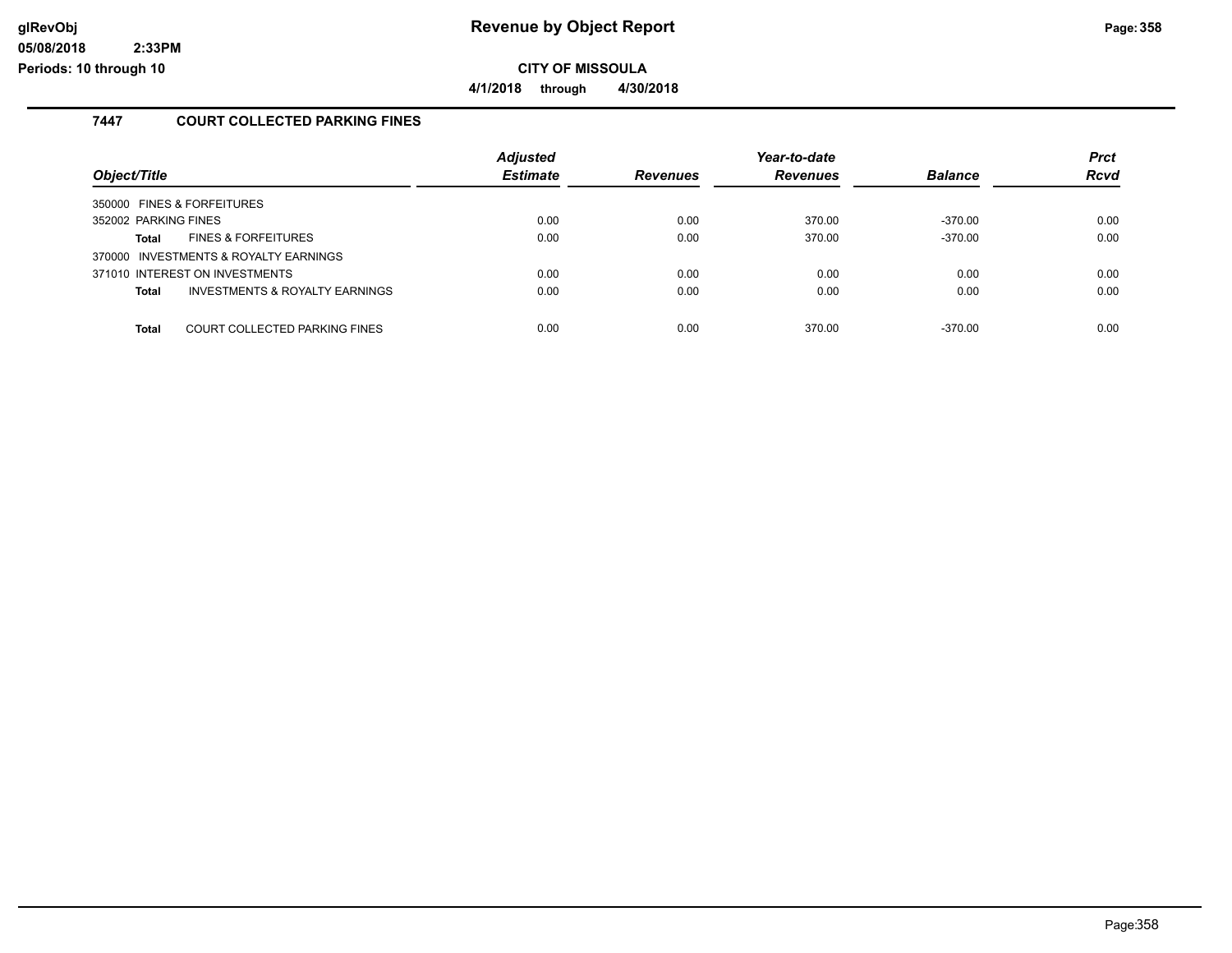**4/1/2018 through 4/30/2018**

**7458 COURT SURCHARGE**

**7458 COURT SURCHARGE**

|                                                    | <b>Adjusted</b> |                 | Year-to-date    |                | <b>Prct</b> |
|----------------------------------------------------|-----------------|-----------------|-----------------|----------------|-------------|
| Object/Title                                       | <b>Estimate</b> | <b>Revenues</b> | <b>Revenues</b> | <b>Balance</b> | <b>Rcvd</b> |
| 350000 FINES & FORFEITURES                         |                 |                 |                 |                |             |
| 351032 SURCHARGE ON FINES                          | 0.00            | $-7.416.94$     | 13.177.21       | $-13.177.21$   | 0.00        |
| <b>FINES &amp; FORFEITURES</b><br>Total            | 0.00            | $-7.416.94$     | 13.177.21       | $-13.177.21$   | 0.00        |
| 370000 INVESTMENTS & ROYALTY EARNINGS              |                 |                 |                 |                |             |
| 371010 INTEREST ON INVESTMENTS                     | 0.00            | 0.00            | 0.00            | 0.00           | 0.00        |
| 371020 GAIN/LOSS IN MARKET VALUE OF INVESTMENTS    | 0.00            | 0.00            | 0.00            | 0.00           | 0.00        |
| <b>INVESTMENTS &amp; ROYALTY EARNINGS</b><br>Total | 0.00            | 0.00            | 0.00            | 0.00           | 0.00        |
| <b>COURT SURCHARGE</b><br><b>Total</b>             | 0.00            | $-7.416.94$     | 13.177.21       | $-13.177.21$   | 0.00        |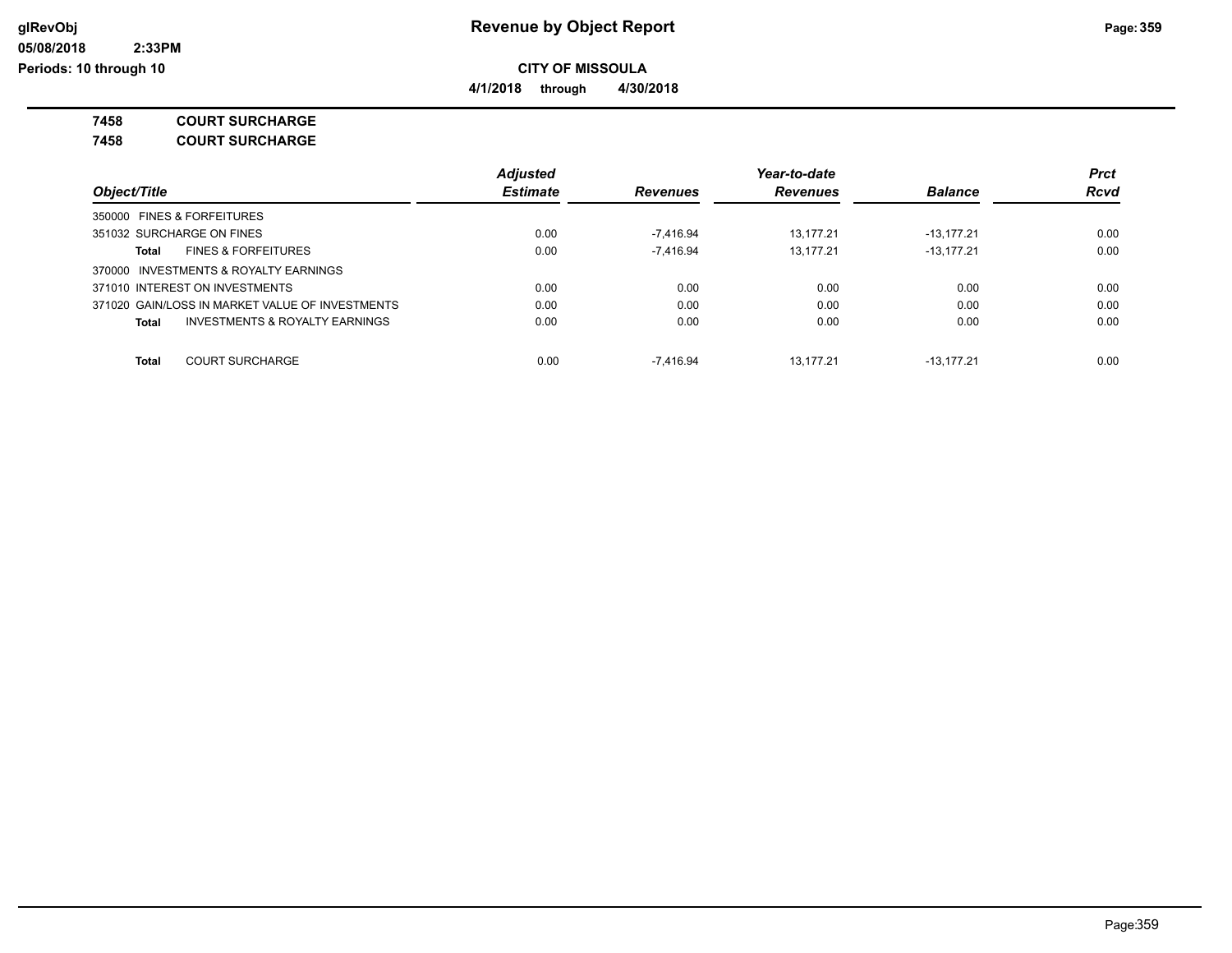**4/1/2018 through 4/30/2018**

#### **7458 COURT SURCHARGE**

|                                                | <b>Adjusted</b> |                 | Year-to-date    |                | <b>Prct</b> |
|------------------------------------------------|-----------------|-----------------|-----------------|----------------|-------------|
| Object/Title                                   | <b>Estimate</b> | <b>Revenues</b> | <b>Revenues</b> | <b>Balance</b> | <b>Rcvd</b> |
| 350000 FINES & FORFEITURES                     |                 |                 |                 |                |             |
| 351032 SURCHARGE ON FINES                      | 0.00            | $-7.416.94$     | 13.177.21       | $-13.177.21$   | 0.00        |
| <b>FINES &amp; FORFEITURES</b><br><b>Total</b> | 0.00            | $-7.416.94$     | 13.177.21       | $-13.177.21$   | 0.00        |
| 370000 INVESTMENTS & ROYALTY EARNINGS          |                 |                 |                 |                |             |
| 371010 INTEREST ON INVESTMENTS                 | 0.00            | 0.00            | 0.00            | 0.00           | 0.00        |
| 371020 GAIN/LOSS IN MARKET VALUE OF INVESTMENT | 0.00            | 0.00            | 0.00            | 0.00           | 0.00        |
| INVESTMENTS & ROYALTY EARNINGS<br><b>Total</b> | 0.00            | 0.00            | 0.00            | 0.00           | 0.00        |
|                                                |                 |                 |                 |                |             |
| <b>COURT SURCHARGE</b><br><b>Total</b>         | 0.00            | $-7.416.94$     | 13.177.21       | $-13.177.21$   | 0.00        |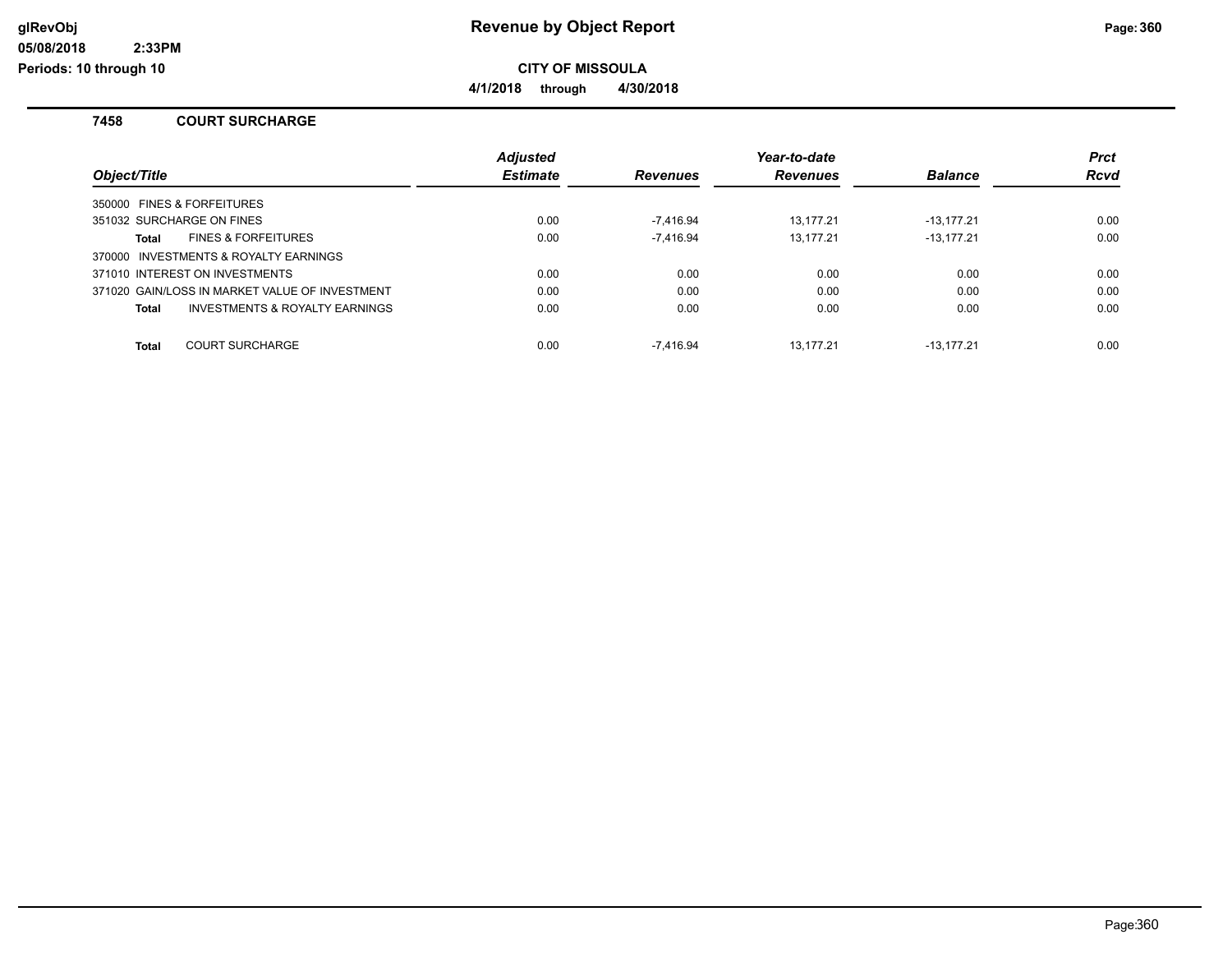**4/1/2018 through 4/30/2018**

**7469 PUBLIC DEFENDER FEES**

**7469 PUBLIC DEFENDER FEES**

|                                                    | <b>Adjusted</b> |                 | Year-to-date    |                | <b>Prct</b> |
|----------------------------------------------------|-----------------|-----------------|-----------------|----------------|-------------|
| Object/Title                                       | <b>Estimate</b> | <b>Revenues</b> | <b>Revenues</b> | <b>Balance</b> | <b>Rcvd</b> |
| 350000 FINES & FORFEITURES                         |                 |                 |                 |                |             |
| 351032 SURCHARGE ON FINES                          | 0.00            | 0.00            | 0.00            | 0.00           | 0.00        |
| 351033 PUBLIC DEFENDER FEES                        | 0.00            | 315.00          | 540.00          | $-540.00$      | 0.00        |
| <b>FINES &amp; FORFEITURES</b><br>Total            | 0.00            | 315.00          | 540.00          | $-540.00$      | 0.00        |
| 370000 INVESTMENTS & ROYALTY EARNINGS              |                 |                 |                 |                |             |
| 371010 INTEREST ON INVESTMENTS                     | 0.00            | 0.00            | 0.00            | 0.00           | 0.00        |
| 371020 GAIN/LOSS IN MARKET VALUE OF INVESTMENTS    | 0.00            | 0.00            | 0.00            | 0.00           | 0.00        |
| <b>INVESTMENTS &amp; ROYALTY EARNINGS</b><br>Total | 0.00            | 0.00            | 0.00            | 0.00           | 0.00        |
| PUBLIC DEFENDER FEES<br>Total                      | 0.00            | 315.00          | 540.00          | $-540.00$      | 0.00        |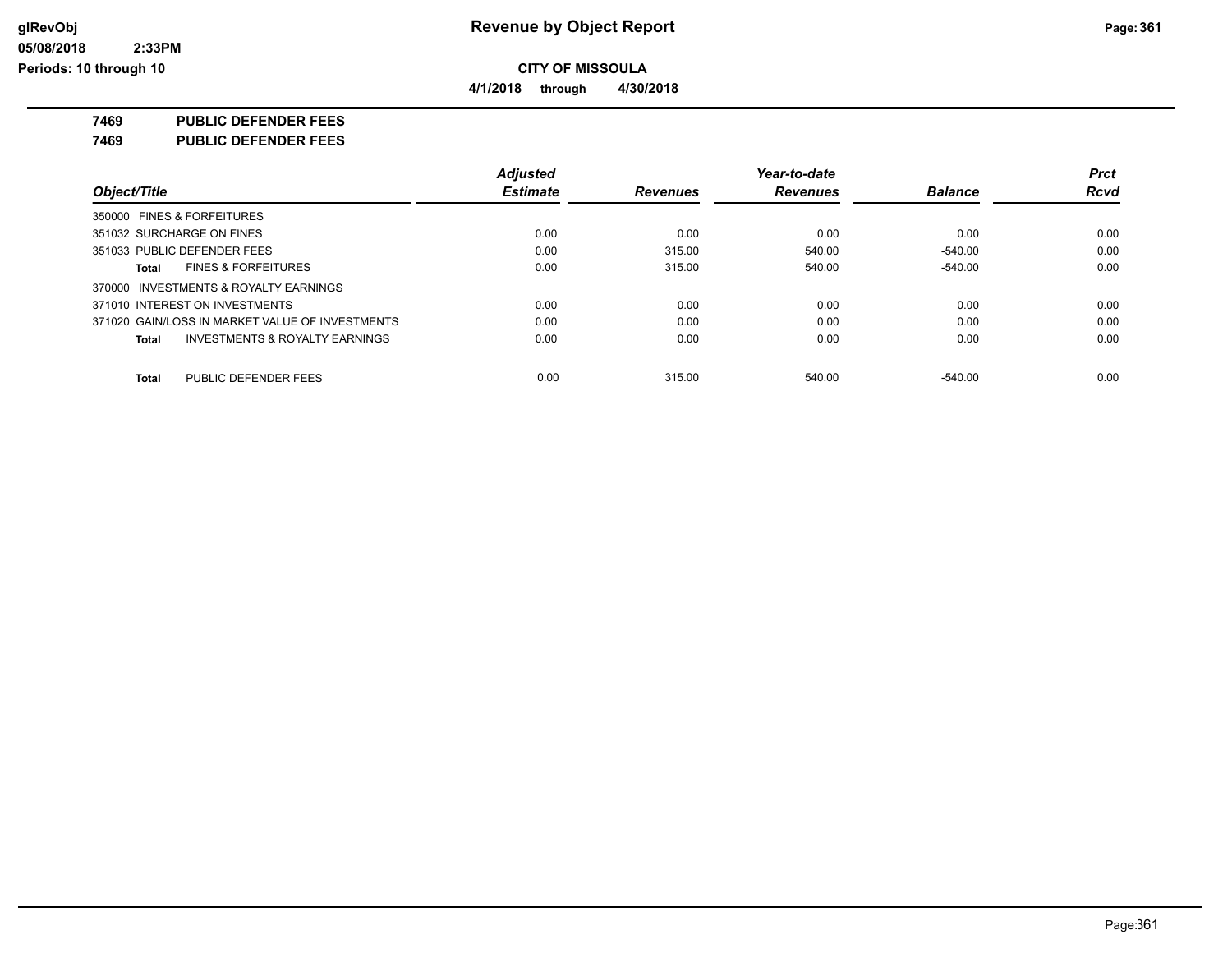**4/1/2018 through 4/30/2018**

#### **7469 PUBLIC DEFENDER FEES**

|                                                | <b>Adiusted</b> |                 | Year-to-date    |                | <b>Prct</b> |
|------------------------------------------------|-----------------|-----------------|-----------------|----------------|-------------|
| Obiect/Title                                   | <b>Estimate</b> | <b>Revenues</b> | <b>Revenues</b> | <b>Balance</b> | Rcvd        |
| 350000 FINES & FORFEITURES                     |                 |                 |                 |                |             |
| 351032 SURCHARGE ON FINES                      | 0.00            | 0.00            | 0.00            | 0.00           | 0.00        |
| 351033 PUBLIC DEFENDER FEES                    | 0.00            | 315.00          | 540.00          | $-540.00$      | 0.00        |
| <b>FINES &amp; FORFEITURES</b><br>Total        | 0.00            | 315.00          | 540.00          | $-540.00$      | 0.00        |
| 370000 INVESTMENTS & ROYALTY EARNINGS          |                 |                 |                 |                |             |
| 371010 INTEREST ON INVESTMENTS                 | 0.00            | 0.00            | 0.00            | 0.00           | 0.00        |
| 371020 GAIN/LOSS IN MARKET VALUE OF INVESTMENT | 0.00            | 0.00            | 0.00            | 0.00           | 0.00        |
| INVESTMENTS & ROYALTY EARNINGS<br>Total        | 0.00            | 0.00            | 0.00            | 0.00           | 0.00        |
| PUBLIC DEFENDER FEES<br><b>Total</b>           | 0.00            | 315.00          | 540.00          | $-540.00$      | 0.00        |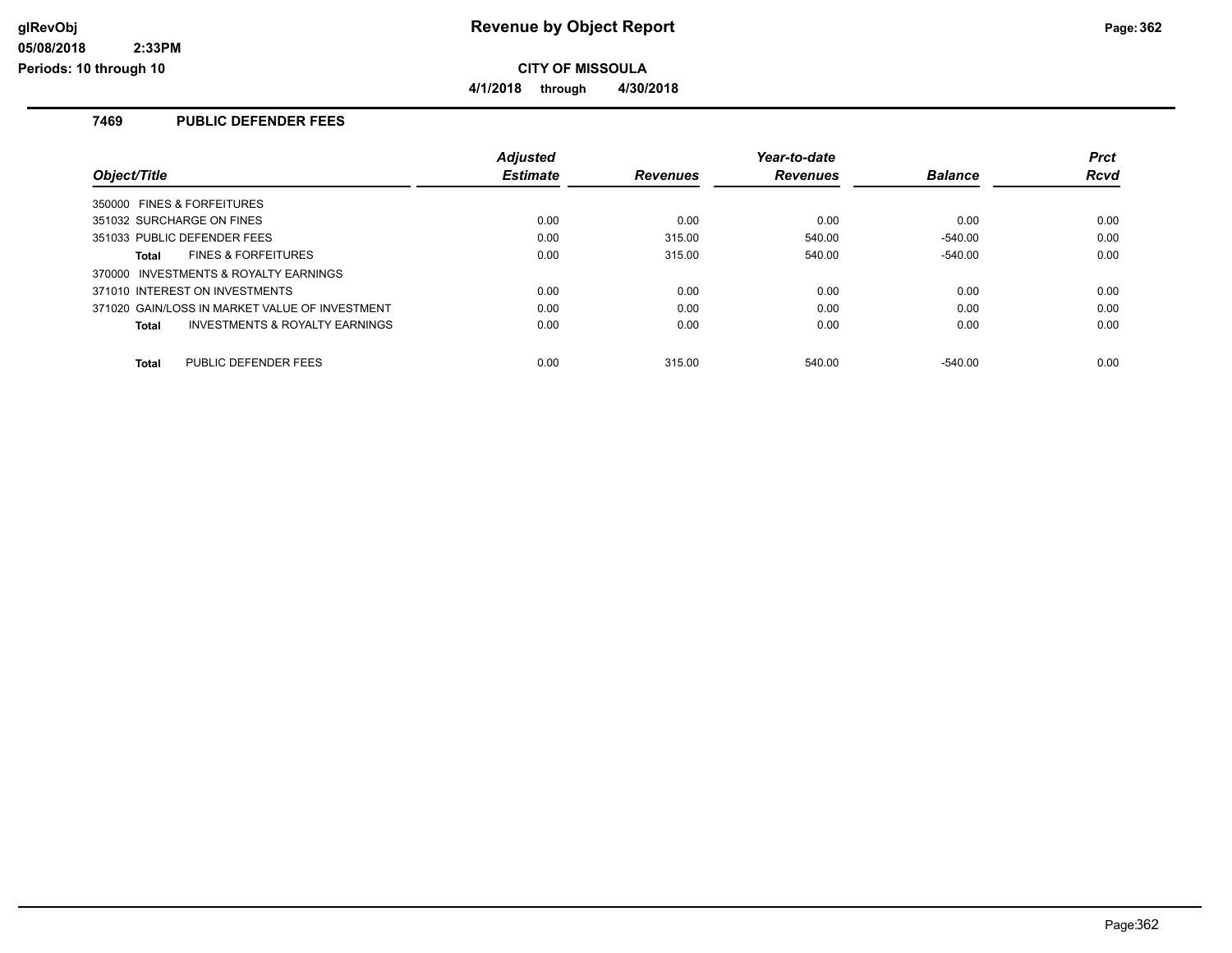**4/1/2018 through 4/30/2018**

**7900 PAYROLL CLEARING FUND**

**7900 PAYROLL CLEARING FUND**

|                                                           | <b>Adjusted</b> |                 | Year-to-date    |                | Prct |
|-----------------------------------------------------------|-----------------|-----------------|-----------------|----------------|------|
| Object/Title                                              | <b>Estimate</b> | <b>Revenues</b> | <b>Revenues</b> | <b>Balance</b> | Rcvd |
| 370000 INVESTMENTS & ROYALTY EARNINGS                     |                 |                 |                 |                |      |
| 371010 INTEREST ON INVESTMENTS                            | 0.00            | 0.00            | 0.00            | 0.00           | 0.00 |
| 371020 GAIN/LOSS IN MARKET VALUE OF INVESTMENTS           | 0.00            | 0.00            | 0.00            | 0.00           | 0.00 |
| <b>INVESTMENTS &amp; ROYALTY EARNINGS</b><br><b>Total</b> | 0.00            | 0.00            | 0.00            | 0.00           | 0.00 |
|                                                           |                 |                 |                 |                |      |
| <b>Total</b><br>PAYROLL CLEARING FUND                     | 0.00            | 0.00            | 0.00            | 0.00           | 0.00 |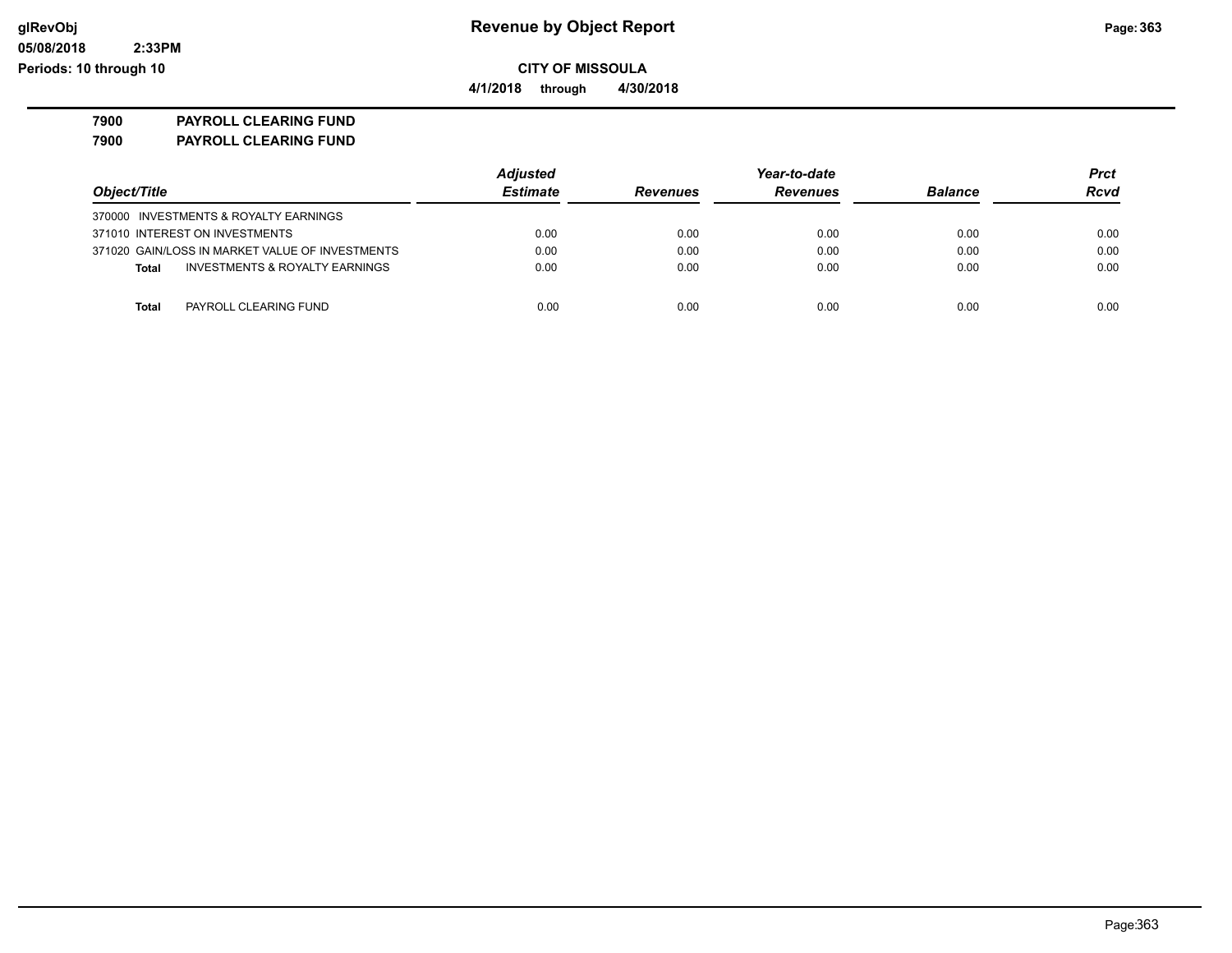**4/1/2018 through 4/30/2018**

#### **7900 PAYROLL CLEARING FUND**

| Object/Title                                              | <b>Adjusted</b><br><b>Estimate</b> | <b>Revenues</b> | Year-to-date<br><b>Revenues</b> | <b>Balance</b> | <b>Prct</b><br>Rcvd |
|-----------------------------------------------------------|------------------------------------|-----------------|---------------------------------|----------------|---------------------|
| 370000 INVESTMENTS & ROYALTY EARNINGS                     |                                    |                 |                                 |                |                     |
| 371010 INTEREST ON INVESTMENTS                            | 0.00                               | 0.00            | 0.00                            | 0.00           | 0.00                |
| 371020 GAIN/LOSS IN MARKET VALUE OF INVESTMENT            | 0.00                               | 0.00            | 0.00                            | 0.00           | 0.00                |
| <b>INVESTMENTS &amp; ROYALTY EARNINGS</b><br><b>Total</b> | 0.00                               | 0.00            | 0.00                            | 0.00           | 0.00                |
|                                                           |                                    |                 |                                 |                |                     |
| PAYROLL CLEARING FUND<br>Total                            | 0.00                               | 0.00            | 0.00                            | 0.00           | 0.00                |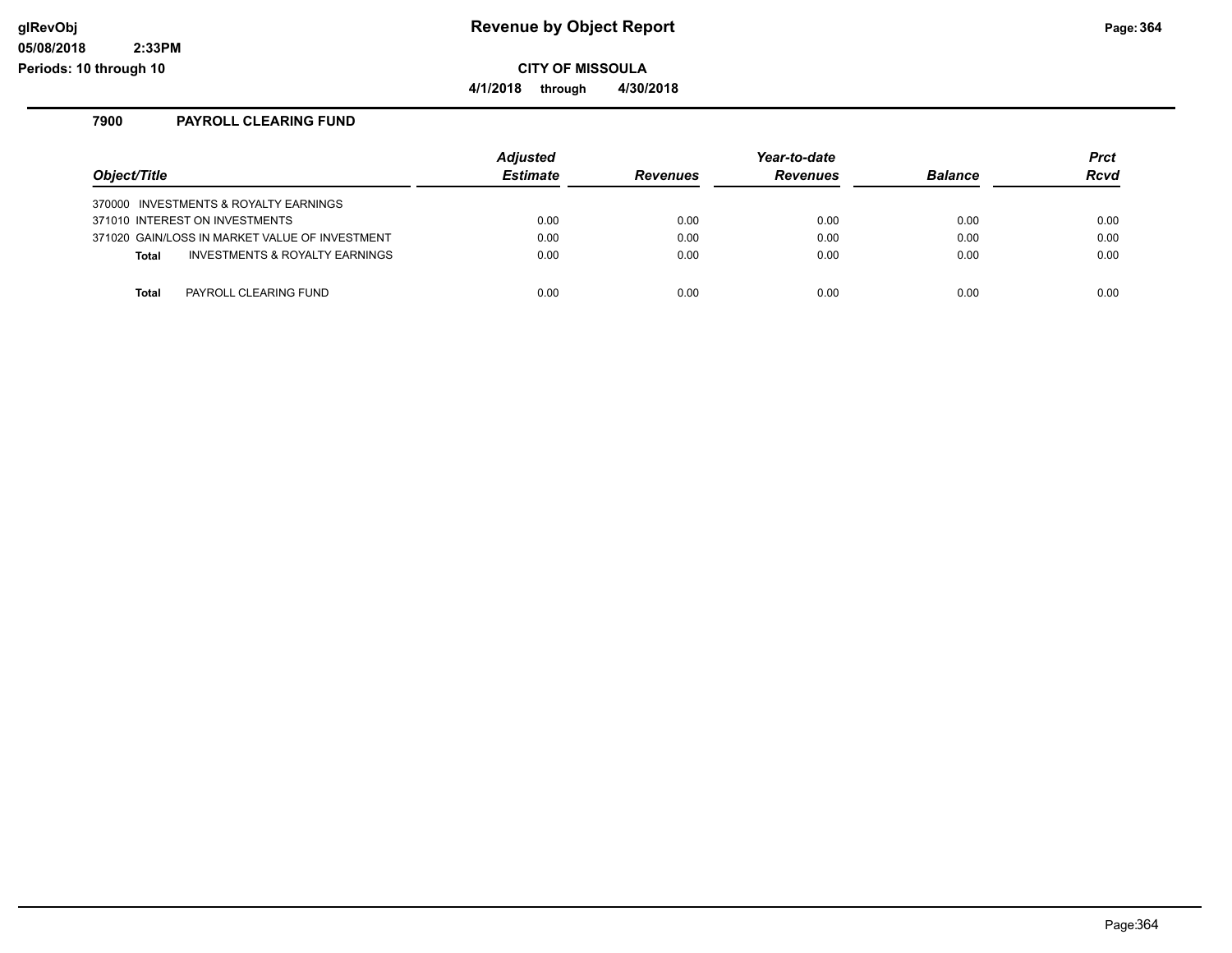**4/1/2018 through 4/30/2018**

**7903 COUNTY CLEARING**

**7903 COUNTY CLEARING**

|                                        | <b>Adjusted</b> |                 | Year-to-date    |                | <b>Prct</b> |  |
|----------------------------------------|-----------------|-----------------|-----------------|----------------|-------------|--|
| Object/Title                           | <b>Estimate</b> | <b>Revenues</b> | <b>Revenues</b> | <b>Balance</b> | <b>Rcvd</b> |  |
| 320000 LICENSES & PERMITS              |                 |                 |                 |                |             |  |
| 323030 ANIMAL LICENSES                 | 0.00            | 730.50          | 6.814.95        | $-6.814.95$    | 0.00        |  |
| <b>LICENSES &amp; PERMITS</b><br>Total | 0.00            | 730.50          | 6.814.95        | $-6.814.95$    | 0.00        |  |
| <b>COUNTY CLEARING</b><br><b>Total</b> | 0.00            | 730.50          | 6,814.95        | $-6.814.95$    | 0.00        |  |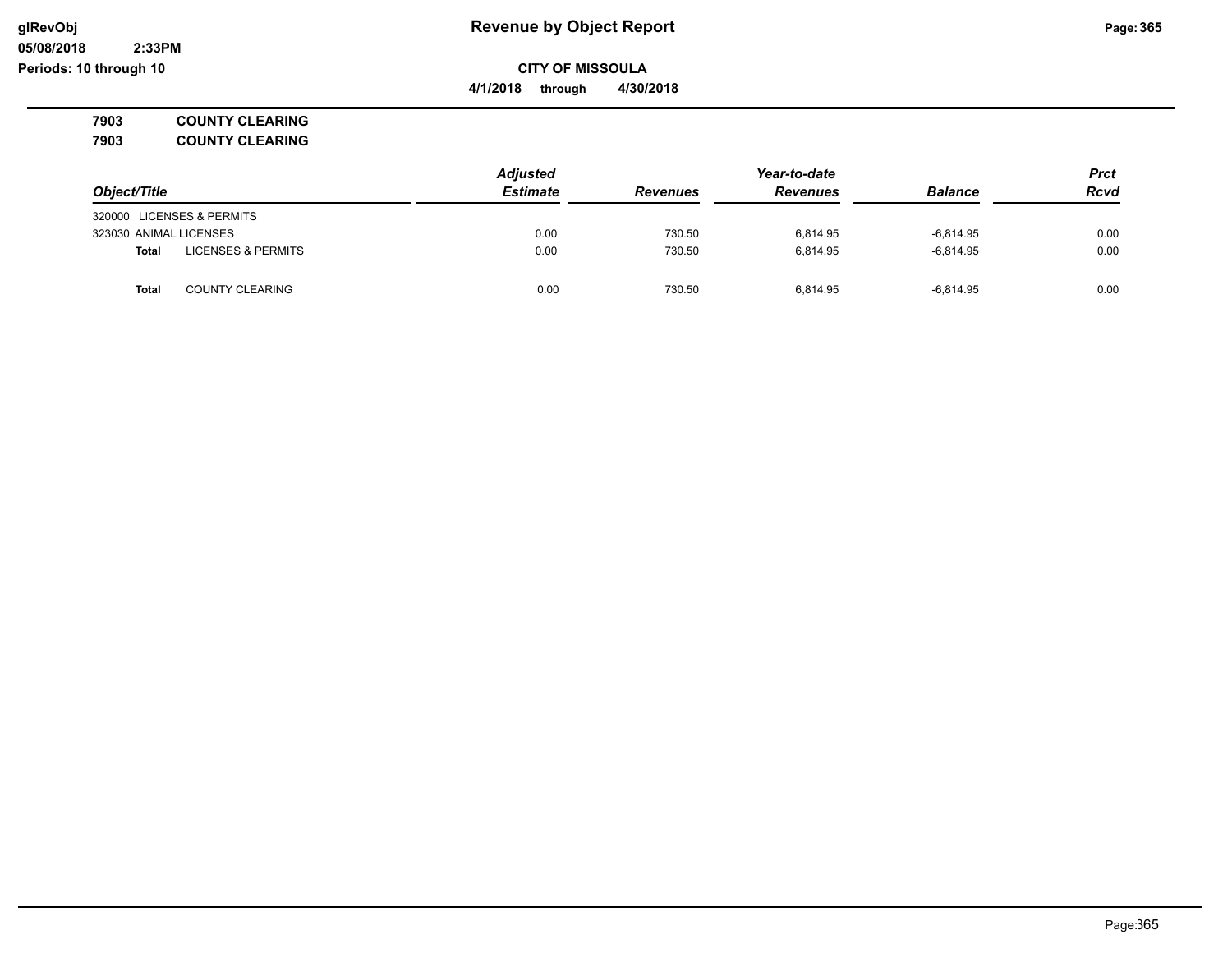**4/1/2018 through 4/30/2018**

#### **7903 COUNTY CLEARING**

| Object/Title           |                               | <b>Adjusted</b><br><b>Estimate</b> | <b>Revenues</b> | Year-to-date<br><b>Revenues</b> | <b>Balance</b> | <b>Prct</b><br><b>Rcvd</b> |
|------------------------|-------------------------------|------------------------------------|-----------------|---------------------------------|----------------|----------------------------|
|                        | 320000 LICENSES & PERMITS     |                                    |                 |                                 |                |                            |
| 323030 ANIMAL LICENSES |                               | 0.00                               | 730.50          | 6,814.95                        | $-6.814.95$    | 0.00                       |
| <b>Total</b>           | <b>LICENSES &amp; PERMITS</b> | 0.00                               | 730.50          | 6.814.95                        | $-6.814.95$    | 0.00                       |
| Total                  | <b>COUNTY CLEARING</b>        | 0.00                               | 730.50          | 6,814.95                        | $-6.814.95$    | 0.00                       |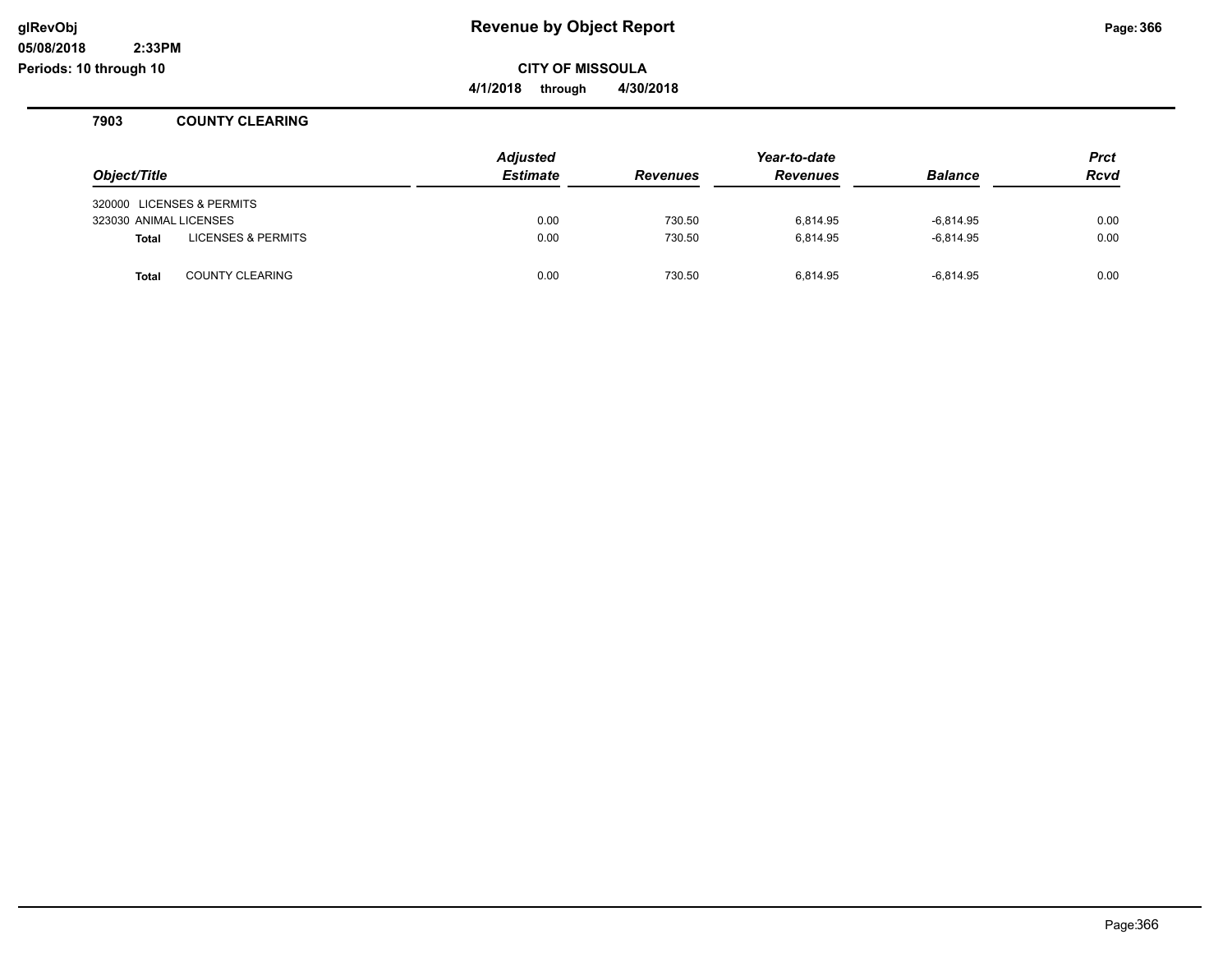**4/1/2018 through 4/30/2018**

**7904 SEWER REBATE**

**7904 SEWER REBATE**

|                                                 | <b>Adjusted</b> |                 | Year-to-date    |                | <b>Prct</b> |
|-------------------------------------------------|-----------------|-----------------|-----------------|----------------|-------------|
| Object/Title                                    | <b>Estimate</b> | <b>Revenues</b> | <b>Revenues</b> | <b>Balance</b> | <b>Rcvd</b> |
| 340000 CHARGES FOR SERVICES                     |                 |                 |                 |                |             |
| 343036 *** Title Not Found ***                  | 0.00            | 0.00            | 0.00            | 0.00           | 0.00        |
| <b>CHARGES FOR SERVICES</b><br>Total            | 0.00            | 0.00            | 0.00            | 0.00           | 0.00        |
| 360000 MISCELLANEOUS REVENUES                   |                 |                 |                 |                |             |
| 360010 MISCELLANEOUS                            | 0.00            | 0.00            | 0.00            | 0.00           | 0.00        |
| <b>MISCELLANEOUS REVENUES</b><br>Total          | 0.00            | 0.00            | 0.00            | 0.00           | 0.00        |
| 370000 INVESTMENTS & ROYALTY EARNINGS           |                 |                 |                 |                |             |
| 371010 INTEREST ON INVESTMENTS                  | 0.00            | 0.00            | 0.00            | 0.00           | 0.00        |
| 371020 GAIN/LOSS IN MARKET VALUE OF INVESTMENTS | 0.00            | 0.00            | 0.00            | 0.00           | 0.00        |
| INVESTMENTS & ROYALTY EARNINGS<br>Total         | 0.00            | 0.00            | 0.00            | 0.00           | 0.00        |
| <b>SEWER REBATE</b><br>Total                    | 0.00            | 0.00            | 0.00            | 0.00           | 0.00        |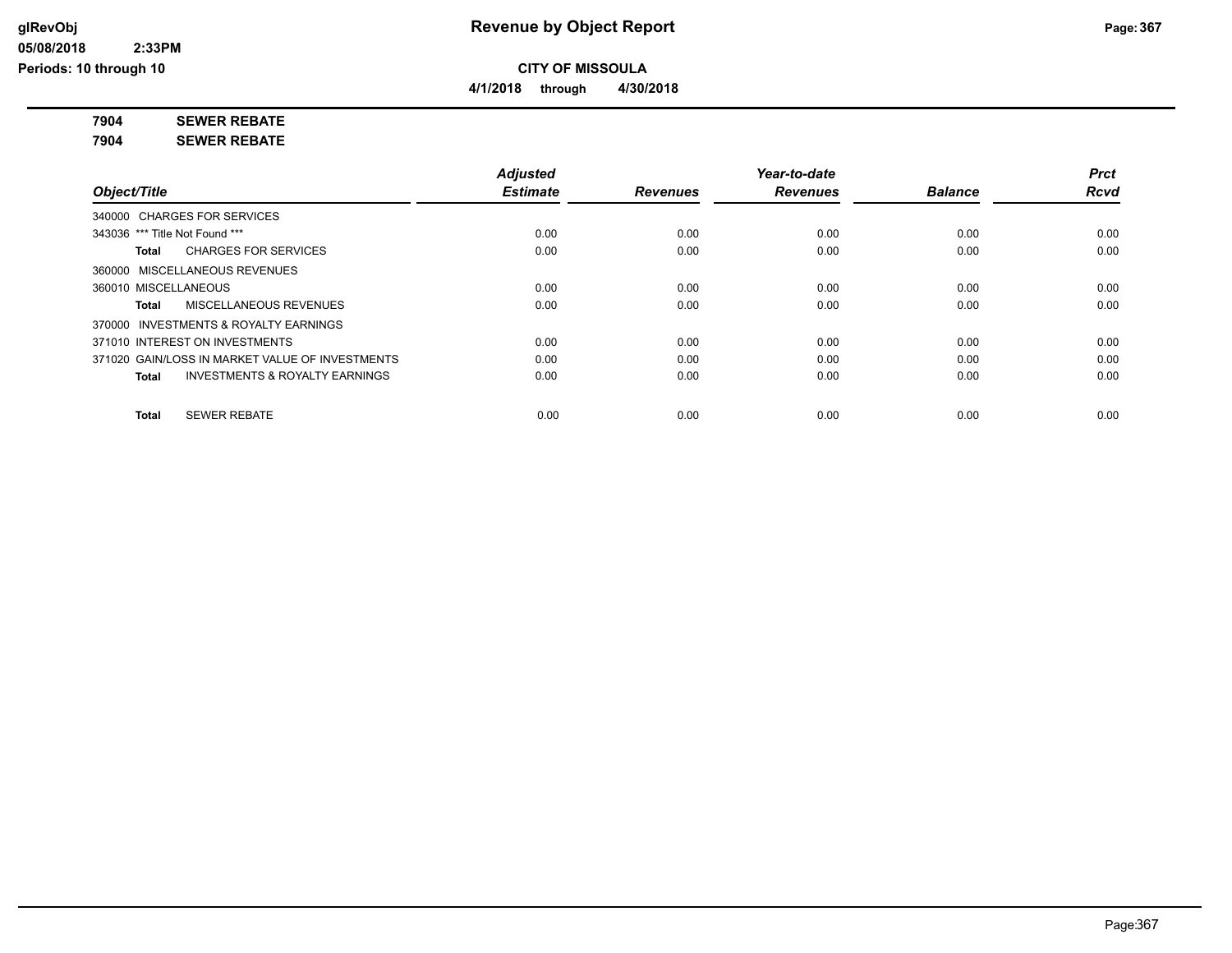**4/1/2018 through 4/30/2018**

#### **7904 SEWER REBATE**

| Object/Title                                       | <b>Adjusted</b><br><b>Estimate</b> | <b>Revenues</b> | Year-to-date<br><b>Revenues</b> | <b>Balance</b> | <b>Prct</b><br><b>Rcvd</b> |
|----------------------------------------------------|------------------------------------|-----------------|---------------------------------|----------------|----------------------------|
|                                                    |                                    |                 |                                 |                |                            |
| 340000 CHARGES FOR SERVICES                        |                                    |                 |                                 |                |                            |
| 343036 *** Title Not Found ***                     | 0.00                               | 0.00            | 0.00                            | 0.00           | 0.00                       |
| <b>CHARGES FOR SERVICES</b><br>Total               | 0.00                               | 0.00            | 0.00                            | 0.00           | 0.00                       |
| 360000 MISCELLANEOUS REVENUES                      |                                    |                 |                                 |                |                            |
| 360010 MISCELLANEOUS                               | 0.00                               | 0.00            | 0.00                            | 0.00           | 0.00                       |
| <b>MISCELLANEOUS REVENUES</b><br>Total             | 0.00                               | 0.00            | 0.00                            | 0.00           | 0.00                       |
| 370000 INVESTMENTS & ROYALTY EARNINGS              |                                    |                 |                                 |                |                            |
| 371010 INTEREST ON INVESTMENTS                     | 0.00                               | 0.00            | 0.00                            | 0.00           | 0.00                       |
| 371020 GAIN/LOSS IN MARKET VALUE OF INVESTMENT     | 0.00                               | 0.00            | 0.00                            | 0.00           | 0.00                       |
| <b>INVESTMENTS &amp; ROYALTY EARNINGS</b><br>Total | 0.00                               | 0.00            | 0.00                            | 0.00           | 0.00                       |
|                                                    |                                    |                 |                                 |                |                            |
| <b>SEWER REBATE</b><br>Total                       | 0.00                               | 0.00            | 0.00                            | 0.00           | 0.00                       |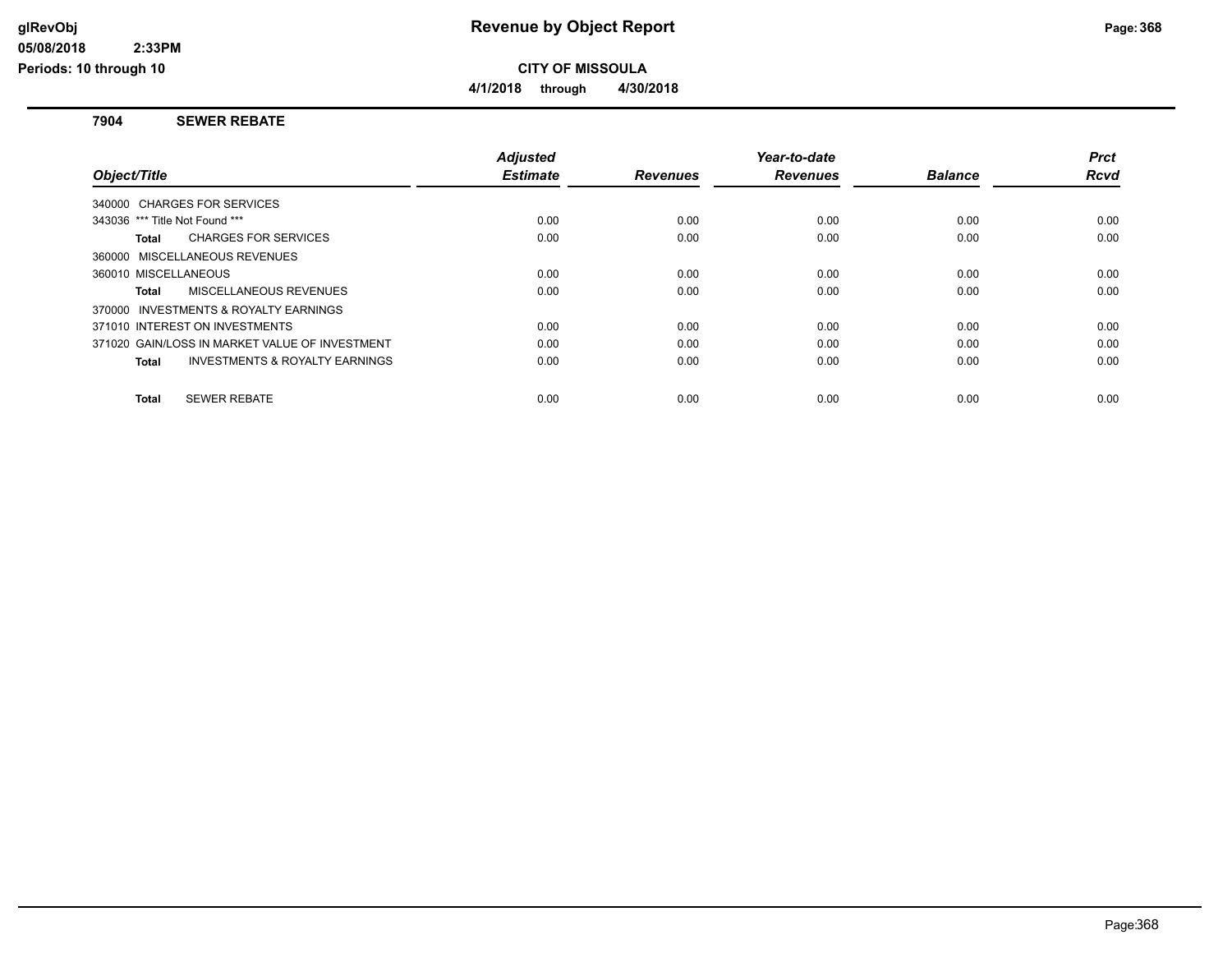**4/1/2018 through 4/30/2018**

**7905 WYE SEWER RSID 8489**

**7905 WYE SEWER RSID 8489**

|                                                 | <b>Adjusted</b> |                 | Year-to-date    |                | <b>Prct</b> |
|-------------------------------------------------|-----------------|-----------------|-----------------|----------------|-------------|
| Object/Title                                    | <b>Estimate</b> | <b>Revenues</b> | <b>Revenues</b> | <b>Balance</b> | <b>Rcvd</b> |
| 360000 MISCELLANEOUS REVENUES                   |                 |                 |                 |                |             |
| 360010 MISCELLANEOUS                            | 0.00            | 0.00            | 0.00            | 0.00           | 0.00        |
| MISCELLANEOUS REVENUES<br><b>Total</b>          | 0.00            | 0.00            | 0.00            | 0.00           | 0.00        |
| 370000 INVESTMENTS & ROYALTY EARNINGS           |                 |                 |                 |                |             |
| 371010 INTEREST ON INVESTMENTS                  | 0.00            | 0.00            | 0.00            | 0.00           | 0.00        |
| 371020 GAIN/LOSS IN MARKET VALUE OF INVESTMENTS | 0.00            | 0.00            | 0.00            | 0.00           | 0.00        |
| INVESTMENTS & ROYALTY EARNINGS<br><b>Total</b>  | 0.00            | 0.00            | 0.00            | 0.00           | 0.00        |
| WYE SEWER RSID 8489<br><b>Total</b>             | 0.00            | 0.00            | 0.00            | 0.00           | 0.00        |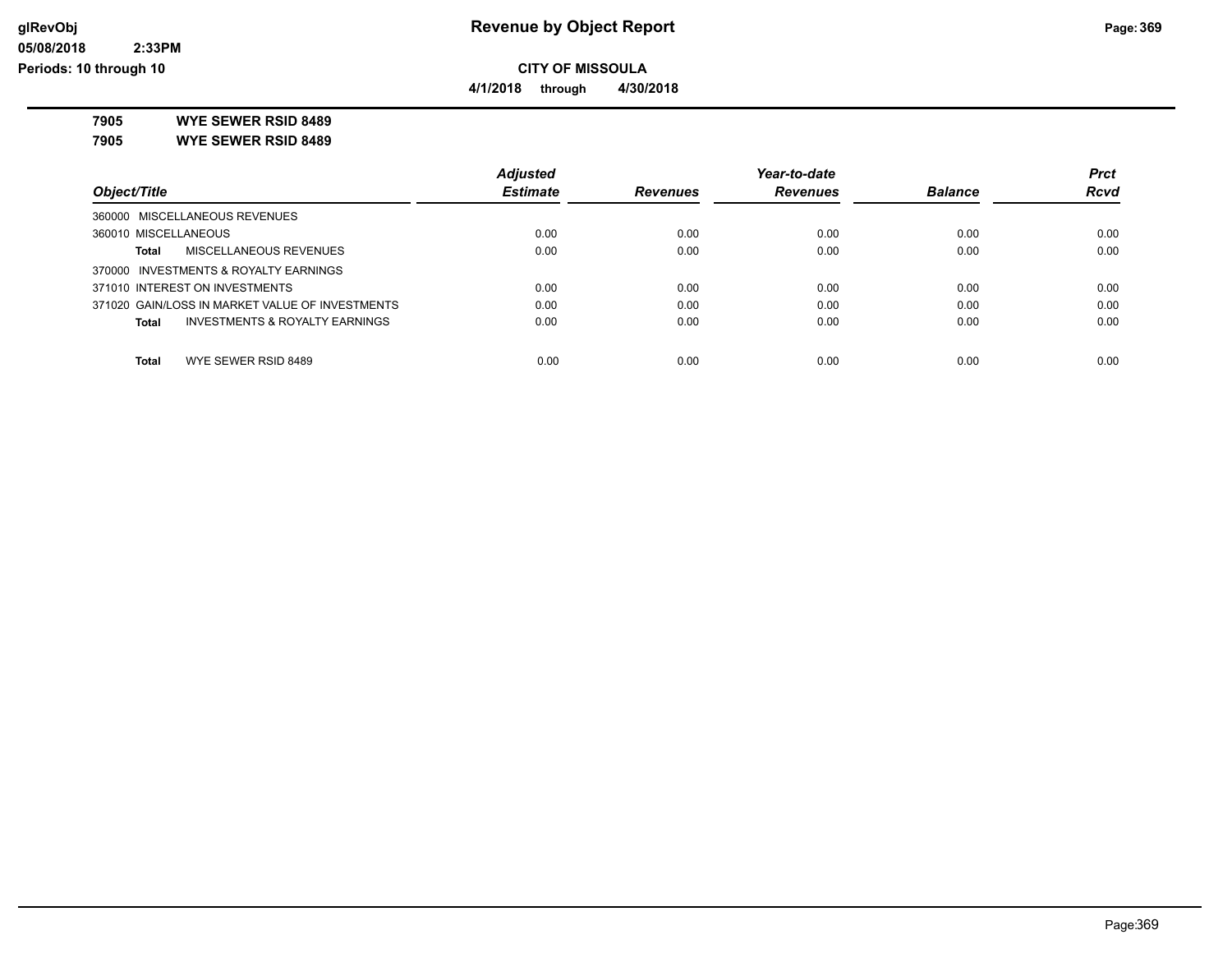**4/1/2018 through 4/30/2018**

#### **7905 WYE SEWER RSID 8489**

|                                                    | <b>Adjusted</b> |                 | Year-to-date    |                | <b>Prct</b> |
|----------------------------------------------------|-----------------|-----------------|-----------------|----------------|-------------|
| Object/Title                                       | <b>Estimate</b> | <b>Revenues</b> | <b>Revenues</b> | <b>Balance</b> | <b>Rcvd</b> |
| 360000 MISCELLANEOUS REVENUES                      |                 |                 |                 |                |             |
| 360010 MISCELLANEOUS                               | 0.00            | 0.00            | 0.00            | 0.00           | 0.00        |
| MISCELLANEOUS REVENUES<br>Total                    | 0.00            | 0.00            | 0.00            | 0.00           | 0.00        |
| 370000 INVESTMENTS & ROYALTY EARNINGS              |                 |                 |                 |                |             |
| 371010 INTEREST ON INVESTMENTS                     | 0.00            | 0.00            | 0.00            | 0.00           | 0.00        |
| 371020 GAIN/LOSS IN MARKET VALUE OF INVESTMENT     | 0.00            | 0.00            | 0.00            | 0.00           | 0.00        |
| <b>INVESTMENTS &amp; ROYALTY EARNINGS</b><br>Total | 0.00            | 0.00            | 0.00            | 0.00           | 0.00        |
| <b>Total</b><br>WYE SEWER RSID 8489                | 0.00            | 0.00            | 0.00            | 0.00           | 0.00        |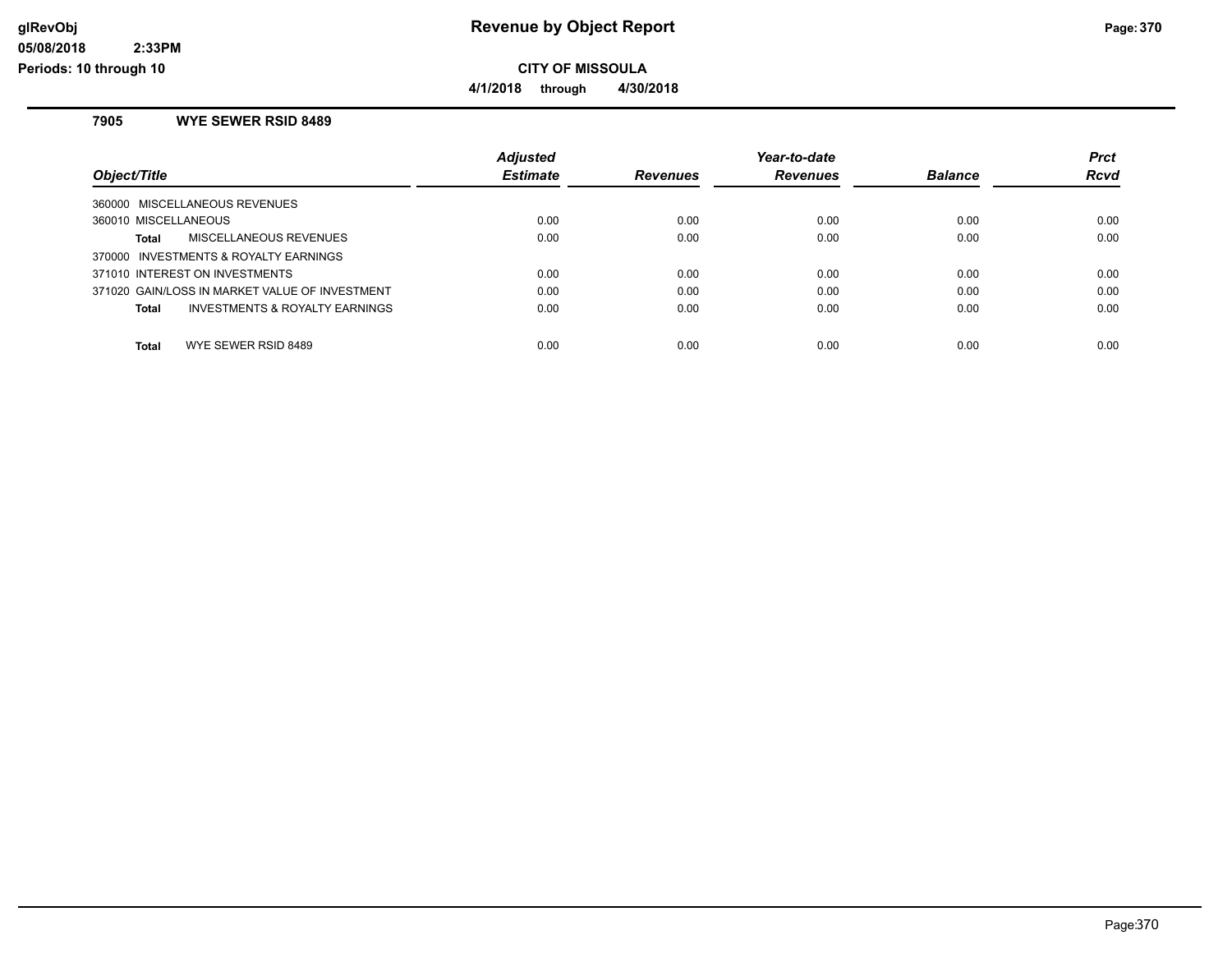**4/1/2018 through 4/30/2018**

**7906 COUNTY PARK BOARD CIP**

**7906 COUNTY PARK BOARD CIP**

|                                                 | <b>Adjusted</b> |                 | Year-to-date    |                | <b>Prct</b> |
|-------------------------------------------------|-----------------|-----------------|-----------------|----------------|-------------|
| Object/Title                                    | <b>Estimate</b> | <b>Revenues</b> | <b>Revenues</b> | <b>Balance</b> | <b>Rcvd</b> |
| 340000 CHARGES FOR SERVICES                     |                 |                 |                 |                |             |
| 346050 COUNTY PLAYGROUND CONTRACT               | 0.00            | 0.00            | 0.00            | 0.00           | 0.00        |
| <b>CHARGES FOR SERVICES</b><br>Total            | 0.00            | 0.00            | 0.00            | 0.00           | 0.00        |
| 370000 INVESTMENTS & ROYALTY EARNINGS           |                 |                 |                 |                |             |
| 371010 INTEREST ON INVESTMENTS                  | 0.00            | 0.00            | 0.00            | 0.00           | 0.00        |
| 371020 GAIN/LOSS IN MARKET VALUE OF INVESTMENTS | 0.00            | 0.00            | 0.00            | 0.00           | 0.00        |
| INVESTMENTS & ROYALTY EARNINGS<br>Total         | 0.00            | 0.00            | 0.00            | 0.00           | 0.00        |
|                                                 |                 |                 |                 |                |             |
| COUNTY PARK BOARD CIP<br>Total                  | 0.00            | 0.00            | 0.00            | 0.00           | 0.00        |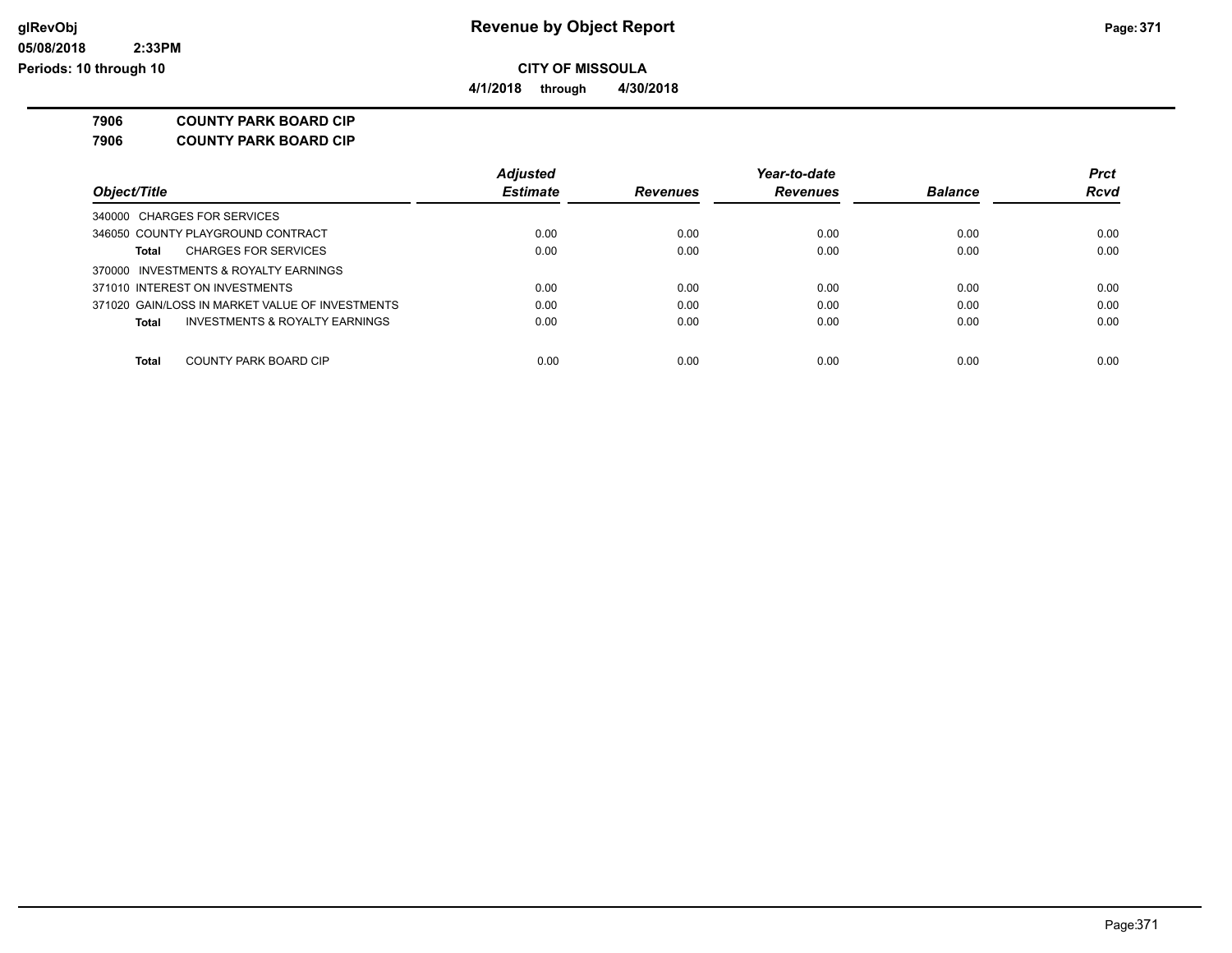**4/1/2018 through 4/30/2018**

#### **7906 COUNTY PARK BOARD CIP**

|                                                    | <b>Adjusted</b> |                 | Year-to-date    |                | <b>Prct</b> |
|----------------------------------------------------|-----------------|-----------------|-----------------|----------------|-------------|
| Object/Title                                       | <b>Estimate</b> | <b>Revenues</b> | <b>Revenues</b> | <b>Balance</b> | <b>Rcvd</b> |
| 340000 CHARGES FOR SERVICES                        |                 |                 |                 |                |             |
| 346050 COUNTY PLAYGROUND CONTRACT                  | 0.00            | 0.00            | 0.00            | 0.00           | 0.00        |
| <b>CHARGES FOR SERVICES</b><br>Total               | 0.00            | 0.00            | 0.00            | 0.00           | 0.00        |
| 370000 INVESTMENTS & ROYALTY EARNINGS              |                 |                 |                 |                |             |
| 371010 INTEREST ON INVESTMENTS                     | 0.00            | 0.00            | 0.00            | 0.00           | 0.00        |
| 371020 GAIN/LOSS IN MARKET VALUE OF INVESTMENT     | 0.00            | 0.00            | 0.00            | 0.00           | 0.00        |
| <b>INVESTMENTS &amp; ROYALTY EARNINGS</b><br>Total | 0.00            | 0.00            | 0.00            | 0.00           | 0.00        |
| Total<br>COUNTY PARK BOARD CIP                     | 0.00            | 0.00            | 0.00            | 0.00           | 0.00        |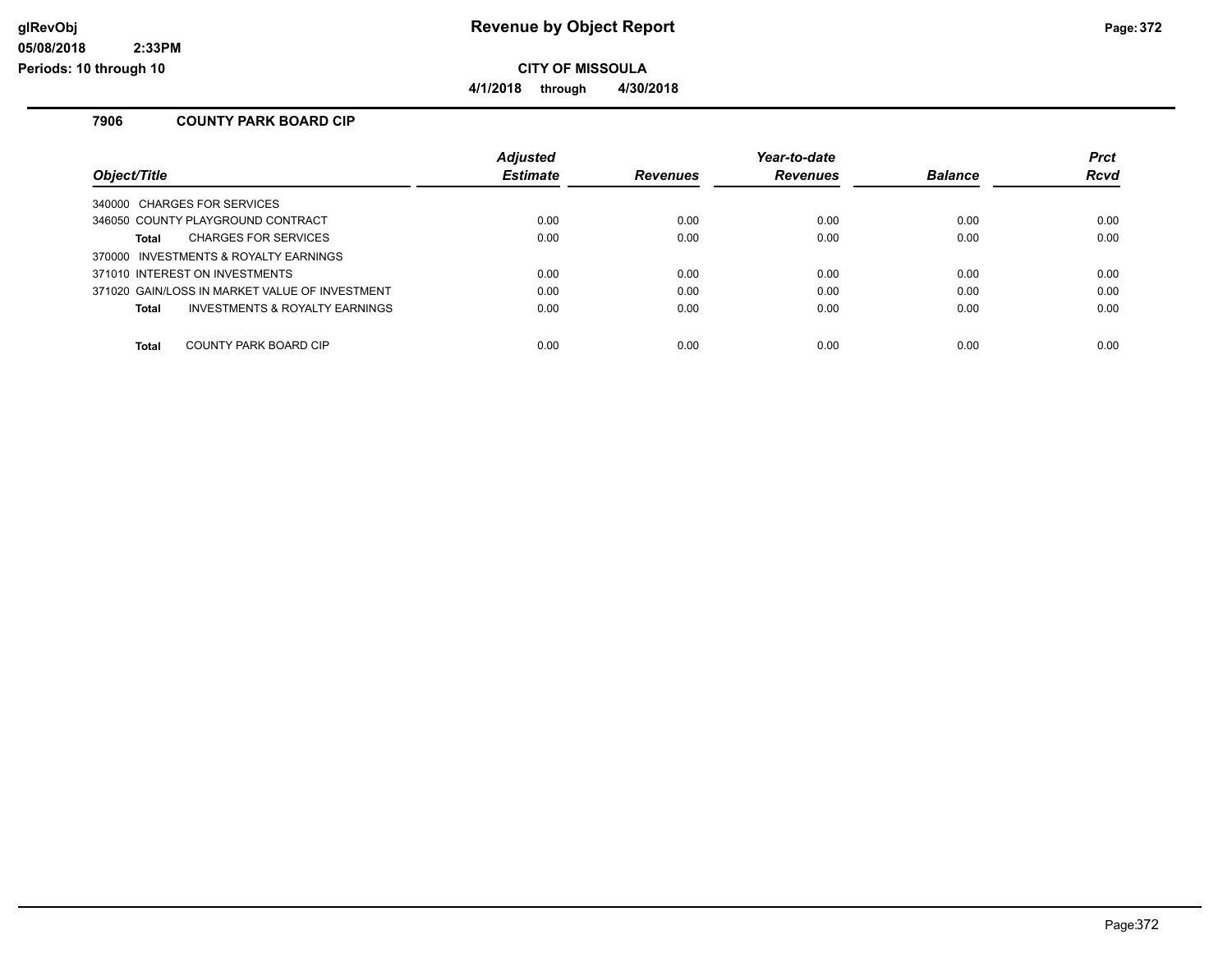**4/1/2018 through 4/30/2018**

#### **7907 ELK HILLS SUBDIVISION**

**7907 ELK HILLS SUBDIVISION**

|                                                           | <b>Adjusted</b> |                 | Year-to-date    |                | <b>Prct</b> |
|-----------------------------------------------------------|-----------------|-----------------|-----------------|----------------|-------------|
| Object/Title                                              | <b>Estimate</b> | <b>Revenues</b> | <b>Revenues</b> | <b>Balance</b> | <b>Rcvd</b> |
| 370000 INVESTMENTS & ROYALTY EARNINGS                     |                 |                 |                 |                |             |
| 371010 INTEREST ON INVESTMENTS                            | 0.00            | 0.00            | 0.00            | 0.00           | 0.00        |
| 371020 GAIN/LOSS IN MARKET VALUE OF INVESTMENTS           | 0.00            | 0.00            | 0.00            | 0.00           | 0.00        |
| <b>INVESTMENTS &amp; ROYALTY EARNINGS</b><br><b>Total</b> | 0.00            | 0.00            | 0.00            | 0.00           | 0.00        |
|                                                           |                 |                 |                 |                |             |
| Total<br>ELK HILLS SUBDIVISION                            | 0.00            | 0.00            | 0.00            | 0.00           | 0.00        |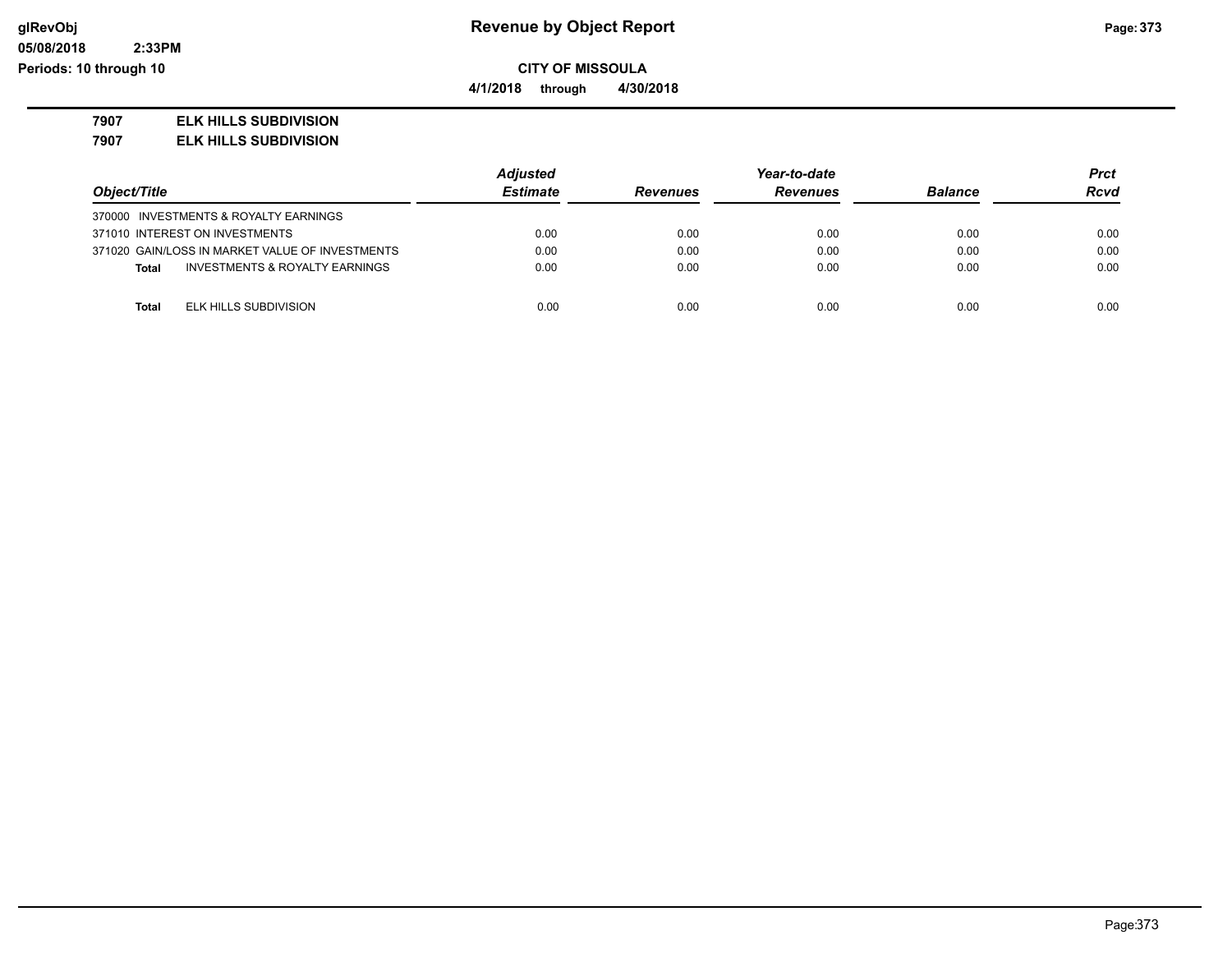**4/1/2018 through 4/30/2018**

#### **7907 ELK HILLS SUBDIVISION**

| Object/Title |                                                | <b>Adjusted</b><br><b>Estimate</b> | <b>Revenues</b> | Year-to-date<br><b>Revenues</b> | <b>Balance</b> | <b>Prct</b><br><b>Rcvd</b> |
|--------------|------------------------------------------------|------------------------------------|-----------------|---------------------------------|----------------|----------------------------|
|              | 370000 INVESTMENTS & ROYALTY EARNINGS          |                                    |                 |                                 |                |                            |
|              | 371010 INTEREST ON INVESTMENTS                 | 0.00                               | 0.00            | 0.00                            | 0.00           | 0.00                       |
|              | 371020 GAIN/LOSS IN MARKET VALUE OF INVESTMENT | 0.00                               | 0.00            | 0.00                            | 0.00           | 0.00                       |
| <b>Total</b> | INVESTMENTS & ROYALTY EARNINGS                 | 0.00                               | 0.00            | 0.00                            | 0.00           | 0.00                       |
|              |                                                |                                    |                 |                                 |                |                            |
| Total        | ELK HILLS SUBDIVISION                          | 0.00                               | 0.00            | 0.00                            | 0.00           | 0.00                       |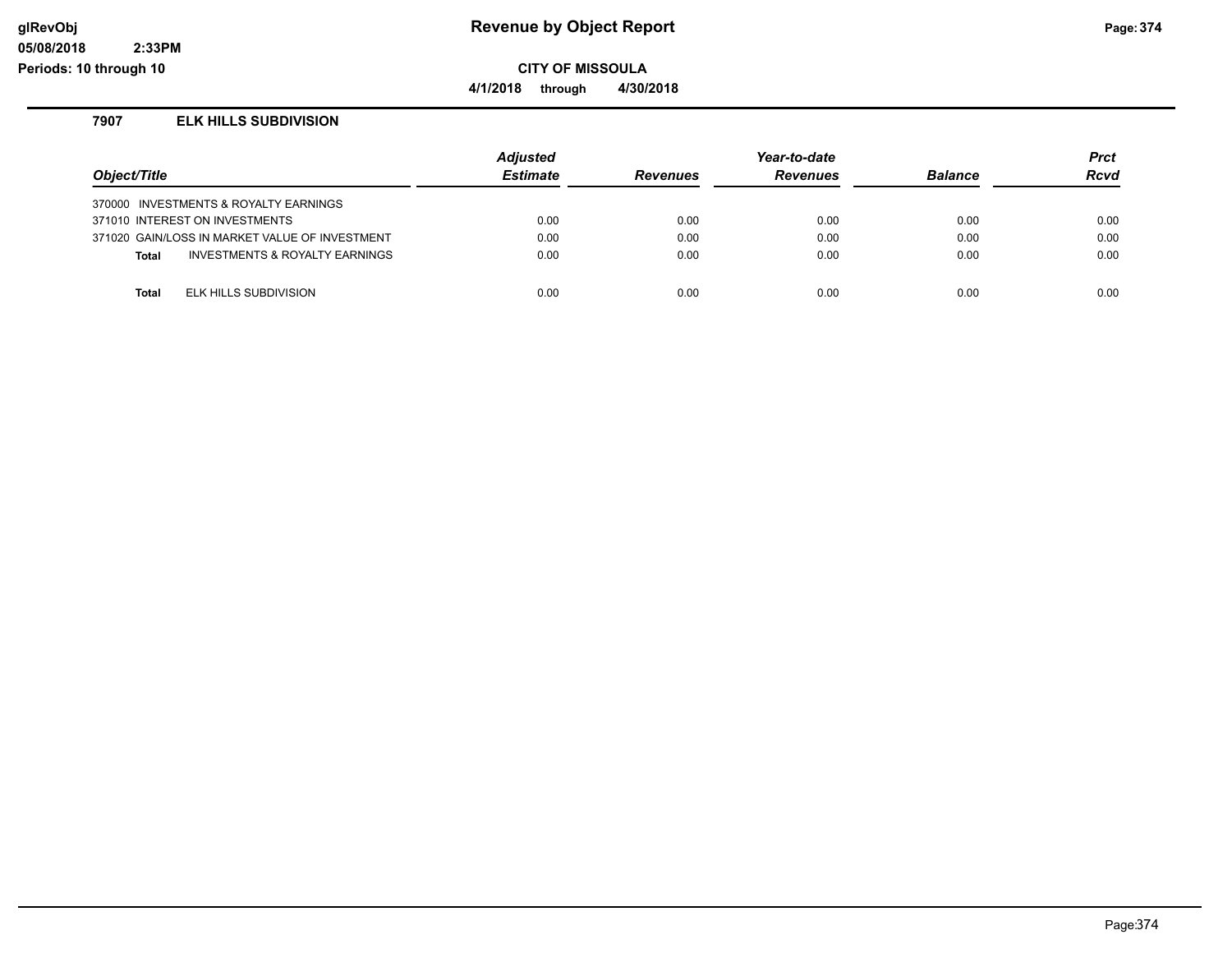**4/1/2018 through 4/30/2018**

# **7908 RATTLESNAKE-CORNERSTONE TRAIL SW**

### **7908 RATTLESNAKE-CORNERSTONE TRAIL SW**

|                                                  | <b>Adjusted</b> |                 | Year-to-date    |                | <b>Prct</b> |
|--------------------------------------------------|-----------------|-----------------|-----------------|----------------|-------------|
| Object/Title                                     | <b>Estimate</b> | <b>Revenues</b> | <b>Revenues</b> | <b>Balance</b> | <b>Rcvd</b> |
| 370000 INVESTMENTS & ROYALTY EARNINGS            |                 |                 |                 |                |             |
| 371010 INTEREST ON INVESTMENTS                   | 0.00            | 0.00            | 0.00            | 0.00           | 0.00        |
| 371020 GAIN/LOSS IN MARKET VALUE OF INVESTMENTS  | 0.00            | 0.00            | 0.00            | 0.00           | 0.00        |
| INVESTMENTS & ROYALTY EARNINGS<br>Total          | 0.00            | 0.00            | 0.00            | 0.00           | 0.00        |
| 380000 OTHER FINANCING SOURCES                   |                 |                 |                 |                |             |
| 383000 OPERATING TRANSFERS                       | 0.00            | 0.00            | 0.00            | 0.00           | 0.00        |
| OTHER FINANCING SOURCES<br>Total                 | 0.00            | 0.00            | 0.00            | 0.00           | 0.00        |
|                                                  |                 |                 |                 |                |             |
| <b>Total</b><br>RATTLESNAKE-CORNERSTONE TRAIL SW | 0.00            | 0.00            | 0.00            | 0.00           | 0.00        |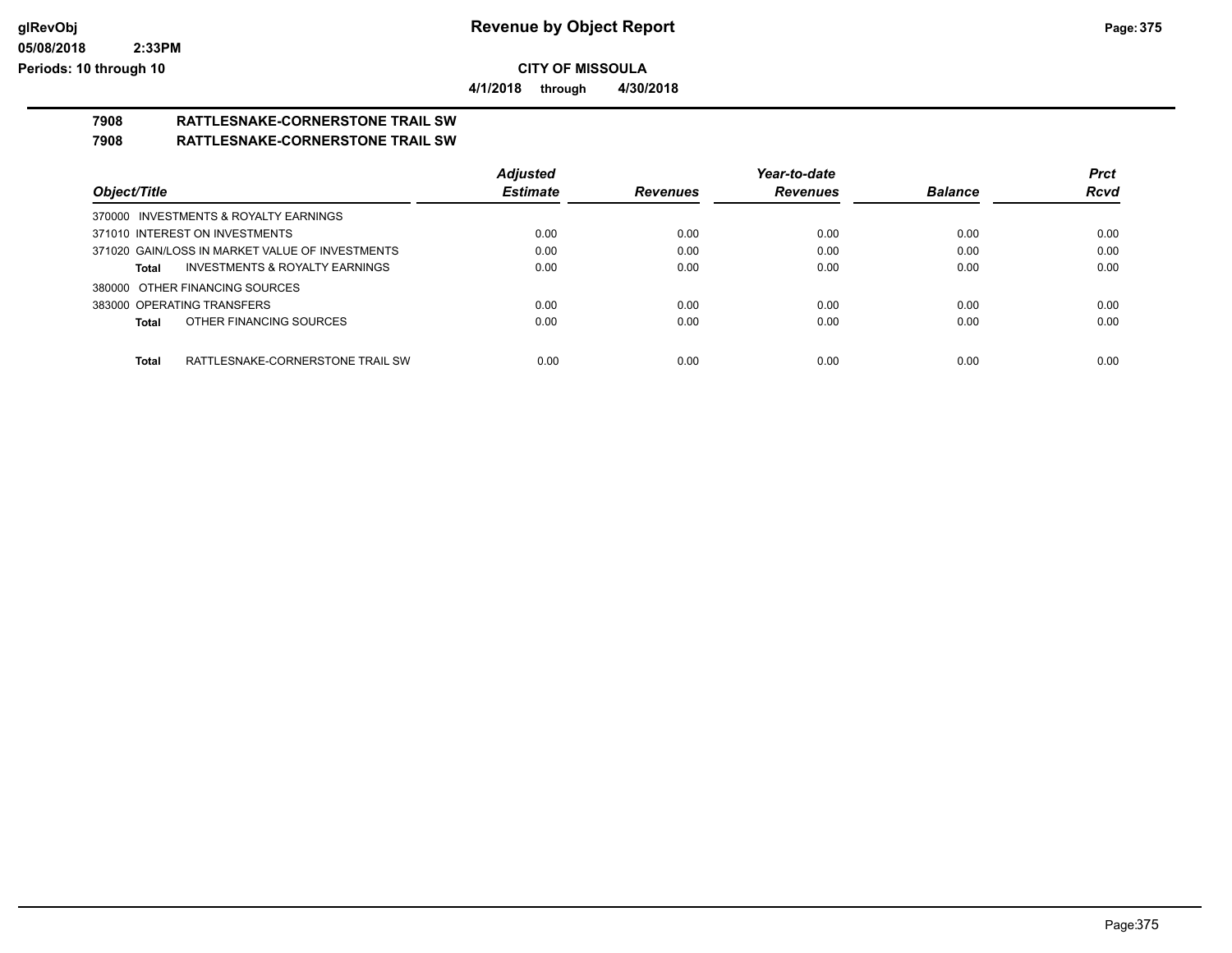**4/1/2018 through 4/30/2018**

#### **7908 RATTLESNAKE-CORNERSTONE TRAIL SW**

|              |                                                | <b>Adjusted</b> |                 | Year-to-date    |                | <b>Prct</b> |
|--------------|------------------------------------------------|-----------------|-----------------|-----------------|----------------|-------------|
| Object/Title |                                                | <b>Estimate</b> | <b>Revenues</b> | <b>Revenues</b> | <b>Balance</b> | <b>Rcvd</b> |
|              | 370000 INVESTMENTS & ROYALTY EARNINGS          |                 |                 |                 |                |             |
|              | 371010 INTEREST ON INVESTMENTS                 | 0.00            | 0.00            | 0.00            | 0.00           | 0.00        |
|              | 371020 GAIN/LOSS IN MARKET VALUE OF INVESTMENT | 0.00            | 0.00            | 0.00            | 0.00           | 0.00        |
| Total        | INVESTMENTS & ROYALTY EARNINGS                 | 0.00            | 0.00            | 0.00            | 0.00           | 0.00        |
|              | 380000 OTHER FINANCING SOURCES                 |                 |                 |                 |                |             |
|              | 383000 OPERATING TRANSFERS                     | 0.00            | 0.00            | 0.00            | 0.00           | 0.00        |
| Total        | OTHER FINANCING SOURCES                        | 0.00            | 0.00            | 0.00            | 0.00           | 0.00        |
| Total        | RATTLESNAKE-CORNERSTONE TRAIL SW               | 0.00            | 0.00            | 0.00            | 0.00           | 0.00        |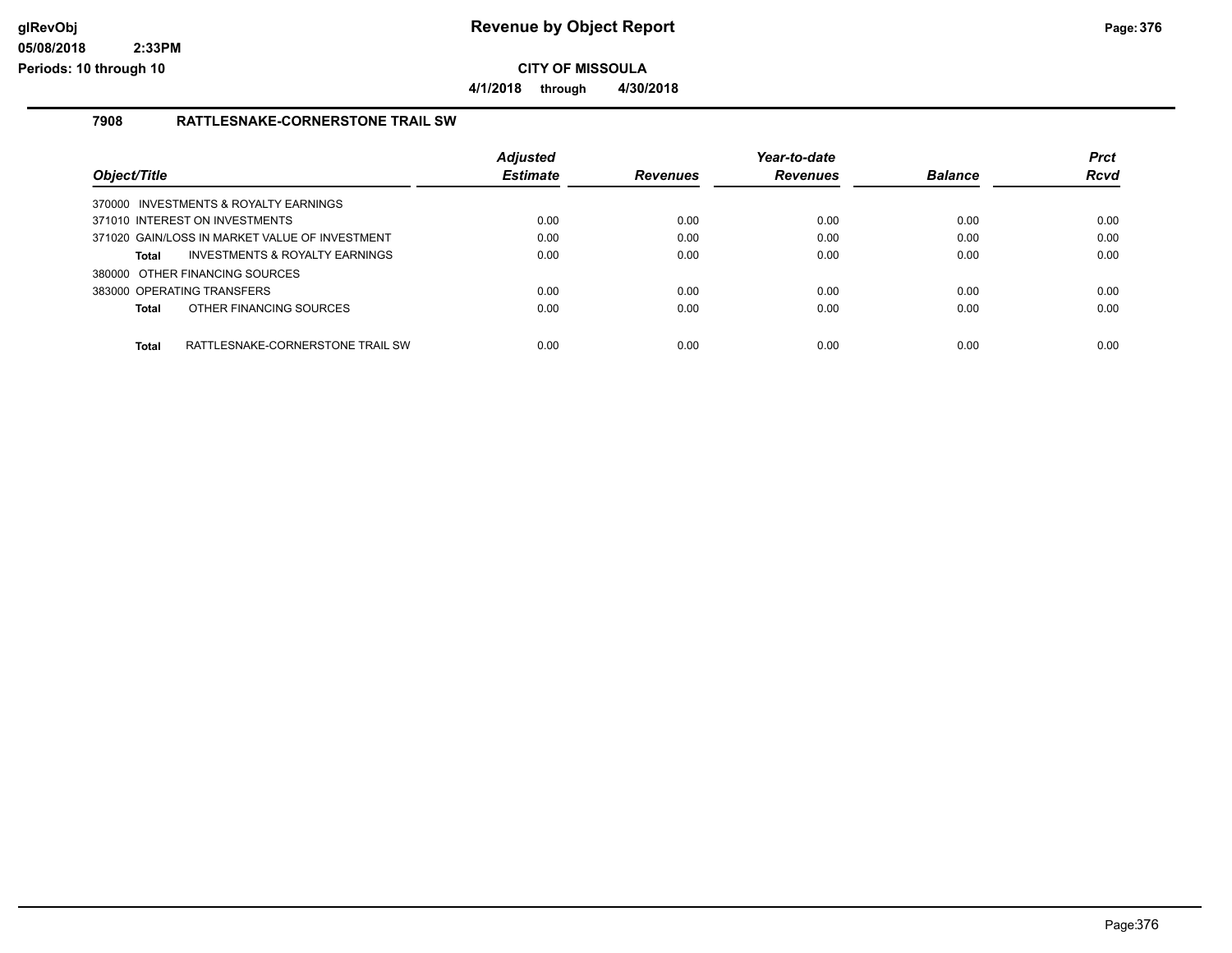**4/1/2018 through 4/30/2018**

### **7909 YOUTH PROGRAMS**

**7909 YOUTH PROGRAMS**

|                                                 | <b>Adjusted</b> |                 | Year-to-date    |                |             |
|-------------------------------------------------|-----------------|-----------------|-----------------|----------------|-------------|
| Object/Title                                    | <b>Estimate</b> | <b>Revenues</b> | <b>Revenues</b> | <b>Balance</b> | <b>Rcvd</b> |
| 370000 INVESTMENTS & ROYALTY EARNINGS           |                 |                 |                 |                |             |
| 371010 INTEREST ON INVESTMENTS                  | 0.00            | 0.00            | 0.00            | 0.00           | 0.00        |
| 371020 GAIN/LOSS IN MARKET VALUE OF INVESTMENTS | 0.00            | 0.00            | 0.00            | 0.00           | 0.00        |
| INVESTMENTS & ROYALTY EARNINGS<br>Total         | 0.00            | 0.00            | 0.00            | 0.00           | 0.00        |
|                                                 |                 |                 |                 |                |             |
| YOUTH PROGRAMS<br>Total                         | 0.00            | 0.00            | 0.00            | 0.00           | 0.00        |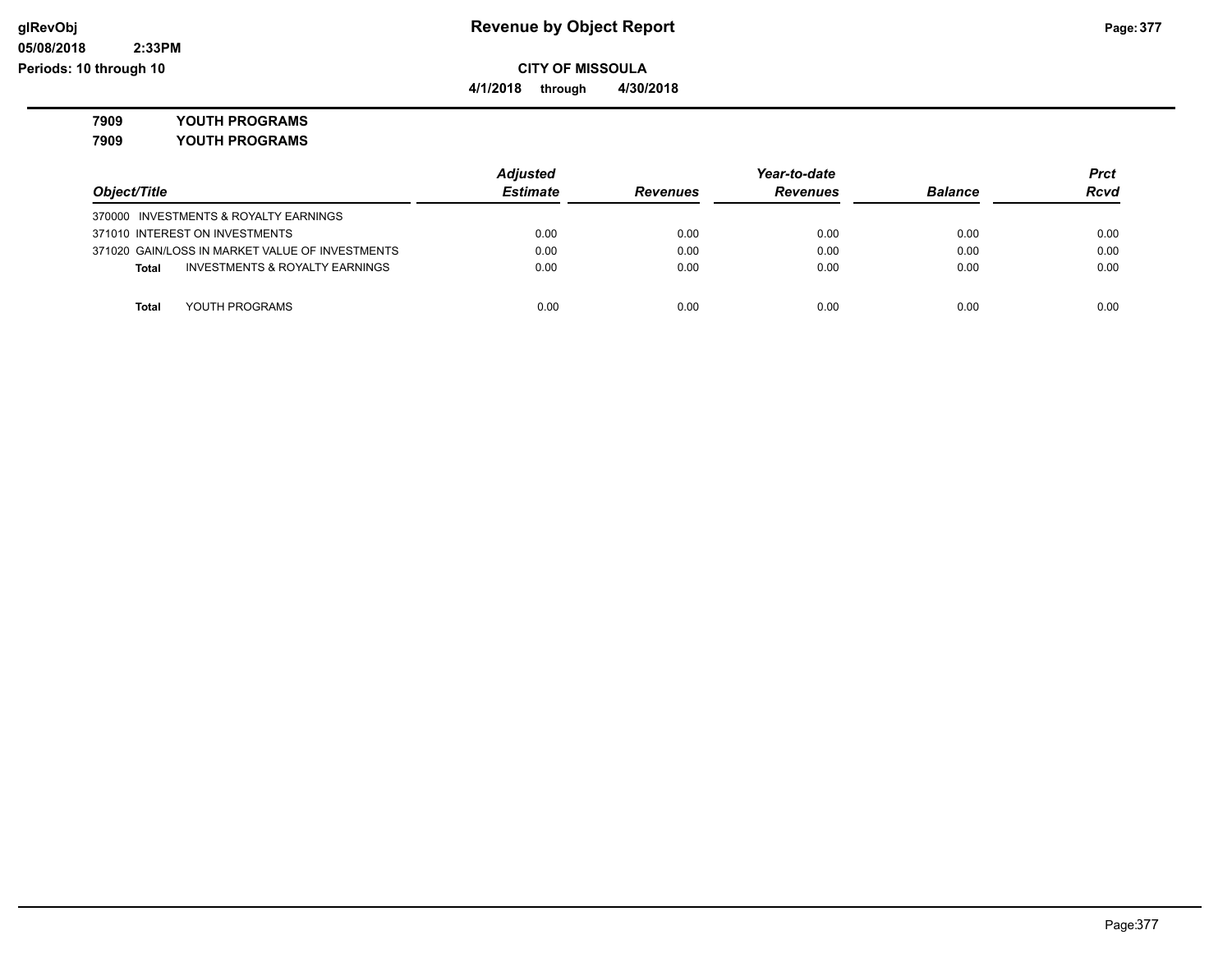**4/1/2018 through 4/30/2018**

#### **7909 YOUTH PROGRAMS**

| Object/Title                                   | Adjusted<br><b>Estimate</b> | <b>Revenues</b> | Year-to-date<br><b>Revenues</b> | <b>Balance</b> | <b>Prct</b><br><b>Rcvd</b> |
|------------------------------------------------|-----------------------------|-----------------|---------------------------------|----------------|----------------------------|
| 370000 INVESTMENTS & ROYALTY EARNINGS          |                             |                 |                                 |                |                            |
| 371010 INTEREST ON INVESTMENTS                 | 0.00                        | 0.00            | 0.00                            | 0.00           | 0.00                       |
| 371020 GAIN/LOSS IN MARKET VALUE OF INVESTMENT | 0.00                        | 0.00            | 0.00                            | 0.00           | 0.00                       |
| INVESTMENTS & ROYALTY EARNINGS<br><b>Total</b> | 0.00                        | 0.00            | 0.00                            | 0.00           | 0.00                       |
| YOUTH PROGRAMS<br>Total                        | 0.00                        | 0.00            | 0.00                            | 0.00           | 0.00                       |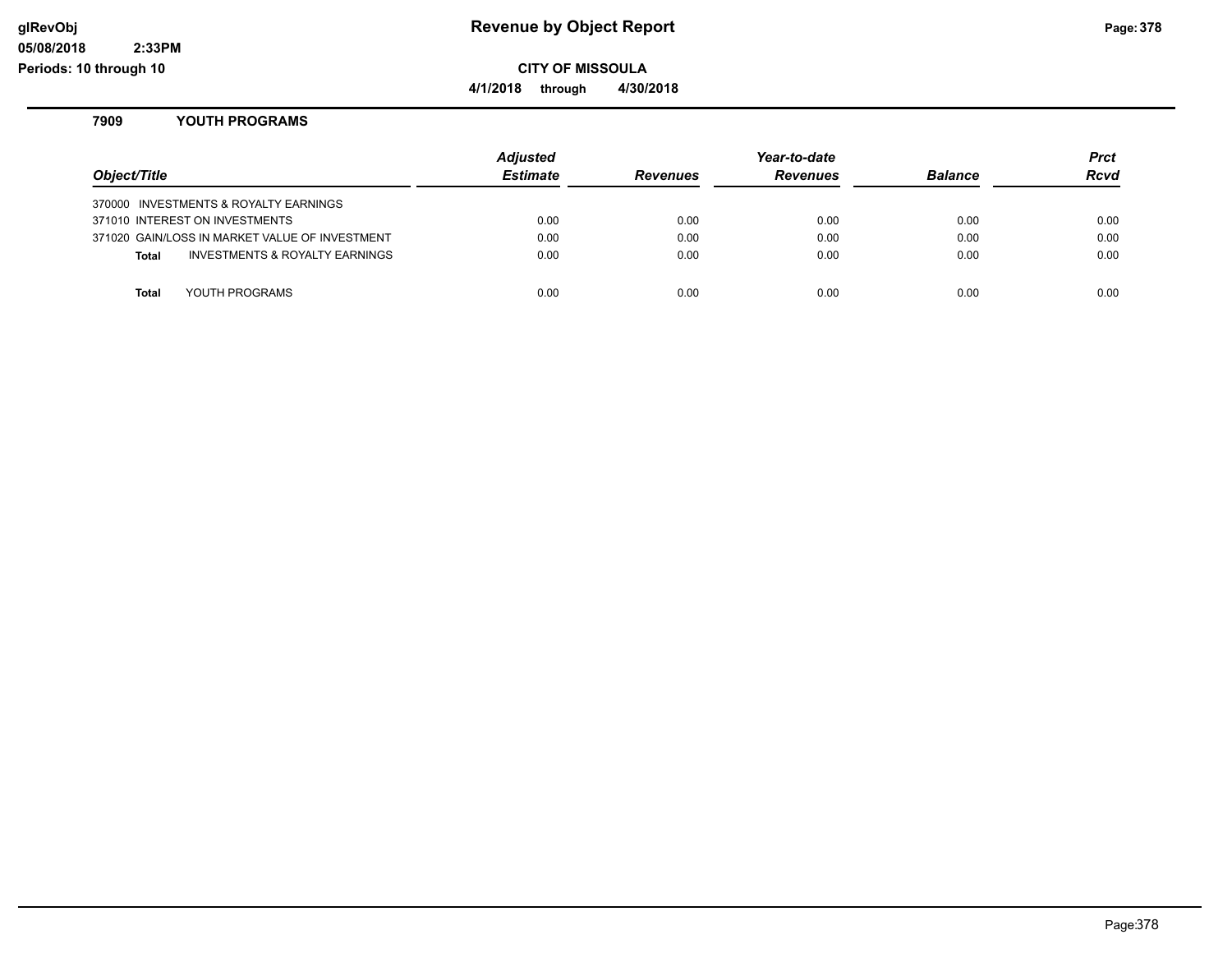**4/1/2018 through 4/30/2018**

## **7910 SIDEWALK & CURB LOAN FUND**

**7910 SIDEWALK & CURB LOAN FUND**

|              |                                                 | <b>Adjusted</b> |                 |                 | Prct           |      |
|--------------|-------------------------------------------------|-----------------|-----------------|-----------------|----------------|------|
| Object/Title |                                                 | <b>Estimate</b> | <b>Revenues</b> | <b>Revenues</b> | <b>Balance</b> | Rcvd |
|              | 370000 INVESTMENTS & ROYALTY EARNINGS           |                 |                 |                 |                |      |
|              | 371020 GAIN/LOSS IN MARKET VALUE OF INVESTMENTS | 0.00            | 0.00            | 0.00            | 0.00           | 0.00 |
| Total        | <b>INVESTMENTS &amp; ROYALTY EARNINGS</b>       | 0.00            | 0.00            | 0.00            | 0.00           | 0.00 |
| <b>Total</b> | SIDEWALK & CURB LOAN FUND                       | 0.00            | 0.00            | 0.00            | 0.00           | 0.00 |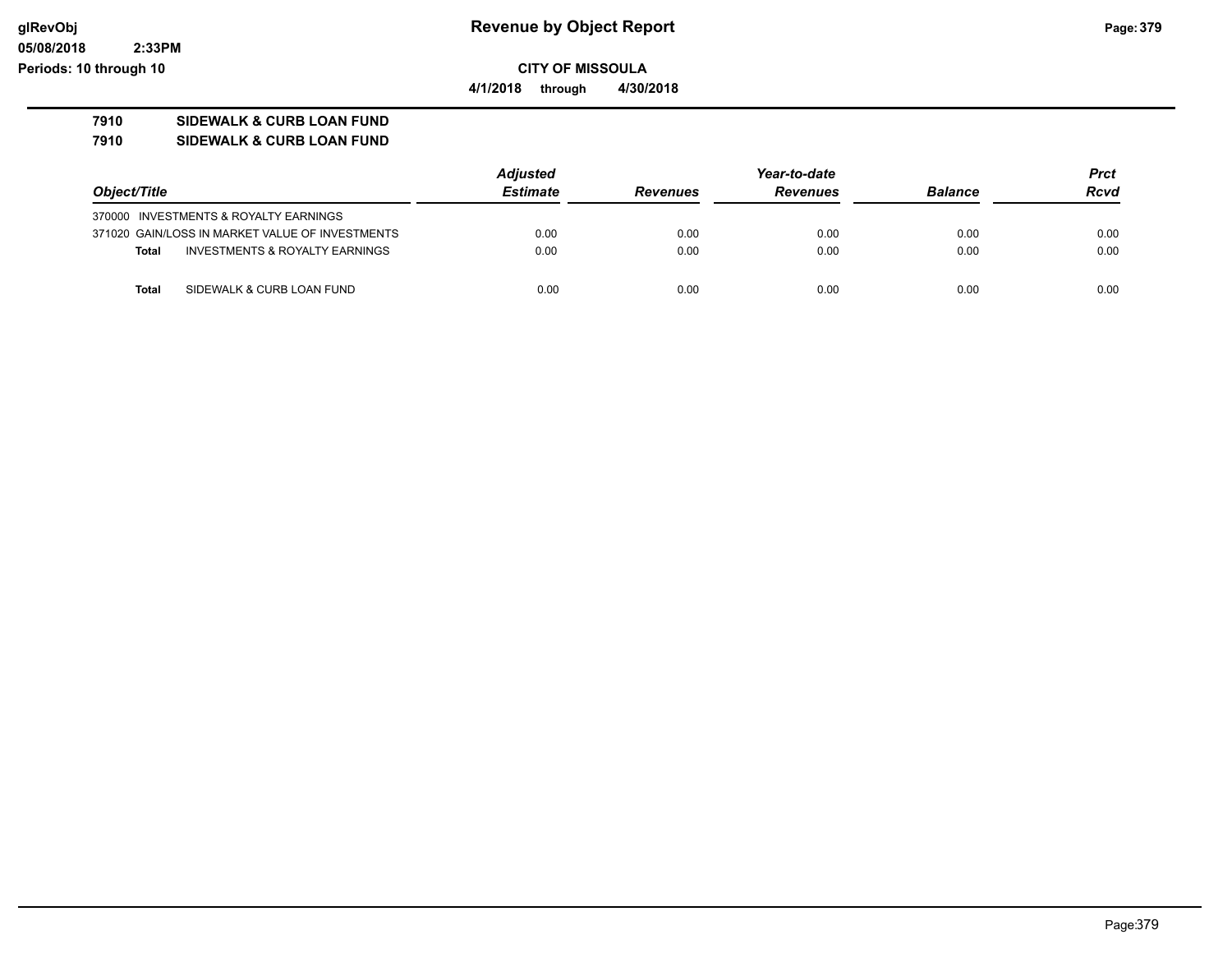**4/1/2018 through 4/30/2018**

#### **7910 SIDEWALK & CURB LOAN FUND**

|              |                                                | <b>Adjusted</b> |                 | Year-to-date    |                | <b>Prct</b> |
|--------------|------------------------------------------------|-----------------|-----------------|-----------------|----------------|-------------|
| Object/Title |                                                | <b>Estimate</b> | <b>Revenues</b> | <b>Revenues</b> | <b>Balance</b> | Rcvd        |
|              | 370000 INVESTMENTS & ROYALTY EARNINGS          |                 |                 |                 |                |             |
|              | 371020 GAIN/LOSS IN MARKET VALUE OF INVESTMENT | 0.00            | 0.00            | 0.00            | 0.00           | 0.00        |
| <b>Total</b> | INVESTMENTS & ROYALTY EARNINGS                 | 0.00            | 0.00            | 0.00            | 0.00           | 0.00        |
| <b>Total</b> | SIDEWALK & CURB LOAN FUND                      | 0.00            | 0.00            | 0.00            | 0.00           | 0.00        |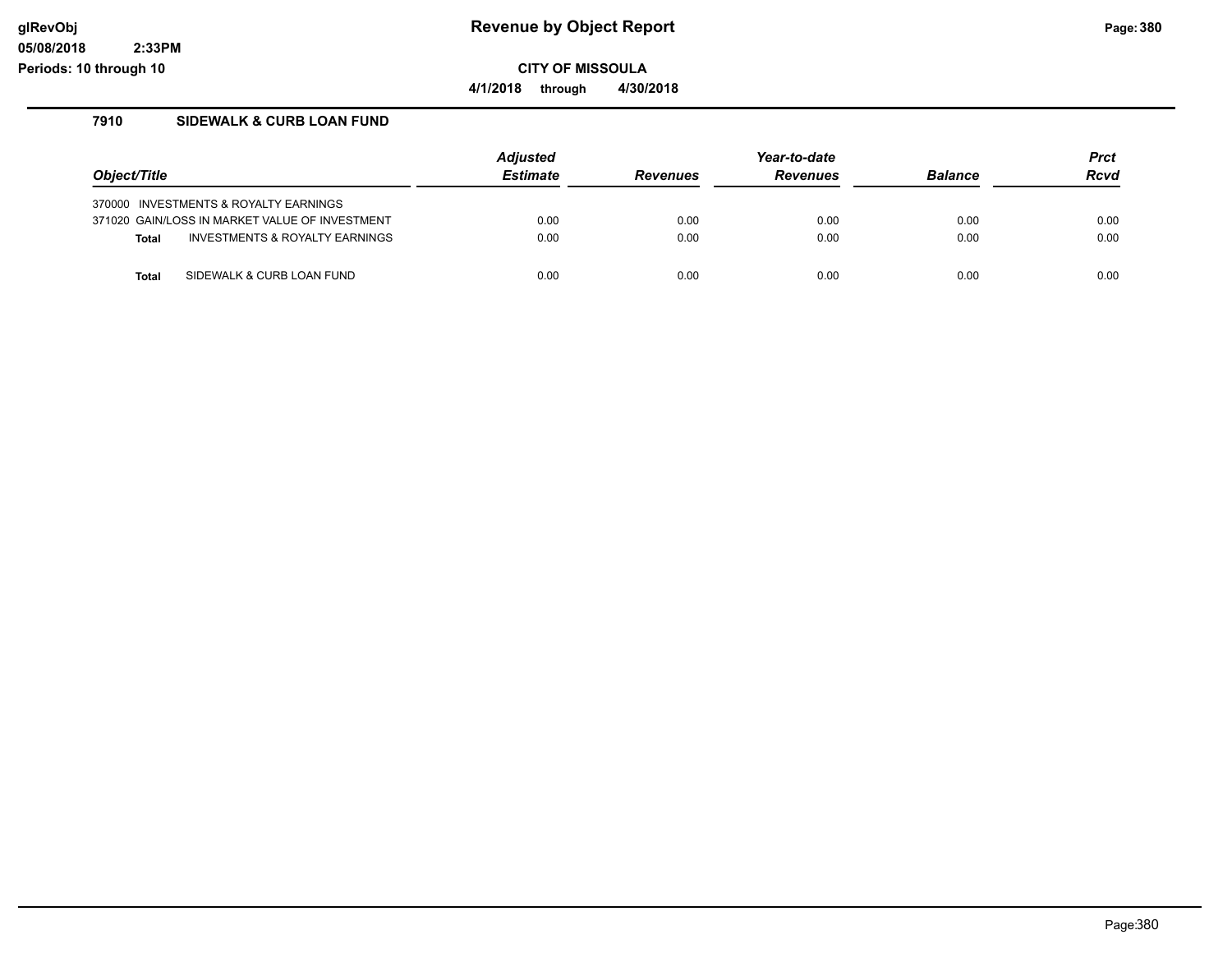**4/1/2018 through 4/30/2018**

**7911 RESIDENTIAL INSPECTION FUND**

**7911 RESIDENTIAL INSPECTION FUND**

|                                                    | <b>Adjusted</b> |                 | Year-to-date    |                | <b>Prct</b> |
|----------------------------------------------------|-----------------|-----------------|-----------------|----------------|-------------|
| Object/Title                                       | <b>Estimate</b> | <b>Revenues</b> | <b>Revenues</b> | <b>Balance</b> | <b>Rcvd</b> |
| 320000 LICENSES & PERMITS                          |                 |                 |                 |                |             |
| 323018 PAVING ASSESSMENTS                          | 0.00            | 0.00            | 15.00           | $-15.00$       | 0.00        |
| <b>LICENSES &amp; PERMITS</b><br>Total             | 0.00            | 0.00            | 15.00           | $-15.00$       | 0.00        |
| 360000 MISCELLANEOUS REVENUES                      |                 |                 |                 |                |             |
| 360010 MISCELLANEOUS                               | 0.00            | 0.00            | 0.00            | 0.00           | 0.00        |
| 365001 *** Title Not Found ***                     | 0.00            | 0.00            | 0.00            | 0.00           | 0.00        |
| 365002 OTHER RECREATION DONATIONS                  | 0.00            | 0.00            | 0.00            | 0.00           | 0.00        |
| MISCELLANEOUS REVENUES<br>Total                    | 0.00            | 0.00            | 0.00            | 0.00           | 0.00        |
| 370000 INVESTMENTS & ROYALTY EARNINGS              |                 |                 |                 |                |             |
| 371010 INTEREST ON INVESTMENTS                     | 0.00            | 0.00            | 0.00            | 0.00           | 0.00        |
| 371020 GAIN/LOSS IN MARKET VALUE OF INVESTMENTS    | 0.00            | 0.00            | 0.00            | 0.00           | 0.00        |
| <b>INVESTMENTS &amp; ROYALTY EARNINGS</b><br>Total | 0.00            | 0.00            | 0.00            | 0.00           | 0.00        |
| <b>RESIDENTIAL INSPECTION FUND</b><br>Total        | 0.00            | 0.00            | 15.00           | $-15.00$       | 0.00        |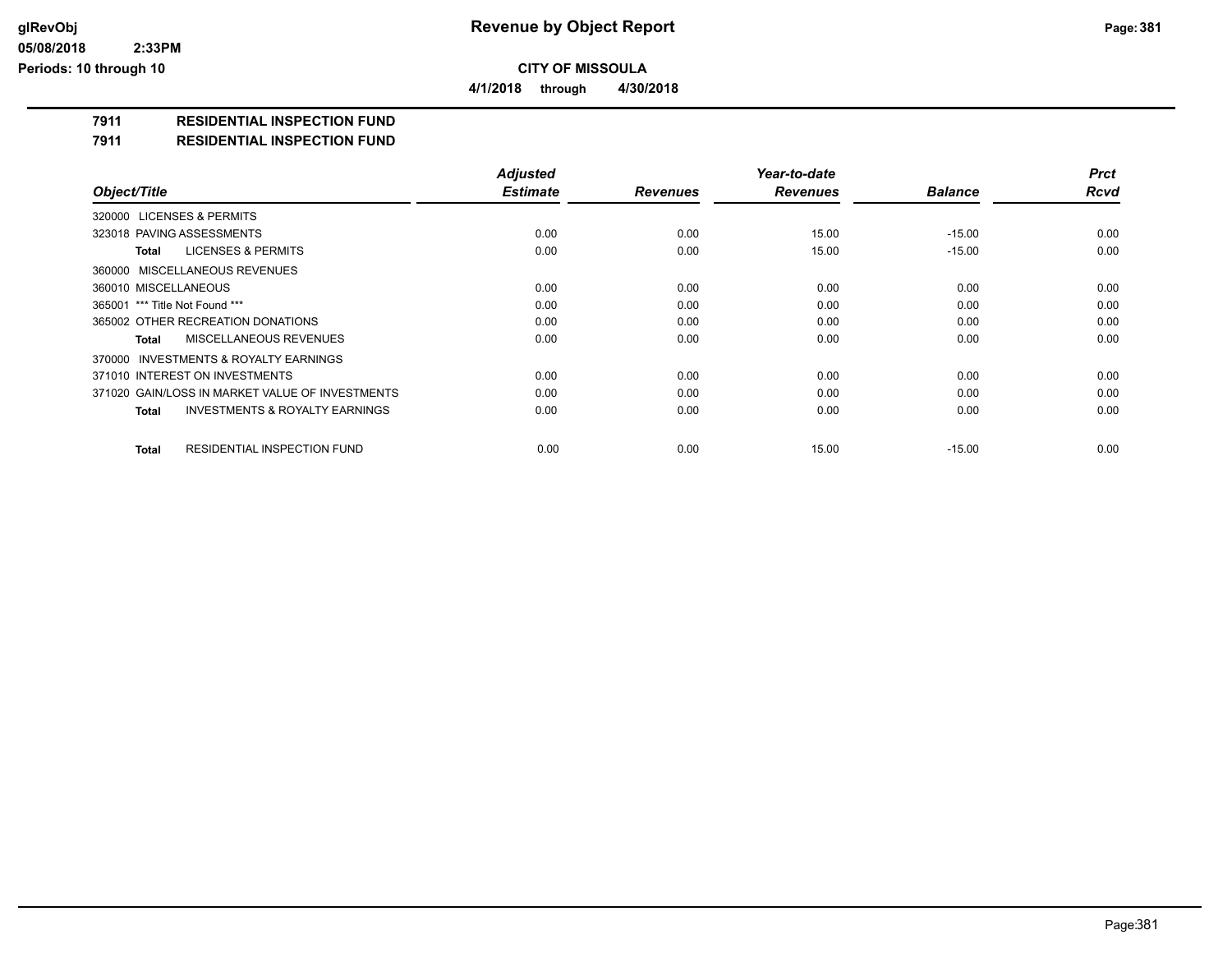**4/1/2018 through 4/30/2018**

#### **7911 RESIDENTIAL INSPECTION FUND**

| Object/Title                                              | <b>Adjusted</b><br><b>Estimate</b> | <b>Revenues</b> | Year-to-date<br><b>Revenues</b> | <b>Balance</b> | <b>Prct</b><br><b>Rcvd</b> |
|-----------------------------------------------------------|------------------------------------|-----------------|---------------------------------|----------------|----------------------------|
|                                                           |                                    |                 |                                 |                |                            |
| 320000 LICENSES & PERMITS                                 |                                    |                 |                                 |                |                            |
| 323018 PAVING ASSESSMENTS                                 | 0.00                               | 0.00            | 15.00                           | $-15.00$       | 0.00                       |
| <b>LICENSES &amp; PERMITS</b><br><b>Total</b>             | 0.00                               | 0.00            | 15.00                           | $-15.00$       | 0.00                       |
| 360000 MISCELLANEOUS REVENUES                             |                                    |                 |                                 |                |                            |
| 360010 MISCELLANEOUS                                      | 0.00                               | 0.00            | 0.00                            | 0.00           | 0.00                       |
| 365001 *** Title Not Found ***                            | 0.00                               | 0.00            | 0.00                            | 0.00           | 0.00                       |
| 365002 OTHER RECREATION DONATIONS                         | 0.00                               | 0.00            | 0.00                            | 0.00           | 0.00                       |
| <b>MISCELLANEOUS REVENUES</b><br><b>Total</b>             | 0.00                               | 0.00            | 0.00                            | 0.00           | 0.00                       |
| INVESTMENTS & ROYALTY EARNINGS<br>370000                  |                                    |                 |                                 |                |                            |
| 371010 INTEREST ON INVESTMENTS                            | 0.00                               | 0.00            | 0.00                            | 0.00           | 0.00                       |
| 371020 GAIN/LOSS IN MARKET VALUE OF INVESTMENT            | 0.00                               | 0.00            | 0.00                            | 0.00           | 0.00                       |
| <b>INVESTMENTS &amp; ROYALTY EARNINGS</b><br><b>Total</b> | 0.00                               | 0.00            | 0.00                            | 0.00           | 0.00                       |
| RESIDENTIAL INSPECTION FUND<br><b>Total</b>               | 0.00                               | 0.00            | 15.00                           | $-15.00$       | 0.00                       |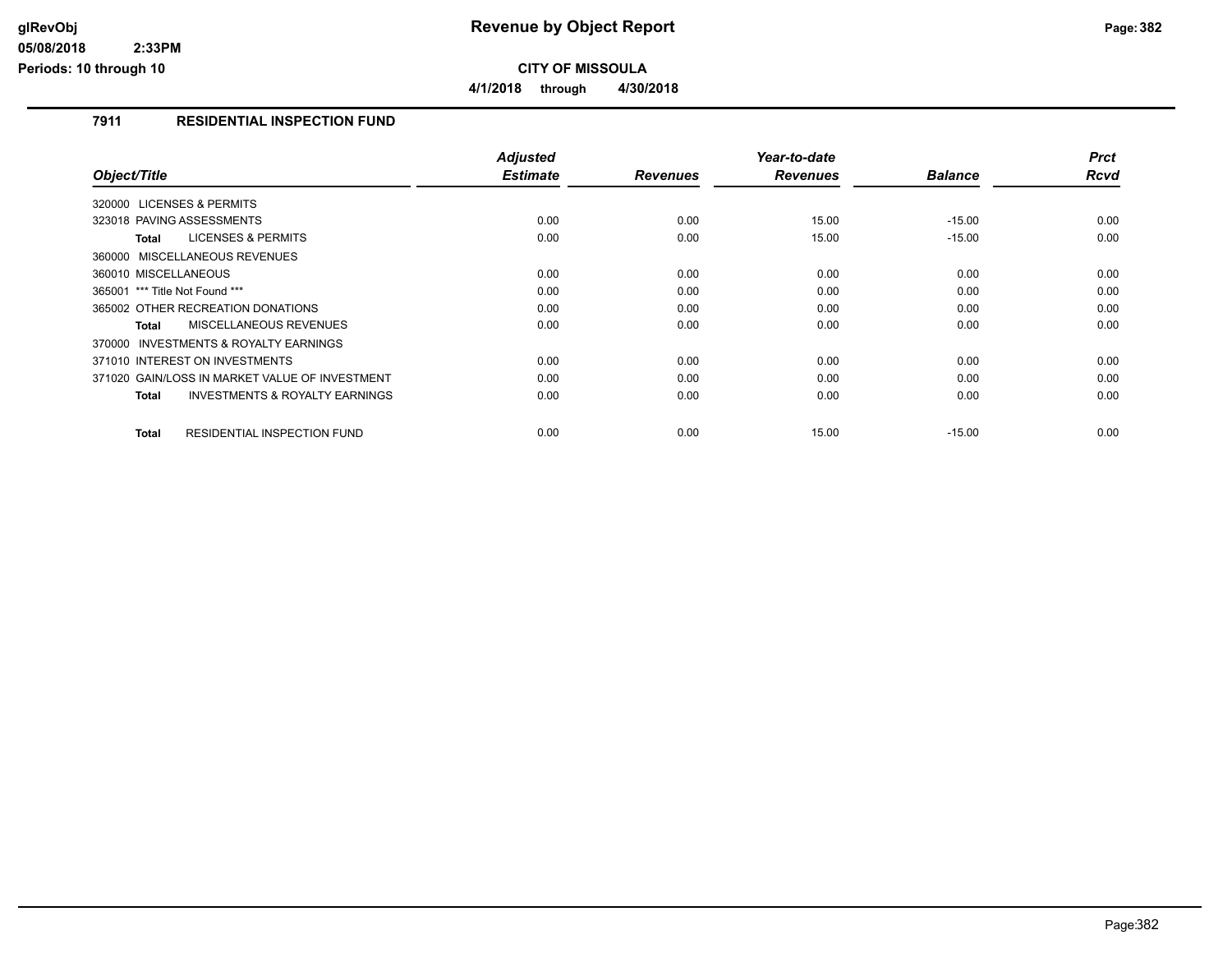**4/1/2018 through 4/30/2018**

**7955 PROPERTY TAX RELIEF**

**7955 PROPERTY TAX RELIEF**

|                                           | <b>Adjusted</b> |                 | Year-to-date    |                | <b>Prct</b> |
|-------------------------------------------|-----------------|-----------------|-----------------|----------------|-------------|
| Object/Title                              | <b>Estimate</b> | <b>Revenues</b> | <b>Revenues</b> | <b>Balance</b> | <b>Rcvd</b> |
| 360000 MISCELLANEOUS REVENUES             |                 |                 |                 |                |             |
| 365010 FRIENDS OF MISSOULA PARKS DONATION | 0.00            | 0.00            | 0.00            | 0.00           | 0.00        |
| MISCELLANEOUS REVENUES<br><b>Total</b>    | 0.00            | 0.00            | 0.00            | 0.00           | 0.00        |
| PROPERTY TAX RELIEF<br><b>Total</b>       | 0.00            | 0.00            | 0.00            | 0.00           | 0.00        |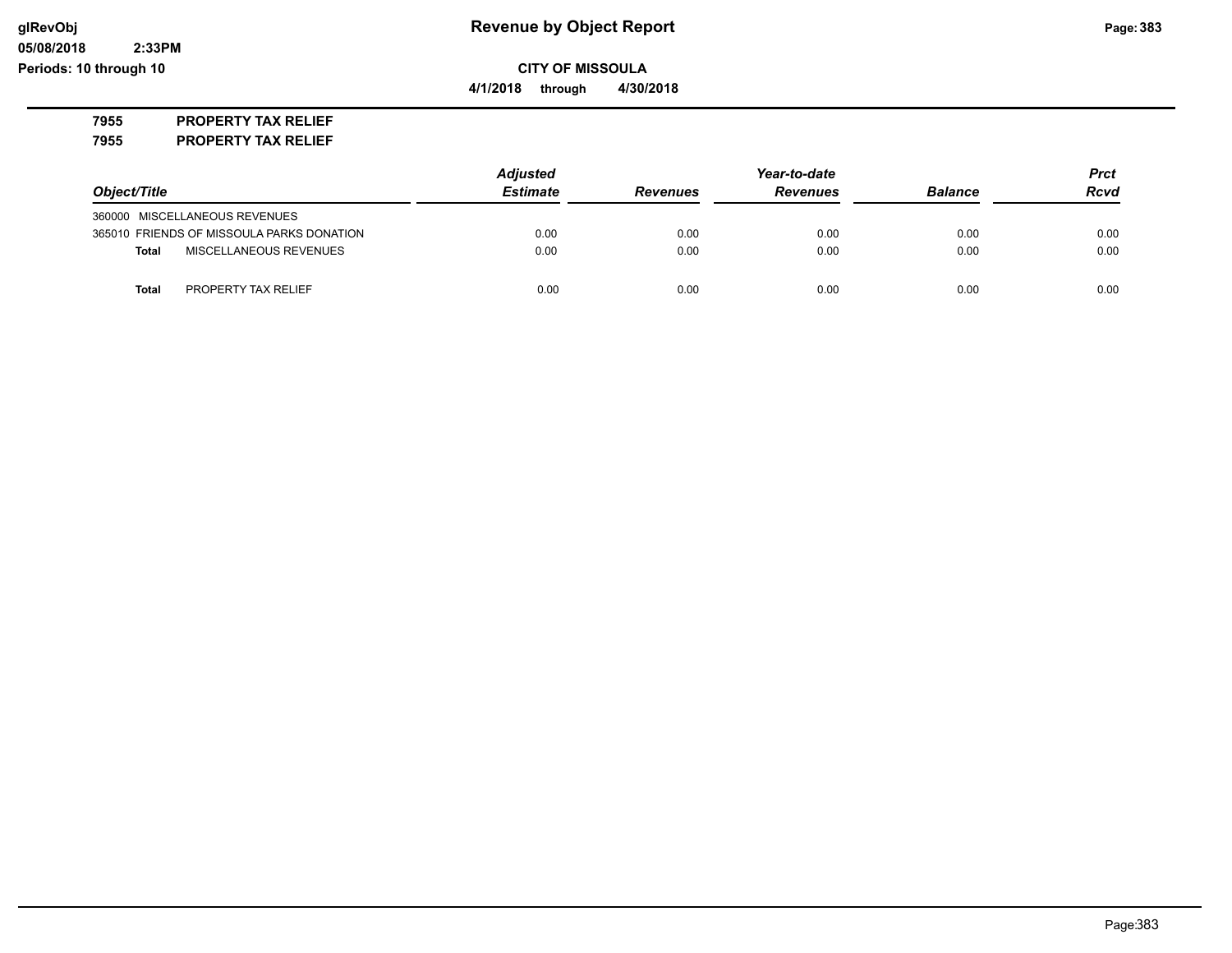**4/1/2018 through 4/30/2018**

#### **7955 PROPERTY TAX RELIEF**

| Object/Title                              | <b>Adjusted</b><br><b>Estimate</b> | <b>Revenues</b> | Year-to-date<br><b>Revenues</b> | <b>Balance</b> | <b>Prct</b><br><b>Rcvd</b> |
|-------------------------------------------|------------------------------------|-----------------|---------------------------------|----------------|----------------------------|
| 360000 MISCELLANEOUS REVENUES             |                                    |                 |                                 |                |                            |
| 365010 FRIENDS OF MISSOULA PARKS DONATION | 0.00                               | 0.00            | 0.00                            | 0.00           | 0.00                       |
| MISCELLANEOUS REVENUES<br><b>Total</b>    | 0.00                               | 0.00            | 0.00                            | 0.00           | 0.00                       |
| <b>Total</b><br>PROPERTY TAX RELIEF       | 0.00                               | 0.00            | 0.00                            | 0.00           | 0.00                       |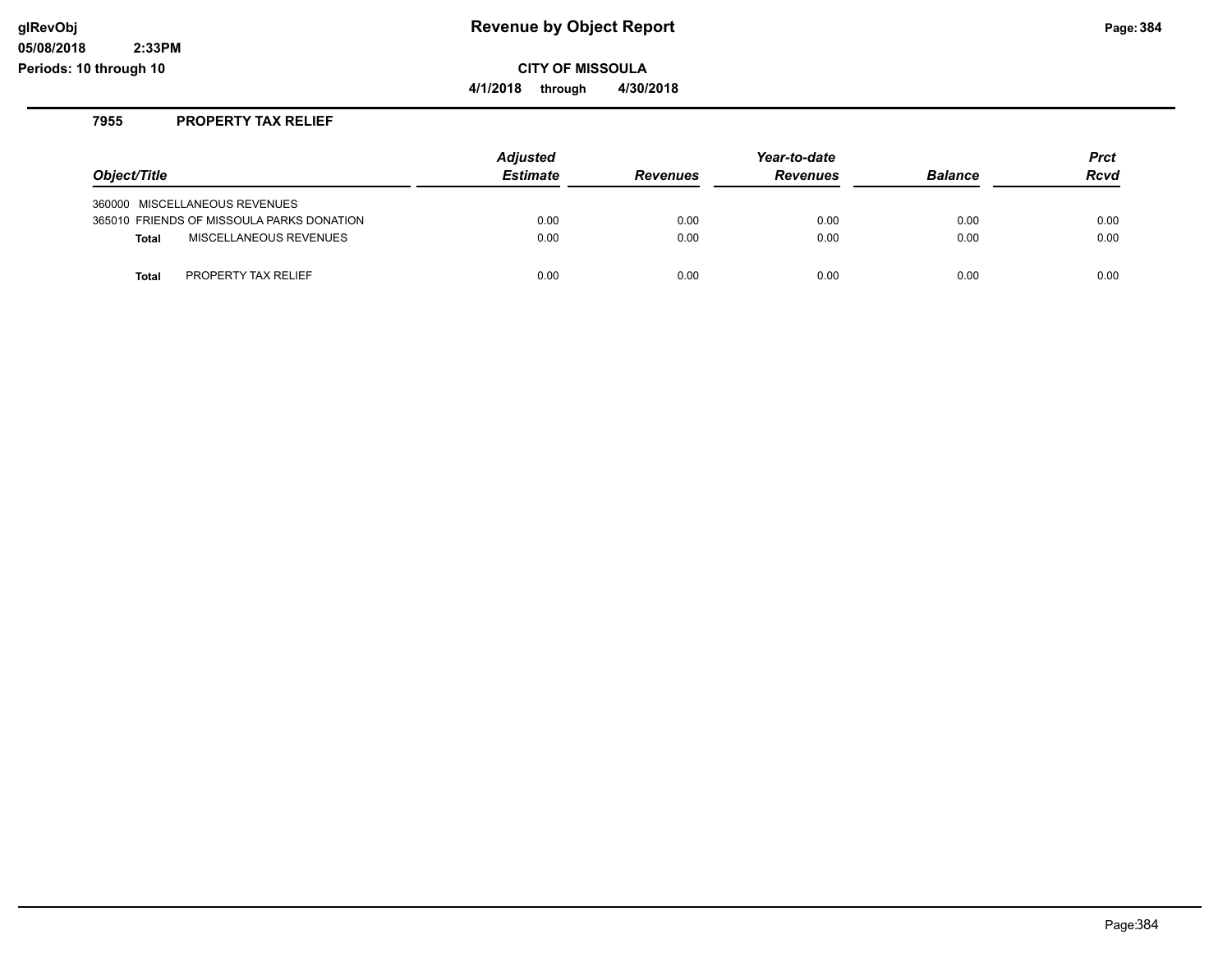#### **05/08/2018 2:33PM Periods: 10 through 10**

#### **CITY OF MISSOULA**

#### **4/1/2018 through 4/30/2018**

#### **9000 GENERAL FIXED ASSETS ACCOUNT GROUP 9000 GENERAL FIXED ASSETS ACCOUNT GROUP**

|                                |                                           | <b>Adjusted</b> |                 | Year-to-date    |                | <b>Prct</b> |
|--------------------------------|-------------------------------------------|-----------------|-----------------|-----------------|----------------|-------------|
| Object/Title                   |                                           | <b>Estimate</b> | <b>Revenues</b> | <b>Revenues</b> | <b>Balance</b> | <b>Rcvd</b> |
|                                | 380000 OTHER FINANCING SOURCES            |                 |                 |                 |                |             |
| 382000 *** Title Not Found *** |                                           | 0.00            | 0.00            | 0.00            | 0.00           | 0.00        |
| Total                          | OTHER FINANCING SOURCES                   | 0.00            | 0.00            | 0.00            | 0.00           | 0.00        |
| Total                          | <b>GENERAL FIXED ASSETS ACCOUNT GROUP</b> | 0.00            | 0.00            | 0.00            | 0.00           | 0.00        |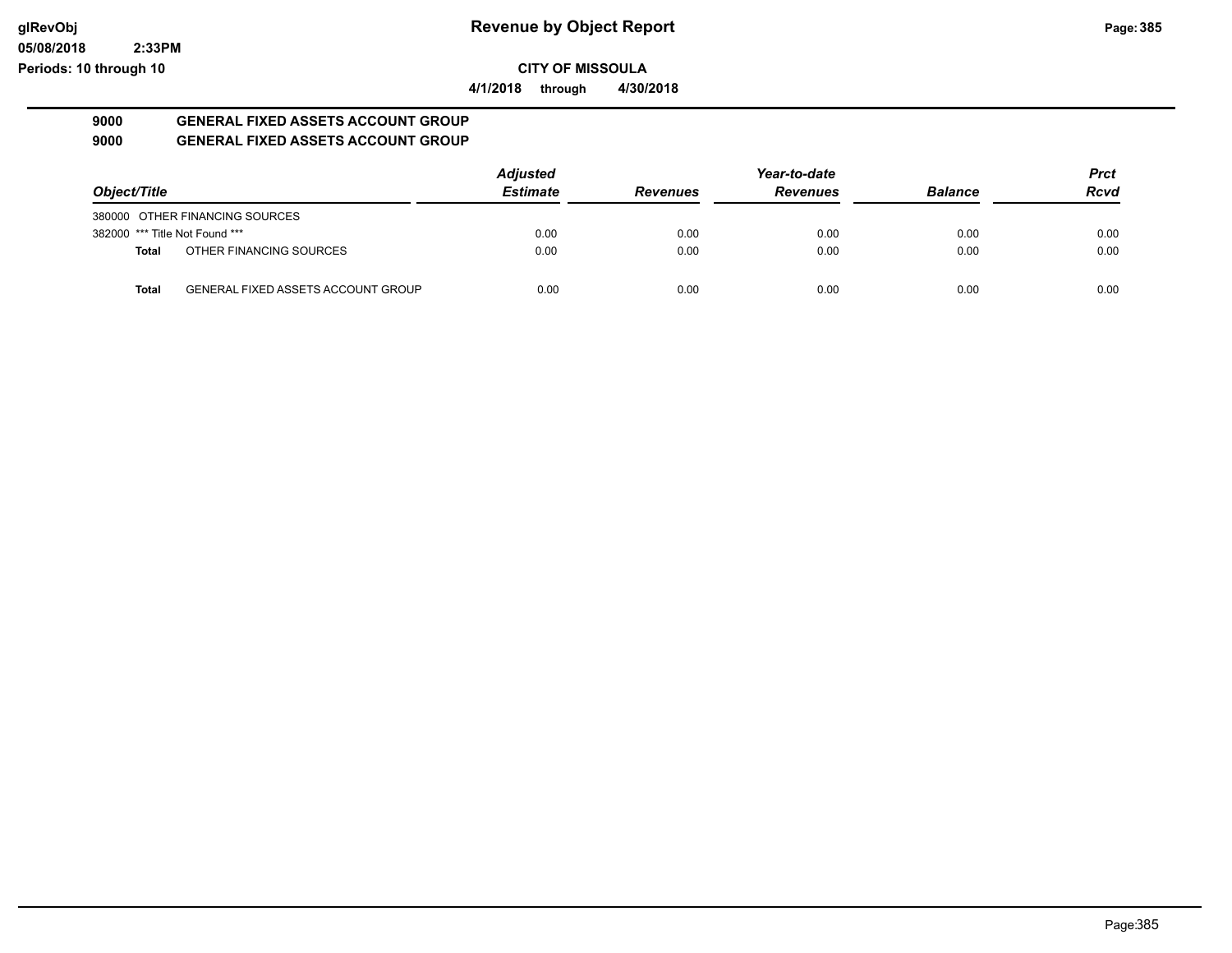**4/1/2018 through 4/30/2018**

#### **9000 GENERAL FIXED ASSETS ACCOUNT GROUP**

| Object/Title                   |                                           | <b>Adjusted</b><br><b>Estimate</b> | <b>Revenues</b> | Year-to-date<br><b>Revenues</b> | <b>Balance</b> | <b>Prct</b><br><b>Rcvd</b> |
|--------------------------------|-------------------------------------------|------------------------------------|-----------------|---------------------------------|----------------|----------------------------|
|                                | 380000 OTHER FINANCING SOURCES            |                                    |                 |                                 |                |                            |
| 382000 *** Title Not Found *** |                                           | 0.00                               | 0.00            | 0.00                            | 0.00           | 0.00                       |
| <b>Total</b>                   | OTHER FINANCING SOURCES                   | 0.00                               | 0.00            | 0.00                            | 0.00           | 0.00                       |
| <b>Total</b>                   | <b>GENERAL FIXED ASSETS ACCOUNT GROUF</b> | 0.00                               | 0.00            | 0.00                            | 0.00           | 0.00                       |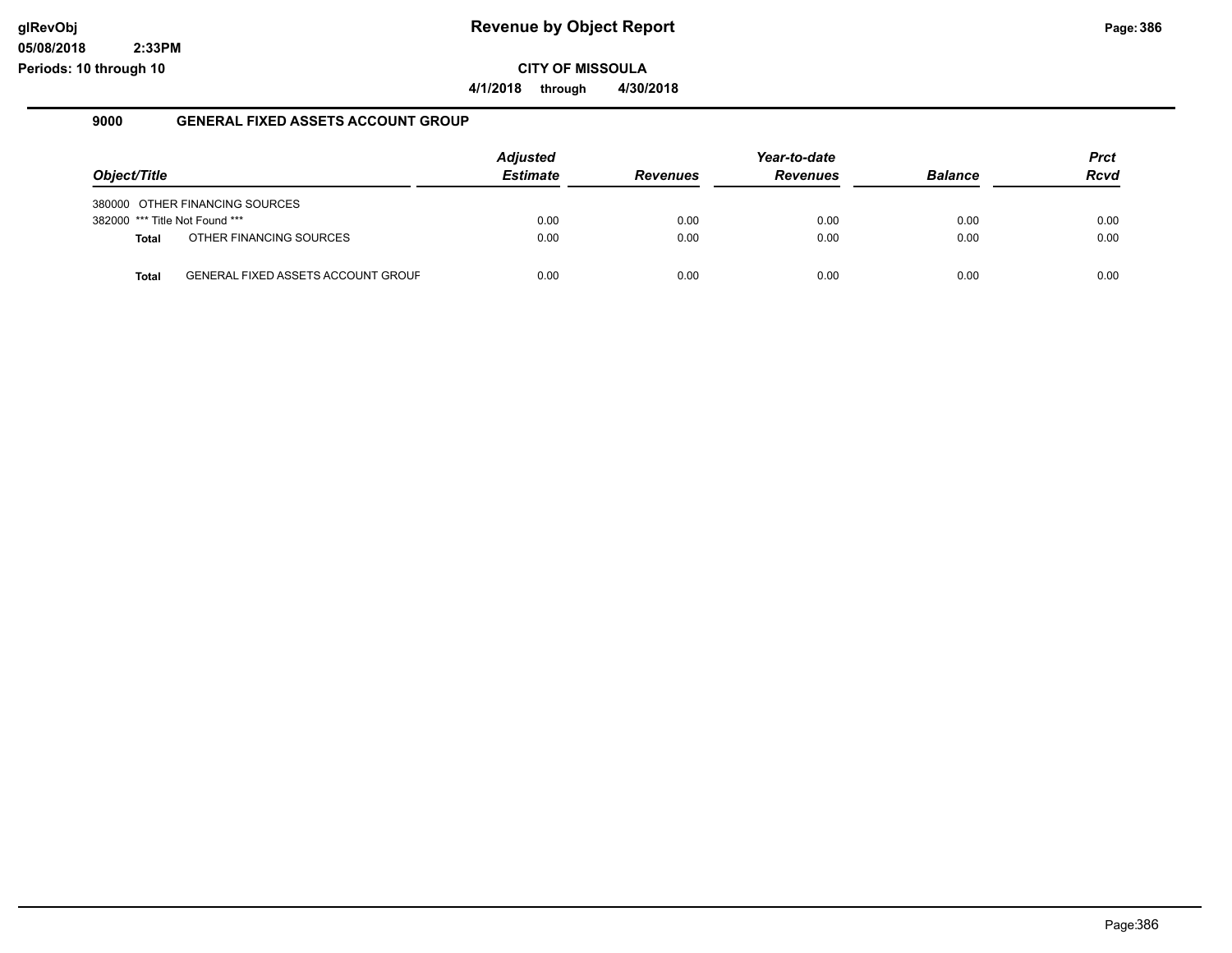**CITY OF MISSOULA 4/1/2018 through 4/30/2018**

#### *Grand Totals*

|                                               | <b>Adjusted</b> |                 | Year-to-date    |                | <b>Prct</b> |
|-----------------------------------------------|-----------------|-----------------|-----------------|----------------|-------------|
| Object/Title                                  | <b>Estimate</b> | <b>Revenues</b> | <b>Revenues</b> | <b>Balance</b> | <b>Rcvd</b> |
| 310000 TAXES/ASSESSMENTS                      |                 |                 |                 |                |             |
| 310000 TAXES/ASSESSMENTS                      | 0.00            | 0.00            | 0.00            | 0.00           | 0.00        |
| 311000 GENERAL PROPERTY TAXES                 | 30,713,521.00   | 149,623.08      | 16,940,224.98   | 13,773,296.02  | 55.16       |
| 311005 DELINQUENT TAXES                       | 0.00            | 2,535.74        | 12,970.52       | $-12,970.52$   | 0.00        |
| 311011 TAX INCREMENT                          | 4,399,857.00    | 36,414.59       | 3,875,430.09    | 524,426.91     | 88.08       |
| 311030 MOTOR VEHICLE TAXES                    | 1,555,054.00    | 142,872.20      | 958,416.12      | 596,637.88     | 61.63       |
| 312001 PENALTIES & INTEREST                   | 36,185.00       | 14,415.63       | 54,480.21       | $-18,295.21$   | 150.56      |
| 314100 TBID REVENUE                           | 837,644.00      | 0.00            | 0.00            | 837,644.00     | 0.00        |
| TAXES/ASSESSMENTS<br><b>Total</b>             | 37,542,261.00   | 345,861.24      | 21,841,521.92   | 15,700,739.08  | 58.18       |
| 320000 LICENSES & PERMITS                     |                 |                 |                 |                |             |
| 322011 LIQUOR LICENSES                        | 33,500.00       | 500.00          | 33,031.25       | 468.75         | 98.60       |
| 322012 BEER LICENSES                          | 45,000.00       | 800.00          | 42,400.00       | 2,600.00       | 94.22       |
| 322013 WINE LICENSES                          | 200.00          | 0.00            | 600.00          | $-400.00$      | 300.00      |
| 322014 GOING OUT OF BUSINESS LICENSE          | 0.00            | 0.00            | 0.00            | 0.00           | 0.00        |
| 322020 GENERAL BUSINESS/PROF/OCCUPATIONAL LIC | 673,000.00      | 59,564.50       | 379,264.01      | 293,735.99     | 56.35       |
| 322021 RENTAL LICENSES                        | 63,200.00       | 37,782.41       | 45,913.69       | 17,286.31      | 72.65       |
| 322022 BLIC PENALTIES & LICENSES              | 10,000.00       | 787.50          | 10,937.21       | $-937.21$      | 109.37      |
| 322023 TOURIST HOME REGISTRATION              | 760.00          | 360.00          | 2,896.00        | $-2,136.00$    | 381.05      |
| 322031 FRANCHISE FEE - AT&T                   | 685,000.00      | $-198.00$       | 330,200.87      | 354,799.13     | 48.20       |
| 322034 PEG ACCESS                             | 41,856.00       | 0.00            | 18,592.77       | 23,263.23      | 44.42       |
| 323011 BUILDING PERMITS                       | 1,258,000.00    | 203,475.53      | 1,292,722.24    | $-34,722.24$   | 102.76      |
| 323012 ELECTRICAL PERMITS                     | 271,000.00      | 25,636.62       | 242,965.16      | 28,034.84      | 89.66       |
| 323013 PLUMBING PERMITS                       | 155,000.00      | 11,508.50       | 171,395.00      | $-16,395.00$   | 110.58      |
| 323014 BLDG PERMIT REVIEW FEE                 | 0.00            | 0.00            | 0.00            | 0.00           | 0.00        |
| 323015 EXCAVATING PERMITS                     | 178,200.00      | 29,321.50       | 220,520.56      | $-42,320.56$   | 123.75      |
| 323016 MOVING PERMITS                         | 1,100.00        | 0.00            | 0.00            | 1,100.00       | 0.00        |
| 323017 MECHANICAL PERMITS                     | 114,000.00      | 8,456.00        | 119,528.50      | $-5,528.50$    | 104.85      |
| 323018 PAVING ASSESSMENTS                     | 0.00            | 240.00          | 2,582.00        | $-2,582.00$    | 0.00        |
| 323019 ALARM USERS PERMITS                    | 15,320.00       | 286.00          | 9,660.00        | 5,660.00       | 63.05       |
| 323020 FENCE PERMITS                          | 10,870.00       | 564.00          | 5,916.00        | 4,954.00       | 54.43       |
| 323021 PAVING PERMITS                         | 52,440.00       | 4,026.00        | 31,503.50       | 20,936.50      | 60.08       |
| 323022 GRADING/DRAINAGE PERMITS               | 18,560.00       | 2,352.00        | 14,322.00       | 4,238.00       | 77.17       |
| 323023 ADA ACCESS PERMITS                     | 22,390.00       | 1,940.75        | 14,382.75       | 8,007.25       | 64.24       |
| 323025 STREET USE PERMITS                     | 5,750.00        | 480.00          | 3,616.00        | 2,134.00       | 62.89       |
| 323026 PYROTECHNICS PERMITS                   | 2,570.00        | 0.00            | 1,092.00        | 1,478.00       | 42.49       |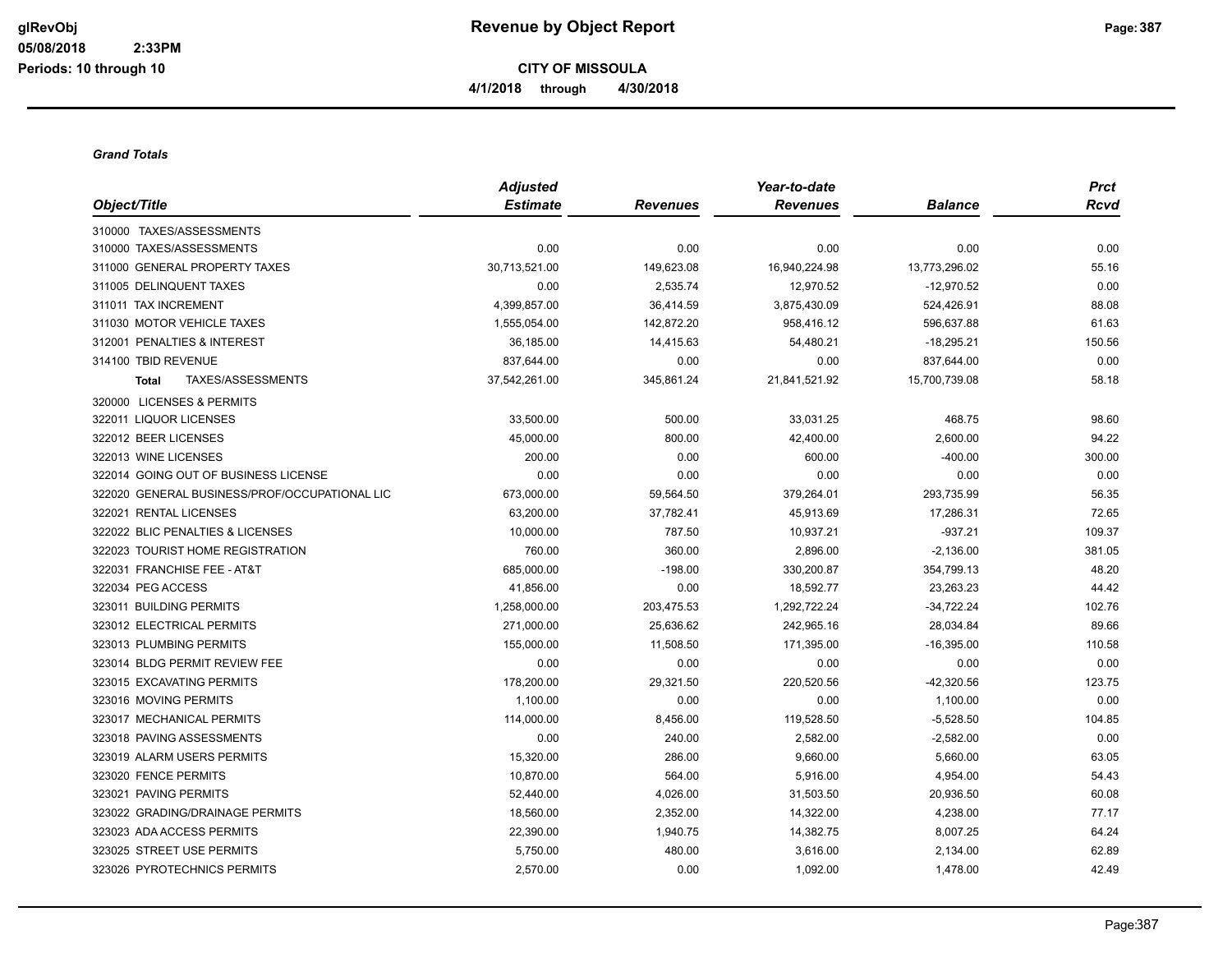**4/1/2018 through 4/30/2018**

| Object/Title                                   | <b>Adjusted</b><br><b>Estimate</b> | Revenues   | Year-to-date<br><b>Revenues</b> | <b>Balance</b> | <b>Prct</b><br>Rcvd |
|------------------------------------------------|------------------------------------|------------|---------------------------------|----------------|---------------------|
| 323027 HAULER PERMITS                          | 1,190.00                           | 0.00       | 150.00                          | 1,040.00       | 12.61               |
| 323030 ANIMAL LICENSES                         | 0.00                               | 730.50     | 6,814.95                        | $-6,814.95$    | 0.00                |
| 323031 CHICKEN LICENSES                        | 460.00                             | 90.00      | 390.00                          | 70.00          | 84.78               |
| 323052 STORM WATER POLLUTION PREVENTION PERMIT | 7,040.00                           | 1,392.00   | 7,583.00                        | $-543.00$      | 107.71              |
| 323054 ZONING COMPLIANCE PERMITS               | 19,840.00                          | 1,745.00   | 16,422.00                       | 3,418.00       | 82.77               |
| 323055 FLOOD PLAIN PERMITS                     | 2,310.00                           | 0.00       | 3,645.00                        | $-1,335.00$    | 157.79              |
| 323056 SIGN PERMITS                            | 12,330.00                          | 1,303.00   | 13,654.00                       | $-1,324.00$    | 110.74              |
| 323057 SIDEWALK CAFE PERMIT                    | 260.00                             | 28.00      | 193.00                          | 67.00          | 74.23               |
| <b>LICENSES &amp; PERMITS</b><br><b>Total</b>  | 3,701,146.00                       | 393,171.81 | 3,042,893.46                    | 658,252.54     | 82.21               |
| 330000 INTERGOVERNMENTAL REVENUES              |                                    |            |                                 |                |                     |
| 330000 INTERGOVERNMENTAL REVENUES              | 201,628.00                         | 0.00       | 18,000.00                       | 183,628.00     | 8.93                |
| 330005 MUTD GRANT ADMIN FEE                    | 0.00                               | 0.00       | 4,632.70                        | $-4,632.70$    | 0.00                |
| 331000 FEDERAL GRANTS                          | 29,463.00                          | 0.00       | 29,370.11                       | 92.89          | 99.68               |
| 331001 BYRNE DISCRETIONARY                     | 0.00                               | 0.00       | 0.00                            | 0.00           | 0.00                |
| 331003 STATE HOME PROGRAM INCOME               | 0.00                               | 0.00       | 0.00                            | 0.00           | 0.00                |
| 331005 WESTERN FEDERAL LANDS GRANT             | 0.00                               | 0.00       | 0.00                            | 0.00           | 0.00                |
| 331010 GRANT - CDBG                            | 575,247.00                         | 0.00       | 142,949.95                      | 432,297.05     | 24.85               |
| 331011 NSP GRANT/SILVERTIP PROJECT             | 599.00                             | 0.00       | 0.00                            | 599.00         | 0.00                |
| 331012 ARRA/CDBG STIMULUS REVENUE              | 0.00                               | 0.00       | 0.00                            | 0.00           | 0.00                |
| 331013 NORTHSIDE PED BRIDGE ARRA GRANT         | 0.00                               | 0.00       | 0.00                            | 0.00           | 0.00                |
| 331014 WHITE PINE PLAYGROUND-CDBG GRANT        | 69,650.00                          | 0.00       | 0.00                            | 69,650.00      | 0.00                |
| 331016 HOMEWORD 1800 PHILLIPS                  | 0.00                               | 0.00       | 0.00                            | 0.00           | 0.00                |
| 331017 HUD 6.7M/SILVERTIP APTS                 | 0.00                               | 0.00       | 0.00                            | 0.00           | 0.00                |
| 331018 MHA 1M/SILVERTIP APTS                   | 0.00                               | 0.00       | 0.00                            | 0.00           | 0.00                |
| 331022 EQUIPMENT GRANT                         | 44,100.00                          | 0.00       | 0.00                            | 44,100.00      | 0.00                |
| 331023 COPS HIRING GRANT 2011                  | 0.00                               | 0.00       | 0.00                            | 0.00           | 0.00                |
| 331024 DEPT OF JUSTICE GRANTS                  | 50,000.00                          | 0.00       | 3,064.37                        | 46,935.63      | 6.13                |
| 331025 DV ACCOUNTABILITY GRANT(ATTY)           | 44,664.00                          | 0.00       | 9,064.49                        | 35,599.51      | 20.29               |
| 331026 ICAC GRANT                              | 102,019.00                         | 0.00       | 55,605.14                       | 46,413.86      | 54.50               |
| 331027 JAG GRANTS REVENUE                      | 60,373.00                          | 0.00       | 0.00                            | 60,373.00      | 0.00                |
| 331028 JAG VII                                 | 5,000.00                           | 0.00       | 0.00                            | 5,000.00       | 0.00                |
| 331033 WORD                                    | 0.00                               | 0.00       | 0.00                            | 0.00           | 0.00                |
| 331038 EPA BROWNSFIELD GRANT                   | 378,075.00                         | 0.00       | $-659.52$                       | 378,734.52     | $-0.17$             |
| 331050 ISTEA/CTEP GRANT                        | 0.00                               | 0.00       | 0.00                            | 0.00           | 0.00                |
| 331052 MDT CMAQ STRIPING GRANT                 | 0.00                               | 0.00       | 0.00                            | 0.00           | 0.00                |
| 331053 CTEP PLAYFAIR                           | 0.00                               | 0.00       | $-5,000.00$                     | 5,000.00       | 0.00                |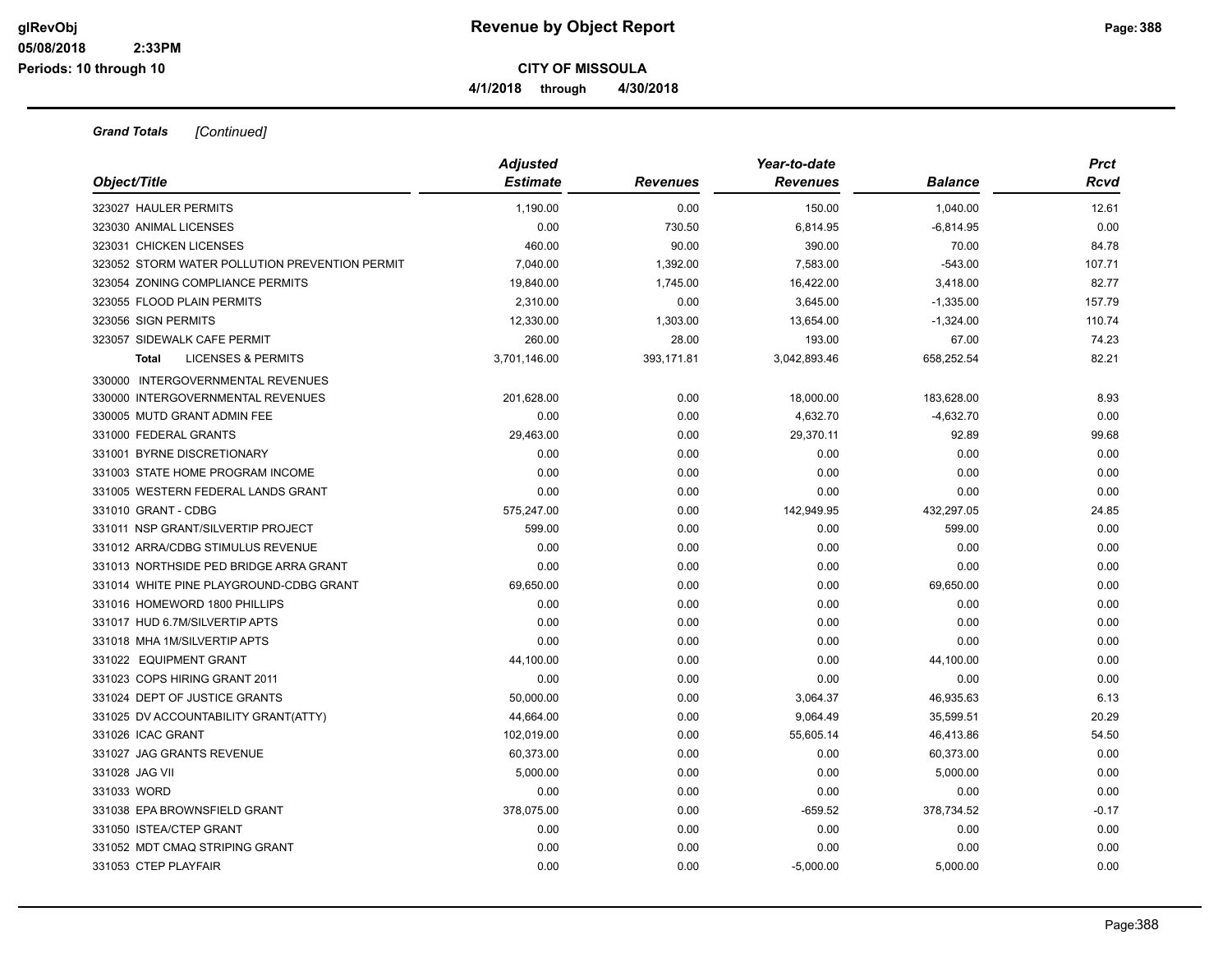**4/1/2018 through 4/30/2018**

|                                              | <b>Adjusted</b> |                 | Year-to-date    |                | <b>Prct</b><br>Rcvd |
|----------------------------------------------|-----------------|-----------------|-----------------|----------------|---------------------|
| Object/Title                                 | <b>Estimate</b> | <b>Revenues</b> | <b>Revenues</b> | <b>Balance</b> |                     |
| 331054 FHWA PL GRANT                         | 851,201.00      | 0.00            | 205,969.48      | 645,231.52     | 24.20               |
| 331055 FTA GRANT                             | 166,584.00      | 0.00            | 80,952.84       | 85,631.16      | 48.60               |
| 331056 MDT FEDERAL CMAQ                      | 285,698.00      | 0.00            | 108,222.06      | 177,475.94     | 37.88               |
| 331060 NATL RECREATION TRAILS GRANTS         | 0.00            | 0.00            | 0.00            | 0.00           | 0.00                |
| 331090 EPA GRANT                             | 509,603.00      | 0.00            | 28,681.71       | 480,921.29     | 5.63                |
| 331091 HMEP [HAZ MATERIAL & EMER PREP] GRANT | 0.00            | 0.00            | 9,364.09        | $-9,364.09$    | 0.00                |
| 331113 *** Title Not Found ***               | 0.00            | 0.00            | 87,950.75       | $-87,950.75$   | 0.00                |
| 331156 CTEP GRANTS                           | 81,964.00       | 0.00            | 0.00            | 81,964.00      | 0.00                |
| 331170 HISTORICAL PRESERVATION GRANT         | 5,500.00        | 0.00            | 5,500.00        | 0.00           | 100.00              |
| 331180 LIBRARY LITERACY GRANT                | 0.00            | 0.00            | 0.00            | 0.00           | 0.00                |
| 331181 GRANTS/DONATIONS - FORT MISSOULA      | 0.00            | 0.00            | 0.00            | 0.00           | 0.00                |
| 331990 IRS REIMB/DEBT SVS INTEREST           | 248,879.00      | 0.00            | 115,909.20      | 132,969.80     | 46.57               |
| 331992 FEDERAL ARRA GRANTS                   | 0.00            | 0.00            | 0.00            | 0.00           | 0.00                |
| 334013 STATE GRANT - OT SEATBELT             | 53,600.00       | 0.00            | 34,525.45       | 19,074.55      | 64.41               |
| 334014 *** Title Not Found ***               | 0.00            | 0.00            | 0.00            | 0.00           | 0.00                |
| 334015 COPS TECHNOLOGY GRANT                 | 298,729.00      | 0.00            | 140,387.30      | 158,341.70     | 46.99               |
| 334016 BULLETPROOF VEST GRANT                | 28,000.00       | 0.00            | 0.00            | 28,000.00      | 0.00                |
| 334017 SCHOOL RESOURCE OFFICER               | 240,000.00      | 0.00            | 77,515.00       | 162,485.00     | 32.30               |
| 334018 STATE GRANT - CAPITAL                 | 0.00            | 0.00            | 0.00            | 0.00           | 0.00                |
| 334020 UNDERAGE DRINKING GRANT               | 10,903.00       | 0.00            | 0.00            | 10,903.00      | 0.00                |
| 334025 COUNTY WEED                           | 15,000.00       | 0.00            | 15,525.00       | $-525.00$      | 103.50              |
| 334026 FOREST HEALTH GRANT                   | 0.00            | 0.00            | 0.00            | 0.00           | 0.00                |
| 334028 DEPT OF AG INTERN GRANT               | 0.00            | 0.00            | 0.00            | 0.00           | 0.00                |
| 334040 GAS TAX APPORTIONMENT                 | 2,044,567.00    | 0.00            | 725,109.90      | 1,319,457.10   | 35.47               |
| 334045 MONTANA DEPARTMENT TRANSPORTATION     | 208,379.00      | 0.00            | 0.00            | 208,379.00     | 0.00                |
| 334071 DEQ/RIVER WATER SAMPLING              | 0.00            | 0.00            | 0.00            | 0.00           | 0.00                |
| 334076 BIG SKY TRUST FUND GRANTS             | 0.00            | 0.00            | 0.00            | 0.00           | 0.00                |
| 334112 WELLNESS GRANT                        | 0.00            | 0.00            | 0.00            | 0.00           | 0.00                |
| 334120 TSEP GRANT                            | 0.00            | 0.00            | 0.00            | 0.00           | 0.00                |
| 334121 DNRC GRANT                            | 73,450.00       | 6,000.00        | 10,746.49       | 62,703.51      | 14.63               |
| 334122 RENEWABLE RESOURCE GRANTS             | 0.00            | 0.00            | 0.00            | 0.00           | 0.00                |
| 334123 MAQI FEDERAL ASSISTANCE               | 64,942.00       | 0.00            | 117,170.53      | $-52,228.53$   | 180.42              |
| 334125 FWP GRANT                             | 0.00            | 0.00            | 0.00            | 0.00           | 0.00                |
| 334140 DNRC GRANT                            | 0.00            | 0.00            | 0.00            | 0.00           | 0.00                |
| 334145 WESTERN MT MENTAL HEALTH CTR          | 0.00            | 0.00            | 0.00            | 0.00           | 0.00                |
| 334146 ADDI FUNDS-1ST TIME HOMEBUYERS        | 0.00            | 0.00            | 0.00            | 0.00           | 0.00                |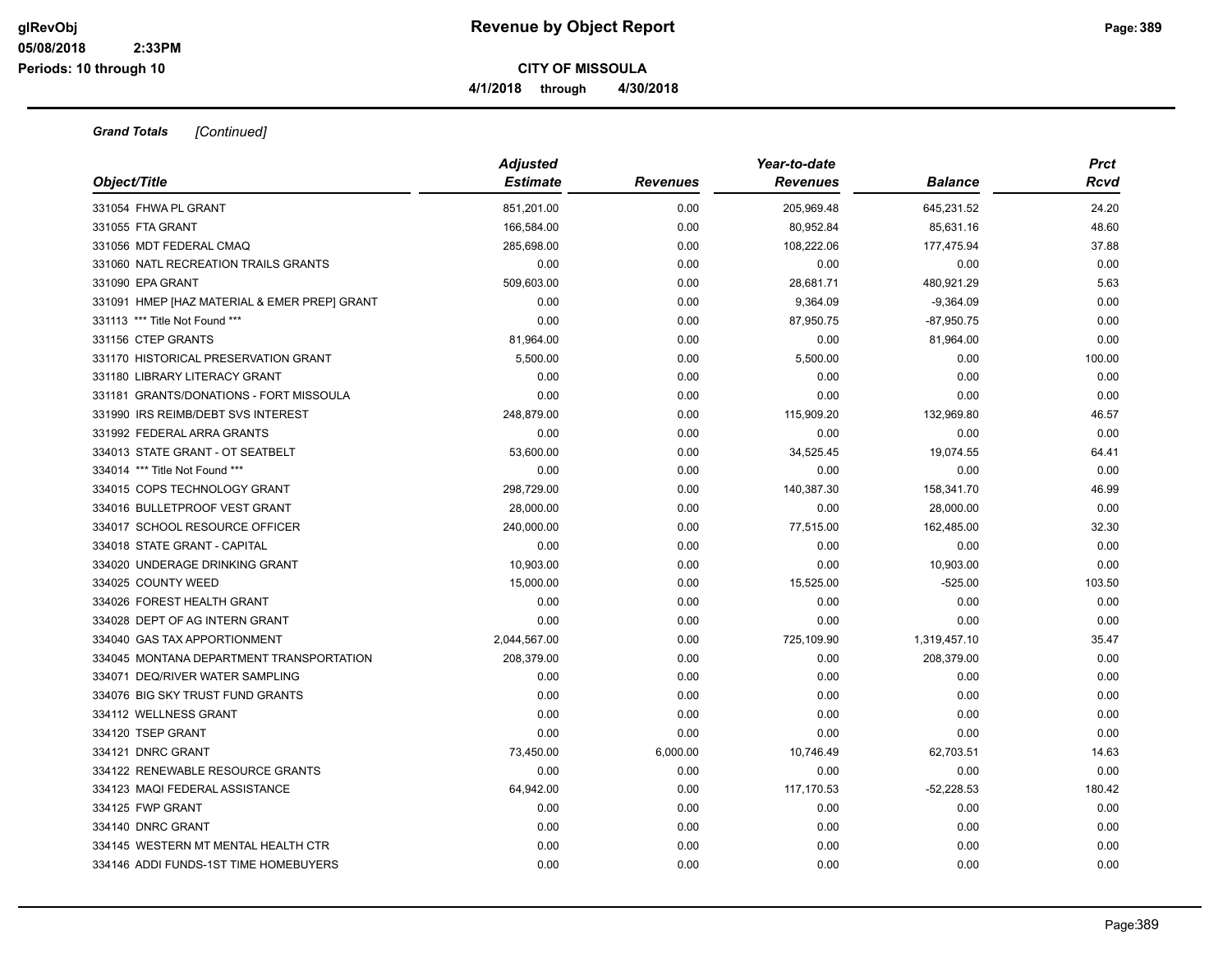**4/1/2018 through 4/30/2018**

| Object/Title                                 | <b>Adjusted</b><br><b>Estimate</b> | <b>Revenues</b> | Year-to-date<br><b>Revenues</b> | <b>Balance</b> | <b>Prct</b><br>Rcvd |
|----------------------------------------------|------------------------------------|-----------------|---------------------------------|----------------|---------------------|
| 334149 MISSOULA HOMEOWNERSHIP PROGRAM        | 0.00                               | 0.00            | 0.00                            | 0.00           | 0.00                |
| 334153 FY14 DISTRICT XI HRC TBRA             | 0.00                               | 0.00            | 0.00                            | 0.00           | 0.00                |
| 334154 HOMEWORD SWEETGRASS                   | 0.00                               | 0.00            | 0.00                            | 0.00           | 0.00                |
| 334155 FY08 NMCDC                            | 0.00                               | 0.00            | 0.00                            | 0.00           | 0.00                |
| 334156 HOME PROGRAM INCOME                   | 406,753.00                         | 0.00            | 437,617.72                      | $-30,864.72$   | 107.59              |
| 334157 FY09 MHA                              | 0.00                               | 0.00            | 0.00                            | 0.00           | 0.00                |
| 334159 FY09 HOMEWORD                         | 0.00                               | 0.00            | 0.00                            | 0.00           | 0.00                |
| 334160 FY09 NMCDC                            | 0.00                               | 0.00            | 0.00                            | 0.00           | 0.00                |
| 334161 FY10 DISTRICT XI HRC                  | 0.00                               | 0.00            | 0.00                            | 0.00           | 0.00                |
| 334163 FY10 homeWORD/SOLSTICE APT            | 0.00                               | 0.00            | 0.00                            | 0.00           | 0.00                |
| 334171 DEPT OF COMMERCE GRANTS               | 0.00                               | 0.00            | 0.00                            | 0.00           | 0.00                |
| 334251 RTP/TAP STATE GRANTS                  | 50,000.00                          | 0.00            | 213,905.47                      | $-163,905.47$  | 427.81              |
| 334990 ARRA FUNDING                          | 0.00                               | 0.00            | 0.00                            | 0.00           | 0.00                |
| 335075 STATE GAMBLING/VIDEO/KENO/BINGO FEES  | 115,000.00                         | 900.00          | 121,082.80                      | $-6,082.80$    | 105.29              |
| 335210 PERSONAL PROPERTY TAX REIMBURSEMENT   | 963,588.00                         | 0.00            | 264,235.88                      | 699,352.12     | 27.42               |
| 335230 HB 124 REVENUE                        | 8,372,862.00                       | 0.00            | 6,542,168.38                    | 1,830,693.62   | 78.14               |
| 335250 STATE REIMB - SB #184                 | 0.00                               | 0.00            | 0.00                            | 0.00           | 0.00                |
| 336001 MDT REIMBURSEMENTS                    | 0.00                               | 0.00            | 0.00                            | 0.00           | 0.00                |
| 336020 STATE PENSION CONTRIBUTION            | 0.00                               | 0.00            | 0.00                            | 0.00           | 0.00                |
| 336021 STATE CONTRIB - POLICE RETIREMENT     | 2,567,433.00                       | 0.00            | 1,846,675.30                    | 720,757.70     | 71.93               |
| 336022 STATE CONTRIB. - FIRE RETIREMENT      | 2,535,872.00                       | 0.00            | 1,833,763.94                    | 702,108.06     | 72.31               |
| 336023 STATE CONTRIB. - PERS                 | 12,551.00                          | 0.00            | 17,002.09                       | $-4,451.09$    | 135.46              |
| 336027 ON JOB TRAINING - REIMBURSEMENT       | 0.00                               | 0.00            | 1,926.00                        | $-1,926.00$    | 0.00                |
| 336030 COUNTY CONTRIBUTION                   | 9,900.00                           | 0.00            | 17,900.00                       | $-8,000.00$    | 180.81              |
| 337000 LOCAL GRANTS                          | 42,500.00                          | 0.00            | 0.00                            | 42,500.00      | 0.00                |
| 337001 NEIGHBORHOOD COUNCIL GRANT/DONATION   | 0.00                               | 0.00            | 12,804.23                       | $-12,804.23$   | 0.00                |
| 337002 MRA GRANT                             | 0.00                               | 0.00            | 0.00                            | 0.00           | 0.00                |
| 337003 HEALTH DEPT-STORM WATER MGMT          | 0.00                               | 0.00            | 0.00                            | 0.00           | 0.00                |
| 337004 MRA GRANTS                            | 0.00                               | 0.00            | 0.00                            | 0.00           | 0.00                |
| 337009 *** Title Not Found ***               | 0.00                               | 0.00            | 0.00                            | 0.00           | 0.00                |
| 337010 COUNTY REIMBURSEMENT-DEANOS           | 0.00                               | 0.00            | 0.00                            | 0.00           | 0.00                |
| 337012 LEGAL SERVICES-CONTRACTED/REIMB.      | 6,000.00                           | 0.00            | 7,200.00                        | $-1,200.00$    | 120.00              |
| 337013 MUTD SIGN MAINTENANCE AGREEMENT       | 3,000.00                           | 0.00            | 3,000.00                        | 0.00           | 100.00              |
| 337041 FMRP COUNTY MAINTENANCE AGREEMENT     | 0.00                               | 0.00            | 0.00                            | 0.00           | 0.00                |
| 338000 LOCAL SHARING OF TAX INCREMENT        | 204,860.00                         | 0.00            | 266,850.58                      | $-61,990.58$   | 130.26              |
| 338001 EXCESS PLEDGED TAX INCREMENT RETURNED | 0.00                               | 0.00            | 0.00                            | 0.00           | 0.00                |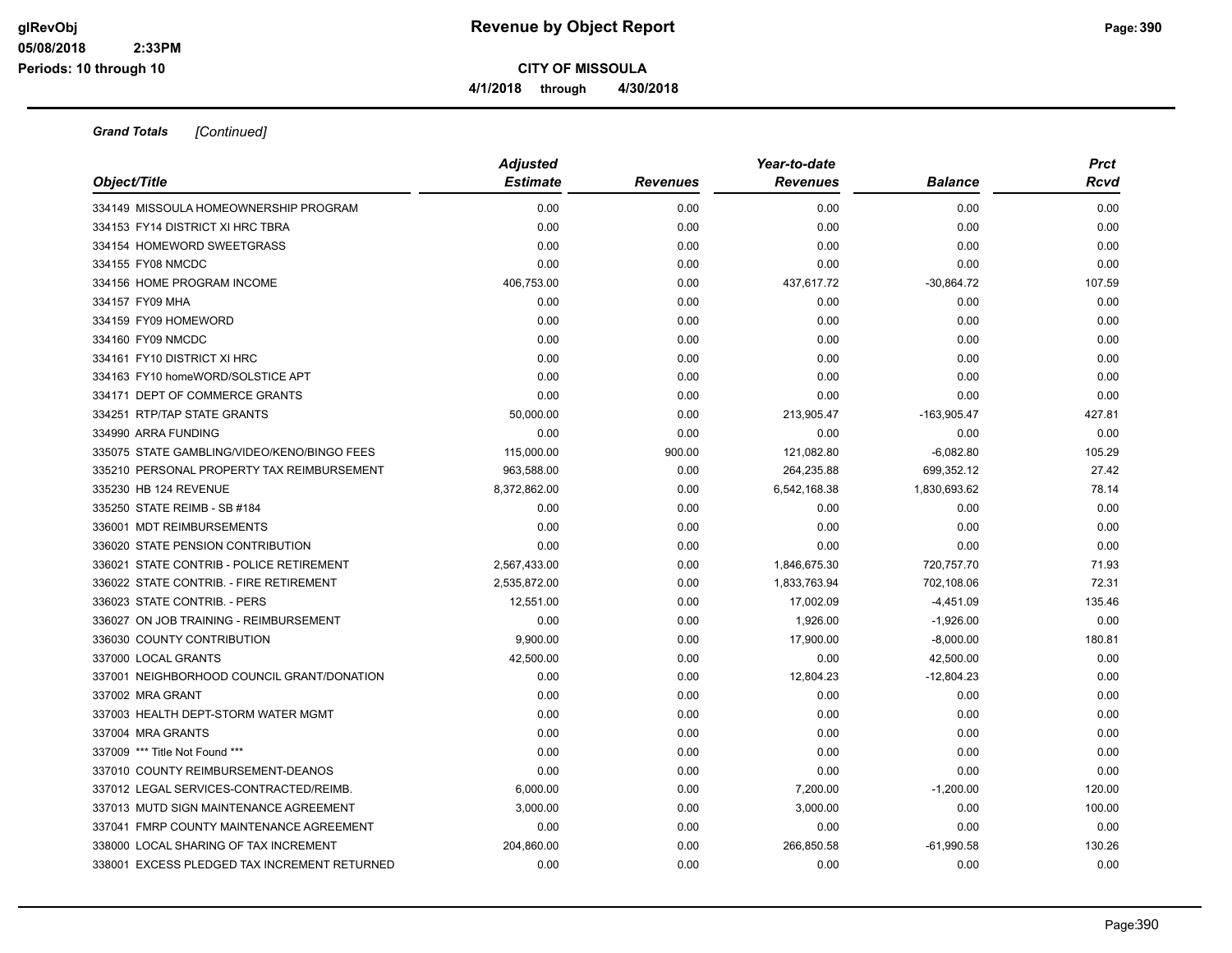**4/1/2018 through 4/30/2018**

| Object/Title                                      | <b>Adjusted</b><br><b>Estimate</b> | <b>Revenues</b> | Year-to-date<br><b>Revenues</b> | <b>Balance</b>  | <b>Prct</b><br>Rcvd |
|---------------------------------------------------|------------------------------------|-----------------|---------------------------------|-----------------|---------------------|
| 338100 PLANNING MILLS PASSED THRU COUNTY          | 324,069.00                         | 0.00            | 300,000.00                      | 24,069.00       | 92.57               |
| 339000 PAYMENT IN LIEU OF TAXES                   | 306,585.00                         | 0.00            | 0.00                            | 306,585.00      | 0.00                |
| <b>INTERGOVERNMENTAL REVENUES</b><br><b>Total</b> | 22,668,790.00                      | 6,900.00        | 13,906,689.43                   | 8,762,100.57    | 61.35               |
| 340000 CHARGES FOR SERVICES                       |                                    |                 |                                 |                 |                     |
| 340051 GRILL VAN CONCESSIONS                      | 100,000.00                         | 0.00            | 29,892.05                       | 70,107.95       | 29.89               |
| 341009 BLDG ADMIN FEES                            | 366,035.00                         | 0.00            | 183,017.50                      | 183,017.50      | 50.00               |
| 341010 MISCELLANEOUS COLLECTIONS                  | 850.00                             | 750.00          | 5,880.50                        | $-5,030.50$     | 691.82              |
| 341011 TRANSPORTATION ADMIN FEES                  | 28,947.00                          | 0.00            | 14,473.50                       | 14,473.50       | 50.00               |
| 341012 MAYORS PROCLAMATION FEES                   | 0.00                               | 0.00            | 0.00                            | 0.00            | 0.00                |
| 341013 AIR FUND FEES                              | 95.00                              | 0.00            | 0.00                            | 95.00           | 0.00                |
| 341015 SEWER ADMINISTRATION FEES                  | 1,355,940.00                       | 0.00            | 677,970.00                      | 677,970.00      | 50.00               |
| 341016 MRA ADMINISTRATION FEES                    | 148,857.00                         | 0.00            | 74,428.50                       | 74,428.50       | 50.00               |
| 341017 LIGHTING ADMINISTRATION FEES               | 15,250.00                          | 0.00            | 7,625.00                        | 7,625.00        | 50.00               |
| 341018 PARKING COMM ADMIN FEES                    | 199,699.00                         | 0.00            | 99,849.50                       | 99,849.50       | 50.00               |
| 341019 *** Title Not Found ***                    | 4,647.00                           | 0.00            | 2,323.50                        | 2,323.50        | 50.00               |
| 341021 SID ADMINISTRATION FEES                    | 0.00                               | 0.00            | 0.00                            | 0.00            | 0.00                |
| 341023 PLANNING ADMIN FEES                        | 25,000.00                          | 0.00            | 12,500.00                       | 12,500.00       | 50.00               |
| 341024 HOUSING GRANT ADMIN FEES                   | 104,000.00                         | 0.00            | 0.00                            | 104,000.00      | 0.00                |
| 341026 WATER ADMINISTRATION FEES                  | 0.00                               | 0.00            | 0.00                            | 0.00            | 0.00                |
| 341027 STORMWATER ADMINISTRATION FEES             | 26,988.00                          | 0.00            | 13,494.00                       | 13,494.00       | 50.00               |
| 341032 IMPACT FEE CLEARING ACCOUNT                | 0.00                               | 130,264.92      | 1,490,554.55                    | $-1,490,554.55$ | 0.00                |
| 341033 TIME PAY COLLECTIONS - MUNI COURT          | 363,482.00                         | 0.00            | 0.00                            | 363,482.00      | 0.00                |
| 341034 IMPACT FEES-FIRE SHARE                     | 110,000.00                         | 0.00            | 0.00                            | 110,000.00      | 0.00                |
| 341035 IMPACT FEES-POLICE SHARE                   | 19,000.00                          | 0.00            | 0.00                            | 19,000.00       | 0.00                |
| 341036 IMPACT FEES-COMMUNITY SERVICE SHARE        | 236,000.00                         | 0.00            | 0.00                            | 236,000.00      | 0.00                |
| 341037 IMPACT FEE-ROAD SHARE                      | 1,136,000.00                       | 0.00            | 0.00                            | 1,136,000.00    | 0.00                |
| 341041 SEWER EXTENSION RECORDING FEES             | 3,500.00                           | 426.00          | 5,956.00                        | $-2,456.00$     | 170.17              |
| 341052 MUNICIPAL COURT FILING FEES                | 330,000.00                         | 19,457.19       | 199,189.68                      | 130,810.32      | 60.36               |
| 341055 CRIME VICTIM SURCHARGE                     | 1,500.00                           | 134.59          | 1,054.59                        | 445.41          | 70.31               |
| 341067 SUBDIVISION EXEMPTION AFFIDAVITS           | 5,140.00                           | 0.00            | 4,800.00                        | 340.00          | 93.39               |
| 341068 SUBDIVISON FEES                            | 10,280.00                          | 0.00            | 4,510.00                        | 5,770.00        | 43.87               |
| 341069 REZONING FEES                              | 10,280.00                          | 0.00            | 16,596.00                       | $-6,316.00$     | 161.44              |
| 341070 DESIGN REVIEW BOARD                        | 33,910.00                          | 0.00            | 22,037.16                       | 11,872.84       | 64.99               |
| 341072 FLOOD PLAIN-0THER FEES                     | 0.00                               | 0.00            | 0.00                            | 0.00            | 0.00                |
| 341073 FIRE PLAN CHECK FEES                       | 30,830.00                          | 2,784.00        | 39,217.00                       | $-8,387.00$     | 127.20              |
| 341074 FIRE INSPECTION FEES                       | 55,000.00                          | 4,495.00        | 64,224.00                       | $-9,224.00$     | 116.77              |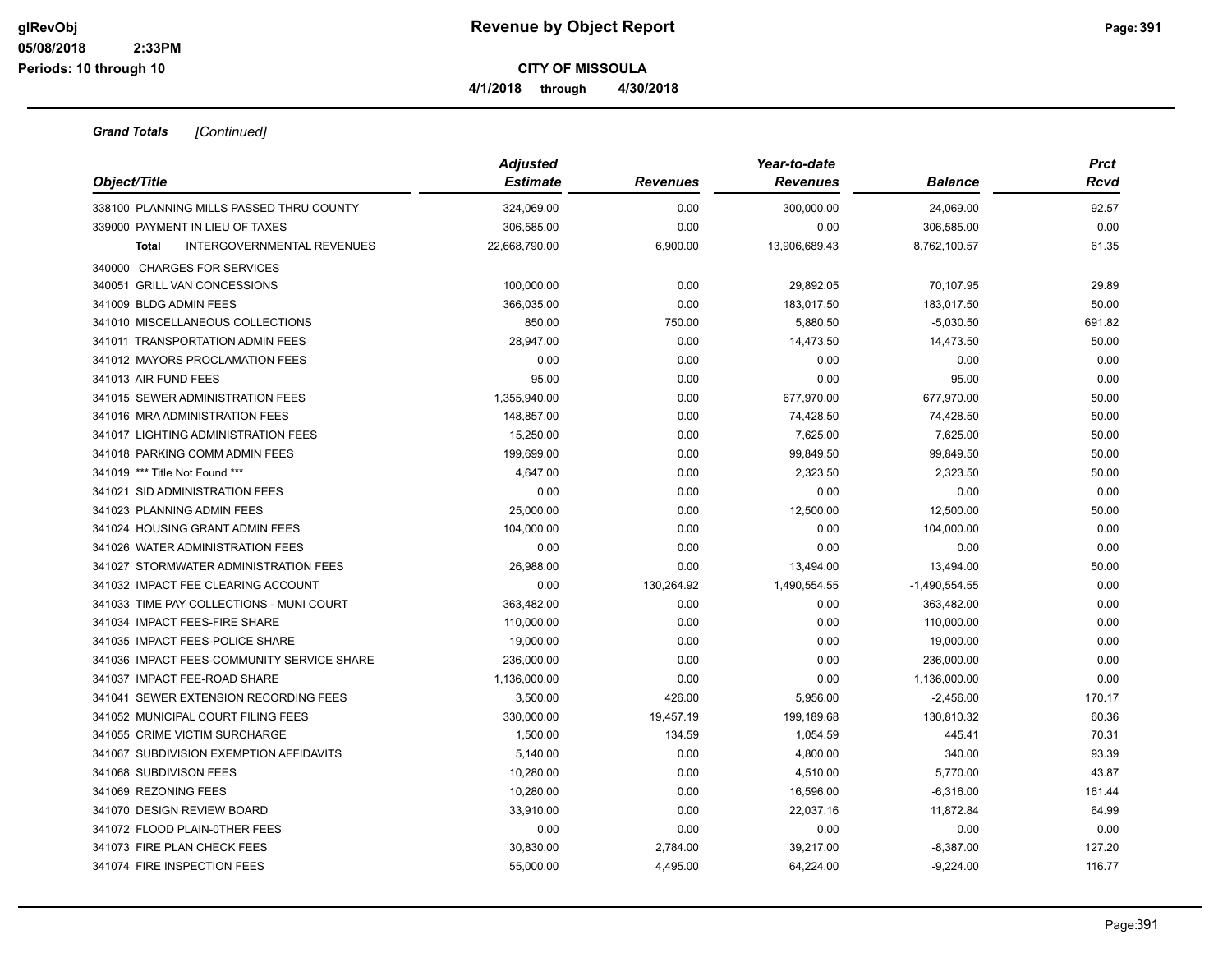**4/1/2018 through 4/30/2018**

| Object/Title                             | <b>Adjusted</b><br><b>Estimate</b> | <b>Revenues</b> | Year-to-date<br><b>Revenues</b> | <b>Balance</b> | <b>Prct</b><br>Rcvd |
|------------------------------------------|------------------------------------|-----------------|---------------------------------|----------------|---------------------|
| 341076 ENGINEERING PLAN CHECK FEES       | 44,700.00                          | 6,675.00        | 46,061.00                       | $-1,361.00$    | 103.04              |
| 341078 ENGINEERING MAP FEES              | 210.00                             | 0.00            | 70.00                           | 140.00         | 33.33               |
| 341079 GREASE INTERCEPTOR APPEAL FEES    | 1,130.00                           | 0.00            | 484.50                          | 645.50         | 42.88               |
| 341090 STREET VACATION PETITION FEES     | 0.00                               | 0.00            | 0.00                            | 0.00           | 0.00                |
| 341091 INSPECTION CODE BOOKS & COPIES    | 2,000.00                           | 0.00            | 120.75                          | 1,879.25       | 6.04                |
| 341450 *** Title Not Found ***           | 0.00                               | 0.00            | 0.00                            | 0.00           | 0.00                |
| 342000 *** Title Not Found ***           | 5,000.00                           | 0.00            | 0.00                            | 5,000.00       | 0.00                |
| 342010 POLICE/BID AGREEMENT              | 45,000.00                          | 25,294.25       | 25,294.25                       | 19,705.75      | 56.21               |
| 342012 PD REIMBURSABLE SERVICES          | 0.00                               | 0.00            | 0.00                            | 0.00           | 0.00                |
| 342013 BLIC BACKGROUND CHECK FEE         | 152,100.00                         | 10,326.50       | 45,169.57                       | 106,930.43     | 29.70               |
| 342014 POLICE DEPARTMENT SERVICE FEES    | 27,568.00                          | 1,661.00        | 26,683.05                       | 884.95         | 96.79               |
| 342015 POLICE OVERTIME FEES              | 100,000.00                         | 4,713.89        | 109,641.30                      | $-9,641.30$    | 109.64              |
| 342016 POLICE TRAINING FEES              | 36,000.00                          | 0.00            | 12,585.72                       | 23,414.28      | 34.96               |
| 342017 CATERING FEES                     | 5,000.00                           | 735.00          | 5,561.00                        | $-561.00$      | 111.22              |
| 342018 DESK REPORTS                      | 37,012.00                          | 3,321.00        | 29,271.00                       | 7,741.00       | 79.09               |
| 342019 ABANDONED VEHICLE REVENUE FEES    | 12,000.00                          | 475.00          | 29,445.00                       | $-17,445.00$   | 245.38              |
| 342020 FIRE DEPARTMENT FEES              | 550.00                             | 0.00            | 309.50                          | 240.50         | 56.27               |
| 342021 CPR EDUCATION PROGRAM             | 10,000.00                          | 1,775.00        | 7,005.00                        | 2,995.00       | 70.05               |
| 342022 OUTSIDE HIRES                     | 651,341.00                         | 157.00          | 911,278.91                      | $-259,937.91$  | 139.91              |
| 342060 BIKE PROGRAM SALES & FEES         | 0.00                               | 0.00            | 1,683.67                        | $-1,683.67$    | 0.00                |
| 343000 PW REIMBURSABLE SERVICES          | 35,000.00                          | 51.75           | 7,387.10                        | 27,612.90      | 21.11               |
| 343001 SIGN FABRICATION & CONTRACTS      | 0.00                               | 0.00            | 0.00                            | 0.00           | 0.00                |
| 343002 OTHER AGENCIES - VEH MAINT        | 55,000.00                          | 44.10           | 80,068.96                       | $-25,068.96$   | 145.58              |
| 343004 SPECIAL STATE CONTRACTS           | 175,000.00                         | 0.00            | 55,164.50                       | 119,835.50     | 31.52               |
| 343006 OTHER GOVT AGENCY-STREET PROJECTS | 0.00                               | 0.00            | 10,000.00                       | $-10,000.00$   | 0.00                |
| 343009 TOW CHARGES                       | 0.00                               | 0.00            | 0.00                            | 0.00           | 0.00                |
| 343010 STREET DEPT SALES & SERVICES      | 0.00                               | 0.00            | 0.00                            | 0.00           | 0.00                |
| 343011 STREET AND ROADWAY REPAIR CHARGES | 0.00                               | 0.00            | 0.00                            | 0.00           | 0.00                |
| 343013 SNOW REMOVAL FEES                 | 1,633.00                           | 72.00           | 920.00                          | 713.00         | 56.34               |
| 343015 PARKING                           | 0.00                               | 0.00            | 0.00                            | 0.00           | 0.00                |
| 343016 METER MONEY                       | 971,239.00                         | 96,871.45       | 1,003,595.20                    | $-32,356.20$   | 103.33              |
| 343017 PARKING LEASE REVENUE             | 702,000.00                         | 48,801.00       | 806,413.50                      | $-104,413.50$  | 114.87              |
| 343018 SALE OF MATERIALS                 | 92,000.00                          | 9,101.30        | 95,823.09                       | $-3,823.09$    | 104.16              |
| 343021 METERED WATER REVENUE             | 16,456,220.00                      | $-965.96$       | 6,162,166.95                    | 10,294,053.05  | 37.45               |
| 343022 UNMETERED WATER REVENUE           | 2,476,385.00                       | $-677.87$       | 703,829.50                      | 1,772,555.50   | 28.42               |
| 343023 BULK WATER SALES                  | 0.00                               | 0.00            | 0.00                            | 0.00           | 0.00                |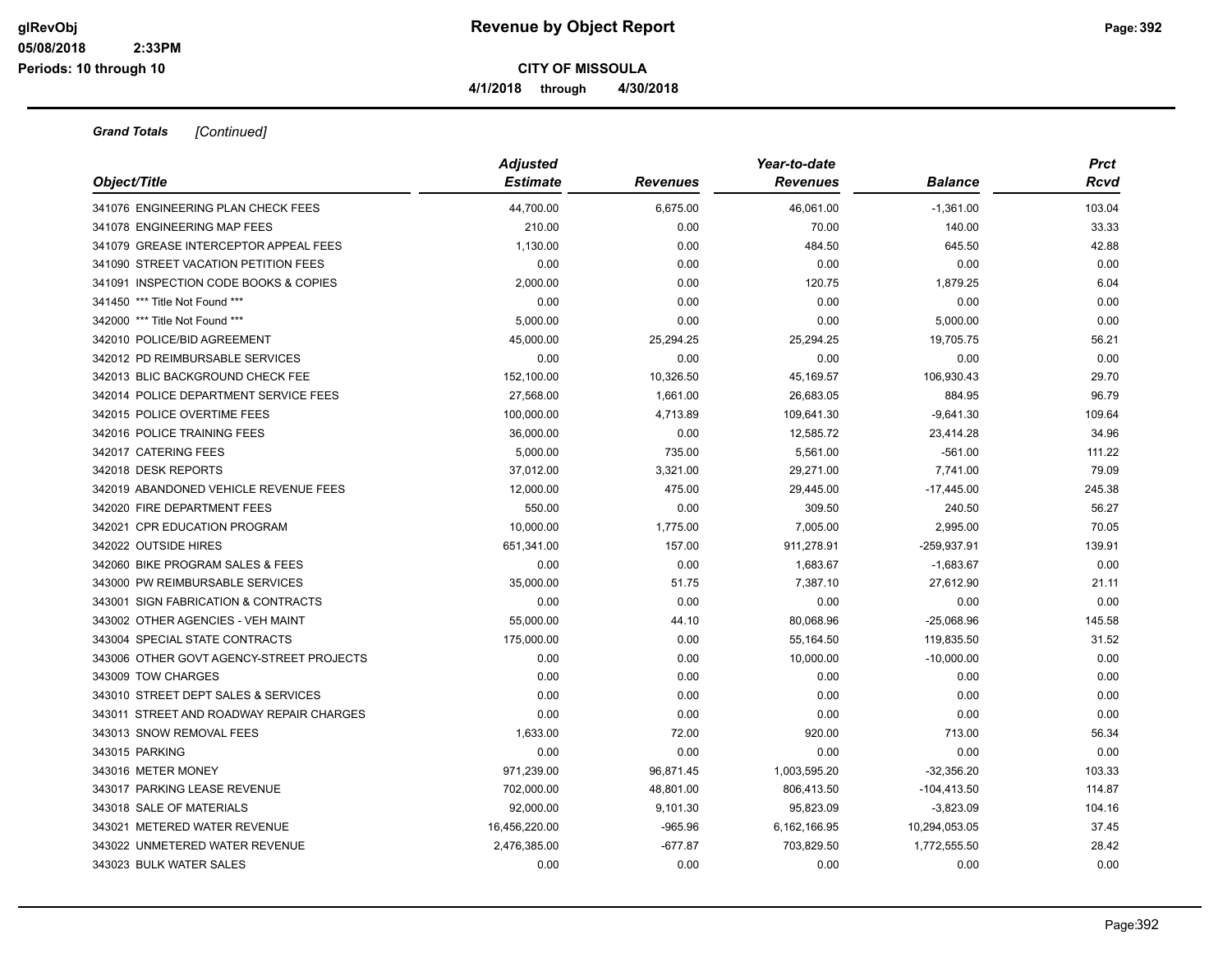**4/1/2018 through 4/30/2018**

|                                              | <b>Adjusted</b> |                 | Year-to-date    |                | <b>Prct</b> |  |
|----------------------------------------------|-----------------|-----------------|-----------------|----------------|-------------|--|
| Object/Title                                 | <b>Estimate</b> | <b>Revenues</b> | <b>Revenues</b> | <b>Balance</b> | Rcvd        |  |
| 343024 SALES OF WATER MATERIALS              | 0.00            | 0.00            | 7,653.68        | $-7,653.68$    | 0.00        |  |
| 343025 *** Title Not Found ***               | 114,100.00      | 26,092.00       | 129,483.00      | $-15,383.00$   | 113.48      |  |
| 343026 WATER INSTALLATION CHARGES            | 0.00            | 0.00            | 0.00            | 0.00           | 0.00        |  |
| 343027 MISCELLANEOUS WATER REVENUES          | 0.00            | 0.00            | 127,803.54      | $-127,803.54$  | 0.00        |  |
| 343028 WATER TESTING CHARGE                  | 0.00            | 4,495.00        | 4,495.00        | $-4,495.00$    | 0.00        |  |
| 343031 SEWER INSTALLATION CHARGES - DEVLPMNT | 900,000.00      | 0.00            | 3,000.00        | 897,000.00     | 0.33        |  |
| 343032 SEWER INSTALLATION CHARGES            | 44,850.00       | $-5,365.00$     | 5,570.83        | 39,279.17      | 12.42       |  |
| 343033 *** Title Not Found ***               | 255,800.00      | 34,863.00       | 234,854.00      | 20,946.00      | 91.81       |  |
| 343034 TREATMENT FACILITIES FEES             | 8,040,674.00    | 279,894.03      | 8,950,836.72    | $-910, 162.72$ | 111.32      |  |
| 343035 SALE OF SEWER MATERIALS AND SUPPLIES  | 10,300.00       | 0.00            | $-19,270.92$    | 29,570.92      | $-187.10$   |  |
| 343036 *** Title Not Found ***               | 0.00            | 0.00            | 0.00            | 0.00           | 0.00        |  |
| 343037 GREASE INTERCEPTOR LOANS              | 0.00            | 0.00            | 0.00            | 0.00           | 0.00        |  |
| 343038 P & I TAX LIENS                       | 0.00            | 77.57           | 2,442.69        | $-2,442.69$    | 0.00        |  |
| 343039 DISPOSAL FEES                         | 29,170.00       | 3,984.24        | 17,740.65       | 11,429.35      | 60.82       |  |
| 343041 COMPOST TIPPING FEES                  | 664,215.00      | 18,994.83       | 370, 157.24     | 294,057.76     | 55.73       |  |
| 343045 COMPOST SALES                         | 417,960.00      | 49,595.00       | 253,082.00      | 164,878.00     | 60.55       |  |
| 343046 COMPOST DELIVERY CHARGE               | 0.00            | 0.00            | 0.00            | 0.00           | 0.00        |  |
| 343065 BUILDING RENTALS                      | 0.00            | 0.00            | 0.00            | 0.00           | 0.00        |  |
| 343080 STATE MAINTENANCE CONTRACT            | 550,000.00      | 0.00            | 313,632.06      | 236,367.94     | 57.02       |  |
| 343084 STREET MAINTENANCE MATERIALS REIMB    | 50,000.00       | 0.00            | 0.00            | 50,000.00      | 0.00        |  |
| 343097 SIDEWALK AND CURB FEES                | 300,000.00      | 18,503.80       | 326,195.38      | $-26, 195.38$  | 108.73      |  |
| 343300 MISC CHARGES FOR SERVICES             | 0.00            | 0.00            | 0.00            | 0.00           | 0.00        |  |
| 343301 BOOT REMOVAL                          | 10,000.00       | 1,280.00        | 11,225.00       | $-1,225.00$    | 112.25      |  |
| 343302 PARKS SOIL PROJECT                    | 0.00            | 0.00            | 0.00            | 0.00           | 0.00        |  |
| 343310 SALE OF NICHE NAMEPLATES & VASES      | 0.00            | 0.00            | 20,500.00       | $-20,500.00$   | 0.00        |  |
| 343311 SALE OF NICHES                        | 0.00            | 0.00            | 0.00            | 0.00           | 0.00        |  |
| 343320 SALE OF GRAVES                        | 27,100.00       | 2,800.00        | 17,400.00       | 9,700.00       | 64.21       |  |
| 343321 FOUNDATIONS                           | 7,060.00        | 600.00          | 7,355.00        | $-295.00$      | 104.18      |  |
| 343322 FLOWER CARE                           | 18,650.00       | 3,760.00        | 7,140.00        | 11,510.00      | 38.28       |  |
| 343323 LINER/ POLYVAULTS/ ACCESS FEES        | 24,530.00       | 3,850.00        | 11,100.00       | 13,430.00      | 45.25       |  |
| 343324 OTHER CEMETERY FEES                   | 3,720.00        | 300.00          | 3,000.00        | 720.00         | 80.65       |  |
| 343325 2ND INTERMENT RIGHT                   | 5,840.00        | 1,200.00        | 3,600.00        | 2,240.00       | 61.64       |  |
| 343327 MONUMENT MAINTENANCE                  | 0.00            | 140.00          | 190.00          | $-190.00$      | 0.00        |  |
| 343340 OPENINGS/ CLOSINGS/ DISINTERMENTS     | 27,770.00       | 4,600.00        | 15,625.00       | 12,145.00      | 56.27       |  |
| 343341 CEMETERY MONUMENT PERMIT FEE          | 0.00            | 200.00          | 900.00          | $-900.00$      | 0.00        |  |
| 343343 CEMETERY OVERTIME SERVICES FEE        | 0.00            | 340.00          | 340.00          | $-340.00$      | 0.00        |  |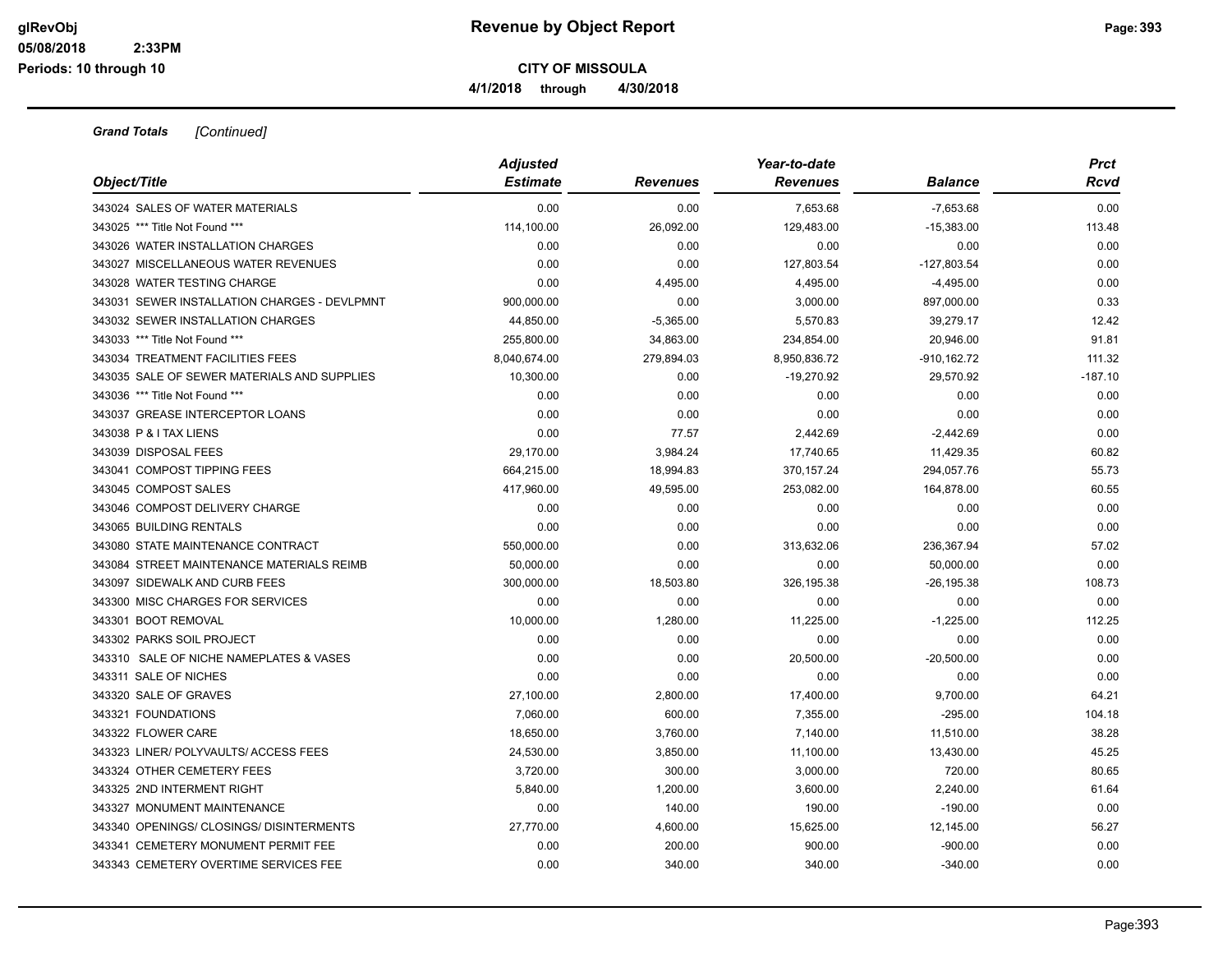**4/1/2018 through 4/30/2018**

|                                             | <b>Adjusted</b> |                 | Year-to-date    |                | <b>Prct</b> |
|---------------------------------------------|-----------------|-----------------|-----------------|----------------|-------------|
| Object/Title                                | <b>Estimate</b> | <b>Revenues</b> | <b>Revenues</b> | <b>Balance</b> | Rcvd        |
| 343350 MISCELLANEOUS FEES                   | 29,000.00       | 0.00            | 85.00           | 28,915.00      | 0.29        |
| 343360 WEED CONTROL                         | 2,250.00        | 0.00            | 810.00          | 1,440.00       | 36.00       |
| 345032 STORMWATER INSTALLATION FEES         | 0.00            | 0.00            | 0.00            | 0.00           | 0.00        |
| 345034 STORMWATER USE FEES                  | 267,140.00      | 2,099.17        | 269,814.71      | $-2,674.71$    | 101.00      |
| 345036 STORM WATER USE FEE PENALTY          | 0.00            | 0.00            | 0.00            | 0.00           | 0.00        |
| 346000 FEES                                 | 68,200.00       | 4,617.16        | 43,884.12       | 24,315.88      | 64.35       |
| 346001 TENNIS FEE                           | 0.00            | 0.00            | 990.00          | $-990.00$      | 0.00        |
| 346030 SWIMMING POOL FEES                   | 623,825.00      | 3,851.16        | 391,977.12      | 231,847.88     | 62.83       |
| 346031 OUTDOOR RECREATION - ADULTS          | 420,307.00      | 57,819.06       | 465,376.75      | $-45,069.75$   | 110.72      |
| 346032 *** Title Not Found ***              | 22,000.00       | 0.00            | 645.00          | 21,355.00      | 2.93        |
| 346033 OUTDOOR RECREATION - YOUTH           | 153,950.00      | 7,621.91        | 75,426.96       | 78,523.04      | 48.99       |
| 346034 GROUNDS MAINTENANCE CONTRACT         | 105,000.00      | 0.00            | 96,736.00       | 8,264.00       | 92.13       |
| 346035 SPECIAL USE PERMITS                  | 0.00            | 0.00            | 0.00            | 0.00           | 0.00        |
| 346036 VENDOR CONCESSION FEES               | 95,120.00       | 693.00          | 3,719.00        | 91,401.00      | 3.91        |
| 346037 PARK MERCHANDISE                     | 0.00            | 0.00            | 0.00            | 0.00           | 0.00        |
| 346038 RECREATION CENTER FEES               | 500.00          | 0.00            | 0.00            | 500.00         | 0.00        |
| 346039 VENDOR CONCESSIONS                   | 0.00            | 0.00            | 0.00            | 0.00           | 0.00        |
| 346040 MCCORMICK SWIMMING POOL              | 0.00            | 0.00            | 0.00            | 0.00           | 0.00        |
| 346050 COUNTY PLAYGROUND CONTRACT           | 0.00            | 0.00            | 0.00            | 0.00           | 0.00        |
| 346051 MONTANA PARKS/REC CONFERENCE 2012    | 2,500.00        | 0.00            | 1,212.45        | 1,287.55       | 48.50       |
| 346052 PLAYGROUND SAFETY TRAINING           | 0.00            | 0.00            | 4,080.00        | $-4,080.00$    | 0.00        |
| 346053 CITY LIFE PROGRAMS                   | 9,000.00        | 1,055.00        | 12,081.00       | $-3,081.00$    | 134.23      |
| 346054 PARKS MISC OVERTIME FEES             | 0.00            | 0.00            | 675.64          | $-675.64$      | 0.00        |
| 346055 COUNTY PARK SUPPORT                  | 0.00            | 0.00            | 0.00            | 0.00           | 0.00        |
| 346056 PICNIC SITE FEES                     | 0.00            | 0.00            | 0.00            | 0.00           | 0.00        |
| 346060 CURRENTS SWIMMING FACILITY           | 444,400.00      | 29,951.41       | 389,735.73      | 54,664.27      | 87.70       |
| 346061 RENTAL - COURT SPORTS                | 0.00            | 2,100.00        | 2,100.00        | $-2,100.00$    | 0.00        |
| 346063 RENTAL - SHELTERS/ PAVILIONS/ PLAZAS | 0.00            | 906.75          | 971.25          | $-971.25$      | 0.00        |
| 346065 RENTAL - DIAMOND FIELDS              | 0.00            | 0.00            | 0.00            | 0.00           | 0.00        |
| 346066 RENTAL - RUGBY                       | 0.00            | 0.00            | 0.00            | 0.00           | 0.00        |
| 346067 RENTAL - SYNTHETIC FIELDS            | 0.00            | 0.00            | 0.00            | 0.00           | 0.00        |
| 346068 RENTAL - MULTI-USE                   | 0.00            | 41.25           | 41.25           | $-41.25$       | 0.00        |
| 346069 RENTAL - MISCELLANEOUS               | 0.00            | 0.00            | 10.00           | $-10.00$       | 0.00        |
| 346080 PAYMENT IN LIEU OF PARKS             | 40,000.00       | 0.00            | 6,902.00        | 33,098.00      | 17.26       |
| 346082 HIGH PARK EASEMENT EXCHANGE          | 0.00            | 0.00            | 0.00            | 0.00           | 0.00        |
| 346431 ENT - RENTAL - COURT SPORTS          | 0.00            | 27.75           | 73.25           | $-73.25$       | 0.00        |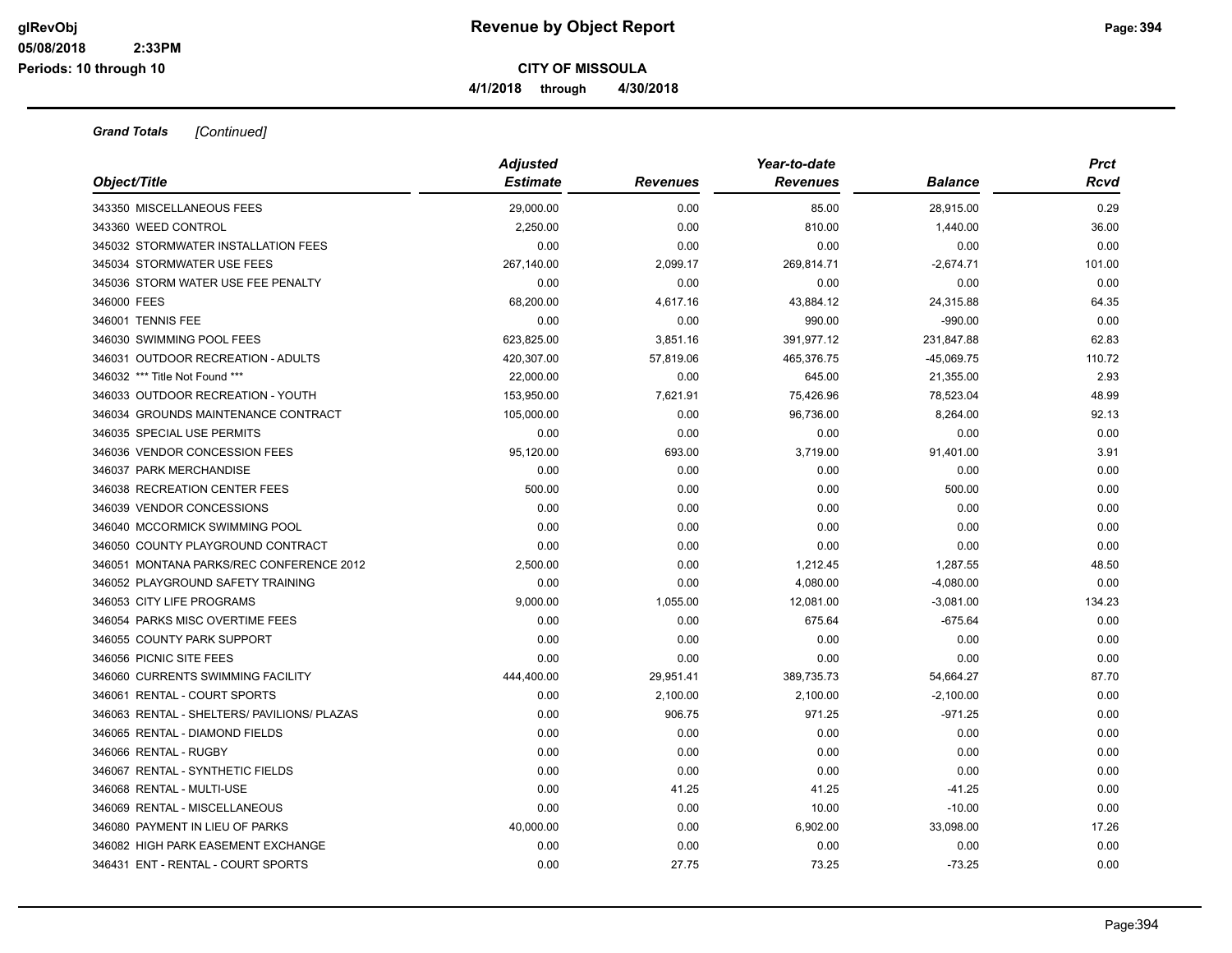**4/1/2018 through 4/30/2018**

| Object/Title                                    | <b>Adjusted</b><br><b>Estimate</b> | <b>Revenues</b> | Year-to-date<br><b>Revenues</b> | <b>Balance</b> | <b>Prct</b><br>Rcvd |
|-------------------------------------------------|------------------------------------|-----------------|---------------------------------|----------------|---------------------|
|                                                 |                                    |                 |                                 |                |                     |
| 346433 ENT-RENTAL - SHELTERS/ PAVILIONS/ PLAZAS | 0.00                               | 302.25          | 323.75                          | $-323.75$      | 0.00                |
| 346531 ENT-RENTAL - MISCELLANEOUS               | 0.00                               | 0.00            | 0.00                            | 0.00           | 0.00                |
| 346533 ENT-RENTAL - SYNTHETIC FIELDS            | 0.00                               | 85.00           | 347.50                          | $-347.50$      | 0.00                |
| 346631 ENT-RENTAL - DIAMOND FIELDS              | 0.00                               | 0.00            | 0.00                            | 0.00           | 0.00                |
| 346633 ENT-RENTAL - RUGBY                       | 0.00                               | 0.00            | 0.00                            | 0.00           | 0.00                |
| 346635 ENT-RENTAL - MULTI-USE                   | 0.00                               | 276.50          | 416.81                          | $-416.81$      | 0.00                |
| <b>CHARGES FOR SERVICES</b><br><b>Total</b>     | 40,600,249.00                      | 928,394.95      | 25,740,112.21                   | 14,860,136.79  | 63.40               |
| 350000 FINES & FORFEITURES                      |                                    |                 |                                 |                |                     |
| 351013 DRUG FORFEITURES                         | 15,000.00                          | 1,255.36        | 7,956.01                        | 7,043.99       | 53.04               |
| 351022 LAW ENFORCEMENT ACADEMY SURCHARGE #5     | 0.00                               | $-8,054.55$     | 14,320.54                       | $-14,320.54$   | 0.00                |
| 351031 TRAFFIC FINES                            | 1,205,000.00                       | 93,143.29       | 791,200.50                      | 413,799.50     | 65.66               |
| 351032 SURCHARGE ON FINES                       | 102,500.00                         | 391.58          | 76,716.84                       | 25,783.16      | 74.85               |
| 351033 PUBLIC DEFENDER FEES                     | 55,000.00                          | 7,354.46        | 51,504.57                       | 3,495.43       | 93.64               |
| 351034 CELLULAR PHONE FINES                     | 80,000.00                          | 3,546.50        | 58,664.50                       | 21,335.50      | 73.33               |
| 351035 CELL PHONE FINES: EDUCATION              | 80,000.00                          | 3,546.50        | 58,664.50                       | 21,335.50      | 73.33               |
| 352000 TICKETS                                  | 0.00                               | 0.00            | 0.00                            | 0.00           | 0.00                |
| 352001 PARKING TICKET REVENUE                   | 270,000.00                         | 19,282.00       | 197,412.39                      | 72,587.61      | 73.12               |
| 352002 PARKING FINES                            | 0.00                               | 0.00            | 370.00                          | $-370.00$      | 0.00                |
| 353601 CANCELLATION FEE                         | 0.00                               | 34.00           | 34.00                           | $-34.00$       | 0.00                |
| 355000 FALSE ALARM PENALTY                      | 10,000.00                          | 1,352.00        | 10,816.00                       | $-816.00$      | 108.16              |
| <b>FINES &amp; FORFEITURES</b><br><b>Total</b>  | 1,817,500.00                       | 121,851.14      | 1,267,659.85                    | 549,840.15     | 69.75               |
| 360000 MISCELLANEOUS REVENUES                   |                                    |                 |                                 |                |                     |
| 360000 MISCELLANEOUS REVENUES                   | 0.00                               | 0.00            | 0.00                            | 0.00           | 0.00                |
| 360001 COPIES                                   | 2,000.00                           | 129.75          | 1,656.75                        | 343.25         | 82.84               |
| 360003 MMIA REIMBURSEMENT-ATTORNEY              | 0.00                               | 0.00            | 0.00                            | 0.00           | 0.00                |
| 360005 LOAN REPAYMENTS                          | 25,000.00                          | 0.00            | 37.61                           | 24,962.39      | 0.15                |
| 360007 RLF REVENUES                             | 0.00                               | 0.00            | 0.00                            | 0.00           | 0.00                |
| 360010 MISCELLANEOUS                            | 444,101.00                         | 8,422.33        | 383,947.63                      | 60,153.37      | 86.46               |
| 360011 YOUTH COUNCIL FUNDS                      | 0.00                               | 0.00            | 0.00                            | 0.00           | 0.00                |
| 360013 REPAYMENT OF SEWER GRANT                 | 7,000.00                           | 0.00            | 2,815.00                        | 4,185.00       | 40.21               |
| 360014 REPAYMENT OF LOAN/MHA                    | 0.00                               | 0.00            | 0.00                            | 0.00           | 0.00                |
| 360015 CONFERENCE REVENUES - BUILDING           | 0.00                               | 0.00            | 0.00                            | 0.00           | 0.00                |
| 360016 LAFRAY PARK DONATIONS                    | 0.00                               | 0.00            | 0.00                            | 0.00           | 0.00                |
| 360017 PARK PLANS FORFEITURE                    | 0.00                               | 0.00            | 0.00                            | 0.00           | 0.00                |
| 360018 MARKET ON FRONT UTILITY PAYMENTS         | 2,000.00                           | 244.28          | 1,985.78                        | 14.22          | 99.29               |
| 360019 GARBAGE-MARKET ON FRONT                  | 1,000.00                           | 200.40          | 1,705.41                        | $-705.41$      | 170.54              |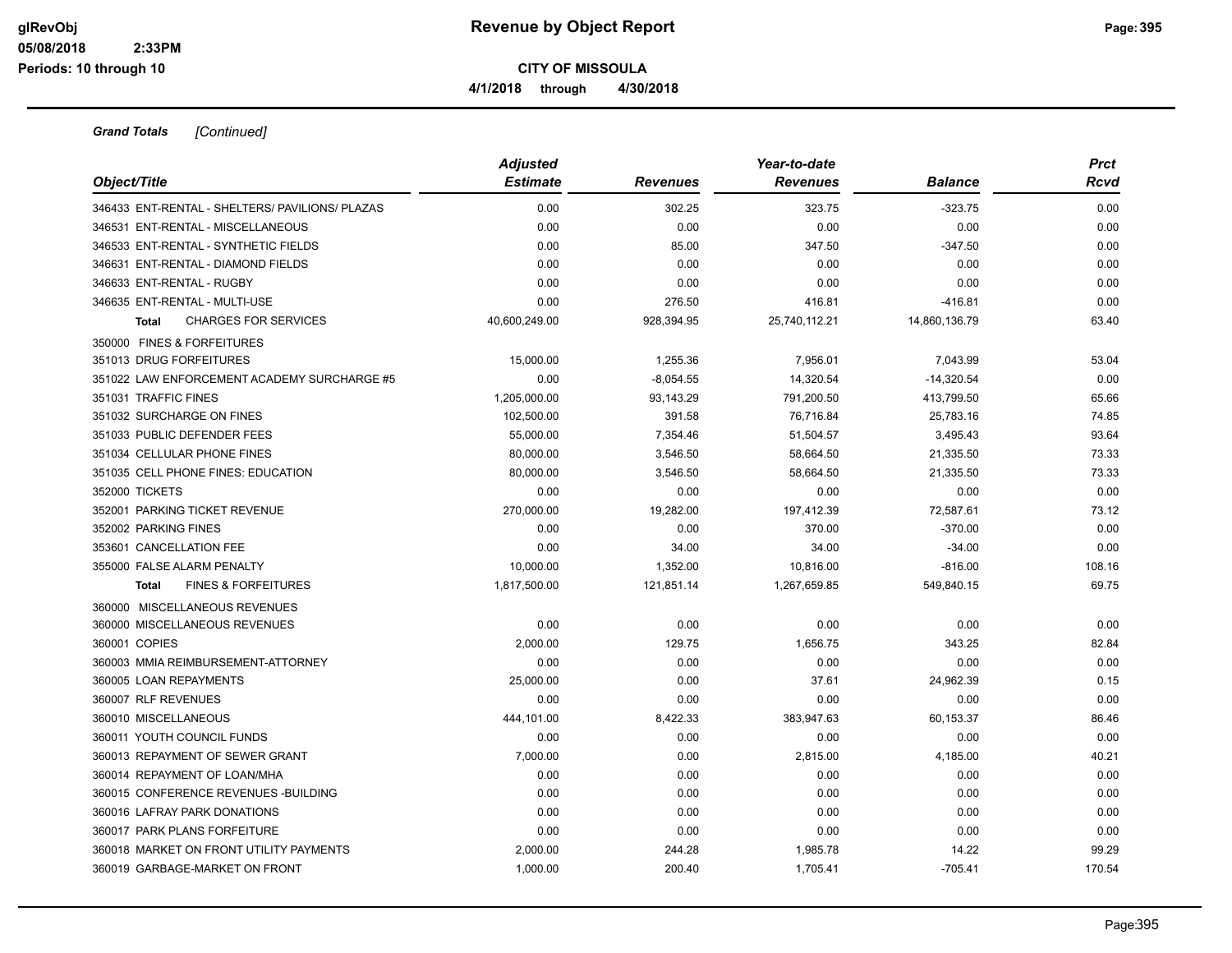**4/1/2018 through 4/30/2018**

|                                            | <b>Adjusted</b> |                 | Year-to-date    |                | <b>Prct</b> |  |
|--------------------------------------------|-----------------|-----------------|-----------------|----------------|-------------|--|
| Object/Title                               | <b>Estimate</b> | <b>Revenues</b> | <b>Revenues</b> | <b>Balance</b> | <b>Rcvd</b> |  |
| 360020 GREENOUGH PARK ENCROACHMENTS        | 0.00            | 0.00            | 0.00            | 0.00           | 0.00        |  |
| 360030 CONTRIBUTIONS FROM PROPERTY OWNERS  | 0.00            | 0.00            | 0.00            | 0.00           | 0.00        |  |
| 360050 OVER/SHORT                          | 0.00            | 1.00            | 11.00           | $-11.00$       | 0.00        |  |
| 360100 REFUNDS                             | 0.00            | 0.00            | 0.00            | 0.00           | 0.00        |  |
| 361000 RATTLESNAKE LAND LEASES             | 0.00            | 0.00            | 100.00          | $-100.00$      | 0.00        |  |
| 361003 CARAS PARK CONCERT REVENUE          | 0.00            | 0.00            | 0.00            | 0.00           | 0.00        |  |
| 361005 JOHNSON ST RENTAL INCOME            | 109,467.00      | 6,935.52        | 88,632.02       | 20,834.98      | 80.97       |  |
| 361010 RENTAL REVENUE                      | 120,000.00      | 0.00            | 4,158.19        | 115,841.81     | 3.47        |  |
| 361013 CLOSED GRANT REPAYMENTS             | 55,439.00       | 0.00            | 0.00            | 55,439.00      | 0.00        |  |
| 361200 RADIO TOWER LEASE PAYMENTS          | 5,680.00        | 0.00            | 5,000.00        | 680.00         | 88.03       |  |
| 361201 EKO LAND LEASE                      | 0.00            | 0.00            | 0.00            | 0.00           | 0.00        |  |
| 362000 OTHER MISCELLANEOUS REVENUE         | 18,000.00       | 0.00            | 0.00            | 18,000.00      | 0.00        |  |
| 362002 BAD CHECK CHARGES                   | 1,250.00        | 15.00           | 180.00          | 1,070.00       | 14.40       |  |
| 362003 US BANK FEE REIMBURSEMENT           | 0.00            | 0.00            | 0.00            | 0.00           | 0.00        |  |
| 362004 URD III FACADE IMPROVEMENT LOAN REC | 0.00            | 0.00            | 0.00            | 0.00           | 0.00        |  |
| 362005 LEASE LATE PAYMENT PENALTY          | 0.00            | 0.00            | 0.00            | 0.00           | 0.00        |  |
| 362006 GAIC INSURANCE SETTLEMENT           | 0.00            | 0.00            | 0.00            | 0.00           | 0.00        |  |
| 362007 *** Title Not Found ***             | 0.00            | 0.00            | 0.00            | 0.00           | 0.00        |  |
| 362011 SALE OF UNCLAIMED PROPERTY          | 0.00            | 0.00            | 5,611.86        | $-5,611.86$    | 0.00        |  |
| 362012 REC/GREEN TAG PROGRAM               | 0.00            | 0.00            | 0.00            | 0.00           | 0.00        |  |
| 363000 ASSESSMENTS PAID                    | 15,000.00       | 0.00            | 0.00            | 15,000.00      | 0.00        |  |
| 363010 LIGHTING ASSESSMENTS                | 467,868.00      | 962.08          | 418,270.32      | 49,597.68      | 89.40       |  |
| 363020 PROPERTY ASSESSMENTS                | 5,523,973.00    | 112,588.49      | 3,067,888.65    | 2,456,084.35   | 55.54       |  |
| 363021 PAYOFF PRINCIPAL ASSESSMENTS        | 0.00            | 3,760.36        | 50,856.74       | $-50,856.74$   | 0.00        |  |
| 363040 PENALTY AND INTEREST                | 0.00            | 480.36          | 6,116.11        | $-6, 116.11$   | 0.00        |  |
| 363041 P&I ON CLOSED ASSESSMENT            | 0.00            | 0.00            | 0.00            | 0.00           | 0.00        |  |
| 364012 SALE OF SURPLUS PROPERTY            | 74,500.00       | 1,250.00        | 117,450.75      | $-42,950.75$   | 157.65      |  |
| 364040 INSURANCE AND DAMAGE RECOVERY       | 25,000.00       | 2,185.84        | 160,071.75      | $-135,071.75$  | 640.29      |  |
| 364041 WORKERS COMPENSATION REIMBURSEMENT  | 0.00            | 0.00            | 0.00            | 0.00           | 0.00        |  |
| 364042 EXPENDITURE REIMBURSEMENTS          | 0.00            | 0.00            | 0.00            | 0.00           | 0.00        |  |
| 364043 RATTLESNAKE SUNLIGHT REIMBURSEMENT  | 8,250.00        | 1,144.00        | 7,436.00        | 814.00         | 90.13       |  |
| 364044 EMERGENCY RESPONSE REIMBURSEMENT    | 0.00            | 0.00            | 0.00            | 0.00           | 0.00        |  |
| 365000 DONATIONS                           | 421,775.00      | 0.00            | 158,541.50      | 263,233.50     | 37.59       |  |
| 365001 *** Title Not Found ***             | 0.00            | 239.08          | 10,439.44       | $-10,439.44$   | 0.00        |  |
| 365002 OTHER RECREATION DONATIONS          | 130,000.00      | 0.00            | 3,457.00        | 126,543.00     | 2.66        |  |
| 365003 DONATIONS - SMOKE ALARMS            | 0.00            | 0.00            | 0.00            | 0.00           | 0.00        |  |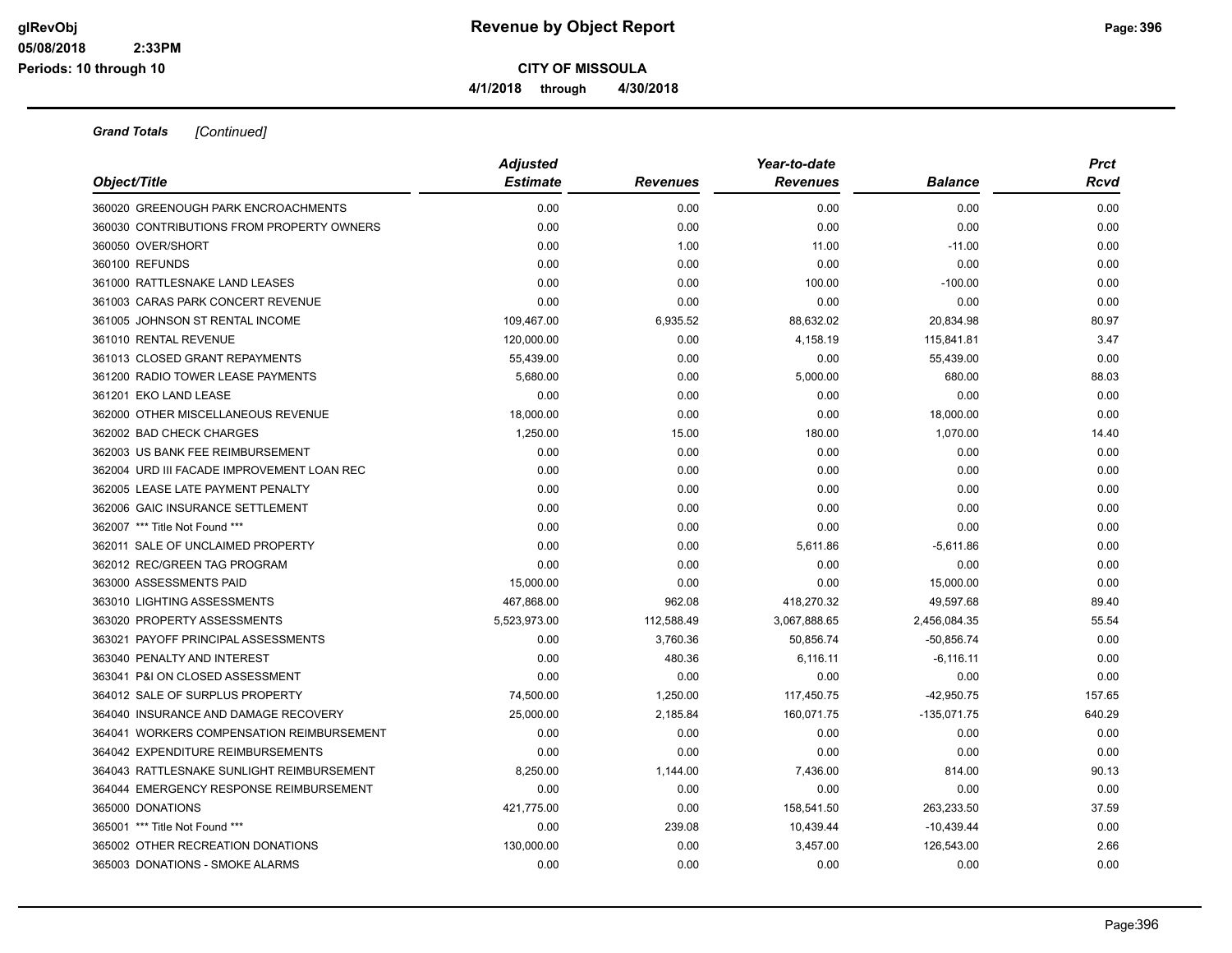**4/1/2018 through 4/30/2018**

| Object/Title                                              | <b>Adjusted</b> | Year-to-date    |                 |                | <b>Prct</b> |
|-----------------------------------------------------------|-----------------|-----------------|-----------------|----------------|-------------|
|                                                           | <b>Estimate</b> | <b>Revenues</b> | <b>Revenues</b> | <b>Balance</b> | <b>Rcvd</b> |
| 365004 GRANT CR TRAIL ASSN DONATION                       | 0.00            | 0.00            | 0.00            | 0.00           | 0.00        |
| 365005 CONTRIBUTIONS - PLANNING                           | 0.00            | 0.00            | 64,560.00       | $-64,560.00$   | 0.00        |
| 365009 DONATIONS - BASKETBALL/TENNIS COURT                | 45,000.00       | 0.00            | 0.00            | 45,000.00      | 0.00        |
| 365010 FRIENDS OF MISSOULA PARKS DONATION                 | 0.00            | 0.00            | 5,408.63        | $-5,408.63$    | 0.00        |
| 365011 *** Title Not Found ***                            | 0.00            | 500.00          | 136,295.00      | $-136,295.00$  | 0.00        |
| 365012 *** Title Not Found ***                            | 0.00            | 1,661.10        | 7,461.10        | $-7,461.10$    | 0.00        |
| 365013 SPONSORSHIP - RECREATION PROGRAMS                  | 0.00            | 4,754.55        | 9,207.26        | $-9,207.26$    | 0.00        |
| 365014 *** Title Not Found ***                            | 0.00            | 16.00           | 16,991.00       | $-16,991.00$   | 0.00        |
| 365015 *** Title Not Found ***                            | 0.00            | 25.00           | 13,618.49       | $-13,618.49$   | 0.00        |
| 365016 *** Title Not Found ***                            | 30,000.00       | 650.00          | 6,145.96        | 23,854.04      | 20.49       |
| 365017 *** Title Not Found ***                            | 0.00            | 85.00           | 3,355.00        | $-3,355.00$    | 0.00        |
| 365018 *** Title Not Found ***                            | 0.00            | 0.00            | 13,678.00       | $-13,678.00$   | 0.00        |
| 365019 *** Title Not Found ***                            | 0.00            | 1,000.00        | 37,621.46       | $-37,621.46$   | 0.00        |
| 365020 OPEN SPACE DONATIONS                               | 0.00            | 0.00            | 0.00            | 0.00           | 0.00        |
| 365021 PARKS AND RECS GRANTS & CONTRIBUTIONS              | 0.00            | 0.00            | 0.00            | 0.00           | 0.00        |
| 365023 NORTHWESTERN ENERGY GRANT                          | 101.00          | 0.00            | 0.00            | 101.00         | 0.00        |
| 365025 MISC FIRE GRANTS                                   | 0.00            | 0.00            | 5,000.00        | $-5,000.00$    | 0.00        |
| 365027 MISCELLANOUS PRIVATE GRANTS                        | 0.00            | 0.00            | 1,000.00        | $-1,000.00$    | 0.00        |
| 365030 DONATIONS STADIUM R&D                              | 0.00            | 0.00            | 0.00            | 0.00           | 0.00        |
| 365100 RECREATION OUTDOOR                                 | 0.00            | 0.00            | 1,975.00        | $-1,975.00$    | 0.00        |
| 365101 RECREATION SCHOLARSHIP                             | 0.00            | $-1,349.00$     | $-2,308.03$     | 2,308.03       | 0.00        |
| 365102 RECREATION YOUTH & ADULT SPORTS                    | 0.00            | 0.00            | 400.00          | $-400.00$      | 0.00        |
| 365103 URBAN FORESTRY PROGRAMS                            | 75,000.00       | 0.00            | 3,964.35        | 71,035.65      | 5.29        |
| 365109 CONSERVATION LANDS DONATIONS                       | 0.00            | 0.00            | 0.00            | 0.00           | 0.00        |
| 368000 CAPITAL CONTRIBUTIONS                              | 0.00            | 0.00            | 3,035.23        | $-3,035.23$    | 0.00        |
| 368005 *** Title Not Found ***                            | 0.00            | 0.00            | 0.00            | 0.00           | 0.00        |
| 368060 PARKS CAPITAL CONTRIBUTIONS                        | 0.00            | 0.00            | 0.00            | 0.00           | 0.00        |
| <b>MISCELLANEOUS REVENUES</b><br><b>Total</b>             | 7,607,404.00    | 145,901.14      | 4,823,777.96    | 2,783,626.04   | 63.41       |
| 370000 INVESTMENTS & ROYALTY EARNINGS                     |                 |                 |                 |                |             |
| 371010 INTEREST ON INVESTMENTS                            | 23,000.00       | 135.62          | $-25,260.70$    | 48,260.70      | $-109.83$   |
| 371012 MUNICIPAL COURT BANK INTEREST                      | 16,793.00       | 0.00            | 0.00            | 16,793.00      | 0.00        |
| 371020 GAIN/LOSS IN MARKET VALUE OF INVESTMENTS           | 0.00            | 0.00            | 0.00            | 0.00           | 0.00        |
| 371500 INTEREST ON INTERFUND LOAN                         | 0.00            | 0.00            | 0.00            | 0.00           | 0.00        |
| 373002 LOAN REPAYMENT - FAMILY SERVICES                   | 146,924.00      | 0.00            | 0.00            | 146,924.00     | 0.00        |
| 373006 BURNS ST COMMONS                                   | 0.00            | 0.00            | 0.00            | 0.00           | 0.00        |
| <b>INVESTMENTS &amp; ROYALTY EARNINGS</b><br><b>Total</b> | 186,717.00      | 135.62          | $-25,260.70$    | 211,977.70     | $-13.53$    |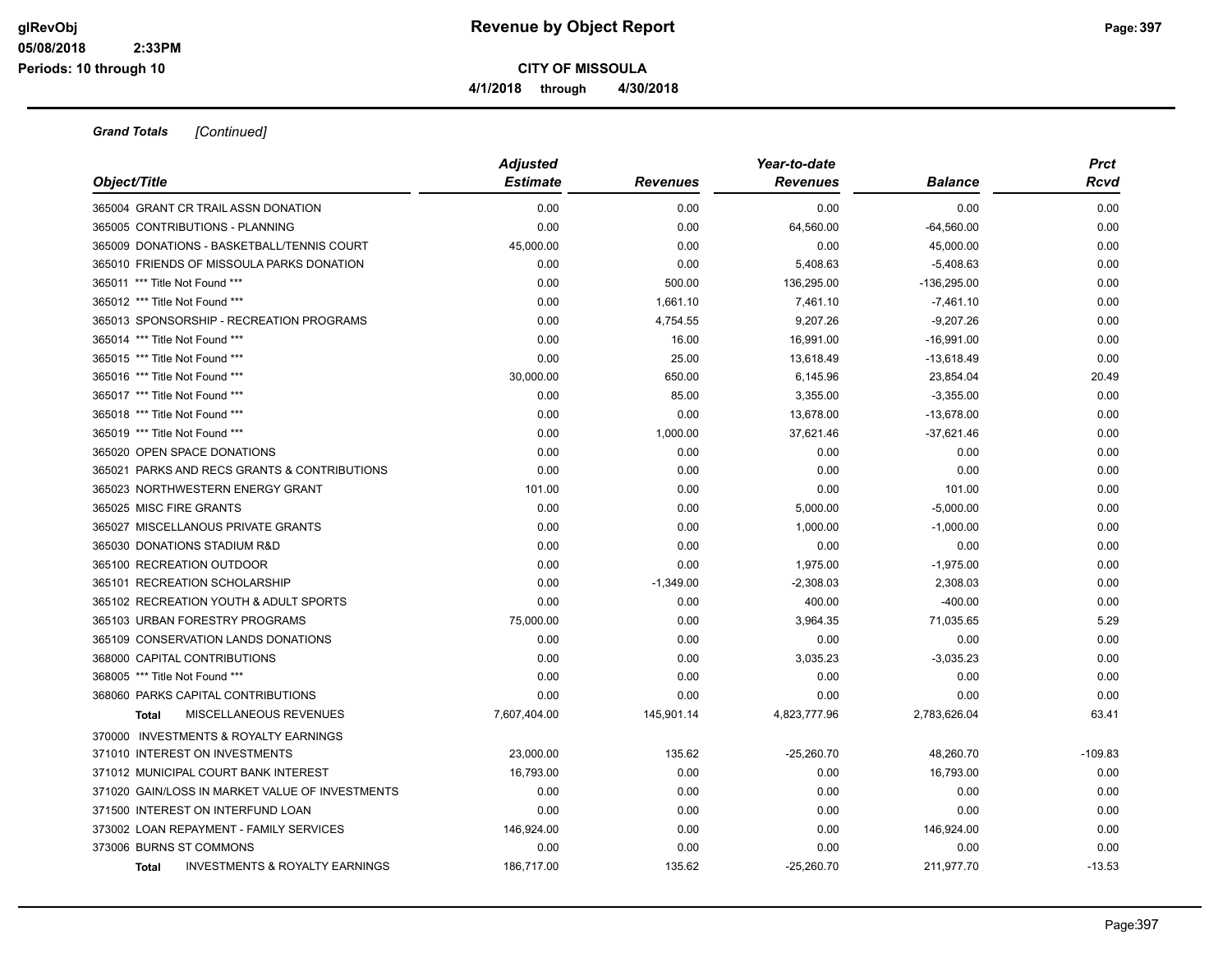**4/1/2018 through 4/30/2018**

| Object/Title                                   | <b>Adjusted</b> |                 | Year-to-date    |                | <b>Prct</b> |
|------------------------------------------------|-----------------|-----------------|-----------------|----------------|-------------|
|                                                | <b>Estimate</b> | <b>Revenues</b> | <b>Revenues</b> | <b>Balance</b> | Rcvd        |
| 380000 OTHER FINANCING SOURCES                 |                 |                 |                 |                |             |
| 381000 LOAN PROCEEDS                           | 55,265.00       | 0.00            | 0.05            | 55,264.95      | 0.00        |
| 381002 SRF LOAN                                | 0.00            | 0.00            | 0.00            | 0.00           | 0.00        |
| 381009 TRANSFERS IN                            | 512,500.00      | 0.00            | 0.00            | 512,500.00     | 0.00        |
| 381010 BOND PROCEEDS                           | 5,701,189.00    | 0.00            | 2,842,785.03    | 2,858,403.97   | 49.86       |
| 381020 REVENUE BONDS                           | 0.00            | 0.00            | 0.00            | 0.00           | 0.00        |
| 381024 MARY AVENUE BOND PROCEEDS               | 1,665,000.00    | 0.00            | 1,665,000.00    | 0.00           | 100.00      |
| 381025 PROCEEDS-SCOTT ST VILLAGE PHASE 2&3     | 1,600,000.00    | 0.00            | 36,618.00       | 1,563,382.00   | 2.29        |
| 381026 *** Title Not Found ***                 | 1,890,000.00    | 0.00            | 0.00            | 1,890,000.00   | 0.00        |
| 381027 SOUTH RESERVE TRAIL CROSSING 5.M        | 0.00            | 0.00            | 0.00            | 0.00           | 0.00        |
| 381028 BOND PROCEEDS-MILL SITE                 | 2,207,000.00    | 0.00            | 0.00            | 2,207,000.00   | 0.00        |
| 381029 PARKING STRUCTURE BOND PROCEEDS         | 0.00            | 0.00            | 0.00            | 0.00           | 0.00        |
| 381030 SID BONDS PROCEEDS                      | 0.00            | 0.00            | 364,013.00      | -364,013.00    | 0.00        |
| 381071 WILMA NOTE PROCEEDS                     | 0.00            | 0.00            | 0.00            | 0.00           | 0.00        |
| 381072 FIB NOTE PROCEEDS                       | 0.00            | 0.00            | 0.00            | 0.00           | 0.00        |
| 381074 CIVIC STADIUM TIF NOTES 1.5M            | 0.00            | 0.00            | 0.00            | 0.00           | 0.00        |
| 381090 PROCEEDS FROM CAPITAL LEASE             | 10,108,226.00   | 0.00            | 2,478,380.38    | 7,629,845.62   | 24.52       |
| 382000 *** Title Not Found ***                 | 0.00            | 0.00            | 0.00            | 0.00           | 0.00        |
| 382010 SALE OF FIXED ASSETS                    | 0.00            | 0.00            | 0.00            | 0.00           | 0.00        |
| 383000 OPERATING TRANSFERS                     | 887,831.00      | 26,416.25       | 684,120.23      | 203,710.77     | 77.06       |
| 383001 TRANS FR FLUSHING DISTRICT              | 41,000.00       | 0.00            | 20,500.00       | 20,500.00      | 50.00       |
| 383002 TRANS FR GAS TAX                        | 564.000.00      | 0.00            | 282.000.00      | 282.000.00     | 50.00       |
| 383004 TRANS FR EMPLOYEE HEALTH INSURANCE LEVY | 5,101,004.00    | 0.00            | 2,550,502.03    | 2,550,501.97   | 50.00       |
| 383007 TRANS FR CABLE FRANCHISE                | 301,433.00      | 0.00            | 150,716.50      | 150,716.50     | 50.00       |
| 383009 TRANS FR TITLE I                        | 0.00            | 0.00            | 0.00            | 0.00           | 0.00        |
| 383010 TRANS FR CIP                            | 0.00            | 0.00            | 0.00            | 0.00           | 0.00        |
| 383011 TRANS FR SID REVOLVING                  | 100,000.00      | 0.00            | 0.00            | 100,000.00     | 0.00        |
| 383013 TRANS FR SID DEBT SERVICE               | 0.00            | 0.00            | 0.00            | 0.00           | 0.00        |
| 383014 TRANS FR MRA                            | 4,189,801.00    | 121,222.66      | 3,824,863.21    | 364,937.79     | 91.29       |
| 383015 TRANS FR MPC                            | 0.00            | 0.00            | 0.00            | 0.00           | 0.00        |
| 383016 TRANS FR TAX INCREMENT BOND             | 0.00            | 0.00            | 0.00            | 0.00           | 0.00        |
| 383017 TRANS FR ROAD DISTRICT                  | 0.00            | 0.00            | 0.00            | 0.00           | 0.00        |
| 383018 TRANS FR PARK DISTRICT                  | 0.00            | 0.00            | 0.00            | 0.00           | 0.00        |
| 383020 TRANS FR CEMETERY CARE                  | 0.00            | 0.00            | 0.00            | 0.00           | 0.00        |
| 383021 TRANS FR P&R TRAILS DEVLP               | 0.00            | 0.00            | 51,136.55       | $-51, 136.55$  | 0.00        |
| 383022 TRANS FR OPEN SPACE BOND                | 0.00            | 0.00            | 0.00            | 0.00           | 0.00        |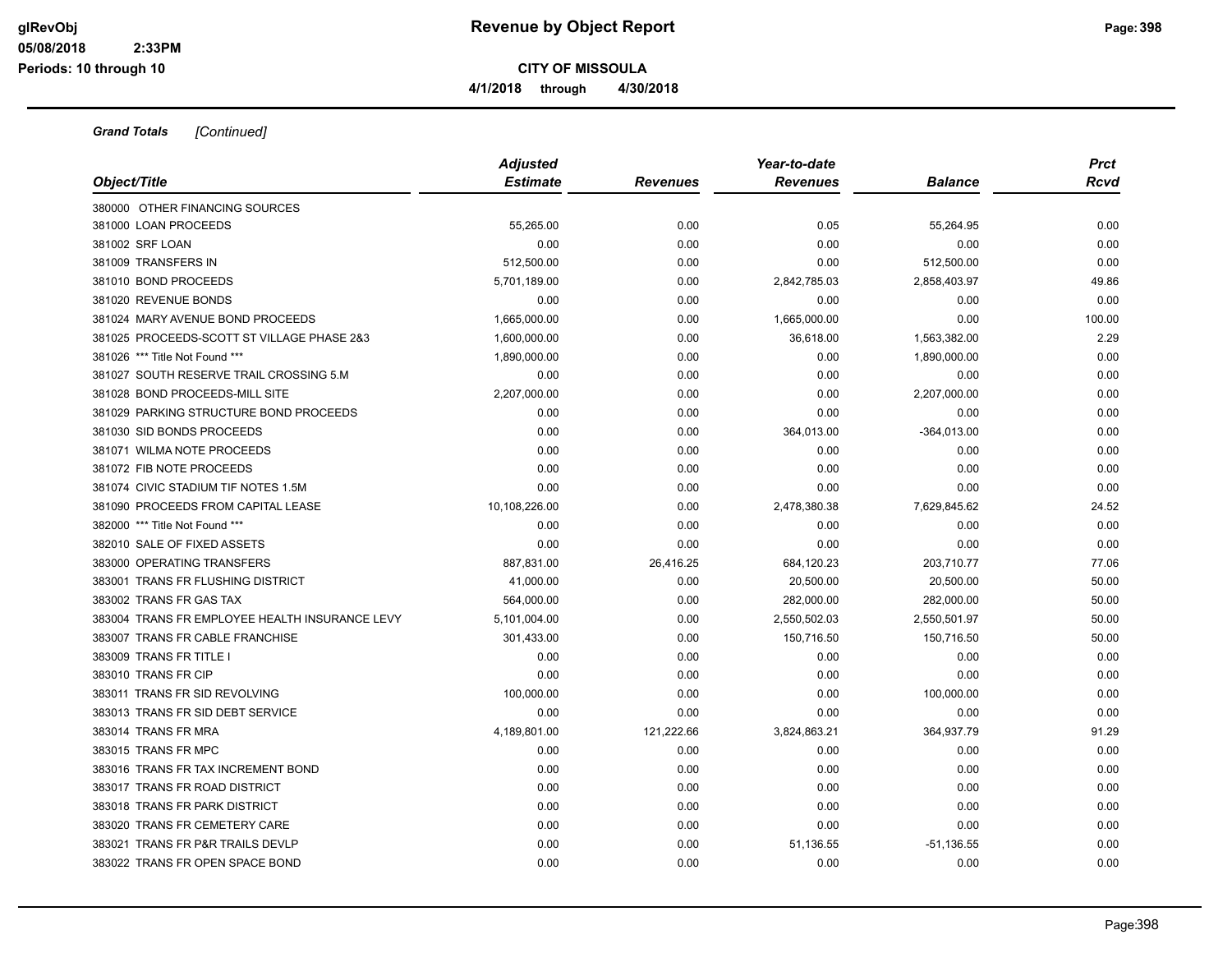**4/1/2018 through 4/30/2018**

| Object/Title                                 | <b>Adjusted</b> |                 | Year-to-date    |                | <b>Prct</b> |
|----------------------------------------------|-----------------|-----------------|-----------------|----------------|-------------|
|                                              | <b>Estimate</b> | <b>Revenues</b> | <b>Revenues</b> | <b>Balance</b> | Rcvd        |
| 383023 TRANS FR DRUG FORFEITURE              | 0.00            | 0.00            | 0.00            | 0.00           | 0.00        |
| 383024 TRANS FR SEWER CLEARING               | 0.00            | 0.00            | 0.00            | 0.00           | 0.00        |
| 383025 TRANS FR SEWER R & D                  | 0.00            | 0.00            | 0.00            | 0.00           | 0.00        |
| 383026 TRANS FR CDBG                         | 0.00            | 0.00            | 0.00            | 0.00           | 0.00        |
| 383028 TRANS FROM GF FOR HEALTH RESERVE      | 442,000.00      | 36,833.33       | 368,333.34      | 73,666.66      | 83.33       |
| 383029 TRANS FR GENERAL                      | 1,822,760.00    | 0.00            | 1,039,760.35    | 782,999.65     | 57.04       |
| 383034 *** Title Not Found ***               | 369,852.00      | 0.00            | 0.00            | 369,852.00     | 0.00        |
| 383036 TRANSFER - GRANT                      | 0.00            | 0.00            | 0.00            | 0.00           | 0.00        |
| 383037 TRANSFER FROM URD II                  | 250,000.00      | 0.00            | 0.00            | 250,000.00     | 0.00        |
| 383038 TRANSFER - URD III                    | 0.00            | 0.00            | 0.00            | 0.00           | 0.00        |
| 383039 FROM SID TRANSFERS                    | 0.00            | 0.00            | 0.00            | 0.00           | 0.00        |
| 383040 TRANSFER FROM CITY GRANTS             | 0.00            | 0.00            | 0.00            | 0.00           | 0.00        |
| 383042 TRANSFERS FROM OTHER FUNDS            | 0.00            | 0.00            | 19,560.00       | $-19,560.00$   | 0.00        |
| 383043 TRANSFERS FROM IMPACT FEES            | 0.00            | 0.00            | 0.00            | 0.00           | 0.00        |
| 383044 TFR FROM PARK REC&TRAIL FUND          | 0.00            | 0.00            | 0.00            | 0.00           | 0.00        |
| 383050 TRANSFER FROM IMPACT FEES             | 0.00            | 0.00            | 0.00            | 0.00           | 0.00        |
| 383060 TRANSFERS FROM FRONT ST URD           | 0.00            | 0.00            | 0.00            | 0.00           | 0.00        |
| 383061 TRANSFERS FROM PARK IMPACT FEES       | 0.00            | 0.00            | 0.00            | 0.00           | 0.00        |
| 383062 TRANSFERS FROM PARK SIDS              | 0.00            | 0.00            | 0.00            | 0.00           | 0.00        |
| 383063 *** Title Not Found ***               | 0.00            | 0.00            | 0.00            | 0.00           | 0.00        |
| 383065 TRANSFER FROM WWTF                    | 50,213.00       | 0.00            | 0.00            | 50,213.00      | 0.00        |
| 383066 TRANSFER FR FRONT ST CLEARING         | 360,840.00      | 25,631.70       | 314,958.74      | 45,881.26      | 87.28       |
| 383067 TRANSFER FROM FSPS                    | 79,623.00       | 0.00            | 0.00            | 79,623.00      | 0.00        |
| 383068 TRANSFER FROM SUBORDINATE LIEN        | 0.00            | 0.00            | 0.00            | 0.00           | 0.00        |
| 383400 CAPITAL CONTRIBUTION                  | 0.00            | 0.00            | 0.00            | 0.00           | 0.00        |
| 384000 GUARANTOR REVENUE                     | 0.00            | 0.00            | 0.00            | 0.00           | 0.00        |
| OTHER FINANCING SOURCES<br><b>Total</b>      | 38,299,537.00   | 210,103.94      | 16,693,247.41   | 21,606,289.59  | 43.59       |
| 390000 INTERNAL SERVICES                     |                 |                 |                 |                |             |
| 396001 INSURANCE REIMBURSEMENTS              | 0.00            | 0.00            | 0.00            | 0.00           | 0.00        |
| 396002 CITY CONTRIBUTIONS                    | 3,854,970.00    | 298,150.50      | 3,225,063.32    | 629,906.68     | 83.66       |
| 396003 EMPLOYEE DEDUCTION CONTRIBUTIONS      | 1,358,284.00    | 75,460.92       | 915,263.85      | 443,020.15     | 67.38       |
| 396004 RETIREE CONTRIBUTIONS                 | 444,528.00      | 35,905.19       | 357,091.72      | 87,436.28      | 80.33       |
| 396005 FIRE + POLICE ADDTL HEALTH CONTRIB    | 1,885,321.00    | 147,038.00      | 1,679,670.00    | 205,651.00     | 89.09       |
| 396006 RX REBATES                            | 0.00            | 0.00            | 6,263.60        | $-6,263.60$    | 0.00        |
| 396007 OTHER PARTICIPANT HEALTH PREM CONTRIB | 0.00            | 0.00            | 0.00            | 0.00           | 0.00        |
| 396008 COBRA CONTRIBUTIONS                   | 0.00            | 0.00            | 0.00            | 0.00           | 0.00        |